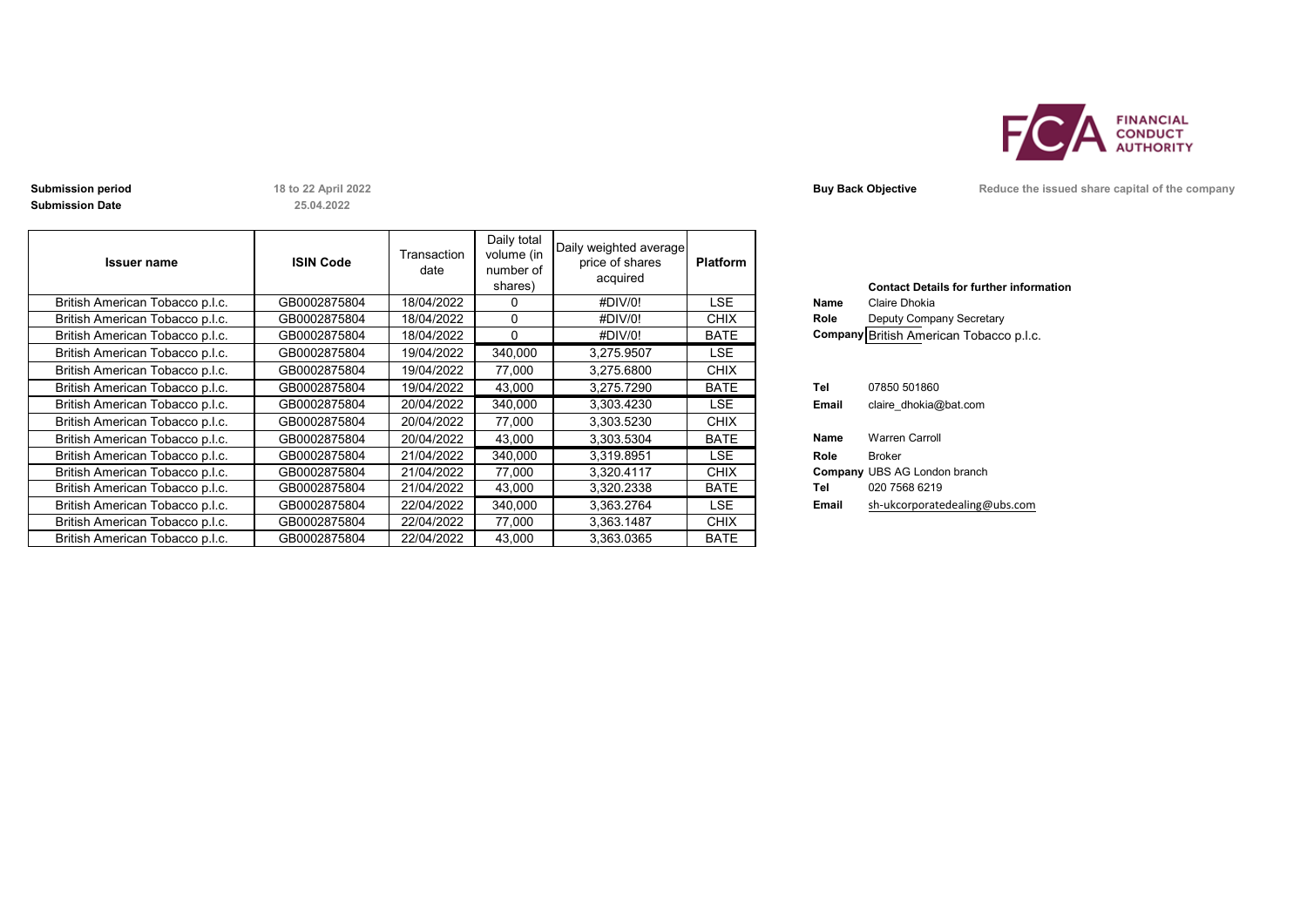

| <b>Issuer name</b>                                                 | <b>ISIN</b>                  | Intermediary name                                          | <b>Intermediary Code</b> | <b>Transaction Date</b>  | <b>Transaction Time</b> | <b>Time Zone</b>         | Volume          | Price                |                   | Platform    | <b>Transaction reference</b>         |
|--------------------------------------------------------------------|------------------------------|------------------------------------------------------------|--------------------------|--------------------------|-------------------------|--------------------------|-----------------|----------------------|-------------------|-------------|--------------------------------------|
|                                                                    |                              |                                                            |                          |                          |                         |                          |                 |                      | Currency          | Code        | number                               |
| British American Tobacco p.l.c.                                    | GB0002875804                 | <b>UBS AG London Branch</b>                                | <b>UBSWGB2L</b>          | 19/04/2022               | 16:22:10                | <b>GMT</b>               | $5\overline{5}$ | 3,278.50             | GBP               | LSE         | G220419000000397                     |
| British American Tobacco p.l.c.                                    | GB0002875804                 | <b>UBS AG London Branch</b>                                | UBSWGB2L                 | 19/04/2022               | 16:22:10                | <b>GMT</b>               | 182             | 3,278.50             | GBP               | LSE         | G220419000000397                     |
| British American Tobacco p.l.c.                                    | GB0002875804                 | <b>UBS AG London Branch</b>                                | UBSWGB2L                 | 19/04/2022               | 16:21:55                | <b>GMT</b>               | 107             | 3,278.50             | <b>GBP</b>        | LSE         | G220419000000397                     |
| British American Tobacco p.l.c.                                    | GB0002875804                 | <b>UBS AG London Branch</b>                                | UBSWGB2L                 | 19/04/2022               | 16:21:55                | <b>GMT</b>               | 250             | 3,278.50             | GBP               | LSE         | G220419000000397                     |
| British American Tobacco p.l.c.                                    | GB0002875804                 | <b>UBS AG London Branch</b>                                | UBSWGB2L                 | 19/04/2022               | 16:21:55                | <b>GMT</b>               | 187             | 3,278.50             | GBP               | LSE         | G220419000000397                     |
| British American Tobacco p.l.c.                                    | GB0002875804                 | <b>UBS AG London Branch</b>                                | UBSWGB2L                 | 19/04/2022               | 16:21:23                | <b>GMT</b>               | 674             | 3,278.00             | GBP               | LSE         | G220419000000397                     |
| British American Tobacco p.l.c.                                    | GB0002875804                 | <b>UBS AG London Branch</b>                                | UBSWGB2L                 | 19/04/2022               | 16:21:00                | <b>GMT</b>               | 212             | 3,279.50             | GBP               | <b>LSE</b>  | G220419000000397                     |
| British American Tobacco p.l.c.                                    | GB0002875804                 | <b>UBS AG London Branch</b>                                | UBSWGB2L                 | 19/04/2022               | 16:21:00                | <b>GMT</b>               | 117             | 3,279.50             | GBP               | LSE         | G220419000000397                     |
| British American Tobacco p.l.c.                                    | GB0002875804                 | <b>UBS AG London Branch</b>                                | UBSWGB2L                 | 19/04/2022               | 16:21:00                | <b>GMT</b>               | 187             | 3,279.50             | <b>GBP</b>        | LSE         | G220419000000397                     |
| British American Tobacco p.l.c.                                    | GB0002875804                 | <b>UBS AG London Branch</b>                                | UBSWGB2L                 | 19/04/2022               | 16:21:00                | <b>GMT</b>               | 191             | 3,279.50             | GBP               | LSE         | G220419000000397                     |
| British American Tobacco p.l.c.                                    | GB0002875804                 | <b>UBS AG London Branch</b>                                | UBSWGB2L                 | 19/04/2022               | 16:21:00                | <b>GMT</b>               | 250             | 3,279.50             | GBP               | LSE         | G220419000000397                     |
| British American Tobacco p.l.c.                                    | GB0002875804                 | <b>UBS AG London Branch</b>                                | UBSWGB2L                 | 19/04/2022               | 16:21:00                | <b>GMT</b>               | 154             | 3,279.50             | GBP               | LSE         | G220419000000397                     |
| British American Tobacco p.l.c.                                    | GB0002875804                 | <b>UBS AG London Branch</b>                                | UBSWGB2L                 | 19/04/2022               | 16:20:55                | <b>GMT</b>               | 278             | 3,279.00             | GBP               | <b>CHIX</b> | G220419000000397                     |
| British American Tobacco p.l.c.                                    | GB0002875804                 | <b>UBS AG London Branch</b>                                | UBSWGB2L                 | 19/04/2022               | 16:20:50                | <b>GMT</b>               | 473             | 3,279.00             | GBP               | <b>BATE</b> | G220419000000397                     |
| British American Tobacco p.l.c.                                    | GB0002875804                 | <b>UBS AG London Branch</b>                                | UBSWGB2L                 | 19/04/2022               | 16:20:45                | <b>GMT</b>               | 456             | 3,279.50             | <b>GBP</b>        | <b>CHIX</b> | G220419000000397                     |
| British American Tobacco p.l.c.                                    | GB0002875804                 | <b>UBS AG London Branch</b>                                | UBSWGB2L                 | 19/04/2022               | 16:20:31                | <b>GMT</b>               | 698             | 3,279.50             | GBP               | LSE         | G220419000000397                     |
| British American Tobacco p.l.c.                                    | GB0002875804                 | <b>UBS AG London Branch</b>                                | UBSWGB2L                 | 19/04/2022               | 16:20:27                | <b>GMT</b>               | 158             | 3,279.50             | GBP               | <b>BATE</b> | G220419000000397                     |
| British American Tobacco p.l.c.                                    | GB0002875804                 | <b>UBS AG London Branch</b>                                | UBSWGB2L                 | 19/04/2022               | 16:20:21                | <b>GMT</b>               | 191             | 3,280.00             | <b>GBP</b>        | <b>LSE</b>  | G220419000000397                     |
| British American Tobacco p.l.c.                                    | GB0002875804                 | <b>UBS AG London Branch</b>                                | UBSWGB2L                 | 19/04/2022               | 16:20:03                | <b>GMT</b>               | 587             | 3,280.50             | GBP               | LSE         | G220419000000397                     |
| British American Tobacco p.l.c.                                    | GB0002875804                 | <b>UBS AG London Branch</b>                                | UBSWGB2L                 | 19/04/2022               | 16:20:03                | <b>GMT</b>               | 598             | 3,280.50             | GBP               | <b>CHIX</b> | G220419000000397                     |
| British American Tobacco p.l.c.                                    | GB0002875804                 | <b>UBS AG London Branch</b>                                | UBSWGB2L                 | 19/04/2022               | 16:19:49                | <b>GMT</b>               | 533             | 3,281.00             | <b>GBP</b>        | LSE         | G220419000000397                     |
| British American Tobacco p.l.c.                                    | GB0002875804                 | <b>UBS AG London Branch</b>                                | UBSWGB2L                 | 19/04/2022               | 16:19:49                | <b>GMT</b>               | 39              | 3,281.00             | GBP               | <b>LSE</b>  | G220419000000397                     |
| British American Tobacco p.l.c.                                    | GB0002875804                 | <b>UBS AG London Branch</b>                                | UBSWGB2L                 | 19/04/2022               | 16:19:21                | <b>GMT</b>               | 240             | 3,281.50             | <b>GBP</b>        | LSE         | G220419000000397                     |
| British American Tobacco p.l.c.                                    | GB0002875804                 | <b>UBS AG London Branch</b>                                | UBSWGB2L                 | 19/04/2022               | 16:19:21                | <b>GMT</b>               | 270             | 3,281.50             | GBP               | LSE         | G220419000000397                     |
| British American Tobacco p.l.c.                                    | GB0002875804                 | <b>UBS AG London Branch</b>                                | UBSWGB2L                 | 19/04/2022               | 16:18:53                | <b>GMT</b>               | 546             | 3,282.00             | GBP               | <b>BATE</b> | G220419000000397                     |
| British American Tobacco p.l.c.                                    | GB0002875804                 | <b>UBS AG London Branch</b>                                | UBSWGB2L                 | 19/04/2022               | 16:18:53                | <b>GMT</b>               | 709             | 3,282.00             | <b>GBP</b>        | <b>LSE</b>  | G220419000000397                     |
| British American Tobacco p.l.c.                                    | GB0002875804                 | <b>UBS AG London Branch</b>                                | UBSWGB2L                 | 19/04/2022               | 16:18:53                | <b>GMT</b>               | 143             | 3,282.00             | <b>GBP</b>        | <b>BATE</b> | G220419000000397                     |
| British American Tobacco p.l.c.                                    | GB0002875804                 | <b>UBS AG London Branch</b>                                | UBSWGB2L                 | 19/04/2022               | 16:18:44                | <b>GMT</b>               | 326             | 3,282.50             | GBP               | <b>CHIX</b> | G220419000000397                     |
| British American Tobacco p.l.c.                                    | GB0002875804                 | <b>UBS AG London Branch</b>                                | UBSWGB2L                 | 19/04/2022               | 16:18:44                | <b>GMT</b>               | 125             | 3,282.50             | <b>GBP</b>        | <b>CHIX</b> | G220419000000397                     |
| British American Tobacco p.l.c.                                    | GB0002875804                 | <b>UBS AG London Branch</b>                                | UBSWGB2L                 | 19/04/2022               | 16:18:34                | <b>GMT</b>               | 250             | 3,282.50             | <b>GBP</b>        | <b>LSE</b>  | G220419000000397                     |
| British American Tobacco p.l.c.                                    | GB0002875804                 | <b>UBS AG London Branch</b>                                | UBSWGB2L                 | 19/04/2022               | 16:18:24                | <b>GMT</b>               | 1473            | 3,282.50             | GBP               | LSE         | G220419000000397                     |
| British American Tobacco p.l.c.                                    | GB0002875804                 | <b>UBS AG London Branch</b>                                | UBSWGB2L                 | 19/04/2022               | 16:17:31                | <b>GMT</b>               | 76              | 3,281.50             | GBP               | LSE         | G220419000000397                     |
| British American Tobacco p.l.c.                                    | GB0002875804                 | <b>UBS AG London Branch</b>                                | UBSWGB2L                 | 19/04/2022               | 16:17:23                | <b>GMT</b>               | 693             | 3,281.00             | GBP               | LSE         | G220419000000397                     |
| British American Tobacco p.l.c.                                    | GB0002875804                 | <b>UBS AG London Branch</b>                                | UBSWGB2L                 | 19/04/2022               | 16:16:16                | <b>GMT</b>               | 679             | 3,281.50             | GBP               | LSE         | G220419000000397                     |
| British American Tobacco p.l.c.                                    | GB0002875804                 | <b>UBS AG London Branch</b>                                | UBSWGB2L                 | 19/04/2022               | 16:16:16                | <b>GMT</b>               | 705             | 3,281.50             | <b>GBP</b>        | <b>CHIX</b> | G220419000000397                     |
| British American Tobacco p.l.c.                                    | GB0002875804<br>GB0002875804 | <b>UBS AG London Branch</b>                                | UBSWGB2L<br>UBSWGB2L     | 19/04/2022               | 16:15:55                | <b>GMT</b><br><b>GMT</b> | $\overline{2}$  | 3,281.50             | GBP<br><b>GBP</b> | LSE         | G220419000000397                     |
| British American Tobacco p.l.c.                                    | GB0002875804                 | <b>UBS AG London Branch</b>                                | UBSWGB2L                 | 19/04/2022               | 16:15:55                |                          | 693             | 3,281.50             | <b>GBP</b>        | LSE<br>LSE  | G220419000000397                     |
| British American Tobacco p.l.c.                                    |                              | <b>UBS AG London Branch</b>                                | UBSWGB2L                 | 19/04/2022               | 16:15:41                | <b>GMT</b>               | 187             | 3,281.00             |                   | LSE         | G220419000000397                     |
| British American Tobacco p.l.c.                                    | GB0002875804<br>GB0002875804 | <b>UBS AG London Branch</b><br><b>UBS AG London Branch</b> | UBSWGB2L                 | 19/04/2022<br>19/04/2022 | 16:15:41                | <b>GMT</b><br><b>GMT</b> | 191             | 3,281.00             | <b>GBP</b><br>GBP | LSE         | G220419000000397<br>G220419000000397 |
| British American Tobacco p.l.c.                                    |                              | <b>UBS AG London Branch</b>                                | UBSWGB2L                 |                          | 16:15:41                | <b>GMT</b>               | 204<br>60       | 3,281.00<br>3,279.50 | <b>GBP</b>        | LSE         | G220419000000397                     |
| British American Tobacco p.l.c.<br>British American Tobacco p.l.c. | GB0002875804<br>GB0002875804 | <b>UBS AG London Branch</b>                                | UBSWGB2L                 | 19/04/2022<br>19/04/2022 | 16:15:24<br>16:15:24    | <b>GMT</b>               | 465             | 3,279.50             | <b>GBP</b>        | LSE         | G220419000000397                     |
| British American Tobacco p.l.c.                                    | GB0002875804                 | <b>UBS AG London Branch</b>                                | UBSWGB2L                 | 19/04/2022               | 16:15:24                | <b>GMT</b>               | 174             | 3,279.50             | GBP               | LSE         | G220419000000397                     |
| British American Tobacco p.l.c.                                    | GB0002875804                 | <b>UBS AG London Branch</b>                                | UBSWGB2L                 | 19/04/2022               | 16:14:15                | <b>GMT</b>               | 638             | 3,280.50             | GBP               | LSE         | G220419000000397                     |
| British American Tobacco p.l.c.                                    | GB0002875804                 | <b>UBS AG London Branch</b>                                | UBSWGB2L                 | 19/04/2022               | 16:14:05                | <b>GMT</b>               | 673             | 3,281.00             | GBP               | <b>LSE</b>  | G220419000000397                     |
|                                                                    |                              |                                                            |                          |                          |                         |                          |                 |                      |                   |             |                                      |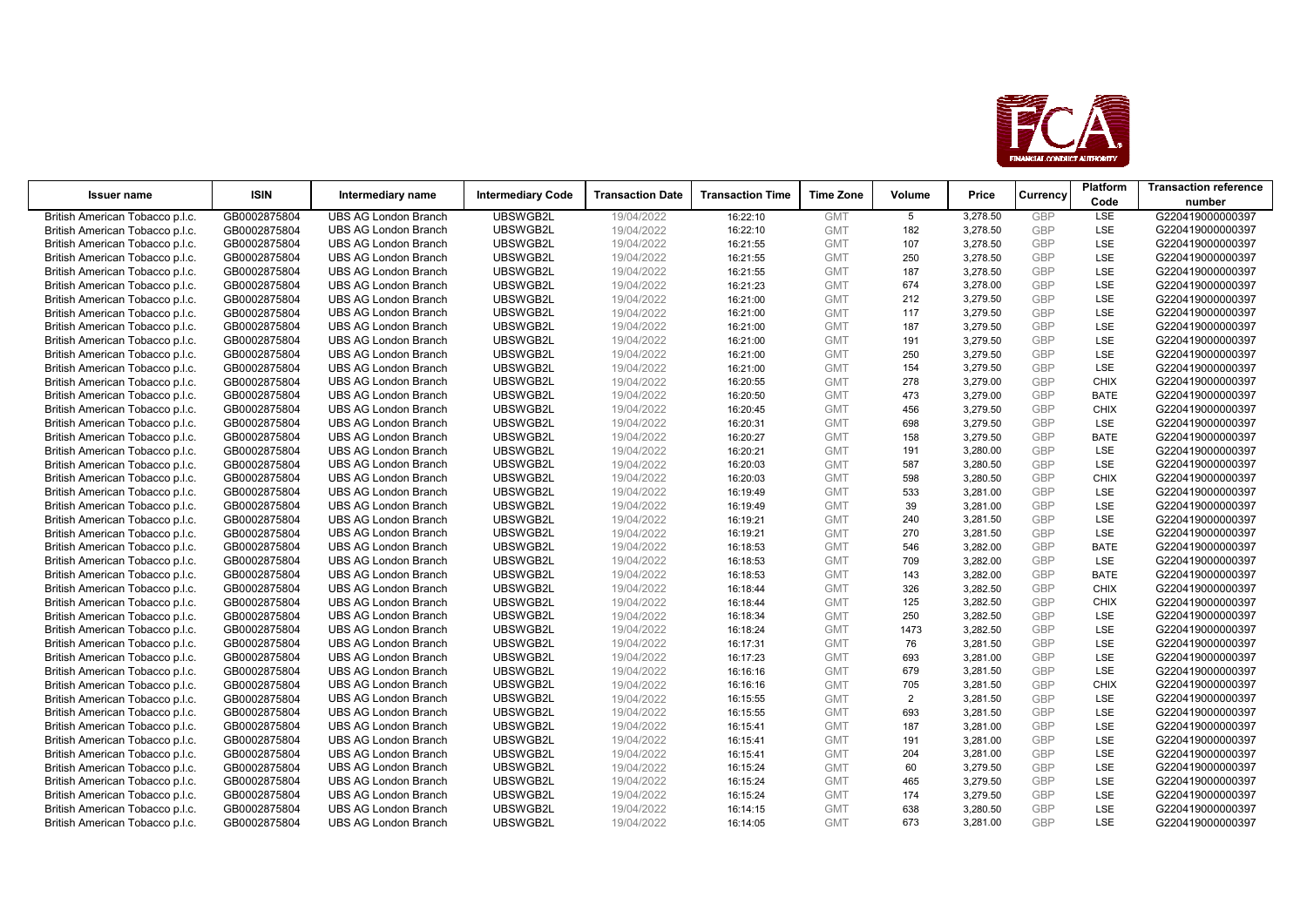| British American Tobacco p.l.c.<br>GB0002875804<br>UBSWGB2L<br>19/04/2022<br><b>GMT</b><br><b>UBS AG London Branch</b><br>16:13:55<br>668<br>British American Tobacco p.l.c.<br>GB0002875804<br><b>UBS AG London Branch</b><br>UBSWGB2L<br>19/04/2022<br><b>GMT</b><br>$\mathbf{1}$<br>16:13:37<br>UBSWGB2L<br>British American Tobacco p.l.c.<br>GB0002875804<br><b>UBS AG London Branch</b><br>19/04/2022<br>16:13:19<br><b>GMT</b><br>137<br>UBSWGB2L<br>19/04/2022<br>British American Tobacco p.l.c.<br>GB0002875804<br><b>UBS AG London Branch</b><br>16:13:19<br><b>GMT</b><br>438<br>3,280.50 | <b>GBP</b><br>3,281.50<br><b>GBP</b><br>3,281.00<br><b>GBP</b><br>3,280.50<br><b>GBP</b> | <b>CHIX</b><br><b>CHIX</b><br>LSE | G220419000000397<br>G220419000000397<br>G220419000000397 |
|-------------------------------------------------------------------------------------------------------------------------------------------------------------------------------------------------------------------------------------------------------------------------------------------------------------------------------------------------------------------------------------------------------------------------------------------------------------------------------------------------------------------------------------------------------------------------------------------------------|------------------------------------------------------------------------------------------|-----------------------------------|----------------------------------------------------------|
|                                                                                                                                                                                                                                                                                                                                                                                                                                                                                                                                                                                                       |                                                                                          |                                   |                                                          |
|                                                                                                                                                                                                                                                                                                                                                                                                                                                                                                                                                                                                       |                                                                                          |                                   |                                                          |
|                                                                                                                                                                                                                                                                                                                                                                                                                                                                                                                                                                                                       |                                                                                          | LSE                               | G220419000000397                                         |
| British American Tobacco p.l.c.<br>GB0002875804<br><b>UBS AG London Branch</b><br>UBSWGB2L<br>19/04/2022<br><b>GMT</b><br>379<br>16:13:01                                                                                                                                                                                                                                                                                                                                                                                                                                                             | <b>GBP</b><br>3,280.50                                                                   | <b>BATE</b>                       | G220419000000397                                         |
| British American Tobacco p.l.c.<br><b>UBS AG London Branch</b><br>UBSWGB2L<br>197<br>GB0002875804<br>19/04/2022<br>16:13:01<br><b>GMT</b>                                                                                                                                                                                                                                                                                                                                                                                                                                                             | <b>GBP</b><br>3,280.50                                                                   | BATE                              | G220419000000397                                         |
| British American Tobacco p.l.c.<br>GB0002875804<br><b>UBS AG London Branch</b><br>UBSWGB2L<br>19/04/2022<br><b>GMT</b><br>15<br>16:13:01                                                                                                                                                                                                                                                                                                                                                                                                                                                              | <b>GBP</b><br>3,280.50                                                                   | <b>BATE</b>                       | G220419000000397                                         |
| British American Tobacco p.l.c.<br>851<br>GB0002875804<br><b>UBS AG London Branch</b><br>UBSWGB2L<br>19/04/2022<br>16:13:01<br><b>GMT</b>                                                                                                                                                                                                                                                                                                                                                                                                                                                             | 3,281.00<br><b>GBP</b>                                                                   | LSE                               | G220419000000397                                         |
| <b>UBS AG London Branch</b><br>UBSWGB2L<br>19/04/2022<br>16:13:01<br>228<br>British American Tobacco p.l.c.<br>GB0002875804<br><b>GMT</b>                                                                                                                                                                                                                                                                                                                                                                                                                                                             | <b>GBP</b><br>3,281.00                                                                   | LSE                               | G220419000000397                                         |
| British American Tobacco p.l.c.<br>GB0002875804<br><b>UBS AG London Branch</b><br>UBSWGB2L<br>19/04/2022<br><b>GMT</b><br>191<br>16:12:11                                                                                                                                                                                                                                                                                                                                                                                                                                                             | <b>GBP</b><br>3,280.00                                                                   | LSE                               | G220419000000397                                         |
| UBSWGB2L<br>British American Tobacco p.l.c.<br>GB0002875804<br><b>UBS AG London Branch</b><br>19/04/2022<br><b>GMT</b><br>187<br>16:12:11                                                                                                                                                                                                                                                                                                                                                                                                                                                             | <b>GBP</b><br>3,280.00                                                                   | LSE                               | G220419000000397                                         |
| British American Tobacco p.l.c.<br>GB0002875804<br><b>UBS AG London Branch</b><br>UBSWGB2L<br>19/04/2022<br><b>GMT</b><br>668<br>16:11:12                                                                                                                                                                                                                                                                                                                                                                                                                                                             | 3,280.00<br><b>GBP</b>                                                                   | LSE                               | G220419000000397                                         |
| <b>UBS AG London Branch</b><br>UBSWGB2L<br>19/04/2022<br>171<br>British American Tobacco p.l.c.<br>GB0002875804<br>16:11:12<br><b>GMT</b>                                                                                                                                                                                                                                                                                                                                                                                                                                                             | <b>GBP</b><br>3,280.00                                                                   | <b>CHIX</b>                       | G220419000000397                                         |
| GB0002875804<br><b>UBS AG London Branch</b><br>UBSWGB2L<br>British American Tobacco p.l.c.<br>19/04/2022<br>16:11:12<br><b>GMT</b><br>480                                                                                                                                                                                                                                                                                                                                                                                                                                                             | <b>GBP</b><br>3,280.00                                                                   | <b>CHIX</b>                       | G220419000000397                                         |
| 250<br>British American Tobacco p.l.c.<br><b>UBS AG London Branch</b><br>UBSWGB2L<br>19/04/2022<br><b>GMT</b><br>GB0002875804<br>16:11:03                                                                                                                                                                                                                                                                                                                                                                                                                                                             | <b>GBP</b><br>3,280.50                                                                   | LSE                               | G220419000000397                                         |
| UBSWGB2L<br><b>UBS AG London Branch</b><br><b>GMT</b><br>191                                                                                                                                                                                                                                                                                                                                                                                                                                                                                                                                          | <b>GBP</b><br>3,280.50                                                                   | LSE                               | G220419000000397                                         |
| British American Tobacco p.l.c.<br>GB0002875804<br>19/04/2022<br>16:11:03<br>UBSWGB2L<br><b>UBS AG London Branch</b><br><b>GMT</b>                                                                                                                                                                                                                                                                                                                                                                                                                                                                    | <b>GBP</b>                                                                               |                                   |                                                          |
| GB0002875804<br>19/04/2022<br>16:10:59<br>189<br>British American Tobacco p.l.c.                                                                                                                                                                                                                                                                                                                                                                                                                                                                                                                      | 3,280.50                                                                                 | LSE<br>LSE                        | G220419000000397                                         |
| British American Tobacco p.l.c.<br>GB0002875804<br><b>UBS AG London Branch</b><br>UBSWGB2L<br>19/04/2022<br><b>GMT</b><br>199<br>16:10:59                                                                                                                                                                                                                                                                                                                                                                                                                                                             | 3,280.50<br><b>GBP</b>                                                                   |                                   | G220419000000397                                         |
| <b>UBS AG London Branch</b><br>UBSWGB2L<br>324<br>British American Tobacco p.l.c.<br>GB0002875804<br>19/04/2022<br>16:10:59<br><b>GMT</b>                                                                                                                                                                                                                                                                                                                                                                                                                                                             | <b>GBP</b><br>3,280.50                                                                   | <b>LSE</b>                        | G220419000000397                                         |
| British American Tobacco p.l.c.<br>GB0002875804<br><b>UBS AG London Branch</b><br>UBSWGB2L<br>19/04/2022<br><b>GMT</b><br>324<br>16:09:33                                                                                                                                                                                                                                                                                                                                                                                                                                                             | <b>GBP</b><br>3,280.00                                                                   | LSE                               | G220419000000397                                         |
| 311<br>British American Tobacco p.l.c.<br>GB0002875804<br><b>UBS AG London Branch</b><br>UBSWGB2L<br>19/04/2022<br>16:09:33<br><b>GMT</b>                                                                                                                                                                                                                                                                                                                                                                                                                                                             | 3,280.00<br><b>GBP</b>                                                                   | LSE                               | G220419000000397                                         |
| UBSWGB2L<br>19/04/2022<br>547<br>British American Tobacco p.l.c.<br>GB0002875804<br><b>UBS AG London Branch</b><br>16:09:33<br><b>GMT</b>                                                                                                                                                                                                                                                                                                                                                                                                                                                             | <b>GBP</b><br>3,280.50                                                                   | LSE                               | G220419000000397                                         |
| British American Tobacco p.l.c.<br>GB0002875804<br><b>UBS AG London Branch</b><br>UBSWGB2L<br>19/04/2022<br><b>GMT</b><br>145<br>16:09:33                                                                                                                                                                                                                                                                                                                                                                                                                                                             | <b>GBP</b><br>3,280.50                                                                   | LSE                               | G220419000000397                                         |
| British American Tobacco p.l.c.<br>GB0002875804<br><b>UBS AG London Branch</b><br>UBSWGB2L<br>19/04/2022<br><b>GMT</b><br>802<br>16:08:51                                                                                                                                                                                                                                                                                                                                                                                                                                                             | <b>GBP</b><br>3,281.00                                                                   | <b>LSE</b>                        | G220419000000397                                         |
| British American Tobacco p.l.c.<br>GB0002875804<br><b>UBS AG London Branch</b><br>UBSWGB2L<br>19/04/2022<br><b>GMT</b><br>671<br>16:08:51                                                                                                                                                                                                                                                                                                                                                                                                                                                             | <b>GBP</b><br>3,281.00                                                                   | <b>CHIX</b>                       | G220419000000397                                         |
| UBSWGB2L<br>611<br>British American Tobacco p.l.c.<br>GB0002875804<br><b>UBS AG London Branch</b><br>19/04/2022<br>16:08:51<br><b>GMT</b>                                                                                                                                                                                                                                                                                                                                                                                                                                                             | <b>GBP</b><br>3,281.00                                                                   | <b>BATE</b>                       | G220419000000397                                         |
| UBSWGB2L<br>British American Tobacco p.l.c.<br>GB0002875804<br><b>UBS AG London Branch</b><br>19/04/2022<br>16:08:40<br><b>GMT</b><br>250                                                                                                                                                                                                                                                                                                                                                                                                                                                             | <b>GBP</b><br>3,281.50                                                                   | LSE                               | G220419000000397                                         |
| 250<br>British American Tobacco p.l.c.<br><b>UBS AG London Branch</b><br>UBSWGB2L<br>19/04/2022<br><b>GMT</b><br>GB0002875804<br>16:08:40                                                                                                                                                                                                                                                                                                                                                                                                                                                             | <b>GBP</b><br>3,281.50                                                                   | <b>LSE</b>                        | G220419000000397                                         |
| UBSWGB2L<br>British American Tobacco p.l.c.<br>GB0002875804<br><b>UBS AG London Branch</b><br>19/04/2022<br>16:08:40<br><b>GMT</b><br>250                                                                                                                                                                                                                                                                                                                                                                                                                                                             | 3,281.50<br><b>GBP</b>                                                                   | LSE                               | G220419000000397                                         |
| UBSWGB2L<br>GB0002875804<br><b>UBS AG London Branch</b><br>19/04/2022<br>16:07:30<br><b>GMT</b><br>149<br>British American Tobacco p.l.c.                                                                                                                                                                                                                                                                                                                                                                                                                                                             | <b>GBP</b><br>3,280.50                                                                   | LSE                               | G220419000000397                                         |
| British American Tobacco p.l.c.<br>GB0002875804<br><b>UBS AG London Branch</b><br>UBSWGB2L<br>19/04/2022<br><b>GMT</b><br>250<br>16:07:30                                                                                                                                                                                                                                                                                                                                                                                                                                                             | 3,280.50<br><b>GBP</b>                                                                   | LSE                               | G220419000000397                                         |
| <b>UBS AG London Branch</b><br>UBSWGB2L<br>230<br>British American Tobacco p.l.c.<br>GB0002875804<br>19/04/2022<br>16:07:30<br><b>GMT</b>                                                                                                                                                                                                                                                                                                                                                                                                                                                             | 3,280.50<br><b>GBP</b>                                                                   | <b>LSE</b>                        | G220419000000397                                         |
| British American Tobacco p.l.c.<br>GB0002875804<br><b>UBS AG London Branch</b><br>UBSWGB2L<br>19/04/2022<br><b>GMT</b><br>1008<br>16:07:30                                                                                                                                                                                                                                                                                                                                                                                                                                                            | <b>GBP</b><br>3,280.50                                                                   | LSE                               | G220419000000397                                         |
| British American Tobacco p.l.c.<br>GB0002875804<br><b>UBS AG London Branch</b><br>UBSWGB2L<br>19/04/2022<br>16:07:14<br><b>GMT</b><br>290                                                                                                                                                                                                                                                                                                                                                                                                                                                             | 3,279.50<br><b>GBP</b>                                                                   | LSE                               | G220419000000397                                         |
| UBSWGB2L<br>British American Tobacco p.l.c.<br>GB0002875804<br><b>UBS AG London Branch</b><br>19/04/2022<br>16:06:49<br><b>GMT</b><br>615                                                                                                                                                                                                                                                                                                                                                                                                                                                             | <b>GBP</b><br>3,279.50                                                                   | LSE                               | G220419000000397                                         |
| British American Tobacco p.l.c.<br>GB0002875804<br><b>UBS AG London Branch</b><br>UBSWGB2L<br>19/04/2022<br><b>GMT</b><br>630<br>16:06:49                                                                                                                                                                                                                                                                                                                                                                                                                                                             | <b>GBP</b><br>3,279.50                                                                   | <b>CHIX</b>                       | G220419000000397                                         |
| British American Tobacco p.l.c.<br>GB0002875804<br><b>UBS AG London Branch</b><br>UBSWGB2L<br>19/04/2022<br><b>GMT</b><br>19<br>16:06:49                                                                                                                                                                                                                                                                                                                                                                                                                                                              | <b>GBP</b><br>3,279.50                                                                   | <b>BATE</b>                       | G220419000000397                                         |
| British American Tobacco p.l.c.<br>GB0002875804<br><b>UBS AG London Branch</b><br>UBSWGB2L<br>600<br>19/04/2022<br>16:06:49<br><b>GMT</b>                                                                                                                                                                                                                                                                                                                                                                                                                                                             | 3,279.50<br><b>GBP</b>                                                                   | <b>BATE</b>                       | G220419000000397                                         |
| UBSWGB2L<br>250<br>British American Tobacco p.l.c.<br>GB0002875804<br><b>UBS AG London Branch</b><br>19/04/2022<br>16:06:22<br><b>GMT</b>                                                                                                                                                                                                                                                                                                                                                                                                                                                             | 3,280.00<br><b>GBP</b>                                                                   | LSE                               | G220419000000397                                         |
| British American Tobacco p.l.c.<br>GB0002875804<br><b>UBS AG London Branch</b><br>UBSWGB2L<br>19/04/2022<br>16:05:23<br><b>GMT</b><br>300                                                                                                                                                                                                                                                                                                                                                                                                                                                             | <b>GBP</b><br>3,280.00                                                                   | LSE                               | G220419000000397                                         |
| British American Tobacco p.l.c.<br><b>UBS AG London Branch</b><br>UBSWGB2L<br>19/04/2022<br><b>GMT</b><br>321<br>GB0002875804<br>16:05:23                                                                                                                                                                                                                                                                                                                                                                                                                                                             | <b>GBP</b><br>3,280.00                                                                   | <b>LSE</b>                        | G220419000000397                                         |
| British American Tobacco p.l.c.<br>GB0002875804<br><b>UBS AG London Branch</b><br>UBSWGB2L<br>19/04/2022<br>16:04:56<br><b>GMT</b><br>641                                                                                                                                                                                                                                                                                                                                                                                                                                                             | 3,280.50<br><b>GBP</b>                                                                   | LSE                               | G220419000000397                                         |
| GB0002875804<br><b>UBS AG London Branch</b><br>UBSWGB2L<br>19/04/2022<br><b>GMT</b><br>650<br>British American Tobacco p.l.c.<br>16:04:56                                                                                                                                                                                                                                                                                                                                                                                                                                                             | <b>GBP</b><br>3,280.50                                                                   | LSE                               | G220419000000397                                         |
| British American Tobacco p.l.c.<br>GB0002875804<br><b>UBS AG London Branch</b><br>UBSWGB2L<br>19/04/2022<br><b>GMT</b><br>159<br>16:03:45                                                                                                                                                                                                                                                                                                                                                                                                                                                             | 3,279.00<br><b>GBP</b>                                                                   | LSE                               | G220419000000397                                         |
| UBSWGB2L<br>327<br>British American Tobacco p.l.c.<br>GB0002875804<br><b>UBS AG London Branch</b><br>19/04/2022<br>16:03:45<br><b>GMT</b>                                                                                                                                                                                                                                                                                                                                                                                                                                                             | 3,279.00<br><b>GBP</b>                                                                   | <b>LSE</b>                        | G220419000000397                                         |
| <b>UBS AG London Branch</b><br>UBSWGB2L<br>19/04/2022<br><b>GMT</b><br>187<br>British American Tobacco p.l.c.<br>GB0002875804<br>16:03:45                                                                                                                                                                                                                                                                                                                                                                                                                                                             | <b>GBP</b><br>3,279.00                                                                   | LSE                               | G220419000000397                                         |
| British American Tobacco p.l.c.<br>GB0002875804<br><b>UBS AG London Branch</b><br>UBSWGB2L<br>19/04/2022<br>16:03:45<br><b>GMT</b><br>615                                                                                                                                                                                                                                                                                                                                                                                                                                                             | 3,279.00<br><b>GBP</b>                                                                   | LSE                               | G220419000000397                                         |
| UBSWGB2L<br>575<br>British American Tobacco p.l.c.<br>GB0002875804<br><b>UBS AG London Branch</b><br>19/04/2022<br>16:03:19<br><b>GMT</b>                                                                                                                                                                                                                                                                                                                                                                                                                                                             | <b>GBP</b><br>3,279.50                                                                   | LSE                               | G220419000000397                                         |
| British American Tobacco p.l.c.<br>GB0002875804<br><b>UBS AG London Branch</b><br>UBSWGB2L<br>19/04/2022<br><b>GMT</b><br>291<br>16:03:19                                                                                                                                                                                                                                                                                                                                                                                                                                                             | <b>GBP</b><br>3,279.50                                                                   | LSE                               | G220419000000397                                         |
| British American Tobacco p.l.c.<br>UBSWGB2L<br>19/04/2022<br>GB0002875804<br><b>UBS AG London Branch</b><br>16:03:19<br><b>GMT</b><br>1040                                                                                                                                                                                                                                                                                                                                                                                                                                                            | <b>GBP</b><br>3,279.50                                                                   | <b>LSE</b>                        | G220419000000397                                         |
|                                                                                                                                                                                                                                                                                                                                                                                                                                                                                                                                                                                                       | <b>GBP</b><br>3,279.50                                                                   | <b>CHIX</b>                       | G220419000000397                                         |
| UBSWGB2L<br>421<br>GB0002875804<br><b>UBS AG London Branch</b><br>19/04/2022<br>16:03:19<br><b>GMT</b>                                                                                                                                                                                                                                                                                                                                                                                                                                                                                                |                                                                                          |                                   |                                                          |
| British American Tobacco p.l.c.<br>UBSWGB2L<br>British American Tobacco p.l.c.<br><b>UBS AG London Branch</b><br>19/04/2022<br>16:03:19<br>69<br>GB0002875804<br><b>GMT</b>                                                                                                                                                                                                                                                                                                                                                                                                                           | 3,279.50<br><b>GBP</b>                                                                   | <b>CHIX</b>                       | G220419000000397                                         |
| British American Tobacco p.l.c.<br>GB0002875804<br><b>UBS AG London Branch</b><br>UBSWGB2L<br>19/04/2022<br>16:03:19<br><b>GMT</b><br>145                                                                                                                                                                                                                                                                                                                                                                                                                                                             | <b>GBP</b><br>3,279.50                                                                   | <b>CHIX</b>                       | G220419000000397                                         |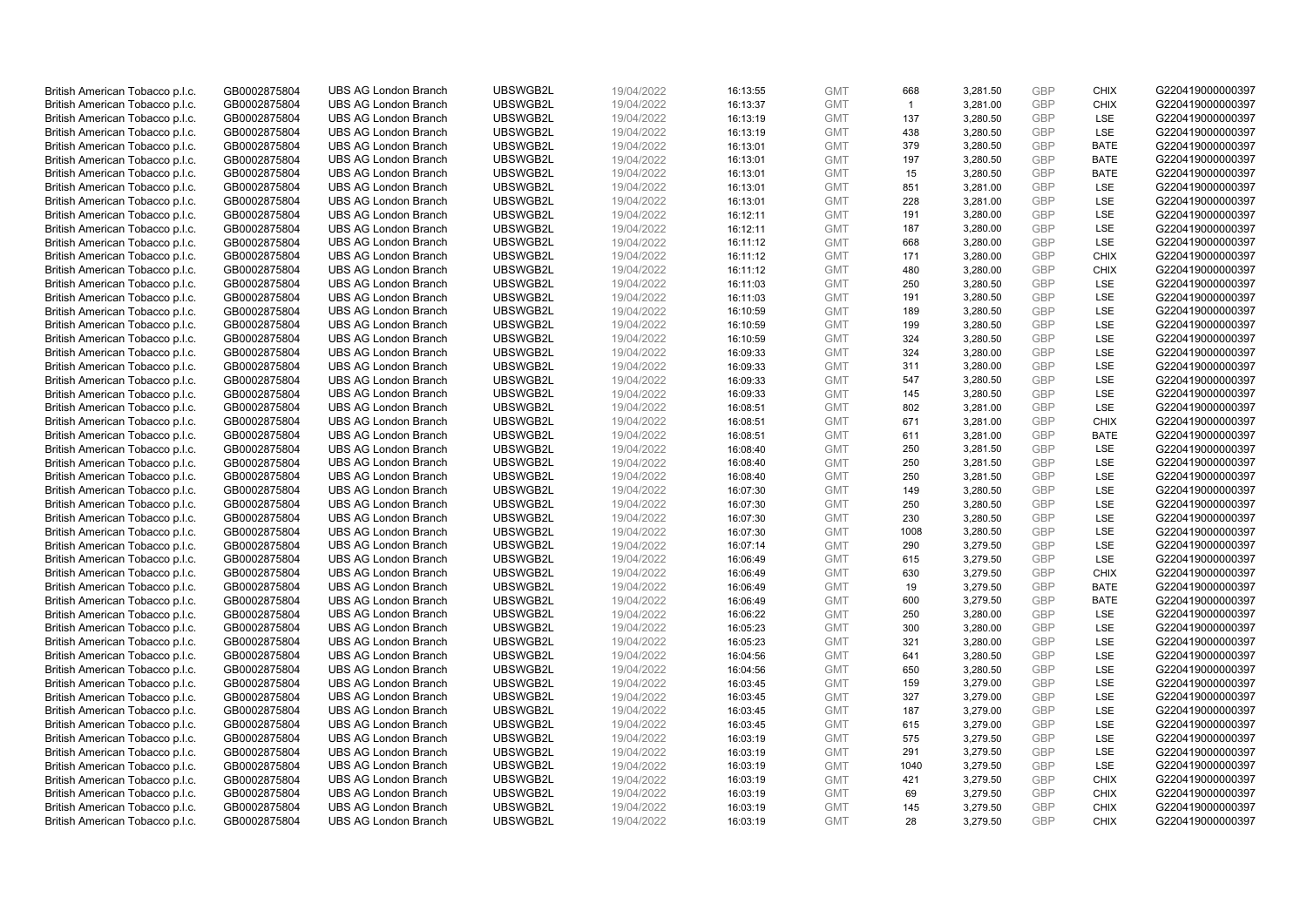| British American Tobacco p.l.c. | GB0002875804 | <b>UBS AG London Branch</b> | UBSWGB2L | 19/04/2022 | 16:01:20 | <b>GMT</b> | 636 | 3,277.00 | <b>GBP</b>               | LSE         | G220419000000397 |
|---------------------------------|--------------|-----------------------------|----------|------------|----------|------------|-----|----------|--------------------------|-------------|------------------|
| British American Tobacco p.l.c. | GB0002875804 | <b>UBS AG London Branch</b> | UBSWGB2L | 19/04/2022 | 16:01:20 | <b>GMT</b> | 49  | 3,277.00 | <b>GBP</b>               | <b>LSE</b>  | G220419000000397 |
| British American Tobacco p.l.c. | GB0002875804 | <b>UBS AG London Branch</b> | UBSWGB2L | 19/04/2022 | 16:01:16 | <b>GMT</b> | 594 | 3,277.50 | <b>GBP</b>               | <b>CHIX</b> | G220419000000397 |
| British American Tobacco p.l.c. | GB0002875804 | <b>UBS AG London Branch</b> | UBSWGB2L | 19/04/2022 | 16:01:16 | <b>GMT</b> | 642 | 3,277.50 | <b>GBP</b>               | LSE         | G220419000000397 |
| British American Tobacco p.l.c. | GB0002875804 | <b>UBS AG London Branch</b> | UBSWGB2L | 19/04/2022 | 16:00:30 | <b>GMT</b> | 617 | 3,278.00 | <b>GBP</b>               | <b>BATE</b> | G220419000000397 |
|                                 |              | <b>UBS AG London Branch</b> | UBSWGB2L |            |          |            | 585 |          |                          | LSE         |                  |
| British American Tobacco p.l.c. | GB0002875804 |                             |          | 19/04/2022 | 16:00:28 | <b>GMT</b> |     | 3,279.00 | <b>GBP</b><br><b>GBP</b> |             | G220419000000397 |
| British American Tobacco p.l.c. | GB0002875804 | <b>UBS AG London Branch</b> | UBSWGB2L | 19/04/2022 | 16:00:28 | <b>GMT</b> | 123 | 3,279.00 |                          | LSE         | G220419000000397 |
| British American Tobacco p.l.c. | GB0002875804 | <b>UBS AG London Branch</b> | UBSWGB2L | 19/04/2022 | 16:00:07 | <b>GMT</b> | 270 | 3,279.50 | <b>GBP</b>               | LSE         | G220419000000397 |
| British American Tobacco p.l.c. | GB0002875804 | <b>UBS AG London Branch</b> | UBSWGB2L | 19/04/2022 | 16:00:07 | <b>GMT</b> | 400 | 3,279.50 | <b>GBP</b>               | LSE         | G220419000000397 |
| British American Tobacco p.l.c. | GB0002875804 | <b>UBS AG London Branch</b> | UBSWGB2L | 19/04/2022 | 15:59:11 | <b>GMT</b> | 625 | 3,282.00 | <b>GBP</b>               | <b>CHIX</b> | G220419000000397 |
| British American Tobacco p.l.c. | GB0002875804 | <b>UBS AG London Branch</b> | UBSWGB2L | 19/04/2022 | 15:59:04 | <b>GMT</b> | 660 | 3,282.50 | <b>GBP</b>               | <b>LSE</b>  | G220419000000397 |
| British American Tobacco p.l.c. | GB0002875804 | <b>UBS AG London Branch</b> | UBSWGB2L | 19/04/2022 | 15:59:03 | <b>GMT</b> | 416 | 3,282.50 | <b>GBP</b>               | LSE         | G220419000000397 |
| British American Tobacco p.l.c. | GB0002875804 | <b>UBS AG London Branch</b> | UBSWGB2L | 19/04/2022 | 15:59:03 | <b>GMT</b> | 296 | 3,282.50 | <b>GBP</b>               | LSE         | G220419000000397 |
| British American Tobacco p.l.c. | GB0002875804 | <b>UBS AG London Branch</b> | UBSWGB2L | 19/04/2022 | 15:59:03 | <b>GMT</b> | 706 | 3,282.50 | <b>GBP</b>               | LSE         | G220419000000397 |
| British American Tobacco p.l.c. | GB0002875804 | <b>UBS AG London Branch</b> | UBSWGB2L | 19/04/2022 | 15:57:59 | <b>GMT</b> | 672 | 3,282.50 | <b>GBP</b>               | <b>LSE</b>  | G220419000000397 |
| British American Tobacco p.l.c. | GB0002875804 | <b>UBS AG London Branch</b> | UBSWGB2L | 19/04/2022 | 15:57:16 | <b>GMT</b> | 595 | 3,281.50 | <b>GBP</b>               | LSE         | G220419000000397 |
| British American Tobacco p.l.c. | GB0002875804 | <b>UBS AG London Branch</b> | UBSWGB2L | 19/04/2022 | 15:57:09 | <b>GMT</b> | 390 | 3,282.00 | <b>GBP</b>               | <b>CHIX</b> | G220419000000397 |
| British American Tobacco p.l.c. | GB0002875804 | <b>UBS AG London Branch</b> | UBSWGB2L | 19/04/2022 | 15:57:09 | <b>GMT</b> | 241 | 3,282.00 | <b>GBP</b>               | <b>CHIX</b> | G220419000000397 |
| British American Tobacco p.l.c. | GB0002875804 | <b>UBS AG London Branch</b> | UBSWGB2L | 19/04/2022 | 15:57:04 | <b>GMT</b> | 17  | 3,282.50 | <b>GBP</b>               | <b>LSE</b>  | G220419000000397 |
| British American Tobacco p.l.c. | GB0002875804 | <b>UBS AG London Branch</b> | UBSWGB2L | 19/04/2022 | 15:57:04 | <b>GMT</b> | 673 | 3,282.50 | <b>GBP</b>               | LSE         | G220419000000397 |
| British American Tobacco p.l.c. | GB0002875804 | <b>UBS AG London Branch</b> | UBSWGB2L | 19/04/2022 | 15:57:04 | <b>GMT</b> | 27  | 3,282.50 | <b>GBP</b>               | <b>BATE</b> | G220419000000397 |
| British American Tobacco p.l.c. | GB0002875804 | <b>UBS AG London Branch</b> | UBSWGB2L | 19/04/2022 | 15:57:04 | <b>GMT</b> | 233 | 3,282.50 | <b>GBP</b>               | <b>BATE</b> | G220419000000397 |
| British American Tobacco p.l.c. | GB0002875804 | <b>UBS AG London Branch</b> | UBSWGB2L | 19/04/2022 | 15:56:55 | <b>GMT</b> | 176 | 3,282.50 | <b>GBP</b>               | <b>BATE</b> | G220419000000397 |
| British American Tobacco p.l.c. | GB0002875804 | <b>UBS AG London Branch</b> | UBSWGB2L | 19/04/2022 | 15:56:55 | <b>GMT</b> | 218 | 3,282.50 | <b>GBP</b>               | <b>BATE</b> | G220419000000397 |
| British American Tobacco p.l.c. | GB0002875804 | <b>UBS AG London Branch</b> | UBSWGB2L | 19/04/2022 | 15:56:29 | <b>GMT</b> | 686 | 3,282.50 | <b>GBP</b>               | LSE         | G220419000000397 |
| British American Tobacco p.l.c. | GB0002875804 | <b>UBS AG London Branch</b> | UBSWGB2L | 19/04/2022 | 15:56:07 | <b>GMT</b> | 672 | 3,282.00 | <b>GBP</b>               | LSE         | G220419000000397 |
| British American Tobacco p.l.c. | GB0002875804 | <b>UBS AG London Branch</b> | UBSWGB2L | 19/04/2022 | 15:55:48 | <b>GMT</b> | 250 | 3,281.50 | <b>GBP</b>               | LSE         | G220419000000397 |
| British American Tobacco p.l.c. | GB0002875804 | <b>UBS AG London Branch</b> | UBSWGB2L | 19/04/2022 | 15:55:01 | <b>GMT</b> | 499 | 3,281.00 | <b>GBP</b>               | <b>CHIX</b> | G220419000000397 |
| British American Tobacco p.l.c. | GB0002875804 | <b>UBS AG London Branch</b> | UBSWGB2L | 19/04/2022 | 15:54:57 | <b>GMT</b> | 111 | 3,281.00 | <b>GBP</b>               | <b>CHIX</b> | G220419000000397 |
| British American Tobacco p.l.c. | GB0002875804 | <b>UBS AG London Branch</b> | UBSWGB2L | 19/04/2022 | 15:54:57 | <b>GMT</b> | 36  | 3,281.50 | <b>GBP</b>               | LSE         | G220419000000397 |
| British American Tobacco p.l.c. | GB0002875804 | <b>UBS AG London Branch</b> | UBSWGB2L | 19/04/2022 | 15:54:57 | <b>GMT</b> | 600 | 3,281.50 | <b>GBP</b>               | LSE         | G220419000000397 |
| British American Tobacco p.l.c. | GB0002875804 | <b>UBS AG London Branch</b> | UBSWGB2L | 19/04/2022 | 15:54:24 | <b>GMT</b> | 642 | 3,285.50 | <b>GBP</b>               | <b>LSE</b>  | G220419000000397 |
| British American Tobacco p.l.c. | GB0002875804 | <b>UBS AG London Branch</b> | UBSWGB2L | 19/04/2022 | 15:54:02 | <b>GMT</b> | 81  | 3,285.50 | <b>GBP</b>               | LSE         | G220419000000397 |
| British American Tobacco p.l.c. | GB0002875804 | <b>UBS AG London Branch</b> | UBSWGB2L | 19/04/2022 | 15:54:01 | <b>GMT</b> | 100 | 3,285.50 | <b>GBP</b>               | LSE         | G220419000000397 |
| British American Tobacco p.l.c. | GB0002875804 | <b>UBS AG London Branch</b> | UBSWGB2L | 19/04/2022 | 15:54:01 | <b>GMT</b> | 200 | 3,285.50 | <b>GBP</b>               | LSE         | G220419000000397 |
| British American Tobacco p.l.c. | GB0002875804 | <b>UBS AG London Branch</b> | UBSWGB2L | 19/04/2022 | 15:54:01 | <b>GMT</b> | 36  | 3,285.50 | <b>GBP</b>               | LSE         | G220419000000397 |
| British American Tobacco p.l.c. | GB0002875804 | <b>UBS AG London Branch</b> | UBSWGB2L | 19/04/2022 | 15:54:01 | <b>GMT</b> | 158 | 3,285.50 | <b>GBP</b>               | <b>LSE</b>  | G220419000000397 |
| British American Tobacco p.l.c. | GB0002875804 | <b>UBS AG London Branch</b> | UBSWGB2L | 19/04/2022 | 15:53:35 | <b>GMT</b> | 235 | 3,285.50 | <b>GBP</b>               | LSE         | G220419000000397 |
| British American Tobacco p.l.c. | GB0002875804 | <b>UBS AG London Branch</b> | UBSWGB2L | 19/04/2022 | 15:53:35 | <b>GMT</b> | 387 | 3,285.50 | <b>GBP</b>               | LSE         | G220419000000397 |
| British American Tobacco p.l.c. | GB0002875804 | <b>UBS AG London Branch</b> | UBSWGB2L | 19/04/2022 | 15:53:34 | <b>GMT</b> | 28  | 3,285.50 | <b>GBP</b>               | LSE         | G220419000000397 |
| British American Tobacco p.l.c. | GB0002875804 | <b>UBS AG London Branch</b> | UBSWGB2L | 19/04/2022 | 15:52:51 | <b>GMT</b> | 35  | 3,285.50 | <b>GBP</b>               | <b>CHIX</b> | G220419000000397 |
| British American Tobacco p.l.c. | GB0002875804 | <b>UBS AG London Branch</b> | UBSWGB2L | 19/04/2022 | 15:52:44 | <b>GMT</b> | 5   | 3,285.50 | <b>GBP</b>               | <b>CHIX</b> | G220419000000397 |
| British American Tobacco p.l.c. | GB0002875804 | <b>UBS AG London Branch</b> | UBSWGB2L | 19/04/2022 | 15:52:35 | <b>GMT</b> | 471 | 3,285.50 | <b>GBP</b>               | <b>BATE</b> | G220419000000397 |
| British American Tobacco p.l.c. | GB0002875804 | <b>UBS AG London Branch</b> | UBSWGB2L | 19/04/2022 | 15:52:35 | <b>GMT</b> | 204 | 3,285.50 | <b>GBP</b>               | <b>BATE</b> | G220419000000397 |
| British American Tobacco p.l.c. | GB0002875804 | <b>UBS AG London Branch</b> | UBSWGB2L | 19/04/2022 | 15:52:35 | <b>GMT</b> | 29  | 3,285.50 | <b>GBP</b>               | <b>CHIX</b> | G220419000000397 |
| British American Tobacco p.l.c. | GB0002875804 | <b>UBS AG London Branch</b> | UBSWGB2L | 19/04/2022 | 15:52:34 | <b>GMT</b> | 691 | 3,285.50 | <b>GBP</b>               | LSE         | G220419000000397 |
| British American Tobacco p.l.c. | GB0002875804 | <b>UBS AG London Branch</b> | UBSWGB2L | 19/04/2022 | 15:52:34 | <b>GMT</b> | 271 | 3,285.50 | <b>GBP</b>               | <b>CHIX</b> | G220419000000397 |
| British American Tobacco p.l.c. | GB0002875804 | <b>UBS AG London Branch</b> | UBSWGB2L | 19/04/2022 | 15:52:34 | <b>GMT</b> | 329 | 3,285.50 | <b>GBP</b>               | <b>CHIX</b> | G220419000000397 |
| British American Tobacco p.l.c. | GB0002875804 | <b>UBS AG London Branch</b> | UBSWGB2L | 19/04/2022 | 15:52:34 | <b>GMT</b> | 17  | 3,285.50 | <b>GBP</b>               | <b>CHIX</b> | G220419000000397 |
| British American Tobacco p.l.c. | GB0002875804 | <b>UBS AG London Branch</b> | UBSWGB2L | 19/04/2022 | 15:51:48 | <b>GMT</b> | 114 | 3,286.00 | <b>GBP</b>               | <b>LSE</b>  | G220419000000397 |
| British American Tobacco p.l.c. | GB0002875804 | <b>UBS AG London Branch</b> | UBSWGB2L | 19/04/2022 | 15:51:48 | <b>GMT</b> | 337 | 3,286.00 | <b>GBP</b>               | LSE         | G220419000000397 |
| British American Tobacco p.l.c. | GB0002875804 | <b>UBS AG London Branch</b> | UBSWGB2L | 19/04/2022 | 15:51:48 | <b>GMT</b> | 191 | 3,286.00 | <b>GBP</b>               | LSE         | G220419000000397 |
| British American Tobacco p.l.c. | GB0002875804 | <b>UBS AG London Branch</b> | UBSWGB2L | 19/04/2022 | 15:51:48 | <b>GMT</b> | 320 | 3,285.50 | <b>GBP</b>               | LSE         | G220419000000397 |
| British American Tobacco p.l.c. | GB0002875804 | <b>UBS AG London Branch</b> | UBSWGB2L | 19/04/2022 | 15:51:48 | <b>GMT</b> | 395 | 3.285.50 | GBP                      | LSE         | G220419000000397 |
|                                 |              |                             |          |            |          |            |     |          |                          |             |                  |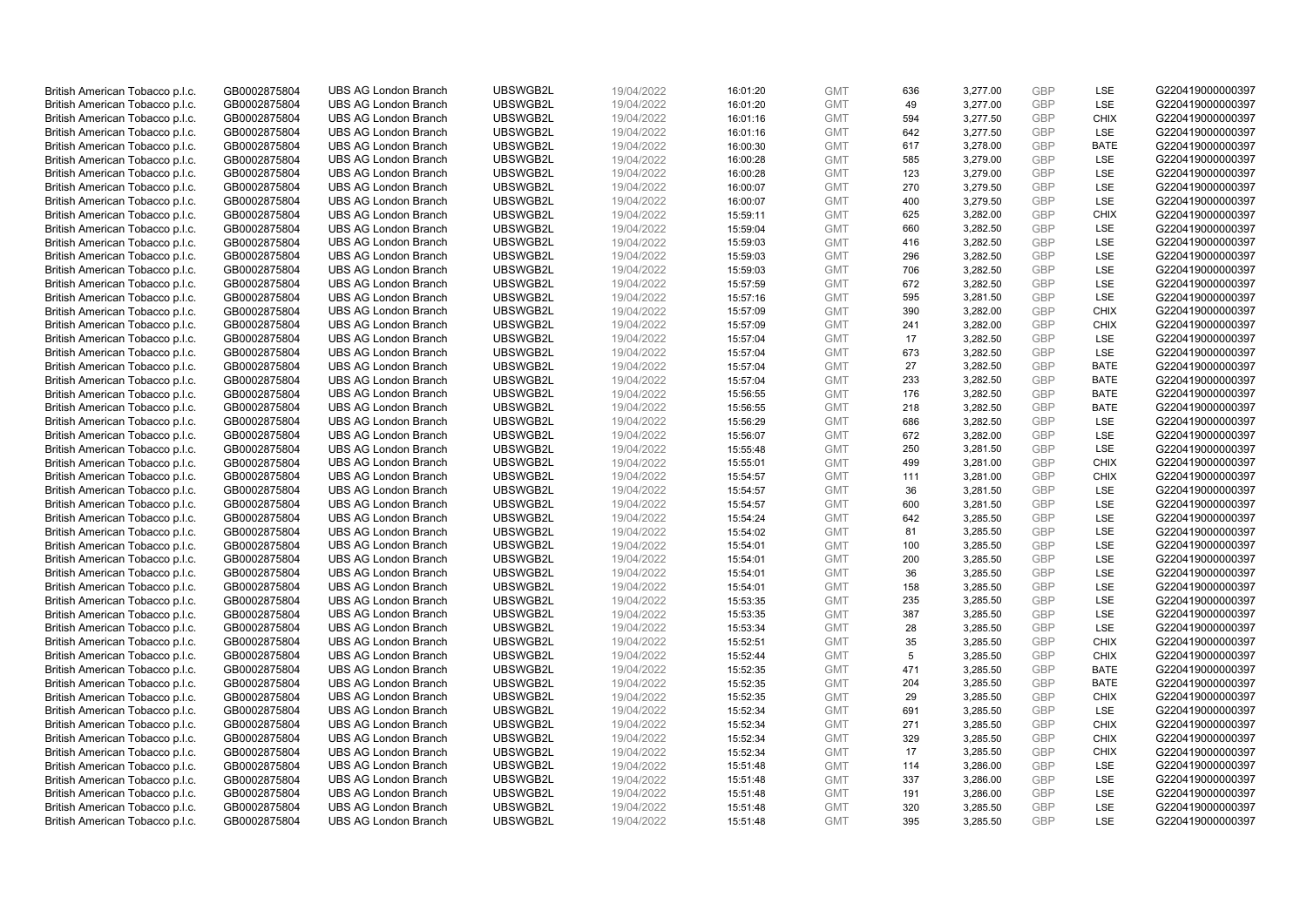| British American Tobacco p.l.c.                                    | GB0002875804                 | <b>UBS AG London Branch</b> | UBSWGB2L | 19/04/2022               | 15:50:22 | <b>GMT</b>               | 23  | 3,287.00 | <b>GBP</b> | <b>CHIX</b> | G220419000000397 |
|--------------------------------------------------------------------|------------------------------|-----------------------------|----------|--------------------------|----------|--------------------------|-----|----------|------------|-------------|------------------|
| British American Tobacco p.l.c.                                    | GB0002875804                 | <b>UBS AG London Branch</b> | UBSWGB2L | 19/04/2022               | 15:50:22 | <b>GMT</b>               | 325 | 3,287.00 | <b>GBP</b> | LSE         | G220419000000397 |
| British American Tobacco p.l.c.                                    | GB0002875804                 | <b>UBS AG London Branch</b> | UBSWGB2L | 19/04/2022               | 15:50:22 | <b>GMT</b>               | 400 | 3,287.00 | <b>GBP</b> | <b>CHIX</b> | G220419000000397 |
| British American Tobacco p.l.c.                                    | GB0002875804                 | <b>UBS AG London Branch</b> | UBSWGB2L | 19/04/2022               | 15:50:22 | <b>GMT</b>               | 300 | 3,287.00 | <b>GBP</b> | LSE         | G220419000000397 |
| British American Tobacco p.l.c.                                    | GB0002875804                 | <b>UBS AG London Branch</b> | UBSWGB2L | 19/04/2022               | 15:50:22 | <b>GMT</b>               | 158 | 3,287.00 | <b>GBP</b> | <b>CHIX</b> | G220419000000397 |
| British American Tobacco p.l.c.                                    | GB0002875804                 | <b>UBS AG London Branch</b> | UBSWGB2L | 19/04/2022               | 15:50:10 | <b>GMT</b>               | 585 | 3,286.50 | <b>GBP</b> | LSE         | G220419000000397 |
| British American Tobacco p.l.c.                                    | GB0002875804                 | <b>UBS AG London Branch</b> | UBSWGB2L | 19/04/2022               | 15:49:12 | <b>GMT</b>               | 602 | 3,284.50 | <b>GBP</b> | LSE         | G220419000000397 |
| British American Tobacco p.l.c.                                    | GB0002875804                 | <b>UBS AG London Branch</b> | UBSWGB2L | 19/04/2022               | 15:49:11 | <b>GMT</b>               | 712 | 3,284.50 | <b>GBP</b> | <b>BATE</b> | G220419000000397 |
| British American Tobacco p.l.c.                                    | GB0002875804                 | <b>UBS AG London Branch</b> | UBSWGB2L | 19/04/2022               | 15:48:57 | <b>GMT</b>               | 191 | 3,285.00 | <b>GBP</b> | LSE         | G220419000000397 |
| British American Tobacco p.l.c.                                    | GB0002875804                 | <b>UBS AG London Branch</b> | UBSWGB2L | 19/04/2022               | 15:48:57 | <b>GMT</b>               | 187 | 3,285.00 | <b>GBP</b> | LSE         | G220419000000397 |
| British American Tobacco p.l.c.                                    | GB0002875804                 | <b>UBS AG London Branch</b> | UBSWGB2L | 19/04/2022               | 15:48:57 | <b>GMT</b>               | 250 | 3,285.00 | <b>GBP</b> | LSE         | G220419000000397 |
| British American Tobacco p.l.c.                                    | GB0002875804                 | <b>UBS AG London Branch</b> | UBSWGB2L | 19/04/2022               | 15:48:51 | <b>GMT</b>               | 191 | 3,285.00 | <b>GBP</b> | LSE         | G220419000000397 |
| British American Tobacco p.l.c.                                    | GB0002875804                 | <b>UBS AG London Branch</b> | UBSWGB2L | 19/04/2022               | 15:48:51 | <b>GMT</b>               | 187 | 3,285.00 | <b>GBP</b> | LSE         | G220419000000397 |
| British American Tobacco p.l.c.                                    | GB0002875804                 | <b>UBS AG London Branch</b> | UBSWGB2L | 19/04/2022               | 15:48:51 | <b>GMT</b>               | 250 | 3,285.00 | <b>GBP</b> | LSE         | G220419000000397 |
| British American Tobacco p.l.c.                                    | GB0002875804                 | <b>UBS AG London Branch</b> | UBSWGB2L | 19/04/2022               | 15:48:07 | <b>GMT</b>               | 631 | 3,285.00 | <b>GBP</b> | LSE         | G220419000000397 |
| British American Tobacco p.l.c.                                    | GB0002875804                 | <b>UBS AG London Branch</b> | UBSWGB2L | 19/04/2022               | 15:48:07 | <b>GMT</b>               | 616 | 3,285.00 | <b>GBP</b> | <b>CHIX</b> | G220419000000397 |
| British American Tobacco p.l.c.                                    | GB0002875804                 | <b>UBS AG London Branch</b> | UBSWGB2L | 19/04/2022               | 15:46:42 | <b>GMT</b>               | 638 | 3,283.50 | <b>GBP</b> | LSE         | G220419000000397 |
| British American Tobacco p.l.c.                                    | GB0002875804                 | <b>UBS AG London Branch</b> | UBSWGB2L | 19/04/2022               | 15:46:40 | <b>GMT</b>               | 191 | 3,284.00 | <b>GBP</b> | LSE         | G220419000000397 |
|                                                                    |                              | <b>UBS AG London Branch</b> | UBSWGB2L |                          |          |                          | 187 |          | <b>GBP</b> | <b>LSE</b>  | G220419000000397 |
| British American Tobacco p.l.c.<br>British American Tobacco p.l.c. | GB0002875804<br>GB0002875804 | <b>UBS AG London Branch</b> | UBSWGB2L | 19/04/2022<br>19/04/2022 | 15:46:40 | <b>GMT</b><br><b>GMT</b> | 250 | 3,284.00 | <b>GBP</b> | LSE         | G220419000000397 |
|                                                                    |                              |                             |          |                          | 15:46:40 |                          |     | 3,284.00 |            |             |                  |
| British American Tobacco p.l.c.                                    | GB0002875804                 | <b>UBS AG London Branch</b> | UBSWGB2L | 19/04/2022               | 15:45:16 | <b>GMT</b>               | 604 | 3,281.50 | <b>GBP</b> | LSE         | G220419000000397 |
| British American Tobacco p.l.c.                                    | GB0002875804                 | <b>UBS AG London Branch</b> | UBSWGB2L | 19/04/2022               | 15:44:50 | <b>GMT</b>               | 350 | 3,284.00 | <b>GBP</b> | <b>CHIX</b> | G220419000000397 |
| British American Tobacco p.l.c.                                    | GB0002875804                 | <b>UBS AG London Branch</b> | UBSWGB2L | 19/04/2022               | 15:44:50 | <b>GMT</b>               | 601 | 3,284.00 | <b>GBP</b> | LSE         | G220419000000397 |
| British American Tobacco p.l.c.                                    | GB0002875804                 | <b>UBS AG London Branch</b> | UBSWGB2L | 19/04/2022               | 15:44:50 | <b>GMT</b>               | 288 | 3,284.00 | <b>GBP</b> | <b>CHIX</b> | G220419000000397 |
| British American Tobacco p.l.c.                                    | GB0002875804                 | <b>UBS AG London Branch</b> | UBSWGB2L | 19/04/2022               | 15:44:40 | <b>GMT</b>               | 653 | 3,284.50 | <b>GBP</b> | LSE         | G220419000000397 |
| British American Tobacco p.l.c.                                    | GB0002875804                 | <b>UBS AG London Branch</b> | UBSWGB2L | 19/04/2022               | 15:44:40 | <b>GMT</b>               | 100 | 3,284.50 | <b>GBP</b> | LSE         | G220419000000397 |
| British American Tobacco p.l.c.                                    | GB0002875804                 | <b>UBS AG London Branch</b> | UBSWGB2L | 19/04/2022               | 15:43:24 | <b>GMT</b>               | 436 | 3,284.00 | <b>GBP</b> | LSE         | G220419000000397 |
| British American Tobacco p.l.c.                                    | GB0002875804                 | <b>UBS AG London Branch</b> | UBSWGB2L | 19/04/2022               | 15:43:24 | <b>GMT</b>               | 358 | 3,284.00 | <b>GBP</b> | <b>LSE</b>  | G220419000000397 |
| British American Tobacco p.l.c.                                    | GB0002875804                 | <b>UBS AG London Branch</b> | UBSWGB2L | 19/04/2022               | 15:43:24 | <b>GMT</b>               | 400 | 3,284.50 | <b>GBP</b> | LSE         | G220419000000397 |
| British American Tobacco p.l.c.                                    | GB0002875804                 | <b>UBS AG London Branch</b> | UBSWGB2L | 19/04/2022               | 15:43:24 | <b>GMT</b>               | 223 | 3,284.50 | <b>GBP</b> | LSE         | G220419000000397 |
| British American Tobacco p.l.c.                                    | GB0002875804                 | <b>UBS AG London Branch</b> | UBSWGB2L | 19/04/2022               | 15:43:24 | <b>GMT</b>               | 55  | 3,284.50 | <b>GBP</b> | LSE         | G220419000000397 |
| British American Tobacco p.l.c.                                    | GB0002875804                 | <b>UBS AG London Branch</b> | UBSWGB2L | 19/04/2022               | 15:43:12 | <b>GMT</b>               | 746 | 3,284.50 | <b>GBP</b> | <b>LSE</b>  | G220419000000397 |
| British American Tobacco p.l.c.                                    | GB0002875804                 | <b>UBS AG London Branch</b> | UBSWGB2L | 19/04/2022               | 15:43:12 | <b>GMT</b>               | 701 | 3,284.50 | <b>GBP</b> | <b>BATE</b> | G220419000000397 |
| British American Tobacco p.l.c.                                    | GB0002875804                 | <b>UBS AG London Branch</b> | UBSWGB2L | 19/04/2022               | 15:43:12 | <b>GMT</b>               | 279 | 3,284.50 | GBP        | <b>CHIX</b> | G220419000000397 |
| British American Tobacco p.l.c.                                    | GB0002875804                 | <b>UBS AG London Branch</b> | UBSWGB2L | 19/04/2022               | 15:43:12 | <b>GMT</b>               | 168 | 3,284.50 | <b>GBP</b> | <b>CHIX</b> | G220419000000397 |
| British American Tobacco p.l.c.                                    | GB0002875804                 | <b>UBS AG London Branch</b> | UBSWGB2L | 19/04/2022               | 15:43:02 | <b>GMT</b>               | 131 | 3,284.50 | <b>GBP</b> | <b>CHIX</b> | G220419000000397 |
| British American Tobacco p.l.c.                                    | GB0002875804                 | <b>UBS AG London Branch</b> | UBSWGB2L | 19/04/2022               | 15:42:52 | <b>GMT</b>               | 17  | 3,284.00 | <b>GBP</b> | <b>BATE</b> | G220419000000397 |
| British American Tobacco p.l.c.                                    | GB0002875804                 | <b>UBS AG London Branch</b> | UBSWGB2L | 19/04/2022               | 15:42:11 | <b>GMT</b>               | 594 | 3,283.00 | <b>GBP</b> | LSE         | G220419000000397 |
| British American Tobacco p.l.c.                                    | GB0002875804                 | <b>UBS AG London Branch</b> | UBSWGB2L | 19/04/2022               | 15:41:54 | <b>GMT</b>               | 268 | 3,282.00 | <b>GBP</b> | LSE         | G220419000000397 |
| British American Tobacco p.l.c.                                    | GB0002875804                 | <b>UBS AG London Branch</b> | UBSWGB2L | 19/04/2022               | 15:41:17 | <b>GMT</b>               | 611 | 3,281.50 | <b>GBP</b> | LSE         | G220419000000397 |
| British American Tobacco p.l.c.                                    | GB0002875804                 | <b>UBS AG London Branch</b> | UBSWGB2L | 19/04/2022               | 15:40:32 | <b>GMT</b>               | 657 | 3,281.50 | <b>GBP</b> | <b>LSE</b>  | G220419000000397 |
| British American Tobacco p.l.c.                                    | GB0002875804                 | <b>UBS AG London Branch</b> | UBSWGB2L | 19/04/2022               | 15:40:05 | <b>GMT</b>               | 383 | 3,281.00 | <b>GBP</b> | LSE         | G220419000000397 |
| British American Tobacco p.l.c.                                    | GB0002875804                 | <b>UBS AG London Branch</b> | UBSWGB2L | 19/04/2022               | 15:40:05 | <b>GMT</b>               | 177 | 3,281.00 | <b>GBP</b> | LSE         | G220419000000397 |
| British American Tobacco p.l.c.                                    | GB0002875804                 | <b>UBS AG London Branch</b> | UBSWGB2L | 19/04/2022               | 15:40:05 | <b>GMT</b>               | 22  | 3,281.00 | <b>GBP</b> | LSE         | G220419000000397 |
| British American Tobacco p.l.c.                                    | GB0002875804                 | <b>UBS AG London Branch</b> | UBSWGB2L | 19/04/2022               | 15:39:34 | <b>GMT</b>               | 635 | 3,281.00 | <b>GBP</b> | <b>LSE</b>  | G220419000000397 |
| British American Tobacco p.l.c.                                    | GB0002875804                 | <b>UBS AG London Branch</b> | UBSWGB2L | 19/04/2022               | 15:39:34 | <b>GMT</b>               | 677 | 3,282.00 | <b>GBP</b> | LSE         | G220419000000397 |
| British American Tobacco p.l.c.                                    | GB0002875804                 | <b>UBS AG London Branch</b> | UBSWGB2L | 19/04/2022               | 15:39:33 | <b>GMT</b>               | 621 | 3,282.50 | <b>GBP</b> | LSE         | G220419000000397 |
| British American Tobacco p.l.c.                                    | GB0002875804                 | <b>UBS AG London Branch</b> | UBSWGB2L | 19/04/2022               | 15:39:33 | <b>GMT</b>               | 670 | 3,282.50 | <b>GBP</b> | <b>CHIX</b> | G220419000000397 |
| British American Tobacco p.l.c.                                    | GB0002875804                 | <b>UBS AG London Branch</b> | UBSWGB2L | 19/04/2022               | 15:39:33 | <b>GMT</b>               | 89  | 3,282.50 | <b>GBP</b> | LSE         | G220419000000397 |
| British American Tobacco p.l.c.                                    | GB0002875804                 | <b>UBS AG London Branch</b> | UBSWGB2L | 19/04/2022               | 15:39:04 | <b>GMT</b>               | 687 | 3,283.00 | <b>GBP</b> | <b>LSE</b>  | G220419000000397 |
| British American Tobacco p.l.c.                                    | GB0002875804                 | <b>UBS AG London Branch</b> | UBSWGB2L | 19/04/2022               | 15:37:01 | <b>GMT</b>               | 400 | 3,282.00 | <b>GBP</b> | LSE         | G220419000000397 |
| British American Tobacco p.l.c.                                    | GB0002875804                 | <b>UBS AG London Branch</b> | UBSWGB2L | 19/04/2022               | 15:37:00 | <b>GMT</b>               | 238 | 3,282.00 | <b>GBP</b> | LSE         | G220419000000397 |
| British American Tobacco p.l.c.                                    | GB0002875804                 | <b>UBS AG London Branch</b> | UBSWGB2L | 19/04/2022               | 15:37:00 | <b>GMT</b>               | 23  | 3,282.50 | <b>GBP</b> | <b>CHIX</b> | G220419000000397 |
| British American Tobacco p.l.c.                                    | GB0002875804                 | <b>UBS AG London Branch</b> | UBSWGB2L | 19/04/2022               | 15:37:00 | <b>GMT</b>               | 15  | 3.282.50 | GBP        | <b>CHIX</b> | G220419000000397 |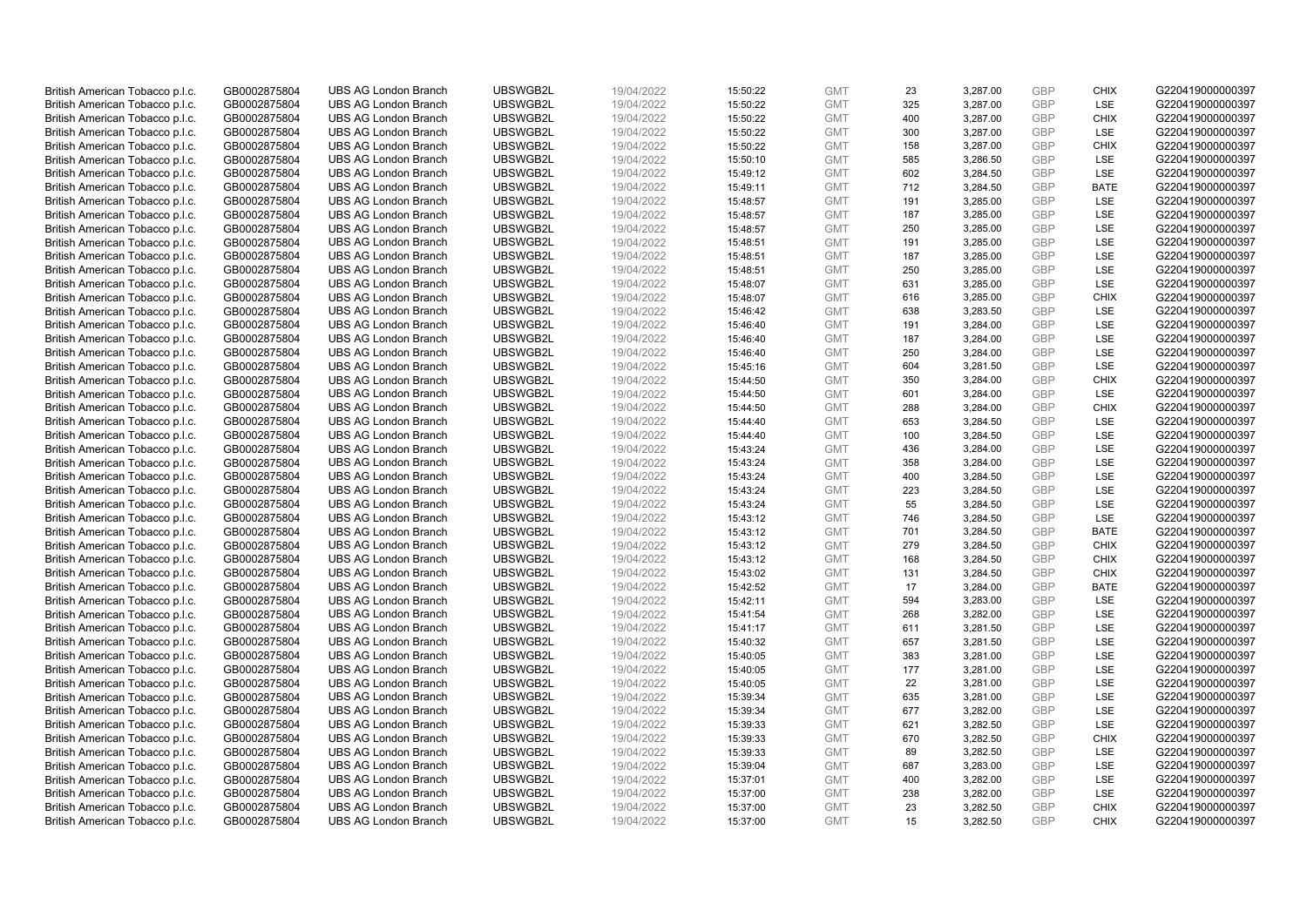| British American Tobacco p.l.c. | GB0002875804 | <b>UBS AG London Branch</b> | UBSWGB2L | 19/04/2022 | 15:37:00 | <b>GMT</b> | 524            | 3,282.50 | <b>GBP</b> | LSE         | G220419000000397 |
|---------------------------------|--------------|-----------------------------|----------|------------|----------|------------|----------------|----------|------------|-------------|------------------|
| British American Tobacco p.l.c. | GB0002875804 | <b>UBS AG London Branch</b> | UBSWGB2L | 19/04/2022 | 15:37:00 | <b>GMT</b> | 600            | 3,282.50 | GBP        | <b>CHIX</b> | G220419000000397 |
| British American Tobacco p.l.c. | GB0002875804 | <b>UBS AG London Branch</b> | UBSWGB2L | 19/04/2022 | 15:36:50 | <b>GMT</b> | 100            | 3,282.50 | GBP        | LSE         | G220419000000397 |
| British American Tobacco p.l.c. | GB0002875804 | <b>UBS AG London Branch</b> | UBSWGB2L | 19/04/2022 | 15:36:23 | <b>GMT</b> | 43             | 3,283.00 | GBP        | <b>BATE</b> | G220419000000397 |
| British American Tobacco p.l.c. | GB0002875804 | <b>UBS AG London Branch</b> | UBSWGB2L | 19/04/2022 | 15:36:23 | <b>GMT</b> | 421            | 3,283.00 | <b>GBP</b> | <b>BATE</b> | G220419000000397 |
| British American Tobacco p.l.c. | GB0002875804 | <b>UBS AG London Branch</b> | UBSWGB2L | 19/04/2022 | 15:36:23 | <b>GMT</b> | 597            | 3,283.00 | <b>GBP</b> | <b>LSE</b>  | G220419000000397 |
| British American Tobacco p.l.c. | GB0002875804 | <b>UBS AG London Branch</b> | UBSWGB2L | 19/04/2022 | 15:36:23 | <b>GMT</b> | 15             | 3,283.00 | GBP        | <b>BATE</b> | G220419000000397 |
| British American Tobacco p.l.c. | GB0002875804 | <b>UBS AG London Branch</b> | UBSWGB2L | 19/04/2022 | 15:36:23 | <b>GMT</b> | 211            | 3,283.00 | GBP        | <b>BATE</b> | G220419000000397 |
| British American Tobacco p.l.c. | GB0002875804 | <b>UBS AG London Branch</b> | UBSWGB2L | 19/04/2022 | 15:36:00 | <b>GMT</b> | 258            | 3,282.50 | GBP        | LSE         | G220419000000397 |
| British American Tobacco p.l.c. | GB0002875804 | <b>UBS AG London Branch</b> | UBSWGB2L | 19/04/2022 | 15:36:00 | <b>GMT</b> | 347            | 3,282.50 | <b>GBP</b> | LSE         | G220419000000397 |
| British American Tobacco p.l.c. | GB0002875804 | <b>UBS AG London Branch</b> | UBSWGB2L | 19/04/2022 | 15:35:48 | <b>GMT</b> | 809            | 3,283.50 | GBP        | LSE         | G220419000000397 |
| British American Tobacco p.l.c. | GB0002875804 | <b>UBS AG London Branch</b> | UBSWGB2L | 19/04/2022 | 15:35:33 | <b>GMT</b> | 969            | 3,284.50 | <b>GBP</b> | LSE         | G220419000000397 |
| British American Tobacco p.l.c. | GB0002875804 | <b>UBS AG London Branch</b> | UBSWGB2L | 19/04/2022 | 15:35:33 | <b>GMT</b> | 419            | 3,284.50 | GBP        | <b>CHIX</b> | G220419000000397 |
| British American Tobacco p.l.c. | GB0002875804 | <b>UBS AG London Branch</b> | UBSWGB2L | 19/04/2022 | 15:35:33 | <b>GMT</b> | 179            | 3,284.50 | <b>GBP</b> | <b>CHIX</b> | G220419000000397 |
| British American Tobacco p.l.c. | GB0002875804 | <b>UBS AG London Branch</b> | UBSWGB2L | 19/04/2022 | 15:34:39 | <b>GMT</b> | 106            | 3,284.00 | <b>GBP</b> | <b>LSE</b>  | G220419000000397 |
| British American Tobacco p.l.c. | GB0002875804 | <b>UBS AG London Branch</b> | UBSWGB2L | 19/04/2022 | 15:33:19 | <b>GMT</b> | 590            | 3,284.50 | GBP        | <b>BATE</b> | G220419000000397 |
| British American Tobacco p.l.c. | GB0002875804 | <b>UBS AG London Branch</b> | UBSWGB2L | 19/04/2022 | 15:33:19 | <b>GMT</b> | 585            | 3,284.50 | GBP        | <b>LSE</b>  | G220419000000397 |
| British American Tobacco p.l.c. | GB0002875804 | <b>UBS AG London Branch</b> | UBSWGB2L | 19/04/2022 | 15:32:45 | <b>GMT</b> | 703            | 3,283.00 | <b>GBP</b> | LSE         | G220419000000397 |
| British American Tobacco p.l.c. | GB0002875804 | <b>UBS AG London Branch</b> | UBSWGB2L | 19/04/2022 | 15:32:30 | <b>GMT</b> | 152            | 3,283.50 | GBP        | <b>LSE</b>  | G220419000000397 |
| British American Tobacco p.l.c. | GB0002875804 | <b>UBS AG London Branch</b> | UBSWGB2L | 19/04/2022 | 15:32:30 | <b>GMT</b> | 149            | 3,283.50 | <b>GBP</b> | LSE         | G220419000000397 |
| British American Tobacco p.l.c. | GB0002875804 | <b>UBS AG London Branch</b> | UBSWGB2L | 19/04/2022 | 15:32:30 | <b>GMT</b> | 250            | 3,283.50 | GBP        | LSE         | G220419000000397 |
| British American Tobacco p.l.c. | GB0002875804 | <b>UBS AG London Branch</b> | UBSWGB2L | 19/04/2022 | 15:31:21 | <b>GMT</b> | 711            | 3,283.00 | GBP        | LSE         | G220419000000397 |
| British American Tobacco p.l.c. | GB0002875804 | <b>UBS AG London Branch</b> | UBSWGB2L | 19/04/2022 | 15:31:17 | <b>GMT</b> | 674            | 3,283.50 | <b>GBP</b> | <b>CHIX</b> | G220419000000397 |
| British American Tobacco p.l.c. | GB0002875804 | <b>UBS AG London Branch</b> | UBSWGB2L | 19/04/2022 | 15:30:38 | <b>GMT</b> | 378            | 3,285.00 | GBP        | <b>LSE</b>  | G220419000000397 |
| British American Tobacco p.l.c. | GB0002875804 | <b>UBS AG London Branch</b> | UBSWGB2L | 19/04/2022 | 15:30:32 | <b>GMT</b> | 100            | 3,285.00 | <b>GBP</b> | LSE         | G220419000000397 |
| British American Tobacco p.l.c. | GB0002875804 | <b>UBS AG London Branch</b> | UBSWGB2L | 19/04/2022 | 15:30:30 | <b>GMT</b> | 142            | 3,285.00 | <b>GBP</b> | <b>LSE</b>  | G220419000000397 |
| British American Tobacco p.l.c. | GB0002875804 | <b>UBS AG London Branch</b> | UBSWGB2L | 19/04/2022 | 15:30:05 | <b>GMT</b> | 579            | 3,288.50 | <b>GBP</b> | LSE         | G220419000000397 |
| British American Tobacco p.l.c. | GB0002875804 | <b>UBS AG London Branch</b> | UBSWGB2L | 19/04/2022 | 15:30:02 | <b>GMT</b> | 333            | 3,289.00 | <b>GBP</b> | <b>LSE</b>  | G220419000000397 |
| British American Tobacco p.l.c. | GB0002875804 | <b>UBS AG London Branch</b> | UBSWGB2L | 19/04/2022 | 15:30:02 | <b>GMT</b> | 597            | 3,289.00 | <b>GBP</b> | <b>CHIX</b> | G220419000000397 |
| British American Tobacco p.l.c. | GB0002875804 | <b>UBS AG London Branch</b> | UBSWGB2L | 19/04/2022 | 15:29:54 | <b>GMT</b> | 423            | 3,289.00 | <b>GBP</b> | LSE         | G220419000000397 |
| British American Tobacco p.l.c. | GB0002875804 | <b>UBS AG London Branch</b> | UBSWGB2L | 19/04/2022 | 15:29:54 | <b>GMT</b> | 22             | 3,289.00 | <b>GBP</b> | LSE         | G220419000000397 |
| British American Tobacco p.l.c. | GB0002875804 | <b>UBS AG London Branch</b> | UBSWGB2L | 19/04/2022 | 15:29:54 | <b>GMT</b> | 246            | 3,289.00 | <b>GBP</b> | <b>LSE</b>  | G220419000000397 |
| British American Tobacco p.l.c. | GB0002875804 | <b>UBS AG London Branch</b> | UBSWGB2L | 19/04/2022 | 15:29:36 | <b>GMT</b> | 152            | 3,289.50 | <b>GBP</b> | LSE         | G220419000000397 |
| British American Tobacco p.l.c. | GB0002875804 | <b>UBS AG London Branch</b> | UBSWGB2L | 19/04/2022 | 15:29:36 | <b>GMT</b> | 149            | 3,289.50 | GBP        | LSE         | G220419000000397 |
| British American Tobacco p.l.c. | GB0002875804 | <b>UBS AG London Branch</b> | UBSWGB2L | 19/04/2022 | 15:29:36 | <b>GMT</b> | 583            | 3,289.50 | <b>GBP</b> | LSE         | G220419000000397 |
| British American Tobacco p.l.c. | GB0002875804 | <b>UBS AG London Branch</b> | UBSWGB2L | 19/04/2022 | 15:28:29 | <b>GMT</b> | 465            | 3,288.50 | <b>GBP</b> | <b>BATE</b> | G220419000000397 |
| British American Tobacco p.l.c. | GB0002875804 | <b>UBS AG London Branch</b> | UBSWGB2L | 19/04/2022 | 15:28:29 | <b>GMT</b> | 240            | 3,288.50 | <b>GBP</b> | <b>BATE</b> | G220419000000397 |
| British American Tobacco p.l.c. | GB0002875804 | <b>UBS AG London Branch</b> | UBSWGB2L | 19/04/2022 | 15:28:24 | <b>GMT</b> | 597            | 3,289.50 | <b>GBP</b> | LSE         | G220419000000397 |
| British American Tobacco p.l.c. | GB0002875804 | <b>UBS AG London Branch</b> | UBSWGB2L | 19/04/2022 | 15:28:10 | <b>GMT</b> | 398            | 3,288.00 | <b>GBP</b> | LSE         | G220419000000397 |
| British American Tobacco p.l.c. | GB0002875804 | <b>UBS AG London Branch</b> | UBSWGB2L | 19/04/2022 | 15:28:10 | <b>GMT</b> | 354            | 3,288.00 | <b>GBP</b> | <b>CHIX</b> | G220419000000397 |
| British American Tobacco p.l.c. | GB0002875804 | <b>UBS AG London Branch</b> | UBSWGB2L | 19/04/2022 | 15:28:10 | <b>GMT</b> | 343            | 3,288.00 | <b>GBP</b> | <b>CHIX</b> | G220419000000397 |
| British American Tobacco p.l.c. | GB0002875804 | <b>UBS AG London Branch</b> | UBSWGB2L | 19/04/2022 | 15:28:10 | <b>GMT</b> | 177            | 3,288.00 | <b>GBP</b> | <b>LSE</b>  | G220419000000397 |
| British American Tobacco p.l.c. | GB0002875804 | <b>UBS AG London Branch</b> | UBSWGB2L | 19/04/2022 | 15:28:10 | <b>GMT</b> | 152            | 3,288.50 | <b>GBP</b> | LSE         | G220419000000397 |
| British American Tobacco p.l.c. | GB0002875804 | <b>UBS AG London Branch</b> | UBSWGB2L | 19/04/2022 | 15:28:10 | <b>GMT</b> | 231            | 3,288.50 | GBP        | LSE         | G220419000000397 |
| British American Tobacco p.l.c. | GB0002875804 | <b>UBS AG London Branch</b> | UBSWGB2L | 19/04/2022 | 15:28:10 | <b>GMT</b> | 1200           | 3,288.50 | <b>GBP</b> | <b>LSE</b>  | G220419000000397 |
| British American Tobacco p.l.c. | GB0002875804 | <b>UBS AG London Branch</b> | UBSWGB2L | 19/04/2022 | 15:28:10 | <b>GMT</b> | 149            | 3,288.50 | <b>GBP</b> | LSE         | G220419000000397 |
| British American Tobacco p.l.c. | GB0002875804 | <b>UBS AG London Branch</b> | UBSWGB2L | 19/04/2022 | 15:25:47 | <b>GMT</b> | 552            | 3,284.00 | <b>GBP</b> | LSE         | G220419000000397 |
| British American Tobacco p.l.c. | GB0002875804 | <b>UBS AG London Branch</b> | UBSWGB2L | 19/04/2022 | 15:25:41 | <b>GMT</b> | 100            | 3,284.00 | <b>GBP</b> | LSE         | G220419000000397 |
| British American Tobacco p.l.c. | GB0002875804 | <b>UBS AG London Branch</b> | UBSWGB2L | 19/04/2022 | 15:25:41 | <b>GMT</b> | $\overline{7}$ | 3,284.50 | <b>GBP</b> | LSE         | G220419000000397 |
| British American Tobacco p.l.c. | GB0002875804 | <b>UBS AG London Branch</b> | UBSWGB2L | 19/04/2022 | 15:25:41 | <b>GMT</b> | 674            | 3,284.50 | <b>GBP</b> | LSE         | G220419000000397 |
| British American Tobacco p.l.c. | GB0002875804 | <b>UBS AG London Branch</b> | UBSWGB2L | 19/04/2022 | 15:24:41 | <b>GMT</b> | 240            | 3,283.50 | <b>GBP</b> | LSE         | G220419000000397 |
| British American Tobacco p.l.c. | GB0002875804 | <b>UBS AG London Branch</b> | UBSWGB2L | 19/04/2022 | 15:24:41 | <b>GMT</b> | 271            | 3,283.50 | <b>GBP</b> | LSE         | G220419000000397 |
| British American Tobacco p.l.c. | GB0002875804 | <b>UBS AG London Branch</b> | UBSWGB2L | 19/04/2022 | 15:24:41 | <b>GMT</b> | 100            | 3,283.50 | GBP        | LSE         | G220419000000397 |
| British American Tobacco p.l.c. | GB0002875804 | <b>UBS AG London Branch</b> | UBSWGB2L | 19/04/2022 | 15:24:40 | <b>GMT</b> | 680            | 3.284.00 | GBP        | <b>LSE</b>  | G220419000000397 |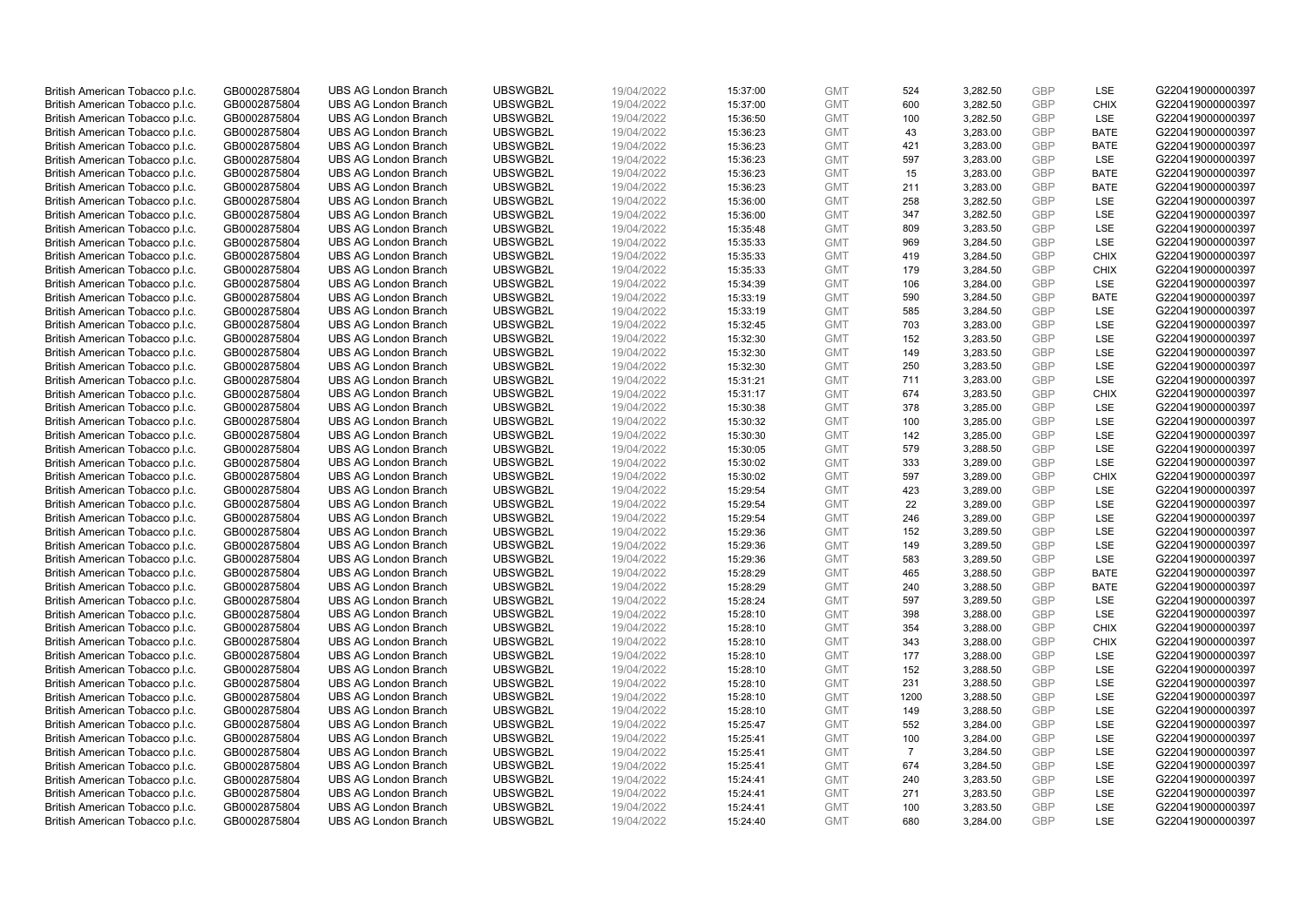| British American Tobacco p.l.c. | GB0002875804 | <b>UBS AG London Branch</b> | UBSWGB2L | 19/04/2022 | 15:23:33 | <b>GMT</b> | 621 | 3,284.50             | <b>GBP</b>        | LSE         | G220419000000397 |
|---------------------------------|--------------|-----------------------------|----------|------------|----------|------------|-----|----------------------|-------------------|-------------|------------------|
| British American Tobacco p.l.c. | GB0002875804 | <b>UBS AG London Branch</b> | UBSWGB2L | 19/04/2022 | 15:23:33 | <b>GMT</b> | 89  | 3,284.50             | <b>GBP</b>        | LSE         | G220419000000397 |
| British American Tobacco p.l.c. | GB0002875804 | <b>UBS AG London Branch</b> | UBSWGB2L | 19/04/2022 | 15:23:33 | <b>GMT</b> | 354 | 3,284.50             | GBP               | <b>BATE</b> | G220419000000397 |
| British American Tobacco p.l.c. | GB0002875804 | <b>UBS AG London Branch</b> | UBSWGB2L | 19/04/2022 | 15:23:33 | <b>GMT</b> | 388 | 3,284.50             | <b>GBP</b>        | <b>CHIX</b> | G220419000000397 |
| British American Tobacco p.l.c. | GB0002875804 | <b>UBS AG London Branch</b> | UBSWGB2L | 19/04/2022 | 15:23:33 | <b>GMT</b> | 89  | 3,284.50             | GBP               | <b>BATE</b> | G220419000000397 |
| British American Tobacco p.l.c. | GB0002875804 | <b>UBS AG London Branch</b> | UBSWGB2L | 19/04/2022 | 15:23:33 | <b>GMT</b> | 192 | 3,284.50             | GBP               | <b>CHIX</b> | G220419000000397 |
| British American Tobacco p.l.c. | GB0002875804 | <b>UBS AG London Branch</b> | UBSWGB2L | 19/04/2022 | 15:23:24 | <b>GMT</b> | 117 | 3,285.00             | <b>GBP</b>        | LSE         | G220419000000397 |
| British American Tobacco p.l.c. | GB0002875804 | <b>UBS AG London Branch</b> | UBSWGB2L | 19/04/2022 | 15:23:24 | <b>GMT</b> | 250 | 3,285.00             | GBP               | LSE         | G220419000000397 |
| British American Tobacco p.l.c. | GB0002875804 | <b>UBS AG London Branch</b> | UBSWGB2L | 19/04/2022 | 15:23:24 | <b>GMT</b> | 152 | 3,285.00             | <b>GBP</b>        | LSE         | G220419000000397 |
| British American Tobacco p.l.c. | GB0002875804 | <b>UBS AG London Branch</b> | UBSWGB2L | 19/04/2022 | 15:23:24 | <b>GMT</b> | 149 | 3,285.00             | GBP               | LSE         | G220419000000397 |
| British American Tobacco p.l.c. | GB0002875804 | <b>UBS AG London Branch</b> | UBSWGB2L | 19/04/2022 | 15:23:24 | <b>GMT</b> | 705 | 3,284.50             | <b>GBP</b>        | LSE         | G220419000000397 |
| British American Tobacco p.l.c. | GB0002875804 | <b>UBS AG London Branch</b> | UBSWGB2L | 19/04/2022 | 15:23:24 | <b>GMT</b> | 549 | 3,284.50             | <b>GBP</b>        | LSE         | G220419000000397 |
| British American Tobacco p.l.c. | GB0002875804 | <b>UBS AG London Branch</b> | UBSWGB2L | 19/04/2022 | 15:21:57 | <b>GMT</b> | 18  | 3,284.50             | <b>GBP</b>        | <b>BATE</b> | G220419000000397 |
| British American Tobacco p.l.c. | GB0002875804 | <b>UBS AG London Branch</b> | UBSWGB2L | 19/04/2022 | 15:21:57 | <b>GMT</b> | 88  | 3,284.50             | <b>GBP</b>        | <b>BATE</b> | G220419000000397 |
| British American Tobacco p.l.c. | GB0002875804 | <b>UBS AG London Branch</b> | UBSWGB2L | 19/04/2022 | 15:21:57 | <b>GMT</b> | 29  | 3,284.50             | <b>GBP</b>        | <b>BATE</b> | G220419000000397 |
| British American Tobacco p.l.c. | GB0002875804 | <b>UBS AG London Branch</b> | UBSWGB2L | 19/04/2022 | 15:21:57 | <b>GMT</b> | 621 | 3,284.50             | <b>GBP</b>        | <b>LSE</b>  | G220419000000397 |
| British American Tobacco p.l.c. | GB0002875804 | <b>UBS AG London Branch</b> | UBSWGB2L | 19/04/2022 | 15:21:57 | <b>GMT</b> | 8   | 3,284.50             | <b>GBP</b>        | <b>BATE</b> | G220419000000397 |
| British American Tobacco p.l.c. | GB0002875804 | <b>UBS AG London Branch</b> | UBSWGB2L | 19/04/2022 | 15:21:57 | <b>GMT</b> | 110 | 3,284.50             | GBP               | <b>BATE</b> | G220419000000397 |
| British American Tobacco p.l.c. | GB0002875804 | <b>UBS AG London Branch</b> | UBSWGB2L | 19/04/2022 | 15:21:23 | <b>GMT</b> | 796 | 3,284.50             | <b>GBP</b>        | <b>LSE</b>  | G220419000000397 |
| British American Tobacco p.l.c. | GB0002875804 | <b>UBS AG London Branch</b> | UBSWGB2L | 19/04/2022 | 15:21:18 | <b>GMT</b> | 372 | 3,285.00             | <b>GBP</b>        | LSE         | G220419000000397 |
| British American Tobacco p.l.c. | GB0002875804 | <b>UBS AG London Branch</b> | UBSWGB2L | 19/04/2022 | 15:21:18 | <b>GMT</b> | 200 | 3,285.00             | <b>GBP</b>        | LSE         | G220419000000397 |
| British American Tobacco p.l.c. | GB0002875804 | <b>UBS AG London Branch</b> | UBSWGB2L | 19/04/2022 | 15:21:05 | <b>GMT</b> | 648 | 3,285.00             | <b>GBP</b>        | LSE         | G220419000000397 |
| British American Tobacco p.l.c. | GB0002875804 | <b>UBS AG London Branch</b> | UBSWGB2L | 19/04/2022 | 15:21:05 | <b>GMT</b> | 703 | 3,285.00             | <b>GBP</b>        | <b>CHIX</b> | G220419000000397 |
| British American Tobacco p.l.c. | GB0002875804 | <b>UBS AG London Branch</b> | UBSWGB2L | 19/04/2022 | 15:19:38 | <b>GMT</b> | 276 | 3,284.00             | <b>GBP</b>        | <b>LSE</b>  | G220419000000397 |
| British American Tobacco p.l.c. | GB0002875804 | <b>UBS AG London Branch</b> | UBSWGB2L | 19/04/2022 | 15:19:38 | <b>GMT</b> | 264 | 3,284.00             | <b>GBP</b>        | LSE         | G220419000000397 |
| British American Tobacco p.l.c. | GB0002875804 | <b>UBS AG London Branch</b> | UBSWGB2L | 19/04/2022 | 15:19:37 | <b>GMT</b> | 100 | 3,284.00             | <b>GBP</b>        | LSE         | G220419000000397 |
| British American Tobacco p.l.c. | GB0002875804 | <b>UBS AG London Branch</b> | UBSWGB2L | 19/04/2022 | 15:19:33 | <b>GMT</b> | 12  | 3,284.00             | <b>GBP</b>        | <b>LSE</b>  | G220419000000397 |
| British American Tobacco p.l.c. | GB0002875804 | <b>UBS AG London Branch</b> | UBSWGB2L | 19/04/2022 | 15:19:14 | <b>GMT</b> | 345 | 3,284.00             | <b>GBP</b>        | LSE         | G220419000000397 |
| British American Tobacco p.l.c. | GB0002875804 | <b>UBS AG London Branch</b> | UBSWGB2L | 19/04/2022 | 15:19:14 | <b>GMT</b> | 203 | 3,284.00             | <b>GBP</b>        | <b>LSE</b>  | G220419000000397 |
| British American Tobacco p.l.c. | GB0002875804 | <b>UBS AG London Branch</b> | UBSWGB2L | 19/04/2022 | 15:19:14 | <b>GMT</b> | 159 | 3,284.00             | <b>GBP</b>        | <b>LSE</b>  | G220419000000397 |
| British American Tobacco p.l.c. | GB0002875804 | <b>UBS AG London Branch</b> | UBSWGB2L | 19/04/2022 | 15:18:51 | <b>GMT</b> | 453 | 3,284.00             | GBP               | <b>CHIX</b> | G220419000000397 |
| British American Tobacco p.l.c. | GB0002875804 | <b>UBS AG London Branch</b> | UBSWGB2L | 19/04/2022 | 15:18:51 | <b>GMT</b> | 100 | 3,284.00             | <b>GBP</b>        | <b>CHIX</b> | G220419000000397 |
| British American Tobacco p.l.c. | GB0002875804 | <b>UBS AG London Branch</b> | UBSWGB2L | 19/04/2022 | 15:18:45 | <b>GMT</b> | 32  | 3,284.00             | GBP               | <b>CHIX</b> | G220419000000397 |
| British American Tobacco p.l.c. | GB0002875804 | <b>UBS AG London Branch</b> | UBSWGB2L | 19/04/2022 | 15:18:37 | <b>GMT</b> | 311 | 3,284.50             | <b>GBP</b>        | <b>LSE</b>  | G220419000000397 |
| British American Tobacco p.l.c. | GB0002875804 | <b>UBS AG London Branch</b> | UBSWGB2L | 19/04/2022 | 15:18:27 | <b>GMT</b> | 133 | 3,284.50             | GBP               | <b>LSE</b>  | G220419000000397 |
| British American Tobacco p.l.c. | GB0002875804 | <b>UBS AG London Branch</b> | UBSWGB2L | 19/04/2022 | 15:18:27 | <b>GMT</b> | 132 | 3,284.50             | <b>GBP</b>        | LSE         | G220419000000397 |
| British American Tobacco p.l.c. | GB0002875804 | <b>UBS AG London Branch</b> | UBSWGB2L | 19/04/2022 | 15:18:09 | <b>GMT</b> | 644 | 3,284.50             | GBP               | <b>LSE</b>  | G220419000000397 |
| British American Tobacco p.l.c. | GB0002875804 | <b>UBS AG London Branch</b> | UBSWGB2L | 19/04/2022 | 15:17:27 | <b>GMT</b> | 58  | 3,284.00             | <b>GBP</b>        | LSE         | G220419000000397 |
| British American Tobacco p.l.c. | GB0002875804 | <b>UBS AG London Branch</b> | UBSWGB2L | 19/04/2022 | 15:17:27 | <b>GMT</b> | 550 | 3,284.00             | <b>GBP</b>        | LSE         | G220419000000397 |
| British American Tobacco p.l.c. | GB0002875804 | <b>UBS AG London Branch</b> | UBSWGB2L | 19/04/2022 | 15:17:26 | <b>GMT</b> | 106 | 3,284.50             | GBP               | <b>BATE</b> | G220419000000397 |
| British American Tobacco p.l.c. | GB0002875804 | <b>UBS AG London Branch</b> | UBSWGB2L | 19/04/2022 | 15:17:25 | <b>GMT</b> | 59  | 3,284.50             | <b>GBP</b>        | <b>BATE</b> | G220419000000397 |
| British American Tobacco p.l.c. | GB0002875804 | <b>UBS AG London Branch</b> | UBSWGB2L | 19/04/2022 | 15:17:25 | <b>GMT</b> | 476 | 3,284.50             | GBP               | <b>BATE</b> | G220419000000397 |
| British American Tobacco p.l.c. | GB0002875804 | <b>UBS AG London Branch</b> | UBSWGB2L | 19/04/2022 | 15:17:25 | <b>GMT</b> | 652 |                      | GBP               | LSE         | G220419000000397 |
| British American Tobacco p.l.c. | GB0002875804 | <b>UBS AG London Branch</b> | UBSWGB2L | 19/04/2022 | 15:17:04 | <b>GMT</b> | 288 | 3,285.00<br>3,285.00 | <b>GBP</b>        | LSE         | G220419000000397 |
|                                 |              |                             |          |            |          |            |     |                      |                   | <b>LSE</b>  |                  |
| British American Tobacco p.l.c. | GB0002875804 | <b>UBS AG London Branch</b> | UBSWGB2L | 19/04/2022 | 15:17:04 | <b>GMT</b> | 300 | 3,285.00             | <b>GBP</b><br>GBP |             | G220419000000397 |
| British American Tobacco p.l.c. | GB0002875804 | <b>UBS AG London Branch</b> | UBSWGB2L | 19/04/2022 | 15:17:03 | <b>GMT</b> | 100 | 3,285.00             |                   | <b>LSE</b>  | G220419000000397 |
| British American Tobacco p.l.c. | GB0002875804 | <b>UBS AG London Branch</b> | UBSWGB2L | 19/04/2022 | 15:16:36 | <b>GMT</b> | 24  | 3,286.00             | <b>GBP</b>        | <b>CHIX</b> | G220419000000397 |
| British American Tobacco p.l.c. | GB0002875804 | <b>UBS AG London Branch</b> | UBSWGB2L | 19/04/2022 | 15:16:07 | <b>GMT</b> | 614 | 3,286.00             | <b>GBP</b>        | <b>CHIX</b> | G220419000000397 |
| British American Tobacco p.l.c. | GB0002875804 | <b>UBS AG London Branch</b> | UBSWGB2L | 19/04/2022 | 15:15:51 | <b>GMT</b> | 154 | 3,286.50             | GBP               | <b>LSE</b>  | G220419000000397 |
| British American Tobacco p.l.c. | GB0002875804 | <b>UBS AG London Branch</b> | UBSWGB2L | 19/04/2022 | 15:15:51 | <b>GMT</b> | 539 | 3,286.50             | <b>GBP</b>        | <b>LSE</b>  | G220419000000397 |
| British American Tobacco p.l.c. | GB0002875804 | <b>UBS AG London Branch</b> | UBSWGB2L | 19/04/2022 | 15:15:15 | <b>GMT</b> | 578 | 3,289.50             | <b>GBP</b>        | <b>LSE</b>  | G220419000000397 |
| British American Tobacco p.l.c. | GB0002875804 | <b>UBS AG London Branch</b> | UBSWGB2L | 19/04/2022 | 15:15:15 | <b>GMT</b> | 100 | 3,289.50             | <b>GBP</b>        | LSE         | G220419000000397 |
| British American Tobacco p.l.c. | GB0002875804 | <b>UBS AG London Branch</b> | UBSWGB2L | 19/04/2022 | 15:15:11 | <b>GMT</b> | 211 | 3,290.00             | GBP               | LSE         | G220419000000397 |
| British American Tobacco p.l.c. | GB0002875804 | <b>UBS AG London Branch</b> | UBSWGB2L | 19/04/2022 | 15:15:11 | <b>GMT</b> | 400 | 3,290.00             | GBP               | <b>LSE</b>  | G220419000000397 |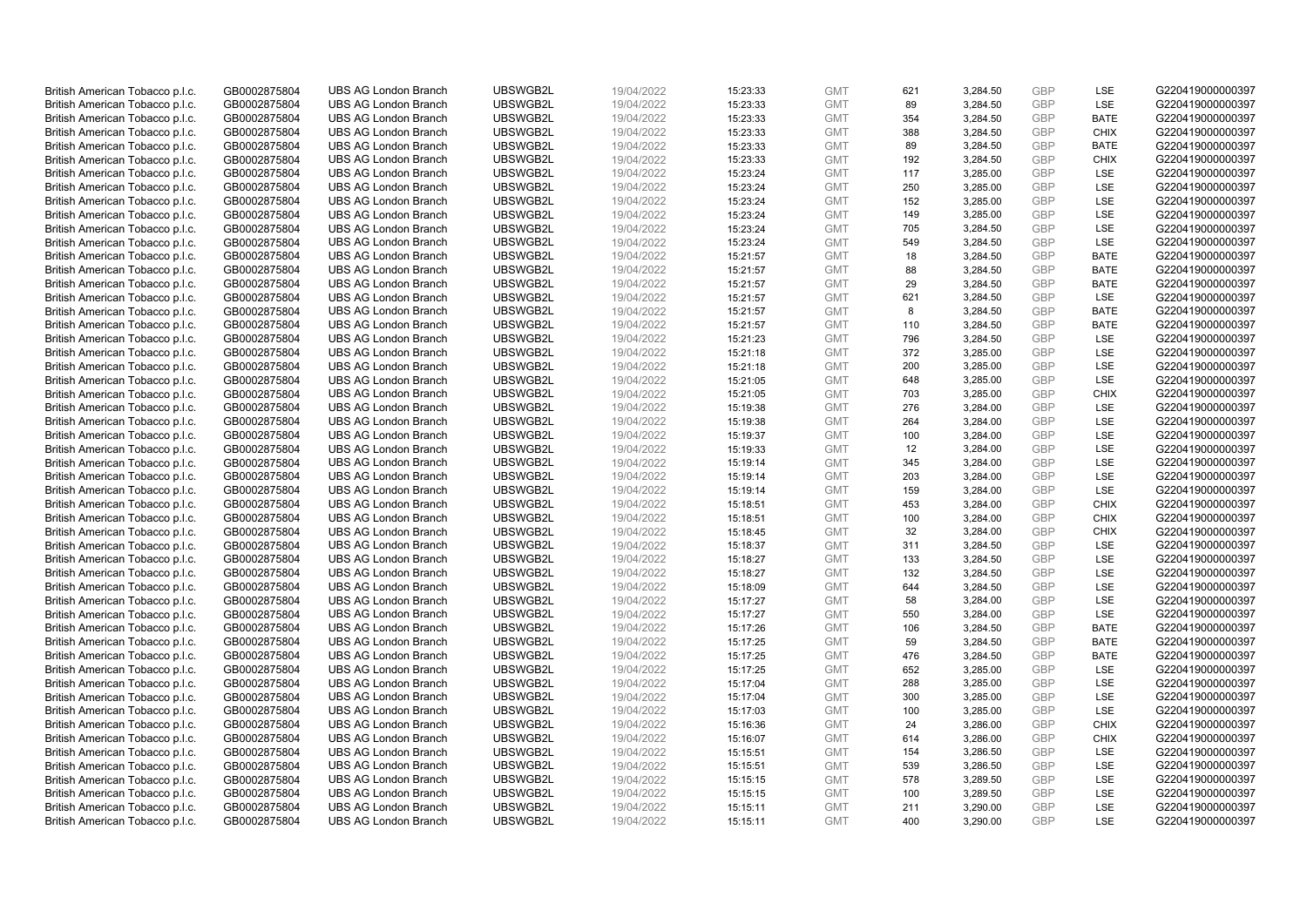| British American Tobacco p.l.c. | GB0002875804                 | <b>UBS AG London Branch</b> | UBSWGB2L | 19/04/2022 | 15:14:53 | <b>GMT</b> | 200            | 3,289.50 | <b>GBP</b> | LSE         | G220419000000397 |
|---------------------------------|------------------------------|-----------------------------|----------|------------|----------|------------|----------------|----------|------------|-------------|------------------|
| British American Tobacco p.l.c. | GB0002875804                 | <b>UBS AG London Branch</b> | UBSWGB2L | 19/04/2022 | 15:14:53 | <b>GMT</b> | 100            | 3,289.50 | GBP        | <b>LSE</b>  | G220419000000397 |
| British American Tobacco p.l.c. | GB0002875804                 | <b>UBS AG London Branch</b> | UBSWGB2L | 19/04/2022 | 15:14:53 | <b>GMT</b> | 100            | 3,289.50 | <b>GBP</b> | LSE         | G220419000000397 |
| British American Tobacco p.l.c. | GB0002875804                 | <b>UBS AG London Branch</b> | UBSWGB2L | 19/04/2022 | 15:14:52 | <b>GMT</b> | 12             | 3,289.50 | <b>GBP</b> | LSE         | G220419000000397 |
| British American Tobacco p.l.c. | GB0002875804                 | <b>UBS AG London Branch</b> | UBSWGB2L | 19/04/2022 | 15:14:40 | <b>GMT</b> | 111            | 3,289.50 | <b>GBP</b> | LSE         | G220419000000397 |
| British American Tobacco p.l.c. | GB0002875804                 | <b>UBS AG London Branch</b> | UBSWGB2L | 19/04/2022 | 15:14:39 | <b>GMT</b> | $\overline{2}$ | 3,290.00 | <b>GBP</b> | <b>CHIX</b> | G220419000000397 |
| British American Tobacco p.l.c. | GB0002875804                 | <b>UBS AG London Branch</b> | UBSWGB2L | 19/04/2022 | 15:14:39 | <b>GMT</b> | 199            | 3,290.00 | <b>GBP</b> | <b>CHIX</b> | G220419000000397 |
| British American Tobacco p.l.c. | GB0002875804                 | <b>UBS AG London Branch</b> | UBSWGB2L | 19/04/2022 | 15:14:39 | <b>GMT</b> | 264            | 3,290.00 | <b>GBP</b> | <b>CHIX</b> | G220419000000397 |
| British American Tobacco p.l.c. | GB0002875804                 | <b>UBS AG London Branch</b> | UBSWGB2L | 19/04/2022 | 15:14:39 | <b>GMT</b> | 122            | 3,290.50 | <b>GBP</b> | LSE         | G220419000000397 |
| British American Tobacco p.l.c. | GB0002875804                 | <b>UBS AG London Branch</b> | UBSWGB2L | 19/04/2022 | 15:14:39 | <b>GMT</b> | 498            | 3,290.50 | <b>GBP</b> | LSE         | G220419000000397 |
| British American Tobacco p.l.c. | GB0002875804                 | <b>UBS AG London Branch</b> | UBSWGB2L | 19/04/2022 | 15:14:37 | <b>GMT</b> | 152            | 3,291.00 | <b>GBP</b> | LSE         | G220419000000397 |
| British American Tobacco p.l.c. | GB0002875804                 | <b>UBS AG London Branch</b> | UBSWGB2L | 19/04/2022 | 15:14:37 | <b>GMT</b> | 149            | 3,291.00 | <b>GBP</b> | LSE         | G220419000000397 |
| British American Tobacco p.l.c. | GB0002875804                 | <b>UBS AG London Branch</b> | UBSWGB2L | 19/04/2022 | 15:14:37 | <b>GMT</b> | 250            | 3,291.00 | <b>GBP</b> | LSE         | G220419000000397 |
| British American Tobacco p.l.c. | GB0002875804                 | <b>UBS AG London Branch</b> | UBSWGB2L | 19/04/2022 | 15:14:25 | <b>GMT</b> | 149            | 3,291.00 | <b>GBP</b> | LSE         | G220419000000397 |
| British American Tobacco p.l.c. | GB0002875804                 | <b>UBS AG London Branch</b> | UBSWGB2L | 19/04/2022 | 15:14:25 | <b>GMT</b> | 152            | 3,291.00 | <b>GBP</b> | <b>LSE</b>  | G220419000000397 |
| British American Tobacco p.l.c. | GB0002875804                 | <b>UBS AG London Branch</b> | UBSWGB2L | 19/04/2022 | 15:14:16 | <b>GMT</b> | 31             | 3,290.00 | <b>GBP</b> | <b>CHIX</b> | G220419000000397 |
| British American Tobacco p.l.c. | GB0002875804                 | <b>UBS AG London Branch</b> | UBSWGB2L | 19/04/2022 | 15:14:16 | <b>GMT</b> | 75             | 3,290.00 | <b>GBP</b> | <b>CHIX</b> | G220419000000397 |
| British American Tobacco p.l.c. | GB0002875804                 | <b>UBS AG London Branch</b> | UBSWGB2L | 19/04/2022 | 15:13:14 | <b>GMT</b> | 431            | 3,289.00 | <b>GBP</b> | LSE         | G220419000000397 |
|                                 |                              | <b>UBS AG London Branch</b> | UBSWGB2L | 19/04/2022 | 15:13:14 | <b>GMT</b> | 278            | 3,289.00 | <b>GBP</b> | <b>LSE</b>  | G220419000000397 |
| British American Tobacco p.l.c. | GB0002875804<br>GB0002875804 | <b>UBS AG London Branch</b> | UBSWGB2L | 19/04/2022 | 15:13:00 | <b>GMT</b> | 711            | 3,289.50 | <b>GBP</b> | LSE         | G220419000000397 |
| British American Tobacco p.l.c. |                              |                             |          |            |          |            |                |          |            |             |                  |
| British American Tobacco p.l.c. | GB0002875804                 | <b>UBS AG London Branch</b> | UBSWGB2L | 19/04/2022 | 15:12:20 | <b>GMT</b> | 501            | 3,290.00 | <b>GBP</b> | <b>BATE</b> | G220419000000397 |
| British American Tobacco p.l.c. | GB0002875804                 | <b>UBS AG London Branch</b> | UBSWGB2L | 19/04/2022 | 15:12:20 | <b>GMT</b> | 198            | 3,290.00 | <b>GBP</b> | <b>BATE</b> | G220419000000397 |
| British American Tobacco p.l.c. | GB0002875804                 | <b>UBS AG London Branch</b> | UBSWGB2L | 19/04/2022 | 15:12:20 | <b>GMT</b> | 646            | 3,290.00 | <b>GBP</b> | LSE         | G220419000000397 |
| British American Tobacco p.l.c. | GB0002875804                 | <b>UBS AG London Branch</b> | UBSWGB2L | 19/04/2022 | 15:11:28 | <b>GMT</b> | 572            | 3,289.50 | <b>GBP</b> | <b>LSE</b>  | G220419000000397 |
| British American Tobacco p.l.c. | GB0002875804                 | <b>UBS AG London Branch</b> | UBSWGB2L | 19/04/2022 | 15:11:28 | <b>GMT</b> | 37             | 3,289.50 | <b>GBP</b> | LSE         | G220419000000397 |
| British American Tobacco p.l.c. | GB0002875804                 | <b>UBS AG London Branch</b> | UBSWGB2L | 19/04/2022 | 15:11:28 | <b>GMT</b> | 97             | 3,289.50 | <b>GBP</b> | <b>BATE</b> | G220419000000397 |
| British American Tobacco p.l.c. | GB0002875804                 | <b>UBS AG London Branch</b> | UBSWGB2L | 19/04/2022 | 15:11:28 | <b>GMT</b> | 11             | 3,290.00 | <b>GBP</b> | LSE         | G220419000000397 |
| British American Tobacco p.l.c. | GB0002875804                 | <b>UBS AG London Branch</b> | UBSWGB2L | 19/04/2022 | 15:11:28 | <b>GMT</b> | 100            | 3,290.00 | <b>GBP</b> | <b>LSE</b>  | G220419000000397 |
| British American Tobacco p.l.c. | GB0002875804                 | <b>UBS AG London Branch</b> | UBSWGB2L | 19/04/2022 | 15:11:28 | <b>GMT</b> | 100            | 3,290.00 | <b>GBP</b> | LSE         | G220419000000397 |
| British American Tobacco p.l.c. | GB0002875804                 | <b>UBS AG London Branch</b> | UBSWGB2L | 19/04/2022 | 15:11:28 | <b>GMT</b> | 100            | 3,290.00 | <b>GBP</b> | LSE         | G220419000000397 |
| British American Tobacco p.l.c. | GB0002875804                 | <b>UBS AG London Branch</b> | UBSWGB2L | 19/04/2022 | 15:11:28 | <b>GMT</b> | 100            | 3,290.00 | <b>GBP</b> | LSE         | G220419000000397 |
| British American Tobacco p.l.c. | GB0002875804                 | <b>UBS AG London Branch</b> | UBSWGB2L | 19/04/2022 | 15:11:28 | <b>GMT</b> | 98             | 3,290.00 | <b>GBP</b> | <b>LSE</b>  | G220419000000397 |
| British American Tobacco p.l.c. | GB0002875804                 | <b>UBS AG London Branch</b> | UBSWGB2L | 19/04/2022 | 15:11:28 | <b>GMT</b> | 100            | 3,290.00 | <b>GBP</b> | LSE         | G220419000000397 |
| British American Tobacco p.l.c. | GB0002875804                 | <b>UBS AG London Branch</b> | UBSWGB2L | 19/04/2022 | 15:11:10 | <b>GMT</b> | 476            | 3,290.00 | <b>GBP</b> | <b>CHIX</b> | G220419000000397 |
| British American Tobacco p.l.c. | GB0002875804                 | <b>UBS AG London Branch</b> | UBSWGB2L | 19/04/2022 | 15:11:10 | <b>GMT</b> | 210            | 3,290.00 | <b>GBP</b> | <b>CHIX</b> | G220419000000397 |
| British American Tobacco p.l.c. | GB0002875804                 | <b>UBS AG London Branch</b> | UBSWGB2L | 19/04/2022 | 15:11:10 | <b>GMT</b> | 724            | 3,290.00 | <b>GBP</b> | LSE         | G220419000000397 |
| British American Tobacco p.l.c. | GB0002875804                 | <b>UBS AG London Branch</b> | UBSWGB2L | 19/04/2022 | 15:11:10 | <b>GMT</b> | 596            | 3,290.00 | <b>GBP</b> | <b>LSE</b>  | G220419000000397 |
| British American Tobacco p.l.c. | GB0002875804                 | <b>UBS AG London Branch</b> | UBSWGB2L | 19/04/2022 | 15:09:48 | <b>GMT</b> | 651            | 3,289.00 | <b>GBP</b> | LSE         | G220419000000397 |
| British American Tobacco p.l.c. | GB0002875804                 | <b>UBS AG London Branch</b> | UBSWGB2L | 19/04/2022 | 15:09:43 | <b>GMT</b> | 26             | 3,289.00 | <b>GBP</b> | LSE         | G220419000000397 |
| British American Tobacco p.l.c. | GB0002875804                 | <b>UBS AG London Branch</b> | UBSWGB2L | 19/04/2022 | 15:08:58 | <b>GMT</b> | 456            | 3,289.50 | <b>GBP</b> | LSE         | G220419000000397 |
| British American Tobacco p.l.c. | GB0002875804                 | <b>UBS AG London Branch</b> | UBSWGB2L | 19/04/2022 | 15:08:58 | <b>GMT</b> | 324            | 3,289.50 | <b>GBP</b> | LSE         | G220419000000397 |
| British American Tobacco p.l.c. | GB0002875804                 | <b>UBS AG London Branch</b> | UBSWGB2L | 19/04/2022 | 15:08:58 | <b>GMT</b> | 550            | 3,289.50 | <b>GBP</b> | <b>CHIX</b> | G220419000000397 |
| British American Tobacco p.l.c. | GB0002875804                 | <b>UBS AG London Branch</b> | UBSWGB2L | 19/04/2022 | 15:08:58 | <b>GMT</b> | 117            | 3,289.50 | <b>GBP</b> | <b>CHIX</b> | G220419000000397 |
| British American Tobacco p.l.c. | GB0002875804                 | <b>UBS AG London Branch</b> | UBSWGB2L | 19/04/2022 | 15:07:19 | <b>GMT</b> | 695            | 3,287.50 | <b>GBP</b> | LSE         | G220419000000397 |
| British American Tobacco p.l.c. | GB0002875804                 | <b>UBS AG London Branch</b> | UBSWGB2L | 19/04/2022 | 15:06:27 | <b>GMT</b> | 77             | 3,289.00 | <b>GBP</b> | <b>LSE</b>  | G220419000000397 |
| British American Tobacco p.l.c. | GB0002875804                 | <b>UBS AG London Branch</b> | UBSWGB2L | 19/04/2022 | 15:06:26 | <b>GMT</b> | 28             | 3,289.00 | <b>GBP</b> | LSE         | G220419000000397 |
| British American Tobacco p.l.c. | GB0002875804                 | <b>UBS AG London Branch</b> | UBSWGB2L | 19/04/2022 | 15:06:26 | <b>GMT</b> | 533            | 3,289.00 | <b>GBP</b> | LSE         | G220419000000397 |
| British American Tobacco p.l.c. | GB0002875804                 | <b>UBS AG London Branch</b> | UBSWGB2L | 19/04/2022 | 15:06:26 | <b>GMT</b> | 9              | 3,289.50 | <b>GBP</b> | <b>BATE</b> | G220419000000397 |
| British American Tobacco p.l.c. | GB0002875804                 | <b>UBS AG London Branch</b> | UBSWGB2L | 19/04/2022 | 15:06:26 | <b>GMT</b> | 510            | 3,289.50 | <b>GBP</b> | <b>BATE</b> | G220419000000397 |
| British American Tobacco p.l.c. | GB0002875804                 | <b>UBS AG London Branch</b> | UBSWGB2L | 19/04/2022 | 15:06:26 | <b>GMT</b> | 8              | 3,289.50 | <b>GBP</b> | <b>BATE</b> | G220419000000397 |
| British American Tobacco p.l.c. | GB0002875804                 | <b>UBS AG London Branch</b> | UBSWGB2L | 19/04/2022 | 15:06:26 | <b>GMT</b> | 29             | 3,289.50 | <b>GBP</b> | <b>BATE</b> | G220419000000397 |
| British American Tobacco p.l.c. | GB0002875804                 | <b>UBS AG London Branch</b> | UBSWGB2L | 19/04/2022 | 15:06:26 | <b>GMT</b> | 99             | 3,289.50 | <b>GBP</b> | <b>BATE</b> | G220419000000397 |
| British American Tobacco p.l.c. | GB0002875804                 | <b>UBS AG London Branch</b> | UBSWGB2L | 19/04/2022 | 15:06:26 | <b>GMT</b> | 22             | 3,289.50 | <b>GBP</b> | <b>BATE</b> | G220419000000397 |
| British American Tobacco p.l.c. | GB0002875804                 | <b>UBS AG London Branch</b> | UBSWGB2L | 19/04/2022 | 15:06:12 | <b>GMT</b> | 152            | 3.290.50 | GBP        | <b>LSE</b>  | G220419000000397 |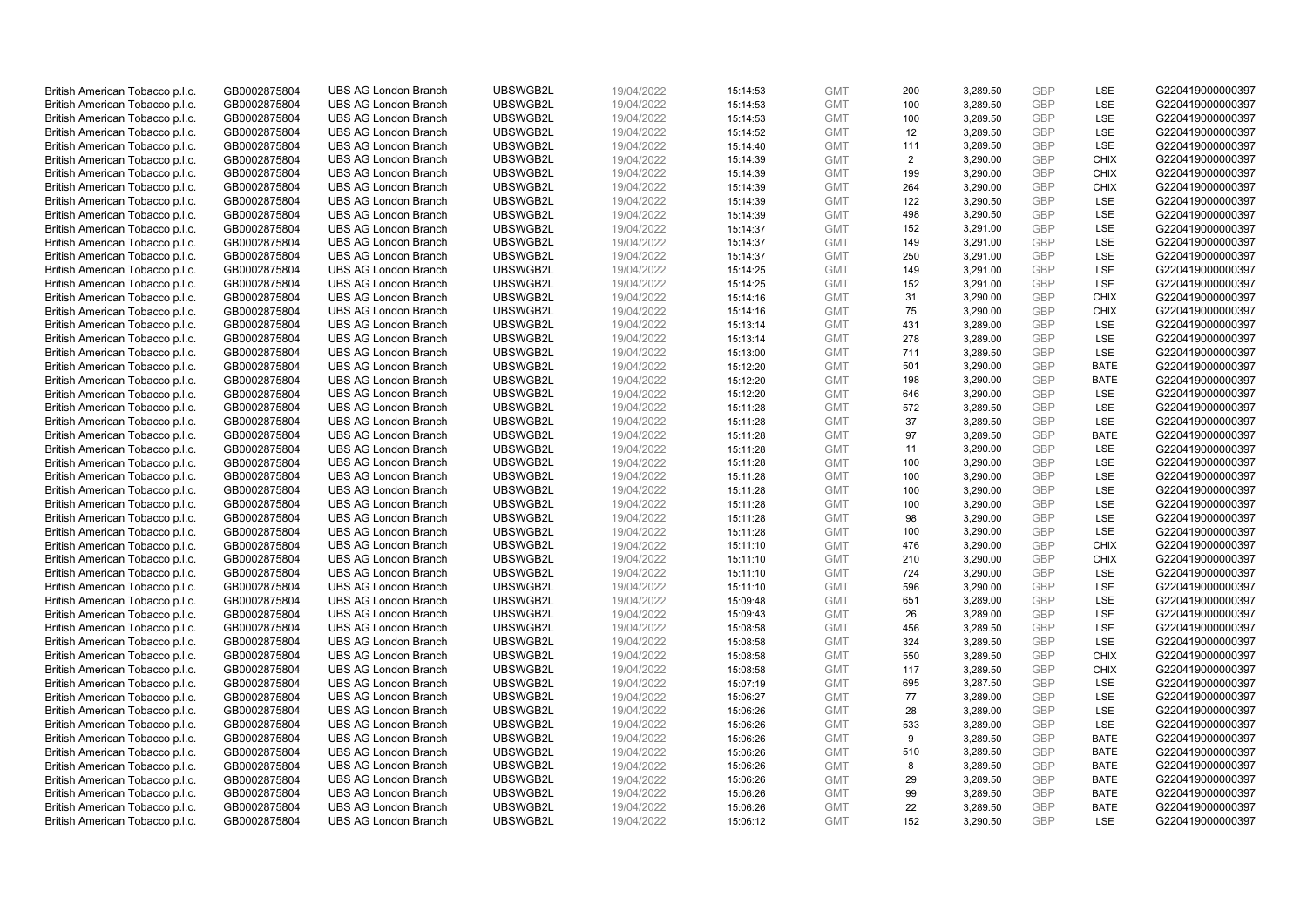| British American Tobacco p.l.c. | GB0002875804 | <b>UBS AG London Branch</b> | UBSWGB2L | 19/04/2022 | 15:06:12 | <b>GMT</b> | 103  | 3,290.50 | <b>GBP</b> | LSE         | G220419000000397 |
|---------------------------------|--------------|-----------------------------|----------|------------|----------|------------|------|----------|------------|-------------|------------------|
| British American Tobacco p.l.c. | GB0002875804 | <b>UBS AG London Branch</b> | UBSWGB2L | 19/04/2022 | 15:06:12 | <b>GMT</b> | 405  | 3,290.50 | <b>GBP</b> | LSE         | G220419000000397 |
| British American Tobacco p.l.c. | GB0002875804 | <b>UBS AG London Branch</b> | UBSWGB2L | 19/04/2022 | 15:06:12 | <b>GMT</b> | 160  | 3,290.50 | <b>GBP</b> | <b>CHIX</b> | G220419000000397 |
| British American Tobacco p.l.c. | GB0002875804 | <b>UBS AG London Branch</b> | UBSWGB2L | 19/04/2022 | 15:06:12 | <b>GMT</b> | 478  | 3,290.50 | <b>GBP</b> | <b>CHIX</b> | G220419000000397 |
| British American Tobacco p.l.c. | GB0002875804 | <b>UBS AG London Branch</b> | UBSWGB2L | 19/04/2022 | 15:06:12 | <b>GMT</b> | 592  | 3,290.50 | <b>GBP</b> | LSE         | G220419000000397 |
| British American Tobacco p.l.c. | GB0002875804 | <b>UBS AG London Branch</b> | UBSWGB2L | 19/04/2022 | 15:06:12 | <b>GMT</b> | 655  | 3,290.50 | <b>GBP</b> | <b>CHIX</b> | G220419000000397 |
| British American Tobacco p.l.c. | GB0002875804 | <b>UBS AG London Branch</b> | UBSWGB2L | 19/04/2022 | 15:05:24 | <b>GMT</b> | 308  | 3,290.00 | <b>GBP</b> | <b>BATE</b> | G220419000000397 |
| British American Tobacco p.l.c. | GB0002875804 | <b>UBS AG London Branch</b> | UBSWGB2L | 19/04/2022 | 15:05:24 | <b>GMT</b> | 612  | 3,290.00 | <b>GBP</b> | LSE         | G220419000000397 |
| British American Tobacco p.l.c. | GB0002875804 | <b>UBS AG London Branch</b> | UBSWGB2L | 19/04/2022 | 15:05:24 | <b>GMT</b> | 350  | 3,290.00 | <b>GBP</b> | <b>BATE</b> | G220419000000397 |
| British American Tobacco p.l.c. | GB0002875804 | <b>UBS AG London Branch</b> | UBSWGB2L | 19/04/2022 | 15:04:56 | <b>GMT</b> | 126  | 3,290.00 | <b>GBP</b> | LSE         | G220419000000397 |
| British American Tobacco p.l.c. | GB0002875804 | <b>UBS AG London Branch</b> | UBSWGB2L | 19/04/2022 | 15:04:56 | <b>GMT</b> | 149  | 3,290.00 | <b>GBP</b> | <b>LSE</b>  | G220419000000397 |
| British American Tobacco p.l.c. | GB0002875804 | <b>UBS AG London Branch</b> | UBSWGB2L | 19/04/2022 | 15:04:56 | <b>GMT</b> | 152  | 3,290.00 | <b>GBP</b> | LSE         | G220419000000397 |
| British American Tobacco p.l.c. | GB0002875804 | <b>UBS AG London Branch</b> | UBSWGB2L | 19/04/2022 | 15:04:56 | <b>GMT</b> | 250  | 3,290.00 | <b>GBP</b> | LSE         | G220419000000397 |
| British American Tobacco p.l.c. | GB0002875804 | <b>UBS AG London Branch</b> | UBSWGB2L | 19/04/2022 | 15:04:56 | <b>GMT</b> | 345  | 3,290.00 | <b>GBP</b> | LSE         | G220419000000397 |
| British American Tobacco p.l.c. | GB0002875804 | <b>UBS AG London Branch</b> | UBSWGB2L | 19/04/2022 | 15:04:56 | <b>GMT</b> | 117  | 3,290.00 | GBP        | <b>LSE</b>  | G220419000000397 |
|                                 |              | <b>UBS AG London Branch</b> | UBSWGB2L |            |          | <b>GMT</b> | 152  | 3,290.50 | <b>GBP</b> | LSE         | G220419000000397 |
| British American Tobacco p.l.c. | GB0002875804 | <b>UBS AG London Branch</b> | UBSWGB2L | 19/04/2022 | 15:04:56 | <b>GMT</b> |      |          | <b>GBP</b> |             |                  |
| British American Tobacco p.l.c. | GB0002875804 |                             |          | 19/04/2022 | 15:04:56 |            | 23   | 3,290.50 |            | LSE<br>LSE  | G220419000000397 |
| British American Tobacco p.l.c. | GB0002875804 | <b>UBS AG London Branch</b> | UBSWGB2L | 19/04/2022 | 15:04:56 | <b>GMT</b> | 568  | 3,289.50 | <b>GBP</b> |             | G220419000000397 |
| British American Tobacco p.l.c. | GB0002875804 | <b>UBS AG London Branch</b> | UBSWGB2L | 19/04/2022 | 15:04:56 | <b>GMT</b> | 281  | 3,289.50 | <b>GBP</b> | <b>LSE</b>  | G220419000000397 |
| British American Tobacco p.l.c. | GB0002875804 | <b>UBS AG London Branch</b> | UBSWGB2L | 19/04/2022 | 15:04:56 | <b>GMT</b> | 679  | 3,290.00 | <b>GBP</b> | LSE         | G220419000000397 |
| British American Tobacco p.l.c. | GB0002875804 | <b>UBS AG London Branch</b> | UBSWGB2L | 19/04/2022 | 15:03:50 | <b>GMT</b> | 1437 | 3,287.50 | <b>GBP</b> | LSE         | G220419000000397 |
| British American Tobacco p.l.c. | GB0002875804 | <b>UBS AG London Branch</b> | UBSWGB2L | 19/04/2022 | 15:03:16 | <b>GMT</b> | 152  | 3,287.00 | <b>GBP</b> | LSE         | G220419000000397 |
| British American Tobacco p.l.c. | GB0002875804 | <b>UBS AG London Branch</b> | UBSWGB2L | 19/04/2022 | 15:03:16 | <b>GMT</b> | 250  | 3,287.00 | <b>GBP</b> | LSE         | G220419000000397 |
| British American Tobacco p.l.c. | GB0002875804 | <b>UBS AG London Branch</b> | UBSWGB2L | 19/04/2022 | 15:02:03 | <b>GMT</b> | 601  | 3,285.50 | <b>GBP</b> | <b>LSE</b>  | G220419000000397 |
| British American Tobacco p.l.c. | GB0002875804 | <b>UBS AG London Branch</b> | UBSWGB2L | 19/04/2022 | 15:02:03 | <b>GMT</b> | 602  | 3,285.50 | <b>GBP</b> | <b>CHIX</b> | G220419000000397 |
| British American Tobacco p.l.c. | GB0002875804 | <b>UBS AG London Branch</b> | UBSWGB2L | 19/04/2022 | 15:01:54 | <b>GMT</b> | 500  | 3,286.00 | <b>GBP</b> | LSE         | G220419000000397 |
| British American Tobacco p.l.c. | GB0002875804 | <b>UBS AG London Branch</b> | UBSWGB2L | 19/04/2022 | 15:01:12 | <b>GMT</b> | 117  | 3,285.50 | <b>GBP</b> | LSE         | G220419000000397 |
| British American Tobacco p.l.c. | GB0002875804 | <b>UBS AG London Branch</b> | UBSWGB2L | 19/04/2022 | 15:01:12 | <b>GMT</b> | 13   | 3,285.50 | <b>GBP</b> | <b>LSE</b>  | G220419000000397 |
| British American Tobacco p.l.c. | GB0002875804 | <b>UBS AG London Branch</b> | UBSWGB2L | 19/04/2022 | 15:01:12 | <b>GMT</b> | 62   | 3,285.50 | <b>GBP</b> | LSE         | G220419000000397 |
| British American Tobacco p.l.c. | GB0002875804 | <b>UBS AG London Branch</b> | UBSWGB2L | 19/04/2022 | 15:01:11 | <b>GMT</b> | 53   | 3,285.50 | <b>GBP</b> | LSE         | G220419000000397 |
| British American Tobacco p.l.c. | GB0002875804 | <b>UBS AG London Branch</b> | UBSWGB2L | 19/04/2022 | 15:01:09 | <b>GMT</b> | 411  | 3,285.50 | <b>GBP</b> | LSE         | G220419000000397 |
| British American Tobacco p.l.c. | GB0002875804 | <b>UBS AG London Branch</b> | UBSWGB2L | 19/04/2022 | 15:00:56 | <b>GMT</b> | 82   | 3,286.50 | <b>GBP</b> | <b>LSE</b>  | G220419000000397 |
| British American Tobacco p.l.c. | GB0002875804 | <b>UBS AG London Branch</b> | UBSWGB2L | 19/04/2022 | 15:00:56 | <b>GMT</b> | 522  | 3,286.50 | <b>GBP</b> | LSE         | G220419000000397 |
| British American Tobacco p.l.c. | GB0002875804 | <b>UBS AG London Branch</b> | UBSWGB2L | 19/04/2022 | 15:00:55 | <b>GMT</b> | 45   | 3,286.50 | <b>GBP</b> | LSE         | G220419000000397 |
| British American Tobacco p.l.c. | GB0002875804 | <b>UBS AG London Branch</b> | UBSWGB2L | 19/04/2022 | 15:00:50 | <b>GMT</b> | 100  | 3,286.50 | <b>GBP</b> | LSE         | G220419000000397 |
| British American Tobacco p.l.c. | GB0002875804 | <b>UBS AG London Branch</b> | UBSWGB2L | 19/04/2022 | 15:00:50 | <b>GMT</b> | 608  | 3,287.50 | <b>GBP</b> | <b>CHIX</b> | G220419000000397 |
| British American Tobacco p.l.c. | GB0002875804 | <b>UBS AG London Branch</b> | UBSWGB2L | 19/04/2022 | 15:00:50 | <b>GMT</b> | 653  | 3,287.50 | <b>GBP</b> | <b>LSE</b>  | G220419000000397 |
| British American Tobacco p.l.c. | GB0002875804 | <b>UBS AG London Branch</b> | UBSWGB2L | 19/04/2022 | 15:00:10 | <b>GMT</b> | 65   | 3,285.50 | <b>GBP</b> | LSE         | G220419000000397 |
| British American Tobacco p.l.c. | GB0002875804 | <b>UBS AG London Branch</b> | UBSWGB2L | 19/04/2022 | 15:00:10 | <b>GMT</b> | 235  | 3,285.50 | <b>GBP</b> | LSE         | G220419000000397 |
| British American Tobacco p.l.c. | GB0002875804 | <b>UBS AG London Branch</b> | UBSWGB2L | 19/04/2022 | 15:00:10 | <b>GMT</b> | 90   | 3,285.50 | <b>GBP</b> | LSE         | G220419000000397 |
| British American Tobacco p.l.c. | GB0002875804 | <b>UBS AG London Branch</b> | UBSWGB2L | 19/04/2022 | 15:00:09 | <b>GMT</b> | 100  | 3,285.50 | <b>GBP</b> | <b>LSE</b>  | G220419000000397 |
| British American Tobacco p.l.c. | GB0002875804 | <b>UBS AG London Branch</b> | UBSWGB2L | 19/04/2022 | 15:00:09 | <b>GMT</b> | 100  | 3,285.50 | <b>GBP</b> | LSE         | G220419000000397 |
| British American Tobacco p.l.c. | GB0002875804 | <b>UBS AG London Branch</b> | UBSWGB2L | 19/04/2022 | 14:59:50 | <b>GMT</b> | 15   | 3,284.50 | <b>GBP</b> | LSE         | G220419000000397 |
| British American Tobacco p.l.c. | GB0002875804 | <b>UBS AG London Branch</b> | UBSWGB2L | 19/04/2022 | 14:59:50 | <b>GMT</b> | 100  | 3,284.50 | <b>GBP</b> | LSE         | G220419000000397 |
| British American Tobacco p.l.c. | GB0002875804 | <b>UBS AG London Branch</b> | UBSWGB2L | 19/04/2022 | 14:59:50 | <b>GMT</b> | 20   | 3,284.50 | <b>GBP</b> | <b>LSE</b>  | G220419000000397 |
| British American Tobacco p.l.c. | GB0002875804 | <b>UBS AG London Branch</b> | UBSWGB2L | 19/04/2022 | 14:59:49 | <b>GMT</b> | 15   | 3,284.50 | <b>GBP</b> | LSE         | G220419000000397 |
| British American Tobacco p.l.c. | GB0002875804 | <b>UBS AG London Branch</b> | UBSWGB2L | 19/04/2022 | 14:58:56 | <b>GMT</b> | 166  | 3,285.00 | <b>GBP</b> | <b>BATE</b> | G220419000000397 |
| British American Tobacco p.l.c. | GB0002875804 | <b>UBS AG London Branch</b> | UBSWGB2L | 19/04/2022 | 14:58:56 | <b>GMT</b> | 167  | 3,285.00 | <b>GBP</b> | <b>BATE</b> | G220419000000397 |
| British American Tobacco p.l.c. | GB0002875804 | <b>UBS AG London Branch</b> | UBSWGB2L | 19/04/2022 | 14:58:56 | <b>GMT</b> | 318  | 3,285.00 | <b>GBP</b> | <b>BATE</b> | G220419000000397 |
| British American Tobacco p.l.c. | GB0002875804 | <b>UBS AG London Branch</b> | UBSWGB2L | 19/04/2022 | 14:58:56 | <b>GMT</b> | 666  | 3,286.00 | <b>GBP</b> | <b>LSE</b>  | G220419000000397 |
| British American Tobacco p.l.c. | GB0002875804 | <b>UBS AG London Branch</b> | UBSWGB2L | 19/04/2022 | 14:58:48 | <b>GMT</b> | 634  | 3,286.50 | <b>GBP</b> | LSE         | G220419000000397 |
| British American Tobacco p.l.c. | GB0002875804 | <b>UBS AG London Branch</b> | UBSWGB2L | 19/04/2022 | 14:58:48 | <b>GMT</b> | 688  | 3,287.00 | <b>GBP</b> | LSE         | G220419000000397 |
| British American Tobacco p.l.c. | GB0002875804 | <b>UBS AG London Branch</b> | UBSWGB2L | 19/04/2022 | 14:58:48 | <b>GMT</b> | 17   | 3,287.00 | <b>GBP</b> | LSE         | G220419000000397 |
| British American Tobacco p.l.c. | GB0002875804 | <b>UBS AG London Branch</b> | UBSWGB2L | 19/04/2022 | 14:58:48 | <b>GMT</b> | 605  | 3.287.00 | GBP        | <b>CHIX</b> | G220419000000397 |
|                                 |              |                             |          |            |          |            |      |          |            |             |                  |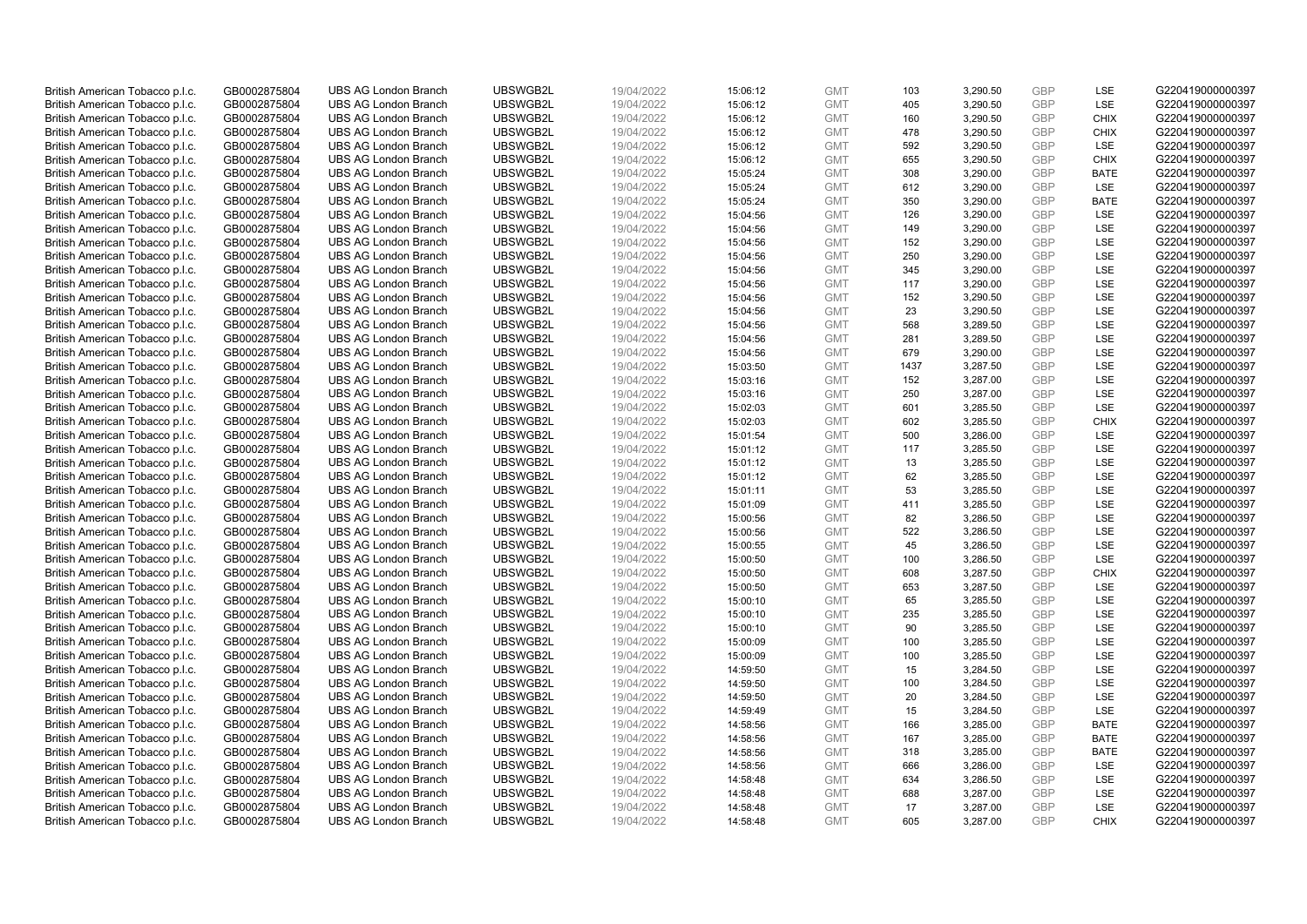| British American Tobacco p.l.c. | GB0002875804 | <b>UBS AG London Branch</b> | UBSWGB2L | 19/04/2022 | 14:58:48 | <b>GMT</b> | 23  | 3,287.00 | <b>GBP</b> | <b>LSE</b>  | G220419000000397 |
|---------------------------------|--------------|-----------------------------|----------|------------|----------|------------|-----|----------|------------|-------------|------------------|
| British American Tobacco p.l.c. | GB0002875804 | <b>UBS AG London Branch</b> | UBSWGB2L | 19/04/2022 | 14:58:48 | <b>GMT</b> | 644 | 3,287.00 | <b>GBP</b> | LSE         | G220419000000397 |
| British American Tobacco p.l.c. | GB0002875804 | <b>UBS AG London Branch</b> | UBSWGB2L | 19/04/2022 | 14:57:11 | <b>GMT</b> | 582 | 3,283.50 | <b>GBP</b> | LSE         | G220419000000397 |
| British American Tobacco p.l.c. | GB0002875804 | <b>UBS AG London Branch</b> | UBSWGB2L | 19/04/2022 | 14:57:09 | <b>GMT</b> | 41  | 3,283.50 | <b>GBP</b> | LSE         | G220419000000397 |
| British American Tobacco p.l.c. | GB0002875804 | <b>UBS AG London Branch</b> | UBSWGB2L | 19/04/2022 | 14:57:09 | <b>GMT</b> | 59  | 3,283.50 | <b>GBP</b> | LSE         | G220419000000397 |
| British American Tobacco p.l.c. | GB0002875804 | <b>UBS AG London Branch</b> | UBSWGB2L | 19/04/2022 | 14:57:03 | <b>GMT</b> | 10  | 3,283.50 | GBP        | <b>LSE</b>  | G220419000000397 |
| British American Tobacco p.l.c. | GB0002875804 | <b>UBS AG London Branch</b> | UBSWGB2L | 19/04/2022 | 14:57:03 | <b>GMT</b> | 100 | 3,283.50 | <b>GBP</b> | LSE         | G220419000000397 |
| British American Tobacco p.l.c. | GB0002875804 | <b>UBS AG London Branch</b> | UBSWGB2L | 19/04/2022 | 14:57:03 | <b>GMT</b> | 100 | 3,283.50 | <b>GBP</b> | LSE         | G220419000000397 |
| British American Tobacco p.l.c. | GB0002875804 | <b>UBS AG London Branch</b> | UBSWGB2L | 19/04/2022 | 14:57:03 | <b>GMT</b> | 192 | 3,283.50 | <b>GBP</b> | LSE         | G220419000000397 |
| British American Tobacco p.l.c. | GB0002875804 | <b>UBS AG London Branch</b> | UBSWGB2L | 19/04/2022 | 14:56:46 | <b>GMT</b> | 246 | 3,283.50 | <b>GBP</b> | <b>LSE</b>  | G220419000000397 |
| British American Tobacco p.l.c. | GB0002875804 | <b>UBS AG London Branch</b> | UBSWGB2L | 19/04/2022 | 14:56:15 | <b>GMT</b> | 50  | 3,282.50 | <b>GBP</b> | <b>BATE</b> | G220419000000397 |
| British American Tobacco p.l.c. | GB0002875804 | <b>UBS AG London Branch</b> | UBSWGB2L | 19/04/2022 | 14:56:11 | <b>GMT</b> | 661 | 3,283.00 | <b>GBP</b> | LSE         | G220419000000397 |
| British American Tobacco p.l.c. | GB0002875804 | <b>UBS AG London Branch</b> | UBSWGB2L | 19/04/2022 | 14:56:10 | <b>GMT</b> | 656 | 3,283.50 | <b>GBP</b> | LSE         | G220419000000397 |
| British American Tobacco p.l.c. | GB0002875804 | <b>UBS AG London Branch</b> | UBSWGB2L | 19/04/2022 | 14:56:10 | <b>GMT</b> | 651 | 3,283.50 | <b>GBP</b> | <b>CHIX</b> | G220419000000397 |
| British American Tobacco p.l.c. | GB0002875804 | <b>UBS AG London Branch</b> | UBSWGB2L | 19/04/2022 | 14:56:06 | <b>GMT</b> | 160 | 3,282.50 | <b>GBP</b> | <b>BATE</b> | G220419000000397 |
| British American Tobacco p.l.c. | GB0002875804 | <b>UBS AG London Branch</b> | UBSWGB2L | 19/04/2022 | 14:55:37 | <b>GMT</b> | 145 | 3,283.00 | <b>GBP</b> | LSE         | G220419000000397 |
| British American Tobacco p.l.c. | GB0002875804 | <b>UBS AG London Branch</b> | UBSWGB2L | 19/04/2022 | 14:55:35 | <b>GMT</b> | 126 | 3,283.00 | <b>GBP</b> | LSE         | G220419000000397 |
| British American Tobacco p.l.c. | GB0002875804 | <b>UBS AG London Branch</b> | UBSWGB2L | 19/04/2022 | 14:55:24 | <b>GMT</b> | 172 | 3,282.50 | <b>GBP</b> | <b>BATE</b> | G220419000000397 |
| British American Tobacco p.l.c. | GB0002875804 | <b>UBS AG London Branch</b> | UBSWGB2L | 19/04/2022 | 14:55:24 | <b>GMT</b> | 380 | 3,283.50 | <b>GBP</b> | LSE         | G220419000000397 |
| British American Tobacco p.l.c. | GB0002875804 | <b>UBS AG London Branch</b> | UBSWGB2L | 19/04/2022 | 14:55:24 | <b>GMT</b> | 292 | 3,283.50 | <b>GBP</b> | LSE         | G220419000000397 |
| British American Tobacco p.l.c. | GB0002875804 | <b>UBS AG London Branch</b> | UBSWGB2L | 19/04/2022 | 14:55:07 | <b>GMT</b> | 243 | 3,282.50 | <b>GBP</b> | <b>BATE</b> | G220419000000397 |
| British American Tobacco p.l.c. | GB0002875804 | <b>UBS AG London Branch</b> | UBSWGB2L | 19/04/2022 | 14:55:07 | <b>GMT</b> | 669 | 3,283.50 | <b>GBP</b> | LSE         | G220419000000397 |
| British American Tobacco p.l.c. | GB0002875804 | <b>UBS AG London Branch</b> | UBSWGB2L | 19/04/2022 | 14:54:56 | <b>GMT</b> | 5   | 3,283.50 | <b>GBP</b> | LSE         | G220419000000397 |
| British American Tobacco p.l.c. | GB0002875804 | <b>UBS AG London Branch</b> | UBSWGB2L | 19/04/2022 | 14:54:56 | <b>GMT</b> | 477 | 3,284.50 | <b>GBP</b> | <b>LSE</b>  | G220419000000397 |
| British American Tobacco p.l.c. | GB0002875804 | <b>UBS AG London Branch</b> | UBSWGB2L | 19/04/2022 | 14:54:56 | <b>GMT</b> | 188 | 3,284.50 | <b>GBP</b> | LSE         | G220419000000397 |
| British American Tobacco p.l.c. | GB0002875804 | <b>UBS AG London Branch</b> | UBSWGB2L | 19/04/2022 | 14:54:06 | <b>GMT</b> | 248 | 3,285.00 | <b>GBP</b> | LSE         | G220419000000397 |
| British American Tobacco p.l.c. | GB0002875804 | <b>UBS AG London Branch</b> | UBSWGB2L | 19/04/2022 | 14:54:06 | <b>GMT</b> | 482 | 3,285.00 | <b>GBP</b> | LSE         | G220419000000397 |
| British American Tobacco p.l.c. | GB0002875804 | <b>UBS AG London Branch</b> | UBSWGB2L | 19/04/2022 | 14:54:03 | <b>GMT</b> | 140 | 3,285.50 | <b>GBP</b> | <b>CHIX</b> | G220419000000397 |
| British American Tobacco p.l.c. | GB0002875804 | <b>UBS AG London Branch</b> | UBSWGB2L | 19/04/2022 | 14:54:03 | <b>GMT</b> | 100 | 3,285.50 | <b>GBP</b> | <b>CHIX</b> | G220419000000397 |
| British American Tobacco p.l.c. | GB0002875804 | <b>UBS AG London Branch</b> | UBSWGB2L | 19/04/2022 | 14:54:02 | <b>GMT</b> | 875 | 3,285.50 | <b>GBP</b> | LSE         | G220419000000397 |
| British American Tobacco p.l.c. | GB0002875804 | <b>UBS AG London Branch</b> | UBSWGB2L | 19/04/2022 | 14:54:02 | <b>GMT</b> | 105 | 3,285.50 | <b>GBP</b> | <b>CHIX</b> | G220419000000397 |
| British American Tobacco p.l.c. | GB0002875804 | <b>UBS AG London Branch</b> | UBSWGB2L | 19/04/2022 | 14:54:02 | <b>GMT</b> | 272 | 3,285.50 | <b>GBP</b> | <b>CHIX</b> | G220419000000397 |
| British American Tobacco p.l.c. | GB0002875804 | <b>UBS AG London Branch</b> | UBSWGB2L | 19/04/2022 | 14:54:02 | <b>GMT</b> | 21  | 3,285.50 | <b>GBP</b> | <b>CHIX</b> | G220419000000397 |
| British American Tobacco p.l.c. | GB0002875804 | <b>UBS AG London Branch</b> | UBSWGB2L | 19/04/2022 | 14:52:18 | <b>GMT</b> | 452 | 3,285.00 | <b>GBP</b> | LSE         | G220419000000397 |
| British American Tobacco p.l.c. | GB0002875804 | <b>UBS AG London Branch</b> | UBSWGB2L | 19/04/2022 | 14:52:17 | <b>GMT</b> | 129 | 3,285.00 | <b>GBP</b> | LSE         | G220419000000397 |
| British American Tobacco p.l.c. | GB0002875804 | <b>UBS AG London Branch</b> | UBSWGB2L | 19/04/2022 | 14:52:16 | <b>GMT</b> | 620 | 3,285.50 | <b>GBP</b> | LSE         | G220419000000397 |
| British American Tobacco p.l.c. | GB0002875804 | <b>UBS AG London Branch</b> | UBSWGB2L | 19/04/2022 | 14:51:49 | <b>GMT</b> | 692 | 3,285.00 | <b>GBP</b> | LSE         | G220419000000397 |
| British American Tobacco p.l.c. | GB0002875804 | <b>UBS AG London Branch</b> | UBSWGB2L | 19/04/2022 | 14:51:49 | <b>GMT</b> | 157 | 3,285.00 | <b>GBP</b> | <b>CHIX</b> | G220419000000397 |
| British American Tobacco p.l.c. | GB0002875804 | <b>UBS AG London Branch</b> | UBSWGB2L | 19/04/2022 | 14:51:49 | <b>GMT</b> | 44  | 3,285.00 | <b>GBP</b> | <b>BATE</b> | G220419000000397 |
| British American Tobacco p.l.c. | GB0002875804 | <b>UBS AG London Branch</b> | UBSWGB2L | 19/04/2022 | 14:51:49 | <b>GMT</b> | 480 | 3,285.00 | <b>GBP</b> | <b>CHIX</b> | G220419000000397 |
| British American Tobacco p.l.c. | GB0002875804 | <b>UBS AG London Branch</b> | UBSWGB2L | 19/04/2022 | 14:51:49 | <b>GMT</b> | 600 | 3,285.00 | <b>GBP</b> | <b>BATE</b> | G220419000000397 |
| British American Tobacco p.l.c. | GB0002875804 | <b>UBS AG London Branch</b> | UBSWGB2L | 19/04/2022 | 14:51:49 | <b>GMT</b> | 63  | 3,285.00 | <b>GBP</b> | <b>CHIX</b> | G220419000000397 |
| British American Tobacco p.l.c. | GB0002875804 | <b>UBS AG London Branch</b> | UBSWGB2L | 19/04/2022 | 14:51:49 | <b>GMT</b> | 66  | 3,285.00 | <b>GBP</b> | <b>BATE</b> | G220419000000397 |
| British American Tobacco p.l.c. | GB0002875804 | <b>UBS AG London Branch</b> | UBSWGB2L | 19/04/2022 | 14:51:34 | <b>GMT</b> | 364 | 3,285.50 | <b>GBP</b> | LSE         | G220419000000397 |
| British American Tobacco p.l.c. | GB0002875804 | <b>UBS AG London Branch</b> | UBSWGB2L | 19/04/2022 | 14:51:34 | <b>GMT</b> | 307 | 3,285.50 | <b>GBP</b> | LSE         | G220419000000397 |
| British American Tobacco p.l.c. | GB0002875804 | <b>UBS AG London Branch</b> | UBSWGB2L | 19/04/2022 | 14:51:21 | <b>GMT</b> | 542 | 3,285.50 | <b>GBP</b> | LSE         | G220419000000397 |
| British American Tobacco p.l.c. | GB0002875804 | <b>UBS AG London Branch</b> | UBSWGB2L | 19/04/2022 | 14:51:21 | <b>GMT</b> | 68  | 3,285.50 | <b>GBP</b> | LSE         | G220419000000397 |
| British American Tobacco p.l.c. | GB0002875804 | <b>UBS AG London Branch</b> | UBSWGB2L | 19/04/2022 | 14:51:21 | <b>GMT</b> | 472 | 3,285.50 | <b>GBP</b> | LSE         | G220419000000397 |
| British American Tobacco p.l.c. | GB0002875804 | <b>UBS AG London Branch</b> | UBSWGB2L | 19/04/2022 | 14:51:21 | <b>GMT</b> | 13  | 3,285.50 | <b>GBP</b> | LSE         | G220419000000397 |
| British American Tobacco p.l.c. | GB0002875804 | <b>UBS AG London Branch</b> | UBSWGB2L | 19/04/2022 | 14:51:21 | <b>GMT</b> | 223 | 3,285.50 | <b>GBP</b> | LSE         | G220419000000397 |
| British American Tobacco p.l.c. | GB0002875804 | <b>UBS AG London Branch</b> | UBSWGB2L | 19/04/2022 | 14:50:41 | <b>GMT</b> | 100 | 3,282.00 | <b>GBP</b> | LSE         | G220419000000397 |
| British American Tobacco p.l.c. | GB0002875804 | <b>UBS AG London Branch</b> | UBSWGB2L | 19/04/2022 | 14:49:44 | <b>GMT</b> | 578 | 3,280.00 | <b>GBP</b> | LSE         | G220419000000397 |
| British American Tobacco p.l.c. | GB0002875804 | <b>UBS AG London Branch</b> | UBSWGB2L | 19/04/2022 | 14:49:26 | <b>GMT</b> | 343 | 3,280.50 | <b>GBP</b> | LSE         | G220419000000397 |
| British American Tobacco p.l.c. | GB0002875804 | <b>UBS AG London Branch</b> | UBSWGB2L | 19/04/2022 | 14:49:26 | <b>GMT</b> | 598 | 3,280.50 | GBP        | <b>CHIX</b> | G220419000000397 |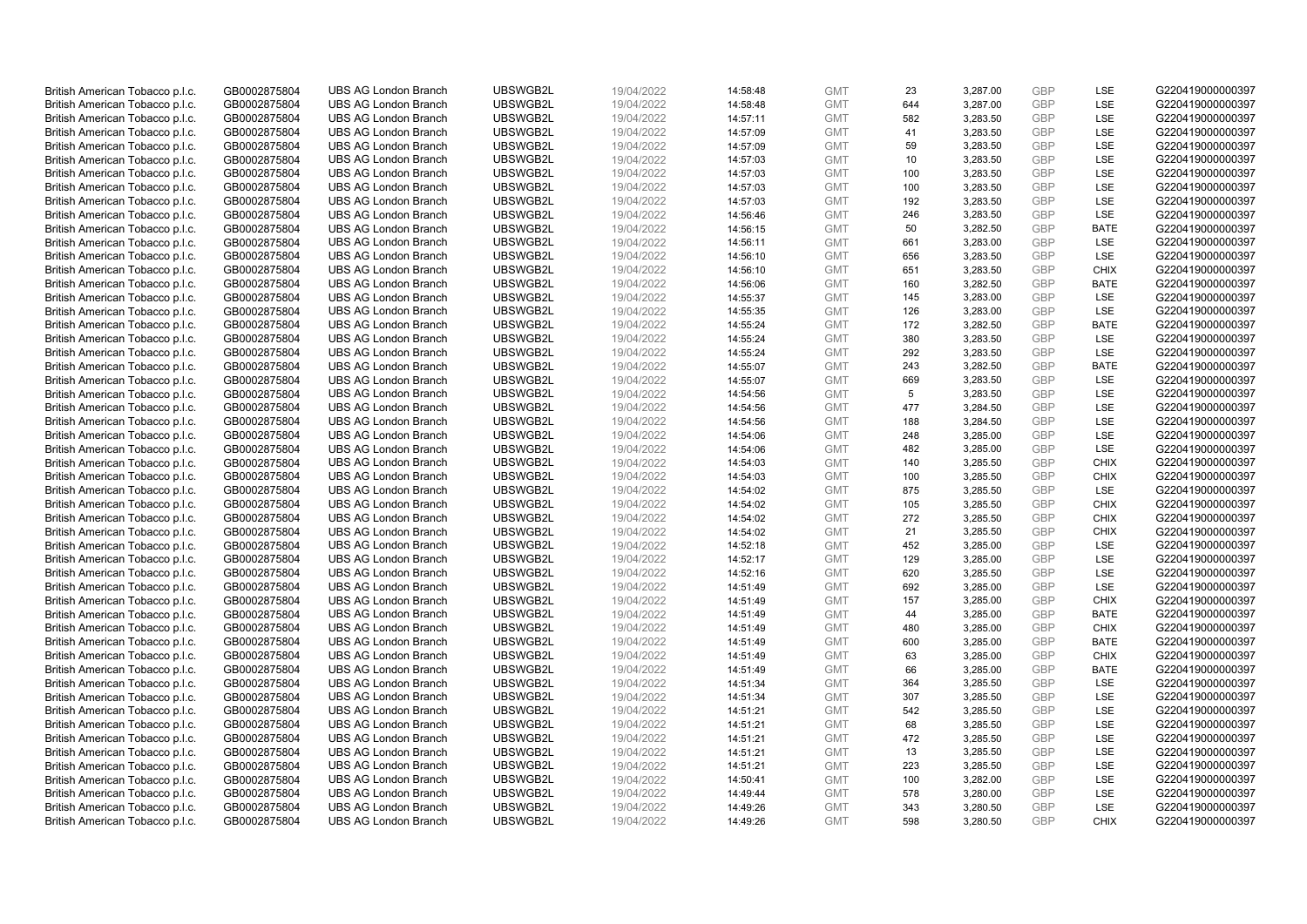| British American Tobacco p.l.c. | GB0002875804 | <b>UBS AG London Branch</b> | UBSWGB2L | 19/04/2022 | 14:49:23 | <b>GMT</b> | 51         | 3,280.50 | <b>GBP</b>               | LSE         | G220419000000397 |
|---------------------------------|--------------|-----------------------------|----------|------------|----------|------------|------------|----------|--------------------------|-------------|------------------|
| British American Tobacco p.l.c. | GB0002875804 | <b>UBS AG London Branch</b> | UBSWGB2L | 19/04/2022 | 14:49:23 | <b>GMT</b> | 100        | 3,280.50 | GBP                      | LSE         | G220419000000397 |
| British American Tobacco p.l.c. | GB0002875804 | <b>UBS AG London Branch</b> | UBSWGB2L | 19/04/2022 | 14:49:23 | <b>GMT</b> | 208        | 3,280.50 | <b>GBP</b>               | LSE         | G220419000000397 |
|                                 |              |                             | UBSWGB2L | 19/04/2022 |          |            |            |          | <b>GBP</b>               | LSE         |                  |
| British American Tobacco p.l.c. | GB0002875804 | <b>UBS AG London Branch</b> |          |            | 14:48:46 | <b>GMT</b> | 600        | 3,283.50 |                          |             | G220419000000397 |
| British American Tobacco p.l.c. | GB0002875804 | <b>UBS AG London Branch</b> | UBSWGB2L | 19/04/2022 | 14:48:21 | <b>GMT</b> | 530        | 3,285.00 | <b>GBP</b>               | <b>BATE</b> | G220419000000397 |
| British American Tobacco p.l.c. | GB0002875804 | <b>UBS AG London Branch</b> | UBSWGB2L | 19/04/2022 | 14:48:21 | <b>GMT</b> | 88         | 3,285.00 | <b>GBP</b>               | LSE         | G220419000000397 |
| British American Tobacco p.l.c. | GB0002875804 | <b>UBS AG London Branch</b> | UBSWGB2L | 19/04/2022 | 14:48:21 | <b>GMT</b> | 33         | 3,285.00 | <b>GBP</b>               | <b>BATE</b> | G220419000000397 |
| British American Tobacco p.l.c. | GB0002875804 | <b>UBS AG London Branch</b> | UBSWGB2L | 19/04/2022 | 14:48:21 | <b>GMT</b> | 413        | 3,285.00 | <b>GBP</b>               | LSE         | G220419000000397 |
| British American Tobacco p.l.c. | GB0002875804 | <b>UBS AG London Branch</b> | UBSWGB2L | 19/04/2022 | 14:48:21 | <b>GMT</b> | 88         | 3,285.00 | <b>GBP</b>               | LSE         | G220419000000397 |
| British American Tobacco p.l.c. | GB0002875804 | <b>UBS AG London Branch</b> | UBSWGB2L | 19/04/2022 | 14:48:21 | <b>GMT</b> | 49         | 3,285.00 | <b>GBP</b>               | <b>BATE</b> | G220419000000397 |
| British American Tobacco p.l.c. | GB0002875804 | <b>UBS AG London Branch</b> | UBSWGB2L | 19/04/2022 | 14:48:11 | <b>GMT</b> | 158        | 3,285.50 | <b>GBP</b>               | <b>CHIX</b> | G220419000000397 |
| British American Tobacco p.l.c. | GB0002875804 | <b>UBS AG London Branch</b> | UBSWGB2L | 19/04/2022 | 14:48:08 | <b>GMT</b> | 149        | 3,285.50 | <b>GBP</b>               | <b>CHIX</b> | G220419000000397 |
| British American Tobacco p.l.c. | GB0002875804 | <b>UBS AG London Branch</b> | UBSWGB2L | 19/04/2022 | 14:48:05 | <b>GMT</b> | 152        | 3,286.00 | <b>GBP</b>               | LSE         | G220419000000397 |
| British American Tobacco p.l.c. | GB0002875804 | <b>UBS AG London Branch</b> | UBSWGB2L | 19/04/2022 | 14:48:05 | <b>GMT</b> | 11         | 3,286.00 | <b>GBP</b>               | LSE         | G220419000000397 |
| British American Tobacco p.l.c. | GB0002875804 | <b>UBS AG London Branch</b> | UBSWGB2L | 19/04/2022 | 14:48:05 | <b>GMT</b> | 149        | 3,286.00 | <b>GBP</b>               | LSE         | G220419000000397 |
| British American Tobacco p.l.c. | GB0002875804 | <b>UBS AG London Branch</b> | UBSWGB2L | 19/04/2022 | 14:48:05 | <b>GMT</b> | 396        | 3,286.00 | <b>GBP</b>               | LSE         | G220419000000397 |
| British American Tobacco p.l.c. | GB0002875804 | <b>UBS AG London Branch</b> | UBSWGB2L | 19/04/2022 | 14:48:05 | <b>GMT</b> | 168        | 3,285.50 | <b>GBP</b>               | <b>CHIX</b> | G220419000000397 |
| British American Tobacco p.l.c. | GB0002875804 | <b>UBS AG London Branch</b> | UBSWGB2L | 19/04/2022 | 14:48:05 | <b>GMT</b> | 92         | 3,285.50 | <b>GBP</b>               | <b>CHIX</b> | G220419000000397 |
| British American Tobacco p.l.c. | GB0002875804 | <b>UBS AG London Branch</b> | UBSWGB2L | 19/04/2022 | 14:48:05 | <b>GMT</b> | 48         | 3,285.50 | <b>GBP</b>               | <b>CHIX</b> | G220419000000397 |
| British American Tobacco p.l.c. | GB0002875804 | <b>UBS AG London Branch</b> | UBSWGB2L | 19/04/2022 | 14:48:05 | <b>GMT</b> | 152        | 3,286.00 | <b>GBP</b>               | LSE         | G220419000000397 |
| British American Tobacco p.l.c. | GB0002875804 | <b>UBS AG London Branch</b> | UBSWGB2L | 19/04/2022 | 14:48:05 | <b>GMT</b> | 149        | 3,286.00 | <b>GBP</b>               | LSE         | G220419000000397 |
| British American Tobacco p.l.c. | GB0002875804 | <b>UBS AG London Branch</b> | UBSWGB2L | 19/04/2022 | 14:48:05 | <b>GMT</b> | 81         | 3,286.00 | <b>GBP</b>               | LSE         | G220419000000397 |
| British American Tobacco p.l.c. | GB0002875804 | <b>UBS AG London Branch</b> | UBSWGB2L | 19/04/2022 | 14:48:05 | <b>GMT</b> | 250        | 3,286.00 | <b>GBP</b>               | LSE         | G220419000000397 |
| British American Tobacco p.l.c. | GB0002875804 | <b>UBS AG London Branch</b> | UBSWGB2L | 19/04/2022 | 14:47:23 | <b>GMT</b> | 528        | 3,285.00 | <b>GBP</b>               | LSE         | G220419000000397 |
| British American Tobacco p.l.c. | GB0002875804 | <b>UBS AG London Branch</b> | UBSWGB2L | 19/04/2022 | 14:47:23 | <b>GMT</b> | 123        | 3,285.00 | <b>GBP</b>               | LSE         | G220419000000397 |
| British American Tobacco p.l.c. | GB0002875804 | <b>UBS AG London Branch</b> | UBSWGB2L | 19/04/2022 | 14:46:50 | <b>GMT</b> | 254        | 3,285.50 | <b>GBP</b>               | LSE         | G220419000000397 |
| British American Tobacco p.l.c. | GB0002875804 | <b>UBS AG London Branch</b> | UBSWGB2L | 19/04/2022 | 14:46:50 | <b>GMT</b> | 149        | 3,286.00 | <b>GBP</b>               | LSE         | G220419000000397 |
| British American Tobacco p.l.c. | GB0002875804 | <b>UBS AG London Branch</b> | UBSWGB2L | 19/04/2022 | 14:46:50 | <b>GMT</b> | 250        | 3,286.00 | <b>GBP</b>               | LSE         | G220419000000397 |
| British American Tobacco p.l.c. | GB0002875804 | <b>UBS AG London Branch</b> | UBSWGB2L | 19/04/2022 | 14:46:50 | <b>GMT</b> | 457        | 3,285.50 | <b>GBP</b>               | LSE         | G220419000000397 |
| British American Tobacco p.l.c. | GB0002875804 | <b>UBS AG London Branch</b> | UBSWGB2L | 19/04/2022 | 14:46:50 | <b>GMT</b> | 152        | 3,286.00 | <b>GBP</b>               | LSE         | G220419000000397 |
| British American Tobacco p.l.c. | GB0002875804 | <b>UBS AG London Branch</b> | UBSWGB2L | 19/04/2022 | 14:46:50 | <b>GMT</b> | 257        | 3,286.00 | <b>GBP</b>               | LSE         | G220419000000397 |
| British American Tobacco p.l.c. | GB0002875804 | <b>UBS AG London Branch</b> | UBSWGB2L | 19/04/2022 | 14:46:50 | <b>GMT</b> | 250        | 3,286.00 | <b>GBP</b>               | LSE         | G220419000000397 |
| British American Tobacco p.l.c. | GB0002875804 | <b>UBS AG London Branch</b> | UBSWGB2L | 19/04/2022 | 14:46:50 | <b>GMT</b> | 232        | 3,286.00 | <b>GBP</b>               | <b>CHIX</b> | G220419000000397 |
| British American Tobacco p.l.c. | GB0002875804 | <b>UBS AG London Branch</b> | UBSWGB2L | 19/04/2022 | 14:46:50 | <b>GMT</b> | 712        | 3,286.00 | <b>GBP</b>               | LSE         | G220419000000397 |
| British American Tobacco p.l.c. | GB0002875804 | <b>UBS AG London Branch</b> | UBSWGB2L | 19/04/2022 | 14:46:50 | <b>GMT</b> | 431        | 3,286.00 | <b>GBP</b>               | <b>CHIX</b> | G220419000000397 |
| British American Tobacco p.l.c. | GB0002875804 | <b>UBS AG London Branch</b> | UBSWGB2L | 19/04/2022 | 14:45:04 | <b>GMT</b> | 169        | 3,284.00 | <b>GBP</b>               | <b>BATE</b> | G220419000000397 |
| British American Tobacco p.l.c. | GB0002875804 | <b>UBS AG London Branch</b> | UBSWGB2L | 19/04/2022 | 14:45:04 | <b>GMT</b> | 94         | 3,284.00 | <b>GBP</b>               | <b>BATE</b> | G220419000000397 |
| British American Tobacco p.l.c. | GB0002875804 | <b>UBS AG London Branch</b> | UBSWGB2L | 19/04/2022 | 14:45:04 | <b>GMT</b> | 10         | 3,284.00 | <b>GBP</b>               | <b>BATE</b> | G220419000000397 |
|                                 |              | <b>UBS AG London Branch</b> | UBSWGB2L |            |          | <b>GMT</b> | 364        |          | <b>GBP</b>               | <b>BATE</b> | G220419000000397 |
| British American Tobacco p.l.c. | GB0002875804 |                             |          | 19/04/2022 | 14:45:04 |            |            | 3,284.00 |                          |             |                  |
| British American Tobacco p.l.c. | GB0002875804 | <b>UBS AG London Branch</b> | UBSWGB2L | 19/04/2022 | 14:44:56 | <b>GMT</b> | 206<br>250 | 3,285.50 | <b>GBP</b><br><b>GBP</b> | LSE<br>LSE  | G220419000000397 |
| British American Tobacco p.l.c. | GB0002875804 | <b>UBS AG London Branch</b> | UBSWGB2L | 19/04/2022 | 14:44:56 | <b>GMT</b> |            | 3,285.50 |                          |             | G220419000000397 |
| British American Tobacco p.l.c. | GB0002875804 | <b>UBS AG London Branch</b> | UBSWGB2L | 19/04/2022 | 14:44:56 | <b>GMT</b> | 250        | 3,285.50 | <b>GBP</b>               | LSE         | G220419000000397 |
| British American Tobacco p.l.c. | GB0002875804 | <b>UBS AG London Branch</b> | UBSWGB2L | 19/04/2022 | 14:44:56 | <b>GMT</b> | 609        | 3,285.00 | <b>GBP</b>               | LSE         | G220419000000397 |
| British American Tobacco p.l.c. | GB0002875804 | <b>UBS AG London Branch</b> | UBSWGB2L | 19/04/2022 | 14:44:35 | <b>GMT</b> | 99         | 3,285.00 | <b>GBP</b>               | LSE         | G220419000000397 |
| British American Tobacco p.l.c. | GB0002875804 | <b>UBS AG London Branch</b> | UBSWGB2L | 19/04/2022 | 14:44:35 | <b>GMT</b> | 525        | 3,285.00 | <b>GBP</b>               | LSE         | G220419000000397 |
| British American Tobacco p.l.c. | GB0002875804 | <b>UBS AG London Branch</b> | UBSWGB2L | 19/04/2022 | 14:44:35 | <b>GMT</b> | 114        | 3,285.00 | <b>GBP</b>               | <b>CHIX</b> | G220419000000397 |
| British American Tobacco p.l.c. | GB0002875804 | <b>UBS AG London Branch</b> | UBSWGB2L | 19/04/2022 | 14:44:35 | <b>GMT</b> | 550        | 3,285.00 | <b>GBP</b>               | <b>CHIX</b> | G220419000000397 |
| British American Tobacco p.l.c. | GB0002875804 | <b>UBS AG London Branch</b> | UBSWGB2L | 19/04/2022 | 14:44:15 | <b>GMT</b> | 631        | 3,286.00 | <b>GBP</b>               | LSE         | G220419000000397 |
| British American Tobacco p.l.c. | GB0002875804 | <b>UBS AG London Branch</b> | UBSWGB2L | 19/04/2022 | 14:44:11 | <b>GMT</b> | 271        | 3,286.50 | <b>GBP</b>               | LSE         | G220419000000397 |
| British American Tobacco p.l.c. | GB0002875804 | <b>UBS AG London Branch</b> | UBSWGB2L | 19/04/2022 | 14:44:11 | <b>GMT</b> | 250        | 3,286.50 | <b>GBP</b>               | LSE         | G220419000000397 |
| British American Tobacco p.l.c. | GB0002875804 | <b>UBS AG London Branch</b> | UBSWGB2L | 19/04/2022 | 14:44:11 | <b>GMT</b> | 152        | 3,286.50 | <b>GBP</b>               | LSE         | G220419000000397 |
| British American Tobacco p.l.c. | GB0002875804 | <b>UBS AG London Branch</b> | UBSWGB2L | 19/04/2022 | 14:44:11 | <b>GMT</b> | 149        | 3,286.50 | <b>GBP</b>               | LSE         | G220419000000397 |
| British American Tobacco p.l.c. | GB0002875804 | <b>UBS AG London Branch</b> | UBSWGB2L | 19/04/2022 | 14:43:43 | <b>GMT</b> | 250        | 3,285.00 | <b>GBP</b>               | LSE         | G220419000000397 |
| British American Tobacco p.l.c. | GB0002875804 | <b>UBS AG London Branch</b> | UBSWGB2L | 19/04/2022 | 14:43:43 | <b>GMT</b> | 290        | 3.285.00 | GBP                      | LSE         | G220419000000397 |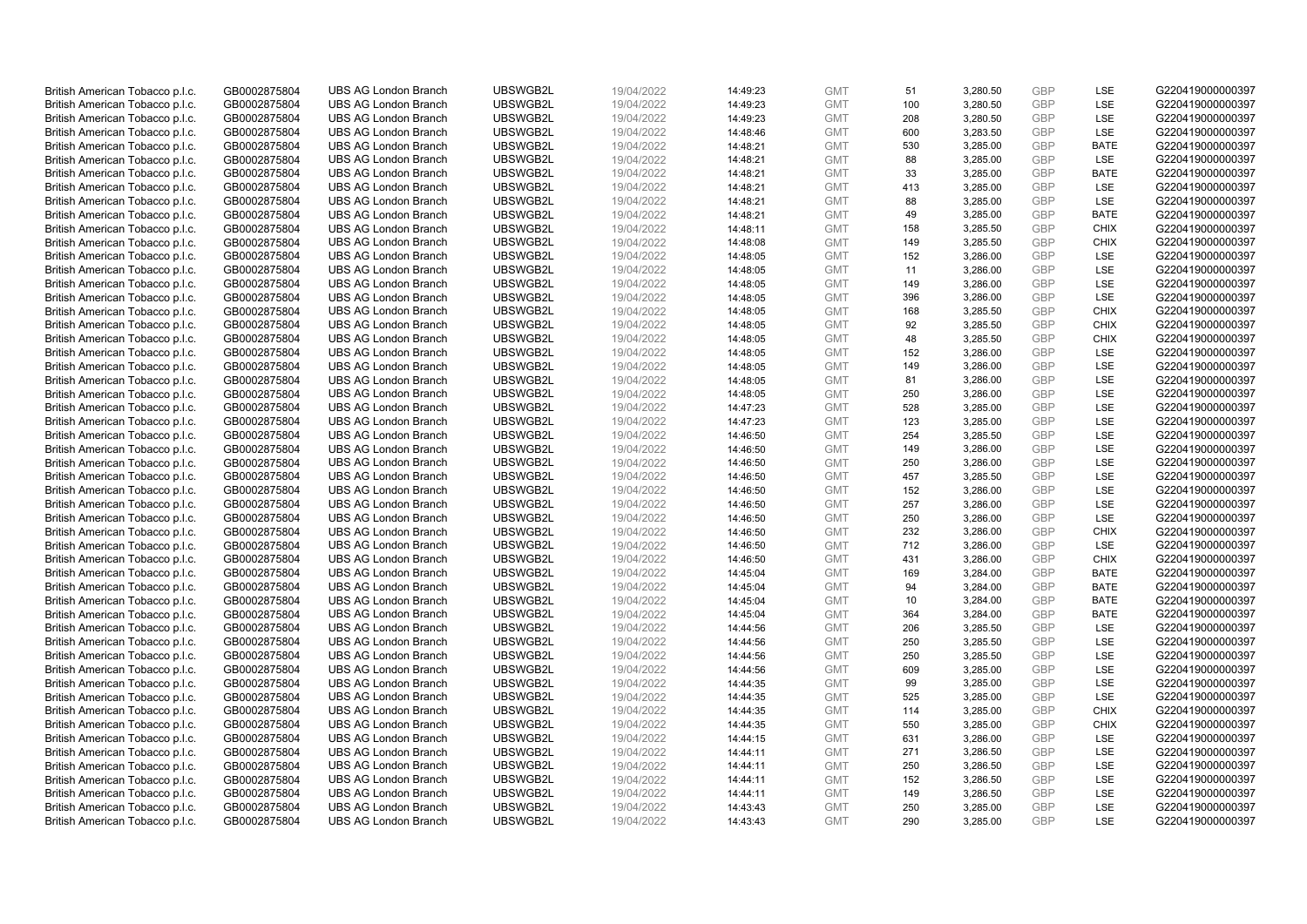| British American Tobacco p.l.c. | GB0002875804                 | <b>UBS AG London Branch</b> | UBSWGB2L | 19/04/2022               | 14:43:43 | <b>GMT</b>               | 152 | 3,285.00 | <b>GBP</b> | LSE         | G220419000000397 |
|---------------------------------|------------------------------|-----------------------------|----------|--------------------------|----------|--------------------------|-----|----------|------------|-------------|------------------|
| British American Tobacco p.l.c. | GB0002875804                 | <b>UBS AG London Branch</b> | UBSWGB2L | 19/04/2022               | 14:42:48 | <b>GMT</b>               | 38  | 3,285.50 | <b>GBP</b> | <b>BATE</b> | G220419000000397 |
| British American Tobacco p.l.c. | GB0002875804                 | <b>UBS AG London Branch</b> | UBSWGB2L | 19/04/2022               | 14:42:25 | <b>GMT</b>               | 101 | 3,286.50 | <b>GBP</b> | LSE         | G220419000000397 |
| British American Tobacco p.l.c. | GB0002875804                 | <b>UBS AG London Branch</b> | UBSWGB2L | 19/04/2022               | 14:42:25 | <b>GMT</b>               | 250 | 3,286.50 | <b>GBP</b> | LSE         | G220419000000397 |
| British American Tobacco p.l.c. | GB0002875804                 | <b>UBS AG London Branch</b> | UBSWGB2L | 19/04/2022               | 14:42:25 | <b>GMT</b>               | 117 | 3,286.00 | <b>GBP</b> | LSE         | G220419000000397 |
| British American Tobacco p.l.c. | GB0002875804                 | <b>UBS AG London Branch</b> | UBSWGB2L | 19/04/2022               | 14:42:25 | <b>GMT</b>               | 510 | 3,286.00 | <b>GBP</b> | LSE         | G220419000000397 |
| British American Tobacco p.l.c. | GB0002875804                 | <b>UBS AG London Branch</b> | UBSWGB2L | 19/04/2022               | 14:42:25 | <b>GMT</b>               | 250 | 3,286.00 | <b>GBP</b> | LSE         | G220419000000397 |
| British American Tobacco p.l.c. | GB0002875804                 | <b>UBS AG London Branch</b> | UBSWGB2L | 19/04/2022               | 14:42:25 | <b>GMT</b>               | 60  | 3,285.50 | <b>GBP</b> | <b>BATE</b> | G220419000000397 |
| British American Tobacco p.l.c. | GB0002875804                 | <b>UBS AG London Branch</b> | UBSWGB2L | 19/04/2022               | 14:42:25 | <b>GMT</b>               | 621 | 3,286.00 | <b>GBP</b> | LSE         | G220419000000397 |
| British American Tobacco p.l.c. | GB0002875804                 | <b>UBS AG London Branch</b> | UBSWGB2L | 19/04/2022               | 14:42:25 | <b>GMT</b>               | 66  | 3,285.50 | <b>GBP</b> | <b>BATE</b> | G220419000000397 |
| British American Tobacco p.l.c. | GB0002875804                 | <b>UBS AG London Branch</b> | UBSWGB2L | 19/04/2022               | 14:42:25 | <b>GMT</b>               | 22  | 3,285.50 | <b>GBP</b> | <b>BATE</b> | G220419000000397 |
| British American Tobacco p.l.c. | GB0002875804                 | <b>UBS AG London Branch</b> | UBSWGB2L | 19/04/2022               | 14:42:25 | <b>GMT</b>               | 652 | 3,286.00 | <b>GBP</b> | <b>CHIX</b> | G220419000000397 |
| British American Tobacco p.l.c. | GB0002875804                 | <b>UBS AG London Branch</b> | UBSWGB2L | 19/04/2022               | 14:41:52 | <b>GMT</b>               | 242 | 3,285.50 | <b>GBP</b> | <b>BATE</b> | G220419000000397 |
| British American Tobacco p.l.c. | GB0002875804                 | <b>UBS AG London Branch</b> | UBSWGB2L | 19/04/2022               | 14:41:52 | <b>GMT</b>               | 189 | 3,285.50 | <b>GBP</b> | <b>BATE</b> | G220419000000397 |
| British American Tobacco p.l.c. | GB0002875804                 | <b>UBS AG London Branch</b> | UBSWGB2L | 19/04/2022               | 14:41:49 | <b>GMT</b>               | 582 | 3,286.50 | <b>GBP</b> | LSE         | G220419000000397 |
| British American Tobacco p.l.c. | GB0002875804                 | <b>UBS AG London Branch</b> | UBSWGB2L | 19/04/2022               | 14:41:48 | <b>GMT</b>               | 149 | 3,287.00 | <b>GBP</b> | LSE         | G220419000000397 |
| British American Tobacco p.l.c. | GB0002875804                 | <b>UBS AG London Branch</b> | UBSWGB2L | 19/04/2022               | 14:41:48 | <b>GMT</b>               | 152 | 3,287.00 | <b>GBP</b> | LSE         | G220419000000397 |
| British American Tobacco p.l.c. | GB0002875804                 | <b>UBS AG London Branch</b> | UBSWGB2L | 19/04/2022               | 14:41:48 | <b>GMT</b>               | 60  | 3,287.00 | <b>GBP</b> | LSE         | G220419000000397 |
|                                 |                              | <b>UBS AG London Branch</b> | UBSWGB2L |                          |          |                          | 250 |          | <b>GBP</b> | <b>LSE</b>  | G220419000000397 |
| British American Tobacco p.l.c. | GB0002875804<br>GB0002875804 | <b>UBS AG London Branch</b> | UBSWGB2L | 19/04/2022<br>19/04/2022 | 14:41:48 | <b>GMT</b><br><b>GMT</b> | 100 | 3,287.00 | <b>GBP</b> | LSE         | G220419000000397 |
| British American Tobacco p.l.c. |                              |                             |          |                          | 14:41:22 |                          |     | 3,286.50 |            |             |                  |
| British American Tobacco p.l.c. | GB0002875804                 | <b>UBS AG London Branch</b> | UBSWGB2L | 19/04/2022               | 14:41:06 | <b>GMT</b>               | 250 | 3,289.50 | <b>GBP</b> | LSE         | G220419000000397 |
| British American Tobacco p.l.c. | GB0002875804                 | <b>UBS AG London Branch</b> | UBSWGB2L | 19/04/2022               | 14:41:06 | <b>GMT</b>               | 149 | 3,289.50 | <b>GBP</b> | LSE         | G220419000000397 |
| British American Tobacco p.l.c. | GB0002875804                 | <b>UBS AG London Branch</b> | UBSWGB2L | 19/04/2022               | 14:41:06 | <b>GMT</b>               | 117 | 3,289.50 | <b>GBP</b> | LSE         | G220419000000397 |
| British American Tobacco p.l.c. | GB0002875804                 | <b>UBS AG London Branch</b> | UBSWGB2L | 19/04/2022               | 14:41:06 | <b>GMT</b>               | 185 | 3,289.50 | <b>GBP</b> | LSE         | G220419000000397 |
| British American Tobacco p.l.c. | GB0002875804                 | <b>UBS AG London Branch</b> | UBSWGB2L | 19/04/2022               | 14:41:06 | <b>GMT</b>               | 264 | 3,290.00 | <b>GBP</b> | <b>CHIX</b> | G220419000000397 |
| British American Tobacco p.l.c. | GB0002875804                 | <b>UBS AG London Branch</b> | UBSWGB2L | 19/04/2022               | 14:41:03 | <b>GMT</b>               | 165 | 3,290.00 | <b>GBP</b> | <b>CHIX</b> | G220419000000397 |
| British American Tobacco p.l.c. | GB0002875804                 | <b>UBS AG London Branch</b> | UBSWGB2L | 19/04/2022               | 14:41:03 | <b>GMT</b>               | 86  | 3,290.00 | <b>GBP</b> | <b>CHIX</b> | G220419000000397 |
| British American Tobacco p.l.c. | GB0002875804                 | <b>UBS AG London Branch</b> | UBSWGB2L | 19/04/2022               | 14:40:59 | <b>GMT</b>               | 84  | 3,290.00 | <b>GBP</b> | <b>CHIX</b> | G220419000000397 |
| British American Tobacco p.l.c. | GB0002875804                 | <b>UBS AG London Branch</b> | UBSWGB2L | 19/04/2022               | 14:40:48 | <b>GMT</b>               | 76  | 3,290.00 | <b>GBP</b> | LSE         | G220419000000397 |
| British American Tobacco p.l.c. | GB0002875804                 | <b>UBS AG London Branch</b> | UBSWGB2L | 19/04/2022               | 14:40:48 | <b>GMT</b>               | 193 | 3,290.00 | <b>GBP</b> | LSE         | G220419000000397 |
| British American Tobacco p.l.c. | GB0002875804                 | <b>UBS AG London Branch</b> | UBSWGB2L | 19/04/2022               | 14:40:48 | <b>GMT</b>               | 425 | 3,290.00 | <b>GBP</b> | LSE         | G220419000000397 |
| British American Tobacco p.l.c. | GB0002875804                 | <b>UBS AG London Branch</b> | UBSWGB2L | 19/04/2022               | 14:40:18 | <b>GMT</b>               | 704 | 3,290.50 | <b>GBP</b> | LSE         | G220419000000397 |
| British American Tobacco p.l.c. | GB0002875804                 | <b>UBS AG London Branch</b> | UBSWGB2L | 19/04/2022               | 14:40:15 | <b>GMT</b>               | 250 | 3,291.00 | <b>GBP</b> | LSE         | G220419000000397 |
| British American Tobacco p.l.c. | GB0002875804                 | <b>UBS AG London Branch</b> | UBSWGB2L | 19/04/2022               | 14:40:15 | <b>GMT</b>               | 418 | 3,291.00 | <b>GBP</b> | LSE         | G220419000000397 |
| British American Tobacco p.l.c. | GB0002875804                 | <b>UBS AG London Branch</b> | UBSWGB2L | 19/04/2022               | 14:40:15 | <b>GMT</b>               | 572 | 3,291.00 | <b>GBP</b> | <b>BATE</b> | G220419000000397 |
| British American Tobacco p.l.c. | GB0002875804                 | <b>UBS AG London Branch</b> | UBSWGB2L | 19/04/2022               | 14:40:10 | <b>GMT</b>               | 149 | 3,291.50 | <b>GBP</b> | LSE         | G220419000000397 |
| British American Tobacco p.l.c. | GB0002875804                 | <b>UBS AG London Branch</b> | UBSWGB2L | 19/04/2022               | 14:40:10 | <b>GMT</b>               | 152 | 3,291.50 | <b>GBP</b> | LSE         | G220419000000397 |
| British American Tobacco p.l.c. | GB0002875804                 | <b>UBS AG London Branch</b> | UBSWGB2L | 19/04/2022               | 14:40:10 | <b>GMT</b>               | 250 | 3,291.50 | <b>GBP</b> | LSE         | G220419000000397 |
| British American Tobacco p.l.c. | GB0002875804                 | <b>UBS AG London Branch</b> | UBSWGB2L | 19/04/2022               | 14:39:59 | <b>GMT</b>               | 11  | 3,291.00 | <b>GBP</b> | <b>CHIX</b> | G220419000000397 |
| British American Tobacco p.l.c. | GB0002875804                 | <b>UBS AG London Branch</b> | UBSWGB2L | 19/04/2022               | 14:39:59 | <b>GMT</b>               | 661 | 3,291.00 | <b>GBP</b> | <b>LSE</b>  | G220419000000397 |
| British American Tobacco p.l.c. | GB0002875804                 | <b>UBS AG London Branch</b> | UBSWGB2L | 19/04/2022               | 14:39:31 | <b>GMT</b>               | 139 | 3,291.00 | <b>GBP</b> | <b>CHIX</b> | G220419000000397 |
| British American Tobacco p.l.c. | GB0002875804                 | <b>UBS AG London Branch</b> | UBSWGB2L | 19/04/2022               | 14:39:31 | <b>GMT</b>               | 467 | 3,291.00 | <b>GBP</b> | <b>CHIX</b> | G220419000000397 |
| British American Tobacco p.l.c. | GB0002875804                 | <b>UBS AG London Branch</b> | UBSWGB2L | 19/04/2022               | 14:39:28 | <b>GMT</b>               | 648 | 3,291.50 | <b>GBP</b> | LSE         | G220419000000397 |
| British American Tobacco p.l.c. | GB0002875804                 | <b>UBS AG London Branch</b> | UBSWGB2L | 19/04/2022               | 14:38:59 | <b>GMT</b>               | 697 | 3,291.00 | <b>GBP</b> | LSE         | G220419000000397 |
| British American Tobacco p.l.c. | GB0002875804                 | <b>UBS AG London Branch</b> | UBSWGB2L | 19/04/2022               | 14:38:59 | <b>GMT</b>               | 47  | 3,291.00 | <b>GBP</b> | <b>CHIX</b> | G220419000000397 |
| British American Tobacco p.l.c. | GB0002875804                 | <b>UBS AG London Branch</b> | UBSWGB2L | 19/04/2022               | 14:38:59 | <b>GMT</b>               | 474 | 3,291.00 | <b>GBP</b> | <b>CHIX</b> | G220419000000397 |
| British American Tobacco p.l.c. | GB0002875804                 | <b>UBS AG London Branch</b> | UBSWGB2L | 19/04/2022               | 14:38:59 | <b>GMT</b>               | 53  | 3,291.00 | <b>GBP</b> | <b>CHIX</b> | G220419000000397 |
| British American Tobacco p.l.c. | GB0002875804                 | <b>UBS AG London Branch</b> | UBSWGB2L | 19/04/2022               | 14:38:59 | <b>GMT</b>               | 36  | 3,291.00 | <b>GBP</b> | <b>CHIX</b> | G220419000000397 |
| British American Tobacco p.l.c. | GB0002875804                 | <b>UBS AG London Branch</b> | UBSWGB2L | 19/04/2022               | 14:38:56 | <b>GMT</b>               | 63  | 3,291.50 | <b>GBP</b> | LSE         | G220419000000397 |
| British American Tobacco p.l.c. | GB0002875804                 | <b>UBS AG London Branch</b> | UBSWGB2L | 19/04/2022               | 14:38:56 | <b>GMT</b>               | 361 | 3,291.50 | <b>GBP</b> | LSE         | G220419000000397 |
| British American Tobacco p.l.c. | GB0002875804                 | <b>UBS AG London Branch</b> | UBSWGB2L | 19/04/2022               | 14:38:56 | <b>GMT</b>               | 175 | 3,291.50 | <b>GBP</b> | LSE         | G220419000000397 |
| British American Tobacco p.l.c. | GB0002875804                 | <b>UBS AG London Branch</b> | UBSWGB2L | 19/04/2022               | 14:38:26 | <b>GMT</b>               | 618 | 3,292.00 | <b>GBP</b> | LSE         | G220419000000397 |
| British American Tobacco p.l.c. | GB0002875804                 | <b>UBS AG London Branch</b> | UBSWGB2L | 19/04/2022               | 14:37:45 | <b>GMT</b>               | 19  | 3,290.00 | <b>GBP</b> | <b>CHIX</b> | G220419000000397 |
| British American Tobacco p.l.c. | GB0002875804                 | <b>UBS AG London Branch</b> | UBSWGB2L | 19/04/2022               | 14:37:45 | <b>GMT</b>               | 300 | 3.291.00 | GBP        | LSE         | G220419000000397 |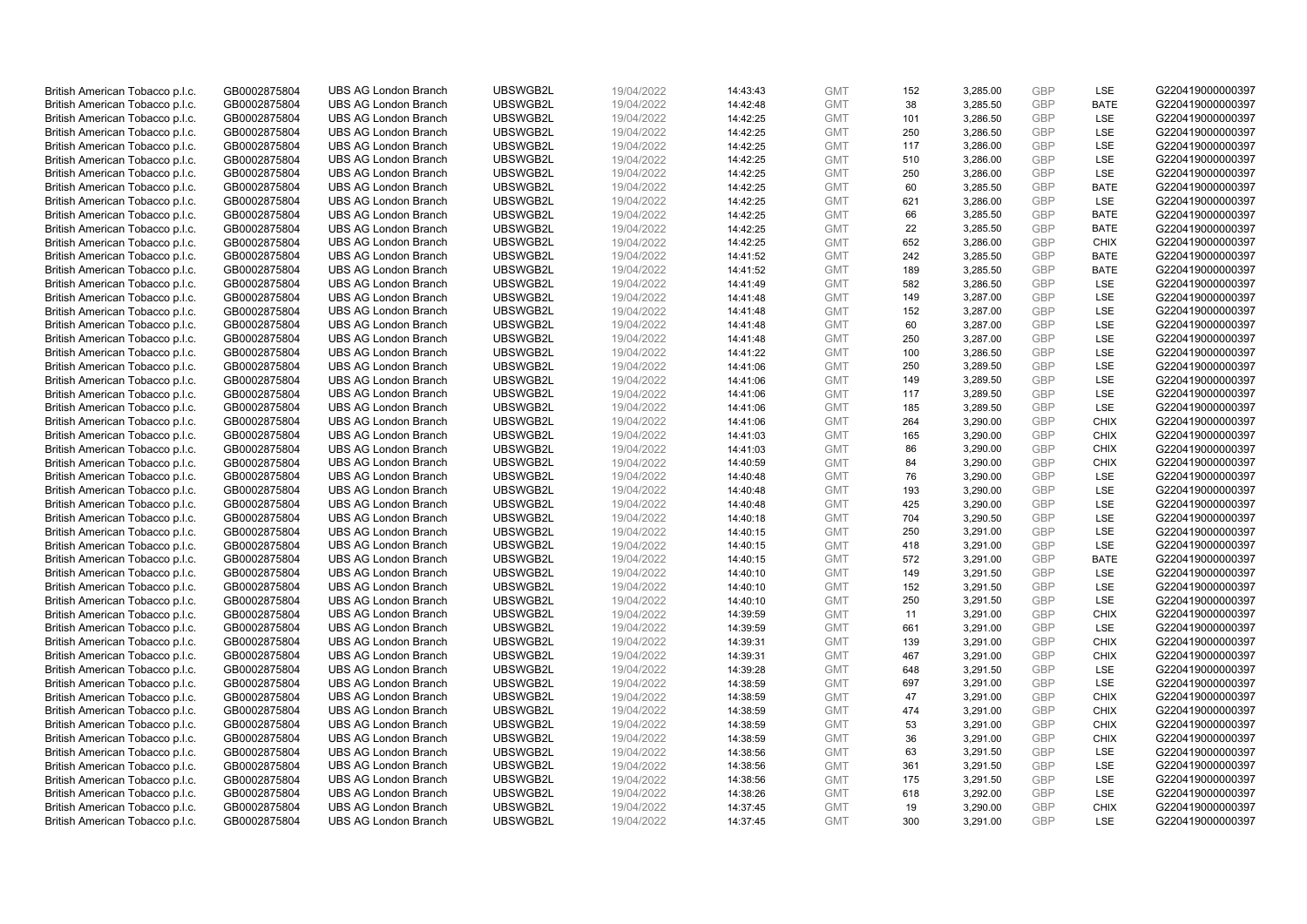| British American Tobacco p.l.c. | GB0002875804 | <b>UBS AG London Branch</b> | UBSWGB2L | 19/04/2022 |          | <b>GMT</b> | 64   | 3,291.00 | <b>GBP</b>               | LSE         | G220419000000397 |
|---------------------------------|--------------|-----------------------------|----------|------------|----------|------------|------|----------|--------------------------|-------------|------------------|
|                                 | GB0002875804 | <b>UBS AG London Branch</b> | UBSWGB2L | 19/04/2022 | 14:37:45 | <b>GMT</b> | 100  | 3,291.00 | GBP                      | LSE         | G220419000000397 |
| British American Tobacco p.l.c. |              | <b>UBS AG London Branch</b> | UBSWGB2L |            | 14:37:45 | <b>GMT</b> | 25   | 3,291.00 | <b>GBP</b>               | LSE         | G220419000000397 |
| British American Tobacco p.l.c. | GB0002875804 | <b>UBS AG London Branch</b> | UBSWGB2L | 19/04/2022 | 14:37:45 | <b>GMT</b> | 100  |          | <b>GBP</b>               |             | G220419000000397 |
| British American Tobacco p.l.c. | GB0002875804 |                             |          | 19/04/2022 | 14:37:45 |            |      | 3,291.00 |                          | LSE         |                  |
| British American Tobacco p.l.c. | GB0002875804 | <b>UBS AG London Branch</b> | UBSWGB2L | 19/04/2022 | 14:37:29 | <b>GMT</b> | 211  | 3,291.00 | <b>GBP</b>               | LSE         | G220419000000397 |
| British American Tobacco p.l.c. | GB0002875804 | <b>UBS AG London Branch</b> | UBSWGB2L | 19/04/2022 | 14:37:29 | <b>GMT</b> | 100  | 3,291.00 | <b>GBP</b>               | LSE         | G220419000000397 |
| British American Tobacco p.l.c. | GB0002875804 | <b>UBS AG London Branch</b> | UBSWGB2L | 19/04/2022 | 14:37:29 | <b>GMT</b> | 100  | 3,291.00 | <b>GBP</b>               | LSE         | G220419000000397 |
| British American Tobacco p.l.c. | GB0002875804 | <b>UBS AG London Branch</b> | UBSWGB2L | 19/04/2022 | 14:37:29 | <b>GMT</b> | 100  | 3,291.00 | <b>GBP</b>               | LSE         | G220419000000397 |
| British American Tobacco p.l.c. | GB0002875804 | <b>UBS AG London Branch</b> | UBSWGB2L | 19/04/2022 | 14:37:29 | <b>GMT</b> | 100  | 3,291.00 | <b>GBP</b>               | LSE         | G220419000000397 |
| British American Tobacco p.l.c. | GB0002875804 | <b>UBS AG London Branch</b> | UBSWGB2L | 19/04/2022 | 14:37:07 | <b>GMT</b> | 152  | 3,291.00 | <b>GBP</b>               | LSE         | G220419000000397 |
| British American Tobacco p.l.c. | GB0002875804 | <b>UBS AG London Branch</b> | UBSWGB2L | 19/04/2022 | 14:37:07 | <b>GMT</b> | 149  | 3,291.00 | <b>GBP</b>               | LSE         | G220419000000397 |
| British American Tobacco p.l.c. | GB0002875804 | <b>UBS AG London Branch</b> | UBSWGB2L | 19/04/2022 | 14:37:07 | <b>GMT</b> | 651  | 3,291.00 | <b>GBP</b>               | <b>CHIX</b> | G220419000000397 |
| British American Tobacco p.l.c. | GB0002875804 | <b>UBS AG London Branch</b> | UBSWGB2L | 19/04/2022 | 14:37:04 | <b>GMT</b> | 589  | 3,291.50 | <b>GBP</b>               | <b>BATE</b> | G220419000000397 |
| British American Tobacco p.l.c. | GB0002875804 | <b>UBS AG London Branch</b> | UBSWGB2L | 19/04/2022 | 14:37:03 | <b>GMT</b> | 672  | 3,291.50 | <b>GBP</b>               | LSE         | G220419000000397 |
| British American Tobacco p.l.c. | GB0002875804 | <b>UBS AG London Branch</b> | UBSWGB2L | 19/04/2022 | 14:37:03 | <b>GMT</b> | 307  | 3,291.50 | <b>GBP</b>               | LSE         | G220419000000397 |
| British American Tobacco p.l.c. | GB0002875804 | <b>UBS AG London Branch</b> | UBSWGB2L | 19/04/2022 | 14:37:03 | <b>GMT</b> | 398  | 3,291.50 | <b>GBP</b>               | LSE         | G220419000000397 |
| British American Tobacco p.l.c. | GB0002875804 | <b>UBS AG London Branch</b> | UBSWGB2L | 19/04/2022 | 14:36:58 | <b>GMT</b> | 807  | 3,292.00 | <b>GBP</b>               | LSE         | G220419000000397 |
| British American Tobacco p.l.c. | GB0002875804 | <b>UBS AG London Branch</b> | UBSWGB2L | 19/04/2022 | 14:36:46 | <b>GMT</b> | 152  | 3,292.50 | <b>GBP</b>               | LSE         | G220419000000397 |
| British American Tobacco p.l.c. | GB0002875804 | <b>UBS AG London Branch</b> | UBSWGB2L | 19/04/2022 | 14:36:46 | <b>GMT</b> | 149  | 3,292.50 | <b>GBP</b>               | LSE         | G220419000000397 |
| British American Tobacco p.l.c. | GB0002875804 | <b>UBS AG London Branch</b> | UBSWGB2L | 19/04/2022 | 14:36:46 | <b>GMT</b> | 250  | 3,292.50 | <b>GBP</b>               | LSE         | G220419000000397 |
| British American Tobacco p.l.c. | GB0002875804 | <b>UBS AG London Branch</b> | UBSWGB2L | 19/04/2022 | 14:36:39 | <b>GMT</b> | 519  | 3,292.50 | <b>GBP</b>               | LSE         | G220419000000397 |
| British American Tobacco p.l.c. | GB0002875804 | <b>UBS AG London Branch</b> | UBSWGB2L | 19/04/2022 | 14:36:19 | <b>GMT</b> | 651  | 3,292.00 | <b>GBP</b>               | LSE         | G220419000000397 |
| British American Tobacco p.l.c. | GB0002875804 | <b>UBS AG London Branch</b> | UBSWGB2L | 19/04/2022 | 14:36:19 | <b>GMT</b> | 117  | 3,292.50 | <b>GBP</b>               | LSE         | G220419000000397 |
| British American Tobacco p.l.c. | GB0002875804 | <b>UBS AG London Branch</b> | UBSWGB2L | 19/04/2022 | 14:36:19 | <b>GMT</b> | 152  | 3,292.50 | <b>GBP</b>               | LSE         | G220419000000397 |
| British American Tobacco p.l.c. | GB0002875804 | <b>UBS AG London Branch</b> | UBSWGB2L | 19/04/2022 | 14:36:19 | <b>GMT</b> | 149  | 3,292.50 | <b>GBP</b>               | LSE         | G220419000000397 |
| British American Tobacco p.l.c. | GB0002875804 | <b>UBS AG London Branch</b> | UBSWGB2L | 19/04/2022 | 14:36:19 | <b>GMT</b> | 620  | 3,292.50 | <b>GBP</b>               | LSE         | G220419000000397 |
| British American Tobacco p.l.c. | GB0002875804 | <b>UBS AG London Branch</b> | UBSWGB2L | 19/04/2022 | 14:35:56 | <b>GMT</b> | 250  | 3,288.50 | <b>GBP</b>               | LSE         | G220419000000397 |
| British American Tobacco p.l.c. | GB0002875804 | <b>UBS AG London Branch</b> | UBSWGB2L | 19/04/2022 | 14:35:56 | <b>GMT</b> | 149  | 3,288.50 | <b>GBP</b>               | LSE         | G220419000000397 |
| British American Tobacco p.l.c. | GB0002875804 | <b>UBS AG London Branch</b> | UBSWGB2L | 19/04/2022 | 14:35:56 | <b>GMT</b> | 152  | 3,288.50 | <b>GBP</b>               | LSE         | G220419000000397 |
| British American Tobacco p.l.c. | GB0002875804 | <b>UBS AG London Branch</b> | UBSWGB2L | 19/04/2022 | 14:35:56 | <b>GMT</b> | 117  | 3,288.50 | <b>GBP</b>               | LSE         | G220419000000397 |
| British American Tobacco p.l.c. | GB0002875804 | <b>UBS AG London Branch</b> | UBSWGB2L | 19/04/2022 | 14:34:46 | <b>GMT</b> | 599  | 3,284.00 | <b>GBP</b>               | <b>CHIX</b> | G220419000000397 |
| British American Tobacco p.l.c. | GB0002875804 | <b>UBS AG London Branch</b> | UBSWGB2L | 19/04/2022 | 14:34:45 | <b>GMT</b> | 55   | 3,284.00 | <b>GBP</b>               | <b>BATE</b> | G220419000000397 |
| British American Tobacco p.l.c. | GB0002875804 | <b>UBS AG London Branch</b> | UBSWGB2L | 19/04/2022 | 14:34:45 | <b>GMT</b> | 41   | 3,284.00 | <b>GBP</b>               | <b>CHIX</b> | G220419000000397 |
| British American Tobacco p.l.c. | GB0002875804 | <b>UBS AG London Branch</b> | UBSWGB2L | 19/04/2022 | 14:34:45 | <b>GMT</b> | 268  | 3,284.00 | <b>GBP</b>               | <b>BATE</b> | G220419000000397 |
| British American Tobacco p.l.c. | GB0002875804 | UBS AG London Branch        | UBSWGB2L | 19/04/2022 | 14:34:45 | <b>GMT</b> | 100  | 3,284.00 | <b>GBP</b>               | <b>CHIX</b> | G220419000000397 |
| British American Tobacco p.l.c. | GB0002875804 | <b>UBS AG London Branch</b> | UBSWGB2L | 19/04/2022 | 14:34:45 | <b>GMT</b> | 185  | 3,284.00 | <b>GBP</b>               | <b>CHIX</b> | G220419000000397 |
| British American Tobacco p.l.c. | GB0002875804 | <b>UBS AG London Branch</b> | UBSWGB2L | 19/04/2022 | 14:34:45 | <b>GMT</b> | 18   | 3,284.00 | <b>GBP</b>               | <b>BATE</b> | G220419000000397 |
| British American Tobacco p.l.c. | GB0002875804 | <b>UBS AG London Branch</b> | UBSWGB2L | 19/04/2022 | 14:34:45 | <b>GMT</b> | 82   | 3,284.00 | <b>GBP</b>               | <b>CHIX</b> | G220419000000397 |
| British American Tobacco p.l.c. | GB0002875804 | <b>UBS AG London Branch</b> | UBSWGB2L | 19/04/2022 | 14:34:45 | <b>GMT</b> | 32   | 3,284.00 | <b>GBP</b>               | <b>BATE</b> | G220419000000397 |
| British American Tobacco p.l.c. | GB0002875804 | <b>UBS AG London Branch</b> | UBSWGB2L | 19/04/2022 | 14:34:45 | <b>GMT</b> | 26   | 3,284.00 | <b>GBP</b>               | <b>BATE</b> | G220419000000397 |
| British American Tobacco p.l.c. | GB0002875804 | <b>UBS AG London Branch</b> | UBSWGB2L | 19/04/2022 | 14:34:45 | <b>GMT</b> | 226  | 3,284.00 | <b>GBP</b>               | <b>CHIX</b> | G220419000000397 |
| British American Tobacco p.l.c. | GB0002875804 | <b>UBS AG London Branch</b> | UBSWGB2L | 19/04/2022 | 14:34:45 | <b>GMT</b> | 195  | 3,284.00 | <b>GBP</b>               | <b>BATE</b> | G220419000000397 |
| British American Tobacco p.l.c. | GB0002875804 | <b>UBS AG London Branch</b> | UBSWGB2L | 19/04/2022 | 14:34:30 | <b>GMT</b> | 112  | 3,285.00 | <b>GBP</b>               | LSE         | G220419000000397 |
| British American Tobacco p.l.c. | GB0002875804 | <b>UBS AG London Branch</b> | UBSWGB2L | 19/04/2022 | 14:34:30 | <b>GMT</b> | 241  | 3,285.00 | <b>GBP</b>               | LSE         | G220419000000397 |
|                                 |              |                             |          |            |          |            |      |          |                          |             |                  |
| British American Tobacco p.l.c. | GB0002875804 | <b>UBS AG London Branch</b> | UBSWGB2L | 19/04/2022 | 14:34:30 | <b>GMT</b> | 290  | 3,285.00 | <b>GBP</b><br><b>GBP</b> | LSE         | G220419000000397 |
| British American Tobacco p.l.c. | GB0002875804 | <b>UBS AG London Branch</b> | UBSWGB2L | 19/04/2022 | 14:34:30 | <b>GMT</b> | 250  | 3,285.00 |                          | LSE         | G220419000000397 |
| British American Tobacco p.l.c. | GB0002875804 | <b>UBS AG London Branch</b> | UBSWGB2L | 19/04/2022 | 14:34:30 | <b>GMT</b> | 1122 | 3,285.00 | <b>GBP</b>               | LSE         | G220419000000397 |
| British American Tobacco p.l.c. | GB0002875804 | <b>UBS AG London Branch</b> | UBSWGB2L | 19/04/2022 | 14:34:30 | <b>GMT</b> | 12   | 3,285.00 | <b>GBP</b>               | <b>CHIX</b> | G220419000000397 |
| British American Tobacco p.l.c. | GB0002875804 | <b>UBS AG London Branch</b> | UBSWGB2L | 19/04/2022 | 14:34:30 | <b>GMT</b> | 166  | 3,285.00 | <b>GBP</b>               | <b>CHIX</b> | G220419000000397 |
| British American Tobacco p.l.c. | GB0002875804 | <b>UBS AG London Branch</b> | UBSWGB2L | 19/04/2022 | 14:34:30 | <b>GMT</b> | 8    | 3,285.00 | <b>GBP</b>               | <b>BATE</b> | G220419000000397 |
| British American Tobacco p.l.c. | GB0002875804 | <b>UBS AG London Branch</b> | UBSWGB2L | 19/04/2022 | 14:34:30 | <b>GMT</b> | 32   | 3,285.00 | <b>GBP</b>               | <b>CHIX</b> | G220419000000397 |
| British American Tobacco p.l.c. | GB0002875804 | <b>UBS AG London Branch</b> | UBSWGB2L | 19/04/2022 | 14:34:30 | <b>GMT</b> | 10   | 3,285.00 | <b>GBP</b>               | <b>BATE</b> | G220419000000397 |
| British American Tobacco p.l.c. | GB0002875804 | <b>UBS AG London Branch</b> | UBSWGB2L | 19/04/2022 | 14:34:30 | <b>GMT</b> | 10   | 3,285.00 | <b>GBP</b>               | <b>BATE</b> | G220419000000397 |
| British American Tobacco p.l.c. | GB0002875804 | <b>UBS AG London Branch</b> | UBSWGB2L | 19/04/2022 | 14:34:30 | <b>GMT</b> | 20   | 3.285.00 | GBP                      | <b>CHIX</b> | G220419000000397 |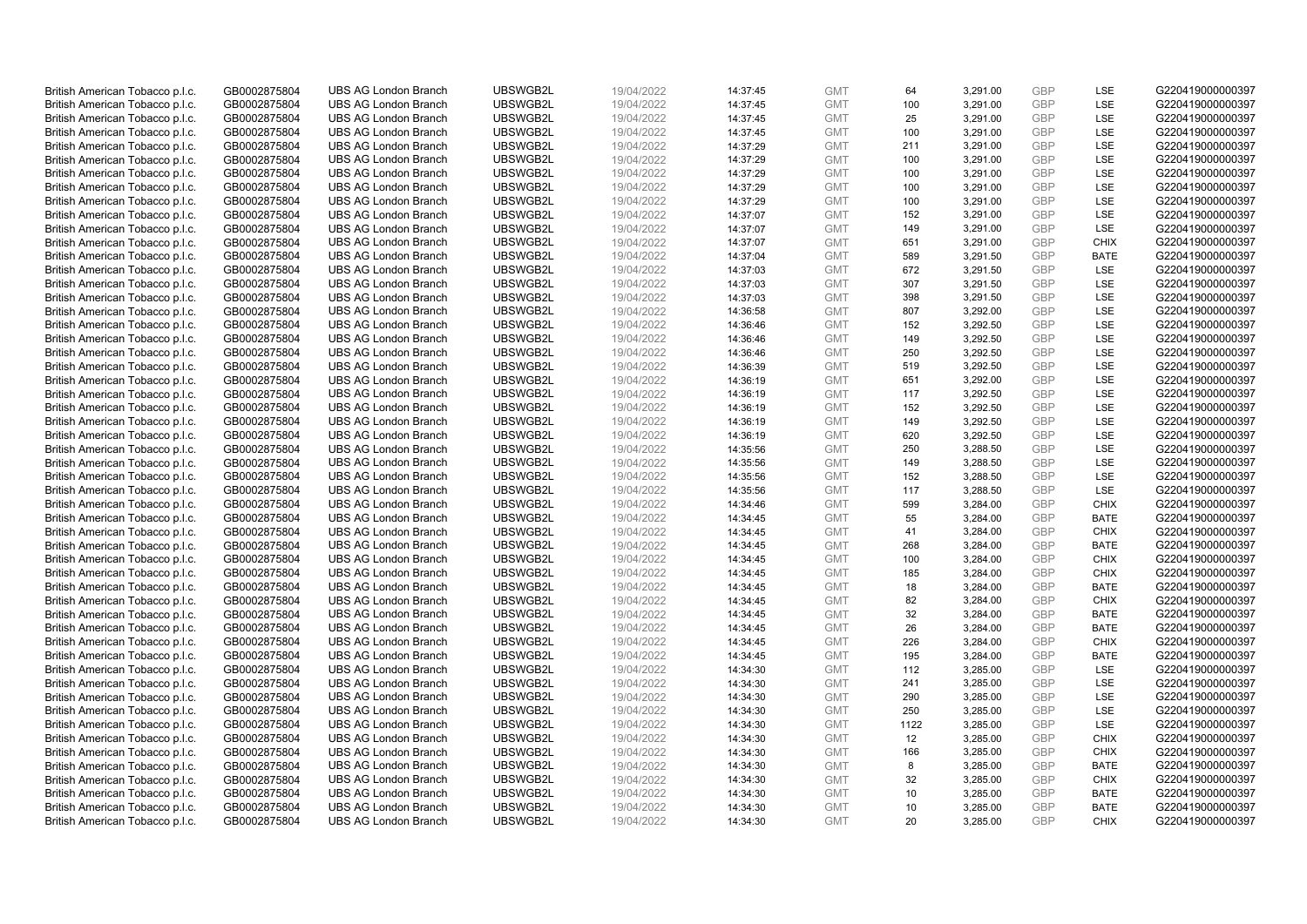| British American Tobacco p.l.c.<br>GB0002875804<br>UBSWGB2L<br><b>UBS AG London Branch</b> | 19/04/2022 | 14:34:30 | <b>GMT</b> | 813 | 3,285.00 | <b>GBP</b> | LSE         | G220419000000397 |
|--------------------------------------------------------------------------------------------|------------|----------|------------|-----|----------|------------|-------------|------------------|
| British American Tobacco p.l.c.<br>GB0002875804<br><b>UBS AG London Branch</b><br>UBSWGB2L | 19/04/2022 | 14:34:30 | <b>GMT</b> | 437 | 3,285.00 | <b>GBP</b> | <b>BATE</b> | G220419000000397 |
| UBSWGB2L<br>British American Tobacco p.l.c.<br>GB0002875804<br><b>UBS AG London Branch</b> | 19/04/2022 | 14:34:30 | <b>GMT</b> | 26  | 3,285.00 | <b>GBP</b> | <b>CHIX</b> | G220419000000397 |
| UBSWGB2L<br>British American Tobacco p.l.c.<br>GB0002875804<br><b>UBS AG London Branch</b> | 19/04/2022 | 14:34:30 | <b>GMT</b> | 13  | 3,285.00 | <b>GBP</b> | <b>BATE</b> | G220419000000397 |
| British American Tobacco p.l.c.<br>GB0002875804<br><b>UBS AG London Branch</b><br>UBSWGB2L | 19/04/2022 | 14:34:30 | <b>GMT</b> | 156 | 3,285.00 | <b>GBP</b> | <b>CHIX</b> | G220419000000397 |
| British American Tobacco p.l.c.<br><b>UBS AG London Branch</b><br>UBSWGB2L<br>GB0002875804 | 19/04/2022 | 14:34:30 | <b>GMT</b> | 61  | 3,285.00 | <b>GBP</b> | <b>BATE</b> | G220419000000397 |
| British American Tobacco p.l.c.<br>GB0002875804<br><b>UBS AG London Branch</b><br>UBSWGB2L | 19/04/2022 | 14:34:30 | <b>GMT</b> | 66  | 3,285.00 | <b>GBP</b> | <b>BATE</b> | G220419000000397 |
| British American Tobacco p.l.c.<br>GB0002875804<br><b>UBS AG London Branch</b><br>UBSWGB2L | 19/04/2022 | 14:34:30 | <b>GMT</b> | 333 | 3,285.00 | <b>GBP</b> | <b>CHIX</b> | G220419000000397 |
| <b>UBS AG London Branch</b><br>UBSWGB2L<br>British American Tobacco p.l.c.<br>GB0002875804 | 19/04/2022 | 14:34:30 | <b>GMT</b> | 80  | 3,285.00 | <b>GBP</b> | <b>BATE</b> | G220419000000397 |
| British American Tobacco p.l.c.<br>GB0002875804<br><b>UBS AG London Branch</b><br>UBSWGB2L | 19/04/2022 | 14:34:15 | <b>GMT</b> | 302 | 3,285.50 | <b>GBP</b> | LSE         | G220419000000397 |
| UBSWGB2L<br>British American Tobacco p.l.c.<br>GB0002875804<br><b>UBS AG London Branch</b> | 19/04/2022 | 14:34:15 | <b>GMT</b> | 551 | 3,285.50 | <b>GBP</b> | LSE         | G220419000000397 |
| British American Tobacco p.l.c.<br>GB0002875804<br><b>UBS AG London Branch</b><br>UBSWGB2L | 19/04/2022 | 14:34:09 | <b>GMT</b> | 250 | 3,286.00 | <b>GBP</b> | LSE         | G220419000000397 |
| <b>UBS AG London Branch</b><br>UBSWGB2L<br>British American Tobacco p.l.c.<br>GB0002875804 | 19/04/2022 | 14:34:09 | <b>GMT</b> | 149 | 3,286.00 | <b>GBP</b> | LSE         | G220419000000397 |
| GB0002875804<br><b>UBS AG London Branch</b><br>UBSWGB2L<br>British American Tobacco p.l.c. | 19/04/2022 | 14:34:09 | <b>GMT</b> | 152 | 3,286.00 | <b>GBP</b> | LSE         | G220419000000397 |
| British American Tobacco p.l.c.<br><b>UBS AG London Branch</b><br>UBSWGB2L<br>GB0002875804 | 19/04/2022 | 14:34:03 | <b>GMT</b> | 149 | 3,286.00 | <b>GBP</b> | <b>LSE</b>  | G220419000000397 |
| UBSWGB2L<br><b>UBS AG London Branch</b>                                                    |            |          | <b>GMT</b> | 152 | 3,286.00 | <b>GBP</b> | LSE         | G220419000000397 |
| British American Tobacco p.l.c.<br>GB0002875804<br>UBSWGB2L<br><b>UBS AG London Branch</b> | 19/04/2022 | 14:34:03 | <b>GMT</b> |     |          | <b>GBP</b> |             |                  |
| GB0002875804<br>British American Tobacco p.l.c.                                            | 19/04/2022 | 14:34:03 |            | 250 | 3,286.00 |            | LSE<br>LSE  | G220419000000397 |
| British American Tobacco p.l.c.<br>GB0002875804<br><b>UBS AG London Branch</b><br>UBSWGB2L | 19/04/2022 | 14:33:42 | <b>GMT</b> | 149 | 3,285.00 | <b>GBP</b> |             | G220419000000397 |
| <b>UBS AG London Branch</b><br>UBSWGB2L<br>British American Tobacco p.l.c.<br>GB0002875804 | 19/04/2022 | 14:33:42 | <b>GMT</b> | 152 | 3,285.00 | <b>GBP</b> | <b>LSE</b>  | G220419000000397 |
| British American Tobacco p.l.c.<br>GB0002875804<br><b>UBS AG London Branch</b><br>UBSWGB2L | 19/04/2022 | 14:33:39 | <b>GMT</b> | 149 | 3,285.50 | <b>GBP</b> | LSE         | G220419000000397 |
| British American Tobacco p.l.c.<br>GB0002875804<br><b>UBS AG London Branch</b><br>UBSWGB2L | 19/04/2022 | 14:33:39 | <b>GMT</b> | 152 | 3,285.50 | <b>GBP</b> | LSE         | G220419000000397 |
| UBSWGB2L<br>British American Tobacco p.l.c.<br>GB0002875804<br><b>UBS AG London Branch</b> | 19/04/2022 | 14:33:39 | <b>GMT</b> | 250 | 3,285.50 | <b>GBP</b> | LSE         | G220419000000397 |
| British American Tobacco p.l.c.<br>GB0002875804<br><b>UBS AG London Branch</b><br>UBSWGB2L | 19/04/2022 | 14:33:38 | <b>GMT</b> | 250 | 3,285.50 | <b>GBP</b> | LSE         | G220419000000397 |
| British American Tobacco p.l.c.<br>GB0002875804<br><b>UBS AG London Branch</b><br>UBSWGB2L | 19/04/2022 | 14:33:38 | <b>GMT</b> | 152 | 3,285.50 | <b>GBP</b> | <b>LSE</b>  | G220419000000397 |
| British American Tobacco p.l.c.<br>GB0002875804<br><b>UBS AG London Branch</b><br>UBSWGB2L | 19/04/2022 | 14:33:38 | <b>GMT</b> | 149 | 3,285.50 | <b>GBP</b> | LSE         | G220419000000397 |
| UBSWGB2L<br>British American Tobacco p.l.c.<br>GB0002875804<br><b>UBS AG London Branch</b> | 19/04/2022 | 14:33:18 | <b>GMT</b> | 250 | 3,283.50 | <b>GBP</b> | LSE         | G220419000000397 |
| UBSWGB2L<br>British American Tobacco p.l.c.<br>GB0002875804<br><b>UBS AG London Branch</b> | 19/04/2022 | 14:33:03 | <b>GMT</b> | 250 | 3,283.00 | <b>GBP</b> | LSE         | G220419000000397 |
| British American Tobacco p.l.c.<br><b>UBS AG London Branch</b><br>UBSWGB2L<br>GB0002875804 | 19/04/2022 | 14:33:01 | <b>GMT</b> | 250 | 3,283.00 | <b>GBP</b> | <b>LSE</b>  | G220419000000397 |
| UBSWGB2L<br>British American Tobacco p.l.c.<br>GB0002875804<br><b>UBS AG London Branch</b> | 19/04/2022 | 14:32:48 | <b>GMT</b> | 152 | 3,283.00 | <b>GBP</b> | LSE         | G220419000000397 |
| UBSWGB2L<br>GB0002875804<br><b>UBS AG London Branch</b><br>British American Tobacco p.l.c. | 19/04/2022 | 14:32:48 | <b>GMT</b> | 149 | 3,283.00 | <b>GBP</b> | LSE         | G220419000000397 |
| British American Tobacco p.l.c.<br>GB0002875804<br><b>UBS AG London Branch</b><br>UBSWGB2L | 19/04/2022 | 14:32:48 | <b>GMT</b> | 250 | 3,283.00 | <b>GBP</b> | LSE         | G220419000000397 |
| <b>UBS AG London Branch</b><br>UBSWGB2L<br>British American Tobacco p.l.c.<br>GB0002875804 | 19/04/2022 | 14:32:27 | <b>GMT</b> | 49  | 3,282.00 | <b>GBP</b> | <b>CHIX</b> | G220419000000397 |
| British American Tobacco p.l.c.<br>GB0002875804<br><b>UBS AG London Branch</b><br>UBSWGB2L | 19/04/2022 | 14:32:22 | <b>GMT</b> | 160 | 3,282.50 | <b>GBP</b> | LSE         | G220419000000397 |
| British American Tobacco p.l.c.<br>GB0002875804<br><b>UBS AG London Branch</b><br>UBSWGB2L | 19/04/2022 | 14:32:22 | <b>GMT</b> | 301 | 3,282.50 | <b>GBP</b> | LSE         | G220419000000397 |
| UBSWGB2L<br>British American Tobacco p.l.c.<br>GB0002875804<br><b>UBS AG London Branch</b> | 19/04/2022 | 14:32:22 | <b>GMT</b> | 149 | 3,282.50 | <b>GBP</b> | LSE         | G220419000000397 |
| British American Tobacco p.l.c.<br>GB0002875804<br><b>UBS AG London Branch</b><br>UBSWGB2L | 19/04/2022 | 14:32:22 | <b>GMT</b> | 152 | 3,282.50 | <b>GBP</b> | LSE         | G220419000000397 |
| British American Tobacco p.l.c.<br>GB0002875804<br><b>UBS AG London Branch</b><br>UBSWGB2L | 19/04/2022 | 14:31:50 | <b>GMT</b> | 173 | 3,281.50 | <b>GBP</b> | <b>LSE</b>  | G220419000000397 |
| British American Tobacco p.l.c.<br>GB0002875804<br><b>UBS AG London Branch</b><br>UBSWGB2L | 19/04/2022 | 14:31:50 | <b>GMT</b> | 361 | 3,281.50 | <b>GBP</b> | LSE         | G220419000000397 |
| UBSWGB2L<br>British American Tobacco p.l.c.<br>GB0002875804<br><b>UBS AG London Branch</b> | 19/04/2022 | 14:31:50 | <b>GMT</b> | 155 | 3,281.50 | <b>GBP</b> | LSE         | G220419000000397 |
| British American Tobacco p.l.c.<br>GB0002875804<br><b>UBS AG London Branch</b><br>UBSWGB2L | 19/04/2022 | 14:31:46 | <b>GMT</b> | 602 | 3,283.00 | <b>GBP</b> | LSE         | G220419000000397 |
| British American Tobacco p.l.c.<br><b>UBS AG London Branch</b><br>UBSWGB2L<br>GB0002875804 | 19/04/2022 | 14:31:46 | <b>GMT</b> | 329 | 3,283.00 | <b>GBP</b> | <b>CHIX</b> | G220419000000397 |
| British American Tobacco p.l.c.<br>GB0002875804<br><b>UBS AG London Branch</b><br>UBSWGB2L | 19/04/2022 | 14:31:46 | <b>GMT</b> | 357 | 3,283.00 | <b>GBP</b> | <b>CHIX</b> | G220419000000397 |
| GB0002875804<br><b>UBS AG London Branch</b><br>UBSWGB2L<br>British American Tobacco p.l.c. | 19/04/2022 | 14:31:44 | <b>GMT</b> | 149 | 3,283.50 | <b>GBP</b> | LSE         | G220419000000397 |
| British American Tobacco p.l.c.<br>GB0002875804<br><b>UBS AG London Branch</b><br>UBSWGB2L | 19/04/2022 | 14:31:44 | <b>GMT</b> | 152 | 3,283.50 | <b>GBP</b> | LSE         | G220419000000397 |
| UBSWGB2L<br>British American Tobacco p.l.c.<br>GB0002875804<br><b>UBS AG London Branch</b> | 19/04/2022 | 14:31:44 | <b>GMT</b> | 250 | 3,283.50 | <b>GBP</b> | <b>LSE</b>  | G220419000000397 |
| <b>UBS AG London Branch</b><br>UBSWGB2L<br>British American Tobacco p.l.c.<br>GB0002875804 | 19/04/2022 | 14:31:44 | <b>GMT</b> | 100 | 3,283.00 | <b>GBP</b> | LSE         | G220419000000397 |
| British American Tobacco p.l.c.<br>GB0002875804<br><b>UBS AG London Branch</b><br>UBSWGB2L | 19/04/2022 | 14:31:08 | <b>GMT</b> | 260 | 3,283.00 | <b>GBP</b> | LSE         | G220419000000397 |
| UBSWGB2L<br>British American Tobacco p.l.c.<br>GB0002875804<br><b>UBS AG London Branch</b> | 19/04/2022 | 14:31:08 | <b>GMT</b> | 149 | 3,283.00 | <b>GBP</b> | LSE         | G220419000000397 |
| British American Tobacco p.l.c.<br>GB0002875804<br><b>UBS AG London Branch</b><br>UBSWGB2L | 19/04/2022 | 14:31:08 | <b>GMT</b> | 230 | 3,283.00 | <b>GBP</b> | LSE         | G220419000000397 |
| British American Tobacco p.l.c.<br>UBSWGB2L<br>GB0002875804<br><b>UBS AG London Branch</b> | 19/04/2022 | 14:31:08 | <b>GMT</b> | 10  | 3,283.00 | <b>GBP</b> | <b>LSE</b>  | G220419000000397 |
| British American Tobacco p.l.c.<br>UBSWGB2L<br>GB0002875804<br><b>UBS AG London Branch</b> | 19/04/2022 | 14:31:08 | <b>GMT</b> | 663 | 3,283.00 | <b>GBP</b> | LSE         | G220419000000397 |
| UBSWGB2L<br>British American Tobacco p.l.c.<br><b>UBS AG London Branch</b><br>GB0002875804 | 19/04/2022 | 14:30:59 | <b>GMT</b> | 199 | 3,283.00 | <b>GBP</b> | LSE         | G220419000000397 |
|                                                                                            |            |          |            |     |          |            |             |                  |
| British American Tobacco p.l.c.<br>GB0002875804<br><b>UBS AG London Branch</b><br>UBSWGB2L | 19/04/2022 | 14:30:46 | <b>GMT</b> | 118 | 3,283.00 | <b>GBP</b> | <b>BATE</b> | G220419000000397 |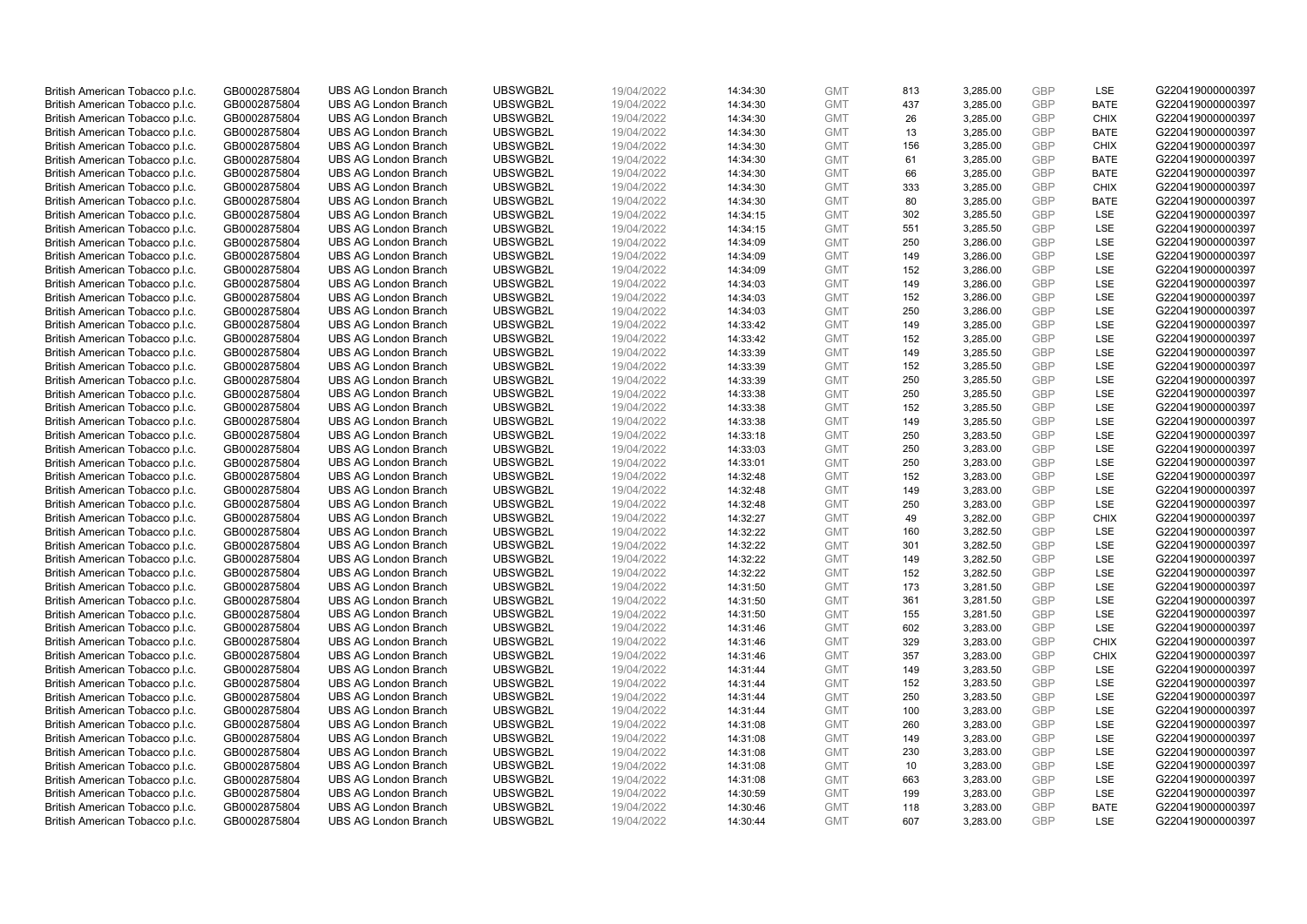| British American Tobacco p.l.c.                                    | GB0002875804                 | <b>UBS AG London Branch</b> | UBSWGB2L             | 19/04/2022 | 14:30:44 | <b>GMT</b> | 36  | 3,283.00 | <b>GBP</b>               | <b>BATE</b> | G220419000000397                     |
|--------------------------------------------------------------------|------------------------------|-----------------------------|----------------------|------------|----------|------------|-----|----------|--------------------------|-------------|--------------------------------------|
| British American Tobacco p.l.c.                                    | GB0002875804                 | <b>UBS AG London Branch</b> | UBSWGB2L             | 19/04/2022 | 14:30:44 | <b>GMT</b> | 244 | 3,283.00 | <b>GBP</b>               | <b>BATE</b> | G220419000000397                     |
| British American Tobacco p.l.c.                                    | GB0002875804                 | <b>UBS AG London Branch</b> | UBSWGB2L             | 19/04/2022 | 14:30:44 | <b>GMT</b> | 260 | 3,283.00 | <b>GBP</b>               | <b>BATE</b> | G220419000000397                     |
| British American Tobacco p.l.c.                                    | GB0002875804                 | <b>UBS AG London Branch</b> | UBSWGB2L             | 19/04/2022 | 14:30:39 | <b>GMT</b> | 217 | 3,283.50 | <b>GBP</b>               | LSE         | G220419000000397                     |
| British American Tobacco p.l.c.                                    | GB0002875804                 | <b>UBS AG London Branch</b> | UBSWGB2L             | 19/04/2022 | 14:30:39 | <b>GMT</b> | 250 | 3,283.50 | <b>GBP</b>               | LSE         | G220419000000397                     |
| British American Tobacco p.l.c.                                    | GB0002875804                 | <b>UBS AG London Branch</b> | UBSWGB2L             | 19/04/2022 | 14:30:39 | <b>GMT</b> | 700 | 3,283.50 | <b>GBP</b>               | <b>BATE</b> | G220419000000397                     |
| British American Tobacco p.l.c.                                    | GB0002875804                 | <b>UBS AG London Branch</b> | UBSWGB2L             | 19/04/2022 | 14:30:39 | <b>GMT</b> | 707 | 3,283.50 | <b>GBP</b>               | LSE         | G220419000000397                     |
| British American Tobacco p.l.c.                                    | GB0002875804                 | <b>UBS AG London Branch</b> | UBSWGB2L             | 19/04/2022 | 14:30:39 | <b>GMT</b> | 675 | 3,283.50 | <b>GBP</b>               | <b>CHIX</b> | G220419000000397                     |
| British American Tobacco p.l.c.                                    | GB0002875804                 | <b>UBS AG London Branch</b> | UBSWGB2L             | 19/04/2022 | 14:30:37 | <b>GMT</b> | 367 | 3,284.00 | <b>GBP</b>               | LSE         | G220419000000397                     |
| British American Tobacco p.l.c.                                    | GB0002875804                 | <b>UBS AG London Branch</b> | UBSWGB2L             | 19/04/2022 | 14:30:37 | <b>GMT</b> | 264 | 3,284.00 | <b>GBP</b>               | LSE         | G220419000000397                     |
| British American Tobacco p.l.c.                                    | GB0002875804                 | <b>UBS AG London Branch</b> | UBSWGB2L             | 19/04/2022 | 14:30:28 | <b>GMT</b> | 210 | 3,284.00 | <b>GBP</b>               | LSE         | G220419000000397                     |
| British American Tobacco p.l.c.                                    | GB0002875804                 | <b>UBS AG London Branch</b> | UBSWGB2L             | 19/04/2022 | 14:30:28 | <b>GMT</b> | 250 | 3,284.00 | <b>GBP</b>               | LSE         | G220419000000397                     |
| British American Tobacco p.l.c.                                    | GB0002875804                 | <b>UBS AG London Branch</b> | UBSWGB2L             | 19/04/2022 | 14:30:14 | <b>GMT</b> | 877 | 3,283.00 | <b>GBP</b>               | LSE         | G220419000000397                     |
| British American Tobacco p.l.c.                                    | GB0002875804                 | <b>UBS AG London Branch</b> | UBSWGB2L             | 19/04/2022 | 14:30:14 | <b>GMT</b> | 658 | 3,283.00 | <b>GBP</b>               | <b>CHIX</b> | G220419000000397                     |
| British American Tobacco p.l.c.                                    | GB0002875804                 | <b>UBS AG London Branch</b> | UBSWGB2L             | 19/04/2022 | 14:30:12 | <b>GMT</b> | 58  | 3,283.50 | <b>GBP</b>               | <b>LSE</b>  | G220419000000397                     |
| British American Tobacco p.l.c.                                    | GB0002875804                 | <b>UBS AG London Branch</b> | UBSWGB2L             | 19/04/2022 | 14:30:12 | <b>GMT</b> | 526 | 3,283.50 | <b>GBP</b>               | LSE         | G220419000000397                     |
| British American Tobacco p.l.c.                                    | GB0002875804                 | <b>UBS AG London Branch</b> | UBSWGB2L             | 19/04/2022 | 14:30:12 | <b>GMT</b> | 260 | 3,284.00 | <b>GBP</b>               | LSE         | G220419000000397                     |
| British American Tobacco p.l.c.                                    | GB0002875804                 | <b>UBS AG London Branch</b> | UBSWGB2L             | 19/04/2022 | 14:30:12 | <b>GMT</b> | 350 | 3,284.00 | <b>GBP</b>               | LSE         | G220419000000397                     |
|                                                                    |                              | <b>UBS AG London Branch</b> | UBSWGB2L             | 19/04/2022 | 14:29:40 | <b>GMT</b> | 102 | 3,281.50 | <b>GBP</b>               | <b>LSE</b>  | G220419000000397                     |
| British American Tobacco p.l.c.<br>British American Tobacco p.l.c. | GB0002875804<br>GB0002875804 | <b>UBS AG London Branch</b> | UBSWGB2L             | 19/04/2022 | 14:29:40 | <b>GMT</b> | 128 | 3,281.50 | <b>GBP</b>               | LSE         | G220419000000397                     |
|                                                                    |                              |                             |                      |            |          |            |     |          |                          |             |                                      |
| British American Tobacco p.l.c.                                    | GB0002875804                 | <b>UBS AG London Branch</b> | UBSWGB2L<br>UBSWGB2L | 19/04/2022 | 14:29:40 | <b>GMT</b> | 128 | 3,281.50 | <b>GBP</b><br><b>GBP</b> | LSE<br>LSE  | G220419000000397<br>G220419000000397 |
| British American Tobacco p.l.c.                                    | GB0002875804                 | <b>UBS AG London Branch</b> |                      | 19/04/2022 | 14:29:40 | <b>GMT</b> | 210 | 3,281.50 |                          |             |                                      |
| British American Tobacco p.l.c.                                    | GB0002875804                 | <b>UBS AG London Branch</b> | UBSWGB2L             | 19/04/2022 | 14:29:40 | <b>GMT</b> | 250 | 3,281.50 | <b>GBP</b>               | LSE         | G220419000000397                     |
| British American Tobacco p.l.c.                                    | GB0002875804                 | <b>UBS AG London Branch</b> | UBSWGB2L             | 19/04/2022 | 14:29:40 | <b>GMT</b> | 384 | 3,281.50 | <b>GBP</b>               | <b>LSE</b>  | G220419000000397                     |
| British American Tobacco p.l.c.                                    | GB0002875804                 | <b>UBS AG London Branch</b> | UBSWGB2L             | 19/04/2022 | 14:29:40 | <b>GMT</b> | 446 | 3,281.50 | <b>GBP</b>               | LSE         | G220419000000397                     |
| British American Tobacco p.l.c.                                    | GB0002875804                 | <b>UBS AG London Branch</b> | UBSWGB2L             | 19/04/2022 | 14:29:40 | <b>GMT</b> | 259 | 3,281.50 | <b>GBP</b>               | LSE         | G220419000000397                     |
| British American Tobacco p.l.c.                                    | GB0002875804                 | <b>UBS AG London Branch</b> | UBSWGB2L             | 19/04/2022 | 14:27:17 | <b>GMT</b> | 668 | 3,279.50 | <b>GBP</b>               | LSE         | G220419000000397                     |
| British American Tobacco p.l.c.                                    | GB0002875804                 | <b>UBS AG London Branch</b> | UBSWGB2L             | 19/04/2022 | 14:27:17 | <b>GMT</b> | 678 | 3,279.50 | <b>GBP</b>               | <b>CHIX</b> | G220419000000397                     |
| British American Tobacco p.l.c.                                    | GB0002875804                 | <b>UBS AG London Branch</b> | UBSWGB2L             | 19/04/2022 | 14:26:22 | <b>GMT</b> | 384 | 3,279.50 | <b>GBP</b>               | LSE         | G220419000000397                     |
| British American Tobacco p.l.c.                                    | GB0002875804                 | <b>UBS AG London Branch</b> | UBSWGB2L             | 19/04/2022 | 14:26:22 | <b>GMT</b> | 181 | 3,279.50 | <b>GBP</b>               | LSE         | G220419000000397                     |
| British American Tobacco p.l.c.                                    | GB0002875804                 | <b>UBS AG London Branch</b> | UBSWGB2L             | 19/04/2022 | 14:26:22 | <b>GMT</b> | 415 | 3,279.50 | <b>GBP</b>               | LSE         | G220419000000397                     |
| British American Tobacco p.l.c.                                    | GB0002875804                 | <b>UBS AG London Branch</b> | UBSWGB2L             | 19/04/2022 | 14:26:22 | <b>GMT</b> | 582 | 3,279.50 | <b>GBP</b>               | <b>CHIX</b> | G220419000000397                     |
| British American Tobacco p.l.c.                                    | GB0002875804                 | <b>UBS AG London Branch</b> | UBSWGB2L             | 19/04/2022 | 14:25:47 | <b>GMT</b> | 641 | 3,278.50 | <b>GBP</b>               | LSE         | G220419000000397                     |
| British American Tobacco p.l.c.                                    | GB0002875804                 | <b>UBS AG London Branch</b> | UBSWGB2L             | 19/04/2022 | 14:25:47 | <b>GMT</b> | 250 | 3,278.50 | <b>GBP</b>               | LSE         | G220419000000397                     |
| British American Tobacco p.l.c.                                    | GB0002875804                 | <b>UBS AG London Branch</b> | UBSWGB2L             | 19/04/2022 | 14:25:27 | <b>GMT</b> | 81  | 3,277.00 | <b>GBP</b>               | LSE         | G220419000000397                     |
| British American Tobacco p.l.c.                                    | GB0002875804                 | <b>UBS AG London Branch</b> | UBSWGB2L             | 19/04/2022 | 14:25:27 | <b>GMT</b> | 624 | 3,277.00 | <b>GBP</b>               | LSE         | G220419000000397                     |
| British American Tobacco p.l.c.                                    | GB0002875804                 | <b>UBS AG London Branch</b> | UBSWGB2L             | 19/04/2022 | 14:25:11 | <b>GMT</b> | 527 | 3,276.50 | <b>GBP</b>               | LSE         | G220419000000397                     |
| British American Tobacco p.l.c.                                    | GB0002875804                 | <b>UBS AG London Branch</b> | UBSWGB2L             | 19/04/2022 | 14:24:10 | <b>GMT</b> | 158 | 3,276.50 | <b>GBP</b>               | LSE         | G220419000000397                     |
| British American Tobacco p.l.c.                                    | GB0002875804                 | <b>UBS AG London Branch</b> | UBSWGB2L             | 19/04/2022 | 14:24:10 | <b>GMT</b> | 56  | 3,276.50 | <b>GBP</b>               | LSE         | G220419000000397                     |
| British American Tobacco p.l.c.                                    | GB0002875804                 | <b>UBS AG London Branch</b> | UBSWGB2L             | 19/04/2022 | 14:24:10 | <b>GMT</b> | 67  | 3,276.50 | <b>GBP</b>               | LSE         | G220419000000397                     |
| British American Tobacco p.l.c.                                    | GB0002875804                 | <b>UBS AG London Branch</b> | UBSWGB2L             | 19/04/2022 | 14:24:10 | <b>GMT</b> | 276 | 3,276.50 | <b>GBP</b>               | LSE         | G220419000000397                     |
| British American Tobacco p.l.c.                                    | GB0002875804                 | <b>UBS AG London Branch</b> | UBSWGB2L             | 19/04/2022 | 14:24:09 | <b>GMT</b> | 149 | 3,276.50 | <b>GBP</b>               | LSE         | G220419000000397                     |
| British American Tobacco p.l.c.                                    | GB0002875804                 | <b>UBS AG London Branch</b> | UBSWGB2L             | 19/04/2022 | 14:24:09 | <b>GMT</b> | 152 | 3,276.50 | <b>GBP</b>               | LSE         | G220419000000397                     |
| British American Tobacco p.l.c.                                    | GB0002875804                 | <b>UBS AG London Branch</b> | UBSWGB2L             | 19/04/2022 | 14:22:00 | <b>GMT</b> | 464 | 3,276.00 | <b>GBP</b>               | LSE         | G220419000000397                     |
| British American Tobacco p.l.c.                                    | GB0002875804                 | <b>UBS AG London Branch</b> | UBSWGB2L             | 19/04/2022 | 14:22:00 | <b>GMT</b> | 120 | 3,276.00 | <b>GBP</b>               | LSE         | G220419000000397                     |
| British American Tobacco p.l.c.                                    | GB0002875804                 | <b>UBS AG London Branch</b> | UBSWGB2L             | 19/04/2022 | 14:22:00 | <b>GMT</b> | 3   | 3,276.00 | <b>GBP</b>               | LSE         | G220419000000397                     |
| British American Tobacco p.l.c.                                    | GB0002875804                 | <b>UBS AG London Branch</b> | UBSWGB2L             | 19/04/2022 | 14:22:00 | <b>GMT</b> | 676 | 3,276.00 | <b>GBP</b>               | <b>CHIX</b> | G220419000000397                     |
| British American Tobacco p.l.c.                                    | GB0002875804                 | <b>UBS AG London Branch</b> | UBSWGB2L             | 19/04/2022 | 14:22:00 | <b>GMT</b> | 697 | 3,276.00 | <b>GBP</b>               | LSE         | G220419000000397                     |
| British American Tobacco p.l.c.                                    | GB0002875804                 | <b>UBS AG London Branch</b> | UBSWGB2L             | 19/04/2022 | 14:22:00 | <b>GMT</b> | 36  | 3,276.50 | <b>GBP</b>               | LSE         | G220419000000397                     |
| British American Tobacco p.l.c.                                    | GB0002875804                 | <b>UBS AG London Branch</b> | UBSWGB2L             | 19/04/2022 | 14:22:00 | <b>GMT</b> | 152 | 3,276.50 | <b>GBP</b>               | LSE         | G220419000000397                     |
| British American Tobacco p.l.c.                                    | GB0002875804                 | <b>UBS AG London Branch</b> | UBSWGB2L             | 19/04/2022 | 14:22:00 | <b>GMT</b> | 290 | 3,276.50 | <b>GBP</b>               | LSE         | G220419000000397                     |
| British American Tobacco p.l.c.                                    | GB0002875804                 | <b>UBS AG London Branch</b> | UBSWGB2L             | 19/04/2022 | 14:22:00 | <b>GMT</b> | 250 | 3,276.50 | <b>GBP</b>               | LSE         | G220419000000397                     |
| British American Tobacco p.l.c.                                    | GB0002875804                 | <b>UBS AG London Branch</b> | UBSWGB2L             | 19/04/2022 | 14:20:19 | <b>GMT</b> | 412 | 3,276.00 | <b>GBP</b>               | LSE         | G220419000000397                     |
| British American Tobacco p.l.c.                                    | GB0002875804                 | <b>UBS AG London Branch</b> | UBSWGB2L             | 19/04/2022 | 14:20:19 | <b>GMT</b> | 655 | 3.275.50 | GBP                      | <b>BATE</b> | G220419000000397                     |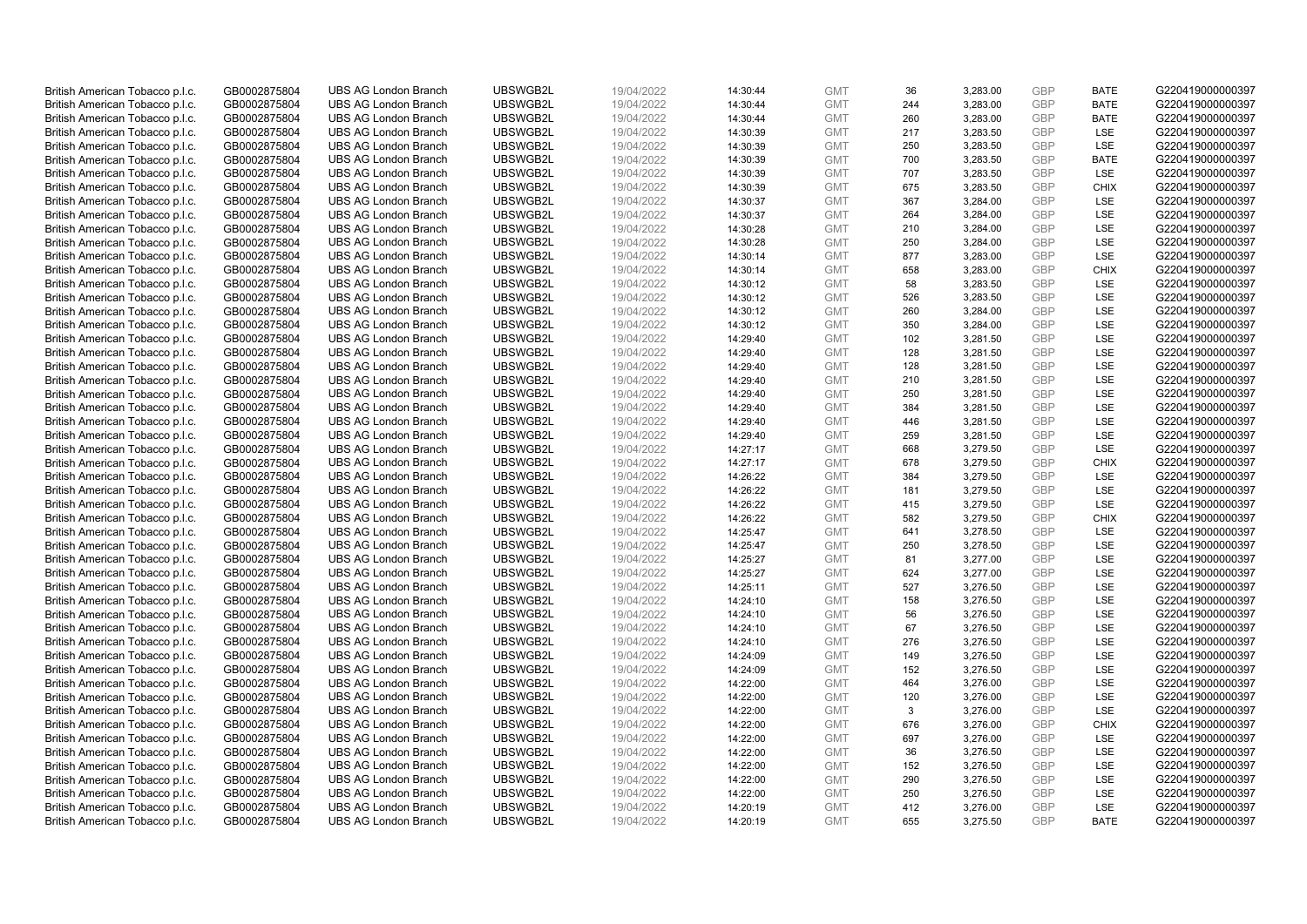| British American Tobacco p.l.c. | GB0002875804 | <b>UBS AG London Branch</b> | UBSWGB2L | 19/04/2022 | 14:20:19 | <b>GMT</b> | 706 | 3,276.00 | <b>GBP</b> | LSE         | G220419000000397 |
|---------------------------------|--------------|-----------------------------|----------|------------|----------|------------|-----|----------|------------|-------------|------------------|
| British American Tobacco p.l.c. | GB0002875804 | <b>UBS AG London Branch</b> | UBSWGB2L | 19/04/2022 | 14:15:17 | <b>GMT</b> | 66  | 3,275.00 | GBP        | LSE         | G220419000000397 |
| British American Tobacco p.l.c. | GB0002875804 | <b>UBS AG London Branch</b> | UBSWGB2L | 19/04/2022 | 14:15:17 | <b>GMT</b> | 200 | 3,275.00 | GBP        | LSE         | G220419000000397 |
| British American Tobacco p.l.c. | GB0002875804 | <b>UBS AG London Branch</b> | UBSWGB2L | 19/04/2022 | 14:15:17 | <b>GMT</b> | 210 | 3,275.00 | GBP        | LSE         | G220419000000397 |
| British American Tobacco p.l.c. | GB0002875804 | <b>UBS AG London Branch</b> | UBSWGB2L | 19/04/2022 | 14:15:17 | <b>GMT</b> | 203 | 3,275.00 | <b>GBP</b> | LSE         | G220419000000397 |
| British American Tobacco p.l.c. | GB0002875804 | <b>UBS AG London Branch</b> | UBSWGB2L | 19/04/2022 | 14:15:17 | <b>GMT</b> | 297 | 3,275.00 | <b>GBP</b> | LSE         | G220419000000397 |
| British American Tobacco p.l.c. | GB0002875804 | <b>UBS AG London Branch</b> | UBSWGB2L | 19/04/2022 | 14:15:17 | <b>GMT</b> | 618 | 3,275.00 | GBP        | LSE         | G220419000000397 |
| British American Tobacco p.l.c. | GB0002875804 | <b>UBS AG London Branch</b> | UBSWGB2L | 19/04/2022 | 14:15:17 | <b>GMT</b> | 620 | 3,275.00 | GBP        | <b>CHIX</b> | G220419000000397 |
| British American Tobacco p.l.c. | GB0002875804 | <b>UBS AG London Branch</b> | UBSWGB2L | 19/04/2022 | 14:12:28 | <b>GMT</b> | 325 | 3,275.00 | GBP        | LSE         | G220419000000397 |
| British American Tobacco p.l.c. | GB0002875804 | <b>UBS AG London Branch</b> | UBSWGB2L | 19/04/2022 | 14:12:28 | <b>GMT</b> | 297 | 3,275.00 | <b>GBP</b> | <b>LSE</b>  | G220419000000397 |
| British American Tobacco p.l.c. | GB0002875804 | <b>UBS AG London Branch</b> | UBSWGB2L | 19/04/2022 | 14:12:28 | <b>GMT</b> | 504 | 3,275.00 | GBP        | <b>BATE</b> | G220419000000397 |
| British American Tobacco p.l.c. | GB0002875804 | <b>UBS AG London Branch</b> | UBSWGB2L | 19/04/2022 | 14:12:28 | <b>GMT</b> | 16  | 3,275.00 | <b>GBP</b> | <b>BATE</b> | G220419000000397 |
| British American Tobacco p.l.c. | GB0002875804 | <b>UBS AG London Branch</b> | UBSWGB2L | 19/04/2022 | 14:12:28 | <b>GMT</b> | 42  | 3,275.00 | <b>GBP</b> | <b>BATE</b> | G220419000000397 |
| British American Tobacco p.l.c. | GB0002875804 | <b>UBS AG London Branch</b> | UBSWGB2L | 19/04/2022 | 14:12:28 | <b>GMT</b> | 39  | 3,275.00 | <b>GBP</b> | <b>BATE</b> | G220419000000397 |
| British American Tobacco p.l.c. | GB0002875804 | <b>UBS AG London Branch</b> | UBSWGB2L | 19/04/2022 | 14:11:29 | <b>GMT</b> | 260 | 3,275.50 | GBP        | <b>LSE</b>  | G220419000000397 |
| British American Tobacco p.l.c. | GB0002875804 | <b>UBS AG London Branch</b> | UBSWGB2L | 19/04/2022 | 14:11:29 | <b>GMT</b> | 334 | 3,275.50 | <b>GBP</b> | LSE         | G220419000000397 |
| British American Tobacco p.l.c. | GB0002875804 | <b>UBS AG London Branch</b> | UBSWGB2L | 19/04/2022 | 14:10:15 | <b>GMT</b> | 576 | 3,275.00 | <b>GBP</b> | <b>LSE</b>  | G220419000000397 |
| British American Tobacco p.l.c. | GB0002875804 | <b>UBS AG London Branch</b> | UBSWGB2L | 19/04/2022 | 14:10:15 | <b>GMT</b> | 599 | 3,275.00 | GBP        | <b>CHIX</b> | G220419000000397 |
| British American Tobacco p.l.c. | GB0002875804 | <b>UBS AG London Branch</b> | UBSWGB2L | 19/04/2022 | 14:07:31 | <b>GMT</b> | 629 | 3,275.50 | <b>GBP</b> | <b>LSE</b>  | G220419000000397 |
| British American Tobacco p.l.c. | GB0002875804 | <b>UBS AG London Branch</b> | UBSWGB2L | 19/04/2022 | 14:07:31 | <b>GMT</b> | 269 | 3,275.50 | <b>GBP</b> | <b>BATE</b> | G220419000000397 |
| British American Tobacco p.l.c. | GB0002875804 | <b>UBS AG London Branch</b> | UBSWGB2L | 19/04/2022 | 14:07:31 | <b>GMT</b> | 330 | 3,275.50 | GBP        | <b>BATE</b> | G220419000000397 |
| British American Tobacco p.l.c. | GB0002875804 | <b>UBS AG London Branch</b> | UBSWGB2L | 19/04/2022 | 14:07:28 | <b>GMT</b> | 672 | 3,276.00 | <b>GBP</b> | LSE         | G220419000000397 |
| British American Tobacco p.l.c. | GB0002875804 | <b>UBS AG London Branch</b> | UBSWGB2L | 19/04/2022 | 14:07:22 | <b>GMT</b> | 11  | 3,276.50 | GBP        | LSE         | G220419000000397 |
| British American Tobacco p.l.c. | GB0002875804 | <b>UBS AG London Branch</b> | UBSWGB2L | 19/04/2022 | 14:07:22 | <b>GMT</b> | 139 | 3,276.50 | <b>GBP</b> | LSE         | G220419000000397 |
| British American Tobacco p.l.c. | GB0002875804 | <b>UBS AG London Branch</b> | UBSWGB2L | 19/04/2022 | 14:07:22 | <b>GMT</b> | 104 | 3,276.50 | <b>GBP</b> | LSE         | G220419000000397 |
| British American Tobacco p.l.c. | GB0002875804 | <b>UBS AG London Branch</b> | UBSWGB2L | 19/04/2022 | 14:07:22 | <b>GMT</b> | 117 | 3,276.50 | <b>GBP</b> | LSE         | G220419000000397 |
| British American Tobacco p.l.c. | GB0002875804 | <b>UBS AG London Branch</b> | UBSWGB2L | 19/04/2022 | 14:07:22 | <b>GMT</b> | 384 | 3,276.50 | <b>GBP</b> | LSE         | G220419000000397 |
| British American Tobacco p.l.c. | GB0002875804 | <b>UBS AG London Branch</b> | UBSWGB2L | 19/04/2022 | 14:07:22 | <b>GMT</b> | 250 | 3,276.50 | <b>GBP</b> | <b>LSE</b>  | G220419000000397 |
| British American Tobacco p.l.c. | GB0002875804 | <b>UBS AG London Branch</b> | UBSWGB2L | 19/04/2022 | 14:07:22 | <b>GMT</b> | 90  | 3,276.50 | <b>GBP</b> | LSE         | G220419000000397 |
| British American Tobacco p.l.c. | GB0002875804 | <b>UBS AG London Branch</b> | UBSWGB2L | 19/04/2022 | 14:07:22 | <b>GMT</b> | 190 | 3,276.50 | <b>GBP</b> | LSE         | G220419000000397 |
| British American Tobacco p.l.c. | GB0002875804 | <b>UBS AG London Branch</b> | UBSWGB2L | 19/04/2022 | 14:07:22 | <b>GMT</b> | 200 | 3,276.50 | <b>GBP</b> | LSE         | G220419000000397 |
| British American Tobacco p.l.c. | GB0002875804 | <b>UBS AG London Branch</b> | UBSWGB2L | 19/04/2022 | 14:07:22 | <b>GMT</b> | 203 | 3,276.50 | <b>GBP</b> | <b>LSE</b>  | G220419000000397 |
| British American Tobacco p.l.c. | GB0002875804 | <b>UBS AG London Branch</b> | UBSWGB2L | 19/04/2022 | 14:07:22 | <b>GMT</b> | 131 | 3,276.00 | <b>GBP</b> | <b>CHIX</b> | G220419000000397 |
| British American Tobacco p.l.c. | GB0002875804 | <b>UBS AG London Branch</b> | UBSWGB2L | 19/04/2022 | 14:07:22 | <b>GMT</b> | 570 | 3,276.00 | GBP        | <b>CHIX</b> | G220419000000397 |
| British American Tobacco p.l.c. | GB0002875804 | <b>UBS AG London Branch</b> | UBSWGB2L | 19/04/2022 | 14:07:03 | <b>GMT</b> | 307 | 3,276.00 | <b>GBP</b> | LSE         | G220419000000397 |
| British American Tobacco p.l.c. | GB0002875804 | <b>UBS AG London Branch</b> | UBSWGB2L | 19/04/2022 | 14:06:01 | <b>GMT</b> | 320 | 3,276.00 | GBP        | LSE         | G220419000000397 |
| British American Tobacco p.l.c. | GB0002875804 | <b>UBS AG London Branch</b> | UBSWGB2L | 19/04/2022 | 14:06:01 | <b>GMT</b> | 393 | 3,276.00 | <b>GBP</b> | LSE         | G220419000000397 |
| British American Tobacco p.l.c. | GB0002875804 | <b>UBS AG London Branch</b> | UBSWGB2L | 19/04/2022 | 14:06:01 | <b>GMT</b> | 40  | 3,276.00 | <b>GBP</b> | LSE         | G220419000000397 |
| British American Tobacco p.l.c. | GB0002875804 | <b>UBS AG London Branch</b> | UBSWGB2L | 19/04/2022 | 14:06:01 | <b>GMT</b> | 139 | 3,276.00 | <b>GBP</b> | LSE         | G220419000000397 |
| British American Tobacco p.l.c. | GB0002875804 | <b>UBS AG London Branch</b> | UBSWGB2L | 19/04/2022 | 14:06:01 | <b>GMT</b> | 111 | 3,276.00 | GBP        | <b>LSE</b>  | G220419000000397 |
| British American Tobacco p.l.c. | GB0002875804 | <b>UBS AG London Branch</b> | UBSWGB2L | 19/04/2022 | 14:06:01 | <b>GMT</b> | 208 | 3,276.00 | <b>GBP</b> | <b>LSE</b>  | G220419000000397 |
| British American Tobacco p.l.c. | GB0002875804 | <b>UBS AG London Branch</b> | UBSWGB2L | 19/04/2022 | 14:05:56 | <b>GMT</b> | 15  | 3,276.00 | <b>GBP</b> | LSE         | G220419000000397 |
| British American Tobacco p.l.c. | GB0002875804 | <b>UBS AG London Branch</b> | UBSWGB2L | 19/04/2022 | 14:02:32 | <b>GMT</b> | 11  | 3,275.00 | <b>GBP</b> | LSE         | G220419000000397 |
| British American Tobacco p.l.c. | GB0002875804 | <b>UBS AG London Branch</b> | UBSWGB2L | 19/04/2022 | 14:02:32 | <b>GMT</b> | 108 | 3,275.00 | GBP        | LSE         | G220419000000397 |
| British American Tobacco p.l.c. | GB0002875804 | <b>UBS AG London Branch</b> | UBSWGB2L | 19/04/2022 | 14:02:32 | <b>GMT</b> | 327 | 3,275.00 | <b>GBP</b> | <b>LSE</b>  | G220419000000397 |
| British American Tobacco p.l.c. | GB0002875804 | <b>UBS AG London Branch</b> | UBSWGB2L | 19/04/2022 | 14:02:32 | <b>GMT</b> | 200 | 3,275.00 | GBP        | LSE         | G220419000000397 |
| British American Tobacco p.l.c. | GB0002875804 | <b>UBS AG London Branch</b> | UBSWGB2L | 19/04/2022 | 14:00:05 | <b>GMT</b> | 343 | 3,275.00 | <b>GBP</b> | LSE         | G220419000000397 |
| British American Tobacco p.l.c. | GB0002875804 | <b>UBS AG London Branch</b> | UBSWGB2L | 19/04/2022 | 14:00:05 | <b>GMT</b> | 256 | 3,275.00 | <b>GBP</b> | <b>CHIX</b> | G220419000000397 |
| British American Tobacco p.l.c. | GB0002875804 | <b>UBS AG London Branch</b> | UBSWGB2L | 19/04/2022 | 13:59:59 | <b>GMT</b> | 76  | 3,275.00 | <b>GBP</b> | <b>CHIX</b> | G220419000000397 |
| British American Tobacco p.l.c. | GB0002875804 | <b>UBS AG London Branch</b> | UBSWGB2L | 19/04/2022 | 13:59:59 | <b>GMT</b> | 363 | 3,275.00 | <b>GBP</b> | <b>LSE</b>  | G220419000000397 |
| British American Tobacco p.l.c. | GB0002875804 | <b>UBS AG London Branch</b> | UBSWGB2L | 19/04/2022 | 13:59:57 | <b>GMT</b> | 290 | 3,275.00 | GBP        | <b>CHIX</b> | G220419000000397 |
| British American Tobacco p.l.c. | GB0002875804 | <b>UBS AG London Branch</b> | UBSWGB2L | 19/04/2022 | 13:58:44 | <b>GMT</b> | 88  | 3,275.50 | <b>GBP</b> | LSE         | G220419000000397 |
| British American Tobacco p.l.c. | GB0002875804 | <b>UBS AG London Branch</b> | UBSWGB2L | 19/04/2022 | 13:58:44 | <b>GMT</b> | 332 | 3,275.50 | GBP        | LSE         | G220419000000397 |
| British American Tobacco p.l.c. | GB0002875804 | <b>UBS AG London Branch</b> | UBSWGB2L | 19/04/2022 | 13:58:44 | <b>GMT</b> | 230 | 3.275.50 | GBP        | <b>LSE</b>  | G220419000000397 |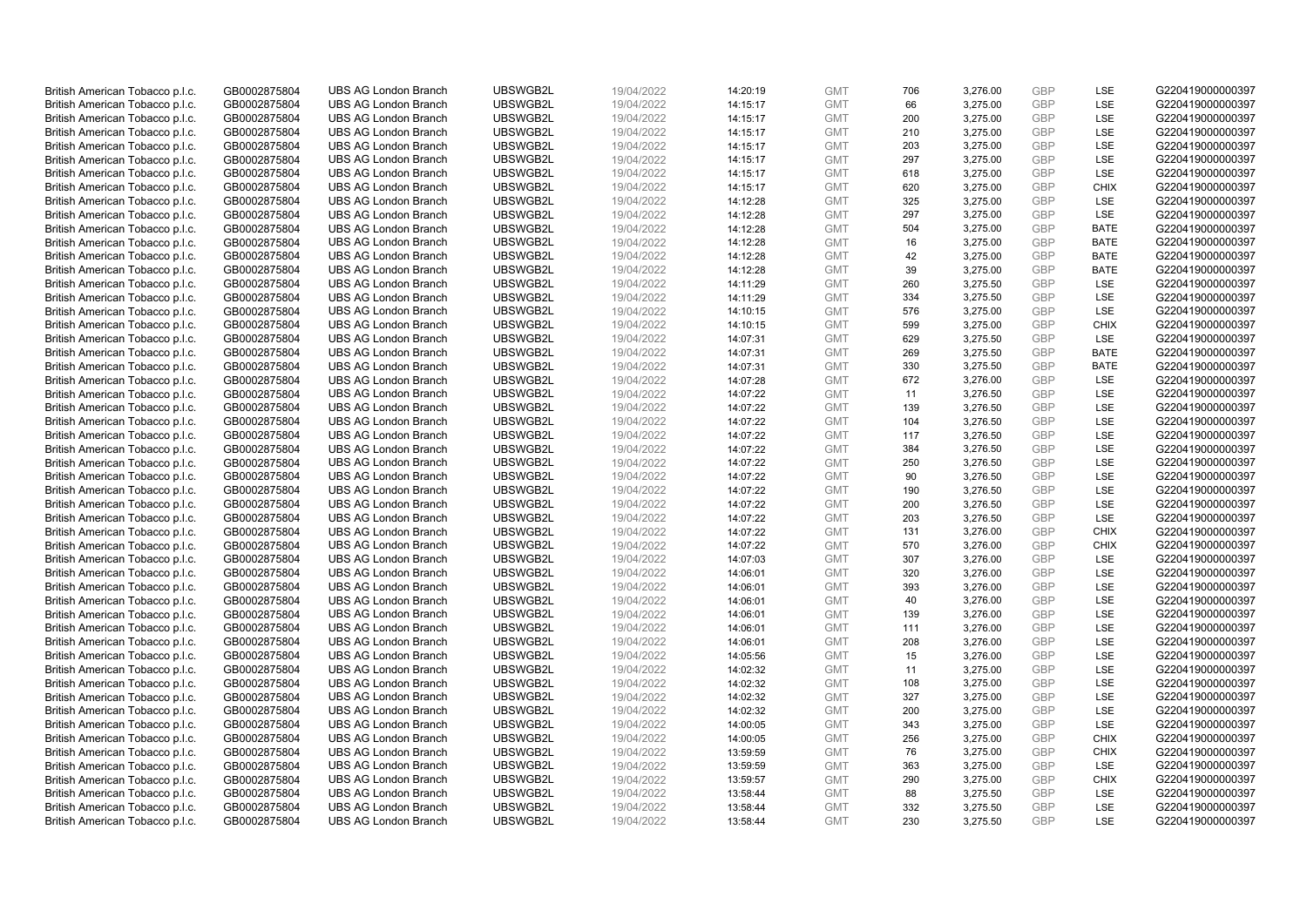| British American Tobacco p.l.c.                                    | GB0002875804 | <b>UBS AG London Branch</b> | UBSWGB2L | 19/04/2022 | 13:58:44 | <b>GMT</b> | 159 | 3,275.50 | <b>GBP</b> | LSE         | G220419000000397 |
|--------------------------------------------------------------------|--------------|-----------------------------|----------|------------|----------|------------|-----|----------|------------|-------------|------------------|
| British American Tobacco p.l.c.                                    | GB0002875804 | <b>UBS AG London Branch</b> | UBSWGB2L | 19/04/2022 | 13:58:44 | <b>GMT</b> | 319 | 3,275.50 | <b>GBP</b> | <b>LSE</b>  | G220419000000397 |
| British American Tobacco p.l.c.                                    | GB0002875804 | <b>UBS AG London Branch</b> | UBSWGB2L | 19/04/2022 | 13:58:44 | <b>GMT</b> | 663 | 3,275.50 | <b>GBP</b> | LSE         | G220419000000397 |
| British American Tobacco p.l.c.                                    | GB0002875804 | <b>UBS AG London Branch</b> | UBSWGB2L | 19/04/2022 | 13:58:44 | <b>GMT</b> | 636 | 3,275.50 | <b>GBP</b> | <b>BATE</b> | G220419000000397 |
| British American Tobacco p.l.c.                                    | GB0002875804 | <b>UBS AG London Branch</b> | UBSWGB2L | 19/04/2022 | 13:58:44 | <b>GMT</b> | 663 | 3,276.00 | <b>GBP</b> | LSE         | G220419000000397 |
| British American Tobacco p.l.c.                                    | GB0002875804 | <b>UBS AG London Branch</b> | UBSWGB2L | 19/04/2022 | 13:58:44 | <b>GMT</b> | 730 | 3,276.00 | <b>GBP</b> | LSE         | G220419000000397 |
| British American Tobacco p.l.c.                                    | GB0002875804 | <b>UBS AG London Branch</b> | UBSWGB2L | 19/04/2022 | 13:58:44 | <b>GMT</b> | 153 | 3,276.00 | <b>GBP</b> | <b>CHIX</b> | G220419000000397 |
| British American Tobacco p.l.c.                                    | GB0002875804 | <b>UBS AG London Branch</b> | UBSWGB2L | 19/04/2022 | 13:58:44 | <b>GMT</b> | 436 | 3,276.00 | <b>GBP</b> | <b>CHIX</b> | G220419000000397 |
| British American Tobacco p.l.c.                                    | GB0002875804 | <b>UBS AG London Branch</b> | UBSWGB2L | 19/04/2022 | 13:52:11 | <b>GMT</b> | 922 | 3,275.00 | <b>GBP</b> | LSE         | G220419000000397 |
| British American Tobacco p.l.c.                                    | GB0002875804 | <b>UBS AG London Branch</b> | UBSWGB2L | 19/04/2022 | 13:50:47 | <b>GMT</b> | 121 | 3,274.50 | <b>GBP</b> | LSE         | G220419000000397 |
| British American Tobacco p.l.c.                                    | GB0002875804 | <b>UBS AG London Branch</b> | UBSWGB2L | 19/04/2022 | 13:50:47 | <b>GMT</b> | 726 | 3,274.50 | <b>GBP</b> | LSE         | G220419000000397 |
| British American Tobacco p.l.c.                                    | GB0002875804 | <b>UBS AG London Branch</b> | UBSWGB2L | 19/04/2022 | 13:48:42 | <b>GMT</b> | 150 | 3,274.00 | <b>GBP</b> | <b>CHIX</b> | G220419000000397 |
| British American Tobacco p.l.c.                                    | GB0002875804 | <b>UBS AG London Branch</b> | UBSWGB2L | 19/04/2022 | 13:48:42 | <b>GMT</b> | 299 | 3,274.00 | <b>GBP</b> | <b>CHIX</b> | G220419000000397 |
|                                                                    | GB0002875804 | <b>UBS AG London Branch</b> | UBSWGB2L | 19/04/2022 |          | <b>GMT</b> | 672 | 3,274.50 | <b>GBP</b> | LSE         | G220419000000397 |
| British American Tobacco p.l.c.<br>British American Tobacco p.l.c. | GB0002875804 | <b>UBS AG London Branch</b> | UBSWGB2L | 19/04/2022 | 13:47:19 | <b>GMT</b> | 696 | 3,274.50 | <b>GBP</b> | <b>LSE</b>  | G220419000000397 |
|                                                                    |              |                             | UBSWGB2L |            | 13:47:19 |            |     |          | <b>GBP</b> | LSE         |                  |
| British American Tobacco p.l.c.                                    | GB0002875804 | <b>UBS AG London Branch</b> | UBSWGB2L | 19/04/2022 | 13:41:33 | <b>GMT</b> | 14  | 3,275.00 | <b>GBP</b> |             | G220419000000397 |
| British American Tobacco p.l.c.                                    | GB0002875804 | <b>UBS AG London Branch</b> |          | 19/04/2022 | 13:41:33 | <b>GMT</b> | 423 | 3,275.00 |            | LSE         | G220419000000397 |
| British American Tobacco p.l.c.                                    | GB0002875804 | <b>UBS AG London Branch</b> | UBSWGB2L | 19/04/2022 | 13:41:33 | <b>GMT</b> | 127 | 3,275.00 | <b>GBP</b> | LSE         | G220419000000397 |
| British American Tobacco p.l.c.                                    | GB0002875804 | <b>UBS AG London Branch</b> | UBSWGB2L | 19/04/2022 | 13:41:33 | <b>GMT</b> | 130 | 3,275.00 | <b>GBP</b> | <b>LSE</b>  | G220419000000397 |
| British American Tobacco p.l.c.                                    | GB0002875804 | <b>UBS AG London Branch</b> | UBSWGB2L | 19/04/2022 | 13:41:33 | <b>GMT</b> | 97  | 3,275.00 | <b>GBP</b> | <b>BATE</b> | G220419000000397 |
| British American Tobacco p.l.c.                                    | GB0002875804 | <b>UBS AG London Branch</b> | UBSWGB2L | 19/04/2022 | 13:41:33 | <b>GMT</b> | 67  | 3,275.00 | <b>GBP</b> | <b>CHIX</b> | G220419000000397 |
| British American Tobacco p.l.c.                                    | GB0002875804 | <b>UBS AG London Branch</b> | UBSWGB2L | 19/04/2022 | 13:41:33 | <b>GMT</b> | 584 | 3,275.00 | <b>GBP</b> | <b>CHIX</b> | G220419000000397 |
| British American Tobacco p.l.c.                                    | GB0002875804 | <b>UBS AG London Branch</b> | UBSWGB2L | 19/04/2022 | 13:41:33 | <b>GMT</b> | 668 | 3,275.00 | <b>GBP</b> | LSE         | G220419000000397 |
| British American Tobacco p.l.c.                                    | GB0002875804 | <b>UBS AG London Branch</b> | UBSWGB2L | 19/04/2022 | 13:41:33 | <b>GMT</b> | 595 | 3,275.00 | <b>GBP</b> | <b>BATE</b> | G220419000000397 |
| British American Tobacco p.l.c.                                    | GB0002875804 | <b>UBS AG London Branch</b> | UBSWGB2L | 19/04/2022 | 13:39:58 | <b>GMT</b> | 641 | 3,275.00 | <b>GBP</b> | LSE         | G220419000000397 |
| British American Tobacco p.l.c.                                    | GB0002875804 | <b>UBS AG London Branch</b> | UBSWGB2L | 19/04/2022 | 13:38:17 | <b>GMT</b> | 611 | 3,273.50 | <b>GBP</b> | LSE         | G220419000000397 |
| British American Tobacco p.l.c.                                    | GB0002875804 | <b>UBS AG London Branch</b> | UBSWGB2L | 19/04/2022 | 13:38:17 | <b>GMT</b> | 329 | 3,273.50 | <b>GBP</b> | <b>CHIX</b> | G220419000000397 |
| British American Tobacco p.l.c.                                    | GB0002875804 | <b>UBS AG London Branch</b> | UBSWGB2L | 19/04/2022 | 13:38:17 | <b>GMT</b> | 128 | 3,273.50 | <b>GBP</b> | <b>BATE</b> | G220419000000397 |
| British American Tobacco p.l.c.                                    | GB0002875804 | <b>UBS AG London Branch</b> | UBSWGB2L | 19/04/2022 | 13:38:17 | <b>GMT</b> | 107 | 3,273.50 | <b>GBP</b> | <b>BATE</b> | G220419000000397 |
| British American Tobacco p.l.c.                                    | GB0002875804 | <b>UBS AG London Branch</b> | UBSWGB2L | 19/04/2022 | 13:38:17 | <b>GMT</b> | 64  | 3,273.50 | <b>GBP</b> | <b>CHIX</b> | G220419000000397 |
| British American Tobacco p.l.c.                                    | GB0002875804 | <b>UBS AG London Branch</b> | UBSWGB2L | 19/04/2022 | 13:38:17 | <b>GMT</b> | 178 | 3,273.50 | <b>GBP</b> | <b>CHIX</b> | G220419000000397 |
| British American Tobacco p.l.c.                                    | GB0002875804 | <b>UBS AG London Branch</b> | UBSWGB2L | 19/04/2022 | 13:35:56 | <b>GMT</b> | 5   | 3,272.50 | <b>GBP</b> | <b>LSE</b>  | G220419000000397 |
| British American Tobacco p.l.c.                                    | GB0002875804 | <b>UBS AG London Branch</b> | UBSWGB2L | 19/04/2022 | 13:35:52 | <b>GMT</b> | 239 | 3,272.50 | <b>GBP</b> | LSE         | G220419000000397 |
| British American Tobacco p.l.c.                                    | GB0002875804 | <b>UBS AG London Branch</b> | UBSWGB2L | 19/04/2022 | 13:35:51 | <b>GMT</b> | 223 | 3,272.50 | <b>GBP</b> | LSE         | G220419000000397 |
| British American Tobacco p.l.c.                                    | GB0002875804 | <b>UBS AG London Branch</b> | UBSWGB2L | 19/04/2022 | 13:35:51 | <b>GMT</b> | 21  | 3,272.50 | <b>GBP</b> | LSE         | G220419000000397 |
| British American Tobacco p.l.c.                                    | GB0002875804 | <b>UBS AG London Branch</b> | UBSWGB2L | 19/04/2022 | 13:35:51 | <b>GMT</b> | 195 | 3,272.50 | <b>GBP</b> | LSE         | G220419000000397 |
| British American Tobacco p.l.c.                                    | GB0002875804 | <b>UBS AG London Branch</b> | UBSWGB2L | 19/04/2022 | 13:35:51 | <b>GMT</b> | 493 | 3,273.00 | <b>GBP</b> | <b>CHIX</b> | G220419000000397 |
| British American Tobacco p.l.c.                                    | GB0002875804 | <b>UBS AG London Branch</b> | UBSWGB2L | 19/04/2022 | 13:35:51 | <b>GMT</b> | 587 | 3,273.00 | <b>GBP</b> | LSE         | G220419000000397 |
| British American Tobacco p.l.c.                                    | GB0002875804 | <b>UBS AG London Branch</b> | UBSWGB2L | 19/04/2022 | 13:35:51 | <b>GMT</b> | 143 | 3,273.00 | <b>GBP</b> | LSE         | G220419000000397 |
| British American Tobacco p.l.c.                                    | GB0002875804 | <b>UBS AG London Branch</b> | UBSWGB2L | 19/04/2022 | 13:35:51 | <b>GMT</b> | 560 | 3,273.00 | <b>GBP</b> | LSE         | G220419000000397 |
| British American Tobacco p.l.c.                                    | GB0002875804 | <b>UBS AG London Branch</b> | UBSWGB2L | 19/04/2022 | 13:35:37 | <b>GMT</b> | 11  | 3,273.00 | <b>GBP</b> | LSE         | G220419000000397 |
| British American Tobacco p.l.c.                                    | GB0002875804 | <b>UBS AG London Branch</b> | UBSWGB2L | 19/04/2022 | 13:35:37 | <b>GMT</b> | 10  | 3,273.00 | <b>GBP</b> | <b>CHIX</b> | G220419000000397 |
| British American Tobacco p.l.c.                                    | GB0002875804 | <b>UBS AG London Branch</b> | UBSWGB2L | 19/04/2022 | 13:35:37 | <b>GMT</b> | 102 | 3,273.00 | <b>GBP</b> | <b>CHIX</b> | G220419000000397 |
| British American Tobacco p.l.c.                                    | GB0002875804 | <b>UBS AG London Branch</b> | UBSWGB2L | 19/04/2022 | 13:35:37 | <b>GMT</b> | 60  | 3,273.00 | <b>GBP</b> | LSE         | G220419000000397 |
| British American Tobacco p.l.c.                                    | GB0002875804 | <b>UBS AG London Branch</b> | UBSWGB2L | 19/04/2022 | 13:35:36 | <b>GMT</b> | 218 | 3,273.00 | <b>GBP</b> | <b>LSE</b>  | G220419000000397 |
| British American Tobacco p.l.c.                                    | GB0002875804 | <b>UBS AG London Branch</b> | UBSWGB2L | 19/04/2022 | 13:34:47 | <b>GMT</b> | 74  | 3,272.50 | <b>GBP</b> | LSE         | G220419000000397 |
| British American Tobacco p.l.c.                                    | GB0002875804 | <b>UBS AG London Branch</b> | UBSWGB2L | 19/04/2022 | 13:31:24 | <b>GMT</b> | 86  | 3,273.50 | <b>GBP</b> | LSE         | G220419000000397 |
| British American Tobacco p.l.c.                                    | GB0002875804 | <b>UBS AG London Branch</b> | UBSWGB2L | 19/04/2022 | 13:31:20 | <b>GMT</b> | 145 | 3,273.50 | <b>GBP</b> | LSE         | G220419000000397 |
| British American Tobacco p.l.c.                                    | GB0002875804 | <b>UBS AG London Branch</b> | UBSWGB2L | 19/04/2022 | 13:31:20 | <b>GMT</b> | 381 | 3,273.50 | <b>GBP</b> | LSE         | G220419000000397 |
| British American Tobacco p.l.c.                                    | GB0002875804 | <b>UBS AG London Branch</b> | UBSWGB2L | 19/04/2022 | 13:31:19 | <b>GMT</b> | 158 | 3,274.00 | <b>GBP</b> | <b>LSE</b>  | G220419000000397 |
| British American Tobacco p.l.c.                                    | GB0002875804 | <b>UBS AG London Branch</b> | UBSWGB2L | 19/04/2022 | 13:31:19 | <b>GMT</b> | 12  | 3,274.00 | <b>GBP</b> | LSE         | G220419000000397 |
| British American Tobacco p.l.c.                                    | GB0002875804 | <b>UBS AG London Branch</b> | UBSWGB2L | 19/04/2022 | 13:31:19 | <b>GMT</b> | 325 | 3,274.00 | <b>GBP</b> | LSE         | G220419000000397 |
| British American Tobacco p.l.c.                                    | GB0002875804 | <b>UBS AG London Branch</b> | UBSWGB2L | 19/04/2022 | 13:31:19 | <b>GMT</b> | 186 | 3,274.00 | <b>GBP</b> | LSE         | G220419000000397 |
| British American Tobacco p.l.c.                                    | GB0002875804 | <b>UBS AG London Branch</b> | UBSWGB2L | 19/04/2022 | 13:31:19 | <b>GMT</b> | 580 | 3.274.50 | GBP        | <b>LSE</b>  | G220419000000397 |
|                                                                    |              |                             |          |            |          |            |     |          |            |             |                  |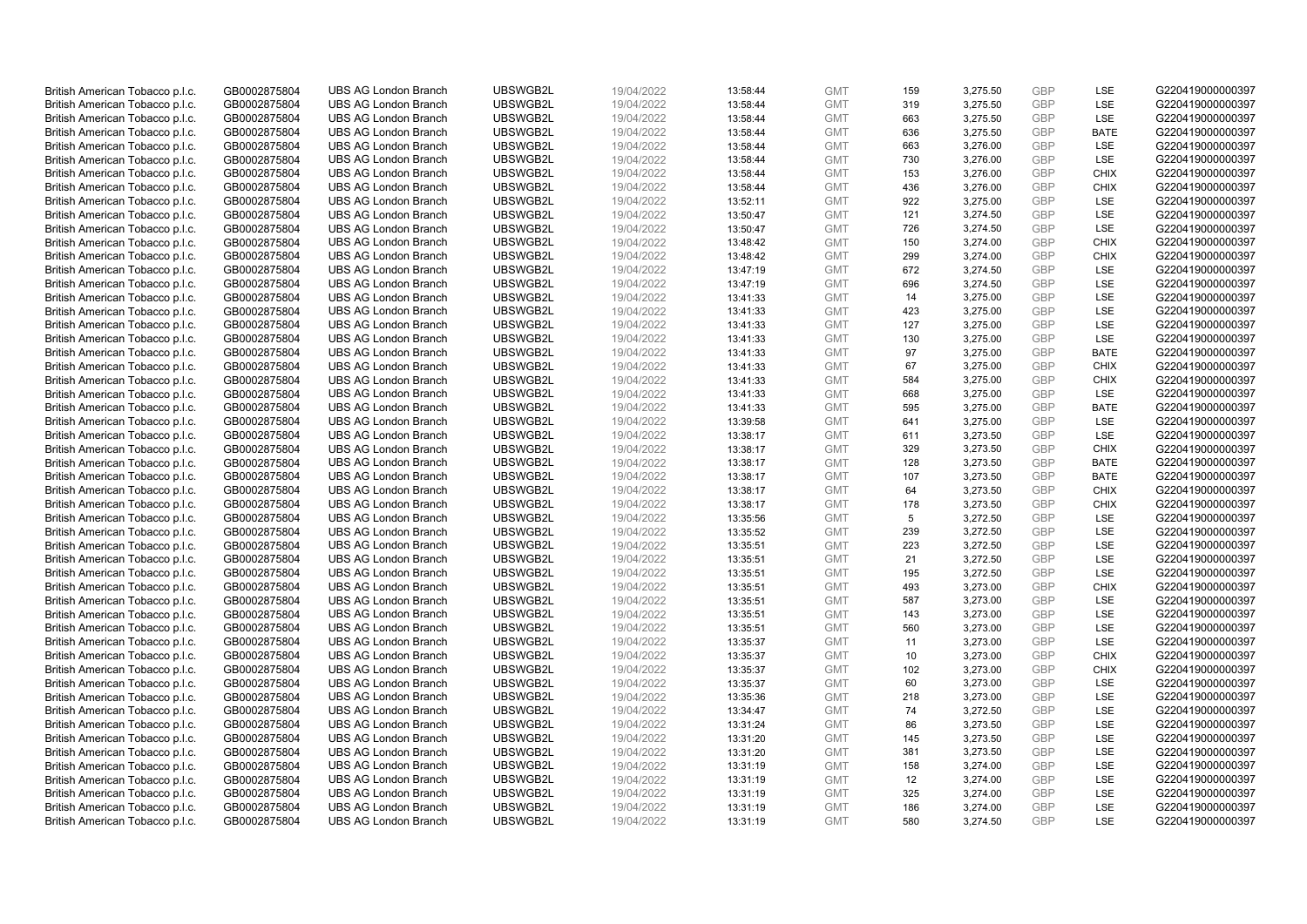| British American Tobacco p.l.c. | GB0002875804 | <b>UBS AG London Branch</b> | UBSWGB2L | 19/04/2022               | 13:31:19 | <b>GMT</b> | 632 | 3,274.50             | <b>GBP</b>        | <b>BATE</b> | G220419000000397 |
|---------------------------------|--------------|-----------------------------|----------|--------------------------|----------|------------|-----|----------------------|-------------------|-------------|------------------|
| British American Tobacco p.l.c. | GB0002875804 | <b>UBS AG London Branch</b> | UBSWGB2L | 19/04/2022               | 13:31:19 | <b>GMT</b> | 58  | 3,274.50             | GBP               | <b>BATE</b> | G220419000000397 |
| British American Tobacco p.l.c. | GB0002875804 | <b>UBS AG London Branch</b> | UBSWGB2L | 19/04/2022               | 13:31:19 | <b>GMT</b> | 14  | 3,274.50             | GBP               | <b>BATE</b> | G220419000000397 |
| British American Tobacco p.l.c. | GB0002875804 | <b>UBS AG London Branch</b> | UBSWGB2L | 19/04/2022               | 13:31:19 | <b>GMT</b> | 50  | 3,274.50             | GBP               | <b>LSE</b>  | G220419000000397 |
| British American Tobacco p.l.c. | GB0002875804 | <b>UBS AG London Branch</b> | UBSWGB2L | 19/04/2022               | 13:30:10 | <b>GMT</b> | 658 | 3,274.50             | <b>GBP</b>        | <b>CHIX</b> | G220419000000397 |
| British American Tobacco p.l.c. | GB0002875804 | <b>UBS AG London Branch</b> | UBSWGB2L | 19/04/2022               | 13:30:10 | <b>GMT</b> | 155 | 3,274.50             | <b>GBP</b>        | <b>LSE</b>  | G220419000000397 |
| British American Tobacco p.l.c. | GB0002875804 | <b>UBS AG London Branch</b> | UBSWGB2L | 19/04/2022               | 13:30:10 | <b>GMT</b> | 269 | 3,274.50             | GBP               | LSE         | G220419000000397 |
| British American Tobacco p.l.c. | GB0002875804 | <b>UBS AG London Branch</b> | UBSWGB2L | 19/04/2022               | 13:30:10 | <b>GMT</b> | 157 | 3,274.50             | GBP               | <b>LSE</b>  | G220419000000397 |
| British American Tobacco p.l.c. | GB0002875804 | <b>UBS AG London Branch</b> | UBSWGB2L | 19/04/2022               | 13:30:10 | <b>GMT</b> | 126 | 3,274.50             | GBP               | LSE         | G220419000000397 |
| British American Tobacco p.l.c. | GB0002875804 | <b>UBS AG London Branch</b> | UBSWGB2L | 19/04/2022               | 13:30:10 | <b>GMT</b> | 19  | 3,274.50             | <b>GBP</b>        | <b>LSE</b>  | G220419000000397 |
| British American Tobacco p.l.c. | GB0002875804 | <b>UBS AG London Branch</b> | UBSWGB2L | 19/04/2022               | 13:30:09 | <b>GMT</b> | 334 | 3,274.50             | GBP               | LSE         | G220419000000397 |
| British American Tobacco p.l.c. | GB0002875804 | <b>UBS AG London Branch</b> | UBSWGB2L | 19/04/2022               | 13:30:09 | <b>GMT</b> | 290 | 3,274.50             | <b>GBP</b>        | LSE         | G220419000000397 |
| British American Tobacco p.l.c. | GB0002875804 | <b>UBS AG London Branch</b> | UBSWGB2L | 19/04/2022               | 13:26:17 | <b>GMT</b> | 413 | 3,274.50             | <b>GBP</b>        | LSE         | G220419000000397 |
| British American Tobacco p.l.c. | GB0002875804 | <b>UBS AG London Branch</b> | UBSWGB2L | 19/04/2022               | 13:26:17 | <b>GMT</b> | 173 | 3,274.50             | <b>GBP</b>        | LSE         | G220419000000397 |
| British American Tobacco p.l.c. | GB0002875804 | <b>UBS AG London Branch</b> | UBSWGB2L | 19/04/2022               | 13:22:19 | <b>GMT</b> | 238 | 3,274.00             | GBP               | <b>LSE</b>  | G220419000000397 |
| British American Tobacco p.l.c. | GB0002875804 | <b>UBS AG London Branch</b> | UBSWGB2L | 19/04/2022               | 13:22:19 | <b>GMT</b> | 230 | 3,274.00             | <b>GBP</b>        | LSE         | G220419000000397 |
| British American Tobacco p.l.c. | GB0002875804 | <b>UBS AG London Branch</b> | UBSWGB2L | 19/04/2022               | 13:22:19 | <b>GMT</b> | 230 | 3,274.00             | <b>GBP</b>        | <b>LSE</b>  | G220419000000397 |
| British American Tobacco p.l.c. | GB0002875804 | <b>UBS AG London Branch</b> | UBSWGB2L | 19/04/2022               | 13:22:19 | <b>GMT</b> | 573 | 3,274.00             | <b>GBP</b>        | <b>CHIX</b> | G220419000000397 |
| British American Tobacco p.l.c. | GB0002875804 | <b>UBS AG London Branch</b> | UBSWGB2L | 19/04/2022               | 13:22:19 | <b>GMT</b> | 591 | 3,274.00             | GBP               | <b>LSE</b>  | G220419000000397 |
| British American Tobacco p.l.c. | GB0002875804 | <b>UBS AG London Branch</b> | UBSWGB2L | 19/04/2022               | 13:21:13 | <b>GMT</b> | 35  | 3,274.00             | <b>GBP</b>        | LSE         | G220419000000397 |
| British American Tobacco p.l.c. | GB0002875804 | <b>UBS AG London Branch</b> | UBSWGB2L | 19/04/2022               | 13:20:19 | <b>GMT</b> | 281 | 3,274.00             | GBP               | <b>BATE</b> | G220419000000397 |
| British American Tobacco p.l.c. | GB0002875804 | <b>UBS AG London Branch</b> | UBSWGB2L | 19/04/2022               | 13:20:19 | <b>GMT</b> | 338 | 3,274.00             | GBP               | <b>BATE</b> | G220419000000397 |
| British American Tobacco p.l.c. | GB0002875804 | <b>UBS AG London Branch</b> | UBSWGB2L | 19/04/2022               | 13:19:47 | <b>GMT</b> | 497 | 3,274.50             | GBP               | LSE         | G220419000000397 |
| British American Tobacco p.l.c. | GB0002875804 | <b>UBS AG London Branch</b> | UBSWGB2L | 19/04/2022               | 13:19:11 | <b>GMT</b> | 87  | 3,274.50             | GBP               | LSE         | G220419000000397 |
| British American Tobacco p.l.c. | GB0002875804 | <b>UBS AG London Branch</b> | UBSWGB2L | 19/04/2022               | 13:17:58 | <b>GMT</b> | 124 | 3,274.00             | <b>GBP</b>        | LSE         | G220419000000397 |
| British American Tobacco p.l.c. | GB0002875804 | <b>UBS AG London Branch</b> | UBSWGB2L | 19/04/2022               | 13:17:24 | <b>GMT</b> | 663 | 3,273.50             | <b>GBP</b>        | LSE         | G220419000000397 |
| British American Tobacco p.l.c. | GB0002875804 | <b>UBS AG London Branch</b> | UBSWGB2L | 19/04/2022               | 13:14:55 | <b>GMT</b> | 577 | 3,273.50             | <b>GBP</b>        | LSE         | G220419000000397 |
| British American Tobacco p.l.c. | GB0002875804 | <b>UBS AG London Branch</b> | UBSWGB2L | 19/04/2022               | 13:13:59 | <b>GMT</b> | 601 | 3,274.00             | <b>GBP</b>        | <b>LSE</b>  | G220419000000397 |
| British American Tobacco p.l.c. | GB0002875804 | <b>UBS AG London Branch</b> | UBSWGB2L | 19/04/2022               | 13:13:13 | <b>GMT</b> | 695 | 3,274.50             | <b>GBP</b>        | <b>CHIX</b> | G220419000000397 |
| British American Tobacco p.l.c. | GB0002875804 | <b>UBS AG London Branch</b> | UBSWGB2L | 19/04/2022               | 13:13:13 | <b>GMT</b> | 11  | 3,274.50             | GBP               | <b>CHIX</b> | G220419000000397 |
| British American Tobacco p.l.c. | GB0002875804 | <b>UBS AG London Branch</b> | UBSWGB2L | 19/04/2022               | 13:13:13 | <b>GMT</b> | 539 | 3,274.50             | <b>GBP</b>        | <b>LSE</b>  | G220419000000397 |
| British American Tobacco p.l.c. | GB0002875804 | <b>UBS AG London Branch</b> | UBSWGB2L | 19/04/2022               | 13:13:13 | <b>GMT</b> | 163 | 3,274.50             | <b>GBP</b>        | <b>LSE</b>  | G220419000000397 |
| British American Tobacco p.l.c. | GB0002875804 | <b>UBS AG London Branch</b> | UBSWGB2L | 19/04/2022               | 13:09:28 | <b>GMT</b> | 682 | 3,274.00             | <b>GBP</b>        | LSE         | G220419000000397 |
| British American Tobacco p.l.c. | GB0002875804 | <b>UBS AG London Branch</b> | UBSWGB2L | 19/04/2022               | 13:07:36 | <b>GMT</b> | 537 | 3,275.00             | GBP               | LSE         | G220419000000397 |
| British American Tobacco p.l.c. | GB0002875804 | <b>UBS AG London Branch</b> | UBSWGB2L | 19/04/2022               | 13:07:36 | <b>GMT</b> | 81  | 3,275.00             | <b>GBP</b>        | LSE         | G220419000000397 |
| British American Tobacco p.l.c. | GB0002875804 | <b>UBS AG London Branch</b> | UBSWGB2L | 19/04/2022               | 13:07:36 | <b>GMT</b> | 63  | 3,275.00             | GBP               | LSE         | G220419000000397 |
| British American Tobacco p.l.c. | GB0002875804 | <b>UBS AG London Branch</b> | UBSWGB2L | 19/04/2022               | 13:07:33 | <b>GMT</b> | 25  | 3,275.00             | GBP               | LSE         | G220419000000397 |
| British American Tobacco p.l.c. | GB0002875804 | <b>UBS AG London Branch</b> | UBSWGB2L | 19/04/2022               | 13:07:21 | <b>GMT</b> | 67  | 3,275.00             | <b>GBP</b>        | LSE         | G220419000000397 |
| British American Tobacco p.l.c. | GB0002875804 | <b>UBS AG London Branch</b> | UBSWGB2L | 19/04/2022               | 13:06:56 | <b>GMT</b> | 200 | 3,275.00             | <b>GBP</b>        | LSE         | G220419000000397 |
|                                 |              | <b>UBS AG London Branch</b> | UBSWGB2L |                          |          | <b>GMT</b> | 263 |                      | GBP               | <b>LSE</b>  |                  |
| British American Tobacco p.l.c. | GB0002875804 |                             | UBSWGB2L | 19/04/2022<br>19/04/2022 | 13:06:12 | <b>GMT</b> | 373 | 3,275.50<br>3,275.50 | GBP               | <b>BATE</b> | G220419000000397 |
| British American Tobacco p.l.c. | GB0002875804 | <b>UBS AG London Branch</b> |          |                          | 13:06:12 |            |     |                      |                   |             | G220419000000397 |
| British American Tobacco p.l.c. | GB0002875804 | <b>UBS AG London Branch</b> | UBSWGB2L | 19/04/2022               | 13:06:12 | <b>GMT</b> | 466 | 3,275.50             | <b>GBP</b><br>GBP | <b>CHIX</b> | G220419000000397 |
| British American Tobacco p.l.c. | GB0002875804 | <b>UBS AG London Branch</b> | UBSWGB2L | 19/04/2022               | 13:06:12 | <b>GMT</b> | 133 | 3,275.50             |                   | LSE         | G220419000000397 |
| British American Tobacco p.l.c. | GB0002875804 | <b>UBS AG London Branch</b> | UBSWGB2L | 19/04/2022               | 13:06:12 | <b>GMT</b> | 216 | 3,275.50             | GBP               | <b>BATE</b> | G220419000000397 |
| British American Tobacco p.l.c. | GB0002875804 | <b>UBS AG London Branch</b> | UBSWGB2L | 19/04/2022               | 13:06:12 | <b>GMT</b> | 242 | 3,275.50             | <b>GBP</b>        | <b>CHIX</b> | G220419000000397 |
| British American Tobacco p.l.c. | GB0002875804 | <b>UBS AG London Branch</b> | UBSWGB2L | 19/04/2022               | 13:06:12 | <b>GMT</b> | 230 | 3,275.50             | <b>GBP</b>        | LSE         | G220419000000397 |
| British American Tobacco p.l.c. | GB0002875804 | <b>UBS AG London Branch</b> | UBSWGB2L | 19/04/2022               | 13:06:12 | <b>GMT</b> | 70  | 3,275.50             | <b>GBP</b>        | LSE         | G220419000000397 |
| British American Tobacco p.l.c. | GB0002875804 | <b>UBS AG London Branch</b> | UBSWGB2L | 19/04/2022               | 13:05:32 | <b>GMT</b> | 208 | 3,275.00             | <b>GBP</b>        | LSE         | G220419000000397 |
| British American Tobacco p.l.c. | GB0002875804 | <b>UBS AG London Branch</b> | UBSWGB2L | 19/04/2022               | 13:05:31 | <b>GMT</b> | 26  | 3,275.00             | <b>GBP</b>        | LSE         | G220419000000397 |
| British American Tobacco p.l.c. | GB0002875804 | <b>UBS AG London Branch</b> | UBSWGB2L | 19/04/2022               | 13:04:45 | <b>GMT</b> | 26  | 3,275.00             | <b>GBP</b>        | LSE         | G220419000000397 |
| British American Tobacco p.l.c. | GB0002875804 | <b>UBS AG London Branch</b> | UBSWGB2L | 19/04/2022               | 13:04:43 | <b>GMT</b> | 25  | 3,275.00             | GBP               | LSE         | G220419000000397 |
| British American Tobacco p.l.c. | GB0002875804 | <b>UBS AG London Branch</b> | UBSWGB2L | 19/04/2022               | 13:02:55 | <b>GMT</b> | 26  | 3,275.00             | <b>GBP</b>        | LSE         | G220419000000397 |
| British American Tobacco p.l.c. | GB0002875804 | <b>UBS AG London Branch</b> | UBSWGB2L | 19/04/2022               | 13:02:52 | <b>GMT</b> | 25  | 3,275.00             | GBP               | LSE         | G220419000000397 |
| British American Tobacco p.l.c. | GB0002875804 | <b>UBS AG London Branch</b> | UBSWGB2L | 19/04/2022               | 13:01:16 | <b>GMT</b> | 673 | 3.275.00             | GBP               | <b>LSE</b>  | G220419000000397 |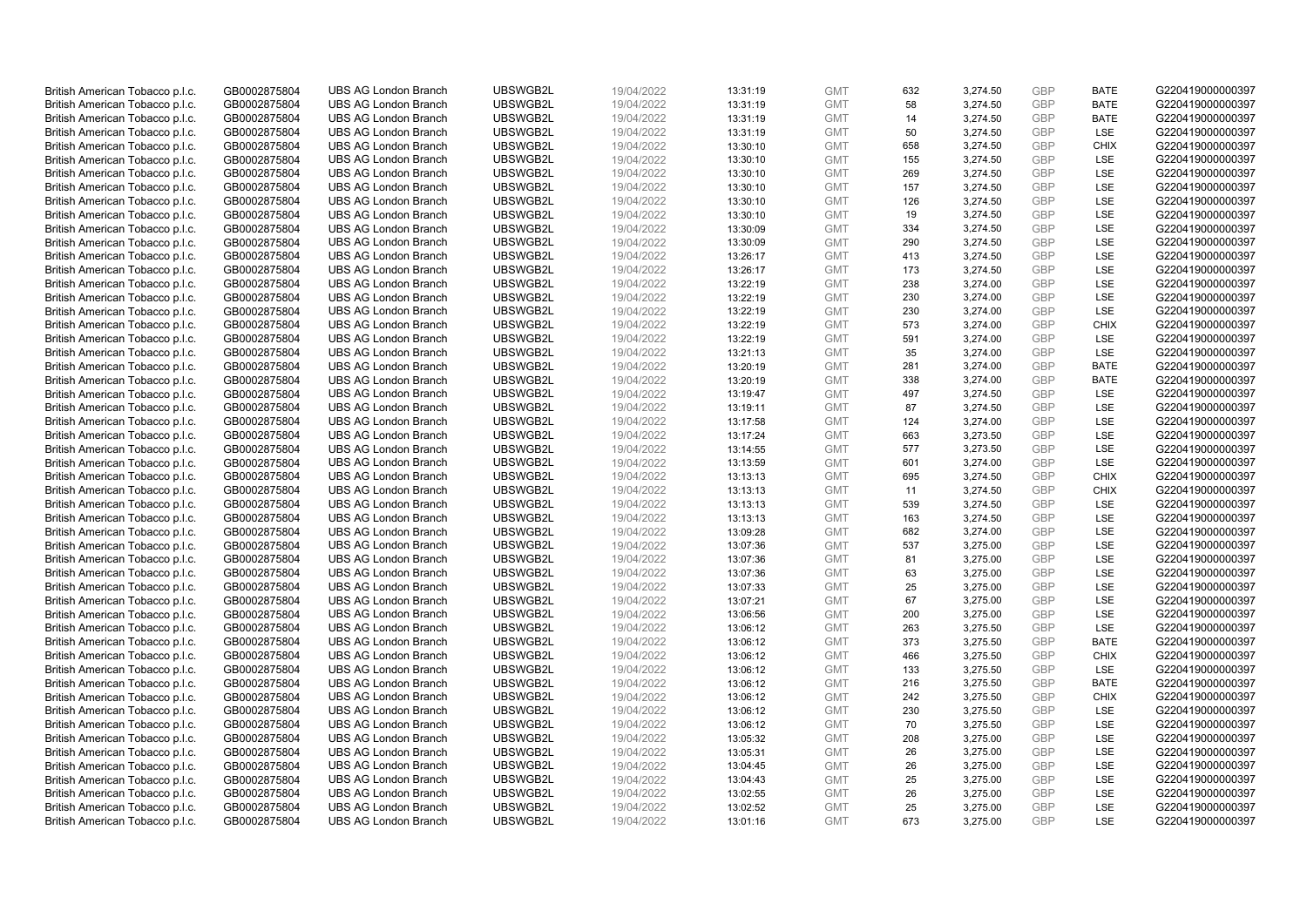| British American Tobacco p.l.c.<br>GB0002875804<br>UBSWGB2L<br>19/04/2022<br><b>GMT</b><br><b>UBS AG London Branch</b><br>12:59:49 | 120 | 3,275.50 | <b>GBP</b> | <b>CHIX</b> | G220419000000397 |
|------------------------------------------------------------------------------------------------------------------------------------|-----|----------|------------|-------------|------------------|
| British American Tobacco p.l.c.<br>GB0002875804<br><b>UBS AG London Branch</b><br>UBSWGB2L<br>19/04/2022<br><b>GMT</b><br>12:59:49 | 124 | 3,275.50 | <b>GBP</b> | <b>CHIX</b> | G220419000000397 |
| UBSWGB2L<br>British American Tobacco p.l.c.<br>GB0002875804<br><b>UBS AG London Branch</b><br>19/04/2022<br>12:59:49<br><b>GMT</b> | 460 | 3,275.50 | <b>GBP</b> | LSE         | G220419000000397 |
| UBSWGB2L<br>19/04/2022<br>British American Tobacco p.l.c.<br>GB0002875804<br><b>UBS AG London Branch</b><br>12:59:49<br><b>GMT</b> | 114 | 3,275.50 | <b>GBP</b> | LSE         | G220419000000397 |
| British American Tobacco p.l.c.<br>GB0002875804<br><b>UBS AG London Branch</b><br>UBSWGB2L<br>19/04/2022<br>12:56:17<br><b>GMT</b> | 537 | 3,276.50 | <b>GBP</b> | LSE         | G220419000000397 |
| British American Tobacco p.l.c.<br><b>UBS AG London Branch</b><br>UBSWGB2L<br>GB0002875804<br>19/04/2022<br>12:56:17<br><b>GMT</b> | 400 | 3,276.50 | <b>GBP</b> | LSE         | G220419000000397 |
| British American Tobacco p.l.c.<br>GB0002875804<br><b>UBS AG London Branch</b><br>UBSWGB2L<br>19/04/2022<br>12:56:17<br><b>GMT</b> | 334 | 3,276.50 | <b>GBP</b> | LSE         | G220419000000397 |
| British American Tobacco p.l.c.<br>GB0002875804<br><b>UBS AG London Branch</b><br>UBSWGB2L<br>19/04/2022<br>12:56:17<br><b>GMT</b> | 475 | 3,276.50 | <b>GBP</b> | LSE         | G220419000000397 |
| <b>UBS AG London Branch</b><br>UBSWGB2L<br>19/04/2022<br>12:56:17<br>British American Tobacco p.l.c.<br>GB0002875804<br><b>GMT</b> | 233 | 3,276.50 | <b>GBP</b> | LSE         | G220419000000397 |
| British American Tobacco p.l.c.<br>GB0002875804<br><b>UBS AG London Branch</b><br>UBSWGB2L<br>19/04/2022<br>12:56:17<br><b>GMT</b> | 129 | 3,276.50 | <b>GBP</b> | LSE         | G220419000000397 |
| UBSWGB2L<br>British American Tobacco p.l.c.<br>GB0002875804<br><b>UBS AG London Branch</b><br>19/04/2022<br><b>GMT</b><br>12:56:17 | 309 | 3,276.50 | <b>GBP</b> | <b>BATE</b> | G220419000000397 |
| British American Tobacco p.l.c.<br>GB0002875804<br><b>UBS AG London Branch</b><br>UBSWGB2L<br>19/04/2022<br><b>GMT</b><br>12:56:17 | 571 | 3,276.50 | <b>GBP</b> | <b>CHIX</b> | G220419000000397 |
| <b>UBS AG London Branch</b><br>UBSWGB2L<br>19/04/2022<br>British American Tobacco p.l.c.<br>GB0002875804<br>12:56:17<br><b>GMT</b> | 108 | 3,276.50 | <b>GBP</b> | <b>BATE</b> | G220419000000397 |
| GB0002875804<br><b>UBS AG London Branch</b><br>UBSWGB2L<br>19/04/2022<br>British American Tobacco p.l.c.<br>12:56:17<br><b>GMT</b> | 42  | 3,276.50 | <b>GBP</b> | <b>BATE</b> | G220419000000397 |
| British American Tobacco p.l.c.<br><b>UBS AG London Branch</b><br>UBSWGB2L<br>19/04/2022<br><b>GMT</b><br>GB0002875804<br>12:56:17 | 205 | 3,276.50 | <b>GBP</b> | <b>BATE</b> | G220419000000397 |
| UBSWGB2L<br>British American Tobacco p.l.c.<br>GB0002875804<br><b>UBS AG London Branch</b><br>19/04/2022<br>12:56:17<br><b>GMT</b> | 24  | 3,276.50 | <b>GBP</b> | <b>BATE</b> | G220419000000397 |
| UBSWGB2L<br><b>UBS AG London Branch</b><br><b>GMT</b>                                                                              | 14  |          | <b>GBP</b> |             | G220419000000397 |
| GB0002875804<br>19/04/2022<br>12:56:17<br>British American Tobacco p.l.c.                                                          |     | 3,276.50 |            | <b>BATE</b> |                  |
| British American Tobacco p.l.c.<br>GB0002875804<br><b>UBS AG London Branch</b><br>UBSWGB2L<br>19/04/2022<br><b>GMT</b><br>12:56:17 | 15  | 3,276.50 | <b>GBP</b> | <b>CHIX</b> | G220419000000397 |
| <b>UBS AG London Branch</b><br>UBSWGB2L<br>British American Tobacco p.l.c.<br>GB0002875804<br>19/04/2022<br>12:54:08<br><b>GMT</b> | 51  | 3,275.50 | <b>GBP</b> | <b>LSE</b>  | G220419000000397 |
| British American Tobacco p.l.c.<br>GB0002875804<br><b>UBS AG London Branch</b><br>UBSWGB2L<br>19/04/2022<br>12:53:57<br><b>GMT</b> | 492 | 3,276.00 | <b>GBP</b> | <b>CHIX</b> | G220419000000397 |
| British American Tobacco p.l.c.<br>GB0002875804<br><b>UBS AG London Branch</b><br>UBSWGB2L<br>19/04/2022<br>12:53:57<br><b>GMT</b> | 148 | 3,276.00 | <b>GBP</b> | <b>CHIX</b> | G220419000000397 |
| UBSWGB2L<br>19/04/2022<br>12:53:27<br>British American Tobacco p.l.c.<br>GB0002875804<br><b>UBS AG London Branch</b><br><b>GMT</b> | 289 | 3,275.50 | <b>GBP</b> | LSE         | G220419000000397 |
| British American Tobacco p.l.c.<br>GB0002875804<br><b>UBS AG London Branch</b><br>UBSWGB2L<br>19/04/2022<br>12:53:27<br><b>GMT</b> | 284 | 3,275.50 | <b>GBP</b> | LSE         | G220419000000397 |
| British American Tobacco p.l.c.<br>GB0002875804<br><b>UBS AG London Branch</b><br>UBSWGB2L<br>19/04/2022<br><b>GMT</b><br>12:53:27 | 666 | 3,275.50 | <b>GBP</b> | <b>LSE</b>  | G220419000000397 |
| British American Tobacco p.l.c.<br>GB0002875804<br><b>UBS AG London Branch</b><br>UBSWGB2L<br>19/04/2022<br><b>GMT</b><br>12:51:43 | 593 | 3,275.50 | <b>GBP</b> | LSE         | G220419000000397 |
| <b>UBS AG London Branch</b><br>UBSWGB2L<br>British American Tobacco p.l.c.<br>GB0002875804<br>19/04/2022<br>12:51:43<br><b>GMT</b> | 100 | 3,275.50 | <b>GBP</b> | LSE         | G220419000000397 |
| UBSWGB2L<br>British American Tobacco p.l.c.<br>GB0002875804<br><b>UBS AG London Branch</b><br>19/04/2022<br>12:50:19<br><b>GMT</b> | 93  | 3,273.50 | <b>GBP</b> | LSE         | G220419000000397 |
| British American Tobacco p.l.c.<br><b>UBS AG London Branch</b><br>UBSWGB2L<br>19/04/2022<br><b>GMT</b><br>GB0002875804<br>12:50:14 | 143 | 3,273.50 | <b>GBP</b> | <b>LSE</b>  | G220419000000397 |
| UBSWGB2L<br>British American Tobacco p.l.c.<br>GB0002875804<br><b>UBS AG London Branch</b><br>19/04/2022<br>12:50:14<br><b>GMT</b> | 94  | 3,273.50 | <b>GBP</b> | LSE         | G220419000000397 |
| UBSWGB2L<br>GB0002875804<br><b>UBS AG London Branch</b><br>19/04/2022<br>12:50:12<br><b>GMT</b><br>British American Tobacco p.l.c. | 192 | 3,273.50 | <b>GBP</b> | LSE         | G220419000000397 |
| British American Tobacco p.l.c.<br>GB0002875804<br><b>UBS AG London Branch</b><br>UBSWGB2L<br>19/04/2022<br><b>GMT</b><br>12:49:14 | 26  | 3,273.50 | <b>GBP</b> | LSE         | G220419000000397 |
| <b>UBS AG London Branch</b><br>UBSWGB2L<br>British American Tobacco p.l.c.<br>GB0002875804<br>19/04/2022<br>12:49:08<br><b>GMT</b> | 25  | 3,273.50 | <b>GBP</b> | <b>LSE</b>  | G220419000000397 |
| British American Tobacco p.l.c.<br>GB0002875804<br><b>UBS AG London Branch</b><br>UBSWGB2L<br>19/04/2022<br><b>GMT</b><br>12:48:08 | 685 | 3,274.00 | <b>GBP</b> | LSE         | G220419000000397 |
| British American Tobacco p.l.c.<br>GB0002875804<br><b>UBS AG London Branch</b><br>UBSWGB2L<br>19/04/2022<br>12:44:04<br><b>GMT</b> | 13  | 3,273.50 | <b>GBP</b> | LSE         | G220419000000397 |
| UBSWGB2L<br>British American Tobacco p.l.c.<br>GB0002875804<br><b>UBS AG London Branch</b><br>19/04/2022<br>12:44:04<br><b>GMT</b> | 53  | 3,273.50 | <b>GBP</b> | LSE         | G220419000000397 |
| British American Tobacco p.l.c.<br>GB0002875804<br><b>UBS AG London Branch</b><br>UBSWGB2L<br>19/04/2022<br>12:44:03<br><b>GMT</b> | 111 | 3,273.50 | <b>GBP</b> | LSE         | G220419000000397 |
| British American Tobacco p.l.c.<br><b>UBS AG London Branch</b><br>UBSWGB2L<br>19/04/2022<br><b>GMT</b><br>GB0002875804<br>12:44:03 | 57  | 3,273.50 | <b>GBP</b> | LSE         | G220419000000397 |
| British American Tobacco p.l.c.<br>GB0002875804<br><b>UBS AG London Branch</b><br>UBSWGB2L<br>19/04/2022<br>12:40:30<br><b>GMT</b> | 634 | 3,273.50 | <b>GBP</b> | LSE         | G220419000000397 |
| UBSWGB2L<br>British American Tobacco p.l.c.<br>GB0002875804<br><b>UBS AG London Branch</b><br>19/04/2022<br>12:40:23<br><b>GMT</b> | 697 | 3,274.50 | <b>GBP</b> | LSE         | G220419000000397 |
| British American Tobacco p.l.c.<br>GB0002875804<br><b>UBS AG London Branch</b><br>UBSWGB2L<br>19/04/2022<br>12:40:23<br><b>GMT</b> | 602 | 3,274.50 | <b>GBP</b> | <b>CHIX</b> | G220419000000397 |
| British American Tobacco p.l.c.<br><b>UBS AG London Branch</b><br>UBSWGB2L<br>19/04/2022<br><b>GMT</b><br>GB0002875804<br>12:36:47 | 260 | 3,274.00 | <b>GBP</b> | LSE         | G220419000000397 |
| British American Tobacco p.l.c.<br>GB0002875804<br><b>UBS AG London Branch</b><br>UBSWGB2L<br>19/04/2022<br>12:36:47<br><b>GMT</b> | 227 | 3,274.00 | <b>GBP</b> | LSE         | G220419000000397 |
| GB0002875804<br><b>UBS AG London Branch</b><br>UBSWGB2L<br>19/04/2022<br>12:36:47<br><b>GMT</b><br>British American Tobacco p.l.c. | 161 | 3,274.00 | <b>GBP</b> | LSE         | G220419000000397 |
| British American Tobacco p.l.c.<br>GB0002875804<br><b>UBS AG London Branch</b><br>UBSWGB2L<br>19/04/2022<br><b>GMT</b><br>12:36:10 | 112 | 3,274.50 | <b>GBP</b> | LSE         | G220419000000397 |
| UBSWGB2L<br>British American Tobacco p.l.c.<br>GB0002875804<br><b>UBS AG London Branch</b><br>19/04/2022<br>12:36:10<br><b>GMT</b> | 514 | 3,274.50 | <b>GBP</b> | LSE         | G220419000000397 |
| <b>UBS AG London Branch</b><br>UBSWGB2L<br>19/04/2022<br><b>GMT</b><br>British American Tobacco p.l.c.<br>GB0002875804<br>12:36:10 | 678 | 3,274.50 | <b>GBP</b> | <b>CHIX</b> | G220419000000397 |
| British American Tobacco p.l.c.<br>GB0002875804<br><b>UBS AG London Branch</b><br>UBSWGB2L<br>19/04/2022<br>12:36:10<br><b>GMT</b> | 19  | 3,274.50 | <b>GBP</b> | <b>CHIX</b> | G220419000000397 |
| UBSWGB2L<br>British American Tobacco p.l.c.<br>GB0002875804<br><b>UBS AG London Branch</b><br>19/04/2022<br>12:36:10<br><b>GMT</b> | 438 | 3,274.50 | <b>GBP</b> | <b>BATE</b> | G220419000000397 |
| British American Tobacco p.l.c.<br>GB0002875804<br><b>UBS AG London Branch</b><br>UBSWGB2L<br>19/04/2022<br><b>GMT</b><br>12:36:10 | 182 | 3,274.50 | <b>GBP</b> | <b>BATE</b> | G220419000000397 |
| British American Tobacco p.l.c.<br>UBSWGB2L<br>19/04/2022<br>GB0002875804<br><b>UBS AG London Branch</b><br>12:33:53<br><b>GMT</b> | 141 | 3,273.00 | <b>GBP</b> | LSE         | G220419000000397 |
| British American Tobacco p.l.c.<br>UBSWGB2L<br>GB0002875804<br><b>UBS AG London Branch</b><br>19/04/2022<br>12:33:53<br><b>GMT</b> | 462 | 3,273.00 | <b>GBP</b> | LSE         | G220419000000397 |
|                                                                                                                                    | 106 | 3,273.00 | <b>GBP</b> | LSE         | G220419000000397 |
| UBSWGB2L<br>British American Tobacco p.l.c.<br><b>UBS AG London Branch</b><br>19/04/2022<br>12:33:53<br>GB0002875804<br><b>GMT</b> |     |          |            |             |                  |
| British American Tobacco p.l.c.<br>GB0002875804<br><b>UBS AG London Branch</b><br>UBSWGB2L<br>19/04/2022<br>12:33:53<br><b>GMT</b> | 669 | 3,273.00 | <b>GBP</b> | LSE         | G220419000000397 |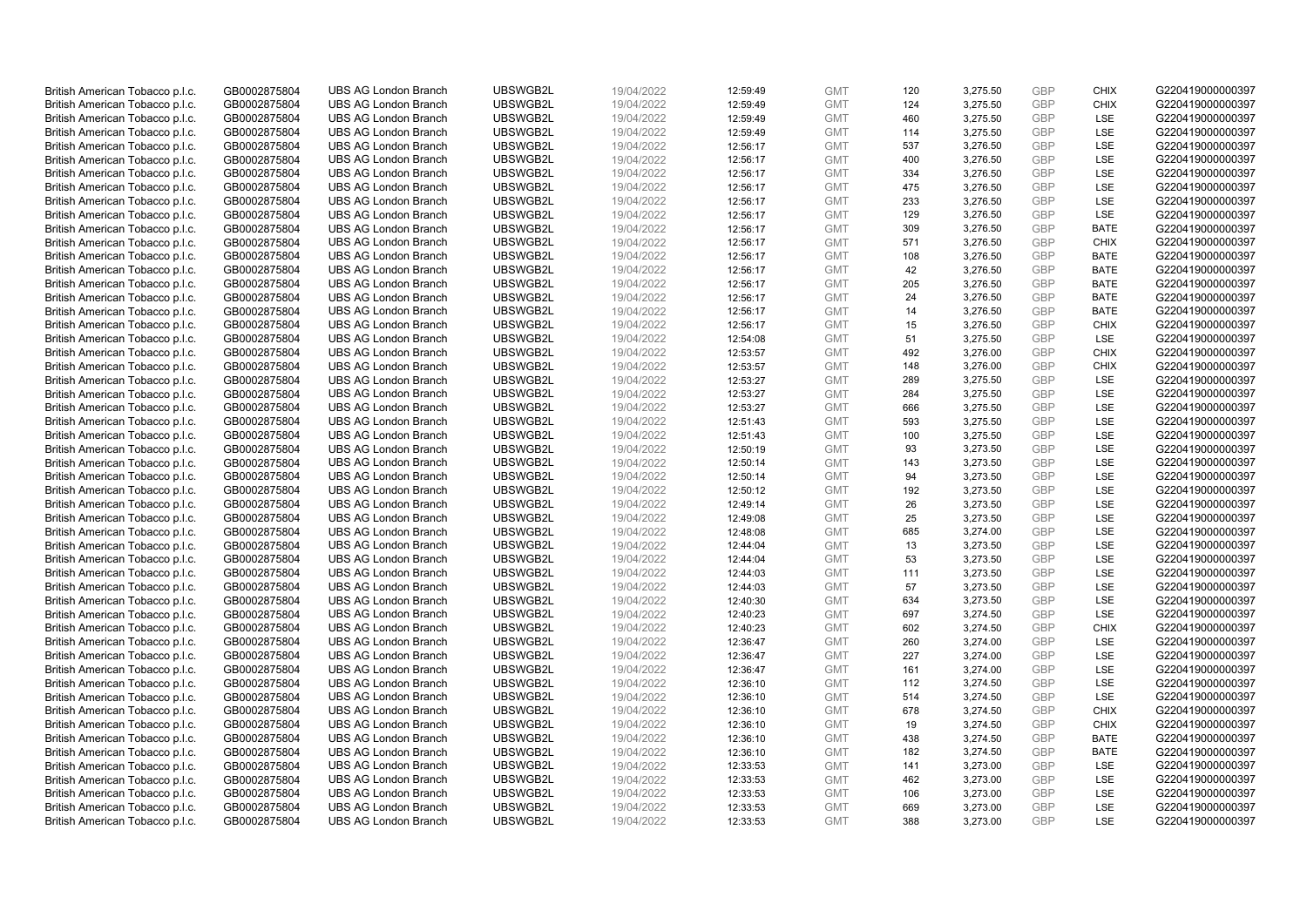| British American Tobacco p.l.c.                                    | GB0002875804 | <b>UBS AG London Branch</b> | UBSWGB2L | 19/04/2022 | 12:26:21 | <b>GMT</b> | 284          | 3,270.50 | <b>GBP</b> | LSE         | G220419000000397 |
|--------------------------------------------------------------------|--------------|-----------------------------|----------|------------|----------|------------|--------------|----------|------------|-------------|------------------|
| British American Tobacco p.l.c.                                    | GB0002875804 | <b>UBS AG London Branch</b> | UBSWGB2L | 19/04/2022 | 12:26:21 | <b>GMT</b> | 300          | 3,270.50 | GBP        | LSE         | G220419000000397 |
| British American Tobacco p.l.c.                                    | GB0002875804 | <b>UBS AG London Branch</b> | UBSWGB2L | 19/04/2022 | 12:24:38 | <b>GMT</b> | 690          | 3,270.00 | <b>GBP</b> | LSE         | G220419000000397 |
| British American Tobacco p.l.c.                                    | GB0002875804 | <b>UBS AG London Branch</b> | UBSWGB2L | 19/04/2022 | 12:21:45 | <b>GMT</b> | 679          | 3,271.00 | <b>GBP</b> | LSE         | G220419000000397 |
| British American Tobacco p.l.c.                                    | GB0002875804 | <b>UBS AG London Branch</b> | UBSWGB2L | 19/04/2022 | 12:21:45 | <b>GMT</b> | 577          | 3,271.00 | <b>GBP</b> | <b>BATE</b> | G220419000000397 |
| British American Tobacco p.l.c.                                    | GB0002875804 | <b>UBS AG London Branch</b> | UBSWGB2L | 19/04/2022 | 12:21:45 | <b>GMT</b> | 600          | 3,271.00 | <b>GBP</b> | <b>CHIX</b> | G220419000000397 |
| British American Tobacco p.l.c.                                    | GB0002875804 | <b>UBS AG London Branch</b> | UBSWGB2L | 19/04/2022 | 12:20:31 | <b>GMT</b> | 619          | 3,271.50 | <b>GBP</b> | LSE         | G220419000000397 |
| British American Tobacco p.l.c.                                    | GB0002875804 | <b>UBS AG London Branch</b> | UBSWGB2L | 19/04/2022 | 12:19:06 | <b>GMT</b> | 420          | 3,271.50 | <b>GBP</b> | LSE         | G220419000000397 |
| British American Tobacco p.l.c.                                    | GB0002875804 | <b>UBS AG London Branch</b> | UBSWGB2L | 19/04/2022 | 12:19:06 | <b>GMT</b> | 111          | 3,271.50 | <b>GBP</b> | LSE         | G220419000000397 |
| British American Tobacco p.l.c.                                    | GB0002875804 | <b>UBS AG London Branch</b> | UBSWGB2L | 19/04/2022 | 12:19:06 | <b>GMT</b> | 109          | 3,271.50 | <b>GBP</b> | LSE         | G220419000000397 |
| British American Tobacco p.l.c.                                    | GB0002875804 | <b>UBS AG London Branch</b> | UBSWGB2L | 19/04/2022 | 12:18:31 | <b>GMT</b> | 710          | 3,271.50 | <b>GBP</b> | LSE         | G220419000000397 |
| British American Tobacco p.l.c.                                    | GB0002875804 | <b>UBS AG London Branch</b> | UBSWGB2L | 19/04/2022 | 12:18:06 | <b>GMT</b> | 247          | 3,272.00 | <b>GBP</b> | LSE         | G220419000000397 |
| British American Tobacco p.l.c.                                    | GB0002875804 | <b>UBS AG London Branch</b> | UBSWGB2L | 19/04/2022 | 12:18:06 | <b>GMT</b> | 329          | 3,272.00 | <b>GBP</b> | LSE         | G220419000000397 |
| British American Tobacco p.l.c.                                    | GB0002875804 | <b>UBS AG London Branch</b> | UBSWGB2L | 19/04/2022 | 12:17:43 | <b>GMT</b> | 412          | 3,272.00 | <b>GBP</b> | LSE         | G220419000000397 |
| British American Tobacco p.l.c.                                    | GB0002875804 | <b>UBS AG London Branch</b> | UBSWGB2L | 19/04/2022 | 12:17:43 | <b>GMT</b> | 295          | 3,272.00 | <b>GBP</b> | LSE         | G220419000000397 |
| British American Tobacco p.l.c.                                    | GB0002875804 | <b>UBS AG London Branch</b> | UBSWGB2L | 19/04/2022 | 12:17:43 | <b>GMT</b> | 645          | 3,272.00 | <b>GBP</b> | <b>CHIX</b> | G220419000000397 |
|                                                                    | GB0002875804 | <b>UBS AG London Branch</b> | UBSWGB2L | 19/04/2022 | 12:17:43 | <b>GMT</b> | 570          | 3,272.50 | <b>GBP</b> | LSE         | G220419000000397 |
| British American Tobacco p.l.c.<br>British American Tobacco p.l.c. | GB0002875804 | <b>UBS AG London Branch</b> | UBSWGB2L | 19/04/2022 |          | <b>GMT</b> | 63           | 3,272.50 | <b>GBP</b> | LSE         | G220419000000397 |
|                                                                    |              |                             | UBSWGB2L |            | 12:17:43 |            | 65           |          |            | <b>LSE</b>  |                  |
| British American Tobacco p.l.c.                                    | GB0002875804 | <b>UBS AG London Branch</b> |          | 19/04/2022 | 12:14:21 | <b>GMT</b> |              | 3,272.00 | <b>GBP</b> |             | G220419000000397 |
| British American Tobacco p.l.c.                                    | GB0002875804 | <b>UBS AG London Branch</b> | UBSWGB2L | 19/04/2022 | 12:12:20 | <b>GMT</b> | 252          | 3,271.00 | <b>GBP</b> | LSE         | G220419000000397 |
| British American Tobacco p.l.c.                                    | GB0002875804 | <b>UBS AG London Branch</b> | UBSWGB2L | 19/04/2022 | 12:10:59 | <b>GMT</b> | 293          | 3,271.50 | <b>GBP</b> | LSE         | G220419000000397 |
| British American Tobacco p.l.c.                                    | GB0002875804 | <b>UBS AG London Branch</b> | UBSWGB2L | 19/04/2022 | 12:10:59 | <b>GMT</b> | 281          | 3,271.50 | <b>GBP</b> | LSE         | G220419000000397 |
| British American Tobacco p.l.c.                                    | GB0002875804 | <b>UBS AG London Branch</b> | UBSWGB2L | 19/04/2022 | 12:10:11 | <b>GMT</b> | 73           | 3,271.50 | <b>GBP</b> | LSE         | G220419000000397 |
| British American Tobacco p.l.c.                                    | GB0002875804 | <b>UBS AG London Branch</b> | UBSWGB2L | 19/04/2022 | 12:10:11 | <b>GMT</b> | 250          | 3,271.50 | <b>GBP</b> | LSE         | G220419000000397 |
| British American Tobacco p.l.c.                                    | GB0002875804 | <b>UBS AG London Branch</b> | UBSWGB2L | 19/04/2022 | 12:10:11 | <b>GMT</b> | 111          | 3,271.50 | <b>GBP</b> | LSE         | G220419000000397 |
| British American Tobacco p.l.c.                                    | GB0002875804 | <b>UBS AG London Branch</b> | UBSWGB2L | 19/04/2022 | 12:10:11 | <b>GMT</b> | 109          | 3,271.50 | <b>GBP</b> | LSE         | G220419000000397 |
| British American Tobacco p.l.c.                                    | GB0002875804 | <b>UBS AG London Branch</b> | UBSWGB2L | 19/04/2022 | 12:10:11 | <b>GMT</b> | 103          | 3,271.50 | <b>GBP</b> | LSE         | G220419000000397 |
| British American Tobacco p.l.c.                                    | GB0002875804 | <b>UBS AG London Branch</b> | UBSWGB2L | 19/04/2022 | 12:10:01 | <b>GMT</b> | 111          | 3,272.00 | <b>GBP</b> | LSE         | G220419000000397 |
| British American Tobacco p.l.c.                                    | GB0002875804 | <b>UBS AG London Branch</b> | UBSWGB2L | 19/04/2022 | 12:10:01 | <b>GMT</b> | 109          | 3,272.00 | <b>GBP</b> | LSE         | G220419000000397 |
| British American Tobacco p.l.c.                                    | GB0002875804 | <b>UBS AG London Branch</b> | UBSWGB2L | 19/04/2022 | 12:10:01 | <b>GMT</b> | $\mathbf{1}$ | 3,272.00 | <b>GBP</b> | LSE         | G220419000000397 |
| British American Tobacco p.l.c.                                    | GB0002875804 | <b>UBS AG London Branch</b> | UBSWGB2L | 19/04/2022 | 12:09:09 | <b>GMT</b> | 802          | 3,272.00 | <b>GBP</b> | LSE         | G220419000000397 |
| British American Tobacco p.l.c.                                    | GB0002875804 | <b>UBS AG London Branch</b> | UBSWGB2L | 19/04/2022 | 12:09:09 | <b>GMT</b> | 327          | 3,272.00 | <b>GBP</b> | <b>CHIX</b> | G220419000000397 |
| British American Tobacco p.l.c.                                    | GB0002875804 | <b>UBS AG London Branch</b> | UBSWGB2L | 19/04/2022 | 12:09:09 | <b>GMT</b> | 536          | 3,272.00 | <b>GBP</b> | <b>BATE</b> | G220419000000397 |
| British American Tobacco p.l.c.                                    | GB0002875804 | <b>UBS AG London Branch</b> | UBSWGB2L | 19/04/2022 | 12:09:09 | <b>GMT</b> | 341          | 3,272.00 | <b>GBP</b> | <b>CHIX</b> | G220419000000397 |
| British American Tobacco p.l.c.                                    | GB0002875804 | <b>UBS AG London Branch</b> | UBSWGB2L | 19/04/2022 | 12:09:09 | <b>GMT</b> | 81           | 3,272.00 | <b>GBP</b> | <b>BATE</b> | G220419000000397 |
| British American Tobacco p.l.c.                                    | GB0002875804 | <b>UBS AG London Branch</b> | UBSWGB2L | 19/04/2022 | 12:07:21 | <b>GMT</b> | 101          | 3,271.00 | <b>GBP</b> | LSE         | G220419000000397 |
| British American Tobacco p.l.c.                                    | GB0002875804 | <b>UBS AG London Branch</b> | UBSWGB2L | 19/04/2022 | 12:07:21 | <b>GMT</b> | 146          | 3,271.00 | <b>GBP</b> | LSE         | G220419000000397 |
| British American Tobacco p.l.c.                                    | GB0002875804 | <b>UBS AG London Branch</b> | UBSWGB2L | 19/04/2022 | 12:04:12 | <b>GMT</b> | 600          | 3,269.00 | <b>GBP</b> | LSE         | G220419000000397 |
| British American Tobacco p.l.c.                                    | GB0002875804 | <b>UBS AG London Branch</b> | UBSWGB2L | 19/04/2022 | 12:03:25 | <b>GMT</b> | 689          | 3,269.50 | <b>GBP</b> | LSE         | G220419000000397 |
| British American Tobacco p.l.c.                                    | GB0002875804 | <b>UBS AG London Branch</b> | UBSWGB2L | 19/04/2022 | 12:03:25 | <b>GMT</b> | 297          | 3,269.50 | <b>GBP</b> | LSE         | G220419000000397 |
| British American Tobacco p.l.c.                                    | GB0002875804 | <b>UBS AG London Branch</b> | UBSWGB2L | 19/04/2022 | 12:03:02 | <b>GMT</b> | 351          | 3,269.50 | <b>GBP</b> | LSE         | G220419000000397 |
| British American Tobacco p.l.c.                                    | GB0002875804 | <b>UBS AG London Branch</b> | UBSWGB2L | 19/04/2022 | 12:00:31 | <b>GMT</b> | 676          | 3,270.00 | <b>GBP</b> | <b>CHIX</b> | G220419000000397 |
| British American Tobacco p.l.c.                                    | GB0002875804 | <b>UBS AG London Branch</b> | UBSWGB2L | 19/04/2022 | 11:59:41 | <b>GMT</b> | 670          | 3,270.50 | <b>GBP</b> | LSE         | G220419000000397 |
| British American Tobacco p.l.c.                                    | GB0002875804 | <b>UBS AG London Branch</b> | UBSWGB2L | 19/04/2022 | 11:59:06 | <b>GMT</b> | 10           | 3,271.00 | <b>GBP</b> | <b>BATE</b> | G220419000000397 |
| British American Tobacco p.l.c.                                    | GB0002875804 | <b>UBS AG London Branch</b> | UBSWGB2L | 19/04/2022 | 11:59:06 | <b>GMT</b> | 583          | 3,271.00 | <b>GBP</b> | <b>BATE</b> | G220419000000397 |
| British American Tobacco p.l.c.                                    | GB0002875804 | <b>UBS AG London Branch</b> | UBSWGB2L | 19/04/2022 | 11:59:06 | <b>GMT</b> | 31           | 3,271.00 | <b>GBP</b> | <b>BATE</b> | G220419000000397 |
| British American Tobacco p.l.c.                                    | GB0002875804 | <b>UBS AG London Branch</b> | UBSWGB2L | 19/04/2022 | 11:59:06 | <b>GMT</b> | 653          | 3,271.00 | <b>GBP</b> | LSE         | G220419000000397 |
| British American Tobacco p.l.c.                                    | GB0002875804 | <b>UBS AG London Branch</b> | UBSWGB2L | 19/04/2022 | 11:55:52 | <b>GMT</b> | 101          | 3,271.50 | <b>GBP</b> | LSE         | G220419000000397 |
| British American Tobacco p.l.c.                                    | GB0002875804 | <b>UBS AG London Branch</b> | UBSWGB2L | 19/04/2022 | 11:55:52 | <b>GMT</b> | 262          | 3,271.50 | <b>GBP</b> | LSE         | G220419000000397 |
| British American Tobacco p.l.c.                                    | GB0002875804 | <b>UBS AG London Branch</b> | UBSWGB2L | 19/04/2022 | 11:55:52 | <b>GMT</b> | 210          | 3,271.50 | <b>GBP</b> | LSE         | G220419000000397 |
| British American Tobacco p.l.c.                                    | GB0002875804 | <b>UBS AG London Branch</b> | UBSWGB2L | 19/04/2022 | 11:55:52 | <b>GMT</b> | 13           | 3,271.50 | <b>GBP</b> | LSE         | G220419000000397 |
|                                                                    |              |                             |          |            |          |            |              |          |            |             |                  |
| British American Tobacco p.l.c.                                    | GB0002875804 | <b>UBS AG London Branch</b> | UBSWGB2L | 19/04/2022 | 11:55:52 | <b>GMT</b> | 682          | 3,271.50 | <b>GBP</b> | LSE         | G220419000000397 |
| British American Tobacco p.l.c.                                    | GB0002875804 | <b>UBS AG London Branch</b> | UBSWGB2L | 19/04/2022 | 11:55:52 | <b>GMT</b> | 352          | 3,271.50 | <b>GBP</b> | LSE         | G220419000000397 |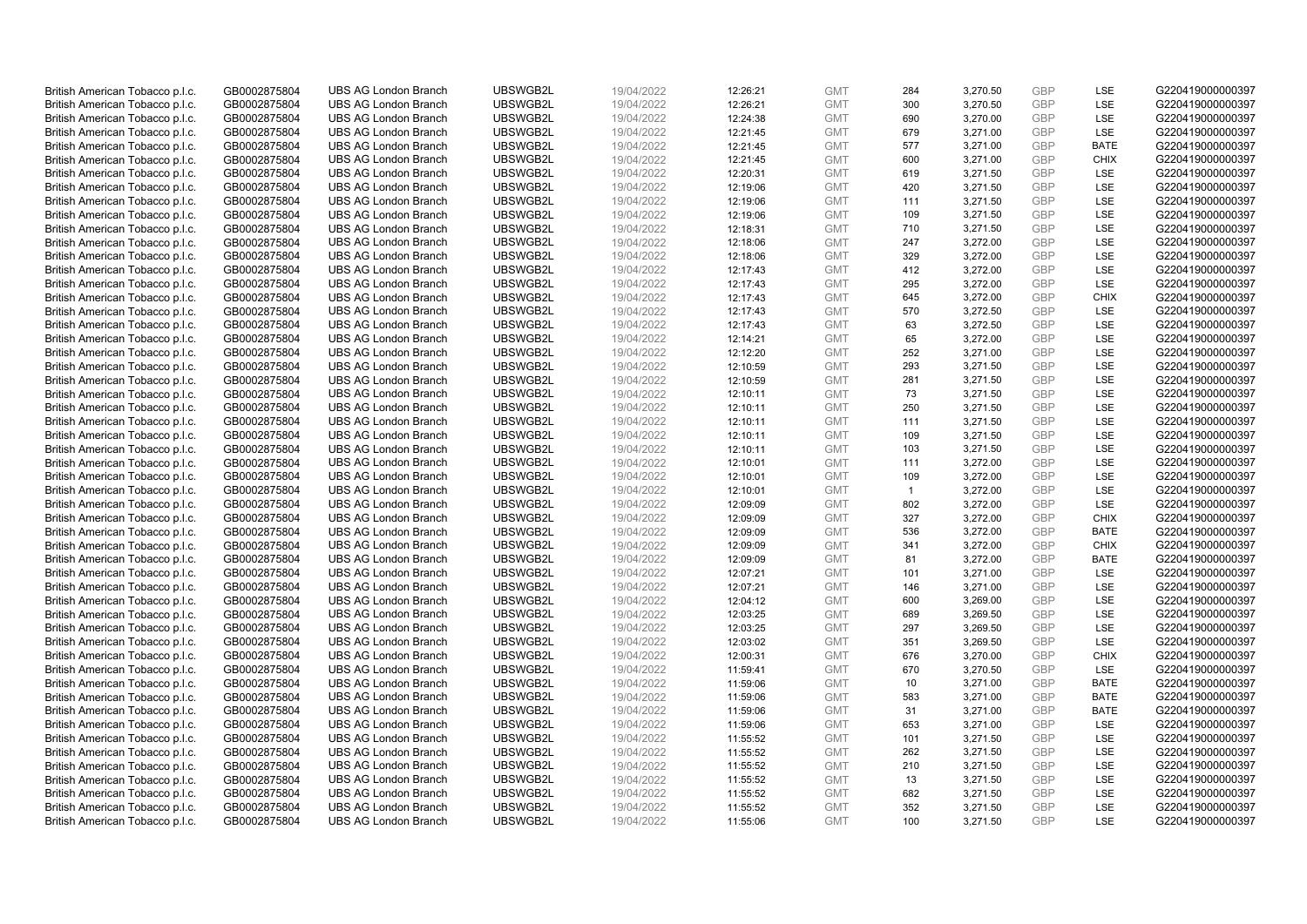| British American Tobacco p.l.c.                                    | GB0002875804                 | <b>UBS AG London Branch</b> | UBSWGB2L             | 19/04/2022               | 11:54:50             | <b>GMT</b>               | 25           | 3,271.50             | <b>GBP</b>               | LSE                        | G220419000000397                     |
|--------------------------------------------------------------------|------------------------------|-----------------------------|----------------------|--------------------------|----------------------|--------------------------|--------------|----------------------|--------------------------|----------------------------|--------------------------------------|
| British American Tobacco p.l.c.                                    | GB0002875804                 | <b>UBS AG London Branch</b> | UBSWGB2L             | 19/04/2022               | 11:54:48             | <b>GMT</b>               | 25           | 3,271.50             | <b>GBP</b>               | <b>LSE</b>                 | G220419000000397                     |
| British American Tobacco p.l.c.                                    | GB0002875804                 | <b>UBS AG London Branch</b> | UBSWGB2L             | 19/04/2022               | 11:54:46             | <b>GMT</b>               | 139          | 3,271.50             | <b>GBP</b>               | LSE                        | G220419000000397                     |
| British American Tobacco p.l.c.                                    | GB0002875804                 | <b>UBS AG London Branch</b> | UBSWGB2L             | 19/04/2022               | 11:53:42             | <b>GMT</b>               | 344          | 3,271.50             | <b>GBP</b>               | <b>CHIX</b>                | G220419000000397                     |
| British American Tobacco p.l.c.                                    | GB0002875804                 | <b>UBS AG London Branch</b> | UBSWGB2L             | 19/04/2022               | 11:53:42             | <b>GMT</b>               | 40           | 3,271.50             | <b>GBP</b>               | <b>CHIX</b>                | G220419000000397                     |
| British American Tobacco p.l.c.                                    | GB0002875804                 | <b>UBS AG London Branch</b> | UBSWGB2L             | 19/04/2022               | 11:53:42             | <b>GMT</b>               | 80           | 3,271.50             | <b>GBP</b>               | <b>CHIX</b>                | G220419000000397                     |
| British American Tobacco p.l.c.                                    | GB0002875804                 | <b>UBS AG London Branch</b> | UBSWGB2L             | 19/04/2022               | 11:53:42             | <b>GMT</b>               | 115          | 3,271.50             | <b>GBP</b>               | <b>CHIX</b>                | G220419000000397                     |
| British American Tobacco p.l.c.                                    | GB0002875804                 | <b>UBS AG London Branch</b> | UBSWGB2L             | 19/04/2022               | 11:53:42             | <b>GMT</b>               | 684          | 3,272.00             | <b>GBP</b>               | LSE                        | G220419000000397                     |
| British American Tobacco p.l.c.                                    | GB0002875804                 | <b>UBS AG London Branch</b> | UBSWGB2L             | 19/04/2022               | 11:47:39             | <b>GMT</b>               | 50           | 3,267.50             | <b>GBP</b>               | LSE                        | G220419000000397                     |
| British American Tobacco p.l.c.                                    | GB0002875804                 | <b>UBS AG London Branch</b> | UBSWGB2L             | 19/04/2022               | 11:47:39             | <b>GMT</b>               | 18           | 3,267.50             | <b>GBP</b>               | LSE                        | G220419000000397                     |
| British American Tobacco p.l.c.                                    | GB0002875804                 | <b>UBS AG London Branch</b> | UBSWGB2L             | 19/04/2022               | 11:47:39             | <b>GMT</b>               | 18           | 3,267.50             | <b>GBP</b>               | LSE                        | G220419000000397                     |
| British American Tobacco p.l.c.                                    | GB0002875804                 | <b>UBS AG London Branch</b> | UBSWGB2L             | 19/04/2022               | 11:47:39             | <b>GMT</b>               | 18           | 3,267.50             | <b>GBP</b>               | LSE                        | G220419000000397                     |
| British American Tobacco p.l.c.                                    | GB0002875804                 | <b>UBS AG London Branch</b> | UBSWGB2L             | 19/04/2022               | 11:47:34             | <b>GMT</b>               | 95           | 3,267.50             | <b>GBP</b>               | LSE                        | G220419000000397                     |
| British American Tobacco p.l.c.                                    | GB0002875804                 | <b>UBS AG London Branch</b> | UBSWGB2L             | 19/04/2022               | 11:47:34             | <b>GMT</b>               | 24           | 3,267.50             | <b>GBP</b>               | LSE                        | G220419000000397                     |
| British American Tobacco p.l.c.                                    | GB0002875804                 | <b>UBS AG London Branch</b> | UBSWGB2L             | 19/04/2022               | 11:47:21             | <b>GMT</b>               | 132          | 3,267.50             | <b>GBP</b>               | <b>LSE</b>                 | G220419000000397                     |
| British American Tobacco p.l.c.                                    | GB0002875804                 | <b>UBS AG London Branch</b> | UBSWGB2L             | 19/04/2022               | 11:47:21             | <b>GMT</b>               | 91           | 3,267.50             | <b>GBP</b>               | LSE                        | G220419000000397                     |
| British American Tobacco p.l.c.                                    | GB0002875804                 | <b>UBS AG London Branch</b> | UBSWGB2L             | 19/04/2022               | 11:47:21             | <b>GMT</b>               | 138          | 3,267.50             | <b>GBP</b>               | LSE                        | G220419000000397                     |
| British American Tobacco p.l.c.                                    | GB0002875804                 | <b>UBS AG London Branch</b> | UBSWGB2L             | 19/04/2022               | 11:46:36             | <b>GMT</b>               | 680          | 3,269.00             | <b>GBP</b>               | LSE                        | G220419000000397                     |
|                                                                    |                              | <b>UBS AG London Branch</b> | UBSWGB2L             |                          |                      |                          | 240          |                      | <b>GBP</b>               | <b>LSE</b>                 | G220419000000397                     |
| British American Tobacco p.l.c.<br>British American Tobacco p.l.c. | GB0002875804<br>GB0002875804 | <b>UBS AG London Branch</b> | UBSWGB2L             | 19/04/2022<br>19/04/2022 | 11:46:01<br>11:46:01 | <b>GMT</b><br><b>GMT</b> | 351          | 3,269.00<br>3,269.00 | <b>GBP</b>               | LSE                        | G220419000000397                     |
|                                                                    |                              |                             |                      |                          |                      |                          |              |                      |                          |                            |                                      |
| British American Tobacco p.l.c.                                    | GB0002875804                 | <b>UBS AG London Branch</b> | UBSWGB2L<br>UBSWGB2L | 19/04/2022               | 11:46:01             | <b>GMT</b>               | 249<br>30    | 3,269.00             | <b>GBP</b><br><b>GBP</b> | <b>CHIX</b><br><b>BATE</b> | G220419000000397<br>G220419000000397 |
| British American Tobacco p.l.c.                                    | GB0002875804                 | <b>UBS AG London Branch</b> |                      | 19/04/2022               | 11:46:01             | <b>GMT</b>               |              | 3,269.00             |                          |                            |                                      |
| British American Tobacco p.l.c.                                    | GB0002875804                 | <b>UBS AG London Branch</b> | UBSWGB2L             | 19/04/2022               | 11:46:01             | <b>GMT</b>               | $\mathbf{1}$ | 3,269.00             | <b>GBP</b>               | LSE                        | G220419000000397                     |
| British American Tobacco p.l.c.                                    | GB0002875804                 | <b>UBS AG London Branch</b> | UBSWGB2L             | 19/04/2022               | 11:46:01             | <b>GMT</b>               | 380          | 3,269.00             | <b>GBP</b>               | <b>CHIX</b>                | G220419000000397                     |
| British American Tobacco p.l.c.                                    | GB0002875804                 | <b>UBS AG London Branch</b> | UBSWGB2L             | 19/04/2022               | 11:46:01             | <b>GMT</b>               | 585          | 3,269.00             | <b>GBP</b>               | <b>BATE</b>                | G220419000000397                     |
| British American Tobacco p.l.c.                                    | GB0002875804                 | <b>UBS AG London Branch</b> | UBSWGB2L             | 19/04/2022               | 11:42:01             | <b>GMT</b>               | 587          | 3,270.00             | <b>GBP</b>               | LSE                        | G220419000000397                     |
| British American Tobacco p.l.c.                                    | GB0002875804                 | <b>UBS AG London Branch</b> | UBSWGB2L             | 19/04/2022               | 11:41:20             | <b>GMT</b>               | 13           | 3,270.50             | <b>GBP</b>               | LSE                        | G220419000000397                     |
| British American Tobacco p.l.c.                                    | GB0002875804                 | <b>UBS AG London Branch</b> | UBSWGB2L             | 19/04/2022               | 11:41:20             | <b>GMT</b>               | 461          | 3,270.50             | <b>GBP</b>               | <b>LSE</b>                 | G220419000000397                     |
| British American Tobacco p.l.c.                                    | GB0002875804                 | <b>UBS AG London Branch</b> | UBSWGB2L             | 19/04/2022               | 11:41:19             | <b>GMT</b>               | 18           | 3,270.50             | <b>GBP</b>               | LSE                        | G220419000000397                     |
| British American Tobacco p.l.c.                                    | GB0002875804                 | <b>UBS AG London Branch</b> | UBSWGB2L             | 19/04/2022               | 11:41:19             | <b>GMT</b>               | 102          | 3,270.50             | <b>GBP</b>               | LSE                        | G220419000000397                     |
| British American Tobacco p.l.c.                                    | GB0002875804                 | <b>UBS AG London Branch</b> | UBSWGB2L             | 19/04/2022               | 11:41:17             | <b>GMT</b>               | 16           | 3,270.50             | <b>GBP</b>               | LSE                        | G220419000000397                     |
| British American Tobacco p.l.c.                                    | GB0002875804                 | <b>UBS AG London Branch</b> | UBSWGB2L             | 19/04/2022               | 11:40:17             | <b>GMT</b>               | 79           | 3,270.50             | <b>GBP</b>               | <b>LSE</b>                 | G220419000000397                     |
| British American Tobacco p.l.c.                                    | GB0002875804                 | <b>UBS AG London Branch</b> | UBSWGB2L             | 19/04/2022               | 11:40:17             | <b>GMT</b>               | 186          | 3,270.50             | <b>GBP</b>               | LSE                        | G220419000000397                     |
| British American Tobacco p.l.c.                                    | GB0002875804                 | <b>UBS AG London Branch</b> | UBSWGB2L             | 19/04/2022               | 11:40:13             | <b>GMT</b>               | 26           | 3,270.50             | <b>GBP</b>               | LSE                        | G220419000000397                     |
| British American Tobacco p.l.c.                                    | GB0002875804                 | <b>UBS AG London Branch</b> | UBSWGB2L             | 19/04/2022               | 11:40:12             | <b>GMT</b>               | 106          | 3,270.50             | <b>GBP</b>               | LSE                        | G220419000000397                     |
| British American Tobacco p.l.c.                                    | GB0002875804                 | <b>UBS AG London Branch</b> | UBSWGB2L             | 19/04/2022               | 11:39:04             | <b>GMT</b>               | 300          | 3,270.50             | <b>GBP</b>               | LSE                        | G220419000000397                     |
| British American Tobacco p.l.c.                                    | GB0002875804                 | <b>UBS AG London Branch</b> | UBSWGB2L             | 19/04/2022               | 11:38:50             | <b>GMT</b>               | 515          | 3,271.50             | <b>GBP</b>               | <b>LSE</b>                 | G220419000000397                     |
| British American Tobacco p.l.c.                                    | GB0002875804                 | <b>UBS AG London Branch</b> | UBSWGB2L             | 19/04/2022               | 11:38:50             | <b>GMT</b>               | 120          | 3,271.50             | <b>GBP</b>               | LSE                        | G220419000000397                     |
| British American Tobacco p.l.c.                                    | GB0002875804                 | <b>UBS AG London Branch</b> | UBSWGB2L             | 19/04/2022               | 11:37:24             | <b>GMT</b>               | 265          | 3,270.00             | <b>GBP</b>               | <b>BATE</b>                | G220419000000397                     |
| British American Tobacco p.l.c.                                    | GB0002875804                 | <b>UBS AG London Branch</b> | UBSWGB2L             | 19/04/2022               | 11:37:24             | <b>GMT</b>               | 401          | 3,270.00             | <b>GBP</b>               | <b>BATE</b>                | G220419000000397                     |
| British American Tobacco p.l.c.                                    | GB0002875804                 | <b>UBS AG London Branch</b> | UBSWGB2L             | 19/04/2022               | 11:37:24             | <b>GMT</b>               | 697          | 3,270.00             | <b>GBP</b>               | <b>CHIX</b>                | G220419000000397                     |
| British American Tobacco p.l.c.                                    | GB0002875804                 | <b>UBS AG London Branch</b> | UBSWGB2L             | 19/04/2022               | 11:37:24             | <b>GMT</b>               | 10           | 3,270.00             | <b>GBP</b>               | <b>CHIX</b>                | G220419000000397                     |
| British American Tobacco p.l.c.                                    | GB0002875804                 | <b>UBS AG London Branch</b> | UBSWGB2L             | 19/04/2022               | 11:37:24             | <b>GMT</b>               | 916          | 3,270.00             | <b>GBP</b>               | LSE                        | G220419000000397                     |
| British American Tobacco p.l.c.                                    | GB0002875804                 | <b>UBS AG London Branch</b> | UBSWGB2L             | 19/04/2022               | 11:34:34             | <b>GMT</b>               | 922          | 3,265.00             | <b>GBP</b>               | LSE                        | G220419000000397                     |
| British American Tobacco p.l.c.                                    | GB0002875804                 | <b>UBS AG London Branch</b> | UBSWGB2L             | 19/04/2022               | 11:34:34             | <b>GMT</b>               | 130          | 3,265.00             | <b>GBP</b>               | <b>CHIX</b>                | G220419000000397                     |
| British American Tobacco p.l.c.                                    | GB0002875804                 | <b>UBS AG London Branch</b> | UBSWGB2L             | 19/04/2022               | 11:34:34             | <b>GMT</b>               | 519          | 3,265.00             | <b>GBP</b>               | <b>CHIX</b>                | G220419000000397                     |
| British American Tobacco p.l.c.                                    | GB0002875804                 | <b>UBS AG London Branch</b> | UBSWGB2L             | 19/04/2022               | 11:34:07             | <b>GMT</b>               | 746          | 3,264.50             | <b>GBP</b>               | LSE                        | G220419000000397                     |
| British American Tobacco p.l.c.                                    | GB0002875804                 | <b>UBS AG London Branch</b> | UBSWGB2L             | 19/04/2022               | 11:34:07             | <b>GMT</b>               | 190          | 3,264.50             | <b>GBP</b>               | LSE                        | G220419000000397                     |
| British American Tobacco p.l.c.                                    | GB0002875804                 | <b>UBS AG London Branch</b> | UBSWGB2L             | 19/04/2022               | 11:27:08             | <b>GMT</b>               | 143          | 3,259.00             | <b>GBP</b>               | <b>CHIX</b>                | G220419000000397                     |
| British American Tobacco p.l.c.                                    | GB0002875804                 | <b>UBS AG London Branch</b> | UBSWGB2L             | 19/04/2022               | 11:26:48             | <b>GMT</b>               | 228          | 3,259.50             | <b>GBP</b>               | <b>LSE</b>                 | G220419000000397                     |
| British American Tobacco p.l.c.                                    | GB0002875804                 | <b>UBS AG London Branch</b> | UBSWGB2L             | 19/04/2022               | 11:26:48             | <b>GMT</b>               | 193          | 3,259.50             | <b>GBP</b>               | LSE                        | G220419000000397                     |
| British American Tobacco p.l.c.                                    | GB0002875804                 | <b>UBS AG London Branch</b> | UBSWGB2L             | 19/04/2022               | 11:26:48             | <b>GMT</b>               | 228          | 3,259.50             | <b>GBP</b>               | LSE                        | G220419000000397                     |
| British American Tobacco p.l.c.                                    | GB0002875804                 | <b>UBS AG London Branch</b> | UBSWGB2L             | 19/04/2022               | 11:26:48             | <b>GMT</b>               | 289          | 3,259.50             | <b>GBP</b>               | LSE                        | G220419000000397                     |
| British American Tobacco p.l.c.                                    | GB0002875804                 | <b>UBS AG London Branch</b> | UBSWGB2L             | 19/04/2022               | 11:26:48             | <b>GMT</b>               | 305          | 3.259.50             | GBP                      | <b>LSE</b>                 | G220419000000397                     |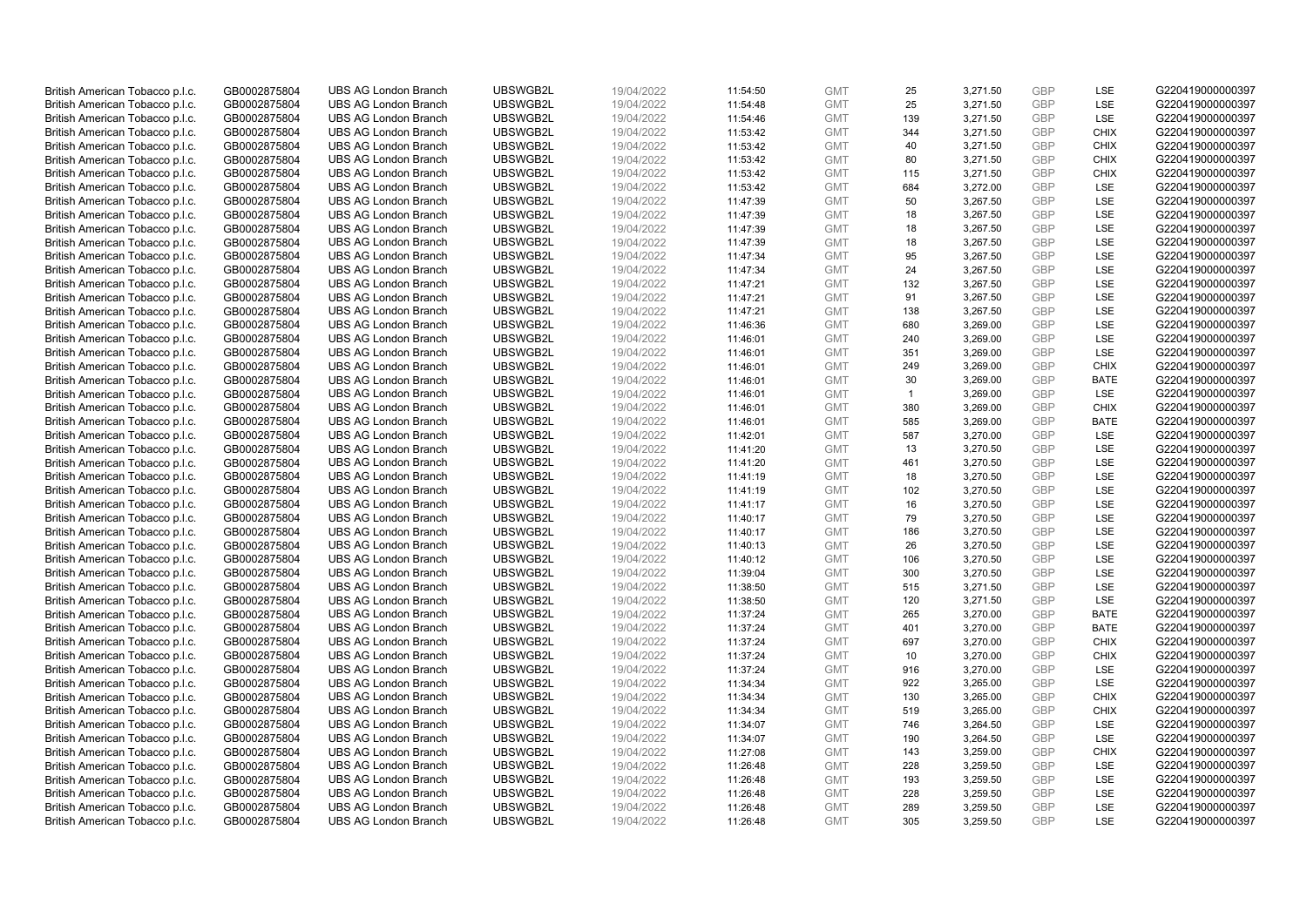| British American Tobacco p.l.c. | GB0002875804                 | <b>UBS AG London Branch</b>                                | UBSWGB2L             | 19/04/2022               | 11:26:48             | <b>GMT</b>               | 666       | 3,259.50             | <b>GBP</b> | LSE                        | G220419000000397                     |
|---------------------------------|------------------------------|------------------------------------------------------------|----------------------|--------------------------|----------------------|--------------------------|-----------|----------------------|------------|----------------------------|--------------------------------------|
| British American Tobacco p.l.c. | GB0002875804                 | <b>UBS AG London Branch</b>                                | UBSWGB2L             | 19/04/2022               | 11:26:48             | <b>GMT</b>               | 11        | 3,259.50             | GBP        | LSE                        | G220419000000397                     |
| British American Tobacco p.l.c. | GB0002875804                 | <b>UBS AG London Branch</b>                                | UBSWGB2L             | 19/04/2022               | 11:23:14             | <b>GMT</b>               | 705       | 3,260.00             | <b>GBP</b> | LSE                        | G220419000000397                     |
| British American Tobacco p.l.c. | GB0002875804                 | <b>UBS AG London Branch</b>                                | UBSWGB2L             | 19/04/2022               | 11:20:34             | <b>GMT</b>               | 187       | 3,259.00             | GBP        | <b>CHIX</b>                | G220419000000397                     |
| British American Tobacco p.l.c. | GB0002875804                 | <b>UBS AG London Branch</b>                                | UBSWGB2L             | 19/04/2022               | 11:20:34             | <b>GMT</b>               | 278       | 3,259.00             | <b>GBP</b> | <b>CHIX</b>                | G220419000000397                     |
| British American Tobacco p.l.c. | GB0002875804                 | <b>UBS AG London Branch</b>                                | UBSWGB2L             | 19/04/2022               | 11:20:34             | <b>GMT</b>               | 227       | 3,259.00             | <b>GBP</b> | <b>LSE</b>                 | G220419000000397                     |
| British American Tobacco p.l.c. | GB0002875804                 | <b>UBS AG London Branch</b>                                | UBSWGB2L             | 19/04/2022               | 11:20:34             | <b>GMT</b>               | 93        | 3,259.00             | <b>GBP</b> | <b>CHIX</b>                | G220419000000397                     |
| British American Tobacco p.l.c. | GB0002875804                 | <b>UBS AG London Branch</b>                                | UBSWGB2L             | 19/04/2022               | 11:20:34             | <b>GMT</b>               | 400       | 3,259.00             | GBP        | <b>LSE</b>                 | G220419000000397                     |
| British American Tobacco p.l.c. | GB0002875804                 | <b>UBS AG London Branch</b>                                | UBSWGB2L             | 19/04/2022               | 11:20:33             | <b>GMT</b>               | 19        | 3,259.00             | <b>GBP</b> | <b>LSE</b>                 | G220419000000397                     |
| British American Tobacco p.l.c. | GB0002875804                 | <b>UBS AG London Branch</b>                                | UBSWGB2L             | 19/04/2022               | 11:20:33             | <b>GMT</b>               | 176       | 3,260.00             | <b>GBP</b> | <b>BATE</b>                | G220419000000397                     |
| British American Tobacco p.l.c. | GB0002875804                 | <b>UBS AG London Branch</b>                                | UBSWGB2L             | 19/04/2022               | 11:20:33             | <b>GMT</b>               | 260       | 3,260.00             | <b>GBP</b> | <b>LSE</b>                 | G220419000000397                     |
| British American Tobacco p.l.c. | GB0002875804                 | <b>UBS AG London Branch</b>                                | UBSWGB2L             | 19/04/2022               | 11:20:22             | <b>GMT</b>               | 182       | 3,260.00             | <b>GBP</b> | LSE                        | G220419000000397                     |
| British American Tobacco p.l.c. | GB0002875804                 | <b>UBS AG London Branch</b>                                | UBSWGB2L             | 19/04/2022               | 11:20:22             | <b>GMT</b>               | 173       | 3,260.00             | <b>GBP</b> | LSE                        | G220419000000397                     |
| British American Tobacco p.l.c. | GB0002875804                 | <b>UBS AG London Branch</b>                                | UBSWGB2L             | 19/04/2022               | 11:18:15             | <b>GMT</b>               | 593       | 3,260.00             | <b>GBP</b> | LSE                        | G220419000000397                     |
| British American Tobacco p.l.c. | GB0002875804                 | <b>UBS AG London Branch</b>                                | UBSWGB2L             | 19/04/2022               | 11:18:15             | <b>GMT</b>               | 226       | 3,260.00             | <b>GBP</b> | <b>BATE</b>                | G220419000000397                     |
| British American Tobacco p.l.c. | GB0002875804                 | <b>UBS AG London Branch</b>                                | UBSWGB2L             | 19/04/2022               | 11:18:15             | <b>GMT</b>               | 209       | 3,260.00             | <b>GBP</b> | <b>BATE</b>                | G220419000000397                     |
| British American Tobacco p.l.c. | GB0002875804                 | <b>UBS AG London Branch</b>                                | UBSWGB2L             | 19/04/2022               | 11:15:03             | <b>GMT</b>               | 72        | 3,260.00             | <b>GBP</b> | LSE                        | G220419000000397                     |
| British American Tobacco p.l.c. | GB0002875804                 | <b>UBS AG London Branch</b>                                | UBSWGB2L             | 19/04/2022               | 11:15:03             | <b>GMT</b>               | 250       | 3,260.00             | <b>GBP</b> | LSE                        | G220419000000397                     |
| British American Tobacco p.l.c. | GB0002875804                 | <b>UBS AG London Branch</b>                                | UBSWGB2L             | 19/04/2022               | 11:15:03             | <b>GMT</b>               | 376       | 3,260.00             | GBP        | <b>LSE</b>                 | G220419000000397                     |
| British American Tobacco p.l.c. | GB0002875804                 | <b>UBS AG London Branch</b>                                | UBSWGB2L             | 19/04/2022               | 11:15:03             | <b>GMT</b>               | 198       | 3,260.00             | <b>GBP</b> | LSE                        | G220419000000397                     |
| British American Tobacco p.l.c. | GB0002875804                 | <b>UBS AG London Branch</b>                                | UBSWGB2L             | 19/04/2022               | 11:15:03             | <b>GMT</b>               | 260       | 3,260.00             | GBP        | LSE                        | G220419000000397                     |
| British American Tobacco p.l.c. | GB0002875804                 | <b>UBS AG London Branch</b>                                | UBSWGB2L             | 19/04/2022               | 11:15:03             | <b>GMT</b>               | 189       | 3,260.00             | <b>GBP</b> | LSE                        | G220419000000397                     |
| British American Tobacco p.l.c. | GB0002875804                 | <b>UBS AG London Branch</b>                                | UBSWGB2L             | 19/04/2022               | 11:15:03             | <b>GMT</b>               | 68        | 3,259.50             | <b>GBP</b> | <b>BATE</b>                | G220419000000397                     |
| British American Tobacco p.l.c. | GB0002875804                 | <b>UBS AG London Branch</b>                                | UBSWGB2L             | 19/04/2022               | 11:15:03             | <b>GMT</b>               | 632       | 3,260.00             | <b>GBP</b> | <b>LSE</b>                 | G220419000000397                     |
| British American Tobacco p.l.c. | GB0002875804                 | <b>UBS AG London Branch</b>                                | UBSWGB2L             | 19/04/2022               | 11:15:03             | <b>GMT</b>               | 708       | 3,260.00             | <b>GBP</b> | <b>CHIX</b>                | G220419000000397                     |
| British American Tobacco p.l.c. | GB0002875804                 | <b>UBS AG London Branch</b>                                | UBSWGB2L             | 19/04/2022               | 11:12:37             | <b>GMT</b>               | 634       | 3,260.50             | <b>GBP</b> | <b>LSE</b>                 | G220419000000397                     |
| British American Tobacco p.l.c. | GB0002875804                 | <b>UBS AG London Branch</b>                                | UBSWGB2L             | 19/04/2022               | 11:12:37             | <b>GMT</b>               | 573       | 3,260.50             | <b>GBP</b> | <b>LSE</b>                 | G220419000000397                     |
| British American Tobacco p.l.c. | GB0002875804                 | <b>UBS AG London Branch</b>                                | UBSWGB2L             | 19/04/2022               | 11:12:20             | <b>GMT</b>               | 330       | 3,261.00             | <b>GBP</b> | <b>LSE</b>                 | G220419000000397                     |
| British American Tobacco p.l.c. | GB0002875804                 | <b>UBS AG London Branch</b>                                | UBSWGB2L             | 19/04/2022               | 11:12:20             | <b>GMT</b>               | 154       | 3,261.00             | <b>GBP</b> | <b>CHIX</b>                | G220419000000397                     |
| British American Tobacco p.l.c. | GB0002875804                 | <b>UBS AG London Branch</b>                                | UBSWGB2L             | 19/04/2022               | 11:12:20             | <b>GMT</b>               | 459       | 3,261.00             | <b>GBP</b> | LSE                        | G220419000000397                     |
| British American Tobacco p.l.c. | GB0002875804                 | <b>UBS AG London Branch</b>                                | UBSWGB2L             | 19/04/2022               | 11:12:20             | <b>GMT</b>               | 72        | 3,261.00             | GBP        | <b>CHIX</b>                | G220419000000397                     |
| British American Tobacco p.l.c. | GB0002875804                 | <b>UBS AG London Branch</b>                                | UBSWGB2L             | 19/04/2022               | 11:12:20             | <b>GMT</b>               | 370       | 3,261.00             | <b>GBP</b> | <b>CHIX</b>                | G220419000000397                     |
| British American Tobacco p.l.c. | GB0002875804                 | <b>UBS AG London Branch</b>                                | UBSWGB2L             | 19/04/2022               | 11:11:03             | <b>GMT</b>               | 90        | 3,260.50             | <b>GBP</b> | <b>CHIX</b>                | G220419000000397                     |
| British American Tobacco p.l.c. | GB0002875804                 | <b>UBS AG London Branch</b>                                | UBSWGB2L             | 19/04/2022               | 11:05:38             | <b>GMT</b>               | 610       | 3,260.00             | GBP        | <b>BATE</b>                | G220419000000397                     |
| British American Tobacco p.l.c. | GB0002875804                 | <b>UBS AG London Branch</b>                                | UBSWGB2L             | 19/04/2022               | 11:05:38             | <b>GMT</b>               | 585       | 3,260.00             | GBP        | LSE                        | G220419000000397                     |
| British American Tobacco p.l.c. | GB0002875804                 | <b>UBS AG London Branch</b>                                | UBSWGB2L             | 19/04/2022               | 11:05:36             | <b>GMT</b>               | 253       | 3,260.50             | GBP        | LSE                        | G220419000000397                     |
| British American Tobacco p.l.c. | GB0002875804                 | <b>UBS AG London Branch</b>                                | UBSWGB2L             | 19/04/2022               | 11:05:36             | <b>GMT</b>               | 90        | 3,260.50             | GBP        | LSE                        | G220419000000397                     |
| British American Tobacco p.l.c. | GB0002875804                 | <b>UBS AG London Branch</b>                                | UBSWGB2L             | 19/04/2022               | 11:05:36             | <b>GMT</b>               | 108       | 3,260.50             | <b>GBP</b> | LSE                        | G220419000000397                     |
| British American Tobacco p.l.c. | GB0002875804                 | <b>UBS AG London Branch</b>                                | UBSWGB2L             | 19/04/2022               | 11:05:36             | <b>GMT</b>               | 198       | 3,260.50             | <b>GBP</b> | <b>LSE</b>                 | G220419000000397                     |
| British American Tobacco p.l.c. | GB0002875804                 | <b>UBS AG London Branch</b>                                | UBSWGB2L             | 19/04/2022               | 11:05:36             | <b>GMT</b>               | 485       | 3,260.50             | GBP        | <b>LSE</b>                 | G220419000000397                     |
| British American Tobacco p.l.c. | GB0002875804                 | <b>UBS AG London Branch</b>                                | UBSWGB2L             | 19/04/2022               | 11:05:36             | <b>GMT</b>               | 145       | 3,260.50             | <b>GBP</b> | <b>LSE</b>                 | G220419000000397                     |
| British American Tobacco p.l.c. | GB0002875804                 | <b>UBS AG London Branch</b>                                | UBSWGB2L             | 19/04/2022               | 11:05:36             | <b>GMT</b>               | 108       | 3,260.50             | <b>GBP</b> | LSE                        | G220419000000397                     |
| British American Tobacco p.l.c. | GB0002875804                 | <b>UBS AG London Branch</b>                                | UBSWGB2L             | 19/04/2022               | 11:05:36             | <b>GMT</b>               | 253       | 3,260.50             | GBP        | LSE                        | G220419000000397                     |
| British American Tobacco p.l.c. | GB0002875804                 | <b>UBS AG London Branch</b>                                | UBSWGB2L             | 19/04/2022               | 11:01:54             | <b>GMT</b>               | 142       | 3,260.50             | GBP        | LSE                        | G220419000000397                     |
| British American Tobacco p.l.c. | GB0002875804                 | <b>UBS AG London Branch</b>                                | UBSWGB2L             | 19/04/2022               | 11:01:54             | <b>GMT</b>               | 450       | 3,260.50             | <b>GBP</b> | <b>LSE</b>                 | G220419000000397                     |
| British American Tobacco p.l.c. | GB0002875804                 | <b>UBS AG London Branch</b>                                | UBSWGB2L             | 19/04/2022               | 11:01:54             | <b>GMT</b>               | 575       | 3,260.50             | <b>GBP</b> | LSE                        | G220419000000397                     |
| British American Tobacco p.l.c. | GB0002875804                 | <b>UBS AG London Branch</b>                                | UBSWGB2L             | 19/04/2022               | 11:01:54             | <b>GMT</b>               | 369       | 3,260.50             | <b>GBP</b> | <b>CHIX</b>                | G220419000000397                     |
| British American Tobacco p.l.c. | GB0002875804                 | <b>UBS AG London Branch</b>                                | UBSWGB2L             | 19/04/2022               | 11:01:53             | <b>GMT</b>               | 232       | 3,260.50             | <b>GBP</b> | <b>CHIX</b>                | G220419000000397                     |
| British American Tobacco p.l.c. | GB0002875804                 | <b>UBS AG London Branch</b>                                | UBSWGB2L             | 19/04/2022               |                      | <b>GMT</b>               | 463       |                      | <b>GBP</b> | LSE                        | G220419000000397                     |
| British American Tobacco p.l.c. | GB0002875804                 | <b>UBS AG London Branch</b>                                | UBSWGB2L             | 19/04/2022               | 11:01:53<br>10:58:20 | <b>GMT</b>               | 26        | 3,260.50<br>3,259.50 | <b>GBP</b> | LSE                        | G220419000000397                     |
|                                 |                              |                                                            | UBSWGB2L             |                          |                      |                          |           |                      | <b>GBP</b> | LSE                        |                                      |
| British American Tobacco p.l.c. | GB0002875804                 | <b>UBS AG London Branch</b><br><b>UBS AG London Branch</b> | UBSWGB2L             | 19/04/2022               | 10:58:18             | <b>GMT</b><br><b>GMT</b> | 72<br>687 | 3,259.50             | <b>GBP</b> | LSE                        | G220419000000397<br>G220419000000397 |
| British American Tobacco p.l.c. | GB0002875804                 |                                                            |                      | 19/04/2022               | 10:58:17             |                          |           | 3,260.50             | GBP        |                            |                                      |
| British American Tobacco p.l.c. | GB0002875804<br>GB0002875804 | <b>UBS AG London Branch</b>                                | UBSWGB2L<br>UBSWGB2L | 19/04/2022<br>19/04/2022 | 10:58:17             | <b>GMT</b><br><b>GMT</b> | 50<br>584 | 3,260.50<br>3.260.50 | GBP        | <b>CHIX</b><br><b>CHIX</b> | G220419000000397                     |
| British American Tobacco p.l.c. |                              | <b>UBS AG London Branch</b>                                |                      |                          | 10:58:17             |                          |           |                      |            |                            | G220419000000397                     |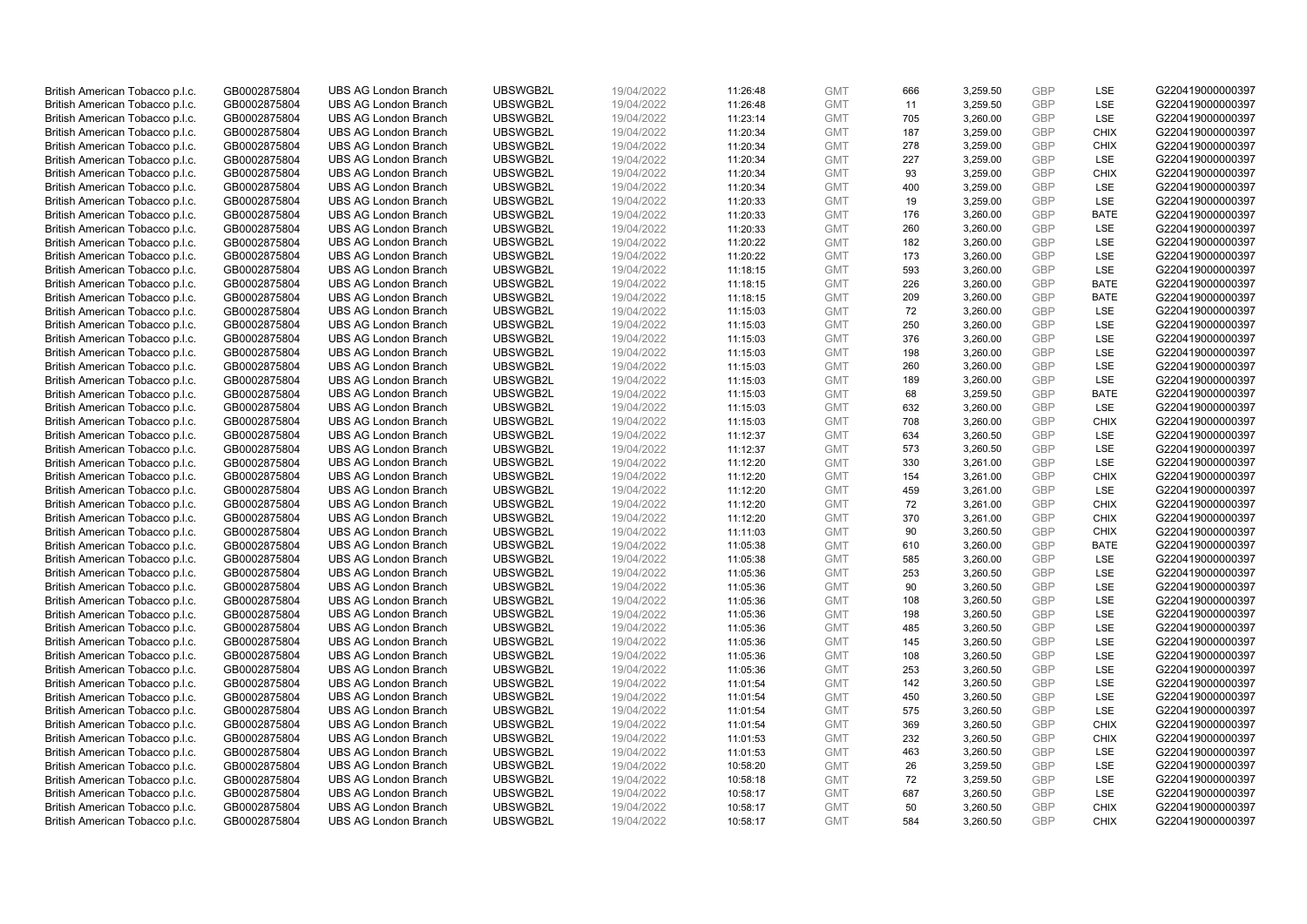| British American Tobacco p.l.c. | GB0002875804 | <b>UBS AG London Branch</b> | UBSWGB2L | 19/04/2022 | 10:53:45 | <b>GMT</b> | 701 | 3,259.50 | <b>GBP</b> | LSE         | G220419000000397 |
|---------------------------------|--------------|-----------------------------|----------|------------|----------|------------|-----|----------|------------|-------------|------------------|
| British American Tobacco p.l.c. | GB0002875804 | <b>UBS AG London Branch</b> | UBSWGB2L | 19/04/2022 | 10:53:45 | <b>GMT</b> | 538 | 3,259.50 | <b>GBP</b> | <b>BATE</b> | G220419000000397 |
| British American Tobacco p.l.c. | GB0002875804 | <b>UBS AG London Branch</b> | UBSWGB2L | 19/04/2022 | 10:50:39 | <b>GMT</b> | 96  | 3,260.00 | <b>GBP</b> | LSE         | G220419000000397 |
| British American Tobacco p.l.c. | GB0002875804 | <b>UBS AG London Branch</b> | UBSWGB2L | 19/04/2022 | 10:50:39 | <b>GMT</b> | 476 | 3,260.00 | <b>GBP</b> | LSE         | G220419000000397 |
| British American Tobacco p.l.c. | GB0002875804 | <b>UBS AG London Branch</b> | UBSWGB2L | 19/04/2022 | 10:50:34 | <b>GMT</b> | 99  | 3,260.50 | <b>GBP</b> | LSE         | G220419000000397 |
| British American Tobacco p.l.c. | GB0002875804 | <b>UBS AG London Branch</b> | UBSWGB2L | 19/04/2022 | 10:50:34 | <b>GMT</b> | 286 | 3,260.50 | <b>GBP</b> | LSE         | G220419000000397 |
| British American Tobacco p.l.c. | GB0002875804 | <b>UBS AG London Branch</b> | UBSWGB2L | 19/04/2022 | 10:50:34 | <b>GMT</b> | 119 | 3,260.50 | <b>GBP</b> | LSE         | G220419000000397 |
| British American Tobacco p.l.c. | GB0002875804 | <b>UBS AG London Branch</b> | UBSWGB2L | 19/04/2022 | 10:50:34 | <b>GMT</b> | 116 | 3,260.50 | <b>GBP</b> | LSE         | G220419000000397 |
| British American Tobacco p.l.c. | GB0002875804 | <b>UBS AG London Branch</b> | UBSWGB2L | 19/04/2022 | 10:48:25 | <b>GMT</b> | 639 | 3,260.50 | <b>GBP</b> | LSE         | G220419000000397 |
| British American Tobacco p.l.c. | GB0002875804 | <b>UBS AG London Branch</b> | UBSWGB2L | 19/04/2022 | 10:48:25 | <b>GMT</b> | 606 | 3,260.50 | <b>GBP</b> | <b>CHIX</b> | G220419000000397 |
| British American Tobacco p.l.c. | GB0002875804 | <b>UBS AG London Branch</b> | UBSWGB2L | 19/04/2022 | 10:48:25 | <b>GMT</b> | 25  | 3,260.50 | <b>GBP</b> | LSE         | G220419000000397 |
| British American Tobacco p.l.c. | GB0002875804 | <b>UBS AG London Branch</b> | UBSWGB2L | 19/04/2022 | 10:46:29 | <b>GMT</b> | 84  | 3,260.00 | <b>GBP</b> | LSE         | G220419000000397 |
| British American Tobacco p.l.c. | GB0002875804 | <b>UBS AG London Branch</b> | UBSWGB2L | 19/04/2022 | 10:46:28 | <b>GMT</b> | 97  | 3,260.00 | <b>GBP</b> | LSE         | G220419000000397 |
| British American Tobacco p.l.c. | GB0002875804 | <b>UBS AG London Branch</b> | UBSWGB2L | 19/04/2022 | 10:43:40 | <b>GMT</b> | 665 | 3,260.00 | <b>GBP</b> | LSE         | G220419000000397 |
| British American Tobacco p.l.c. | GB0002875804 | <b>UBS AG London Branch</b> | UBSWGB2L | 19/04/2022 | 10:42:12 | <b>GMT</b> | 581 | 3,259.00 | GBP        | LSE         | G220419000000397 |
|                                 |              | <b>UBS AG London Branch</b> | UBSWGB2L |            |          | <b>GMT</b> | 228 | 3,258.00 | <b>GBP</b> | LSE         | G220419000000397 |
| British American Tobacco p.l.c. | GB0002875804 | <b>UBS AG London Branch</b> | UBSWGB2L | 19/04/2022 | 10:41:39 | <b>GMT</b> |     |          | <b>GBP</b> |             | G220419000000397 |
| British American Tobacco p.l.c. | GB0002875804 |                             |          | 19/04/2022 | 10:41:39 |            | 101 | 3,258.00 |            | LSE         |                  |
| British American Tobacco p.l.c. | GB0002875804 | <b>UBS AG London Branch</b> | UBSWGB2L | 19/04/2022 | 10:40:58 | <b>GMT</b> | 637 | 3,258.50 | <b>GBP</b> | <b>BATE</b> | G220419000000397 |
| British American Tobacco p.l.c. | GB0002875804 | <b>UBS AG London Branch</b> | UBSWGB2L | 19/04/2022 | 10:40:57 | <b>GMT</b> | 646 | 3,258.50 | <b>GBP</b> | <b>LSE</b>  | G220419000000397 |
| British American Tobacco p.l.c. | GB0002875804 | <b>UBS AG London Branch</b> | UBSWGB2L | 19/04/2022 | 10:37:31 | <b>GMT</b> | 421 | 3,257.50 | <b>GBP</b> | <b>CHIX</b> | G220419000000397 |
| British American Tobacco p.l.c. | GB0002875804 | <b>UBS AG London Branch</b> | UBSWGB2L | 19/04/2022 | 10:37:31 | <b>GMT</b> | 163 | 3,257.50 | <b>GBP</b> | <b>CHIX</b> | G220419000000397 |
| British American Tobacco p.l.c. | GB0002875804 | <b>UBS AG London Branch</b> | UBSWGB2L | 19/04/2022 | 10:35:36 | <b>GMT</b> | 685 | 3,259.00 | <b>GBP</b> | LSE         | G220419000000397 |
| British American Tobacco p.l.c. | GB0002875804 | <b>UBS AG London Branch</b> | UBSWGB2L | 19/04/2022 | 10:34:57 | <b>GMT</b> | 595 | 3,259.00 | <b>GBP</b> | LSE         | G220419000000397 |
| British American Tobacco p.l.c. | GB0002875804 | <b>UBS AG London Branch</b> | UBSWGB2L | 19/04/2022 | 10:34:57 | <b>GMT</b> | 89  | 3,259.00 | <b>GBP</b> | <b>LSE</b>  | G220419000000397 |
| British American Tobacco p.l.c. | GB0002875804 | <b>UBS AG London Branch</b> | UBSWGB2L | 19/04/2022 | 10:32:46 | <b>GMT</b> | 580 | 3,257.50 | <b>GBP</b> | LSE         | G220419000000397 |
| British American Tobacco p.l.c. | GB0002875804 | <b>UBS AG London Branch</b> | UBSWGB2L | 19/04/2022 | 10:30:40 | <b>GMT</b> | 627 | 3,259.00 | <b>GBP</b> | LSE         | G220419000000397 |
| British American Tobacco p.l.c. | GB0002875804 | <b>UBS AG London Branch</b> | UBSWGB2L | 19/04/2022 | 10:30:40 | <b>GMT</b> | 571 | 3,259.50 | <b>GBP</b> | <b>BATE</b> | G220419000000397 |
| British American Tobacco p.l.c. | GB0002875804 | <b>UBS AG London Branch</b> | UBSWGB2L | 19/04/2022 | 10:30:40 | <b>GMT</b> | 228 | 3,259.50 | <b>GBP</b> | <b>CHIX</b> | G220419000000397 |
| British American Tobacco p.l.c. | GB0002875804 | <b>UBS AG London Branch</b> | UBSWGB2L | 19/04/2022 | 10:30:40 | <b>GMT</b> | 267 | 3,259.50 | <b>GBP</b> | <b>CHIX</b> | G220419000000397 |
| British American Tobacco p.l.c. | GB0002875804 | <b>UBS AG London Branch</b> | UBSWGB2L | 19/04/2022 | 10:30:40 | <b>GMT</b> | 114 | 3,259.50 | <b>GBP</b> | <b>CHIX</b> | G220419000000397 |
| British American Tobacco p.l.c. | GB0002875804 | <b>UBS AG London Branch</b> | UBSWGB2L | 19/04/2022 | 10:29:52 | <b>GMT</b> | 45  | 3,259.50 | <b>GBP</b> | LSE         | G220419000000397 |
| British American Tobacco p.l.c. | GB0002875804 | <b>UBS AG London Branch</b> | UBSWGB2L | 19/04/2022 | 10:29:52 | <b>GMT</b> | 26  | 3,259.50 | <b>GBP</b> | <b>LSE</b>  | G220419000000397 |
| British American Tobacco p.l.c. | GB0002875804 | <b>UBS AG London Branch</b> | UBSWGB2L | 19/04/2022 | 10:29:51 | <b>GMT</b> | 544 | 3,259.50 | <b>GBP</b> | LSE         | G220419000000397 |
| British American Tobacco p.l.c. | GB0002875804 | <b>UBS AG London Branch</b> | UBSWGB2L | 19/04/2022 | 10:29:38 | <b>GMT</b> | 5   | 3,259.50 | <b>GBP</b> | LSE         | G220419000000397 |
| British American Tobacco p.l.c. | GB0002875804 | <b>UBS AG London Branch</b> | UBSWGB2L | 19/04/2022 | 10:28:04 | <b>GMT</b> | 175 | 3,258.00 | <b>GBP</b> | LSE         | G220419000000397 |
| British American Tobacco p.l.c. | GB0002875804 | <b>UBS AG London Branch</b> | UBSWGB2L | 19/04/2022 | 10:28:04 | <b>GMT</b> | 67  | 3,258.00 | <b>GBP</b> | LSE         | G220419000000397 |
| British American Tobacco p.l.c. | GB0002875804 | <b>UBS AG London Branch</b> | UBSWGB2L | 19/04/2022 | 10:28:04 | <b>GMT</b> | 140 | 3,258.00 | <b>GBP</b> | <b>LSE</b>  | G220419000000397 |
| British American Tobacco p.l.c. | GB0002875804 | <b>UBS AG London Branch</b> | UBSWGB2L | 19/04/2022 | 10:27:09 | <b>GMT</b> | 327 | 3,258.50 | <b>GBP</b> | LSE         | G220419000000397 |
| British American Tobacco p.l.c. | GB0002875804 | <b>UBS AG London Branch</b> | UBSWGB2L | 19/04/2022 | 10:27:09 | <b>GMT</b> | 325 | 3,258.50 | <b>GBP</b> | LSE         | G220419000000397 |
| British American Tobacco p.l.c. | GB0002875804 | <b>UBS AG London Branch</b> | UBSWGB2L | 19/04/2022 | 10:25:40 | <b>GMT</b> | 22  | 3,255.00 | <b>GBP</b> | LSE         | G220419000000397 |
| British American Tobacco p.l.c. | GB0002875804 | <b>UBS AG London Branch</b> | UBSWGB2L | 19/04/2022 | 10:25:40 | <b>GMT</b> | 664 | 3,255.00 | <b>GBP</b> | LSE         | G220419000000397 |
| British American Tobacco p.l.c. | GB0002875804 | <b>UBS AG London Branch</b> | UBSWGB2L | 19/04/2022 | 10:25:05 | <b>GMT</b> | 608 | 3,255.00 | <b>GBP</b> | <b>CHIX</b> | G220419000000397 |
| British American Tobacco p.l.c. | GB0002875804 | <b>UBS AG London Branch</b> | UBSWGB2L | 19/04/2022 | 10:25:05 | <b>GMT</b> | 14  | 3,255.00 | <b>GBP</b> | <b>CHIX</b> | G220419000000397 |
| British American Tobacco p.l.c. | GB0002875804 | <b>UBS AG London Branch</b> | UBSWGB2L | 19/04/2022 | 10:25:05 | <b>GMT</b> | 590 | 3,255.00 | <b>GBP</b> | LSE         | G220419000000397 |
| British American Tobacco p.l.c. | GB0002875804 | <b>UBS AG London Branch</b> | UBSWGB2L | 19/04/2022 | 10:22:31 | <b>GMT</b> | 191 | 3,256.50 | <b>GBP</b> | <b>LSE</b>  | G220419000000397 |
| British American Tobacco p.l.c. | GB0002875804 | <b>UBS AG London Branch</b> | UBSWGB2L | 19/04/2022 | 10:22:31 | <b>GMT</b> | 100 | 3,256.50 | <b>GBP</b> | LSE         | G220419000000397 |
| British American Tobacco p.l.c. | GB0002875804 | <b>UBS AG London Branch</b> | UBSWGB2L | 19/04/2022 | 10:22:31 | <b>GMT</b> | 300 | 3,256.50 | <b>GBP</b> | LSE         | G220419000000397 |
| British American Tobacco p.l.c. | GB0002875804 | <b>UBS AG London Branch</b> | UBSWGB2L | 19/04/2022 | 10:22:31 | <b>GMT</b> | 24  | 3,256.50 | <b>GBP</b> | LSE         | G220419000000397 |
| British American Tobacco p.l.c. | GB0002875804 | <b>UBS AG London Branch</b> | UBSWGB2L | 19/04/2022 | 10:22:31 | <b>GMT</b> | 530 | 3,257.00 | <b>GBP</b> | LSE         | G220419000000397 |
| British American Tobacco p.l.c. | GB0002875804 | <b>UBS AG London Branch</b> | UBSWGB2L | 19/04/2022 | 10:22:31 | <b>GMT</b> | 24  | 3,257.00 | <b>GBP</b> | <b>LSE</b>  | G220419000000397 |
| British American Tobacco p.l.c. | GB0002875804 | <b>UBS AG London Branch</b> | UBSWGB2L | 19/04/2022 | 10:21:34 | <b>GMT</b> | 103 | 3,257.00 | <b>GBP</b> | LSE         | G220419000000397 |
| British American Tobacco p.l.c. | GB0002875804 | <b>UBS AG London Branch</b> | UBSWGB2L | 19/04/2022 | 10:19:21 | <b>GMT</b> | 592 | 3,257.50 | <b>GBP</b> | LSE         | G220419000000397 |
| British American Tobacco p.l.c. | GB0002875804 | <b>UBS AG London Branch</b> | UBSWGB2L | 19/04/2022 | 10:18:15 | <b>GMT</b> | 170 | 3,258.50 | <b>GBP</b> | LSE         | G220419000000397 |
| British American Tobacco p.l.c. | GB0002875804 | <b>UBS AG London Branch</b> | UBSWGB2L | 19/04/2022 | 10:18:15 | <b>GMT</b> | 130 | 3.258.50 | GBP        | <b>LSE</b>  | G220419000000397 |
|                                 |              |                             |          |            |          |            |     |          |            |             |                  |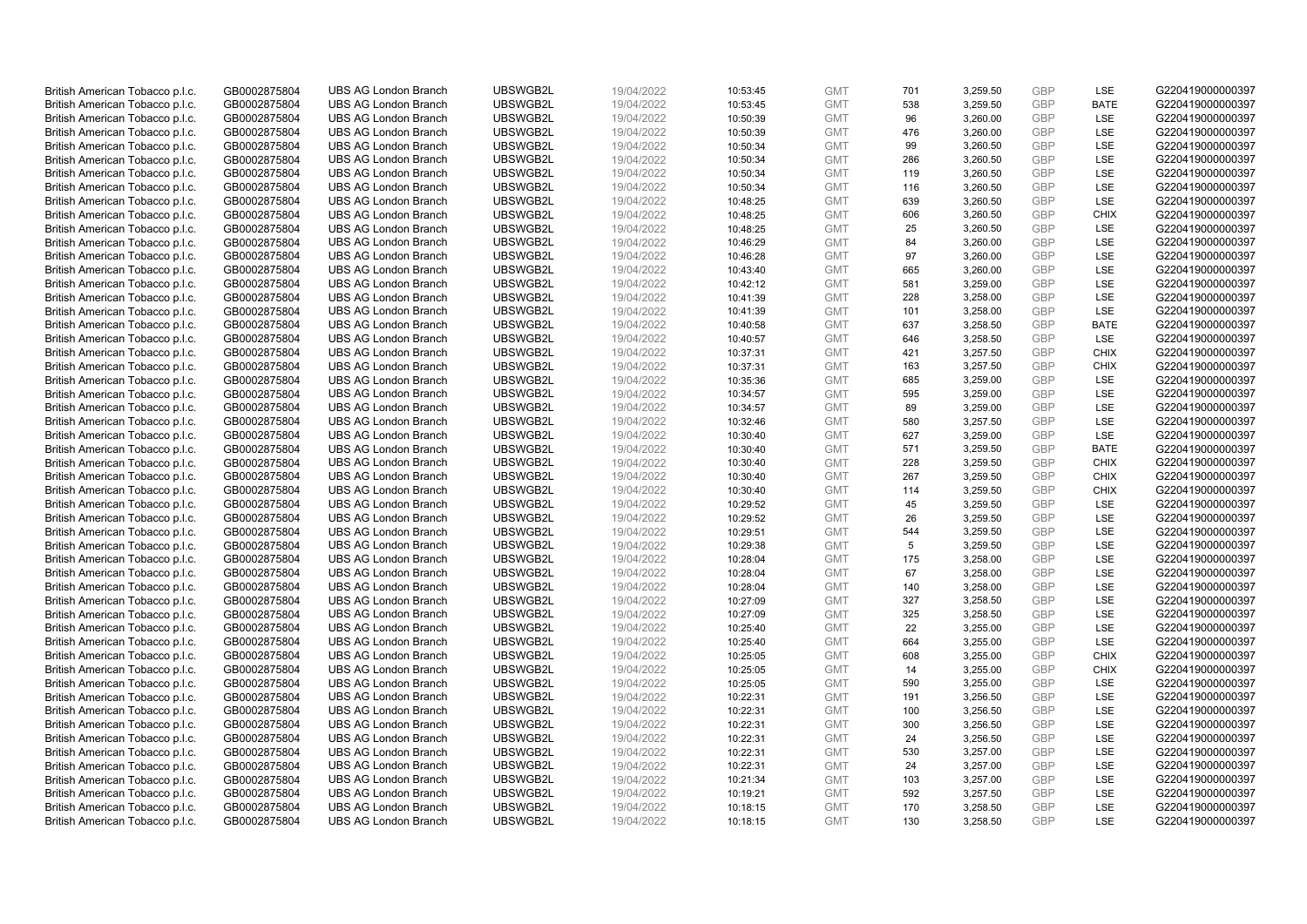| British American Tobacco p.l.c. | GB0002875804 | <b>UBS AG London Branch</b> | UBSWGB2L | 19/04/2022 | 10:18:15             | <b>GMT</b>               | 103            | 3,258.50             | <b>GBP</b>               | LSE         | G220419000000397                     |
|---------------------------------|--------------|-----------------------------|----------|------------|----------------------|--------------------------|----------------|----------------------|--------------------------|-------------|--------------------------------------|
| British American Tobacco p.l.c. | GB0002875804 | <b>UBS AG London Branch</b> | UBSWGB2L | 19/04/2022 | 10:18:15             | <b>GMT</b>               | 283            | 3,258.50             | GBP                      | <b>LSE</b>  | G220419000000397                     |
| British American Tobacco p.l.c. | GB0002875804 | <b>UBS AG London Branch</b> | UBSWGB2L | 19/04/2022 | 10:17:56             | <b>GMT</b>               | 479            | 3,258.50             | <b>GBP</b>               | LSE         | G220419000000397                     |
| British American Tobacco p.l.c. | GB0002875804 | <b>UBS AG London Branch</b> | UBSWGB2L | 19/04/2022 | 10:17:56             | <b>GMT</b>               | 109            | 3,258.50             | <b>GBP</b>               | LSE         | G220419000000397                     |
| British American Tobacco p.l.c. | GB0002875804 | <b>UBS AG London Branch</b> | UBSWGB2L | 19/04/2022 | 10:17:56             | <b>GMT</b>               | 578            | 3,259.00             | <b>GBP</b>               | <b>CHIX</b> | G220419000000397                     |
|                                 |              | <b>UBS AG London Branch</b> | UBSWGB2L |            |                      |                          | 156            |                      |                          | LSE         |                                      |
| British American Tobacco p.l.c. | GB0002875804 |                             |          | 19/04/2022 | 10:16:14             | <b>GMT</b>               |                | 3,256.50             | <b>GBP</b><br><b>GBP</b> |             | G220419000000397                     |
| British American Tobacco p.l.c. | GB0002875804 | <b>UBS AG London Branch</b> | UBSWGB2L | 19/04/2022 | 10:16:14             | <b>GMT</b>               | 39             | 3,256.50             |                          | LSE         | G220419000000397                     |
| British American Tobacco p.l.c. | GB0002875804 | <b>UBS AG London Branch</b> | UBSWGB2L | 19/04/2022 | 10:15:39             | <b>GMT</b>               | $\overline{4}$ | 3,257.50             | <b>GBP</b>               | <b>BATE</b> | G220419000000397                     |
| British American Tobacco p.l.c. | GB0002875804 | <b>UBS AG London Branch</b> | UBSWGB2L | 19/04/2022 | 10:15:39             | <b>GMT</b>               | 17             | 3,257.50             | <b>GBP</b>               | <b>BATE</b> | G220419000000397                     |
| British American Tobacco p.l.c. | GB0002875804 | <b>UBS AG London Branch</b> | UBSWGB2L | 19/04/2022 | 10:15:39             | <b>GMT</b>               | 279            | 3,257.50             | <b>GBP</b>               | <b>BATE</b> | G220419000000397                     |
| British American Tobacco p.l.c. | GB0002875804 | <b>UBS AG London Branch</b> | UBSWGB2L | 19/04/2022 | 10:15:39             | <b>GMT</b>               | 264            | 3,257.50             | <b>GBP</b>               | <b>BATE</b> | G220419000000397                     |
| British American Tobacco p.l.c. | GB0002875804 | <b>UBS AG London Branch</b> | UBSWGB2L | 19/04/2022 | 10:15:39             | <b>GMT</b>               | 144            | 3,257.50             | <b>GBP</b>               | <b>BATE</b> | G220419000000397                     |
| British American Tobacco p.l.c. | GB0002875804 | <b>UBS AG London Branch</b> | UBSWGB2L | 19/04/2022 | 10:15:39             | <b>GMT</b>               | 68             | 3,257.50             | <b>GBP</b>               | LSE         | G220419000000397                     |
| British American Tobacco p.l.c. | GB0002875804 | <b>UBS AG London Branch</b> | UBSWGB2L | 19/04/2022 | 10:15:07             | <b>GMT</b>               | 103            | 3,257.50             | <b>GBP</b>               | LSE         | G220419000000397                     |
| British American Tobacco p.l.c. | GB0002875804 | <b>UBS AG London Branch</b> | UBSWGB2L | 19/04/2022 | 10:15:06             | <b>GMT</b>               | 189            | 3,257.50             | <b>GBP</b>               | <b>LSE</b>  | G220419000000397                     |
| British American Tobacco p.l.c. | GB0002875804 | <b>UBS AG London Branch</b> | UBSWGB2L | 19/04/2022 | 10:15:06             | <b>GMT</b>               | 279            | 3,257.50             | <b>GBP</b>               | LSE         | G220419000000397                     |
| British American Tobacco p.l.c. | GB0002875804 | <b>UBS AG London Branch</b> | UBSWGB2L | 19/04/2022 | 10:14:21             | <b>GMT</b>               | 124            | 3,257.50             | <b>GBP</b>               | LSE         | G220419000000397                     |
| British American Tobacco p.l.c. | GB0002875804 | <b>UBS AG London Branch</b> | UBSWGB2L | 19/04/2022 | 10:14:21             | <b>GMT</b>               | 250            | 3,257.50             | <b>GBP</b>               | LSE         | G220419000000397                     |
| British American Tobacco p.l.c. | GB0002875804 | <b>UBS AG London Branch</b> | UBSWGB2L | 19/04/2022 | 10:14:21             | <b>GMT</b>               | 126            | 3,257.50             | <b>GBP</b>               | <b>LSE</b>  | G220419000000397                     |
| British American Tobacco p.l.c. | GB0002875804 | <b>UBS AG London Branch</b> | UBSWGB2L | 19/04/2022 | 10:12:51             | <b>GMT</b>               | $\overline{7}$ | 3,256.50             | <b>GBP</b>               | LSE         | G220419000000397                     |
| British American Tobacco p.l.c. | GB0002875804 | <b>UBS AG London Branch</b> | UBSWGB2L | 19/04/2022 | 10:12:50             | <b>GMT</b>               | 57             | 3,256.50             | <b>GBP</b>               | LSE         | G220419000000397                     |
| British American Tobacco p.l.c. | GB0002875804 | <b>UBS AG London Branch</b> | UBSWGB2L | 19/04/2022 | 10:12:50             | <b>GMT</b>               | 18             | 3,256.50             | <b>GBP</b>               | LSE         | G220419000000397                     |
| British American Tobacco p.l.c. | GB0002875804 | <b>UBS AG London Branch</b> | UBSWGB2L | 19/04/2022 | 10:12:50             | <b>GMT</b>               | 14             | 3,256.50             | <b>GBP</b>               | LSE         | G220419000000397                     |
| British American Tobacco p.l.c. | GB0002875804 | <b>UBS AG London Branch</b> | UBSWGB2L | 19/04/2022 | 10:12:50             | <b>GMT</b>               | 23             | 3,256.50             | <b>GBP</b>               | <b>LSE</b>  | G220419000000397                     |
| British American Tobacco p.l.c. | GB0002875804 | <b>UBS AG London Branch</b> | UBSWGB2L | 19/04/2022 | 10:12:50             | <b>GMT</b>               | 16             | 3,256.50             | <b>GBP</b>               | LSE         | G220419000000397                     |
| British American Tobacco p.l.c. | GB0002875804 | <b>UBS AG London Branch</b> | UBSWGB2L | 19/04/2022 | 10:12:50             | <b>GMT</b>               | 43             | 3,256.50             | <b>GBP</b>               | LSE         | G220419000000397                     |
| British American Tobacco p.l.c. | GB0002875804 | <b>UBS AG London Branch</b> | UBSWGB2L | 19/04/2022 | 10:12:50             | <b>GMT</b>               | 30             | 3,256.50             | <b>GBP</b>               | LSE         | G220419000000397                     |
| British American Tobacco p.l.c. | GB0002875804 | <b>UBS AG London Branch</b> | UBSWGB2L | 19/04/2022 | 10:12:50             | <b>GMT</b>               | 21             | 3,256.50             | <b>GBP</b>               | <b>LSE</b>  | G220419000000397                     |
| British American Tobacco p.l.c. | GB0002875804 | <b>UBS AG London Branch</b> | UBSWGB2L | 19/04/2022 | 10:12:50             | <b>GMT</b>               | 20             | 3,256.50             | <b>GBP</b>               | LSE         | G220419000000397                     |
| British American Tobacco p.l.c. | GB0002875804 | <b>UBS AG London Branch</b> | UBSWGB2L | 19/04/2022 | 10:12:50             | <b>GMT</b>               | 23             | 3,256.50             | <b>GBP</b>               | LSE         | G220419000000397                     |
| British American Tobacco p.l.c. | GB0002875804 | <b>UBS AG London Branch</b> | UBSWGB2L | 19/04/2022 | 10:12:50             | <b>GMT</b>               | 85             | 3,256.50             | <b>GBP</b>               | LSE         | G220419000000397                     |
| British American Tobacco p.l.c. | GB0002875804 | <b>UBS AG London Branch</b> | UBSWGB2L | 19/04/2022 | 10:12:50             | <b>GMT</b>               | 25             | 3,256.50             | <b>GBP</b>               | <b>LSE</b>  | G220419000000397                     |
| British American Tobacco p.l.c. | GB0002875804 | <b>UBS AG London Branch</b> | UBSWGB2L | 19/04/2022 | 10:12:50             | <b>GMT</b>               | 53             | 3,256.50             | <b>GBP</b>               | LSE         | G220419000000397                     |
| British American Tobacco p.l.c. | GB0002875804 | <b>UBS AG London Branch</b> | UBSWGB2L | 19/04/2022 | 10:12:45             | <b>GMT</b>               | 30             | 3,256.50             | <b>GBP</b>               | LSE         | G220419000000397                     |
| British American Tobacco p.l.c. | GB0002875804 | <b>UBS AG London Branch</b> | UBSWGB2L | 19/04/2022 | 10:12:45             | <b>GMT</b>               | 217            | 3,256.50             | <b>GBP</b>               | LSE         | G220419000000397                     |
| British American Tobacco p.l.c. | GB0002875804 | <b>UBS AG London Branch</b> | UBSWGB2L | 19/04/2022 | 10:12:23             | <b>GMT</b>               | 699            | 3,257.50             | <b>GBP</b>               | LSE         | G220419000000397                     |
| British American Tobacco p.l.c. | GB0002875804 | <b>UBS AG London Branch</b> | UBSWGB2L | 19/04/2022 | 10:12:23             | <b>GMT</b>               | 645            | 3,257.50             | <b>GBP</b>               | <b>CHIX</b> | G220419000000397                     |
| British American Tobacco p.l.c. | GB0002875804 | <b>UBS AG London Branch</b> | UBSWGB2L | 19/04/2022 | 10:11:01             | <b>GMT</b>               | 120            | 3,257.00             | <b>GBP</b>               | LSE         | G220419000000397                     |
| British American Tobacco p.l.c. | GB0002875804 | <b>UBS AG London Branch</b> | UBSWGB2L | 19/04/2022 | 10:11:01             | <b>GMT</b>               | 147            | 3,257.00             | <b>GBP</b>               | LSE         | G220419000000397                     |
| British American Tobacco p.l.c. | GB0002875804 | <b>UBS AG London Branch</b> | UBSWGB2L | 19/04/2022 | 10:11:01             | <b>GMT</b>               | 153            | 3,257.00             | <b>GBP</b>               | LSE         | G220419000000397                     |
| British American Tobacco p.l.c. | GB0002875804 | <b>UBS AG London Branch</b> | UBSWGB2L | 19/04/2022 | 10:10:34             | <b>GMT</b>               | 153            | 3,257.00             | <b>GBP</b>               | LSE         | G220419000000397                     |
| British American Tobacco p.l.c. | GB0002875804 | <b>UBS AG London Branch</b> | UBSWGB2L | 19/04/2022 | 10:10:34             | <b>GMT</b>               | 26             | 3,257.00             | <b>GBP</b>               | LSE         | G220419000000397                     |
| British American Tobacco p.l.c. | GB0002875804 | <b>UBS AG London Branch</b> | UBSWGB2L | 19/04/2022 | 10:10:34             | <b>GMT</b>               | 25             | 3,257.00             | <b>GBP</b>               | LSE         | G220419000000397                     |
| British American Tobacco p.l.c. | GB0002875804 | <b>UBS AG London Branch</b> | UBSWGB2L | 19/04/2022 | 10:10:34             | <b>GMT</b>               | 29             | 3,257.00             | <b>GBP</b>               | LSE         | G220419000000397                     |
| British American Tobacco p.l.c. | GB0002875804 | <b>UBS AG London Branch</b> | UBSWGB2L | 19/04/2022 | 10:09:33             | <b>GMT</b>               | 235            | 3,256.50             | <b>GBP</b>               | LSE         | G220419000000397                     |
| British American Tobacco p.l.c. | GB0002875804 | <b>UBS AG London Branch</b> | UBSWGB2L | 19/04/2022 | 10:08:37             | <b>GMT</b>               | 468            | 3,256.50             | <b>GBP</b>               | LSE         | G220419000000397                     |
| British American Tobacco p.l.c. | GB0002875804 | <b>UBS AG London Branch</b> | UBSWGB2L | 19/04/2022 | 10:06:20             | <b>GMT</b>               | 573            | 3,257.00             | <b>GBP</b>               | <b>CHIX</b> | G220419000000397                     |
| British American Tobacco p.l.c. | GB0002875804 | <b>UBS AG London Branch</b> | UBSWGB2L | 19/04/2022 | 10:05:09             | <b>GMT</b>               | 246            | 3,257.00             | <b>GBP</b>               | LSE         | G220419000000397                     |
| British American Tobacco p.l.c. | GB0002875804 | <b>UBS AG London Branch</b> | UBSWGB2L | 19/04/2022 | 10:05:09             | <b>GMT</b>               | 16             | 3,257.00             | <b>GBP</b>               | LSE         | G220419000000397                     |
| British American Tobacco p.l.c. | GB0002875804 | <b>UBS AG London Branch</b> | UBSWGB2L | 19/04/2022 | 10:05:09             | <b>GMT</b>               | 300            | 3,257.00             | <b>GBP</b>               | LSE         | G220419000000397                     |
| British American Tobacco p.l.c. |              | <b>UBS AG London Branch</b> | UBSWGB2L | 19/04/2022 |                      | <b>GMT</b>               | 104            | 3,257.00             | <b>GBP</b>               | LSE         |                                      |
| British American Tobacco p.l.c. | GB0002875804 | <b>UBS AG London Branch</b> | UBSWGB2L | 19/04/2022 | 10:05:09<br>10:05:09 | <b>GMT</b>               | 125            | 3,258.00             | <b>GBP</b>               | LSE         | G220419000000397<br>G220419000000397 |
|                                 | GB0002875804 |                             |          |            |                      |                          |                |                      | <b>GBP</b>               | LSE         |                                      |
| British American Tobacco p.l.c. | GB0002875804 | <b>UBS AG London Branch</b> | UBSWGB2L | 19/04/2022 | 10:05:09             | <b>GMT</b><br><b>GMT</b> | 495<br>663     | 3,258.00<br>3.258.50 | GBP                      | LSE         | G220419000000397                     |
| British American Tobacco p.l.c. | GB0002875804 | <b>UBS AG London Branch</b> | UBSWGB2L | 19/04/2022 | 10:05:09             |                          |                |                      |                          |             | G220419000000397                     |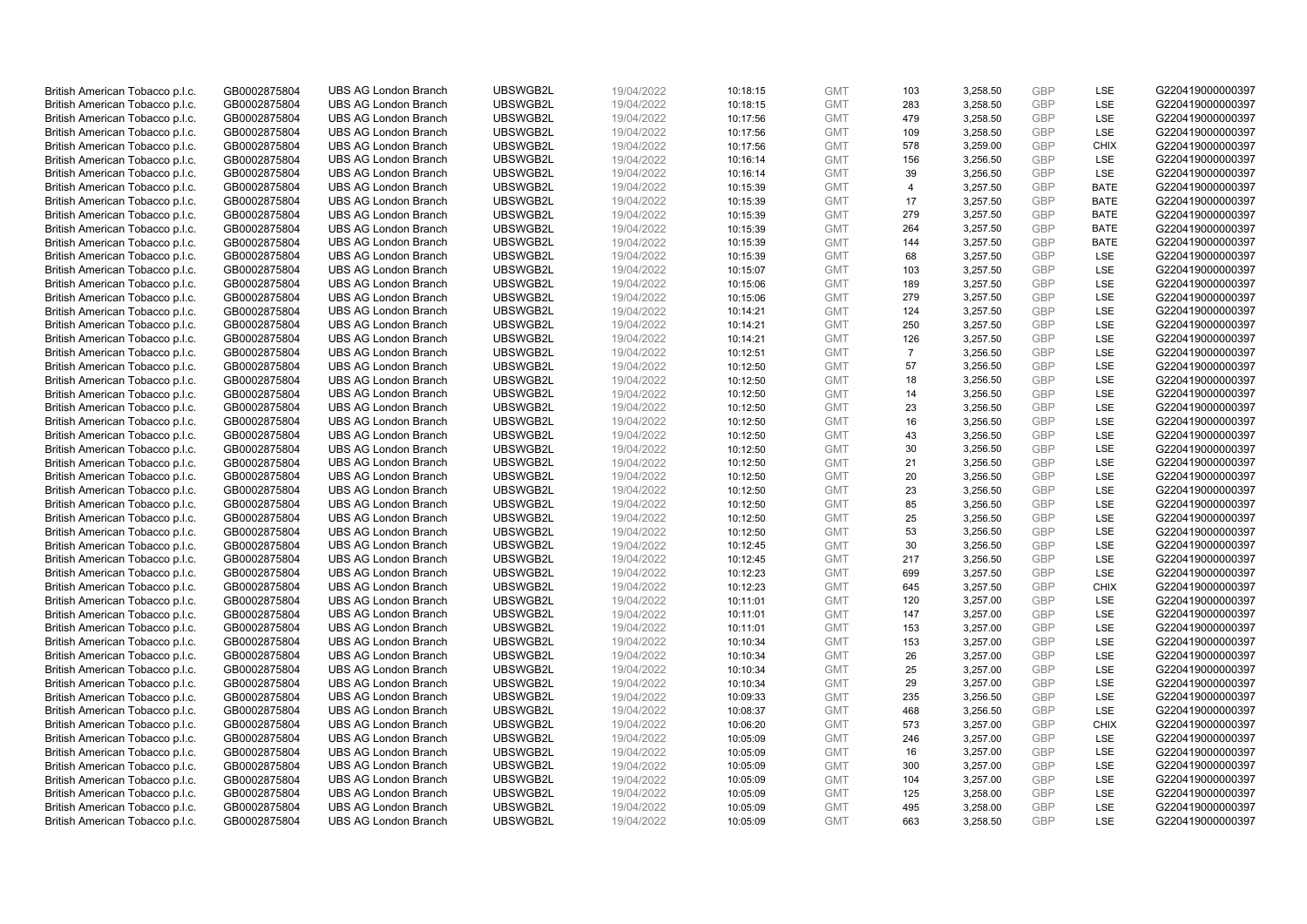| British American Tobacco p.l.c. | GB0002875804 | <b>UBS AG London Branch</b> | UBSWGB2L | 19/04/2022 | 10:05:09 | <b>GMT</b> | $\overline{7}$ | 3,258.50 | <b>GBP</b> | <b>BATE</b> | G220419000000397 |
|---------------------------------|--------------|-----------------------------|----------|------------|----------|------------|----------------|----------|------------|-------------|------------------|
| British American Tobacco p.l.c. | GB0002875804 | <b>UBS AG London Branch</b> | UBSWGB2L | 19/04/2022 | 10:05:09 | <b>GMT</b> | 600            | 3,258.50 | <b>GBP</b> | <b>BATE</b> | G220419000000397 |
| British American Tobacco p.l.c. | GB0002875804 | <b>UBS AG London Branch</b> | UBSWGB2L | 19/04/2022 | 10:01:06 | <b>GMT</b> | 10             | 3,252.00 | <b>GBP</b> | <b>CHIX</b> | G220419000000397 |
| British American Tobacco p.l.c. | GB0002875804 | <b>UBS AG London Branch</b> | UBSWGB2L | 19/04/2022 | 10:01:06 | <b>GMT</b> | 598            | 3,252.00 | <b>GBP</b> | <b>CHIX</b> | G220419000000397 |
| British American Tobacco p.l.c. | GB0002875804 | <b>UBS AG London Branch</b> | UBSWGB2L | 19/04/2022 | 10:01:06 | <b>GMT</b> | $\overline{1}$ | 3,252.00 | <b>GBP</b> | <b>CHIX</b> | G220419000000397 |
| British American Tobacco p.l.c. | GB0002875804 | <b>UBS AG London Branch</b> | UBSWGB2L | 19/04/2022 | 10:00:39 | <b>GMT</b> | 609            | 3,253.00 | <b>GBP</b> | LSE         | G220419000000397 |
| British American Tobacco p.l.c. | GB0002875804 | <b>UBS AG London Branch</b> | UBSWGB2L | 19/04/2022 | 09:59:35 | <b>GMT</b> | 614            | 3,254.50 | <b>GBP</b> | LSE         | G220419000000397 |
| British American Tobacco p.l.c. | GB0002875804 | <b>UBS AG London Branch</b> | UBSWGB2L | 19/04/2022 | 09:56:53 | <b>GMT</b> | 80             | 3,256.00 | <b>GBP</b> | LSE         | G220419000000397 |
| British American Tobacco p.l.c. | GB0002875804 | <b>UBS AG London Branch</b> | UBSWGB2L | 19/04/2022 | 09:56:53 | <b>GMT</b> | 540            | 3,256.00 | <b>GBP</b> | LSE         | G220419000000397 |
| British American Tobacco p.l.c. | GB0002875804 | <b>UBS AG London Branch</b> | UBSWGB2L | 19/04/2022 | 09:56:40 | <b>GMT</b> | 71             | 3,256.00 | <b>GBP</b> | LSE         | G220419000000397 |
| British American Tobacco p.l.c. | GB0002875804 | <b>UBS AG London Branch</b> | UBSWGB2L | 19/04/2022 | 09:56:40 | <b>GMT</b> | 447            | 3,257.50 | <b>GBP</b> | LSE         | G220419000000397 |
| British American Tobacco p.l.c. | GB0002875804 | <b>UBS AG London Branch</b> | UBSWGB2L | 19/04/2022 | 09:56:39 | <b>GMT</b> | 77             | 3,257.50 | <b>GBP</b> | LSE         | G220419000000397 |
| British American Tobacco p.l.c. | GB0002875804 | <b>UBS AG London Branch</b> | UBSWGB2L | 19/04/2022 | 09:56:38 | <b>GMT</b> | 92             | 3,257.50 | <b>GBP</b> | LSE         | G220419000000397 |
| British American Tobacco p.l.c. | GB0002875804 | <b>UBS AG London Branch</b> | UBSWGB2L | 19/04/2022 | 09:56:38 | <b>GMT</b> | 13             | 3,257.50 | <b>GBP</b> | LSE         | G220419000000397 |
| British American Tobacco p.l.c. | GB0002875804 | <b>UBS AG London Branch</b> | UBSWGB2L | 19/04/2022 | 09:56:38 | <b>GMT</b> | 32             | 3,257.50 | <b>GBP</b> | <b>LSE</b>  | G220419000000397 |
| British American Tobacco p.l.c. | GB0002875804 | <b>UBS AG London Branch</b> | UBSWGB2L | 19/04/2022 | 09:56:03 | <b>GMT</b> | 610            | 3,258.50 | <b>GBP</b> | LSE         | G220419000000397 |
|                                 | GB0002875804 | <b>UBS AG London Branch</b> | UBSWGB2L | 19/04/2022 | 09:56:03 | <b>GMT</b> | 574            | 3,258.50 | <b>GBP</b> | <b>CHIX</b> | G220419000000397 |
| British American Tobacco p.l.c. |              |                             |          |            |          |            | 80             |          | <b>GBP</b> | <b>CHIX</b> |                  |
| British American Tobacco p.l.c. | GB0002875804 | <b>UBS AG London Branch</b> | UBSWGB2L | 19/04/2022 | 09:54:27 | <b>GMT</b> |                | 3,257.50 |            |             | G220419000000397 |
| British American Tobacco p.l.c. | GB0002875804 | <b>UBS AG London Branch</b> | UBSWGB2L | 19/04/2022 | 09:50:39 | <b>GMT</b> | 207            | 3,257.50 | <b>GBP</b> | <b>BATE</b> | G220419000000397 |
| British American Tobacco p.l.c. | GB0002875804 | <b>UBS AG London Branch</b> | UBSWGB2L | 19/04/2022 | 09:50:39 | <b>GMT</b> | 88             | 3,257.50 | <b>GBP</b> | <b>BATE</b> | G220419000000397 |
| British American Tobacco p.l.c. | GB0002875804 | <b>UBS AG London Branch</b> | UBSWGB2L | 19/04/2022 | 09:50:39 | <b>GMT</b> | 609            | 3,258.00 | <b>GBP</b> | LSE         | G220419000000397 |
| British American Tobacco p.l.c. | GB0002875804 | <b>UBS AG London Branch</b> | UBSWGB2L | 19/04/2022 | 09:50:39 | <b>GMT</b> | 119            | 3,257.50 | <b>GBP</b> | <b>BATE</b> | G220419000000397 |
| British American Tobacco p.l.c. | GB0002875804 | <b>UBS AG London Branch</b> | UBSWGB2L | 19/04/2022 | 09:50:39 | <b>GMT</b> | 295            | 3,257.50 | <b>GBP</b> | <b>BATE</b> | G220419000000397 |
| British American Tobacco p.l.c. | GB0002875804 | <b>UBS AG London Branch</b> | UBSWGB2L | 19/04/2022 | 09:48:48 | <b>GMT</b> | 702            | 3,259.50 | <b>GBP</b> | <b>LSE</b>  | G220419000000397 |
| British American Tobacco p.l.c. | GB0002875804 | <b>UBS AG London Branch</b> | UBSWGB2L | 19/04/2022 | 09:47:12 | <b>GMT</b> | 327            | 3,260.00 | <b>GBP</b> | LSE         | G220419000000397 |
| British American Tobacco p.l.c. | GB0002875804 | <b>UBS AG London Branch</b> | UBSWGB2L | 19/04/2022 | 09:47:12 | <b>GMT</b> | 278            | 3,260.00 | <b>GBP</b> | LSE         | G220419000000397 |
| British American Tobacco p.l.c. | GB0002875804 | <b>UBS AG London Branch</b> | UBSWGB2L | 19/04/2022 | 09:46:40 | <b>GMT</b> | 697            | 3,260.00 | <b>GBP</b> | LSE         | G220419000000397 |
| British American Tobacco p.l.c. | GB0002875804 | <b>UBS AG London Branch</b> | UBSWGB2L | 19/04/2022 | 09:46:10 | <b>GMT</b> | 677            | 3,260.00 | <b>GBP</b> | <b>LSE</b>  | G220419000000397 |
| British American Tobacco p.l.c. | GB0002875804 | <b>UBS AG London Branch</b> | UBSWGB2L | 19/04/2022 | 09:46:10 | <b>GMT</b> | 663            | 3,260.00 | <b>GBP</b> | <b>CHIX</b> | G220419000000397 |
| British American Tobacco p.l.c. | GB0002875804 | <b>UBS AG London Branch</b> | UBSWGB2L | 19/04/2022 | 09:45:43 | <b>GMT</b> | 327            | 3,260.00 | <b>GBP</b> | LSE         | G220419000000397 |
| British American Tobacco p.l.c. | GB0002875804 | <b>UBS AG London Branch</b> | UBSWGB2L | 19/04/2022 | 09:45:43 | <b>GMT</b> | 271            | 3,260.00 | <b>GBP</b> | LSE         | G220419000000397 |
| British American Tobacco p.l.c. | GB0002875804 | <b>UBS AG London Branch</b> | UBSWGB2L | 19/04/2022 | 09:45:06 | <b>GMT</b> | 675            | 3,260.00 | <b>GBP</b> | <b>LSE</b>  | G220419000000397 |
| British American Tobacco p.l.c. | GB0002875804 | <b>UBS AG London Branch</b> | UBSWGB2L | 19/04/2022 | 09:44:58 | <b>GMT</b> | 479            | 3,260.50 | <b>GBP</b> | LSE         | G220419000000397 |
| British American Tobacco p.l.c. | GB0002875804 | <b>UBS AG London Branch</b> | UBSWGB2L | 19/04/2022 | 09:44:58 | <b>GMT</b> | 135            | 3,260.50 | <b>GBP</b> | LSE         | G220419000000397 |
| British American Tobacco p.l.c. | GB0002875804 | <b>UBS AG London Branch</b> | UBSWGB2L | 19/04/2022 | 09:44:58 | <b>GMT</b> | 193            | 3,260.50 | <b>GBP</b> | <b>CHIX</b> | G220419000000397 |
| British American Tobacco p.l.c. | GB0002875804 | <b>UBS AG London Branch</b> | UBSWGB2L | 19/04/2022 | 09:44:58 | <b>GMT</b> | 280            | 3,260.50 | <b>GBP</b> | <b>CHIX</b> | G220419000000397 |
| British American Tobacco p.l.c. | GB0002875804 | <b>UBS AG London Branch</b> | UBSWGB2L | 19/04/2022 | 09:44:58 | <b>GMT</b> | 107            | 3,260.50 | <b>GBP</b> | <b>CHIX</b> | G220419000000397 |
| British American Tobacco p.l.c. | GB0002875804 | <b>UBS AG London Branch</b> | UBSWGB2L | 19/04/2022 | 09:44:10 | <b>GMT</b> | 50             | 3,260.50 | <b>GBP</b> | LSE         | G220419000000397 |
| British American Tobacco p.l.c. | GB0002875804 | <b>UBS AG London Branch</b> | UBSWGB2L | 19/04/2022 | 09:39:47 | <b>GMT</b> | 649            | 3,260.00 | <b>GBP</b> | LSE         | G220419000000397 |
| British American Tobacco p.l.c. | GB0002875804 | <b>UBS AG London Branch</b> | UBSWGB2L | 19/04/2022 | 09:38:02 | <b>GMT</b> | 601            | 3,260.00 | <b>GBP</b> | LSE         | G220419000000397 |
| British American Tobacco p.l.c. | GB0002875804 | <b>UBS AG London Branch</b> | UBSWGB2L | 19/04/2022 | 09:38:02 | <b>GMT</b> | 345            | 3,260.00 | <b>GBP</b> | <b>LSE</b>  | G220419000000397 |
| British American Tobacco p.l.c. | GB0002875804 | <b>UBS AG London Branch</b> | UBSWGB2L | 19/04/2022 | 09:38:02 | <b>GMT</b> | 86             | 3,260.00 | <b>GBP</b> | <b>BATE</b> | G220419000000397 |
| British American Tobacco p.l.c. | GB0002875804 | <b>UBS AG London Branch</b> | UBSWGB2L | 19/04/2022 | 09:38:02 | <b>GMT</b> | 20             | 3,260.00 | <b>GBP</b> | <b>BATE</b> | G220419000000397 |
| British American Tobacco p.l.c. | GB0002875804 | <b>UBS AG London Branch</b> | UBSWGB2L | 19/04/2022 | 09:38:02 | <b>GMT</b> | 524            | 3,260.00 | <b>GBP</b> | <b>BATE</b> | G220419000000397 |
| British American Tobacco p.l.c. | GB0002875804 | <b>UBS AG London Branch</b> | UBSWGB2L | 19/04/2022 | 09:35:51 | <b>GMT</b> | 446            | 3,260.00 | <b>GBP</b> | <b>CHIX</b> | G220419000000397 |
| British American Tobacco p.l.c. | GB0002875804 | <b>UBS AG London Branch</b> | UBSWGB2L | 19/04/2022 | 09:35:51 | <b>GMT</b> | 258            | 3,260.00 | <b>GBP</b> | LSE         | G220419000000397 |
| British American Tobacco p.l.c. | GB0002875804 | <b>UBS AG London Branch</b> | UBSWGB2L | 19/04/2022 | 09:35:00 | <b>GMT</b> | 151            | 3,260.00 | <b>GBP</b> | <b>CHIX</b> | G220419000000397 |
| British American Tobacco p.l.c. | GB0002875804 | <b>UBS AG London Branch</b> | UBSWGB2L | 19/04/2022 | 09:33:43 | <b>GMT</b> | 40             | 3,258.50 | <b>GBP</b> | LSE         | G220419000000397 |
| British American Tobacco p.l.c. | GB0002875804 | <b>UBS AG London Branch</b> | UBSWGB2L | 19/04/2022 | 09:33:42 | <b>GMT</b> | 39             | 3,258.50 | <b>GBP</b> | LSE         | G220419000000397 |
| British American Tobacco p.l.c. | GB0002875804 | <b>UBS AG London Branch</b> | UBSWGB2L | 19/04/2022 | 09:33:42 | <b>GMT</b> | 40             | 3,258.50 | <b>GBP</b> | <b>LSE</b>  | G220419000000397 |
| British American Tobacco p.l.c. | GB0002875804 | <b>UBS AG London Branch</b> | UBSWGB2L | 19/04/2022 | 09:33:42 | <b>GMT</b> | 42             | 3,258.50 | <b>GBP</b> | LSE         | G220419000000397 |
| British American Tobacco p.l.c. | GB0002875804 | <b>UBS AG London Branch</b> | UBSWGB2L | 19/04/2022 | 09:31:45 | <b>GMT</b> | 20             | 3,260.00 | <b>GBP</b> | LSE         | G220419000000397 |
| British American Tobacco p.l.c. | GB0002875804 | <b>UBS AG London Branch</b> | UBSWGB2L | 19/04/2022 | 09:31:45 | <b>GMT</b> | 438            | 3,260.00 | <b>GBP</b> | LSE         | G220419000000397 |
| British American Tobacco p.l.c. | GB0002875804 | <b>UBS AG London Branch</b> | UBSWGB2L | 19/04/2022 | 09:31:45 | <b>GMT</b> | 126            | 3.260.00 | GBP        | <b>LSE</b>  | G220419000000397 |
|                                 |              |                             |          |            |          |            |                |          |            |             |                  |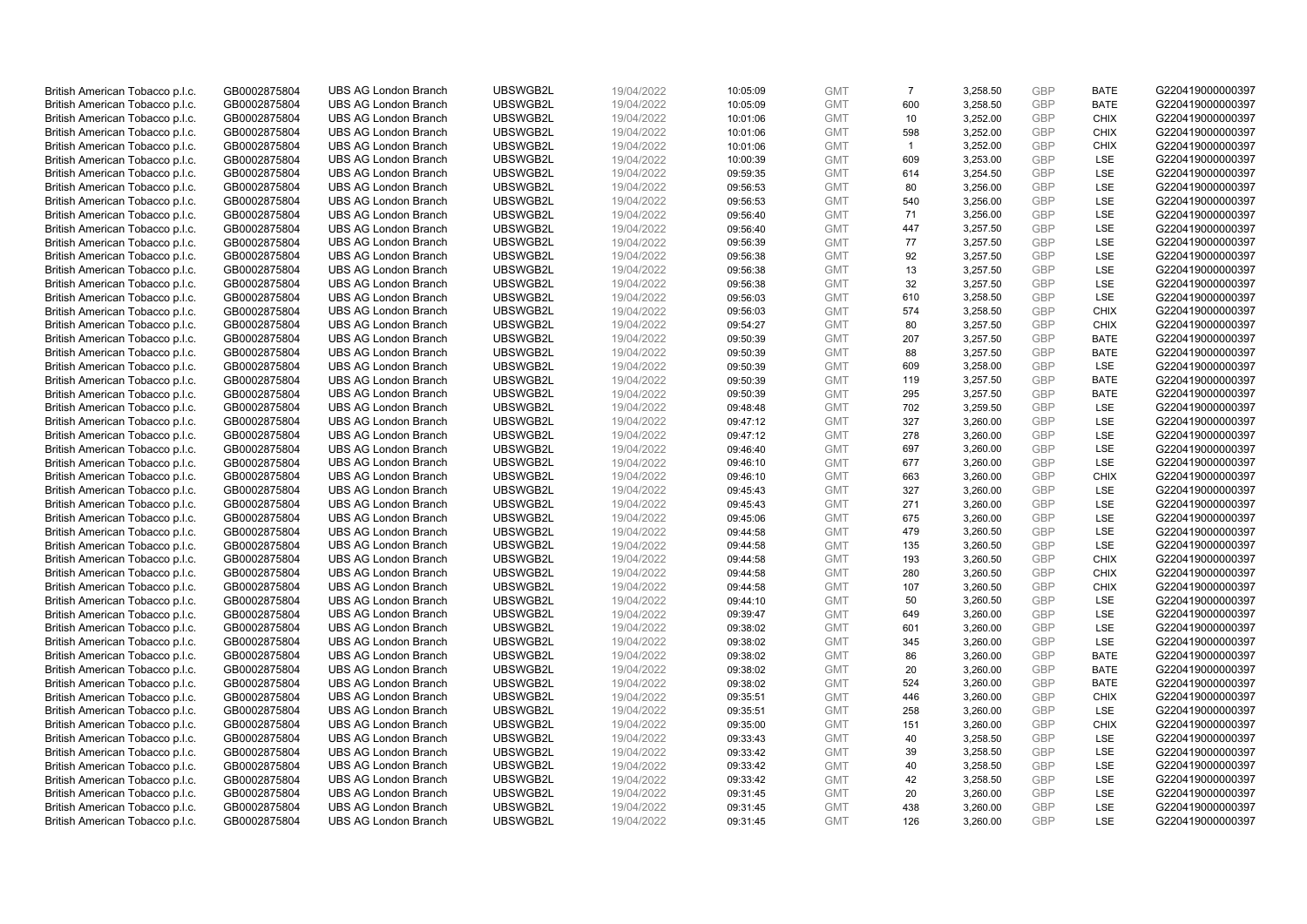| British American Tobacco p.l.c. | GB0002875804                 | <b>UBS AG London Branch</b> | UBSWGB2L | 19/04/2022 | 09:31:45 | <b>GMT</b> | 124 | 3,260.00 | <b>GBP</b> | LSE         | G220419000000397 |
|---------------------------------|------------------------------|-----------------------------|----------|------------|----------|------------|-----|----------|------------|-------------|------------------|
| British American Tobacco p.l.c. | GB0002875804                 | <b>UBS AG London Branch</b> | UBSWGB2L | 19/04/2022 | 09:31:45 | <b>GMT</b> | 626 | 3,260.00 | GBP        | LSE         | G220419000000397 |
| British American Tobacco p.l.c. | GB0002875804                 | <b>UBS AG London Branch</b> | UBSWGB2L | 19/04/2022 | 09:29:03 | <b>GMT</b> | 593 | 3,262.00 | GBP        | LSE         | G220419000000397 |
| British American Tobacco p.l.c. | GB0002875804                 | <b>UBS AG London Branch</b> | UBSWGB2L | 19/04/2022 | 09:29:03 | <b>GMT</b> | 101 | 3,263.00 | GBP        | <b>CHIX</b> | G220419000000397 |
| British American Tobacco p.l.c. | GB0002875804                 | <b>UBS AG London Branch</b> | UBSWGB2L | 19/04/2022 | 09:29:03 | <b>GMT</b> | 635 | 3,263.00 | <b>GBP</b> | LSE         | G220419000000397 |
| British American Tobacco p.l.c. | GB0002875804                 | <b>UBS AG London Branch</b> | UBSWGB2L | 19/04/2022 | 09:29:03 | <b>GMT</b> | 12  | 3,263.00 | <b>GBP</b> | <b>BATE</b> | G220419000000397 |
| British American Tobacco p.l.c. | GB0002875804                 | <b>UBS AG London Branch</b> | UBSWGB2L | 19/04/2022 | 09:29:03 | <b>GMT</b> | 33  | 3,263.00 | GBP        | <b>BATE</b> | G220419000000397 |
| British American Tobacco p.l.c. | GB0002875804                 | <b>UBS AG London Branch</b> | UBSWGB2L | 19/04/2022 | 09:29:03 | <b>GMT</b> | 574 | 3,263.00 | GBP        | <b>CHIX</b> | G220419000000397 |
| British American Tobacco p.l.c. | GB0002875804                 | <b>UBS AG London Branch</b> | UBSWGB2L | 19/04/2022 | 09:28:53 | <b>GMT</b> | 25  | 3,263.00 | GBP        | LSE         | G220419000000397 |
| British American Tobacco p.l.c. | GB0002875804                 | <b>UBS AG London Branch</b> | UBSWGB2L | 19/04/2022 | 09:28:12 | <b>GMT</b> | 26  | 3,263.00 | <b>GBP</b> | LSE         | G220419000000397 |
| British American Tobacco p.l.c. | GB0002875804                 | <b>UBS AG London Branch</b> | UBSWGB2L | 19/04/2022 | 09:27:48 | <b>GMT</b> | 250 | 3,263.50 | GBP        | LSE         | G220419000000397 |
| British American Tobacco p.l.c. | GB0002875804                 | <b>UBS AG London Branch</b> | UBSWGB2L | 19/04/2022 | 09:27:48 | <b>GMT</b> | 126 | 3,263.50 | <b>GBP</b> | LSE         | G220419000000397 |
| British American Tobacco p.l.c. | GB0002875804                 | <b>UBS AG London Branch</b> | UBSWGB2L | 19/04/2022 | 09:27:48 | <b>GMT</b> | 124 | 3,263.50 | GBP        | LSE         | G220419000000397 |
| British American Tobacco p.l.c. | GB0002875804                 | <b>UBS AG London Branch</b> | UBSWGB2L | 19/04/2022 | 09:27:48 | <b>GMT</b> | 340 | 3,263.00 | <b>GBP</b> | LSE         | G220419000000397 |
| British American Tobacco p.l.c. | GB0002875804                 | <b>UBS AG London Branch</b> | UBSWGB2L | 19/04/2022 | 09:27:48 | <b>GMT</b> | 534 | 3,263.00 | <b>GBP</b> | <b>BATE</b> | G220419000000397 |
| British American Tobacco p.l.c. | GB0002875804                 | <b>UBS AG London Branch</b> | UBSWGB2L | 19/04/2022 | 09:25:13 | <b>GMT</b> | 210 | 3,262.00 | <b>GBP</b> | LSE         | G220419000000397 |
| British American Tobacco p.l.c. | GB0002875804                 | <b>UBS AG London Branch</b> | UBSWGB2L | 19/04/2022 | 09:25:13 | <b>GMT</b> | 468 | 3,262.00 | GBP        | LSE         | G220419000000397 |
| British American Tobacco p.l.c. | GB0002875804                 | <b>UBS AG London Branch</b> | UBSWGB2L | 19/04/2022 | 09:22:50 | <b>GMT</b> | 701 | 3,263.00 | <b>GBP</b> | LSE         | G220419000000397 |
| British American Tobacco p.l.c. | GB0002875804                 | <b>UBS AG London Branch</b> | UBSWGB2L | 19/04/2022 | 09:22:31 | <b>GMT</b> | 582 | 3,264.00 | GBP        | <b>LSE</b>  | G220419000000397 |
| British American Tobacco p.l.c. | GB0002875804                 | <b>UBS AG London Branch</b> | UBSWGB2L | 19/04/2022 | 09:22:31 | <b>GMT</b> | 111 | 3,264.00 | <b>GBP</b> | LSE         | G220419000000397 |
| British American Tobacco p.l.c. | GB0002875804                 | <b>UBS AG London Branch</b> | UBSWGB2L | 19/04/2022 | 09:22:31 | <b>GMT</b> | 239 | 3,264.00 | GBP        | <b>CHIX</b> | G220419000000397 |
| British American Tobacco p.l.c. | GB0002875804                 | <b>UBS AG London Branch</b> | UBSWGB2L | 19/04/2022 | 09:22:31 | <b>GMT</b> | 369 | 3,264.00 | GBP        | <b>CHIX</b> | G220419000000397 |
| British American Tobacco p.l.c. | GB0002875804                 | <b>UBS AG London Branch</b> | UBSWGB2L | 19/04/2022 | 09:20:41 | <b>GMT</b> | 249 | 3,262.50 | GBP        | LSE         | G220419000000397 |
| British American Tobacco p.l.c. | GB0002875804                 | <b>UBS AG London Branch</b> | UBSWGB2L | 19/04/2022 | 09:20:41 | <b>GMT</b> | 126 | 3,262.50 | GBP        | LSE         | G220419000000397 |
| British American Tobacco p.l.c. | GB0002875804                 | <b>UBS AG London Branch</b> | UBSWGB2L | 19/04/2022 | 09:20:41 | <b>GMT</b> | 124 | 3,262.50 | <b>GBP</b> | LSE         | G220419000000397 |
| British American Tobacco p.l.c. | GB0002875804                 | <b>UBS AG London Branch</b> | UBSWGB2L | 19/04/2022 | 09:20:41 | <b>GMT</b> | 126 | 3,262.00 | <b>GBP</b> | LSE         | G220419000000397 |
| British American Tobacco p.l.c. | GB0002875804                 | <b>UBS AG London Branch</b> | UBSWGB2L | 19/04/2022 | 09:20:41 | <b>GMT</b> | 61  | 3,262.00 | <b>GBP</b> | LSE         | G220419000000397 |
| British American Tobacco p.l.c. | GB0002875804                 | <b>UBS AG London Branch</b> | UBSWGB2L | 19/04/2022 | 09:20:41 | <b>GMT</b> | 607 | 3,263.00 | <b>GBP</b> | <b>LSE</b>  | G220419000000397 |
| British American Tobacco p.l.c. | GB0002875804                 | <b>UBS AG London Branch</b> | UBSWGB2L | 19/04/2022 | 09:19:35 | <b>GMT</b> | 398 | 3,262.50 | <b>GBP</b> | <b>BATE</b> | G220419000000397 |
| British American Tobacco p.l.c. | GB0002875804                 | <b>UBS AG London Branch</b> | UBSWGB2L | 19/04/2022 | 09:19:35 | <b>GMT</b> | 26  | 3,262.50 | GBP        | <b>BATE</b> | G220419000000397 |
| British American Tobacco p.l.c. | GB0002875804                 | <b>UBS AG London Branch</b> | UBSWGB2L | 19/04/2022 | 09:19:35 | <b>GMT</b> | 60  | 3,262.50 | GBP        | <b>BATE</b> | G220419000000397 |
| British American Tobacco p.l.c. | GB0002875804                 | <b>UBS AG London Branch</b> | UBSWGB2L | 19/04/2022 | 09:19:35 | <b>GMT</b> | 10  | 3,262.50 | <b>GBP</b> | <b>BATE</b> | G220419000000397 |
| British American Tobacco p.l.c. | GB0002875804                 | <b>UBS AG London Branch</b> | UBSWGB2L | 19/04/2022 | 09:19:35 | <b>GMT</b> | 18  | 3,262.50 | GBP        | <b>BATE</b> | G220419000000397 |
| British American Tobacco p.l.c. | GB0002875804                 | <b>UBS AG London Branch</b> | UBSWGB2L | 19/04/2022 | 09:19:35 | <b>GMT</b> | 71  | 3,262.50 | GBP        | <b>BATE</b> | G220419000000397 |
| British American Tobacco p.l.c. | GB0002875804                 | <b>UBS AG London Branch</b> | UBSWGB2L | 19/04/2022 | 09:19:35 | <b>GMT</b> | 493 | 3,263.00 | <b>GBP</b> | LSE         | G220419000000397 |
| British American Tobacco p.l.c. | GB0002875804                 | <b>UBS AG London Branch</b> | UBSWGB2L | 19/04/2022 | 09:18:46 | <b>GMT</b> | 78  | 3,263.00 | GBP        | LSE         | G220419000000397 |
| British American Tobacco p.l.c. | GB0002875804                 | <b>UBS AG London Branch</b> | UBSWGB2L | 19/04/2022 | 09:16:41 | <b>GMT</b> | 239 | 3,264.00 | <b>GBP</b> | LSE         | G220419000000397 |
| British American Tobacco p.l.c. | GB0002875804                 | <b>UBS AG London Branch</b> | UBSWGB2L | 19/04/2022 | 09:16:41 | <b>GMT</b> | 50  | 3,264.00 | <b>GBP</b> | LSE         | G220419000000397 |
| British American Tobacco p.l.c. | GB0002875804                 | <b>UBS AG London Branch</b> | UBSWGB2L | 19/04/2022 | 09:16:41 | <b>GMT</b> | 23  | 3,264.00 | <b>GBP</b> | <b>LSE</b>  | G220419000000397 |
| British American Tobacco p.l.c. | GB0002875804                 | <b>UBS AG London Branch</b> | UBSWGB2L | 19/04/2022 | 09:16:41 | <b>GMT</b> | 92  | 3,264.00 | <b>GBP</b> | <b>LSE</b>  | G220419000000397 |
| British American Tobacco p.l.c. | GB0002875804                 | <b>UBS AG London Branch</b> | UBSWGB2L | 19/04/2022 | 09:16:39 | <b>GMT</b> | 13  | 3,264.00 | <b>GBP</b> | <b>LSE</b>  | G220419000000397 |
| British American Tobacco p.l.c. | GB0002875804                 | <b>UBS AG London Branch</b> | UBSWGB2L | 19/04/2022 | 09:16:37 | <b>GMT</b> | 18  | 3,264.00 | <b>GBP</b> | LSE         | G220419000000397 |
| British American Tobacco p.l.c. | GB0002875804                 | <b>UBS AG London Branch</b> | UBSWGB2L | 19/04/2022 | 09:16:37 | <b>GMT</b> | 19  | 3,264.00 | <b>GBP</b> | LSE         | G220419000000397 |
| British American Tobacco p.l.c. |                              | <b>UBS AG London Branch</b> | UBSWGB2L | 19/04/2022 | 09:16:35 | <b>GMT</b> | 130 | 3,264.00 | <b>GBP</b> | LSE         | G220419000000397 |
| British American Tobacco p.l.c. | GB0002875804<br>GB0002875804 | <b>UBS AG London Branch</b> | UBSWGB2L | 19/04/2022 | 09:16:35 | <b>GMT</b> | 76  | 3,264.00 | <b>GBP</b> | <b>LSE</b>  | G220419000000397 |
|                                 |                              | <b>UBS AG London Branch</b> | UBSWGB2L | 19/04/2022 |          | <b>GMT</b> |     |          | <b>GBP</b> | LSE         |                  |
| British American Tobacco p.l.c. | GB0002875804                 |                             |          |            | 09:16:35 |            | 44  | 3,264.00 |            |             | G220419000000397 |
| British American Tobacco p.l.c. | GB0002875804                 | <b>UBS AG London Branch</b> | UBSWGB2L | 19/04/2022 | 09:16:35 | <b>GMT</b> | 40  | 3,264.00 | <b>GBP</b> | LSE         | G220419000000397 |
| British American Tobacco p.l.c. | GB0002875804                 | <b>UBS AG London Branch</b> | UBSWGB2L | 19/04/2022 | 09:16:35 | <b>GMT</b> | 93  | 3,264.00 | <b>GBP</b> | LSE         | G220419000000397 |
| British American Tobacco p.l.c. | GB0002875804                 | <b>UBS AG London Branch</b> | UBSWGB2L | 19/04/2022 | 09:16:35 | <b>GMT</b> | 13  | 3,264.00 | <b>GBP</b> | LSE         | G220419000000397 |
| British American Tobacco p.l.c. | GB0002875804                 | <b>UBS AG London Branch</b> | UBSWGB2L | 19/04/2022 | 09:16:30 | <b>GMT</b> | 17  | 3,264.00 | <b>GBP</b> | LSE         | G220419000000397 |
| British American Tobacco p.l.c. | GB0002875804                 | <b>UBS AG London Branch</b> | UBSWGB2L | 19/04/2022 | 09:16:30 | <b>GMT</b> | 18  | 3,264.00 | <b>GBP</b> | LSE         | G220419000000397 |
| British American Tobacco p.l.c. | GB0002875804                 | <b>UBS AG London Branch</b> | UBSWGB2L | 19/04/2022 | 09:16:30 | <b>GMT</b> | 40  | 3,264.00 | <b>GBP</b> | LSE         | G220419000000397 |
| British American Tobacco p.l.c. | GB0002875804                 | <b>UBS AG London Branch</b> | UBSWGB2L | 19/04/2022 | 09:16:28 | <b>GMT</b> | 39  | 3,264.00 | GBP        | LSE         | G220419000000397 |
| British American Tobacco p.l.c. | GB0002875804                 | <b>UBS AG London Branch</b> | UBSWGB2L | 19/04/2022 | 09:16:28 | <b>GMT</b> | 40  | 3.264.00 | GBP        | <b>LSE</b>  | G220419000000397 |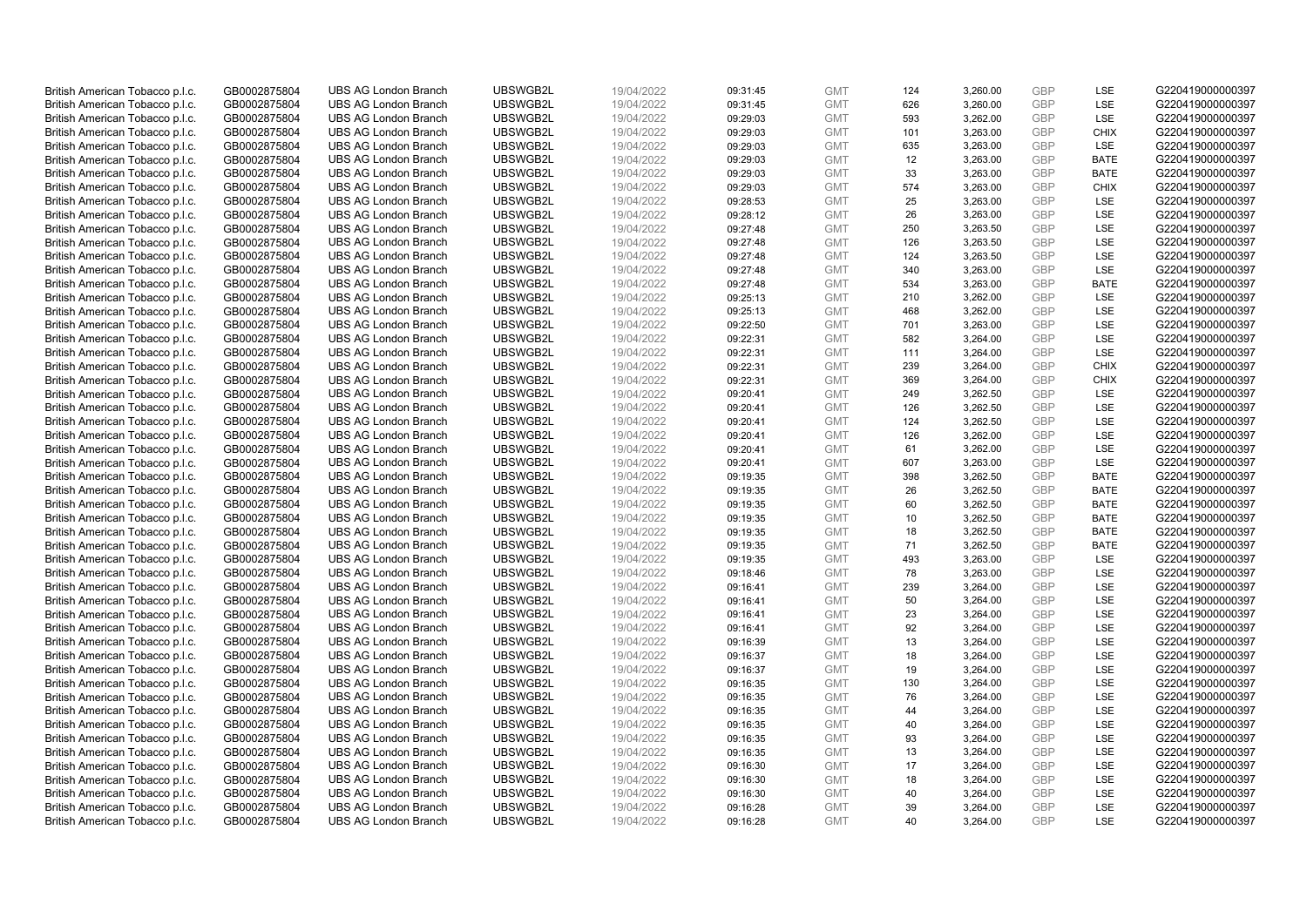| British American Tobacco p.l.c.                                    | GB0002875804 | <b>UBS AG London Branch</b> | UBSWGB2L | 19/04/2022 | 09:16:27 | <b>GMT</b> | 282 | 3,264.00             | <b>GBP</b>               | <b>CHIX</b> | G220419000000397 |
|--------------------------------------------------------------------|--------------|-----------------------------|----------|------------|----------|------------|-----|----------------------|--------------------------|-------------|------------------|
| British American Tobacco p.l.c.                                    | GB0002875804 | <b>UBS AG London Branch</b> | UBSWGB2L | 19/04/2022 | 09:16:27 | <b>GMT</b> | 44  | 3,264.00             | GBP                      | <b>LSE</b>  | G220419000000397 |
| British American Tobacco p.l.c.                                    | GB0002875804 | <b>UBS AG London Branch</b> | UBSWGB2L | 19/04/2022 | 09:15:49 | <b>GMT</b> | 17  | 3,264.00             | <b>GBP</b>               | LSE         | G220419000000397 |
| British American Tobacco p.l.c.                                    | GB0002875804 | <b>UBS AG London Branch</b> | UBSWGB2L | 19/04/2022 | 09:15:49 | <b>GMT</b> | 40  | 3,264.00             | <b>GBP</b>               | LSE         | G220419000000397 |
| British American Tobacco p.l.c.                                    | GB0002875804 | <b>UBS AG London Branch</b> | UBSWGB2L | 19/04/2022 | 09:15:49 | <b>GMT</b> | 18  | 3,264.00             | <b>GBP</b>               | LSE         | G220419000000397 |
| British American Tobacco p.l.c.                                    | GB0002875804 | <b>UBS AG London Branch</b> | UBSWGB2L | 19/04/2022 | 09:15:49 | <b>GMT</b> | 39  | 3,264.00             | <b>GBP</b>               | LSE         | G220419000000397 |
| British American Tobacco p.l.c.                                    | GB0002875804 | <b>UBS AG London Branch</b> | UBSWGB2L | 19/04/2022 | 09:15:48 | <b>GMT</b> | 18  | 3,264.00             | <b>GBP</b>               | LSE         | G220419000000397 |
| British American Tobacco p.l.c.                                    | GB0002875804 | <b>UBS AG London Branch</b> | UBSWGB2L | 19/04/2022 | 09:15:48 | <b>GMT</b> | 352 | 3,264.00             | <b>GBP</b>               | <b>CHIX</b> | G220419000000397 |
| British American Tobacco p.l.c.                                    | GB0002875804 | <b>UBS AG London Branch</b> | UBSWGB2L | 19/04/2022 | 09:15:48 | <b>GMT</b> | 47  | 3,264.00             | <b>GBP</b>               | LSE         | G220419000000397 |
| British American Tobacco p.l.c.                                    | GB0002875804 | <b>UBS AG London Branch</b> | UBSWGB2L | 19/04/2022 | 09:15:48 | <b>GMT</b> | 12  | 3,264.00             | <b>GBP</b>               | <b>CHIX</b> | G220419000000397 |
| British American Tobacco p.l.c.                                    | GB0002875804 | <b>UBS AG London Branch</b> | UBSWGB2L | 19/04/2022 | 09:15:47 | <b>GMT</b> | 45  | 3,264.00             | <b>GBP</b>               | <b>LSE</b>  | G220419000000397 |
| British American Tobacco p.l.c.                                    | GB0002875804 | <b>UBS AG London Branch</b> | UBSWGB2L | 19/04/2022 | 09:14:02 | <b>GMT</b> | 683 | 3,264.00             | <b>GBP</b>               | LSE         | G220419000000397 |
| British American Tobacco p.l.c.                                    | GB0002875804 | <b>UBS AG London Branch</b> | UBSWGB2L | 19/04/2022 | 09:14:02 | <b>GMT</b> | 5   | 3,264.00             | <b>GBP</b>               | LSE         | G220419000000397 |
| British American Tobacco p.l.c.                                    | GB0002875804 | <b>UBS AG London Branch</b> | UBSWGB2L | 19/04/2022 | 09:12:22 | <b>GMT</b> | 707 | 3,266.50             | <b>GBP</b>               | LSE         | G220419000000397 |
| British American Tobacco p.l.c.                                    | GB0002875804 | <b>UBS AG London Branch</b> | UBSWGB2L | 19/04/2022 | 09:12:22 | <b>GMT</b> | 76  | 3,266.50             | <b>GBP</b>               | <b>LSE</b>  | G220419000000397 |
| British American Tobacco p.l.c.                                    | GB0002875804 | <b>UBS AG London Branch</b> | UBSWGB2L | 19/04/2022 | 09:12:13 | <b>GMT</b> | 597 | 3,266.50             | <b>GBP</b>               | LSE         | G220419000000397 |
|                                                                    | GB0002875804 | <b>UBS AG London Branch</b> | UBSWGB2L | 19/04/2022 | 09:11:21 | <b>GMT</b> | 76  |                      | <b>GBP</b>               | LSE         | G220419000000397 |
| British American Tobacco p.l.c.<br>British American Tobacco p.l.c. | GB0002875804 | <b>UBS AG London Branch</b> | UBSWGB2L | 19/04/2022 |          | <b>GMT</b> | 218 | 3,263.50<br>3,263.50 | <b>GBP</b>               | LSE         | G220419000000397 |
|                                                                    |              |                             | UBSWGB2L |            | 09:11:20 |            | 40  |                      |                          | <b>LSE</b>  |                  |
| British American Tobacco p.l.c.                                    | GB0002875804 | <b>UBS AG London Branch</b> |          | 19/04/2022 | 09:11:01 | <b>GMT</b> |     | 3,263.50             | <b>GBP</b><br><b>GBP</b> |             | G220419000000397 |
| British American Tobacco p.l.c.                                    | GB0002875804 | <b>UBS AG London Branch</b> | UBSWGB2L | 19/04/2022 | 09:11:01 | <b>GMT</b> | 39  | 3,263.50             |                          | LSE         | G220419000000397 |
| British American Tobacco p.l.c.                                    | GB0002875804 | <b>UBS AG London Branch</b> | UBSWGB2L | 19/04/2022 | 09:11:00 | <b>GMT</b> | 40  | 3,263.50             | <b>GBP</b>               | LSE         | G220419000000397 |
| British American Tobacco p.l.c.                                    | GB0002875804 | <b>UBS AG London Branch</b> | UBSWGB2L | 19/04/2022 | 09:11:00 | <b>GMT</b> | 44  | 3,263.50             | <b>GBP</b>               | LSE         | G220419000000397 |
| British American Tobacco p.l.c.                                    | GB0002875804 | <b>UBS AG London Branch</b> | UBSWGB2L | 19/04/2022 | 09:09:48 | <b>GMT</b> | 638 | 3,263.00             | <b>GBP</b>               | LSE         | G220419000000397 |
| British American Tobacco p.l.c.                                    | GB0002875804 | <b>UBS AG London Branch</b> | UBSWGB2L | 19/04/2022 | 09:09:48 | <b>GMT</b> | 63  | 3,263.00             | <b>GBP</b>               | <b>LSE</b>  | G220419000000397 |
| British American Tobacco p.l.c.                                    | GB0002875804 | <b>UBS AG London Branch</b> | UBSWGB2L | 19/04/2022 | 09:09:48 | <b>GMT</b> | 409 | 3,263.00             | <b>GBP</b>               | <b>CHIX</b> | G220419000000397 |
| British American Tobacco p.l.c.                                    | GB0002875804 | <b>UBS AG London Branch</b> | UBSWGB2L | 19/04/2022 | 09:09:48 | <b>GMT</b> | 262 | 3,263.00             | <b>GBP</b>               | <b>CHIX</b> | G220419000000397 |
| British American Tobacco p.l.c.                                    | GB0002875804 | <b>UBS AG London Branch</b> | UBSWGB2L | 19/04/2022 | 09:08:13 | <b>GMT</b> | 575 | 3,261.00             | <b>GBP</b>               | LSE         | G220419000000397 |
| British American Tobacco p.l.c.                                    | GB0002875804 | <b>UBS AG London Branch</b> | UBSWGB2L | 19/04/2022 | 09:08:12 | <b>GMT</b> | 577 | 3,261.50             | <b>GBP</b>               | <b>BATE</b> | G220419000000397 |
| British American Tobacco p.l.c.                                    | GB0002875804 | <b>UBS AG London Branch</b> | UBSWGB2L | 19/04/2022 | 09:08:12 | <b>GMT</b> | 105 | 3,261.50             | <b>GBP</b>               | <b>BATE</b> | G220419000000397 |
| British American Tobacco p.l.c.                                    | GB0002875804 | <b>UBS AG London Branch</b> | UBSWGB2L | 19/04/2022 | 09:07:58 | <b>GMT</b> | 617 | 3,262.00             | <b>GBP</b>               | LSE         | G220419000000397 |
| British American Tobacco p.l.c.                                    | GB0002875804 | <b>UBS AG London Branch</b> | UBSWGB2L | 19/04/2022 | 09:07:16 | <b>GMT</b> | 111 | 3,261.00             | <b>GBP</b>               | LSE         | G220419000000397 |
| British American Tobacco p.l.c.                                    | GB0002875804 | <b>UBS AG London Branch</b> | UBSWGB2L | 19/04/2022 | 09:07:16 | <b>GMT</b> | 501 | 3,261.00             | <b>GBP</b>               | <b>LSE</b>  | G220419000000397 |
| British American Tobacco p.l.c.                                    | GB0002875804 | <b>UBS AG London Branch</b> | UBSWGB2L | 19/04/2022 | 09:07:01 | <b>GMT</b> | 21  | 3,261.00             | <b>GBP</b>               | LSE         | G220419000000397 |
| British American Tobacco p.l.c.                                    | GB0002875804 | <b>UBS AG London Branch</b> | UBSWGB2L | 19/04/2022 | 09:06:35 | <b>GMT</b> | 347 | 3,261.00             | <b>GBP</b>               | LSE         | G220419000000397 |
| British American Tobacco p.l.c.                                    | GB0002875804 | <b>UBS AG London Branch</b> | UBSWGB2L | 19/04/2022 | 09:06:35 | <b>GMT</b> | 244 | 3,261.00             | <b>GBP</b>               | LSE         | G220419000000397 |
| British American Tobacco p.l.c.                                    | GB0002875804 | <b>UBS AG London Branch</b> | UBSWGB2L | 19/04/2022 | 09:05:47 | <b>GMT</b> | 23  | 3,260.50             | <b>GBP</b>               | LSE         | G220419000000397 |
| British American Tobacco p.l.c.                                    | GB0002875804 | <b>UBS AG London Branch</b> | UBSWGB2L | 19/04/2022 | 09:05:22 | <b>GMT</b> | 26  | 3,260.50             | <b>GBP</b>               | <b>LSE</b>  | G220419000000397 |
| British American Tobacco p.l.c.                                    | GB0002875804 | <b>UBS AG London Branch</b> | UBSWGB2L | 19/04/2022 | 09:05:21 | <b>GMT</b> | 39  | 3,261.00             | <b>GBP</b>               | LSE         | G220419000000397 |
| British American Tobacco p.l.c.                                    | GB0002875804 | <b>UBS AG London Branch</b> | UBSWGB2L | 19/04/2022 | 09:05:21 | <b>GMT</b> | 579 | 3,261.00             | <b>GBP</b>               | LSE         | G220419000000397 |
| British American Tobacco p.l.c.                                    | GB0002875804 | <b>UBS AG London Branch</b> | UBSWGB2L | 19/04/2022 | 09:05:21 | <b>GMT</b> | 76  | 3,261.00             | <b>GBP</b>               | LSE         | G220419000000397 |
| British American Tobacco p.l.c.                                    |              |                             |          |            |          |            |     |                      |                          |             |                  |
| British American Tobacco p.l.c.                                    | GB0002875804 | <b>UBS AG London Branch</b> | UBSWGB2L | 19/04/2022 | 09:04:55 | <b>GMT</b> | 370 | 3,261.00             | <b>GBP</b>               | <b>LSE</b>  | G220419000000397 |
|                                                                    | GB0002875804 | <b>UBS AG London Branch</b> | UBSWGB2L | 19/04/2022 | 09:04:55 | <b>GMT</b> | 105 | 3,261.00             | <b>GBP</b>               | LSE         | G220419000000397 |
| British American Tobacco p.l.c.                                    | GB0002875804 | <b>UBS AG London Branch</b> | UBSWGB2L | 19/04/2022 | 09:04:55 | <b>GMT</b> | 230 | 3,261.00             | <b>GBP</b>               | LSE         | G220419000000397 |
| British American Tobacco p.l.c.                                    | GB0002875804 | <b>UBS AG London Branch</b> | UBSWGB2L | 19/04/2022 | 09:04:18 | <b>GMT</b> | 15  | 3,259.50             | <b>GBP</b>               | <b>CHIX</b> | G220419000000397 |
| British American Tobacco p.l.c.                                    | GB0002875804 | <b>UBS AG London Branch</b> | UBSWGB2L | 19/04/2022 | 09:04:18 | <b>GMT</b> | 34  | 3,259.50             | <b>GBP</b>               | <b>CHIX</b> | G220419000000397 |
| British American Tobacco p.l.c.                                    | GB0002875804 | <b>UBS AG London Branch</b> | UBSWGB2L | 19/04/2022 | 09:04:18 | <b>GMT</b> | 592 | 3,259.50             | <b>GBP</b>               | <b>CHIX</b> | G220419000000397 |
| British American Tobacco p.l.c.                                    | GB0002875804 | <b>UBS AG London Branch</b> | UBSWGB2L | 19/04/2022 | 09:04:06 | <b>GMT</b> | 433 | 3,260.00             | <b>GBP</b>               | LSE         | G220419000000397 |
| British American Tobacco p.l.c.                                    | GB0002875804 | <b>UBS AG London Branch</b> | UBSWGB2L | 19/04/2022 | 09:04:06 | <b>GMT</b> | 145 | 3,260.00             | <b>GBP</b>               | LSE         | G220419000000397 |
| British American Tobacco p.l.c.                                    | GB0002875804 | <b>UBS AG London Branch</b> | UBSWGB2L | 19/04/2022 | 09:03:06 | <b>GMT</b> | 666 | 3,261.00             | <b>GBP</b>               | LSE         | G220419000000397 |
| British American Tobacco p.l.c.                                    | GB0002875804 | <b>UBS AG London Branch</b> | UBSWGB2L | 19/04/2022 | 09:03:06 | <b>GMT</b> | 239 | 3,261.00             | <b>GBP</b>               | <b>LSE</b>  | G220419000000397 |
| British American Tobacco p.l.c.                                    | GB0002875804 | <b>UBS AG London Branch</b> | UBSWGB2L | 19/04/2022 | 09:03:06 | <b>GMT</b> | 436 | 3,261.00             | <b>GBP</b>               | LSE         | G220419000000397 |
| British American Tobacco p.l.c.                                    | GB0002875804 | <b>UBS AG London Branch</b> | UBSWGB2L | 19/04/2022 | 09:00:53 | <b>GMT</b> | 608 | 3,260.00             | <b>GBP</b>               | LSE         | G220419000000397 |
| British American Tobacco p.l.c.                                    | GB0002875804 | <b>UBS AG London Branch</b> | UBSWGB2L | 19/04/2022 | 09:00:40 | <b>GMT</b> | 602 | 3,261.00             | <b>GBP</b>               | LSE         | G220419000000397 |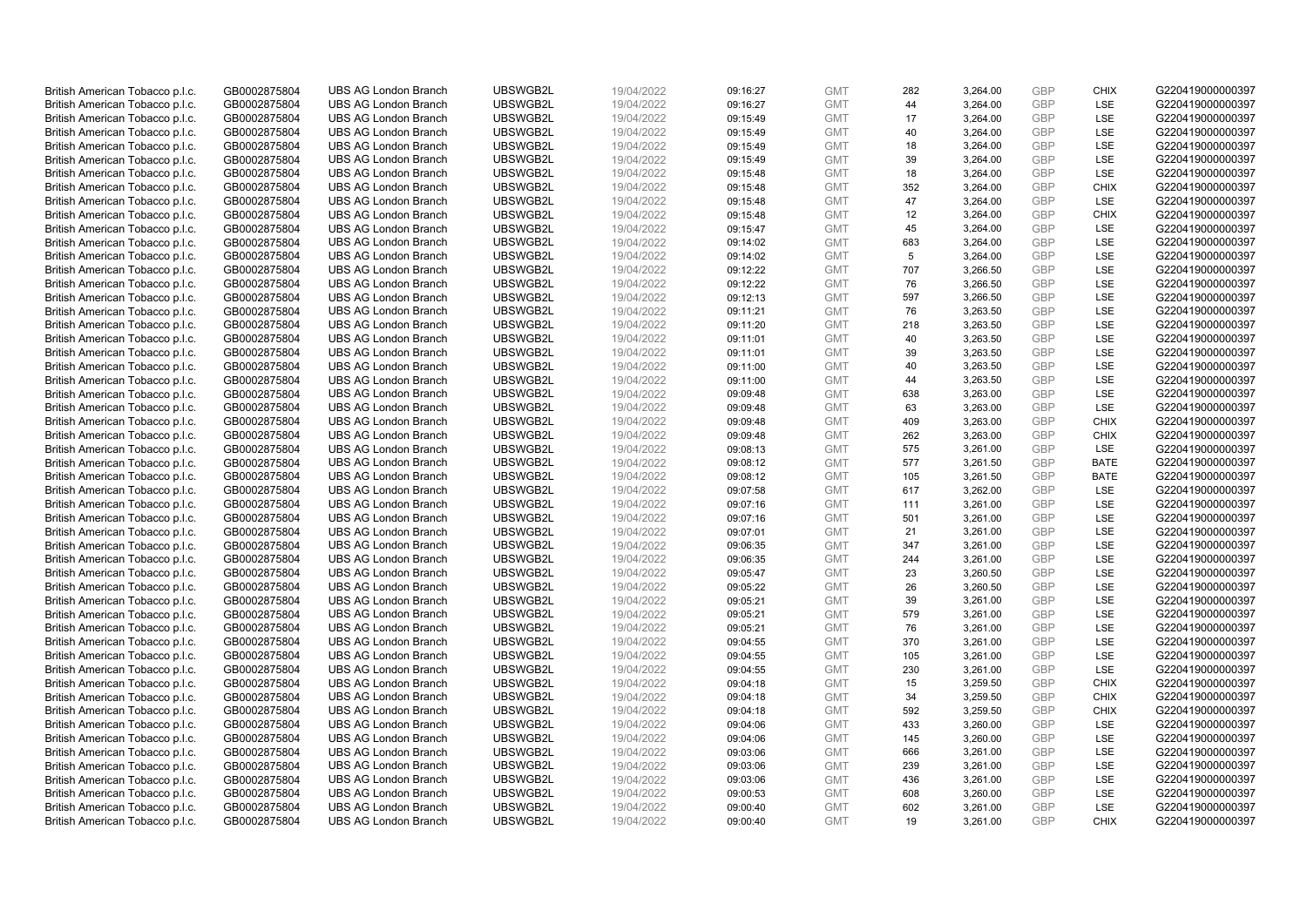| British American Tobacco p.l.c. | GB0002875804 | <b>UBS AG London Branch</b> | UBSWGB2L | 19/04/2022 | 09:00:40 | <b>GMT</b> | 118 | 3,261.00 | <b>GBP</b> | <b>CHIX</b> | G220419000000397 |
|---------------------------------|--------------|-----------------------------|----------|------------|----------|------------|-----|----------|------------|-------------|------------------|
| British American Tobacco p.l.c. | GB0002875804 | <b>UBS AG London Branch</b> | UBSWGB2L | 19/04/2022 | 09:00:40 | <b>GMT</b> | 553 | 3,261.00 | <b>GBP</b> | <b>CHIX</b> | G220419000000397 |
| British American Tobacco p.l.c. | GB0002875804 | <b>UBS AG London Branch</b> | UBSWGB2L | 19/04/2022 | 08:59:53 | <b>GMT</b> | 691 | 3,261.50 | <b>GBP</b> | LSE         | G220419000000397 |
| British American Tobacco p.l.c. | GB0002875804 | <b>UBS AG London Branch</b> | UBSWGB2L | 19/04/2022 | 08:59:53 | <b>GMT</b> | 192 | 3,261.50 | <b>GBP</b> | <b>BATE</b> | G220419000000397 |
| British American Tobacco p.l.c. | GB0002875804 | <b>UBS AG London Branch</b> | UBSWGB2L | 19/04/2022 | 08:59:53 | <b>GMT</b> | 312 | 3,261.50 | <b>GBP</b> | <b>BATE</b> | G220419000000397 |
| British American Tobacco p.l.c. | GB0002875804 | <b>UBS AG London Branch</b> | UBSWGB2L | 19/04/2022 | 08:59:53 | <b>GMT</b> | 202 | 3,261.50 | <b>GBP</b> | <b>BATE</b> | G220419000000397 |
| British American Tobacco p.l.c. | GB0002875804 | <b>UBS AG London Branch</b> | UBSWGB2L | 19/04/2022 | 08:59:09 | <b>GMT</b> | 572 | 3,262.00 | <b>GBP</b> | LSE         | G220419000000397 |
| British American Tobacco p.l.c. | GB0002875804 | <b>UBS AG London Branch</b> | UBSWGB2L | 19/04/2022 | 08:56:22 | <b>GMT</b> | 633 | 3,263.00 | <b>GBP</b> | LSE         | G220419000000397 |
| British American Tobacco p.l.c. | GB0002875804 | <b>UBS AG London Branch</b> | UBSWGB2L | 19/04/2022 | 08:56:16 | <b>GMT</b> | 590 | 3,263.50 | <b>GBP</b> | LSE         | G220419000000397 |
| British American Tobacco p.l.c. | GB0002875804 | <b>UBS AG London Branch</b> | UBSWGB2L | 19/04/2022 | 08:54:17 | <b>GMT</b> | 191 | 3,264.00 | <b>GBP</b> | LSE         | G220419000000397 |
| British American Tobacco p.l.c. | GB0002875804 | <b>UBS AG London Branch</b> | UBSWGB2L | 19/04/2022 | 08:54:17 | <b>GMT</b> | 459 | 3,264.00 | <b>GBP</b> | LSE         | G220419000000397 |
| British American Tobacco p.l.c. | GB0002875804 | <b>UBS AG London Branch</b> | UBSWGB2L | 19/04/2022 | 08:53:58 | <b>GMT</b> | 253 | 3,265.50 | <b>GBP</b> | LSE         | G220419000000397 |
| British American Tobacco p.l.c. | GB0002875804 | <b>UBS AG London Branch</b> | UBSWGB2L | 19/04/2022 | 08:53:58 | <b>GMT</b> | 232 | 3,265.50 | <b>GBP</b> | LSE         | G220419000000397 |
| British American Tobacco p.l.c. | GB0002875804 | <b>UBS AG London Branch</b> | UBSWGB2L | 19/04/2022 | 08:53:58 | <b>GMT</b> | 227 | 3,265.50 | <b>GBP</b> | LSE         | G220419000000397 |
| British American Tobacco p.l.c. | GB0002875804 | <b>UBS AG London Branch</b> | UBSWGB2L | 19/04/2022 | 08:53:58 | <b>GMT</b> | 682 | 3,265.50 | <b>GBP</b> | <b>CHIX</b> | G220419000000397 |
| British American Tobacco p.l.c. | GB0002875804 | <b>UBS AG London Branch</b> | UBSWGB2L | 19/04/2022 | 08:52:38 | <b>GMT</b> | 211 | 3,264.50 | <b>GBP</b> | LSE         | G220419000000397 |
|                                 |              | <b>UBS AG London Branch</b> | UBSWGB2L |            |          | <b>GMT</b> |     |          | <b>GBP</b> |             |                  |
| British American Tobacco p.l.c. | GB0002875804 |                             |          | 19/04/2022 | 08:52:38 |            | 585 | 3,265.50 |            | LSE<br>LSE  | G220419000000397 |
| British American Tobacco p.l.c. | GB0002875804 | <b>UBS AG London Branch</b> | UBSWGB2L | 19/04/2022 | 08:52:05 | <b>GMT</b> | 597 | 3,264.50 | <b>GBP</b> |             | G220419000000397 |
| British American Tobacco p.l.c. | GB0002875804 | <b>UBS AG London Branch</b> | UBSWGB2L | 19/04/2022 | 08:50:48 | <b>GMT</b> | 245 | 3,260.00 | <b>GBP</b> | <b>LSE</b>  | G220419000000397 |
| British American Tobacco p.l.c. | GB0002875804 | <b>UBS AG London Branch</b> | UBSWGB2L | 19/04/2022 | 08:50:48 | <b>GMT</b> | 284 | 3,260.00 | <b>GBP</b> | LSE         | G220419000000397 |
| British American Tobacco p.l.c. | GB0002875804 | <b>UBS AG London Branch</b> | UBSWGB2L | 19/04/2022 | 08:50:46 | <b>GMT</b> | 104 | 3,260.00 | <b>GBP</b> | LSE         | G220419000000397 |
| British American Tobacco p.l.c. | GB0002875804 | <b>UBS AG London Branch</b> | UBSWGB2L | 19/04/2022 | 08:50:45 | <b>GMT</b> | 149 | 3,260.00 | <b>GBP</b> | LSE         | G220419000000397 |
| British American Tobacco p.l.c. | GB0002875804 | <b>UBS AG London Branch</b> | UBSWGB2L | 19/04/2022 | 08:50:45 | <b>GMT</b> | 481 | 3,260.00 | <b>GBP</b> | LSE         | G220419000000397 |
| British American Tobacco p.l.c. | GB0002875804 | <b>UBS AG London Branch</b> | UBSWGB2L | 19/04/2022 | 08:50:43 | <b>GMT</b> | 640 | 3,260.00 | <b>GBP</b> | LSE         | G220419000000397 |
| British American Tobacco p.l.c. | GB0002875804 | <b>UBS AG London Branch</b> | UBSWGB2L | 19/04/2022 | 08:49:12 | <b>GMT</b> | 84  | 3,261.50 | <b>GBP</b> | LSE         | G220419000000397 |
| British American Tobacco p.l.c. | GB0002875804 | <b>UBS AG London Branch</b> | UBSWGB2L | 19/04/2022 | 08:49:12 | <b>GMT</b> | 570 | 3,261.50 | <b>GBP</b> | LSE         | G220419000000397 |
| British American Tobacco p.l.c. | GB0002875804 | <b>UBS AG London Branch</b> | UBSWGB2L | 19/04/2022 | 08:49:11 | <b>GMT</b> | 460 | 3,262.00 | <b>GBP</b> | LSE         | G220419000000397 |
| British American Tobacco p.l.c. | GB0002875804 | <b>UBS AG London Branch</b> | UBSWGB2L | 19/04/2022 | 08:49:11 | <b>GMT</b> | 596 | 3,262.00 | <b>GBP</b> | <b>CHIX</b> | G220419000000397 |
| British American Tobacco p.l.c. | GB0002875804 | <b>UBS AG London Branch</b> | UBSWGB2L | 19/04/2022 | 08:49:11 | <b>GMT</b> | 19  | 3,262.00 | <b>GBP</b> | LSE         | G220419000000397 |
| British American Tobacco p.l.c. | GB0002875804 | <b>UBS AG London Branch</b> | UBSWGB2L | 19/04/2022 | 08:49:11 | <b>GMT</b> | 101 | 3,262.00 | <b>GBP</b> | LSE         | G220419000000397 |
| British American Tobacco p.l.c. | GB0002875804 | <b>UBS AG London Branch</b> | UBSWGB2L | 19/04/2022 | 08:48:53 | <b>GMT</b> | 388 | 3,262.50 | <b>GBP</b> | <b>BATE</b> | G220419000000397 |
| British American Tobacco p.l.c. | GB0002875804 | <b>UBS AG London Branch</b> | UBSWGB2L | 19/04/2022 | 08:48:53 | <b>GMT</b> | 710 | 3,262.50 | <b>GBP</b> | LSE         | G220419000000397 |
| British American Tobacco p.l.c. | GB0002875804 | <b>UBS AG London Branch</b> | UBSWGB2L | 19/04/2022 | 08:48:53 | <b>GMT</b> | 46  | 3,262.50 | <b>GBP</b> | <b>BATE</b> | G220419000000397 |
| British American Tobacco p.l.c. | GB0002875804 | <b>UBS AG London Branch</b> | UBSWGB2L | 19/04/2022 | 08:48:53 | <b>GMT</b> | 277 | 3,262.50 | <b>GBP</b> | <b>BATE</b> | G220419000000397 |
| British American Tobacco p.l.c. | GB0002875804 | <b>UBS AG London Branch</b> | UBSWGB2L | 19/04/2022 | 08:46:56 | <b>GMT</b> | 594 | 3,261.50 | <b>GBP</b> | LSE         | G220419000000397 |
| British American Tobacco p.l.c. | GB0002875804 | <b>UBS AG London Branch</b> | UBSWGB2L | 19/04/2022 | 08:46:12 | <b>GMT</b> | 450 | 3,261.50 | <b>GBP</b> | LSE         | G220419000000397 |
| British American Tobacco p.l.c. | GB0002875804 | <b>UBS AG London Branch</b> | UBSWGB2L | 19/04/2022 | 08:46:12 | <b>GMT</b> | 207 | 3,261.50 | <b>GBP</b> | LSE         | G220419000000397 |
| British American Tobacco p.l.c. | GB0002875804 | <b>UBS AG London Branch</b> | UBSWGB2L | 19/04/2022 | 08:45:11 | <b>GMT</b> | 428 | 3,261.50 | <b>GBP</b> | LSE         | G220419000000397 |
| British American Tobacco p.l.c. | GB0002875804 | <b>UBS AG London Branch</b> | UBSWGB2L | 19/04/2022 | 08:45:11 | <b>GMT</b> | 187 | 3,261.50 | <b>GBP</b> | LSE         | G220419000000397 |
| British American Tobacco p.l.c. | GB0002875804 | <b>UBS AG London Branch</b> | UBSWGB2L | 19/04/2022 | 08:44:18 | <b>GMT</b> | 643 | 3,264.00 | <b>GBP</b> | LSE         | G220419000000397 |
| British American Tobacco p.l.c. | GB0002875804 | <b>UBS AG London Branch</b> | UBSWGB2L | 19/04/2022 | 08:43:43 | <b>GMT</b> | 657 | 3,266.00 | <b>GBP</b> | <b>CHIX</b> | G220419000000397 |
| British American Tobacco p.l.c. | GB0002875804 | <b>UBS AG London Branch</b> | UBSWGB2L | 19/04/2022 | 08:43:41 | <b>GMT</b> | 20  | 3,267.00 | <b>GBP</b> | LSE         | G220419000000397 |
| British American Tobacco p.l.c. | GB0002875804 | <b>UBS AG London Branch</b> | UBSWGB2L | 19/04/2022 | 08:43:41 | <b>GMT</b> | 421 | 3,267.00 | <b>GBP</b> | LSE         | G220419000000397 |
| British American Tobacco p.l.c. | GB0002875804 | <b>UBS AG London Branch</b> | UBSWGB2L | 19/04/2022 | 08:43:25 | <b>GMT</b> | 34  | 3,267.00 | <b>GBP</b> | LSE         | G220419000000397 |
| British American Tobacco p.l.c. | GB0002875804 | <b>UBS AG London Branch</b> | UBSWGB2L | 19/04/2022 | 08:43:25 | <b>GMT</b> | 26  | 3,267.00 | <b>GBP</b> | LSE         | G220419000000397 |
| British American Tobacco p.l.c. | GB0002875804 | <b>UBS AG London Branch</b> | UBSWGB2L | 19/04/2022 | 08:43:25 | <b>GMT</b> | 71  | 3,267.00 | <b>GBP</b> | LSE         | G220419000000397 |
| British American Tobacco p.l.c. | GB0002875804 | <b>UBS AG London Branch</b> | UBSWGB2L | 19/04/2022 | 08:43:24 | <b>GMT</b> | 65  | 3,267.00 | <b>GBP</b> | LSE         | G220419000000397 |
| British American Tobacco p.l.c. | GB0002875804 | <b>UBS AG London Branch</b> | UBSWGB2L | 19/04/2022 | 08:43:24 | <b>GMT</b> | 13  | 3,267.00 | <b>GBP</b> | LSE         | G220419000000397 |
| British American Tobacco p.l.c. | GB0002875804 | <b>UBS AG London Branch</b> | UBSWGB2L | 19/04/2022 | 08:43:23 | <b>GMT</b> | 13  | 3,267.00 | <b>GBP</b> | LSE         | G220419000000397 |
| British American Tobacco p.l.c. | GB0002875804 | <b>UBS AG London Branch</b> | UBSWGB2L | 19/04/2022 | 08:43:22 | <b>GMT</b> | 13  | 3,267.00 | <b>GBP</b> | LSE         | G220419000000397 |
| British American Tobacco p.l.c. | GB0002875804 | <b>UBS AG London Branch</b> | UBSWGB2L | 19/04/2022 | 08:43:22 | <b>GMT</b> | 14  | 3,267.00 | <b>GBP</b> | LSE         | G220419000000397 |
| British American Tobacco p.l.c. | GB0002875804 | <b>UBS AG London Branch</b> | UBSWGB2L | 19/04/2022 | 08:42:55 | <b>GMT</b> | 117 | 3,268.50 | <b>GBP</b> | LSE         | G220419000000397 |
| British American Tobacco p.l.c. | GB0002875804 | <b>UBS AG London Branch</b> | UBSWGB2L | 19/04/2022 | 08:42:55 | <b>GMT</b> | 50  | 3,268.50 | <b>GBP</b> | LSE         | G220419000000397 |
| British American Tobacco p.l.c. | GB0002875804 | <b>UBS AG London Branch</b> | UBSWGB2L | 19/04/2022 | 08:42:55 | <b>GMT</b> | 521 | 3.268.50 | GBP        | LSE         | G220419000000397 |
|                                 |              |                             |          |            |          |            |     |          |            |             |                  |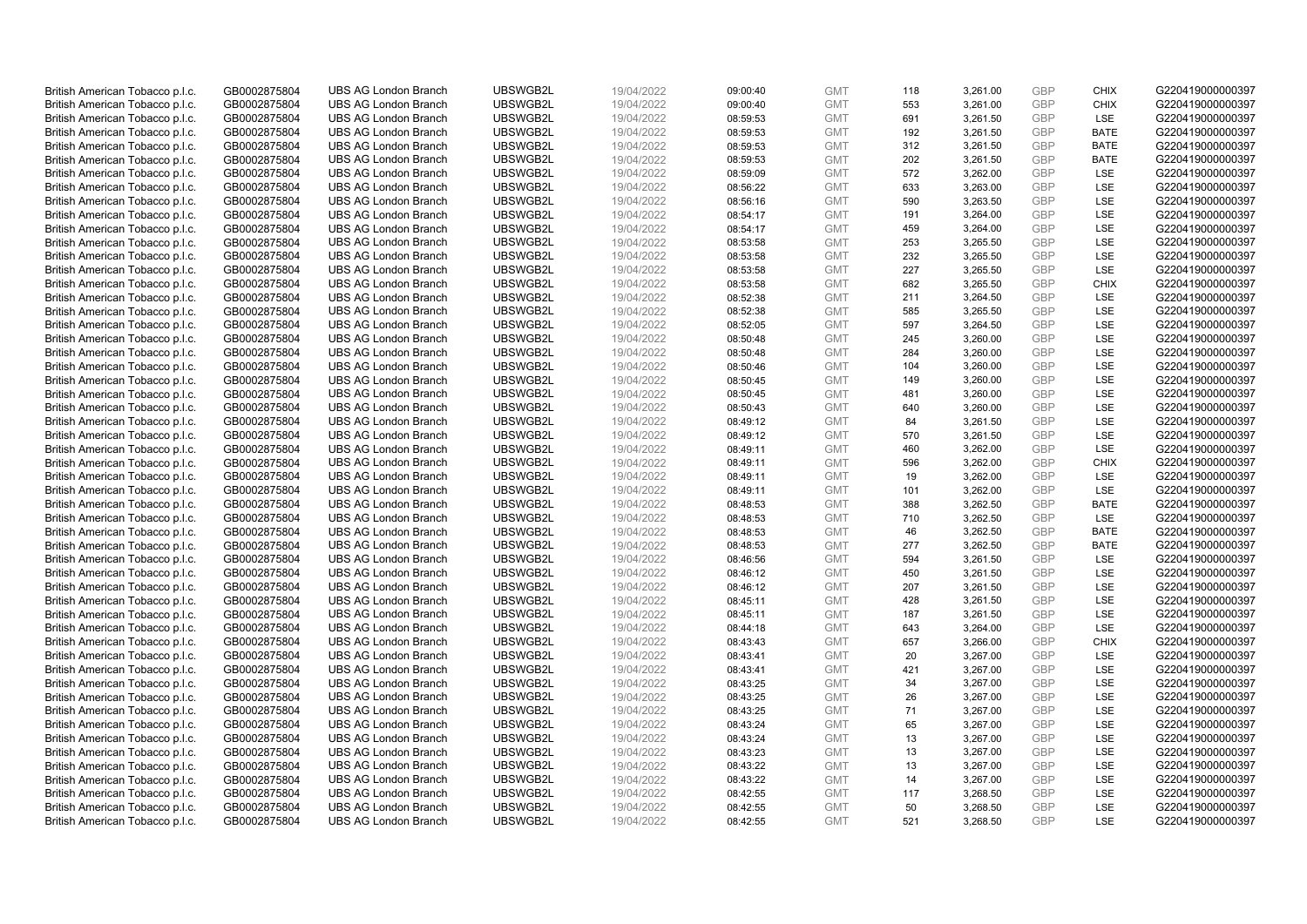| British American Tobacco p.l.c. | GB0002875804 | <b>UBS AG London Branch</b> | UBSWGB2L | 19/04/2022 | 08:42:55 | <b>GMT</b> | 75  | 3,268.50 | <b>GBP</b>               | LSE         | G220419000000397 |
|---------------------------------|--------------|-----------------------------|----------|------------|----------|------------|-----|----------|--------------------------|-------------|------------------|
| British American Tobacco p.l.c. | GB0002875804 | <b>UBS AG London Branch</b> | UBSWGB2L | 19/04/2022 | 08:42:07 | <b>GMT</b> | 300 | 3,268.50 | GBP                      | LSE         | G220419000000397 |
| British American Tobacco p.l.c. | GB0002875804 | <b>UBS AG London Branch</b> | UBSWGB2L | 19/04/2022 | 08:42:04 | <b>GMT</b> | 157 | 3,268.50 | <b>GBP</b>               | LSE         | G220419000000397 |
| British American Tobacco p.l.c. | GB0002875804 | <b>UBS AG London Branch</b> | UBSWGB2L | 19/04/2022 | 08:39:46 | <b>GMT</b> | 647 | 3,270.00 | <b>GBP</b>               | LSE         | G220419000000397 |
| British American Tobacco p.l.c. | GB0002875804 | <b>UBS AG London Branch</b> | UBSWGB2L | 19/04/2022 |          | <b>GMT</b> | 222 | 3,270.00 | <b>GBP</b>               | <b>CHIX</b> | G220419000000397 |
|                                 |              | <b>UBS AG London Branch</b> | UBSWGB2L |            | 08:39:46 |            |     |          |                          | <b>BATE</b> |                  |
| British American Tobacco p.l.c. | GB0002875804 |                             |          | 19/04/2022 | 08:39:46 | <b>GMT</b> | 219 | 3,270.00 | <b>GBP</b><br><b>GBP</b> |             | G220419000000397 |
| British American Tobacco p.l.c. | GB0002875804 | <b>UBS AG London Branch</b> | UBSWGB2L | 19/04/2022 | 08:39:46 | <b>GMT</b> | 448 | 3,270.00 |                          | <b>CHIX</b> | G220419000000397 |
| British American Tobacco p.l.c. | GB0002875804 | <b>UBS AG London Branch</b> | UBSWGB2L | 19/04/2022 | 08:39:46 | <b>GMT</b> | 197 | 3,270.00 | <b>GBP</b>               | <b>BATE</b> | G220419000000397 |
| British American Tobacco p.l.c. | GB0002875804 | <b>UBS AG London Branch</b> | UBSWGB2L | 19/04/2022 | 08:39:46 | <b>GMT</b> | 286 | 3,270.00 | <b>GBP</b>               | <b>BATE</b> | G220419000000397 |
| British American Tobacco p.l.c. | GB0002875804 | <b>UBS AG London Branch</b> | UBSWGB2L | 19/04/2022 | 08:39:45 | <b>GMT</b> | 25  | 3,270.00 | <b>GBP</b>               | LSE         | G220419000000397 |
| British American Tobacco p.l.c. | GB0002875804 | <b>UBS AG London Branch</b> | UBSWGB2L | 19/04/2022 | 08:39:43 | <b>GMT</b> | 26  | 3,270.00 | <b>GBP</b>               | LSE         | G220419000000397 |
| British American Tobacco p.l.c. | GB0002875804 | <b>UBS AG London Branch</b> | UBSWGB2L | 19/04/2022 | 08:38:53 | <b>GMT</b> | 26  | 3,269.50 | <b>GBP</b>               | LSE         | G220419000000397 |
| British American Tobacco p.l.c. | GB0002875804 | <b>UBS AG London Branch</b> | UBSWGB2L | 19/04/2022 | 08:38:53 | <b>GMT</b> | 616 | 3,269.50 | <b>GBP</b>               | LSE         | G220419000000397 |
| British American Tobacco p.l.c. | GB0002875804 | <b>UBS AG London Branch</b> | UBSWGB2L | 19/04/2022 | 08:38:02 | <b>GMT</b> | 529 | 3,270.00 | <b>GBP</b>               | LSE         | G220419000000397 |
| British American Tobacco p.l.c. | GB0002875804 | <b>UBS AG London Branch</b> | UBSWGB2L | 19/04/2022 | 08:38:02 | <b>GMT</b> | 55  | 3,270.00 | GBP                      | LSE         | G220419000000397 |
| British American Tobacco p.l.c. | GB0002875804 | <b>UBS AG London Branch</b> | UBSWGB2L | 19/04/2022 | 08:36:31 | <b>GMT</b> | 77  | 3,267.00 | <b>GBP</b>               | LSE         | G220419000000397 |
| British American Tobacco p.l.c. | GB0002875804 | <b>UBS AG London Branch</b> | UBSWGB2L | 19/04/2022 | 08:36:31 | <b>GMT</b> | 26  | 3,267.00 | <b>GBP</b>               | LSE         | G220419000000397 |
| British American Tobacco p.l.c. | GB0002875804 | <b>UBS AG London Branch</b> | UBSWGB2L | 19/04/2022 | 08:36:19 | <b>GMT</b> | 576 | 3,268.00 | <b>GBP</b>               | LSE         | G220419000000397 |
| British American Tobacco p.l.c. | GB0002875804 | <b>UBS AG London Branch</b> | UBSWGB2L | 19/04/2022 | 08:35:20 | <b>GMT</b> | 587 | 3,268.00 | <b>GBP</b>               | <b>LSE</b>  | G220419000000397 |
| British American Tobacco p.l.c. | GB0002875804 | <b>UBS AG London Branch</b> | UBSWGB2L | 19/04/2022 | 08:34:27 | <b>GMT</b> | 43  | 3,267.50 | <b>GBP</b>               | <b>CHIX</b> | G220419000000397 |
| British American Tobacco p.l.c. | GB0002875804 | <b>UBS AG London Branch</b> | UBSWGB2L | 19/04/2022 | 08:34:27 | <b>GMT</b> | 14  | 3,267.50 | <b>GBP</b>               | <b>CHIX</b> | G220419000000397 |
| British American Tobacco p.l.c. | GB0002875804 | <b>UBS AG London Branch</b> | UBSWGB2L | 19/04/2022 | 08:34:27 | <b>GMT</b> | 694 | 3,267.50 | <b>GBP</b>               | LSE         | G220419000000397 |
| British American Tobacco p.l.c. | GB0002875804 | <b>UBS AG London Branch</b> | UBSWGB2L | 19/04/2022 | 08:34:27 | <b>GMT</b> | 515 | 3,267.50 | <b>GBP</b>               | <b>CHIX</b> | G220419000000397 |
| British American Tobacco p.l.c. | GB0002875804 | <b>UBS AG London Branch</b> | UBSWGB2L | 19/04/2022 | 08:32:15 | <b>GMT</b> | 642 | 3,268.00 | <b>GBP</b>               | LSE         | G220419000000397 |
| British American Tobacco p.l.c. | GB0002875804 | <b>UBS AG London Branch</b> | UBSWGB2L | 19/04/2022 | 08:31:34 | <b>GMT</b> | 651 | 3,269.00 | <b>GBP</b>               | LSE         | G220419000000397 |
| British American Tobacco p.l.c. | GB0002875804 | <b>UBS AG London Branch</b> | UBSWGB2L | 19/04/2022 | 08:31:32 | <b>GMT</b> | 8   | 3,269.50 | <b>GBP</b>               | <b>CHIX</b> | G220419000000397 |
| British American Tobacco p.l.c. | GB0002875804 | <b>UBS AG London Branch</b> | UBSWGB2L | 19/04/2022 | 08:31:32 | <b>GMT</b> | 535 | 3,269.50 | <b>GBP</b>               | <b>LSE</b>  | G220419000000397 |
| British American Tobacco p.l.c. | GB0002875804 | <b>UBS AG London Branch</b> | UBSWGB2L | 19/04/2022 | 08:31:32 | <b>GMT</b> | 157 | 3,269.50 | <b>GBP</b>               | <b>BATE</b> | G220419000000397 |
| British American Tobacco p.l.c. | GB0002875804 | <b>UBS AG London Branch</b> | UBSWGB2L | 19/04/2022 | 08:31:32 | <b>GMT</b> | 40  | 3,269.50 | <b>GBP</b>               | LSE         | G220419000000397 |
| British American Tobacco p.l.c. | GB0002875804 | <b>UBS AG London Branch</b> | UBSWGB2L | 19/04/2022 | 08:31:32 | <b>GMT</b> | 495 | 3,269.50 | <b>GBP</b>               | <b>BATE</b> | G220419000000397 |
| British American Tobacco p.l.c. | GB0002875804 | <b>UBS AG London Branch</b> | UBSWGB2L | 19/04/2022 | 08:31:09 | <b>GMT</b> | 564 | 3,269.50 | <b>GBP</b>               | <b>CHIX</b> | G220419000000397 |
| British American Tobacco p.l.c. | GB0002875804 | <b>UBS AG London Branch</b> | UBSWGB2L | 19/04/2022 | 08:31:09 | <b>GMT</b> | 13  | 3,269.50 | <b>GBP</b>               | <b>CHIX</b> | G220419000000397 |
| British American Tobacco p.l.c. | GB0002875804 | <b>UBS AG London Branch</b> | UBSWGB2L | 19/04/2022 | 08:30:46 | <b>GMT</b> | 678 | 3,269.50 | <b>GBP</b>               | LSE         | G220419000000397 |
| British American Tobacco p.l.c. | GB0002875804 | <b>UBS AG London Branch</b> | UBSWGB2L | 19/04/2022 | 08:27:48 | <b>GMT</b> | 633 | 3,271.50 | <b>GBP</b>               | LSE         | G220419000000397 |
| British American Tobacco p.l.c. | GB0002875804 | <b>UBS AG London Branch</b> | UBSWGB2L | 19/04/2022 | 08:27:06 | <b>GMT</b> | 604 | 3,271.50 | <b>GBP</b>               | LSE         | G220419000000397 |
| British American Tobacco p.l.c. | GB0002875804 | <b>UBS AG London Branch</b> | UBSWGB2L | 19/04/2022 | 08:27:06 | <b>GMT</b> | 9   | 3,271.50 | <b>GBP</b>               | LSE         | G220419000000397 |
| British American Tobacco p.l.c. | GB0002875804 | <b>UBS AG London Branch</b> | UBSWGB2L | 19/04/2022 | 08:26:51 | <b>GMT</b> | 709 | 3,272.00 | <b>GBP</b>               | LSE         | G220419000000397 |
| British American Tobacco p.l.c. | GB0002875804 | <b>UBS AG London Branch</b> | UBSWGB2L | 19/04/2022 | 08:25:41 | <b>GMT</b> | 580 | 3,272.00 | <b>GBP</b>               | <b>CHIX</b> | G220419000000397 |
| British American Tobacco p.l.c. | GB0002875804 | <b>UBS AG London Branch</b> | UBSWGB2L | 19/04/2022 | 08:25:41 | <b>GMT</b> | 34  | 3,272.00 | <b>GBP</b>               | <b>CHIX</b> | G220419000000397 |
| British American Tobacco p.l.c. | GB0002875804 | <b>UBS AG London Branch</b> | UBSWGB2L | 19/04/2022 | 08:25:09 | <b>GMT</b> | 271 | 3,273.50 | <b>GBP</b>               | LSE         | G220419000000397 |
| British American Tobacco p.l.c. | GB0002875804 | <b>UBS AG London Branch</b> | UBSWGB2L | 19/04/2022 | 08:25:09 | <b>GMT</b> | 300 | 3,273.50 | <b>GBP</b>               | LSE         | G220419000000397 |
| British American Tobacco p.l.c. | GB0002875804 | <b>UBS AG London Branch</b> | UBSWGB2L | 19/04/2022 | 08:24:36 | <b>GMT</b> | 604 | 3,275.50 | <b>GBP</b>               | LSE         | G220419000000397 |
| British American Tobacco p.l.c. | GB0002875804 | <b>UBS AG London Branch</b> | UBSWGB2L | 19/04/2022 | 08:24:00 | <b>GMT</b> | 677 | 3,278.50 | <b>GBP</b>               | LSE         | G220419000000397 |
| British American Tobacco p.l.c. | GB0002875804 | <b>UBS AG London Branch</b> | UBSWGB2L | 19/04/2022 | 08:22:40 | <b>GMT</b> | 674 | 3,280.00 | <b>GBP</b>               | LSE         | G220419000000397 |
| British American Tobacco p.l.c. | GB0002875804 | <b>UBS AG London Branch</b> | UBSWGB2L | 19/04/2022 | 08:22:27 | <b>GMT</b> | 647 | 3,281.50 | <b>GBP</b>               | LSE         | G220419000000397 |
| British American Tobacco p.l.c. | GB0002875804 | <b>UBS AG London Branch</b> | UBSWGB2L | 19/04/2022 | 08:22:11 | <b>GMT</b> | 63  | 3,281.50 | <b>GBP</b>               | <b>CHIX</b> | G220419000000397 |
| British American Tobacco p.l.c. | GB0002875804 | <b>UBS AG London Branch</b> | UBSWGB2L | 19/04/2022 | 08:22:11 | <b>GMT</b> | 553 | 3,281.50 | <b>GBP</b>               | <b>CHIX</b> | G220419000000397 |
| British American Tobacco p.l.c. | GB0002875804 | <b>UBS AG London Branch</b> | UBSWGB2L | 19/04/2022 | 08:21:19 | <b>GMT</b> | 48  | 3,283.00 | <b>GBP</b>               | LSE         | G220419000000397 |
| British American Tobacco p.l.c. | GB0002875804 | <b>UBS AG London Branch</b> | UBSWGB2L | 19/04/2022 | 08:21:19 | <b>GMT</b> | 651 | 3,283.00 | <b>GBP</b>               | LSE         | G220419000000397 |
| British American Tobacco p.l.c. | GB0002875804 | <b>UBS AG London Branch</b> | UBSWGB2L | 19/04/2022 | 08:21:18 | <b>GMT</b> | 536 | 3,283.50 | <b>GBP</b>               | <b>BATE</b> | G220419000000397 |
| British American Tobacco p.l.c. | GB0002875804 | <b>UBS AG London Branch</b> | UBSWGB2L | 19/04/2022 | 08:21:18 | <b>GMT</b> | 172 | 3,283.50 | <b>GBP</b>               | <b>BATE</b> | G220419000000397 |
| British American Tobacco p.l.c. | GB0002875804 | <b>UBS AG London Branch</b> | UBSWGB2L | 19/04/2022 | 08:20:03 | <b>GMT</b> | 698 | 3,283.00 | <b>GBP</b>               | LSE         | G220419000000397 |
| British American Tobacco p.l.c. | GB0002875804 | <b>UBS AG London Branch</b> | UBSWGB2L | 19/04/2022 | 08:19:37 | <b>GMT</b> | 202 | 3,284.00 | <b>GBP</b>               | LSE         | G220419000000397 |
| British American Tobacco p.l.c. | GB0002875804 | <b>UBS AG London Branch</b> | UBSWGB2L | 19/04/2022 | 08:19:32 | <b>GMT</b> | 134 | 3.284.00 | GBP                      | LSE         | G220419000000397 |
|                                 |              |                             |          |            |          |            |     |          |                          |             |                  |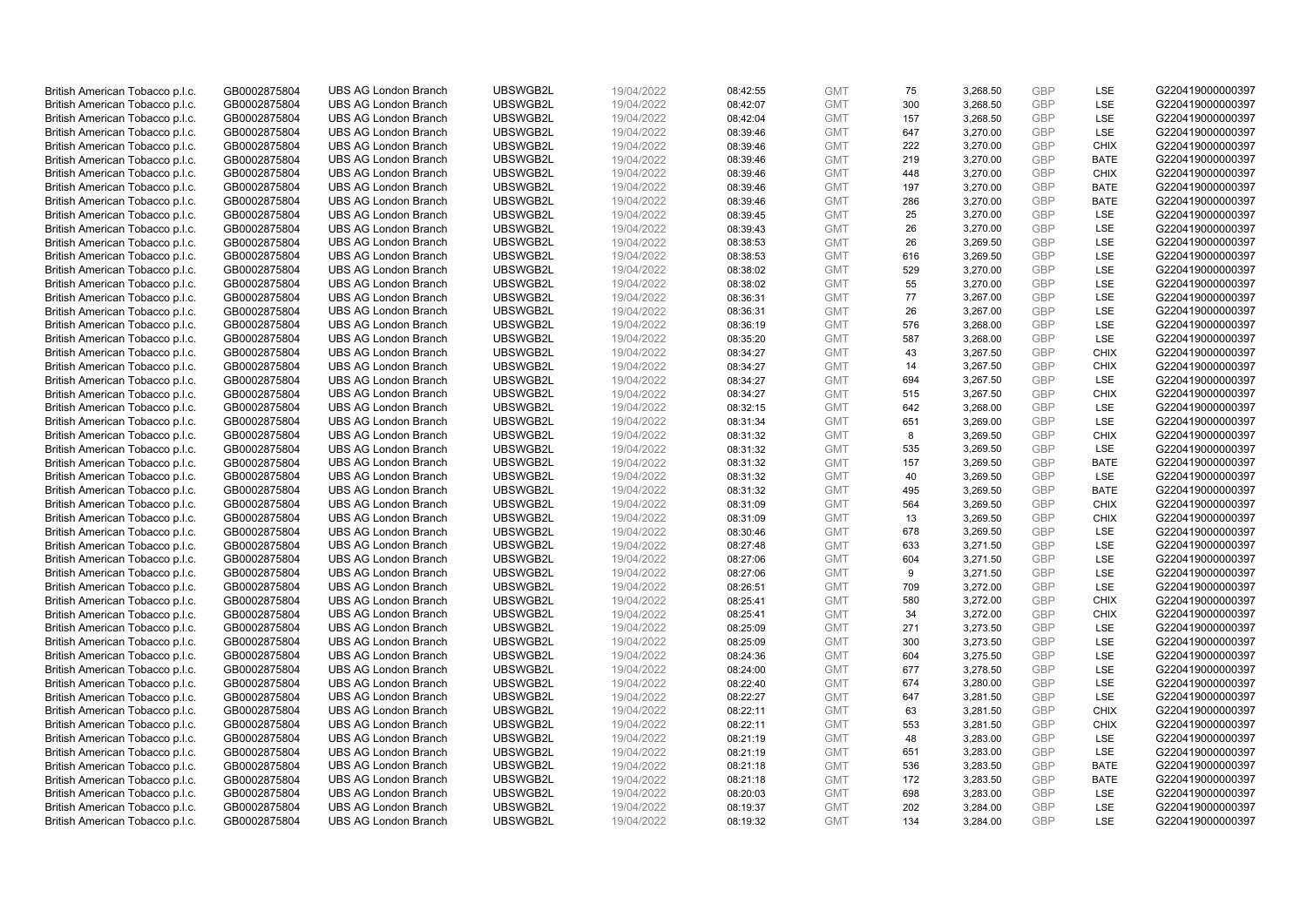| British American Tobacco p.l.c.                                    | GB0002875804                 | <b>UBS AG London Branch</b>                                | UBSWGB2L             | 19/04/2022               | 08:19:32             | <b>GMT</b>               | 236            | 3,284.00             | <b>GBP</b>               | <b>LSE</b>  | G220419000000397                     |
|--------------------------------------------------------------------|------------------------------|------------------------------------------------------------|----------------------|--------------------------|----------------------|--------------------------|----------------|----------------------|--------------------------|-------------|--------------------------------------|
| British American Tobacco p.l.c.                                    | GB0002875804                 | <b>UBS AG London Branch</b>                                | UBSWGB2L             | 19/04/2022               | 08:19:21             | <b>GMT</b>               | 592            | 3,284.50             | <b>GBP</b>               | LSE         | G220419000000397                     |
| British American Tobacco p.l.c.                                    | GB0002875804                 | <b>UBS AG London Branch</b>                                | UBSWGB2L             | 19/04/2022               | 08:19:21             | <b>GMT</b>               | $\overline{7}$ | 3,284.50             | <b>GBP</b>               | LSE         | G220419000000397                     |
| British American Tobacco p.l.c.                                    | GB0002875804                 | <b>UBS AG London Branch</b>                                | UBSWGB2L             | 19/04/2022               | 08:18:09             | <b>GMT</b>               | 462            | 3,282.00             | <b>GBP</b>               | LSE         | G220419000000397                     |
| British American Tobacco p.l.c.                                    | GB0002875804                 | <b>UBS AG London Branch</b>                                | UBSWGB2L             | 19/04/2022               | 08:18:09             | <b>GMT</b>               | 302            | 3,282.00             | <b>GBP</b>               | LSE         | G220419000000397                     |
| British American Tobacco p.l.c.                                    | GB0002875804                 | <b>UBS AG London Branch</b>                                | UBSWGB2L             | 19/04/2022               | 08:18:03             | <b>GMT</b>               | 334            | 3,282.50             | GBP                      | LSE         | G220419000000397                     |
| British American Tobacco p.l.c.                                    | GB0002875804                 | <b>UBS AG London Branch</b>                                | UBSWGB2L             | 19/04/2022               | 08:18:03             | <b>GMT</b>               | 352            | 3,282.50             | <b>GBP</b>               | LSE         | G220419000000397                     |
| British American Tobacco p.l.c.                                    | GB0002875804                 | <b>UBS AG London Branch</b>                                | UBSWGB2L             | 19/04/2022               | 08:18:03             | <b>GMT</b>               | 21             | 3,282.50             | <b>GBP</b>               | LSE         | G220419000000397                     |
| British American Tobacco p.l.c.                                    | GB0002875804                 | <b>UBS AG London Branch</b>                                | UBSWGB2L             | 19/04/2022               | 08:18:03             | <b>GMT</b>               | 652            | 3,282.50             | <b>GBP</b>               | <b>CHIX</b> | G220419000000397                     |
| British American Tobacco p.l.c.                                    | GB0002875804                 | <b>UBS AG London Branch</b>                                | UBSWGB2L             | 19/04/2022               | 08:16:21             | <b>GMT</b>               | 681            | 3,282.00             | <b>GBP</b>               | <b>BATE</b> | G220419000000397                     |
| British American Tobacco p.l.c.                                    | GB0002875804                 | <b>UBS AG London Branch</b>                                | UBSWGB2L             | 19/04/2022               | 08:15:08             | <b>GMT</b>               | 654            | 3,275.00             | <b>GBP</b>               | LSE         | G220419000000397                     |
| British American Tobacco p.l.c.                                    | GB0002875804                 | <b>UBS AG London Branch</b>                                | UBSWGB2L             | 19/04/2022               | 08:15:08             | <b>GMT</b>               | 660            | 3,275.00             | <b>GBP</b>               | <b>CHIX</b> | G220419000000397                     |
| British American Tobacco p.l.c.                                    | GB0002875804                 | <b>UBS AG London Branch</b>                                | UBSWGB2L             | 19/04/2022               | 08:14:25             | <b>GMT</b>               | 602            | 3,275.00             | <b>GBP</b>               | LSE         | G220419000000397                     |
| British American Tobacco p.l.c.                                    | GB0002875804                 | <b>UBS AG London Branch</b>                                | UBSWGB2L             | 19/04/2022               | 08:13:57             | <b>GMT</b>               | 707            | 3,274.50             | <b>GBP</b>               | LSE         | G220419000000397                     |
| British American Tobacco p.l.c.                                    | GB0002875804                 | <b>UBS AG London Branch</b>                                | UBSWGB2L             | 19/04/2022               | 08:12:29             | <b>GMT</b>               | 48             | 3,275.00             | <b>GBP</b>               | <b>CHIX</b> | G220419000000397                     |
| British American Tobacco p.l.c.                                    | GB0002875804                 | <b>UBS AG London Branch</b>                                | UBSWGB2L             | 19/04/2022               | 08:12:29             | <b>GMT</b>               | 280            | 3,275.50             | <b>GBP</b>               | LSE         | G220419000000397                     |
| British American Tobacco p.l.c.                                    | GB0002875804                 | <b>UBS AG London Branch</b>                                | UBSWGB2L             | 19/04/2022               | 08:12:29             | <b>GMT</b>               | 651            | 3,275.00             | <b>GBP</b>               | <b>CHIX</b> | G220419000000397                     |
| British American Tobacco p.l.c.                                    | GB0002875804                 | <b>UBS AG London Branch</b>                                | UBSWGB2L             | 19/04/2022               | 08:12:29             | <b>GMT</b>               | 135            | 3,275.50             | <b>GBP</b>               | LSE         | G220419000000397                     |
| British American Tobacco p.l.c.                                    | GB0002875804                 | <b>UBS AG London Branch</b>                                | UBSWGB2L             | 19/04/2022               | 08:12:29             | <b>GMT</b>               | 249            | 3,275.50             | <b>GBP</b>               | LSE         | G220419000000397                     |
| British American Tobacco p.l.c.                                    | GB0002875804                 | <b>UBS AG London Branch</b>                                | UBSWGB2L             | 19/04/2022               | 08:12:26             | <b>GMT</b>               | 31             | 3,275.50             | <b>GBP</b>               | LSE         | G220419000000397                     |
| British American Tobacco p.l.c.                                    | GB0002875804                 | <b>UBS AG London Branch</b>                                | UBSWGB2L             | 19/04/2022               | 08:11:45             | <b>GMT</b>               | 558            | 3,275.50             | <b>GBP</b>               | LSE         | G220419000000397                     |
| British American Tobacco p.l.c.                                    | GB0002875804                 | <b>UBS AG London Branch</b>                                | UBSWGB2L             | 19/04/2022               | 08:11:45             | <b>GMT</b>               | 26             | 3,275.50             | <b>GBP</b>               | LSE         | G220419000000397                     |
| British American Tobacco p.l.c.                                    | GB0002875804                 | <b>UBS AG London Branch</b>                                | UBSWGB2L             | 19/04/2022               | 08:10:33             | <b>GMT</b>               | 34             | 3,276.50             | <b>GBP</b>               | LSE         | G220419000000397                     |
| British American Tobacco p.l.c.                                    | GB0002875804                 | <b>UBS AG London Branch</b>                                | UBSWGB2L             | 19/04/2022               | 08:10:33             | <b>GMT</b>               | 590            | 3.276.50             | <b>GBP</b>               | LSE         | G220419000000397                     |
| British American Tobacco p.l.c.                                    | GB0002875804                 | <b>UBS AG London Branch</b>                                | UBSWGB2L             | 19/04/2022               | 08:10:00             | <b>GMT</b>               | 578            | 3,276.50             | <b>GBP</b>               | <b>BATE</b> | G220419000000397                     |
| British American Tobacco p.l.c.                                    | GB0002875804                 | <b>UBS AG London Branch</b>                                | UBSWGB2L             | 19/04/2022               | 08:10:00             | <b>GMT</b>               | 671            | 3,277.00             | <b>GBP</b>               | LSE         | G220419000000397                     |
| British American Tobacco p.l.c.                                    | GB0002875804                 | <b>UBS AG London Branch</b>                                | UBSWGB2L             | 19/04/2022               | 08:09:54             | <b>GMT</b>               | 235            | 3,277.50             | <b>GBP</b>               | LSE         | G220419000000397                     |
| British American Tobacco p.l.c.                                    | GB0002875804                 | <b>UBS AG London Branch</b>                                | UBSWGB2L             | 19/04/2022               | 08:09:54             | <b>GMT</b>               | 366            | 3,277.50             | <b>GBP</b>               | LSE         | G220419000000397                     |
| British American Tobacco p.l.c.                                    | GB0002875804                 | <b>UBS AG London Branch</b>                                | UBSWGB2L             | 19/04/2022               | 08:09:17             | <b>GMT</b>               | 625            | 3,277.00             | <b>GBP</b>               | LSE         | G220419000000397                     |
| British American Tobacco p.l.c.                                    | GB0002875804                 | <b>UBS AG London Branch</b>                                | UBSWGB2L             | 19/04/2022               | 08:08:43             | <b>GMT</b>               | 562            | 3,275.00             | <b>GBP</b>               | <b>CHIX</b> | G220419000000397                     |
| British American Tobacco p.l.c.                                    | GB0002875804                 | <b>UBS AG London Branch</b>                                | UBSWGB2L             | 19/04/2022               | 08:08:43             | <b>GMT</b>               | 671            | 3,275.00             | <b>GBP</b>               | LSE         | G220419000000397                     |
| British American Tobacco p.l.c.                                    | GB0002875804                 | <b>UBS AG London Branch</b>                                | UBSWGB2L             | 19/04/2022               | 08:08:43             | <b>GMT</b>               | 79             | 3,275.00             | <b>GBP</b>               | <b>CHIX</b> | G220419000000397                     |
| British American Tobacco p.l.c.                                    | GB0002875804                 | <b>UBS AG London Branch</b>                                | UBSWGB2L             | 19/04/2022               | 08:07:48             | <b>GMT</b>               | 334            | 3,273.00             | <b>GBP</b>               | LSE         | G220419000000397                     |
| British American Tobacco p.l.c.                                    | GB0002875804                 | <b>UBS AG London Branch</b>                                | UBSWGB2L             | 19/04/2022               | 08:07:48             | <b>GMT</b>               | 436            | 3,273.00             | <b>GBP</b>               | LSE         | G220419000000397                     |
| British American Tobacco p.l.c.                                    | GB0002875804                 | <b>UBS AG London Branch</b>                                | UBSWGB2L             | 19/04/2022               | 08:07:40             | <b>GMT</b>               | 646            | 3,274.50             | <b>GBP</b>               | LSE         | G220419000000397                     |
| British American Tobacco p.l.c.                                    | GB0002875804                 | <b>UBS AG London Branch</b>                                | UBSWGB2L             | 19/04/2022               | 08:07:29             | <b>GMT</b>               | 717            | 3,275.00             | <b>GBP</b>               | LSE         | G220419000000397                     |
| British American Tobacco p.l.c.                                    | GB0002875804                 | <b>UBS AG London Branch</b>                                | UBSWGB2L             | 19/04/2022               | 08:06:19             | <b>GMT</b>               | 680            | 3,268.00             | <b>GBP</b>               | LSE         | G220419000000397                     |
| British American Tobacco p.l.c.                                    | GB0002875804                 | <b>UBS AG London Branch</b>                                | UBSWGB2L             | 19/04/2022               | 08:06:19             | <b>GMT</b>               | 376            | 3,268.00             | <b>GBP</b>               | <b>CHIX</b> | G220419000000397                     |
| British American Tobacco p.l.c.                                    | GB0002875804                 | <b>UBS AG London Branch</b>                                | UBSWGB2L             | 19/04/2022               | 08:06:19             | <b>GMT</b>               | 311            | 3,268.00             | <b>GBP</b>               | <b>CHIX</b> | G220419000000397                     |
| British American Tobacco p.l.c.                                    | GB0002875804                 | <b>UBS AG London Branch</b>                                | UBSWGB2L             | 19/04/2022               | 08:06:18             | <b>GMT</b>               | 575            | 3,269.50             | <b>GBP</b>               | LSE         | G220419000000397                     |
| British American Tobacco p.l.c.                                    | GB0002875804                 | <b>UBS AG London Branch</b>                                | UBSWGB2L             | 19/04/2022               | 08:04:32             | <b>GMT</b>               | 609            | 3,261.00             | <b>GBP</b>               | LSE         | G220419000000397                     |
| British American Tobacco p.l.c.                                    | GB0002875804                 | <b>UBS AG London Branch</b>                                | UBSWGB2L             | 19/04/2022               | 08:03:40             | <b>GMT</b>               | 329            | 3,254.50             | <b>GBP</b>               | LSE         | G220419000000397                     |
| British American Tobacco p.l.c.                                    | GB0002875804                 | <b>UBS AG London Branch</b>                                | UBSWGB2L             | 19/04/2022               | 08:03:40             | <b>GMT</b>               | 271            | 3,254.50             | <b>GBP</b>               | LSE         | G220419000000397                     |
| British American Tobacco p.l.c.                                    | GB0002875804                 | <b>UBS AG London Branch</b>                                | UBSWGB2L             | 19/04/2022               | 08:03:31             | <b>GMT</b>               | 127            | 3,260.50             | <b>GBP</b>               | <b>BATE</b> | G220419000000397                     |
| British American Tobacco p.l.c.                                    | GB0002875804                 | <b>UBS AG London Branch</b>                                | UBSWGB2L             | 19/04/2022               | 08:03:31             | <b>GMT</b>               | 141            | 3,260.50             | <b>GBP</b>               | <b>BATE</b> | G220419000000397                     |
| British American Tobacco p.l.c.                                    | GB0002875804                 | <b>UBS AG London Branch</b>                                | UBSWGB2L             | 19/04/2022               | 08:03:29             | <b>GMT</b>               | 427            | 3,260.50             | <b>GBP</b>               | <b>BATE</b> | G220419000000397                     |
| British American Tobacco p.l.c.                                    | GB0002875804<br>GB0002875804 | <b>UBS AG London Branch</b><br><b>UBS AG London Branch</b> | UBSWGB2L<br>UBSWGB2L | 19/04/2022<br>19/04/2022 | 08:03:29<br>08:03:29 | <b>GMT</b><br><b>GMT</b> | 210<br>104     | 3,262.50             | <b>GBP</b><br><b>GBP</b> | LSE<br>LSE  | G220419000000397<br>G220419000000397 |
| British American Tobacco p.l.c.<br>British American Tobacco p.l.c. | GB0002875804                 | <b>UBS AG London Branch</b>                                | UBSWGB2L             | 19/04/2022               | 08:03:29             | <b>GMT</b>               | 108            | 3,262.50<br>3,262.50 | <b>GBP</b>               | LSE         | G220419000000397                     |
| British American Tobacco p.l.c.                                    | GB0002875804                 | <b>UBS AG London Branch</b>                                | UBSWGB2L             | 19/04/2022               | 08:03:29             | <b>GMT</b>               | 114            | 3,262.50             | <b>GBP</b>               | LSE         | G220419000000397                     |
| British American Tobacco p.l.c.                                    | GB0002875804                 | <b>UBS AG London Branch</b>                                | UBSWGB2L             | 19/04/2022               | 08:03:29             | <b>GMT</b>               | 108            | 3,262.00             | <b>GBP</b>               | LSE         | G220419000000397                     |
| British American Tobacco p.l.c.                                    | GB0002875804                 | <b>UBS AG London Branch</b>                                | UBSWGB2L             | 19/04/2022               | 08:03:29             | <b>GMT</b>               | 664            | 3,262.00             | <b>GBP</b>               | LSE         | G220419000000397                     |
| British American Tobacco p.l.c.                                    | GB0002875804                 | <b>UBS AG London Branch</b>                                | UBSWGB2L             | 19/04/2022               | 08:03:03             | <b>GMT</b>               | 217            | 3,266.00             | <b>GBP</b>               | LSE         | G220419000000397                     |
| British American Tobacco p.l.c.                                    | GB0002875804                 | <b>UBS AG London Branch</b>                                | UBSWGB2L             | 19/04/2022               | 08:03:03             | <b>GMT</b>               | 450            | 3,266.00             | GBP                      | <b>LSE</b>  | G220419000000397                     |
|                                                                    |                              |                                                            |                      |                          |                      |                          |                |                      |                          |             |                                      |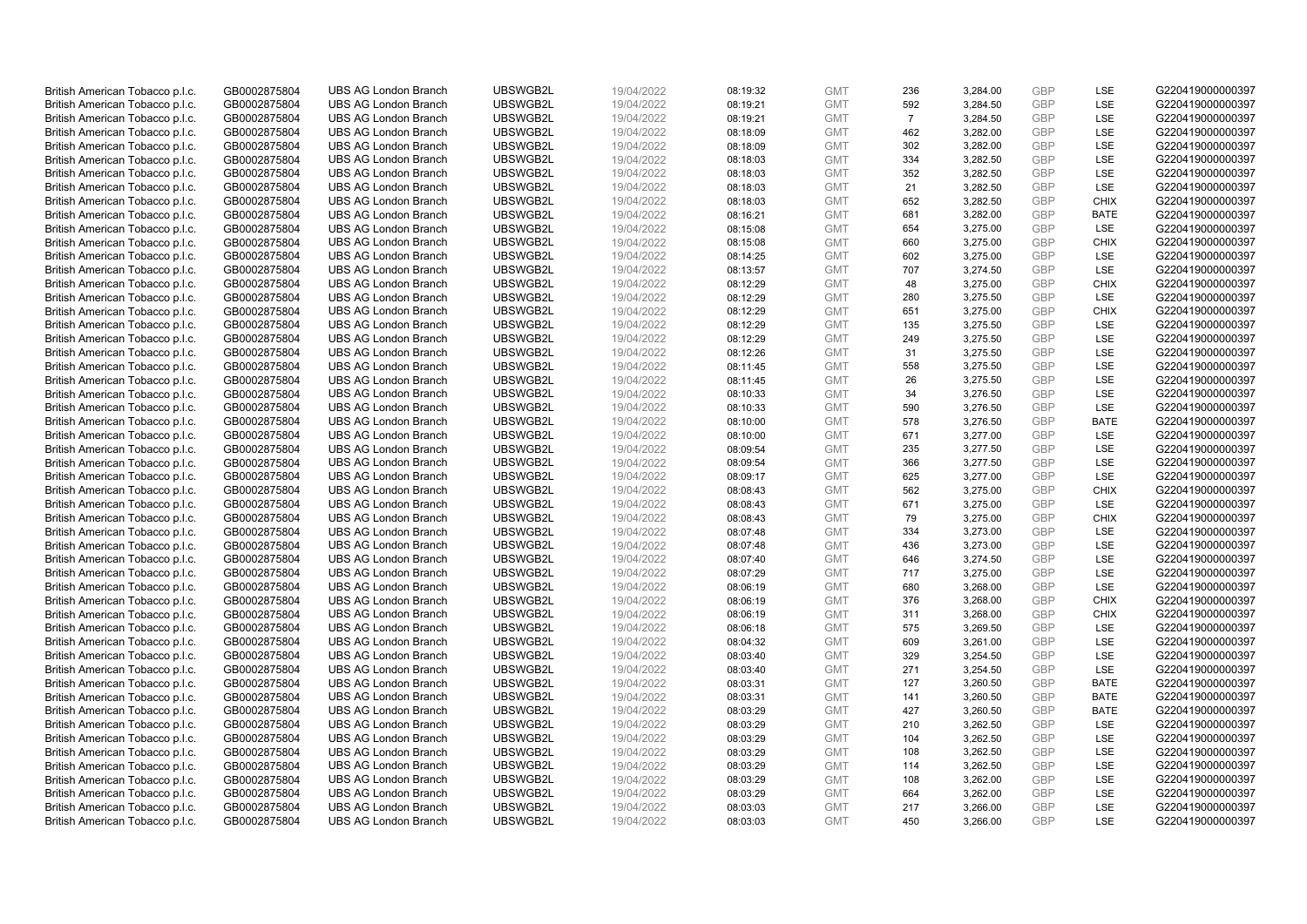| British American Tobacco p.l.c.                                    | GB0002875804                 | <b>UBS AG London Branch</b> | UBSWGB2L | 19/04/2022               | 08:02:34             | <b>GMT</b>               | 100          | 3,267.00 | <b>GBP</b>        | <b>BATE</b> | G220419000000397 |
|--------------------------------------------------------------------|------------------------------|-----------------------------|----------|--------------------------|----------------------|--------------------------|--------------|----------|-------------------|-------------|------------------|
| British American Tobacco p.l.c.                                    | GB0002875804                 | <b>UBS AG London Branch</b> | UBSWGB2L | 19/04/2022               | 08:02:34             | <b>GMT</b>               | 563          | 3,267.00 | GBP               | <b>BATE</b> | G220419000000397 |
| British American Tobacco p.l.c.                                    | GB0002875804                 | <b>UBS AG London Branch</b> | UBSWGB2L | 19/04/2022               | 08:02:30             | <b>GMT</b>               | 466          | 3,270.00 | GBP               | <b>CHIX</b> | G220419000000397 |
| British American Tobacco p.l.c.                                    | GB0002875804                 | <b>UBS AG London Branch</b> | UBSWGB2L | 19/04/2022               | 08:02:30             | <b>GMT</b>               | 136          | 3,270.00 | <b>GBP</b>        | <b>CHIX</b> | G220419000000397 |
| British American Tobacco p.l.c.                                    | GB0002875804                 | <b>UBS AG London Branch</b> | UBSWGB2L | 19/04/2022               | 08:02:30             | <b>GMT</b>               | 463          | 3,269.50 | GBP               | <b>CHIX</b> | G220419000000397 |
|                                                                    |                              | <b>UBS AG London Branch</b> | UBSWGB2L |                          |                      |                          | 565          |          |                   | <b>LSE</b>  | G220419000000397 |
| British American Tobacco p.l.c.<br>British American Tobacco p.l.c. | GB0002875804<br>GB0002875804 | <b>UBS AG London Branch</b> | UBSWGB2L | 19/04/2022<br>19/04/2022 | 08:01:42<br>08:01:42 | <b>GMT</b><br><b>GMT</b> | 647          | 3,266.50 | <b>GBP</b><br>GBP | <b>CHIX</b> | G220419000000397 |
|                                                                    |                              |                             |          |                          |                      |                          |              | 3,266.50 |                   |             |                  |
| British American Tobacco p.l.c.                                    | GB0002875804                 | <b>UBS AG London Branch</b> | UBSWGB2L | 19/04/2022               | 08:01:42             | <b>GMT</b>               | 73           | 3,266.50 | <b>GBP</b>        | <b>LSE</b>  | G220419000000397 |
| British American Tobacco p.l.c.                                    | GB0002875804                 | <b>UBS AG London Branch</b> | UBSWGB2L | 19/04/2022               | 08:01:15             | <b>GMT</b>               | 610          | 3,267.50 | GBP               | LSE         | G220419000000397 |
| British American Tobacco p.l.c.                                    | GB0002875804                 | <b>UBS AG London Branch</b> | UBSWGB2L | 19/04/2022               | 08:00:32             | <b>GMT</b>               | 624          | 3,270.00 | <b>GBP</b>        | LSE         | G220419000000397 |
| British American Tobacco p.l.c.                                    | GB0002875804                 | <b>UBS AG London Branch</b> | UBSWGB2L | 19/04/2022               | 08:00:32             | <b>GMT</b>               | 64           | 3,270.00 | GBP               | <b>LSE</b>  | G220419000000397 |
| British American Tobacco p.l.c.                                    | GB0002875804                 | <b>UBS AG London Branch</b> | UBSWGB2L | 19/04/2022               | 08:00:16             | <b>GMT</b>               | 628          | 3,274.00 | <b>GBP</b>        | LSE         | G220419000000397 |
| British American Tobacco p.l.c.                                    | GB0002875804                 | <b>UBS AG London Branch</b> | UBSWGB2L | 20/04/2022               | 16:22:27             | <b>GMT</b>               | 10           | 3,317.50 | <b>GBP</b>        | LSE         | G220420000000412 |
| British American Tobacco p.l.c.                                    | GB0002875804                 | <b>UBS AG London Branch</b> | UBSWGB2L | 20/04/2022               | 16:22:27             | <b>GMT</b>               | 43           | 3,317.50 | <b>GBP</b>        | LSE         | G220420000000412 |
| British American Tobacco p.l.c.                                    | GB0002875804                 | <b>UBS AG London Branch</b> | UBSWGB2L | 20/04/2022               | 16:22:27             | <b>GMT</b>               | 249          | 3,317.50 | GBP               | LSE         | G220420000000412 |
| British American Tobacco p.l.c.                                    | GB0002875804                 | <b>UBS AG London Branch</b> | UBSWGB2L | 20/04/2022               | 16:22:22             | <b>GMT</b>               | $\mathbf{1}$ | 3,317.50 | GBP               | LSE         | G220420000000412 |
| British American Tobacco p.l.c.                                    | GB0002875804                 | <b>UBS AG London Branch</b> | UBSWGB2L | 20/04/2022               | 16:22:22             | <b>GMT</b>               | 12           | 3,317.00 | GBP               | LSE         | G220420000000412 |
| British American Tobacco p.l.c.                                    | GB0002875804                 | <b>UBS AG London Branch</b> | UBSWGB2L | 20/04/2022               | 16:22:20             | <b>GMT</b>               | 194          | 3,317.00 | <b>GBP</b>        | LSE         | G220420000000412 |
| British American Tobacco p.l.c.                                    | GB0002875804                 | <b>UBS AG London Branch</b> | UBSWGB2L | 20/04/2022               | 16:22:19             | <b>GMT</b>               | 18           | 3,317.00 | <b>GBP</b>        | <b>LSE</b>  | G220420000000412 |
| British American Tobacco p.l.c.                                    | GB0002875804                 | <b>UBS AG London Branch</b> | UBSWGB2L | 20/04/2022               | 16:22:19             | <b>GMT</b>               | 14           | 3,317.00 | <b>GBP</b>        | LSE         | G220420000000412 |
| British American Tobacco p.l.c.                                    | GB0002875804                 | <b>UBS AG London Branch</b> | UBSWGB2L | 20/04/2022               | 16:22:19             | <b>GMT</b>               | 225          | 3,317.00 | <b>GBP</b>        | LSE         | G220420000000412 |
| British American Tobacco p.l.c.                                    | GB0002875804                 | <b>UBS AG London Branch</b> | UBSWGB2L | 20/04/2022               | 16:21:27             | <b>GMT</b>               | 580          | 3,315.50 | GBP               | LSE         | G220420000000412 |
| British American Tobacco p.l.c.                                    | GB0002875804                 | <b>UBS AG London Branch</b> | UBSWGB2L | 20/04/2022               | 16:21:26             | <b>GMT</b>               | 11           | 3,315.50 | <b>GBP</b>        | LSE         | G220420000000412 |
| British American Tobacco p.l.c.                                    | GB0002875804                 | <b>UBS AG London Branch</b> | UBSWGB2L | 20/04/2022               | 16:21:13             | <b>GMT</b>               | 959          | 3,316.00 | GBP               | <b>LSE</b>  | G220420000000412 |
| British American Tobacco p.l.c.                                    | GB0002875804                 | <b>UBS AG London Branch</b> | UBSWGB2L | 20/04/2022               | 16:20:41             | <b>GMT</b>               | 517          | 3,316.50 | <b>GBP</b>        | <b>CHIX</b> | G220420000000412 |
| British American Tobacco p.l.c.                                    | GB0002875804                 | <b>UBS AG London Branch</b> | UBSWGB2L | 20/04/2022               | 16:20:40             | <b>GMT</b>               | 596          | 3,317.00 | <b>GBP</b>        | LSE         | G220420000000412 |
| British American Tobacco p.l.c.                                    | GB0002875804                 | <b>UBS AG London Branch</b> | UBSWGB2L | 20/04/2022               | 16:20:40             | <b>GMT</b>               | 104          | 3,317.00 | <b>GBP</b>        | <b>BATE</b> | G220420000000412 |
| British American Tobacco p.l.c.                                    | GB0002875804                 | <b>UBS AG London Branch</b> | UBSWGB2L | 20/04/2022               | 16:20:40             | <b>GMT</b>               | 301          | 3,317.00 | GBP               | <b>BATE</b> | G220420000000412 |
| British American Tobacco p.l.c.                                    | GB0002875804                 | <b>UBS AG London Branch</b> | UBSWGB2L | 20/04/2022               | 16:20:31             | <b>GMT</b>               | 76           | 3,317.50 | <b>GBP</b>        | <b>LSE</b>  | G220420000000412 |
| British American Tobacco p.l.c.                                    | GB0002875804                 | <b>UBS AG London Branch</b> | UBSWGB2L | 20/04/2022               | 16:20:31             | <b>GMT</b>               | 200          | 3,317.50 | GBP               | <b>BATE</b> | G220420000000412 |
| British American Tobacco p.l.c.                                    | GB0002875804                 | <b>UBS AG London Branch</b> | UBSWGB2L | 20/04/2022               | 16:20:31             | <b>GMT</b>               | 600          | 3,317.50 | <b>GBP</b>        | LSE         | G220420000000412 |
| British American Tobacco p.l.c.                                    | GB0002875804                 | <b>UBS AG London Branch</b> | UBSWGB2L | 20/04/2022               | 16:20:31             | <b>GMT</b>               | 236          | 3,317.50 | GBP               | <b>BATE</b> | G220420000000412 |
| British American Tobacco p.l.c.                                    | GB0002875804                 | <b>UBS AG London Branch</b> | UBSWGB2L | 20/04/2022               | 16:20:27             | <b>GMT</b>               | 41           | 3,316.50 | <b>GBP</b>        | LSE         | G220420000000412 |
| British American Tobacco p.l.c.                                    | GB0002875804                 | <b>UBS AG London Branch</b> | UBSWGB2L | 20/04/2022               | 16:20:26             | <b>GMT</b>               | 250          | 3,316.00 | <b>GBP</b>        | LSE         | G220420000000412 |
| British American Tobacco p.l.c.                                    | GB0002875804                 | <b>UBS AG London Branch</b> | UBSWGB2L | 20/04/2022               | 16:20:26             | <b>GMT</b>               | 155          | 3,316.00 | GBP               | <b>CHIX</b> | G220420000000412 |
| British American Tobacco p.l.c.                                    | GB0002875804                 | <b>UBS AG London Branch</b> | UBSWGB2L | 20/04/2022               | 16:20:26             | <b>GMT</b>               | 307          | 3,316.00 | <b>GBP</b>        | <b>CHIX</b> | G220420000000412 |
| British American Tobacco p.l.c.                                    | GB0002875804                 | <b>UBS AG London Branch</b> | UBSWGB2L | 20/04/2022               | 16:20:26             | <b>GMT</b>               | 229          | 3,316.00 | GBP               | <b>CHIX</b> | G220420000000412 |
| British American Tobacco p.l.c.                                    | GB0002875804                 | <b>UBS AG London Branch</b> | UBSWGB2L | 20/04/2022               | 16:20:21             | <b>GMT</b>               | 579          | 3,316.00 | <b>GBP</b>        | LSE         | G220420000000412 |
| British American Tobacco p.l.c.                                    | GB0002875804                 | <b>UBS AG London Branch</b> | UBSWGB2L | 20/04/2022               | 16:19:48             | <b>GMT</b>               | 76           | 3,315.50 | GBP               | <b>CHIX</b> | G220420000000412 |
| British American Tobacco p.l.c.                                    | GB0002875804                 | <b>UBS AG London Branch</b> | UBSWGB2L | 20/04/2022               | 16:19:48             | <b>GMT</b>               | 120          | 3,315.50 | <b>GBP</b>        | <b>CHIX</b> | G220420000000412 |
| British American Tobacco p.l.c.                                    | GB0002875804                 | <b>UBS AG London Branch</b> | UBSWGB2L | 20/04/2022               | 16:19:48             | <b>GMT</b>               | 728          | 3,315.50 | GBP               | <b>LSE</b>  | G220420000000412 |
| British American Tobacco p.l.c.                                    | GB0002875804                 | <b>UBS AG London Branch</b> | UBSWGB2L | 20/04/2022               | 16:19:48             | <b>GMT</b>               | 16           | 3,315.50 | <b>GBP</b>        | LSE         | G220420000000412 |
| British American Tobacco p.l.c.                                    | GB0002875804                 | <b>UBS AG London Branch</b> | UBSWGB2L | 20/04/2022               | 16:19:43             | <b>GMT</b>               | 194          | 3,315.00 | <b>GBP</b>        | LSE         | G220420000000412 |
| British American Tobacco p.l.c.                                    | GB0002875804                 | <b>UBS AG London Branch</b> | UBSWGB2L | 20/04/2022               | 16:19:39             | <b>GMT</b>               | 21           | 3,315.00 | <b>GBP</b>        | LSE         | G220420000000412 |
| British American Tobacco p.l.c.                                    | GB0002875804                 | <b>UBS AG London Branch</b> | UBSWGB2L | 20/04/2022               | 16:19:39             | <b>GMT</b>               | 12           | 3,315.00 | GBP               | LSE         | G220420000000412 |
| British American Tobacco p.l.c.                                    | GB0002875804                 | <b>UBS AG London Branch</b> | UBSWGB2L | 20/04/2022               | 16:19:39             | <b>GMT</b>               | 194          | 3,315.00 | <b>GBP</b>        | LSE         | G220420000000412 |
| British American Tobacco p.l.c.                                    | GB0002875804                 | <b>UBS AG London Branch</b> | UBSWGB2L | 20/04/2022               | 16:19:39             | <b>GMT</b>               | 153          | 3,315.00 | <b>GBP</b>        | LSE         | G220420000000412 |
| British American Tobacco p.l.c.                                    | GB0002875804                 | <b>UBS AG London Branch</b> | UBSWGB2L | 20/04/2022               | 16:19:39             | <b>GMT</b>               | 250          | 3,315.00 | GBP               | LSE         | G220420000000412 |
| British American Tobacco p.l.c.                                    | GB0002875804                 | <b>UBS AG London Branch</b> | UBSWGB2L | 20/04/2022               | 16:18:46             | <b>GMT</b>               | 626          | 3,315.00 | <b>GBP</b>        | LSE         | G220420000000412 |
| British American Tobacco p.l.c.                                    | GB0002875804                 | <b>UBS AG London Branch</b> | UBSWGB2L | 20/04/2022               | 16:18:46             | <b>GMT</b>               | 53           | 3,315.00 | GBP               | <b>LSE</b>  | G220420000000412 |
| British American Tobacco p.l.c.                                    | GB0002875804                 | <b>UBS AG London Branch</b> | UBSWGB2L | 20/04/2022               | 16:18:28             | <b>GMT</b>               | 250          | 3,315.00 | <b>GBP</b>        | LSE         | G220420000000412 |
| British American Tobacco p.l.c.                                    | GB0002875804                 | <b>UBS AG London Branch</b> | UBSWGB2L | 20/04/2022               | 16:18:05             | <b>GMT</b>               | 675          | 3,314.50 | <b>GBP</b>        | LSE         | G220420000000412 |
| British American Tobacco p.l.c.                                    | GB0002875804                 | <b>UBS AG London Branch</b> | UBSWGB2L | 20/04/2022               | 16:18:05             | <b>GMT</b>               | 271          | 3,314.50 | <b>GBP</b>        | <b>CHIX</b> | G220420000000412 |
| British American Tobacco p.l.c.                                    | GB0002875804                 | <b>UBS AG London Branch</b> | UBSWGB2L | 20/04/2022               | 16:18:05             | <b>GMT</b>               | 358          | 3,314.50 | GBP               | CHIX        | G220420000000412 |
|                                                                    |                              |                             |          |                          |                      |                          |              |          |                   |             |                  |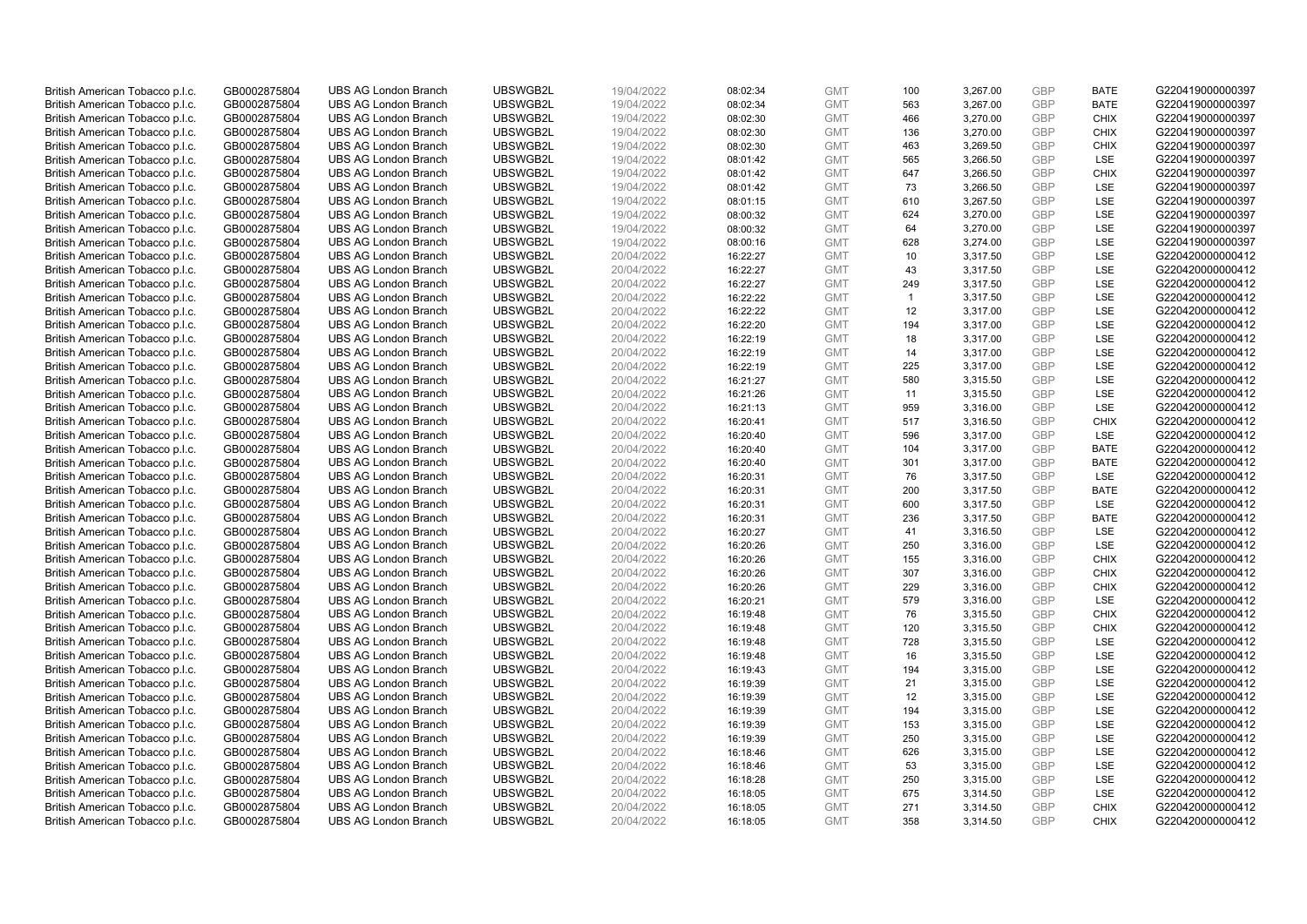| British American Tobacco p.l.c. | GB0002875804 | <b>UBS AG London Branch</b> | UBSWGB2L | 20/04/2022 | 16:17:31 | <b>GMT</b> | 668 | 3,314.00  | <b>GBP</b>               | LSE         | G220420000000412 |
|---------------------------------|--------------|-----------------------------|----------|------------|----------|------------|-----|-----------|--------------------------|-------------|------------------|
| British American Tobacco p.l.c. | GB0002875804 | <b>UBS AG London Branch</b> | UBSWGB2L | 20/04/2022 | 16:17:08 | <b>GMT</b> | 139 | 3,314.00  | GBP                      | LSE         | G220420000000412 |
| British American Tobacco p.l.c. | GB0002875804 | <b>UBS AG London Branch</b> | UBSWGB2L | 20/04/2022 | 16:16:58 | <b>GMT</b> | 194 | 3,313.50  | <b>GBP</b>               | LSE         | G220420000000412 |
| British American Tobacco p.l.c. | GB0002875804 | <b>UBS AG London Branch</b> | UBSWGB2L | 20/04/2022 | 16:16:53 | <b>GMT</b> | 69  | 3,314.00  | <b>GBP</b>               | LSE         | G220420000000412 |
| British American Tobacco p.l.c. | GB0002875804 | <b>UBS AG London Branch</b> | UBSWGB2L | 20/04/2022 |          | <b>GMT</b> | 276 | 3,314.00  | <b>GBP</b>               | LSE         |                  |
|                                 |              | <b>UBS AG London Branch</b> | UBSWGB2L |            | 16:16:46 |            | 136 |           |                          | LSE         | G220420000000412 |
| British American Tobacco p.l.c. | GB0002875804 |                             |          | 20/04/2022 | 16:16:17 | <b>GMT</b> |     | 3,313.50  | <b>GBP</b><br><b>GBP</b> |             | G220420000000412 |
| British American Tobacco p.l.c. | GB0002875804 | <b>UBS AG London Branch</b> | UBSWGB2L | 20/04/2022 | 16:16:17 | <b>GMT</b> | 250 | 3,313.50  |                          | LSE         | G220420000000412 |
| British American Tobacco p.l.c. | GB0002875804 | <b>UBS AG London Branch</b> | UBSWGB2L | 20/04/2022 | 16:15:31 | <b>GMT</b> | 545 | 3,313.00  | <b>GBP</b>               | LSE         | G220420000000412 |
| British American Tobacco p.l.c. | GB0002875804 | <b>UBS AG London Branch</b> | UBSWGB2L | 20/04/2022 | 16:15:31 | <b>GMT</b> | 126 | 3313.0000 | <b>GBP</b>               | LSE         | G220420000000412 |
| British American Tobacco p.l.c. | GB0002875804 | <b>UBS AG London Branch</b> | UBSWGB2L | 20/04/2022 | 16:15:31 | <b>GMT</b> | 218 | 3313.5000 | <b>GBP</b>               | <b>BATE</b> | G220420000000412 |
| British American Tobacco p.l.c. | GB0002875804 | <b>UBS AG London Branch</b> | UBSWGB2L | 20/04/2022 | 16:15:31 | <b>GMT</b> | 250 | 3313.5000 | <b>GBP</b>               | LSE         | G220420000000412 |
| British American Tobacco p.l.c. | GB0002875804 | <b>UBS AG London Branch</b> | UBSWGB2L | 20/04/2022 | 16:15:31 | <b>GMT</b> | 213 | 3313.5000 | <b>GBP</b>               | <b>BATE</b> | G220420000000412 |
| British American Tobacco p.l.c. | GB0002875804 | <b>UBS AG London Branch</b> | UBSWGB2L | 20/04/2022 | 16:15:31 | <b>GMT</b> | 35  | 3313.5000 | <b>GBP</b>               | <b>BATE</b> | G220420000000412 |
| British American Tobacco p.l.c. | GB0002875804 | <b>UBS AG London Branch</b> | UBSWGB2L | 20/04/2022 | 16:15:31 | <b>GMT</b> | 206 | 3313.5000 | <b>GBP</b>               | <b>BATE</b> | G220420000000412 |
| British American Tobacco p.l.c. | GB0002875804 | <b>UBS AG London Branch</b> | UBSWGB2L | 20/04/2022 | 16:15:00 | <b>GMT</b> | 586 | 3315.5000 | <b>GBP</b>               | <b>CHIX</b> | G220420000000412 |
| British American Tobacco p.l.c. | GB0002875804 | <b>UBS AG London Branch</b> | UBSWGB2L | 20/04/2022 | 16:15:00 | <b>GMT</b> | 658 | 3315.5000 | <b>GBP</b>               | LSE         | G220420000000412 |
| British American Tobacco p.l.c. | GB0002875804 | <b>UBS AG London Branch</b> | UBSWGB2L | 20/04/2022 | 16:14:30 | <b>GMT</b> | 578 | 3316.0000 | <b>GBP</b>               | LSE         | G220420000000412 |
| British American Tobacco p.l.c. | GB0002875804 | <b>UBS AG London Branch</b> | UBSWGB2L | 20/04/2022 | 16:14:13 | <b>GMT</b> | 250 | 3317.0000 | GBP                      | LSE         | G220420000000412 |
| British American Tobacco p.l.c. | GB0002875804 | <b>UBS AG London Branch</b> | UBSWGB2L | 20/04/2022 | 16:14:13 | <b>GMT</b> | 153 | 3317.0000 | <b>GBP</b>               | <b>LSE</b>  | G220420000000412 |
| British American Tobacco p.l.c. | GB0002875804 | <b>UBS AG London Branch</b> | UBSWGB2L | 20/04/2022 | 16:14:09 | <b>GMT</b> | 12  | 3317.0000 | <b>GBP</b>               | LSE         | G220420000000412 |
| British American Tobacco p.l.c. | GB0002875804 | <b>UBS AG London Branch</b> | UBSWGB2L | 20/04/2022 | 16:14:09 | <b>GMT</b> | 600 | 3317.0000 | <b>GBP</b>               | LSE         | G220420000000412 |
| British American Tobacco p.l.c. | GB0002875804 | <b>UBS AG London Branch</b> | UBSWGB2L | 20/04/2022 | 16:12:59 | <b>GMT</b> | 150 | 3316.5000 | <b>GBP</b>               | <b>CHIX</b> | G220420000000412 |
| British American Tobacco p.l.c. | GB0002875804 | <b>UBS AG London Branch</b> | UBSWGB2L | 20/04/2022 | 16:12:59 | <b>GMT</b> | 231 | 3316.5000 | <b>GBP</b>               | LSE         | G220420000000412 |
| British American Tobacco p.l.c. | GB0002875804 | <b>UBS AG London Branch</b> | UBSWGB2L | 20/04/2022 | 16:12:59 | <b>GMT</b> | 20  | 3316.5000 | <b>GBP</b>               | <b>CHIX</b> | G220420000000412 |
| British American Tobacco p.l.c. | GB0002875804 | <b>UBS AG London Branch</b> | UBSWGB2L | 20/04/2022 | 16:12:59 | <b>GMT</b> | 401 | 3316.5000 | <b>GBP</b>               | LSE         | G220420000000412 |
| British American Tobacco p.l.c. | GB0002875804 | <b>UBS AG London Branch</b> | UBSWGB2L | 20/04/2022 | 16:12:59 | <b>GMT</b> | 14  | 3316.5000 | <b>GBP</b>               | LSE         | G220420000000412 |
| British American Tobacco p.l.c. | GB0002875804 | <b>UBS AG London Branch</b> | UBSWGB2L | 20/04/2022 | 16:12:59 | <b>GMT</b> | 488 | 3316.5000 | <b>GBP</b>               | <b>CHIX</b> | G220420000000412 |
| British American Tobacco p.l.c. | GB0002875804 | <b>UBS AG London Branch</b> | UBSWGB2L | 20/04/2022 | 16:12:47 | <b>GMT</b> | 681 | 3317.0000 | <b>GBP</b>               | <b>BATE</b> | G220420000000412 |
| British American Tobacco p.l.c. | GB0002875804 | <b>UBS AG London Branch</b> | UBSWGB2L | 20/04/2022 | 16:12:31 | <b>GMT</b> | 629 | 3316.0000 | <b>GBP</b>               | LSE         | G220420000000412 |
| British American Tobacco p.l.c. | GB0002875804 | <b>UBS AG London Branch</b> | UBSWGB2L | 20/04/2022 | 16:12:16 | <b>GMT</b> | 231 | 3315.5000 | <b>GBP</b>               | <b>CHIX</b> | G220420000000412 |
| British American Tobacco p.l.c. | GB0002875804 | <b>UBS AG London Branch</b> | UBSWGB2L | 20/04/2022 | 16:12:03 | <b>GMT</b> | 435 | 3314.5000 | GBP                      | LSE         | G220420000000412 |
| British American Tobacco p.l.c. | GB0002875804 | <b>UBS AG London Branch</b> | UBSWGB2L | 20/04/2022 | 16:12:03 | <b>GMT</b> | 141 | 3315.0000 | <b>GBP</b>               | LSE         | G220420000000412 |
| British American Tobacco p.l.c. | GB0002875804 | <b>UBS AG London Branch</b> | UBSWGB2L | 20/04/2022 | 16:12:03 | <b>GMT</b> | 542 | 3315.0000 | <b>GBP</b>               | LSE         | G220420000000412 |
| British American Tobacco p.l.c. | GB0002875804 | <b>UBS AG London Branch</b> | UBSWGB2L | 20/04/2022 | 16:11:37 | <b>GMT</b> | 183 | 3314.5000 | <b>GBP</b>               | LSE         | G220420000000412 |
| British American Tobacco p.l.c. | GB0002875804 | <b>UBS AG London Branch</b> | UBSWGB2L | 20/04/2022 | 16:11:29 | <b>GMT</b> | 192 | 3314.0000 | <b>GBP</b>               | <b>BATE</b> | G220420000000412 |
| British American Tobacco p.l.c. | GB0002875804 | <b>UBS AG London Branch</b> | UBSWGB2L | 20/04/2022 | 16:11:01 | <b>GMT</b> | 645 | 3313.5000 | <b>GBP</b>               | LSE         | G220420000000412 |
| British American Tobacco p.l.c. | GB0002875804 | <b>UBS AG London Branch</b> | UBSWGB2L | 20/04/2022 | 16:10:13 | <b>GMT</b> | 153 | 3311.0000 | <b>GBP</b>               | LSE         | G220420000000412 |
| British American Tobacco p.l.c. | GB0002875804 | <b>UBS AG London Branch</b> | UBSWGB2L | 20/04/2022 | 16:10:13 | <b>GMT</b> | 250 | 3311.0000 | <b>GBP</b>               | LSE         | G220420000000412 |
| British American Tobacco p.l.c. | GB0002875804 | <b>UBS AG London Branch</b> | UBSWGB2L | 20/04/2022 | 16:10:13 | <b>GMT</b> | 194 | 3311.0000 | <b>GBP</b>               | LSE         | G220420000000412 |
| British American Tobacco p.l.c. | GB0002875804 | <b>UBS AG London Branch</b> | UBSWGB2L | 20/04/2022 | 16:10:01 | <b>GMT</b> | 250 | 3311.0000 | <b>GBP</b>               | LSE         | G220420000000412 |
| British American Tobacco p.l.c. | GB0002875804 | <b>UBS AG London Branch</b> | UBSWGB2L | 20/04/2022 | 16:09:32 | <b>GMT</b> | 699 | 3310.5000 | <b>GBP</b>               | LSE         | G220420000000412 |
| British American Tobacco p.l.c. | GB0002875804 | <b>UBS AG London Branch</b> | UBSWGB2L | 20/04/2022 | 16:09:05 | <b>GMT</b> | 250 | 3309.5000 | <b>GBP</b>               | LSE         | G220420000000412 |
| British American Tobacco p.l.c. | GB0002875804 | <b>UBS AG London Branch</b> | UBSWGB2L | 20/04/2022 | 16:09:05 | <b>GMT</b> | 153 | 3309.5000 | <b>GBP</b>               | LSE         | G220420000000412 |
| British American Tobacco p.l.c. | GB0002875804 | <b>UBS AG London Branch</b> | UBSWGB2L | 20/04/2022 | 16:09:05 | <b>GMT</b> | 163 | 3309.5000 | GBP                      | <b>CHIX</b> | G220420000000412 |
| British American Tobacco p.l.c. | GB0002875804 | <b>UBS AG London Branch</b> | UBSWGB2L | 20/04/2022 | 16:09:05 | <b>GMT</b> | 525 | 3309.5000 | <b>GBP</b>               | <b>CHIX</b> | G220420000000412 |
| British American Tobacco p.l.c. | GB0002875804 | <b>UBS AG London Branch</b> | UBSWGB2L | 20/04/2022 | 16:08:52 | <b>GMT</b> | 251 | 3309.5000 | <b>GBP</b>               | LSE         | G220420000000412 |
| British American Tobacco p.l.c. | GB0002875804 | <b>UBS AG London Branch</b> | UBSWGB2L | 20/04/2022 | 16:08:47 | <b>GMT</b> | 183 | 3309.5000 | <b>GBP</b>               | LSE         | G220420000000412 |
| British American Tobacco p.l.c. | GB0002875804 | <b>UBS AG London Branch</b> | UBSWGB2L | 20/04/2022 | 16:08:47 | <b>GMT</b> | 250 | 3309.5000 | GBP                      | LSE         | G220420000000412 |
| British American Tobacco p.l.c. | GB0002875804 | <b>UBS AG London Branch</b> | UBSWGB2L | 20/04/2022 | 16:08:47 | <b>GMT</b> | 250 | 3309.5000 | <b>GBP</b>               | <b>LSE</b>  | G220420000000412 |
| British American Tobacco p.l.c. | GB0002875804 | <b>UBS AG London Branch</b> | UBSWGB2L | 20/04/2022 | 16:08:47 | <b>GMT</b> | 229 | 3309.5000 | <b>GBP</b>               | <b>CHIX</b> | G220420000000412 |
| British American Tobacco p.l.c. | GB0002875804 | <b>UBS AG London Branch</b> | UBSWGB2L | 20/04/2022 | 16:08:47 | <b>GMT</b> | 459 | 3309.5000 | <b>GBP</b>               | <b>CHIX</b> | G220420000000412 |
| British American Tobacco p.l.c. | GB0002875804 | <b>UBS AG London Branch</b> | UBSWGB2L | 20/04/2022 | 16:08:21 | <b>GMT</b> | 153 | 3309.0000 | <b>GBP</b>               | LSE         | G220420000000412 |
| British American Tobacco p.l.c. | GB0002875804 | <b>UBS AG London Branch</b> | UBSWGB2L | 20/04/2022 | 16:08:11 | <b>GMT</b> | 70  | 3308.5000 | <b>GBP</b>               | LSE         | G220420000000412 |
| British American Tobacco p.l.c. | GB0002875804 | <b>UBS AG London Branch</b> | UBSWGB2L | 20/04/2022 | 16:07:41 | <b>GMT</b> | 107 | 3308.0000 | GBP                      | LSE         | G220420000000412 |
|                                 |              |                             |          |            |          |            |     |           |                          |             |                  |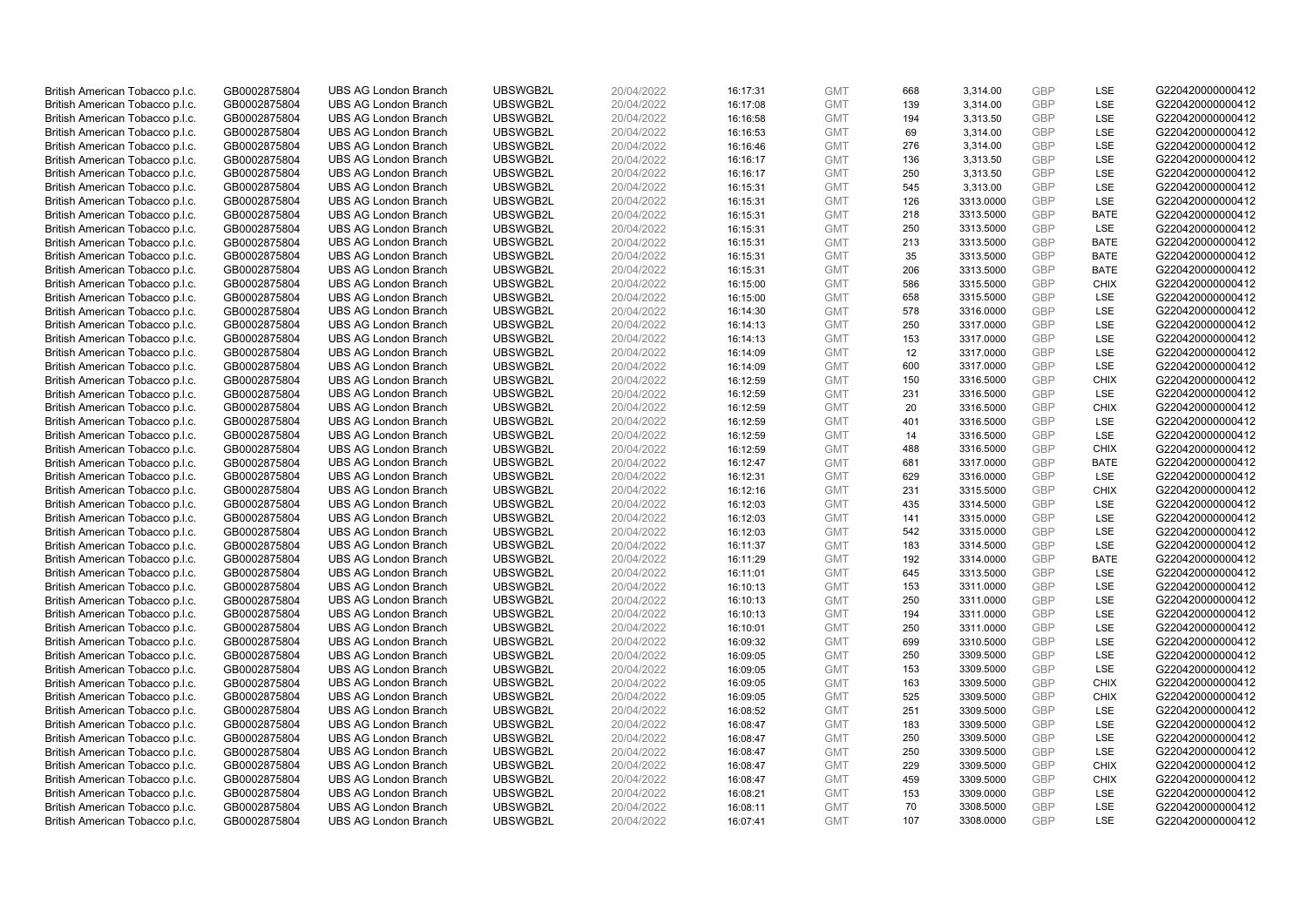| British American Tobacco p.l.c.                                    | GB0002875804                 | <b>UBS AG London Branch</b>                                | UBSWGB2L             | 20/04/2022               | 16:07:41             | <b>GMT</b>               | 484     | 3308.0000              | <b>GBP</b>               | <b>LSE</b>  | G220420000000412                     |
|--------------------------------------------------------------------|------------------------------|------------------------------------------------------------|----------------------|--------------------------|----------------------|--------------------------|---------|------------------------|--------------------------|-------------|--------------------------------------|
| British American Tobacco p.l.c.                                    | GB0002875804                 | <b>UBS AG London Branch</b>                                | UBSWGB2L             | 20/04/2022               | 16:07:21             | <b>GMT</b>               | 311     | 3308.0000              | <b>GBP</b>               | LSE         | G220420000000412                     |
| British American Tobacco p.l.c.                                    | GB0002875804                 | <b>UBS AG London Branch</b>                                | UBSWGB2L             | 20/04/2022               | 16:07:21             | <b>GMT</b>               | 250     | 3308.0000              | <b>GBP</b>               | LSE         | G220420000000412                     |
| British American Tobacco p.l.c.                                    | GB0002875804                 | <b>UBS AG London Branch</b>                                | UBSWGB2L             | 20/04/2022               | 16:07:21             | <b>GMT</b>               | 250     | 3308.0000              | <b>GBP</b>               | LSE         | G220420000000412                     |
| British American Tobacco p.l.c.                                    | GB0002875804                 | <b>UBS AG London Branch</b>                                | UBSWGB2L             | 20/04/2022               | 16:06:02             | <b>GMT</b>               | 25      | 3307.0000              | <b>GBP</b>               | <b>BATE</b> | G220420000000412                     |
| British American Tobacco p.l.c.                                    | GB0002875804                 | <b>UBS AG London Branch</b>                                | UBSWGB2L             | 20/04/2022               | 16:06:02             | <b>GMT</b>               | 32      | 3307.0000              | <b>GBP</b>               | <b>BATE</b> | G220420000000412                     |
| British American Tobacco p.l.c.                                    | GB0002875804                 | <b>UBS AG London Branch</b>                                | UBSWGB2L             | 20/04/2022               | 16:06:02             | <b>GMT</b>               | 26      | 3307.0000              | <b>GBP</b>               | <b>BATE</b> | G220420000000412                     |
| British American Tobacco p.l.c.                                    | GB0002875804                 | <b>UBS AG London Branch</b>                                | UBSWGB2L             | 20/04/2022               | 16:06:02             | <b>GMT</b>               | 105     | 3307.0000              | <b>GBP</b>               | <b>BATE</b> | G220420000000412                     |
| British American Tobacco p.l.c.                                    | GB0002875804                 | <b>UBS AG London Branch</b>                                | UBSWGB2L             | 20/04/2022               | 16:06:02             | <b>GMT</b>               | 10      | 3307.0000              | <b>GBP</b>               | <b>BATE</b> | G220420000000412                     |
| British American Tobacco p.l.c.                                    | GB0002875804                 | <b>UBS AG London Branch</b>                                | UBSWGB2L             | 20/04/2022               | 16:06:02             | <b>GMT</b>               | 16      | 3307.0000              | <b>GBP</b>               | <b>BATE</b> | G220420000000412                     |
| British American Tobacco p.l.c.                                    | GB0002875804                 | <b>UBS AG London Branch</b>                                | UBSWGB2L             | 20/04/2022               | 16:06:02             | <b>GMT</b>               | 524     | 3307.0000              | <b>GBP</b>               | LSE         | G220420000000412                     |
| British American Tobacco p.l.c.                                    | GB0002875804                 | <b>UBS AG London Branch</b>                                | UBSWGB2L             | 20/04/2022               | 16:06:02             | <b>GMT</b>               | 80      | 3307.0000              | <b>GBP</b>               | LSE         | G220420000000412                     |
| British American Tobacco p.l.c.                                    | GB0002875804                 | <b>UBS AG London Branch</b>                                | UBSWGB2L             | 20/04/2022               | 16:06:02             | <b>GMT</b>               | 368     | 3307.0000              | <b>GBP</b>               | <b>BATE</b> | G220420000000412                     |
| British American Tobacco p.l.c.                                    | GB0002875804                 | <b>UBS AG London Branch</b>                                | UBSWGB2L             | 20/04/2022               | 16:05:43             | <b>GMT</b>               | 250     | 3307.0000              | <b>GBP</b>               | LSE         | G220420000000412                     |
| British American Tobacco p.l.c.                                    | GB0002875804                 | <b>UBS AG London Branch</b>                                | UBSWGB2L             | 20/04/2022               | 16:05:43             | <b>GMT</b>               | 49      | 3307.0000              | <b>GBP</b>               | LSE         | G220420000000412                     |
| British American Tobacco p.l.c.                                    | GB0002875804                 | <b>UBS AG London Branch</b>                                | UBSWGB2L             | 20/04/2022               | 16:05:43             | <b>GMT</b>               | 115     | 3307.0000              | <b>GBP</b>               | LSE         | G220420000000412                     |
| British American Tobacco p.l.c.                                    | GB0002875804                 | <b>UBS AG London Branch</b>                                | UBSWGB2L             | 20/04/2022               | 16:05:43             | <b>GMT</b>               | 186     | 3307.0000              | <b>GBP</b>               | LSE         | G220420000000412                     |
| British American Tobacco p.l.c.                                    | GB0002875804                 | <b>UBS AG London Branch</b>                                | UBSWGB2L             | 20/04/2022               | 16:05:00             | <b>GMT</b>               | 706     | 3307.5000              | <b>GBP</b>               | LSE         | G220420000000412                     |
| British American Tobacco p.l.c.                                    | GB0002875804                 | <b>UBS AG London Branch</b>                                | UBSWGB2L             | 20/04/2022               | 16:04:52             | <b>GMT</b>               | 484     | 3308.0000              | <b>GBP</b>               | LSE         | G220420000000412                     |
| British American Tobacco p.l.c.                                    | GB0002875804                 | <b>UBS AG London Branch</b>                                | UBSWGB2L             | 20/04/2022               | 16:04:52             | <b>GMT</b>               | 119     | 3308.0000              | <b>GBP</b>               | LSE         | G220420000000412                     |
| British American Tobacco p.l.c.                                    | GB0002875804                 | <b>UBS AG London Branch</b>                                | UBSWGB2L             | 20/04/2022               | 16:04:51             | <b>GMT</b>               | 700     | 3308.0000              | <b>GBP</b>               | <b>CHIX</b> | G220420000000412                     |
| British American Tobacco p.l.c.                                    | GB0002875804                 | <b>UBS AG London Branch</b>                                | UBSWGB2L             | 20/04/2022               | 16:04:50             | <b>GMT</b>               | 143     | 3308.5000              | <b>GBP</b>               | LSE         | G220420000000412                     |
| British American Tobacco p.l.c.                                    | GB0002875804                 | <b>UBS AG London Branch</b>                                | UBSWGB2L             | 20/04/2022               | 16:04:50             | <b>GMT</b>               | 542     | 3308.5000              | <b>GBP</b>               | LSE         | G220420000000412                     |
| British American Tobacco p.l.c.                                    | GB0002875804                 | <b>UBS AG London Branch</b>                                | UBSWGB2L             | 20/04/2022               | 16:04:06             | <b>GMT</b>               | 158     | 3306.0000              | <b>GBP</b>               | LSE         | G220420000000412                     |
| British American Tobacco p.l.c.                                    | GB0002875804                 | <b>UBS AG London Branch</b>                                | UBSWGB2L             | 20/04/2022               | 16:04:06             | <b>GMT</b>               | 153     | 3306.0000              | <b>GBP</b>               | LSE         | G220420000000412                     |
| British American Tobacco p.l.c.                                    | GB0002875804                 | <b>UBS AG London Branch</b>                                | UBSWGB2L             | 20/04/2022               | 16:04:00             | <b>GMT</b>               | 181     | 3306.0000              | <b>GBP</b>               | LSE         | G220420000000412                     |
| British American Tobacco p.l.c.                                    | GB0002875804                 | <b>UBS AG London Branch</b>                                | UBSWGB2L             | 20/04/2022               | 16:04:00             | <b>GMT</b>               | 407     | 3306.0000              | <b>GBP</b>               | LSE         | G220420000000412                     |
| British American Tobacco p.l.c.                                    | GB0002875804                 | <b>UBS AG London Branch</b>                                | UBSWGB2L             | 20/04/2022               | 16:02:42             | <b>GMT</b>               | 181     | 3305.0000              | <b>GBP</b>               | LSE         | G220420000000412                     |
| British American Tobacco p.l.c.                                    | GB0002875804                 | <b>UBS AG London Branch</b>                                | UBSWGB2L             | 20/04/2022               | 16:02:42             | <b>GMT</b>               | 153     | 3305.0000              | <b>GBP</b>               | LSE         | G220420000000412                     |
| British American Tobacco p.l.c.                                    | GB0002875804                 | <b>UBS AG London Branch</b>                                | UBSWGB2L             | 20/04/2022               | 16:02:42             | <b>GMT</b>               | 326     | 3305.0000              | <b>GBP</b>               | LSE         | G220420000000412                     |
| British American Tobacco p.l.c.                                    | GB0002875804                 | <b>UBS AG London Branch</b>                                | UBSWGB2L             | 20/04/2022               | 16:02:06             | <b>GMT</b>               | 528     | 3305.5000              | <b>GBP</b>               | LSE         | G220420000000412                     |
| British American Tobacco p.l.c.                                    | GB0002875804                 | <b>UBS AG London Branch</b>                                | UBSWGB2L             | 20/04/2022               | 16:02:06             | <b>GMT</b>               | 28      | 3305.5000              | <b>GBP</b>               | LSE         | G220420000000412                     |
| British American Tobacco p.l.c.                                    | GB0002875804                 | <b>UBS AG London Branch</b>                                | UBSWGB2L             | 20/04/2022               | 16:02:06             | <b>GMT</b>               | 17      | 3305.5000              | <b>GBP</b>               | <b>BATE</b> | G220420000000412                     |
| British American Tobacco p.l.c.                                    | GB0002875804                 | <b>UBS AG London Branch</b>                                | UBSWGB2L             | 20/04/2022               | 16:02:06             | <b>GMT</b>               | 94      | 3305.5000              | <b>GBP</b>               | LSE         | G220420000000412                     |
| British American Tobacco p.l.c.                                    | GB0002875804                 | <b>UBS AG London Branch</b>                                | UBSWGB2L             | 20/04/2022               | 16:02:06             | <b>GMT</b>               | 600     | 3305.5000              | <b>GBP</b>               | <b>BATE</b> | G220420000000412                     |
| British American Tobacco p.l.c.                                    | GB0002875804                 | <b>UBS AG London Branch</b>                                | UBSWGB2L             | 20/04/2022               | 16:02:03             | <b>GMT</b>               | 691     | 3306.0000              | <b>GBP</b>               | <b>CHIX</b> | G220420000000412                     |
| British American Tobacco p.l.c.                                    | GB0002875804                 | <b>UBS AG London Branch</b>                                | UBSWGB2L             | 20/04/2022               | 16:02:03             | <b>GMT</b>               | 744     | 3306.0000              | <b>GBP</b>               | <b>LSE</b>  | G220420000000412                     |
| British American Tobacco p.l.c.                                    | GB0002875804                 | <b>UBS AG London Branch</b>                                | UBSWGB2L             | 20/04/2022               | 16:02:03             | <b>GMT</b>               | 153     | 3306.5000              | <b>GBP</b>               | LSE         | G220420000000412                     |
| British American Tobacco p.l.c.                                    | GB0002875804                 | <b>UBS AG London Branch</b>                                | UBSWGB2L             | 20/04/2022               | 16:02:03             | <b>GMT</b>               | 153     | 3306.5000              | <b>GBP</b>               | LSE         | G220420000000412                     |
| British American Tobacco p.l.c.                                    | GB0002875804                 | <b>UBS AG London Branch</b>                                | UBSWGB2L             | 20/04/2022               | 16:01:06             | <b>GMT</b>               | 654     | 3305.0000              | <b>GBP</b>               | LSE         | G220420000000412                     |
| British American Tobacco p.l.c.                                    | GB0002875804                 | <b>UBS AG London Branch</b>                                | UBSWGB2L             | 20/04/2022               | 16:01:04             | <b>GMT</b>               | 606     | 3305.5000              | <b>GBP</b>               | <b>LSE</b>  | G220420000000412                     |
| British American Tobacco p.l.c.                                    | GB0002875804                 | <b>UBS AG London Branch</b>                                | UBSWGB2L             | 20/04/2022               | 16:00:52             | <b>GMT</b>               | 8       | 3305.5000              | <b>GBP</b><br><b>GBP</b> | LSE         | G220420000000412                     |
| British American Tobacco p.l.c.                                    | GB0002875804                 | <b>UBS AG London Branch</b>                                | UBSWGB2L             | 20/04/2022               | 16:00:52             | <b>GMT</b>               | 9<br>14 | 3305.5000              | GBP                      | LSE<br>LSE  | G220420000000412                     |
| British American Tobacco p.l.c.                                    | GB0002875804                 | <b>UBS AG London Branch</b><br><b>UBS AG London Branch</b> | UBSWGB2L<br>UBSWGB2L | 20/04/2022               | 16:00:52             | <b>GMT</b>               | 153     | 3305.5000              | <b>GBP</b>               | <b>LSE</b>  | G220420000000412<br>G220420000000412 |
| British American Tobacco p.l.c.<br>British American Tobacco p.l.c. | GB0002875804<br>GB0002875804 | <b>UBS AG London Branch</b>                                | UBSWGB2L             | 20/04/2022<br>20/04/2022 | 16:00:52<br>16:00:52 | <b>GMT</b><br><b>GMT</b> | 250     | 3305.5000<br>3305.5000 | <b>GBP</b>               | LSE         | G220420000000412                     |
| British American Tobacco p.l.c.                                    | GB0002875804                 | <b>UBS AG London Branch</b>                                | UBSWGB2L             | 20/04/2022               | 16:00:52             | <b>GMT</b>               | 20      | 3305.5000              | <b>GBP</b>               | LSE         | G220420000000412                     |
| British American Tobacco p.l.c.                                    | GB0002875804                 | <b>UBS AG London Branch</b>                                | UBSWGB2L             | 20/04/2022               | 15:59:36             | <b>GMT</b>               | 435     | 3305.0000              | <b>GBP</b>               | LSE         | G220420000000412                     |
| British American Tobacco p.l.c.                                    | GB0002875804                 | <b>UBS AG London Branch</b>                                | UBSWGB2L             | 20/04/2022               | 15:59:36             | <b>GMT</b>               | 276     | 3305.0000              | <b>GBP</b>               | LSE         | G220420000000412                     |
| British American Tobacco p.l.c.                                    | GB0002875804                 | <b>UBS AG London Branch</b>                                | UBSWGB2L             | 20/04/2022               | 15:59:31             | <b>GMT</b>               | 314     | 3305.5000              | <b>GBP</b>               | <b>LSE</b>  | G220420000000412                     |
| British American Tobacco p.l.c.                                    | GB0002875804                 | <b>UBS AG London Branch</b>                                | UBSWGB2L             | 20/04/2022               | 15:59:31             | <b>GMT</b>               | 685     | 3305.5000              | <b>GBP</b>               | <b>CHIX</b> | G220420000000412                     |
| British American Tobacco p.l.c.                                    | GB0002875804                 | <b>UBS AG London Branch</b>                                | UBSWGB2L             | 20/04/2022               | 15:59:31             | <b>GMT</b>               | 298     | 3305.5000              | <b>GBP</b>               | LSE         | G220420000000412                     |
| British American Tobacco p.l.c.                                    | GB0002875804                 | <b>UBS AG London Branch</b>                                | UBSWGB2L             | 20/04/2022               | 15:58:41             | <b>GMT</b>               | 121     | 3306.0000              | <b>GBP</b>               | LSE         | G220420000000412                     |
| British American Tobacco p.l.c.                                    | GB0002875804                 | <b>UBS AG London Branch</b>                                | UBSWGB2L             | 20/04/2022               | 15:58:41             | <b>GMT</b>               | 250     | 3306.0000              | GBP                      | LSE         | G220420000000412                     |
|                                                                    |                              |                                                            |                      |                          |                      |                          |         |                        |                          |             |                                      |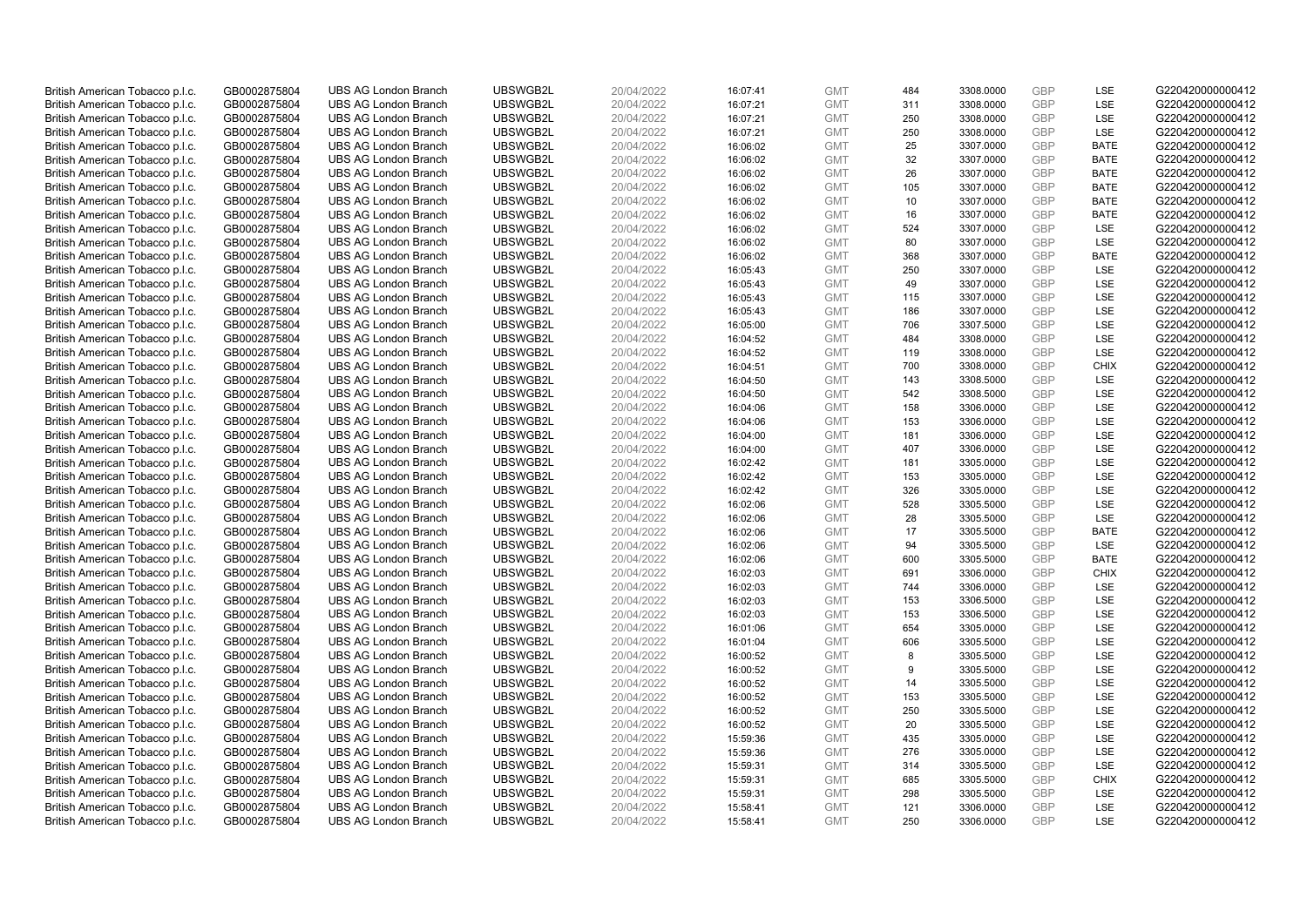| British American Tobacco p.l.c.                                    | GB0002875804                 | <b>UBS AG London Branch</b>                                | UBSWGB2L             | 20/04/2022               | 15:58:41             | <b>GMT</b>               | 467       | 3306.0000              | <b>GBP</b>               | <b>LSE</b>  | G220420000000412                     |
|--------------------------------------------------------------------|------------------------------|------------------------------------------------------------|----------------------|--------------------------|----------------------|--------------------------|-----------|------------------------|--------------------------|-------------|--------------------------------------|
| British American Tobacco p.l.c.                                    | GB0002875804                 | <b>UBS AG London Branch</b>                                | UBSWGB2L             | 20/04/2022               | 15:58:00             | <b>GMT</b>               | 676       | 3305.5000              | <b>GBP</b>               | LSE         | G220420000000412                     |
| British American Tobacco p.l.c.                                    | GB0002875804                 | <b>UBS AG London Branch</b>                                | UBSWGB2L             | 20/04/2022               | 15:57:48             | <b>GMT</b>               | 685       | 3306.5000              | <b>GBP</b>               | LSE         | G220420000000412                     |
| British American Tobacco p.l.c.                                    | GB0002875804                 | <b>UBS AG London Branch</b>                                | UBSWGB2L             | 20/04/2022               | 15:57:48             | <b>GMT</b>               | 711       | 3306.5000              | <b>GBP</b>               | <b>CHIX</b> | G220420000000412                     |
| British American Tobacco p.l.c.                                    | GB0002875804                 | <b>UBS AG London Branch</b>                                | UBSWGB2L             | 20/04/2022               | 15:57:48             | <b>GMT</b>               | 690       | 3306.5000              | <b>GBP</b>               | <b>BATE</b> | G220420000000412                     |
| British American Tobacco p.l.c.                                    | GB0002875804                 | <b>UBS AG London Branch</b>                                | UBSWGB2L             | 20/04/2022               | 15:57:42             | <b>GMT</b>               | 178       | 3307.0000              | <b>GBP</b>               | LSE         | G220420000000412                     |
| British American Tobacco p.l.c.                                    | GB0002875804                 | <b>UBS AG London Branch</b>                                | UBSWGB2L             | 20/04/2022               | 15:57:36             | <b>GMT</b>               | 307       | 3307.0000              | <b>GBP</b>               | LSE         | G220420000000412                     |
| British American Tobacco p.l.c.                                    | GB0002875804                 | <b>UBS AG London Branch</b>                                | UBSWGB2L             | 20/04/2022               | 15:57:35             | <b>GMT</b>               | 70        | 3307.0000              | <b>GBP</b>               | LSE         | G220420000000412                     |
| British American Tobacco p.l.c.                                    | GB0002875804                 | <b>UBS AG London Branch</b>                                | UBSWGB2L             | 20/04/2022               | 15:57:34             | <b>GMT</b>               | 117       | 3307.0000              | <b>GBP</b>               | LSE         | G220420000000412                     |
| British American Tobacco p.l.c.                                    | GB0002875804                 | <b>UBS AG London Branch</b>                                | UBSWGB2L             | 20/04/2022               | 15:57:34             | <b>GMT</b>               | 58        | 3307.0000              | <b>GBP</b>               | <b>LSE</b>  | G220420000000412                     |
| British American Tobacco p.l.c.                                    | GB0002875804                 | <b>UBS AG London Branch</b>                                | UBSWGB2L             | 20/04/2022               | 15:56:59             | <b>GMT</b>               | 153       | 3306.5000              | <b>GBP</b>               | LSE         | G220420000000412                     |
| British American Tobacco p.l.c.                                    | GB0002875804                 | <b>UBS AG London Branch</b>                                | UBSWGB2L             | 20/04/2022               | 15:56:59             | <b>GMT</b>               | 250       | 3306.5000              | <b>GBP</b>               | LSE         | G220420000000412                     |
| British American Tobacco p.l.c.                                    | GB0002875804                 | <b>UBS AG London Branch</b>                                | UBSWGB2L             | 20/04/2022               | 15:56:41             | <b>GMT</b>               | 10        | 3306.0000              | <b>GBP</b>               | LSE         | G220420000000412                     |
| British American Tobacco p.l.c.                                    | GB0002875804                 | <b>UBS AG London Branch</b>                                | UBSWGB2L             | 20/04/2022               | 15:56:37             | <b>GMT</b>               | 16        | 3306.0000              | <b>GBP</b>               | LSE         | G220420000000412                     |
| British American Tobacco p.l.c.                                    | GB0002875804                 | <b>UBS AG London Branch</b>                                | UBSWGB2L             | 20/04/2022               | 15:56:08             | <b>GMT</b>               | 263       | 3306.0000              | <b>GBP</b>               | LSE         | G220420000000412                     |
| British American Tobacco p.l.c.                                    | GB0002875804                 | <b>UBS AG London Branch</b>                                | UBSWGB2L             | 20/04/2022               | 15:56:07             | <b>GMT</b>               | 20        | 3306.0000              | <b>GBP</b>               | LSE         | G220420000000412                     |
| British American Tobacco p.l.c.                                    | GB0002875804                 | <b>UBS AG London Branch</b>                                | UBSWGB2L             | 20/04/2022               | 15:56:07             | <b>GMT</b>               | 394       | 3306.0000              | <b>GBP</b>               | LSE         | G220420000000412                     |
| British American Tobacco p.l.c.                                    | GB0002875804                 | <b>UBS AG London Branch</b>                                | UBSWGB2L             | 20/04/2022               | 15:56:07             | <b>GMT</b>               | 4         | 3306.0000              | <b>GBP</b>               | LSE         | G220420000000412                     |
| British American Tobacco p.l.c.                                    | GB0002875804                 | <b>UBS AG London Branch</b>                                | UBSWGB2L             | 20/04/2022               | 15:56:07             | <b>GMT</b>               | 72        | 3306.0000              | <b>GBP</b>               | LSE         | G220420000000412                     |
| British American Tobacco p.l.c.                                    | GB0002875804                 | <b>UBS AG London Branch</b>                                | UBSWGB2L             | 20/04/2022               | 15:56:01             | <b>GMT</b>               | 435       | 3306.0000              | <b>GBP</b>               | LSE         | G220420000000412                     |
| British American Tobacco p.l.c.                                    | GB0002875804                 | <b>UBS AG London Branch</b>                                | UBSWGB2L             | 20/04/2022               | 15:56:01             | <b>GMT</b>               | 76        | 3306.0000              | <b>GBP</b>               | LSE         | G220420000000412                     |
| British American Tobacco p.l.c.                                    | GB0002875804                 | <b>UBS AG London Branch</b>                                | UBSWGB2L             | 20/04/2022               | 15:56:00             | <b>GMT</b>               | 100       | 3306.0000              | <b>GBP</b>               | LSE         | G220420000000412                     |
| British American Tobacco p.l.c.                                    | GB0002875804                 | <b>UBS AG London Branch</b>                                | UBSWGB2L             | 20/04/2022               | 15:55:38             | <b>GMT</b>               | 620       | 3306.0000              | <b>GBP</b>               | <b>CHIX</b> | G220420000000412                     |
| British American Tobacco p.l.c.                                    | GB0002875804                 | <b>UBS AG London Branch</b>                                | UBSWGB2L             | 20/04/2022               | 15:55:38             | <b>GMT</b>               | 67        | 3306.0000              | <b>GBP</b>               | LSE         | G220420000000412                     |
| British American Tobacco p.l.c.                                    | GB0002875804                 | <b>UBS AG London Branch</b>                                | UBSWGB2L             | 20/04/2022               | 15:55:38             | <b>GMT</b>               | 527       | 3306.0000              | <b>GBP</b>               | LSE         | G220420000000412                     |
| British American Tobacco p.l.c.                                    | GB0002875804                 | <b>UBS AG London Branch</b>                                | UBSWGB2L             | 20/04/2022               | 15:55:18             | <b>GMT</b>               | 19        | 3306.0000              | <b>GBP</b>               | <b>CHIX</b> | G220420000000412                     |
| British American Tobacco p.l.c.                                    | GB0002875804                 | <b>UBS AG London Branch</b>                                | UBSWGB2L             | 20/04/2022               | 15:55:13             | <b>GMT</b>               | 153       | 3306.5000              | <b>GBP</b>               | LSE         | G220420000000412                     |
| British American Tobacco p.l.c.                                    | GB0002875804                 | <b>UBS AG London Branch</b>                                | UBSWGB2L             | 20/04/2022               | 15:55:00             | <b>GMT</b>               | 117       | 3306.5000              | <b>GBP</b>               | LSE         | G220420000000412                     |
| British American Tobacco p.l.c.                                    | GB0002875804                 | <b>UBS AG London Branch</b>                                | UBSWGB2L             | 20/04/2022               | 15:55:00             | <b>GMT</b>               | 153       | 3306.5000              | <b>GBP</b>               | LSE         | G220420000000412                     |
| British American Tobacco p.l.c.                                    | GB0002875804                 | <b>UBS AG London Branch</b>                                | UBSWGB2L             | 20/04/2022               | 15:55:00             | <b>GMT</b>               | 250       | 3306.5000              | <b>GBP</b>               | LSE         | G220420000000412                     |
| British American Tobacco p.l.c.                                    | GB0002875804                 | <b>UBS AG London Branch</b>                                | UBSWGB2L             | 20/04/2022               | 15:55:00             | <b>GMT</b>               | 153       | 3306.5000              | <b>GBP</b>               | LSE         | G220420000000412                     |
| British American Tobacco p.l.c.                                    | GB0002875804                 | <b>UBS AG London Branch</b>                                | UBSWGB2L             | 20/04/2022               | 15:54:57             | <b>GMT</b>               | 141       | 3306.5000              | <b>GBP</b>               | LSE         | G220420000000412                     |
| British American Tobacco p.l.c.                                    | GB0002875804                 | <b>UBS AG London Branch</b>                                | UBSWGB2L             | 20/04/2022               | 15:53:49             | <b>GMT</b>               | 189       | 3306.0000              | <b>GBP</b>               | <b>BATE</b> | G220420000000412                     |
| British American Tobacco p.l.c.                                    | GB0002875804                 | <b>UBS AG London Branch</b>                                | UBSWGB2L             | 20/04/2022               | 15:53:49             | <b>GMT</b>               | 114       | 3306.0000              | <b>GBP</b>               | <b>BATE</b> | G220420000000412                     |
| British American Tobacco p.l.c.                                    | GB0002875804                 | <b>UBS AG London Branch</b>                                | UBSWGB2L             | 20/04/2022               | 15:53:49             | <b>GMT</b>               | 8         | 3306.0000              | <b>GBP</b>               | <b>BATE</b> | G220420000000412                     |
| British American Tobacco p.l.c.                                    | GB0002875804                 | <b>UBS AG London Branch</b>                                | UBSWGB2L             | 20/04/2022               | 15:53:49             | <b>GMT</b>               | 278       | 3306.0000              | <b>GBP</b>               | <b>BATE</b> | G220420000000412                     |
| British American Tobacco p.l.c.                                    | GB0002875804                 | <b>UBS AG London Branch</b>                                | UBSWGB2L             | 20/04/2022               | 15:53:49             | <b>GMT</b>               | 702       | 3306.0000              | <b>GBP</b>               | LSE         | G220420000000412                     |
| British American Tobacco p.l.c.                                    | GB0002875804                 | <b>UBS AG London Branch</b>                                | UBSWGB2L             | 20/04/2022               | 15:53:49             | <b>GMT</b>               | 18        | 3306.0000              | <b>GBP</b>               | <b>BATE</b> | G220420000000412                     |
| British American Tobacco p.l.c.                                    | GB0002875804                 | <b>UBS AG London Branch</b>                                | UBSWGB2L             | 20/04/2022               | 15:53:49             | <b>GMT</b>               | 11        | 3306.0000              | <b>GBP</b>               | <b>BATE</b> | G220420000000412                     |
| British American Tobacco p.l.c.                                    | GB0002875804                 | <b>UBS AG London Branch</b>                                | UBSWGB2L             | 20/04/2022               | 15:53:49             | <b>GMT</b>               | 38        | 3306.0000              | <b>GBP</b>               | <b>BATE</b> | G220420000000412                     |
| British American Tobacco p.l.c.                                    | GB0002875804                 | <b>UBS AG London Branch</b>                                | UBSWGB2L             | 20/04/2022               | 15:53:49             | <b>GMT</b>               | 743       | 3306.5000              | <b>GBP</b>               | LSE         | G220420000000412                     |
| British American Tobacco p.l.c.                                    | GB0002875804                 | <b>UBS AG London Branch</b>                                | UBSWGB2L             | 20/04/2022               | 15:53:13             | <b>GMT</b>               | 153       | 3306.5000              | <b>GBP</b>               | LSE         | G220420000000412                     |
| British American Tobacco p.l.c.                                    | GB0002875804                 | <b>UBS AG London Branch</b>                                | UBSWGB2L             | 20/04/2022               | 15:53:13             | <b>GMT</b>               | 153       | 3306.5000              | <b>GBP</b>               | LSE         | G220420000000412                     |
| British American Tobacco p.l.c.                                    | GB0002875804                 | <b>UBS AG London Branch</b>                                | UBSWGB2L             | 20/04/2022               | 15:52:52             | <b>GMT</b>               | 275       | 3305.5000              | GBP                      | LSE         | G220420000000412                     |
| British American Tobacco p.l.c.                                    | GB0002875804                 | <b>UBS AG London Branch</b>                                | UBSWGB2L             | 20/04/2022               | 15:52:52             | <b>GMT</b>               | 423       | 3305.5000              | <b>GBP</b>               | <b>LSE</b>  | G220420000000412                     |
| British American Tobacco p.l.c.                                    | GB0002875804                 | <b>UBS AG London Branch</b>                                | UBSWGB2L             | 20/04/2022               | 15:52:52             | <b>GMT</b>               | 630       | 3305.5000              | <b>GBP</b>               | <b>CHIX</b> | G220420000000412                     |
| British American Tobacco p.l.c.                                    | GB0002875804                 | <b>UBS AG London Branch</b>                                | UBSWGB2L             | 20/04/2022               | 15:51:32             | <b>GMT</b>               | 584       | 3305.5000              | <b>GBP</b>               | LSE         | G220420000000412                     |
| British American Tobacco p.l.c.                                    | GB0002875804                 | <b>UBS AG London Branch</b>                                | UBSWGB2L             | 20/04/2022               | 15:51:05             | <b>GMT</b>               | 680       | 3306.0000              | <b>GBP</b>               | LSE         | G220420000000412                     |
| British American Tobacco p.l.c.                                    | GB0002875804                 | <b>UBS AG London Branch</b>                                | UBSWGB2L             | 20/04/2022               | 15:50:07             | <b>GMT</b><br><b>GMT</b> | 132       | 3307.0000              | <b>GBP</b><br><b>GBP</b> | LSE<br>LSE  | G220420000000412                     |
| British American Tobacco p.l.c.                                    | GB0002875804                 | <b>UBS AG London Branch</b><br><b>UBS AG London Branch</b> | UBSWGB2L<br>UBSWGB2L | 20/04/2022               | 15:50:07             |                          | 88<br>468 | 3307.0000<br>3307.0000 | <b>GBP</b>               | LSE         | G220420000000412<br>G220420000000412 |
| British American Tobacco p.l.c.<br>British American Tobacco p.l.c. | GB0002875804<br>GB0002875804 | <b>UBS AG London Branch</b>                                | UBSWGB2L             | 20/04/2022<br>20/04/2022 | 15:50:07<br>15:50:07 | <b>GMT</b><br><b>GMT</b> | 656       | 3307.5000              | <b>GBP</b>               | LSE         | G220420000000412                     |
| British American Tobacco p.l.c.                                    | GB0002875804                 | <b>UBS AG London Branch</b>                                | UBSWGB2L             | 20/04/2022               | 15:50:07             | <b>GMT</b>               | 49        | 3307.5000              | <b>GBP</b>               | LSE         | G220420000000412                     |
| British American Tobacco p.l.c.                                    | GB0002875804                 | <b>UBS AG London Branch</b>                                | UBSWGB2L             | 20/04/2022               | 15:50:07             | <b>GMT</b>               | 658       | 3307.5000              | GBP                      | <b>CHIX</b> | G220420000000412                     |
|                                                                    |                              |                                                            |                      |                          |                      |                          |           |                        |                          |             |                                      |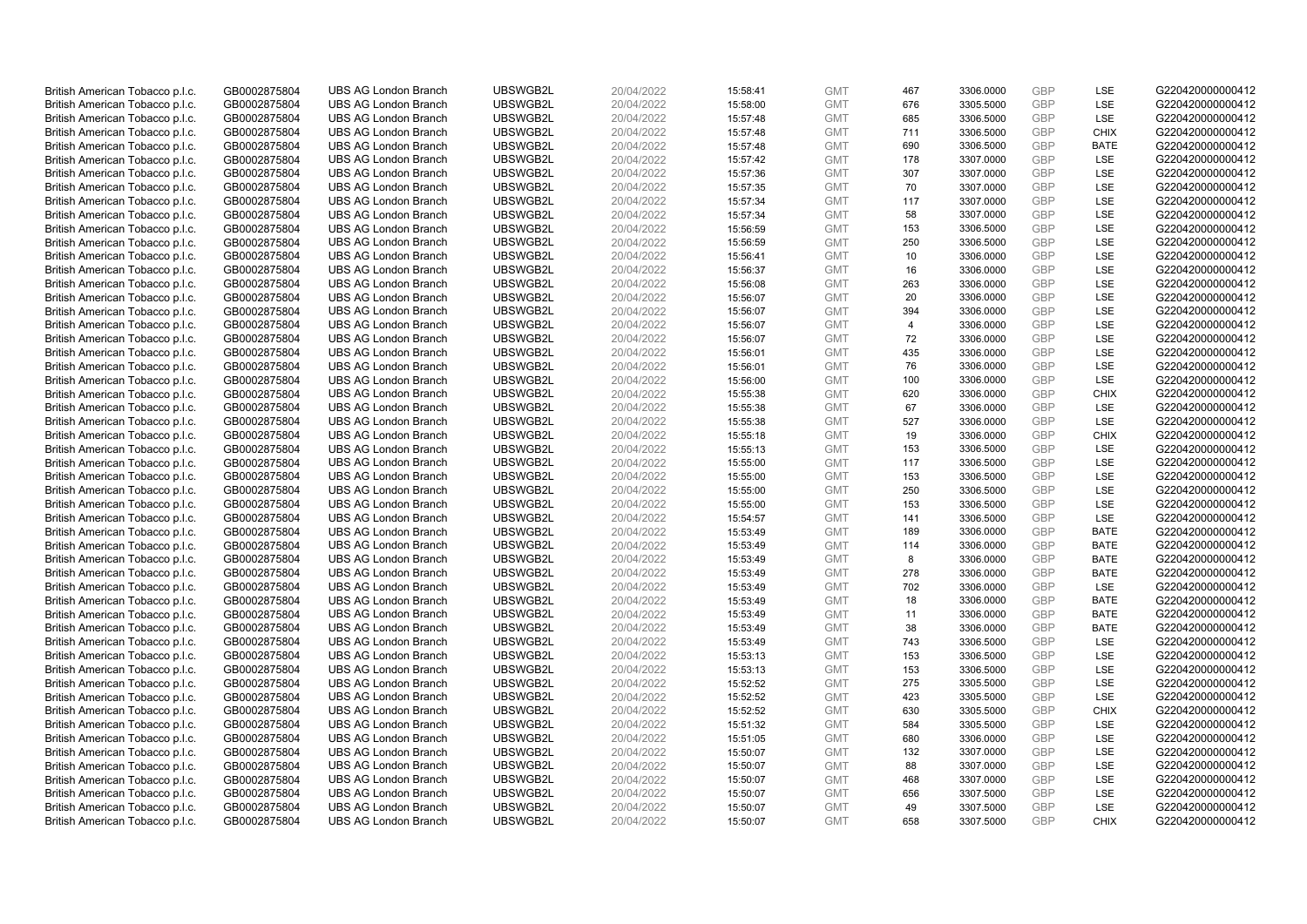| British American Tobacco p.l.c.                                    | GB0002875804                 | <b>UBS AG London Branch</b>                                | UBSWGB2L             | 20/04/2022               | 15:49:04             | <b>GMT</b>               | 649          | 3308.0000              | <b>GBP</b>               | LSE         | G220420000000412                     |
|--------------------------------------------------------------------|------------------------------|------------------------------------------------------------|----------------------|--------------------------|----------------------|--------------------------|--------------|------------------------|--------------------------|-------------|--------------------------------------|
| British American Tobacco p.l.c.                                    | GB0002875804                 | <b>UBS AG London Branch</b>                                | UBSWGB2L             | 20/04/2022               | 15:49:04             | <b>GMT</b>               | 11           | 3308.0000              | <b>GBP</b>               | LSE         | G220420000000412                     |
| British American Tobacco p.l.c.                                    | GB0002875804                 | <b>UBS AG London Branch</b>                                | UBSWGB2L             | 20/04/2022               | 15:48:21             | <b>GMT</b>               | 696          | 3308.0000              | <b>GBP</b>               | LSE         | G220420000000412                     |
| British American Tobacco p.l.c.                                    | GB0002875804                 | <b>UBS AG London Branch</b>                                | UBSWGB2L             | 20/04/2022               | 15:48:21             | <b>GMT</b>               | 49           | 3308.0000              | <b>GBP</b>               | <b>BATE</b> | G220420000000412                     |
| British American Tobacco p.l.c.                                    | GB0002875804                 | <b>UBS AG London Branch</b>                                | UBSWGB2L             | 20/04/2022               | 15:48:21             | <b>GMT</b>               | 611          | 3308.0000              | <b>GBP</b>               | <b>BATE</b> | G220420000000412                     |
| British American Tobacco p.l.c.                                    | GB0002875804                 | <b>UBS AG London Branch</b>                                | UBSWGB2L             | 20/04/2022               | 15:47:15             | <b>GMT</b>               | 46           | 3309.0000              | <b>GBP</b>               | LSE         | G220420000000412                     |
| British American Tobacco p.l.c.                                    | GB0002875804                 | <b>UBS AG London Branch</b>                                | UBSWGB2L             | 20/04/2022               | 15:47:15             | <b>GMT</b>               | 495          | 3309.0000              | <b>GBP</b>               | LSE         | G220420000000412                     |
| British American Tobacco p.l.c.                                    | GB0002875804                 | <b>UBS AG London Branch</b>                                | UBSWGB2L             | 20/04/2022               | 15:47:15             | <b>GMT</b>               | 600          | 3309.0000              | <b>GBP</b>               | <b>CHIX</b> | G220420000000412                     |
| British American Tobacco p.l.c.                                    | GB0002875804                 | <b>UBS AG London Branch</b>                                | UBSWGB2L             | 20/04/2022               | 15:47:15             | <b>GMT</b>               | 131          | 3309.0000              | <b>GBP</b>               | LSE         | G220420000000412                     |
| British American Tobacco p.l.c.                                    | GB0002875804                 | <b>UBS AG London Branch</b>                                | UBSWGB2L             | 20/04/2022               | 15:47:15             | <b>GMT</b>               | 19           | 3309.0000              | <b>GBP</b>               | <b>LSE</b>  | G220420000000412                     |
| British American Tobacco p.l.c.                                    | GB0002875804                 | <b>UBS AG London Branch</b>                                | UBSWGB2L             | 20/04/2022               | 15:47:10             | <b>GMT</b>               | 250          | 3309.5000              | <b>GBP</b>               | LSE         | G220420000000412                     |
| British American Tobacco p.l.c.                                    | GB0002875804                 | <b>UBS AG London Branch</b>                                | UBSWGB2L             | 20/04/2022               | 15:47:10             | <b>GMT</b>               | 158          | 3309.5000              | <b>GBP</b>               | LSE         | G220420000000412                     |
| British American Tobacco p.l.c.                                    | GB0002875804                 | <b>UBS AG London Branch</b>                                | UBSWGB2L             | 20/04/2022               | 15:45:53             | <b>GMT</b>               | 153          | 3308.5000              | <b>GBP</b>               | LSE         | G220420000000412                     |
| British American Tobacco p.l.c.                                    | GB0002875804                 | <b>UBS AG London Branch</b>                                | UBSWGB2L             | 20/04/2022               | 15:45:53             | <b>GMT</b>               | 270          | 3308.5000              | <b>GBP</b>               | LSE         | G220420000000412                     |
| British American Tobacco p.l.c.                                    | GB0002875804                 | <b>UBS AG London Branch</b>                                | UBSWGB2L             | 20/04/2022               | 15:45:53             | <b>GMT</b>               | 141          | 3308.5000              | <b>GBP</b>               | LSE         | G220420000000412                     |
| British American Tobacco p.l.c.                                    | GB0002875804                 | <b>UBS AG London Branch</b>                                | UBSWGB2L             | 20/04/2022               | 15:45:53             | <b>GMT</b>               | 564          | 3308.5000              | <b>GBP</b>               | LSE         | G220420000000412                     |
| British American Tobacco p.l.c.                                    | GB0002875804                 | <b>UBS AG London Branch</b>                                | UBSWGB2L             | 20/04/2022               | 15:45:34             | <b>GMT</b>               | 92           | 3308.5000              | <b>GBP</b>               | LSE         | G220420000000412                     |
| British American Tobacco p.l.c.                                    | GB0002875804                 | <b>UBS AG London Branch</b>                                | UBSWGB2L             | 20/04/2022               | 15:45:34             | <b>GMT</b>               | $\mathbf{1}$ | 3308.5000              | <b>GBP</b>               | LSE         | G220420000000412                     |
| British American Tobacco p.l.c.                                    | GB0002875804                 | <b>UBS AG London Branch</b>                                | UBSWGB2L             | 20/04/2022               | 15:45:34             | <b>GMT</b>               | 531          | 3308.5000              | <b>GBP</b>               | <b>BATE</b> | G220420000000412                     |
| British American Tobacco p.l.c.                                    | GB0002875804                 | <b>UBS AG London Branch</b>                                | UBSWGB2L             | 20/04/2022               | 15:45:34             | <b>GMT</b>               | 13           | 3308.5000              | <b>GBP</b>               | <b>BATE</b> | G220420000000412                     |
| British American Tobacco p.l.c.                                    | GB0002875804                 | <b>UBS AG London Branch</b>                                | UBSWGB2L             | 20/04/2022               | 15:45:34             | <b>GMT</b>               | 56           | 3308.5000              | <b>GBP</b>               | <b>BATE</b> | G220420000000412                     |
| British American Tobacco p.l.c.                                    | GB0002875804                 | <b>UBS AG London Branch</b>                                | UBSWGB2L             | 20/04/2022               | 15:45:34             | <b>GMT</b>               | 645          | 3308.5000              | <b>GBP</b>               | LSE         | G220420000000412                     |
| British American Tobacco p.l.c.                                    | GB0002875804                 | <b>UBS AG London Branch</b>                                | UBSWGB2L             | 20/04/2022               | 15:45:34             | <b>GMT</b>               | 153          | 3309.0000              | <b>GBP</b>               | LSE         | G220420000000412                     |
| British American Tobacco p.l.c.                                    | GB0002875804                 | <b>UBS AG London Branch</b>                                | UBSWGB2L             | 20/04/2022               | 15:45:34             | <b>GMT</b>               | 250          | 3309.0000              | <b>GBP</b>               | LSE         | G220420000000412                     |
| British American Tobacco p.l.c.                                    | GB0002875804                 | <b>UBS AG London Branch</b>                                | UBSWGB2L             | 20/04/2022               | 15:45:27             | <b>GMT</b>               | 153          | 3309.0000              | <b>GBP</b>               | LSE         | G220420000000412                     |
| British American Tobacco p.l.c.                                    | GB0002875804                 | <b>UBS AG London Branch</b>                                | UBSWGB2L             | 20/04/2022               | 15:45:13             | <b>GMT</b>               | 611          | 3309.0000              | <b>GBP</b>               | <b>CHIX</b> | G220420000000412                     |
| British American Tobacco p.l.c.                                    | GB0002875804                 | <b>UBS AG London Branch</b>                                | UBSWGB2L             | 20/04/2022               | 15:44:46             | <b>GMT</b>               | 97           | 3308.5000              | <b>GBP</b>               | LSE         | G220420000000412                     |
| British American Tobacco p.l.c.                                    | GB0002875804                 | <b>UBS AG London Branch</b>                                | UBSWGB2L             | 20/04/2022               | 15:43:42             | <b>GMT</b>               | 100          | 3308.0000              | <b>GBP</b>               | <b>CHIX</b> | G220420000000412                     |
| British American Tobacco p.l.c.                                    | GB0002875804                 | <b>UBS AG London Branch</b>                                | UBSWGB2L             | 20/04/2022               | 15:43:31             | <b>GMT</b>               | 117          | 3308.0000              | <b>GBP</b>               | <b>CHIX</b> | G220420000000412                     |
| British American Tobacco p.l.c.                                    | GB0002875804                 | <b>UBS AG London Branch</b>                                | UBSWGB2L             | 20/04/2022               | 15:43:31             | <b>GMT</b>               | 139          | 3308.5000              | <b>GBP</b>               | LSE         | G220420000000412                     |
| British American Tobacco p.l.c.                                    | GB0002875804                 | <b>UBS AG London Branch</b>                                | UBSWGB2L             | 20/04/2022               | 15:43:31             | <b>GMT</b>               | 279          | 3308.5000              | <b>GBP</b>               | LSE         | G220420000000412                     |
| British American Tobacco p.l.c.                                    | GB0002875804                 | <b>UBS AG London Branch</b>                                | UBSWGB2L             | 20/04/2022               | 15:43:31             | <b>GMT</b>               | 153          | 3308.5000              | <b>GBP</b>               | LSE         | G220420000000412                     |
| British American Tobacco p.l.c.                                    | GB0002875804                 | <b>UBS AG London Branch</b>                                | UBSWGB2L             | 20/04/2022               | 15:42:59             | <b>GMT</b>               | 250          | 3308.5000              | <b>GBP</b>               | LSE         | G220420000000412                     |
| British American Tobacco p.l.c.                                    | GB0002875804                 | <b>UBS AG London Branch</b>                                | UBSWGB2L             | 20/04/2022               | 15:42:59             | <b>GMT</b>               | 240          | 3308.5000              | <b>GBP</b>               | LSE         | G220420000000412                     |
| British American Tobacco p.l.c.                                    | GB0002875804                 | <b>UBS AG London Branch</b>                                | UBSWGB2L             | 20/04/2022               | 15:42:59             | <b>GMT</b>               | 109          | 3308.5000              | <b>GBP</b>               | LSE         | G220420000000412                     |
| British American Tobacco p.l.c.                                    | GB0002875804                 | <b>UBS AG London Branch</b>                                | UBSWGB2L             | 20/04/2022               | 15:42:59             | <b>GMT</b>               | 546          | 3308.5000              | <b>GBP</b>               | LSE         | G220420000000412                     |
| British American Tobacco p.l.c.                                    | GB0002875804                 | <b>UBS AG London Branch</b>                                | UBSWGB2L             | 20/04/2022               | 15:42:59             | <b>GMT</b>               | 106          | 3308.5000              | <b>GBP</b>               | LSE         | G220420000000412                     |
| British American Tobacco p.l.c.                                    | GB0002875804                 | <b>UBS AG London Branch</b>                                | UBSWGB2L             | 20/04/2022               | 15:42:54             | <b>GMT</b>               | 31           | 3308.5000              | <b>GBP</b>               | LSE         | G220420000000412                     |
| British American Tobacco p.l.c.                                    | GB0002875804                 | <b>UBS AG London Branch</b>                                | UBSWGB2L             | 20/04/2022               | 15:41:47             | <b>GMT</b>               | 445          | 3308.5000              | <b>GBP</b>               | LSE         | G220420000000412                     |
| British American Tobacco p.l.c.                                    | GB0002875804                 | <b>UBS AG London Branch</b>                                | UBSWGB2L             | 20/04/2022               | 15:41:47             | <b>GMT</b>               | 146<br>281   | 3308.5000              | <b>GBP</b><br><b>GBP</b> | LSE<br>LSE  | G220420000000412                     |
| British American Tobacco p.l.c.                                    | GB0002875804                 | <b>UBS AG London Branch</b><br><b>UBS AG London Branch</b> | UBSWGB2L<br>UBSWGB2L | 20/04/2022               | 15:41:46             | <b>GMT</b><br><b>GMT</b> | 153          | 3309.0000<br>3309.0000 | <b>GBP</b>               | LSE         | G220420000000412<br>G220420000000412 |
| British American Tobacco p.l.c.<br>British American Tobacco p.l.c. | GB0002875804<br>GB0002875804 | <b>UBS AG London Branch</b>                                | UBSWGB2L             | 20/04/2022<br>20/04/2022 | 15:41:46<br>15:41:02 | <b>GMT</b>               | 261          | 3308.0000              | <b>GBP</b>               | <b>BATE</b> | G220420000000412                     |
| British American Tobacco p.l.c.                                    | GB0002875804                 | <b>UBS AG London Branch</b>                                | UBSWGB2L             | 20/04/2022               | 15:41:02             | <b>GMT</b>               | 89           | 3308.0000              | <b>GBP</b>               | <b>BATE</b> | G220420000000412                     |
| British American Tobacco p.l.c.                                    | GB0002875804                 | <b>UBS AG London Branch</b>                                | UBSWGB2L             | 20/04/2022               | 15:41:02             | <b>GMT</b>               | 16           | 3308.0000              | <b>GBP</b>               | <b>BATE</b> | G220420000000412                     |
| British American Tobacco p.l.c.                                    | GB0002875804                 | <b>UBS AG London Branch</b>                                | UBSWGB2L             | 20/04/2022               | 15:41:02             | <b>GMT</b>               | 589          | 3308.0000              | <b>GBP</b>               | <b>CHIX</b> | G220420000000412                     |
| British American Tobacco p.l.c.                                    | GB0002875804                 | <b>UBS AG London Branch</b>                                | UBSWGB2L             | 20/04/2022               | 15:41:02             | <b>GMT</b>               | 245          | 3308.0000              | <b>GBP</b>               | <b>BATE</b> | G220420000000412                     |
| British American Tobacco p.l.c.                                    | GB0002875804                 | <b>UBS AG London Branch</b>                                | UBSWGB2L             | 20/04/2022               | 15:41:02             | <b>GMT</b>               | 578          | 3308.5000              | <b>GBP</b>               | LSE         | G220420000000412                     |
| British American Tobacco p.l.c.                                    | GB0002875804                 | <b>UBS AG London Branch</b>                                | UBSWGB2L             | 20/04/2022               | 15:41:02             | <b>GMT</b>               | 103          | 3308.5000              | <b>GBP</b>               | LSE         | G220420000000412                     |
| British American Tobacco p.l.c.                                    | GB0002875804                 | <b>UBS AG London Branch</b>                                | UBSWGB2L             | 20/04/2022               | 15:40:48             | <b>GMT</b>               | 601          | 3308.5000              | <b>GBP</b>               | LSE         | G220420000000412                     |
| British American Tobacco p.l.c.                                    | GB0002875804                 | <b>UBS AG London Branch</b>                                | UBSWGB2L             | 20/04/2022               | 15:40:37             | <b>GMT</b>               | 250          | 3309.0000              | <b>GBP</b>               | LSE         | G220420000000412                     |
| British American Tobacco p.l.c.                                    | GB0002875804                 | <b>UBS AG London Branch</b>                                | UBSWGB2L             | 20/04/2022               | 15:40:37             | <b>GMT</b>               | 153          | 3309.0000              | <b>GBP</b>               | LSE         | G220420000000412                     |
| British American Tobacco p.l.c.                                    | GB0002875804                 | <b>UBS AG London Branch</b>                                | UBSWGB2L             | 20/04/2022               | 15:40:15             | <b>GMT</b>               | 250          | 3308.5000              | <b>GBP</b>               | LSE         | G220420000000412                     |
| British American Tobacco p.l.c.                                    | GB0002875804                 | <b>UBS AG London Branch</b>                                | UBSWGB2L             | 20/04/2022               | 15:40:15             | <b>GMT</b>               | 250          | 3308.5000              | GBP                      | LSE         | G220420000000412                     |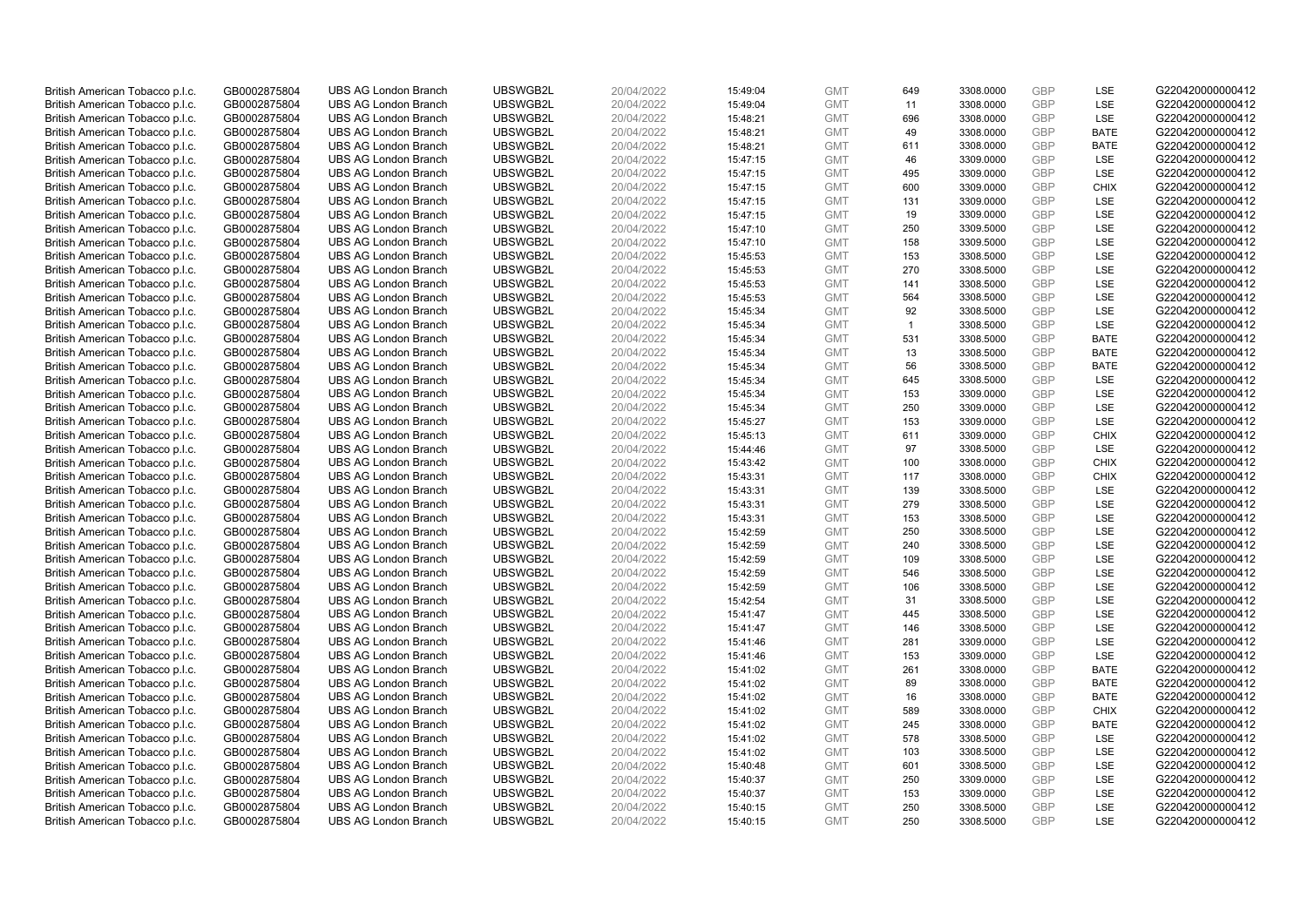| British American Tobacco p.l.c. | GB0002875804 | <b>UBS AG London Branch</b> | UBSWGB2L | 20/04/2022 | 15:40:11 | <b>GMT</b> | 181 | 3308.5000 | <b>GBP</b> | LSE         | G220420000000412 |
|---------------------------------|--------------|-----------------------------|----------|------------|----------|------------|-----|-----------|------------|-------------|------------------|
|                                 | GB0002875804 | <b>UBS AG London Branch</b> | UBSWGB2L | 20/04/2022 |          | <b>GMT</b> | 260 | 3308.5000 | GBP        | LSE         | G220420000000412 |
| British American Tobacco p.l.c. |              |                             | UBSWGB2L |            | 15:40:11 |            |     |           | GBP        | LSE         | G220420000000412 |
| British American Tobacco p.l.c. | GB0002875804 | <b>UBS AG London Branch</b> |          | 20/04/2022 | 15:40:11 | <b>GMT</b> | 250 | 3308.5000 |            |             |                  |
| British American Tobacco p.l.c. | GB0002875804 | <b>UBS AG London Branch</b> | UBSWGB2L | 20/04/2022 | 15:38:44 | <b>GMT</b> | 445 | 3306.0000 | GBP        | <b>CHIX</b> | G220420000000412 |
| British American Tobacco p.l.c. | GB0002875804 | <b>UBS AG London Branch</b> | UBSWGB2L | 20/04/2022 | 15:38:44 | <b>GMT</b> | 156 | 3306.0000 | GBP        | <b>CHIX</b> | G220420000000412 |
| British American Tobacco p.l.c. | GB0002875804 | <b>UBS AG London Branch</b> | UBSWGB2L | 20/04/2022 | 15:38:14 | <b>GMT</b> | 32  | 3306.0000 | <b>GBP</b> | <b>LSE</b>  | G220420000000412 |
| British American Tobacco p.l.c. | GB0002875804 | <b>UBS AG London Branch</b> | UBSWGB2L | 20/04/2022 | 15:38:14 | <b>GMT</b> | 250 | 3306.0000 | GBP        | LSE         | G220420000000412 |
| British American Tobacco p.l.c. | GB0002875804 | <b>UBS AG London Branch</b> | UBSWGB2L | 20/04/2022 | 15:38:14 | <b>GMT</b> | 153 | 3306.0000 | <b>GBP</b> | LSE         | G220420000000412 |
| British American Tobacco p.l.c. | GB0002875804 | <b>UBS AG London Branch</b> | UBSWGB2L | 20/04/2022 | 15:38:14 | <b>GMT</b> | 270 | 3306.0000 | GBP        | LSE         | G220420000000412 |
| British American Tobacco p.l.c. | GB0002875804 | <b>UBS AG London Branch</b> | UBSWGB2L | 20/04/2022 | 15:38:14 | <b>GMT</b> | 604 | 3306.0000 | <b>GBP</b> | LSE         | G220420000000412 |
| British American Tobacco p.l.c. | GB0002875804 | <b>UBS AG London Branch</b> | UBSWGB2L | 20/04/2022 | 15:37:04 | <b>GMT</b> | 651 | 3307.5000 | GBP        | <b>LSE</b>  | G220420000000412 |
| British American Tobacco p.l.c. | GB0002875804 | <b>UBS AG London Branch</b> | UBSWGB2L | 20/04/2022 | 15:36:40 | <b>GMT</b> | 100 | 3308.0000 | <b>GBP</b> | LSE         | G220420000000412 |
| British American Tobacco p.l.c. | GB0002875804 | <b>UBS AG London Branch</b> | UBSWGB2L | 20/04/2022 | 15:36:40 | <b>GMT</b> | 49  | 3308.0000 | GBP        | LSE         | G220420000000412 |
| British American Tobacco p.l.c. | GB0002875804 | <b>UBS AG London Branch</b> | UBSWGB2L | 20/04/2022 | 15:36:40 | <b>GMT</b> | 398 | 3308.0000 | <b>GBP</b> | LSE         | G220420000000412 |
| British American Tobacco p.l.c. | GB0002875804 | <b>UBS AG London Branch</b> | UBSWGB2L | 20/04/2022 | 15:36:40 | <b>GMT</b> | 103 | 3308.0000 | GBP        | <b>LSE</b>  | G220420000000412 |
| British American Tobacco p.l.c. | GB0002875804 | <b>UBS AG London Branch</b> | UBSWGB2L | 20/04/2022 | 15:36:25 | <b>GMT</b> | 239 | 3308.5000 | <b>GBP</b> | LSE         | G220420000000412 |
| British American Tobacco p.l.c. | GB0002875804 | <b>UBS AG London Branch</b> | UBSWGB2L | 20/04/2022 | 15:36:25 | <b>GMT</b> | 374 | 3308.5000 | GBP        | LSE         | G220420000000412 |
| British American Tobacco p.l.c. | GB0002875804 | <b>UBS AG London Branch</b> | UBSWGB2L | 20/04/2022 | 15:36:08 | <b>GMT</b> | 289 | 3308.0000 | <b>GBP</b> | LSE         | G220420000000412 |
| British American Tobacco p.l.c. | GB0002875804 | <b>UBS AG London Branch</b> | UBSWGB2L | 20/04/2022 | 15:36:08 | <b>GMT</b> | 394 | 3308.0000 | <b>GBP</b> | <b>LSE</b>  | G220420000000412 |
| British American Tobacco p.l.c. | GB0002875804 | <b>UBS AG London Branch</b> | UBSWGB2L | 20/04/2022 | 15:35:13 | <b>GMT</b> | 371 | 3307.5000 | <b>GBP</b> | <b>CHIX</b> | G220420000000412 |
| British American Tobacco p.l.c. | GB0002875804 | <b>UBS AG London Branch</b> | UBSWGB2L | 20/04/2022 | 15:35:13 | <b>GMT</b> | 37  | 3307.5000 | <b>GBP</b> | <b>CHIX</b> | G220420000000412 |
| British American Tobacco p.l.c. | GB0002875804 | <b>UBS AG London Branch</b> | UBSWGB2L | 20/04/2022 | 15:35:13 | <b>GMT</b> | 272 | 3307.5000 | GBP        | <b>CHIX</b> | G220420000000412 |
| British American Tobacco p.l.c. | GB0002875804 | <b>UBS AG London Branch</b> | UBSWGB2L | 20/04/2022 | 15:35:09 | <b>GMT</b> | 21  | 3308.5000 | <b>GBP</b> | <b>BATE</b> | G220420000000412 |
| British American Tobacco p.l.c. | GB0002875804 | <b>UBS AG London Branch</b> | UBSWGB2L | 20/04/2022 | 15:35:09 | <b>GMT</b> | 600 | 3308.5000 | <b>GBP</b> | <b>BATE</b> | G220420000000412 |
| British American Tobacco p.l.c. | GB0002875804 | <b>UBS AG London Branch</b> | UBSWGB2L | 20/04/2022 | 15:35:09 | <b>GMT</b> | 612 | 3308.5000 | <b>GBP</b> | LSE         | G220420000000412 |
| British American Tobacco p.l.c. | GB0002875804 | <b>UBS AG London Branch</b> | UBSWGB2L | 20/04/2022 | 15:34:54 | <b>GMT</b> | 300 | 3309.0000 | GBP        | LSE         | G220420000000412 |
| British American Tobacco p.l.c. | GB0002875804 | <b>UBS AG London Branch</b> | UBSWGB2L | 20/04/2022 | 15:34:54 | <b>GMT</b> | 373 | 3309.0000 | <b>GBP</b> | LSE         | G220420000000412 |
| British American Tobacco p.l.c. | GB0002875804 | <b>UBS AG London Branch</b> | UBSWGB2L | 20/04/2022 | 15:34:04 | <b>GMT</b> | 597 | 3309.5000 | GBP        | LSE         | G220420000000412 |
| British American Tobacco p.l.c. | GB0002875804 | <b>UBS AG London Branch</b> | UBSWGB2L | 20/04/2022 | 15:33:57 | <b>GMT</b> | 250 | 3310.0000 | <b>GBP</b> | LSE         | G220420000000412 |
| British American Tobacco p.l.c. | GB0002875804 | <b>UBS AG London Branch</b> | UBSWGB2L | 20/04/2022 | 15:33:57 | <b>GMT</b> | 153 | 3310.0000 | GBP        | LSE         | G220420000000412 |
| British American Tobacco p.l.c. | GB0002875804 | <b>UBS AG London Branch</b> | UBSWGB2L | 20/04/2022 | 15:33:04 | <b>GMT</b> | 711 | 3310.5000 | GBP        | <b>CHIX</b> | G220420000000412 |
| British American Tobacco p.l.c. | GB0002875804 | <b>UBS AG London Branch</b> | UBSWGB2L | 20/04/2022 | 15:33:02 | <b>GMT</b> | 273 | 3311.0000 | <b>GBP</b> | <b>LSE</b>  | G220420000000412 |
| British American Tobacco p.l.c. | GB0002875804 | <b>UBS AG London Branch</b> | UBSWGB2L | 20/04/2022 | 15:33:02 | <b>GMT</b> | 300 | 3311.0000 | <b>GBP</b> | LSE         | G220420000000412 |
| British American Tobacco p.l.c. | GB0002875804 | <b>UBS AG London Branch</b> | UBSWGB2L | 20/04/2022 | 15:32:36 | <b>GMT</b> | 691 | 3312.0000 | <b>GBP</b> | LSE         | G220420000000412 |
| British American Tobacco p.l.c. | GB0002875804 | <b>UBS AG London Branch</b> | UBSWGB2L | 20/04/2022 | 15:32:35 | <b>GMT</b> | 574 | 3312.5000 | GBP        | LSE         | G220420000000412 |
| British American Tobacco p.l.c. | GB0002875804 | <b>UBS AG London Branch</b> | UBSWGB2L | 20/04/2022 | 15:32:00 | <b>GMT</b> | 153 | 3313.0000 | <b>GBP</b> | LSE         | G220420000000412 |
| British American Tobacco p.l.c. | GB0002875804 | <b>UBS AG London Branch</b> | UBSWGB2L | 20/04/2022 | 15:32:00 | <b>GMT</b> | 166 | 3313.0000 | <b>GBP</b> | <b>LSE</b>  | G220420000000412 |
| British American Tobacco p.l.c. | GB0002875804 | <b>UBS AG London Branch</b> | UBSWGB2L | 20/04/2022 | 15:32:00 | <b>GMT</b> | 250 | 3313.0000 | <b>GBP</b> | LSE         | G220420000000412 |
| British American Tobacco p.l.c. | GB0002875804 | <b>UBS AG London Branch</b> | UBSWGB2L | 20/04/2022 | 15:31:53 | <b>GMT</b> | 250 | 3313.0000 | GBP        | LSE         | G220420000000412 |
| British American Tobacco p.l.c. | GB0002875804 | <b>UBS AG London Branch</b> | UBSWGB2L | 20/04/2022 | 15:31:53 | <b>GMT</b> | 153 | 3313.0000 | <b>GBP</b> | LSE         | G220420000000412 |
| British American Tobacco p.l.c. | GB0002875804 | <b>UBS AG London Branch</b> | UBSWGB2L | 20/04/2022 | 15:30:51 | <b>GMT</b> | 666 | 3311.5000 | GBP        | LSE         | G220420000000412 |
| British American Tobacco p.l.c. | GB0002875804 | <b>UBS AG London Branch</b> | UBSWGB2L | 20/04/2022 | 15:30:51 | <b>GMT</b> | 153 | 3312.0000 | <b>GBP</b> | LSE         | G220420000000412 |
| British American Tobacco p.l.c. | GB0002875804 | <b>UBS AG London Branch</b> | UBSWGB2L | 20/04/2022 | 15:30:51 | <b>GMT</b> | 250 | 3312.0000 | GBP        | LSE         | G220420000000412 |
| British American Tobacco p.l.c. | GB0002875804 | <b>UBS AG London Branch</b> | UBSWGB2L | 20/04/2022 | 15:30:34 | <b>GMT</b> | 257 | 3312.0000 | GBP        | <b>BATE</b> | G220420000000412 |
| British American Tobacco p.l.c. | GB0002875804 | <b>UBS AG London Branch</b> | UBSWGB2L | 20/04/2022 | 15:30:28 | <b>GMT</b> | 37  | 3312.0000 | GBP        | <b>BATE</b> | G220420000000412 |
| British American Tobacco p.l.c. | GB0002875804 | <b>UBS AG London Branch</b> | UBSWGB2L | 20/04/2022 | 15:30:28 | <b>GMT</b> | 13  | 3312.0000 | <b>GBP</b> | <b>BATE</b> | G220420000000412 |
| British American Tobacco p.l.c. | GB0002875804 | <b>UBS AG London Branch</b> | UBSWGB2L | 20/04/2022 | 15:30:28 | <b>GMT</b> | 95  | 3312.0000 | GBP        | <b>BATE</b> | G220420000000412 |
| British American Tobacco p.l.c. | GB0002875804 | <b>UBS AG London Branch</b> | UBSWGB2L | 20/04/2022 | 15:30:28 | <b>GMT</b> | 115 | 3312.0000 | GBP        | <b>BATE</b> | G220420000000412 |
| British American Tobacco p.l.c. | GB0002875804 | <b>UBS AG London Branch</b> | UBSWGB2L | 20/04/2022 | 15:30:28 | <b>GMT</b> | 26  | 3312.0000 | GBP        | <b>BATE</b> | G220420000000412 |
| British American Tobacco p.l.c. | GB0002875804 | <b>UBS AG London Branch</b> | UBSWGB2L | 20/04/2022 | 15:30:28 | <b>GMT</b> | 39  | 3312.0000 | GBP        | <b>BATE</b> | G220420000000412 |
| British American Tobacco p.l.c. | GB0002875804 | <b>UBS AG London Branch</b> | UBSWGB2L | 20/04/2022 | 15:30:28 | <b>GMT</b> | 670 | 3312.5000 | <b>GBP</b> | LSE         | G220420000000412 |
| British American Tobacco p.l.c. | GB0002875804 | <b>UBS AG London Branch</b> | UBSWGB2L | 20/04/2022 | 15:30:28 | <b>GMT</b> | 573 | 3312.5000 | GBP        | <b>CHIX</b> | G220420000000412 |
| British American Tobacco p.l.c. | GB0002875804 | <b>UBS AG London Branch</b> | UBSWGB2L | 20/04/2022 | 15:30:00 | <b>GMT</b> | 612 | 3312.0000 | <b>GBP</b> | <b>LSE</b>  | G220420000000412 |
| British American Tobacco p.l.c. | GB0002875804 | <b>UBS AG London Branch</b> | UBSWGB2L | 20/04/2022 | 15:29:35 | <b>GMT</b> | 89  | 3312.0000 | GBP        | <b>LSE</b>  | G220420000000412 |
|                                 |              |                             |          |            |          |            |     |           |            |             |                  |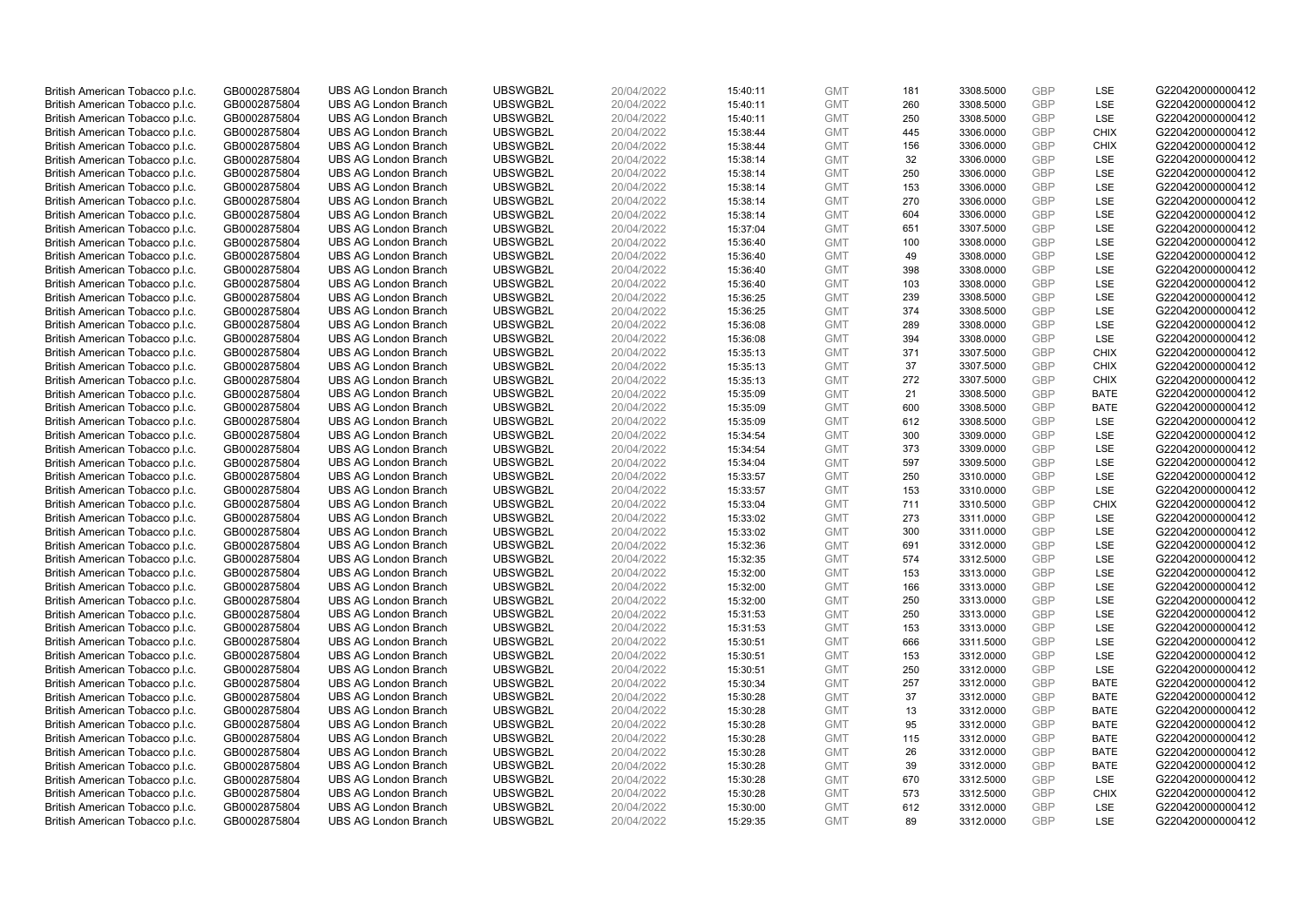| British American Tobacco p.l.c. | GB0002875804 | <b>UBS AG London Branch</b> | UBSWGB2L | 20/04/2022 | 15:29:06 | <b>GMT</b> | 570 | 3312.0000 | <b>GBP</b> | LSE         | G220420000000412 |
|---------------------------------|--------------|-----------------------------|----------|------------|----------|------------|-----|-----------|------------|-------------|------------------|
|                                 | GB0002875804 | <b>UBS AG London Branch</b> | UBSWGB2L | 20/04/2022 |          | <b>GMT</b> | 60  | 3312.5000 | <b>GBP</b> | <b>CHIX</b> | G220420000000412 |
| British American Tobacco p.l.c. |              |                             |          |            | 15:28:52 |            |     |           |            |             |                  |
| British American Tobacco p.l.c. | GB0002875804 | <b>UBS AG London Branch</b> | UBSWGB2L | 20/04/2022 | 15:28:52 | <b>GMT</b> | 44  | 3312.5000 | <b>GBP</b> | <b>CHIX</b> | G220420000000412 |
| British American Tobacco p.l.c. | GB0002875804 | <b>UBS AG London Branch</b> | UBSWGB2L | 20/04/2022 | 15:28:52 | <b>GMT</b> | 584 | 3312.5000 | GBP        | <b>CHIX</b> | G220420000000412 |
| British American Tobacco p.l.c. | GB0002875804 | <b>UBS AG London Branch</b> | UBSWGB2L | 20/04/2022 | 15:28:33 | <b>GMT</b> | 280 | 3312.5000 | <b>GBP</b> | <b>LSE</b>  | G220420000000412 |
| British American Tobacco p.l.c. | GB0002875804 | <b>UBS AG London Branch</b> | UBSWGB2L | 20/04/2022 | 15:28:33 | <b>GMT</b> | 153 | 3312.5000 | <b>GBP</b> | <b>LSE</b>  | G220420000000412 |
| British American Tobacco p.l.c. | GB0002875804 | <b>UBS AG London Branch</b> | UBSWGB2L | 20/04/2022 | 15:28:33 | <b>GMT</b> | 117 | 3312.5000 | <b>GBP</b> | LSE         | G220420000000412 |
| British American Tobacco p.l.c. | GB0002875804 | <b>UBS AG London Branch</b> | UBSWGB2L | 20/04/2022 | 15:28:33 | <b>GMT</b> | 250 | 3312.5000 | <b>GBP</b> | LSE         | G220420000000412 |
| British American Tobacco p.l.c. | GB0002875804 | <b>UBS AG London Branch</b> | UBSWGB2L | 20/04/2022 | 15:28:33 | <b>GMT</b> | 570 | 3312.5000 | GBP        | LSE         | G220420000000412 |
| British American Tobacco p.l.c. | GB0002875804 | <b>UBS AG London Branch</b> | UBSWGB2L | 20/04/2022 | 15:28:03 | <b>GMT</b> | 153 | 3312.0000 | <b>GBP</b> | LSE         | G220420000000412 |
| British American Tobacco p.l.c. | GB0002875804 | <b>UBS AG London Branch</b> | UBSWGB2L | 20/04/2022 | 15:28:03 | <b>GMT</b> | 250 | 3312.0000 | <b>GBP</b> | <b>LSE</b>  | G220420000000412 |
| British American Tobacco p.l.c. | GB0002875804 | <b>UBS AG London Branch</b> | UBSWGB2L | 20/04/2022 | 15:25:53 | <b>GMT</b> | 589 | 3313.0000 | <b>GBP</b> | LSE         | G220420000000412 |
| British American Tobacco p.l.c. | GB0002875804 | <b>UBS AG London Branch</b> | UBSWGB2L | 20/04/2022 | 15:25:52 | <b>GMT</b> | 21  | 3313.5000 | <b>GBP</b> | <b>BATE</b> | G220420000000412 |
| British American Tobacco p.l.c. | GB0002875804 | <b>UBS AG London Branch</b> | UBSWGB2L | 20/04/2022 | 15:25:51 | <b>GMT</b> | 67  | 3313.5000 | <b>GBP</b> | <b>BATE</b> | G220420000000412 |
| British American Tobacco p.l.c. | GB0002875804 | <b>UBS AG London Branch</b> | UBSWGB2L | 20/04/2022 | 15:25:50 | <b>GMT</b> | 149 | 3313.5000 | GBP        | <b>BATE</b> | G220420000000412 |
| British American Tobacco p.l.c. | GB0002875804 | <b>UBS AG London Branch</b> | UBSWGB2L | 20/04/2022 | 15:25:50 | <b>GMT</b> | 10  | 3313.5000 | <b>GBP</b> | <b>BATE</b> | G220420000000412 |
| British American Tobacco p.l.c. | GB0002875804 | <b>UBS AG London Branch</b> | UBSWGB2L | 20/04/2022 | 15:25:50 | <b>GMT</b> | 621 | 3313.5000 | GBP        | LSE         | G220420000000412 |
| British American Tobacco p.l.c. | GB0002875804 | <b>UBS AG London Branch</b> | UBSWGB2L | 20/04/2022 | 15:25:50 | <b>GMT</b> | 72  | 3313.5000 | GBP        | <b>BATE</b> | G220420000000412 |
| British American Tobacco p.l.c. | GB0002875804 | <b>UBS AG London Branch</b> | UBSWGB2L | 20/04/2022 | 15:25:50 | <b>GMT</b> | 151 | 3313.5000 | <b>GBP</b> | <b>BATE</b> | G220420000000412 |
| British American Tobacco p.l.c. | GB0002875804 | <b>UBS AG London Branch</b> | UBSWGB2L | 20/04/2022 | 15:25:50 | <b>GMT</b> | 151 | 3313.5000 | <b>GBP</b> | <b>BATE</b> | G220420000000412 |
| British American Tobacco p.l.c. | GB0002875804 | <b>UBS AG London Branch</b> | UBSWGB2L | 20/04/2022 | 15:25:17 | <b>GMT</b> | 432 | 3312.0000 | <b>GBP</b> | LSE         | G220420000000412 |
| British American Tobacco p.l.c. | GB0002875804 | <b>UBS AG London Branch</b> | UBSWGB2L | 20/04/2022 | 15:25:17 | <b>GMT</b> | 268 | 3312.0000 | GBP        | LSE         | G220420000000412 |
| British American Tobacco p.l.c. | GB0002875804 | <b>UBS AG London Branch</b> | UBSWGB2L | 20/04/2022 | 15:24:28 | <b>GMT</b> | 682 | 3310.5000 | <b>GBP</b> | LSE         | G220420000000412 |
| British American Tobacco p.l.c. | GB0002875804 | <b>UBS AG London Branch</b> | UBSWGB2L | 20/04/2022 | 15:24:28 | <b>GMT</b> | 694 | 3310.5000 | <b>GBP</b> | CHIX        | G220420000000412 |
| British American Tobacco p.l.c. | GB0002875804 | <b>UBS AG London Branch</b> | UBSWGB2L | 20/04/2022 |          | <b>GMT</b> | 739 | 3311.0000 | <b>GBP</b> | LSE         | G220420000000412 |
|                                 |              | <b>UBS AG London Branch</b> | UBSWGB2L | 20/04/2022 | 15:24:26 | <b>GMT</b> | 74  | 3310.5000 | GBP        | LSE         | G220420000000412 |
| British American Tobacco p.l.c. | GB0002875804 |                             |          |            | 15:23:31 |            |     |           |            |             |                  |
| British American Tobacco p.l.c. | GB0002875804 | <b>UBS AG London Branch</b> | UBSWGB2L | 20/04/2022 | 15:23:31 | <b>GMT</b> | 600 | 3310.5000 | <b>GBP</b> | LSE         | G220420000000412 |
| British American Tobacco p.l.c. | GB0002875804 | <b>UBS AG London Branch</b> | UBSWGB2L | 20/04/2022 | 15:22:27 | <b>GMT</b> | 681 | 3311.5000 | GBP        | LSE         | G220420000000412 |
| British American Tobacco p.l.c. | GB0002875804 | <b>UBS AG London Branch</b> | UBSWGB2L | 20/04/2022 | 15:22:27 | <b>GMT</b> | 650 | 3311.5000 | <b>GBP</b> | <b>CHIX</b> | G220420000000412 |
| British American Tobacco p.l.c. | GB0002875804 | <b>UBS AG London Branch</b> | UBSWGB2L | 20/04/2022 | 15:22:14 | <b>GMT</b> | 391 | 3312.0000 | GBP        | LSE         | G220420000000412 |
| British American Tobacco p.l.c. | GB0002875804 | <b>UBS AG London Branch</b> | UBSWGB2L | 20/04/2022 | 15:22:14 | <b>GMT</b> | 250 | 3312.0000 | GBP        | <b>LSE</b>  | G220420000000412 |
| British American Tobacco p.l.c. | GB0002875804 | <b>UBS AG London Branch</b> | UBSWGB2L | 20/04/2022 | 15:21:24 | <b>GMT</b> | 36  | 3311.5000 | GBP        | <b>BATE</b> | G220420000000412 |
| British American Tobacco p.l.c. | GB0002875804 | <b>UBS AG London Branch</b> | UBSWGB2L | 20/04/2022 | 15:21:24 | <b>GMT</b> | 201 | 3312.0000 | <b>GBP</b> | LSE         | G220420000000412 |
| British American Tobacco p.l.c. | GB0002875804 | <b>UBS AG London Branch</b> | UBSWGB2L | 20/04/2022 | 15:21:24 | <b>GMT</b> | 566 | 3311.5000 | <b>GBP</b> | <b>BATE</b> | G220420000000412 |
| British American Tobacco p.l.c. | GB0002875804 | <b>UBS AG London Branch</b> | UBSWGB2L | 20/04/2022 | 15:21:24 | <b>GMT</b> | 9   | 3311.5000 | GBP        | <b>BATE</b> | G220420000000412 |
| British American Tobacco p.l.c. | GB0002875804 | <b>UBS AG London Branch</b> | UBSWGB2L | 20/04/2022 | 15:21:24 | <b>GMT</b> | 153 | 3312.0000 | <b>GBP</b> | LSE         | G220420000000412 |
| British American Tobacco p.l.c. | GB0002875804 | <b>UBS AG London Branch</b> | UBSWGB2L | 20/04/2022 | 15:21:24 | <b>GMT</b> | 196 | 3312.0000 | GBP        | <b>LSE</b>  | G220420000000412 |
| British American Tobacco p.l.c. | GB0002875804 | <b>UBS AG London Branch</b> | UBSWGB2L | 20/04/2022 | 15:21:24 | <b>GMT</b> | 278 | 3312.0000 | <b>GBP</b> | LSE         | G220420000000412 |
| British American Tobacco p.l.c. | GB0002875804 | <b>UBS AG London Branch</b> | UBSWGB2L | 20/04/2022 | 15:21:24 | <b>GMT</b> | 250 | 3312.0000 | GBP        | LSE         | G220420000000412 |
| British American Tobacco p.l.c. | GB0002875804 | <b>UBS AG London Branch</b> | UBSWGB2L | 20/04/2022 | 15:21:18 | <b>GMT</b> | 676 | 3312.0000 | <b>GBP</b> | LSE         | G220420000000412 |
| British American Tobacco p.l.c. | GB0002875804 | <b>UBS AG London Branch</b> | UBSWGB2L | 20/04/2022 | 15:19:37 | <b>GMT</b> | 627 | 3309.5000 | GBP        | LSE         | G220420000000412 |
| British American Tobacco p.l.c. | GB0002875804 | <b>UBS AG London Branch</b> | UBSWGB2L | 20/04/2022 | 15:19:37 | <b>GMT</b> | 73  | 3310.5000 | <b>GBP</b> | <b>CHIX</b> | G220420000000412 |
| British American Tobacco p.l.c. | GB0002875804 | <b>UBS AG London Branch</b> | UBSWGB2L | 20/04/2022 | 15:19:37 | <b>GMT</b> | 573 | 3310.5000 | GBP        | LSE         | G220420000000412 |
| British American Tobacco p.l.c. | GB0002875804 | <b>UBS AG London Branch</b> | UBSWGB2L | 20/04/2022 | 15:19:37 | <b>GMT</b> | 119 | 3310.5000 | GBP        | <b>LSE</b>  | G220420000000412 |
| British American Tobacco p.l.c. | GB0002875804 | <b>UBS AG London Branch</b> | UBSWGB2L | 20/04/2022 | 15:19:37 | <b>GMT</b> | 576 | 3310.5000 | GBP        | <b>CHIX</b> | G220420000000412 |
| British American Tobacco p.l.c. | GB0002875804 | <b>UBS AG London Branch</b> | UBSWGB2L | 20/04/2022 | 15:19:04 | <b>GMT</b> | 594 | 3311.0000 | <b>GBP</b> | LSE         | G220420000000412 |
| British American Tobacco p.l.c. | GB0002875804 | <b>UBS AG London Branch</b> | UBSWGB2L | 20/04/2022 | 15:18:20 | <b>GMT</b> | 117 | 3311.5000 | <b>GBP</b> | LSE         | G220420000000412 |
| British American Tobacco p.l.c. | GB0002875804 | <b>UBS AG London Branch</b> | UBSWGB2L | 20/04/2022 | 15:18:20 | <b>GMT</b> | 250 | 3311.5000 | GBP        | LSE         | G220420000000412 |
| British American Tobacco p.l.c. | GB0002875804 | <b>UBS AG London Branch</b> | UBSWGB2L | 20/04/2022 | 15:18:20 | <b>GMT</b> | 114 | 3311.5000 | GBP        | LSE         | G220420000000412 |
| British American Tobacco p.l.c. | GB0002875804 | <b>UBS AG London Branch</b> | UBSWGB2L | 20/04/2022 | 15:18:20 | <b>GMT</b> | 153 | 3311.5000 | GBP        | <b>LSE</b>  | G220420000000412 |
| British American Tobacco p.l.c. | GB0002875804 | <b>UBS AG London Branch</b> | UBSWGB2L | 20/04/2022 | 15:18:20 | <b>GMT</b> | 357 | 3311.5000 | <b>GBP</b> | LSE         | G220420000000412 |
| British American Tobacco p.l.c. | GB0002875804 | <b>UBS AG London Branch</b> | UBSWGB2L | 20/04/2022 | 15:18:20 | <b>GMT</b> | 124 | 3311.5000 | GBP        | LSE         | G220420000000412 |
| British American Tobacco p.l.c. | GB0002875804 | <b>UBS AG London Branch</b> | UBSWGB2L | 20/04/2022 | 15:18:20 | <b>GMT</b> | 33  | 3311.5000 | <b>GBP</b> | LSE         | G220420000000412 |
| British American Tobacco p.l.c. | GB0002875804 | <b>UBS AG London Branch</b> | UBSWGB2L | 20/04/2022 | 15:18:19 | <b>GMT</b> | 100 | 3311.5000 | GBP        | <b>LSE</b>  | G220420000000412 |
|                                 |              |                             |          |            |          |            |     |           |            |             |                  |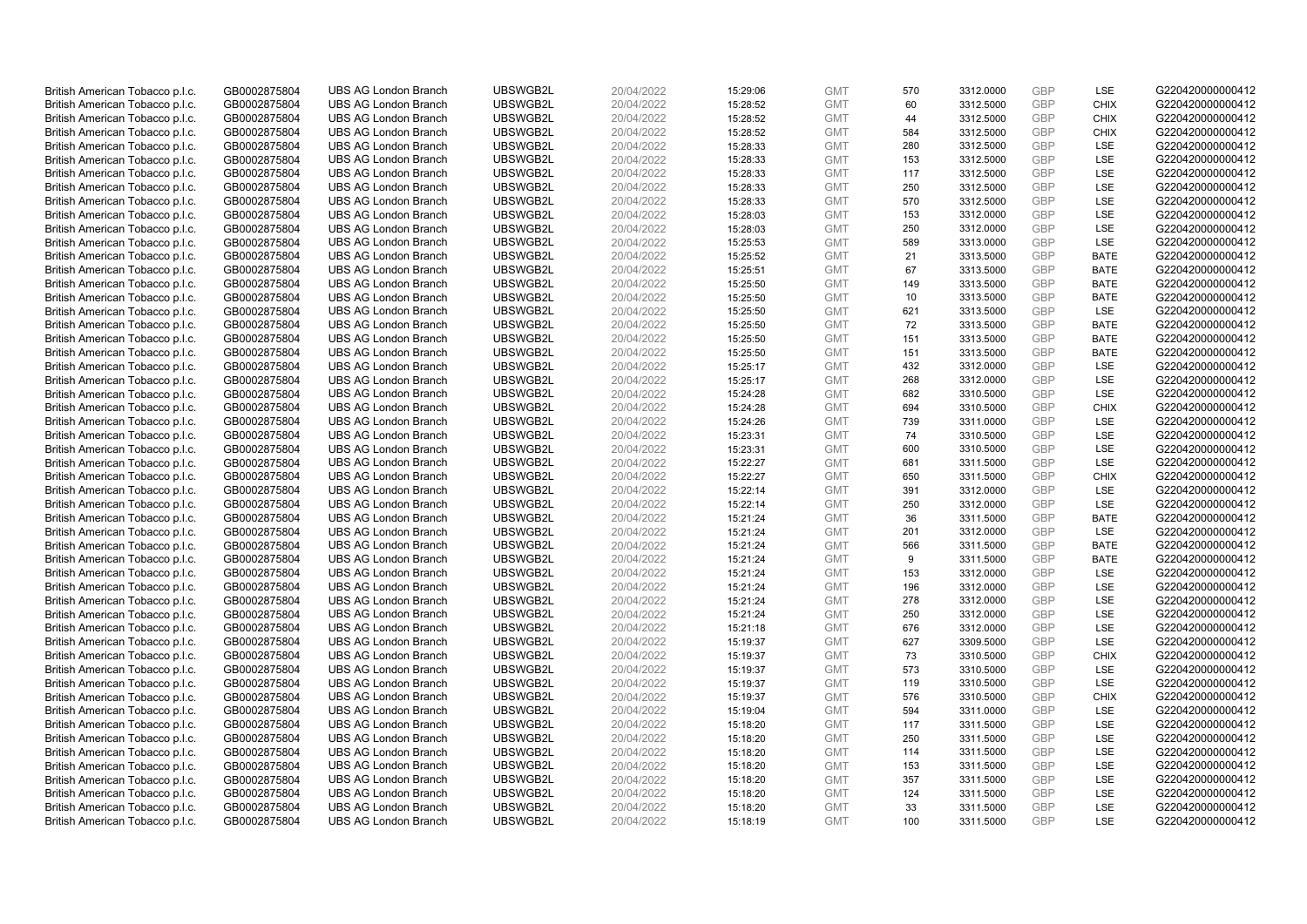| British American Tobacco p.l.c.                                    | GB0002875804                 | <b>UBS AG London Branch</b>                                | UBSWGB2L             | 20/04/2022               | 15:17:01             | <b>GMT</b>               | $\mathbf{1}$ | 3313.0000              | <b>GBP</b>        | LSE         | G220420000000412                     |
|--------------------------------------------------------------------|------------------------------|------------------------------------------------------------|----------------------|--------------------------|----------------------|--------------------------|--------------|------------------------|-------------------|-------------|--------------------------------------|
| British American Tobacco p.l.c.                                    | GB0002875804                 | <b>UBS AG London Branch</b>                                | UBSWGB2L             | 20/04/2022               | 15:16:58             | <b>GMT</b>               | 664          | 3313.0000              | GBP               | LSE         | G220420000000412                     |
| British American Tobacco p.l.c.                                    | GB0002875804                 | <b>UBS AG London Branch</b>                                | UBSWGB2L             | 20/04/2022               | 15:16:58             | <b>GMT</b>               | 537          | 3313.5000              | <b>GBP</b>        | <b>BATE</b> | G220420000000412                     |
| British American Tobacco p.l.c.                                    | GB0002875804                 | <b>UBS AG London Branch</b>                                | UBSWGB2L             | 20/04/2022               | 15:16:58             | <b>GMT</b>               | 33           | 3313.5000              | GBP               | <b>BATE</b> | G220420000000412                     |
| British American Tobacco p.l.c.                                    | GB0002875804                 | <b>UBS AG London Branch</b>                                | UBSWGB2L             | 20/04/2022               | 15:16:58             | <b>GMT</b>               | 457          | 3313.5000              | <b>GBP</b>        | LSE         | G220420000000412                     |
| British American Tobacco p.l.c.                                    | GB0002875804                 | <b>UBS AG London Branch</b>                                | UBSWGB2L             | 20/04/2022               | 15:16:58             | <b>GMT</b>               | 248          | 3313.5000              | GBP               | <b>LSE</b>  | G220420000000412                     |
| British American Tobacco p.l.c.                                    | GB0002875804                 | <b>UBS AG London Branch</b>                                | UBSWGB2L             | 20/04/2022               | 15:16:58             | <b>GMT</b>               | 20           | 3313.5000              | <b>GBP</b>        | <b>BATE</b> | G220420000000412                     |
| British American Tobacco p.l.c.                                    | GB0002875804                 | <b>UBS AG London Branch</b>                                | UBSWGB2L             | 20/04/2022               | 15:16:57             | <b>GMT</b>               | 415          | 3314.0000              | GBP               | <b>CHIX</b> | G220420000000412                     |
| British American Tobacco p.l.c.                                    | GB0002875804                 | <b>UBS AG London Branch</b>                                | UBSWGB2L             | 20/04/2022               | 15:16:57             | <b>GMT</b>               | 178          | 3314.0000              | GBP               | <b>CHIX</b> | G220420000000412                     |
| British American Tobacco p.l.c.                                    | GB0002875804                 | <b>UBS AG London Branch</b>                                | UBSWGB2L             | 20/04/2022               | 15:16:10             | <b>GMT</b>               | 625          | 3313.5000              | GBP               | <b>LSE</b>  | G220420000000412                     |
| British American Tobacco p.l.c.                                    | GB0002875804                 | <b>UBS AG London Branch</b>                                | UBSWGB2L             | 20/04/2022               | 15:16:10             | <b>GMT</b>               | 76           | 3313.5000              | <b>GBP</b>        | LSE         | G220420000000412                     |
| British American Tobacco p.l.c.                                    | GB0002875804                 | <b>UBS AG London Branch</b>                                | UBSWGB2L             | 20/04/2022               | 15:15:53             | <b>GMT</b>               | 608          | 3314.0000              | <b>GBP</b>        | LSE         | G220420000000412                     |
| British American Tobacco p.l.c.                                    | GB0002875804                 | <b>UBS AG London Branch</b>                                | UBSWGB2L             | 20/04/2022               | 15:15:04             | <b>GMT</b>               | 296          | 3314.0000              | GBP               | LSE         | G220420000000412                     |
| British American Tobacco p.l.c.                                    | GB0002875804                 | <b>UBS AG London Branch</b>                                | UBSWGB2L             | 20/04/2022               | 15:15:04             | <b>GMT</b>               | 294          | 3314.0000              | <b>GBP</b>        | LSE         | G220420000000412                     |
| British American Tobacco p.l.c.                                    | GB0002875804                 | <b>UBS AG London Branch</b>                                | UBSWGB2L             | 20/04/2022               | 15:14:57             | <b>GMT</b>               | 633          | 3315.0000              | GBP               | LSE         | G220420000000412                     |
| British American Tobacco p.l.c.                                    | GB0002875804                 | <b>UBS AG London Branch</b>                                | UBSWGB2L             | 20/04/2022               | 15:14:57             | <b>GMT</b>               | 60           | 3315.0000              | <b>GBP</b>        | LSE         | G220420000000412                     |
| British American Tobacco p.l.c.                                    | GB0002875804                 | <b>UBS AG London Branch</b>                                | UBSWGB2L             | 20/04/2022               | 15:14:53             | <b>GMT</b>               | 591          | 3315.5000              | GBP               | LSE         | G220420000000412                     |
| British American Tobacco p.l.c.                                    | GB0002875804                 | <b>UBS AG London Branch</b>                                | UBSWGB2L             | 20/04/2022               | 15:14:16             | <b>GMT</b>               | 45           | 3313.5000              | <b>GBP</b>        | LSE         | G220420000000412                     |
| British American Tobacco p.l.c.                                    | GB0002875804                 | <b>UBS AG London Branch</b>                                | UBSWGB2L             | 20/04/2022               | 15:14:16             | <b>GMT</b>               | 246          | 3313.5000              | GBP               | LSE         | G220420000000412                     |
| British American Tobacco p.l.c.                                    | GB0002875804                 | <b>UBS AG London Branch</b>                                | UBSWGB2L             | 20/04/2022               | 15:14:16             | <b>GMT</b>               | 137          | 3313.5000              | <b>GBP</b>        | LSE         | G220420000000412                     |
| British American Tobacco p.l.c.                                    | GB0002875804                 | <b>UBS AG London Branch</b>                                | UBSWGB2L             | 20/04/2022               | 15:14:16             | <b>GMT</b>               | 171          | 3313.5000              | GBP               | LSE         | G220420000000412                     |
| British American Tobacco p.l.c.                                    | GB0002875804                 | <b>UBS AG London Branch</b>                                | UBSWGB2L             | 20/04/2022               | 15:14:16             | <b>GMT</b>               | 78           | 3313.5000              | <b>GBP</b>        | <b>LSE</b>  | G220420000000412                     |
| British American Tobacco p.l.c.                                    | GB0002875804                 | <b>UBS AG London Branch</b>                                | UBSWGB2L             | 20/04/2022               | 15:14:16             | <b>GMT</b>               | 610          | 3313.5000              | GBP               | <b>CHIX</b> | G220420000000412                     |
| British American Tobacco p.l.c.                                    | GB0002875804                 | <b>UBS AG London Branch</b>                                | UBSWGB2L             | 20/04/2022               | 15:12:55             | <b>GMT</b>               | 595          | 3313.5000              | <b>GBP</b>        | LSE         | G220420000000412                     |
| British American Tobacco p.l.c.                                    | GB0002875804                 | <b>UBS AG London Branch</b>                                | UBSWGB2L             | 20/04/2022               | 15:12:55             | <b>GMT</b>               | 29           | 3313.5000              | <b>GBP</b>        | LSE         | G220420000000412                     |
| British American Tobacco p.l.c.                                    | GB0002875804                 | <b>UBS AG London Branch</b>                                | UBSWGB2L             | 20/04/2022               | 15:12:55             | <b>GMT</b>               | 571          | 3313.5000              | GBP               | <b>BATE</b> | G220420000000412                     |
| British American Tobacco p.l.c.                                    | GB0002875804                 | <b>UBS AG London Branch</b>                                | UBSWGB2L             | 20/04/2022               | 15:12:53             | <b>GMT</b>               | 588          | 3314.0000              | <b>GBP</b>        | LSE         | G220420000000412                     |
| British American Tobacco p.l.c.                                    | GB0002875804                 | <b>UBS AG London Branch</b>                                | UBSWGB2L             | 20/04/2022               | 15:12:09             | <b>GMT</b>               | 639          | 3314.5000              | GBP               | LSE         | G220420000000412                     |
| British American Tobacco p.l.c.                                    | GB0002875804                 | <b>UBS AG London Branch</b>                                | UBSWGB2L             | 20/04/2022               | 15:12:09             | <b>GMT</b>               | 581          | 3314.5000              | <b>GBP</b>        | <b>CHIX</b> | G220420000000412                     |
| British American Tobacco p.l.c.                                    | GB0002875804                 | <b>UBS AG London Branch</b>                                | UBSWGB2L             | 20/04/2022               | 15:12:08             | <b>GMT</b>               | 299          | 3315.0000              | <b>GBP</b>        | LSE         | G220420000000412                     |
| British American Tobacco p.l.c.                                    | GB0002875804                 | <b>UBS AG London Branch</b>                                | UBSWGB2L             | 20/04/2022               | 15:12:08             | <b>GMT</b>               | 117          | 3315.0000              | <b>GBP</b>        | LSE         | G220420000000412                     |
| British American Tobacco p.l.c.                                    | GB0002875804                 | <b>UBS AG London Branch</b>                                | UBSWGB2L             | 20/04/2022               | 15:12:08             | <b>GMT</b>               | 200          | 3315.0000              | GBP               | LSE         | G220420000000412                     |
| British American Tobacco p.l.c.                                    | GB0002875804                 | <b>UBS AG London Branch</b>                                | UBSWGB2L             | 20/04/2022               | 15:11:39             | <b>GMT</b>               | 153          | 3314.0000              | <b>GBP</b>        | LSE         | G220420000000412                     |
| British American Tobacco p.l.c.                                    | GB0002875804                 | <b>UBS AG London Branch</b>                                | UBSWGB2L             | 20/04/2022               | 15:11:39             | <b>GMT</b>               | 260          | 3314.0000              | <b>GBP</b>        | LSE         | G220420000000412                     |
| British American Tobacco p.l.c.                                    | GB0002875804                 | <b>UBS AG London Branch</b>                                | UBSWGB2L             | 20/04/2022               | 15:11:39             | <b>GMT</b>               | 323          | 3314.0000              | GBP               | <b>LSE</b>  | G220420000000412                     |
| British American Tobacco p.l.c.                                    | GB0002875804                 | <b>UBS AG London Branch</b>                                | UBSWGB2L             | 20/04/2022               | 15:11:39             | <b>GMT</b>               | 298          | 3314.0000              | <b>GBP</b>        | LSE         | G220420000000412                     |
| British American Tobacco p.l.c.                                    | GB0002875804                 | <b>UBS AG London Branch</b>                                | UBSWGB2L             | 20/04/2022               | 15:11:32             | <b>GMT</b>               | 250          | 3314.5000              | GBP               | <b>LSE</b>  | G220420000000412                     |
| British American Tobacco p.l.c.                                    | GB0002875804                 | <b>UBS AG London Branch</b>                                | UBSWGB2L             | 20/04/2022               | 15:11:22             | <b>GMT</b>               | 270          | 3314.5000              | <b>GBP</b>        | LSE         | G220420000000412                     |
| British American Tobacco p.l.c.                                    | GB0002875804                 | <b>UBS AG London Branch</b>                                | UBSWGB2L             | 20/04/2022               | 15:10:45             | <b>GMT</b>               | 47           | 3312.5000              | GBP               | <b>CHIX</b> | G220420000000412                     |
| British American Tobacco p.l.c.                                    | GB0002875804                 | <b>UBS AG London Branch</b>                                | UBSWGB2L             | 20/04/2022               | 15:10:45             | <b>GMT</b>               | 625<br>237   | 3312.5000              | <b>GBP</b><br>GBP | LSE<br>CHIX | G220420000000412                     |
| British American Tobacco p.l.c.                                    | GB0002875804                 | <b>UBS AG London Branch</b><br><b>UBS AG London Branch</b> | UBSWGB2L<br>UBSWGB2L | 20/04/2022               | 15:10:45             | <b>GMT</b><br><b>GMT</b> | 89           | 3312.5000<br>3312.5000 | <b>GBP</b>        | <b>CHIX</b> | G220420000000412<br>G220420000000412 |
| British American Tobacco p.l.c.                                    | GB0002875804<br>GB0002875804 | <b>UBS AG London Branch</b>                                | UBSWGB2L             | 20/04/2022<br>20/04/2022 | 15:10:45<br>15:10:45 | <b>GMT</b>               | 289          | 3312.5000              | GBP               | <b>CHIX</b> | G220420000000412                     |
| British American Tobacco p.l.c.<br>British American Tobacco p.l.c. | GB0002875804                 | <b>UBS AG London Branch</b>                                | UBSWGB2L             | 20/04/2022               | 15:10:32             | <b>GMT</b>               | 648          | 3313.5000              | GBP               | <b>LSE</b>  | G220420000000412                     |
| British American Tobacco p.l.c.                                    | GB0002875804                 | <b>UBS AG London Branch</b>                                | UBSWGB2L             | 20/04/2022               | 15:09:02             | <b>GMT</b>               | 635          | 3313.0000              | <b>GBP</b>        | <b>LSE</b>  | G220420000000412                     |
| British American Tobacco p.l.c.                                    | GB0002875804                 | <b>UBS AG London Branch</b>                                | UBSWGB2L             | 20/04/2022               | 15:09:00             | <b>GMT</b>               | 117          | 3314.0000              | GBP               | LSE         | G220420000000412                     |
| British American Tobacco p.l.c.                                    | GB0002875804                 | <b>UBS AG London Branch</b>                                | UBSWGB2L             | 20/04/2022               | 15:09:00             | <b>GMT</b>               | 250          | 3314.0000              | <b>GBP</b>        | LSE         | G220420000000412                     |
| British American Tobacco p.l.c.                                    | GB0002875804                 | <b>UBS AG London Branch</b>                                | UBSWGB2L             | 20/04/2022               | 15:09:00             | <b>GMT</b>               | 76           | 3314.0000              | GBP               | LSE         | G220420000000412                     |
| British American Tobacco p.l.c.                                    | GB0002875804                 | <b>UBS AG London Branch</b>                                | UBSWGB2L             | 20/04/2022               | 15:09:00             | <b>GMT</b>               | 153          | 3314.0000              | <b>GBP</b>        | LSE         | G220420000000412                     |
| British American Tobacco p.l.c.                                    | GB0002875804                 | <b>UBS AG London Branch</b>                                | UBSWGB2L             | 20/04/2022               | 15:09:00             | <b>GMT</b>               | 179          | 3314.0000              | GBP               | <b>LSE</b>  | G220420000000412                     |
| British American Tobacco p.l.c.                                    | GB0002875804                 | <b>UBS AG London Branch</b>                                | UBSWGB2L             | 20/04/2022               | 15:09:00             | <b>GMT</b>               | 604          | 3314.0000              | <b>GBP</b>        | LSE         | G220420000000412                     |
| British American Tobacco p.l.c.                                    | GB0002875804                 | <b>UBS AG London Branch</b>                                | UBSWGB2L             | 20/04/2022               | 15:08:57             | <b>GMT</b>               | 264          | 3314.0000              | GBP               | LSE         | G220420000000412                     |
| British American Tobacco p.l.c.                                    | GB0002875804                 | <b>UBS AG London Branch</b>                                | UBSWGB2L             | 20/04/2022               | 15:08:50             | <b>GMT</b>               | 218          | 3314.0000              | <b>GBP</b>        | LSE         | G220420000000412                     |
| British American Tobacco p.l.c.                                    | GB0002875804                 | <b>UBS AG London Branch</b>                                | UBSWGB2L             | 20/04/2022               | 15:08:50             | <b>GMT</b>               | 24           | 3314.0000              | GBP               | <b>LSE</b>  | G220420000000412                     |
|                                                                    |                              |                                                            |                      |                          |                      |                          |              |                        |                   |             |                                      |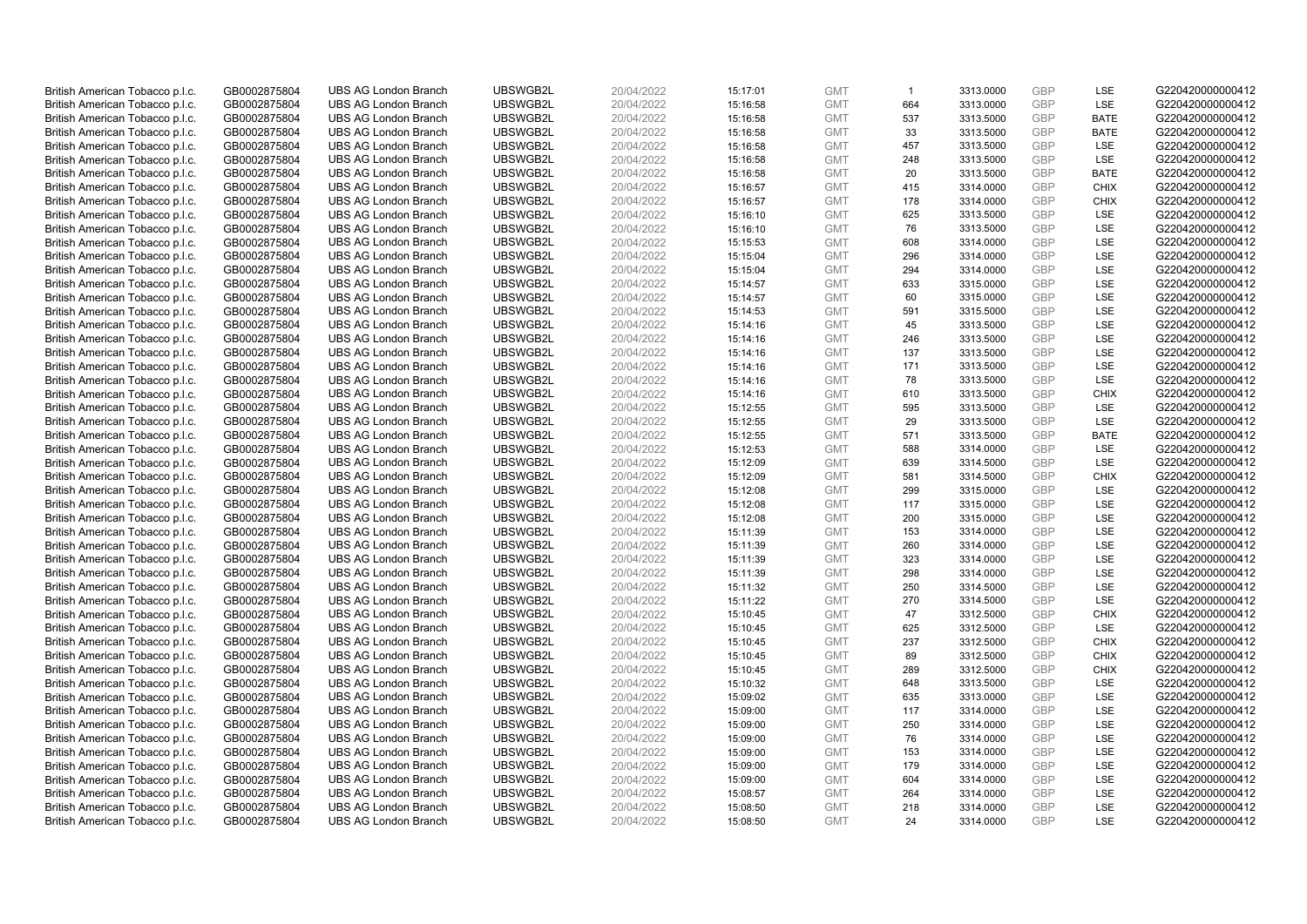| British American Tobacco p.l.c.                                    | GB0002875804                 | <b>UBS AG London Branch</b>                                | UBSWGB2L             | 20/04/2022               | 15:08:50             | <b>GMT</b>               | 674       | 3314.0000              | <b>GBP</b>        | <b>BATE</b>        | G220420000000412                     |
|--------------------------------------------------------------------|------------------------------|------------------------------------------------------------|----------------------|--------------------------|----------------------|--------------------------|-----------|------------------------|-------------------|--------------------|--------------------------------------|
| British American Tobacco p.l.c.                                    | GB0002875804                 | <b>UBS AG London Branch</b>                                | UBSWGB2L             | 20/04/2022               | 15:08:50             | <b>GMT</b>               | 5         | 3314.0000              | <b>GBP</b>        | <b>BATE</b>        | G220420000000412                     |
| British American Tobacco p.l.c.                                    | GB0002875804                 | <b>UBS AG London Branch</b>                                | UBSWGB2L             | 20/04/2022               | 15:08:50             | <b>GMT</b>               | 591       | 3314.0000              | <b>GBP</b>        | <b>CHIX</b>        | G220420000000412                     |
| British American Tobacco p.l.c.                                    | GB0002875804                 | <b>UBS AG London Branch</b>                                | UBSWGB2L             | 20/04/2022               | 15:08:31             | <b>GMT</b>               | 247       | 3314.0000              | <b>GBP</b>        | <b>LSE</b>         | G220420000000412                     |
| British American Tobacco p.l.c.                                    | GB0002875804                 | <b>UBS AG London Branch</b>                                | UBSWGB2L             | 20/04/2022               | 15:08:31             | <b>GMT</b>               | 401       | 3314.0000              | <b>GBP</b>        | LSE                | G220420000000412                     |
| British American Tobacco p.l.c.                                    | GB0002875804                 | <b>UBS AG London Branch</b>                                | UBSWGB2L             | 20/04/2022               | 15:08:01             | <b>GMT</b>               | 222       | 3312.5000              | GBP               | <b>LSE</b>         | G220420000000412                     |
| British American Tobacco p.l.c.                                    | GB0002875804                 | <b>UBS AG London Branch</b>                                | UBSWGB2L             | 20/04/2022               | 15:07:05             | <b>GMT</b>               | 90        | 3312.0000              | <b>GBP</b>        | LSE                | G220420000000412                     |
| British American Tobacco p.l.c.                                    | GB0002875804                 | <b>UBS AG London Branch</b>                                | UBSWGB2L             | 20/04/2022               | 15:07:05             | <b>GMT</b>               | 324       | 3312.0000              | GBP               | LSE                | G220420000000412                     |
| British American Tobacco p.l.c.                                    | GB0002875804                 | <b>UBS AG London Branch</b>                                | UBSWGB2L             | 20/04/2022               | 15:07:05             | <b>GMT</b>               | 655       | 3312.0000              | GBP               | LSE                | G220420000000412                     |
| British American Tobacco p.l.c.                                    | GB0002875804                 | <b>UBS AG London Branch</b>                                | UBSWGB2L             | 20/04/2022               | 15:06:54             | <b>GMT</b>               | 25        | 3312.0000              | GBP               | <b>LSE</b>         | G220420000000412                     |
| British American Tobacco p.l.c.                                    | GB0002875804                 | <b>UBS AG London Branch</b>                                | UBSWGB2L             | 20/04/2022               | 15:06:54             | <b>GMT</b>               | 234       | 3312.0000              | <b>GBP</b>        | LSE                | G220420000000412                     |
| British American Tobacco p.l.c.                                    | GB0002875804                 | <b>UBS AG London Branch</b>                                | UBSWGB2L             | 20/04/2022               | 15:06:30             | <b>GMT</b>               | 250       | 3312.0000              | <b>GBP</b>        | LSE                | G220420000000412                     |
| British American Tobacco p.l.c.                                    | GB0002875804                 | <b>UBS AG London Branch</b>                                | UBSWGB2L             | 20/04/2022               | 15:06:30             | <b>GMT</b>               | 153       | 3312.0000              | GBP               | LSE                | G220420000000412                     |
| British American Tobacco p.l.c.                                    | GB0002875804                 | <b>UBS AG London Branch</b>                                | UBSWGB2L             | 20/04/2022               | 15:06:03             | <b>GMT</b>               | 153       | 3310.5000              | <b>GBP</b>        | LSE                | G220420000000412                     |
| British American Tobacco p.l.c.                                    | GB0002875804                 | <b>UBS AG London Branch</b>                                | UBSWGB2L             | 20/04/2022               | 15:06:03             | <b>GMT</b>               | 154       | 3310.5000              | GBP               | LSE                | G220420000000412                     |
| British American Tobacco p.l.c.                                    | GB0002875804                 | <b>UBS AG London Branch</b>                                | UBSWGB2L             | 20/04/2022               | 15:06:03             | <b>GMT</b>               | 250       | 3310.5000              | <b>GBP</b>        | LSE                | G220420000000412                     |
| British American Tobacco p.l.c.                                    | GB0002875804                 | <b>UBS AG London Branch</b>                                | UBSWGB2L             | 20/04/2022               | 15:05:01             | <b>GMT</b>               | 344       | 3305.0000              | GBP               | LSE                | G220420000000412                     |
| British American Tobacco p.l.c.                                    | GB0002875804                 | <b>UBS AG London Branch</b>                                | UBSWGB2L             | 20/04/2022               | 15:05:01             | <b>GMT</b>               | 269       | 3305.0000              | <b>GBP</b>        | LSE                | G220420000000412                     |
| British American Tobacco p.l.c.                                    | GB0002875804                 | <b>UBS AG London Branch</b>                                | UBSWGB2L             | 20/04/2022               | 15:05:01             | <b>GMT</b>               | 149       | 3305.5000              | GBP               | LSE                | G220420000000412                     |
| British American Tobacco p.l.c.                                    | GB0002875804                 | <b>UBS AG London Branch</b>                                | UBSWGB2L             | 20/04/2022               | 15:05:01             | <b>GMT</b>               | 153       | 3305.5000              | <b>GBP</b>        | LSE                | G220420000000412                     |
| British American Tobacco p.l.c.                                    | GB0002875804                 | <b>UBS AG London Branch</b>                                | UBSWGB2L             | 20/04/2022               | 15:04:31             | <b>GMT</b>               | 309       | 3304.5000              | GBP               | <b>BATE</b>        | G220420000000412                     |
| British American Tobacco p.l.c.                                    | GB0002875804                 | <b>UBS AG London Branch</b>                                | UBSWGB2L             | 20/04/2022               | 15:04:31             | <b>GMT</b>               | 193       | 3304.5000              | <b>GBP</b>        | <b>BATE</b>        | G220420000000412                     |
| British American Tobacco p.l.c.                                    | GB0002875804                 | <b>UBS AG London Branch</b>                                | UBSWGB2L             | 20/04/2022               | 15:04:31             | <b>GMT</b>               | 97        | 3304.5000              | <b>GBP</b>        | <b>BATE</b>        | G220420000000412                     |
| British American Tobacco p.l.c.                                    | GB0002875804                 | <b>UBS AG London Branch</b>                                | UBSWGB2L             | 20/04/2022               | 15:04:25             | <b>GMT</b>               | 149       | 3305.0000              | <b>GBP</b>        | LSE                | G220420000000412                     |
| British American Tobacco p.l.c.                                    | GB0002875804                 | <b>UBS AG London Branch</b>                                | UBSWGB2L             | 20/04/2022               | 15:04:25             | <b>GMT</b>               | 153       | 3305.0000              | <b>GBP</b>        | LSE                | G220420000000412                     |
| British American Tobacco p.l.c.                                    | GB0002875804                 | <b>UBS AG London Branch</b>                                | UBSWGB2L             | 20/04/2022               | 15:04:25             | <b>GMT</b>               | 77        | 3305.0000              | GBP               | LSE                | G220420000000412                     |
| British American Tobacco p.l.c.                                    | GB0002875804                 | <b>UBS AG London Branch</b>                                | UBSWGB2L             | 20/04/2022               | 15:04:25             | <b>GMT</b>               | 495       | 3305.0000              | <b>GBP</b>        | LSE                | G220420000000412                     |
| British American Tobacco p.l.c.                                    | GB0002875804                 | <b>UBS AG London Branch</b>                                | UBSWGB2L             | 20/04/2022               | 15:04:25             | <b>GMT</b>               | 105       | 3305.0000              | GBP               | <b>CHIX</b>        | G220420000000412                     |
| British American Tobacco p.l.c.                                    | GB0002875804                 | <b>UBS AG London Branch</b>                                | UBSWGB2L             | 20/04/2022               | 15:04:25             | <b>GMT</b>               | 600       | 3305.0000              | <b>GBP</b>        | <b>CHIX</b>        | G220420000000412                     |
| British American Tobacco p.l.c.                                    | GB0002875804                 | <b>UBS AG London Branch</b>                                | UBSWGB2L             | 20/04/2022               | 15:04:20             | <b>GMT</b>               | 397       | 3305.5000              | <b>GBP</b>        | LSE                | G220420000000412                     |
| British American Tobacco p.l.c.                                    | GB0002875804                 | <b>UBS AG London Branch</b>                                | UBSWGB2L             | 20/04/2022               | 15:04:20             | <b>GMT</b>               | 173       | 3305.5000              | <b>GBP</b>        | LSE                | G220420000000412                     |
| British American Tobacco p.l.c.                                    | GB0002875804                 | <b>UBS AG London Branch</b>                                | UBSWGB2L             | 20/04/2022               | 15:04:20             | <b>GMT</b>               | 149       | 3305.5000              | GBP               | LSE                | G220420000000412                     |
| British American Tobacco p.l.c.                                    | GB0002875804                 | <b>UBS AG London Branch</b>                                | UBSWGB2L             | 20/04/2022               | 15:04:20             | <b>GMT</b>               | 31        | 3305.5000              | <b>GBP</b>        | LSE                | G220420000000412                     |
| British American Tobacco p.l.c.                                    | GB0002875804                 | <b>UBS AG London Branch</b>                                | UBSWGB2L             | 20/04/2022               | 15:03:19             | <b>GMT</b>               | 153       | 3305.0000              | <b>GBP</b>        | LSE                | G220420000000412                     |
| British American Tobacco p.l.c.                                    | GB0002875804                 | <b>UBS AG London Branch</b>                                | UBSWGB2L             | 20/04/2022               | 15:03:19             | <b>GMT</b>               | 149       | 3305.0000              | GBP               | <b>LSE</b>         | G220420000000412                     |
| British American Tobacco p.l.c.                                    | GB0002875804                 | <b>UBS AG London Branch</b>                                | UBSWGB2L             | 20/04/2022               | 15:03:19             | <b>GMT</b>               | 250       | 3305.0000              | <b>GBP</b>        | LSE                | G220420000000412                     |
| British American Tobacco p.l.c.                                    | GB0002875804                 | <b>UBS AG London Branch</b>                                | UBSWGB2L             | 20/04/2022               | 15:03:19             | <b>GMT</b>               | 250       | 3305.0000              | <b>GBP</b>        | <b>LSE</b>         | G220420000000412                     |
| British American Tobacco p.l.c.                                    | GB0002875804                 | <b>UBS AG London Branch</b><br><b>UBS AG London Branch</b> | UBSWGB2L<br>UBSWGB2L | 20/04/2022<br>20/04/2022 | 15:02:55             | <b>GMT</b>               | 81<br>613 | 3303.5000              | <b>GBP</b><br>GBP | <b>CHIX</b><br>LSE | G220420000000412<br>G220420000000412 |
| British American Tobacco p.l.c.<br>British American Tobacco p.l.c. | GB0002875804<br>GB0002875804 | <b>UBS AG London Branch</b>                                | UBSWGB2L             | 20/04/2022               | 15:02:55             | <b>GMT</b><br><b>GMT</b> | 606       | 3304.5000<br>3304.5000 | <b>GBP</b>        | <b>BATE</b>        | G220420000000412                     |
| British American Tobacco p.l.c.                                    | GB0002875804                 | <b>UBS AG London Branch</b>                                | UBSWGB2L             | 20/04/2022               | 15:02:55             | <b>GMT</b>               | 15        | 3305.0000              | GBP               | CHIX               | G220420000000412                     |
| British American Tobacco p.l.c.                                    | GB0002875804                 | <b>UBS AG London Branch</b>                                | UBSWGB2L             | 20/04/2022               | 15:02:41<br>15:02:41 | <b>GMT</b>               | 170       | 3305.0000              | <b>GBP</b>        | <b>CHIX</b>        | G220420000000412                     |
| British American Tobacco p.l.c.                                    | GB0002875804                 | <b>UBS AG London Branch</b>                                | UBSWGB2L             | 20/04/2022               | 15:02:41             | <b>GMT</b>               | 105       | 3305.0000              | GBP               | <b>CHIX</b>        | G220420000000412                     |
| British American Tobacco p.l.c.                                    | GB0002875804                 | <b>UBS AG London Branch</b>                                | UBSWGB2L             | 20/04/2022               | 15:02:41             | <b>GMT</b>               | 40        | 3305.0000              | GBP               | <b>CHIX</b>        | G220420000000412                     |
| British American Tobacco p.l.c.                                    | GB0002875804                 | <b>UBS AG London Branch</b>                                | UBSWGB2L             | 20/04/2022               | 15:02:41             | <b>GMT</b>               | 28        | 3305.0000              | <b>GBP</b>        | <b>CHIX</b>        | G220420000000412                     |
| British American Tobacco p.l.c.                                    | GB0002875804                 | <b>UBS AG London Branch</b>                                | UBSWGB2L             | 20/04/2022               | 15:02:41             | <b>GMT</b>               | 68        | 3305.0000              | GBP               | <b>CHIX</b>        | G220420000000412                     |
| British American Tobacco p.l.c.                                    | GB0002875804                 | <b>UBS AG London Branch</b>                                | UBSWGB2L             | 20/04/2022               | 15:02:41             | <b>GMT</b>               | 200       | 3305.0000              | <b>GBP</b>        | <b>CHIX</b>        | G220420000000412                     |
| British American Tobacco p.l.c.                                    | GB0002875804                 | <b>UBS AG London Branch</b>                                | UBSWGB2L             | 20/04/2022               | 15:02:41             | <b>GMT</b>               | 662       | 3305.0000              | GBP               | LSE                | G220420000000412                     |
| British American Tobacco p.l.c.                                    | GB0002875804                 | <b>UBS AG London Branch</b>                                | UBSWGB2L             | 20/04/2022               | 15:02:18             | <b>GMT</b>               | 153       | 3304.5000              | <b>GBP</b>        | LSE                | G220420000000412                     |
| British American Tobacco p.l.c.                                    | GB0002875804                 | <b>UBS AG London Branch</b>                                | UBSWGB2L             | 20/04/2022               | 15:02:18             | <b>GMT</b>               | 149       | 3304.5000              | GBP               | <b>LSE</b>         | G220420000000412                     |
| British American Tobacco p.l.c.                                    | GB0002875804                 | <b>UBS AG London Branch</b>                                | UBSWGB2L             | 20/04/2022               | 15:01:55             | <b>GMT</b>               | 171       | 3305.0000              | <b>GBP</b>        | LSE                | G220420000000412                     |
| British American Tobacco p.l.c.                                    | GB0002875804                 | <b>UBS AG London Branch</b>                                | UBSWGB2L             | 20/04/2022               | 15:01:55             | <b>GMT</b>               | 21        | 3305.0000              | GBP               | LSE                | G220420000000412                     |
| British American Tobacco p.l.c.                                    | GB0002875804                 | <b>UBS AG London Branch</b>                                | UBSWGB2L             | 20/04/2022               | 15:01:55             | <b>GMT</b>               | 75        | 3305.0000              | <b>GBP</b>        | LSE                | G220420000000412                     |
| British American Tobacco p.l.c.                                    | GB0002875804                 | <b>UBS AG London Branch</b>                                | UBSWGB2L             | 20/04/2022               | 15:01:55             | <b>GMT</b>               | 495       | 3305.0000              | GBP               | <b>LSE</b>         | G220420000000412                     |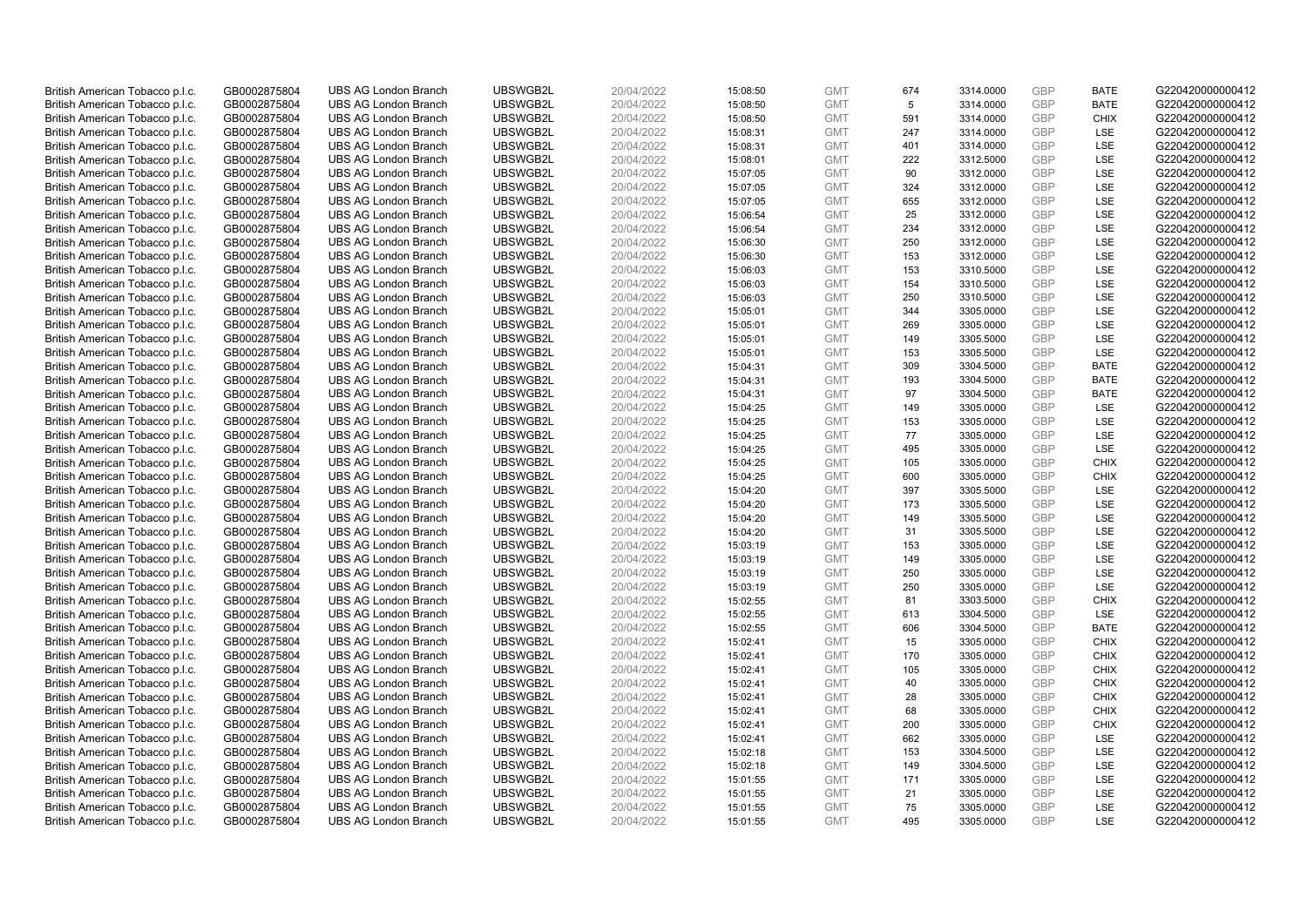| British American Tobacco p.l.c. | GB0002875804 | <b>UBS AG London Branch</b> | UBSWGB2L | 20/04/2022 | 15:01:55 | <b>GMT</b> | 115 | 3305.0000 | <b>GBP</b>               | LSE         | G220420000000412 |
|---------------------------------|--------------|-----------------------------|----------|------------|----------|------------|-----|-----------|--------------------------|-------------|------------------|
| British American Tobacco p.l.c. | GB0002875804 | <b>UBS AG London Branch</b> | UBSWGB2L | 20/04/2022 | 15:01:55 | <b>GMT</b> | 250 | 3305.0000 | <b>GBP</b>               | LSE         | G220420000000412 |
| British American Tobacco p.l.c. | GB0002875804 | <b>UBS AG London Branch</b> | UBSWGB2L | 20/04/2022 | 15:01:55 | <b>GMT</b> | 43  | 3305.0000 | <b>GBP</b>               | LSE         | G220420000000412 |
| British American Tobacco p.l.c. | GB0002875804 | <b>UBS AG London Branch</b> | UBSWGB2L | 20/04/2022 | 15:01:55 | <b>GMT</b> | 53  | 3305.0000 | <b>GBP</b>               | LSE         | G220420000000412 |
| British American Tobacco p.l.c. | GB0002875804 | <b>UBS AG London Branch</b> | UBSWGB2L | 20/04/2022 | 15:01:55 | <b>GMT</b> | 115 | 3305.0000 | <b>GBP</b>               | LSE         | G220420000000412 |
|                                 |              | <b>UBS AG London Branch</b> | UBSWGB2L |            |          |            |     |           |                          | LSE         |                  |
| British American Tobacco p.l.c. | GB0002875804 |                             |          | 20/04/2022 | 15:01:55 | <b>GMT</b> | 495 | 3305.0000 | <b>GBP</b><br><b>GBP</b> |             | G220420000000412 |
| British American Tobacco p.l.c. | GB0002875804 | <b>UBS AG London Branch</b> | UBSWGB2L | 20/04/2022 | 15:01:55 | <b>GMT</b> | 564 | 3305.0000 |                          | LSE         | G220420000000412 |
| British American Tobacco p.l.c. | GB0002875804 | <b>UBS AG London Branch</b> | UBSWGB2L | 20/04/2022 | 15:01:21 | <b>GMT</b> | 240 | 3303.5000 | <b>GBP</b>               | <b>CHIX</b> | G220420000000412 |
| British American Tobacco p.l.c. | GB0002875804 | <b>UBS AG London Branch</b> | UBSWGB2L | 20/04/2022 | 15:01:21 | <b>GMT</b> | 327 | 3303.5000 | <b>GBP</b>               | <b>CHIX</b> | G220420000000412 |
| British American Tobacco p.l.c. | GB0002875804 | <b>UBS AG London Branch</b> | UBSWGB2L | 20/04/2022 | 15:01:21 | <b>GMT</b> | 19  | 3303.5000 | <b>GBP</b>               | <b>CHIX</b> | G220420000000412 |
| British American Tobacco p.l.c. | GB0002875804 | <b>UBS AG London Branch</b> | UBSWGB2L | 20/04/2022 | 15:00:21 | <b>GMT</b> | 245 | 3303.5000 | <b>GBP</b>               | LSE         | G220420000000412 |
| British American Tobacco p.l.c. | GB0002875804 | <b>UBS AG London Branch</b> | UBSWGB2L | 20/04/2022 | 15:00:21 | <b>GMT</b> | 397 | 3303.5000 | <b>GBP</b>               | LSE         | G220420000000412 |
| British American Tobacco p.l.c. | GB0002875804 | <b>UBS AG London Branch</b> | UBSWGB2L | 20/04/2022 | 15:00:21 | <b>GMT</b> | 246 | 3303.5000 | <b>GBP</b>               | LSE         | G220420000000412 |
| British American Tobacco p.l.c. | GB0002875804 | <b>UBS AG London Branch</b> | UBSWGB2L | 20/04/2022 | 15:00:21 | <b>GMT</b> | 250 | 3303.5000 | <b>GBP</b>               | LSE         | G220420000000412 |
| British American Tobacco p.l.c. | GB0002875804 | <b>UBS AG London Branch</b> | UBSWGB2L | 20/04/2022 | 15:00:21 | <b>GMT</b> | 250 | 3303.5000 | <b>GBP</b>               | LSE         | G220420000000412 |
| British American Tobacco p.l.c. | GB0002875804 | <b>UBS AG London Branch</b> | UBSWGB2L | 20/04/2022 | 15:00:21 | <b>GMT</b> | 123 | 3303.5000 | <b>GBP</b>               | LSE         | G220420000000412 |
| British American Tobacco p.l.c. | GB0002875804 | <b>UBS AG London Branch</b> | UBSWGB2L | 20/04/2022 | 15:00:08 | <b>GMT</b> | 250 | 3302.5000 | <b>GBP</b>               | LSE         | G220420000000412 |
| British American Tobacco p.l.c. | GB0002875804 | <b>UBS AG London Branch</b> | UBSWGB2L | 20/04/2022 | 15:00:08 | <b>GMT</b> | 547 | 3303.0000 | <b>GBP</b>               | <b>CHIX</b> | G220420000000412 |
| British American Tobacco p.l.c. | GB0002875804 | <b>UBS AG London Branch</b> | UBSWGB2L | 20/04/2022 | 15:00:08 | <b>GMT</b> | 594 | 3303.0000 | <b>GBP</b>               | <b>BATE</b> | G220420000000412 |
| British American Tobacco p.l.c. | GB0002875804 | <b>UBS AG London Branch</b> | UBSWGB2L | 20/04/2022 | 15:00:08 | <b>GMT</b> | 645 | 3303.0000 | <b>GBP</b>               | LSE         | G220420000000412 |
| British American Tobacco p.l.c. | GB0002875804 | <b>UBS AG London Branch</b> | UBSWGB2L | 20/04/2022 | 15:00:08 | <b>GMT</b> | 132 | 3303.0000 | <b>GBP</b>               | <b>CHIX</b> | G220420000000412 |
| British American Tobacco p.l.c. | GB0002875804 | <b>UBS AG London Branch</b> | UBSWGB2L | 20/04/2022 | 14:59:10 | <b>GMT</b> | 200 | 3302.5000 | <b>GBP</b>               | LSE         | G220420000000412 |
| British American Tobacco p.l.c. | GB0002875804 | <b>UBS AG London Branch</b> | UBSWGB2L | 20/04/2022 | 14:59:10 | <b>GMT</b> | 605 | 3302.5000 | <b>GBP</b>               | LSE         | G220420000000412 |
| British American Tobacco p.l.c. | GB0002875804 | <b>UBS AG London Branch</b> | UBSWGB2L | 20/04/2022 | 14:59:10 | <b>GMT</b> | 17  | 3302.5000 | <b>GBP</b>               | LSE         | G220420000000412 |
| British American Tobacco p.l.c. | GB0002875804 | <b>UBS AG London Branch</b> | UBSWGB2L | 20/04/2022 | 14:57:50 | <b>GMT</b> | 620 | 3301.0000 | <b>GBP</b>               | LSE         | G220420000000412 |
| British American Tobacco p.l.c. | GB0002875804 | <b>UBS AG London Branch</b> | UBSWGB2L | 20/04/2022 | 14:57:50 | <b>GMT</b> | 76  | 3301.0000 | <b>GBP</b>               | LSE         | G220420000000412 |
| British American Tobacco p.l.c. | GB0002875804 | <b>UBS AG London Branch</b> | UBSWGB2L | 20/04/2022 | 14:57:38 | <b>GMT</b> | 238 | 3301.0000 | <b>GBP</b>               | LSE         | G220420000000412 |
| British American Tobacco p.l.c. | GB0002875804 | <b>UBS AG London Branch</b> | UBSWGB2L | 20/04/2022 | 14:57:38 | <b>GMT</b> | 455 | 3301.0000 | <b>GBP</b>               | LSE         | G220420000000412 |
| British American Tobacco p.l.c. | GB0002875804 | <b>UBS AG London Branch</b> | UBSWGB2L | 20/04/2022 | 14:56:43 | <b>GMT</b> | 631 | 3301.5000 | <b>GBP</b>               | LSE         | G220420000000412 |
| British American Tobacco p.l.c. | GB0002875804 | <b>UBS AG London Branch</b> | UBSWGB2L | 20/04/2022 | 14:56:43 | <b>GMT</b> | 12  | 3301.5000 | <b>GBP</b>               | LSE         | G220420000000412 |
| British American Tobacco p.l.c. | GB0002875804 | <b>UBS AG London Branch</b> | UBSWGB2L | 20/04/2022 | 14:56:43 | <b>GMT</b> | 657 | 3301.5000 | GBP                      | LSE         | G220420000000412 |
| British American Tobacco p.l.c. | GB0002875804 | <b>UBS AG London Branch</b> | UBSWGB2L | 20/04/2022 | 14:56:33 | <b>GMT</b> | 237 | 3302.0000 | <b>GBP</b>               | <b>CHIX</b> | G220420000000412 |
| British American Tobacco p.l.c. | GB0002875804 | <b>UBS AG London Branch</b> | UBSWGB2L | 20/04/2022 | 14:56:30 | <b>GMT</b> | 76  | 3302.0000 | <b>GBP</b>               | <b>CHIX</b> | G220420000000412 |
| British American Tobacco p.l.c. | GB0002875804 | <b>UBS AG London Branch</b> | UBSWGB2L | 20/04/2022 | 14:56:28 | <b>GMT</b> | 625 | 3302.0000 | <b>GBP</b>               | LSE         | G220420000000412 |
| British American Tobacco p.l.c. | GB0002875804 | <b>UBS AG London Branch</b> | UBSWGB2L | 20/04/2022 | 14:56:28 | <b>GMT</b> | 204 | 3302.0000 | <b>GBP</b>               | <b>CHIX</b> | G220420000000412 |
| British American Tobacco p.l.c. | GB0002875804 | <b>UBS AG London Branch</b> | UBSWGB2L | 20/04/2022 | 14:56:28 | <b>GMT</b> | 177 | 3302.0000 | <b>GBP</b>               | <b>CHIX</b> | G220420000000412 |
| British American Tobacco p.l.c. | GB0002875804 | <b>UBS AG London Branch</b> | UBSWGB2L | 20/04/2022 | 14:55:19 | <b>GMT</b> | 600 | 3301.0000 | <b>GBP</b>               | LSE         | G220420000000412 |
| British American Tobacco p.l.c. | GB0002875804 | <b>UBS AG London Branch</b> | UBSWGB2L | 20/04/2022 | 14:55:18 | <b>GMT</b> | 453 | 3301.5000 | <b>GBP</b>               | LSE         | G220420000000412 |
| British American Tobacco p.l.c. | GB0002875804 | <b>UBS AG London Branch</b> | UBSWGB2L | 20/04/2022 | 14:55:18 | <b>GMT</b> | 134 | 3301.5000 | <b>GBP</b>               | LSE         | G220420000000412 |
| British American Tobacco p.l.c. | GB0002875804 | <b>UBS AG London Branch</b> | UBSWGB2L | 20/04/2022 | 14:54:42 | <b>GMT</b> | 206 | 3302.0000 | <b>GBP</b>               | LSE         | G220420000000412 |
| British American Tobacco p.l.c. | GB0002875804 | <b>UBS AG London Branch</b> | UBSWGB2L | 20/04/2022 | 14:54:42 | <b>GMT</b> | 498 | 3302.0000 | <b>GBP</b>               | LSE         | G220420000000412 |
| British American Tobacco p.l.c. | GB0002875804 | <b>UBS AG London Branch</b> | UBSWGB2L | 20/04/2022 | 14:54:42 | <b>GMT</b> | 19  | 3302.0000 | <b>GBP</b>               | <b>CHIX</b> | G220420000000412 |
| British American Tobacco p.l.c. | GB0002875804 | <b>UBS AG London Branch</b> | UBSWGB2L | 20/04/2022 | 14:54:42 | <b>GMT</b> | 89  | 3302.0000 | <b>GBP</b>               | <b>CHIX</b> | G220420000000412 |
| British American Tobacco p.l.c. | GB0002875804 | <b>UBS AG London Branch</b> | UBSWGB2L | 20/04/2022 | 14:54:42 | <b>GMT</b> | 538 | 3302.0000 | GBP                      | <b>CHIX</b> | G220420000000412 |
| British American Tobacco p.l.c. | GB0002875804 | <b>UBS AG London Branch</b> | UBSWGB2L | 20/04/2022 | 14:54:19 | <b>GMT</b> | 681 | 3303.0000 | <b>GBP</b>               | LSE         | G220420000000412 |
| British American Tobacco p.l.c. | GB0002875804 | <b>UBS AG London Branch</b> | UBSWGB2L | 20/04/2022 | 14:54:19 | <b>GMT</b> | 389 | 3303.0000 | <b>GBP</b>               | <b>CHIX</b> | G220420000000412 |
| British American Tobacco p.l.c. | GB0002875804 | <b>UBS AG London Branch</b> | UBSWGB2L | 20/04/2022 | 14:54:19 | <b>GMT</b> | 277 | 3303.0000 | <b>GBP</b>               | <b>CHIX</b> | G220420000000412 |
| British American Tobacco p.l.c. | GB0002875804 | <b>UBS AG London Branch</b> | UBSWGB2L | 20/04/2022 | 14:54:12 | <b>GMT</b> | 229 | 3303.5000 | <b>GBP</b>               | <b>CHIX</b> | G220420000000412 |
| British American Tobacco p.l.c. | GB0002875804 | <b>UBS AG London Branch</b> | UBSWGB2L | 20/04/2022 | 14:53:47 | <b>GMT</b> | 153 | 3303.5000 | <b>GBP</b>               | LSE         | G220420000000412 |
| British American Tobacco p.l.c. | GB0002875804 | <b>UBS AG London Branch</b> | UBSWGB2L | 20/04/2022 | 14:53:47 | <b>GMT</b> | 395 | 3303.5000 | <b>GBP</b>               | LSE         | G220420000000412 |
| British American Tobacco p.l.c. | GB0002875804 | <b>UBS AG London Branch</b> | UBSWGB2L | 20/04/2022 | 14:53:47 | <b>GMT</b> | 149 | 3303.5000 | <b>GBP</b>               | LSE         | G220420000000412 |
| British American Tobacco p.l.c. | GB0002875804 | <b>UBS AG London Branch</b> | UBSWGB2L | 20/04/2022 | 14:53:47 | <b>GMT</b> | 263 | 3303.5000 | <b>GBP</b>               | LSE         | G220420000000412 |
| British American Tobacco p.l.c. | GB0002875804 | <b>UBS AG London Branch</b> | UBSWGB2L | 20/04/2022 | 14:53:47 | <b>GMT</b> | 250 | 3303.5000 | <b>GBP</b>               | LSE         | G220420000000412 |
| British American Tobacco p.l.c. | GB0002875804 | <b>UBS AG London Branch</b> | UBSWGB2L | 20/04/2022 | 14:53:47 | <b>GMT</b> | 71  | 3303.5000 | GBP                      | LSE         | G220420000000412 |
|                                 |              |                             |          |            |          |            |     |           |                          |             |                  |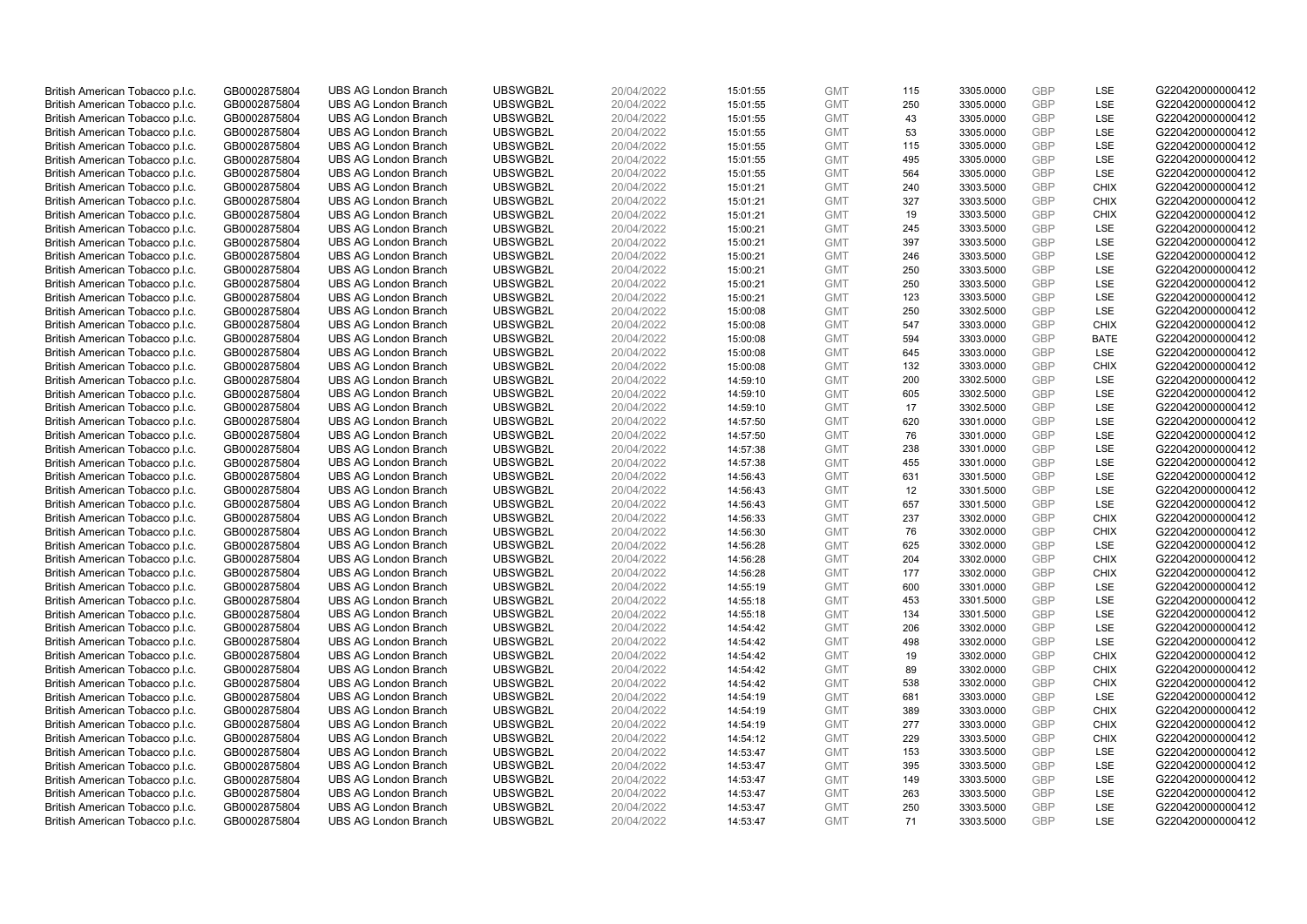| British American Tobacco p.l.c.                                    | GB0002875804                 | <b>UBS AG London Branch</b>                                | UBSWGB2L             | 20/04/2022               | 14:53:32             | <b>GMT</b>               | 666        | 3303.5000              | <b>GBP</b>               | LSE         | G220420000000412                     |
|--------------------------------------------------------------------|------------------------------|------------------------------------------------------------|----------------------|--------------------------|----------------------|--------------------------|------------|------------------------|--------------------------|-------------|--------------------------------------|
| British American Tobacco p.l.c.                                    | GB0002875804                 | <b>UBS AG London Branch</b>                                | UBSWGB2L             | 20/04/2022               | 14:53:32             | <b>GMT</b>               | 592        | 3303.5000              | <b>GBP</b>               | <b>BATE</b> | G220420000000412                     |
| British American Tobacco p.l.c.                                    | GB0002875804                 | <b>UBS AG London Branch</b>                                | UBSWGB2L             | 20/04/2022               | 14:52:40             | <b>GMT</b>               | 416        | 3303.5000              | <b>GBP</b>               | LSE         | G220420000000412                     |
| British American Tobacco p.l.c.                                    | GB0002875804                 | <b>UBS AG London Branch</b>                                | UBSWGB2L             | 20/04/2022               | 14:52:40             | <b>GMT</b>               | 225        | 3303.5000              | <b>GBP</b>               | LSE         | G220420000000412                     |
| British American Tobacco p.l.c.                                    | GB0002875804                 | <b>UBS AG London Branch</b>                                | UBSWGB2L             | 20/04/2022               | 14:52:36             | <b>GMT</b>               | 250        | 3304.0000              | <b>GBP</b>               | LSE         | G220420000000412                     |
| British American Tobacco p.l.c.                                    | GB0002875804                 | <b>UBS AG London Branch</b>                                | UBSWGB2L             | 20/04/2022               | 14:52:36             | <b>GMT</b>               | 149        | 3304.0000              | GBP                      | LSE         | G220420000000412                     |
| British American Tobacco p.l.c.                                    | GB0002875804                 | <b>UBS AG London Branch</b>                                | UBSWGB2L             | 20/04/2022               | 14:52:36             | <b>GMT</b>               | 60         | 3304.0000              | <b>GBP</b>               | LSE         | G220420000000412                     |
| British American Tobacco p.l.c.                                    | GB0002875804                 | <b>UBS AG London Branch</b>                                | UBSWGB2L             | 20/04/2022               | 14:52:36             | <b>GMT</b>               | 153        | 3304.0000              | <b>GBP</b>               | LSE         | G220420000000412                     |
| British American Tobacco p.l.c.                                    | GB0002875804                 | <b>UBS AG London Branch</b>                                | UBSWGB2L             | 20/04/2022               | 14:52:36             | <b>GMT</b>               | 60         | 3304.0000              | <b>GBP</b>               | LSE         | G220420000000412                     |
| British American Tobacco p.l.c.                                    | GB0002875804                 | <b>UBS AG London Branch</b>                                | UBSWGB2L             | 20/04/2022               | 14:52:01             | <b>GMT</b>               | 270        | 3303.0000              | <b>GBP</b>               | <b>LSE</b>  | G220420000000412                     |
| British American Tobacco p.l.c.                                    | GB0002875804                 | <b>UBS AG London Branch</b>                                | UBSWGB2L             | 20/04/2022               | 14:52:01             | <b>GMT</b>               | 235        | 3303.0000              | <b>GBP</b>               | LSE         | G220420000000412                     |
| British American Tobacco p.l.c.                                    | GB0002875804                 | <b>UBS AG London Branch</b>                                | UBSWGB2L             | 20/04/2022               | 14:52:01             | <b>GMT</b>               | 257        | 3303.0000              | <b>GBP</b>               | LSE         | G220420000000412                     |
| British American Tobacco p.l.c.                                    | GB0002875804                 | <b>UBS AG London Branch</b>                                | UBSWGB2L             | 20/04/2022               | 14:50:13             | <b>GMT</b>               | 460        | 3298.5000              | <b>GBP</b>               | LSE         | G220420000000412                     |
| British American Tobacco p.l.c.                                    | GB0002875804                 | <b>UBS AG London Branch</b>                                | UBSWGB2L             | 20/04/2022               | 14:50:13             | <b>GMT</b>               | 242        | 3298.5000              | <b>GBP</b>               | LSE         | G220420000000412                     |
| British American Tobacco p.l.c.                                    | GB0002875804                 | <b>UBS AG London Branch</b>                                | UBSWGB2L             | 20/04/2022               | 14:50:03             | <b>GMT</b>               | 415        | 3300.0000              | <b>GBP</b>               | <b>BATE</b> | G220420000000412                     |
| British American Tobacco p.l.c.                                    | GB0002875804                 | <b>UBS AG London Branch</b>                                | UBSWGB2L             | 20/04/2022               | 14:50:03             | <b>GMT</b>               | 245        | 3300.0000              | <b>GBP</b>               | <b>BATE</b> | G220420000000412                     |
| British American Tobacco p.l.c.                                    | GB0002875804                 | <b>UBS AG London Branch</b>                                | UBSWGB2L             | 20/04/2022               | 14:50:03             | <b>GMT</b>               | 579        | 3300.5000              | <b>GBP</b>               | LSE         | G220420000000412                     |
| British American Tobacco p.l.c.                                    | GB0002875804                 | <b>UBS AG London Branch</b>                                | UBSWGB2L             | 20/04/2022               | 14:49:50             | <b>GMT</b>               | 349        | 3301.0000              | <b>GBP</b>               | LSE         | G220420000000412                     |
| British American Tobacco p.l.c.                                    | GB0002875804                 | <b>UBS AG London Branch</b>                                | UBSWGB2L             | 20/04/2022               | 14:49:50             | <b>GMT</b>               | 260        | 3301.0000              | <b>GBP</b>               | LSE         | G220420000000412                     |
| British American Tobacco p.l.c.                                    | GB0002875804                 | <b>UBS AG London Branch</b>                                | UBSWGB2L             | 20/04/2022               | 14:49:50             | <b>GMT</b>               | 559        | 3301.0000              | <b>GBP</b>               | LSE         | G220420000000412                     |
| British American Tobacco p.l.c.                                    | GB0002875804                 | <b>UBS AG London Branch</b>                                | UBSWGB2L             | 20/04/2022               | 14:49:50             | <b>GMT</b>               | 42         | 3301.0000              | <b>GBP</b>               | LSE         | G220420000000412                     |
| British American Tobacco p.l.c.                                    | GB0002875804                 | <b>UBS AG London Branch</b>                                | UBSWGB2L             | 20/04/2022               | 14:49:50             | <b>GMT</b>               | 20         | 3301.0000              | <b>GBP</b>               | LSE         | G220420000000412                     |
| British American Tobacco p.l.c.                                    | GB0002875804                 | <b>UBS AG London Branch</b>                                | UBSWGB2L             | 20/04/2022               | 14:48:49             | <b>GMT</b>               | 673        | 3301.5000              | <b>GBP</b>               | <b>CHIX</b> | G220420000000412                     |
| British American Tobacco p.l.c.                                    | GB0002875804                 | <b>UBS AG London Branch</b>                                | UBSWGB2L             | 20/04/2022               | 14:48:49             | <b>GMT</b>               | 589        | 3302.0000              | <b>GBP</b>               | LSE         | G220420000000412                     |
| British American Tobacco p.l.c.                                    | GB0002875804                 | <b>UBS AG London Branch</b>                                | UBSWGB2L             | 20/04/2022               | 14:48:25             | <b>GMT</b>               | 692        | 3301.0000              | <b>GBP</b>               | LSE         | G220420000000412                     |
| British American Tobacco p.l.c.                                    | GB0002875804                 | <b>UBS AG London Branch</b>                                | UBSWGB2L             | 20/04/2022               | 14:48:16             | <b>GMT</b>               | 426        | 3301.5000              | <b>GBP</b>               | LSE         | G220420000000412                     |
| British American Tobacco p.l.c.                                    | GB0002875804                 | <b>UBS AG London Branch</b>                                | UBSWGB2L             | 20/04/2022               | 14:48:16             | <b>GMT</b>               | 145        | 3301.5000              | <b>GBP</b>               | LSE         | G220420000000412                     |
| British American Tobacco p.l.c.                                    | GB0002875804                 | <b>UBS AG London Branch</b>                                | UBSWGB2L             | 20/04/2022               | 14:48:11             | <b>GMT</b>               | 153        | 3302.0000              | <b>GBP</b>               | LSE         | G220420000000412                     |
| British American Tobacco p.l.c.                                    | GB0002875804                 | <b>UBS AG London Branch</b>                                | UBSWGB2L             | 20/04/2022               | 14:48:11             | <b>GMT</b>               | 149        | 3302.0000              | <b>GBP</b>               | LSE         | G220420000000412                     |
| British American Tobacco p.l.c.                                    | GB0002875804                 | <b>UBS AG London Branch</b>                                | UBSWGB2L             | 20/04/2022               | 14:48:10             | <b>GMT</b>               | 153        | 3302.0000              | <b>GBP</b>               | LSE         | G220420000000412                     |
| British American Tobacco p.l.c.                                    | GB0002875804                 | <b>UBS AG London Branch</b>                                | UBSWGB2L             | 20/04/2022               | 14:48:10             | <b>GMT</b>               | 149        | 3302.0000              | <b>GBP</b>               | LSE         | G220420000000412                     |
| British American Tobacco p.l.c.                                    | GB0002875804                 | <b>UBS AG London Branch</b>                                | UBSWGB2L             | 20/04/2022               | 14:47:27             | <b>GMT</b>               | 153        | 3299.5000              | <b>GBP</b>               | LSE         | G220420000000412                     |
| British American Tobacco p.l.c.                                    | GB0002875804                 | <b>UBS AG London Branch</b>                                | UBSWGB2L             | 20/04/2022               | 14:47:27             | <b>GMT</b>               | 250        | 3299.5000              | <b>GBP</b>               | LSE         | G220420000000412                     |
| British American Tobacco p.l.c.                                    | GB0002875804                 | <b>UBS AG London Branch</b>                                | UBSWGB2L             | 20/04/2022               | 14:47:27             | <b>GMT</b>               | 149        | 3299.5000              | <b>GBP</b>               | LSE         | G220420000000412                     |
| British American Tobacco p.l.c.                                    | GB0002875804                 | <b>UBS AG London Branch</b>                                | UBSWGB2L             | 20/04/2022               | 14:47:07             | <b>GMT</b>               | 667        | 3301.0000              | <b>GBP</b>               | LSE         | G220420000000412                     |
| British American Tobacco p.l.c.                                    | GB0002875804                 | <b>UBS AG London Branch</b>                                | UBSWGB2L             | 20/04/2022               | 14:47:07             | <b>GMT</b>               | 636        | 3300.5000              | <b>GBP</b>               | <b>CHIX</b> | G220420000000412                     |
| British American Tobacco p.l.c.                                    | GB0002875804                 | <b>UBS AG London Branch</b>                                | UBSWGB2L             | 20/04/2022               | 14:47:07             | <b>GMT</b>               | 690        | 3300.5000              | <b>GBP</b>               | <b>BATE</b> | G220420000000412                     |
| British American Tobacco p.l.c.                                    | GB0002875804                 | <b>UBS AG London Branch</b>                                | UBSWGB2L             | 20/04/2022               | 14:46:52             | <b>GMT</b>               | 280        | 3301.0000              | <b>GBP</b>               | LSE         | G220420000000412                     |
| British American Tobacco p.l.c.                                    | GB0002875804                 | <b>UBS AG London Branch</b>                                | UBSWGB2L             | 20/04/2022               | 14:46:52             | <b>GMT</b>               | 149        | 3301.0000              | <b>GBP</b>               | LSE         | G220420000000412                     |
| British American Tobacco p.l.c.                                    | GB0002875804                 | <b>UBS AG London Branch</b>                                | UBSWGB2L             | 20/04/2022               | 14:46:52             | <b>GMT</b>               | 153<br>590 | 3301.0000              | <b>GBP</b><br><b>GBP</b> | LSE<br>LSE  | G220420000000412                     |
| British American Tobacco p.l.c.                                    | GB0002875804                 | <b>UBS AG London Branch</b><br><b>UBS AG London Branch</b> | UBSWGB2L<br>UBSWGB2L | 20/04/2022               | 14:46:52             | <b>GMT</b>               |            | 3301.0000              |                          | LSE         | G220420000000412<br>G220420000000412 |
| British American Tobacco p.l.c.                                    | GB0002875804                 | <b>UBS AG London Branch</b>                                | UBSWGB2L             | 20/04/2022               | 14:46:31             | <b>GMT</b><br><b>GMT</b> | 602        | 3300.0000              | <b>GBP</b><br><b>GBP</b> | LSE         |                                      |
| British American Tobacco p.l.c.<br>British American Tobacco p.l.c. | GB0002875804<br>GB0002875804 | <b>UBS AG London Branch</b>                                | UBSWGB2L             | 20/04/2022<br>20/04/2022 | 14:45:27<br>14:45:27 | <b>GMT</b>               | 576<br>598 | 3299.0000<br>3299.0000 | <b>GBP</b>               | <b>CHIX</b> | G220420000000412<br>G220420000000412 |
| British American Tobacco p.l.c.                                    | GB0002875804                 | <b>UBS AG London Branch</b>                                | UBSWGB2L             | 20/04/2022               | 14:45:27             | <b>GMT</b>               | 30         | 3299.0000              | <b>GBP</b>               | <b>CHIX</b> | G220420000000412                     |
| British American Tobacco p.l.c.                                    | GB0002875804                 | <b>UBS AG London Branch</b>                                | UBSWGB2L             | 20/04/2022               | 14:44:57             | <b>GMT</b>               | 117        | 3301.0000              | <b>GBP</b>               | LSE         | G220420000000412                     |
| British American Tobacco p.l.c.                                    | GB0002875804                 | <b>UBS AG London Branch</b>                                | UBSWGB2L             | 20/04/2022               | 14:44:57             | <b>GMT</b>               | 250        | 3301.0000              | <b>GBP</b>               | LSE         | G220420000000412                     |
| British American Tobacco p.l.c.                                    | GB0002875804                 | <b>UBS AG London Branch</b>                                | UBSWGB2L             | 20/04/2022               | 14:44:57             | <b>GMT</b>               | 280        | 3301.0000              | <b>GBP</b>               | LSE         | G220420000000412                     |
| British American Tobacco p.l.c.                                    | GB0002875804                 | <b>UBS AG London Branch</b>                                | UBSWGB2L             | 20/04/2022               | 14:44:57             | <b>GMT</b>               | 454        | 3301.0000              | <b>GBP</b>               | LSE         | G220420000000412                     |
| British American Tobacco p.l.c.                                    | GB0002875804                 | <b>UBS AG London Branch</b>                                | UBSWGB2L             | 20/04/2022               | 14:44:57             | <b>GMT</b>               | 188        | 3301.0000              | <b>GBP</b>               | LSE         | G220420000000412                     |
| British American Tobacco p.l.c.                                    | GB0002875804                 | <b>UBS AG London Branch</b>                                | UBSWGB2L             | 20/04/2022               | 14:44:53             | <b>GMT</b>               | 76         | 3301.5000              | <b>GBP</b>               | LSE         | G220420000000412                     |
| British American Tobacco p.l.c.                                    | GB0002875804                 | <b>UBS AG London Branch</b>                                | UBSWGB2L             | 20/04/2022               | 14:44:53             | <b>GMT</b>               | 560        | 3301.5000              | <b>GBP</b>               | LSE         | G220420000000412                     |
| British American Tobacco p.l.c.                                    | GB0002875804                 | <b>UBS AG London Branch</b>                                | UBSWGB2L             | 20/04/2022               | 14:44:17             | <b>GMT</b>               | 530        | 3299.5000              | <b>GBP</b>               | LSE         | G220420000000412                     |
| British American Tobacco p.l.c.                                    | GB0002875804                 | <b>UBS AG London Branch</b>                                | UBSWGB2L             | 20/04/2022               | 14:44:17             | <b>GMT</b>               | 142        | 3299.5000              | GBP                      | LSE         | G220420000000412                     |
|                                                                    |                              |                                                            |                      |                          |                      |                          |            |                        |                          |             |                                      |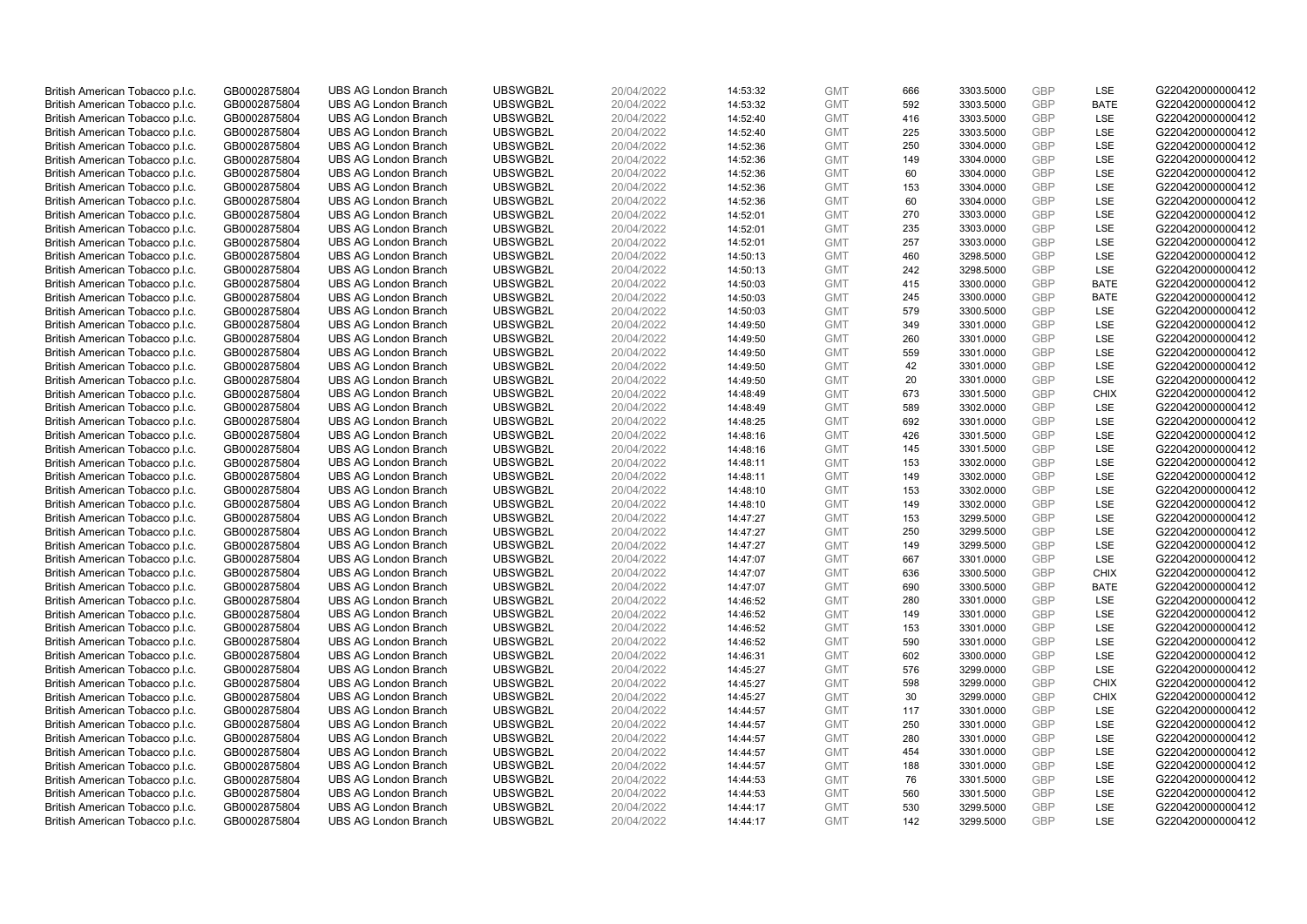| British American Tobacco p.l.c. | GB0002875804 | <b>UBS AG London Branch</b> | UBSWGB2L | 20/04/2022 | 14:44:00 | <b>GMT</b> | 78  | 3300.5000 | <b>GBP</b> | <b>CHIX</b> | G220420000000412 |
|---------------------------------|--------------|-----------------------------|----------|------------|----------|------------|-----|-----------|------------|-------------|------------------|
| British American Tobacco p.l.c. | GB0002875804 | <b>UBS AG London Branch</b> | UBSWGB2L | 20/04/2022 | 14:44:00 | <b>GMT</b> | 100 | 3300.5000 | <b>GBP</b> | <b>CHIX</b> | G220420000000412 |
| British American Tobacco p.l.c. | GB0002875804 | <b>UBS AG London Branch</b> | UBSWGB2L | 20/04/2022 | 14:44:00 | <b>GMT</b> | 19  | 3300.5000 | <b>GBP</b> | <b>CHIX</b> | G220420000000412 |
| British American Tobacco p.l.c. | GB0002875804 | <b>UBS AG London Branch</b> | UBSWGB2L | 20/04/2022 | 14:43:57 | <b>GMT</b> | 53  | 3300.5000 | <b>GBP</b> | <b>CHIX</b> | G220420000000412 |
| British American Tobacco p.l.c. | GB0002875804 | <b>UBS AG London Branch</b> | UBSWGB2L | 20/04/2022 | 14:43:57 | <b>GMT</b> | 36  | 3300.5000 | <b>GBP</b> | <b>CHIX</b> | G220420000000412 |
| British American Tobacco p.l.c. | GB0002875804 | <b>UBS AG London Branch</b> | UBSWGB2L | 20/04/2022 | 14:43:56 | <b>GMT</b> | 61  | 3300.5000 | <b>GBP</b> | <b>CHIX</b> | G220420000000412 |
| British American Tobacco p.l.c. | GB0002875804 | <b>UBS AG London Branch</b> | UBSWGB2L | 20/04/2022 | 14:43:56 | <b>GMT</b> | 93  | 3300.5000 | <b>GBP</b> | <b>CHIX</b> | G220420000000412 |
| British American Tobacco p.l.c. | GB0002875804 | <b>UBS AG London Branch</b> | UBSWGB2L | 20/04/2022 | 14:43:56 | <b>GMT</b> | 67  | 3300.5000 | GBP        | <b>CHIX</b> | G220420000000412 |
| British American Tobacco p.l.c. | GB0002875804 | <b>UBS AG London Branch</b> | UBSWGB2L | 20/04/2022 | 14:43:56 | <b>GMT</b> | 53  | 3300.5000 | GBP        | <b>CHIX</b> | G220420000000412 |
| British American Tobacco p.l.c. | GB0002875804 | <b>UBS AG London Branch</b> | UBSWGB2L | 20/04/2022 | 14:43:56 | <b>GMT</b> | 17  | 3300.5000 | GBP        | <b>CHIX</b> | G220420000000412 |
| British American Tobacco p.l.c. | GB0002875804 | <b>UBS AG London Branch</b> | UBSWGB2L | 20/04/2022 | 14:43:48 | <b>GMT</b> | 582 | 3301.0000 | <b>GBP</b> | LSE         | G220420000000412 |
| British American Tobacco p.l.c. | GB0002875804 | <b>UBS AG London Branch</b> | UBSWGB2L | 20/04/2022 | 14:43:48 | <b>GMT</b> | 104 | 3301.0000 | <b>GBP</b> | LSE         | G220420000000412 |
| British American Tobacco p.l.c. | GB0002875804 | <b>UBS AG London Branch</b> | UBSWGB2L | 20/04/2022 | 14:43:28 | <b>GMT</b> | 83  | 3302.5000 | GBP        | LSE         | G220420000000412 |
| British American Tobacco p.l.c. | GB0002875804 | <b>UBS AG London Branch</b> | UBSWGB2L | 20/04/2022 | 14:43:28 | <b>GMT</b> | 34  | 3302.5000 | <b>GBP</b> | LSE         | G220420000000412 |
| British American Tobacco p.l.c. | GB0002875804 | <b>UBS AG London Branch</b> | UBSWGB2L | 20/04/2022 | 14:43:28 | <b>GMT</b> | 638 | 3302.5000 | GBP        | <b>BATE</b> | G220420000000412 |
| British American Tobacco p.l.c. | GB0002875804 | <b>UBS AG London Branch</b> | UBSWGB2L | 20/04/2022 | 14:43:28 | <b>GMT</b> | 34  | 3302.5000 | <b>GBP</b> | LSE         | G220420000000412 |
| British American Tobacco p.l.c. | GB0002875804 | <b>UBS AG London Branch</b> | UBSWGB2L | 20/04/2022 | 14:43:28 | <b>GMT</b> | 188 | 3302.5000 | <b>GBP</b> | LSE         | G220420000000412 |
| British American Tobacco p.l.c. | GB0002875804 | <b>UBS AG London Branch</b> | UBSWGB2L | 20/04/2022 | 14:43:28 | <b>GMT</b> | 31  | 3302.5000 | <b>GBP</b> | <b>BATE</b> | G220420000000412 |
| British American Tobacco p.l.c. | GB0002875804 | <b>UBS AG London Branch</b> | UBSWGB2L | 20/04/2022 | 14:43:28 | <b>GMT</b> | 170 | 3302.5000 | GBP        | <b>LSE</b>  | G220420000000412 |
| British American Tobacco p.l.c. | GB0002875804 | <b>UBS AG London Branch</b> | UBSWGB2L | 20/04/2022 | 14:43:28 | <b>GMT</b> | 101 | 3302.5000 | <b>GBP</b> | LSE         | G220420000000412 |
| British American Tobacco p.l.c. | GB0002875804 | <b>UBS AG London Branch</b> | UBSWGB2L | 20/04/2022 | 14:43:19 | <b>GMT</b> | 346 | 3303.0000 | <b>GBP</b> | LSE         | G220420000000412 |
| British American Tobacco p.l.c. | GB0002875804 | <b>UBS AG London Branch</b> | UBSWGB2L | 20/04/2022 | 14:43:19 | <b>GMT</b> | 250 | 3303.0000 | GBP        | LSE         | G220420000000412 |
| British American Tobacco p.l.c. | GB0002875804 | <b>UBS AG London Branch</b> | UBSWGB2L | 20/04/2022 | 14:42:59 | <b>GMT</b> | 390 | 3301.5000 | <b>GBP</b> | LSE         | G220420000000412 |
| British American Tobacco p.l.c. | GB0002875804 | <b>UBS AG London Branch</b> | UBSWGB2L | 20/04/2022 | 14:42:59 | <b>GMT</b> | 322 | 3301.5000 | <b>GBP</b> | <b>LSE</b>  | G220420000000412 |
| British American Tobacco p.l.c. | GB0002875804 | <b>UBS AG London Branch</b> | UBSWGB2L | 20/04/2022 | 14:42:57 | <b>GMT</b> | 435 | 3302.0000 | <b>GBP</b> | LSE         | G220420000000412 |
| British American Tobacco p.l.c. | GB0002875804 | <b>UBS AG London Branch</b> | UBSWGB2L | 20/04/2022 | 14:42:57 | <b>GMT</b> | 181 | 3302.0000 | <b>GBP</b> | LSE         | G220420000000412 |
| British American Tobacco p.l.c. | GB0002875804 | <b>UBS AG London Branch</b> | UBSWGB2L | 20/04/2022 | 14:42:57 | <b>GMT</b> | 38  | 3302.0000 | <b>GBP</b> | <b>CHIX</b> | G220420000000412 |
| British American Tobacco p.l.c. | GB0002875804 | <b>UBS AG London Branch</b> | UBSWGB2L | 20/04/2022 | 14:42:57 | <b>GMT</b> | 486 | 3302.0000 | GBP        | <b>CHIX</b> | G220420000000412 |
| British American Tobacco p.l.c. | GB0002875804 | <b>UBS AG London Branch</b> | UBSWGB2L | 20/04/2022 | 14:42:56 | <b>GMT</b> | 51  | 3302.5000 | <b>GBP</b> | <b>LSE</b>  | G220420000000412 |
| British American Tobacco p.l.c. | GB0002875804 | <b>UBS AG London Branch</b> | UBSWGB2L | 20/04/2022 | 14:42:56 | <b>GMT</b> | 250 | 3302.5000 | GBP        | LSE         | G220420000000412 |
| British American Tobacco p.l.c. | GB0002875804 | <b>UBS AG London Branch</b> | UBSWGB2L | 20/04/2022 | 14:42:56 | <b>GMT</b> | 79  | 3302.5000 | GBP        | LSE         | G220420000000412 |
| British American Tobacco p.l.c. | GB0002875804 | <b>UBS AG London Branch</b> | UBSWGB2L | 20/04/2022 | 14:42:56 | <b>GMT</b> | 553 | 3302.5000 | <b>GBP</b> | LSE         | G220420000000412 |
| British American Tobacco p.l.c. | GB0002875804 | <b>UBS AG London Branch</b> | UBSWGB2L | 20/04/2022 | 14:42:40 | <b>GMT</b> | 139 | 3302.0000 | <b>GBP</b> | <b>CHIX</b> | G220420000000412 |
| British American Tobacco p.l.c. | GB0002875804 | <b>UBS AG London Branch</b> | UBSWGB2L | 20/04/2022 | 14:41:37 | <b>GMT</b> | 618 | 3301.5000 | <b>GBP</b> | <b>LSE</b>  | G220420000000412 |
| British American Tobacco p.l.c. | GB0002875804 | <b>UBS AG London Branch</b> | UBSWGB2L | 20/04/2022 | 14:41:37 | <b>GMT</b> | 59  | 3302.5000 | GBP        | LSE         | G220420000000412 |
| British American Tobacco p.l.c. | GB0002875804 | <b>UBS AG London Branch</b> | UBSWGB2L | 20/04/2022 | 14:41:37 | <b>GMT</b> | 552 | 3302.5000 | <b>GBP</b> | LSE         | G220420000000412 |
| British American Tobacco p.l.c. | GB0002875804 | <b>UBS AG London Branch</b> | UBSWGB2L | 20/04/2022 | 14:40:44 | <b>GMT</b> | 45  | 3302.5000 | <b>GBP</b> | LSE         | G220420000000412 |
| British American Tobacco p.l.c. | GB0002875804 | <b>UBS AG London Branch</b> | UBSWGB2L | 20/04/2022 | 14:40:44 | <b>GMT</b> | 250 | 3302.5000 | GBP        | LSE         | G220420000000412 |
| British American Tobacco p.l.c. | GB0002875804 | <b>UBS AG London Branch</b> | UBSWGB2L | 20/04/2022 | 14:40:44 | <b>GMT</b> | 149 | 3302.5000 | <b>GBP</b> | LSE         | G220420000000412 |
| British American Tobacco p.l.c. | GB0002875804 | <b>UBS AG London Branch</b> | UBSWGB2L | 20/04/2022 | 14:40:44 | <b>GMT</b> | 153 | 3302.5000 | <b>GBP</b> | LSE         | G220420000000412 |
| British American Tobacco p.l.c. | GB0002875804 | <b>UBS AG London Branch</b> | UBSWGB2L | 20/04/2022 | 14:40:42 | <b>GMT</b> | 24  | 3303.0000 | GBP        | <b>CHIX</b> | G220420000000412 |
| British American Tobacco p.l.c. | GB0002875804 | <b>UBS AG London Branch</b> | UBSWGB2L | 20/04/2022 | 14:40:42 | <b>GMT</b> | 328 | 3303.0000 | GBP        | <b>CHIX</b> | G220420000000412 |
| British American Tobacco p.l.c. | GB0002875804 | <b>UBS AG London Branch</b> | UBSWGB2L | 20/04/2022 | 14:40:42 | <b>GMT</b> | 89  | 3303.0000 | <b>GBP</b> | <b>CHIX</b> | G220420000000412 |
| British American Tobacco p.l.c. | GB0002875804 | <b>UBS AG London Branch</b> | UBSWGB2L | 20/04/2022 | 14:40:42 | <b>GMT</b> | 29  | 3303.0000 | GBP        | <b>CHIX</b> | G220420000000412 |
| British American Tobacco p.l.c. | GB0002875804 | <b>UBS AG London Branch</b> | UBSWGB2L | 20/04/2022 | 14:40:42 | <b>GMT</b> | 115 | 3303.0000 | <b>GBP</b> | <b>CHIX</b> | G220420000000412 |
| British American Tobacco p.l.c. | GB0002875804 | <b>UBS AG London Branch</b> | UBSWGB2L | 20/04/2022 | 14:40:14 | <b>GMT</b> | 59  | 3303.0000 | GBP        | <b>BATE</b> | G220420000000412 |
| British American Tobacco p.l.c. | GB0002875804 | <b>UBS AG London Branch</b> | UBSWGB2L | 20/04/2022 | 14:40:14 | <b>GMT</b> | 250 | 3303.5000 | <b>GBP</b> | LSE         | G220420000000412 |
| British American Tobacco p.l.c. | GB0002875804 | <b>UBS AG London Branch</b> | UBSWGB2L | 20/04/2022 | 14:40:14 | <b>GMT</b> | 149 | 3303.5000 | GBP        | LSE         | G220420000000412 |
| British American Tobacco p.l.c. | GB0002875804 | <b>UBS AG London Branch</b> | UBSWGB2L | 20/04/2022 | 14:40:14 | <b>GMT</b> | 153 | 3303.5000 | <b>GBP</b> | <b>LSE</b>  | G220420000000412 |
| British American Tobacco p.l.c. | GB0002875804 | <b>UBS AG London Branch</b> | UBSWGB2L | 20/04/2022 | 14:40:14 | <b>GMT</b> | 504 | 3303.0000 | GBP        | <b>LSE</b>  | G220420000000412 |
| British American Tobacco p.l.c. | GB0002875804 | <b>UBS AG London Branch</b> | UBSWGB2L | 20/04/2022 | 14:40:14 | <b>GMT</b> | 144 | 3303.0000 | <b>GBP</b> | LSE         | G220420000000412 |
| British American Tobacco p.l.c. | GB0002875804 | <b>UBS AG London Branch</b> | UBSWGB2L | 20/04/2022 | 14:40:09 | <b>GMT</b> | 600 | 3303.0000 | GBP        | <b>BATE</b> | G220420000000412 |
| British American Tobacco p.l.c. | GB0002875804 | <b>UBS AG London Branch</b> | UBSWGB2L | 20/04/2022 | 14:40:08 | <b>GMT</b> | 149 | 3303.5000 | <b>GBP</b> | LSE         | G220420000000412 |
| British American Tobacco p.l.c. | GB0002875804 | <b>UBS AG London Branch</b> | UBSWGB2L | 20/04/2022 | 14:40:08 | <b>GMT</b> | 153 | 3303.5000 | GBP        | <b>LSE</b>  | G220420000000412 |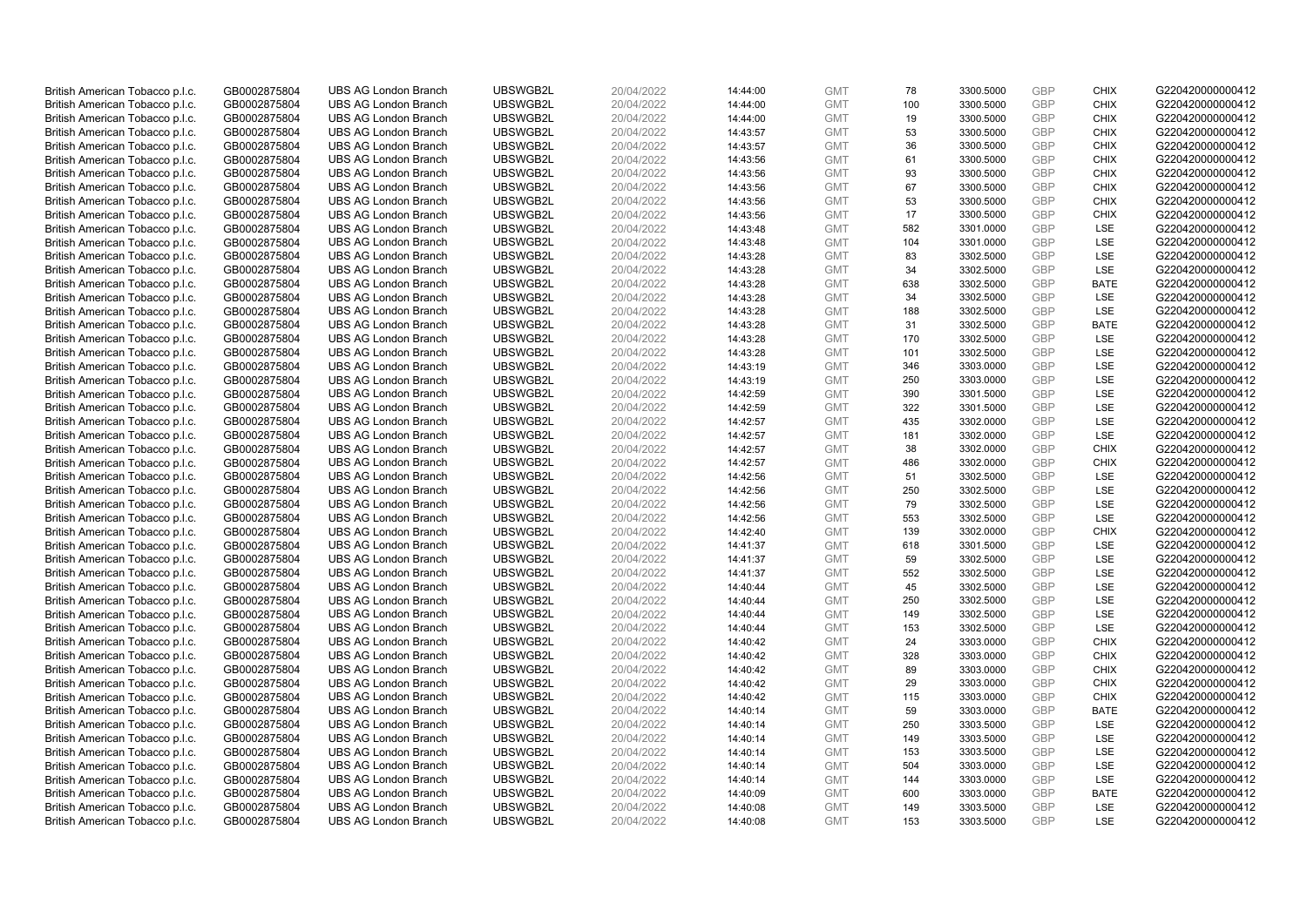| British American Tobacco p.l.c. | GB0002875804                 | <b>UBS AG London Branch</b> | UBSWGB2L | 20/04/2022               | 14:40:08 | <b>GMT</b> | 362 | 3303.5000 | <b>GBP</b> | LSE         | G220420000000412 |
|---------------------------------|------------------------------|-----------------------------|----------|--------------------------|----------|------------|-----|-----------|------------|-------------|------------------|
|                                 | GB0002875804                 | <b>UBS AG London Branch</b> | UBSWGB2L | 20/04/2022               |          | <b>GMT</b> | 568 | 3303.5000 | <b>GBP</b> | CHIX        | G220420000000412 |
| British American Tobacco p.l.c. |                              |                             |          |                          | 14:40:08 |            |     |           |            |             |                  |
| British American Tobacco p.l.c. | GB0002875804                 | <b>UBS AG London Branch</b> | UBSWGB2L | 20/04/2022               | 14:40:08 | <b>GMT</b> | 25  | 3303.5000 | <b>GBP</b> | <b>CHIX</b> | G220420000000412 |
| British American Tobacco p.l.c. | GB0002875804                 | <b>UBS AG London Branch</b> | UBSWGB2L | 20/04/2022               | 14:39:55 | <b>GMT</b> | 250 | 3303.5000 | GBP        | LSE         | G220420000000412 |
| British American Tobacco p.l.c. | GB0002875804                 | <b>UBS AG London Branch</b> | UBSWGB2L | 20/04/2022               | 14:39:55 | <b>GMT</b> | 149 | 3303.5000 | <b>GBP</b> | LSE         | G220420000000412 |
| British American Tobacco p.l.c. | GB0002875804                 | <b>UBS AG London Branch</b> | UBSWGB2L | 20/04/2022               | 14:39:55 | <b>GMT</b> | 101 | 3303.5000 | <b>GBP</b> | <b>LSE</b>  | G220420000000412 |
| British American Tobacco p.l.c. | GB0002875804                 | <b>UBS AG London Branch</b> | UBSWGB2L | 20/04/2022               | 14:39:55 | <b>GMT</b> | 153 | 3303.5000 | <b>GBP</b> | LSE         | G220420000000412 |
| British American Tobacco p.l.c. | GB0002875804                 | <b>UBS AG London Branch</b> | UBSWGB2L | 20/04/2022               | 14:39:54 | <b>GMT</b> | 280 | 3304.0000 | <b>GBP</b> | LSE         | G220420000000412 |
| British American Tobacco p.l.c. | GB0002875804                 | <b>UBS AG London Branch</b> | UBSWGB2L | 20/04/2022               | 14:39:54 | <b>GMT</b> | 149 | 3304.0000 | GBP        | LSE         | G220420000000412 |
| British American Tobacco p.l.c. | GB0002875804                 | <b>UBS AG London Branch</b> | UBSWGB2L | 20/04/2022               | 14:39:54 | <b>GMT</b> | 153 | 3304.0000 | <b>GBP</b> | LSE         | G220420000000412 |
| British American Tobacco p.l.c. | GB0002875804                 | <b>UBS AG London Branch</b> | UBSWGB2L | 20/04/2022               | 14:39:54 | <b>GMT</b> | 250 | 3304.0000 | <b>GBP</b> | <b>LSE</b>  | G220420000000412 |
| British American Tobacco p.l.c. | GB0002875804                 | <b>UBS AG London Branch</b> | UBSWGB2L | 20/04/2022               | 14:39:06 | <b>GMT</b> | 357 | 3302.0000 | <b>GBP</b> | LSE         | G220420000000412 |
| British American Tobacco p.l.c. | GB0002875804                 | <b>UBS AG London Branch</b> | UBSWGB2L | 20/04/2022               | 14:39:06 | <b>GMT</b> | 313 | 3302.0000 | <b>GBP</b> | LSE         | G220420000000412 |
| British American Tobacco p.l.c. | GB0002875804                 | <b>UBS AG London Branch</b> | UBSWGB2L | 20/04/2022               | 14:38:30 | <b>GMT</b> | 216 | 3302.0000 | <b>GBP</b> | <b>BATE</b> | G220420000000412 |
| British American Tobacco p.l.c. | GB0002875804                 | <b>UBS AG London Branch</b> | UBSWGB2L | 20/04/2022               | 14:38:30 | <b>GMT</b> | 199 | 3302.0000 | GBP        | <b>BATE</b> | G220420000000412 |
| British American Tobacco p.l.c. | GB0002875804                 | <b>UBS AG London Branch</b> | UBSWGB2L | 20/04/2022               | 14:38:30 | <b>GMT</b> | 159 | 3302.0000 | <b>GBP</b> | <b>BATE</b> | G220420000000412 |
| British American Tobacco p.l.c. | GB0002875804                 | <b>UBS AG London Branch</b> | UBSWGB2L | 20/04/2022               | 14:38:30 | <b>GMT</b> | 409 | 3302.5000 | GBP        | LSE         | G220420000000412 |
| British American Tobacco p.l.c. | GB0002875804                 | <b>UBS AG London Branch</b> | UBSWGB2L | 20/04/2022               | 14:38:30 | <b>GMT</b> | 149 | 3302.5000 | GBP        | LSE         | G220420000000412 |
|                                 |                              | <b>UBS AG London Branch</b> | UBSWGB2L |                          | 14:38:30 | <b>GMT</b> | 153 | 3302.5000 | <b>GBP</b> | <b>LSE</b>  | G220420000000412 |
| British American Tobacco p.l.c. | GB0002875804<br>GB0002875804 | <b>UBS AG London Branch</b> | UBSWGB2L | 20/04/2022<br>20/04/2022 | 14:38:30 | <b>GMT</b> |     |           | <b>GBP</b> | LSE         | G220420000000412 |
| British American Tobacco p.l.c. |                              |                             |          |                          |          |            | 680 | 3302.5000 |            |             |                  |
| British American Tobacco p.l.c. | GB0002875804                 | <b>UBS AG London Branch</b> | UBSWGB2L | 20/04/2022               | 14:38:07 | <b>GMT</b> | 149 | 3302.5000 | <b>GBP</b> | LSE         | G220420000000412 |
| British American Tobacco p.l.c. | GB0002875804                 | <b>UBS AG London Branch</b> | UBSWGB2L | 20/04/2022               | 14:38:07 | <b>GMT</b> | 250 | 3302.5000 | GBP        | LSE         | G220420000000412 |
| British American Tobacco p.l.c. | GB0002875804                 | <b>UBS AG London Branch</b> | UBSWGB2L | 20/04/2022               | 14:38:07 | <b>GMT</b> | 73  | 3302.5000 | <b>GBP</b> | LSE         | G220420000000412 |
| British American Tobacco p.l.c. | GB0002875804                 | <b>UBS AG London Branch</b> | UBSWGB2L | 20/04/2022               | 14:38:07 | <b>GMT</b> | 246 | 3302.5000 | <b>GBP</b> | <b>LSE</b>  | G220420000000412 |
| British American Tobacco p.l.c. | GB0002875804                 | <b>UBS AG London Branch</b> | UBSWGB2L | 20/04/2022               | 14:38:07 | <b>GMT</b> | 34  | 3302.5000 | <b>GBP</b> | LSE         | G220420000000412 |
| British American Tobacco p.l.c. | GB0002875804                 | <b>UBS AG London Branch</b> | UBSWGB2L | 20/04/2022               | 14:38:07 | <b>GMT</b> | 149 | 3302.5000 | GBP        | LSE         | G220420000000412 |
| British American Tobacco p.l.c. | GB0002875804                 | <b>UBS AG London Branch</b> | UBSWGB2L | 20/04/2022               | 14:38:07 | <b>GMT</b> | 250 | 3302.5000 | <b>GBP</b> | LSE         | G220420000000412 |
| British American Tobacco p.l.c. | GB0002875804                 | <b>UBS AG London Branch</b> | UBSWGB2L | 20/04/2022               | 14:38:07 | <b>GMT</b> | 153 | 3302.5000 | GBP        | LSE         | G220420000000412 |
| British American Tobacco p.l.c. | GB0002875804                 | <b>UBS AG London Branch</b> | UBSWGB2L | 20/04/2022               | 14:38:06 | <b>GMT</b> | 454 | 3302.5000 | <b>GBP</b> | LSE         | G220420000000412 |
| British American Tobacco p.l.c. | GB0002875804                 | <b>UBS AG London Branch</b> | UBSWGB2L | 20/04/2022               | 14:38:06 | <b>GMT</b> | 227 | 3302.5000 | GBP        | LSE         | G220420000000412 |
| British American Tobacco p.l.c. | GB0002875804                 | <b>UBS AG London Branch</b> | UBSWGB2L | 20/04/2022               | 14:37:36 | <b>GMT</b> | 596 | 3302.0000 | GBP        | LSE         | G220420000000412 |
| British American Tobacco p.l.c. | GB0002875804                 | <b>UBS AG London Branch</b> | UBSWGB2L | 20/04/2022               | 14:37:36 | <b>GMT</b> | 582 | 3302.0000 | <b>GBP</b> | CHIX        | G220420000000412 |
| British American Tobacco p.l.c. | GB0002875804                 | <b>UBS AG London Branch</b> | UBSWGB2L | 20/04/2022               | 14:37:35 | <b>GMT</b> | 397 | 3302.5000 | <b>GBP</b> | LSE         | G220420000000412 |
| British American Tobacco p.l.c. | GB0002875804                 | <b>UBS AG London Branch</b> | UBSWGB2L | 20/04/2022               | 14:37:35 | <b>GMT</b> | 247 | 3302.5000 | <b>GBP</b> | LSE         | G220420000000412 |
| British American Tobacco p.l.c. | GB0002875804                 | <b>UBS AG London Branch</b> | UBSWGB2L | 20/04/2022               | 14:36:22 | <b>GMT</b> | 24  | 3299.5000 | GBP        | LSE         | G220420000000412 |
| British American Tobacco p.l.c. | GB0002875804                 | <b>UBS AG London Branch</b> | UBSWGB2L | 20/04/2022               | 14:36:22 | <b>GMT</b> | 689 | 3299.5000 | <b>GBP</b> | <b>CHIX</b> | G220420000000412 |
| British American Tobacco p.l.c. | GB0002875804                 | <b>UBS AG London Branch</b> | UBSWGB2L | 20/04/2022               | 14:36:22 | <b>GMT</b> | 630 | 3299.5000 | <b>GBP</b> | <b>LSE</b>  | G220420000000412 |
| British American Tobacco p.l.c. | GB0002875804                 | <b>UBS AG London Branch</b> | UBSWGB2L | 20/04/2022               | 14:36:18 | <b>GMT</b> | 580 | 3300.0000 | <b>GBP</b> | LSE         | G220420000000412 |
| British American Tobacco p.l.c. | GB0002875804                 | <b>UBS AG London Branch</b> | UBSWGB2L | 20/04/2022               | 14:35:55 | <b>GMT</b> | 471 | 3300.5000 | GBP        | LSE         | G220420000000412 |
| British American Tobacco p.l.c. | GB0002875804                 | <b>UBS AG London Branch</b> | UBSWGB2L | 20/04/2022               | 14:35:55 | <b>GMT</b> | 46  | 3300.5000 | <b>GBP</b> | LSE         | G220420000000412 |
| British American Tobacco p.l.c. | GB0002875804                 | <b>UBS AG London Branch</b> | UBSWGB2L | 20/04/2022               | 14:35:55 | <b>GMT</b> | 87  | 3300.5000 | GBP        | LSE         | G220420000000412 |
| British American Tobacco p.l.c. | GB0002875804                 | <b>UBS AG London Branch</b> | UBSWGB2L | 20/04/2022               | 14:35:54 | <b>GMT</b> | 149 | 3301.5000 | <b>GBP</b> | LSE         | G220420000000412 |
| British American Tobacco p.l.c. | GB0002875804                 | <b>UBS AG London Branch</b> | UBSWGB2L | 20/04/2022               | 14:35:54 | <b>GMT</b> | 250 | 3301.5000 | GBP        | LSE         | G220420000000412 |
| British American Tobacco p.l.c. | GB0002875804                 | <b>UBS AG London Branch</b> | UBSWGB2L | 20/04/2022               |          | <b>GMT</b> | 153 | 3301.5000 | GBP        | LSE         | G220420000000412 |
|                                 |                              |                             | UBSWGB2L |                          | 14:35:54 |            | 250 |           | <b>GBP</b> | LSE         | G220420000000412 |
| British American Tobacco p.l.c. | GB0002875804                 | <b>UBS AG London Branch</b> |          | 20/04/2022               | 14:35:54 | <b>GMT</b> |     | 3301.5000 |            |             |                  |
| British American Tobacco p.l.c. | GB0002875804                 | <b>UBS AG London Branch</b> | UBSWGB2L | 20/04/2022               | 14:35:54 | <b>GMT</b> | 153 | 3301.5000 | <b>GBP</b> | LSE         | G220420000000412 |
| British American Tobacco p.l.c. | GB0002875804                 | <b>UBS AG London Branch</b> | UBSWGB2L | 20/04/2022               | 14:35:54 | <b>GMT</b> | 149 | 3301.5000 | <b>GBP</b> | LSE         | G220420000000412 |
| British American Tobacco p.l.c. | GB0002875804                 | <b>UBS AG London Branch</b> | UBSWGB2L | 20/04/2022               | 14:35:01 | <b>GMT</b> | 45  | 3301.0000 | GBP        | LSE         | G220420000000412 |
| British American Tobacco p.l.c. | GB0002875804                 | <b>UBS AG London Branch</b> | UBSWGB2L | 20/04/2022               | 14:35:01 | <b>GMT</b> | 597 | 3301.0000 | <b>GBP</b> | LSE         | G220420000000412 |
| British American Tobacco p.l.c. | GB0002875804                 | <b>UBS AG London Branch</b> | UBSWGB2L | 20/04/2022               | 14:34:55 | <b>GMT</b> | 106 | 3302.5000 | GBP        | <b>LSE</b>  | G220420000000412 |
| British American Tobacco p.l.c. | GB0002875804                 | <b>UBS AG London Branch</b> | UBSWGB2L | 20/04/2022               | 14:34:55 | <b>GMT</b> | 153 | 3302.5000 | <b>GBP</b> | LSE         | G220420000000412 |
| British American Tobacco p.l.c. | GB0002875804                 | <b>UBS AG London Branch</b> | UBSWGB2L | 20/04/2022               | 14:34:55 | <b>GMT</b> | 250 | 3302.5000 | <b>GBP</b> | LSE         | G220420000000412 |
| British American Tobacco p.l.c. | GB0002875804                 | <b>UBS AG London Branch</b> | UBSWGB2L | 20/04/2022               | 14:34:55 | <b>GMT</b> | 149 | 3302.5000 | <b>GBP</b> | LSE         | G220420000000412 |
| British American Tobacco p.l.c. | GB0002875804                 | <b>UBS AG London Branch</b> | UBSWGB2L | 20/04/2022               | 14:34:55 | <b>GMT</b> | 676 | 3302.0000 | GBP        | <b>BATE</b> | G220420000000412 |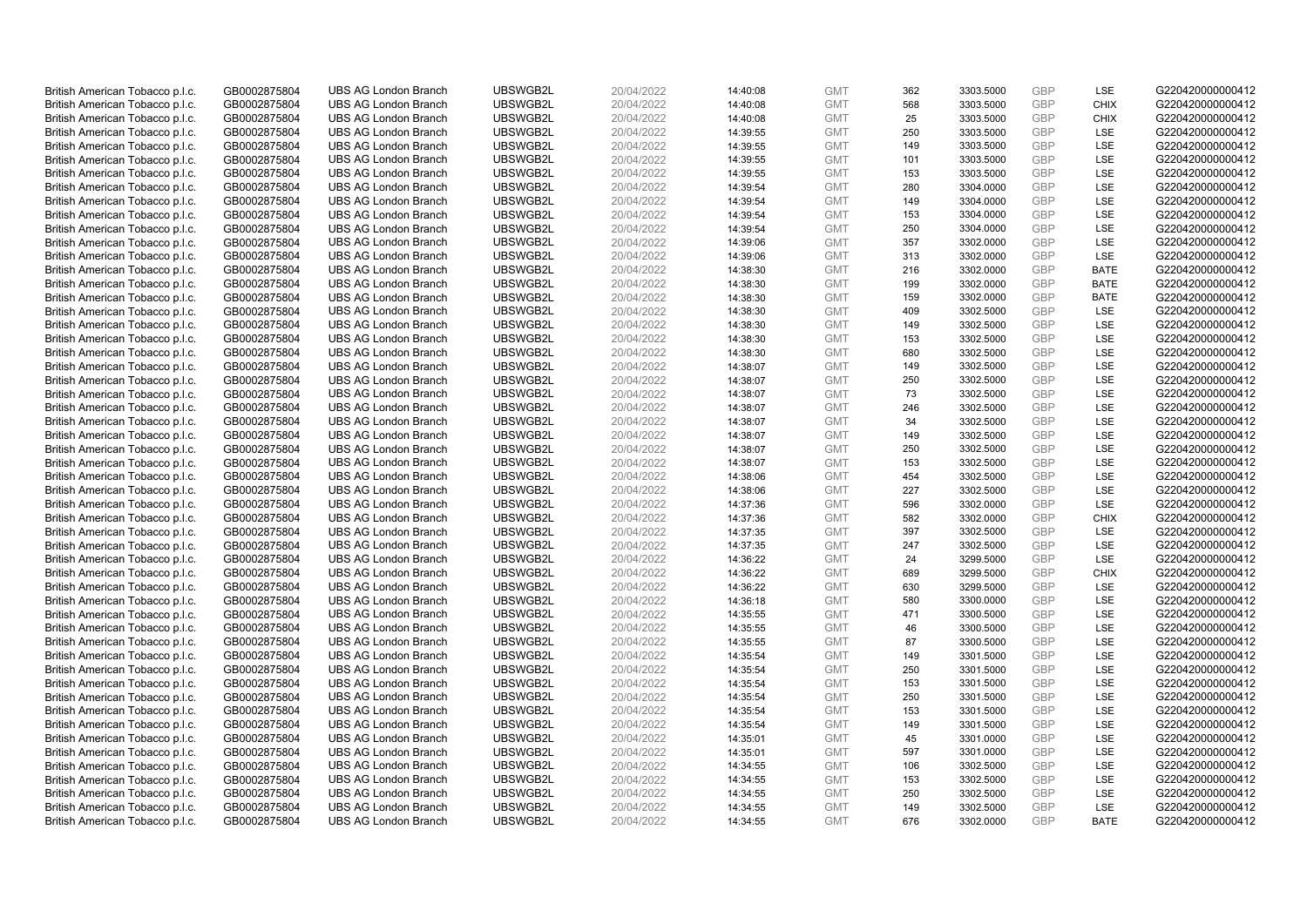| British American Tobacco p.l.c. | GB0002875804 | <b>UBS AG London Branch</b> | UBSWGB2L | 20/04/2022 | 14:34:55 | <b>GMT</b>               | 224        | 3302.5000 | <b>GBP</b> | LSE                      | G220420000000412                     |
|---------------------------------|--------------|-----------------------------|----------|------------|----------|--------------------------|------------|-----------|------------|--------------------------|--------------------------------------|
|                                 | GB0002875804 | <b>UBS AG London Branch</b> | UBSWGB2L | 20/04/2022 |          | <b>GMT</b>               | 348        | 3302.5000 | <b>GBP</b> | LSE                      | G220420000000412                     |
| British American Tobacco p.l.c. |              |                             | UBSWGB2L |            | 14:34:55 |                          | 222        |           |            | <b>CHIX</b>              | G220420000000412                     |
| British American Tobacco p.l.c. | GB0002875804 | <b>UBS AG London Branch</b> |          | 20/04/2022 | 14:34:47 | <b>GMT</b>               |            | 3302.5000 | <b>GBP</b> |                          |                                      |
| British American Tobacco p.l.c. | GB0002875804 | <b>UBS AG London Branch</b> | UBSWGB2L | 20/04/2022 | 14:34:47 | <b>GMT</b>               | 124        | 3302.5000 | <b>GBP</b> | <b>CHIX</b>              | G220420000000412                     |
| British American Tobacco p.l.c. | GB0002875804 | <b>UBS AG London Branch</b> | UBSWGB2L | 20/04/2022 | 14:34:47 | <b>GMT</b>               | 20         | 3302.5000 | GBP        | <b>CHIX</b>              | G220420000000412                     |
| British American Tobacco p.l.c. | GB0002875804 | <b>UBS AG London Branch</b> | UBSWGB2L | 20/04/2022 | 14:34:47 | <b>GMT</b>               | 72         | 3302.5000 | <b>GBP</b> | <b>CHIX</b>              | G220420000000412                     |
| British American Tobacco p.l.c. | GB0002875804 | <b>UBS AG London Branch</b> | UBSWGB2L | 20/04/2022 | 14:34:47 | <b>GMT</b>               | 201        | 3302.5000 | <b>GBP</b> | <b>CHIX</b>              | G220420000000412                     |
| British American Tobacco p.l.c. | GB0002875804 | <b>UBS AG London Branch</b> | UBSWGB2L | 20/04/2022 | 14:34:47 | <b>GMT</b>               | 355        | 3302.5000 | <b>GBP</b> | <b>LSE</b>               | G220420000000412                     |
| British American Tobacco p.l.c. | GB0002875804 | <b>UBS AG London Branch</b> | UBSWGB2L | 20/04/2022 | 14:34:47 | <b>GMT</b>               | 127        | 3302.5000 | GBP        | LSE                      | G220420000000412                     |
| British American Tobacco p.l.c. | GB0002875804 | <b>UBS AG London Branch</b> | UBSWGB2L | 20/04/2022 | 14:34:41 | <b>GMT</b>               | 56         | 3302.5000 | <b>GBP</b> | LSE                      | G220420000000412                     |
| British American Tobacco p.l.c. | GB0002875804 | <b>UBS AG London Branch</b> | UBSWGB2L | 20/04/2022 | 14:34:40 | <b>GMT</b>               | 174        | 3302.5000 | <b>GBP</b> | <b>LSE</b>               | G220420000000412                     |
| British American Tobacco p.l.c. | GB0002875804 | <b>UBS AG London Branch</b> | UBSWGB2L | 20/04/2022 | 14:34:07 | <b>GMT</b>               | 691        | 3299.5000 | <b>GBP</b> | LSE                      | G220420000000412                     |
| British American Tobacco p.l.c. | GB0002875804 | <b>UBS AG London Branch</b> | UBSWGB2L | 20/04/2022 | 14:34:04 | <b>GMT</b>               | 51         | 3300.0000 | GBP        | LSE                      | G220420000000412                     |
| British American Tobacco p.l.c. | GB0002875804 | <b>UBS AG London Branch</b> | UBSWGB2L | 20/04/2022 | 14:34:04 | <b>GMT</b>               | 153        | 3300.0000 | <b>GBP</b> | LSE                      | G220420000000412                     |
| British American Tobacco p.l.c. | GB0002875804 | <b>UBS AG London Branch</b> | UBSWGB2L | 20/04/2022 | 14:34:04 | <b>GMT</b>               | 149        | 3300.0000 | GBP        | <b>LSE</b>               | G220420000000412                     |
| British American Tobacco p.l.c. | GB0002875804 | <b>UBS AG London Branch</b> | UBSWGB2L | 20/04/2022 | 14:34:04 | <b>GMT</b>               | 250        | 3300.0000 | <b>GBP</b> | LSE                      | G220420000000412                     |
| British American Tobacco p.l.c. | GB0002875804 | <b>UBS AG London Branch</b> | UBSWGB2L | 20/04/2022 | 14:34:04 | <b>GMT</b>               | 708        | 3300.0000 | GBP        | LSE                      | G220420000000412                     |
| British American Tobacco p.l.c. | GB0002875804 | <b>UBS AG London Branch</b> | UBSWGB2L | 20/04/2022 | 14:34:03 | <b>GMT</b>               | 286        | 3300.5000 | GBP        | <b>CHIX</b>              | G220420000000412                     |
| British American Tobacco p.l.c. | GB0002875804 | <b>UBS AG London Branch</b> | UBSWGB2L | 20/04/2022 | 14:34:03 | <b>GMT</b>               | 26         | 3300.5000 | <b>GBP</b> | <b>BATE</b>              | G220420000000412                     |
| British American Tobacco p.l.c. | GB0002875804 | <b>UBS AG London Branch</b> | UBSWGB2L | 20/04/2022 | 14:34:03 | <b>GMT</b>               | 323        | 3300.5000 | <b>GBP</b> | <b>CHIX</b>              | G220420000000412                     |
| British American Tobacco p.l.c. | GB0002875804 | <b>UBS AG London Branch</b> | UBSWGB2L | 20/04/2022 | 14:34:03 | <b>GMT</b>               | 562        | 3300.5000 | <b>GBP</b> | <b>BATE</b>              | G220420000000412                     |
| British American Tobacco p.l.c. | GB0002875804 | <b>UBS AG London Branch</b> | UBSWGB2L | 20/04/2022 | 14:33:59 | <b>GMT</b>               | 581        | 3301.0000 | GBP        | <b>CHIX</b>              | G220420000000412                     |
| British American Tobacco p.l.c. | GB0002875804 | <b>UBS AG London Branch</b> | UBSWGB2L | 20/04/2022 | 14:33:59 | <b>GMT</b>               | 704        | 3301.0000 | <b>GBP</b> | LSE                      | G220420000000412                     |
| British American Tobacco p.l.c. | GB0002875804 | <b>UBS AG London Branch</b> | UBSWGB2L | 20/04/2022 | 14:33:57 | <b>GMT</b>               | 153        | 3301.5000 | <b>GBP</b> | <b>LSE</b>               | G220420000000412                     |
| British American Tobacco p.l.c. | GB0002875804 | <b>UBS AG London Branch</b> | UBSWGB2L | 20/04/2022 | 14:33:57 | <b>GMT</b>               | 250        | 3301.5000 | <b>GBP</b> | LSE                      | G220420000000412                     |
| British American Tobacco p.l.c. | GB0002875804 | <b>UBS AG London Branch</b> | UBSWGB2L | 20/04/2022 | 14:33:57 | <b>GMT</b>               | 624        | 3301.5000 | GBP        | LSE                      | G220420000000412                     |
| British American Tobacco p.l.c. | GB0002875804 | <b>UBS AG London Branch</b> | UBSWGB2L | 20/04/2022 | 14:33:44 | <b>GMT</b>               | 630        | 3300.5000 | <b>GBP</b> | LSE                      | G220420000000412                     |
| British American Tobacco p.l.c. | GB0002875804 | <b>UBS AG London Branch</b> | UBSWGB2L | 20/04/2022 | 14:33:44 | <b>GMT</b>               | 76         | 3300.5000 | GBP        | LSE                      | G220420000000412                     |
| British American Tobacco p.l.c. | GB0002875804 | <b>UBS AG London Branch</b> | UBSWGB2L | 20/04/2022 | 14:33:31 | <b>GMT</b>               | 290        | 3300.0000 | <b>GBP</b> | LSE                      | G220420000000412                     |
| British American Tobacco p.l.c. | GB0002875804 | <b>UBS AG London Branch</b> | UBSWGB2L | 20/04/2022 | 14:33:31 | <b>GMT</b>               | 250        | 3300.0000 | GBP        | LSE                      | G220420000000412                     |
| British American Tobacco p.l.c. | GB0002875804 | <b>UBS AG London Branch</b> | UBSWGB2L | 20/04/2022 | 14:33:31 | <b>GMT</b>               | 153        | 3300.0000 | GBP        | LSE                      | G220420000000412                     |
| British American Tobacco p.l.c. | GB0002875804 | <b>UBS AG London Branch</b> | UBSWGB2L | 20/04/2022 | 14:33:31 | <b>GMT</b>               | 149        | 3300.0000 | <b>GBP</b> | <b>LSE</b>               | G220420000000412                     |
| British American Tobacco p.l.c. | GB0002875804 | <b>UBS AG London Branch</b> | UBSWGB2L | 20/04/2022 | 14:33:31 | <b>GMT</b>               | 17         | 3300.0000 | <b>GBP</b> | LSE                      | G220420000000412                     |
| British American Tobacco p.l.c. | GB0002875804 | <b>UBS AG London Branch</b> | UBSWGB2L | 20/04/2022 | 14:32:23 | <b>GMT</b>               | 700        | 3295.0000 | <b>GBP</b> | LSE                      | G220420000000412                     |
| British American Tobacco p.l.c. | GB0002875804 | <b>UBS AG London Branch</b> | UBSWGB2L | 20/04/2022 | 14:32:14 | <b>GMT</b>               | 203        | 3295.5000 | GBP        | LSE                      | G220420000000412                     |
| British American Tobacco p.l.c. | GB0002875804 | <b>UBS AG London Branch</b> | UBSWGB2L | 20/04/2022 | 14:32:14 | <b>GMT</b>               | 385        | 3295.5000 | <b>GBP</b> | LSE                      | G220420000000412                     |
| British American Tobacco p.l.c. | GB0002875804 | <b>UBS AG London Branch</b> | UBSWGB2L | 20/04/2022 | 14:32:00 | <b>GMT</b>               | 436        | 3295.0000 | <b>GBP</b> | <b>LSE</b>               | G220420000000412                     |
| British American Tobacco p.l.c. | GB0002875804 | <b>UBS AG London Branch</b> | UBSWGB2L | 20/04/2022 | 14:32:00 | <b>GMT</b>               | 250        | 3295.0000 | <b>GBP</b> | LSE                      | G220420000000412                     |
| British American Tobacco p.l.c. | GB0002875804 | <b>UBS AG London Branch</b> | UBSWGB2L | 20/04/2022 | 14:32:00 | <b>GMT</b>               | 211        | 3295.0000 | GBP        | LSE                      | G220420000000412                     |
| British American Tobacco p.l.c. | GB0002875804 | <b>UBS AG London Branch</b> | UBSWGB2L | 20/04/2022 | 14:32:00 | <b>GMT</b>               | 497        | 3295.0000 | <b>GBP</b> | <b>CHIX</b>              | G220420000000412                     |
| British American Tobacco p.l.c. | GB0002875804 | <b>UBS AG London Branch</b> | UBSWGB2L | 20/04/2022 | 14:32:00 | <b>GMT</b>               | 442        | 3295.0000 | GBP        | LSE                      | G220420000000412                     |
| British American Tobacco p.l.c. | GB0002875804 | <b>UBS AG London Branch</b> | UBSWGB2L | 20/04/2022 | 14:32:00 | <b>GMT</b>               | 135        | 3295.0000 | <b>GBP</b> | <b>CHIX</b>              | G220420000000412                     |
| British American Tobacco p.l.c. | GB0002875804 | <b>UBS AG London Branch</b> | UBSWGB2L | 20/04/2022 | 14:31:54 | <b>GMT</b>               | 149        | 3295.5000 | GBP        | LSE                      | G220420000000412                     |
| British American Tobacco p.l.c. | GB0002875804 | <b>UBS AG London Branch</b> | UBSWGB2L | 20/04/2022 | 14:31:54 | <b>GMT</b>               | 153        | 3295.5000 | <b>GBP</b> | LSE                      | G220420000000412                     |
| British American Tobacco p.l.c. | GB0002875804 | <b>UBS AG London Branch</b> | UBSWGB2L | 20/04/2022 | 14:31:54 | <b>GMT</b>               | 250        | 3295.5000 | <b>GBP</b> | LSE                      | G220420000000412                     |
| British American Tobacco p.l.c. | GB0002875804 | <b>UBS AG London Branch</b> | UBSWGB2L | 20/04/2022 | 14:31:54 | <b>GMT</b>               | 800        | 3295.5000 | <b>GBP</b> | LSE                      | G220420000000412                     |
| British American Tobacco p.l.c. | GB0002875804 | <b>UBS AG London Branch</b> | UBSWGB2L | 20/04/2022 | 14:30:48 | <b>GMT</b>               | 681        | 3290.5000 | <b>GBP</b> | <b>BATE</b>              | G220420000000412                     |
| British American Tobacco p.l.c. | GB0002875804 | <b>UBS AG London Branch</b> | UBSWGB2L | 20/04/2022 | 14:30:47 | <b>GMT</b>               | 389        | 3291.0000 | GBP        | LSE                      | G220420000000412                     |
| British American Tobacco p.l.c. | GB0002875804 | <b>UBS AG London Branch</b> | UBSWGB2L | 20/04/2022 | 14:30:47 | <b>GMT</b>               | 113        | 3291.0000 | <b>GBP</b> | LSE                      | G220420000000412                     |
| British American Tobacco p.l.c. | GB0002875804 | <b>UBS AG London Branch</b> | UBSWGB2L | 20/04/2022 | 14:30:47 | <b>GMT</b>               | 91         | 3291.0000 | GBP        | <b>LSE</b>               | G220420000000412                     |
|                                 |              | <b>UBS AG London Branch</b> | UBSWGB2L |            |          |                          | 590        |           | <b>GBP</b> | <b>CHIX</b>              |                                      |
| British American Tobacco p.l.c. | GB0002875804 | <b>UBS AG London Branch</b> | UBSWGB2L | 20/04/2022 | 14:30:43 | <b>GMT</b>               | 100        | 3292.0000 | <b>GBP</b> | <b>CHIX</b>              | G220420000000412<br>G220420000000412 |
| British American Tobacco p.l.c. | GB0002875804 |                             |          | 20/04/2022 | 14:30:43 | <b>GMT</b>               |            | 3292.0000 | <b>GBP</b> |                          | G220420000000412                     |
| British American Tobacco p.l.c. | GB0002875804 | <b>UBS AG London Branch</b> | UBSWGB2L | 20/04/2022 | 14:30:43 | <b>GMT</b><br><b>GMT</b> | 696<br>345 | 3292.5000 | GBP        | <b>LSE</b><br><b>LSE</b> |                                      |
| British American Tobacco p.l.c. | GB0002875804 | <b>UBS AG London Branch</b> | UBSWGB2L | 20/04/2022 | 14:30:16 |                          |            | 3294.0000 |            |                          | G220420000000412                     |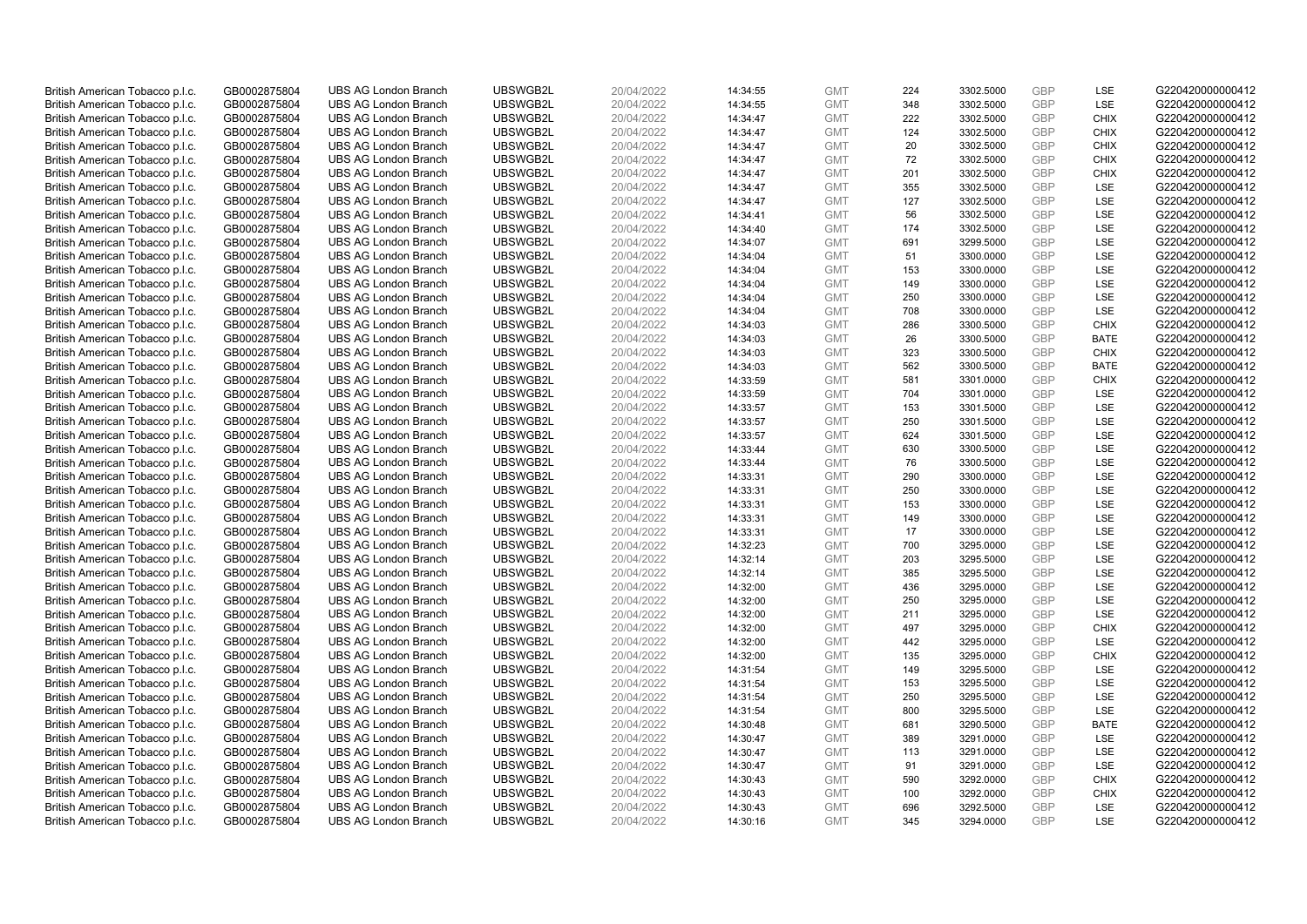| British American Tobacco p.l.c.                                    | GB0002875804                 | <b>UBS AG London Branch</b>                                | UBSWGB2L             | 20/04/2022               | 14:30:16             | <b>GMT</b>               | 344       | 3294.0000              | <b>GBP</b>               | <b>LSE</b>  | G220420000000412                     |
|--------------------------------------------------------------------|------------------------------|------------------------------------------------------------|----------------------|--------------------------|----------------------|--------------------------|-----------|------------------------|--------------------------|-------------|--------------------------------------|
| British American Tobacco p.l.c.                                    | GB0002875804                 | <b>UBS AG London Branch</b>                                | UBSWGB2L             | 20/04/2022               | 14:30:07             | <b>GMT</b>               | 676       | 3296.5000              | <b>GBP</b>               | LSE         | G220420000000412                     |
| British American Tobacco p.l.c.                                    | GB0002875804                 | <b>UBS AG London Branch</b>                                | UBSWGB2L             | 20/04/2022               | 14:30:00             | <b>GMT</b>               | 117       | 3297.5000              | <b>GBP</b>               | LSE         | G220420000000412                     |
| British American Tobacco p.l.c.                                    | GB0002875804                 | <b>UBS AG London Branch</b>                                | UBSWGB2L             | 20/04/2022               | 14:30:00             | <b>GMT</b>               | 250       | 3297.5000              | <b>GBP</b>               | LSE         | G220420000000412                     |
| British American Tobacco p.l.c.                                    | GB0002875804                 | <b>UBS AG London Branch</b>                                | UBSWGB2L             | 20/04/2022               | 14:30:00             | <b>GMT</b>               | 215       | 3297.5000              | <b>GBP</b>               | LSE         | G220420000000412                     |
| British American Tobacco p.l.c.                                    | GB0002875804                 | <b>UBS AG London Branch</b>                                | UBSWGB2L             | 20/04/2022               | 14:30:00             | <b>GMT</b>               | 403       | 3297.5000              | <b>GBP</b>               | LSE         | G220420000000412                     |
| British American Tobacco p.l.c.                                    | GB0002875804                 | <b>UBS AG London Branch</b>                                | UBSWGB2L             | 20/04/2022               | 14:30:00             | <b>GMT</b>               | 265       | 3297.5000              | <b>GBP</b>               | LSE         | G220420000000412                     |
| British American Tobacco p.l.c.                                    | GB0002875804                 | <b>UBS AG London Branch</b>                                | UBSWGB2L             | 20/04/2022               | 14:30:00             | <b>GMT</b>               | 588       | 3297.5000              | <b>GBP</b>               | <b>CHIX</b> | G220420000000412                     |
| British American Tobacco p.l.c.                                    | GB0002875804                 | <b>UBS AG London Branch</b>                                | UBSWGB2L             | 20/04/2022               | 14:30:00             | <b>GMT</b>               | 258       | 3298.5000              | <b>GBP</b>               | LSE         | G220420000000412                     |
| British American Tobacco p.l.c.                                    | GB0002875804                 | <b>UBS AG London Branch</b>                                | UBSWGB2L             | 20/04/2022               | 14:30:00             | <b>GMT</b>               | 326       | 3298.5000              | <b>GBP</b>               | <b>LSE</b>  | G220420000000412                     |
| British American Tobacco p.l.c.                                    | GB0002875804                 | <b>UBS AG London Branch</b>                                | UBSWGB2L             | 20/04/2022               | 14:30:00             | <b>GMT</b>               | 92        | 3298.5000              | <b>GBP</b>               | LSE         | G220420000000412                     |
| British American Tobacco p.l.c.                                    | GB0002875804                 | <b>UBS AG London Branch</b>                                | UBSWGB2L             | 20/04/2022               | 14:30:00             | <b>GMT</b>               | 510       | 3298.5000              | <b>GBP</b>               | LSE         | G220420000000412                     |
| British American Tobacco p.l.c.                                    | GB0002875804                 | <b>UBS AG London Branch</b>                                | UBSWGB2L             | 20/04/2022               | 14:30:00             | <b>GMT</b>               | 608       | 3298.5000              | <b>GBP</b>               | <b>CHIX</b> | G220420000000412                     |
| British American Tobacco p.l.c.                                    | GB0002875804                 | <b>UBS AG London Branch</b>                                | UBSWGB2L             | 20/04/2022               | 14:30:00             | <b>GMT</b>               | 611       | 3298.5000              | <b>GBP</b>               | <b>BATE</b> | G220420000000412                     |
| British American Tobacco p.l.c.                                    | GB0002875804                 | <b>UBS AG London Branch</b>                                | UBSWGB2L             | 20/04/2022               | 14:30:00             | <b>GMT</b>               | 62        | 3298.5000              | <b>GBP</b>               | <b>BATE</b> | G220420000000412                     |
| British American Tobacco p.l.c.                                    | GB0002875804                 | <b>UBS AG London Branch</b>                                | UBSWGB2L             | 20/04/2022               | 14:30:00             | <b>GMT</b>               | 250       | 3299.0000              | <b>GBP</b>               | LSE         | G220420000000412                     |
| British American Tobacco p.l.c.                                    | GB0002875804                 | <b>UBS AG London Branch</b>                                | UBSWGB2L             | 20/04/2022               | 14:30:00             | <b>GMT</b>               | 48        | 3299.0000              | <b>GBP</b>               | LSE         | G220420000000412                     |
| British American Tobacco p.l.c.                                    | GB0002875804                 | <b>UBS AG London Branch</b>                                | UBSWGB2L             | 20/04/2022               | 14:28:25             | <b>GMT</b>               | 38        | 3296.5000              | <b>GBP</b>               | LSE         | G220420000000412                     |
| British American Tobacco p.l.c.                                    | GB0002875804                 | <b>UBS AG London Branch</b>                                | UBSWGB2L             | 20/04/2022               | 14:28:25             | <b>GMT</b>               | 168       | 3296.5000              | <b>GBP</b>               | LSE         | G220420000000412                     |
| British American Tobacco p.l.c.                                    | GB0002875804                 | <b>UBS AG London Branch</b>                                | UBSWGB2L             | 20/04/2022               | 14:28:25             | <b>GMT</b>               | 270       | 3296.5000              | <b>GBP</b>               | LSE         | G220420000000412                     |
| British American Tobacco p.l.c.                                    | GB0002875804                 | <b>UBS AG London Branch</b>                                | UBSWGB2L             | 20/04/2022               | 14:28:25             | <b>GMT</b>               | 250       | 3296.5000              | <b>GBP</b>               | LSE         | G220420000000412                     |
| British American Tobacco p.l.c.                                    | GB0002875804                 | <b>UBS AG London Branch</b>                                | UBSWGB2L             | 20/04/2022               | 14:28:25             | <b>GMT</b>               | 638       | 3296.5000              | <b>GBP</b>               | LSE         | G220420000000412                     |
| British American Tobacco p.l.c.                                    | GB0002875804                 | <b>UBS AG London Branch</b>                                | UBSWGB2L             | 20/04/2022               | 14:28:25             | <b>GMT</b>               | 584       | 3296.5000              | <b>GBP</b>               | LSE         | G220420000000412                     |
| British American Tobacco p.l.c.                                    | GB0002875804                 | <b>UBS AG London Branch</b>                                | UBSWGB2L             | 20/04/2022               | 14:28:10             | <b>GMT</b>               | 149       | 3297.0000              | <b>GBP</b>               | LSE         | G220420000000412                     |
| British American Tobacco p.l.c.                                    | GB0002875804                 | <b>UBS AG London Branch</b>                                | UBSWGB2L             | 20/04/2022               | 14:28:10             | <b>GMT</b>               | 153       | 3297.0000              | <b>GBP</b>               | LSE         | G220420000000412                     |
| British American Tobacco p.l.c.                                    | GB0002875804                 | <b>UBS AG London Branch</b>                                | UBSWGB2L             | 20/04/2022               | 14:28:10             | <b>GMT</b>               | 673       | 3297.0000              | <b>GBP</b>               | LSE         | G220420000000412                     |
| British American Tobacco p.l.c.                                    | GB0002875804                 | <b>UBS AG London Branch</b>                                | UBSWGB2L             | 20/04/2022               | 14:28:10             | <b>GMT</b>               | 604       | 3297.0000              | <b>GBP</b>               | LSE         | G220420000000412                     |
| British American Tobacco p.l.c.                                    | GB0002875804                 | <b>UBS AG London Branch</b>                                | UBSWGB2L             | 20/04/2022               | 14:27:30             | <b>GMT</b>               | 78        | 3297.0000              | <b>GBP</b>               | LSE         | G220420000000412                     |
| British American Tobacco p.l.c.                                    | GB0002875804                 | <b>UBS AG London Branch</b>                                | UBSWGB2L             | 20/04/2022               | 14:27:30             | <b>GMT</b>               | 148       | 3297.0000              | <b>GBP</b>               | LSE         | G220420000000412                     |
| British American Tobacco p.l.c.                                    | GB0002875804                 | <b>UBS AG London Branch</b>                                | UBSWGB2L             | 20/04/2022               | 14:26:11             | <b>GMT</b>               | 702       | 3297.0000              | <b>GBP</b>               | LSE         | G220420000000412                     |
| British American Tobacco p.l.c.                                    | GB0002875804                 | <b>UBS AG London Branch</b>                                | UBSWGB2L             | 20/04/2022               | 14:26:11             | <b>GMT</b>               | 101       | 3297.0000              | <b>GBP</b>               | <b>CHIX</b> | G220420000000412                     |
| British American Tobacco p.l.c.                                    | GB0002875804                 | <b>UBS AG London Branch</b>                                | UBSWGB2L             | 20/04/2022               | 14:26:11             | <b>GMT</b>               | 538       | 3297.0000              | <b>GBP</b>               | <b>CHIX</b> | G220420000000412                     |
| British American Tobacco p.l.c.                                    | GB0002875804                 | <b>UBS AG London Branch</b>                                | UBSWGB2L             | 20/04/2022               | 14:26:11             | <b>GMT</b>               | 34        | 3297.0000              | <b>GBP</b>               | <b>CHIX</b> | G220420000000412                     |
| British American Tobacco p.l.c.                                    | GB0002875804                 | <b>UBS AG London Branch</b>                                | UBSWGB2L             | 20/04/2022               | 14:23:57             | <b>GMT</b>               | 632       | 3296.5000              | <b>GBP</b>               | LSE         | G220420000000412                     |
| British American Tobacco p.l.c.                                    | GB0002875804                 | <b>UBS AG London Branch</b>                                | UBSWGB2L             | 20/04/2022               | 14:23:57             | <b>GMT</b>               | 601       | 3296.5000              | <b>GBP</b>               | LSE         | G220420000000412                     |
| British American Tobacco p.l.c.                                    | GB0002875804                 | <b>UBS AG London Branch</b>                                | UBSWGB2L             | 20/04/2022               | 14:23:57             | <b>GMT</b>               | 712       | 3296.5000              | <b>GBP</b>               | <b>BATE</b> | G220420000000412                     |
| British American Tobacco p.l.c.                                    | GB0002875804                 | <b>UBS AG London Branch</b>                                | UBSWGB2L             | 20/04/2022               | 14:21:49             | <b>GMT</b>               | 609       | 3297.0000              | <b>GBP</b>               | LSE         | G220420000000412                     |
| British American Tobacco p.l.c.                                    | GB0002875804                 | <b>UBS AG London Branch</b>                                | UBSWGB2L             | 20/04/2022               | 14:21:49             | <b>GMT</b>               | 16        | 3297.0000              | <b>GBP</b>               | LSE         | G220420000000412                     |
| British American Tobacco p.l.c.                                    | GB0002875804                 | <b>UBS AG London Branch</b>                                | UBSWGB2L             | 20/04/2022               | 14:21:48             | <b>GMT</b>               | 120       | 3297.0000              | <b>GBP</b>               | LSE         | G220420000000412                     |
| British American Tobacco p.l.c.                                    | GB0002875804                 | <b>UBS AG London Branch</b>                                | UBSWGB2L             | 20/04/2022               | 14:21:48             | <b>GMT</b>               | 40        | 3297.0000              | <b>GBP</b>               | LSE         | G220420000000412                     |
| British American Tobacco p.l.c.                                    | GB0002875804                 | <b>UBS AG London Branch</b>                                | UBSWGB2L             | 20/04/2022               | 14:21:48             | <b>GMT</b>               | 655       | 3297.0000              | <b>GBP</b>               | <b>CHIX</b> | G220420000000412                     |
| British American Tobacco p.l.c.                                    | GB0002875804                 | <b>UBS AG London Branch</b>                                | UBSWGB2L             | 20/04/2022               | 14:21:48             | <b>GMT</b>               | 35        | 3297.0000              | <b>GBP</b><br><b>GBP</b> | <b>CHIX</b> | G220420000000412                     |
| British American Tobacco p.l.c.<br>British American Tobacco p.l.c. | GB0002875804<br>GB0002875804 | <b>UBS AG London Branch</b><br><b>UBS AG London Branch</b> | UBSWGB2L<br>UBSWGB2L | 20/04/2022<br>20/04/2022 | 14:21:48             | <b>GMT</b><br><b>GMT</b> | 450<br>50 | 3297.0000<br>3297.0000 | GBP                      | LSE<br>LSE  | G220420000000412<br>G220420000000412 |
|                                                                    |                              | <b>UBS AG London Branch</b>                                | UBSWGB2L             |                          | 14:20:21             |                          | 161       |                        | <b>GBP</b>               | <b>LSE</b>  | G220420000000412                     |
| British American Tobacco p.l.c.<br>British American Tobacco p.l.c. | GB0002875804<br>GB0002875804 | <b>UBS AG London Branch</b>                                | UBSWGB2L             | 20/04/2022<br>20/04/2022 | 14:19:14<br>14:19:14 | <b>GMT</b><br><b>GMT</b> | 117       | 3294.5000<br>3294.5000 | <b>GBP</b>               | LSE         | G220420000000412                     |
| British American Tobacco p.l.c.                                    | GB0002875804                 | <b>UBS AG London Branch</b>                                | UBSWGB2L             | 20/04/2022               | 14:19:14             | <b>GMT</b>               | 300       | 3294.5000              | <b>GBP</b>               | LSE         | G220420000000412                     |
| British American Tobacco p.l.c.                                    | GB0002875804                 | <b>UBS AG London Branch</b>                                | UBSWGB2L             | 20/04/2022               | 14:19:14             | <b>GMT</b>               | 672       | 3295.5000              | <b>GBP</b>               | LSE         | G220420000000412                     |
| British American Tobacco p.l.c.                                    | GB0002875804                 | <b>UBS AG London Branch</b>                                | UBSWGB2L             | 20/04/2022               | 14:16:35             | <b>GMT</b>               | 342       | 3295.0000              | <b>GBP</b>               | LSE         | G220420000000412                     |
| British American Tobacco p.l.c.                                    | GB0002875804                 | <b>UBS AG London Branch</b>                                | UBSWGB2L             | 20/04/2022               | 14:16:35             | <b>GMT</b>               | 643       | 3295.0000              | <b>GBP</b>               | LSE         | G220420000000412                     |
| British American Tobacco p.l.c.                                    | GB0002875804                 | <b>UBS AG London Branch</b>                                | UBSWGB2L             | 20/04/2022               | 14:16:35             | <b>GMT</b>               | 595       | 3295.0000              | <b>GBP</b>               | <b>CHIX</b> | G220420000000412                     |
| British American Tobacco p.l.c.                                    | GB0002875804                 | <b>UBS AG London Branch</b>                                | UBSWGB2L             | 20/04/2022               | 14:15:05             | <b>GMT</b>               | 618       | 3294.5000              | <b>GBP</b>               | LSE         | G220420000000412                     |
| British American Tobacco p.l.c.                                    | GB0002875804                 | <b>UBS AG London Branch</b>                                | UBSWGB2L             | 20/04/2022               | 14:15:01             | <b>GMT</b>               | 673       | 3295.0000              | <b>GBP</b>               | LSE         | G220420000000412                     |
| British American Tobacco p.l.c.                                    | GB0002875804                 | <b>UBS AG London Branch</b>                                | UBSWGB2L             | 20/04/2022               | 14:15:01             | <b>GMT</b>               | 461       | 3295.0000              | GBP                      | <b>BATE</b> | G220420000000412                     |
|                                                                    |                              |                                                            |                      |                          |                      |                          |           |                        |                          |             |                                      |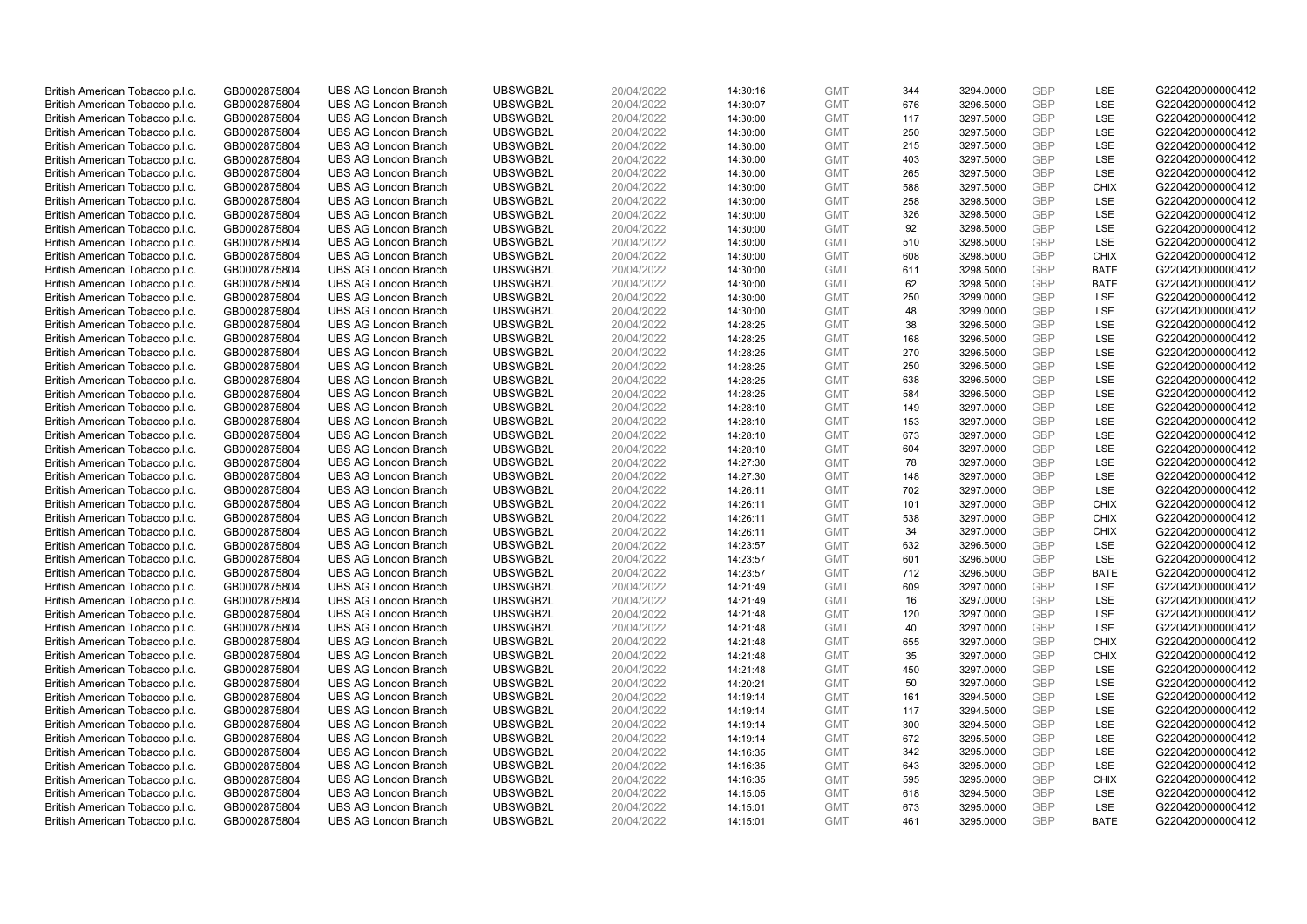| British American Tobacco p.l.c.                                    | GB0002875804                 | <b>UBS AG London Branch</b>                                | UBSWGB2L             | 20/04/2022               | 14:15:01             | <b>GMT</b>               | 218            | 3295.0000              | <b>GBP</b>        | <b>BATE</b>       | G220420000000412                     |
|--------------------------------------------------------------------|------------------------------|------------------------------------------------------------|----------------------|--------------------------|----------------------|--------------------------|----------------|------------------------|-------------------|-------------------|--------------------------------------|
| British American Tobacco p.l.c.                                    | GB0002875804                 | <b>UBS AG London Branch</b>                                | UBSWGB2L             | 20/04/2022               | 14:13:40             | <b>GMT</b>               | 704            | 3295.5000              | <b>GBP</b>        | LSE               | G220420000000412                     |
| British American Tobacco p.l.c.                                    | GB0002875804                 | <b>UBS AG London Branch</b>                                | UBSWGB2L             | 20/04/2022               | 14:13:03             | <b>GMT</b>               | 390            | 3296.0000              | <b>GBP</b>        | LSE               | G220420000000412                     |
| British American Tobacco p.l.c.                                    | GB0002875804                 | <b>UBS AG London Branch</b>                                | UBSWGB2L             | 20/04/2022               | 14:13:03             | <b>GMT</b>               | 209            | 3296.0000              | GBP               | <b>LSE</b>        | G220420000000412                     |
| British American Tobacco p.l.c.                                    | GB0002875804                 | <b>UBS AG London Branch</b>                                | UBSWGB2L             | 20/04/2022               | 14:11:04             | <b>GMT</b>               | 370            | 3296.5000              | <b>GBP</b>        | <b>LSE</b>        | G220420000000412                     |
| British American Tobacco p.l.c.                                    | GB0002875804                 | <b>UBS AG London Branch</b>                                | UBSWGB2L             | 20/04/2022               | 14:11:04             | <b>GMT</b>               | 276            | 3296.5000              | GBP               | <b>LSE</b>        | G220420000000412                     |
| British American Tobacco p.l.c.                                    | GB0002875804                 | <b>UBS AG London Branch</b>                                | UBSWGB2L             | 20/04/2022               | 14:11:04             | <b>GMT</b>               | 646            | 3296.5000              | <b>GBP</b>        | <b>CHIX</b>       | G220420000000412                     |
| British American Tobacco p.l.c.                                    | GB0002875804                 | <b>UBS AG London Branch</b>                                | UBSWGB2L             | 20/04/2022               | 14:08:21             | <b>GMT</b>               | 616            | 3295.5000              | GBP               | LSE               | G220420000000412                     |
| British American Tobacco p.l.c.                                    | GB0002875804                 | <b>UBS AG London Branch</b>                                | UBSWGB2L             | 20/04/2022               | 14:07:49             | <b>GMT</b>               | 574            | 3294.5000              | GBP               | LSE               | G220420000000412                     |
| British American Tobacco p.l.c.                                    | GB0002875804                 | <b>UBS AG London Branch</b>                                | UBSWGB2L             | 20/04/2022               | 14:06:04             | <b>GMT</b>               | 623            | 3294.0000              | GBP               | <b>LSE</b>        | G220420000000412                     |
| British American Tobacco p.l.c.                                    | GB0002875804                 | <b>UBS AG London Branch</b>                                | UBSWGB2L             | 20/04/2022               | 14:05:01             | <b>GMT</b>               | 590            | 3295.0000              | <b>GBP</b>        | <b>CHIX</b>       | G220420000000412                     |
| British American Tobacco p.l.c.                                    | GB0002875804                 | <b>UBS AG London Branch</b>                                | UBSWGB2L             | 20/04/2022               | 14:04:04             | <b>GMT</b>               | 680            | 3296.0000              | <b>GBP</b>        | LSE               | G220420000000412                     |
| British American Tobacco p.l.c.                                    | GB0002875804                 | <b>UBS AG London Branch</b>                                | UBSWGB2L             | 20/04/2022               | 14:04:04             | <b>GMT</b>               | 294            | 3296.5000              | GBP               | <b>BATE</b>       | G220420000000412                     |
| British American Tobacco p.l.c.                                    | GB0002875804                 | <b>UBS AG London Branch</b>                                | UBSWGB2L             | 20/04/2022               | 14:04:04             | <b>GMT</b>               | 270            | 3296.5000              | <b>GBP</b>        | <b>BATE</b>       | G220420000000412                     |
| British American Tobacco p.l.c.                                    | GB0002875804                 | <b>UBS AG London Branch</b>                                | UBSWGB2L             | 20/04/2022               | 14:04:04             | <b>GMT</b>               | 36             | 3296.5000              | <b>GBP</b>        | <b>BATE</b>       | G220420000000412                     |
| British American Tobacco p.l.c.                                    | GB0002875804                 | <b>UBS AG London Branch</b>                                | UBSWGB2L             | 20/04/2022               | 14:04:04             | <b>GMT</b>               | 615            | 3297.0000              | <b>GBP</b>        | LSE               | G220420000000412                     |
| British American Tobacco p.l.c.                                    | GB0002875804                 | <b>UBS AG London Branch</b>                                | UBSWGB2L             | 20/04/2022               | 14:04:03             | <b>GMT</b>               | 298            | 3297.5000              | GBP               | LSE               | G220420000000412                     |
| British American Tobacco p.l.c.                                    | GB0002875804                 | <b>UBS AG London Branch</b>                                | UBSWGB2L             | 20/04/2022               | 14:04:03             | <b>GMT</b>               | 368            | 3297.5000              | <b>GBP</b>        | LSE               | G220420000000412                     |
| British American Tobacco p.l.c.                                    | GB0002875804                 | <b>UBS AG London Branch</b>                                | UBSWGB2L             | 20/04/2022               | 14:02:36             | <b>GMT</b>               | 219            | 3297.0000              | GBP               | <b>LSE</b>        | G220420000000412                     |
| British American Tobacco p.l.c.                                    | GB0002875804                 | <b>UBS AG London Branch</b>                                | UBSWGB2L             | 20/04/2022               | 14:02:36             | <b>GMT</b>               | 260            | 3297.0000              | <b>GBP</b>        | LSE               | G220420000000412                     |
| British American Tobacco p.l.c.                                    | GB0002875804                 | <b>UBS AG London Branch</b>                                | UBSWGB2L             | 20/04/2022               | 14:00:25             | <b>GMT</b>               | 692            | 3297.0000              | GBP               | LSE               | G220420000000412                     |
| British American Tobacco p.l.c.                                    | GB0002875804                 | <b>UBS AG London Branch</b>                                | UBSWGB2L             | 20/04/2022               | 14:00:12             | <b>GMT</b>               | 686            | 3298.0000              | <b>GBP</b>        | <b>LSE</b>        | G220420000000412                     |
| British American Tobacco p.l.c.                                    | GB0002875804                 | <b>UBS AG London Branch</b>                                | UBSWGB2L             | 20/04/2022               | 14:00:12             | <b>GMT</b>               | 254            | 3298.0000              | GBP               | <b>CHIX</b>       | G220420000000412                     |
| British American Tobacco p.l.c.                                    | GB0002875804                 | <b>UBS AG London Branch</b>                                | UBSWGB2L             | 20/04/2022               | 14:00:12             | <b>GMT</b>               | 374            | 3298.0000              | <b>GBP</b>        | <b>CHIX</b>       | G220420000000412                     |
| British American Tobacco p.l.c.                                    | GB0002875804                 | <b>UBS AG London Branch</b>                                | UBSWGB2L             | 20/04/2022               | 13:55:03             | <b>GMT</b>               | 76             | 3300.0000              | <b>GBP</b>        | <b>LSE</b>        | G220420000000412                     |
| British American Tobacco p.l.c.                                    | GB0002875804                 | <b>UBS AG London Branch</b>                                | UBSWGB2L             | 20/04/2022               | 13:55:03             | <b>GMT</b>               | 412            | 3300.0000              | GBP               | LSE               | G220420000000412                     |
| British American Tobacco p.l.c.                                    | GB0002875804                 | <b>UBS AG London Branch</b>                                | UBSWGB2L             | 20/04/2022               | 13:55:03             | <b>GMT</b>               | 149            | 3300.0000              | <b>GBP</b>        | LSE               | G220420000000412                     |
| British American Tobacco p.l.c.                                    | GB0002875804                 | <b>UBS AG London Branch</b>                                | UBSWGB2L             | 20/04/2022               | 13:55:03             | <b>GMT</b>               | 65             | 3300.5000              | GBP               | <b>BATE</b>       | G220420000000412                     |
| British American Tobacco p.l.c.                                    | GB0002875804                 | <b>UBS AG London Branch</b>                                | UBSWGB2L             | 20/04/2022               | 13:55:03             | <b>GMT</b>               | 2              | 3300.0000              | <b>GBP</b>        | <b>CHIX</b>       | G220420000000412                     |
| British American Tobacco p.l.c.                                    | GB0002875804                 | <b>UBS AG London Branch</b>                                | UBSWGB2L             | 20/04/2022               | 13:55:03             | <b>GMT</b>               | 705            | 3300.5000              | <b>GBP</b>        | LSE               | G220420000000412                     |
| British American Tobacco p.l.c.                                    | GB0002875804                 | <b>UBS AG London Branch</b>                                | UBSWGB2L             | 20/04/2022               | 13:55:03             | <b>GMT</b>               | 194            | 3300.5000              | <b>GBP</b>        | <b>BATE</b>       | G220420000000412                     |
| British American Tobacco p.l.c.                                    | GB0002875804                 | <b>UBS AG London Branch</b>                                | UBSWGB2L             | 20/04/2022               | 13:55:03             | <b>GMT</b>               | 50             | 3300.0000              | <b>GBP</b>        | <b>CHIX</b>       | G220420000000412                     |
| British American Tobacco p.l.c.                                    | GB0002875804                 | <b>UBS AG London Branch</b>                                | UBSWGB2L             | 20/04/2022               | 13:55:03             | <b>GMT</b>               | 118            | 3300.0000              | <b>GBP</b>        | <b>CHIX</b>       | G220420000000412                     |
| British American Tobacco p.l.c.                                    | GB0002875804                 | <b>UBS AG London Branch</b>                                | UBSWGB2L             | 20/04/2022               | 13:55:03             | <b>GMT</b>               | 108            | 3300.0000              | <b>GBP</b>        | <b>CHIX</b>       | G220420000000412                     |
| British American Tobacco p.l.c.                                    | GB0002875804                 | <b>UBS AG London Branch</b>                                | UBSWGB2L             | 20/04/2022               | 13:55:03             | <b>GMT</b>               | 346            | 3300.0000              | <b>GBP</b>        | <b>CHIX</b>       | G220420000000412                     |
| British American Tobacco p.l.c.                                    | GB0002875804                 | <b>UBS AG London Branch</b>                                | UBSWGB2L             | 20/04/2022               | 13:55:03             | <b>GMT</b>               | 61             | 3300.5000              | <b>GBP</b>        | <b>BATE</b>       | G220420000000412                     |
| British American Tobacco p.l.c.                                    | GB0002875804                 | <b>UBS AG London Branch</b>                                | UBSWGB2L             | 20/04/2022               | 13:55:03             | <b>GMT</b>               | 39             | 3300.5000              | <b>GBP</b>        | <b>BATE</b>       | G220420000000412                     |
| British American Tobacco p.l.c.                                    | GB0002875804                 | <b>UBS AG London Branch</b>                                | UBSWGB2L             | 20/04/2022               | 13:55:03             | <b>GMT</b>               | 56             | 3300.5000              | <b>GBP</b>        | <b>BATE</b>       | G220420000000412                     |
| British American Tobacco p.l.c.                                    | GB0002875804                 | <b>UBS AG London Branch</b>                                | UBSWGB2L             | 20/04/2022               | 13:55:03             | <b>GMT</b>               | 246            | 3300.5000              | GBP               | <b>BATE</b>       | G220420000000412                     |
| British American Tobacco p.l.c.                                    | GB0002875804                 | <b>UBS AG London Branch</b>                                | UBSWGB2L             | 20/04/2022               | 13:53:11             | <b>GMT</b>               | 653<br>593     | 3299.0000              | <b>GBP</b><br>GBP | LSE<br><b>LSE</b> | G220420000000412                     |
| British American Tobacco p.l.c.                                    | GB0002875804                 | <b>UBS AG London Branch</b><br><b>UBS AG London Branch</b> | UBSWGB2L<br>UBSWGB2L | 20/04/2022               | 13:50:24             | <b>GMT</b><br><b>GMT</b> | 711            | 3298.0000<br>3298.5000 | <b>GBP</b>        | LSE               | G220420000000412<br>G220420000000412 |
| British American Tobacco p.l.c.                                    | GB0002875804<br>GB0002875804 | <b>UBS AG London Branch</b>                                | UBSWGB2L             | 20/04/2022<br>20/04/2022 | 13:50:23<br>13:50:23 | <b>GMT</b>               | 625            |                        | GBP               | <b>CHIX</b>       | G220420000000412                     |
| British American Tobacco p.l.c.<br>British American Tobacco p.l.c. | GB0002875804                 | <b>UBS AG London Branch</b>                                | UBSWGB2L             | 20/04/2022               | 13:46:45             | <b>GMT</b>               | 440            | 3298.5000<br>3296.5000 | <b>GBP</b>        | LSE               | G220420000000412                     |
| British American Tobacco p.l.c.                                    | GB0002875804                 | <b>UBS AG London Branch</b>                                | UBSWGB2L             | 20/04/2022               | 13:46:45             | <b>GMT</b>               | 267            | 3296.5000              | <b>GBP</b>        | <b>LSE</b>        | G220420000000412                     |
| British American Tobacco p.l.c.                                    | GB0002875804                 | <b>UBS AG London Branch</b>                                | UBSWGB2L             | 20/04/2022               | 13:45:28             | <b>GMT</b>               | 271            | 3299.0000              | <b>GBP</b>        | LSE               | G220420000000412                     |
| British American Tobacco p.l.c.                                    | GB0002875804                 | <b>UBS AG London Branch</b>                                | UBSWGB2L             | 20/04/2022               | 13:45:28             | <b>GMT</b>               | 350            | 3299.0000              | <b>GBP</b>        | LSE               | G220420000000412                     |
| British American Tobacco p.l.c.                                    | GB0002875804                 | <b>UBS AG London Branch</b>                                | UBSWGB2L             | 20/04/2022               | 13:45:24             | <b>GMT</b>               | 675            | 3299.5000              | <b>GBP</b>        | LSE               | G220420000000412                     |
| British American Tobacco p.l.c.                                    | GB0002875804                 | <b>UBS AG London Branch</b>                                | UBSWGB2L             | 20/04/2022               | 13:45:24             | <b>GMT</b>               | 54             | 3299.5000              | <b>GBP</b>        | <b>BATE</b>       | G220420000000412                     |
| British American Tobacco p.l.c.                                    | GB0002875804                 | <b>UBS AG London Branch</b>                                | UBSWGB2L             | 20/04/2022               | 13:45:24             | <b>GMT</b>               | 600            | 3299.5000              | <b>GBP</b>        | <b>BATE</b>       | G220420000000412                     |
| British American Tobacco p.l.c.                                    | GB0002875804                 | <b>UBS AG London Branch</b>                                | UBSWGB2L             | 20/04/2022               | 13:45:24             | <b>GMT</b>               | 8              | 3299.5000              | <b>GBP</b>        | <b>BATE</b>       | G220420000000412                     |
| British American Tobacco p.l.c.                                    | GB0002875804                 | <b>UBS AG London Branch</b>                                | UBSWGB2L             | 20/04/2022               | 13:42:34             | <b>GMT</b>               | $\overline{7}$ | 3300.0000              | <b>GBP</b>        | <b>CHIX</b>       | G220420000000412                     |
| British American Tobacco p.l.c.                                    | GB0002875804                 | <b>UBS AG London Branch</b>                                | UBSWGB2L             | 20/04/2022               | 13:42:34             | <b>GMT</b>               | 688            | 3300.0000              | <b>GBP</b>        | <b>CHIX</b>       | G220420000000412                     |
| British American Tobacco p.l.c.                                    | GB0002875804                 | <b>UBS AG London Branch</b>                                | UBSWGB2L             | 20/04/2022               | 13:41:54             | <b>GMT</b>               | 328            | 3299.5000              | GBP               | <b>LSE</b>        | G220420000000412                     |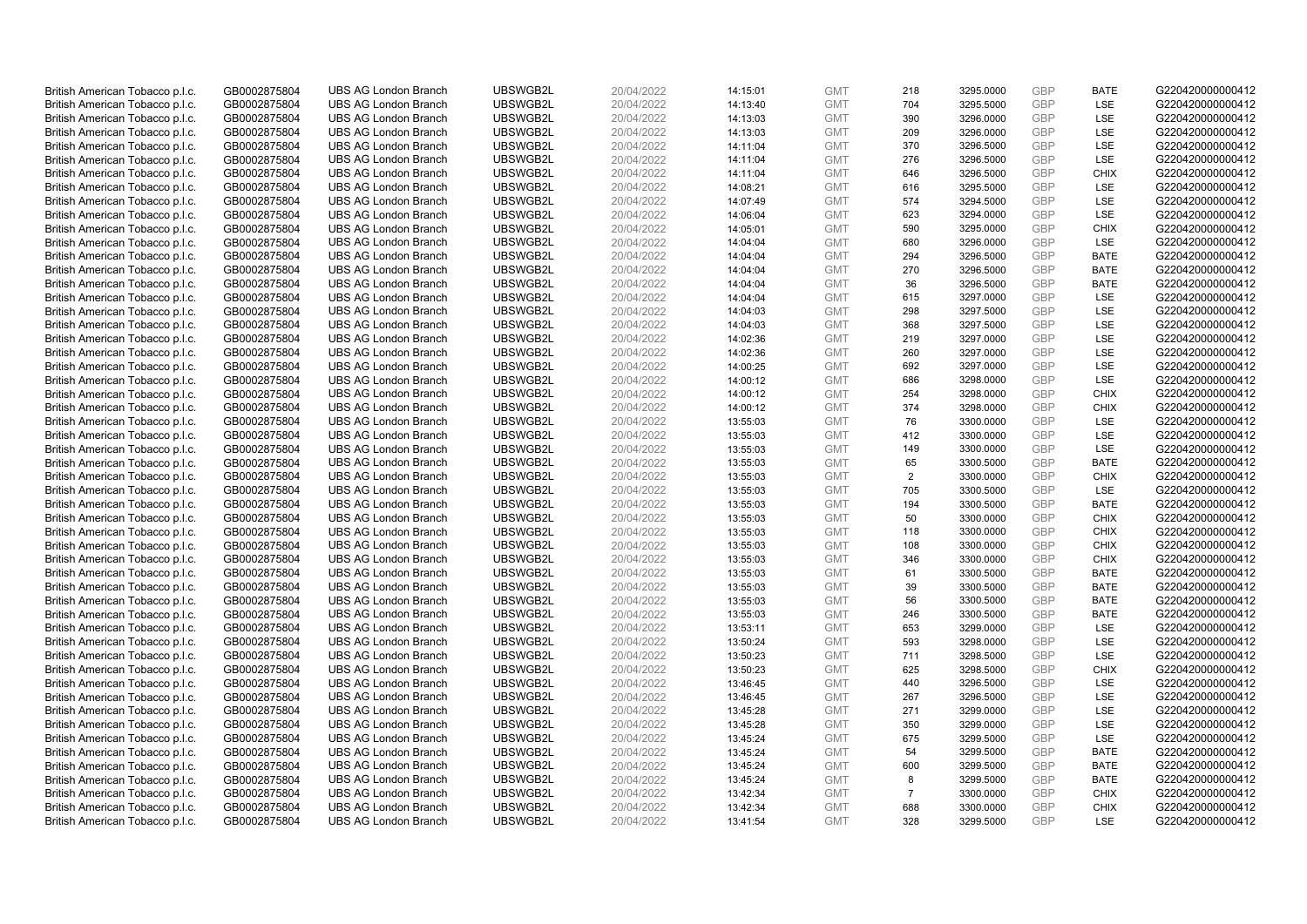| British American Tobacco p.l.c. | GB0002875804 | <b>UBS AG London Branch</b> | UBSWGB2L | 20/04/2022 | 13:41:54 | <b>GMT</b> | 277        | 3299.5000 | <b>GBP</b>               | LSE         | G220420000000412 |
|---------------------------------|--------------|-----------------------------|----------|------------|----------|------------|------------|-----------|--------------------------|-------------|------------------|
| British American Tobacco p.l.c. | GB0002875804 | <b>UBS AG London Branch</b> | UBSWGB2L | 20/04/2022 | 13:40:08 | <b>GMT</b> | 220        | 3298.5000 | GBP                      | LSE         | G220420000000412 |
| British American Tobacco p.l.c. | GB0002875804 | <b>UBS AG London Branch</b> | UBSWGB2L | 20/04/2022 | 13:40:08 | <b>GMT</b> | 460        | 3298.5000 | <b>GBP</b>               | LSE         | G220420000000412 |
| British American Tobacco p.l.c. | GB0002875804 | <b>UBS AG London Branch</b> | UBSWGB2L | 20/04/2022 | 13:39:52 | <b>GMT</b> | 643        | 3299.5000 | <b>GBP</b>               | LSE         | G220420000000412 |
| British American Tobacco p.l.c. | GB0002875804 | <b>UBS AG London Branch</b> | UBSWGB2L | 20/04/2022 | 13:39:08 | <b>GMT</b> | 62         | 3300.0000 | <b>GBP</b>               | LSE         | G220420000000412 |
|                                 |              |                             |          |            |          |            |            |           |                          |             |                  |
| British American Tobacco p.l.c. | GB0002875804 | <b>UBS AG London Branch</b> | UBSWGB2L | 20/04/2022 | 13:39:08 | <b>GMT</b> | 530        | 3300.0000 | <b>GBP</b>               | LSE         | G220420000000412 |
| British American Tobacco p.l.c. | GB0002875804 | <b>UBS AG London Branch</b> | UBSWGB2L | 20/04/2022 | 13:37:03 | <b>GMT</b> | 721        | 3300.0000 | <b>GBP</b>               | LSE         | G220420000000412 |
| British American Tobacco p.l.c. | GB0002875804 | <b>UBS AG London Branch</b> | UBSWGB2L | 20/04/2022 | 13:37:03 | <b>GMT</b> | 661        | 3300.0000 | <b>GBP</b>               | <b>CHIX</b> | G220420000000412 |
| British American Tobacco p.l.c. | GB0002875804 | <b>UBS AG London Branch</b> | UBSWGB2L | 20/04/2022 | 13:37:03 | <b>GMT</b> | 54         | 3300.0000 | <b>GBP</b>               | <b>BATE</b> | G220420000000412 |
| British American Tobacco p.l.c. | GB0002875804 | <b>UBS AG London Branch</b> | UBSWGB2L | 20/04/2022 | 13:37:03 | <b>GMT</b> | 649        | 3300.0000 | <b>GBP</b>               | <b>BATE</b> | G220420000000412 |
| British American Tobacco p.l.c. | GB0002875804 | <b>UBS AG London Branch</b> | UBSWGB2L | 20/04/2022 | 13:37:03 | <b>GMT</b> | 667        | 3300.0000 | <b>GBP</b>               | LSE         | G220420000000412 |
| British American Tobacco p.l.c. | GB0002875804 | <b>UBS AG London Branch</b> | UBSWGB2L | 20/04/2022 | 13:33:06 | <b>GMT</b> | 479        | 3300.0000 | <b>GBP</b>               | LSE         | G220420000000412 |
| British American Tobacco p.l.c. | GB0002875804 | <b>UBS AG London Branch</b> | UBSWGB2L | 20/04/2022 | 13:33:06 | <b>GMT</b> | 178        | 3300.0000 | <b>GBP</b>               | LSE         | G220420000000412 |
| British American Tobacco p.l.c. | GB0002875804 | <b>UBS AG London Branch</b> | UBSWGB2L | 20/04/2022 | 13:33:06 | <b>GMT</b> | 30         | 3300.0000 | <b>GBP</b>               | LSE         | G220420000000412 |
| British American Tobacco p.l.c. | GB0002875804 | <b>UBS AG London Branch</b> | UBSWGB2L | 20/04/2022 | 13:32:33 | <b>GMT</b> | 679        | 3301.5000 | <b>GBP</b>               | LSE         | G220420000000412 |
| British American Tobacco p.l.c. | GB0002875804 | <b>UBS AG London Branch</b> | UBSWGB2L | 20/04/2022 | 13:32:33 | <b>GMT</b> | 631        | 3301.5000 | <b>GBP</b>               | <b>CHIX</b> | G220420000000412 |
| British American Tobacco p.l.c. | GB0002875804 | <b>UBS AG London Branch</b> | UBSWGB2L | 20/04/2022 | 13:30:53 | <b>GMT</b> | 112        | 3302.5000 | <b>GBP</b>               | LSE         | G220420000000412 |
| British American Tobacco p.l.c. | GB0002875804 | <b>UBS AG London Branch</b> | UBSWGB2L | 20/04/2022 | 13:30:53 | <b>GMT</b> | 346        | 3302.5000 | GBP                      | LSE         | G220420000000412 |
| British American Tobacco p.l.c. | GB0002875804 | <b>UBS AG London Branch</b> | UBSWGB2L | 20/04/2022 | 13:30:53 | <b>GMT</b> | 215        | 3302.5000 | <b>GBP</b>               | <b>LSE</b>  | G220420000000412 |
| British American Tobacco p.l.c. | GB0002875804 | <b>UBS AG London Branch</b> | UBSWGB2L | 20/04/2022 | 13:30:53 | <b>GMT</b> | 242        | 3302.5000 | <b>GBP</b>               | LSE         | G220420000000412 |
| British American Tobacco p.l.c. | GB0002875804 | <b>UBS AG London Branch</b> | UBSWGB2L | 20/04/2022 | 13:30:53 | <b>GMT</b> | 334        | 3302.5000 | <b>GBP</b>               | LSE         | G220420000000412 |
| British American Tobacco p.l.c. | GB0002875804 | <b>UBS AG London Branch</b> | UBSWGB2L | 20/04/2022 | 13:30:53 | <b>GMT</b> | 741        | 3302.5000 | <b>GBP</b>               | LSE         | G220420000000412 |
| British American Tobacco p.l.c. | GB0002875804 | <b>UBS AG London Branch</b> | UBSWGB2L | 20/04/2022 | 13:30:53 | <b>GMT</b> | 690        | 3302.5000 | <b>GBP</b>               | LSE         | G220420000000412 |
| British American Tobacco p.l.c. | GB0002875804 | <b>UBS AG London Branch</b> | UBSWGB2L | 20/04/2022 | 13:28:33 | <b>GMT</b> | 575        | 3299.5000 | <b>GBP</b>               | <b>BATE</b> | G220420000000412 |
| British American Tobacco p.l.c. | GB0002875804 | <b>UBS AG London Branch</b> | UBSWGB2L | 20/04/2022 | 13:28:33 | <b>GMT</b> | 699        | 3299.5000 | <b>GBP</b>               | LSE         | G220420000000412 |
| British American Tobacco p.l.c. | GB0002875804 | <b>UBS AG London Branch</b> | UBSWGB2L | 20/04/2022 | 13:28:33 | <b>GMT</b> | 574        | 3299.5000 | <b>GBP</b>               | <b>CHIX</b> | G220420000000412 |
| British American Tobacco p.l.c. | GB0002875804 | <b>UBS AG London Branch</b> | UBSWGB2L | 20/04/2022 | 13:24:53 | <b>GMT</b> | 50         | 3299.0000 | <b>GBP</b>               | LSE         | G220420000000412 |
| British American Tobacco p.l.c. | GB0002875804 | <b>UBS AG London Branch</b> | UBSWGB2L | 20/04/2022 | 13:24:11 | <b>GMT</b> | 89         | 3300.0000 | <b>GBP</b>               | LSE         | G220420000000412 |
| British American Tobacco p.l.c. | GB0002875804 | <b>UBS AG London Branch</b> | UBSWGB2L | 20/04/2022 | 13:24:11 | <b>GMT</b> | 611        | 3300.0000 | <b>GBP</b>               | LSE         | G220420000000412 |
| British American Tobacco p.l.c. | GB0002875804 | <b>UBS AG London Branch</b> | UBSWGB2L | 20/04/2022 | 13:23:05 | <b>GMT</b> | 599        | 3299.5000 | <b>GBP</b>               | LSE         | G220420000000412 |
| British American Tobacco p.l.c. | GB0002875804 | <b>UBS AG London Branch</b> | UBSWGB2L | 20/04/2022 | 13:20:04 | <b>GMT</b> | 467        | 3299.5000 | <b>GBP</b>               | <b>CHIX</b> | G220420000000412 |
| British American Tobacco p.l.c. | GB0002875804 | <b>UBS AG London Branch</b> | UBSWGB2L | 20/04/2022 | 13:20:04 | <b>GMT</b> | 186        | 3299.5000 | <b>GBP</b>               | <b>CHIX</b> | G220420000000412 |
| British American Tobacco p.l.c. | GB0002875804 | <b>UBS AG London Branch</b> | UBSWGB2L | 20/04/2022 | 13:20:04 | <b>GMT</b> | 609        | 3300.0000 | <b>GBP</b>               | LSE         | G220420000000412 |
| British American Tobacco p.l.c. | GB0002875804 | <b>UBS AG London Branch</b> | UBSWGB2L | 20/04/2022 | 13:18:46 | <b>GMT</b> | 623        | 3301.0000 | <b>GBP</b>               | LSE         | G220420000000412 |
| British American Tobacco p.l.c. | GB0002875804 | <b>UBS AG London Branch</b> | UBSWGB2L | 20/04/2022 | 13:16:11 | <b>GMT</b> | 659        | 3299.5000 | <b>GBP</b>               | LSE         | G220420000000412 |
| British American Tobacco p.l.c. | GB0002875804 | <b>UBS AG London Branch</b> | UBSWGB2L | 20/04/2022 | 13:14:09 | <b>GMT</b> | 75         | 3298.5000 | <b>GBP</b>               | LSE         | G220420000000412 |
| British American Tobacco p.l.c. | GB0002875804 | <b>UBS AG London Branch</b> | UBSWGB2L | 20/04/2022 | 13:13:19 | <b>GMT</b> | 580        | 3299.0000 | <b>GBP</b>               | LSE         | G220420000000412 |
| British American Tobacco p.l.c. | GB0002875804 | <b>UBS AG London Branch</b> | UBSWGB2L | 20/04/2022 |          | <b>GMT</b> | 670        | 3299.5000 | <b>GBP</b>               | <b>CHIX</b> | G220420000000412 |
|                                 |              | <b>UBS AG London Branch</b> | UBSWGB2L |            | 13:13:14 | <b>GMT</b> | 300        | 3298.5000 | <b>GBP</b>               | LSE         | G220420000000412 |
| British American Tobacco p.l.c. | GB0002875804 |                             |          | 20/04/2022 | 13:12:36 |            |            |           |                          |             |                  |
| British American Tobacco p.l.c. | GB0002875804 | <b>UBS AG London Branch</b> | UBSWGB2L | 20/04/2022 | 13:12:36 | <b>GMT</b> | 226<br>631 | 3298.5000 | <b>GBP</b><br><b>GBP</b> | LSE<br>LSE  | G220420000000412 |
| British American Tobacco p.l.c. | GB0002875804 | <b>UBS AG London Branch</b> | UBSWGB2L | 20/04/2022 | 13:10:49 | <b>GMT</b> |            | 3300.0000 |                          |             | G220420000000412 |
| British American Tobacco p.l.c. | GB0002875804 | <b>UBS AG London Branch</b> | UBSWGB2L | 20/04/2022 | 13:10:49 | <b>GMT</b> | 705        | 3300.0000 | <b>GBP</b>               | <b>BATE</b> | G220420000000412 |
| British American Tobacco p.l.c. | GB0002875804 | <b>UBS AG London Branch</b> | UBSWGB2L | 20/04/2022 | 13:08:23 | <b>GMT</b> | 584        | 3300.0000 | <b>GBP</b>               | LSE         | G220420000000412 |
| British American Tobacco p.l.c. | GB0002875804 | <b>UBS AG London Branch</b> | UBSWGB2L | 20/04/2022 | 13:06:16 | <b>GMT</b> | 153        | 3300.0000 | GBP                      | LSE         | G220420000000412 |
| British American Tobacco p.l.c. | GB0002875804 | <b>UBS AG London Branch</b> | UBSWGB2L | 20/04/2022 | 13:06:16 | <b>GMT</b> | 149        | 3300.0000 | <b>GBP</b>               | LSE         | G220420000000412 |
| British American Tobacco p.l.c. | GB0002875804 | <b>UBS AG London Branch</b> | UBSWGB2L | 20/04/2022 | 13:06:16 | <b>GMT</b> | 292        | 3300.0000 | <b>GBP</b>               | LSE         | G220420000000412 |
| British American Tobacco p.l.c. | GB0002875804 | <b>UBS AG London Branch</b> | UBSWGB2L | 20/04/2022 | 13:06:16 | <b>GMT</b> | 51         | 3300.0000 | <b>GBP</b>               | LSE         | G220420000000412 |
| British American Tobacco p.l.c. | GB0002875804 | <b>UBS AG London Branch</b> | UBSWGB2L | 20/04/2022 | 13:06:16 | <b>GMT</b> | 618        | 3300.0000 | <b>GBP</b>               | LSE         | G220420000000412 |
| British American Tobacco p.l.c. | GB0002875804 | <b>UBS AG London Branch</b> | UBSWGB2L | 20/04/2022 | 13:05:08 | <b>GMT</b> | 678        | 3300.5000 | <b>GBP</b>               | LSE         | G220420000000412 |
| British American Tobacco p.l.c. | GB0002875804 | <b>UBS AG London Branch</b> | UBSWGB2L | 20/04/2022 | 13:05:08 | <b>GMT</b> | 33         | 3300.5000 | <b>GBP</b>               | LSE         | G220420000000412 |
| British American Tobacco p.l.c. | GB0002875804 | <b>UBS AG London Branch</b> | UBSWGB2L | 20/04/2022 | 13:05:08 | <b>GMT</b> | 483        | 3300.5000 | <b>GBP</b>               | <b>CHIX</b> | G220420000000412 |
| British American Tobacco p.l.c. | GB0002875804 | <b>UBS AG London Branch</b> | UBSWGB2L | 20/04/2022 | 13:05:08 | <b>GMT</b> | 24         | 3300.5000 | <b>GBP</b>               | <b>CHIX</b> | G220420000000412 |
| British American Tobacco p.l.c. | GB0002875804 | <b>UBS AG London Branch</b> | UBSWGB2L | 20/04/2022 | 13:05:08 | <b>GMT</b> | 60         | 3300.5000 | <b>GBP</b>               | <b>CHIX</b> | G220420000000412 |
| British American Tobacco p.l.c. | GB0002875804 | <b>UBS AG London Branch</b> | UBSWGB2L | 20/04/2022 | 13:05:08 | <b>GMT</b> | 78         | 3300.5000 | GBP                      | <b>CHIX</b> | G220420000000412 |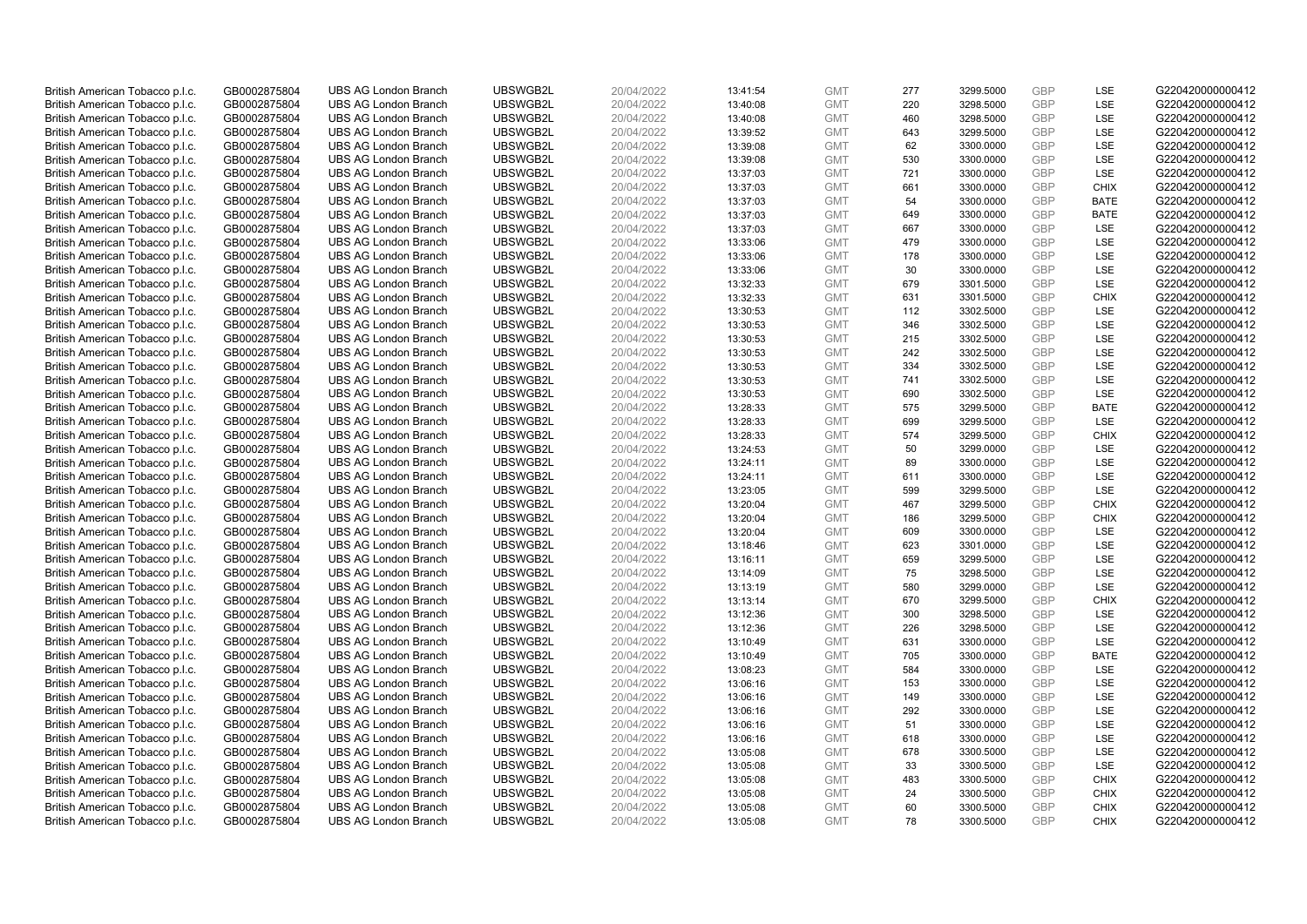| British American Tobacco p.l.c.                                    | GB0002875804                 | <b>UBS AG London Branch</b>                                | UBSWGB2L             | 20/04/2022               | 13:01:05             | <b>GMT</b>               | 149        | 3300.0000              | <b>GBP</b>               | <b>LSE</b>  | G220420000000412                     |
|--------------------------------------------------------------------|------------------------------|------------------------------------------------------------|----------------------|--------------------------|----------------------|--------------------------|------------|------------------------|--------------------------|-------------|--------------------------------------|
| British American Tobacco p.l.c.                                    | GB0002875804                 | <b>UBS AG London Branch</b>                                | UBSWGB2L             | 20/04/2022               | 13:01:05             | <b>GMT</b>               | 153        | 3300.0000              | <b>GBP</b>               | LSE         | G220420000000412                     |
| British American Tobacco p.l.c.                                    | GB0002875804                 | <b>UBS AG London Branch</b>                                | UBSWGB2L             | 20/04/2022               | 13:00:04             | <b>GMT</b>               | 612        | 3301.0000              | <b>GBP</b>               | LSE         | G220420000000412                     |
| British American Tobacco p.l.c.                                    | GB0002875804                 | <b>UBS AG London Branch</b>                                | UBSWGB2L             | 20/04/2022               | 12:56:47             | <b>GMT</b>               | 432        | 3301.0000              | <b>GBP</b>               | LSE         | G220420000000412                     |
| British American Tobacco p.l.c.                                    | GB0002875804                 | <b>UBS AG London Branch</b>                                | UBSWGB2L             | 20/04/2022               | 12:56:47             | <b>GMT</b>               | 220        | 3301.0000              | <b>GBP</b>               | LSE         | G220420000000412                     |
| British American Tobacco p.l.c.                                    | GB0002875804                 | <b>UBS AG London Branch</b>                                | UBSWGB2L             | 20/04/2022               | 12:56:47             | <b>GMT</b>               | 647        | 3301.0000              | <b>GBP</b>               | <b>BATE</b> | G220420000000412                     |
| British American Tobacco p.l.c.                                    | GB0002875804                 | <b>UBS AG London Branch</b>                                | UBSWGB2L             | 20/04/2022               | 12:56:47             | <b>GMT</b>               | 690        | 3301.5000              | <b>GBP</b>               | LSE         | G220420000000412                     |
| British American Tobacco p.l.c.                                    | GB0002875804                 | <b>UBS AG London Branch</b>                                | UBSWGB2L             | 20/04/2022               | 12:56:47             | <b>GMT</b>               | 617        | 3301.5000              | <b>GBP</b>               | <b>CHIX</b> | G220420000000412                     |
| British American Tobacco p.l.c.                                    | GB0002875804                 | <b>UBS AG London Branch</b>                                | UBSWGB2L             | 20/04/2022               | 12:53:28             | <b>GMT</b>               | 628        | 3299.0000              | <b>GBP</b>               | LSE         | G220420000000412                     |
| British American Tobacco p.l.c.                                    | GB0002875804                 | <b>UBS AG London Branch</b>                                | UBSWGB2L             | 20/04/2022               | 12:50:30             | <b>GMT</b>               | 343        | 3297.0000              | <b>GBP</b>               | <b>LSE</b>  | G220420000000412                     |
| British American Tobacco p.l.c.                                    | GB0002875804                 | <b>UBS AG London Branch</b>                                | UBSWGB2L             | 20/04/2022               | 12:50:30             | <b>GMT</b>               | 346        | 3297.0000              | <b>GBP</b>               | LSE         | G220420000000412                     |
| British American Tobacco p.l.c.                                    | GB0002875804                 | <b>UBS AG London Branch</b>                                | UBSWGB2L             | 20/04/2022               | 12:50:03             | <b>GMT</b>               | 616        | 3300.0000              | <b>GBP</b>               | LSE         | G220420000000412                     |
| British American Tobacco p.l.c.                                    | GB0002875804                 | <b>UBS AG London Branch</b>                                | UBSWGB2L             | 20/04/2022               | 12:48:03             | <b>GMT</b>               | 650        | 3299.0000              | <b>GBP</b>               | <b>CHIX</b> | G220420000000412                     |
| British American Tobacco p.l.c.                                    | GB0002875804                 | <b>UBS AG London Branch</b>                                | UBSWGB2L             | 20/04/2022               | 12:48:03             | <b>GMT</b>               | 365        | 3299.5000              | <b>GBP</b>               | LSE         | G220420000000412                     |
| British American Tobacco p.l.c.                                    | GB0002875804                 | <b>UBS AG London Branch</b>                                | UBSWGB2L             | 20/04/2022               | 12:48:03             | <b>GMT</b>               | 238        | 3299.5000              | <b>GBP</b>               | LSE         | G220420000000412                     |
| British American Tobacco p.l.c.                                    | GB0002875804                 | <b>UBS AG London Branch</b>                                | UBSWGB2L             | 20/04/2022               | 12:45:05             | <b>GMT</b>               | 192        | 3298.5000              | <b>GBP</b>               | LSE         | G220420000000412                     |
| British American Tobacco p.l.c.                                    | GB0002875804                 | <b>UBS AG London Branch</b>                                | UBSWGB2L             | 20/04/2022               | 12:45:05             | <b>GMT</b>               | 505        | 3298.5000              | <b>GBP</b>               | LSE         | G220420000000412                     |
| British American Tobacco p.l.c.                                    | GB0002875804                 | <b>UBS AG London Branch</b>                                | UBSWGB2L             | 20/04/2022               | 12:43:06             | <b>GMT</b>               | 17         | 3297.5000              | <b>GBP</b>               | <b>BATE</b> | G220420000000412                     |
| British American Tobacco p.l.c.                                    | GB0002875804                 | <b>UBS AG London Branch</b>                                | UBSWGB2L             | 20/04/2022               | 12:42:42             | <b>GMT</b>               | 154        | 3297.5000              | <b>GBP</b>               | <b>BATE</b> | G220420000000412                     |
| British American Tobacco p.l.c.                                    | GB0002875804                 | <b>UBS AG London Branch</b>                                | UBSWGB2L             | 20/04/2022               | 12:42:42             | <b>GMT</b>               | 262        | 3297.5000              | <b>GBP</b>               | <b>BATE</b> | G220420000000412                     |
| British American Tobacco p.l.c.                                    | GB0002875804                 | <b>UBS AG London Branch</b>                                | UBSWGB2L             | 20/04/2022               | 12:42:42             | <b>GMT</b>               | 149        | 3297.5000              | <b>GBP</b>               | <b>BATE</b> | G220420000000412                     |
| British American Tobacco p.l.c.                                    | GB0002875804                 | <b>UBS AG London Branch</b>                                | UBSWGB2L             | 20/04/2022               | 12:42:41             | <b>GMT</b>               | 611        | 3298.0000              | <b>GBP</b>               | LSE         | G220420000000412                     |
| British American Tobacco p.l.c.                                    | GB0002875804                 | <b>UBS AG London Branch</b>                                | UBSWGB2L             | 20/04/2022               | 12:42:06             | <b>GMT</b>               | 350        | 3298.0000              | <b>GBP</b>               | <b>CHIX</b> | G220420000000412                     |
| British American Tobacco p.l.c.                                    | GB0002875804                 | <b>UBS AG London Branch</b>                                | UBSWGB2L             | 20/04/2022               | 12:42:06             | <b>GMT</b>               | 526        | 3298.5000              | <b>GBP</b>               | LSE         | G220420000000412                     |
| British American Tobacco p.l.c.                                    | GB0002875804                 | <b>UBS AG London Branch</b>                                | UBSWGB2L             | 20/04/2022               | 12:42:06             | <b>GMT</b>               | 234        | 3298.0000              | <b>GBP</b>               | <b>CHIX</b> | G220420000000412                     |
| British American Tobacco p.l.c.                                    | GB0002875804                 | <b>UBS AG London Branch</b>                                | UBSWGB2L             | 20/04/2022               | 12:42:06             | <b>GMT</b>               | 65         | 3298.5000              | <b>GBP</b>               | LSE         | G220420000000412                     |
| British American Tobacco p.l.c.                                    | GB0002875804                 | <b>UBS AG London Branch</b>                                | UBSWGB2L             | 20/04/2022               | 12:41:09             | <b>GMT</b>               | 332        | 3298.0000              | <b>GBP</b>               | LSE         | G220420000000412                     |
| British American Tobacco p.l.c.                                    | GB0002875804                 | <b>UBS AG London Branch</b>                                | UBSWGB2L             | 20/04/2022               | 12:41:09             | <b>GMT</b>               | 293        | 3298.0000              | <b>GBP</b>               | LSE         | G220420000000412                     |
| British American Tobacco p.l.c.                                    | GB0002875804                 | <b>UBS AG London Branch</b>                                | UBSWGB2L             | 20/04/2022               | 12:39:46             | <b>GMT</b>               | 667        | 3298.0000              | <b>GBP</b>               | LSE         | G220420000000412                     |
| British American Tobacco p.l.c.                                    | GB0002875804                 | <b>UBS AG London Branch</b>                                | UBSWGB2L             | 20/04/2022               | 12:37:57             | <b>GMT</b>               | 663        | 3298.0000              | <b>GBP</b>               | LSE         | G220420000000412                     |
| British American Tobacco p.l.c.                                    | GB0002875804                 | <b>UBS AG London Branch</b>                                | UBSWGB2L             | 20/04/2022               | 12:37:57             | <b>GMT</b>               | 656        | 3298.0000              | <b>GBP</b>               | <b>CHIX</b> | G220420000000412                     |
| British American Tobacco p.l.c.                                    | GB0002875804                 | <b>UBS AG London Branch</b>                                | UBSWGB2L             | 20/04/2022               | 12:35:22             | <b>GMT</b>               | 12         | 3296.0000              | <b>GBP</b>               | <b>CHIX</b> | G220420000000412                     |
| British American Tobacco p.l.c.                                    | GB0002875804                 | <b>UBS AG London Branch</b>                                | UBSWGB2L             | 20/04/2022               | 12:35:21             | <b>GMT</b>               | 666        | 3296.5000              | <b>GBP</b>               | LSE         | G220420000000412                     |
| British American Tobacco p.l.c.                                    | GB0002875804                 | <b>UBS AG London Branch</b>                                | UBSWGB2L             | 20/04/2022               | 12:31:47             | <b>GMT</b>               | 65         | 3295.5000              | <b>GBP</b>               | <b>BATE</b> | G220420000000412                     |
| British American Tobacco p.l.c.                                    | GB0002875804                 | <b>UBS AG London Branch</b>                                | UBSWGB2L             | 20/04/2022               | 12:31:47             | <b>GMT</b>               | 65         | 3295.5000              | <b>GBP</b>               | <b>BATE</b> | G220420000000412                     |
| British American Tobacco p.l.c.                                    | GB0002875804                 | <b>UBS AG London Branch</b>                                | UBSWGB2L             | 20/04/2022               | 12:31:47             | <b>GMT</b>               | 32         | 3295.5000              | <b>GBP</b>               | <b>BATE</b> | G220420000000412                     |
| British American Tobacco p.l.c.                                    | GB0002875804                 | <b>UBS AG London Branch</b>                                | UBSWGB2L             | 20/04/2022               | 12:31:47             | <b>GMT</b>               | 64         | 3295.5000              | <b>GBP</b>               | <b>BATE</b> | G220420000000412                     |
| British American Tobacco p.l.c.                                    | GB0002875804                 | <b>UBS AG London Branch</b>                                | UBSWGB2L             | 20/04/2022               | 12:31:47             | <b>GMT</b>               | 28         | 3295.5000              | <b>GBP</b>               | <b>BATE</b> | G220420000000412                     |
| British American Tobacco p.l.c.                                    | GB0002875804                 | <b>UBS AG London Branch</b>                                | UBSWGB2L             | 20/04/2022               | 12:31:47             | <b>GMT</b>               | 436        | 3295.5000              | <b>GBP</b>               | <b>BATE</b> | G220420000000412                     |
| British American Tobacco p.l.c.                                    | GB0002875804                 | <b>UBS AG London Branch</b>                                | UBSWGB2L             | 20/04/2022               | 12:31:47             | <b>GMT</b>               | 682<br>600 | 3296.0000              | <b>GBP</b><br><b>GBP</b> | LSE<br>LSE  | G220420000000412                     |
| British American Tobacco p.l.c.                                    | GB0002875804                 | <b>UBS AG London Branch</b><br><b>UBS AG London Branch</b> | UBSWGB2L<br>UBSWGB2L | 20/04/2022               | 12:26:34             | <b>GMT</b><br><b>GMT</b> | 633        | 3295.0000<br>3295.0000 | <b>GBP</b>               | <b>CHIX</b> | G220420000000412<br>G220420000000412 |
| British American Tobacco p.l.c.                                    | GB0002875804<br>GB0002875804 | <b>UBS AG London Branch</b>                                | UBSWGB2L             | 20/04/2022<br>20/04/2022 | 12:26:34<br>12:24:47 | <b>GMT</b>               | 659        | 3295.0000              | <b>GBP</b>               | LSE         | G220420000000412                     |
| British American Tobacco p.l.c.<br>British American Tobacco p.l.c. | GB0002875804                 | <b>UBS AG London Branch</b>                                | UBSWGB2L             | 20/04/2022               | 12:23:01             | <b>GMT</b>               | 629        | 3294.5000              | GBP                      | LSE         | G220420000000412                     |
| British American Tobacco p.l.c.                                    | GB0002875804                 | <b>UBS AG London Branch</b>                                | UBSWGB2L             | 20/04/2022               | 12:19:49             | <b>GMT</b>               | 385        | 3294.5000              | <b>GBP</b>               | <b>LSE</b>  | G220420000000412                     |
| British American Tobacco p.l.c.                                    | GB0002875804                 | <b>UBS AG London Branch</b>                                | UBSWGB2L             | 20/04/2022               | 12:19:48             | <b>GMT</b>               | 26         | 3294.5000              | <b>GBP</b>               | LSE         | G220420000000412                     |
| British American Tobacco p.l.c.                                    | GB0002875804                 | <b>UBS AG London Branch</b>                                | UBSWGB2L             | 20/04/2022               | 12:19:47             | <b>GMT</b>               | 194        | 3294.5000              | <b>GBP</b>               | LSE         | G220420000000412                     |
| British American Tobacco p.l.c.                                    | GB0002875804                 | <b>UBS AG London Branch</b>                                | UBSWGB2L             | 20/04/2022               | 12:19:47             | <b>GMT</b>               | 106        | 3294.5000              | <b>GBP</b>               | LSE         | G220420000000412                     |
| British American Tobacco p.l.c.                                    | GB0002875804                 | <b>UBS AG London Branch</b>                                | UBSWGB2L             | 20/04/2022               | 12:18:31             | <b>GMT</b>               | 637        | 3295.5000              | <b>GBP</b>               | LSE         | G220420000000412                     |
| British American Tobacco p.l.c.                                    | GB0002875804                 | <b>UBS AG London Branch</b>                                | UBSWGB2L             | 20/04/2022               | 12:18:31             | <b>GMT</b>               | 634        | 3295.5000              | <b>GBP</b>               | <b>CHIX</b> | G220420000000412                     |
| British American Tobacco p.l.c.                                    | GB0002875804                 | <b>UBS AG London Branch</b>                                | UBSWGB2L             | 20/04/2022               | 12:18:31             | <b>GMT</b>               | 28         | 3295.5000              | <b>GBP</b>               | <b>CHIX</b> | G220420000000412                     |
| British American Tobacco p.l.c.                                    | GB0002875804                 | <b>UBS AG London Branch</b>                                | UBSWGB2L             | 20/04/2022               | 12:15:00             | <b>GMT</b>               | 686        | 3296.5000              | <b>GBP</b>               | LSE         | G220420000000412                     |
| British American Tobacco p.l.c.                                    | GB0002875804                 | <b>UBS AG London Branch</b>                                | UBSWGB2L             | 20/04/2022               | 12:13:59             | <b>GMT</b>               | 676        | 3298.0000              | <b>GBP</b>               | LSE         | G220420000000412                     |
| British American Tobacco p.l.c.                                    | GB0002875804                 | <b>UBS AG London Branch</b>                                | UBSWGB2L             | 20/04/2022               | 12:13:59             | <b>GMT</b>               | 655        | 3298.0000              | GBP                      | <b>BATE</b> | G220420000000412                     |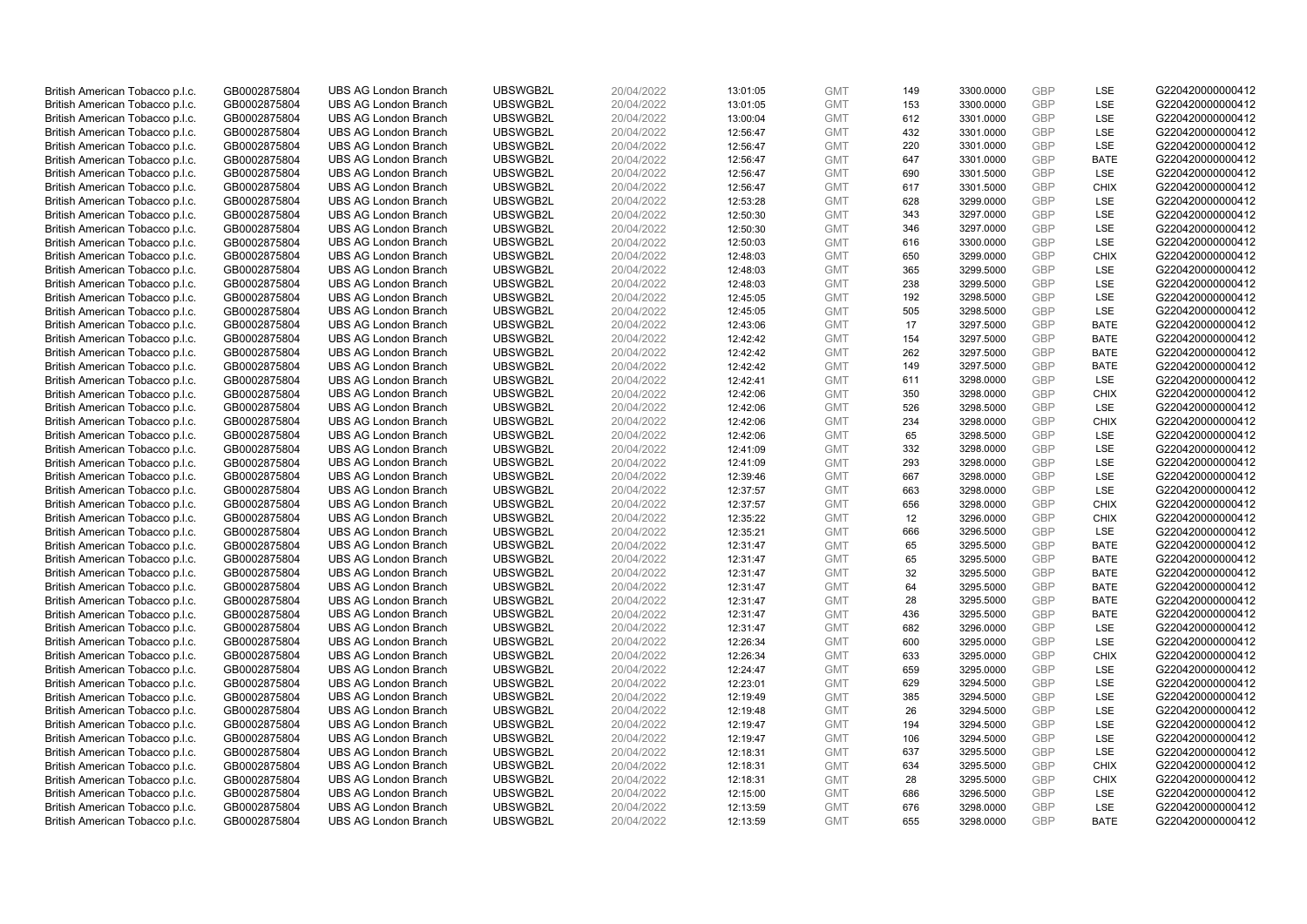| British American Tobacco p.l.c.                                    | GB0002875804                 | <b>UBS AG London Branch</b>                                | UBSWGB2L             | 20/04/2022               | 12:09:27             | <b>GMT</b>               | 637      | 3299.0000              | <b>GBP</b>               | LSE         | G220420000000412                     |
|--------------------------------------------------------------------|------------------------------|------------------------------------------------------------|----------------------|--------------------------|----------------------|--------------------------|----------|------------------------|--------------------------|-------------|--------------------------------------|
| British American Tobacco p.l.c.                                    | GB0002875804                 | <b>UBS AG London Branch</b>                                | UBSWGB2L             | 20/04/2022               | 12:09:27             | <b>GMT</b>               | 683      | 3299.0000              | <b>GBP</b>               | <b>CHIX</b> | G220420000000412                     |
| British American Tobacco p.l.c.                                    | GB0002875804                 | <b>UBS AG London Branch</b>                                | UBSWGB2L             | 20/04/2022               | 12:08:10             | <b>GMT</b>               | 590      | 3297.0000              | <b>GBP</b>               | LSE         | G220420000000412                     |
| British American Tobacco p.l.c.                                    | GB0002875804                 | <b>UBS AG London Branch</b>                                | UBSWGB2L             | 20/04/2022               | 12:06:11             | <b>GMT</b>               | 642      | 3298.5000              | <b>GBP</b>               | LSE         | G220420000000412                     |
| British American Tobacco p.l.c.                                    | GB0002875804                 | <b>UBS AG London Branch</b>                                | UBSWGB2L             | 20/04/2022               | 12:03:47             | <b>GMT</b>               | 113      | 3300.0000              | <b>GBP</b>               | LSE         | G220420000000412                     |
| British American Tobacco p.l.c.                                    | GB0002875804                 | <b>UBS AG London Branch</b>                                | UBSWGB2L             | 20/04/2022               | 12:03:47             | <b>GMT</b>               | 547      | 3300.0000              | <b>GBP</b>               | LSE         | G220420000000412                     |
| British American Tobacco p.l.c.                                    | GB0002875804                 | <b>UBS AG London Branch</b>                                | UBSWGB2L             | 20/04/2022               | 12:02:48             | <b>GMT</b>               | 614      | 3299.5000              | <b>GBP</b>               | <b>CHIX</b> | G220420000000412                     |
| British American Tobacco p.l.c.                                    | GB0002875804                 | <b>UBS AG London Branch</b>                                | UBSWGB2L             | 20/04/2022               | 12:01:13             | <b>GMT</b>               | 135      | 3299.5000              | <b>GBP</b>               | LSE         | G220420000000412                     |
| British American Tobacco p.l.c.                                    | GB0002875804                 | <b>UBS AG London Branch</b>                                | UBSWGB2L             | 20/04/2022               | 12:01:13             | <b>GMT</b>               | 153      | 3299.5000              | <b>GBP</b>               | LSE         | G220420000000412                     |
| British American Tobacco p.l.c.                                    | GB0002875804                 | <b>UBS AG London Branch</b>                                | UBSWGB2L             | 20/04/2022               | 12:01:13             | <b>GMT</b>               | 337      | 3299.5000              | <b>GBP</b>               | <b>LSE</b>  | G220420000000412                     |
| British American Tobacco p.l.c.                                    | GB0002875804                 | <b>UBS AG London Branch</b>                                | UBSWGB2L             | 20/04/2022               | 12:01:13             | <b>GMT</b>               | 597      | 3300.5000              | <b>GBP</b>               | <b>BATE</b> | G220420000000412                     |
| British American Tobacco p.l.c.                                    | GB0002875804                 | <b>UBS AG London Branch</b>                                | UBSWGB2L             | 20/04/2022               | 12:00:00             | <b>GMT</b>               | 51       | 3301.0000              | <b>GBP</b>               | LSE         | G220420000000412                     |
| British American Tobacco p.l.c.                                    | GB0002875804                 | <b>UBS AG London Branch</b>                                | UBSWGB2L             | 20/04/2022               | 12:00:00             | <b>GMT</b>               | 500      | 3301.0000              | <b>GBP</b>               | LSE         | G220420000000412                     |
| British American Tobacco p.l.c.                                    | GB0002875804                 | <b>UBS AG London Branch</b>                                | UBSWGB2L             | 20/04/2022               | 12:00:00             | <b>GMT</b>               | 93       | 3301.0000              | <b>GBP</b>               | LSE         | G220420000000412                     |
| British American Tobacco p.l.c.                                    | GB0002875804                 | <b>UBS AG London Branch</b>                                | UBSWGB2L             | 20/04/2022               | 11:58:49             | <b>GMT</b>               | 590      | 3302.0000              | <b>GBP</b>               | LSE         | G220420000000412                     |
| British American Tobacco p.l.c.                                    | GB0002875804                 | <b>UBS AG London Branch</b>                                | UBSWGB2L             | 20/04/2022               | 11:57:40             | <b>GMT</b>               | 634      | 3302.5000              | <b>GBP</b>               | <b>CHIX</b> | G220420000000412                     |
| British American Tobacco p.l.c.                                    | GB0002875804                 | <b>UBS AG London Branch</b>                                | UBSWGB2L             | 20/04/2022               | 11:56:56             | <b>GMT</b>               | 267      | 3303.0000              | <b>GBP</b>               | LSE         | G220420000000412                     |
| British American Tobacco p.l.c.                                    | GB0002875804                 | <b>UBS AG London Branch</b>                                | UBSWGB2L             | 20/04/2022               | 11:56:56             | <b>GMT</b>               | 305      | 3303.0000              | <b>GBP</b>               | LSE         | G220420000000412                     |
| British American Tobacco p.l.c.                                    | GB0002875804                 | <b>UBS AG London Branch</b>                                | UBSWGB2L             | 20/04/2022               | 11:55:12             | <b>GMT</b>               | 613      | 3301.0000              | <b>GBP</b>               | LSE         | G220420000000412                     |
| British American Tobacco p.l.c.                                    | GB0002875804                 | <b>UBS AG London Branch</b>                                | UBSWGB2L             | 20/04/2022               | 11:53:49             | <b>GMT</b>               | 331      | 3302.5000              | <b>GBP</b>               | LSE         | G220420000000412                     |
| British American Tobacco p.l.c.                                    | GB0002875804                 | <b>UBS AG London Branch</b>                                | UBSWGB2L             | 20/04/2022               | 11:53:49             | <b>GMT</b>               | 250      | 3302.5000              | <b>GBP</b>               | LSE         | G220420000000412                     |
| British American Tobacco p.l.c.                                    | GB0002875804                 | <b>UBS AG London Branch</b>                                | UBSWGB2L             | 20/04/2022               | 11:53:49             | <b>GMT</b>               | 117      | 3303.0000              | <b>GBP</b>               | LSE         | G220420000000412                     |
| British American Tobacco p.l.c.                                    | GB0002875804                 | <b>UBS AG London Branch</b>                                | UBSWGB2L             | 20/04/2022               | 11:53:49             | <b>GMT</b>               | 27       | 3303.0000              | <b>GBP</b>               | LSE         | G220420000000412                     |
| British American Tobacco p.l.c.                                    | GB0002875804                 | <b>UBS AG London Branch</b>                                | UBSWGB2L             | 20/04/2022               | 11:53:49             | <b>GMT</b>               | 149      | 3303.0000              | <b>GBP</b>               | LSE         | G220420000000412                     |
| British American Tobacco p.l.c.                                    | GB0002875804                 | <b>UBS AG London Branch</b>                                | UBSWGB2L             | 20/04/2022               | 11:53:49             | <b>GMT</b>               | 250      | 3303.0000              | <b>GBP</b>               | LSE         | G220420000000412                     |
| British American Tobacco p.l.c.                                    | GB0002875804                 | <b>UBS AG London Branch</b>                                | UBSWGB2L             | 20/04/2022               | 11:53:49             | <b>GMT</b>               | 153      | 3303.0000              | <b>GBP</b>               | LSE         | G220420000000412                     |
| British American Tobacco p.l.c.                                    | GB0002875804                 | <b>UBS AG London Branch</b>                                | UBSWGB2L             | 20/04/2022               | 11:53:49             | <b>GMT</b>               | 808      | 3303.0000              | <b>GBP</b>               | LSE         | G220420000000412                     |
| British American Tobacco p.l.c.                                    | GB0002875804                 | <b>UBS AG London Branch</b>                                | UBSWGB2L             | 20/04/2022               | 11:53:49             | <b>GMT</b>               | 330      | 3303.0000              | <b>GBP</b>               | <b>CHIX</b> | G220420000000412                     |
| British American Tobacco p.l.c.                                    | GB0002875804                 | <b>UBS AG London Branch</b>                                | UBSWGB2L             | 20/04/2022               | 11:53:49             | <b>GMT</b>               | 575      | 3303.0000              | <b>GBP</b>               | <b>BATE</b> | G220420000000412                     |
| British American Tobacco p.l.c.                                    | GB0002875804                 | <b>UBS AG London Branch</b>                                | UBSWGB2L             | 20/04/2022               | 11:53:49             | <b>GMT</b>               | 258      | 3303.0000              | <b>GBP</b>               | <b>CHIX</b> | G220420000000412                     |
| British American Tobacco p.l.c.                                    | GB0002875804                 | <b>UBS AG London Branch</b>                                | UBSWGB2L             | 20/04/2022               | 11:47:59             | <b>GMT</b>               | 604      | 3303.5000              | <b>GBP</b>               | LSE         | G220420000000412                     |
| British American Tobacco p.l.c.                                    | GB0002875804                 | <b>UBS AG London Branch</b>                                | UBSWGB2L             | 20/04/2022               | 11:47:59             | <b>GMT</b>               | 68       | 3303.5000              | <b>GBP</b>               | LSE         | G220420000000412                     |
| British American Tobacco p.l.c.                                    | GB0002875804                 | <b>UBS AG London Branch</b>                                | UBSWGB2L             | 20/04/2022               | 11:47:35             | <b>GMT</b>               | 240      | 3303.0000              | <b>GBP</b>               | LSE         | G220420000000412                     |
| British American Tobacco p.l.c.                                    | GB0002875804                 | <b>UBS AG London Branch</b>                                | UBSWGB2L             | 20/04/2022               | 11:47:35             | <b>GMT</b>               | 149      | 3303.0000              | <b>GBP</b>               | LSE         | G220420000000412                     |
| British American Tobacco p.l.c.                                    | GB0002875804                 | <b>UBS AG London Branch</b>                                | UBSWGB2L             | 20/04/2022               | 11:47:35             | <b>GMT</b>               | 153      | 3303.0000              | <b>GBP</b>               | LSE         | G220420000000412                     |
| British American Tobacco p.l.c.                                    | GB0002875804                 | <b>UBS AG London Branch</b>                                | UBSWGB2L             | 20/04/2022               | 11:47:35             | <b>GMT</b>               | 170      | 3303.0000              | <b>GBP</b>               | LSE         | G220420000000412                     |
| British American Tobacco p.l.c.                                    | GB0002875804                 | <b>UBS AG London Branch</b>                                | UBSWGB2L             | 20/04/2022               | 11:47:35             | <b>GMT</b>               | 616      | 3303.0000              | <b>GBP</b>               | LSE         | G220420000000412                     |
| British American Tobacco p.l.c.                                    | GB0002875804                 | <b>UBS AG London Branch</b>                                | UBSWGB2L             | 20/04/2022               | 11:47:35             | <b>GMT</b>               | 348      | 3303.0000              | <b>GBP</b>               | <b>CHIX</b> | G220420000000412                     |
| British American Tobacco p.l.c.                                    | GB0002875804                 | <b>UBS AG London Branch</b>                                | UBSWGB2L             | 20/04/2022               | 11:47:35             | <b>GMT</b>               | 247      | 3303.0000              | <b>GBP</b>               | <b>CHIX</b> | G220420000000412                     |
| British American Tobacco p.l.c.                                    | GB0002875804                 | <b>UBS AG London Branch</b>                                | UBSWGB2L             | 20/04/2022               | 11:47:35             | <b>GMT</b>               | 579<br>3 | 3303.0000              | <b>GBP</b><br><b>GBP</b> | LSE<br>LSE  | G220420000000412                     |
| British American Tobacco p.l.c.                                    | GB0002875804                 | <b>UBS AG London Branch</b><br><b>UBS AG London Branch</b> | UBSWGB2L<br>UBSWGB2L | 20/04/2022               | 11:47:34             | <b>GMT</b><br><b>GMT</b> | 250      | 3303.5000<br>3303.5000 | <b>GBP</b>               | LSE         | G220420000000412<br>G220420000000412 |
| British American Tobacco p.l.c.                                    | GB0002875804<br>GB0002875804 | <b>UBS AG London Branch</b>                                | UBSWGB2L             | 20/04/2022<br>20/04/2022 | 11:47:34<br>11:47:34 | <b>GMT</b>               | 44       | 3303.5000              | <b>GBP</b>               | LSE         | G220420000000412                     |
| British American Tobacco p.l.c.<br>British American Tobacco p.l.c. | GB0002875804                 | <b>UBS AG London Branch</b>                                | UBSWGB2L             | 20/04/2022               | 11:47:34             | <b>GMT</b>               | 240      | 3303.5000              | GBP                      | LSE         | G220420000000412                     |
| British American Tobacco p.l.c.                                    | GB0002875804                 | <b>UBS AG London Branch</b>                                | UBSWGB2L             | 20/04/2022               | 11:44:04             | <b>GMT</b>               | 194      | 3301.5000              | <b>GBP</b>               | <b>CHIX</b> | G220420000000412                     |
| British American Tobacco p.l.c.                                    | GB0002875804                 | <b>UBS AG London Branch</b>                                | UBSWGB2L             | 20/04/2022               | 11:38:17             | <b>GMT</b>               | 184      | 3301.5000              | <b>GBP</b>               | LSE         | G220420000000412                     |
| British American Tobacco p.l.c.                                    | GB0002875804                 | <b>UBS AG London Branch</b>                                | UBSWGB2L             | 20/04/2022               | 11:38:17             | <b>GMT</b>               | 487      | 3301.5000              | GBP                      | LSE         | G220420000000412                     |
| British American Tobacco p.l.c.                                    | GB0002875804                 | <b>UBS AG London Branch</b>                                | UBSWGB2L             | 20/04/2022               | 11:36:19             | <b>GMT</b>               | 709      | 3305.5000              | <b>GBP</b>               | <b>BATE</b> | G220420000000412                     |
| British American Tobacco p.l.c.                                    | GB0002875804                 | <b>UBS AG London Branch</b>                                | UBSWGB2L             | 20/04/2022               | 11:36:19             | <b>GMT</b>               | 572      | 3305.5000              | <b>GBP</b>               | LSE         | G220420000000412                     |
| British American Tobacco p.l.c.                                    | GB0002875804                 | <b>UBS AG London Branch</b>                                | UBSWGB2L             | 20/04/2022               | 11:35:20             | <b>GMT</b>               | 636      | 3305.0000              | <b>GBP</b>               | LSE         | G220420000000412                     |
| British American Tobacco p.l.c.                                    | GB0002875804                 | <b>UBS AG London Branch</b>                                | UBSWGB2L             | 20/04/2022               | 11:32:10             | <b>GMT</b>               | 648      | 3302.5000              | <b>GBP</b>               | LSE         | G220420000000412                     |
| British American Tobacco p.l.c.                                    | GB0002875804                 | <b>UBS AG London Branch</b>                                | UBSWGB2L             | 20/04/2022               | 11:32:10             | <b>GMT</b>               | 702      | 3302.5000              | <b>GBP</b>               | <b>CHIX</b> | G220420000000412                     |
| British American Tobacco p.l.c.                                    | GB0002875804                 | <b>UBS AG London Branch</b>                                | UBSWGB2L             | 20/04/2022               | 11:28:32             | <b>GMT</b>               | 695      | 3304.5000              | <b>GBP</b>               | LSE         | G220420000000412                     |
| British American Tobacco p.l.c.                                    | GB0002875804                 | <b>UBS AG London Branch</b>                                | UBSWGB2L             | 20/04/2022               | 11:27:17             | <b>GMT</b>               | 667      | 3306.0000              | GBP                      | LSE         | G220420000000412                     |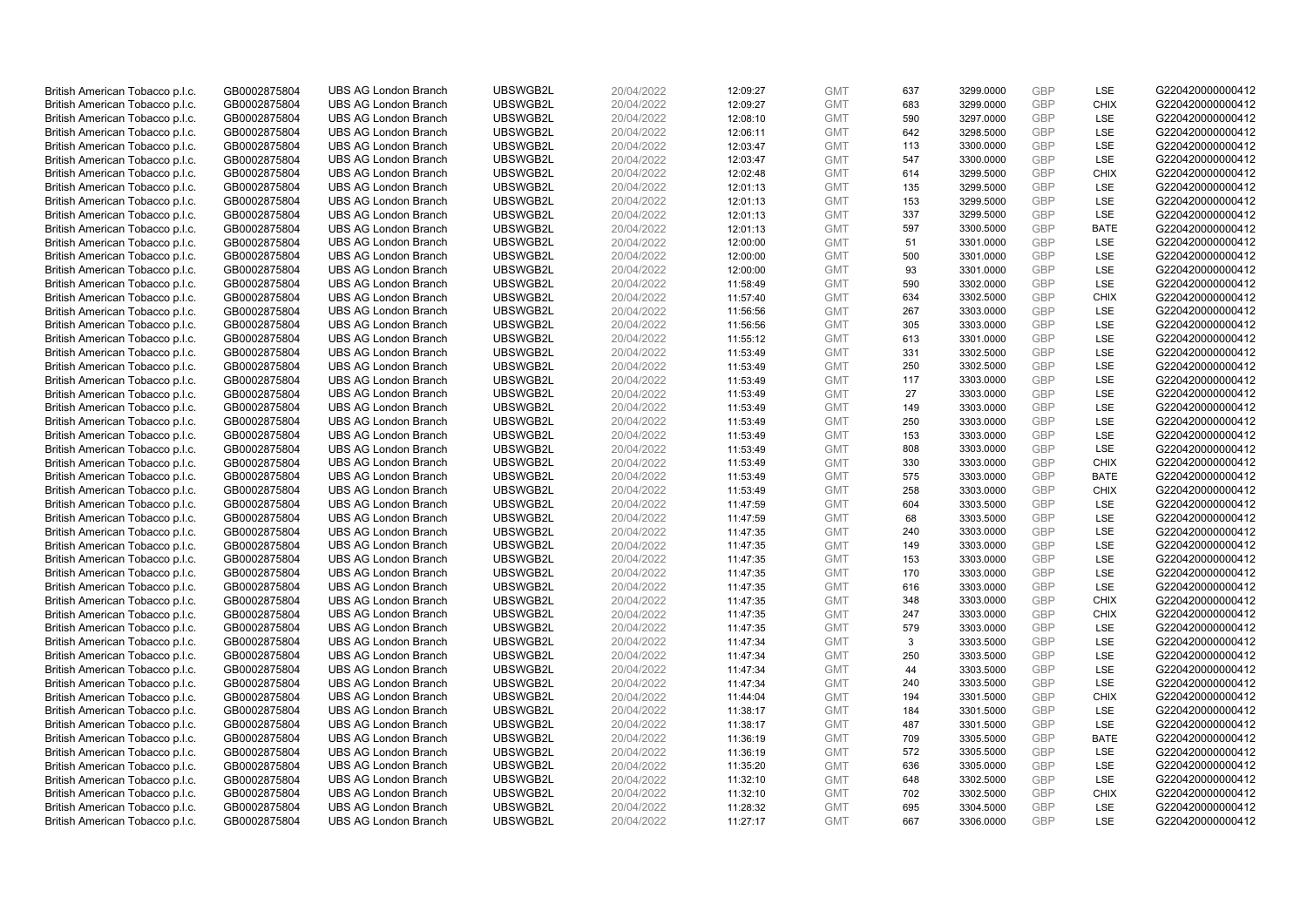| British American Tobacco p.l.c. | GB0002875804 | <b>UBS AG London Branch</b> | UBSWGB2L | 20/04/2022 |          | <b>GMT</b> | 685 | 3307.5000 | <b>GBP</b> | LSE         | G220420000000412 |
|---------------------------------|--------------|-----------------------------|----------|------------|----------|------------|-----|-----------|------------|-------------|------------------|
|                                 |              |                             |          |            | 11:25:44 |            | 489 |           | <b>GBP</b> | CHIX        |                  |
| British American Tobacco p.l.c. | GB0002875804 | <b>UBS AG London Branch</b> | UBSWGB2L | 20/04/2022 | 11:24:24 | <b>GMT</b> |     | 3307.5000 |            |             | G220420000000412 |
| British American Tobacco p.l.c. | GB0002875804 | <b>UBS AG London Branch</b> | UBSWGB2L | 20/04/2022 | 11:24:24 | <b>GMT</b> | 118 | 3307.5000 | <b>GBP</b> | <b>CHIX</b> | G220420000000412 |
| British American Tobacco p.l.c. | GB0002875804 | <b>UBS AG London Branch</b> | UBSWGB2L | 20/04/2022 | 11:23:10 | <b>GMT</b> | 286 | 3307.0000 | <b>GBP</b> | LSE         | G220420000000412 |
| British American Tobacco p.l.c. | GB0002875804 | <b>UBS AG London Branch</b> | UBSWGB2L | 20/04/2022 | 11:22:47 | <b>GMT</b> | 359 | 3307.0000 | <b>GBP</b> | LSE         | G220420000000412 |
| British American Tobacco p.l.c. | GB0002875804 | <b>UBS AG London Branch</b> | UBSWGB2L | 20/04/2022 | 11:22:20 | <b>GMT</b> | 48  | 3306.5000 | <b>GBP</b> | <b>BATE</b> | G220420000000412 |
| British American Tobacco p.l.c. | GB0002875804 | <b>UBS AG London Branch</b> | UBSWGB2L | 20/04/2022 | 11:22:20 | <b>GMT</b> | 568 | 3306.5000 | <b>GBP</b> | <b>BATE</b> | G220420000000412 |
| British American Tobacco p.l.c. | GB0002875804 | <b>UBS AG London Branch</b> | UBSWGB2L | 20/04/2022 | 11:21:49 | <b>GMT</b> | 427 | 3306.5000 | <b>GBP</b> | LSE         | G220420000000412 |
| British American Tobacco p.l.c. | GB0002875804 | <b>UBS AG London Branch</b> | UBSWGB2L | 20/04/2022 | 11:21:49 | <b>GMT</b> | 235 | 3306.5000 | GBP        | LSE         | G220420000000412 |
| British American Tobacco p.l.c. | GB0002875804 | <b>UBS AG London Branch</b> | UBSWGB2L | 20/04/2022 | 11:19:56 | <b>GMT</b> | 591 | 3304.5000 | <b>GBP</b> | LSE         | G220420000000412 |
| British American Tobacco p.l.c. | GB0002875804 | <b>UBS AG London Branch</b> | UBSWGB2L | 20/04/2022 | 11:17:08 | <b>GMT</b> | 172 | 3304.5000 | <b>GBP</b> | <b>LSE</b>  | G220420000000412 |
| British American Tobacco p.l.c. | GB0002875804 | <b>UBS AG London Branch</b> | UBSWGB2L | 20/04/2022 | 11:17:08 | <b>GMT</b> | 149 | 3304.5000 | <b>GBP</b> | LSE         | G220420000000412 |
| British American Tobacco p.l.c. | GB0002875804 | <b>UBS AG London Branch</b> | UBSWGB2L | 20/04/2022 | 11:17:08 | <b>GMT</b> | 270 | 3304.5000 | GBP        | LSE         | G220420000000412 |
| British American Tobacco p.l.c. | GB0002875804 | <b>UBS AG London Branch</b> | UBSWGB2L | 20/04/2022 | 11:17:08 | <b>GMT</b> | 700 | 3304.5000 | <b>GBP</b> | <b>CHIX</b> | G220420000000412 |
| British American Tobacco p.l.c. | GB0002875804 | <b>UBS AG London Branch</b> | UBSWGB2L | 20/04/2022 | 11:17:08 | <b>GMT</b> | 585 | 3304.5000 | GBP        | <b>LSE</b>  | G220420000000412 |
| British American Tobacco p.l.c. | GB0002875804 | <b>UBS AG London Branch</b> | UBSWGB2L | 20/04/2022 | 11:12:52 | <b>GMT</b> | 582 | 3302.5000 | <b>GBP</b> | LSE         | G220420000000412 |
| British American Tobacco p.l.c. | GB0002875804 | <b>UBS AG London Branch</b> | UBSWGB2L | 20/04/2022 | 11:10:17 | <b>GMT</b> | 434 | 3304.0000 | GBP        | <b>BATE</b> | G220420000000412 |
| British American Tobacco p.l.c. | GB0002875804 | <b>UBS AG London Branch</b> | UBSWGB2L | 20/04/2022 | 11:10:17 | <b>GMT</b> | 46  | 3304.0000 | GBP        | <b>BATE</b> | G220420000000412 |
| British American Tobacco p.l.c. | GB0002875804 | <b>UBS AG London Branch</b> | UBSWGB2L | 20/04/2022 | 11:10:17 | <b>GMT</b> | 20  | 3304.0000 | <b>GBP</b> | <b>BATE</b> | G220420000000412 |
| British American Tobacco p.l.c. | GB0002875804 | <b>UBS AG London Branch</b> | UBSWGB2L | 20/04/2022 | 11:10:17 | <b>GMT</b> | 24  | 3304.0000 | <b>GBP</b> | <b>BATE</b> | G220420000000412 |
| British American Tobacco p.l.c. | GB0002875804 | <b>UBS AG London Branch</b> | UBSWGB2L | 20/04/2022 | 11:10:17 | <b>GMT</b> | 574 | 3304.5000 | <b>GBP</b> | LSE         | G220420000000412 |
| British American Tobacco p.l.c. | GB0002875804 | <b>UBS AG London Branch</b> | UBSWGB2L | 20/04/2022 | 11:10:17 | <b>GMT</b> | 12  | 3304.0000 | GBP        | <b>BATE</b> | G220420000000412 |
| British American Tobacco p.l.c. | GB0002875804 | <b>UBS AG London Branch</b> | UBSWGB2L | 20/04/2022 | 11:10:17 | <b>GMT</b> | 103 | 3304.0000 | <b>GBP</b> | <b>BATE</b> | G220420000000412 |
| British American Tobacco p.l.c. | GB0002875804 | <b>UBS AG London Branch</b> | UBSWGB2L | 20/04/2022 | 11:10:17 | <b>GMT</b> | 59  | 3304.5000 | <b>GBP</b> | <b>LSE</b>  | G220420000000412 |
| British American Tobacco p.l.c. | GB0002875804 | <b>UBS AG London Branch</b> | UBSWGB2L | 20/04/2022 | 11:10:17 | <b>GMT</b> | 317 | 3304.5000 | <b>GBP</b> | <b>CHIX</b> | G220420000000412 |
| British American Tobacco p.l.c. | GB0002875804 | <b>UBS AG London Branch</b> | UBSWGB2L | 20/04/2022 | 11:10:17 | <b>GMT</b> | 379 | 3304.5000 | GBP        | <b>CHIX</b> | G220420000000412 |
| British American Tobacco p.l.c. | GB0002875804 | <b>UBS AG London Branch</b> | UBSWGB2L | 20/04/2022 | 11:07:30 | <b>GMT</b> | 708 | 3304.5000 | <b>GBP</b> | <b>LSE</b>  | G220420000000412 |
| British American Tobacco p.l.c. | GB0002875804 | <b>UBS AG London Branch</b> | UBSWGB2L | 20/04/2022 | 11:03:21 | <b>GMT</b> | 41  | 3308.5000 | GBP        | LSE         | G220420000000412 |
| British American Tobacco p.l.c. | GB0002875804 | <b>UBS AG London Branch</b> | UBSWGB2L | 20/04/2022 | 11:03:21 | <b>GMT</b> | 149 | 3308.5000 | <b>GBP</b> | LSE         | G220420000000412 |
| British American Tobacco p.l.c. | GB0002875804 | <b>UBS AG London Branch</b> | UBSWGB2L | 20/04/2022 | 11:03:21 | <b>GMT</b> | 250 | 3308.5000 | GBP        | LSE         | G220420000000412 |
| British American Tobacco p.l.c. | GB0002875804 | <b>UBS AG London Branch</b> | UBSWGB2L | 20/04/2022 | 11:03:21 | <b>GMT</b> | 250 | 3308.5000 | GBP        | LSE         | G220420000000412 |
| British American Tobacco p.l.c. | GB0002875804 | <b>UBS AG London Branch</b> | UBSWGB2L | 20/04/2022 | 11:03:21 | <b>GMT</b> | 622 | 3308.0000 | <b>GBP</b> | CHIX        | G220420000000412 |
| British American Tobacco p.l.c. | GB0002875804 | <b>UBS AG London Branch</b> | UBSWGB2L | 20/04/2022 | 11:03:21 | <b>GMT</b> | 702 | 3308.0000 | <b>GBP</b> | LSE         | G220420000000412 |
| British American Tobacco p.l.c. | GB0002875804 | <b>UBS AG London Branch</b> | UBSWGB2L | 20/04/2022 | 11:01:24 | <b>GMT</b> | 643 | 3308.0000 | <b>GBP</b> | LSE         | G220420000000412 |
| British American Tobacco p.l.c. | GB0002875804 | <b>UBS AG London Branch</b> | UBSWGB2L | 20/04/2022 | 10:59:23 | <b>GMT</b> | 682 | 3308.5000 | GBP        | LSE         | G220420000000412 |
| British American Tobacco p.l.c. | GB0002875804 | <b>UBS AG London Branch</b> | UBSWGB2L | 20/04/2022 | 10:58:32 | <b>GMT</b> | 575 | 3308.5000 | <b>GBP</b> | LSE         | G220420000000412 |
| British American Tobacco p.l.c. | GB0002875804 | <b>UBS AG London Branch</b> | UBSWGB2L | 20/04/2022 | 10:58:32 | <b>GMT</b> | 691 | 3308.0000 | GBP        | <b>BATE</b> | G220420000000412 |
| British American Tobacco p.l.c. | GB0002875804 | <b>UBS AG London Branch</b> | UBSWGB2L | 20/04/2022 | 10:58:32 | <b>GMT</b> | 594 | 3308.5000 | <b>GBP</b> | <b>CHIX</b> | G220420000000412 |
| British American Tobacco p.l.c. | GB0002875804 | <b>UBS AG London Branch</b> | UBSWGB2L | 20/04/2022 | 10:58:03 | <b>GMT</b> | 321 | 3308.5000 | GBP        | LSE         | G220420000000412 |
| British American Tobacco p.l.c. | GB0002875804 | <b>UBS AG London Branch</b> | UBSWGB2L | 20/04/2022 | 10:58:03 | <b>GMT</b> | 369 | 3308.5000 | <b>GBP</b> | <b>LSE</b>  | G220420000000412 |
| British American Tobacco p.l.c. | GB0002875804 | <b>UBS AG London Branch</b> | UBSWGB2L | 20/04/2022 | 10:55:22 | <b>GMT</b> | 701 | 3306.0000 | GBP        | LSE         | G220420000000412 |
| British American Tobacco p.l.c. | GB0002875804 | <b>UBS AG London Branch</b> | UBSWGB2L | 20/04/2022 | 10:52:08 | <b>GMT</b> | 577 | 3306.0000 | <b>GBP</b> | LSE         | G220420000000412 |
| British American Tobacco p.l.c. | GB0002875804 | <b>UBS AG London Branch</b> | UBSWGB2L | 20/04/2022 | 10:50:01 | <b>GMT</b> | 633 | 3306.0000 | GBP        | LSE         | G220420000000412 |
| British American Tobacco p.l.c. | GB0002875804 | <b>UBS AG London Branch</b> | UBSWGB2L | 20/04/2022 | 10:48:16 | <b>GMT</b> | 653 | 3306.5000 | GBP        | LSE         | G220420000000412 |
| British American Tobacco p.l.c. | GB0002875804 | <b>UBS AG London Branch</b> | UBSWGB2L | 20/04/2022 | 10:47:00 | <b>GMT</b> | 685 | 3306.5000 | GBP        | <b>CHIX</b> | G220420000000412 |
| British American Tobacco p.l.c. | GB0002875804 | <b>UBS AG London Branch</b> | UBSWGB2L | 20/04/2022 | 10:46:33 | <b>GMT</b> | 122 | 3309.0000 | <b>GBP</b> | LSE         | G220420000000412 |
| British American Tobacco p.l.c. | GB0002875804 | <b>UBS AG London Branch</b> | UBSWGB2L | 20/04/2022 | 10:46:33 | <b>GMT</b> | 575 | 3309.0000 | GBP        | LSE         | G220420000000412 |
| British American Tobacco p.l.c. | GB0002875804 | <b>UBS AG London Branch</b> | UBSWGB2L | 20/04/2022 | 10:45:09 | <b>GMT</b> | 10  | 3308.5000 | GBP        | LSE         | G220420000000412 |
| British American Tobacco p.l.c. | GB0002875804 | <b>UBS AG London Branch</b> | UBSWGB2L | 20/04/2022 | 10:45:09 | <b>GMT</b> | 53  | 3308.5000 | GBP        | LSE         | G220420000000412 |
| British American Tobacco p.l.c. | GB0002875804 | <b>UBS AG London Branch</b> | UBSWGB2L | 20/04/2022 | 10:43:38 | <b>GMT</b> | 650 | 3308.5000 | GBP        | LSE         | G220420000000412 |
| British American Tobacco p.l.c. | GB0002875804 | <b>UBS AG London Branch</b> | UBSWGB2L | 20/04/2022 | 10:42:10 | <b>GMT</b> | 538 | 3308.5000 | <b>GBP</b> | <b>BATE</b> | G220420000000412 |
| British American Tobacco p.l.c. | GB0002875804 | <b>UBS AG London Branch</b> | UBSWGB2L | 20/04/2022 | 10:42:10 | <b>GMT</b> | 15  | 3308.5000 | <b>GBP</b> | <b>BATE</b> | G220420000000412 |
| British American Tobacco p.l.c. | GB0002875804 | <b>UBS AG London Branch</b> | UBSWGB2L | 20/04/2022 | 10:42:10 | <b>GMT</b> | 58  | 3308.5000 | <b>GBP</b> | <b>BATE</b> | G220420000000412 |
| British American Tobacco p.l.c. | GB0002875804 | <b>UBS AG London Branch</b> | UBSWGB2L | 20/04/2022 | 10:42:10 | <b>GMT</b> | 657 | 3308.5000 | GBP        | <b>LSE</b>  | G220420000000412 |
|                                 |              |                             |          |            |          |            |     |           |            |             |                  |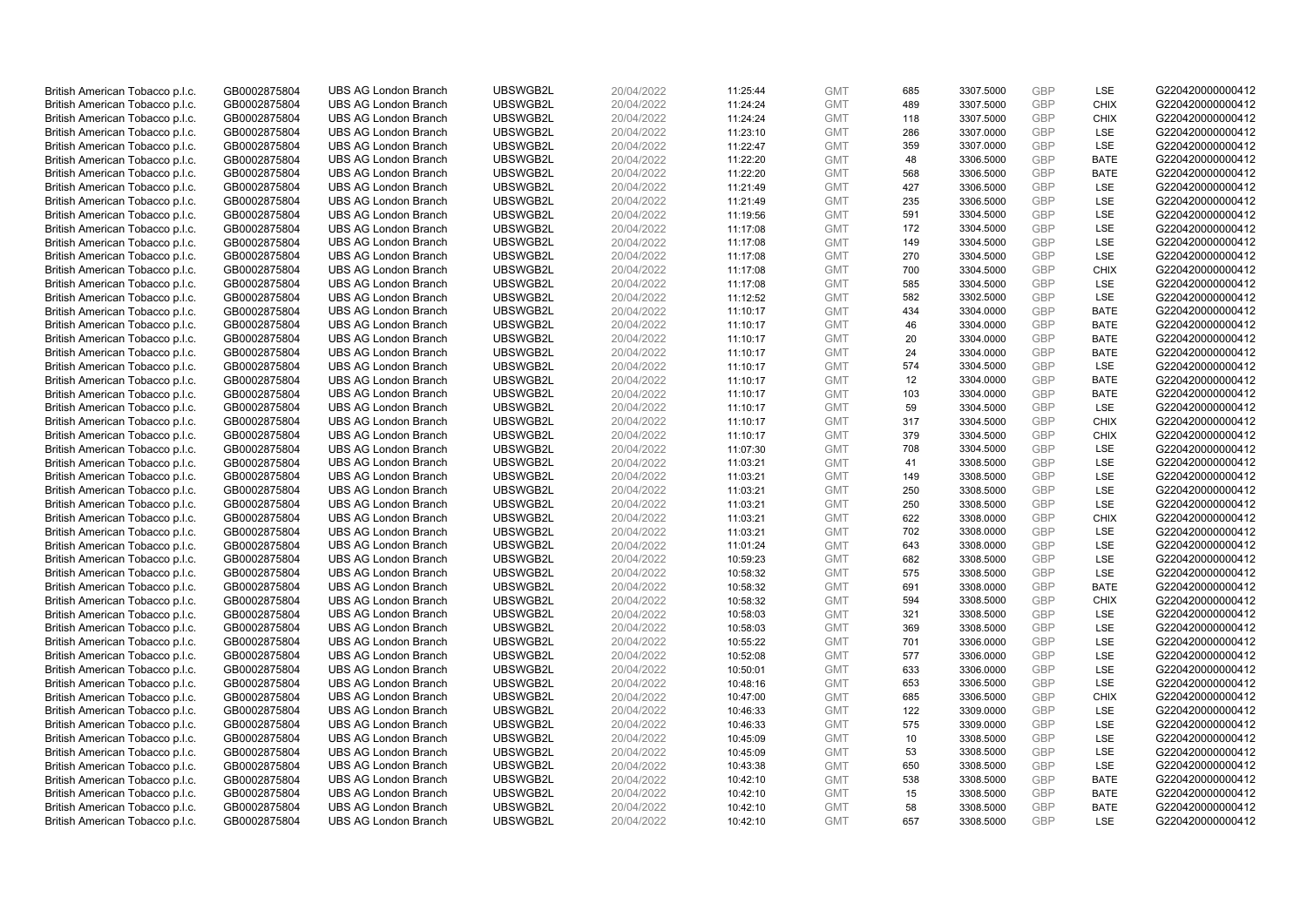| British American Tobacco p.l.c.                                    | GB0002875804                 | <b>UBS AG London Branch</b> | UBSWGB2L | 20/04/2022 | 10:40:10 | <b>GMT</b> | 94  | 3309.5000 | <b>GBP</b> | LSE         | G220420000000412 |
|--------------------------------------------------------------------|------------------------------|-----------------------------|----------|------------|----------|------------|-----|-----------|------------|-------------|------------------|
|                                                                    |                              |                             |          |            |          |            |     |           | GBP        | LSE         |                  |
| British American Tobacco p.l.c.                                    | GB0002875804                 | <b>UBS AG London Branch</b> | UBSWGB2L | 20/04/2022 | 10:40:10 | <b>GMT</b> | 149 | 3309.5000 |            |             | G220420000000412 |
| British American Tobacco p.l.c.                                    | GB0002875804                 | <b>UBS AG London Branch</b> | UBSWGB2L | 20/04/2022 | 10:40:10 | <b>GMT</b> | 270 | 3309.5000 | <b>GBP</b> | LSE         | G220420000000412 |
| British American Tobacco p.l.c.                                    | GB0002875804                 | <b>UBS AG London Branch</b> | UBSWGB2L | 20/04/2022 | 10:40:10 | <b>GMT</b> | 153 | 3309.5000 | GBP        | LSE         | G220420000000412 |
| British American Tobacco p.l.c.                                    | GB0002875804                 | <b>UBS AG London Branch</b> | UBSWGB2L | 20/04/2022 | 10:40:10 | <b>GMT</b> | 600 | 3310.0000 | <b>GBP</b> | <b>CHIX</b> | G220420000000412 |
| British American Tobacco p.l.c.                                    | GB0002875804                 | <b>UBS AG London Branch</b> | UBSWGB2L | 20/04/2022 | 10:39:34 | <b>GMT</b> | 544 | 3311.0000 | <b>GBP</b> | <b>LSE</b>  | G220420000000412 |
| British American Tobacco p.l.c.                                    | GB0002875804                 | <b>UBS AG London Branch</b> | UBSWGB2L | 20/04/2022 | 10:39:34 | <b>GMT</b> | 89  | 3311.0000 | <b>GBP</b> | LSE         | G220420000000412 |
| British American Tobacco p.l.c.                                    | GB0002875804                 | <b>UBS AG London Branch</b> | UBSWGB2L | 20/04/2022 | 10:37:04 | <b>GMT</b> | 651 | 3309.5000 | <b>GBP</b> | LSE         | G220420000000412 |
| British American Tobacco p.l.c.                                    | GB0002875804                 | <b>UBS AG London Branch</b> | UBSWGB2L | 20/04/2022 | 10:35:23 | <b>GMT</b> | 711 | 3311.5000 | GBP        | LSE         | G220420000000412 |
| British American Tobacco p.l.c.                                    | GB0002875804                 | <b>UBS AG London Branch</b> | UBSWGB2L | 20/04/2022 | 10:35:21 | <b>GMT</b> | 570 | 3312.0000 | <b>GBP</b> | LSE         | G220420000000412 |
| British American Tobacco p.l.c.                                    | GB0002875804                 | <b>UBS AG London Branch</b> | UBSWGB2L | 20/04/2022 | 10:32:57 | <b>GMT</b> | 653 | 3312.0000 | <b>GBP</b> | <b>LSE</b>  | G220420000000412 |
| British American Tobacco p.l.c.                                    | GB0002875804                 | <b>UBS AG London Branch</b> | UBSWGB2L | 20/04/2022 | 10:32:57 | <b>GMT</b> | 653 | 3312.0000 | <b>GBP</b> | <b>CHIX</b> | G220420000000412 |
| British American Tobacco p.l.c.                                    | GB0002875804                 | <b>UBS AG London Branch</b> | UBSWGB2L | 20/04/2022 | 10:31:54 | <b>GMT</b> | 710 | 3312.0000 | <b>GBP</b> | LSE         | G220420000000412 |
| British American Tobacco p.l.c.                                    | GB0002875804                 | <b>UBS AG London Branch</b> | UBSWGB2L | 20/04/2022 | 10:31:54 | <b>GMT</b> | 578 | 3312.0000 | <b>GBP</b> | <b>BATE</b> | G220420000000412 |
| British American Tobacco p.l.c.                                    | GB0002875804                 | <b>UBS AG London Branch</b> | UBSWGB2L | 20/04/2022 | 10:29:18 | <b>GMT</b> | 570 | 3310.5000 | GBP        | <b>LSE</b>  | G220420000000412 |
| British American Tobacco p.l.c.                                    | GB0002875804                 | <b>UBS AG London Branch</b> | UBSWGB2L | 20/04/2022 | 10:26:57 | <b>GMT</b> | 606 | 3311.0000 | <b>GBP</b> | LSE         | G220420000000412 |
| British American Tobacco p.l.c.                                    | GB0002875804                 | <b>UBS AG London Branch</b> | UBSWGB2L | 20/04/2022 | 10:26:57 | <b>GMT</b> | 382 | 3311.0000 | GBP        | <b>CHIX</b> | G220420000000412 |
| British American Tobacco p.l.c.                                    | GB0002875804                 | <b>UBS AG London Branch</b> | UBSWGB2L | 20/04/2022 | 10:26:57 | <b>GMT</b> | 264 | 3311.0000 | GBP        | <b>CHIX</b> | G220420000000412 |
| British American Tobacco p.l.c.                                    | GB0002875804                 | <b>UBS AG London Branch</b> | UBSWGB2L | 20/04/2022 | 10:25:04 | <b>GMT</b> | 86  | 3311.0000 | <b>GBP</b> | <b>LSE</b>  | G220420000000412 |
| British American Tobacco p.l.c.                                    | GB0002875804                 | <b>UBS AG London Branch</b> | UBSWGB2L | 20/04/2022 | 10:25:04 | <b>GMT</b> | 532 | 3311.0000 | <b>GBP</b> | LSE         | G220420000000412 |
| British American Tobacco p.l.c.                                    | GB0002875804                 | <b>UBS AG London Branch</b> | UBSWGB2L | 20/04/2022 | 10:24:02 | <b>GMT</b> | 632 | 3313.0000 | <b>GBP</b> | LSE         | G220420000000412 |
| British American Tobacco p.l.c.                                    | GB0002875804                 | <b>UBS AG London Branch</b> | UBSWGB2L | 20/04/2022 | 10:22:24 | <b>GMT</b> | 617 | 3311.0000 | GBP        | LSE         | G220420000000412 |
| British American Tobacco p.l.c.                                    | GB0002875804                 | <b>UBS AG London Branch</b> | UBSWGB2L | 20/04/2022 | 10:20:44 | <b>GMT</b> | 612 | 3313.0000 | <b>GBP</b> | LSE         | G220420000000412 |
| British American Tobacco p.l.c.                                    | GB0002875804                 | <b>UBS AG London Branch</b> | UBSWGB2L | 20/04/2022 | 10:19:01 | <b>GMT</b> | 571 | 3312.5000 | <b>GBP</b> | <b>CHIX</b> | G220420000000412 |
| British American Tobacco p.l.c.                                    | GB0002875804                 | <b>UBS AG London Branch</b> | UBSWGB2L | 20/04/2022 | 10:18:09 | <b>GMT</b> | 659 | 3313.0000 | <b>GBP</b> | <b>BATE</b> | G220420000000412 |
| British American Tobacco p.l.c.                                    | GB0002875804                 | <b>UBS AG London Branch</b> | UBSWGB2L | 20/04/2022 | 10:18:09 | <b>GMT</b> | 600 | 3313.0000 | GBP        | LSE         | G220420000000412 |
| British American Tobacco p.l.c.                                    | GB0002875804                 | <b>UBS AG London Branch</b> | UBSWGB2L | 20/04/2022 | 10:16:29 | <b>GMT</b> | 623 | 3313.5000 | <b>GBP</b> | LSE         | G220420000000412 |
| British American Tobacco p.l.c.                                    | GB0002875804                 | <b>UBS AG London Branch</b> | UBSWGB2L | 20/04/2022 | 10:16:22 | <b>GMT</b> | 617 | 3314.0000 | GBP        | LSE         | G220420000000412 |
| British American Tobacco p.l.c.                                    | GB0002875804                 | <b>UBS AG London Branch</b> | UBSWGB2L | 20/04/2022 | 10:14:03 | <b>GMT</b> | 587 | 3313.5000 | <b>GBP</b> | <b>CHIX</b> | G220420000000412 |
| British American Tobacco p.l.c.                                    | GB0002875804                 | <b>UBS AG London Branch</b> | UBSWGB2L | 20/04/2022 | 10:14:00 | <b>GMT</b> | 502 | 3314.0000 | GBP        | LSE         | G220420000000412 |
| British American Tobacco p.l.c.                                    | GB0002875804                 | <b>UBS AG London Branch</b> | UBSWGB2L | 20/04/2022 | 10:14:00 | <b>GMT</b> | 168 | 3314.0000 | <b>GBP</b> | <b>LSE</b>  | G220420000000412 |
| British American Tobacco p.l.c.                                    | GB0002875804                 | <b>UBS AG London Branch</b> | UBSWGB2L | 20/04/2022 | 10:11:57 | <b>GMT</b> | 547 | 3313.0000 | <b>GBP</b> | <b>LSE</b>  | G220420000000412 |
| British American Tobacco p.l.c.                                    | GB0002875804                 | <b>UBS AG London Branch</b> | UBSWGB2L | 20/04/2022 | 10:11:57 | <b>GMT</b> | 152 | 3313.0000 | <b>GBP</b> | LSE         | G220420000000412 |
| British American Tobacco p.l.c.                                    | GB0002875804                 | <b>UBS AG London Branch</b> | UBSWGB2L | 20/04/2022 | 10:11:17 | <b>GMT</b> | 666 | 3314.0000 | <b>GBP</b> | LSE         | G220420000000412 |
| British American Tobacco p.l.c.                                    | GB0002875804                 | <b>UBS AG London Branch</b> | UBSWGB2L | 20/04/2022 | 10:10:05 | <b>GMT</b> | 696 | 3314.0000 | GBP        | LSE         | G220420000000412 |
| British American Tobacco p.l.c.                                    | GB0002875804                 | <b>UBS AG London Branch</b> | UBSWGB2L | 20/04/2022 | 10:10:05 | <b>GMT</b> | 602 | 3314.0000 | <b>GBP</b> | <b>CHIX</b> | G220420000000412 |
| British American Tobacco p.l.c.                                    | GB0002875804                 | <b>UBS AG London Branch</b> | UBSWGB2L | 20/04/2022 | 10:09:38 | <b>GMT</b> | 700 | 3314.5000 | <b>GBP</b> | LSE         | G220420000000412 |
| British American Tobacco p.l.c.                                    | GB0002875804                 | <b>UBS AG London Branch</b> | UBSWGB2L | 20/04/2022 | 10:06:35 | <b>GMT</b> | 15  | 3312.0000 | <b>GBP</b> | <b>BATE</b> | G220420000000412 |
| British American Tobacco p.l.c.                                    | GB0002875804                 | <b>UBS AG London Branch</b> | UBSWGB2L | 20/04/2022 | 10:06:35 | <b>GMT</b> | 37  | 3312.0000 | GBP        | <b>BATE</b> | G220420000000412 |
| British American Tobacco p.l.c.                                    | GB0002875804                 | <b>UBS AG London Branch</b> | UBSWGB2L | 20/04/2022 | 10:06:35 | <b>GMT</b> | 616 | 3312.0000 | <b>GBP</b> | <b>BATE</b> | G220420000000412 |
| British American Tobacco p.l.c.                                    | GB0002875804                 | <b>UBS AG London Branch</b> | UBSWGB2L | 20/04/2022 | 10:05:28 | <b>GMT</b> | 367 | 3312.5000 | GBP        | LSE         | G220420000000412 |
| British American Tobacco p.l.c.                                    | GB0002875804                 | <b>UBS AG London Branch</b> | UBSWGB2L | 20/04/2022 | 10:05:28 | <b>GMT</b> | 223 | 3312.5000 | <b>GBP</b> | LSE         | G220420000000412 |
| British American Tobacco p.l.c.                                    | GB0002875804                 | <b>UBS AG London Branch</b> | UBSWGB2L | 20/04/2022 | 10:05:28 | <b>GMT</b> | 682 | 3313.5000 | GBP        | LSE         | G220420000000412 |
| British American Tobacco p.l.c.                                    | GB0002875804                 | <b>UBS AG London Branch</b> | UBSWGB2L | 20/04/2022 | 10:02:35 | <b>GMT</b> | 702 | 3312.5000 | GBP        | LSE         | G220420000000412 |
| British American Tobacco p.l.c.                                    | GB0002875804                 | <b>UBS AG London Branch</b> | UBSWGB2L | 20/04/2022 | 10:02:35 | <b>GMT</b> | 636 | 3312.5000 | GBP        | <b>CHIX</b> | G220420000000412 |
|                                                                    |                              | <b>UBS AG London Branch</b> | UBSWGB2L | 20/04/2022 | 10:02:19 | <b>GMT</b> | 240 | 3312.5000 | <b>GBP</b> | LSE         | G220420000000412 |
| British American Tobacco p.l.c.<br>British American Tobacco p.l.c. | GB0002875804<br>GB0002875804 | <b>UBS AG London Branch</b> | UBSWGB2L | 20/04/2022 | 10:02:19 | <b>GMT</b> | 149 | 3312.5000 | GBP        | LSE         | G220420000000412 |
|                                                                    |                              | <b>UBS AG London Branch</b> | UBSWGB2L |            |          | <b>GMT</b> | 101 |           | GBP        | LSE         | G220420000000412 |
| British American Tobacco p.l.c.                                    | GB0002875804                 |                             |          | 20/04/2022 | 10:02:19 | <b>GMT</b> |     | 3312.5000 | GBP        |             |                  |
| British American Tobacco p.l.c.                                    | GB0002875804                 | <b>UBS AG London Branch</b> | UBSWGB2L | 20/04/2022 | 10:02:19 |            | 91  | 3312.5000 | GBP        | LSE         | G220420000000412 |
| British American Tobacco p.l.c.                                    | GB0002875804                 | <b>UBS AG London Branch</b> | UBSWGB2L | 20/04/2022 | 10:00:35 | <b>GMT</b> | 100 | 3309.0000 |            | <b>LSE</b>  | G220420000000412 |
| British American Tobacco p.l.c.                                    | GB0002875804                 | <b>UBS AG London Branch</b> | UBSWGB2L | 20/04/2022 | 10:00:35 | <b>GMT</b> | 344 | 3309.0000 | <b>GBP</b> | LSE         | G220420000000412 |
| British American Tobacco p.l.c.                                    | GB0002875804                 | <b>UBS AG London Branch</b> | UBSWGB2L | 20/04/2022 | 10:00:35 | <b>GMT</b> | 177 | 3309.0000 | GBP        | LSE         | G220420000000412 |
| British American Tobacco p.l.c.                                    | GB0002875804                 | <b>UBS AG London Branch</b> | UBSWGB2L | 20/04/2022 | 10:00:35 | <b>GMT</b> | 76  | 3309.0000 | <b>GBP</b> | LSE         | G220420000000412 |
| British American Tobacco p.l.c.                                    | GB0002875804                 | <b>UBS AG London Branch</b> | UBSWGB2L | 20/04/2022 | 09:59:03 | <b>GMT</b> | 96  | 3308.0000 | GBP        | <b>LSE</b>  | G220420000000412 |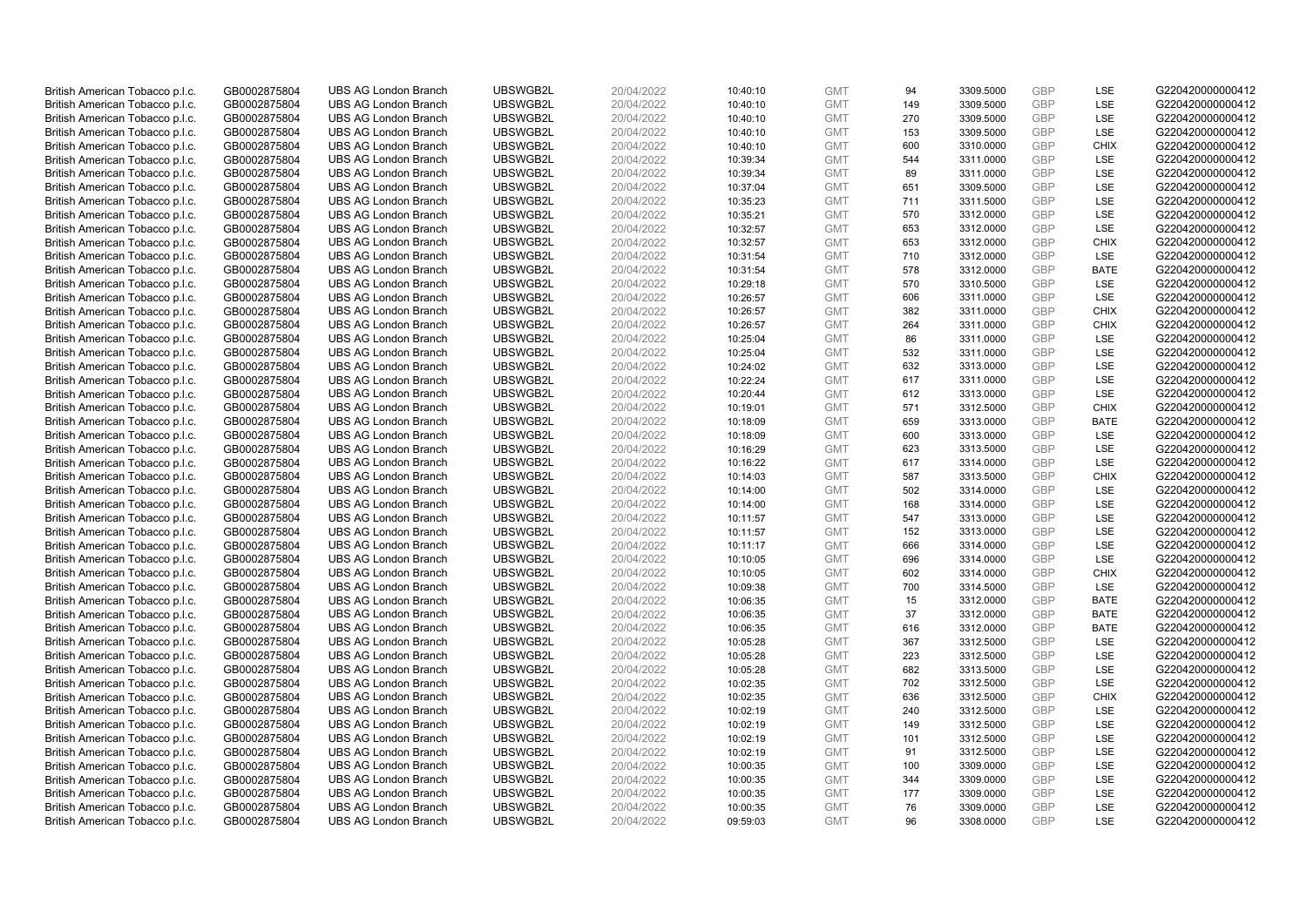| British American Tobacco p.l.c. | GB0002875804 | <b>UBS AG London Branch</b> | UBSWGB2L | 20/04/2022 | 09:59:03 | <b>GMT</b> | 600 | 3308.0000 | <b>GBP</b> | LSE         | G220420000000412 |
|---------------------------------|--------------|-----------------------------|----------|------------|----------|------------|-----|-----------|------------|-------------|------------------|
| British American Tobacco p.l.c. | GB0002875804 | <b>UBS AG London Branch</b> | UBSWGB2L | 20/04/2022 | 09:58:07 | <b>GMT</b> | 680 | 3310.0000 | <b>GBP</b> | LSE         | G220420000000412 |
| British American Tobacco p.l.c. | GB0002875804 | <b>UBS AG London Branch</b> | UBSWGB2L | 20/04/2022 | 09:56:47 | <b>GMT</b> | 13  | 3311.5000 | <b>GBP</b> | <b>CHIX</b> | G220420000000412 |
| British American Tobacco p.l.c. | GB0002875804 | <b>UBS AG London Branch</b> | UBSWGB2L | 20/04/2022 | 09:56:47 | <b>GMT</b> | 412 | 3311.5000 | <b>GBP</b> | CHIX        | G220420000000412 |
| British American Tobacco p.l.c. | GB0002875804 | <b>UBS AG London Branch</b> | UBSWGB2L | 20/04/2022 | 09:56:47 | <b>GMT</b> | 43  | 3311.5000 | <b>GBP</b> | <b>CHIX</b> | G220420000000412 |
| British American Tobacco p.l.c. | GB0002875804 | <b>UBS AG London Branch</b> | UBSWGB2L | 20/04/2022 | 09:56:47 | <b>GMT</b> | 101 | 3311.5000 | GBP        | <b>CHIX</b> | G220420000000412 |
| British American Tobacco p.l.c. | GB0002875804 | <b>UBS AG London Branch</b> | UBSWGB2L | 20/04/2022 | 09:56:47 | <b>GMT</b> | 41  | 3311.5000 | <b>GBP</b> | <b>CHIX</b> | G220420000000412 |
| British American Tobacco p.l.c. | GB0002875804 | <b>UBS AG London Branch</b> | UBSWGB2L | 20/04/2022 | 09:56:47 | <b>GMT</b> | 704 | 3311.5000 | GBP        | LSE         | G220420000000412 |
| British American Tobacco p.l.c. | GB0002875804 | <b>UBS AG London Branch</b> | UBSWGB2L | 20/04/2022 | 09:55:32 | <b>GMT</b> | 637 | 3311.5000 | <b>GBP</b> | LSE         | G220420000000412 |
| British American Tobacco p.l.c. | GB0002875804 | <b>UBS AG London Branch</b> | UBSWGB2L | 20/04/2022 | 09:54:41 | <b>GMT</b> | 400 | 3310.5000 | <b>GBP</b> | <b>BATE</b> | G220420000000412 |
| British American Tobacco p.l.c. | GB0002875804 | <b>UBS AG London Branch</b> | UBSWGB2L | 20/04/2022 | 09:54:37 | <b>GMT</b> | 14  | 3310.5000 | <b>GBP</b> | <b>BATE</b> | G220420000000412 |
| British American Tobacco p.l.c. | GB0002875804 | <b>UBS AG London Branch</b> | UBSWGB2L | 20/04/2022 | 09:54:37 | <b>GMT</b> | 84  | 3310.5000 | <b>GBP</b> | <b>BATE</b> | G220420000000412 |
| British American Tobacco p.l.c. | GB0002875804 | <b>UBS AG London Branch</b> | UBSWGB2L | 20/04/2022 | 09:54:37 | <b>GMT</b> | 136 | 3310.5000 | GBP        | <b>BATE</b> | G220420000000412 |
| British American Tobacco p.l.c. | GB0002875804 | <b>UBS AG London Branch</b> | UBSWGB2L | 20/04/2022 | 09:54:37 | <b>GMT</b> | 8   | 3310.5000 | <b>GBP</b> | <b>BATE</b> | G220420000000412 |
| British American Tobacco p.l.c. | GB0002875804 | <b>UBS AG London Branch</b> | UBSWGB2L | 20/04/2022 | 09:54:37 | <b>GMT</b> | 31  | 3310.5000 | <b>GBP</b> | <b>BATE</b> | G220420000000412 |
| British American Tobacco p.l.c. | GB0002875804 | <b>UBS AG London Branch</b> | UBSWGB2L | 20/04/2022 | 09:53:10 | <b>GMT</b> | 649 | 3311.5000 | <b>GBP</b> | LSE         | G220420000000412 |
| British American Tobacco p.l.c. | GB0002875804 | <b>UBS AG London Branch</b> | UBSWGB2L | 20/04/2022 | 09:51:46 | <b>GMT</b> | 593 | 3312.5000 | GBP        | LSE         | G220420000000412 |
| British American Tobacco p.l.c. | GB0002875804 | <b>UBS AG London Branch</b> | UBSWGB2L | 20/04/2022 | 09:49:47 | <b>GMT</b> | 35  | 3313.0000 | <b>GBP</b> | LSE         | G220420000000412 |
| British American Tobacco p.l.c. | GB0002875804 | <b>UBS AG London Branch</b> | UBSWGB2L | 20/04/2022 | 09:49:47 | <b>GMT</b> | 250 | 3313.0000 | GBP        | <b>LSE</b>  | G220420000000412 |
| British American Tobacco p.l.c. | GB0002875804 | <b>UBS AG London Branch</b> | UBSWGB2L | 20/04/2022 | 09:49:47 | <b>GMT</b> | 149 | 3313.0000 | <b>GBP</b> | LSE         | G220420000000412 |
| British American Tobacco p.l.c. | GB0002875804 | <b>UBS AG London Branch</b> | UBSWGB2L | 20/04/2022 | 09:49:47 | <b>GMT</b> | 153 | 3313.0000 | GBP        | LSE         | G220420000000412 |
| British American Tobacco p.l.c. | GB0002875804 | <b>UBS AG London Branch</b> | UBSWGB2L | 20/04/2022 | 09:49:28 | <b>GMT</b> | 81  | 3314.0000 | <b>GBP</b> | <b>CHIX</b> | G220420000000412 |
| British American Tobacco p.l.c. | GB0002875804 | <b>UBS AG London Branch</b> | UBSWGB2L | 20/04/2022 | 09:49:28 | <b>GMT</b> | 544 | 3314.0000 | GBP        | <b>CHIX</b> | G220420000000412 |
| British American Tobacco p.l.c. | GB0002875804 | <b>UBS AG London Branch</b> | UBSWGB2L | 20/04/2022 | 09:49:28 | <b>GMT</b> | 684 | 3314.0000 | <b>GBP</b> | LSE         | G220420000000412 |
| British American Tobacco p.l.c. | GB0002875804 | <b>UBS AG London Branch</b> | UBSWGB2L | 20/04/2022 | 09:45:47 | <b>GMT</b> | 698 | 3315.5000 | <b>GBP</b> | <b>LSE</b>  | G220420000000412 |
| British American Tobacco p.l.c. | GB0002875804 | <b>UBS AG London Branch</b> | UBSWGB2L | 20/04/2022 | 09:45:00 | <b>GMT</b> | 40  | 3318.0000 | GBP        | LSE         | G220420000000412 |
| British American Tobacco p.l.c. | GB0002875804 | <b>UBS AG London Branch</b> | UBSWGB2L | 20/04/2022 | 09:45:00 | <b>GMT</b> | 600 | 3318.0000 | <b>GBP</b> | LSE         | G220420000000412 |
| British American Tobacco p.l.c. | GB0002875804 | <b>UBS AG London Branch</b> | UBSWGB2L | 20/04/2022 | 09:43:05 | <b>GMT</b> | 632 | 3318.0000 | GBP        | <b>BATE</b> | G220420000000412 |
| British American Tobacco p.l.c. | GB0002875804 | <b>UBS AG London Branch</b> | UBSWGB2L | 20/04/2022 | 09:43:05 | <b>GMT</b> | 613 | 3318.5000 | <b>GBP</b> | LSE         | G220420000000412 |
| British American Tobacco p.l.c. | GB0002875804 | <b>UBS AG London Branch</b> | UBSWGB2L | 20/04/2022 | 09:42:15 | <b>GMT</b> | 607 | 3317.5000 | <b>GBP</b> | LSE         | G220420000000412 |
| British American Tobacco p.l.c. | GB0002875804 | <b>UBS AG London Branch</b> | UBSWGB2L | 20/04/2022 | 09:42:15 | <b>GMT</b> | 74  | 3317.5000 | <b>GBP</b> | <b>CHIX</b> | G220420000000412 |
| British American Tobacco p.l.c. | GB0002875804 | <b>UBS AG London Branch</b> | UBSWGB2L | 20/04/2022 | 09:42:15 | <b>GMT</b> | 32  | 3317.5000 | GBP        | <b>CHIX</b> | G220420000000412 |
| British American Tobacco p.l.c. | GB0002875804 | <b>UBS AG London Branch</b> | UBSWGB2L | 20/04/2022 | 09:42:15 | <b>GMT</b> | 542 | 3317.5000 | <b>GBP</b> | CHIX        | G220420000000412 |
| British American Tobacco p.l.c. | GB0002875804 | <b>UBS AG London Branch</b> | UBSWGB2L | 20/04/2022 | 09:40:01 | <b>GMT</b> | 19  | 3318.5000 | <b>GBP</b> | LSE         | G220420000000412 |
| British American Tobacco p.l.c. | GB0002875804 | <b>UBS AG London Branch</b> | UBSWGB2L | 20/04/2022 | 09:40:01 | <b>GMT</b> | 225 | 3318.5000 | GBP        | <b>LSE</b>  | G220420000000412 |
| British American Tobacco p.l.c. | GB0002875804 | <b>UBS AG London Branch</b> | UBSWGB2L | 20/04/2022 | 09:40:01 | <b>GMT</b> | 333 | 3318.5000 | <b>GBP</b> | LSE         | G220420000000412 |
| British American Tobacco p.l.c. | GB0002875804 | <b>UBS AG London Branch</b> | UBSWGB2L | 20/04/2022 | 09:39:06 | <b>GMT</b> | 656 | 3317.5000 | <b>GBP</b> | <b>LSE</b>  | G220420000000412 |
| British American Tobacco p.l.c. | GB0002875804 | <b>UBS AG London Branch</b> | UBSWGB2L | 20/04/2022 | 09:37:35 | <b>GMT</b> | 619 | 3318.5000 | <b>GBP</b> | LSE         | G220420000000412 |
| British American Tobacco p.l.c. | GB0002875804 | <b>UBS AG London Branch</b> | UBSWGB2L | 20/04/2022 | 09:36:54 | <b>GMT</b> | 192 | 3318.0000 | <b>GBP</b> | LSE         | G220420000000412 |
| British American Tobacco p.l.c. | GB0002875804 | <b>UBS AG London Branch</b> | UBSWGB2L | 20/04/2022 | 09:36:54 | <b>GMT</b> | 503 | 3318.0000 | <b>GBP</b> | LSE         | G220420000000412 |
| British American Tobacco p.l.c. | GB0002875804 | <b>UBS AG London Branch</b> | UBSWGB2L | 20/04/2022 | 09:35:24 | <b>GMT</b> | 82  | 3317.5000 | GBP        | <b>LSE</b>  | G220420000000412 |
| British American Tobacco p.l.c. | GB0002875804 | <b>UBS AG London Branch</b> | UBSWGB2L | 20/04/2022 | 09:35:24 | <b>GMT</b> | 534 | 3317.5000 | GBP        | LSE         | G220420000000412 |
| British American Tobacco p.l.c. | GB0002875804 | <b>UBS AG London Branch</b> | UBSWGB2L | 20/04/2022 | 09:34:40 | <b>GMT</b> | 229 | 3317.0000 | GBP        | LSE         | G220420000000412 |
| British American Tobacco p.l.c. | GB0002875804 | <b>UBS AG London Branch</b> | UBSWGB2L | 20/04/2022 | 09:34:40 | <b>GMT</b> | 100 | 3317.0000 | GBP        | LSE         | G220420000000412 |
| British American Tobacco p.l.c. | GB0002875804 | <b>UBS AG London Branch</b> | UBSWGB2L | 20/04/2022 | 09:34:30 | <b>GMT</b> | 117 | 3317.0000 | <b>GBP</b> | <b>LSE</b>  | G220420000000412 |
| British American Tobacco p.l.c. | GB0002875804 | <b>UBS AG London Branch</b> | UBSWGB2L | 20/04/2022 | 09:34:29 | <b>GMT</b> | 225 | 3317.0000 | GBP        | LSE         | G220420000000412 |
| British American Tobacco p.l.c. | GB0002875804 | <b>UBS AG London Branch</b> | UBSWGB2L | 20/04/2022 | 09:34:29 | <b>GMT</b> | 36  | 3317.0000 | <b>GBP</b> | LSE         | G220420000000412 |
| British American Tobacco p.l.c. | GB0002875804 | <b>UBS AG London Branch</b> | UBSWGB2L | 20/04/2022 | 09:34:28 | <b>GMT</b> | 433 | 3317.5000 | GBP        | <b>CHIX</b> | G220420000000412 |
| British American Tobacco p.l.c. | GB0002875804 | <b>UBS AG London Branch</b> | UBSWGB2L | 20/04/2022 | 09:34:28 | <b>GMT</b> | 67  | 3317.5000 | <b>GBP</b> | <b>CHIX</b> | G220420000000412 |
| British American Tobacco p.l.c. | GB0002875804 | <b>UBS AG London Branch</b> | UBSWGB2L | 20/04/2022 | 09:34:28 | <b>GMT</b> | 75  | 3317.5000 | GBP        | <b>CHIX</b> | G220420000000412 |
| British American Tobacco p.l.c. | GB0002875804 | <b>UBS AG London Branch</b> | UBSWGB2L | 20/04/2022 | 09:34:28 | <b>GMT</b> | 10  | 3317.5000 | <b>GBP</b> | <b>CHIX</b> | G220420000000412 |
| British American Tobacco p.l.c. | GB0002875804 | <b>UBS AG London Branch</b> | UBSWGB2L | 20/04/2022 | 09:31:59 | <b>GMT</b> | 708 | 3316.5000 | GBP        | LSE         | G220420000000412 |
| British American Tobacco p.l.c. | GB0002875804 | <b>UBS AG London Branch</b> | UBSWGB2L | 20/04/2022 | 09:31:55 | <b>GMT</b> | 146 | 3317.0000 | <b>GBP</b> | LSE         | G220420000000412 |
| British American Tobacco p.l.c. | GB0002875804 | <b>UBS AG London Branch</b> | UBSWGB2L | 20/04/2022 | 09:31:55 | <b>GMT</b> | 270 | 3317.0000 | GBP        | <b>LSE</b>  | G220420000000412 |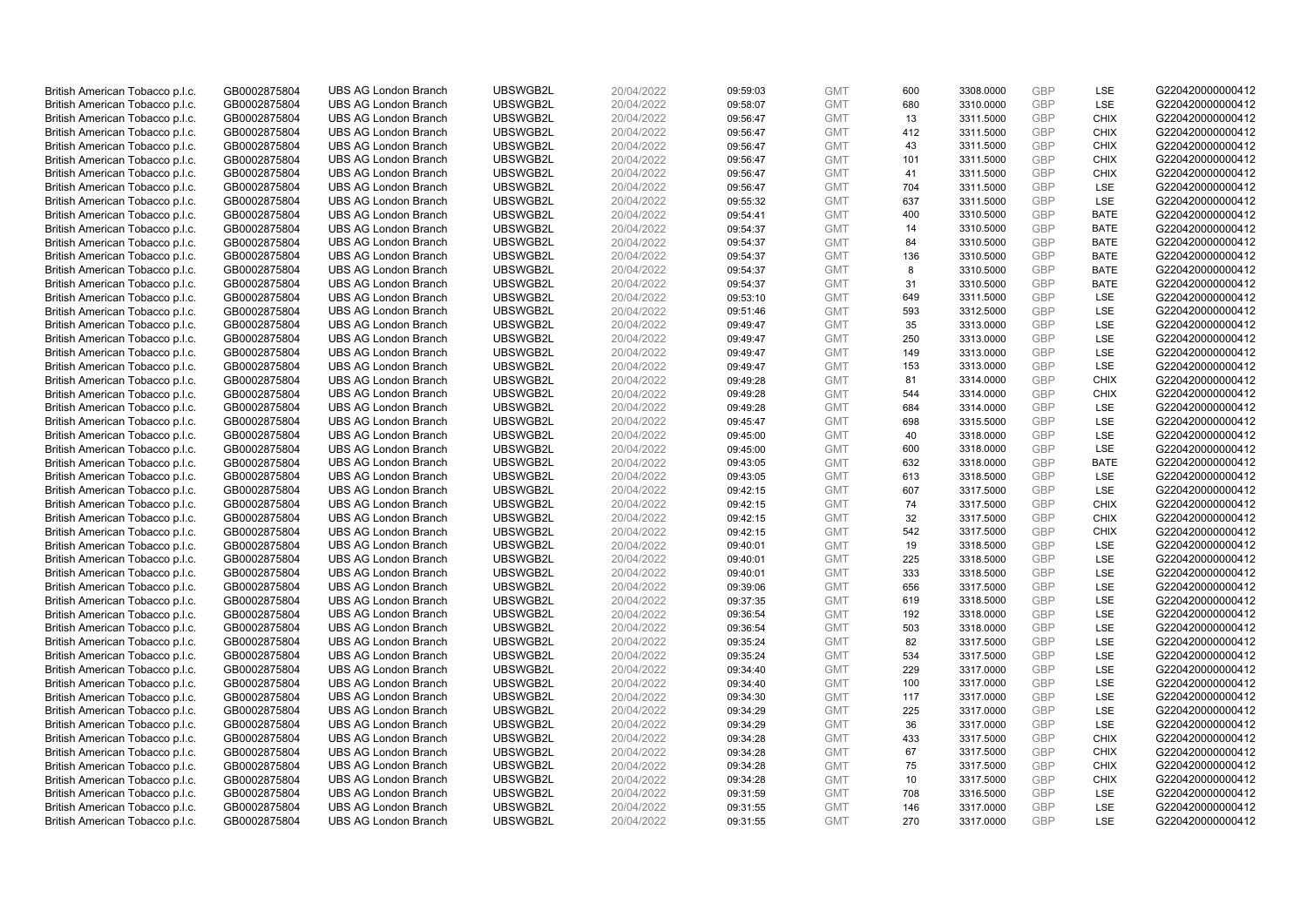| British American Tobacco p.l.c. | GB0002875804 | <b>UBS AG London Branch</b> | UBSWGB2L | 20/04/2022 | 09:31:55 | <b>GMT</b> | 93             | 3317.0000 | <b>GBP</b>               | LSE         | G220420000000412 |
|---------------------------------|--------------|-----------------------------|----------|------------|----------|------------|----------------|-----------|--------------------------|-------------|------------------|
| British American Tobacco p.l.c. | GB0002875804 | <b>UBS AG London Branch</b> | UBSWGB2L | 20/04/2022 | 09:31:55 | <b>GMT</b> | 600            | 3317.0000 | <b>GBP</b>               | LSE         | G220420000000412 |
| British American Tobacco p.l.c. | GB0002875804 | <b>UBS AG London Branch</b> | UBSWGB2L | 20/04/2022 | 09:30:09 | <b>GMT</b> | 651            | 3314.5000 | <b>GBP</b>               | <b>BATE</b> | G220420000000412 |
| British American Tobacco p.l.c. | GB0002875804 | <b>UBS AG London Branch</b> | UBSWGB2L | 20/04/2022 | 09:30:09 | <b>GMT</b> | 634            | 3314.5000 | <b>GBP</b>               | LSE         | G220420000000412 |
| British American Tobacco p.l.c. | GB0002875804 | <b>UBS AG London Branch</b> | UBSWGB2L | 20/04/2022 | 09:30:08 | <b>GMT</b> | 58             | 3315.0000 | <b>GBP</b>               | <b>CHIX</b> | G220420000000412 |
|                                 |              | <b>UBS AG London Branch</b> | UBSWGB2L |            |          |            |                |           |                          | <b>CHIX</b> |                  |
| British American Tobacco p.l.c. | GB0002875804 |                             |          | 20/04/2022 | 09:30:08 | <b>GMT</b> | 552            | 3315.0000 | <b>GBP</b><br><b>GBP</b> |             | G220420000000412 |
| British American Tobacco p.l.c. | GB0002875804 | <b>UBS AG London Branch</b> | UBSWGB2L | 20/04/2022 | 09:27:53 | <b>GMT</b> | 704            | 3310.5000 |                          | LSE         | G220420000000412 |
| British American Tobacco p.l.c. | GB0002875804 | <b>UBS AG London Branch</b> | UBSWGB2L | 20/04/2022 | 09:26:43 | <b>GMT</b> | $\overline{7}$ | 3311.0000 | <b>GBP</b>               | LSE         | G220420000000412 |
| British American Tobacco p.l.c. | GB0002875804 | <b>UBS AG London Branch</b> | UBSWGB2L | 20/04/2022 | 09:26:43 | <b>GMT</b> | 30             | 3310.5000 | <b>GBP</b>               | LSE         | G220420000000412 |
| British American Tobacco p.l.c. | GB0002875804 | <b>UBS AG London Branch</b> | UBSWGB2L | 20/04/2022 | 09:26:43 | <b>GMT</b> | 250            | 3310.5000 | <b>GBP</b>               | LSE         | G220420000000412 |
| British American Tobacco p.l.c. | GB0002875804 | <b>UBS AG London Branch</b> | UBSWGB2L | 20/04/2022 | 09:26:43 | <b>GMT</b> | 149            | 3310.5000 | <b>GBP</b>               | LSE         | G220420000000412 |
| British American Tobacco p.l.c. | GB0002875804 | <b>UBS AG London Branch</b> | UBSWGB2L | 20/04/2022 | 09:26:43 | <b>GMT</b> | 153            | 3310.5000 | <b>GBP</b>               | LSE         | G220420000000412 |
| British American Tobacco p.l.c. | GB0002875804 | <b>UBS AG London Branch</b> | UBSWGB2L | 20/04/2022 | 09:26:23 | <b>GMT</b> | 521            | 3310.5000 | <b>GBP</b>               | LSE         | G220420000000412 |
| British American Tobacco p.l.c. | GB0002875804 | <b>UBS AG London Branch</b> | UBSWGB2L | 20/04/2022 | 09:26:15 | <b>GMT</b> | 125            | 3310.5000 | <b>GBP</b>               | LSE         | G220420000000412 |
| British American Tobacco p.l.c. | GB0002875804 | <b>UBS AG London Branch</b> | UBSWGB2L | 20/04/2022 | 09:25:13 | <b>GMT</b> | 240            | 3310.5000 | <b>GBP</b>               | LSE         | G220420000000412 |
| British American Tobacco p.l.c. | GB0002875804 | <b>UBS AG London Branch</b> | UBSWGB2L | 20/04/2022 | 09:23:47 | <b>GMT</b> | 17             | 3309.5000 | <b>GBP</b>               | LSE         | G220420000000412 |
| British American Tobacco p.l.c. | GB0002875804 | <b>UBS AG London Branch</b> | UBSWGB2L | 20/04/2022 | 09:23:47 | <b>GMT</b> | 681            | 3309.5000 | <b>GBP</b>               | LSE         | G220420000000412 |
| British American Tobacco p.l.c. | GB0002875804 | <b>UBS AG London Branch</b> | UBSWGB2L | 20/04/2022 | 09:23:47 | <b>GMT</b> | 311            | 3309.5000 | <b>GBP</b>               | <b>CHIX</b> | G220420000000412 |
| British American Tobacco p.l.c. | GB0002875804 | <b>UBS AG London Branch</b> | UBSWGB2L | 20/04/2022 | 09:23:47 | <b>GMT</b> | 371            | 3309.5000 | <b>GBP</b>               | <b>CHIX</b> | G220420000000412 |
| British American Tobacco p.l.c. | GB0002875804 | <b>UBS AG London Branch</b> | UBSWGB2L | 20/04/2022 | 09:23:05 | <b>GMT</b> | 429            | 3309.5000 | <b>GBP</b>               | LSE         | G220420000000412 |
| British American Tobacco p.l.c. | GB0002875804 | <b>UBS AG London Branch</b> | UBSWGB2L | 20/04/2022 | 09:23:05 | <b>GMT</b> | 190            | 3309.5000 | <b>GBP</b>               | LSE         | G220420000000412 |
| British American Tobacco p.l.c. | GB0002875804 | <b>UBS AG London Branch</b> | UBSWGB2L | 20/04/2022 | 09:21:26 | <b>GMT</b> | 642            | 3308.5000 | <b>GBP</b>               | LSE         | G220420000000412 |
| British American Tobacco p.l.c. | GB0002875804 | <b>UBS AG London Branch</b> | UBSWGB2L | 20/04/2022 | 09:19:59 | <b>GMT</b> | 712            | 3308.0000 | <b>GBP</b>               | LSE         | G220420000000412 |
| British American Tobacco p.l.c. | GB0002875804 | <b>UBS AG London Branch</b> | UBSWGB2L | 20/04/2022 | 09:18:51 | <b>GMT</b> | 658            | 3307.0000 | <b>GBP</b>               | <b>BATE</b> | G220420000000412 |
| British American Tobacco p.l.c. | GB0002875804 | <b>UBS AG London Branch</b> | UBSWGB2L | 20/04/2022 | 09:18:02 | <b>GMT</b> | 153            | 3311.5000 | <b>GBP</b>               | LSE         | G220420000000412 |
| British American Tobacco p.l.c. | GB0002875804 | <b>UBS AG London Branch</b> | UBSWGB2L | 20/04/2022 | 09:18:02 | <b>GMT</b> | 197            | 3311.5000 | <b>GBP</b>               | LSE         | G220420000000412 |
| British American Tobacco p.l.c. | GB0002875804 | <b>UBS AG London Branch</b> | UBSWGB2L | 20/04/2022 | 09:18:02 | <b>GMT</b> | 122            | 3311.5000 | <b>GBP</b>               | LSE         | G220420000000412 |
| British American Tobacco p.l.c. | GB0002875804 | <b>UBS AG London Branch</b> | UBSWGB2L | 20/04/2022 | 09:18:02 | <b>GMT</b> | 149            | 3311.5000 | <b>GBP</b>               | LSE         | G220420000000412 |
| British American Tobacco p.l.c. | GB0002875804 | <b>UBS AG London Branch</b> | UBSWGB2L | 20/04/2022 | 09:18:02 | <b>GMT</b> | 673            | 3311.5000 | <b>GBP</b>               | LSE         | G220420000000412 |
| British American Tobacco p.l.c. | GB0002875804 | <b>UBS AG London Branch</b> | UBSWGB2L | 20/04/2022 | 09:18:02 | <b>GMT</b> | 524            | 3311.5000 | <b>GBP</b>               | <b>CHIX</b> | G220420000000412 |
| British American Tobacco p.l.c. | GB0002875804 | <b>UBS AG London Branch</b> | UBSWGB2L | 20/04/2022 | 09:18:02 | <b>GMT</b> | 75             | 3311.5000 | GBP                      | <b>CHIX</b> | G220420000000412 |
| British American Tobacco p.l.c. | GB0002875804 | <b>UBS AG London Branch</b> | UBSWGB2L | 20/04/2022 | 09:16:11 | <b>GMT</b> | 650            | 3313.5000 | <b>GBP</b>               | LSE         | G220420000000412 |
| British American Tobacco p.l.c. | GB0002875804 | <b>UBS AG London Branch</b> | UBSWGB2L | 20/04/2022 | 09:14:36 | <b>GMT</b> | 556            | 3314.5000 | <b>GBP</b>               | LSE         | G220420000000412 |
| British American Tobacco p.l.c. | GB0002875804 | <b>UBS AG London Branch</b> | UBSWGB2L | 20/04/2022 | 09:14:36 | <b>GMT</b> | 149            | 3314.5000 | <b>GBP</b>               | LSE         | G220420000000412 |
| British American Tobacco p.l.c. | GB0002875804 | <b>UBS AG London Branch</b> | UBSWGB2L | 20/04/2022 | 09:14:23 | <b>GMT</b> | 85             | 3314.5000 | <b>GBP</b>               | LSE         | G220420000000412 |
| British American Tobacco p.l.c. | GB0002875804 | <b>UBS AG London Branch</b> | UBSWGB2L | 20/04/2022 | 09:14:23 | <b>GMT</b> | 591            | 3314.5000 | <b>GBP</b>               | LSE         | G220420000000412 |
| British American Tobacco p.l.c. | GB0002875804 | <b>UBS AG London Branch</b> | UBSWGB2L | 20/04/2022 | 09:13:45 | <b>GMT</b> | 669            | 3313.0000 | <b>GBP</b>               | LSE         | G220420000000412 |
| British American Tobacco p.l.c. | GB0002875804 | <b>UBS AG London Branch</b> | UBSWGB2L | 20/04/2022 | 09:13:45 | <b>GMT</b> | 344            | 3314.0000 | <b>GBP</b>               | LSE         | G220420000000412 |
| British American Tobacco p.l.c. | GB0002875804 | <b>UBS AG London Branch</b> | UBSWGB2L | 20/04/2022 | 09:13:45 | <b>GMT</b> | 300            | 3314.0000 | <b>GBP</b>               | LSE         | G220420000000412 |
| British American Tobacco p.l.c. | GB0002875804 | <b>UBS AG London Branch</b> | UBSWGB2L | 20/04/2022 | 09:13:38 | <b>GMT</b> | 230            | 3314.5000 | <b>GBP</b>               | <b>CHIX</b> | G220420000000412 |
| British American Tobacco p.l.c. | GB0002875804 | <b>UBS AG London Branch</b> | UBSWGB2L | 20/04/2022 | 09:13:38 | <b>GMT</b> | 473            | 3314.5000 | <b>GBP</b>               | <b>CHIX</b> | G220420000000412 |
| British American Tobacco p.l.c. | GB0002875804 | <b>UBS AG London Branch</b> | UBSWGB2L | 20/04/2022 | 09:09:19 | <b>GMT</b> | 644            | 3310.0000 | <b>GBP</b>               | LSE         | G220420000000412 |
| British American Tobacco p.l.c. | GB0002875804 | <b>UBS AG London Branch</b> | UBSWGB2L | 20/04/2022 | 09:08:58 | <b>GMT</b> | 594            | 3311.0000 | <b>GBP</b>               | LSE         | G220420000000412 |
| British American Tobacco p.l.c. | GB0002875804 | <b>UBS AG London Branch</b> | UBSWGB2L | 20/04/2022 | 09:08:42 | <b>GMT</b> | 87             | 3311.5000 | GBP                      | LSE         | G220420000000412 |
| British American Tobacco p.l.c. | GB0002875804 | <b>UBS AG London Branch</b> | UBSWGB2L | 20/04/2022 | 09:08:42 | <b>GMT</b> | 149            | 3311.5000 | <b>GBP</b>               | LSE         | G220420000000412 |
| British American Tobacco p.l.c. | GB0002875804 | <b>UBS AG London Branch</b> | UBSWGB2L | 20/04/2022 | 09:08:42 | <b>GMT</b> | 153            | 3311.5000 | <b>GBP</b>               | LSE         | G220420000000412 |
| British American Tobacco p.l.c. | GB0002875804 | <b>UBS AG London Branch</b> | UBSWGB2L | 20/04/2022 | 09:08:42 | <b>GMT</b> | 280            | 3311.5000 | <b>GBP</b>               | LSE         | G220420000000412 |
| British American Tobacco p.l.c. | GB0002875804 | <b>UBS AG London Branch</b> | UBSWGB2L | 20/04/2022 | 09:08:42 | <b>GMT</b> | 645            | 3311.5000 | <b>GBP</b>               | <b>BATE</b> | G220420000000412 |
| British American Tobacco p.l.c. | GB0002875804 | <b>UBS AG London Branch</b> | UBSWGB2L | 20/04/2022 | 09:08:42 | <b>GMT</b> | 661            | 3311.5000 | <b>GBP</b>               | LSE         | G220420000000412 |
| British American Tobacco p.l.c. | GB0002875804 | <b>UBS AG London Branch</b> | UBSWGB2L | 20/04/2022 | 09:07:56 | <b>GMT</b> | 441            | 3312.0000 | <b>GBP</b>               | LSE         | G220420000000412 |
| British American Tobacco p.l.c. | GB0002875804 | <b>UBS AG London Branch</b> | UBSWGB2L | 20/04/2022 | 09:07:56 | <b>GMT</b> | 284            | 3312.0000 | <b>GBP</b>               | LSE         | G220420000000412 |
| British American Tobacco p.l.c. | GB0002875804 | <b>UBS AG London Branch</b> | UBSWGB2L | 20/04/2022 | 09:07:56 | <b>GMT</b> | 8              | 3312.0000 | <b>GBP</b>               | <b>CHIX</b> | G220420000000412 |
| British American Tobacco p.l.c. | GB0002875804 | <b>UBS AG London Branch</b> | UBSWGB2L | 20/04/2022 | 09:07:56 | <b>GMT</b> | 651            | 3312.0000 | <b>GBP</b>               | <b>CHIX</b> | G220420000000412 |
| British American Tobacco p.l.c. | GB0002875804 | <b>UBS AG London Branch</b> | UBSWGB2L | 20/04/2022 | 09:05:03 | <b>GMT</b> | 663            | 3309.5000 | GBP                      | LSE         | G220420000000412 |
|                                 |              |                             |          |            |          |            |                |           |                          |             |                  |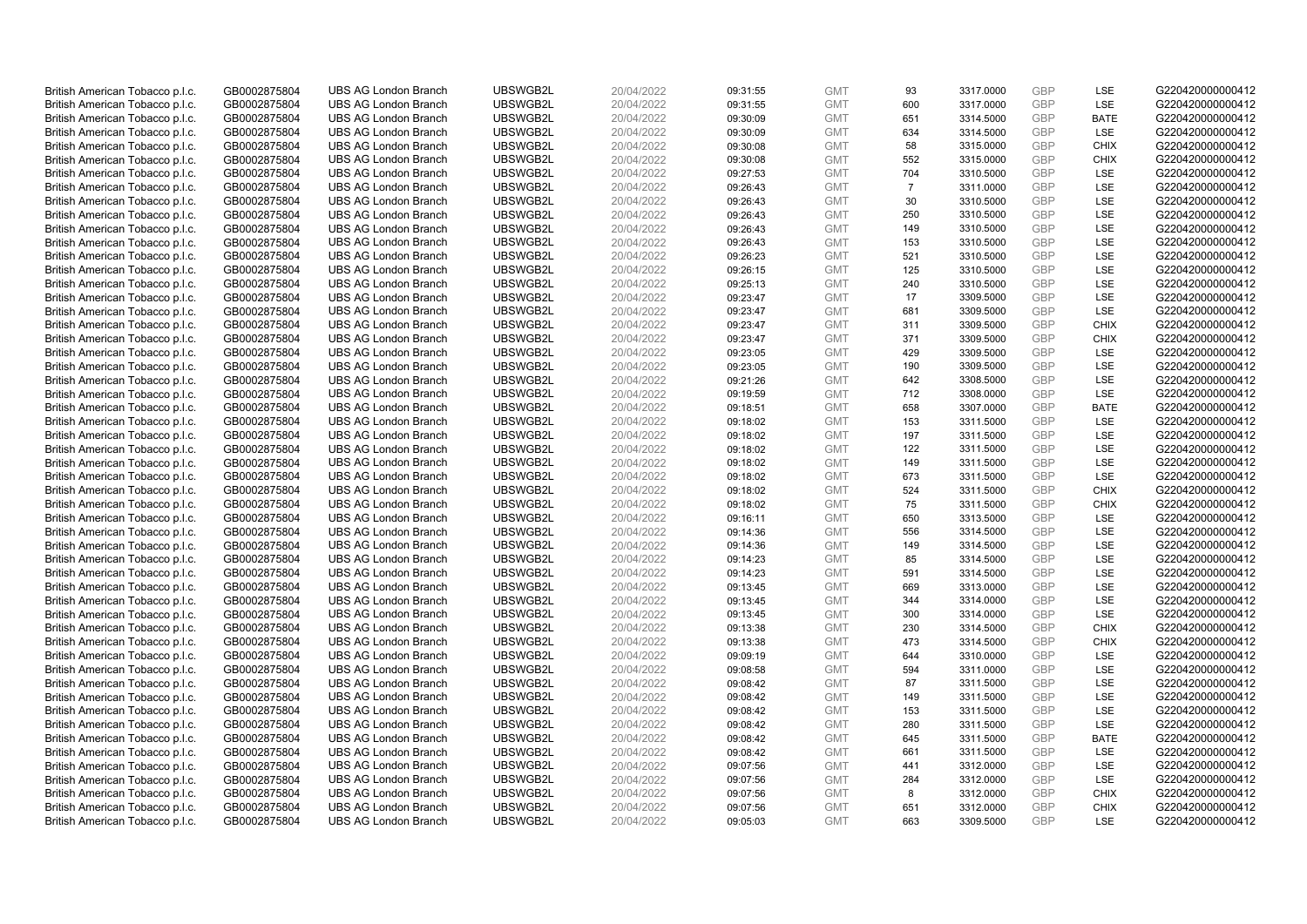| British American Tobacco p.l.c.                                    | GB0002875804                 | <b>UBS AG London Branch</b>                                | UBSWGB2L             | 20/04/2022               | 09:04:49             | <b>GMT</b>               | 326            | 3310.0000              | <b>GBP</b>               | <b>LSE</b>         | G220420000000412                     |
|--------------------------------------------------------------------|------------------------------|------------------------------------------------------------|----------------------|--------------------------|----------------------|--------------------------|----------------|------------------------|--------------------------|--------------------|--------------------------------------|
| British American Tobacco p.l.c.                                    | GB0002875804                 | <b>UBS AG London Branch</b>                                | UBSWGB2L             | 20/04/2022               | 09:04:49             | <b>GMT</b>               | 300            | 3310.0000              | <b>GBP</b>               | LSE                | G220420000000412                     |
| British American Tobacco p.l.c.                                    | GB0002875804                 | <b>UBS AG London Branch</b>                                | UBSWGB2L             | 20/04/2022               | 09:04:23             | <b>GMT</b>               | 595            | 3310.0000              | <b>GBP</b>               | LSE                | G220420000000412                     |
| British American Tobacco p.l.c.                                    | GB0002875804                 | <b>UBS AG London Branch</b>                                | UBSWGB2L             | 20/04/2022               | 09:02:55             | <b>GMT</b>               | 578            | 3307.0000              | <b>GBP</b>               | LSE                | G220420000000412                     |
| British American Tobacco p.l.c.                                    | GB0002875804                 | <b>UBS AG London Branch</b>                                | UBSWGB2L             | 20/04/2022               | 09:01:15             | <b>GMT</b>               | 686            | 3304.5000              | <b>GBP</b>               | LSE                | G220420000000412                     |
| British American Tobacco p.l.c.                                    | GB0002875804                 | <b>UBS AG London Branch</b>                                | UBSWGB2L             | 20/04/2022               | 09:01:15             | <b>GMT</b>               | 572            | 3305.0000              | <b>GBP</b>               | <b>CHIX</b>        | G220420000000412                     |
| British American Tobacco p.l.c.                                    | GB0002875804                 | <b>UBS AG London Branch</b>                                | UBSWGB2L             | 20/04/2022               | 09:01:15             | <b>GMT</b>               | 643            | 3305.5000              | <b>GBP</b>               | <b>BATE</b>        | G220420000000412                     |
| British American Tobacco p.l.c.                                    | GB0002875804                 | <b>UBS AG London Branch</b>                                | UBSWGB2L             | 20/04/2022               | 09:01:15             | <b>GMT</b>               | 692            | 3305.5000              | <b>GBP</b>               | LSE                | G220420000000412                     |
| British American Tobacco p.l.c.                                    | GB0002875804                 | <b>UBS AG London Branch</b>                                | UBSWGB2L             | 20/04/2022               | 08:58:25             | <b>GMT</b>               | 654            | 3303.5000              | <b>GBP</b>               | LSE                | G220420000000412                     |
| British American Tobacco p.l.c.                                    | GB0002875804                 | <b>UBS AG London Branch</b>                                | UBSWGB2L             | 20/04/2022               | 08:57:48             | <b>GMT</b>               | 693            | 3304.0000              | <b>GBP</b>               | <b>LSE</b>         | G220420000000412                     |
| British American Tobacco p.l.c.                                    | GB0002875804                 | <b>UBS AG London Branch</b>                                | UBSWGB2L             | 20/04/2022               | 08:57:04             | <b>GMT</b>               | 6              | 3304.0000              | <b>GBP</b>               | <b>CHIX</b>        | G220420000000412                     |
| British American Tobacco p.l.c.                                    | GB0002875804                 | <b>UBS AG London Branch</b>                                | UBSWGB2L             | 20/04/2022               | 08:57:04             | <b>GMT</b>               | 76             | 3304.0000              | <b>GBP</b>               | <b>CHIX</b>        | G220420000000412                     |
| British American Tobacco p.l.c.                                    | GB0002875804                 | <b>UBS AG London Branch</b>                                | UBSWGB2L             | 20/04/2022               | 08:57:04             | <b>GMT</b>               | 14             | 3304.0000              | <b>GBP</b>               | <b>CHIX</b>        | G220420000000412                     |
| British American Tobacco p.l.c.                                    | GB0002875804                 | <b>UBS AG London Branch</b>                                | UBSWGB2L             | 20/04/2022               | 08:57:04             | <b>GMT</b>               | 592            | 3304.0000              | <b>GBP</b>               | <b>CHIX</b>        | G220420000000412                     |
| British American Tobacco p.l.c.                                    | GB0002875804                 | <b>UBS AG London Branch</b>                                | UBSWGB2L             | 20/04/2022               | 08:57:04             | <b>GMT</b>               | 696            | 3304.5000              | <b>GBP</b>               | LSE                | G220420000000412                     |
| British American Tobacco p.l.c.                                    | GB0002875804                 | <b>UBS AG London Branch</b>                                | UBSWGB2L             | 20/04/2022               | 08:54:10             | <b>GMT</b>               | 358            | 3304.0000              | <b>GBP</b>               | LSE                | G220420000000412                     |
| British American Tobacco p.l.c.                                    | GB0002875804                 | <b>UBS AG London Branch</b>                                | UBSWGB2L             | 20/04/2022               | 08:54:10             | <b>GMT</b>               | 233            | 3304.0000              | <b>GBP</b>               | LSE                | G220420000000412                     |
| British American Tobacco p.l.c.                                    | GB0002875804                 | <b>UBS AG London Branch</b>                                | UBSWGB2L             | 20/04/2022               | 08:52:36             | <b>GMT</b>               | 638            | 3306.0000              | <b>GBP</b>               | LSE                | G220420000000412                     |
| British American Tobacco p.l.c.                                    | GB0002875804                 | <b>UBS AG London Branch</b>                                | UBSWGB2L             | 20/04/2022               | 08:52:15             | <b>GMT</b>               | 696            | 3307.5000              | <b>GBP</b>               | LSE                | G220420000000412                     |
| British American Tobacco p.l.c.                                    | GB0002875804                 | <b>UBS AG London Branch</b>                                | UBSWGB2L             | 20/04/2022               | 08:50:45             | <b>GMT</b>               | 112            | 3310.0000              | <b>GBP</b>               | <b>BATE</b>        | G220420000000412                     |
| British American Tobacco p.l.c.                                    | GB0002875804                 | <b>UBS AG London Branch</b>                                | UBSWGB2L             | 20/04/2022               | 08:50:45             | <b>GMT</b>               | 506            | 3310.0000              | <b>GBP</b>               | <b>BATE</b>        | G220420000000412                     |
| British American Tobacco p.l.c.                                    | GB0002875804                 | <b>UBS AG London Branch</b>                                | UBSWGB2L             | 20/04/2022               | 08:50:32             | <b>GMT</b>               | 578            | 3310.5000              | <b>GBP</b>               | LSE                | G220420000000412                     |
| British American Tobacco p.l.c.                                    | GB0002875804                 | <b>UBS AG London Branch</b>                                | UBSWGB2L             | 20/04/2022               | 08:50:32             | <b>GMT</b>               | 60             | 3310.5000              | <b>GBP</b>               | <b>CHIX</b>        | G220420000000412                     |
| British American Tobacco p.l.c.                                    | GB0002875804                 | <b>UBS AG London Branch</b>                                | UBSWGB2L             | 20/04/2022               | 08:50:32             | <b>GMT</b>               | 600            | 3310.5000              | <b>GBP</b>               | <b>CHIX</b>        | G220420000000412                     |
| British American Tobacco p.l.c.                                    | GB0002875804                 | <b>UBS AG London Branch</b>                                | UBSWGB2L             | 20/04/2022               | 08:49:16             | <b>GMT</b>               | 153            | 3310.5000              | <b>GBP</b>               | LSE                | G220420000000412                     |
| British American Tobacco p.l.c.                                    | GB0002875804                 | <b>UBS AG London Branch</b>                                | UBSWGB2L             | 20/04/2022               | 08:49:16             | <b>GMT</b>               | 153            | 3310.0000              | <b>GBP</b>               | LSE                | G220420000000412                     |
| British American Tobacco p.l.c.                                    | GB0002875804                 | <b>UBS AG London Branch</b>                                | UBSWGB2L             | 20/04/2022               | 08:49:16             | <b>GMT</b>               | 149            | 3310.5000              | <b>GBP</b>               | LSE                | G220420000000412                     |
| British American Tobacco p.l.c.                                    | GB0002875804                 | <b>UBS AG London Branch</b>                                | UBSWGB2L             | 20/04/2022               | 08:49:16             | <b>GMT</b>               | 214            | 3310.5000              | <b>GBP</b>               | LSE                | G220420000000412                     |
| British American Tobacco p.l.c.                                    | GB0002875804                 | <b>UBS AG London Branch</b>                                | UBSWGB2L             | 20/04/2022               | 08:48:41             | <b>GMT</b>               | 452            | 3310.5000              | <b>GBP</b>               | LSE                | G220420000000412                     |
| British American Tobacco p.l.c.                                    | GB0002875804                 | <b>UBS AG London Branch</b>                                | UBSWGB2L             | 20/04/2022               | 08:48:41             | <b>GMT</b>               | 225            | 3310.5000              | <b>GBP</b>               | LSE                | G220420000000412                     |
| British American Tobacco p.l.c.                                    | GB0002875804                 | <b>UBS AG London Branch</b>                                | UBSWGB2L             | 20/04/2022               | 08:47:20             | <b>GMT</b>               | 101            | 3307.5000              | <b>GBP</b>               | LSE                | G220420000000412                     |
| British American Tobacco p.l.c.                                    | GB0002875804                 | <b>UBS AG London Branch</b>                                | UBSWGB2L             | 20/04/2022               | 08:47:20             | <b>GMT</b>               | 559            | 3307.5000              | <b>GBP</b>               | LSE                | G220420000000412                     |
| British American Tobacco p.l.c.                                    | GB0002875804                 | <b>UBS AG London Branch</b>                                | UBSWGB2L             | 20/04/2022               | 08:45:54             | <b>GMT</b>               | 250            | 3306.5000              | <b>GBP</b>               | LSE                | G220420000000412                     |
| British American Tobacco p.l.c.                                    | GB0002875804                 | <b>UBS AG London Branch</b>                                | UBSWGB2L             | 20/04/2022               | 08:45:54             | <b>GMT</b>               | 149            | 3306.5000              | <b>GBP</b>               | LSE                | G220420000000412                     |
| British American Tobacco p.l.c.                                    | GB0002875804                 | <b>UBS AG London Branch</b>                                | UBSWGB2L             | 20/04/2022               | 08:45:54             | <b>GMT</b>               | 153            | 3306.5000              | <b>GBP</b>               | LSE                | G220420000000412                     |
| British American Tobacco p.l.c.                                    | GB0002875804                 | <b>UBS AG London Branch</b>                                | UBSWGB2L             | 20/04/2022               | 08:45:54             | <b>GMT</b>               | 650            | 3308.5000              | <b>GBP</b>               | LSE                | G220420000000412                     |
| British American Tobacco p.l.c.                                    | GB0002875804                 | <b>UBS AG London Branch</b>                                | UBSWGB2L             | 20/04/2022               | 08:45:54             | <b>GMT</b>               | 705            | 3308.0000              | <b>GBP</b>               | <b>CHIX</b>        | G220420000000412                     |
| British American Tobacco p.l.c.                                    | GB0002875804                 | <b>UBS AG London Branch</b>                                | UBSWGB2L             | 20/04/2022               | 08:45:20             | <b>GMT</b>               | 76             | 3307.0000              | <b>GBP</b>               | LSE                | G220420000000412                     |
| British American Tobacco p.l.c.                                    | GB0002875804                 | <b>UBS AG London Branch</b>                                | UBSWGB2L             | 20/04/2022               | 08:45:20             | <b>GMT</b>               | 197            | 3307.0000              | <b>GBP</b>               | LSE                | G220420000000412                     |
| British American Tobacco p.l.c.                                    | GB0002875804                 | <b>UBS AG London Branch</b>                                | UBSWGB2L             | 20/04/2022               | 08:45:20             | <b>GMT</b>               | 17             | 3307.0000              | <b>GBP</b>               | LSE                | G220420000000412                     |
| British American Tobacco p.l.c.                                    | GB0002875804                 | <b>UBS AG London Branch</b>                                | UBSWGB2L             | 20/04/2022               | 08:44:33             | <b>GMT</b>               | 250            | 3303.5000              | <b>GBP</b>               | LSE                | G220420000000412                     |
| British American Tobacco p.l.c.                                    | GB0002875804                 | <b>UBS AG London Branch</b>                                | UBSWGB2L             | 20/04/2022               | 08:44:00             | <b>GMT</b>               | 661            | 3303.0000              | <b>GBP</b><br><b>GBP</b> | LSE<br><b>BATE</b> | G220420000000412                     |
| British American Tobacco p.l.c.                                    | GB0002875804                 | <b>UBS AG London Branch</b>                                | UBSWGB2L             | 20/04/2022               | 08:44:00             | <b>GMT</b>               | 597<br>291     | 3303.5000              | <b>GBP</b>               | LSE                | G220420000000412                     |
| British American Tobacco p.l.c.                                    | GB0002875804                 | <b>UBS AG London Branch</b><br><b>UBS AG London Branch</b> | UBSWGB2L<br>UBSWGB2L | 20/04/2022               | 08:43:56             | <b>GMT</b>               | 377            | 3303.5000              | <b>GBP</b>               | <b>LSE</b>         | G220420000000412<br>G220420000000412 |
| British American Tobacco p.l.c.<br>British American Tobacco p.l.c. | GB0002875804<br>GB0002875804 | <b>UBS AG London Branch</b>                                | UBSWGB2L             | 20/04/2022<br>20/04/2022 | 08:43:56<br>08:40:23 | <b>GMT</b><br><b>GMT</b> | 680            | 3303.5000<br>3300.5000 | <b>GBP</b>               | LSE                | G220420000000412                     |
| British American Tobacco p.l.c.                                    | GB0002875804                 | <b>UBS AG London Branch</b>                                | UBSWGB2L             | 20/04/2022               | 08:39:47             | <b>GMT</b>               | 637            | 3300.5000              | <b>GBP</b>               | LSE                | G220420000000412                     |
| British American Tobacco p.l.c.                                    | GB0002875804                 | <b>UBS AG London Branch</b>                                | UBSWGB2L             | 20/04/2022               | 08:39:47             | <b>GMT</b>               | 698            | 3300.5000              | <b>GBP</b>               | <b>CHIX</b>        | G220420000000412                     |
| British American Tobacco p.l.c.                                    | GB0002875804                 | <b>UBS AG London Branch</b>                                | UBSWGB2L             | 20/04/2022               | 08:38:07             | <b>GMT</b>               | 600            | 3297.5000              | <b>GBP</b>               | LSE                | G220420000000412                     |
| British American Tobacco p.l.c.                                    | GB0002875804                 | <b>UBS AG London Branch</b>                                | UBSWGB2L             | 20/04/2022               | 08:38:07             | <b>GMT</b>               | $\overline{1}$ | 3297.5000              | <b>GBP</b>               | LSE                | G220420000000412                     |
| British American Tobacco p.l.c.                                    | GB0002875804                 | <b>UBS AG London Branch</b>                                | UBSWGB2L             | 20/04/2022               | 08:36:59             | <b>GMT</b>               | 609            | 3300.0000              | <b>GBP</b>               | LSE                | G220420000000412                     |
| British American Tobacco p.l.c.                                    | GB0002875804                 | <b>UBS AG London Branch</b>                                | UBSWGB2L             | 20/04/2022               | 08:36:59             | <b>GMT</b>               | 61             | 3300.0000              | <b>GBP</b>               | LSE                | G220420000000412                     |
| British American Tobacco p.l.c.                                    | GB0002875804                 | <b>UBS AG London Branch</b>                                | UBSWGB2L             | 20/04/2022               | 08:35:25             | <b>GMT</b>               | 478            | 3300.0000              | <b>GBP</b>               | LSE                | G220420000000412                     |
| British American Tobacco p.l.c.                                    | GB0002875804                 | <b>UBS AG London Branch</b>                                | UBSWGB2L             | 20/04/2022               | 08:35:25             | <b>GMT</b>               | 216            | 3300.0000              | GBP                      | LSE                | G220420000000412                     |
|                                                                    |                              |                                                            |                      |                          |                      |                          |                |                        |                          |                    |                                      |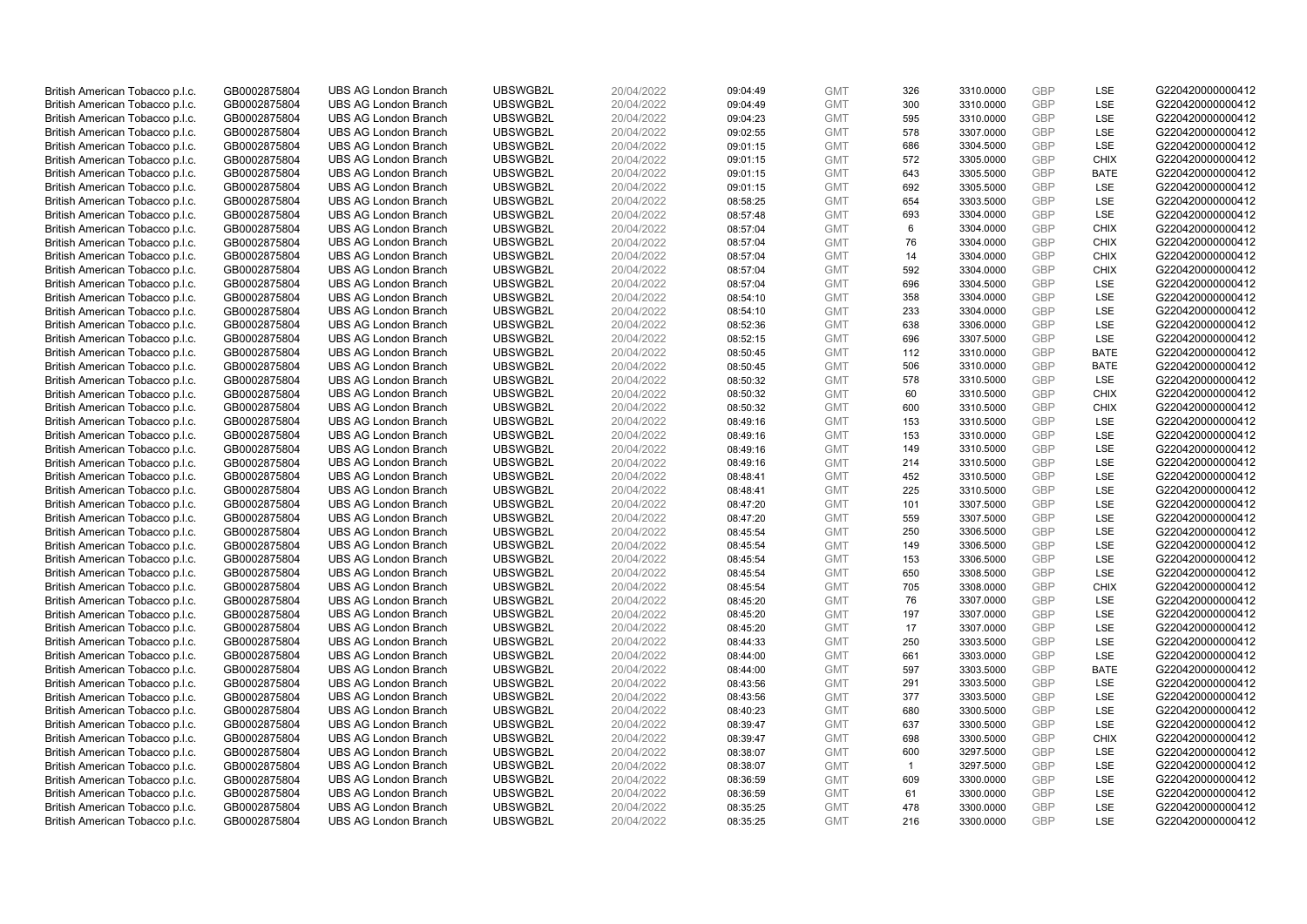| British American Tobacco p.l.c.                                    | GB0002875804                 | <b>UBS AG London Branch</b>                                | UBSWGB2L             | 20/04/2022               | 08:35:25             | <b>GMT</b>               | 646            | 3300.0000              | <b>GBP</b>        | <b>BATE</b>       | G220420000000412                     |
|--------------------------------------------------------------------|------------------------------|------------------------------------------------------------|----------------------|--------------------------|----------------------|--------------------------|----------------|------------------------|-------------------|-------------------|--------------------------------------|
| British American Tobacco p.l.c.                                    | GB0002875804                 | <b>UBS AG London Branch</b>                                | UBSWGB2L             | 20/04/2022               | 08:34:47             | <b>GMT</b>               | 656            | 3299.5000              | GBP               | <b>CHIX</b>       | G220420000000412                     |
| British American Tobacco p.l.c.                                    | GB0002875804                 | <b>UBS AG London Branch</b>                                | UBSWGB2L             | 20/04/2022               | 08:34:44             | <b>GMT</b>               | 584            | 3300.0000              | <b>GBP</b>        | LSE               | G220420000000412                     |
| British American Tobacco p.l.c.                                    | GB0002875804                 | <b>UBS AG London Branch</b>                                | UBSWGB2L             | 20/04/2022               | 08:33:14             | <b>GMT</b>               | 73             | 3301.5000              | GBP               | <b>LSE</b>        | G220420000000412                     |
| British American Tobacco p.l.c.                                    | GB0002875804                 | <b>UBS AG London Branch</b>                                | UBSWGB2L             | 20/04/2022               | 08:33:14             | <b>GMT</b>               | 600            | 3301.5000              | <b>GBP</b>        | <b>LSE</b>        | G220420000000412                     |
| British American Tobacco p.l.c.                                    | GB0002875804                 | <b>UBS AG London Branch</b>                                | UBSWGB2L             | 20/04/2022               | 08:32:32             | <b>GMT</b>               | 693            | 3301.0000              | GBP               | <b>LSE</b>        | G220420000000412                     |
| British American Tobacco p.l.c.                                    | GB0002875804                 | <b>UBS AG London Branch</b>                                | UBSWGB2L             | 20/04/2022               | 08:32:06             | <b>GMT</b>               | 698            | 3298.5000              | <b>GBP</b>        | LSE               | G220420000000412                     |
| British American Tobacco p.l.c.                                    | GB0002875804                 | <b>UBS AG London Branch</b>                                | UBSWGB2L             | 20/04/2022               | 08:30:40             | <b>GMT</b>               | 314            | 3296.5000              | GBP               | <b>CHIX</b>       | G220420000000412                     |
| British American Tobacco p.l.c.                                    | GB0002875804                 | <b>UBS AG London Branch</b>                                | UBSWGB2L             | 20/04/2022               | 08:30:40             | <b>GMT</b>               | 264            | 3296.5000              | GBP               | <b>CHIX</b>       | G220420000000412                     |
| British American Tobacco p.l.c.                                    | GB0002875804                 | <b>UBS AG London Branch</b>                                | UBSWGB2L             | 20/04/2022               | 08:30:40             | <b>GMT</b>               | 627            | 3297.0000              | GBP               | <b>LSE</b>        | G220420000000412                     |
| British American Tobacco p.l.c.                                    | GB0002875804                 | <b>UBS AG London Branch</b>                                | UBSWGB2L             | 20/04/2022               | 08:29:14             | <b>GMT</b>               | 125            | 3299.0000              | <b>GBP</b>        | LSE               | G220420000000412                     |
| British American Tobacco p.l.c.                                    | GB0002875804                 | <b>UBS AG London Branch</b>                                | UBSWGB2L             | 20/04/2022               | 08:29:14             | <b>GMT</b>               | 486            | 3299.0000              | <b>GBP</b>        | LSE               | G220420000000412                     |
| British American Tobacco p.l.c.                                    | GB0002875804                 | <b>UBS AG London Branch</b>                                | UBSWGB2L             | 20/04/2022               | 08:28:41             | <b>GMT</b>               | 688            | 3298.5000              | GBP               | LSE               | G220420000000412                     |
| British American Tobacco p.l.c.                                    | GB0002875804                 | <b>UBS AG London Branch</b>                                | UBSWGB2L             | 20/04/2022               | 08:27:20             | <b>GMT</b>               | 190            | 3294.0000              | <b>GBP</b>        | <b>BATE</b>       | G220420000000412                     |
| British American Tobacco p.l.c.                                    | GB0002875804                 | <b>UBS AG London Branch</b>                                | UBSWGB2L             | 20/04/2022               | 08:27:20             | <b>GMT</b>               | 47             | 3294.0000              | GBP               | <b>BATE</b>       | G220420000000412                     |
| British American Tobacco p.l.c.                                    | GB0002875804                 | <b>UBS AG London Branch</b>                                | UBSWGB2L             | 20/04/2022               | 08:27:20             | <b>GMT</b>               | 102            | 3294.0000              | <b>GBP</b>        | <b>BATE</b>       | G220420000000412                     |
| British American Tobacco p.l.c.                                    | GB0002875804                 | <b>UBS AG London Branch</b>                                | UBSWGB2L             | 20/04/2022               | 08:27:20             | <b>GMT</b>               | 260            | 3294.0000              | GBP               | <b>BATE</b>       | G220420000000412                     |
| British American Tobacco p.l.c.                                    | GB0002875804                 | <b>UBS AG London Branch</b>                                | UBSWGB2L             | 20/04/2022               | 08:27:16             | <b>GMT</b>               | 466            | 3294.5000              | <b>GBP</b>        | LSE               | G220420000000412                     |
| British American Tobacco p.l.c.                                    | GB0002875804                 | <b>UBS AG London Branch</b>                                | UBSWGB2L             | 20/04/2022               | 08:27:16             | <b>GMT</b>               | 139            | 3294.5000              | GBP               | <b>LSE</b>        | G220420000000412                     |
| British American Tobacco p.l.c.                                    | GB0002875804                 | <b>UBS AG London Branch</b>                                | UBSWGB2L             | 20/04/2022               | 08:26:29             | <b>GMT</b>               | 577            | 3295.0000              | <b>GBP</b>        | <b>CHIX</b>       | G220420000000412                     |
| British American Tobacco p.l.c.                                    | GB0002875804                 | <b>UBS AG London Branch</b>                                | UBSWGB2L             | 20/04/2022               | 08:25:45             | <b>GMT</b>               | 63             | 3294.5000              | GBP               | LSE               | G220420000000412                     |
| British American Tobacco p.l.c.                                    | GB0002875804                 | <b>UBS AG London Branch</b>                                | UBSWGB2L             | 20/04/2022               | 08:25:45             | <b>GMT</b>               | 250            | 3294.5000              | GBP               | <b>LSE</b>        | G220420000000412                     |
| British American Tobacco p.l.c.                                    | GB0002875804                 | <b>UBS AG London Branch</b>                                | UBSWGB2L             | 20/04/2022               | 08:25:45             | <b>GMT</b>               | 260            | 3294.5000              | GBP               | LSE               | G220420000000412                     |
| British American Tobacco p.l.c.                                    | GB0002875804                 | <b>UBS AG London Branch</b>                                | UBSWGB2L             | 20/04/2022               | 08:24:53             | <b>GMT</b>               | 126            | 3293.0000              | <b>GBP</b>        | LSE               | G220420000000412                     |
| British American Tobacco p.l.c.                                    | GB0002875804                 | <b>UBS AG London Branch</b>                                | UBSWGB2L             | 20/04/2022               | 08:24:53             | <b>GMT</b>               | 250            | 3293.0000              | GBP               | LSE               | G220420000000412                     |
| British American Tobacco p.l.c.                                    | GB0002875804                 | <b>UBS AG London Branch</b>                                | UBSWGB2L             | 20/04/2022               | 08:24:53             | <b>GMT</b>               | 153            | 3293.0000              | GBP               | LSE               | G220420000000412                     |
| British American Tobacco p.l.c.                                    | GB0002875804                 | <b>UBS AG London Branch</b>                                | UBSWGB2L             | 20/04/2022               | 08:24:53             | <b>GMT</b>               | 149            | 3293.0000              | <b>GBP</b>        | LSE               | G220420000000412                     |
| British American Tobacco p.l.c.                                    | GB0002875804                 | <b>UBS AG London Branch</b>                                | UBSWGB2L             | 20/04/2022               | 08:24:34             | <b>GMT</b>               | 40             | 3295.5000              | GBP               | LSE               | G220420000000412                     |
| British American Tobacco p.l.c.                                    | GB0002875804                 | <b>UBS AG London Branch</b>                                | UBSWGB2L             | 20/04/2022               | 08:24:34             | <b>GMT</b>               | 301            | 3295.5000              | <b>GBP</b>        | LSE               | G220420000000412                     |
| British American Tobacco p.l.c.                                    | GB0002875804                 | <b>UBS AG London Branch</b>                                | UBSWGB2L             | 20/04/2022               | 08:24:34             | <b>GMT</b>               | 278            | 3295.5000              | GBP               | LSE               | G220420000000412                     |
| British American Tobacco p.l.c.                                    | GB0002875804                 | <b>UBS AG London Branch</b>                                | UBSWGB2L             | 20/04/2022               | 08:24:26             | <b>GMT</b>               | 581            | 3295.5000              | <b>GBP</b>        | LSE               | G220420000000412                     |
| British American Tobacco p.l.c.                                    | GB0002875804                 | <b>UBS AG London Branch</b>                                | UBSWGB2L             | 20/04/2022               | 08:24:26             | <b>GMT</b>               | 350            | 3296.0000              | GBP               | LSE               | G220420000000412                     |
| British American Tobacco p.l.c.                                    | GB0002875804                 | <b>UBS AG London Branch</b>                                | UBSWGB2L             | 20/04/2022               | 08:24:26             | <b>GMT</b>               | 302            | 3296.0000              | <b>GBP</b>        | LSE               | G220420000000412                     |
| British American Tobacco p.l.c.                                    | GB0002875804                 | <b>UBS AG London Branch</b>                                | UBSWGB2L             | 20/04/2022               | 08:23:07             | <b>GMT</b>               | 667            | 3291.0000              | <b>GBP</b>        | <b>CHIX</b>       | G220420000000412                     |
| British American Tobacco p.l.c.                                    | GB0002875804                 | <b>UBS AG London Branch</b>                                | UBSWGB2L             | 20/04/2022               | 08:23:05             | <b>GMT</b>               | 691            | 3292.0000              | <b>GBP</b>        | <b>LSE</b>        | G220420000000412                     |
| British American Tobacco p.l.c.                                    | GB0002875804                 | <b>UBS AG London Branch</b>                                | UBSWGB2L             | 20/04/2022               | 08:22:05             | <b>GMT</b>               | $\overline{2}$ | 3289.5000              | <b>GBP</b>        | LSE               | G220420000000412                     |
| British American Tobacco p.l.c.                                    | GB0002875804                 | <b>UBS AG London Branch</b>                                | UBSWGB2L             | 20/04/2022               | 08:22:05             | <b>GMT</b>               | 688            | 3289.5000              | <b>GBP</b>        | <b>LSE</b>        | G220420000000412                     |
| British American Tobacco p.l.c.                                    | GB0002875804                 | <b>UBS AG London Branch</b>                                | UBSWGB2L             | 20/04/2022               | 08:21:09             | <b>GMT</b>               | 153            | 3287.0000              | <b>GBP</b>        | LSE<br>LSE        | G220420000000412<br>G220420000000412 |
| British American Tobacco p.l.c.                                    | GB0002875804                 | <b>UBS AG London Branch</b>                                | UBSWGB2L             | 20/04/2022               | 08:21:09             | <b>GMT</b>               | 149            | 3287.0000              | <b>GBP</b>        |                   |                                      |
| British American Tobacco p.l.c.                                    | GB0002875804<br>GB0002875804 | <b>UBS AG London Branch</b><br><b>UBS AG London Branch</b> | UBSWGB2L<br>UBSWGB2L | 20/04/2022<br>20/04/2022 | 08:21:09             | <b>GMT</b><br><b>GMT</b> | 301<br>597     | 3287.0000<br>3287.0000 | <b>GBP</b><br>GBP | LSE<br><b>LSE</b> | G220420000000412<br>G220420000000412 |
| British American Tobacco p.l.c.<br>British American Tobacco p.l.c. | GB0002875804                 | <b>UBS AG London Branch</b>                                | UBSWGB2L             | 20/04/2022               | 08:21:09<br>08:20:36 | <b>GMT</b>               | 250            | 3283.5000              | <b>GBP</b>        | LSE               | G220420000000412                     |
| British American Tobacco p.l.c.                                    | GB0002875804                 | <b>UBS AG London Branch</b>                                | UBSWGB2L             | 20/04/2022               | 08:20:36             | <b>GMT</b>               | 708            | 3283.5000              | GBP               | LSE               | G220420000000412                     |
| British American Tobacco p.l.c.                                    | GB0002875804                 | <b>UBS AG London Branch</b>                                | UBSWGB2L             | 20/04/2022               | 08:19:55             | <b>GMT</b>               | 679            | 3282.0000              | GBP               | <b>BATE</b>       | G220420000000412                     |
| British American Tobacco p.l.c.                                    | GB0002875804                 | <b>UBS AG London Branch</b>                                | UBSWGB2L             | 20/04/2022               | 08:19:52             | <b>GMT</b>               | 620            | 3282.5000              | <b>GBP</b>        | <b>LSE</b>        | G220420000000412                     |
| British American Tobacco p.l.c.                                    | GB0002875804                 | <b>UBS AG London Branch</b>                                | UBSWGB2L             | 20/04/2022               | 08:19:18             | <b>GMT</b>               | 79             | 3280.0000              | <b>GBP</b>        | LSE               | G220420000000412                     |
| British American Tobacco p.l.c.                                    | GB0002875804                 | <b>UBS AG London Branch</b>                                | UBSWGB2L             | 20/04/2022               | 08:19:18             | <b>GMT</b>               | 610            | 3280.0000              | <b>GBP</b>        | LSE               | G220420000000412                     |
| British American Tobacco p.l.c.                                    | GB0002875804                 | <b>UBS AG London Branch</b>                                | UBSWGB2L             | 20/04/2022               | 08:19:18             | <b>GMT</b>               | 164            | 3280.0000              | GBP               | <b>CHIX</b>       | G220420000000412                     |
| British American Tobacco p.l.c.                                    | GB0002875804                 | <b>UBS AG London Branch</b>                                | UBSWGB2L             | 20/04/2022               | 08:19:18             | <b>GMT</b>               | 17             | 3280.0000              | <b>GBP</b>        | <b>CHIX</b>       | G220420000000412                     |
| British American Tobacco p.l.c.                                    | GB0002875804                 | <b>UBS AG London Branch</b>                                | UBSWGB2L             | 20/04/2022               | 08:19:18             | <b>GMT</b>               | 410            | 3280.0000              | <b>GBP</b>        | <b>CHIX</b>       | G220420000000412                     |
| British American Tobacco p.l.c.                                    | GB0002875804                 | <b>UBS AG London Branch</b>                                | UBSWGB2L             | 20/04/2022               | 08:17:34             | <b>GMT</b>               | 599            | 3276.5000              | <b>GBP</b>        | LSE               | G220420000000412                     |
| British American Tobacco p.l.c.                                    | GB0002875804                 | <b>UBS AG London Branch</b>                                | UBSWGB2L             | 20/04/2022               | 08:17:33             | <b>GMT</b>               | 618            | 3277.5000              | <b>GBP</b>        | LSE               | G220420000000412                     |
| British American Tobacco p.l.c.                                    | GB0002875804                 | <b>UBS AG London Branch</b>                                | UBSWGB2L             | 20/04/2022               | 08:17:31             | <b>GMT</b>               | 671            | 3279.0000              | <b>GBP</b>        | LSE               | G220420000000412                     |
| British American Tobacco p.l.c.                                    | GB0002875804                 | <b>UBS AG London Branch</b>                                | UBSWGB2L             | 20/04/2022               | 08:16:05             | <b>GMT</b>               | 700            | 3280.0000              | GBP               | <b>LSE</b>        | G220420000000412                     |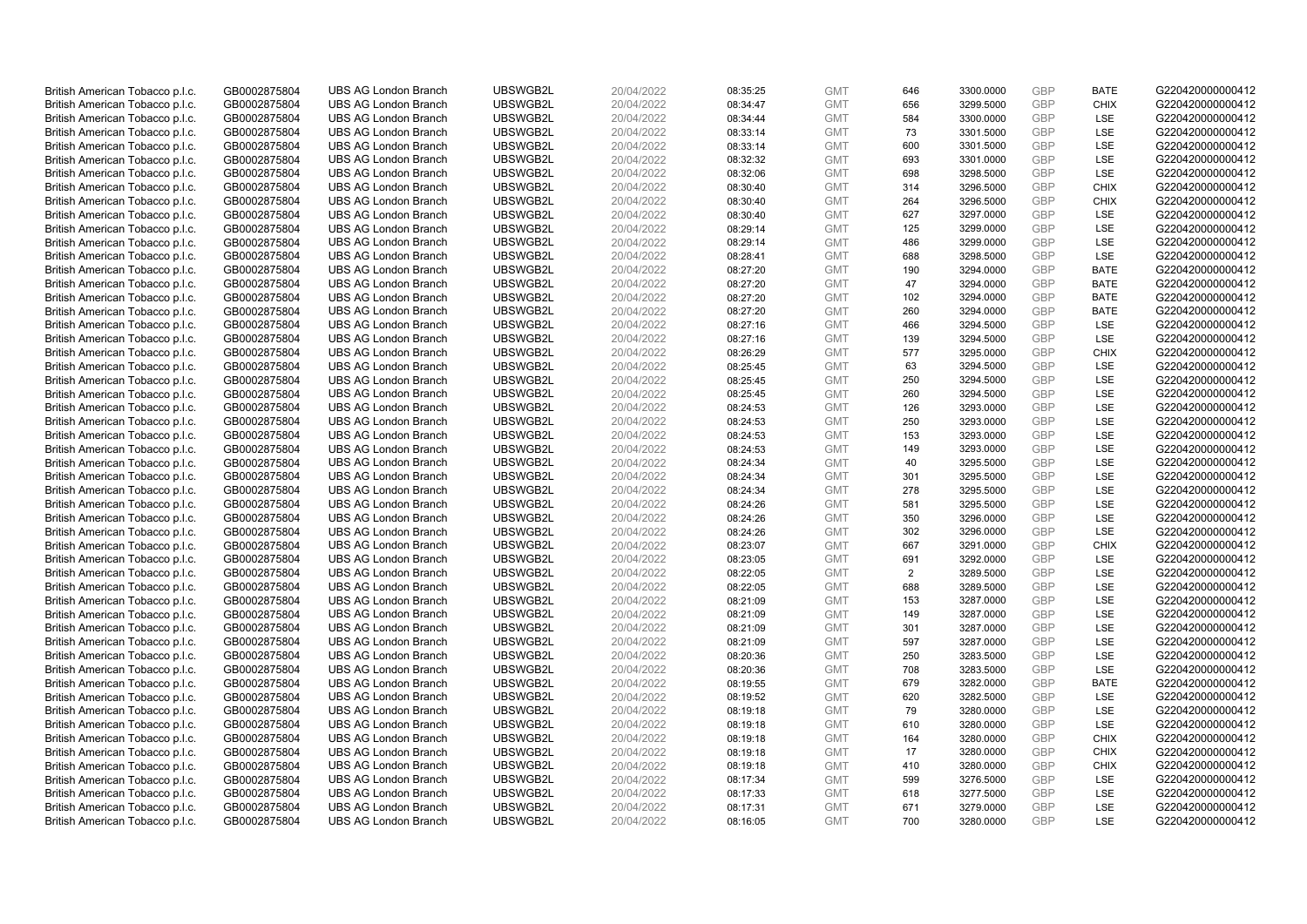| British American Tobacco p.l.c.                                    | GB0002875804                 | <b>UBS AG London Branch</b>                                | UBSWGB2L             | 20/04/2022               | 08:14:46             | <b>GMT</b>               | 611        | 3281.5000              | <b>GBP</b>               | LSE                | G220420000000412                     |
|--------------------------------------------------------------------|------------------------------|------------------------------------------------------------|----------------------|--------------------------|----------------------|--------------------------|------------|------------------------|--------------------------|--------------------|--------------------------------------|
| British American Tobacco p.l.c.                                    | GB0002875804                 | <b>UBS AG London Branch</b>                                | UBSWGB2L             | 20/04/2022               | 08:14:42             | <b>GMT</b>               | 683        | 3282.5000              | <b>GBP</b>               | <b>CHIX</b>        | G220420000000412                     |
| British American Tobacco p.l.c.                                    | GB0002875804                 | <b>UBS AG London Branch</b>                                | UBSWGB2L             | 20/04/2022               | 08:14:36             | <b>GMT</b>               | 383        | 3284.0000              | <b>GBP</b>               | LSE                | G220420000000412                     |
| British American Tobacco p.l.c.                                    | GB0002875804                 | <b>UBS AG London Branch</b>                                | UBSWGB2L             | 20/04/2022               | 08:14:36             | <b>GMT</b>               | 107        | 3284.0000              | <b>GBP</b>               | LSE                | G220420000000412                     |
| British American Tobacco p.l.c.                                    | GB0002875804                 | <b>UBS AG London Branch</b>                                | UBSWGB2L             | 20/04/2022               | 08:14:36             | <b>GMT</b>               | 153        | 3284.0000              | <b>GBP</b>               | LSE                | G220420000000412                     |
| British American Tobacco p.l.c.                                    | GB0002875804                 | <b>UBS AG London Branch</b>                                | UBSWGB2L             | 20/04/2022               | 08:14:24             | <b>GMT</b>               | 285        | 3284.0000              | GBP                      | LSE                | G220420000000412                     |
| British American Tobacco p.l.c.                                    | GB0002875804                 | <b>UBS AG London Branch</b>                                | UBSWGB2L             | 20/04/2022               | 08:14:24             | <b>GMT</b>               | 340        | 3284.0000              | <b>GBP</b>               | LSE                | G220420000000412                     |
| British American Tobacco p.l.c.                                    | GB0002875804                 | <b>UBS AG London Branch</b>                                | UBSWGB2L             | 20/04/2022               | 08:14:13             | <b>GMT</b>               | 590        | 3284.5000              | <b>GBP</b>               | LSE                | G220420000000412                     |
| British American Tobacco p.l.c.                                    | GB0002875804                 | <b>UBS AG London Branch</b>                                | UBSWGB2L             | 20/04/2022               | 08:14:06             | <b>GMT</b>               | 153        | 3285.5000              | <b>GBP</b>               | LSE                | G220420000000412                     |
| British American Tobacco p.l.c.                                    | GB0002875804                 | <b>UBS AG London Branch</b>                                | UBSWGB2L             | 20/04/2022               | 08:14:06             | <b>GMT</b>               | 303        | 3285.5000              | <b>GBP</b>               | <b>LSE</b>         | G220420000000412                     |
| British American Tobacco p.l.c.                                    | GB0002875804                 | <b>UBS AG London Branch</b>                                | UBSWGB2L             | 20/04/2022               | 08:13:44             | <b>GMT</b>               | 670        | 3284.0000              | <b>GBP</b>               | LSE                | G220420000000412                     |
| British American Tobacco p.l.c.                                    | GB0002875804                 | <b>UBS AG London Branch</b>                                | UBSWGB2L             | 20/04/2022               | 08:12:37             | <b>GMT</b>               | 616        | 3281.0000              | <b>GBP</b>               | LSE                | G220420000000412                     |
| British American Tobacco p.l.c.                                    | GB0002875804                 | <b>UBS AG London Branch</b>                                | UBSWGB2L             | 20/04/2022               | 08:12:35             | <b>GMT</b>               | 643        | 3281.0000              | <b>GBP</b>               | LSE                | G220420000000412                     |
| British American Tobacco p.l.c.                                    | GB0002875804                 | <b>UBS AG London Branch</b>                                | UBSWGB2L             | 20/04/2022               | 08:12:35             | <b>GMT</b>               | 622        | 3281.0000              | <b>GBP</b>               | <b>BATE</b>        | G220420000000412                     |
| British American Tobacco p.l.c.                                    | GB0002875804                 | <b>UBS AG London Branch</b>                                | UBSWGB2L             | 20/04/2022               | 08:12:35             | <b>GMT</b>               | 49         | 3281.5000              | <b>GBP</b>               | <b>CHIX</b>        | G220420000000412                     |
| British American Tobacco p.l.c.                                    | GB0002875804                 | <b>UBS AG London Branch</b>                                | UBSWGB2L             | 20/04/2022               | 08:12:35             | <b>GMT</b>               | 600        | 3281.5000              | <b>GBP</b>               | <b>CHIX</b>        | G220420000000412                     |
| British American Tobacco p.l.c.                                    | GB0002875804                 | <b>UBS AG London Branch</b>                                | UBSWGB2L             | 20/04/2022               | 08:12:31             | <b>GMT</b>               | 584        | 3282.0000              | <b>GBP</b>               | LSE                | G220420000000412                     |
| British American Tobacco p.l.c.                                    | GB0002875804                 | <b>UBS AG London Branch</b>                                | UBSWGB2L             | 20/04/2022               | 08:11:40             | <b>GMT</b>               | 640        | 3279.5000              | <b>GBP</b>               | LSE                | G220420000000412                     |
| British American Tobacco p.l.c.                                    | GB0002875804                 | <b>UBS AG London Branch</b>                                | UBSWGB2L             | 20/04/2022               | 08:10:52             | <b>GMT</b>               | 31         | 3283.0000              | <b>GBP</b>               | LSE                | G220420000000412                     |
| British American Tobacco p.l.c.                                    | GB0002875804                 | <b>UBS AG London Branch</b>                                | UBSWGB2L             | 20/04/2022               | 08:10:52             | <b>GMT</b>               | 600        | 3283.0000              | <b>GBP</b>               | LSE                | G220420000000412                     |
| British American Tobacco p.l.c.                                    | GB0002875804                 | <b>UBS AG London Branch</b>                                | UBSWGB2L             | 20/04/2022               | 08:10:30             | <b>GMT</b>               | 669        | 3284.5000              | <b>GBP</b>               | LSE                | G220420000000412                     |
| British American Tobacco p.l.c.                                    | GB0002875804                 | <b>UBS AG London Branch</b>                                | UBSWGB2L             | 20/04/2022               | 08:10:30             | <b>GMT</b>               | 629        | 3284.5000              | <b>GBP</b>               | LSE                | G220420000000412                     |
| British American Tobacco p.l.c.                                    | GB0002875804                 | <b>UBS AG London Branch</b>                                | UBSWGB2L             | 20/04/2022               | 08:09:22             | <b>GMT</b>               | 316        | 3281.0000              | <b>GBP</b>               | LSE                | G220420000000412                     |
| British American Tobacco p.l.c.                                    | GB0002875804                 | <b>UBS AG London Branch</b>                                | UBSWGB2L             | 20/04/2022               | 08:09:22             | <b>GMT</b>               | 153        | 3281.0000              | <b>GBP</b>               | LSE                | G220420000000412                     |
| British American Tobacco p.l.c.                                    | GB0002875804                 | <b>UBS AG London Branch</b>                                | UBSWGB2L             | 20/04/2022               | 08:09:22             | <b>GMT</b>               | 146        | 3281.0000              | <b>GBP</b>               | LSE                | G220420000000412                     |
| British American Tobacco p.l.c.                                    | GB0002875804                 | <b>UBS AG London Branch</b>                                | UBSWGB2L             | 20/04/2022               | 08:09:22             | <b>GMT</b>               | 580        | 3281.0000              | <b>GBP</b>               | LSE                | G220420000000412                     |
| British American Tobacco p.l.c.                                    | GB0002875804                 | <b>UBS AG London Branch</b>                                | UBSWGB2L             | 20/04/2022               | 08:08:21             | <b>GMT</b>               | 477        | 3278.0000              | <b>GBP</b>               | <b>CHIX</b>        | G220420000000412                     |
| British American Tobacco p.l.c.                                    | GB0002875804                 | <b>UBS AG London Branch</b>                                | UBSWGB2L             | 20/04/2022               | 08:08:21             | <b>GMT</b>               | 183        | 3278.0000              | <b>GBP</b>               | <b>CHIX</b>        | G220420000000412                     |
| British American Tobacco p.l.c.                                    | GB0002875804                 | <b>UBS AG London Branch</b>                                | UBSWGB2L             | 20/04/2022               | 08:08:20             | <b>GMT</b>               | 571        | 3279.0000              | <b>GBP</b>               | <b>BATE</b>        | G220420000000412                     |
| British American Tobacco p.l.c.                                    | GB0002875804                 | <b>UBS AG London Branch</b>                                | UBSWGB2L             | 20/04/2022               | 08:08:20             | <b>GMT</b>               | 588        | 3279.0000              | <b>GBP</b>               | LSE                | G220420000000412                     |
| British American Tobacco p.l.c.                                    | GB0002875804                 | <b>UBS AG London Branch</b>                                | UBSWGB2L             | 20/04/2022               | 08:07:07             | <b>GMT</b>               | 665        | 3282.0000              | <b>GBP</b>               | LSE                | G220420000000412                     |
| British American Tobacco p.l.c.                                    | GB0002875804                 | <b>UBS AG London Branch</b>                                | UBSWGB2L             | 20/04/2022               | 08:06:25             | <b>GMT</b>               | 99         | 3278.5000              | <b>GBP</b>               | LSE                | G220420000000412                     |
| British American Tobacco p.l.c.                                    | GB0002875804                 | <b>UBS AG London Branch</b>                                | UBSWGB2L             | 20/04/2022               | 08:06:25             | <b>GMT</b>               | 519        | 3278.5000              | <b>GBP</b>               | LSE                | G220420000000412                     |
| British American Tobacco p.l.c.                                    | GB0002875804                 | <b>UBS AG London Branch</b>                                | UBSWGB2L             | 20/04/2022               | 08:06:23             | <b>GMT</b>               | 676        | 3279.5000              | <b>GBP</b>               | <b>CHIX</b>        | G220420000000412                     |
| British American Tobacco p.l.c.                                    | GB0002875804                 | <b>UBS AG London Branch</b>                                | UBSWGB2L             | 20/04/2022               | 08:06:22             | <b>GMT</b>               | 583        | 3280.0000              | <b>GBP</b>               | LSE                | G220420000000412                     |
| British American Tobacco p.l.c.                                    | GB0002875804                 | <b>UBS AG London Branch</b>                                | UBSWGB2L             | 20/04/2022               | 08:05:33             | <b>GMT</b>               | 708        | 3280.5000              | <b>GBP</b>               | LSE                | G220420000000412                     |
| British American Tobacco p.l.c.                                    | GB0002875804                 | <b>UBS AG London Branch</b>                                | UBSWGB2L             | 20/04/2022               | 08:05:12             | <b>GMT</b>               | 618        | 3282.0000              | <b>GBP</b>               | LSE                | G220420000000412                     |
| British American Tobacco p.l.c.                                    | GB0002875804                 | <b>UBS AG London Branch</b>                                | UBSWGB2L             | 20/04/2022               | 08:04:38             | <b>GMT</b>               | 590        | 3279.5000              | <b>GBP</b>               | <b>BATE</b>        | G220420000000412                     |
| British American Tobacco p.l.c.                                    | GB0002875804                 | <b>UBS AG London Branch</b>                                | UBSWGB2L             | 20/04/2022               | 08:04:37             | <b>GMT</b>               | 613        | 3280.5000              | <b>GBP</b>               | LSE                | G220420000000412                     |
| British American Tobacco p.l.c.                                    | GB0002875804                 | <b>UBS AG London Branch</b>                                | UBSWGB2L             | 20/04/2022               | 08:04:37             | <b>GMT</b>               | 588        | 3281.0000              | <b>GBP</b>               | <b>CHIX</b>        | G220420000000412                     |
| British American Tobacco p.l.c.                                    | GB0002875804                 | <b>UBS AG London Branch</b>                                | UBSWGB2L             | 20/04/2022               | 08:02:56             | <b>GMT</b>               | 703        | 3276.0000              | <b>GBP</b>               | LSE                | G220420000000412                     |
| British American Tobacco p.l.c.                                    | GB0002875804                 | <b>UBS AG London Branch</b>                                | UBSWGB2L             | 20/04/2022               | 08:02:53             | <b>GMT</b>               | 116        | 3278.0000              | <b>GBP</b><br><b>GBP</b> | LSE                | G220420000000412                     |
| British American Tobacco p.l.c.                                    | GB0002875804                 | <b>UBS AG London Branch</b>                                | UBSWGB2L             | 20/04/2022               | 08:02:53             | <b>GMT</b>               | 463<br>583 | 3278.0000              | <b>GBP</b>               | LSE<br><b>CHIX</b> | G220420000000412                     |
| British American Tobacco p.l.c.                                    | GB0002875804                 | <b>UBS AG London Branch</b><br><b>UBS AG London Branch</b> | UBSWGB2L<br>UBSWGB2L | 20/04/2022               | 08:02:23             | <b>GMT</b>               | 536        | 3277.5000              | <b>GBP</b>               | <b>LSE</b>         | G220420000000412<br>G220420000000412 |
| British American Tobacco p.l.c.                                    | GB0002875804<br>GB0002875804 | <b>UBS AG London Branch</b>                                | UBSWGB2L             | 20/04/2022<br>20/04/2022 | 08:02:15<br>08:02:15 | <b>GMT</b><br><b>GMT</b> | 148        | 3278.5000<br>3278.5000 | <b>GBP</b>               | LSE                | G220420000000412                     |
| British American Tobacco p.l.c.<br>British American Tobacco p.l.c. | GB0002875804                 | <b>UBS AG London Branch</b>                                | UBSWGB2L             | 20/04/2022               | 08:02:15             | <b>GMT</b>               | 179        | 3278.5000              | <b>GBP</b>               | LSE                | G220420000000412                     |
| British American Tobacco p.l.c.                                    | GB0002875804                 | <b>UBS AG London Branch</b>                                | UBSWGB2L             | 20/04/2022               | 08:02:14             | <b>GMT</b>               | 487        | 3278.5000              | <b>GBP</b>               | LSE                | G220420000000412                     |
| British American Tobacco p.l.c.                                    | GB0002875804                 | <b>UBS AG London Branch</b>                                | UBSWGB2L             | 20/04/2022               | 08:02:13             | <b>GMT</b>               | 700        | 3281.0000              | <b>GBP</b>               | LSE                | G220420000000412                     |
| British American Tobacco p.l.c.                                    | GB0002875804                 | <b>UBS AG London Branch</b>                                | UBSWGB2L             | 20/04/2022               | 08:02:13             | <b>GMT</b>               | 624        | 3281.0000              | <b>GBP</b>               | <b>BATE</b>        | G220420000000412                     |
| British American Tobacco p.l.c.                                    | GB0002875804                 | <b>UBS AG London Branch</b>                                | UBSWGB2L             | 20/04/2022               | 08:02:13             | <b>GMT</b>               | 642        | 3280.0000              | <b>GBP</b>               | <b>CHIX</b>        | G220420000000412                     |
| British American Tobacco p.l.c.                                    | GB0002875804                 | <b>UBS AG London Branch</b>                                | UBSWGB2L             | 20/04/2022               | 08:02:11             | <b>GMT</b>               | 1203       | 3282.0000              | <b>GBP</b>               | LSE                | G220420000000412                     |
| British American Tobacco p.l.c.                                    | GB0002875804                 | <b>UBS AG London Branch</b>                                | UBSWGB2L             | 20/04/2022               | 08:01:50             | <b>GMT</b>               | 848        | 3281.5000              | <b>GBP</b>               | LSE                | G220420000000412                     |
| British American Tobacco p.l.c.                                    | GB0002875804                 | <b>UBS AG London Branch</b>                                | UBSWGB2L             | 20/04/2022               | 08:00:51             | <b>GMT</b>               | 616        | 3276.0000              | GBP                      | LSE                | G220420000000412                     |
|                                                                    |                              |                                                            |                      |                          |                      |                          |            |                        |                          |                    |                                      |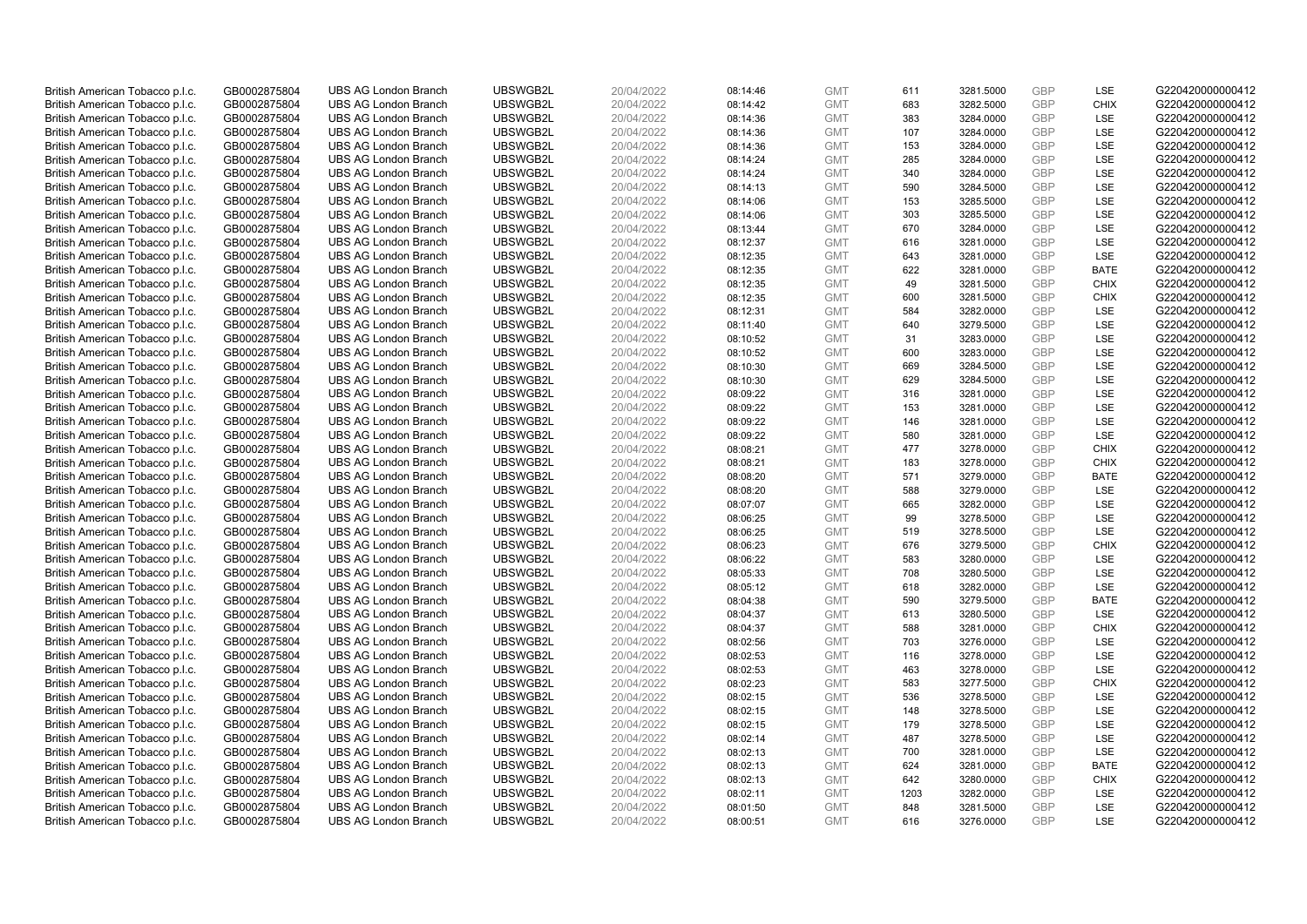| British American Tobacco p.l.c. | GB0002875804 | <b>UBS AG London Branch</b> | UBSWGB2L | 20/04/2022 | 08:00:51 | <b>GMT</b> | 86             | 3276.5000 | <b>GBP</b>               | LSE         | G220420000000412 |
|---------------------------------|--------------|-----------------------------|----------|------------|----------|------------|----------------|-----------|--------------------------|-------------|------------------|
| British American Tobacco p.l.c. | GB0002875804 | <b>UBS AG London Branch</b> | UBSWGB2L | 20/04/2022 | 08:00:51 | <b>GMT</b> | 598            | 3276.5000 | GBP                      | <b>LSE</b>  | G220420000000412 |
| British American Tobacco p.l.c. | GB0002875804 | <b>UBS AG London Branch</b> | UBSWGB2L | 20/04/2022 | 08:00:50 | <b>GMT</b> | 591            | 3276.5000 | <b>GBP</b>               | LSE         | G220420000000412 |
| British American Tobacco p.l.c. | GB0002875804 | <b>UBS AG London Branch</b> | UBSWGB2L | 20/04/2022 | 08:00:28 | <b>GMT</b> | 659            | 3271.0000 | <b>GBP</b>               | LSE         | G220420000000412 |
| British American Tobacco p.l.c. | GB0002875804 | <b>UBS AG London Branch</b> | UBSWGB2L | 20/04/2022 | 08:00:25 | <b>GMT</b> | 347            | 3273.5000 | <b>GBP</b>               | LSE         | G220420000000412 |
|                                 |              | <b>UBS AG London Branch</b> | UBSWGB2L |            |          |            |                |           |                          | LSE         |                  |
| British American Tobacco p.l.c. | GB0002875804 |                             |          | 20/04/2022 | 08:00:25 | <b>GMT</b> | 315            | 3273.5000 | <b>GBP</b><br><b>GBP</b> |             | G220420000000412 |
| British American Tobacco p.l.c. | GB0002875804 | <b>UBS AG London Branch</b> | UBSWGB2L | 21/04/2022 | 16:22:04 | <b>GMT</b> | 305            | 3,341.00  |                          | LSE         | G220421000000396 |
| British American Tobacco p.l.c. | GB0002875804 | <b>UBS AG London Branch</b> | UBSWGB2L | 21/04/2022 | 16:22:04 | <b>GMT</b> | 250            | 3,341.00  | <b>GBP</b>               | LSE         | G220421000000396 |
| British American Tobacco p.l.c. | GB0002875804 | <b>UBS AG London Branch</b> | UBSWGB2L | 21/04/2022 | 16:21:49 | <b>GMT</b> | 11             | 3,341.50  | <b>GBP</b>               | LSE         | G220421000000396 |
| British American Tobacco p.l.c. | GB0002875804 | <b>UBS AG London Branch</b> | UBSWGB2L | 21/04/2022 | 16:21:49 | <b>GMT</b> | 631            | 3,341.50  | <b>GBP</b>               | LSE         | G220421000000396 |
| British American Tobacco p.l.c. | GB0002875804 | <b>UBS AG London Branch</b> | UBSWGB2L | 21/04/2022 | 16:21:11 | <b>GMT</b> | 296            | 3,341.50  | <b>GBP</b>               | LSE         | G220421000000396 |
| British American Tobacco p.l.c. | GB0002875804 | <b>UBS AG London Branch</b> | UBSWGB2L | 21/04/2022 | 16:21:11 | <b>GMT</b> | 69             | 3,341.50  | <b>GBP</b>               | <b>CHIX</b> | G220421000000396 |
| British American Tobacco p.l.c. | GB0002875804 | <b>UBS AG London Branch</b> | UBSWGB2L | 21/04/2022 | 16:21:11 | <b>GMT</b> | 20             | 3,341.50  | <b>GBP</b>               | <b>CHIX</b> | G220421000000396 |
| British American Tobacco p.l.c. | GB0002875804 | <b>UBS AG London Branch</b> | UBSWGB2L | 21/04/2022 | 16:21:11 | <b>GMT</b> | 374            | 3,341.50  | <b>GBP</b>               | <b>LSE</b>  | G220421000000396 |
| British American Tobacco p.l.c. | GB0002875804 | <b>UBS AG London Branch</b> | UBSWGB2L | 21/04/2022 | 16:21:08 | <b>GMT</b> | 163            | 3,341.50  | <b>GBP</b>               | <b>CHIX</b> | G220421000000396 |
| British American Tobacco p.l.c. | GB0002875804 | <b>UBS AG London Branch</b> | UBSWGB2L | 21/04/2022 | 16:21:08 | <b>GMT</b> | 283            | 3,341.50  | <b>GBP</b>               | LSE         | G220421000000396 |
| British American Tobacco p.l.c. | GB0002875804 | <b>UBS AG London Branch</b> | UBSWGB2L | 21/04/2022 | 16:21:08 | <b>GMT</b> | 151            | 3,341.50  | <b>GBP</b>               | LSE         | G220421000000396 |
| British American Tobacco p.l.c. | GB0002875804 | <b>UBS AG London Branch</b> | UBSWGB2L | 21/04/2022 | 16:21:08 | <b>GMT</b> | 505            | 3,341.50  | <b>GBP</b>               | <b>CHIX</b> | G220421000000396 |
| British American Tobacco p.l.c. | GB0002875804 | <b>UBS AG London Branch</b> | UBSWGB2L | 21/04/2022 | 16:21:08 | <b>GMT</b> | 231            | 3,341.50  | <b>GBP</b>               | <b>BATE</b> | G220421000000396 |
| British American Tobacco p.l.c. | GB0002875804 | <b>UBS AG London Branch</b> | UBSWGB2L | 21/04/2022 | 16:21:08 | <b>GMT</b> | 230            | 3,341.50  | <b>GBP</b>               | LSE         | G220421000000396 |
| British American Tobacco p.l.c. | GB0002875804 | <b>UBS AG London Branch</b> | UBSWGB2L | 21/04/2022 | 16:21:08 | <b>GMT</b> | 127            | 3,341.50  | <b>GBP</b>               | <b>BATE</b> | G220421000000396 |
| British American Tobacco p.l.c. | GB0002875804 | <b>UBS AG London Branch</b> | UBSWGB2L | 21/04/2022 | 16:21:08 | <b>GMT</b> | 250            | 3,341.50  | <b>GBP</b>               | LSE         | G220421000000396 |
| British American Tobacco p.l.c. | GB0002875804 | <b>UBS AG London Branch</b> | UBSWGB2L | 21/04/2022 | 16:20:30 | <b>GMT</b> | 58             | 3,341.00  | <b>GBP</b>               | <b>BATE</b> | G220421000000396 |
| British American Tobacco p.l.c. | GB0002875804 | <b>UBS AG London Branch</b> | UBSWGB2L | 21/04/2022 | 16:20:30 | <b>GMT</b> | 194            | 3,341.00  | <b>GBP</b>               | <b>BATE</b> | G220421000000396 |
| British American Tobacco p.l.c. | GB0002875804 | <b>UBS AG London Branch</b> | UBSWGB2L | 21/04/2022 | 16:20:30 | <b>GMT</b> | 50             | 3,341.00  | <b>GBP</b>               | <b>BATE</b> | G220421000000396 |
| British American Tobacco p.l.c. | GB0002875804 | <b>UBS AG London Branch</b> | UBSWGB2L | 21/04/2022 | 16:20:30 | <b>GMT</b> | 50             | 3,341.00  | <b>GBP</b>               | <b>BATE</b> | G220421000000396 |
| British American Tobacco p.l.c. | GB0002875804 | <b>UBS AG London Branch</b> | UBSWGB2L | 21/04/2022 | 16:20:30 | <b>GMT</b> | 62             | 3,341.00  | <b>GBP</b>               | LSE         | G220421000000396 |
| British American Tobacco p.l.c. | GB0002875804 | <b>UBS AG London Branch</b> | UBSWGB2L | 21/04/2022 | 16:20:30 | <b>GMT</b> | 250            | 3,341.00  | <b>GBP</b>               | LSE         | G220421000000396 |
| British American Tobacco p.l.c. | GB0002875804 | <b>UBS AG London Branch</b> | UBSWGB2L | 21/04/2022 | 16:20:30 | <b>GMT</b> | 151            | 3,341.00  | <b>GBP</b>               | LSE         | G220421000000396 |
| British American Tobacco p.l.c. | GB0002875804 | <b>UBS AG London Branch</b> | UBSWGB2L | 21/04/2022 | 16:20:30 | <b>GMT</b> | 146            | 3,341.00  | <b>GBP</b>               | LSE         | G220421000000396 |
| British American Tobacco p.l.c. | GB0002875804 | <b>UBS AG London Branch</b> | UBSWGB2L | 21/04/2022 | 16:20:26 | <b>GMT</b> | 597            | 3,341.00  | <b>GBP</b>               | LSE         | G220421000000396 |
| British American Tobacco p.l.c. | GB0002875804 | <b>UBS AG London Branch</b> | UBSWGB2L | 21/04/2022 | 16:20:26 | <b>GMT</b> | 93             | 3,341.00  | <b>GBP</b>               | LSE         | G220421000000396 |
| British American Tobacco p.l.c. | GB0002875804 | <b>UBS AG London Branch</b> | UBSWGB2L | 21/04/2022 | 16:19:58 | <b>GMT</b> | 593            | 3,340.50  | <b>GBP</b>               | LSE         | G220421000000396 |
| British American Tobacco p.l.c. | GB0002875804 | <b>UBS AG London Branch</b> | UBSWGB2L | 21/04/2022 | 16:19:28 | <b>GMT</b> | 654            | 3,340.00  | <b>GBP</b>               | LSE         | G220421000000396 |
| British American Tobacco p.l.c. | GB0002875804 | <b>UBS AG London Branch</b> | UBSWGB2L | 21/04/2022 | 16:19:28 | <b>GMT</b> | 628            | 3,340.00  | <b>GBP</b>               | <b>CHIX</b> | G220421000000396 |
| British American Tobacco p.l.c. | GB0002875804 | <b>UBS AG London Branch</b> | UBSWGB2L | 21/04/2022 | 16:19:28 | <b>GMT</b> | 64             | 3,340.00  | <b>GBP</b>               | <b>CHIX</b> | G220421000000396 |
| British American Tobacco p.l.c. | GB0002875804 | <b>UBS AG London Branch</b> | UBSWGB2L | 21/04/2022 | 16:19:26 | <b>GMT</b> | 1407           | 3,340.00  | <b>GBP</b>               | LSE         | G220421000000396 |
| British American Tobacco p.l.c. | GB0002875804 | <b>UBS AG London Branch</b> | UBSWGB2L | 21/04/2022 | 16:19:11 | <b>GMT</b> | 124            | 3,339.50  | <b>GBP</b>               | LSE         | G220421000000396 |
| British American Tobacco p.l.c. | GB0002875804 | <b>UBS AG London Branch</b> | UBSWGB2L | 21/04/2022 | 16:17:52 | <b>GMT</b> | 591            | 3,338.50  | <b>GBP</b>               | LSE         | G220421000000396 |
| British American Tobacco p.l.c. | GB0002875804 | <b>UBS AG London Branch</b> | UBSWGB2L | 21/04/2022 | 16:17:09 | <b>GMT</b> | 151            | 3,338.50  | <b>GBP</b>               | LSE         | G220421000000396 |
| British American Tobacco p.l.c. | GB0002875804 | <b>UBS AG London Branch</b> | UBSWGB2L | 21/04/2022 | 16:17:09 | <b>GMT</b> | 503            | 3,338.50  | <b>GBP</b>               | LSE         | G220421000000396 |
| British American Tobacco p.l.c. | GB0002875804 | <b>UBS AG London Branch</b> | UBSWGB2L | 21/04/2022 | 16:16:36 | <b>GMT</b> | $\overline{1}$ | 3,339.00  | <b>GBP</b>               | <b>CHIX</b> | G220421000000396 |
| British American Tobacco p.l.c. | GB0002875804 | <b>UBS AG London Branch</b> | UBSWGB2L | 21/04/2022 | 16:16:36 | <b>GMT</b> | 148            | 3,339.00  | <b>GBP</b>               | <b>CHIX</b> | G220421000000396 |
| British American Tobacco p.l.c. | GB0002875804 | <b>UBS AG London Branch</b> | UBSWGB2L | 21/04/2022 | 16:16:35 | <b>GMT</b> | 93             | 3,339.00  | <b>GBP</b>               | <b>CHIX</b> | G220421000000396 |
| British American Tobacco p.l.c. | GB0002875804 | <b>UBS AG London Branch</b> | UBSWGB2L | 21/04/2022 | 16:16:35 | <b>GMT</b> | 82             | 3,339.00  | <b>GBP</b>               | <b>CHIX</b> | G220421000000396 |
| British American Tobacco p.l.c. | GB0002875804 | <b>UBS AG London Branch</b> | UBSWGB2L | 21/04/2022 | 16:16:35 | <b>GMT</b> | 117            | 3,339.00  | <b>GBP</b>               | <b>CHIX</b> | G220421000000396 |
| British American Tobacco p.l.c. | GB0002875804 | <b>UBS AG London Branch</b> | UBSWGB2L | 21/04/2022 | 16:16:35 | <b>GMT</b> | 232            | 3,339.00  | <b>GBP</b>               | <b>CHIX</b> | G220421000000396 |
| British American Tobacco p.l.c. | GB0002875804 | <b>UBS AG London Branch</b> | UBSWGB2L | 21/04/2022 | 16:16:30 | <b>GMT</b> | 91             | 3,339.50  | <b>GBP</b>               | LSE         | G220421000000396 |
| British American Tobacco p.l.c. | GB0002875804 | <b>UBS AG London Branch</b> | UBSWGB2L | 21/04/2022 | 16:16:30 | <b>GMT</b> | 423            | 3,339.50  | <b>GBP</b>               | LSE         | G220421000000396 |
| British American Tobacco p.l.c. | GB0002875804 | <b>UBS AG London Branch</b> | UBSWGB2L | 21/04/2022 | 16:16:30 | <b>GMT</b> | 149            | 3,339.50  | <b>GBP</b>               | LSE         | G220421000000396 |
| British American Tobacco p.l.c. | GB0002875804 | <b>UBS AG London Branch</b> | UBSWGB2L | 21/04/2022 | 16:16:13 | <b>GMT</b> | 572            | 3,339.50  | <b>GBP</b>               | <b>BATE</b> | G220421000000396 |
| British American Tobacco p.l.c. | GB0002875804 | <b>UBS AG London Branch</b> | UBSWGB2L | 21/04/2022 | 16:16:13 | <b>GMT</b> | 88             | 3,339.50  | <b>GBP</b>               | <b>BATE</b> | G220421000000396 |
| British American Tobacco p.l.c. | GB0002875804 | <b>UBS AG London Branch</b> | UBSWGB2L | 21/04/2022 | 16:16:06 | <b>GMT</b> | 480            | 3,340.00  | <b>GBP</b>               | LSE         | G220421000000396 |
| British American Tobacco p.l.c. | GB0002875804 | <b>UBS AG London Branch</b> | UBSWGB2L | 21/04/2022 | 16:16:06 | <b>GMT</b> | 162            | 3.340.00  | GBP                      | LSE         | G220421000000396 |
|                                 |              |                             |          |            |          |            |                |           |                          |             |                  |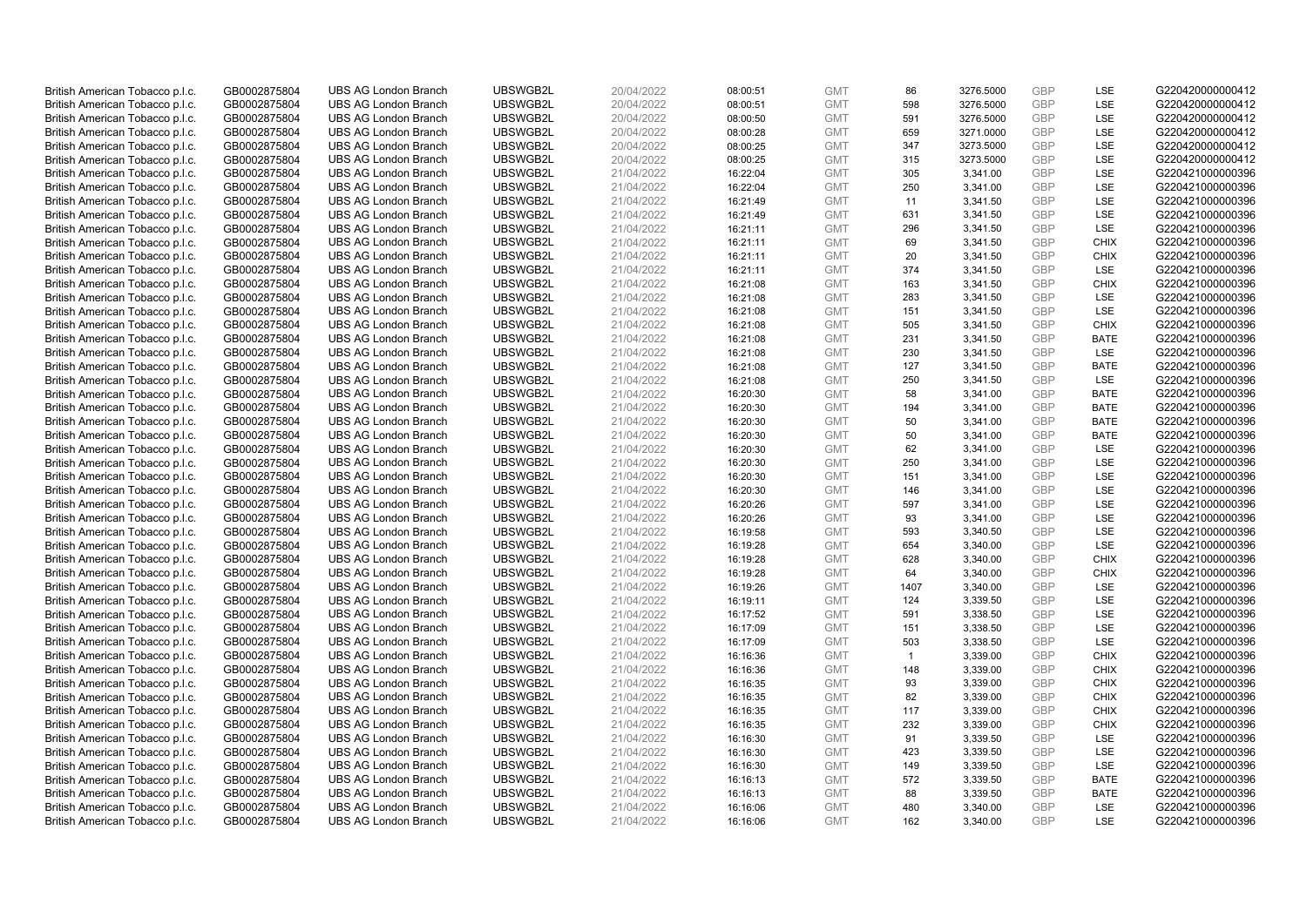| British American Tobacco p.l.c. | GB0002875804 | <b>UBS AG London Branch</b> | UBSWGB2L             | 21/04/2022 |          | <b>GMT</b> | 275 | 3,339.50               | <b>GBP</b>               | LSE                | G220421000000396 |
|---------------------------------|--------------|-----------------------------|----------------------|------------|----------|------------|-----|------------------------|--------------------------|--------------------|------------------|
|                                 |              |                             |                      |            | 16:15:56 |            | 444 |                        | <b>GBP</b>               | LSE                |                  |
| British American Tobacco p.l.c. | GB0002875804 | <b>UBS AG London Branch</b> | UBSWGB2L             | 21/04/2022 | 16:15:16 | <b>GMT</b> |     | 3,340.00               |                          |                    | G220421000000396 |
| British American Tobacco p.l.c. | GB0002875804 | <b>UBS AG London Branch</b> | UBSWGB2L             | 21/04/2022 | 16:15:16 | <b>GMT</b> | 221 | 3340.0000              | <b>GBP</b>               | LSE                | G220421000000396 |
| British American Tobacco p.l.c. | GB0002875804 | <b>UBS AG London Branch</b> | UBSWGB2L             | 21/04/2022 | 16:14:44 | <b>GMT</b> | 88  | 3340.5000              | <b>GBP</b>               | <b>CHIX</b>        | G220421000000396 |
| British American Tobacco p.l.c. | GB0002875804 | <b>UBS AG London Branch</b> | UBSWGB2L             | 21/04/2022 | 16:14:44 | <b>GMT</b> | 548 | 3340.5000              | <b>GBP</b>               | <b>CHIX</b>        | G220421000000396 |
| British American Tobacco p.l.c. | GB0002875804 | <b>UBS AG London Branch</b> | UBSWGB2L             | 21/04/2022 | 16:14:42 | <b>GMT</b> | 91  | 3341.0000              | <b>GBP</b>               | LSE                | G220421000000396 |
| British American Tobacco p.l.c. | GB0002875804 | <b>UBS AG London Branch</b> | UBSWGB2L             | 21/04/2022 | 16:14:42 | <b>GMT</b> | 250 | 3341.0000              | <b>GBP</b>               | LSE                | G220421000000396 |
| British American Tobacco p.l.c. | GB0002875804 | <b>UBS AG London Branch</b> | UBSWGB2L             | 21/04/2022 | 16:14:42 | <b>GMT</b> | 384 | 3341.0000              | <b>GBP</b>               | LSE                | G220421000000396 |
| British American Tobacco p.l.c. | GB0002875804 | <b>UBS AG London Branch</b> | UBSWGB2L             | 21/04/2022 | 16:14:42 | <b>GMT</b> | 103 | 3341.0000              | <b>GBP</b>               | LSE                | G220421000000396 |
| British American Tobacco p.l.c. | GB0002875804 | <b>UBS AG London Branch</b> | UBSWGB2L             | 21/04/2022 | 16:14:00 | <b>GMT</b> | 236 | 3340.5000              | <b>GBP</b>               | LSE                | G220421000000396 |
| British American Tobacco p.l.c. | GB0002875804 | <b>UBS AG London Branch</b> | UBSWGB2L             | 21/04/2022 | 16:13:48 | <b>GMT</b> | 342 | 3340.5000              | <b>GBP</b>               | LSE                | G220421000000396 |
| British American Tobacco p.l.c. | GB0002875804 | <b>UBS AG London Branch</b> | UBSWGB2L             | 21/04/2022 | 16:13:26 | <b>GMT</b> | 66  | 3341.5000              | <b>GBP</b>               | LSE                | G220421000000396 |
| British American Tobacco p.l.c. | GB0002875804 | <b>UBS AG London Branch</b> | UBSWGB2L             | 21/04/2022 | 16:13:13 | <b>GMT</b> | 62  | 3341.5000              | <b>GBP</b>               | LSE                | G220421000000396 |
| British American Tobacco p.l.c. | GB0002875804 | <b>UBS AG London Branch</b> | UBSWGB2L             | 21/04/2022 | 16:13:12 | <b>GMT</b> | 201 | 3341.5000              | <b>GBP</b>               | LSE                | G220421000000396 |
| British American Tobacco p.l.c. | GB0002875804 | <b>UBS AG London Branch</b> | UBSWGB2L             | 21/04/2022 | 16:13:12 | <b>GMT</b> | 293 | 3341.5000              | <b>GBP</b>               | LSE                | G220421000000396 |
| British American Tobacco p.l.c. | GB0002875804 | <b>UBS AG London Branch</b> | UBSWGB2L             | 21/04/2022 | 16:12:52 | <b>GMT</b> | 604 | 3342.5000              | <b>GBP</b>               | LSE                | G220421000000396 |
| British American Tobacco p.l.c. | GB0002875804 | <b>UBS AG London Branch</b> | UBSWGB2L             | 21/04/2022 | 16:12:52 | <b>GMT</b> | 620 | 3342.5000              | <b>GBP</b>               | <b>CHIX</b>        | G220421000000396 |
| British American Tobacco p.l.c. | GB0002875804 | <b>UBS AG London Branch</b> | UBSWGB2L             | 21/04/2022 | 16:12:52 | <b>GMT</b> | 239 | 3342.5000              | <b>GBP</b>               | <b>BATE</b>        | G220421000000396 |
| British American Tobacco p.l.c. | GB0002875804 | <b>UBS AG London Branch</b> | UBSWGB2L             | 21/04/2022 | 16:12:52 | <b>GMT</b> | 358 | 3342.5000              | <b>GBP</b>               | <b>BATE</b>        | G220421000000396 |
| British American Tobacco p.l.c. | GB0002875804 | <b>UBS AG London Branch</b> | UBSWGB2L             | 21/04/2022 | 16:12:52 | <b>GMT</b> | 43  | 3342.5000              | <b>GBP</b>               | <b>CHIX</b>        | G220421000000396 |
| British American Tobacco p.l.c. | GB0002875804 | <b>UBS AG London Branch</b> | UBSWGB2L             | 21/04/2022 | 16:12:47 | <b>GMT</b> | 287 | 3343.0000              | <b>GBP</b>               | LSE                | G220421000000396 |
| British American Tobacco p.l.c. | GB0002875804 | <b>UBS AG London Branch</b> | UBSWGB2L             | 21/04/2022 | 16:12:47 | <b>GMT</b> | 146 | 3343.0000              | <b>GBP</b>               | LSE                | G220421000000396 |
| British American Tobacco p.l.c. | GB0002875804 | <b>UBS AG London Branch</b> | UBSWGB2L             | 21/04/2022 | 16:12:47 | <b>GMT</b> | 242 | 3343.0000              | <b>GBP</b>               | LSE                | G220421000000396 |
| British American Tobacco p.l.c. | GB0002875804 | <b>UBS AG London Branch</b> | UBSWGB2L             | 21/04/2022 | 16:12:31 | <b>GMT</b> | 208 | 3342.0000              | <b>GBP</b>               | LSE                | G220421000000396 |
| British American Tobacco p.l.c. | GB0002875804 | <b>UBS AG London Branch</b> | UBSWGB2L             | 21/04/2022 | 16:12:08 | <b>GMT</b> | 146 | 3341.5000              | <b>GBP</b>               | LSE                | G220421000000396 |
| British American Tobacco p.l.c. | GB0002875804 | <b>UBS AG London Branch</b> | UBSWGB2L             | 21/04/2022 | 16:12:08 | <b>GMT</b> | 151 | 3341.5000              | <b>GBP</b>               | LSE                | G220421000000396 |
| British American Tobacco p.l.c. | GB0002875804 | <b>UBS AG London Branch</b> | UBSWGB2L             | 21/04/2022 | 16:11:02 | <b>GMT</b> | 355 | 3340.0000              | <b>GBP</b>               | LSE                | G220421000000396 |
| British American Tobacco p.l.c. | GB0002875804 | <b>UBS AG London Branch</b> | UBSWGB2L             | 21/04/2022 | 16:11:02 | <b>GMT</b> | 339 | 3340.0000              | <b>GBP</b>               | LSE                | G220421000000396 |
| British American Tobacco p.l.c. | GB0002875804 | <b>UBS AG London Branch</b> | UBSWGB2L             | 21/04/2022 | 16:11:00 | <b>GMT</b> | 250 | 3340.5000              | <b>GBP</b>               | LSE                | G220421000000396 |
| British American Tobacco p.l.c. | GB0002875804 | <b>UBS AG London Branch</b> | UBSWGB2L             | 21/04/2022 | 16:10:45 | <b>GMT</b> | 149 | 3340.5000              | <b>GBP</b>               | <b>CHIX</b>        | G220421000000396 |
| British American Tobacco p.l.c. | GB0002875804 | <b>UBS AG London Branch</b> | UBSWGB2L             | 21/04/2022 | 16:10:45 | <b>GMT</b> | 61  | 3340.5000              | <b>GBP</b>               | <b>CHIX</b>        | G220421000000396 |
| British American Tobacco p.l.c. | GB0002875804 | <b>UBS AG London Branch</b> | UBSWGB2L             | 21/04/2022 | 16:10:45 | <b>GMT</b> | 149 | 3340.5000              | <b>GBP</b>               | <b>CHIX</b>        | G220421000000396 |
| British American Tobacco p.l.c. | GB0002875804 | <b>UBS AG London Branch</b> | UBSWGB2L             | 21/04/2022 | 16:10:01 | <b>GMT</b> | 609 | 3341.0000              | <b>GBP</b>               | LSE                | G220421000000396 |
| British American Tobacco p.l.c. | GB0002875804 | <b>UBS AG London Branch</b> | UBSWGB2L             | 21/04/2022 | 16:09:37 | <b>GMT</b> | 173 | 3342.0000              | <b>GBP</b>               | LSE                | G220421000000396 |
| British American Tobacco p.l.c. | GB0002875804 | <b>UBS AG London Branch</b> | UBSWGB2L             | 21/04/2022 | 16:09:37 | <b>GMT</b> | 410 | 3342.0000              | <b>GBP</b>               | LSE                | G220421000000396 |
| British American Tobacco p.l.c. | GB0002875804 | <b>UBS AG London Branch</b> | UBSWGB2L             | 21/04/2022 | 16:09:17 | <b>GMT</b> | 233 | 3340.5000              | <b>GBP</b>               | <b>CHIX</b>        | G220421000000396 |
| British American Tobacco p.l.c. | GB0002875804 | <b>UBS AG London Branch</b> | UBSWGB2L             | 21/04/2022 | 16:09:08 | <b>GMT</b> | 425 | 3341.0000              | <b>GBP</b>               | LSE                | G220421000000396 |
| British American Tobacco p.l.c. | GB0002875804 | <b>UBS AG London Branch</b> | UBSWGB2L             | 21/04/2022 | 16:09:08 | <b>GMT</b> | 268 | 3341.0000              | <b>GBP</b>               | LSE                | G220421000000396 |
| British American Tobacco p.l.c. | GB0002875804 | <b>UBS AG London Branch</b> | UBSWGB2L             | 21/04/2022 | 16:09:07 | <b>GMT</b> | 338 | 3341.5000              | <b>GBP</b>               | LSE                | G220421000000396 |
| British American Tobacco p.l.c. | GB0002875804 | <b>UBS AG London Branch</b> | UBSWGB2L             | 21/04/2022 | 16:09:07 | <b>GMT</b> | 198 | 3341.5000              | <b>GBP</b>               | LSE                | G220421000000396 |
| British American Tobacco p.l.c. | GB0002875804 | <b>UBS AG London Branch</b> | UBSWGB2L             | 21/04/2022 | 16:09:07 | <b>GMT</b> | 86  | 3341.5000              | <b>GBP</b>               | <b>BATE</b>        | G220421000000396 |
| British American Tobacco p.l.c. | GB0002875804 | <b>UBS AG London Branch</b> | UBSWGB2L             | 21/04/2022 | 16:09:07 | <b>GMT</b> | 23  | 3341.5000              | <b>GBP</b>               | <b>BATE</b>        | G220421000000396 |
| British American Tobacco p.l.c. | GB0002875804 | <b>UBS AG London Branch</b> | UBSWGB2L             | 21/04/2022 | 16:09:07 | <b>GMT</b> | 44  | 3341.5000              | <b>GBP</b>               | <b>BATE</b>        | G220421000000396 |
| British American Tobacco p.l.c. | GB0002875804 | <b>UBS AG London Branch</b> | UBSWGB2L             | 21/04/2022 | 16:09:07 | <b>GMT</b> | 72  | 3341.5000              | GBP                      | <b>CHIX</b>        | G220421000000396 |
| British American Tobacco p.l.c. | GB0002875804 | <b>UBS AG London Branch</b> | UBSWGB2L             | 21/04/2022 | 16:09:07 | <b>GMT</b> | 278 | 3341.5000              | <b>GBP</b>               | <b>BATE</b>        | G220421000000396 |
|                                 |              | <b>UBS AG London Branch</b> | UBSWGB2L             | 21/04/2022 |          | <b>GMT</b> | 533 |                        | <b>GBP</b>               |                    | G220421000000396 |
| British American Tobacco p.l.c. | GB0002875804 |                             |                      |            | 16:09:07 | <b>GMT</b> | 628 | 3341.5000<br>3341.5000 |                          | <b>CHIX</b><br>LSE |                  |
| British American Tobacco p.l.c. | GB0002875804 | <b>UBS AG London Branch</b> | UBSWGB2L<br>UBSWGB2L | 21/04/2022 | 16:09:07 |            |     |                        | <b>GBP</b><br><b>GBP</b> | <b>BATE</b>        | G220421000000396 |
| British American Tobacco p.l.c. | GB0002875804 | <b>UBS AG London Branch</b> |                      | 21/04/2022 | 16:08:40 | <b>GMT</b> | 185 | 3341.5000              | <b>GBP</b>               |                    | G220421000000396 |
| British American Tobacco p.l.c. | GB0002875804 | <b>UBS AG London Branch</b> | UBSWGB2L             | 21/04/2022 | 16:08:30 | <b>GMT</b> | 578 | 3342.0000              |                          | LSE                | G220421000000396 |
| British American Tobacco p.l.c. | GB0002875804 | <b>UBS AG London Branch</b> | UBSWGB2L             | 21/04/2022 | 16:07:57 | <b>GMT</b> | 627 | 3341.0000              | <b>GBP</b>               | LSE                | G220421000000396 |
| British American Tobacco p.l.c. | GB0002875804 | <b>UBS AG London Branch</b> | UBSWGB2L             | 21/04/2022 | 16:07:23 | <b>GMT</b> | 151 | 3340.0000              | <b>GBP</b>               | LSE                | G220421000000396 |
| British American Tobacco p.l.c. | GB0002875804 | <b>UBS AG London Branch</b> | UBSWGB2L             | 21/04/2022 | 16:06:36 | <b>GMT</b> | 491 | 3339.0000              | <b>GBP</b>               | LSE                | G220421000000396 |
| British American Tobacco p.l.c. | GB0002875804 | <b>UBS AG London Branch</b> | UBSWGB2L             | 21/04/2022 | 16:06:36 | <b>GMT</b> | 113 | 3339.0000              | <b>GBP</b>               | LSE                | G220421000000396 |
| British American Tobacco p.l.c. | GB0002875804 | <b>UBS AG London Branch</b> | UBSWGB2L             | 21/04/2022 | 16:06:33 | <b>GMT</b> | 140 | 3339.5000              | GBP                      | LSE                | G220421000000396 |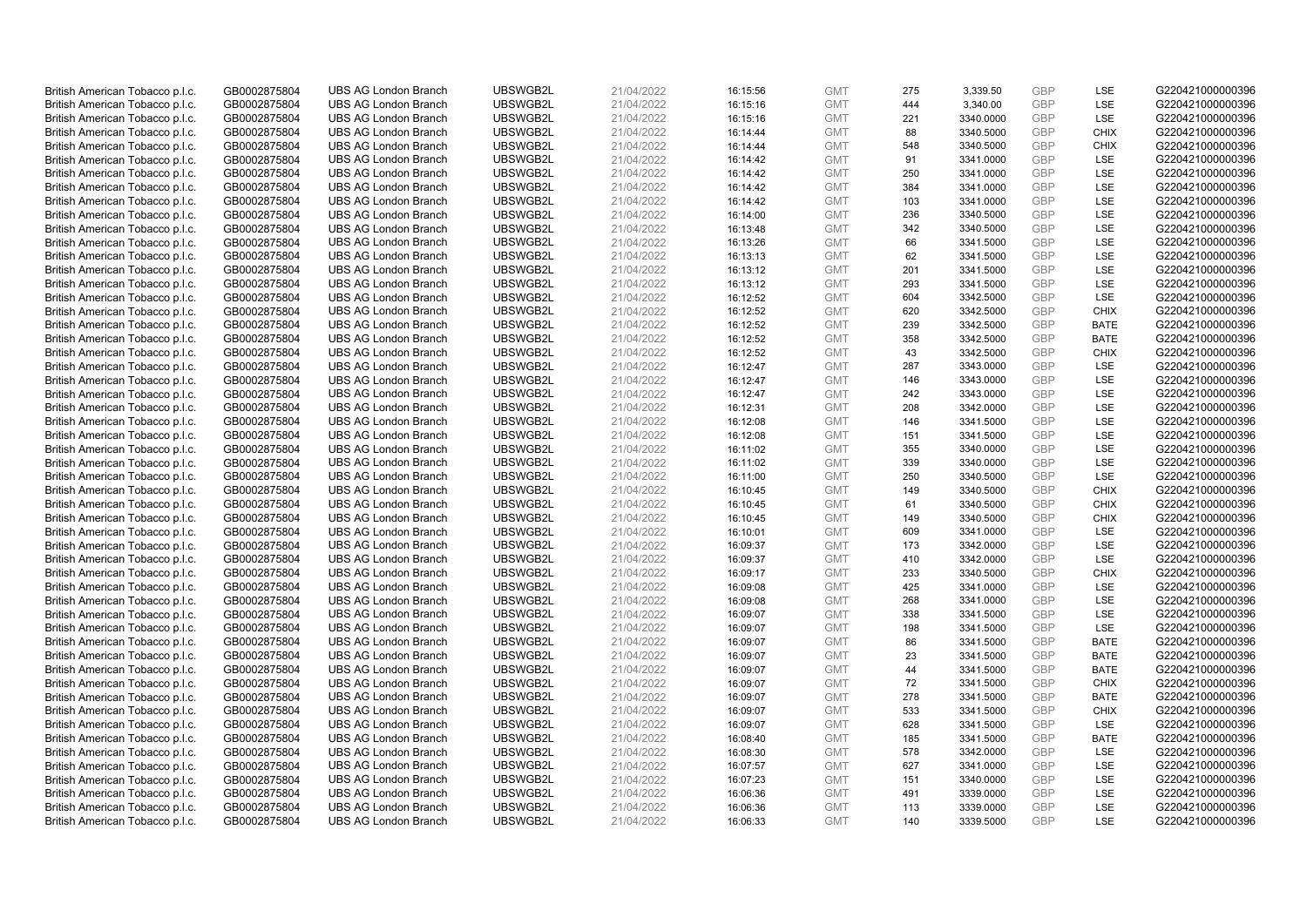| British American Tobacco p.l.c.                                    | GB0002875804                 | <b>UBS AG London Branch</b> | UBSWGB2L | 21/04/2022 | 16:06:33 | <b>GMT</b> | 99  | 3339.5000 | <b>GBP</b> | LSE         | G220421000000396 |
|--------------------------------------------------------------------|------------------------------|-----------------------------|----------|------------|----------|------------|-----|-----------|------------|-------------|------------------|
| British American Tobacco p.l.c.                                    | GB0002875804                 | <b>UBS AG London Branch</b> | UBSWGB2L | 21/04/2022 | 16:06:33 | <b>GMT</b> | 27  | 3339.5000 | GBP        | LSE         | G220421000000396 |
| British American Tobacco p.l.c.                                    | GB0002875804                 | <b>UBS AG London Branch</b> | UBSWGB2L | 21/04/2022 | 16:06:33 | <b>GMT</b> | 141 | 3339.5000 | <b>GBP</b> | LSE         | G220421000000396 |
| British American Tobacco p.l.c.                                    | GB0002875804                 | <b>UBS AG London Branch</b> | UBSWGB2L | 21/04/2022 | 16:06:33 | <b>GMT</b> | 277 | 3339.5000 | <b>GBP</b> | LSE         | G220421000000396 |
| British American Tobacco p.l.c.                                    | GB0002875804                 | <b>UBS AG London Branch</b> | UBSWGB2L | 21/04/2022 | 16:06:33 | <b>GMT</b> | 589 | 3339.5000 | <b>GBP</b> | <b>CHIX</b> | G220421000000396 |
| British American Tobacco p.l.c.                                    | GB0002875804                 | <b>UBS AG London Branch</b> | UBSWGB2L | 21/04/2022 | 16:06:27 | <b>GMT</b> | 250 | 3340.0000 | <b>GBP</b> | LSE         | G220421000000396 |
| British American Tobacco p.l.c.                                    | GB0002875804                 | <b>UBS AG London Branch</b> | UBSWGB2L | 21/04/2022 | 16:06:27 | <b>GMT</b> | 123 | 3340.0000 | <b>GBP</b> | LSE         | G220421000000396 |
| British American Tobacco p.l.c.                                    | GB0002875804                 | <b>UBS AG London Branch</b> | UBSWGB2L | 21/04/2022 | 16:05:50 | <b>GMT</b> | 151 | 3338.5000 | <b>GBP</b> | LSE         | G220421000000396 |
| British American Tobacco p.l.c.                                    | GB0002875804                 | <b>UBS AG London Branch</b> | UBSWGB2L | 21/04/2022 | 16:05:50 | <b>GMT</b> | 250 | 3338.5000 | <b>GBP</b> | LSE         | G220421000000396 |
| British American Tobacco p.l.c.                                    | GB0002875804                 | <b>UBS AG London Branch</b> | UBSWGB2L | 21/04/2022 | 16:05:47 | <b>GMT</b> | 116 | 3338.5000 | <b>GBP</b> | LSE         | G220421000000396 |
| British American Tobacco p.l.c.                                    | GB0002875804                 | <b>UBS AG London Branch</b> | UBSWGB2L | 21/04/2022 | 16:05:01 | <b>GMT</b> | 641 | 3338.0000 | <b>GBP</b> | LSE         | G220421000000396 |
| British American Tobacco p.l.c.                                    | GB0002875804                 | <b>UBS AG London Branch</b> | UBSWGB2L | 21/04/2022 | 16:05:01 | <b>GMT</b> | 31  | 3338.0000 | <b>GBP</b> | LSE         | G220421000000396 |
| British American Tobacco p.l.c.                                    | GB0002875804                 | <b>UBS AG London Branch</b> | UBSWGB2L | 21/04/2022 | 16:04:10 | <b>GMT</b> | 209 | 3338.5000 | <b>GBP</b> | LSE         | G220421000000396 |
| British American Tobacco p.l.c.                                    | GB0002875804                 | <b>UBS AG London Branch</b> | UBSWGB2L | 21/04/2022 | 16:04:10 | <b>GMT</b> | 365 | 3338.5000 | <b>GBP</b> | LSE         | G220421000000396 |
| British American Tobacco p.l.c.                                    | GB0002875804                 | <b>UBS AG London Branch</b> | UBSWGB2L | 21/04/2022 | 16:03:55 | <b>GMT</b> | 70  | 3340.0000 | <b>GBP</b> | <b>BATE</b> | G220421000000396 |
| British American Tobacco p.l.c.                                    | GB0002875804                 | <b>UBS AG London Branch</b> | UBSWGB2L | 21/04/2022 | 16:03:55 | <b>GMT</b> | 144 | 3340.0000 | <b>GBP</b> | <b>BATE</b> | G220421000000396 |
| British American Tobacco p.l.c.                                    | GB0002875804                 | <b>UBS AG London Branch</b> | UBSWGB2L | 21/04/2022 | 16:03:55 | <b>GMT</b> | 28  | 3340.0000 | <b>GBP</b> | <b>BATE</b> | G220421000000396 |
| British American Tobacco p.l.c.                                    | GB0002875804                 | <b>UBS AG London Branch</b> | UBSWGB2L | 21/04/2022 | 16:03:55 | <b>GMT</b> | 37  | 3340.0000 | <b>GBP</b> | <b>BATE</b> | G220421000000396 |
| British American Tobacco p.l.c.                                    | GB0002875804                 | <b>UBS AG London Branch</b> | UBSWGB2L | 21/04/2022 | 16:03:55 | <b>GMT</b> | 85  | 3340.0000 | <b>GBP</b> | <b>BATE</b> | G220421000000396 |
| British American Tobacco p.l.c.                                    | GB0002875804                 | <b>UBS AG London Branch</b> | UBSWGB2L | 21/04/2022 | 16:03:55 | <b>GMT</b> | 59  | 3340.0000 | <b>GBP</b> | <b>BATE</b> | G220421000000396 |
| British American Tobacco p.l.c.                                    | GB0002875804                 | <b>UBS AG London Branch</b> | UBSWGB2L | 21/04/2022 | 16:03:55 | <b>GMT</b> | 27  | 3340.0000 | <b>GBP</b> | LSE         | G220421000000396 |
| British American Tobacco p.l.c.                                    | GB0002875804                 | <b>UBS AG London Branch</b> | UBSWGB2L | 21/04/2022 | 16:03:55 | <b>GMT</b> | 22  | 3340.0000 | <b>GBP</b> | <b>BATE</b> | G220421000000396 |
| British American Tobacco p.l.c.                                    | GB0002875804                 | <b>UBS AG London Branch</b> | UBSWGB2L | 21/04/2022 | 16:03:55 | <b>GMT</b> | 614 | 3340.0000 | <b>GBP</b> | LSE         | G220421000000396 |
| British American Tobacco p.l.c.                                    | GB0002875804                 | <b>UBS AG London Branch</b> | UBSWGB2L | 21/04/2022 | 16:03:55 | <b>GMT</b> | 251 | 3340.0000 | <b>GBP</b> | <b>BATE</b> | G220421000000396 |
| British American Tobacco p.l.c.                                    | GB0002875804                 | <b>UBS AG London Branch</b> | UBSWGB2L | 21/04/2022 | 16:03:50 | <b>GMT</b> | 281 | 3340.5000 | <b>GBP</b> | LSE         | G220421000000396 |
| British American Tobacco p.l.c.                                    | GB0002875804                 | <b>UBS AG London Branch</b> | UBSWGB2L | 21/04/2022 | 16:03:28 | <b>GMT</b> | 379 | 3340.5000 | <b>GBP</b> | <b>CHIX</b> | G220421000000396 |
| British American Tobacco p.l.c.                                    | GB0002875804                 | <b>UBS AG London Branch</b> | UBSWGB2L | 21/04/2022 | 16:03:27 | <b>GMT</b> | 74  | 3340.5000 | <b>GBP</b> | <b>CHIX</b> | G220421000000396 |
| British American Tobacco p.l.c.                                    | GB0002875804                 | <b>UBS AG London Branch</b> | UBSWGB2L | 21/04/2022 | 16:03:27 | <b>GMT</b> | 131 | 3340.5000 | <b>GBP</b> | <b>CHIX</b> | G220421000000396 |
| British American Tobacco p.l.c.                                    | GB0002875804                 | <b>UBS AG London Branch</b> | UBSWGB2L | 21/04/2022 | 16:03:14 | <b>GMT</b> | 338 | 3341.0000 | <b>GBP</b> | LSE         | G220421000000396 |
| British American Tobacco p.l.c.                                    | GB0002875804                 | <b>UBS AG London Branch</b> | UBSWGB2L | 21/04/2022 | 16:03:14 | <b>GMT</b> | 311 | 3341.0000 | <b>GBP</b> | LSE         | G220421000000396 |
| British American Tobacco p.l.c.                                    | GB0002875804                 | <b>UBS AG London Branch</b> | UBSWGB2L | 21/04/2022 | 16:02:36 | <b>GMT</b> | 62  | 3341.0000 | GBP        | LSE         | G220421000000396 |
| British American Tobacco p.l.c.                                    | GB0002875804                 | <b>UBS AG London Branch</b> | UBSWGB2L | 21/04/2022 | 16:02:36 | <b>GMT</b> | 608 | 3341.0000 | <b>GBP</b> | LSE         | G220421000000396 |
| British American Tobacco p.l.c.                                    | GB0002875804                 | <b>UBS AG London Branch</b> | UBSWGB2L | 21/04/2022 | 16:02:36 | <b>GMT</b> | 620 | 3341.5000 | <b>GBP</b> | LSE         | G220421000000396 |
| British American Tobacco p.l.c.                                    | GB0002875804                 | <b>UBS AG London Branch</b> | UBSWGB2L | 21/04/2022 | 16:02:36 | <b>GMT</b> | 619 | 3341.5000 | <b>GBP</b> | <b>CHIX</b> | G220421000000396 |
| British American Tobacco p.l.c.                                    | GB0002875804                 | <b>UBS AG London Branch</b> | UBSWGB2L | 21/04/2022 | 16:01:52 | <b>GMT</b> | 250 | 3340.5000 | <b>GBP</b> | LSE         | G220421000000396 |
| British American Tobacco p.l.c.                                    | GB0002875804                 | <b>UBS AG London Branch</b> | UBSWGB2L | 21/04/2022 | 16:01:52 | <b>GMT</b> | 125 | 3340.5000 | <b>GBP</b> | LSE         | G220421000000396 |
| British American Tobacco p.l.c.                                    | GB0002875804                 | <b>UBS AG London Branch</b> | UBSWGB2L | 21/04/2022 | 16:01:52 | <b>GMT</b> | 146 | 3340.5000 | <b>GBP</b> | LSE         | G220421000000396 |
| British American Tobacco p.l.c.                                    | GB0002875804                 | <b>UBS AG London Branch</b> | UBSWGB2L | 21/04/2022 | 16:01:52 | <b>GMT</b> | 146 | 3340.5000 | <b>GBP</b> | LSE         | G220421000000396 |
| British American Tobacco p.l.c.                                    | GB0002875804                 | <b>UBS AG London Branch</b> | UBSWGB2L | 21/04/2022 | 16:01:52 | <b>GMT</b> | 250 | 3340.5000 | <b>GBP</b> | LSE         | G220421000000396 |
| British American Tobacco p.l.c.                                    | GB0002875804                 | <b>UBS AG London Branch</b> | UBSWGB2L | 21/04/2022 | 16:01:52 | <b>GMT</b> | 151 | 3340.5000 | <b>GBP</b> | LSE         | G220421000000396 |
| British American Tobacco p.l.c.                                    | GB0002875804                 | <b>UBS AG London Branch</b> | UBSWGB2L | 21/04/2022 | 16:01:47 | <b>GMT</b> | 151 | 3340.5000 | <b>GBP</b> | LSE         | G220421000000396 |
| British American Tobacco p.l.c.                                    | GB0002875804                 | <b>UBS AG London Branch</b> | UBSWGB2L | 21/04/2022 | 16:01:02 | <b>GMT</b> | 247 | 3340.0000 | <b>GBP</b> | LSE         | G220421000000396 |
| British American Tobacco p.l.c.                                    | GB0002875804                 | <b>UBS AG London Branch</b> | UBSWGB2L | 21/04/2022 | 16:01:02 | <b>GMT</b> | 96  | 3340.0000 | <b>GBP</b> | LSE         | G220421000000396 |
| British American Tobacco p.l.c.                                    | GB0002875804                 | <b>UBS AG London Branch</b> | UBSWGB2L | 21/04/2022 | 16:00:50 | <b>GMT</b> | 309 | 3339.5000 | GBP        | LSE         | G220421000000396 |
| British American Tobacco p.l.c.                                    | GB0002875804                 | <b>UBS AG London Branch</b> | UBSWGB2L | 21/04/2022 | 16:00:50 | <b>GMT</b> | 151 | 3339.5000 | <b>GBP</b> | LSE         | G220421000000396 |
|                                                                    |                              | <b>UBS AG London Branch</b> | UBSWGB2L | 21/04/2022 |          | <b>GMT</b> | 146 | 3339.5000 | <b>GBP</b> | LSE         | G220421000000396 |
| British American Tobacco p.l.c.<br>British American Tobacco p.l.c. | GB0002875804<br>GB0002875804 | <b>UBS AG London Branch</b> | UBSWGB2L | 21/04/2022 | 16:00:50 | <b>GMT</b> | 381 | 3341.5000 | <b>GBP</b> | <b>BATE</b> | G220421000000396 |
|                                                                    |                              | <b>UBS AG London Branch</b> | UBSWGB2L |            | 15:59:53 | <b>GMT</b> | 37  | 3341.5000 | <b>GBP</b> | <b>BATE</b> | G220421000000396 |
| British American Tobacco p.l.c.                                    | GB0002875804                 |                             |          | 21/04/2022 | 15:59:53 | <b>GMT</b> |     |           | <b>GBP</b> |             |                  |
| British American Tobacco p.l.c.                                    | GB0002875804                 | <b>UBS AG London Branch</b> | UBSWGB2L | 21/04/2022 | 15:59:53 |            | 25  | 3341.5000 | <b>GBP</b> | <b>BATE</b> | G220421000000396 |
| British American Tobacco p.l.c.                                    | GB0002875804                 | <b>UBS AG London Branch</b> | UBSWGB2L | 21/04/2022 | 15:59:53 | <b>GMT</b> | 47  | 3341.5000 |            | <b>BATE</b> | G220421000000396 |
| British American Tobacco p.l.c.                                    | GB0002875804                 | <b>UBS AG London Branch</b> | UBSWGB2L | 21/04/2022 | 15:59:53 | <b>GMT</b> | 14  | 3341.5000 | <b>GBP</b> | <b>BATE</b> | G220421000000396 |
| British American Tobacco p.l.c.                                    | GB0002875804                 | <b>UBS AG London Branch</b> | UBSWGB2L | 21/04/2022 | 15:59:53 | <b>GMT</b> | 22  | 3341.5000 | <b>GBP</b> | <b>BATE</b> | G220421000000396 |
| British American Tobacco p.l.c.                                    | GB0002875804                 | <b>UBS AG London Branch</b> | UBSWGB2L | 21/04/2022 | 15:59:53 | <b>GMT</b> | 150 | 3341.5000 | <b>GBP</b> | <b>LSE</b>  | G220421000000396 |
| British American Tobacco p.l.c.                                    | GB0002875804                 | <b>UBS AG London Branch</b> | UBSWGB2L | 21/04/2022 | 15:59:53 | <b>GMT</b> | 15  | 3341.5000 | GBP        | <b>BATE</b> | G220421000000396 |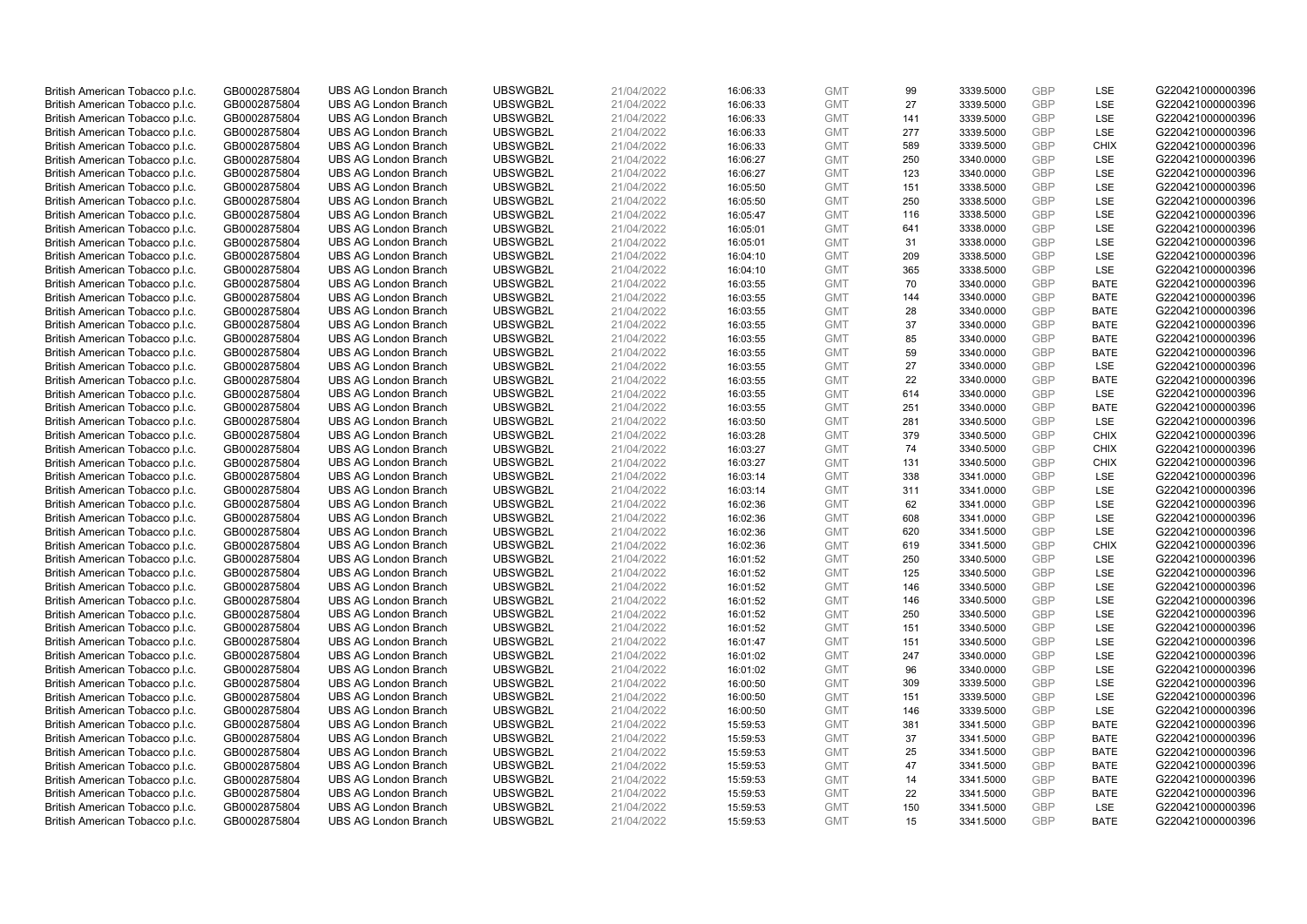| British American Tobacco p.l.c. | GB0002875804 | <b>UBS AG London Branch</b> | UBSWGB2L | 21/04/2022 | 15:59:53 | <b>GMT</b> | 22             | 3341.5000 | <b>GBP</b> | <b>BATE</b> | G220421000000396 |
|---------------------------------|--------------|-----------------------------|----------|------------|----------|------------|----------------|-----------|------------|-------------|------------------|
| British American Tobacco p.l.c. | GB0002875804 | <b>UBS AG London Branch</b> | UBSWGB2L | 21/04/2022 | 15:59:53 | <b>GMT</b> | 74             | 3341.5000 | <b>GBP</b> | LSE         | G220421000000396 |
| British American Tobacco p.l.c. | GB0002875804 | <b>UBS AG London Branch</b> | UBSWGB2L | 21/04/2022 | 15:59:53 | <b>GMT</b> | 86             | 3341.5000 | <b>GBP</b> | <b>BATE</b> | G220421000000396 |
| British American Tobacco p.l.c. | GB0002875804 | <b>UBS AG London Branch</b> | UBSWGB2L | 21/04/2022 | 15:59:53 | <b>GMT</b> | 226            | 3341.5000 | <b>GBP</b> | LSE         | G220421000000396 |
| British American Tobacco p.l.c. | GB0002875804 | <b>UBS AG London Branch</b> | UBSWGB2L | 21/04/2022 | 15:59:53 | <b>GMT</b> | 15             | 3341.5000 | <b>GBP</b> | <b>BATE</b> | G220421000000396 |
| British American Tobacco p.l.c. | GB0002875804 | <b>UBS AG London Branch</b> | UBSWGB2L | 21/04/2022 | 15:59:53 | <b>GMT</b> | 200            | 3341.5000 | <b>GBP</b> | LSE         | G220421000000396 |
| British American Tobacco p.l.c. | GB0002875804 | <b>UBS AG London Branch</b> | UBSWGB2L | 21/04/2022 | 15:59:53 | <b>GMT</b> | 18             | 3341.5000 | <b>GBP</b> | <b>BATE</b> | G220421000000396 |
| British American Tobacco p.l.c. | GB0002875804 | <b>UBS AG London Branch</b> | UBSWGB2L | 21/04/2022 | 15:59:01 | <b>GMT</b> | 599            | 3341.5000 | <b>GBP</b> | LSE         | G220421000000396 |
| British American Tobacco p.l.c. | GB0002875804 | <b>UBS AG London Branch</b> | UBSWGB2L | 21/04/2022 | 15:59:01 | <b>GMT</b> | 250            | 3342.0000 | <b>GBP</b> | LSE         | G220421000000396 |
| British American Tobacco p.l.c. | GB0002875804 | <b>UBS AG London Branch</b> | UBSWGB2L | 21/04/2022 | 15:59:01 | <b>GMT</b> | 146            | 3342.0000 | <b>GBP</b> | <b>LSE</b>  | G220421000000396 |
| British American Tobacco p.l.c. | GB0002875804 | <b>UBS AG London Branch</b> | UBSWGB2L | 21/04/2022 | 15:59:01 | <b>GMT</b> | 151            | 3342.0000 | <b>GBP</b> | LSE         | G220421000000396 |
| British American Tobacco p.l.c. | GB0002875804 | <b>UBS AG London Branch</b> | UBSWGB2L | 21/04/2022 | 15:58:26 | <b>GMT</b> | 526            | 3343.0000 | <b>GBP</b> | <b>CHIX</b> | G220421000000396 |
| British American Tobacco p.l.c. | GB0002875804 | <b>UBS AG London Branch</b> | UBSWGB2L | 21/04/2022 | 15:58:26 | <b>GMT</b> | 68             | 3343.0000 | <b>GBP</b> | LSE         | G220421000000396 |
| British American Tobacco p.l.c. | GB0002875804 | <b>UBS AG London Branch</b> | UBSWGB2L | 21/04/2022 | 15:58:26 | <b>GMT</b> | 539            | 3343.0000 | <b>GBP</b> | LSE         | G220421000000396 |
| British American Tobacco p.l.c. | GB0002875804 | <b>UBS AG London Branch</b> | UBSWGB2L | 21/04/2022 | 15:58:26 | <b>GMT</b> | 183            | 3343.0000 | <b>GBP</b> | <b>CHIX</b> | G220421000000396 |
| British American Tobacco p.l.c. | GB0002875804 | <b>UBS AG London Branch</b> | UBSWGB2L | 21/04/2022 | 15:58:19 | <b>GMT</b> | 631            | 3343.5000 | <b>GBP</b> | LSE         | G220421000000396 |
| British American Tobacco p.l.c. | GB0002875804 | <b>UBS AG London Branch</b> | UBSWGB2L | 21/04/2022 | 15:57:40 | <b>GMT</b> | 317            | 3344.0000 | <b>GBP</b> | LSE         | G220421000000396 |
| British American Tobacco p.l.c. | GB0002875804 | <b>UBS AG London Branch</b> | UBSWGB2L | 21/04/2022 | 15:57:40 | <b>GMT</b> | 316            | 3344.0000 | <b>GBP</b> | <b>CHIX</b> | G220421000000396 |
| British American Tobacco p.l.c. | GB0002875804 | <b>UBS AG London Branch</b> | UBSWGB2L | 21/04/2022 | 15:57:40 | <b>GMT</b> | 392            | 3344.0000 | <b>GBP</b> | <b>CHIX</b> | G220421000000396 |
| British American Tobacco p.l.c. | GB0002875804 | <b>UBS AG London Branch</b> | UBSWGB2L | 21/04/2022 | 15:57:40 | <b>GMT</b> | 316            | 3344.0000 | <b>GBP</b> | LSE         | G220421000000396 |
| British American Tobacco p.l.c. | GB0002875804 | <b>UBS AG London Branch</b> | UBSWGB2L | 21/04/2022 | 15:57:30 | <b>GMT</b> | 250            | 3344.5000 | <b>GBP</b> | LSE         | G220421000000396 |
| British American Tobacco p.l.c. | GB0002875804 | <b>UBS AG London Branch</b> | UBSWGB2L | 21/04/2022 | 15:57:30 | <b>GMT</b> | 67             | 3344.5000 | <b>GBP</b> | LSE         | G220421000000396 |
| British American Tobacco p.l.c. | GB0002875804 | <b>UBS AG London Branch</b> | UBSWGB2L | 21/04/2022 | 15:57:30 | <b>GMT</b> | 423            | 3344.5000 | <b>GBP</b> | LSE         | G220421000000396 |
| British American Tobacco p.l.c. | GB0002875804 | <b>UBS AG London Branch</b> | UBSWGB2L | 21/04/2022 | 15:57:30 | <b>GMT</b> | 250            | 3344.5000 | <b>GBP</b> | LSE         | G220421000000396 |
| British American Tobacco p.l.c. | GB0002875804 | <b>UBS AG London Branch</b> | UBSWGB2L | 21/04/2022 | 15:57:30 | <b>GMT</b> | 151            | 3344.5000 | <b>GBP</b> | LSE         | G220421000000396 |
| British American Tobacco p.l.c. | GB0002875804 | <b>UBS AG London Branch</b> | UBSWGB2L | 21/04/2022 | 15:57:07 | <b>GMT</b> | 259            | 3342.0000 | <b>GBP</b> | LSE         | G220421000000396 |
| British American Tobacco p.l.c. | GB0002875804 | <b>UBS AG London Branch</b> | UBSWGB2L | 21/04/2022 | 15:57:00 | <b>GMT</b> | $\overline{4}$ | 3342.0000 | <b>GBP</b> | LSE         | G220421000000396 |
| British American Tobacco p.l.c. | GB0002875804 | <b>UBS AG London Branch</b> | UBSWGB2L | 21/04/2022 | 15:56:50 | <b>GMT</b> | $\overline{4}$ | 3342.0000 | <b>GBP</b> | LSE         | G220421000000396 |
| British American Tobacco p.l.c. | GB0002875804 | <b>UBS AG London Branch</b> | UBSWGB2L | 21/04/2022 | 15:56:50 | <b>GMT</b> | 28             | 3342.0000 | <b>GBP</b> | LSE         | G220421000000396 |
| British American Tobacco p.l.c. | GB0002875804 | <b>UBS AG London Branch</b> | UBSWGB2L | 21/04/2022 | 15:55:41 | <b>GMT</b> | 600            | 3342.5000 | <b>GBP</b> | <b>BATE</b> | G220421000000396 |
| British American Tobacco p.l.c. | GB0002875804 | <b>UBS AG London Branch</b> | UBSWGB2L | 21/04/2022 | 15:55:41 | <b>GMT</b> | 58             | 3342.5000 | <b>GBP</b> | <b>BATE</b> | G220421000000396 |
| British American Tobacco p.l.c. | GB0002875804 | <b>UBS AG London Branch</b> | UBSWGB2L | 21/04/2022 | 15:55:39 | <b>GMT</b> | 132            | 3343.0000 | <b>GBP</b> | LSE         | G220421000000396 |
| British American Tobacco p.l.c. | GB0002875804 | <b>UBS AG London Branch</b> | UBSWGB2L | 21/04/2022 | 15:55:39 | <b>GMT</b> | 880            | 3343.0000 | <b>GBP</b> | LSE         | G220421000000396 |
| British American Tobacco p.l.c. | GB0002875804 | <b>UBS AG London Branch</b> | UBSWGB2L | 21/04/2022 | 15:55:25 | <b>GMT</b> | 14             | 3342.5000 | <b>GBP</b> | <b>BATE</b> | G220421000000396 |
| British American Tobacco p.l.c. | GB0002875804 | <b>UBS AG London Branch</b> | UBSWGB2L | 21/04/2022 | 15:54:59 | <b>GMT</b> | 133            | 3343.0000 | <b>GBP</b> | LSE         | G220421000000396 |
| British American Tobacco p.l.c. | GB0002875804 | <b>UBS AG London Branch</b> | UBSWGB2L | 21/04/2022 | 15:54:59 | <b>GMT</b> | 532            | 3343.0000 | <b>GBP</b> | LSE         | G220421000000396 |
| British American Tobacco p.l.c. | GB0002875804 | <b>UBS AG London Branch</b> | UBSWGB2L | 21/04/2022 | 15:54:59 | <b>GMT</b> | 60             | 3343.0000 | <b>GBP</b> | <b>CHIX</b> | G220421000000396 |
| British American Tobacco p.l.c. | GB0002875804 | <b>UBS AG London Branch</b> | UBSWGB2L | 21/04/2022 | 15:54:59 | <b>GMT</b> | 95             | 3343.0000 | <b>GBP</b> | <b>CHIX</b> | G220421000000396 |
| British American Tobacco p.l.c. | GB0002875804 | <b>UBS AG London Branch</b> | UBSWGB2L | 21/04/2022 | 15:54:39 | <b>GMT</b> | 250            | 3344.0000 | <b>GBP</b> | LSE         | G220421000000396 |
| British American Tobacco p.l.c. | GB0002875804 | <b>UBS AG London Branch</b> | UBSWGB2L | 21/04/2022 | 15:54:39 | <b>GMT</b> | 151            | 3344.0000 | <b>GBP</b> | LSE         | G220421000000396 |
| British American Tobacco p.l.c. | GB0002875804 | <b>UBS AG London Branch</b> | UBSWGB2L | 21/04/2022 | 15:54:39 | <b>GMT</b> | 431            | 3344.0000 | GBP        | LSE         | G220421000000396 |
| British American Tobacco p.l.c. | GB0002875804 | <b>UBS AG London Branch</b> | UBSWGB2L | 21/04/2022 | 15:53:59 | <b>GMT</b> | 232            | 3344.0000 | <b>GBP</b> | LSE         | G220421000000396 |
| British American Tobacco p.l.c. | GB0002875804 | <b>UBS AG London Branch</b> | UBSWGB2L | 21/04/2022 | 15:53:59 | <b>GMT</b> | 414            | 3344.0000 | <b>GBP</b> | LSE         | G220421000000396 |
| British American Tobacco p.l.c. | GB0002875804 | <b>UBS AG London Branch</b> | UBSWGB2L | 21/04/2022 | 15:53:31 | <b>GMT</b> | 542            | 3343.5000 | <b>GBP</b> | <b>CHIX</b> | G220421000000396 |
| British American Tobacco p.l.c. | GB0002875804 | UBS AG London Branch        | UBSWGB2L | 21/04/2022 | 15:53:30 | <b>GMT</b> | 90             | 3343.5000 | <b>GBP</b> | <b>CHIX</b> | G220421000000396 |
| British American Tobacco p.l.c. | GB0002875804 | <b>UBS AG London Branch</b> | UBSWGB2L | 21/04/2022 | 15:53:30 | <b>GMT</b> | 805            | 3344.0000 | <b>GBP</b> | LSE         | G220421000000396 |
| British American Tobacco p.l.c. | GB0002875804 | <b>UBS AG London Branch</b> | UBSWGB2L | 21/04/2022 | 15:52:29 | <b>GMT</b> | 597            | 3344.0000 | <b>GBP</b> | LSE         | G220421000000396 |
| British American Tobacco p.l.c. | GB0002875804 | <b>UBS AG London Branch</b> | UBSWGB2L | 21/04/2022 | 15:52:29 | <b>GMT</b> | 625            | 3344.0000 | <b>GBP</b> | <b>CHIX</b> | G220421000000396 |
| British American Tobacco p.l.c. | GB0002875804 | <b>UBS AG London Branch</b> | UBSWGB2L | 21/04/2022 | 15:52:05 | <b>GMT</b> | 262            | 3344.0000 | <b>GBP</b> | LSE         | G220421000000396 |
| British American Tobacco p.l.c. | GB0002875804 | <b>UBS AG London Branch</b> | UBSWGB2L | 21/04/2022 | 15:52:05 | <b>GMT</b> | 498            | 3344.0000 | <b>GBP</b> | LSE         | G220421000000396 |
| British American Tobacco p.l.c. | GB0002875804 | <b>UBS AG London Branch</b> | UBSWGB2L | 21/04/2022 | 15:52:05 | <b>GMT</b> | 109            | 3344.0000 | <b>GBP</b> | LSE         | G220421000000396 |
| British American Tobacco p.l.c. | GB0002875804 | <b>UBS AG London Branch</b> | UBSWGB2L | 21/04/2022 | 15:51:36 | <b>GMT</b> | 151            | 3344.0000 | <b>GBP</b> | LSE         | G220421000000396 |
| British American Tobacco p.l.c. | GB0002875804 | <b>UBS AG London Branch</b> | UBSWGB2L | 21/04/2022 | 15:51:36 | <b>GMT</b> | 576            | 3344.0000 | <b>GBP</b> | LSE         | G220421000000396 |
| British American Tobacco p.l.c. | GB0002875804 | <b>UBS AG London Branch</b> | UBSWGB2L | 21/04/2022 | 15:50:36 | <b>GMT</b> | 650            | 3343.5000 | GBP        | <b>BATE</b> | G220421000000396 |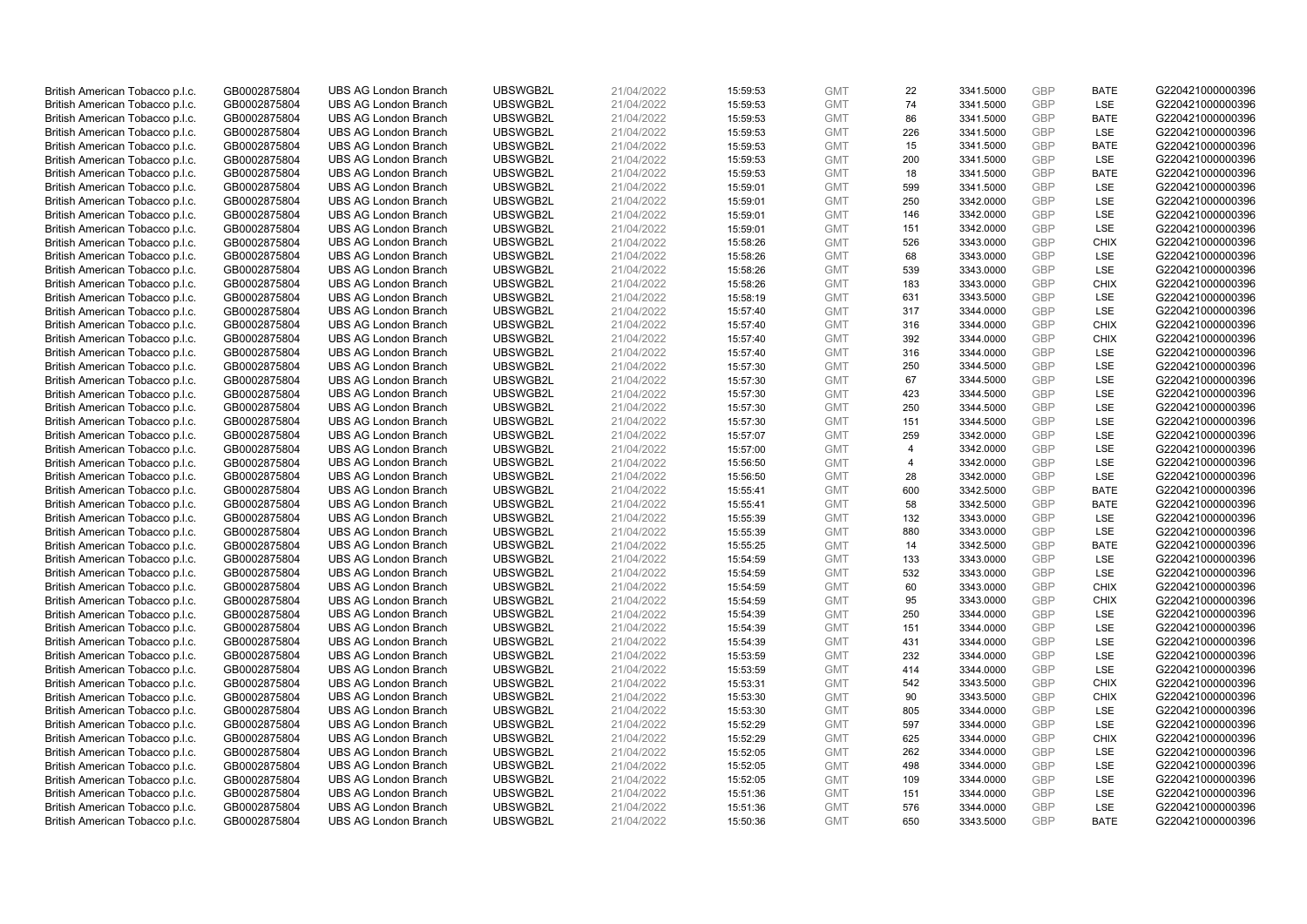| British American Tobacco p.l.c. | GB0002875804 | <b>UBS AG London Branch</b>                                | UBSWGB2L             | 21/04/2022 | 15:50:31 | <b>GMT</b>               | 150        | 3344.0000              | <b>GBP</b>               | LSE                | G220421000000396                     |
|---------------------------------|--------------|------------------------------------------------------------|----------------------|------------|----------|--------------------------|------------|------------------------|--------------------------|--------------------|--------------------------------------|
|                                 |              |                                                            |                      |            |          |                          | 469        |                        | GBP                      | LSE                |                                      |
| British American Tobacco p.l.c. | GB0002875804 | <b>UBS AG London Branch</b>                                | UBSWGB2L             | 21/04/2022 | 15:50:31 | <b>GMT</b>               |            | 3344.0000              |                          |                    | G220421000000396                     |
| British American Tobacco p.l.c. | GB0002875804 | <b>UBS AG London Branch</b>                                | UBSWGB2L             | 21/04/2022 | 15:50:31 | <b>GMT</b>               | 194        | 3344.0000              | <b>GBP</b>               | LSE                | G220421000000396                     |
| British American Tobacco p.l.c. | GB0002875804 | <b>UBS AG London Branch</b>                                | UBSWGB2L             | 21/04/2022 | 15:49:57 | <b>GMT</b>               | 105        | 3344.0000              | <b>GBP</b>               | LSE                | G220421000000396                     |
| British American Tobacco p.l.c. | GB0002875804 | <b>UBS AG London Branch</b>                                | UBSWGB2L             | 21/04/2022 | 15:49:57 | <b>GMT</b>               | 469        | 3344.0000              | <b>GBP</b>               | LSE                | G220421000000396                     |
| British American Tobacco p.l.c. | GB0002875804 | <b>UBS AG London Branch</b>                                | UBSWGB2L             | 21/04/2022 | 15:49:30 | <b>GMT</b>               | 250        | 3344.0000              | <b>GBP</b>               | LSE                | G220421000000396                     |
| British American Tobacco p.l.c. | GB0002875804 | <b>UBS AG London Branch</b>                                | UBSWGB2L             | 21/04/2022 | 15:49:30 | <b>GMT</b>               | 449        | 3344.0000              | <b>GBP</b>               | LSE                | G220421000000396                     |
| British American Tobacco p.l.c. | GB0002875804 | <b>UBS AG London Branch</b>                                | UBSWGB2L             | 21/04/2022 | 15:48:55 | <b>GMT</b>               | 75         | 3343.5000              | <b>GBP</b>               | LSE                | G220421000000396                     |
| British American Tobacco p.l.c. | GB0002875804 | <b>UBS AG London Branch</b>                                | UBSWGB2L             | 21/04/2022 | 15:48:55 | <b>GMT</b>               | 201        | 3343.5000              | <b>GBP</b>               | LSE                | G220421000000396                     |
| British American Tobacco p.l.c. | GB0002875804 | <b>UBS AG London Branch</b>                                | UBSWGB2L             | 21/04/2022 | 15:48:55 | <b>GMT</b>               | 62         | 3343.5000              | <b>GBP</b>               | LSE                | G220421000000396                     |
| British American Tobacco p.l.c. | GB0002875804 | <b>UBS AG London Branch</b>                                | UBSWGB2L             | 21/04/2022 | 15:48:55 | <b>GMT</b>               | 230        | 3343.5000              | <b>GBP</b>               | LSE                | G220421000000396                     |
| British American Tobacco p.l.c. | GB0002875804 | <b>UBS AG London Branch</b>                                | UBSWGB2L             | 21/04/2022 | 15:48:55 | <b>GMT</b>               | 151        | 3343.5000              | <b>GBP</b>               | LSE                | G220421000000396                     |
| British American Tobacco p.l.c. | GB0002875804 | <b>UBS AG London Branch</b>                                | UBSWGB2L             | 21/04/2022 | 15:48:55 | <b>GMT</b>               | 146        | 3343.5000              | <b>GBP</b>               | LSE                | G220421000000396                     |
| British American Tobacco p.l.c. | GB0002875804 | <b>UBS AG London Branch</b>                                | UBSWGB2L             | 21/04/2022 | 15:48:53 | <b>GMT</b>               | 472        | 3343.0000              | <b>GBP</b>               | <b>CHIX</b>        | G220421000000396                     |
| British American Tobacco p.l.c. | GB0002875804 | <b>UBS AG London Branch</b>                                | UBSWGB2L             | 21/04/2022 | 15:48:21 | <b>GMT</b>               | 308        | 3343.5000              | <b>GBP</b>               | LSE                | G220421000000396                     |
| British American Tobacco p.l.c. | GB0002875804 | <b>UBS AG London Branch</b>                                | UBSWGB2L             | 21/04/2022 | 15:48:18 | <b>GMT</b>               | 270        | 3343.5000              | <b>GBP</b>               | LSE                | G220421000000396                     |
| British American Tobacco p.l.c. | GB0002875804 | <b>UBS AG London Branch</b>                                | UBSWGB2L             | 21/04/2022 | 15:48:07 | <b>GMT</b>               | 279        | 3343.0000              | <b>GBP</b>               | LSE                | G220421000000396                     |
| British American Tobacco p.l.c. | GB0002875804 | <b>UBS AG London Branch</b>                                | UBSWGB2L             | 21/04/2022 | 15:47:39 | <b>GMT</b>               | 146        | 3341.0000              | <b>GBP</b>               | LSE                | G220421000000396                     |
| British American Tobacco p.l.c. | GB0002875804 | <b>UBS AG London Branch</b>                                | UBSWGB2L             | 21/04/2022 | 15:47:39 | <b>GMT</b>               | 250        | 3341.0000              | <b>GBP</b>               | <b>LSE</b>         | G220421000000396                     |
| British American Tobacco p.l.c. | GB0002875804 | <b>UBS AG London Branch</b>                                | UBSWGB2L             | 21/04/2022 | 15:47:02 | <b>GMT</b>               | 619        | 3342.5000              | <b>GBP</b>               | LSE                | G220421000000396                     |
| British American Tobacco p.l.c. | GB0002875804 | <b>UBS AG London Branch</b>                                | UBSWGB2L             | 21/04/2022 | 15:46:58 | <b>GMT</b>               | 312        | 3343.0000              | <b>GBP</b>               | <b>CHIX</b>        | G220421000000396                     |
| British American Tobacco p.l.c. | GB0002875804 | <b>UBS AG London Branch</b>                                | UBSWGB2L             | 21/04/2022 | 15:46:58 | <b>GMT</b>               | 15         | 3343.0000              | <b>GBP</b>               | <b>CHIX</b>        | G220421000000396                     |
| British American Tobacco p.l.c. | GB0002875804 | <b>UBS AG London Branch</b>                                | UBSWGB2L             | 21/04/2022 | 15:46:57 | <b>GMT</b>               | 286        | 3343.0000              | <b>GBP</b>               | <b>CHIX</b>        | G220421000000396                     |
| British American Tobacco p.l.c. | GB0002875804 | <b>UBS AG London Branch</b>                                | UBSWGB2L             | 21/04/2022 | 15:46:26 | <b>GMT</b>               | 219        | 3341.5000              | <b>GBP</b>               | LSE                | G220421000000396                     |
| British American Tobacco p.l.c. | GB0002875804 | <b>UBS AG London Branch</b>                                | UBSWGB2L             | 21/04/2022 | 15:46:26 | <b>GMT</b>               | 290        | 3341.5000              | <b>GBP</b>               | LSE                | G220421000000396                     |
| British American Tobacco p.l.c. | GB0002875804 | <b>UBS AG London Branch</b>                                | UBSWGB2L             | 21/04/2022 | 15:46:26 | <b>GMT</b>               | 146        | 3341.5000              | <b>GBP</b>               | LSE                | G220421000000396                     |
| British American Tobacco p.l.c. | GB0002875804 | <b>UBS AG London Branch</b>                                | UBSWGB2L             | 21/04/2022 | 15:46:26 | <b>GMT</b>               | 148        | 3341.5000              | <b>GBP</b>               | LSE                | G220421000000396                     |
| British American Tobacco p.l.c. | GB0002875804 | <b>UBS AG London Branch</b>                                | UBSWGB2L             | 21/04/2022 | 15:46:26 | <b>GMT</b>               | 541        | 3341.5000              | <b>GBP</b>               | LSE                | G220421000000396                     |
| British American Tobacco p.l.c. | GB0002875804 | <b>UBS AG London Branch</b>                                | UBSWGB2L             | 21/04/2022 | 15:46:26 | <b>GMT</b>               | 447        | 3341.5000              | <b>GBP</b>               | LSE                | G220421000000396                     |
| British American Tobacco p.l.c. | GB0002875804 | <b>UBS AG London Branch</b>                                | UBSWGB2L             | 21/04/2022 | 15:46:26 | <b>GMT</b>               | 35         | 3341.5000              | <b>GBP</b>               | <b>BATE</b>        | G220421000000396                     |
| British American Tobacco p.l.c. | GB0002875804 | <b>UBS AG London Branch</b>                                | UBSWGB2L             | 21/04/2022 | 15:46:26 | <b>GMT</b>               | 600        | 3341.5000              | <b>GBP</b>               | <b>BATE</b>        | G220421000000396                     |
| British American Tobacco p.l.c. | GB0002875804 | <b>UBS AG London Branch</b>                                | UBSWGB2L             | 21/04/2022 | 15:46:10 | <b>GMT</b>               | 239        | 3341.5000              | <b>GBP</b>               | LSE                | G220421000000396                     |
| British American Tobacco p.l.c. | GB0002875804 | <b>UBS AG London Branch</b>                                | UBSWGB2L             | 21/04/2022 | 15:46:10 | <b>GMT</b>               | 68         | 3341.5000              | <b>GBP</b>               | <b>BATE</b>        | G220421000000396                     |
| British American Tobacco p.l.c. | GB0002875804 | <b>UBS AG London Branch</b>                                | UBSWGB2L             | 21/04/2022 | 15:46:10 | <b>GMT</b>               | 54         | 3341.5000              | <b>GBP</b>               | LSE                | G220421000000396                     |
| British American Tobacco p.l.c. | GB0002875804 | <b>UBS AG London Branch</b>                                | UBSWGB2L             | 21/04/2022 | 15:45:37 | <b>GMT</b>               | 362        | 3342.0000              | <b>GBP</b>               | LSE                | G220421000000396                     |
| British American Tobacco p.l.c. | GB0002875804 | <b>UBS AG London Branch</b>                                | UBSWGB2L             | 21/04/2022 | 15:45:37 | <b>GMT</b>               | 295        | 3342.0000              | <b>GBP</b>               | LSE                | G220421000000396                     |
| British American Tobacco p.l.c. | GB0002875804 | <b>UBS AG London Branch</b>                                | UBSWGB2L             | 21/04/2022 | 15:44:25 | <b>GMT</b>               | 20         | 3340.5000              | <b>GBP</b>               | LSE                | G220421000000396                     |
| British American Tobacco p.l.c. | GB0002875804 | <b>UBS AG London Branch</b>                                | UBSWGB2L             | 21/04/2022 | 15:44:25 | <b>GMT</b>               | 326        | 3340.5000              | <b>GBP</b>               | LSE                | G220421000000396                     |
| British American Tobacco p.l.c. | GB0002875804 | <b>UBS AG London Branch</b>                                | UBSWGB2L             | 21/04/2022 | 15:43:52 | <b>GMT</b>               | 589        | 3341.5000              | <b>GBP</b>               | LSE                | G220421000000396                     |
| British American Tobacco p.l.c. | GB0002875804 | <b>UBS AG London Branch</b>                                | UBSWGB2L             | 21/04/2022 | 15:43:52 | <b>GMT</b>               | 27         | 3341.5000              | <b>GBP</b>               | LSE                | G220421000000396                     |
| British American Tobacco p.l.c. | GB0002875804 | <b>UBS AG London Branch</b>                                | UBSWGB2L             | 21/04/2022 | 15:43:52 | <b>GMT</b>               | 605        | 3341.5000              | <b>GBP</b>               | <b>CHIX</b>        | G220421000000396                     |
| British American Tobacco p.l.c. | GB0002875804 | <b>UBS AG London Branch</b>                                | UBSWGB2L             | 21/04/2022 | 15:43:44 | <b>GMT</b>               | 20         | 3341.5000              | <b>GBP</b>               | <b>CHIX</b>        | G220421000000396                     |
| British American Tobacco p.l.c. | GB0002875804 | <b>UBS AG London Branch</b>                                | UBSWGB2L             | 21/04/2022 | 15:43:44 | <b>GMT</b>               | 299        | 3342.0000              | <b>GBP</b>               | LSE                | G220421000000396                     |
| British American Tobacco p.l.c. | GB0002875804 | <b>UBS AG London Branch</b>                                | UBSWGB2L             | 21/04/2022 | 15:43:44 | <b>GMT</b>               | 270        | 3342.0000              | GBP                      | LSE                | G220421000000396                     |
| British American Tobacco p.l.c. | GB0002875804 | <b>UBS AG London Branch</b>                                | UBSWGB2L             | 21/04/2022 | 15:43:44 | <b>GMT</b>               | 30         | 3342.0000              | <b>GBP</b>               | LSE                | G220421000000396                     |
| British American Tobacco p.l.c. | GB0002875804 | <b>UBS AG London Branch</b>                                | UBSWGB2L             | 21/04/2022 | 15:43:43 | <b>GMT</b>               | 100        | 3342.0000              | <b>GBP</b>               | LSE                | G220421000000396                     |
| British American Tobacco p.l.c. | GB0002875804 | <b>UBS AG London Branch</b>                                | UBSWGB2L             | 21/04/2022 | 15:43:18 | <b>GMT</b>               | 40         | 3342.5000              | <b>GBP</b>               | LSE                | G220421000000396                     |
| British American Tobacco p.l.c. | GB0002875804 | <b>UBS AG London Branch</b>                                | UBSWGB2L             | 21/04/2022 | 15:43:18 | <b>GMT</b>               | 522        | 3342.5000              | <b>GBP</b>               | LSE                | G220421000000396                     |
| British American Tobacco p.l.c. | GB0002875804 | <b>UBS AG London Branch</b>                                | UBSWGB2L             | 21/04/2022 |          | <b>GMT</b>               | 107        | 3342.5000              | <b>GBP</b>               | LSE                | G220421000000396                     |
| British American Tobacco p.l.c. |              |                                                            | UBSWGB2L             | 21/04/2022 | 15:43:18 | <b>GMT</b>               |            |                        | <b>GBP</b>               | <b>CHIX</b>        | G220421000000396                     |
|                                 | GB0002875804 | <b>UBS AG London Branch</b>                                |                      |            | 15:41:44 |                          | 132        | 3343.5000              |                          |                    |                                      |
| British American Tobacco p.l.c. | GB0002875804 | <b>UBS AG London Branch</b><br><b>UBS AG London Branch</b> | UBSWGB2L<br>UBSWGB2L | 21/04/2022 | 15:41:44 | <b>GMT</b><br><b>GMT</b> | 473<br>704 | 3343.5000              | <b>GBP</b><br><b>GBP</b> | <b>CHIX</b><br>LSE | G220421000000396<br>G220421000000396 |
| British American Tobacco p.l.c. | GB0002875804 |                                                            |                      | 21/04/2022 | 15:41:44 |                          |            | 3343.5000              | <b>GBP</b>               | LSE                | G220421000000396                     |
| British American Tobacco p.l.c. | GB0002875804 | <b>UBS AG London Branch</b>                                | UBSWGB2L             | 21/04/2022 | 15:41:35 | <b>GMT</b><br><b>GMT</b> | 366<br>271 | 3344.0000<br>3344.0000 | GBP                      | LSE                |                                      |
| British American Tobacco p.l.c. | GB0002875804 | <b>UBS AG London Branch</b>                                | UBSWGB2L             | 21/04/2022 | 15:41:34 |                          |            |                        |                          |                    | G220421000000396                     |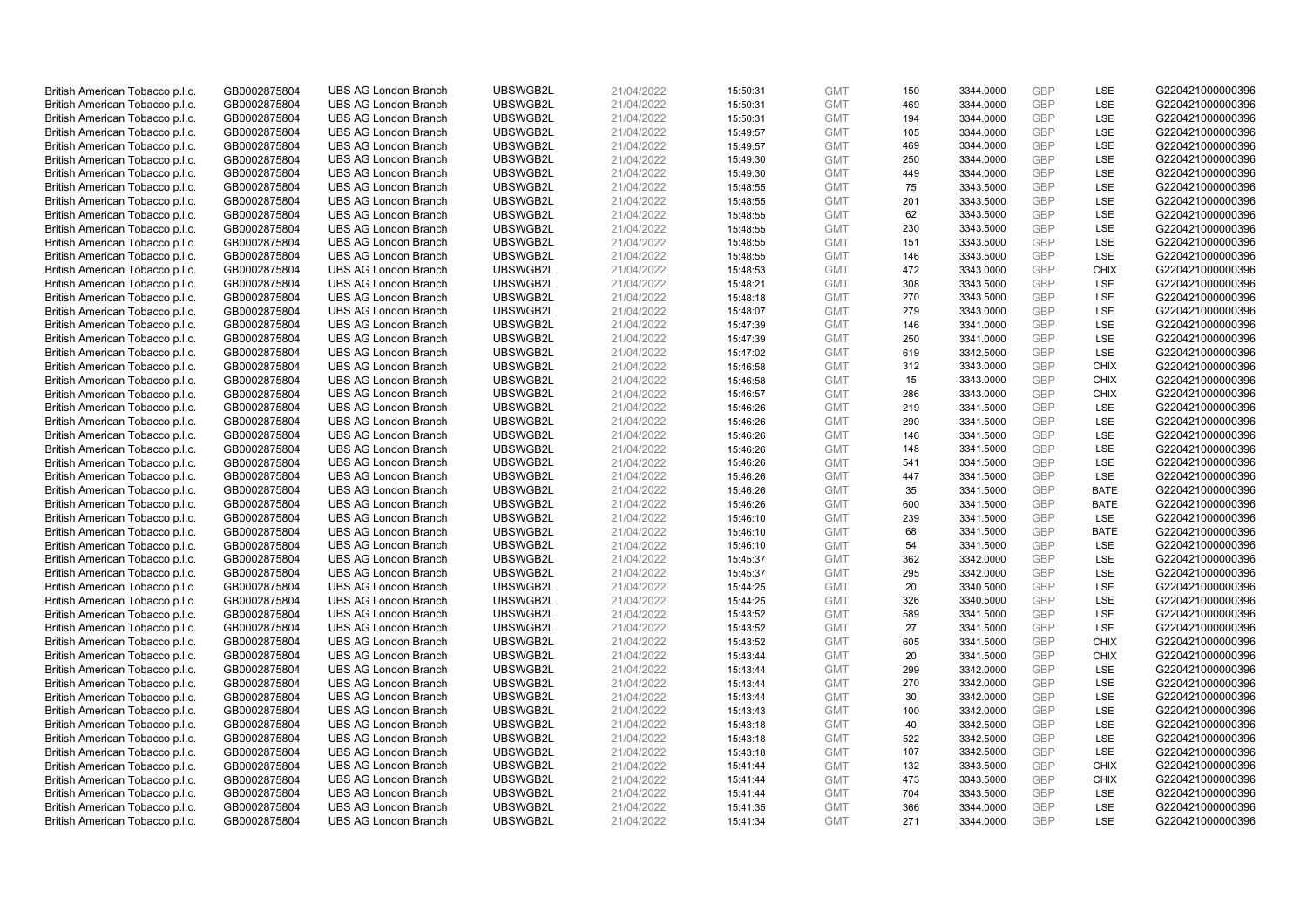| British American Tobacco p.l.c. | GB0002875804 |                                                            | UBSWGB2L             | 21/04/2022 |          | <b>GMT</b>               |                |                        | <b>GBP</b>               |                    | G220421000000396                     |
|---------------------------------|--------------|------------------------------------------------------------|----------------------|------------|----------|--------------------------|----------------|------------------------|--------------------------|--------------------|--------------------------------------|
|                                 |              | <b>UBS AG London Branch</b>                                |                      |            | 15:41:34 |                          | 502            | 3344.0000              | <b>GBP</b>               | <b>BATE</b><br>LSE |                                      |
| British American Tobacco p.l.c. | GB0002875804 | <b>UBS AG London Branch</b>                                | UBSWGB2L             | 21/04/2022 | 15:41:34 | <b>GMT</b>               | 107            | 3344.0000              |                          |                    | G220421000000396                     |
| British American Tobacco p.l.c. | GB0002875804 | <b>UBS AG London Branch</b>                                | UBSWGB2L             | 21/04/2022 | 15:41:32 | <b>GMT</b>               | 63             | 3344.0000              | <b>GBP</b>               | <b>BATE</b>        | G220421000000396                     |
| British American Tobacco p.l.c. | GB0002875804 | <b>UBS AG London Branch</b>                                | UBSWGB2L             | 21/04/2022 | 15:41:32 | <b>GMT</b>               | 34             | 3344.0000              | <b>GBP</b>               | <b>BATE</b>        | G220421000000396                     |
| British American Tobacco p.l.c. | GB0002875804 | <b>UBS AG London Branch</b>                                | UBSWGB2L             | 21/04/2022 | 15:41:23 | <b>GMT</b>               | 503            | 3344.5000              | <b>GBP</b>               | LSE                | G220421000000396                     |
| British American Tobacco p.l.c. | GB0002875804 | <b>UBS AG London Branch</b>                                | UBSWGB2L             | 21/04/2022 | 15:41:23 | <b>GMT</b>               | 198            | 3344.5000              | <b>GBP</b>               | LSE                | G220421000000396                     |
| British American Tobacco p.l.c. | GB0002875804 | <b>UBS AG London Branch</b>                                | UBSWGB2L             | 21/04/2022 | 15:41:23 | <b>GMT</b>               | 488            | 3344.5000              | <b>GBP</b>               | LSE                | G220421000000396                     |
| British American Tobacco p.l.c. | GB0002875804 | <b>UBS AG London Branch</b>                                | UBSWGB2L             | 21/04/2022 | 15:41:23 | <b>GMT</b>               | 211            | 3344.5000              | <b>GBP</b>               | LSE                | G220421000000396                     |
| British American Tobacco p.l.c. | GB0002875804 | <b>UBS AG London Branch</b>                                | UBSWGB2L             | 21/04/2022 | 15:40:31 | <b>GMT</b>               | 250            | 3342.0000              | <b>GBP</b>               | LSE                | G220421000000396                     |
| British American Tobacco p.l.c. | GB0002875804 | <b>UBS AG London Branch</b>                                | UBSWGB2L             | 21/04/2022 | 15:40:31 | <b>GMT</b>               | $\overline{4}$ | 3342.0000              | <b>GBP</b>               | LSE                | G220421000000396                     |
| British American Tobacco p.l.c. | GB0002875804 | <b>UBS AG London Branch</b>                                | UBSWGB2L             | 21/04/2022 | 15:39:37 | <b>GMT</b>               | 639            | 3341.0000              | <b>GBP</b>               | LSE                | G220421000000396                     |
| British American Tobacco p.l.c. | GB0002875804 | <b>UBS AG London Branch</b>                                | UBSWGB2L             | 21/04/2022 | 15:39:06 | <b>GMT</b>               | 578            | 3341.5000              | <b>GBP</b>               | <b>CHIX</b>        | G220421000000396                     |
| British American Tobacco p.l.c. | GB0002875804 | <b>UBS AG London Branch</b>                                | UBSWGB2L             | 21/04/2022 | 15:39:02 | <b>GMT</b>               | 250            | 3342.0000              | <b>GBP</b>               | LSE                | G220421000000396                     |
| British American Tobacco p.l.c. | GB0002875804 | <b>UBS AG London Branch</b>                                | UBSWGB2L             | 21/04/2022 | 15:39:02 | <b>GMT</b>               | 146            | 3342.0000              | <b>GBP</b>               | LSE                | G220421000000396                     |
| British American Tobacco p.l.c. | GB0002875804 | <b>UBS AG London Branch</b>                                | UBSWGB2L             | 21/04/2022 | 15:39:02 | <b>GMT</b>               | 250            | 3342.0000              | <b>GBP</b>               | LSE                | G220421000000396                     |
| British American Tobacco p.l.c. | GB0002875804 | <b>UBS AG London Branch</b>                                | UBSWGB2L             | 21/04/2022 | 15:39:02 | <b>GMT</b>               | 146            | 3342.0000              | <b>GBP</b>               | LSE                | G220421000000396                     |
| British American Tobacco p.l.c. | GB0002875804 | <b>UBS AG London Branch</b>                                | UBSWGB2L             | 21/04/2022 | 15:39:02 | <b>GMT</b>               | 151            | 3342.0000              | <b>GBP</b>               | LSE                | G220421000000396                     |
| British American Tobacco p.l.c. | GB0002875804 | <b>UBS AG London Branch</b>                                | UBSWGB2L             | 21/04/2022 | 15:38:57 | <b>GMT</b>               | 117            | 3342.0000              | <b>GBP</b>               | LSE                | G220421000000396                     |
| British American Tobacco p.l.c. | GB0002875804 | <b>UBS AG London Branch</b>                                | UBSWGB2L             | 21/04/2022 | 15:38:49 | <b>GMT</b>               | 146            | 3342.0000              | <b>GBP</b>               | <b>LSE</b>         | G220421000000396                     |
| British American Tobacco p.l.c. | GB0002875804 | <b>UBS AG London Branch</b>                                | UBSWGB2L             | 21/04/2022 | 15:38:49 | <b>GMT</b>               | 250            | 3342.0000              | <b>GBP</b>               | LSE                | G220421000000396                     |
| British American Tobacco p.l.c. | GB0002875804 | <b>UBS AG London Branch</b>                                | UBSWGB2L             | 21/04/2022 | 15:38:49 | <b>GMT</b>               | 151            | 3342.0000              | <b>GBP</b>               | LSE                | G220421000000396                     |
| British American Tobacco p.l.c. | GB0002875804 | <b>UBS AG London Branch</b>                                | UBSWGB2L             | 21/04/2022 | 15:37:47 | <b>GMT</b>               | 543            | 3340.0000              | <b>GBP</b>               | <b>BATE</b>        | G220421000000396                     |
| British American Tobacco p.l.c. | GB0002875804 | <b>UBS AG London Branch</b>                                | UBSWGB2L             | 21/04/2022 | 15:37:41 | <b>GMT</b>               | 250            | 3340.5000              | <b>GBP</b>               | LSE                | G220421000000396                     |
| British American Tobacco p.l.c. | GB0002875804 | <b>UBS AG London Branch</b>                                | UBSWGB2L             | 21/04/2022 | 15:37:41 | <b>GMT</b>               | 151            | 3340.5000              | <b>GBP</b>               | LSE                | G220421000000396                     |
| British American Tobacco p.l.c. | GB0002875804 | <b>UBS AG London Branch</b>                                | UBSWGB2L             | 21/04/2022 | 15:37:41 | <b>GMT</b>               | 146            | 3340.5000              | <b>GBP</b>               | LSE                | G220421000000396                     |
| British American Tobacco p.l.c. | GB0002875804 | <b>UBS AG London Branch</b>                                | UBSWGB2L             | 21/04/2022 | 15:37:09 | <b>GMT</b>               | 221            | 3340.0000              | <b>GBP</b>               | LSE                | G220421000000396                     |
| British American Tobacco p.l.c. | GB0002875804 | <b>UBS AG London Branch</b>                                | UBSWGB2L             | 21/04/2022 | 15:37:09 | <b>GMT</b>               | 206            | 3340.0000              | <b>GBP</b>               | LSE                | G220421000000396                     |
| British American Tobacco p.l.c. | GB0002875804 | <b>UBS AG London Branch</b>                                | UBSWGB2L             | 21/04/2022 | 15:37:09 | <b>GMT</b>               | 198            | 3340.0000              | <b>GBP</b>               | LSE                | G220421000000396                     |
| British American Tobacco p.l.c. | GB0002875804 | <b>UBS AG London Branch</b>                                | UBSWGB2L             | 21/04/2022 | 15:37:09 | <b>GMT</b>               | 75             | 3340.0000              | <b>GBP</b>               | LSE                | G220421000000396                     |
| British American Tobacco p.l.c. | GB0002875804 | <b>UBS AG London Branch</b>                                | UBSWGB2L             | 21/04/2022 | 15:36:01 | <b>GMT</b>               | 666            | 3339.5000              | <b>GBP</b>               | <b>CHIX</b>        | G220421000000396                     |
| British American Tobacco p.l.c. | GB0002875804 | <b>UBS AG London Branch</b>                                | UBSWGB2L             | 21/04/2022 | 15:35:31 | <b>GMT</b>               | 169            | 3340.0000              | GBP                      | LSE                | G220421000000396                     |
| British American Tobacco p.l.c. | GB0002875804 | <b>UBS AG London Branch</b>                                | UBSWGB2L             | 21/04/2022 | 15:35:31 | <b>GMT</b>               | 360            | 3340.0000              | <b>GBP</b>               | LSE                | G220421000000396                     |
| British American Tobacco p.l.c. | GB0002875804 | <b>UBS AG London Branch</b>                                | UBSWGB2L             | 21/04/2022 | 15:35:31 | <b>GMT</b>               | 169            | 3340.0000              | <b>GBP</b>               | LSE                | G220421000000396                     |
|                                 |              |                                                            |                      |            |          |                          | 559            |                        |                          | LSE                |                                      |
| British American Tobacco p.l.c. | GB0002875804 | <b>UBS AG London Branch</b><br><b>UBS AG London Branch</b> | UBSWGB2L<br>UBSWGB2L | 21/04/2022 | 15:35:04 | <b>GMT</b><br><b>GMT</b> | 111            | 3341.5000<br>3341.5000 | <b>GBP</b><br><b>GBP</b> | LSE                | G220421000000396<br>G220421000000396 |
| British American Tobacco p.l.c. | GB0002875804 |                                                            |                      | 21/04/2022 | 15:35:04 |                          |                |                        |                          |                    |                                      |
| British American Tobacco p.l.c. | GB0002875804 | <b>UBS AG London Branch</b>                                | UBSWGB2L             | 21/04/2022 | 15:34:54 | <b>GMT</b>               | 894            | 3342.0000              | <b>GBP</b>               | LSE                | G220421000000396                     |
| British American Tobacco p.l.c. | GB0002875804 | <b>UBS AG London Branch</b>                                | UBSWGB2L             | 21/04/2022 | 15:34:54 | <b>GMT</b>               | 43             | 3342.5000              | <b>GBP</b>               | <b>CHIX</b>        | G220421000000396                     |
| British American Tobacco p.l.c. | GB0002875804 | <b>UBS AG London Branch</b>                                | UBSWGB2L             | 21/04/2022 | 15:34:54 | <b>GMT</b>               | 82             | 3342.5000              | <b>GBP</b>               | <b>CHIX</b>        | G220421000000396                     |
| British American Tobacco p.l.c. | GB0002875804 | <b>UBS AG London Branch</b>                                | UBSWGB2L             | 21/04/2022 | 15:34:54 | <b>GMT</b>               | 79             | 3342.5000              | <b>GBP</b>               | <b>CHIX</b>        | G220421000000396                     |
| British American Tobacco p.l.c. | GB0002875804 | <b>UBS AG London Branch</b>                                | UBSWGB2L             | 21/04/2022 | 15:34:54 | <b>GMT</b>               | 5              | 3342.5000              | <b>GBP</b>               | <b>CHIX</b>        | G220421000000396                     |
| British American Tobacco p.l.c. | GB0002875804 | <b>UBS AG London Branch</b>                                | UBSWGB2L             | 21/04/2022 | 15:34:44 | <b>GMT</b>               | 114            | 3342.5000              | <b>GBP</b>               | <b>CHIX</b>        | G220421000000396                     |
| British American Tobacco p.l.c. | GB0002875804 | <b>UBS AG London Branch</b>                                | UBSWGB2L             | 21/04/2022 | 15:34:43 | <b>GMT</b>               | 198            | 3342.5000              | <b>GBP</b>               | LSE                | G220421000000396                     |
| British American Tobacco p.l.c. | GB0002875804 | <b>UBS AG London Branch</b>                                | UBSWGB2L             | 21/04/2022 | 15:34:43 | <b>GMT</b>               | 151            | 3342.5000              | <b>GBP</b>               | LSE                | G220421000000396                     |
| British American Tobacco p.l.c. | GB0002875804 | <b>UBS AG London Branch</b>                                | UBSWGB2L             | 21/04/2022 | 15:34:43 | <b>GMT</b>               | 302            | 3342.5000              | GBP                      | LSE                | G220421000000396                     |
| British American Tobacco p.l.c. | GB0002875804 | <b>UBS AG London Branch</b>                                | UBSWGB2L             | 21/04/2022 | 15:34:43 | <b>GMT</b>               | 328            | 3342.5000              | <b>GBP</b>               | LSE                | G220421000000396                     |
| British American Tobacco p.l.c. | GB0002875804 | <b>UBS AG London Branch</b>                                | UBSWGB2L             | 21/04/2022 | 15:34:21 | <b>GMT</b>               | 277            | 3342.5000              | <b>GBP</b>               | <b>CHIX</b>        | G220421000000396                     |
| British American Tobacco p.l.c. | GB0002875804 | <b>UBS AG London Branch</b>                                | UBSWGB2L             | 21/04/2022 | 15:34:20 | <b>GMT</b>               | 20             | 3342.5000              | <b>GBP</b>               | <b>CHIX</b>        | G220421000000396                     |
| British American Tobacco p.l.c. | GB0002875804 | <b>UBS AG London Branch</b>                                | UBSWGB2L             | 21/04/2022 | 15:34:20 | <b>GMT</b>               | 675            | 3342.5000              | <b>GBP</b>               | <b>BATE</b>        | G220421000000396                     |
| British American Tobacco p.l.c. | GB0002875804 | <b>UBS AG London Branch</b>                                | UBSWGB2L             | 21/04/2022 | 15:34:05 | <b>GMT</b>               | 349            | 3343.0000              | <b>GBP</b>               | LSE                | G220421000000396                     |
| British American Tobacco p.l.c. | GB0002875804 | <b>UBS AG London Branch</b>                                | UBSWGB2L             | 21/04/2022 | 15:34:05 | <b>GMT</b>               | 285            | 3343.0000              | <b>GBP</b>               | LSE                | G220421000000396                     |
| British American Tobacco p.l.c. | GB0002875804 | <b>UBS AG London Branch</b>                                | UBSWGB2L             | 21/04/2022 | 15:34:05 | <b>GMT</b>               | 484            | 3343.0000              | <b>GBP</b>               | <b>CHIX</b>        | G220421000000396                     |
| British American Tobacco p.l.c. | GB0002875804 | <b>UBS AG London Branch</b>                                | UBSWGB2L             | 21/04/2022 | 15:34:05 | <b>GMT</b>               | 161            | 3343.0000              | <b>GBP</b>               | <b>CHIX</b>        | G220421000000396                     |
| British American Tobacco p.l.c. | GB0002875804 | <b>UBS AG London Branch</b>                                | UBSWGB2L             | 21/04/2022 | 15:34:05 | <b>GMT</b>               | 213            | 3343.0000              | <b>GBP</b>               | <b>CHIX</b>        | G220421000000396                     |
| British American Tobacco p.l.c. | GB0002875804 | <b>UBS AG London Branch</b>                                | UBSWGB2L             | 21/04/2022 | 15:33:45 | <b>GMT</b>               | 300            | 3342.0000              | GBP                      | LSE                | G220421000000396                     |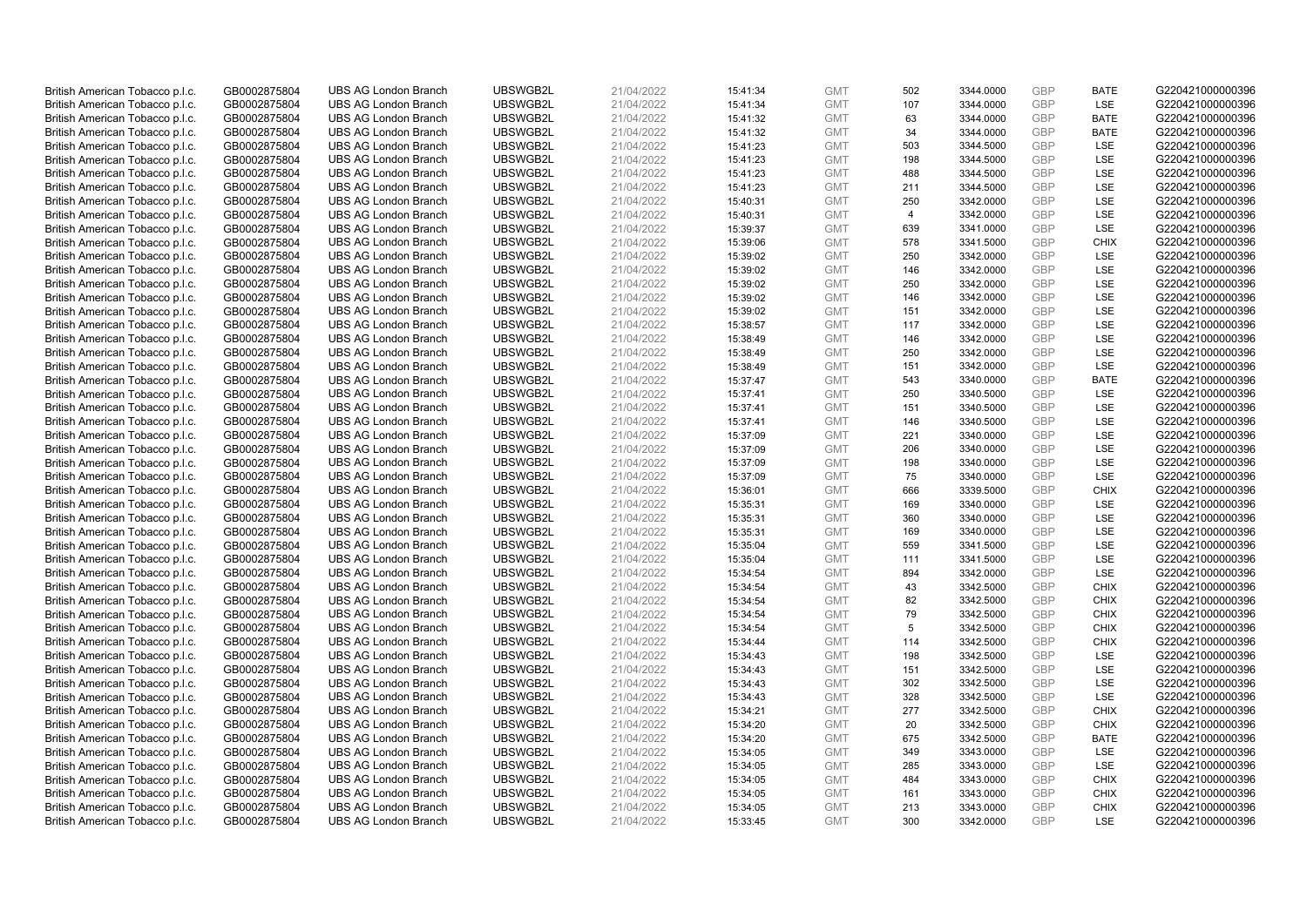| British American Tobacco p.l.c. | GB0002875804 | <b>UBS AG London Branch</b> | UBSWGB2L | 21/04/2022 |          | <b>GMT</b> | 250            | 3342.5000 | <b>GBP</b> | LSE         | G220421000000396 |
|---------------------------------|--------------|-----------------------------|----------|------------|----------|------------|----------------|-----------|------------|-------------|------------------|
|                                 |              |                             |          |            | 15:33:24 |            | 146            |           | GBP        | LSE         |                  |
| British American Tobacco p.l.c. | GB0002875804 | <b>UBS AG London Branch</b> | UBSWGB2L | 21/04/2022 | 15:33:24 | <b>GMT</b> |                | 3342.5000 |            |             | G220421000000396 |
| British American Tobacco p.l.c. | GB0002875804 | <b>UBS AG London Branch</b> | UBSWGB2L | 21/04/2022 | 15:33:24 | <b>GMT</b> | 151            | 3342.5000 | <b>GBP</b> | LSE         | G220421000000396 |
| British American Tobacco p.l.c. | GB0002875804 | <b>UBS AG London Branch</b> | UBSWGB2L | 21/04/2022 | 15:32:54 | <b>GMT</b> | 661            | 3340.5000 | <b>GBP</b> | LSE         | G220421000000396 |
| British American Tobacco p.l.c. | GB0002875804 | <b>UBS AG London Branch</b> | UBSWGB2L | 21/04/2022 | 15:32:38 | <b>GMT</b> | 254            | 3340.0000 | <b>GBP</b> | LSE         | G220421000000396 |
| British American Tobacco p.l.c. | GB0002875804 | <b>UBS AG London Branch</b> | UBSWGB2L | 21/04/2022 | 15:32:29 | <b>GMT</b> | 146            | 3340.0000 | <b>GBP</b> | LSE         | G220421000000396 |
| British American Tobacco p.l.c. | GB0002875804 | <b>UBS AG London Branch</b> | UBSWGB2L | 21/04/2022 | 15:31:09 | <b>GMT</b> | 146            | 3336.0000 | <b>GBP</b> | LSE         | G220421000000396 |
| British American Tobacco p.l.c. | GB0002875804 | <b>UBS AG London Branch</b> | UBSWGB2L | 21/04/2022 | 15:31:09 | <b>GMT</b> | 151            | 3336.0000 | <b>GBP</b> | LSE         | G220421000000396 |
| British American Tobacco p.l.c. | GB0002875804 | <b>UBS AG London Branch</b> | UBSWGB2L | 21/04/2022 | 15:31:04 | <b>GMT</b> | 146            | 3336.0000 | <b>GBP</b> | LSE         | G220421000000396 |
| British American Tobacco p.l.c. | GB0002875804 | <b>UBS AG London Branch</b> | UBSWGB2L | 21/04/2022 | 15:31:04 | <b>GMT</b> | 151            | 3336.0000 | <b>GBP</b> | LSE         | G220421000000396 |
| British American Tobacco p.l.c. | GB0002875804 | <b>UBS AG London Branch</b> | UBSWGB2L | 21/04/2022 | 15:31:04 | <b>GMT</b> | 146            | 3336.0000 | <b>GBP</b> | LSE         | G220421000000396 |
| British American Tobacco p.l.c. | GB0002875804 | <b>UBS AG London Branch</b> | UBSWGB2L | 21/04/2022 | 15:30:31 | <b>GMT</b> | 13             | 3334.5000 | <b>GBP</b> | LSE         | G220421000000396 |
| British American Tobacco p.l.c. | GB0002875804 | <b>UBS AG London Branch</b> | UBSWGB2L | 21/04/2022 | 15:29:45 | <b>GMT</b> | 585            | 3335.0000 | <b>GBP</b> | LSE         | G220421000000396 |
| British American Tobacco p.l.c. | GB0002875804 | <b>UBS AG London Branch</b> | UBSWGB2L | 21/04/2022 | 15:29:44 | <b>GMT</b> | 75             | 3335.0000 | <b>GBP</b> | LSE         | G220421000000396 |
| British American Tobacco p.l.c. | GB0002875804 | <b>UBS AG London Branch</b> | UBSWGB2L | 21/04/2022 | 15:29:06 | <b>GMT</b> | 14             | 3336.0000 | <b>GBP</b> | LSE         | G220421000000396 |
| British American Tobacco p.l.c. | GB0002875804 | <b>UBS AG London Branch</b> | UBSWGB2L | 21/04/2022 | 15:29:06 | <b>GMT</b> | 654            | 3336.0000 | <b>GBP</b> | LSE         | G220421000000396 |
| British American Tobacco p.l.c. | GB0002875804 | <b>UBS AG London Branch</b> | UBSWGB2L | 21/04/2022 | 15:29:06 | <b>GMT</b> | 15             | 3336.0000 | <b>GBP</b> | LSE         | G220421000000396 |
| British American Tobacco p.l.c. | GB0002875804 | <b>UBS AG London Branch</b> | UBSWGB2L | 21/04/2022 | 15:28:19 | <b>GMT</b> | 217            | 3335.5000 | <b>GBP</b> | LSE         | G220421000000396 |
| British American Tobacco p.l.c. | GB0002875804 | <b>UBS AG London Branch</b> | UBSWGB2L | 21/04/2022 | 15:28:19 | <b>GMT</b> | 374            | 3335.5000 | <b>GBP</b> | <b>LSE</b>  | G220421000000396 |
| British American Tobacco p.l.c. | GB0002875804 | <b>UBS AG London Branch</b> | UBSWGB2L | 21/04/2022 | 15:28:07 | <b>GMT</b> | 29             | 3337.0000 | <b>GBP</b> | LSE         | G220421000000396 |
| British American Tobacco p.l.c. | GB0002875804 | <b>UBS AG London Branch</b> | UBSWGB2L | 21/04/2022 | 15:28:04 | <b>GMT</b> | 283            | 3337.0000 | <b>GBP</b> | LSE         | G220421000000396 |
| British American Tobacco p.l.c. | GB0002875804 | <b>UBS AG London Branch</b> | UBSWGB2L | 21/04/2022 | 15:28:02 | <b>GMT</b> | 283            | 3337.0000 | <b>GBP</b> | LSE         | G220421000000396 |
| British American Tobacco p.l.c. | GB0002875804 | <b>UBS AG London Branch</b> | UBSWGB2L | 21/04/2022 | 15:27:22 | <b>GMT</b> | 254            | 3337.5000 | <b>GBP</b> | <b>CHIX</b> | G220421000000396 |
| British American Tobacco p.l.c. | GB0002875804 | <b>UBS AG London Branch</b> | UBSWGB2L | 21/04/2022 | 15:27:22 | <b>GMT</b> | 180            | 3337.5000 | <b>GBP</b> | <b>CHIX</b> | G220421000000396 |
| British American Tobacco p.l.c. | GB0002875804 | <b>UBS AG London Branch</b> | UBSWGB2L | 21/04/2022 | 15:27:22 | <b>GMT</b> | 157            | 3337.5000 | <b>GBP</b> | <b>CHIX</b> | G220421000000396 |
| British American Tobacco p.l.c. | GB0002875804 | <b>UBS AG London Branch</b> | UBSWGB2L | 21/04/2022 | 15:27:03 | <b>GMT</b> | 635            | 3339.0000 | <b>GBP</b> | <b>BATE</b> | G220421000000396 |
| British American Tobacco p.l.c. | GB0002875804 | <b>UBS AG London Branch</b> | UBSWGB2L | 21/04/2022 | 15:27:03 | <b>GMT</b> | 594            | 3339.0000 | <b>GBP</b> | LSE         | G220421000000396 |
| British American Tobacco p.l.c. | GB0002875804 | <b>UBS AG London Branch</b> | UBSWGB2L | 21/04/2022 | 15:27:02 | <b>GMT</b> | 709            | 3339.5000 | <b>GBP</b> | LSE         | G220421000000396 |
| British American Tobacco p.l.c. | GB0002875804 | <b>UBS AG London Branch</b> | UBSWGB2L | 21/04/2022 | 15:26:03 | <b>GMT</b> | 475            | 3338.0000 | <b>GBP</b> | LSE         | G220421000000396 |
| British American Tobacco p.l.c. | GB0002875804 | <b>UBS AG London Branch</b> | UBSWGB2L | 21/04/2022 | 15:26:03 | <b>GMT</b> | 226            | 3338.0000 | <b>GBP</b> | LSE         | G220421000000396 |
| British American Tobacco p.l.c. | GB0002875804 | <b>UBS AG London Branch</b> | UBSWGB2L | 21/04/2022 | 15:25:07 | <b>GMT</b> | 608            | 3340.0000 | GBP        | LSE         | G220421000000396 |
| British American Tobacco p.l.c. | GB0002875804 | <b>UBS AG London Branch</b> | UBSWGB2L | 21/04/2022 | 15:24:54 | <b>GMT</b> | 151            | 3341.0000 | <b>GBP</b> | LSE         | G220421000000396 |
| British American Tobacco p.l.c. | GB0002875804 | <b>UBS AG London Branch</b> | UBSWGB2L | 21/04/2022 | 15:24:54 | <b>GMT</b> | 146            | 3341.0000 | <b>GBP</b> | LSE         | G220421000000396 |
| British American Tobacco p.l.c. | GB0002875804 | <b>UBS AG London Branch</b> | UBSWGB2L | 21/04/2022 | 15:24:45 | <b>GMT</b> | 608            | 3341.0000 | <b>GBP</b> | <b>CHIX</b> | G220421000000396 |
| British American Tobacco p.l.c. | GB0002875804 | <b>UBS AG London Branch</b> | UBSWGB2L | 21/04/2022 | 15:24:45 | <b>GMT</b> | 162            | 3341.0000 | <b>GBP</b> | LSE         | G220421000000396 |
| British American Tobacco p.l.c. | GB0002875804 | <b>UBS AG London Branch</b> | UBSWGB2L | 21/04/2022 | 15:24:45 | <b>GMT</b> | 319            | 3341.0000 | <b>GBP</b> | LSE         | G220421000000396 |
| British American Tobacco p.l.c. | GB0002875804 | <b>UBS AG London Branch</b> | UBSWGB2L | 21/04/2022 | 15:24:45 | <b>GMT</b> | 212            | 3341.0000 | <b>GBP</b> | LSE         | G220421000000396 |
| British American Tobacco p.l.c. | GB0002875804 | <b>UBS AG London Branch</b> | UBSWGB2L | 21/04/2022 | 15:23:45 | <b>GMT</b> | 170            | 3340.0000 | <b>GBP</b> | <b>BATE</b> | G220421000000396 |
| British American Tobacco p.l.c. | GB0002875804 | <b>UBS AG London Branch</b> | UBSWGB2L | 21/04/2022 | 15:23:45 | <b>GMT</b> | 84             | 3340.0000 | <b>GBP</b> | <b>BATE</b> | G220421000000396 |
| British American Tobacco p.l.c. | GB0002875804 | <b>UBS AG London Branch</b> | UBSWGB2L | 21/04/2022 | 15:23:44 | <b>GMT</b> | $\overline{2}$ | 3340.0000 | <b>GBP</b> | <b>BATE</b> | G220421000000396 |
| British American Tobacco p.l.c. | GB0002875804 | <b>UBS AG London Branch</b> | UBSWGB2L | 21/04/2022 | 15:23:44 | <b>GMT</b> | 21             | 3340.0000 | <b>GBP</b> | <b>BATE</b> | G220421000000396 |
| British American Tobacco p.l.c. | GB0002875804 | <b>UBS AG London Branch</b> | UBSWGB2L | 21/04/2022 | 15:23:44 | <b>GMT</b> | 95             | 3340.0000 | <b>GBP</b> | <b>BATE</b> | G220421000000396 |
|                                 |              |                             | UBSWGB2L | 21/04/2022 | 15:23:44 | <b>GMT</b> | 28             |           | <b>GBP</b> | <b>BATE</b> | G220421000000396 |
| British American Tobacco p.l.c. | GB0002875804 | <b>UBS AG London Branch</b> |          |            |          |            |                | 3340.0000 | <b>GBP</b> | <b>BATE</b> |                  |
| British American Tobacco p.l.c. | GB0002875804 | <b>UBS AG London Branch</b> | UBSWGB2L | 21/04/2022 | 15:23:40 | <b>GMT</b> | 75             | 3340.0000 |            |             | G220421000000396 |
| British American Tobacco p.l.c. | GB0002875804 | <b>UBS AG London Branch</b> | UBSWGB2L | 21/04/2022 | 15:23:34 | <b>GMT</b> | 100            | 3340.0000 | <b>GBP</b> | <b>BATE</b> | G220421000000396 |
| British American Tobacco p.l.c. | GB0002875804 | <b>UBS AG London Branch</b> | UBSWGB2L | 21/04/2022 | 15:23:31 | <b>GMT</b> | 318            | 3340.5000 | <b>GBP</b> | <b>CHIX</b> | G220421000000396 |
| British American Tobacco p.l.c. | GB0002875804 | <b>UBS AG London Branch</b> | UBSWGB2L | 21/04/2022 | 15:23:30 | <b>GMT</b> | 75             | 3340.5000 | <b>GBP</b> | <b>CHIX</b> | G220421000000396 |
| British American Tobacco p.l.c. | GB0002875804 | <b>UBS AG London Branch</b> | UBSWGB2L | 21/04/2022 | 15:23:30 | <b>GMT</b> | 64             | 3340.5000 | <b>GBP</b> | <b>CHIX</b> | G220421000000396 |
| British American Tobacco p.l.c. | GB0002875804 | <b>UBS AG London Branch</b> | UBSWGB2L | 21/04/2022 | 15:23:30 | <b>GMT</b> | 26             | 3340.5000 | <b>GBP</b> | <b>CHIX</b> | G220421000000396 |
| British American Tobacco p.l.c. | GB0002875804 | <b>UBS AG London Branch</b> | UBSWGB2L | 21/04/2022 | 15:23:30 | <b>GMT</b> | 48             | 3340.5000 | <b>GBP</b> | <b>CHIX</b> | G220421000000396 |
| British American Tobacco p.l.c. | GB0002875804 | <b>UBS AG London Branch</b> | UBSWGB2L | 21/04/2022 | 15:23:30 | <b>GMT</b> | 60             | 3340.5000 | <b>GBP</b> | <b>CHIX</b> | G220421000000396 |
| British American Tobacco p.l.c. | GB0002875804 | <b>UBS AG London Branch</b> | UBSWGB2L | 21/04/2022 | 15:23:30 | <b>GMT</b> | 576            | 3341.0000 | <b>GBP</b> | LSE         | G220421000000396 |
| British American Tobacco p.l.c. | GB0002875804 | <b>UBS AG London Branch</b> | UBSWGB2L | 21/04/2022 | 15:23:05 | <b>GMT</b> | 178            | 3340.0000 | <b>GBP</b> | LSE         | G220421000000396 |
| British American Tobacco p.l.c. | GB0002875804 | <b>UBS AG London Branch</b> | UBSWGB2L | 21/04/2022 | 15:23:05 | <b>GMT</b> | 151            | 3340.0000 | GBP        | LSE         | G220421000000396 |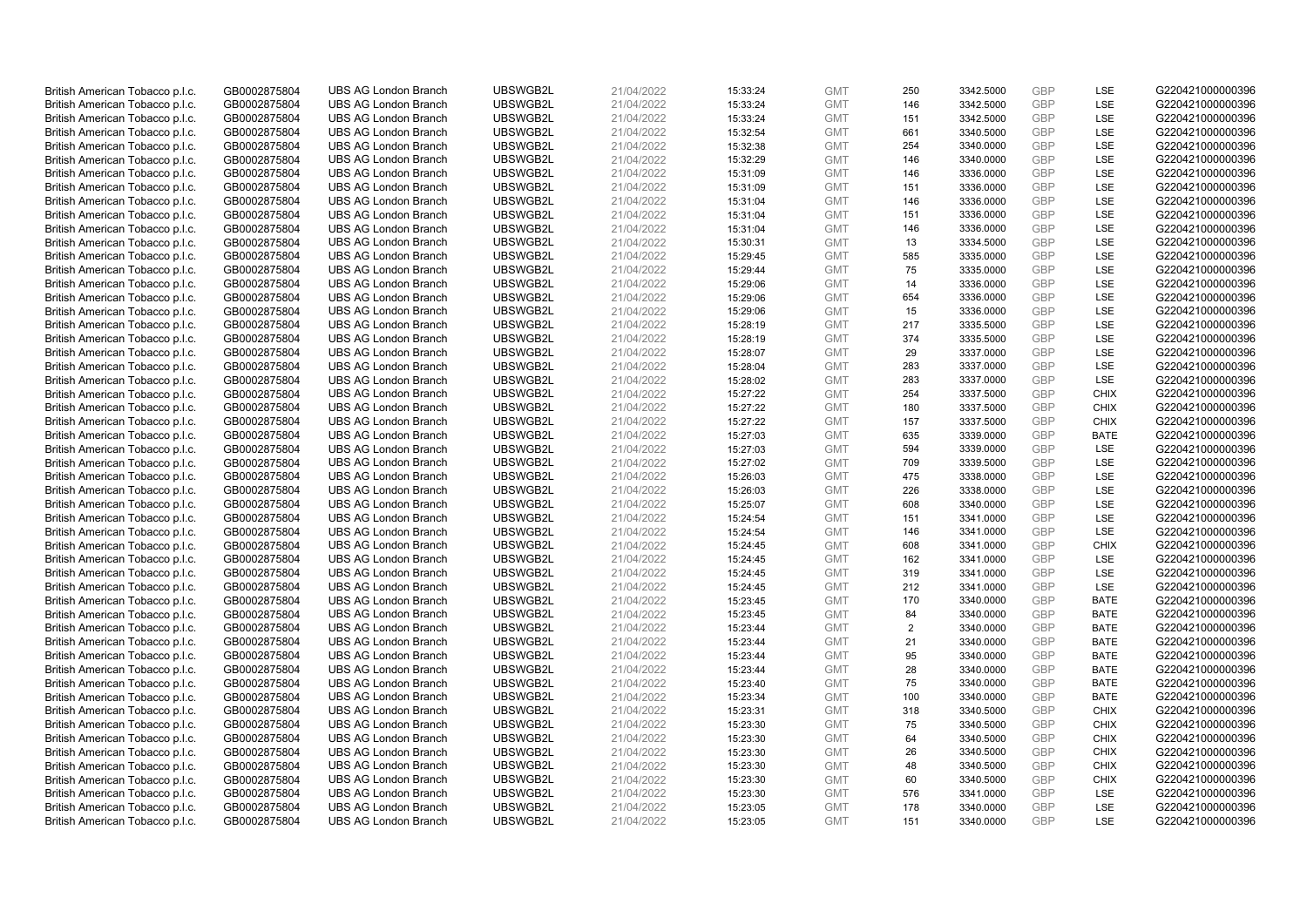| British American Tobacco p.l.c. | GB0002875804 | <b>UBS AG London Branch</b> | UBSWGB2L | 21/04/2022 | 15:23:05 | <b>GMT</b> | 146 | 3340.0000 | <b>GBP</b> | LSE         | G220421000000396 |
|---------------------------------|--------------|-----------------------------|----------|------------|----------|------------|-----|-----------|------------|-------------|------------------|
| British American Tobacco p.l.c. | GB0002875804 | <b>UBS AG London Branch</b> | UBSWGB2L | 21/04/2022 | 15:22:41 | <b>GMT</b> | 250 | 3339.5000 | GBP        | LSE         | G220421000000396 |
| British American Tobacco p.l.c. | GB0002875804 | <b>UBS AG London Branch</b> | UBSWGB2L | 21/04/2022 | 15:22:41 | <b>GMT</b> | 73  | 3339.5000 | GBP        | LSE         | G220421000000396 |
| British American Tobacco p.l.c. | GB0002875804 | <b>UBS AG London Branch</b> | UBSWGB2L | 21/04/2022 | 15:22:41 | <b>GMT</b> | 151 | 3339.5000 | GBP        | LSE         | G220421000000396 |
| British American Tobacco p.l.c. | GB0002875804 | <b>UBS AG London Branch</b> | UBSWGB2L | 21/04/2022 | 15:22:41 | <b>GMT</b> | 146 | 3339.5000 | <b>GBP</b> | LSE         | G220421000000396 |
| British American Tobacco p.l.c. | GB0002875804 | <b>UBS AG London Branch</b> | UBSWGB2L | 21/04/2022 | 15:22:38 | <b>GMT</b> | 657 | 3339.5000 | <b>GBP</b> | LSE         | G220421000000396 |
| British American Tobacco p.l.c. | GB0002875804 | <b>UBS AG London Branch</b> | UBSWGB2L | 21/04/2022 | 15:22:38 | <b>GMT</b> | 9   | 3339.5000 | GBP        | LSE         | G220421000000396 |
| British American Tobacco p.l.c. | GB0002875804 | <b>UBS AG London Branch</b> | UBSWGB2L | 21/04/2022 | 15:21:55 | <b>GMT</b> | 250 | 3338.5000 | <b>GBP</b> | <b>LSE</b>  | G220421000000396 |
| British American Tobacco p.l.c. | GB0002875804 | <b>UBS AG London Branch</b> | UBSWGB2L | 21/04/2022 | 15:21:54 | <b>GMT</b> | 250 | 3338.5000 | <b>GBP</b> | <b>LSE</b>  | G220421000000396 |
| British American Tobacco p.l.c. | GB0002875804 | <b>UBS AG London Branch</b> | UBSWGB2L | 21/04/2022 | 15:20:47 | <b>GMT</b> | 360 | 3336.0000 | <b>GBP</b> | <b>CHIX</b> | G220421000000396 |
| British American Tobacco p.l.c. | GB0002875804 | <b>UBS AG London Branch</b> | UBSWGB2L | 21/04/2022 | 15:20:23 | <b>GMT</b> | 151 | 3337.0000 | GBP        | <b>LSE</b>  | G220421000000396 |
| British American Tobacco p.l.c. | GB0002875804 | <b>UBS AG London Branch</b> | UBSWGB2L | 21/04/2022 | 15:20:23 | <b>GMT</b> | 146 | 3337.0000 | <b>GBP</b> | LSE         | G220421000000396 |
| British American Tobacco p.l.c. | GB0002875804 | <b>UBS AG London Branch</b> | UBSWGB2L | 21/04/2022 | 15:20:23 | <b>GMT</b> | 250 | 3337.0000 | <b>GBP</b> | LSE         | G220421000000396 |
| British American Tobacco p.l.c. | GB0002875804 | <b>UBS AG London Branch</b> | UBSWGB2L | 21/04/2022 | 15:19:36 | <b>GMT</b> | 555 | 3335.0000 | <b>GBP</b> | LSE         | G220421000000396 |
| British American Tobacco p.l.c. | GB0002875804 | <b>UBS AG London Branch</b> | UBSWGB2L | 21/04/2022 | 15:19:36 | <b>GMT</b> | 135 | 3335.0000 | <b>GBP</b> | <b>LSE</b>  | G220421000000396 |
| British American Tobacco p.l.c. | GB0002875804 | <b>UBS AG London Branch</b> | UBSWGB2L | 21/04/2022 | 15:19:10 | <b>GMT</b> | 628 | 3337.5000 | GBP        | LSE         | G220421000000396 |
| British American Tobacco p.l.c. | GB0002875804 | <b>UBS AG London Branch</b> | UBSWGB2L | 21/04/2022 | 15:19:10 | <b>GMT</b> | 257 | 3337.5000 | GBP        | <b>BATE</b> | G220421000000396 |
| British American Tobacco p.l.c. | GB0002875804 | <b>UBS AG London Branch</b> | UBSWGB2L | 21/04/2022 | 15:19:10 | <b>GMT</b> | 126 | 3337.5000 | GBP        | <b>BATE</b> | G220421000000396 |
| British American Tobacco p.l.c. | GB0002875804 | <b>UBS AG London Branch</b> | UBSWGB2L | 21/04/2022 | 15:19:10 | <b>GMT</b> | 618 | 3337.5000 | <b>GBP</b> | <b>CHIX</b> | G220421000000396 |
| British American Tobacco p.l.c. | GB0002875804 | <b>UBS AG London Branch</b> | UBSWGB2L | 21/04/2022 | 15:19:10 | <b>GMT</b> | 17  | 3337.5000 | <b>GBP</b> | <b>BATE</b> | G220421000000396 |
| British American Tobacco p.l.c. | GB0002875804 | <b>UBS AG London Branch</b> | UBSWGB2L | 21/04/2022 | 15:19:10 | <b>GMT</b> | 235 | 3337.5000 | <b>GBP</b> | <b>BATE</b> | G220421000000396 |
| British American Tobacco p.l.c. | GB0002875804 | <b>UBS AG London Branch</b> | UBSWGB2L | 21/04/2022 | 15:18:43 | <b>GMT</b> | 250 | 3337.5000 | <b>GBP</b> | LSE         | G220421000000396 |
| British American Tobacco p.l.c. | GB0002875804 | <b>UBS AG London Branch</b> | UBSWGB2L | 21/04/2022 | 15:18:43 | <b>GMT</b> | 250 | 3337.5000 | <b>GBP</b> | LSE         | G220421000000396 |
| British American Tobacco p.l.c. | GB0002875804 | <b>UBS AG London Branch</b> | UBSWGB2L | 21/04/2022 | 15:18:43 | <b>GMT</b> | 146 | 3337.5000 | GBP        | LSE         | G220421000000396 |
| British American Tobacco p.l.c. | GB0002875804 | <b>UBS AG London Branch</b> | UBSWGB2L | 21/04/2022 | 15:18:38 | <b>GMT</b> | 100 | 3337.0000 | <b>GBP</b> | <b>CHIX</b> | G220421000000396 |
| British American Tobacco p.l.c. | GB0002875804 | <b>UBS AG London Branch</b> | UBSWGB2L | 21/04/2022 | 15:17:38 | <b>GMT</b> | 629 | 3338.5000 | <b>GBP</b> | <b>LSE</b>  | G220421000000396 |
| British American Tobacco p.l.c. | GB0002875804 | <b>UBS AG London Branch</b> | UBSWGB2L | 21/04/2022 | 15:17:20 | <b>GMT</b> | 591 | 3340.5000 | GBP        | <b>LSE</b>  | G220421000000396 |
| British American Tobacco p.l.c. | GB0002875804 | <b>UBS AG London Branch</b> | UBSWGB2L | 21/04/2022 | 15:17:03 | <b>GMT</b> | 44  | 3340.5000 | <b>GBP</b> | <b>CHIX</b> | G220421000000396 |
| British American Tobacco p.l.c. | GB0002875804 | <b>UBS AG London Branch</b> | UBSWGB2L | 21/04/2022 | 15:17:03 | <b>GMT</b> | 551 | 3340.5000 | GBP        | <b>CHIX</b> | G220421000000396 |
| British American Tobacco p.l.c. | GB0002875804 | <b>UBS AG London Branch</b> | UBSWGB2L | 21/04/2022 | 15:16:21 | <b>GMT</b> | 702 | 3339.0000 | GBP        | LSE         | G220421000000396 |
| British American Tobacco p.l.c. | GB0002875804 | <b>UBS AG London Branch</b> | UBSWGB2L | 21/04/2022 | 15:16:18 | <b>GMT</b> | 250 | 3339.5000 | <b>GBP</b> | <b>LSE</b>  | G220421000000396 |
| British American Tobacco p.l.c. | GB0002875804 | <b>UBS AG London Branch</b> | UBSWGB2L | 21/04/2022 | 15:16:18 | <b>GMT</b> | 146 | 3339.5000 | <b>GBP</b> | <b>LSE</b>  | G220421000000396 |
| British American Tobacco p.l.c. | GB0002875804 | <b>UBS AG London Branch</b> | UBSWGB2L | 21/04/2022 | 15:16:18 | <b>GMT</b> | 250 | 3339.5000 | <b>GBP</b> | LSE         | G220421000000396 |
| British American Tobacco p.l.c. | GB0002875804 | <b>UBS AG London Branch</b> | UBSWGB2L | 21/04/2022 | 15:16:16 | <b>GMT</b> | 146 | 3339.5000 | GBP        | LSE         | G220421000000396 |
| British American Tobacco p.l.c. | GB0002875804 | <b>UBS AG London Branch</b> | UBSWGB2L | 21/04/2022 | 15:16:16 | <b>GMT</b> | 146 | 3339.5000 | <b>GBP</b> | LSE         | G220421000000396 |
| British American Tobacco p.l.c. | GB0002875804 | <b>UBS AG London Branch</b> | UBSWGB2L | 21/04/2022 | 15:16:16 | <b>GMT</b> | 250 | 3339.5000 | <b>GBP</b> | LSE         | G220421000000396 |
| British American Tobacco p.l.c. | GB0002875804 | <b>UBS AG London Branch</b> | UBSWGB2L | 21/04/2022 | 15:15:27 | <b>GMT</b> | 250 | 3337.5000 | GBP        | LSE         | G220421000000396 |
| British American Tobacco p.l.c. | GB0002875804 | <b>UBS AG London Branch</b> | UBSWGB2L | 21/04/2022 | 15:15:00 | <b>GMT</b> | 470 | 3337.5000 | <b>GBP</b> | LSE         | G220421000000396 |
| British American Tobacco p.l.c. | GB0002875804 | <b>UBS AG London Branch</b> | UBSWGB2L | 21/04/2022 | 15:15:00 | <b>GMT</b> | 242 | 3337.5000 | <b>GBP</b> | LSE         | G220421000000396 |
| British American Tobacco p.l.c. | GB0002875804 | <b>UBS AG London Branch</b> | UBSWGB2L | 21/04/2022 | 15:14:51 | <b>GMT</b> | 146 | 3338.0000 | GBP        | <b>LSE</b>  | G220421000000396 |
| British American Tobacco p.l.c. | GB0002875804 | <b>UBS AG London Branch</b> | UBSWGB2L | 21/04/2022 | 15:14:51 | <b>GMT</b> | 151 | 3338.0000 | <b>GBP</b> | <b>LSE</b>  | G220421000000396 |
| British American Tobacco p.l.c. | GB0002875804 | <b>UBS AG London Branch</b> | UBSWGB2L | 21/04/2022 | 15:13:45 | <b>GMT</b> | 2   | 3336.5000 | GBP        | <b>CHIX</b> | G220421000000396 |
| British American Tobacco p.l.c. | GB0002875804 | <b>UBS AG London Branch</b> | UBSWGB2L | 21/04/2022 | 15:13:45 | <b>GMT</b> | 350 | 3336.5000 | GBP        | <b>CHIX</b> | G220421000000396 |
| British American Tobacco p.l.c. | GB0002875804 | <b>UBS AG London Branch</b> | UBSWGB2L | 21/04/2022 | 15:13:45 | <b>GMT</b> | 75  | 3336.5000 | GBP        | <b>CHIX</b> | G220421000000396 |
| British American Tobacco p.l.c. | GB0002875804 | <b>UBS AG London Branch</b> | UBSWGB2L | 21/04/2022 | 15:13:43 | <b>GMT</b> | 686 | 3337.5000 | GBP        | <b>LSE</b>  | G220421000000396 |
| British American Tobacco p.l.c. | GB0002875804 | <b>UBS AG London Branch</b> | UBSWGB2L | 21/04/2022 | 15:13:43 | <b>GMT</b> | 87  | 3337.5000 | GBP        | <b>BATE</b> | G220421000000396 |
| British American Tobacco p.l.c. | GB0002875804 | <b>UBS AG London Branch</b> | UBSWGB2L | 21/04/2022 | 15:13:43 | <b>GMT</b> | 576 | 3337.5000 | <b>GBP</b> | <b>BATE</b> | G220421000000396 |
| British American Tobacco p.l.c. | GB0002875804 | <b>UBS AG London Branch</b> | UBSWGB2L | 21/04/2022 | 15:13:42 | <b>GMT</b> | 250 | 3338.0000 | <b>GBP</b> | LSE         | G220421000000396 |
| British American Tobacco p.l.c. | GB0002875804 | <b>UBS AG London Branch</b> | UBSWGB2L | 21/04/2022 | 15:13:23 | <b>GMT</b> | 641 | 3336.5000 | GBP        | LSE         | G220421000000396 |
| British American Tobacco p.l.c. | GB0002875804 | <b>UBS AG London Branch</b> | UBSWGB2L | 21/04/2022 | 15:13:23 | <b>GMT</b> | 53  | 3336.5000 | GBP        | LSE         | G220421000000396 |
| British American Tobacco p.l.c. | GB0002875804 | <b>UBS AG London Branch</b> | UBSWGB2L | 21/04/2022 | 15:13:23 | <b>GMT</b> | 10  | 3336.5000 | <b>GBP</b> | <b>CHIX</b> | G220421000000396 |
| British American Tobacco p.l.c. | GB0002875804 | <b>UBS AG London Branch</b> | UBSWGB2L | 21/04/2022 | 15:13:23 | <b>GMT</b> | 254 | 3336.5000 | <b>GBP</b> | <b>CHIX</b> | G220421000000396 |
| British American Tobacco p.l.c. | GB0002875804 | <b>UBS AG London Branch</b> | UBSWGB2L | 21/04/2022 | 15:12:52 | <b>GMT</b> | 241 | 3337.0000 | GBP        | <b>LSE</b>  | G220421000000396 |
| British American Tobacco p.l.c. | GB0002875804 | <b>UBS AG London Branch</b> | UBSWGB2L | 21/04/2022 | 15:12:52 | <b>GMT</b> | 52  | 3337.0000 | GBP        | <b>LSE</b>  | G220421000000396 |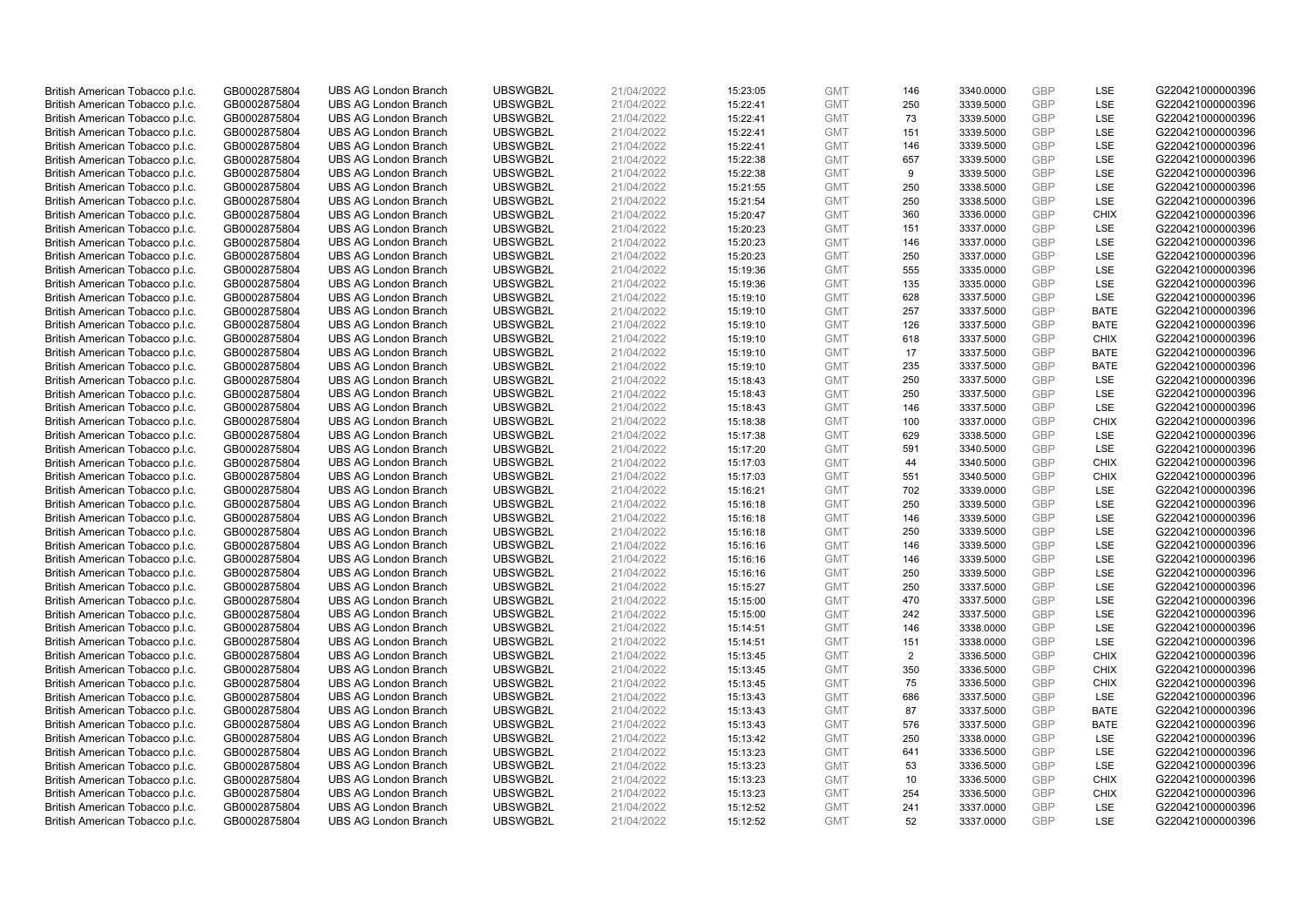| British American Tobacco p.l.c.                                    | GB0002875804                 | <b>UBS AG London Branch</b>                                | UBSWGB2L             | 21/04/2022               | 15:12:52             | <b>GMT</b>               | 34        | 3337.0000              | <b>GBP</b>               | <b>LSE</b>  | G220421000000396                     |
|--------------------------------------------------------------------|------------------------------|------------------------------------------------------------|----------------------|--------------------------|----------------------|--------------------------|-----------|------------------------|--------------------------|-------------|--------------------------------------|
| British American Tobacco p.l.c.                                    | GB0002875804                 | <b>UBS AG London Branch</b>                                | UBSWGB2L             | 21/04/2022               | 15:12:52             | <b>GMT</b>               | 323       | 3337.0000              | <b>GBP</b>               | LSE         | G220421000000396                     |
| British American Tobacco p.l.c.                                    | GB0002875804                 | <b>UBS AG London Branch</b>                                | UBSWGB2L             | 21/04/2022               | 15:12:37             | <b>GMT</b>               | 250       | 3336.5000              | <b>GBP</b>               | LSE         | G220421000000396                     |
| British American Tobacco p.l.c.                                    | GB0002875804                 | <b>UBS AG London Branch</b>                                | UBSWGB2L             | 21/04/2022               | 15:12:37             | <b>GMT</b>               | 250       | 3336.5000              | <b>GBP</b>               | LSE         | G220421000000396                     |
| British American Tobacco p.l.c.                                    | GB0002875804                 | <b>UBS AG London Branch</b>                                | UBSWGB2L             | 21/04/2022               | 15:12:29             | <b>GMT</b>               | 89        | 3336.5000              | <b>GBP</b>               | LSE         | G220421000000396                     |
| British American Tobacco p.l.c.                                    | GB0002875804                 | <b>UBS AG London Branch</b>                                | UBSWGB2L             | 21/04/2022               | 15:12:29             | <b>GMT</b>               | 133       | 3336.5000              | GBP                      | LSE         | G220421000000396                     |
| British American Tobacco p.l.c.                                    | GB0002875804                 | <b>UBS AG London Branch</b>                                | UBSWGB2L             | 21/04/2022               | 15:12:29             | <b>GMT</b>               | 120       | 3336.5000              | <b>GBP</b>               | LSE         | G220421000000396                     |
| British American Tobacco p.l.c.                                    | GB0002875804                 | <b>UBS AG London Branch</b>                                | UBSWGB2L             | 21/04/2022               | 15:12:29             | <b>GMT</b>               | 146       | 3336.5000              | <b>GBP</b>               | LSE         | G220421000000396                     |
| British American Tobacco p.l.c.                                    | GB0002875804                 | <b>UBS AG London Branch</b>                                | UBSWGB2L             | 21/04/2022               | 15:12:29             | <b>GMT</b>               | 151       | 3336.5000              | <b>GBP</b>               | LSE         | G220421000000396                     |
| British American Tobacco p.l.c.                                    | GB0002875804                 | <b>UBS AG London Branch</b>                                | UBSWGB2L             | 21/04/2022               | 15:10:33             | <b>GMT</b>               | 608       | 3330.5000              | <b>GBP</b>               | <b>LSE</b>  | G220421000000396                     |
| British American Tobacco p.l.c.                                    | GB0002875804                 | <b>UBS AG London Branch</b>                                | UBSWGB2L             | 21/04/2022               | 15:10:32             | <b>GMT</b>               | 42        | 3331.0000              | <b>GBP</b>               | <b>CHIX</b> | G220421000000396                     |
| British American Tobacco p.l.c.                                    | GB0002875804                 | <b>UBS AG London Branch</b>                                | UBSWGB2L             | 21/04/2022               | 15:10:32             | <b>GMT</b>               | 127       | 3331.0000              | <b>GBP</b>               | <b>CHIX</b> | G220421000000396                     |
| British American Tobacco p.l.c.                                    | GB0002875804                 | <b>UBS AG London Branch</b>                                | UBSWGB2L             | 21/04/2022               | 15:10:32             | <b>GMT</b>               | 173       | 3331.0000              | <b>GBP</b>               | <b>CHIX</b> | G220421000000396                     |
| British American Tobacco p.l.c.                                    | GB0002875804                 | <b>UBS AG London Branch</b>                                | UBSWGB2L             | 21/04/2022               | 15:10:32             | <b>GMT</b>               | 40        | 3331.0000              | <b>GBP</b>               | <b>CHIX</b> | G220421000000396                     |
| British American Tobacco p.l.c.                                    | GB0002875804                 | <b>UBS AG London Branch</b>                                | UBSWGB2L             | 21/04/2022               | 15:10:32             | <b>GMT</b>               | 16        | 3331.0000              | <b>GBP</b>               | <b>CHIX</b> | G220421000000396                     |
| British American Tobacco p.l.c.                                    | GB0002875804                 | <b>UBS AG London Branch</b>                                | UBSWGB2L             | 21/04/2022               | 15:10:32             | <b>GMT</b>               | 78        | 3331.0000              | <b>GBP</b>               | <b>CHIX</b> | G220421000000396                     |
| British American Tobacco p.l.c.                                    | GB0002875804                 | <b>UBS AG London Branch</b>                                | UBSWGB2L             | 21/04/2022               | 15:10:32             | <b>GMT</b>               | 16        | 3331.0000              | <b>GBP</b>               | <b>CHIX</b> | G220421000000396                     |
| British American Tobacco p.l.c.                                    | GB0002875804                 | <b>UBS AG London Branch</b>                                | UBSWGB2L             | 21/04/2022               | 15:10:32             | <b>GMT</b>               | 45        | 3331.0000              | <b>GBP</b>               | <b>CHIX</b> | G220421000000396                     |
| British American Tobacco p.l.c.                                    | GB0002875804                 | <b>UBS AG London Branch</b>                                | UBSWGB2L             | 21/04/2022               | 15:10:32             | <b>GMT</b>               | 66        | 3331.0000              | <b>GBP</b>               | <b>CHIX</b> | G220421000000396                     |
| British American Tobacco p.l.c.                                    | GB0002875804                 | <b>UBS AG London Branch</b>                                | UBSWGB2L             | 21/04/2022               | 15:10:11             | <b>GMT</b>               | 712       | 3332.5000              | <b>GBP</b>               | LSE         | G220421000000396                     |
| British American Tobacco p.l.c.                                    | GB0002875804                 | <b>UBS AG London Branch</b>                                | UBSWGB2L             | 21/04/2022               | 15:09:24             | <b>GMT</b>               | 288       | 3332.5000              | <b>GBP</b>               | <b>BATE</b> | G220421000000396                     |
| British American Tobacco p.l.c.                                    | GB0002875804                 | <b>UBS AG London Branch</b>                                | UBSWGB2L             | 21/04/2022               | 15:09:24             | <b>GMT</b>               | 19        | 3332.5000              | <b>GBP</b>               | <b>BATE</b> | G220421000000396                     |
| British American Tobacco p.l.c.                                    | GB0002875804                 | <b>UBS AG London Branch</b>                                | UBSWGB2L             | 21/04/2022               | 15:09:24             | <b>GMT</b>               | 313       | 3332.5000              | <b>GBP</b>               | <b>LSE</b>  | G220421000000396                     |
| British American Tobacco p.l.c.                                    | GB0002875804                 | <b>UBS AG London Branch</b>                                | UBSWGB2L             | 21/04/2022               | 15:09:24             | <b>GMT</b>               | 288       | 3332.5000              | <b>GBP</b>               | LSE         | G220421000000396                     |
| British American Tobacco p.l.c.                                    | GB0002875804                 | <b>UBS AG London Branch</b>                                | UBSWGB2L             | 21/04/2022               | 15:09:24             | <b>GMT</b>               | 221       | 3332.5000              | <b>GBP</b>               | <b>BATE</b> | G220421000000396                     |
| British American Tobacco p.l.c.                                    | GB0002875804                 | <b>UBS AG London Branch</b>                                | UBSWGB2L             | 21/04/2022               | 15:09:24             | <b>GMT</b>               | 157       | 3332.5000              | <b>GBP</b>               | <b>BATE</b> | G220421000000396                     |
| British American Tobacco p.l.c.                                    | GB0002875804                 | <b>UBS AG London Branch</b>                                | UBSWGB2L             | 21/04/2022               | 15:09:15             | <b>GMT</b>               | 260       | 3333.0000              | <b>GBP</b>               | LSE         | G220421000000396                     |
| British American Tobacco p.l.c.                                    | GB0002875804                 | <b>UBS AG London Branch</b>                                | UBSWGB2L             | 21/04/2022               | 15:09:15             | <b>GMT</b>               | 402       | 3333.0000              | <b>GBP</b>               | LSE         | G220421000000396                     |
| British American Tobacco p.l.c.                                    | GB0002875804                 | <b>UBS AG London Branch</b>                                | UBSWGB2L             | 21/04/2022               | 15:09:15             | <b>GMT</b>               | 250       | 3333.0000              | <b>GBP</b>               | LSE         | G220421000000396                     |
| British American Tobacco p.l.c.                                    | GB0002875804                 | <b>UBS AG London Branch</b>                                | UBSWGB2L             | 21/04/2022               | 15:08:50             | <b>GMT</b>               | 151       | 3333.0000              | <b>GBP</b>               | LSE         | G220421000000396                     |
| British American Tobacco p.l.c.                                    | GB0002875804                 | <b>UBS AG London Branch</b>                                | UBSWGB2L             | 21/04/2022               | 15:08:50             | <b>GMT</b>               | 146       | 3333.0000              | <b>GBP</b>               | LSE         | G220421000000396                     |
| British American Tobacco p.l.c.                                    | GB0002875804                 | <b>UBS AG London Branch</b>                                | UBSWGB2L             | 21/04/2022               | 15:08:16             | <b>GMT</b>               | 516       | 3333.0000              | <b>GBP</b>               | <b>CHIX</b> | G220421000000396                     |
| British American Tobacco p.l.c.                                    | GB0002875804                 | <b>UBS AG London Branch</b>                                | UBSWGB2L             | 21/04/2022               | 15:08:03             | <b>GMT</b>               | 116       | 3333.0000              | <b>GBP</b>               | <b>CHIX</b> | G220421000000396                     |
| British American Tobacco p.l.c.                                    | GB0002875804                 | <b>UBS AG London Branch</b>                                | UBSWGB2L             | 21/04/2022               | 15:07:37             | <b>GMT</b>               | 640       | 3334.0000              | <b>GBP</b>               | LSE         | G220421000000396                     |
| British American Tobacco p.l.c.                                    | GB0002875804                 | <b>UBS AG London Branch</b>                                | UBSWGB2L             | 21/04/2022               | 15:07:08             | <b>GMT</b>               | 262       | 3335.5000              | <b>GBP</b>               | LSE         | G220421000000396                     |
| British American Tobacco p.l.c.                                    | GB0002875804                 | <b>UBS AG London Branch</b>                                | UBSWGB2L             | 21/04/2022               | 15:07:08             | <b>GMT</b>               | 345       | 3335.5000              | <b>GBP</b>               | LSE         | G220421000000396                     |
| British American Tobacco p.l.c.                                    | GB0002875804                 | <b>UBS AG London Branch</b>                                | UBSWGB2L             | 21/04/2022               | 15:06:26             | <b>GMT</b>               | 698       | 3336.0000              | <b>GBP</b>               | LSE         | G220421000000396                     |
| British American Tobacco p.l.c.                                    | GB0002875804                 | <b>UBS AG London Branch</b>                                | UBSWGB2L             | 21/04/2022               | 15:05:47             | <b>GMT</b>               | 250       | 3335.5000              | <b>GBP</b>               | LSE         | G220421000000396                     |
| British American Tobacco p.l.c.                                    | GB0002875804                 | <b>UBS AG London Branch</b>                                | UBSWGB2L             | 21/04/2022               | 15:05:47             | <b>GMT</b>               | 151       | 3335.5000              | <b>GBP</b>               | LSE         | G220421000000396                     |
| British American Tobacco p.l.c.                                    | GB0002875804                 | <b>UBS AG London Branch</b>                                | UBSWGB2L             | 21/04/2022               | 15:05:47             | <b>GMT</b>               | 146<br>78 | 3335.5000              | <b>GBP</b><br><b>GBP</b> | LSE<br>LSE  | G220421000000396                     |
| British American Tobacco p.l.c.                                    | GB0002875804                 | <b>UBS AG London Branch</b><br><b>UBS AG London Branch</b> | UBSWGB2L<br>UBSWGB2L | 21/04/2022               | 15:05:47             | <b>GMT</b><br><b>GMT</b> | 358       | 3335.5000<br>3335.5000 | <b>GBP</b>               | <b>CHIX</b> | G220421000000396<br>G220421000000396 |
| British American Tobacco p.l.c.                                    | GB0002875804<br>GB0002875804 | <b>UBS AG London Branch</b>                                | UBSWGB2L             | 21/04/2022<br>21/04/2022 | 15:05:33<br>15:05:30 | <b>GMT</b>               | 47        | 3335.5000              | <b>GBP</b>               | <b>CHIX</b> | G220421000000396                     |
| British American Tobacco p.l.c.<br>British American Tobacco p.l.c. | GB0002875804                 | <b>UBS AG London Branch</b>                                | UBSWGB2L             | 21/04/2022               | 15:05:30             | <b>GMT</b>               | 84        | 3335.5000              | <b>GBP</b>               | <b>CHIX</b> | G220421000000396                     |
| British American Tobacco p.l.c.                                    | GB0002875804                 | <b>UBS AG London Branch</b>                                | UBSWGB2L             | 21/04/2022               | 15:05:28             | <b>GMT</b>               | 76        | 3335.5000              | <b>GBP</b>               | <b>CHIX</b> | G220421000000396                     |
| British American Tobacco p.l.c.                                    | GB0002875804                 | <b>UBS AG London Branch</b>                                | UBSWGB2L             | 21/04/2022               | 15:05:28             | <b>GMT</b>               | 123       | 3335.5000              | <b>GBP</b>               | <b>CHIX</b> | G220421000000396                     |
| British American Tobacco p.l.c.                                    | GB0002875804                 | <b>UBS AG London Branch</b>                                | UBSWGB2L             | 21/04/2022               | 15:05:21             | <b>GMT</b>               | 250       | 3336.5000              | <b>GBP</b>               | LSE         | G220421000000396                     |
| British American Tobacco p.l.c.                                    | GB0002875804                 | <b>UBS AG London Branch</b>                                | UBSWGB2L             | 21/04/2022               | 15:05:21             | <b>GMT</b>               | 146       | 3336.5000              | <b>GBP</b>               | LSE         | G220421000000396                     |
| British American Tobacco p.l.c.                                    | GB0002875804                 | <b>UBS AG London Branch</b>                                | UBSWGB2L             | 21/04/2022               | 15:05:21             | <b>GMT</b>               | 151       | 3336.5000              | <b>GBP</b>               | LSE         | G220421000000396                     |
| British American Tobacco p.l.c.                                    | GB0002875804                 | <b>UBS AG London Branch</b>                                | UBSWGB2L             | 21/04/2022               | 15:05:21             | <b>GMT</b>               | 146       | 3337.0000              | <b>GBP</b>               | <b>LSE</b>  | G220421000000396                     |
| British American Tobacco p.l.c.                                    | GB0002875804                 | <b>UBS AG London Branch</b>                                | UBSWGB2L             | 21/04/2022               | 15:05:21             | <b>GMT</b>               | 151       | 3337.0000              | <b>GBP</b>               | LSE         | G220421000000396                     |
| British American Tobacco p.l.c.                                    | GB0002875804                 | <b>UBS AG London Branch</b>                                | UBSWGB2L             | 21/04/2022               | 15:05:21             | <b>GMT</b>               | 250       | 3337.0000              | <b>GBP</b>               | LSE         | G220421000000396                     |
| British American Tobacco p.l.c.                                    | GB0002875804                 | <b>UBS AG London Branch</b>                                | UBSWGB2L             | 21/04/2022               | 15:04:44             | <b>GMT</b>               | 645       | 3335.5000              | <b>GBP</b>               | LSE         | G220421000000396                     |
| British American Tobacco p.l.c.                                    | GB0002875804                 | <b>UBS AG London Branch</b>                                | UBSWGB2L             | 21/04/2022               | 15:04:44             | <b>GMT</b>               | 592       | 3335.5000              | GBP                      | <b>BATE</b> | G220421000000396                     |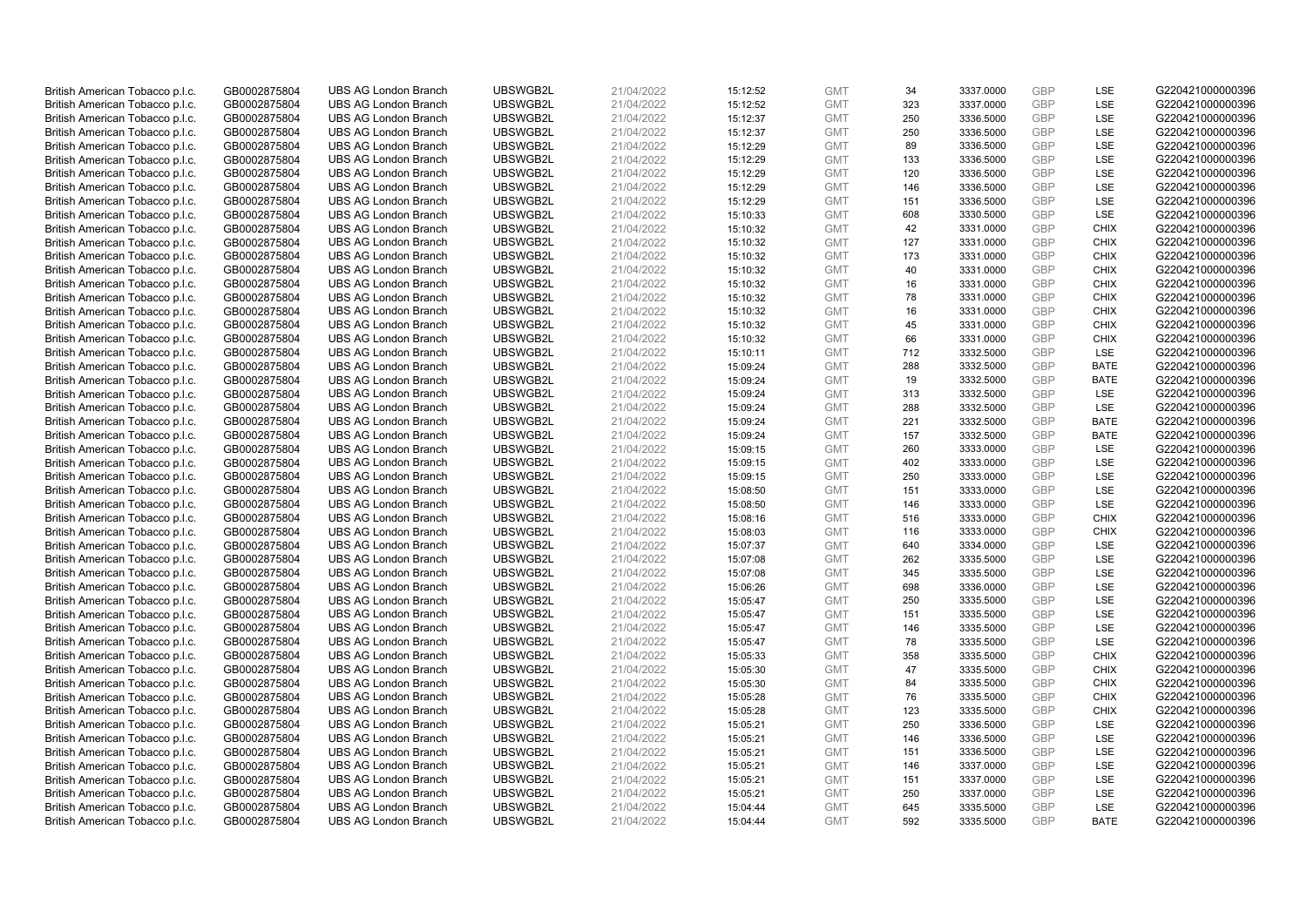| British American Tobacco p.l.c. | GB0002875804 | <b>UBS AG London Branch</b> | UBSWGB2L | 21/04/2022 | 15:04:44 | <b>GMT</b> | 86        | 3335.5000 | <b>GBP</b> | <b>BATE</b> | G220421000000396 |
|---------------------------------|--------------|-----------------------------|----------|------------|----------|------------|-----------|-----------|------------|-------------|------------------|
| British American Tobacco p.l.c. | GB0002875804 | <b>UBS AG London Branch</b> | UBSWGB2L | 21/04/2022 | 15:04:12 | <b>GMT</b> | 598       | 3334.5000 | <b>GBP</b> | <b>CHIX</b> | G220421000000396 |
| British American Tobacco p.l.c. | GB0002875804 | <b>UBS AG London Branch</b> | UBSWGB2L | 21/04/2022 | 15:04:12 | <b>GMT</b> | 701       | 3334.5000 | <b>GBP</b> | LSE         | G220421000000396 |
|                                 |              |                             | UBSWGB2L | 21/04/2022 |          |            |           |           | <b>GBP</b> |             |                  |
| British American Tobacco p.l.c. | GB0002875804 | <b>UBS AG London Branch</b> |          |            | 15:03:57 | <b>GMT</b> | 53        | 3334.5000 |            | LSE         | G220421000000396 |
| British American Tobacco p.l.c. | GB0002875804 | <b>UBS AG London Branch</b> | UBSWGB2L | 21/04/2022 | 15:03:57 | <b>GMT</b> | 146       | 3334.5000 | <b>GBP</b> | LSE         | G220421000000396 |
| British American Tobacco p.l.c. | GB0002875804 | <b>UBS AG London Branch</b> | UBSWGB2L | 21/04/2022 | 15:03:57 | <b>GMT</b> | 83        | 3334.5000 | <b>GBP</b> | LSE         | G220421000000396 |
| British American Tobacco p.l.c. | GB0002875804 | <b>UBS AG London Branch</b> | UBSWGB2L | 21/04/2022 | 15:03:57 | <b>GMT</b> | 250       | 3334.5000 | <b>GBP</b> | LSE         | G220421000000396 |
| British American Tobacco p.l.c. | GB0002875804 | <b>UBS AG London Branch</b> | UBSWGB2L | 21/04/2022 | 15:03:57 | <b>GMT</b> | 211       | 3334.5000 | <b>GBP</b> | LSE         | G220421000000396 |
| British American Tobacco p.l.c. | GB0002875804 | <b>UBS AG London Branch</b> | UBSWGB2L | 21/04/2022 | 15:03:40 | <b>GMT</b> | 482       | 3334.5000 | <b>GBP</b> | LSE         | G220421000000396 |
| British American Tobacco p.l.c. | GB0002875804 | <b>UBS AG London Branch</b> | UBSWGB2L | 21/04/2022 | 15:03:40 | <b>GMT</b> | 158       | 3334.5000 | <b>GBP</b> | LSE         | G220421000000396 |
| British American Tobacco p.l.c. | GB0002875804 | <b>UBS AG London Branch</b> | UBSWGB2L | 21/04/2022 | 15:02:53 | <b>GMT</b> | 146       | 3334.0000 | <b>GBP</b> | LSE         | G220421000000396 |
| British American Tobacco p.l.c. | GB0002875804 | <b>UBS AG London Branch</b> | UBSWGB2L | 21/04/2022 | 15:02:53 | <b>GMT</b> | 151       | 3334.0000 | <b>GBP</b> | LSE         | G220421000000396 |
| British American Tobacco p.l.c. | GB0002875804 | <b>UBS AG London Branch</b> | UBSWGB2L | 21/04/2022 | 15:02:53 | <b>GMT</b> | 250       | 3334.0000 | <b>GBP</b> | LSE         | G220421000000396 |
| British American Tobacco p.l.c. | GB0002875804 | <b>UBS AG London Branch</b> | UBSWGB2L | 21/04/2022 | 15:02:48 | <b>GMT</b> | 151       | 3334.0000 | <b>GBP</b> | LSE         | G220421000000396 |
| British American Tobacco p.l.c. | GB0002875804 | <b>UBS AG London Branch</b> | UBSWGB2L | 21/04/2022 | 15:02:26 | <b>GMT</b> | 100       | 3333.0000 | <b>GBP</b> | LSE         | G220421000000396 |
| British American Tobacco p.l.c. | GB0002875804 | <b>UBS AG London Branch</b> | UBSWGB2L | 21/04/2022 | 15:02:26 | <b>GMT</b> | 554       | 3333.0000 | <b>GBP</b> | LSE         | G220421000000396 |
| British American Tobacco p.l.c. | GB0002875804 | <b>UBS AG London Branch</b> | UBSWGB2L | 21/04/2022 | 15:02:24 | <b>GMT</b> | 133       | 3333.0000 | <b>GBP</b> | LSE         | G220421000000396 |
| British American Tobacco p.l.c. | GB0002875804 | <b>UBS AG London Branch</b> | UBSWGB2L | 21/04/2022 | 15:02:14 | <b>GMT</b> | 537       | 3333.5000 | GBP        | LSE         | G220421000000396 |
| British American Tobacco p.l.c. | GB0002875804 | <b>UBS AG London Branch</b> | UBSWGB2L | 21/04/2022 | 15:02:14 | <b>GMT</b> | 153       | 3333.5000 | <b>GBP</b> | <b>LSE</b>  | G220421000000396 |
| British American Tobacco p.l.c. | GB0002875804 | <b>UBS AG London Branch</b> | UBSWGB2L | 21/04/2022 | 15:02:14 | <b>GMT</b> | 630       | 3333.5000 | <b>GBP</b> | <b>CHIX</b> | G220421000000396 |
| British American Tobacco p.l.c. | GB0002875804 | <b>UBS AG London Branch</b> | UBSWGB2L | 21/04/2022 | 15:02:03 | <b>GMT</b> | 248       | 3333.5000 | <b>GBP</b> | <b>CHIX</b> | G220421000000396 |
| British American Tobacco p.l.c. | GB0002875804 | <b>UBS AG London Branch</b> | UBSWGB2L | 21/04/2022 | 15:02:03 | <b>GMT</b> | 3         | 3333.5000 | <b>GBP</b> | <b>BATE</b> | G220421000000396 |
| British American Tobacco p.l.c. | GB0002875804 | <b>UBS AG London Branch</b> | UBSWGB2L | 21/04/2022 | 15:02:03 | <b>GMT</b> | 600       | 3333.5000 | <b>GBP</b> | <b>BATE</b> | G220421000000396 |
| British American Tobacco p.l.c. | GB0002875804 | <b>UBS AG London Branch</b> | UBSWGB2L | 21/04/2022 | 15:02:03 | <b>GMT</b> | 432       | 3333.5000 | <b>GBP</b> | <b>CHIX</b> | G220421000000396 |
| British American Tobacco p.l.c. | GB0002875804 | <b>UBS AG London Branch</b> | UBSWGB2L | 21/04/2022 | 15:02:03 | <b>GMT</b> | 83        | 3333.5000 | <b>GBP</b> | <b>BATE</b> | G220421000000396 |
| British American Tobacco p.l.c. | GB0002875804 | <b>UBS AG London Branch</b> | UBSWGB2L | 21/04/2022 | 15:02:03 | <b>GMT</b> | 602       | 3333.5000 | <b>GBP</b> | LSE         | G220421000000396 |
| British American Tobacco p.l.c. | GB0002875804 | <b>UBS AG London Branch</b> | UBSWGB2L | 21/04/2022 | 15:01:35 | <b>GMT</b> | 250       | 3334.0000 | <b>GBP</b> | LSE         | G220421000000396 |
| British American Tobacco p.l.c. | GB0002875804 | <b>UBS AG London Branch</b> | UBSWGB2L | 21/04/2022 | 15:00:02 | <b>GMT</b> | 616       | 3332.5000 | <b>GBP</b> | LSE         | G220421000000396 |
| British American Tobacco p.l.c. | GB0002875804 | <b>UBS AG London Branch</b> | UBSWGB2L | 21/04/2022 | 14:59:41 | <b>GMT</b> | 135       | 3333.0000 | <b>GBP</b> | LSE         | G220421000000396 |
| British American Tobacco p.l.c. | GB0002875804 | <b>UBS AG London Branch</b> | UBSWGB2L | 21/04/2022 | 14:59:41 | <b>GMT</b> | 127       | 3333.0000 | <b>GBP</b> | LSE         | G220421000000396 |
| British American Tobacco p.l.c. | GB0002875804 | <b>UBS AG London Branch</b> | UBSWGB2L | 21/04/2022 | 14:59:41 | <b>GMT</b> | 311       | 3333.0000 | GBP        | LSE         | G220421000000396 |
| British American Tobacco p.l.c. | GB0002875804 | <b>UBS AG London Branch</b> | UBSWGB2L | 21/04/2022 | 14:59:15 | <b>GMT</b> | 605       | 3333.0000 | <b>GBP</b> | LSE         | G220421000000396 |
| British American Tobacco p.l.c. | GB0002875804 | <b>UBS AG London Branch</b> | UBSWGB2L | 21/04/2022 | 14:59:08 | <b>GMT</b> | 64        | 3333.5000 | <b>GBP</b> | LSE         | G220421000000396 |
| British American Tobacco p.l.c. | GB0002875804 | <b>UBS AG London Branch</b> | UBSWGB2L | 21/04/2022 | 14:59:08 | <b>GMT</b> | 924       | 3333.5000 | <b>GBP</b> | LSE         | G220421000000396 |
| British American Tobacco p.l.c. | GB0002875804 | <b>UBS AG London Branch</b> | UBSWGB2L | 21/04/2022 | 14:59:08 | <b>GMT</b> | 112       | 3334.0000 | <b>GBP</b> | <b>CHIX</b> | G220421000000396 |
| British American Tobacco p.l.c. | GB0002875804 | <b>UBS AG London Branch</b> | UBSWGB2L | 21/04/2022 | 14:59:08 | <b>GMT</b> | 485       | 3334.0000 | <b>GBP</b> | <b>BATE</b> | G220421000000396 |
| British American Tobacco p.l.c. | GB0002875804 | <b>UBS AG London Branch</b> | UBSWGB2L | 21/04/2022 | 14:59:08 | <b>GMT</b> | 24        | 3334.0000 | <b>GBP</b> | <b>CHIX</b> | G220421000000396 |
| British American Tobacco p.l.c. | GB0002875804 | <b>UBS AG London Branch</b> | UBSWGB2L | 21/04/2022 | 14:59:08 | <b>GMT</b> | 677       | 3334.0000 | <b>GBP</b> | LSE         | G220421000000396 |
| British American Tobacco p.l.c. | GB0002875804 | <b>UBS AG London Branch</b> | UBSWGB2L | 21/04/2022 | 14:59:08 | <b>GMT</b> | 549       | 3334.0000 | <b>GBP</b> | <b>CHIX</b> | G220421000000396 |
| British American Tobacco p.l.c. | GB0002875804 | <b>UBS AG London Branch</b> | UBSWGB2L | 21/04/2022 | 14:59:08 | <b>GMT</b> | 170       | 3334.0000 | <b>GBP</b> | <b>BATE</b> | G220421000000396 |
| British American Tobacco p.l.c. | GB0002875804 | <b>UBS AG London Branch</b> | UBSWGB2L | 21/04/2022 | 14:57:03 | <b>GMT</b> | 197       | 3331.5000 | <b>GBP</b> | LSE         | G220421000000396 |
| British American Tobacco p.l.c. | GB0002875804 | <b>UBS AG London Branch</b> | UBSWGB2L | 21/04/2022 | 14:57:03 | <b>GMT</b> | 425       | 3331.5000 | <b>GBP</b> | LSE         | G220421000000396 |
|                                 | GB0002875804 |                             | UBSWGB2L | 21/04/2022 | 14:56:23 | <b>GMT</b> | 300       |           | <b>GBP</b> | LSE         | G220421000000396 |
| British American Tobacco p.l.c. |              | <b>UBS AG London Branch</b> |          |            |          |            |           | 3331.0000 |            | LSE         |                  |
| British American Tobacco p.l.c. | GB0002875804 | <b>UBS AG London Branch</b> | UBSWGB2L | 21/04/2022 | 14:56:19 | <b>GMT</b> | 315<br>60 | 3331.0000 | GBP        | LSE         | G220421000000396 |
| British American Tobacco p.l.c. | GB0002875804 | <b>UBS AG London Branch</b> | UBSWGB2L | 21/04/2022 | 14:56:17 | <b>GMT</b> |           | 3331.5000 | <b>GBP</b> |             | G220421000000396 |
| British American Tobacco p.l.c. | GB0002875804 | <b>UBS AG London Branch</b> | UBSWGB2L | 21/04/2022 | 14:56:17 | <b>GMT</b> | 600       | 3331.5000 | <b>GBP</b> | LSE         | G220421000000396 |
| British American Tobacco p.l.c. | GB0002875804 | <b>UBS AG London Branch</b> | UBSWGB2L | 21/04/2022 | 14:56:11 | <b>GMT</b> | 243       | 3332.0000 | <b>GBP</b> | LSE         | G220421000000396 |
| British American Tobacco p.l.c. | GB0002875804 | <b>UBS AG London Branch</b> | UBSWGB2L | 21/04/2022 | 14:56:11 | <b>GMT</b> | 337       | 3332.0000 | <b>GBP</b> | LSE         | G220421000000396 |
| British American Tobacco p.l.c. | GB0002875804 | <b>UBS AG London Branch</b> | UBSWGB2L | 21/04/2022 | 14:55:29 | <b>GMT</b> | 636       | 3330.5000 | <b>GBP</b> | <b>CHIX</b> | G220421000000396 |
| British American Tobacco p.l.c. | GB0002875804 | <b>UBS AG London Branch</b> | UBSWGB2L | 21/04/2022 | 14:55:22 | <b>GMT</b> | 500       | 3331.0000 | <b>GBP</b> | LSE         | G220421000000396 |
| British American Tobacco p.l.c. | GB0002875804 | <b>UBS AG London Branch</b> | UBSWGB2L | 21/04/2022 | 14:55:22 | <b>GMT</b> | 186       | 3331.0000 | <b>GBP</b> | LSE         | G220421000000396 |
| British American Tobacco p.l.c. | GB0002875804 | <b>UBS AG London Branch</b> | UBSWGB2L | 21/04/2022 | 14:54:15 | <b>GMT</b> | 711       | 3330.0000 | <b>GBP</b> | LSE         | G220421000000396 |
| British American Tobacco p.l.c. | GB0002875804 | <b>UBS AG London Branch</b> | UBSWGB2L | 21/04/2022 | 14:53:37 | <b>GMT</b> | 64        | 3331.5000 | <b>GBP</b> | <b>BATE</b> | G220421000000396 |
| British American Tobacco p.l.c. | GB0002875804 | <b>UBS AG London Branch</b> | UBSWGB2L | 21/04/2022 | 14:53:37 | <b>GMT</b> | 39        | 3331.5000 | GBP        | LSE         | G220421000000396 |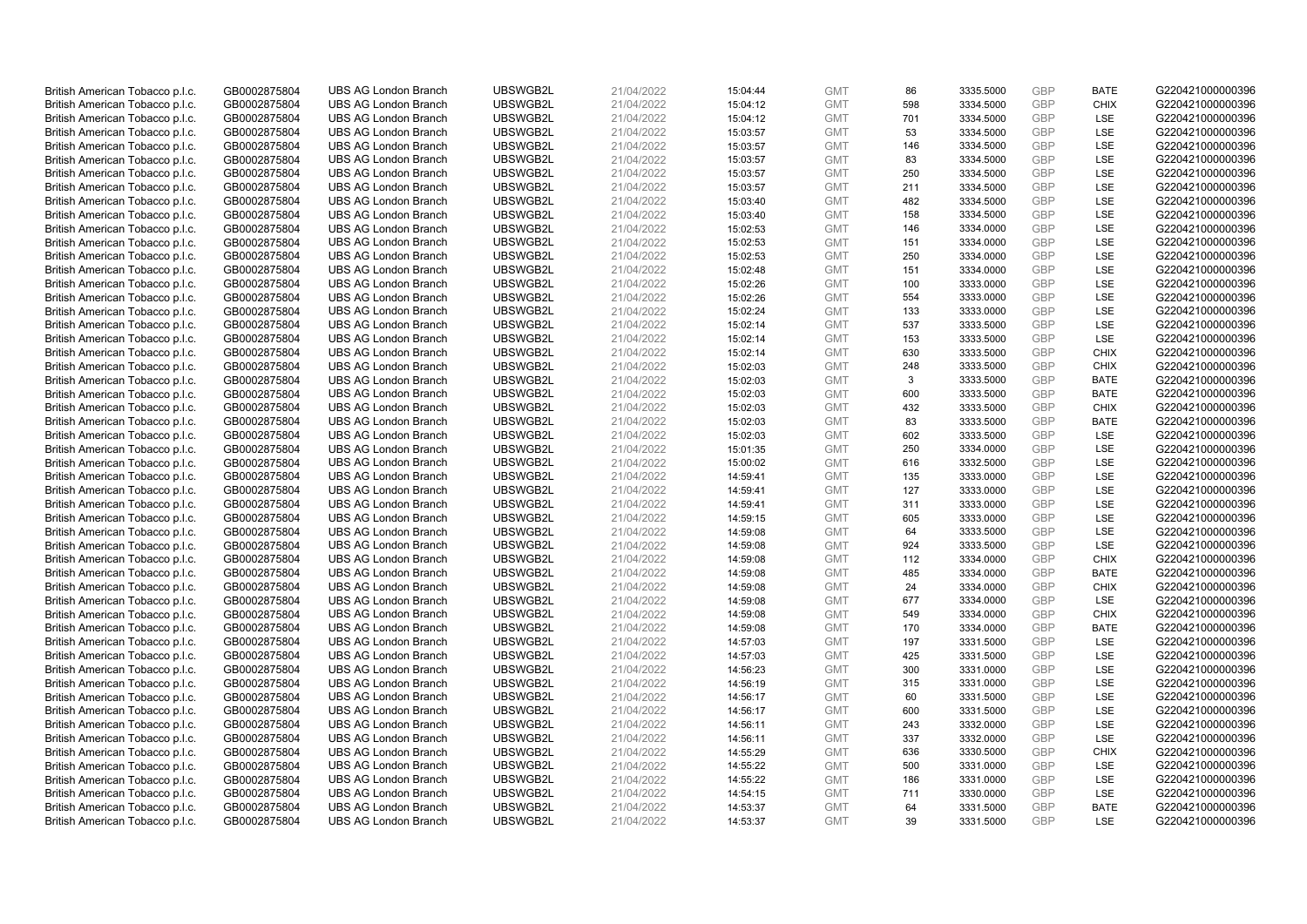| British American Tobacco p.l.c. | GB0002875804 | <b>UBS AG London Branch</b> | UBSWGB2L             | 21/04/2022 |          | <b>GMT</b> | 444 | 3331.5000 | <b>GBP</b>               | LSE         | G220421000000396 |
|---------------------------------|--------------|-----------------------------|----------------------|------------|----------|------------|-----|-----------|--------------------------|-------------|------------------|
|                                 |              |                             |                      |            | 14:53:37 |            | 192 |           | <b>GBP</b>               | <b>BATE</b> |                  |
| British American Tobacco p.l.c. | GB0002875804 | <b>UBS AG London Branch</b> | UBSWGB2L             | 21/04/2022 | 14:53:37 | <b>GMT</b> |     | 3331.5000 |                          |             | G220421000000396 |
| British American Tobacco p.l.c. | GB0002875804 | <b>UBS AG London Branch</b> | UBSWGB2L             | 21/04/2022 | 14:53:37 | <b>GMT</b> | 222 | 3331.5000 | <b>GBP</b>               | LSE         | G220421000000396 |
| British American Tobacco p.l.c. | GB0002875804 | <b>UBS AG London Branch</b> | UBSWGB2L             | 21/04/2022 | 14:53:36 | <b>GMT</b> | 47  | 3331.5000 | <b>GBP</b>               | <b>BATE</b> | G220421000000396 |
| British American Tobacco p.l.c. | GB0002875804 | <b>UBS AG London Branch</b> | UBSWGB2L             | 21/04/2022 | 14:53:36 | <b>GMT</b> | 319 | 3331.5000 | <b>GBP</b>               | <b>BATE</b> | G220421000000396 |
| British American Tobacco p.l.c. | GB0002875804 | <b>UBS AG London Branch</b> | UBSWGB2L             | 21/04/2022 | 14:53:35 | <b>GMT</b> | 577 | 3332.0000 | <b>GBP</b>               | LSE         | G220421000000396 |
| British American Tobacco p.l.c. | GB0002875804 | <b>UBS AG London Branch</b> | UBSWGB2L             | 21/04/2022 | 14:53:35 | <b>GMT</b> | 469 | 3332.0000 | <b>GBP</b>               | <b>CHIX</b> | G220421000000396 |
| British American Tobacco p.l.c. | GB0002875804 | <b>UBS AG London Branch</b> | UBSWGB2L             | 21/04/2022 | 14:53:35 | <b>GMT</b> | 203 | 3332.0000 | <b>GBP</b>               | <b>CHIX</b> | G220421000000396 |
| British American Tobacco p.l.c. | GB0002875804 | <b>UBS AG London Branch</b> | UBSWGB2L             | 21/04/2022 | 14:53:02 | <b>GMT</b> | 249 | 3332.0000 | <b>GBP</b>               | LSE         | G220421000000396 |
| British American Tobacco p.l.c. | GB0002875804 | <b>UBS AG London Branch</b> | UBSWGB2L             | 21/04/2022 | 14:53:02 | <b>GMT</b> | 40  | 3332.0000 | <b>GBP</b>               | LSE         | G220421000000396 |
| British American Tobacco p.l.c. | GB0002875804 | <b>UBS AG London Branch</b> | UBSWGB2L             | 21/04/2022 | 14:53:02 | <b>GMT</b> | 461 | 3332.0000 | <b>GBP</b>               | LSE         | G220421000000396 |
| British American Tobacco p.l.c. | GB0002875804 | <b>UBS AG London Branch</b> | UBSWGB2L             | 21/04/2022 | 14:53:01 | <b>GMT</b> | 387 | 3332.5000 | <b>GBP</b>               | LSE         | G220421000000396 |
| British American Tobacco p.l.c. | GB0002875804 | <b>UBS AG London Branch</b> | UBSWGB2L             | 21/04/2022 | 14:53:01 | <b>GMT</b> | 135 | 3332.5000 | <b>GBP</b>               | LSE         | G220421000000396 |
| British American Tobacco p.l.c. | GB0002875804 | <b>UBS AG London Branch</b> | UBSWGB2L             | 21/04/2022 | 14:53:01 | <b>GMT</b> | 52  | 3332.5000 | <b>GBP</b>               | LSE         | G220421000000396 |
| British American Tobacco p.l.c. | GB0002875804 | <b>UBS AG London Branch</b> | UBSWGB2L             | 21/04/2022 | 14:52:47 | <b>GMT</b> | 151 | 3333.0000 | <b>GBP</b>               | LSE         | G220421000000396 |
| British American Tobacco p.l.c. | GB0002875804 | <b>UBS AG London Branch</b> | UBSWGB2L             | 21/04/2022 | 14:52:47 | <b>GMT</b> | 250 | 3333.0000 | <b>GBP</b>               | LSE         | G220421000000396 |
| British American Tobacco p.l.c. | GB0002875804 | <b>UBS AG London Branch</b> | UBSWGB2L             | 21/04/2022 | 14:52:47 | <b>GMT</b> | 146 | 3333.0000 | <b>GBP</b>               | LSE         | G220421000000396 |
| British American Tobacco p.l.c. | GB0002875804 | <b>UBS AG London Branch</b> | UBSWGB2L             | 21/04/2022 | 14:52:40 | <b>GMT</b> | 151 | 3333.0000 | GBP                      | LSE         | G220421000000396 |
| British American Tobacco p.l.c. | GB0002875804 | <b>UBS AG London Branch</b> | UBSWGB2L             | 21/04/2022 | 14:52:40 | <b>GMT</b> | 250 | 3333.0000 | <b>GBP</b>               | <b>LSE</b>  | G220421000000396 |
| British American Tobacco p.l.c. | GB0002875804 | <b>UBS AG London Branch</b> | UBSWGB2L             | 21/04/2022 | 14:52:24 | <b>GMT</b> | 250 | 3332.5000 | <b>GBP</b>               | LSE         | G220421000000396 |
| British American Tobacco p.l.c. | GB0002875804 | <b>UBS AG London Branch</b> | UBSWGB2L             | 21/04/2022 | 14:51:13 | <b>GMT</b> | 625 | 3330.0000 | <b>GBP</b>               | LSE         | G220421000000396 |
| British American Tobacco p.l.c. | GB0002875804 | <b>UBS AG London Branch</b> | UBSWGB2L             | 21/04/2022 | 14:51:00 | <b>GMT</b> | 101 | 3331.5000 | <b>GBP</b>               | <b>CHIX</b> | G220421000000396 |
| British American Tobacco p.l.c. | GB0002875804 | <b>UBS AG London Branch</b> | UBSWGB2L             | 21/04/2022 | 14:51:00 | <b>GMT</b> | 3   | 3331.5000 | <b>GBP</b>               | <b>BATE</b> | G220421000000396 |
| British American Tobacco p.l.c. | GB0002875804 | <b>UBS AG London Branch</b> | UBSWGB2L             | 21/04/2022 | 14:51:00 | <b>GMT</b> | 197 | 3331.5000 | <b>GBP</b>               | <b>CHIX</b> | G220421000000396 |
| British American Tobacco p.l.c. | GB0002875804 | <b>UBS AG London Branch</b> | UBSWGB2L             | 21/04/2022 | 14:50:59 | <b>GMT</b> | 146 | 3331.5000 | <b>GBP</b>               | <b>BATE</b> | G220421000000396 |
| British American Tobacco p.l.c. | GB0002875804 | <b>UBS AG London Branch</b> | UBSWGB2L             | 21/04/2022 | 14:50:59 | <b>GMT</b> | 194 | 3331.5000 | <b>GBP</b>               | <b>CHIX</b> | G220421000000396 |
| British American Tobacco p.l.c. | GB0002875804 | <b>UBS AG London Branch</b> | UBSWGB2L             | 21/04/2022 | 14:50:58 | <b>GMT</b> | 149 | 3331.5000 | <b>GBP</b>               | <b>CHIX</b> | G220421000000396 |
| British American Tobacco p.l.c. | GB0002875804 | <b>UBS AG London Branch</b> | UBSWGB2L             | 21/04/2022 | 14:50:51 | <b>GMT</b> | 588 | 3331.5000 | <b>GBP</b>               | LSE         | G220421000000396 |
| British American Tobacco p.l.c. | GB0002875804 | <b>UBS AG London Branch</b> | UBSWGB2L             | 21/04/2022 | 14:50:30 | <b>GMT</b> | 446 | 3331.5000 | <b>GBP</b>               | <b>BATE</b> | G220421000000396 |
| British American Tobacco p.l.c. | GB0002875804 | <b>UBS AG London Branch</b> | UBSWGB2L             | 21/04/2022 | 14:50:30 | <b>GMT</b> | 250 | 3332.0000 | <b>GBP</b>               | LSE         | G220421000000396 |
| British American Tobacco p.l.c. | GB0002875804 | <b>UBS AG London Branch</b> | UBSWGB2L             | 21/04/2022 | 14:50:30 | <b>GMT</b> | 230 | 3332.0000 | GBP                      | LSE         | G220421000000396 |
| British American Tobacco p.l.c. | GB0002875804 | <b>UBS AG London Branch</b> | UBSWGB2L             | 21/04/2022 | 14:50:30 | <b>GMT</b> | 149 | 3332.0000 | <b>GBP</b>               | <b>CHIX</b> | G220421000000396 |
| British American Tobacco p.l.c. | GB0002875804 | <b>UBS AG London Branch</b> | UBSWGB2L             | 21/04/2022 | 14:50:30 | <b>GMT</b> | 349 | 3332.0000 | <b>GBP</b>               | LSE         | G220421000000396 |
| British American Tobacco p.l.c. | GB0002875804 | <b>UBS AG London Branch</b> | UBSWGB2L             | 21/04/2022 | 14:50:30 | <b>GMT</b> | 240 | 3332.0000 | <b>GBP</b>               | LSE         | G220421000000396 |
| British American Tobacco p.l.c. | GB0002875804 | <b>UBS AG London Branch</b> | UBSWGB2L             | 21/04/2022 | 14:50:30 | <b>GMT</b> | 325 | 3332.0000 | <b>GBP</b>               | <b>CHIX</b> | G220421000000396 |
| British American Tobacco p.l.c. | GB0002875804 | <b>UBS AG London Branch</b> | UBSWGB2L             | 21/04/2022 | 14:50:30 | <b>GMT</b> | 106 | 3332.0000 | <b>GBP</b>               | <b>CHIX</b> | G220421000000396 |
| British American Tobacco p.l.c. | GB0002875804 | <b>UBS AG London Branch</b> | UBSWGB2L             | 21/04/2022 | 14:50:05 | <b>GMT</b> | 250 | 3332.0000 | <b>GBP</b>               | LSE         | G220421000000396 |
| British American Tobacco p.l.c. | GB0002875804 | <b>UBS AG London Branch</b> | UBSWGB2L             | 21/04/2022 | 14:49:38 | <b>GMT</b> | 703 | 3331.5000 | <b>GBP</b>               | LSE         | G220421000000396 |
| British American Tobacco p.l.c. | GB0002875804 | <b>UBS AG London Branch</b> | UBSWGB2L             | 21/04/2022 | 14:49:18 | <b>GMT</b> | 707 | 3331.5000 | <b>GBP</b>               | LSE         | G220421000000396 |
| British American Tobacco p.l.c. | GB0002875804 | <b>UBS AG London Branch</b> | UBSWGB2L             | 21/04/2022 | 14:48:54 | <b>GMT</b> | 301 | 3330.0000 | <b>GBP</b>               | LSE         | G220421000000396 |
| British American Tobacco p.l.c. | GB0002875804 | <b>UBS AG London Branch</b> | UBSWGB2L             | 21/04/2022 | 14:48:52 | <b>GMT</b> | 290 | 3330.5000 | <b>GBP</b>               | LSE         | G220421000000396 |
| British American Tobacco p.l.c. | GB0002875804 | <b>UBS AG London Branch</b> | UBSWGB2L             | 21/04/2022 | 14:48:52 | <b>GMT</b> | 250 | 3330.5000 | <b>GBP</b>               | LSE         | G220421000000396 |
| British American Tobacco p.l.c. | GB0002875804 | <b>UBS AG London Branch</b> | UBSWGB2L             | 21/04/2022 | 14:48:34 | <b>GMT</b> | 135 | 3329.0000 | <b>GBP</b>               | <b>CHIX</b> | G220421000000396 |
| British American Tobacco p.l.c. | GB0002875804 | <b>UBS AG London Branch</b> | UBSWGB2L             | 21/04/2022 | 14:48:33 | <b>GMT</b> | 40  | 3329.0000 | <b>GBP</b>               | <b>BATE</b> | G220421000000396 |
| British American Tobacco p.l.c. | GB0002875804 | <b>UBS AG London Branch</b> | UBSWGB2L             | 21/04/2022 | 14:48:33 | <b>GMT</b> | 13  | 3329.0000 | <b>GBP</b>               | <b>BATE</b> | G220421000000396 |
|                                 |              | <b>UBS AG London Branch</b> | UBSWGB2L             | 21/04/2022 | 14:48:33 | <b>GMT</b> | 316 | 3329.0000 | <b>GBP</b>               | <b>CHIX</b> | G220421000000396 |
| British American Tobacco p.l.c. | GB0002875804 |                             |                      |            |          |            | 113 |           |                          | <b>BATE</b> |                  |
| British American Tobacco p.l.c. | GB0002875804 | <b>UBS AG London Branch</b> | UBSWGB2L<br>UBSWGB2L | 21/04/2022 | 14:48:33 | <b>GMT</b> |     | 3329.0000 | <b>GBP</b><br><b>GBP</b> | LSE         | G220421000000396 |
| British American Tobacco p.l.c. | GB0002875804 | <b>UBS AG London Branch</b> |                      | 21/04/2022 | 14:48:33 | <b>GMT</b> | 146 | 3329.5000 | <b>GBP</b>               |             | G220421000000396 |
| British American Tobacco p.l.c. | GB0002875804 | <b>UBS AG London Branch</b> | UBSWGB2L             | 21/04/2022 | 14:48:33 | <b>GMT</b> | 250 | 3329.5000 |                          | LSE         | G220421000000396 |
| British American Tobacco p.l.c. | GB0002875804 | <b>UBS AG London Branch</b> | UBSWGB2L             | 21/04/2022 | 14:48:33 | <b>GMT</b> | 151 | 3329.5000 | <b>GBP</b>               | LSE         | G220421000000396 |
| British American Tobacco p.l.c. | GB0002875804 | <b>UBS AG London Branch</b> | UBSWGB2L             | 21/04/2022 | 14:48:33 | <b>GMT</b> | 250 | 3329.5000 | <b>GBP</b>               | LSE         | G220421000000396 |
| British American Tobacco p.l.c. | GB0002875804 | <b>UBS AG London Branch</b> | UBSWGB2L             | 21/04/2022 | 14:48:32 | <b>GMT</b> | 250 | 3329.5000 | <b>GBP</b>               | LSE         | G220421000000396 |
| British American Tobacco p.l.c. | GB0002875804 | <b>UBS AG London Branch</b> | UBSWGB2L             | 21/04/2022 | 14:48:31 | <b>GMT</b> | 250 | 3329.5000 | <b>GBP</b>               | LSE         | G220421000000396 |
| British American Tobacco p.l.c. | GB0002875804 | <b>UBS AG London Branch</b> | UBSWGB2L             | 21/04/2022 | 14:48:31 | <b>GMT</b> | 540 | 3329.0000 | GBP                      | <b>BATE</b> | G220421000000396 |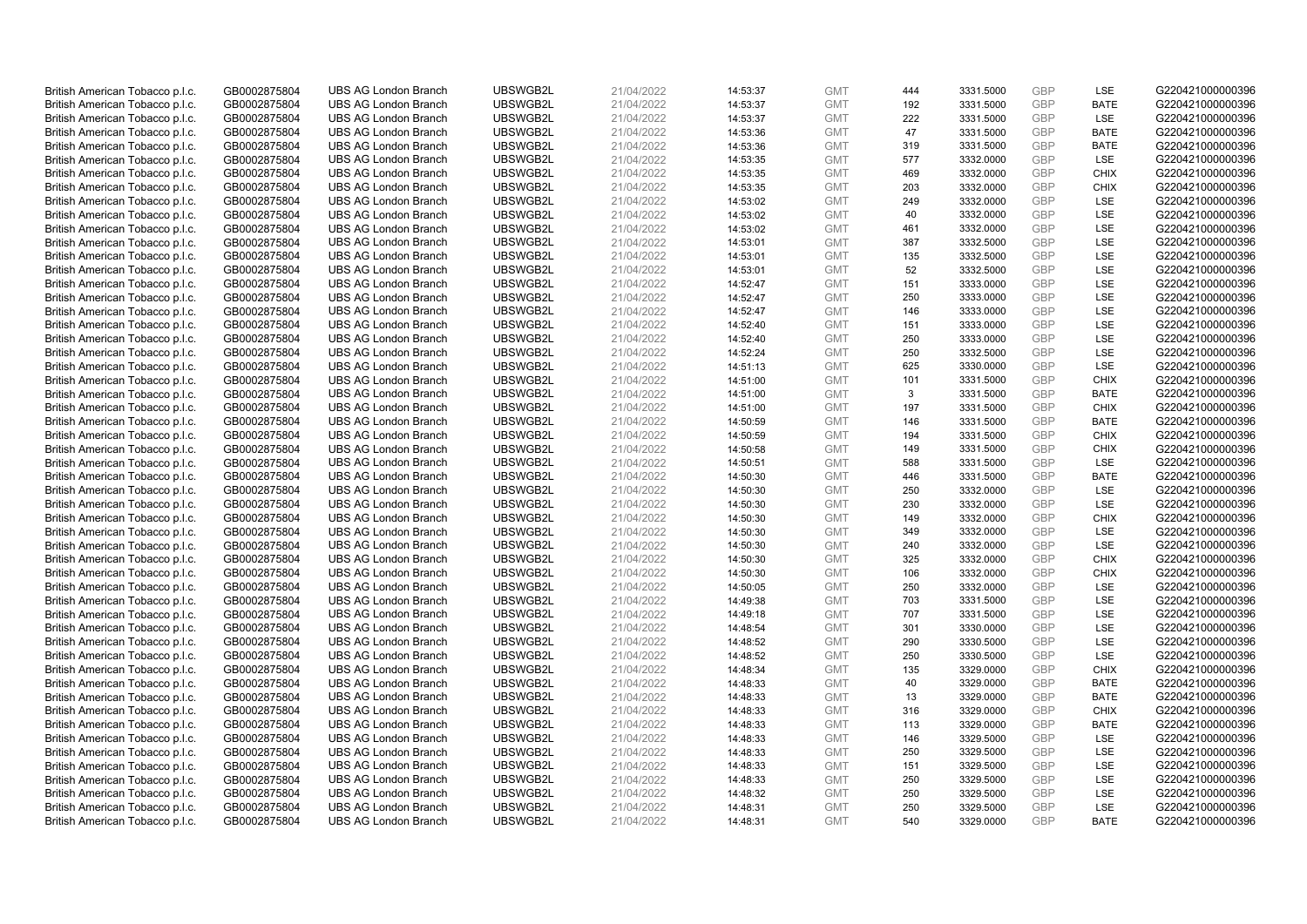| British American Tobacco p.l.c. | GB0002875804 | <b>UBS AG London Branch</b>                                | UBSWGB2L             | 21/04/2022 |          | <b>GMT</b>               | 1028 | 3329.5000              | <b>GBP</b>               | LSE         | G220421000000396                     |
|---------------------------------|--------------|------------------------------------------------------------|----------------------|------------|----------|--------------------------|------|------------------------|--------------------------|-------------|--------------------------------------|
|                                 |              |                                                            |                      |            | 14:48:31 |                          |      |                        | GBP                      |             |                                      |
| British American Tobacco p.l.c. | GB0002875804 | <b>UBS AG London Branch</b>                                | UBSWGB2L             | 21/04/2022 | 14:48:11 | <b>GMT</b>               | 146  | 3329.5000              |                          | LSE         | G220421000000396                     |
| British American Tobacco p.l.c. | GB0002875804 | <b>UBS AG London Branch</b>                                | UBSWGB2L             | 21/04/2022 | 14:48:11 | <b>GMT</b>               | 151  | 3329.5000              | <b>GBP</b>               | LSE         | G220421000000396                     |
| British American Tobacco p.l.c. | GB0002875804 | <b>UBS AG London Branch</b>                                | UBSWGB2L             | 21/04/2022 | 14:48:11 | <b>GMT</b>               | 250  | 3329.5000              | <b>GBP</b>               | LSE         | G220421000000396                     |
| British American Tobacco p.l.c. | GB0002875804 | <b>UBS AG London Branch</b>                                | UBSWGB2L             | 21/04/2022 | 14:47:40 | <b>GMT</b>               | 63   | 3327.0000              | <b>GBP</b>               | <b>CHIX</b> | G220421000000396                     |
| British American Tobacco p.l.c. | GB0002875804 | <b>UBS AG London Branch</b>                                | UBSWGB2L             | 21/04/2022 | 14:47:40 | <b>GMT</b>               | 122  | 3327.0000              | <b>GBP</b>               | <b>CHIX</b> | G220421000000396                     |
| British American Tobacco p.l.c. | GB0002875804 | <b>UBS AG London Branch</b>                                | UBSWGB2L             | 21/04/2022 | 14:47:39 | <b>GMT</b>               | 312  | 3327.0000              | <b>GBP</b>               | <b>CHIX</b> | G220421000000396                     |
| British American Tobacco p.l.c. | GB0002875804 | <b>UBS AG London Branch</b>                                | UBSWGB2L             | 21/04/2022 | 14:47:23 | <b>GMT</b>               | 95   | 3327.0000              | <b>GBP</b>               | <b>CHIX</b> | G220421000000396                     |
| British American Tobacco p.l.c. | GB0002875804 | <b>UBS AG London Branch</b>                                | UBSWGB2L             | 21/04/2022 | 14:47:23 | <b>GMT</b>               | 683  | 3327.0000              | <b>GBP</b>               | LSE         | G220421000000396                     |
| British American Tobacco p.l.c. | GB0002875804 | <b>UBS AG London Branch</b>                                | UBSWGB2L             | 21/04/2022 | 14:47:23 | <b>GMT</b>               | 6    | 3327.0000              | <b>GBP</b>               | LSE         | G220421000000396                     |
| British American Tobacco p.l.c. | GB0002875804 | <b>UBS AG London Branch</b>                                | UBSWGB2L             | 21/04/2022 | 14:47:23 | <b>GMT</b>               | 27   | 3327.0000              | <b>GBP</b>               | <b>CHIX</b> | G220421000000396                     |
| British American Tobacco p.l.c. | GB0002875804 | <b>UBS AG London Branch</b>                                | UBSWGB2L             | 21/04/2022 | 14:47:22 | <b>GMT</b>               | 250  | 3327.5000              | <b>GBP</b>               | LSE         | G220421000000396                     |
| British American Tobacco p.l.c. | GB0002875804 | <b>UBS AG London Branch</b>                                | UBSWGB2L             | 21/04/2022 | 14:46:54 | <b>GMT</b>               | 250  | 3324.0000              | <b>GBP</b>               | LSE         | G220421000000396                     |
| British American Tobacco p.l.c. | GB0002875804 | <b>UBS AG London Branch</b>                                | UBSWGB2L             | 21/04/2022 | 14:46:54 | <b>GMT</b>               | 146  | 3324.0000              | <b>GBP</b>               | LSE         | G220421000000396                     |
| British American Tobacco p.l.c. | GB0002875804 | <b>UBS AG London Branch</b>                                | UBSWGB2L             | 21/04/2022 | 14:46:54 | <b>GMT</b>               | 151  | 3324.0000              | <b>GBP</b>               | LSE         | G220421000000396                     |
| British American Tobacco p.l.c. | GB0002875804 | <b>UBS AG London Branch</b>                                | UBSWGB2L             | 21/04/2022 | 14:46:46 | <b>GMT</b>               | 250  | 3324.0000              | <b>GBP</b>               | LSE         | G220421000000396                     |
| British American Tobacco p.l.c. | GB0002875804 | <b>UBS AG London Branch</b>                                | UBSWGB2L             | 21/04/2022 | 14:46:46 | <b>GMT</b>               | 146  | 3324.0000              | <b>GBP</b>               | LSE         | G220421000000396                     |
| British American Tobacco p.l.c. | GB0002875804 | <b>UBS AG London Branch</b>                                | UBSWGB2L             | 21/04/2022 | 14:46:46 | <b>GMT</b>               | 151  | 3324.0000              | <b>GBP</b>               | LSE         | G220421000000396                     |
| British American Tobacco p.l.c. | GB0002875804 | <b>UBS AG London Branch</b>                                | UBSWGB2L             | 21/04/2022 | 14:46:16 | <b>GMT</b>               | 702  | 3323.5000              | <b>GBP</b>               | <b>LSE</b>  | G220421000000396                     |
| British American Tobacco p.l.c. | GB0002875804 | <b>UBS AG London Branch</b>                                | UBSWGB2L             | 21/04/2022 | 14:45:48 | <b>GMT</b>               | 316  | 3322.0000              | <b>GBP</b>               | LSE         | G220421000000396                     |
| British American Tobacco p.l.c. | GB0002875804 | <b>UBS AG London Branch</b>                                | UBSWGB2L             | 21/04/2022 | 14:45:48 | <b>GMT</b>               | 345  | 3322.0000              | <b>GBP</b>               | LSE         | G220421000000396                     |
| British American Tobacco p.l.c. | GB0002875804 | <b>UBS AG London Branch</b>                                | UBSWGB2L             | 21/04/2022 | 14:45:47 | <b>GMT</b>               | 388  | 3322.5000              | <b>GBP</b>               | LSE         | G220421000000396                     |
| British American Tobacco p.l.c. | GB0002875804 | <b>UBS AG London Branch</b>                                | UBSWGB2L             | 21/04/2022 | 14:45:26 | <b>GMT</b>               | 237  | 3322.5000              | <b>GBP</b>               | LSE         | G220421000000396                     |
| British American Tobacco p.l.c. | GB0002875804 | <b>UBS AG London Branch</b>                                | UBSWGB2L             | 21/04/2022 | 14:45:24 | <b>GMT</b>               | 710  | 3323.0000              | <b>GBP</b>               | LSE         | G220421000000396                     |
| British American Tobacco p.l.c. | GB0002875804 | <b>UBS AG London Branch</b>                                | UBSWGB2L             | 21/04/2022 | 14:44:30 | <b>GMT</b>               | 82   | 3322.5000              | <b>GBP</b>               | LSE         | G220421000000396                     |
| British American Tobacco p.l.c. | GB0002875804 | <b>UBS AG London Branch</b>                                | UBSWGB2L             | 21/04/2022 | 14:44:30 | <b>GMT</b>               | 600  | 3322.5000              | <b>GBP</b>               | LSE         | G220421000000396                     |
| British American Tobacco p.l.c. | GB0002875804 | <b>UBS AG London Branch</b>                                | UBSWGB2L             | 21/04/2022 | 14:44:05 | <b>GMT</b>               | 68   | 3321.5000              | <b>GBP</b>               | <b>CHIX</b> | G220421000000396                     |
| British American Tobacco p.l.c. | GB0002875804 | <b>UBS AG London Branch</b>                                | UBSWGB2L             | 21/04/2022 | 14:44:05 | <b>GMT</b>               | 37   | 3321.5000              | <b>GBP</b>               | <b>CHIX</b> | G220421000000396                     |
| British American Tobacco p.l.c. | GB0002875804 | <b>UBS AG London Branch</b>                                | UBSWGB2L             | 21/04/2022 | 14:44:05 | <b>GMT</b>               | 93   | 3321.5000              | <b>GBP</b>               | <b>CHIX</b> | G220421000000396                     |
| British American Tobacco p.l.c. | GB0002875804 | <b>UBS AG London Branch</b>                                | UBSWGB2L             | 21/04/2022 | 14:44:05 | <b>GMT</b>               | 354  | 3321.5000              | <b>GBP</b>               | <b>CHIX</b> | G220421000000396                     |
| British American Tobacco p.l.c. | GB0002875804 | <b>UBS AG London Branch</b>                                | UBSWGB2L             | 21/04/2022 | 14:44:05 | <b>GMT</b>               | 82   | 3321.5000              | GBP                      | <b>CHIX</b> | G220421000000396                     |
| British American Tobacco p.l.c. | GB0002875804 | <b>UBS AG London Branch</b>                                | UBSWGB2L             | 21/04/2022 | 14:43:59 | <b>GMT</b>               | 699  | 3322.0000              | <b>GBP</b>               | LSE         | G220421000000396                     |
| British American Tobacco p.l.c. | GB0002875804 | <b>UBS AG London Branch</b>                                | UBSWGB2L             | 21/04/2022 | 14:43:53 | <b>GMT</b>               | 117  | 3322.5000              | <b>GBP</b>               | LSE         | G220421000000396                     |
|                                 |              |                                                            |                      |            |          |                          | 592  |                        |                          | LSE         |                                      |
| British American Tobacco p.l.c. | GB0002875804 | <b>UBS AG London Branch</b><br><b>UBS AG London Branch</b> | UBSWGB2L<br>UBSWGB2L | 21/04/2022 | 14:43:53 | <b>GMT</b><br><b>GMT</b> | 127  | 3322.5000<br>3323.0000 | <b>GBP</b><br><b>GBP</b> | LSE         | G220421000000396<br>G220421000000396 |
| British American Tobacco p.l.c. | GB0002875804 |                                                            |                      | 21/04/2022 | 14:43:44 |                          |      |                        |                          |             |                                      |
| British American Tobacco p.l.c. | GB0002875804 | <b>UBS AG London Branch</b>                                | UBSWGB2L             | 21/04/2022 | 14:43:44 | <b>GMT</b>               | 250  | 3323.0000              | <b>GBP</b>               | LSE         | G220421000000396                     |
| British American Tobacco p.l.c. | GB0002875804 | <b>UBS AG London Branch</b>                                | UBSWGB2L             | 21/04/2022 | 14:43:44 | <b>GMT</b>               | 270  | 3323.0000              | <b>GBP</b>               | LSE         | G220421000000396                     |
| British American Tobacco p.l.c. | GB0002875804 | <b>UBS AG London Branch</b>                                | UBSWGB2L             | 21/04/2022 | 14:42:50 | <b>GMT</b>               | 346  | 3322.5000              | <b>GBP</b>               | LSE         | G220421000000396                     |
| British American Tobacco p.l.c. | GB0002875804 | <b>UBS AG London Branch</b>                                | UBSWGB2L             | 21/04/2022 | 14:42:50 | <b>GMT</b>               | 273  | 3322.5000              | <b>GBP</b>               | LSE         | G220421000000396                     |
| British American Tobacco p.l.c. | GB0002875804 | <b>UBS AG London Branch</b>                                | UBSWGB2L             | 21/04/2022 | 14:42:46 | <b>GMT</b>               | 687  | 3323.0000              | <b>GBP</b>               | <b>CHIX</b> | G220421000000396                     |
| British American Tobacco p.l.c. | GB0002875804 | <b>UBS AG London Branch</b>                                | UBSWGB2L             | 21/04/2022 | 14:42:46 | <b>GMT</b>               | 691  | 3323.0000              | <b>GBP</b>               | <b>BATE</b> | G220421000000396                     |
| British American Tobacco p.l.c. | GB0002875804 | <b>UBS AG London Branch</b>                                | UBSWGB2L             | 21/04/2022 | 14:42:41 | <b>GMT</b>               | 692  | 3323.5000              | <b>GBP</b>               | LSE         | G220421000000396                     |
| British American Tobacco p.l.c. | GB0002875804 | <b>UBS AG London Branch</b>                                | UBSWGB2L             | 21/04/2022 | 14:42:05 | <b>GMT</b>               | 699  | 3322.5000              | <b>GBP</b>               | LSE         | G220421000000396                     |
| British American Tobacco p.l.c. | GB0002875804 | <b>UBS AG London Branch</b>                                | UBSWGB2L             | 21/04/2022 | 14:41:37 | <b>GMT</b>               | 251  | 3322.0000              | GBP                      | LSE         | G220421000000396                     |
| British American Tobacco p.l.c. | GB0002875804 | <b>UBS AG London Branch</b>                                | UBSWGB2L             | 21/04/2022 | 14:41:37 | <b>GMT</b>               | 413  | 3322.0000              | <b>GBP</b>               | LSE         | G220421000000396                     |
| British American Tobacco p.l.c. | GB0002875804 | <b>UBS AG London Branch</b>                                | UBSWGB2L             | 21/04/2022 | 14:41:37 | <b>GMT</b>               | 187  | 3322.0000              | <b>GBP</b>               | <b>CHIX</b> | G220421000000396                     |
| British American Tobacco p.l.c. | GB0002875804 | <b>UBS AG London Branch</b>                                | UBSWGB2L             | 21/04/2022 | 14:41:37 | <b>GMT</b>               | 503  | 3322.0000              | <b>GBP</b>               | <b>CHIX</b> | G220421000000396                     |
| British American Tobacco p.l.c. | GB0002875804 | <b>UBS AG London Branch</b>                                | UBSWGB2L             | 21/04/2022 | 14:40:36 | <b>GMT</b>               | 627  | 3321.0000              | GBP                      | LSE         | G220421000000396                     |
| British American Tobacco p.l.c. | GB0002875804 | <b>UBS AG London Branch</b>                                | UBSWGB2L             | 21/04/2022 | 14:40:35 | <b>GMT</b>               | 73   | 3321.5000              | <b>GBP</b>               | LSE         | G220421000000396                     |
| British American Tobacco p.l.c. | GB0002875804 | <b>UBS AG London Branch</b>                                | UBSWGB2L             | 21/04/2022 | 14:40:35 | <b>GMT</b>               | 600  | 3321.5000              | <b>GBP</b>               | LSE         | G220421000000396                     |
| British American Tobacco p.l.c. | GB0002875804 | <b>UBS AG London Branch</b>                                | UBSWGB2L             | 21/04/2022 | 14:40:02 | <b>GMT</b>               | 651  | 3321.0000              | <b>GBP</b>               | LSE         | G220421000000396                     |
| British American Tobacco p.l.c. | GB0002875804 | <b>UBS AG London Branch</b>                                | UBSWGB2L             | 21/04/2022 | 14:39:47 | <b>GMT</b>               | 150  | 3322.0000              | <b>GBP</b>               | <b>BATE</b> | G220421000000396                     |
| British American Tobacco p.l.c. | GB0002875804 | <b>UBS AG London Branch</b>                                | UBSWGB2L             | 21/04/2022 | 14:39:47 | <b>GMT</b>               | 254  | 3322.0000              | <b>GBP</b>               | <b>BATE</b> | G220421000000396                     |
| British American Tobacco p.l.c. | GB0002875804 | <b>UBS AG London Branch</b>                                | UBSWGB2L             | 21/04/2022 | 14:39:47 | <b>GMT</b>               | 61   | 3322.0000              | <b>GBP</b>               | <b>BATE</b> | G220421000000396                     |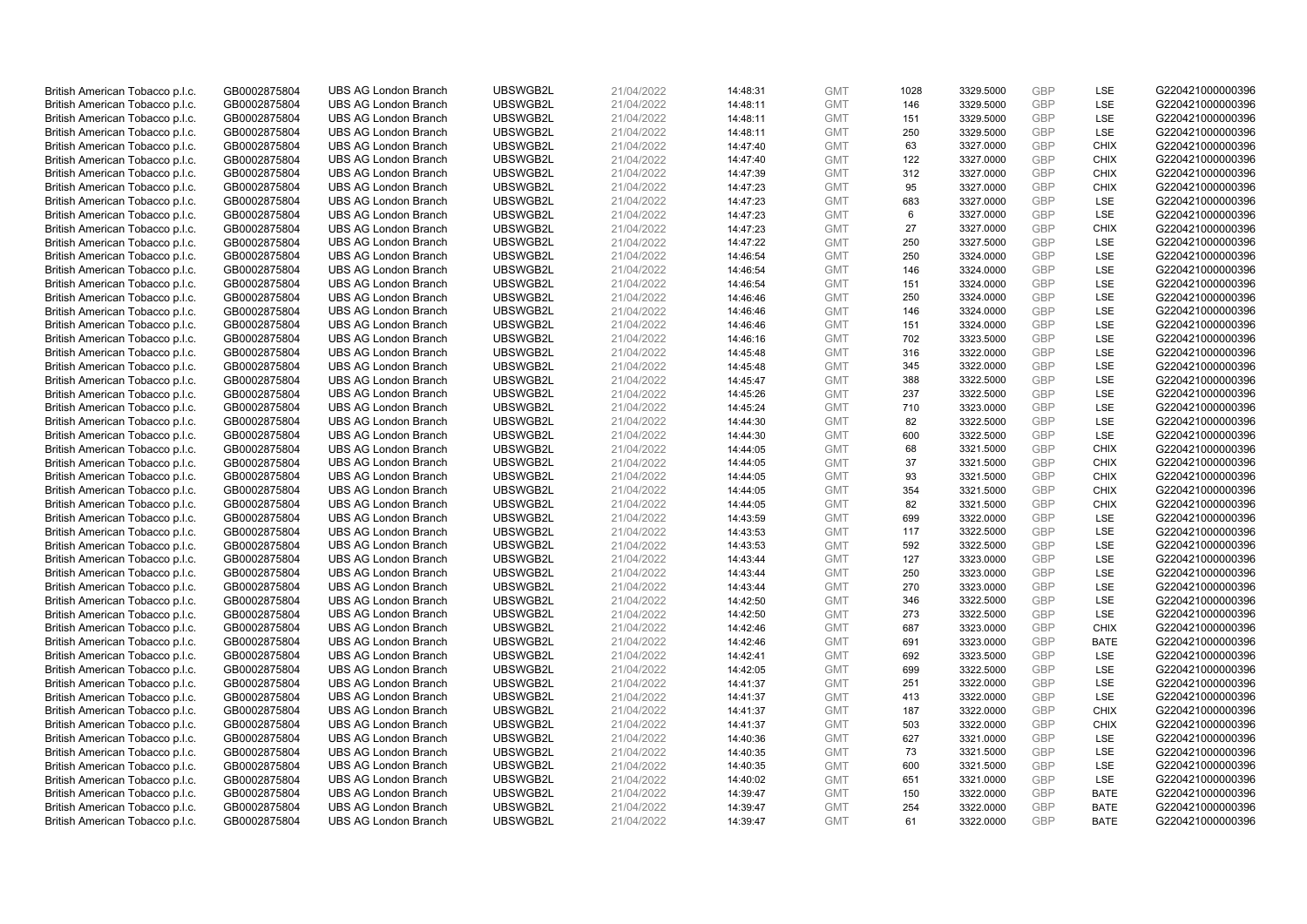| British American Tobacco p.l.c. | GB0002875804                 | <b>UBS AG London Branch</b> | UBSWGB2L             | 21/04/2022               | 14:39:47             | <b>GMT</b>               | 152 | 3322.0000 | <b>GBP</b> | <b>BATE</b> | G220421000000396                     |
|---------------------------------|------------------------------|-----------------------------|----------------------|--------------------------|----------------------|--------------------------|-----|-----------|------------|-------------|--------------------------------------|
|                                 |                              |                             |                      |                          |                      |                          |     |           | <b>GBP</b> | LSE         |                                      |
| British American Tobacco p.l.c. | GB0002875804                 | <b>UBS AG London Branch</b> | UBSWGB2L             | 21/04/2022               | 14:39:47             | <b>GMT</b>               | 657 | 3322.0000 |            |             | G220421000000396                     |
| British American Tobacco p.l.c. | GB0002875804                 | <b>UBS AG London Branch</b> | UBSWGB2L             | 21/04/2022               | 14:39:45             | <b>GMT</b>               | 292 | 3322.5000 | <b>GBP</b> | LSE         | G220421000000396                     |
| British American Tobacco p.l.c. | GB0002875804                 | <b>UBS AG London Branch</b> | UBSWGB2L             | 21/04/2022               | 14:39:45             | <b>GMT</b>               | 346 | 3322.5000 | <b>GBP</b> | LSE         | G220421000000396                     |
| British American Tobacco p.l.c. | GB0002875804                 | <b>UBS AG London Branch</b> | UBSWGB2L             | 21/04/2022               | 14:39:45             | <b>GMT</b>               | 662 | 3322.5000 | <b>GBP</b> | <b>CHIX</b> | G220421000000396                     |
| British American Tobacco p.l.c. | GB0002875804                 | <b>UBS AG London Branch</b> | UBSWGB2L             | 21/04/2022               | 14:39:02             | <b>GMT</b>               | 227 | 3320.5000 | <b>GBP</b> | LSE         | G220421000000396                     |
| British American Tobacco p.l.c. | GB0002875804                 | <b>UBS AG London Branch</b> | UBSWGB2L             | 21/04/2022               | 14:39:01             | <b>GMT</b>               | 76  | 3320.5000 | <b>GBP</b> | LSE         | G220421000000396                     |
| British American Tobacco p.l.c. | GB0002875804                 | <b>UBS AG London Branch</b> | UBSWGB2L             | 21/04/2022               | 14:38:58             | <b>GMT</b>               | 255 | 3320.5000 | <b>GBP</b> | LSE         | G220421000000396                     |
| British American Tobacco p.l.c. | GB0002875804                 | <b>UBS AG London Branch</b> | UBSWGB2L             | 21/04/2022               | 14:38:58             | <b>GMT</b>               | 92  | 3320.5000 | <b>GBP</b> | LSE         | G220421000000396                     |
| British American Tobacco p.l.c. | GB0002875804                 | <b>UBS AG London Branch</b> | UBSWGB2L             | 21/04/2022               | 14:38:22             | <b>GMT</b>               | 618 | 3322.0000 | <b>GBP</b> | LSE         | G220421000000396                     |
| British American Tobacco p.l.c. | GB0002875804                 | <b>UBS AG London Branch</b> | UBSWGB2L             | 21/04/2022               | 14:38:22             | <b>GMT</b>               | 23  | 3322.0000 | <b>GBP</b> | LSE         | G220421000000396                     |
| British American Tobacco p.l.c. | GB0002875804                 | <b>UBS AG London Branch</b> | UBSWGB2L             | 21/04/2022               | 14:37:58             | <b>GMT</b>               | 327 | 3323.0000 | <b>GBP</b> | LSE         | G220421000000396                     |
| British American Tobacco p.l.c. | GB0002875804                 | <b>UBS AG London Branch</b> | UBSWGB2L             | 21/04/2022               | 14:37:58             | <b>GMT</b>               | 342 | 3323.0000 | <b>GBP</b> | LSE         | G220421000000396                     |
| British American Tobacco p.l.c. | GB0002875804                 | <b>UBS AG London Branch</b> | UBSWGB2L             | 21/04/2022               | 14:37:50             | <b>GMT</b>               | 346 | 3323.5000 | <b>GBP</b> | LSE         | G220421000000396                     |
| British American Tobacco p.l.c. | GB0002875804                 | <b>UBS AG London Branch</b> | UBSWGB2L             | 21/04/2022               | 14:37:50             | <b>GMT</b>               | 284 | 3323.5000 | <b>GBP</b> | LSE         | G220421000000396                     |
| British American Tobacco p.l.c. | GB0002875804                 | <b>UBS AG London Branch</b> | UBSWGB2L             | 21/04/2022               | 14:37:32             | <b>GMT</b>               | 191 | 3323.5000 | <b>GBP</b> | LSE         | G220421000000396                     |
| British American Tobacco p.l.c. | GB0002875804                 | <b>UBS AG London Branch</b> | UBSWGB2L             | 21/04/2022               | 14:37:32             | <b>GMT</b>               | 59  | 3323.5000 | <b>GBP</b> | LSE         | G220421000000396                     |
| British American Tobacco p.l.c. | GB0002875804                 | <b>UBS AG London Branch</b> | UBSWGB2L             | 21/04/2022               | 14:37:32             | <b>GMT</b>               | 146 | 3323.5000 | GBP        | LSE         | G220421000000396                     |
| British American Tobacco p.l.c. | GB0002875804                 | <b>UBS AG London Branch</b> | UBSWGB2L             | 21/04/2022               | 14:37:32             | <b>GMT</b>               | 115 | 3323.5000 | <b>GBP</b> | <b>LSE</b>  | G220421000000396                     |
| British American Tobacco p.l.c. | GB0002875804                 | <b>UBS AG London Branch</b> | UBSWGB2L             | 21/04/2022               | 14:37:32             | <b>GMT</b>               | 151 | 3323.5000 | <b>GBP</b> | LSE         | G220421000000396                     |
| British American Tobacco p.l.c. | GB0002875804                 | <b>UBS AG London Branch</b> | UBSWGB2L             | 21/04/2022               | 14:37:32             | <b>GMT</b>               | 193 | 3323.5000 | <b>GBP</b> | LSE         | G220421000000396                     |
| British American Tobacco p.l.c. | GB0002875804                 | <b>UBS AG London Branch</b> | UBSWGB2L             | 21/04/2022               | 14:37:32             | <b>GMT</b>               | 15  | 3323.0000 | <b>GBP</b> | <b>CHIX</b> | G220421000000396                     |
| British American Tobacco p.l.c. | GB0002875804                 | <b>UBS AG London Branch</b> | UBSWGB2L             | 21/04/2022               | 14:37:32             | <b>GMT</b>               | 24  | 3323.0000 | <b>GBP</b> | <b>CHIX</b> | G220421000000396                     |
| British American Tobacco p.l.c. | GB0002875804                 | <b>UBS AG London Branch</b> | UBSWGB2L             | 21/04/2022               | 14:37:32             | <b>GMT</b>               | 573 | 3324.0000 | <b>GBP</b> | <b>CHIX</b> | G220421000000396                     |
| British American Tobacco p.l.c. | GB0002875804                 | <b>UBS AG London Branch</b> | UBSWGB2L             | 21/04/2022               | 14:37:32             | <b>GMT</b>               | 696 | 3324.5000 | <b>GBP</b> | <b>BATE</b> | G220421000000396                     |
| British American Tobacco p.l.c. | GB0002875804                 | <b>UBS AG London Branch</b> | UBSWGB2L             | 21/04/2022               | 14:37:32             | <b>GMT</b>               | 586 | 3324.5000 | <b>GBP</b> | LSE         | G220421000000396                     |
| British American Tobacco p.l.c. | GB0002875804                 | <b>UBS AG London Branch</b> | UBSWGB2L             | 21/04/2022               | 14:37:08             | <b>GMT</b>               | 2   | 3323.0000 | <b>GBP</b> | <b>BATE</b> | G220421000000396                     |
| British American Tobacco p.l.c. | GB0002875804                 | <b>UBS AG London Branch</b> | UBSWGB2L             | 21/04/2022               | 14:36:49             | <b>GMT</b>               | 147 | 3323.0000 | <b>GBP</b> | LSE         | G220421000000396                     |
| British American Tobacco p.l.c. | GB0002875804                 | <b>UBS AG London Branch</b> | UBSWGB2L             | 21/04/2022               | 14:36:49             | <b>GMT</b>               | 165 | 3323.0000 | <b>GBP</b> | LSE         | G220421000000396                     |
| British American Tobacco p.l.c. | GB0002875804                 | <b>UBS AG London Branch</b> | UBSWGB2L             | 21/04/2022               | 14:36:49             | <b>GMT</b>               | 219 | 3323.0000 | <b>GBP</b> | LSE         | G220421000000396                     |
| British American Tobacco p.l.c. | GB0002875804                 | <b>UBS AG London Branch</b> | UBSWGB2L             | 21/04/2022               | 14:36:49             | <b>GMT</b>               | 286 | 3323.0000 | <b>GBP</b> | <b>CHIX</b> | G220421000000396                     |
| British American Tobacco p.l.c. | GB0002875804                 | <b>UBS AG London Branch</b> | UBSWGB2L             | 21/04/2022               | 14:36:49             | <b>GMT</b>               | 40  | 3323.0000 | <b>GBP</b> | <b>CHIX</b> | G220421000000396                     |
| British American Tobacco p.l.c. | GB0002875804                 | <b>UBS AG London Branch</b> | UBSWGB2L             | 21/04/2022               | 14:36:48             | <b>GMT</b>               | 310 | 3323.0000 | <b>GBP</b> | LSE         | G220421000000396                     |
| British American Tobacco p.l.c. | GB0002875804                 | <b>UBS AG London Branch</b> | UBSWGB2L             | 21/04/2022               | 14:36:48             | <b>GMT</b>               | 97  | 3323.0000 | <b>GBP</b> | <b>CHIX</b> | G220421000000396                     |
| British American Tobacco p.l.c. | GB0002875804                 | <b>UBS AG London Branch</b> | UBSWGB2L             | 21/04/2022               | 14:36:48             | <b>GMT</b>               | 126 | 3323.0000 | <b>GBP</b> | <b>CHIX</b> | G220421000000396                     |
| British American Tobacco p.l.c. | GB0002875804                 | <b>UBS AG London Branch</b> | UBSWGB2L             | 21/04/2022               | 14:36:48             | <b>GMT</b>               | 85  | 3323.0000 | <b>GBP</b> | <b>CHIX</b> | G220421000000396                     |
| British American Tobacco p.l.c. | GB0002875804                 | <b>UBS AG London Branch</b> | UBSWGB2L             | 21/04/2022               | 14:36:19             | <b>GMT</b>               | 476 | 3323.0000 | <b>GBP</b> | LSE         | G220421000000396                     |
| British American Tobacco p.l.c. | GB0002875804                 | <b>UBS AG London Branch</b> | UBSWGB2L             | 21/04/2022               | 14:36:19             | <b>GMT</b>               | 236 | 3323.0000 | <b>GBP</b> | LSE         | G220421000000396                     |
| British American Tobacco p.l.c. | GB0002875804                 | <b>UBS AG London Branch</b> | UBSWGB2L             | 21/04/2022               | 14:35:40             | <b>GMT</b>               | 126 | 3325.0000 | <b>GBP</b> | LSE         | G220421000000396                     |
| British American Tobacco p.l.c. | GB0002875804                 | <b>UBS AG London Branch</b> | UBSWGB2L             | 21/04/2022               | 14:35:40             | <b>GMT</b>               | 20  | 3325.0000 | <b>GBP</b> | LSE         | G220421000000396                     |
| British American Tobacco p.l.c. |                              | <b>UBS AG London Branch</b> | UBSWGB2L             | 21/04/2022               |                      | <b>GMT</b>               | 487 | 3325.0000 | <b>GBP</b> | LSE         | G220421000000396                     |
|                                 | GB0002875804                 |                             |                      |                          | 14:35:40             |                          | 76  |           | <b>GBP</b> | LSE         |                                      |
| British American Tobacco p.l.c. | GB0002875804<br>GB0002875804 | <b>UBS AG London Branch</b> | UBSWGB2L<br>UBSWGB2L | 21/04/2022<br>21/04/2022 | 14:35:40<br>14:35:22 | <b>GMT</b><br><b>GMT</b> | 151 | 3325.0000 | <b>GBP</b> | LSE         | G220421000000396<br>G220421000000396 |
| British American Tobacco p.l.c. |                              | <b>UBS AG London Branch</b> |                      |                          |                      |                          |     | 3325.5000 |            | LSE         |                                      |
| British American Tobacco p.l.c. | GB0002875804                 | <b>UBS AG London Branch</b> | UBSWGB2L             | 21/04/2022               | 14:35:22             | <b>GMT</b>               | 250 | 3325.5000 | GBP        | LSE         | G220421000000396                     |
| British American Tobacco p.l.c. | GB0002875804                 | <b>UBS AG London Branch</b> | UBSWGB2L             | 21/04/2022               | 14:35:02             | <b>GMT</b>               | 582 | 3326.0000 | <b>GBP</b> |             | G220421000000396                     |
| British American Tobacco p.l.c. | GB0002875804                 | <b>UBS AG London Branch</b> | UBSWGB2L             | 21/04/2022               | 14:35:00             | <b>GMT</b>               | 638 | 3326.5000 | <b>GBP</b> | LSE         | G220421000000396                     |
| British American Tobacco p.l.c. | GB0002875804                 | <b>UBS AG London Branch</b> | UBSWGB2L             | 21/04/2022               | 14:35:00             | <b>GMT</b>               | 21  | 3326.5000 | <b>GBP</b> | <b>CHIX</b> | G220421000000396                     |
| British American Tobacco p.l.c. | GB0002875804                 | <b>UBS AG London Branch</b> | UBSWGB2L             | 21/04/2022               | 14:35:00             | <b>GMT</b>               | 591 | 3326.5000 | <b>GBP</b> | <b>CHIX</b> | G220421000000396                     |
| British American Tobacco p.l.c. | GB0002875804                 | <b>UBS AG London Branch</b> | UBSWGB2L             | 21/04/2022               | 14:34:24             | <b>GMT</b>               | 692 | 3328.0000 | <b>GBP</b> | LSE         | G220421000000396                     |
| British American Tobacco p.l.c. | GB0002875804                 | <b>UBS AG London Branch</b> | UBSWGB2L             | 21/04/2022               | 14:34:23             | <b>GMT</b>               | 252 | 3329.0000 | <b>GBP</b> | LSE         | G220421000000396                     |
| British American Tobacco p.l.c. | GB0002875804                 | <b>UBS AG London Branch</b> | UBSWGB2L             | 21/04/2022               | 14:34:23             | <b>GMT</b>               | 301 | 3329.0000 | <b>GBP</b> | LSE         | G220421000000396                     |
| British American Tobacco p.l.c. | GB0002875804                 | <b>UBS AG London Branch</b> | UBSWGB2L             | 21/04/2022               | 14:34:23             | <b>GMT</b>               | 66  | 3329.0000 | <b>GBP</b> | LSE         | G220421000000396                     |
| British American Tobacco p.l.c. | GB0002875804                 | <b>UBS AG London Branch</b> | UBSWGB2L             | 21/04/2022               | 14:34:23             | <b>GMT</b>               | 431 | 3329.0000 | <b>GBP</b> | <b>BATE</b> | G220421000000396                     |
| British American Tobacco p.l.c. | GB0002875804                 | <b>UBS AG London Branch</b> | UBSWGB2L             | 21/04/2022               | 14:34:23             | <b>GMT</b>               | 150 | 3329.0000 | GBP        | <b>BATE</b> | G220421000000396                     |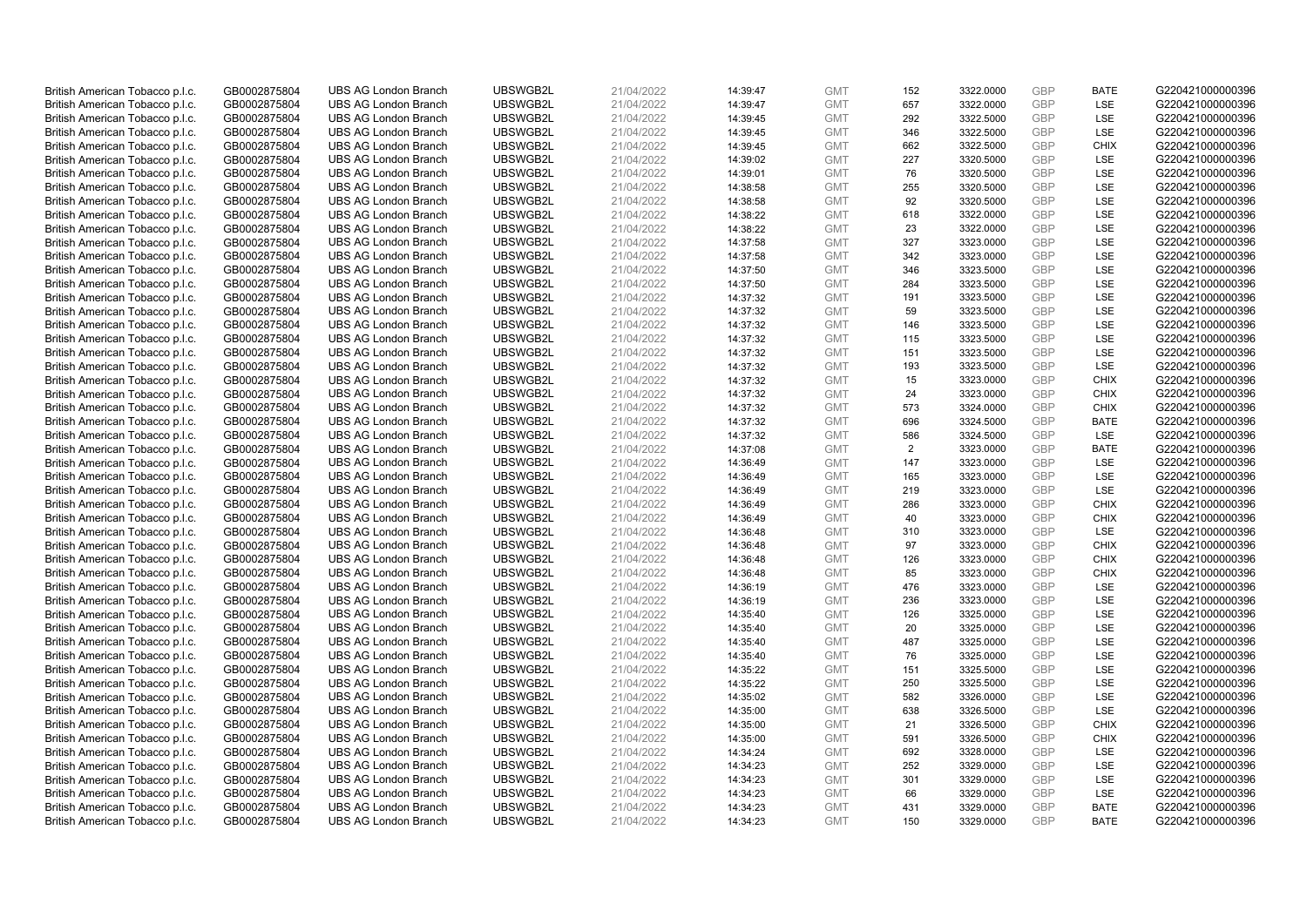| British American Tobacco p.l.c. | GB0002875804 | <b>UBS AG London Branch</b> | UBSWGB2L             | 21/04/2022 |          | <b>GMT</b> | 117          | 3329.5000              | <b>GBP</b> | LSE         | G220421000000396 |
|---------------------------------|--------------|-----------------------------|----------------------|------------|----------|------------|--------------|------------------------|------------|-------------|------------------|
|                                 |              |                             |                      |            | 14:34:22 |            | 595          |                        | <b>GBP</b> | LSE         |                  |
| British American Tobacco p.l.c. | GB0002875804 | <b>UBS AG London Branch</b> | UBSWGB2L             | 21/04/2022 | 14:34:22 | <b>GMT</b> |              | 3329.5000              |            |             | G220421000000396 |
| British American Tobacco p.l.c. | GB0002875804 | <b>UBS AG London Branch</b> | UBSWGB2L             | 21/04/2022 | 14:34:11 | <b>GMT</b> | 643          | 3330.0000              | <b>GBP</b> | <b>CHIX</b> | G220421000000396 |
| British American Tobacco p.l.c. | GB0002875804 | <b>UBS AG London Branch</b> | UBSWGB2L             | 21/04/2022 | 14:34:11 | <b>GMT</b> | 828          | 3330.0000              | <b>GBP</b> | LSE         | G220421000000396 |
| British American Tobacco p.l.c. | GB0002875804 | <b>UBS AG London Branch</b> | UBSWGB2L             | 21/04/2022 | 14:34:01 | <b>GMT</b> | 677          | 3330.5000              | <b>GBP</b> | LSE         | G220421000000396 |
| British American Tobacco p.l.c. | GB0002875804 | <b>UBS AG London Branch</b> | UBSWGB2L             | 21/04/2022 | 14:33:42 | <b>GMT</b> | 592          | 3330.0000              | <b>GBP</b> | LSE         | G220421000000396 |
| British American Tobacco p.l.c. | GB0002875804 | <b>UBS AG London Branch</b> | UBSWGB2L             | 21/04/2022 | 14:32:48 | <b>GMT</b> | 20           | 3329.5000              | <b>GBP</b> | LSE         | G220421000000396 |
| British American Tobacco p.l.c. | GB0002875804 | <b>UBS AG London Branch</b> | UBSWGB2L             | 21/04/2022 | 14:32:48 | <b>GMT</b> | 250          | 3329.5000              | <b>GBP</b> | LSE         | G220421000000396 |
| British American Tobacco p.l.c. | GB0002875804 | <b>UBS AG London Branch</b> | UBSWGB2L             | 21/04/2022 | 14:32:48 | <b>GMT</b> | 146          | 3329.5000              | <b>GBP</b> | LSE         | G220421000000396 |
| British American Tobacco p.l.c. | GB0002875804 | <b>UBS AG London Branch</b> | UBSWGB2L             | 21/04/2022 | 14:32:48 | <b>GMT</b> | 230          | 3329.5000              | <b>GBP</b> | LSE         | G220421000000396 |
| British American Tobacco p.l.c. | GB0002875804 | <b>UBS AG London Branch</b> | UBSWGB2L             | 21/04/2022 | 14:32:48 | <b>GMT</b> | 685          | 3329.5000              | <b>GBP</b> | LSE         | G220421000000396 |
| British American Tobacco p.l.c. | GB0002875804 | <b>UBS AG London Branch</b> | UBSWGB2L             | 21/04/2022 | 14:32:48 | <b>GMT</b> | 575          | 3329.5000              | <b>GBP</b> | <b>BATE</b> | G220421000000396 |
| British American Tobacco p.l.c. | GB0002875804 | <b>UBS AG London Branch</b> | UBSWGB2L             | 21/04/2022 | 14:32:48 | <b>GMT</b> | 520          | 3329.5000              | <b>GBP</b> | <b>CHIX</b> | G220421000000396 |
| British American Tobacco p.l.c. | GB0002875804 | <b>UBS AG London Branch</b> | UBSWGB2L             | 21/04/2022 | 14:32:48 | <b>GMT</b> | 16           | 3329.5000              | <b>GBP</b> | <b>BATE</b> | G220421000000396 |
| British American Tobacco p.l.c. | GB0002875804 | <b>UBS AG London Branch</b> | UBSWGB2L             | 21/04/2022 | 14:32:48 | <b>GMT</b> | 56           | 3329.5000              | <b>GBP</b> | <b>BATE</b> | G220421000000396 |
| British American Tobacco p.l.c. | GB0002875804 | <b>UBS AG London Branch</b> | UBSWGB2L             | 21/04/2022 | 14:32:48 | <b>GMT</b> | 28           | 3329.5000              | <b>GBP</b> | <b>CHIX</b> | G220421000000396 |
| British American Tobacco p.l.c. | GB0002875804 | <b>UBS AG London Branch</b> | UBSWGB2L             | 21/04/2022 | 14:32:48 | <b>GMT</b> | 126          | 3329.5000              | <b>GBP</b> | <b>CHIX</b> | G220421000000396 |
| British American Tobacco p.l.c. | GB0002875804 | <b>UBS AG London Branch</b> | UBSWGB2L             | 21/04/2022 | 14:32:31 | <b>GMT</b> | 636          | 3329.5000              | GBP        | LSE         | G220421000000396 |
| British American Tobacco p.l.c. | GB0002875804 | <b>UBS AG London Branch</b> | UBSWGB2L             | 21/04/2022 | 14:32:29 | <b>GMT</b> | 697          | 3330.0000              | <b>GBP</b> | <b>LSE</b>  | G220421000000396 |
| British American Tobacco p.l.c. | GB0002875804 | <b>UBS AG London Branch</b> | UBSWGB2L             | 21/04/2022 | 14:32:16 | <b>GMT</b> | 594          | 3330.5000              | <b>GBP</b> | LSE         | G220421000000396 |
| British American Tobacco p.l.c. | GB0002875804 | <b>UBS AG London Branch</b> | UBSWGB2L             | 21/04/2022 | 14:31:26 | <b>GMT</b> | 669          | 3328.0000              | <b>GBP</b> | LSE         | G220421000000396 |
| British American Tobacco p.l.c. | GB0002875804 | <b>UBS AG London Branch</b> | UBSWGB2L             | 21/04/2022 | 14:31:23 | <b>GMT</b> | 14           | 3330.5000              | <b>GBP</b> | <b>CHIX</b> | G220421000000396 |
| British American Tobacco p.l.c. | GB0002875804 | <b>UBS AG London Branch</b> | UBSWGB2L             | 21/04/2022 | 14:31:23 | <b>GMT</b> | 156          | 3330.5000              | <b>GBP</b> | <b>CHIX</b> | G220421000000396 |
| British American Tobacco p.l.c. | GB0002875804 | <b>UBS AG London Branch</b> | UBSWGB2L             | 21/04/2022 | 14:31:23 | <b>GMT</b> | 366          | 3330.5000              | <b>GBP</b> | <b>CHIX</b> | G220421000000396 |
| British American Tobacco p.l.c. | GB0002875804 | <b>UBS AG London Branch</b> | UBSWGB2L             | 21/04/2022 | 14:31:23 | <b>GMT</b> | 100          | 3330.5000              | <b>GBP</b> | <b>CHIX</b> | G220421000000396 |
| British American Tobacco p.l.c. | GB0002875804 | <b>UBS AG London Branch</b> | UBSWGB2L             | 21/04/2022 | 14:31:16 | <b>GMT</b> | 17           | 3332.0000              | <b>GBP</b> | LSE         | G220421000000396 |
| British American Tobacco p.l.c. | GB0002875804 | <b>UBS AG London Branch</b> | UBSWGB2L             | 21/04/2022 | 14:31:16 | <b>GMT</b> | 17           | 3332.0000              | <b>GBP</b> | LSE         | G220421000000396 |
| British American Tobacco p.l.c. | GB0002875804 | <b>UBS AG London Branch</b> | UBSWGB2L             | 21/04/2022 | 14:31:16 | <b>GMT</b> | 622          | 3332.0000              | <b>GBP</b> | LSE         | G220421000000396 |
| British American Tobacco p.l.c. | GB0002875804 | <b>UBS AG London Branch</b> | UBSWGB2L             | 21/04/2022 | 14:31:14 | <b>GMT</b> | 146          | 3332.5000              | <b>GBP</b> | LSE         | G220421000000396 |
| British American Tobacco p.l.c. | GB0002875804 | <b>UBS AG London Branch</b> | UBSWGB2L             | 21/04/2022 | 14:31:14 | <b>GMT</b> | 106          | 3332.5000              | <b>GBP</b> | LSE         | G220421000000396 |
| British American Tobacco p.l.c. | GB0002875804 | <b>UBS AG London Branch</b> | UBSWGB2L             | 21/04/2022 | 14:31:14 | <b>GMT</b> | 297          | 3332.5000              | <b>GBP</b> | <b>BATE</b> | G220421000000396 |
| British American Tobacco p.l.c. | GB0002875804 | <b>UBS AG London Branch</b> | UBSWGB2L             | 21/04/2022 | 14:31:14 | <b>GMT</b> | 115          | 3332.5000              | <b>GBP</b> | LSE         | G220421000000396 |
| British American Tobacco p.l.c. | GB0002875804 | <b>UBS AG London Branch</b> | UBSWGB2L             | 21/04/2022 | 14:31:14 | <b>GMT</b> | 146          | 3332.5000              | <b>GBP</b> | LSE         | G220421000000396 |
| British American Tobacco p.l.c. | GB0002875804 | <b>UBS AG London Branch</b> | UBSWGB2L             | 21/04/2022 | 14:31:14 | <b>GMT</b> | 151          | 3332.5000              | GBP        | LSE         | G220421000000396 |
| British American Tobacco p.l.c. | GB0002875804 | <b>UBS AG London Branch</b> | UBSWGB2L             | 21/04/2022 | 14:31:14 | <b>GMT</b> | 114          | 3332.5000              | <b>GBP</b> | <b>BATE</b> | G220421000000396 |
| British American Tobacco p.l.c. | GB0002875804 | <b>UBS AG London Branch</b> | UBSWGB2L             | 21/04/2022 | 14:31:14 | <b>GMT</b> | 212          | 3332.5000              | <b>GBP</b> | <b>BATE</b> | G220421000000396 |
| British American Tobacco p.l.c. | GB0002875804 | <b>UBS AG London Branch</b> | UBSWGB2L             | 21/04/2022 | 14:31:14 | <b>GMT</b> | 57           | 3332.5000              | <b>GBP</b> | <b>BATE</b> | G220421000000396 |
| British American Tobacco p.l.c. | GB0002875804 | <b>UBS AG London Branch</b> | UBSWGB2L             | 21/04/2022 | 14:31:14 | <b>GMT</b> | 21           | 3332.5000              | <b>GBP</b> | <b>BATE</b> | G220421000000396 |
| British American Tobacco p.l.c. | GB0002875804 | <b>UBS AG London Branch</b> | UBSWGB2L             | 21/04/2022 | 14:31:14 | <b>GMT</b> | 651          | 3332.5000              | <b>GBP</b> | LSE         | G220421000000396 |
| British American Tobacco p.l.c. | GB0002875804 | <b>UBS AG London Branch</b> | UBSWGB2L             | 21/04/2022 | 14:30:59 | <b>GMT</b> | 656          | 3333.0000              | <b>GBP</b> | LSE         | G220421000000396 |
| British American Tobacco p.l.c. | GB0002875804 | <b>UBS AG London Branch</b> | UBSWGB2L             | 21/04/2022 | 14:30:59 | <b>GMT</b> | 476          | 3333.0000              | <b>GBP</b> | <b>CHIX</b> | G220421000000396 |
| British American Tobacco p.l.c. | GB0002875804 | <b>UBS AG London Branch</b> | UBSWGB2L             | 21/04/2022 | 14:30:59 | <b>GMT</b> | 228          | 3333.0000              | <b>GBP</b> | <b>CHIX</b> | G220421000000396 |
| British American Tobacco p.l.c. | GB0002875804 | <b>UBS AG London Branch</b> | UBSWGB2L             | 21/04/2022 | 14:30:55 | <b>GMT</b> | 151          | 3333.5000              | <b>GBP</b> | LSE         | G220421000000396 |
| British American Tobacco p.l.c. | GB0002875804 | <b>UBS AG London Branch</b> | UBSWGB2L             | 21/04/2022 | 14:30:55 | <b>GMT</b> | 146          | 3333.5000              | GBP        | LSE         | G220421000000396 |
| British American Tobacco p.l.c. | GB0002875804 | <b>UBS AG London Branch</b> | UBSWGB2L             | 21/04/2022 | 14:30:51 | <b>GMT</b> | 525          | 3333.5000              | <b>GBP</b> | <b>LSE</b>  | G220421000000396 |
|                                 |              | <b>UBS AG London Branch</b> | UBSWGB2L             | 21/04/2022 |          | <b>GMT</b> | 122          |                        | <b>GBP</b> | LSE         | G220421000000396 |
| British American Tobacco p.l.c. | GB0002875804 |                             |                      |            | 14:30:51 | <b>GMT</b> | $\mathbf{1}$ | 3333.5000<br>3332.5000 | <b>GBP</b> | LSE         |                  |
| British American Tobacco p.l.c. | GB0002875804 | <b>UBS AG London Branch</b> | UBSWGB2L<br>UBSWGB2L | 21/04/2022 | 14:30:40 |            | 635          |                        | <b>GBP</b> | LSE         | G220421000000396 |
| British American Tobacco p.l.c. | GB0002875804 | <b>UBS AG London Branch</b> |                      | 21/04/2022 | 14:30:40 | <b>GMT</b> |              | 3332.5000              | <b>GBP</b> |             | G220421000000396 |
| British American Tobacco p.l.c. | GB0002875804 | <b>UBS AG London Branch</b> | UBSWGB2L             | 21/04/2022 | 14:30:40 | <b>GMT</b> | 658          | 3332.5000              |            | LSE         | G220421000000396 |
| British American Tobacco p.l.c. | GB0002875804 | <b>UBS AG London Branch</b> | UBSWGB2L             | 21/04/2022 | 14:30:21 | <b>GMT</b> | 651          | 3329.5000              | <b>GBP</b> | <b>CHIX</b> | G220421000000396 |
| British American Tobacco p.l.c. | GB0002875804 | <b>UBS AG London Branch</b> | UBSWGB2L             | 21/04/2022 | 14:28:59 | <b>GMT</b> | 210          | 3327.0000              | <b>GBP</b> | LSE         | G220421000000396 |
| British American Tobacco p.l.c. | GB0002875804 | <b>UBS AG London Branch</b> | UBSWGB2L             | 21/04/2022 | 14:28:59 | <b>GMT</b> | 113          | 3327.0000              | <b>GBP</b> | LSE         | G220421000000396 |
| British American Tobacco p.l.c. | GB0002875804 | <b>UBS AG London Branch</b> | UBSWGB2L             | 21/04/2022 | 14:28:59 | <b>GMT</b> | 332          | 3327.0000              | <b>GBP</b> | LSE         | G220421000000396 |
| British American Tobacco p.l.c. | GB0002875804 | <b>UBS AG London Branch</b> | UBSWGB2L             | 21/04/2022 | 14:28:33 | <b>GMT</b> | 572          | 3328.0000              | GBP        | <b>LSE</b>  | G220421000000396 |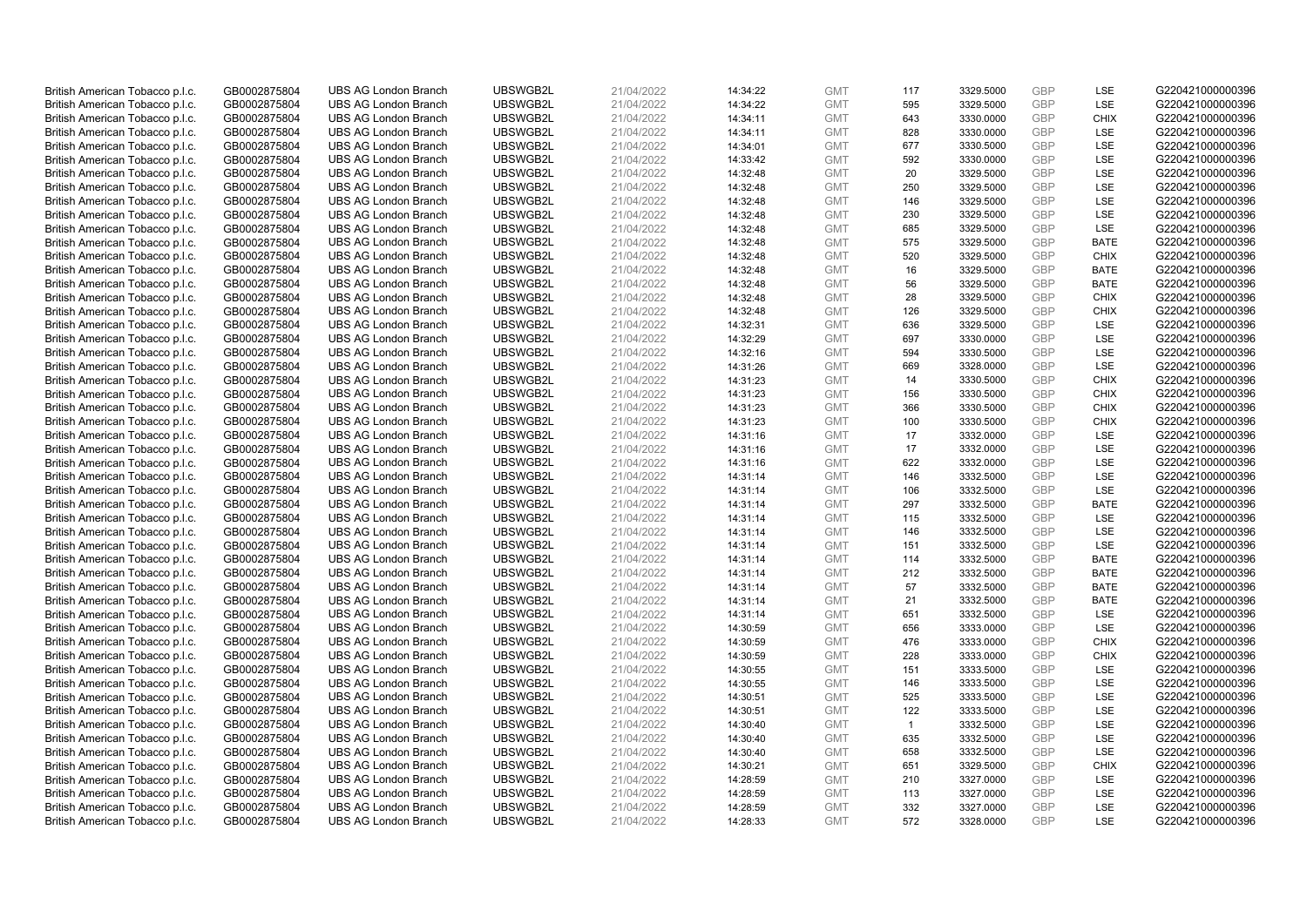| British American Tobacco p.l.c. | GB0002875804 | <b>UBS AG London Branch</b> | UBSWGB2L | 21/04/2022 | 14:27:43 | <b>GMT</b> | 276 | 3330.0000 | <b>GBP</b> | <b>CHIX</b> | G220421000000396 |
|---------------------------------|--------------|-----------------------------|----------|------------|----------|------------|-----|-----------|------------|-------------|------------------|
|                                 |              |                             |          |            |          |            | 23  |           | GBP        | <b>LSE</b>  |                  |
| British American Tobacco p.l.c. | GB0002875804 | <b>UBS AG London Branch</b> | UBSWGB2L | 21/04/2022 | 14:27:43 | <b>GMT</b> |     | 3330.0000 |            |             | G220421000000396 |
| British American Tobacco p.l.c. | GB0002875804 | <b>UBS AG London Branch</b> | UBSWGB2L | 21/04/2022 | 14:27:43 | <b>GMT</b> | 254 | 3330.0000 | <b>GBP</b> | LSE         | G220421000000396 |
| British American Tobacco p.l.c. | GB0002875804 | <b>UBS AG London Branch</b> | UBSWGB2L | 21/04/2022 | 14:27:43 | <b>GMT</b> | 151 | 3330.0000 | <b>GBP</b> | LSE         | G220421000000396 |
| British American Tobacco p.l.c. | GB0002875804 | <b>UBS AG London Branch</b> | UBSWGB2L | 21/04/2022 | 14:27:43 | <b>GMT</b> | 146 | 3330.0000 | <b>GBP</b> | LSE         | G220421000000396 |
| British American Tobacco p.l.c. | GB0002875804 | <b>UBS AG London Branch</b> | UBSWGB2L | 21/04/2022 | 14:27:43 | <b>GMT</b> | 250 | 3330.5000 | <b>GBP</b> | LSE         | G220421000000396 |
| British American Tobacco p.l.c. | GB0002875804 | <b>UBS AG London Branch</b> | UBSWGB2L | 21/04/2022 | 14:27:43 | <b>GMT</b> | 27  | 3330.5000 | <b>GBP</b> | LSE         | G220421000000396 |
| British American Tobacco p.l.c. | GB0002875804 | <b>UBS AG London Branch</b> | UBSWGB2L | 21/04/2022 | 14:27:43 | <b>GMT</b> | 489 | 3330.0000 | <b>GBP</b> | <b>BATE</b> | G220421000000396 |
| British American Tobacco p.l.c. | GB0002875804 | <b>UBS AG London Branch</b> | UBSWGB2L | 21/04/2022 | 14:27:43 | <b>GMT</b> | 111 | 3330.0000 | <b>GBP</b> | <b>CHIX</b> | G220421000000396 |
| British American Tobacco p.l.c. | GB0002875804 | <b>UBS AG London Branch</b> | UBSWGB2L | 21/04/2022 | 14:27:43 | <b>GMT</b> | 12  | 3330.0000 | <b>GBP</b> | <b>CHIX</b> | G220421000000396 |
| British American Tobacco p.l.c. | GB0002875804 | <b>UBS AG London Branch</b> | UBSWGB2L | 21/04/2022 | 14:27:43 | <b>GMT</b> | 146 | 3330.5000 | <b>GBP</b> | <b>LSE</b>  | G220421000000396 |
| British American Tobacco p.l.c. | GB0002875804 | <b>UBS AG London Branch</b> | UBSWGB2L | 21/04/2022 | 14:27:43 | <b>GMT</b> | 80  | 3330.0000 | <b>GBP</b> | <b>CHIX</b> | G220421000000396 |
| British American Tobacco p.l.c. | GB0002875804 | <b>UBS AG London Branch</b> | UBSWGB2L | 21/04/2022 | 14:27:43 | <b>GMT</b> | 12  | 3330.0000 | <b>GBP</b> | <b>CHIX</b> | G220421000000396 |
| British American Tobacco p.l.c. | GB0002875804 | <b>UBS AG London Branch</b> | UBSWGB2L | 21/04/2022 | 14:27:43 | <b>GMT</b> | 151 | 3330.5000 | <b>GBP</b> | LSE         | G220421000000396 |
| British American Tobacco p.l.c. | GB0002875804 | <b>UBS AG London Branch</b> | UBSWGB2L | 21/04/2022 | 14:27:43 | <b>GMT</b> | 279 | 3330.5000 | <b>GBP</b> | <b>LSE</b>  | G220421000000396 |
| British American Tobacco p.l.c. | GB0002875804 | <b>UBS AG London Branch</b> | UBSWGB2L | 21/04/2022 | 14:27:43 | <b>GMT</b> | 250 | 3330.5000 | <b>GBP</b> | LSE         | G220421000000396 |
| British American Tobacco p.l.c. | GB0002875804 | <b>UBS AG London Branch</b> | UBSWGB2L | 21/04/2022 | 14:27:43 | <b>GMT</b> | 146 | 3330.5000 | <b>GBP</b> | LSE         | G220421000000396 |
| British American Tobacco p.l.c. | GB0002875804 | <b>UBS AG London Branch</b> | UBSWGB2L | 21/04/2022 | 14:27:43 | <b>GMT</b> | 111 | 3330.0000 | <b>GBP</b> | <b>CHIX</b> | G220421000000396 |
|                                 |              | <b>UBS AG London Branch</b> |          |            |          |            | 143 |           |            | <b>BATE</b> |                  |
| British American Tobacco p.l.c. | GB0002875804 |                             | UBSWGB2L | 21/04/2022 | 14:27:43 | <b>GMT</b> |     | 3330.0000 | <b>GBP</b> |             | G220421000000396 |
| British American Tobacco p.l.c. | GB0002875804 | <b>UBS AG London Branch</b> | UBSWGB2L | 21/04/2022 | 14:27:43 | <b>GMT</b> | 47  | 3330.0000 | <b>GBP</b> | <b>CHIX</b> | G220421000000396 |
| British American Tobacco p.l.c. | GB0002875804 | <b>UBS AG London Branch</b> | UBSWGB2L | 21/04/2022 | 14:26:59 | <b>GMT</b> | 100 | 3330.0000 | <b>GBP</b> | LSE         | G220421000000396 |
| British American Tobacco p.l.c. | GB0002875804 | <b>UBS AG London Branch</b> | UBSWGB2L | 21/04/2022 | 14:26:59 | <b>GMT</b> | 585 | 3330.0000 | <b>GBP</b> | LSE         | G220421000000396 |
| British American Tobacco p.l.c. | GB0002875804 | <b>UBS AG London Branch</b> | UBSWGB2L | 21/04/2022 | 14:26:29 | <b>GMT</b> | 93  | 3328.5000 | <b>GBP</b> | <b>CHIX</b> | G220421000000396 |
| British American Tobacco p.l.c. | GB0002875804 | <b>UBS AG London Branch</b> | UBSWGB2L | 21/04/2022 | 14:25:02 | <b>GMT</b> | 586 | 3328.5000 | <b>GBP</b> | <b>LSE</b>  | G220421000000396 |
| British American Tobacco p.l.c. | GB0002875804 | <b>UBS AG London Branch</b> | UBSWGB2L | 21/04/2022 | 14:24:07 | <b>GMT</b> | 650 | 3329.5000 | <b>GBP</b> | LSE         | G220421000000396 |
| British American Tobacco p.l.c. | GB0002875804 | <b>UBS AG London Branch</b> | UBSWGB2L | 21/04/2022 | 14:24:02 | <b>GMT</b> | 626 | 3330.0000 | <b>GBP</b> | LSE         | G220421000000396 |
| British American Tobacco p.l.c. | GB0002875804 | <b>UBS AG London Branch</b> | UBSWGB2L | 21/04/2022 | 14:23:46 | <b>GMT</b> | 44  | 3330.5000 | <b>GBP</b> | <b>CHIX</b> | G220421000000396 |
| British American Tobacco p.l.c. | GB0002875804 | <b>UBS AG London Branch</b> | UBSWGB2L | 21/04/2022 | 14:23:46 | <b>GMT</b> | 133 | 3330.5000 | <b>GBP</b> | <b>CHIX</b> | G220421000000396 |
| British American Tobacco p.l.c. | GB0002875804 | <b>UBS AG London Branch</b> | UBSWGB2L | 21/04/2022 | 14:23:46 | <b>GMT</b> | 200 | 3330.5000 | <b>GBP</b> | <b>CHIX</b> | G220421000000396 |
| British American Tobacco p.l.c. | GB0002875804 | <b>UBS AG London Branch</b> | UBSWGB2L | 21/04/2022 | 14:23:46 | <b>GMT</b> | 71  | 3330.5000 | <b>GBP</b> | <b>CHIX</b> | G220421000000396 |
| British American Tobacco p.l.c. | GB0002875804 | <b>UBS AG London Branch</b> | UBSWGB2L | 21/04/2022 | 14:23:46 | <b>GMT</b> | 104 | 3330.5000 | <b>GBP</b> | <b>CHIX</b> | G220421000000396 |
| British American Tobacco p.l.c. | GB0002875804 | <b>UBS AG London Branch</b> | UBSWGB2L | 21/04/2022 | 14:23:46 | <b>GMT</b> | 109 | 3330.5000 | <b>GBP</b> | <b>CHIX</b> | G220421000000396 |
| British American Tobacco p.l.c. | GB0002875804 | <b>UBS AG London Branch</b> | UBSWGB2L | 21/04/2022 | 14:23:10 | <b>GMT</b> | 287 | 3330.5000 | <b>GBP</b> | <b>BATE</b> | G220421000000396 |
| British American Tobacco p.l.c. | GB0002875804 | <b>UBS AG London Branch</b> | UBSWGB2L | 21/04/2022 | 14:22:46 | <b>GMT</b> | 15  | 3330.5000 | <b>GBP</b> | <b>BATE</b> | G220421000000396 |
| British American Tobacco p.l.c. | GB0002875804 | <b>UBS AG London Branch</b> | UBSWGB2L | 21/04/2022 | 14:22:46 | <b>GMT</b> | 53  | 3330.5000 | <b>GBP</b> | <b>BATE</b> | G220421000000396 |
| British American Tobacco p.l.c. | GB0002875804 | <b>UBS AG London Branch</b> | UBSWGB2L | 21/04/2022 | 14:22:46 | <b>GMT</b> | 196 | 3330.5000 | <b>GBP</b> | <b>BATE</b> | G220421000000396 |
| British American Tobacco p.l.c. | GB0002875804 | <b>UBS AG London Branch</b> | UBSWGB2L | 21/04/2022 | 14:22:46 | <b>GMT</b> | 95  | 3330.5000 | <b>GBP</b> | <b>BATE</b> | G220421000000396 |
| British American Tobacco p.l.c. | GB0002875804 | <b>UBS AG London Branch</b> | UBSWGB2L | 21/04/2022 | 14:22:00 | <b>GMT</b> | 250 | 3330.5000 | <b>GBP</b> | LSE         | G220421000000396 |
| British American Tobacco p.l.c. | GB0002875804 | <b>UBS AG London Branch</b> | UBSWGB2L | 21/04/2022 | 14:22:00 | <b>GMT</b> | 151 | 3330.5000 | <b>GBP</b> | LSE         | G220421000000396 |
| British American Tobacco p.l.c. | GB0002875804 | <b>UBS AG London Branch</b> | UBSWGB2L | 21/04/2022 | 14:22:00 | <b>GMT</b> | 177 | 3330.5000 | <b>GBP</b> | LSE         | G220421000000396 |
| British American Tobacco p.l.c. | GB0002875804 | <b>UBS AG London Branch</b> | UBSWGB2L | 21/04/2022 | 14:22:00 | <b>GMT</b> | 146 | 3330.5000 | <b>GBP</b> | LSE         | G220421000000396 |
| British American Tobacco p.l.c. | GB0002875804 | <b>UBS AG London Branch</b> | UBSWGB2L | 21/04/2022 | 14:22:00 | <b>GMT</b> | 80  | 3330.5000 | <b>GBP</b> | LSE         | G220421000000396 |
| British American Tobacco p.l.c. | GB0002875804 | <b>UBS AG London Branch</b> | UBSWGB2L | 21/04/2022 | 14:22:00 | <b>GMT</b> | 658 | 3330.0000 | <b>GBP</b> | LSE         | G220421000000396 |
| British American Tobacco p.l.c. | GB0002875804 | <b>UBS AG London Branch</b> | UBSWGB2L | 21/04/2022 | 14:22:00 | <b>GMT</b> | 118 | 3330.0000 | <b>GBP</b> | <b>CHIX</b> | G220421000000396 |
| British American Tobacco p.l.c. | GB0002875804 | <b>UBS AG London Branch</b> | UBSWGB2L | 21/04/2022 | 14:22:00 | <b>GMT</b> | 507 | 3330.0000 | <b>GBP</b> | <b>CHIX</b> | G220421000000396 |
| British American Tobacco p.l.c. | GB0002875804 | <b>UBS AG London Branch</b> | UBSWGB2L | 21/04/2022 | 14:22:00 | <b>GMT</b> | 146 | 3330.5000 | <b>GBP</b> | LSE         | G220421000000396 |
| British American Tobacco p.l.c. | GB0002875804 | <b>UBS AG London Branch</b> | UBSWGB2L | 21/04/2022 | 14:22:00 | <b>GMT</b> | 151 | 3330.5000 | <b>GBP</b> | LSE         | G220421000000396 |
| British American Tobacco p.l.c. | GB0002875804 | <b>UBS AG London Branch</b> | UBSWGB2L | 21/04/2022 | 14:22:00 | <b>GMT</b> | 177 | 3330.5000 | <b>GBP</b> | LSE         | G220421000000396 |
|                                 |              |                             |          |            |          | <b>GMT</b> |     |           | <b>GBP</b> |             |                  |
| British American Tobacco p.l.c. | GB0002875804 | <b>UBS AG London Branch</b> | UBSWGB2L | 21/04/2022 | 14:22:00 |            | 146 | 3330.5000 | <b>GBP</b> | LSE         | G220421000000396 |
| British American Tobacco p.l.c. | GB0002875804 | <b>UBS AG London Branch</b> | UBSWGB2L | 21/04/2022 | 14:17:17 | <b>GMT</b> | 675 | 3329.5000 |            | LSE         | G220421000000396 |
| British American Tobacco p.l.c. | GB0002875804 | <b>UBS AG London Branch</b> | UBSWGB2L | 21/04/2022 | 14:17:13 | <b>GMT</b> | 210 | 3330.0000 | <b>GBP</b> | LSE         | G220421000000396 |
| British American Tobacco p.l.c. | GB0002875804 | <b>UBS AG London Branch</b> | UBSWGB2L | 21/04/2022 | 14:17:13 | <b>GMT</b> | 450 | 3330.0000 | <b>GBP</b> | LSE         | G220421000000396 |
| British American Tobacco p.l.c. | GB0002875804 | <b>UBS AG London Branch</b> | UBSWGB2L | 21/04/2022 | 14:13:49 | <b>GMT</b> | 309 | 3328.5000 | <b>GBP</b> | LSE         | G220421000000396 |
| British American Tobacco p.l.c. | GB0002875804 | <b>UBS AG London Branch</b> | UBSWGB2L | 21/04/2022 | 14:13:49 | <b>GMT</b> | 347 | 3328.5000 | GBP        | LSE         | G220421000000396 |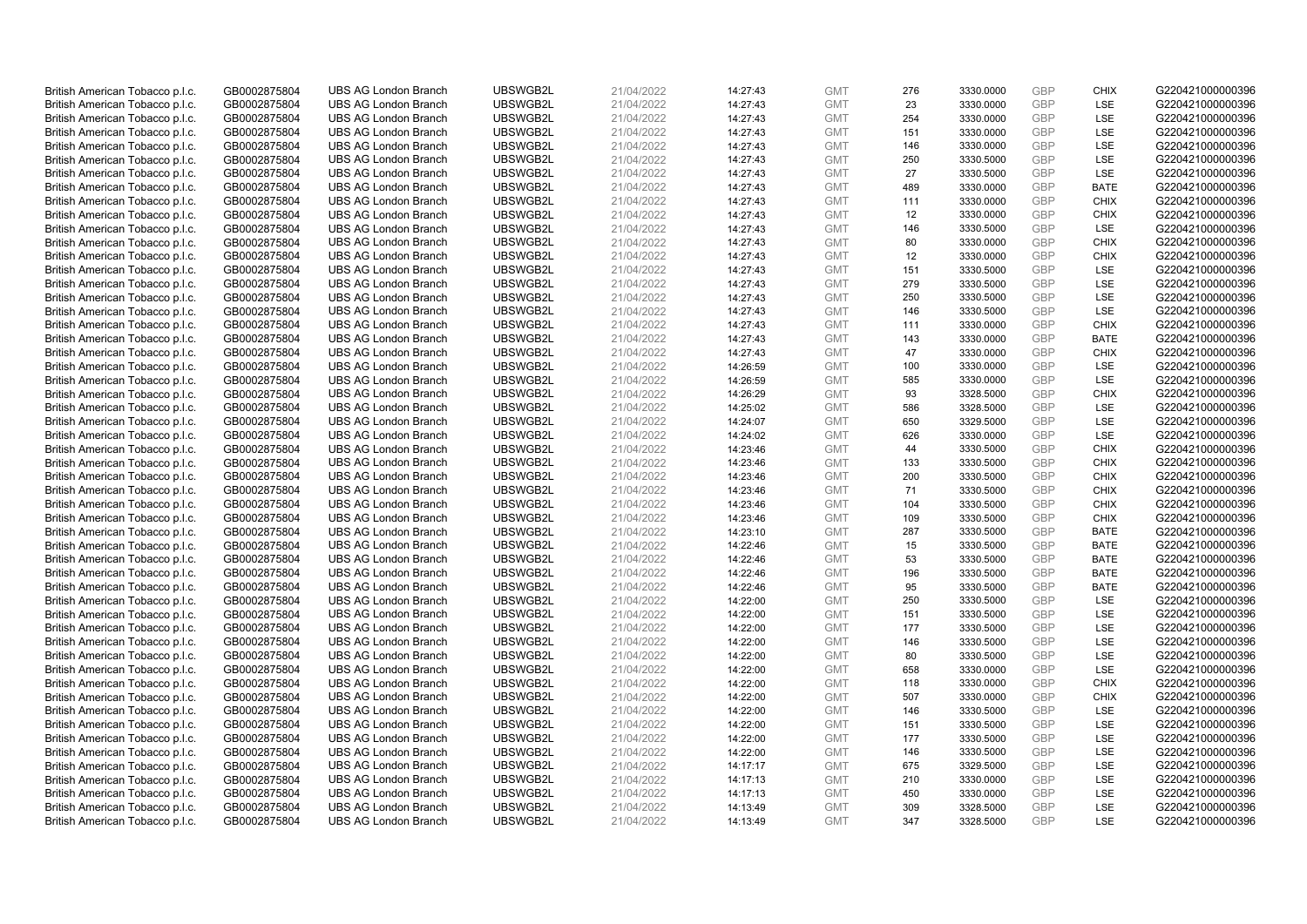| British American Tobacco p.l.c. | GB0002875804 | <b>UBS AG London Branch</b> | UBSWGB2L | 21/04/2022 | 14:13:49 | <b>GMT</b> | 12  | 3328.5000 | <b>GBP</b> | LSE         | G220421000000396 |
|---------------------------------|--------------|-----------------------------|----------|------------|----------|------------|-----|-----------|------------|-------------|------------------|
| British American Tobacco p.l.c. | GB0002875804 | <b>UBS AG London Branch</b> | UBSWGB2L | 21/04/2022 | 14:13:38 | <b>GMT</b> | 626 | 3329.0000 | <b>GBP</b> | LSE         | G220421000000396 |
| British American Tobacco p.l.c. | GB0002875804 | <b>UBS AG London Branch</b> | UBSWGB2L | 21/04/2022 | 14:13:38 | <b>GMT</b> | 578 | 3329.0000 | <b>GBP</b> | <b>BATE</b> | G220421000000396 |
| British American Tobacco p.l.c. | GB0002875804 | <b>UBS AG London Branch</b> | UBSWGB2L | 21/04/2022 | 14:13:38 | <b>GMT</b> | 66  | 3329.0000 | <b>GBP</b> | <b>BATE</b> | G220421000000396 |
| British American Tobacco p.l.c. | GB0002875804 | <b>UBS AG London Branch</b> | UBSWGB2L | 21/04/2022 | 14:13:29 | <b>GMT</b> | 763 | 3329.5000 | <b>GBP</b> | LSE         | G220421000000396 |
| British American Tobacco p.l.c. | GB0002875804 | <b>UBS AG London Branch</b> | UBSWGB2L | 21/04/2022 | 14:12:56 | <b>GMT</b> | 682 | 3329.0000 | <b>GBP</b> | <b>CHIX</b> | G220421000000396 |
| British American Tobacco p.l.c. | GB0002875804 | <b>UBS AG London Branch</b> | UBSWGB2L | 21/04/2022 | 14:12:56 | <b>GMT</b> | 16  | 3329.0000 | <b>GBP</b> | <b>CHIX</b> | G220421000000396 |
| British American Tobacco p.l.c. | GB0002875804 | <b>UBS AG London Branch</b> | UBSWGB2L | 21/04/2022 | 14:12:41 | <b>GMT</b> | 643 | 3329.0000 | <b>GBP</b> | LSE         | G220421000000396 |
| British American Tobacco p.l.c. | GB0002875804 | <b>UBS AG London Branch</b> | UBSWGB2L | 21/04/2022 | 14:11:06 | <b>GMT</b> | 169 | 3327.0000 | <b>GBP</b> | LSE         | G220421000000396 |
| British American Tobacco p.l.c. | GB0002875804 | <b>UBS AG London Branch</b> | UBSWGB2L | 21/04/2022 | 14:09:13 | <b>GMT</b> | 578 | 3327.0000 | <b>GBP</b> | LSE         | G220421000000396 |
| British American Tobacco p.l.c. | GB0002875804 | <b>UBS AG London Branch</b> | UBSWGB2L | 21/04/2022 | 14:07:46 | <b>GMT</b> | 537 | 3327.5000 | <b>GBP</b> | LSE         | G220421000000396 |
| British American Tobacco p.l.c. | GB0002875804 | <b>UBS AG London Branch</b> | UBSWGB2L | 21/04/2022 | 14:07:41 | <b>GMT</b> | 48  | 3327.5000 | <b>GBP</b> | LSE         | G220421000000396 |
| British American Tobacco p.l.c. | GB0002875804 | <b>UBS AG London Branch</b> | UBSWGB2L | 21/04/2022 | 14:07:02 | <b>GMT</b> | 251 | 3328.5000 | <b>GBP</b> | LSE         | G220421000000396 |
| British American Tobacco p.l.c. | GB0002875804 | <b>UBS AG London Branch</b> | UBSWGB2L | 21/04/2022 | 14:07:02 | <b>GMT</b> | 307 | 3328.5000 | <b>GBP</b> | LSE         | G220421000000396 |
| British American Tobacco p.l.c. | GB0002875804 | <b>UBS AG London Branch</b> | UBSWGB2L | 21/04/2022 | 14:07:02 | <b>GMT</b> | 74  | 3328.5000 | <b>GBP</b> | LSE         | G220421000000396 |
| British American Tobacco p.l.c. | GB0002875804 | <b>UBS AG London Branch</b> | UBSWGB2L | 21/04/2022 | 14:07:02 | <b>GMT</b> | 83  | 3328.5000 | <b>GBP</b> | <b>CHIX</b> | G220421000000396 |
| British American Tobacco p.l.c. | GB0002875804 | <b>UBS AG London Branch</b> | UBSWGB2L | 21/04/2022 | 14:07:02 | <b>GMT</b> | 568 | 3328.5000 | <b>GBP</b> | <b>CHIX</b> | G220421000000396 |
| British American Tobacco p.l.c. | GB0002875804 | <b>UBS AG London Branch</b> | UBSWGB2L | 21/04/2022 | 14:05:34 | <b>GMT</b> | 30  | 3330.0000 | <b>GBP</b> | <b>BATE</b> | G220421000000396 |
| British American Tobacco p.l.c. | GB0002875804 | <b>UBS AG London Branch</b> | UBSWGB2L | 21/04/2022 | 14:05:34 | <b>GMT</b> | 712 | 3330.0000 | <b>GBP</b> | <b>LSE</b>  | G220421000000396 |
| British American Tobacco p.l.c. | GB0002875804 | <b>UBS AG London Branch</b> | UBSWGB2L | 21/04/2022 | 14:05:34 | <b>GMT</b> | 600 | 3330.0000 | <b>GBP</b> | <b>BATE</b> | G220421000000396 |
| British American Tobacco p.l.c. | GB0002875804 | <b>UBS AG London Branch</b> | UBSWGB2L | 21/04/2022 | 14:04:59 | <b>GMT</b> | 185 | 3330.5000 | <b>GBP</b> | LSE         | G220421000000396 |
| British American Tobacco p.l.c. | GB0002875804 | <b>UBS AG London Branch</b> | UBSWGB2L | 21/04/2022 | 14:04:59 | <b>GMT</b> | 508 | 3330.5000 | <b>GBP</b> | LSE         | G220421000000396 |
| British American Tobacco p.l.c. | GB0002875804 | <b>UBS AG London Branch</b> | UBSWGB2L | 21/04/2022 | 14:04:47 | <b>GMT</b> | 675 | 3330.0000 | <b>GBP</b> | LSE         | G220421000000396 |
| British American Tobacco p.l.c. | GB0002875804 | <b>UBS AG London Branch</b> | UBSWGB2L | 21/04/2022 | 14:04:36 | <b>GMT</b> | 11  | 3330.0000 | <b>GBP</b> | <b>BATE</b> | G220421000000396 |
| British American Tobacco p.l.c. | GB0002875804 | <b>UBS AG London Branch</b> | UBSWGB2L | 21/04/2022 | 14:03:44 | <b>GMT</b> | 188 | 3330.0000 | <b>GBP</b> | LSE         | G220421000000396 |
| British American Tobacco p.l.c. | GB0002875804 | <b>UBS AG London Branch</b> | UBSWGB2L | 21/04/2022 | 14:03:44 | <b>GMT</b> | 386 | 3330.0000 | <b>GBP</b> | LSE         | G220421000000396 |
| British American Tobacco p.l.c. | GB0002875804 | <b>UBS AG London Branch</b> | UBSWGB2L | 21/04/2022 | 14:03:00 | <b>GMT</b> | 232 | 3329.0000 | <b>GBP</b> | LSE         | G220421000000396 |
| British American Tobacco p.l.c. | GB0002875804 | <b>UBS AG London Branch</b> | UBSWGB2L | 21/04/2022 | 14:03:00 | <b>GMT</b> | 332 | 3329.0000 | <b>GBP</b> | LSE         | G220421000000396 |
| British American Tobacco p.l.c. | GB0002875804 | <b>UBS AG London Branch</b> | UBSWGB2L | 21/04/2022 | 14:03:00 | <b>GMT</b> | 49  | 3329.0000 | <b>GBP</b> | LSE         | G220421000000396 |
| British American Tobacco p.l.c. | GB0002875804 | <b>UBS AG London Branch</b> | UBSWGB2L | 21/04/2022 | 14:03:00 | <b>GMT</b> | 551 | 3329.0000 | <b>GBP</b> | <b>CHIX</b> | G220421000000396 |
| British American Tobacco p.l.c. | GB0002875804 | <b>UBS AG London Branch</b> | UBSWGB2L | 21/04/2022 | 14:01:15 | <b>GMT</b> | 14  | 3329.0000 | <b>GBP</b> | <b>CHIX</b> | G220421000000396 |
| British American Tobacco p.l.c. | GB0002875804 | <b>UBS AG London Branch</b> | UBSWGB2L | 21/04/2022 | 14:01:15 | <b>GMT</b> | 91  | 3329.0000 | <b>GBP</b> | <b>CHIX</b> | G220421000000396 |
| British American Tobacco p.l.c. | GB0002875804 | <b>UBS AG London Branch</b> | UBSWGB2L | 21/04/2022 | 13:58:33 | <b>GMT</b> | 500 | 3330.0000 | <b>GBP</b> | LSE         | G220421000000396 |
| British American Tobacco p.l.c. | GB0002875804 | <b>UBS AG London Branch</b> | UBSWGB2L | 21/04/2022 | 13:58:33 | <b>GMT</b> | 126 | 3330.0000 | <b>GBP</b> | LSE         | G220421000000396 |
| British American Tobacco p.l.c. | GB0002875804 | <b>UBS AG London Branch</b> | UBSWGB2L | 21/04/2022 | 13:58:33 | <b>GMT</b> | 660 | 3330.5000 | <b>GBP</b> | LSE         | G220421000000396 |
| British American Tobacco p.l.c. | GB0002875804 | <b>UBS AG London Branch</b> | UBSWGB2L | 21/04/2022 | 13:57:45 | <b>GMT</b> | 198 | 3329.5000 | <b>GBP</b> | LSE         | G220421000000396 |
| British American Tobacco p.l.c. | GB0002875804 | <b>UBS AG London Branch</b> | UBSWGB2L | 21/04/2022 | 13:56:41 | <b>GMT</b> | 632 | 3330.5000 | <b>GBP</b> | LSE         | G220421000000396 |
| British American Tobacco p.l.c. | GB0002875804 | <b>UBS AG London Branch</b> | UBSWGB2L | 21/04/2022 | 13:56:24 | <b>GMT</b> | 59  | 3331.0000 | <b>GBP</b> | LSE         | G220421000000396 |
| British American Tobacco p.l.c. | GB0002875804 | <b>UBS AG London Branch</b> | UBSWGB2L | 21/04/2022 | 13:56:24 | <b>GMT</b> | 12  | 3331.0000 | <b>GBP</b> | LSE         | G220421000000396 |
| British American Tobacco p.l.c. | GB0002875804 | <b>UBS AG London Branch</b> | UBSWGB2L | 21/04/2022 | 13:56:24 | <b>GMT</b> | 690 | 3331.0000 | <b>GBP</b> | LSE         | G220421000000396 |
| British American Tobacco p.l.c. | GB0002875804 | <b>UBS AG London Branch</b> | UBSWGB2L | 21/04/2022 | 13:56:24 | <b>GMT</b> | 433 | 3331.0000 | <b>GBP</b> | <b>BATE</b> | G220421000000396 |
| British American Tobacco p.l.c. | GB0002875804 | <b>UBS AG London Branch</b> | UBSWGB2L | 21/04/2022 | 13:56:01 | <b>GMT</b> | 812 | 3331.5000 | <b>GBP</b> | LSE         | G220421000000396 |
| British American Tobacco p.l.c. | GB0002875804 | <b>UBS AG London Branch</b> | UBSWGB2L | 21/04/2022 | 13:56:01 | <b>GMT</b> | 665 | 3331.5000 | <b>GBP</b> | <b>CHIX</b> | G220421000000396 |
| British American Tobacco p.l.c. | GB0002875804 | <b>UBS AG London Branch</b> | UBSWGB2L | 21/04/2022 | 13:55:02 | <b>GMT</b> | 911 | 3331.5000 | GBP        | LSE         | G220421000000396 |
| British American Tobacco p.l.c. | GB0002875804 | <b>UBS AG London Branch</b> | UBSWGB2L | 21/04/2022 | 13:55:02 | <b>GMT</b> | 111 | 3331.5000 | <b>GBP</b> | LSE         | G220421000000396 |
| British American Tobacco p.l.c. | GB0002875804 | <b>UBS AG London Branch</b> | UBSWGB2L | 21/04/2022 | 13:54:37 | <b>GMT</b> | 110 | 3331.5000 | <b>GBP</b> | LSE         | G220421000000396 |
| British American Tobacco p.l.c. | GB0002875804 | <b>UBS AG London Branch</b> | UBSWGB2L | 21/04/2022 | 13:54:31 | <b>GMT</b> | 175 | 3331.0000 | <b>GBP</b> | <b>BATE</b> | G220421000000396 |
| British American Tobacco p.l.c. | GB0002875804 | <b>UBS AG London Branch</b> | UBSWGB2L | 21/04/2022 | 13:52:38 | <b>GMT</b> | 639 | 3330.0000 | <b>GBP</b> | LSE         | G220421000000396 |
| British American Tobacco p.l.c. | GB0002875804 | <b>UBS AG London Branch</b> | UBSWGB2L | 21/04/2022 | 13:52:38 | <b>GMT</b> | 570 | 3330.0000 | <b>GBP</b> | LSE         | G220421000000396 |
| British American Tobacco p.l.c. | GB0002875804 | <b>UBS AG London Branch</b> | UBSWGB2L | 21/04/2022 | 13:52:38 | <b>GMT</b> | 498 | 3330.0000 | <b>GBP</b> | <b>CHIX</b> | G220421000000396 |
| British American Tobacco p.l.c. | GB0002875804 | <b>UBS AG London Branch</b> | UBSWGB2L | 21/04/2022 | 13:52:38 | <b>GMT</b> | 90  | 3330.0000 | <b>GBP</b> | LSE         | G220421000000396 |
| British American Tobacco p.l.c. | GB0002875804 | <b>UBS AG London Branch</b> | UBSWGB2L | 21/04/2022 | 13:52:38 | <b>GMT</b> | 97  | 3330.0000 | <b>GBP</b> | <b>CHIX</b> | G220421000000396 |
| British American Tobacco p.l.c. | GB0002875804 | <b>UBS AG London Branch</b> | UBSWGB2L | 21/04/2022 | 13:52:09 | <b>GMT</b> | 290 | 3330.5000 | <b>GBP</b> | LSE         | G220421000000396 |
| British American Tobacco p.l.c. | GB0002875804 | <b>UBS AG London Branch</b> | UBSWGB2L | 21/04/2022 | 13:51:27 | <b>GMT</b> | 651 | 3328.5000 | GBP        | LSE         | G220421000000396 |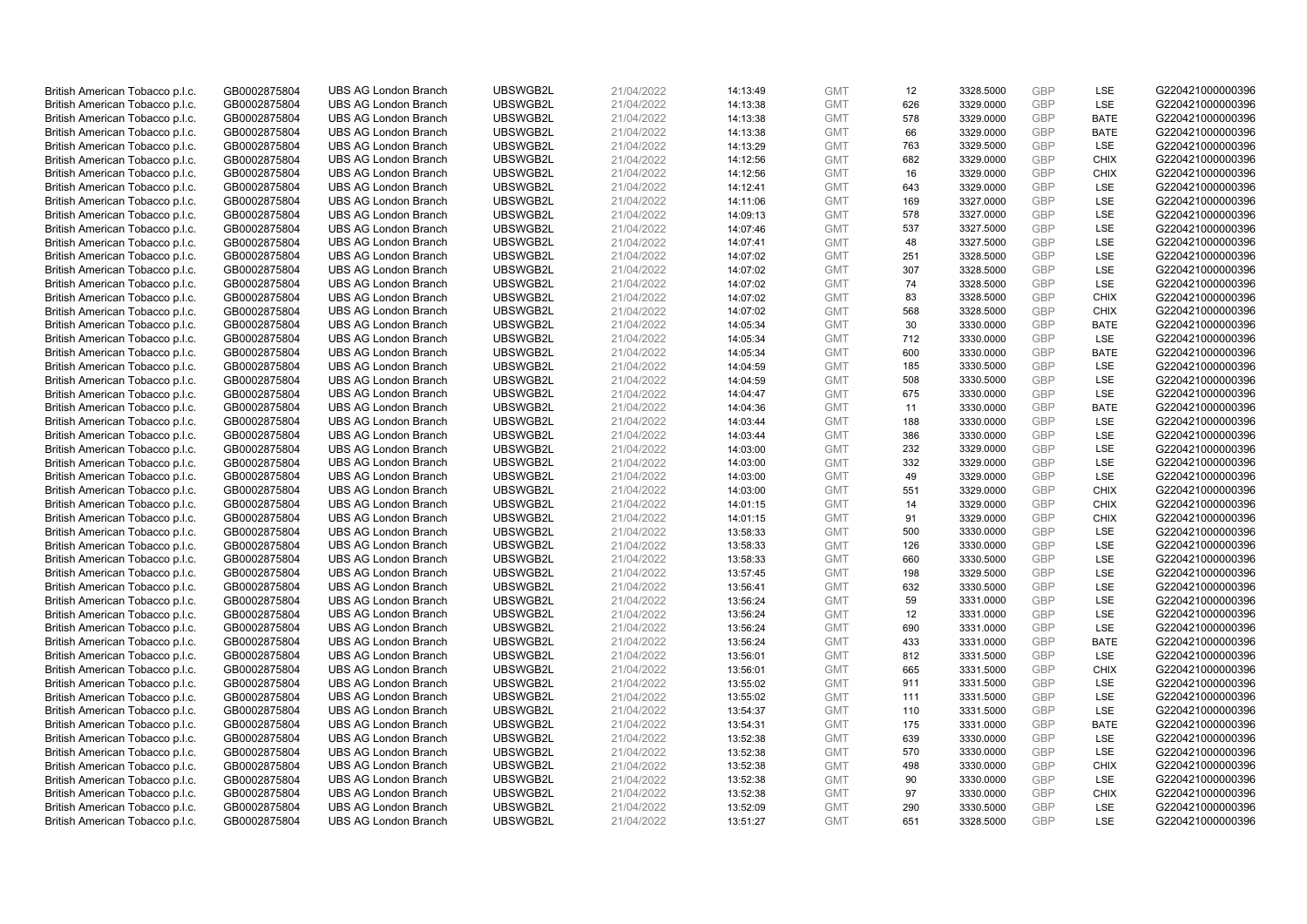| British American Tobacco p.l.c. | GB0002875804 | <b>UBS AG London Branch</b> | UBSWGB2L | 21/04/2022 | 13:48:28 | <b>GMT</b> | 210 | 3324.5000 | <b>GBP</b> | <b>BATE</b> | G220421000000396 |
|---------------------------------|--------------|-----------------------------|----------|------------|----------|------------|-----|-----------|------------|-------------|------------------|
|                                 |              |                             |          |            |          |            |     |           | <b>GBP</b> | <b>BATE</b> |                  |
| British American Tobacco p.l.c. | GB0002875804 | <b>UBS AG London Branch</b> | UBSWGB2L | 21/04/2022 | 13:48:28 | <b>GMT</b> | 167 | 3324.5000 |            |             | G220421000000396 |
| British American Tobacco p.l.c. | GB0002875804 | <b>UBS AG London Branch</b> | UBSWGB2L | 21/04/2022 | 13:46:17 | <b>GMT</b> | 132 | 3324.0000 | <b>GBP</b> | LSE         | G220421000000396 |
| British American Tobacco p.l.c. | GB0002875804 | <b>UBS AG London Branch</b> | UBSWGB2L | 21/04/2022 | 13:46:17 | <b>GMT</b> | 184 | 3324.0000 | <b>GBP</b> | LSE         | G220421000000396 |
| British American Tobacco p.l.c. | GB0002875804 | <b>UBS AG London Branch</b> | UBSWGB2L | 21/04/2022 | 13:46:17 | <b>GMT</b> | 113 | 3324.0000 | <b>GBP</b> | <b>CHIX</b> | G220421000000396 |
| British American Tobacco p.l.c. | GB0002875804 | <b>UBS AG London Branch</b> | UBSWGB2L | 21/04/2022 | 13:46:17 | <b>GMT</b> | 330 | 3324.0000 | <b>GBP</b> | LSE         | G220421000000396 |
| British American Tobacco p.l.c. | GB0002875804 | <b>UBS AG London Branch</b> | UBSWGB2L | 21/04/2022 | 13:46:17 | <b>GMT</b> | 75  | 3324.0000 | <b>GBP</b> | <b>CHIX</b> | G220421000000396 |
| British American Tobacco p.l.c. | GB0002875804 | <b>UBS AG London Branch</b> | UBSWGB2L | 21/04/2022 | 13:46:17 | <b>GMT</b> | 396 | 3324.0000 | <b>GBP</b> | <b>CHIX</b> | G220421000000396 |
| British American Tobacco p.l.c. | GB0002875804 | <b>UBS AG London Branch</b> | UBSWGB2L | 21/04/2022 | 13:44:07 | <b>GMT</b> | 148 | 3328.5000 | <b>GBP</b> | LSE         | G220421000000396 |
| British American Tobacco p.l.c. | GB0002875804 | <b>UBS AG London Branch</b> | UBSWGB2L | 21/04/2022 | 13:44:07 | <b>GMT</b> | 109 | 3328.5000 | <b>GBP</b> | LSE         | G220421000000396 |
| British American Tobacco p.l.c. | GB0002875804 | <b>UBS AG London Branch</b> | UBSWGB2L | 21/04/2022 | 13:44:07 | <b>GMT</b> | 421 | 3328.5000 | <b>GBP</b> | LSE         | G220421000000396 |
| British American Tobacco p.l.c. | GB0002875804 | <b>UBS AG London Branch</b> | UBSWGB2L | 21/04/2022 | 13:43:41 | <b>GMT</b> | 614 | 3329.0000 | <b>GBP</b> | LSE         | G220421000000396 |
| British American Tobacco p.l.c. | GB0002875804 | <b>UBS AG London Branch</b> | UBSWGB2L | 21/04/2022 | 13:42:48 | <b>GMT</b> | 573 | 3329.5000 | <b>GBP</b> | <b>LSE</b>  | G220421000000396 |
| British American Tobacco p.l.c. | GB0002875804 | <b>UBS AG London Branch</b> | UBSWGB2L | 21/04/2022 | 13:42:48 | <b>GMT</b> | 106 | 3329.5000 | <b>GBP</b> | LSE         | G220421000000396 |
| British American Tobacco p.l.c. | GB0002875804 | <b>UBS AG London Branch</b> | UBSWGB2L | 21/04/2022 | 13:41:31 | <b>GMT</b> | 654 | 3329.0000 | <b>GBP</b> | <b>LSE</b>  | G220421000000396 |
| British American Tobacco p.l.c. | GB0002875804 | <b>UBS AG London Branch</b> | UBSWGB2L | 21/04/2022 | 13:39:44 | <b>GMT</b> | 193 | 3329.0000 | <b>GBP</b> | LSE         | G220421000000396 |
| British American Tobacco p.l.c. | GB0002875804 | <b>UBS AG London Branch</b> | UBSWGB2L | 21/04/2022 | 13:39:44 | <b>GMT</b> | 474 | 3329.0000 | <b>GBP</b> | LSE         | G220421000000396 |
| British American Tobacco p.l.c. | GB0002875804 | <b>UBS AG London Branch</b> | UBSWGB2L | 21/04/2022 | 13:39:41 | <b>GMT</b> | 635 | 3329.5000 | <b>GBP</b> | LSE         | G220421000000396 |
| British American Tobacco p.l.c. | GB0002875804 | <b>UBS AG London Branch</b> | UBSWGB2L | 21/04/2022 | 13:39:41 | <b>GMT</b> | 697 | 3329.5000 | <b>GBP</b> | <b>CHIX</b> | G220421000000396 |
| British American Tobacco p.l.c. | GB0002875804 | <b>UBS AG London Branch</b> | UBSWGB2L | 21/04/2022 | 13:39:41 | <b>GMT</b> | 149 | 3329.5000 | <b>GBP</b> | <b>BATE</b> | G220421000000396 |
| British American Tobacco p.l.c. | GB0002875804 | <b>UBS AG London Branch</b> | UBSWGB2L | 21/04/2022 | 13:39:41 | <b>GMT</b> | 400 | 3329.5000 | <b>GBP</b> | <b>BATE</b> | G220421000000396 |
| British American Tobacco p.l.c. | GB0002875804 | <b>UBS AG London Branch</b> | UBSWGB2L | 21/04/2022 | 13:39:41 | <b>GMT</b> | 41  | 3329.5000 | <b>GBP</b> | <b>BATE</b> | G220421000000396 |
|                                 |              |                             |          |            |          |            |     |           | <b>GBP</b> |             |                  |
| British American Tobacco p.l.c. | GB0002875804 | <b>UBS AG London Branch</b> | UBSWGB2L | 21/04/2022 | 13:39:41 | <b>GMT</b> | 6   | 3329.5000 | <b>GBP</b> | <b>BATE</b> | G220421000000396 |
| British American Tobacco p.l.c. | GB0002875804 | <b>UBS AG London Branch</b> | UBSWGB2L | 21/04/2022 | 13:36:39 | <b>GMT</b> | 572 | 3329.0000 |            | <b>LSE</b>  | G220421000000396 |
| British American Tobacco p.l.c. | GB0002875804 | <b>UBS AG London Branch</b> | UBSWGB2L | 21/04/2022 | 13:36:25 | <b>GMT</b> | 623 | 3330.0000 | <b>GBP</b> | LSE         | G220421000000396 |
| British American Tobacco p.l.c. | GB0002875804 | <b>UBS AG London Branch</b> | UBSWGB2L | 21/04/2022 | 13:36:04 | <b>GMT</b> | 19  | 3330.0000 | <b>GBP</b> | LSE         | G220421000000396 |
| British American Tobacco p.l.c. | GB0002875804 | <b>UBS AG London Branch</b> | UBSWGB2L | 21/04/2022 | 13:36:04 | <b>GMT</b> | 34  | 3330.0000 | <b>GBP</b> | LSE         | G220421000000396 |
| British American Tobacco p.l.c. | GB0002875804 | <b>UBS AG London Branch</b> | UBSWGB2L | 21/04/2022 | 13:34:49 | <b>GMT</b> | 596 | 3330.5000 | <b>GBP</b> | <b>LSE</b>  | G220421000000396 |
| British American Tobacco p.l.c. | GB0002875804 | <b>UBS AG London Branch</b> | UBSWGB2L | 21/04/2022 | 13:34:01 | <b>GMT</b> | 178 | 3331.0000 | <b>GBP</b> | LSE         | G220421000000396 |
| British American Tobacco p.l.c. | GB0002875804 | <b>UBS AG London Branch</b> | UBSWGB2L | 21/04/2022 | 13:34:01 | <b>GMT</b> | 506 | 3331.0000 | <b>GBP</b> | LSE         | G220421000000396 |
| British American Tobacco p.l.c. | GB0002875804 | <b>UBS AG London Branch</b> | UBSWGB2L | 21/04/2022 | 13:33:45 | <b>GMT</b> | 652 | 3331.5000 | <b>GBP</b> | <b>BATE</b> | G220421000000396 |
| British American Tobacco p.l.c. | GB0002875804 | <b>UBS AG London Branch</b> | UBSWGB2L | 21/04/2022 | 13:33:45 | <b>GMT</b> | 599 | 3331.5000 | <b>GBP</b> | <b>CHIX</b> | G220421000000396 |
| British American Tobacco p.l.c. | GB0002875804 | <b>UBS AG London Branch</b> | UBSWGB2L | 21/04/2022 | 13:33:45 | <b>GMT</b> | 22  | 3331.5000 | <b>GBP</b> | <b>CHIX</b> | G220421000000396 |
| British American Tobacco p.l.c. | GB0002875804 | <b>UBS AG London Branch</b> | UBSWGB2L | 21/04/2022 | 13:33:45 | <b>GMT</b> | 35  | 3331.5000 | <b>GBP</b> | <b>BATE</b> | G220421000000396 |
| British American Tobacco p.l.c. | GB0002875804 | <b>UBS AG London Branch</b> | UBSWGB2L | 21/04/2022 | 13:33:25 | <b>GMT</b> | 251 | 3332.0000 | <b>GBP</b> | LSE         | G220421000000396 |
| British American Tobacco p.l.c. | GB0002875804 | <b>UBS AG London Branch</b> | UBSWGB2L | 21/04/2022 | 13:33:25 | <b>GMT</b> | 412 | 3332.0000 | <b>GBP</b> | LSE         | G220421000000396 |
| British American Tobacco p.l.c. | GB0002875804 | <b>UBS AG London Branch</b> | UBSWGB2L | 21/04/2022 | 13:33:25 | <b>GMT</b> | 116 | 3332.0000 | <b>GBP</b> | <b>LSE</b>  | G220421000000396 |
| British American Tobacco p.l.c. | GB0002875804 | <b>UBS AG London Branch</b> | UBSWGB2L | 21/04/2022 | 13:33:25 | <b>GMT</b> | 478 | 3332.0000 | <b>GBP</b> | LSE         | G220421000000396 |
| British American Tobacco p.l.c. | GB0002875804 | <b>UBS AG London Branch</b> | UBSWGB2L | 21/04/2022 | 13:33:25 | <b>GMT</b> | 174 | 3332.0000 | <b>GBP</b> | <b>CHIX</b> | G220421000000396 |
| British American Tobacco p.l.c. | GB0002875804 | <b>UBS AG London Branch</b> | UBSWGB2L | 21/04/2022 | 13:33:25 | <b>GMT</b> | 463 | 3332.0000 | <b>GBP</b> | <b>CHIX</b> | G220421000000396 |
| British American Tobacco p.l.c. | GB0002875804 | <b>UBS AG London Branch</b> | UBSWGB2L | 21/04/2022 | 13:32:27 | <b>GMT</b> | 91  | 3332.0000 | <b>GBP</b> | <b>LSE</b>  | G220421000000396 |
| British American Tobacco p.l.c. | GB0002875804 | <b>UBS AG London Branch</b> | UBSWGB2L | 21/04/2022 | 13:32:27 | <b>GMT</b> | 96  | 3332.0000 | <b>GBP</b> | LSE         | G220421000000396 |
| British American Tobacco p.l.c. | GB0002875804 | <b>UBS AG London Branch</b> | UBSWGB2L | 21/04/2022 | 13:32:27 | <b>GMT</b> | 70  | 3332.0000 | <b>GBP</b> | LSE         | G220421000000396 |
| British American Tobacco p.l.c. | GB0002875804 | <b>UBS AG London Branch</b> | UBSWGB2L | 21/04/2022 | 13:32:27 | <b>GMT</b> | 68  | 3332.0000 | GBP        | LSE         | G220421000000396 |
| British American Tobacco p.l.c. | GB0002875804 | <b>UBS AG London Branch</b> | UBSWGB2L | 21/04/2022 | 13:32:27 | <b>GMT</b> | 368 | 3332.0000 | <b>GBP</b> | <b>LSE</b>  | G220421000000396 |
| British American Tobacco p.l.c. | GB0002875804 | <b>UBS AG London Branch</b> | UBSWGB2L | 21/04/2022 | 13:32:27 | <b>GMT</b> | 668 | 3332.0000 | <b>GBP</b> | LSE         | G220421000000396 |
| British American Tobacco p.l.c. | GB0002875804 | <b>UBS AG London Branch</b> | UBSWGB2L | 21/04/2022 | 13:29:46 | <b>GMT</b> | 595 | 3328.0000 | <b>GBP</b> | LSE         | G220421000000396 |
| British American Tobacco p.l.c. | GB0002875804 | <b>UBS AG London Branch</b> | UBSWGB2L | 21/04/2022 | 13:25:59 | <b>GMT</b> | 634 | 3327.5000 | <b>GBP</b> | LSE         | G220421000000396 |
|                                 |              |                             |          |            |          | <b>GMT</b> |     |           | <b>GBP</b> |             |                  |
| British American Tobacco p.l.c. | GB0002875804 | <b>UBS AG London Branch</b> | UBSWGB2L | 21/04/2022 | 13:25:59 |            | 17  | 3327.5000 | <b>GBP</b> | LSE         | G220421000000396 |
| British American Tobacco p.l.c. | GB0002875804 | <b>UBS AG London Branch</b> | UBSWGB2L | 21/04/2022 | 13:25:38 | <b>GMT</b> | 601 | 3328.0000 |            | LSE         | G220421000000396 |
| British American Tobacco p.l.c. | GB0002875804 | <b>UBS AG London Branch</b> | UBSWGB2L | 21/04/2022 | 13:25:18 | <b>GMT</b> | 587 | 3328.5000 | <b>GBP</b> | LSE         | G220421000000396 |
| British American Tobacco p.l.c. | GB0002875804 | <b>UBS AG London Branch</b> | UBSWGB2L | 21/04/2022 | 13:25:18 | <b>GMT</b> | 103 | 3328.5000 | <b>GBP</b> | <b>CHIX</b> | G220421000000396 |
| British American Tobacco p.l.c. | GB0002875804 | <b>UBS AG London Branch</b> | UBSWGB2L | 21/04/2022 | 13:25:18 | <b>GMT</b> | 162 | 3328.5000 | <b>GBP</b> | LSE         | G220421000000396 |
| British American Tobacco p.l.c. | GB0002875804 | <b>UBS AG London Branch</b> | UBSWGB2L | 21/04/2022 | 13:25:18 | <b>GMT</b> | 526 | 3328.5000 | GBP        | <b>CHIX</b> | G220421000000396 |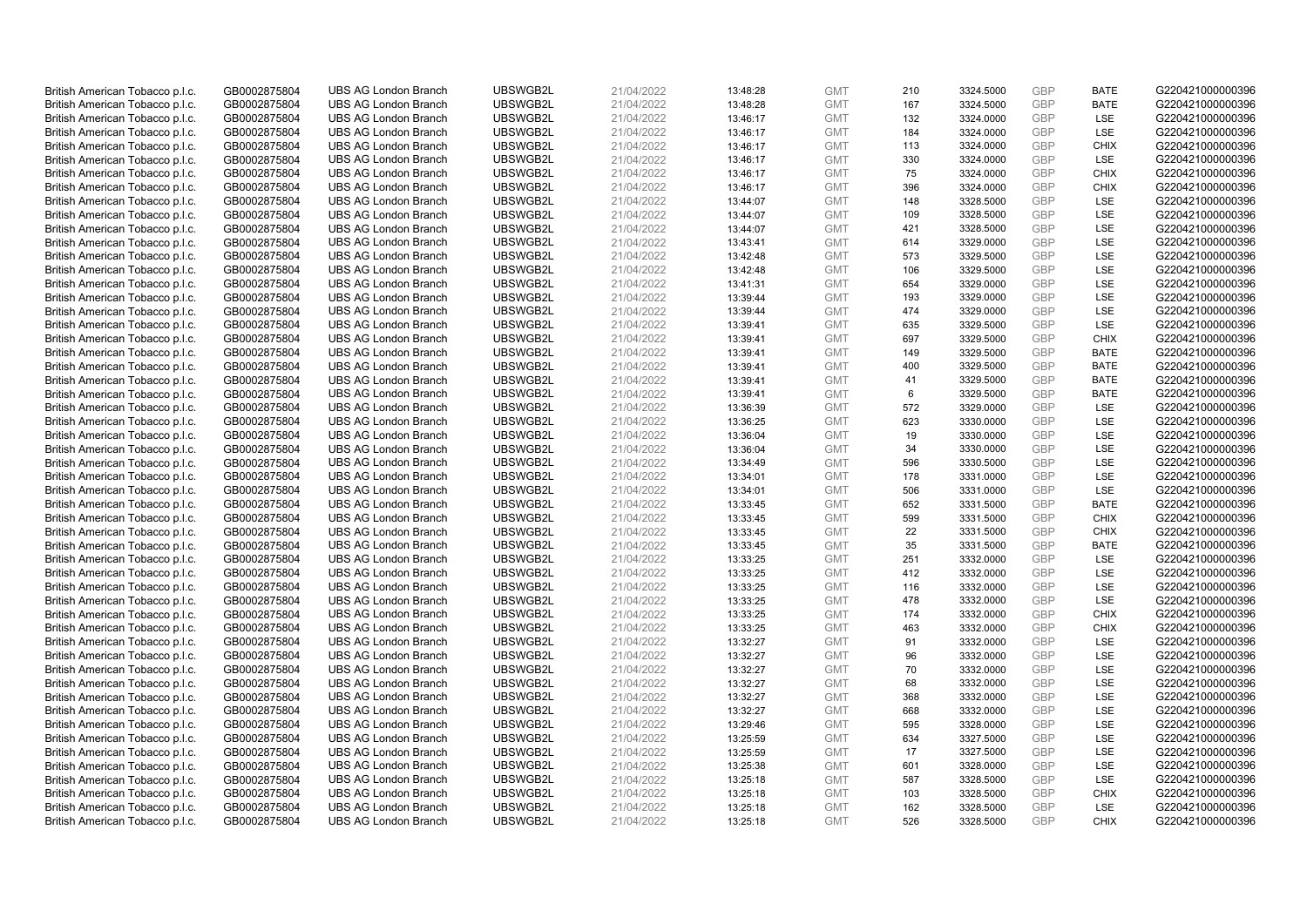| British American Tobacco p.l.c.                                    | GB0002875804                 | <b>UBS AG London Branch</b>                                | UBSWGB2L             | 21/04/2022               | 13:20:39             | <b>GMT</b>               | 609      | 3324.5000              | <b>GBP</b>               | <b>LSE</b>         | G220421000000396                     |
|--------------------------------------------------------------------|------------------------------|------------------------------------------------------------|----------------------|--------------------------|----------------------|--------------------------|----------|------------------------|--------------------------|--------------------|--------------------------------------|
| British American Tobacco p.l.c.                                    | GB0002875804                 | <b>UBS AG London Branch</b>                                | UBSWGB2L             | 21/04/2022               | 13:19:12             | <b>GMT</b>               | 569      | 3325.5000              | <b>GBP</b>               | LSE                | G220421000000396                     |
| British American Tobacco p.l.c.                                    | GB0002875804                 | <b>UBS AG London Branch</b>                                | UBSWGB2L             | 21/04/2022               | 13:19:12             | <b>GMT</b>               | 20       | 3325.5000              | <b>GBP</b>               | LSE                | G220421000000396                     |
| British American Tobacco p.l.c.                                    | GB0002875804                 | <b>UBS AG London Branch</b>                                | UBSWGB2L             | 21/04/2022               | 13:16:47             | <b>GMT</b>               | 123      | 3329.5000              | <b>GBP</b>               | <b>CHIX</b>        | G220421000000396                     |
| British American Tobacco p.l.c.                                    | GB0002875804                 | <b>UBS AG London Branch</b>                                | UBSWGB2L             | 21/04/2022               | 13:16:47             | <b>GMT</b>               | 266      | 3329.5000              | <b>GBP</b>               | <b>BATE</b>        | G220421000000396                     |
| British American Tobacco p.l.c.                                    | GB0002875804                 | <b>UBS AG London Branch</b>                                | UBSWGB2L             | 21/04/2022               | 13:16:47             | <b>GMT</b>               | 621      | 3330.0000              | <b>GBP</b>               | LSE                | G220421000000396                     |
| British American Tobacco p.l.c.                                    | GB0002875804                 | <b>UBS AG London Branch</b>                                | UBSWGB2L             | 21/04/2022               | 13:16:47             | <b>GMT</b>               | 376      | 3329.5000              | <b>GBP</b>               | <b>BATE</b>        | G220421000000396                     |
| British American Tobacco p.l.c.                                    | GB0002875804                 | <b>UBS AG London Branch</b>                                | UBSWGB2L             | 21/04/2022               | 13:16:47             | <b>GMT</b>               | 505      | 3329.5000              | <b>GBP</b>               | <b>CHIX</b>        | G220421000000396                     |
| British American Tobacco p.l.c.                                    | GB0002875804                 | <b>UBS AG London Branch</b>                                | UBSWGB2L             | 21/04/2022               | 13:15:01             | <b>GMT</b>               | 692      | 3330.0000              | <b>GBP</b>               | LSE                | G220421000000396                     |
| British American Tobacco p.l.c.                                    | GB0002875804                 | <b>UBS AG London Branch</b>                                | UBSWGB2L             | 21/04/2022               | 13:13:14             | <b>GMT</b>               | 653      | 3331.0000              | GBP                      | <b>LSE</b>         | G220421000000396                     |
| British American Tobacco p.l.c.                                    | GB0002875804                 | <b>UBS AG London Branch</b>                                | UBSWGB2L             | 21/04/2022               | 13:10:45             | <b>GMT</b>               | 252      | 3330.0000              | <b>GBP</b>               | LSE                | G220421000000396                     |
| British American Tobacco p.l.c.                                    | GB0002875804                 | <b>UBS AG London Branch</b>                                | UBSWGB2L             | 21/04/2022               | 13:10:45             | <b>GMT</b>               | 333      | 3330.0000              | <b>GBP</b>               | LSE                | G220421000000396                     |
| British American Tobacco p.l.c.                                    | GB0002875804                 | <b>UBS AG London Branch</b>                                | UBSWGB2L             | 21/04/2022               | 13:10:14             | <b>GMT</b>               | 612      | 3329.5000              | <b>GBP</b>               | LSE                | G220421000000396                     |
| British American Tobacco p.l.c.                                    | GB0002875804                 | <b>UBS AG London Branch</b>                                | UBSWGB2L             | 21/04/2022               | 13:09:16             | <b>GMT</b>               | 80       | 3329.0000              | <b>GBP</b>               | LSE                | G220421000000396                     |
| British American Tobacco p.l.c.                                    | GB0002875804                 | <b>UBS AG London Branch</b>                                | UBSWGB2L             | 21/04/2022               | 13:09:16             | <b>GMT</b>               | 12       | 3329.0000              | <b>GBP</b>               | LSE                | G220421000000396                     |
| British American Tobacco p.l.c.                                    | GB0002875804                 | <b>UBS AG London Branch</b>                                | UBSWGB2L             | 21/04/2022               | 13:08:18             | <b>GMT</b>               | 664      | 3330.0000              | <b>GBP</b>               | LSE                | G220421000000396                     |
| British American Tobacco p.l.c.                                    | GB0002875804                 | <b>UBS AG London Branch</b>                                | UBSWGB2L             | 21/04/2022               | 13:08:14             | <b>GMT</b>               | 637      | 3331.5000              | <b>GBP</b>               | LSE                | G220421000000396                     |
| British American Tobacco p.l.c.                                    | GB0002875804                 | <b>UBS AG London Branch</b>                                | UBSWGB2L             | 21/04/2022               | 13:08:14             | <b>GMT</b>               | 120      | 3331.5000              | <b>GBP</b>               | <b>CHIX</b>        | G220421000000396                     |
| British American Tobacco p.l.c.                                    | GB0002875804                 | <b>UBS AG London Branch</b>                                | UBSWGB2L             | 21/04/2022               | 13:08:14             | <b>GMT</b>               | 572      | 3331.5000              | <b>GBP</b>               | <b>CHIX</b>        | G220421000000396                     |
| British American Tobacco p.l.c.                                    | GB0002875804                 | <b>UBS AG London Branch</b>                                | UBSWGB2L             | 21/04/2022               | 13:07:35             | <b>GMT</b>               | 20       | 3331.0000              | <b>GBP</b>               | LSE                | G220421000000396                     |
| British American Tobacco p.l.c.                                    | GB0002875804                 | <b>UBS AG London Branch</b>                                | UBSWGB2L             | 21/04/2022               | 13:04:58             | <b>GMT</b>               | 78       | 3326.5000              | <b>GBP</b>               | <b>CHIX</b>        | G220421000000396                     |
| British American Tobacco p.l.c.                                    | GB0002875804                 | <b>UBS AG London Branch</b>                                | UBSWGB2L             | 21/04/2022               | 13:04:09             | <b>GMT</b>               | 610      | 3328.0000              | <b>GBP</b>               | LSE                | G220421000000396                     |
| British American Tobacco p.l.c.                                    | GB0002875804                 | <b>UBS AG London Branch</b>                                | UBSWGB2L             | 21/04/2022               | 13:02:12             | <b>GMT</b>               | 443      | 3327.5000              | <b>GBP</b>               | <b>BATE</b>        | G220421000000396                     |
| British American Tobacco p.l.c.                                    | GB0002875804                 | <b>UBS AG London Branch</b>                                | UBSWGB2L             | 21/04/2022               | 13:02:01             | <b>GMT</b>               | 218      | 3327.5000              | <b>GBP</b>               | <b>BATE</b>        | G220421000000396                     |
| British American Tobacco p.l.c.                                    | GB0002875804                 | <b>UBS AG London Branch</b>                                | UBSWGB2L             | 21/04/2022               | 13:01:56             | <b>GMT</b>               | 607      | 3328.0000              | <b>GBP</b>               | LSE                | G220421000000396                     |
| British American Tobacco p.l.c.                                    | GB0002875804                 | <b>UBS AG London Branch</b>                                | UBSWGB2L             | 21/04/2022               | 13:00:29             | <b>GMT</b>               | 659      | 3328.0000              | <b>GBP</b>               | LSE                | G220421000000396                     |
| British American Tobacco p.l.c.                                    | GB0002875804                 | <b>UBS AG London Branch</b>                                | UBSWGB2L             | 21/04/2022               | 12:59:41             | <b>GMT</b>               | 522      | 3326.5000              | <b>GBP</b>               | <b>CHIX</b>        | G220421000000396                     |
| British American Tobacco p.l.c.                                    | GB0002875804                 | <b>UBS AG London Branch</b>                                | UBSWGB2L             | 21/04/2022               | 12:59:41             | <b>GMT</b>               | 95       | 3326.5000              | <b>GBP</b>               | <b>CHIX</b>        | G220421000000396                     |
| British American Tobacco p.l.c.                                    | GB0002875804                 | <b>UBS AG London Branch</b>                                | UBSWGB2L             | 21/04/2022               | 12:57:06             | <b>GMT</b>               | 302      | 3326.0000              | <b>GBP</b>               | LSE                | G220421000000396                     |
| British American Tobacco p.l.c.                                    | GB0002875804                 | <b>UBS AG London Branch</b>                                | UBSWGB2L             | 21/04/2022               | 12:57:06             | <b>GMT</b>               | 89       | 3326.0000              | <b>GBP</b>               | LSE                | G220421000000396                     |
| British American Tobacco p.l.c.                                    | GB0002875804                 | <b>UBS AG London Branch</b>                                | UBSWGB2L             | 21/04/2022               | 12:57:06             | <b>GMT</b>               | 250      | 3326.0000              | <b>GBP</b>               | LSE                | G220421000000396                     |
| British American Tobacco p.l.c.                                    | GB0002875804                 | <b>UBS AG London Branch</b>                                | UBSWGB2L             | 21/04/2022               | 12:57:06             | <b>GMT</b>               | 608      | 3327.0000              | <b>GBP</b>               | LSE                | G220421000000396                     |
| British American Tobacco p.l.c.                                    | GB0002875804                 | <b>UBS AG London Branch</b>                                | UBSWGB2L             | 21/04/2022               | 12:56:58             | <b>GMT</b>               | 363      | 3328.0000              | <b>GBP</b>               | LSE                | G220421000000396                     |
| British American Tobacco p.l.c.                                    | GB0002875804                 | <b>UBS AG London Branch</b>                                | UBSWGB2L             | 21/04/2022               | 12:56:58             | <b>GMT</b>               | 317      | 3328.0000              | <b>GBP</b>               | LSE                | G220421000000396                     |
| British American Tobacco p.l.c.                                    | GB0002875804                 | <b>UBS AG London Branch</b>                                | UBSWGB2L             | 21/04/2022               | 12:56:58             | <b>GMT</b>               | 403      | 3328.0000              | <b>GBP</b>               | <b>BATE</b>        | G220421000000396                     |
| British American Tobacco p.l.c.                                    | GB0002875804                 | <b>UBS AG London Branch</b>                                | UBSWGB2L             | 21/04/2022               | 12:56:58             | <b>GMT</b>               | 158      | 3328.0000              | <b>GBP</b>               | <b>BATE</b>        | G220421000000396                     |
| British American Tobacco p.l.c.                                    | GB0002875804                 | <b>UBS AG London Branch</b>                                | UBSWGB2L             | 21/04/2022               | 12:56:58             | <b>GMT</b>               | 106      | 3328.0000              | <b>GBP</b>               | <b>BATE</b>        | G220421000000396                     |
| British American Tobacco p.l.c.                                    | GB0002875804                 | <b>UBS AG London Branch</b>                                | UBSWGB2L             | 21/04/2022               | 12:54:46             | <b>GMT</b>               | 54       | 3327.0000              | <b>GBP</b>               | LSE                | G220421000000396                     |
| British American Tobacco p.l.c.                                    | GB0002875804                 | <b>UBS AG London Branch</b>                                | UBSWGB2L             | 21/04/2022               | 12:54:46             | <b>GMT</b>               | 48       | 3327.0000              | <b>GBP</b>               | <b>CHIX</b>        | G220421000000396                     |
| British American Tobacco p.l.c.                                    | GB0002875804                 | <b>UBS AG London Branch</b>                                | UBSWGB2L             | 21/04/2022               | 12:54:46             | <b>GMT</b>               | 82<br>79 | 3327.0000              | <b>GBP</b><br><b>GBP</b> | <b>CHIX</b><br>LSE | G220421000000396                     |
| British American Tobacco p.l.c.                                    | GB0002875804                 | <b>UBS AG London Branch</b><br><b>UBS AG London Branch</b> | UBSWGB2L<br>UBSWGB2L | 21/04/2022               | 12:54:46<br>12:54:46 | <b>GMT</b><br><b>GMT</b> | 540      | 3327.0000<br>3327.0000 | <b>GBP</b>               | <b>CHIX</b>        | G220421000000396<br>G220421000000396 |
| British American Tobacco p.l.c.                                    | GB0002875804<br>GB0002875804 | <b>UBS AG London Branch</b>                                | UBSWGB2L             | 21/04/2022<br>21/04/2022 | 12:54:46             | <b>GMT</b>               | 547      | 3327.0000              | <b>GBP</b>               | LSE                | G220421000000396                     |
| British American Tobacco p.l.c.<br>British American Tobacco p.l.c. | GB0002875804                 | <b>UBS AG London Branch</b>                                | UBSWGB2L             | 21/04/2022               | 12:53:38             | <b>GMT</b>               | 698      | 3325.0000              | GBP                      | LSE                | G220421000000396                     |
| British American Tobacco p.l.c.                                    | GB0002875804                 | <b>UBS AG London Branch</b>                                | UBSWGB2L             | 21/04/2022               | 12:51:58             | <b>GMT</b>               | 69       | 3322.5000              | <b>GBP</b>               | <b>LSE</b>         | G220421000000396                     |
| British American Tobacco p.l.c.                                    | GB0002875804                 | <b>UBS AG London Branch</b>                                | UBSWGB2L             | 21/04/2022               | 12:51:58             | <b>GMT</b>               | 821      | 3322.5000              | <b>GBP</b>               | LSE                | G220421000000396                     |
| British American Tobacco p.l.c.                                    | GB0002875804                 | <b>UBS AG London Branch</b>                                | UBSWGB2L             | 21/04/2022               | 12:46:38             | <b>GMT</b>               | 626      | 3317.0000              | <b>GBP</b>               | LSE                | G220421000000396                     |
| British American Tobacco p.l.c.                                    | GB0002875804                 | <b>UBS AG London Branch</b>                                | UBSWGB2L             | 21/04/2022               | 12:45:37             | <b>GMT</b>               | 662      | 3317.5000              | <b>GBP</b>               | LSE                | G220421000000396                     |
| British American Tobacco p.l.c.                                    | GB0002875804                 | <b>UBS AG London Branch</b>                                | UBSWGB2L             | 21/04/2022               | 12:44:59             | <b>GMT</b>               | 688      | 3318.0000              | <b>GBP</b>               | LSE                | G220421000000396                     |
| British American Tobacco p.l.c.                                    | GB0002875804                 | <b>UBS AG London Branch</b>                                | UBSWGB2L             | 21/04/2022               | 12:43:05             | <b>GMT</b>               | 50       | 3316.5000              | <b>GBP</b>               | <b>LSE</b>         | G220421000000396                     |
| British American Tobacco p.l.c.                                    | GB0002875804                 | <b>UBS AG London Branch</b>                                | UBSWGB2L             | 21/04/2022               | 12:43:05             | <b>GMT</b>               | 576      | 3316.5000              | <b>GBP</b>               | LSE                | G220421000000396                     |
| British American Tobacco p.l.c.                                    | GB0002875804                 | <b>UBS AG London Branch</b>                                | UBSWGB2L             | 21/04/2022               | 12:41:35             | <b>GMT</b>               | 673      | 3316.0000              | <b>GBP</b>               | <b>CHIX</b>        | G220421000000396                     |
| British American Tobacco p.l.c.                                    | GB0002875804                 | <b>UBS AG London Branch</b>                                | UBSWGB2L             | 21/04/2022               | 12:40:51             | <b>GMT</b>               | 650      | 3316.0000              | <b>GBP</b>               | LSE                | G220421000000396                     |
| British American Tobacco p.l.c.                                    | GB0002875804                 | <b>UBS AG London Branch</b>                                | UBSWGB2L             | 21/04/2022               | 12:39:37             | <b>GMT</b>               | 616      | 3317.5000              | GBP                      | <b>LSE</b>         | G220421000000396                     |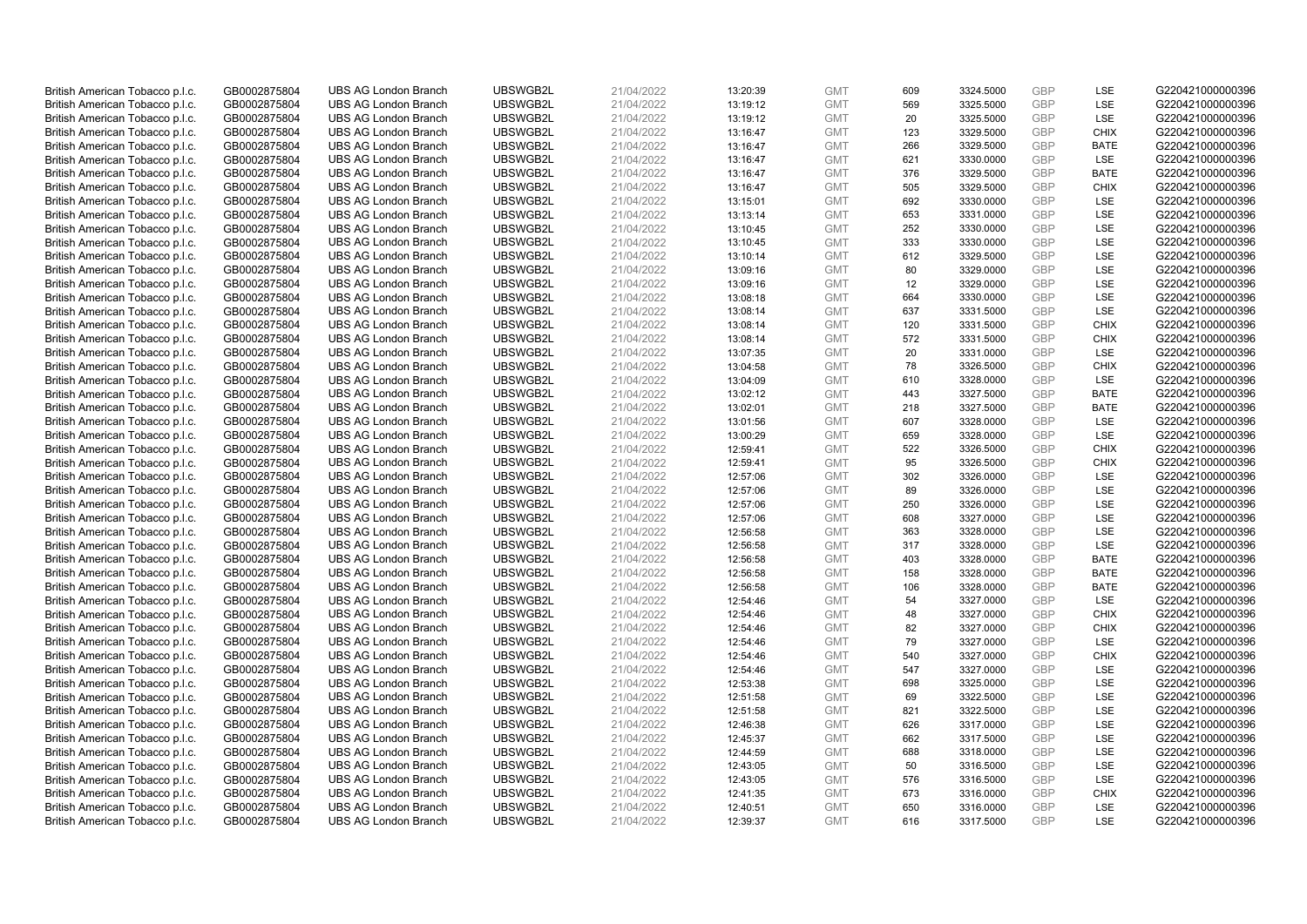| British American Tobacco p.l.c. | GB0002875804 | <b>UBS AG London Branch</b> | UBSWGB2L | 21/04/2022 | 12:39:07 | <b>GMT</b> | 693 | 3317.5000 | <b>GBP</b> | LSE         | G220421000000396 |
|---------------------------------|--------------|-----------------------------|----------|------------|----------|------------|-----|-----------|------------|-------------|------------------|
|                                 |              |                             |          |            |          |            |     |           | <b>GBP</b> | <b>LSE</b>  |                  |
| British American Tobacco p.l.c. | GB0002875804 | <b>UBS AG London Branch</b> | UBSWGB2L | 21/04/2022 | 12:37:13 | <b>GMT</b> | 692 | 3318.0000 |            |             | G220421000000396 |
| British American Tobacco p.l.c. | GB0002875804 | <b>UBS AG London Branch</b> | UBSWGB2L | 21/04/2022 | 12:37:13 | <b>GMT</b> | 609 | 3318.0000 | <b>GBP</b> | <b>CHIX</b> | G220421000000396 |
| British American Tobacco p.l.c. | GB0002875804 | <b>UBS AG London Branch</b> | UBSWGB2L | 21/04/2022 | 12:37:13 | <b>GMT</b> | 477 | 3318.0000 | <b>GBP</b> | <b>BATE</b> | G220421000000396 |
| British American Tobacco p.l.c. | GB0002875804 | <b>UBS AG London Branch</b> | UBSWGB2L | 21/04/2022 | 12:37:13 | <b>GMT</b> | 98  | 3318.0000 | <b>GBP</b> | <b>BATE</b> | G220421000000396 |
| British American Tobacco p.l.c. | GB0002875804 | <b>UBS AG London Branch</b> | UBSWGB2L | 21/04/2022 | 12:34:20 | <b>GMT</b> | 685 | 3317.0000 | <b>GBP</b> | LSE         | G220421000000396 |
| British American Tobacco p.l.c. | GB0002875804 | <b>UBS AG London Branch</b> | UBSWGB2L | 21/04/2022 | 12:32:59 | <b>GMT</b> | 583 | 3317.0000 | <b>GBP</b> | LSE         | G220421000000396 |
| British American Tobacco p.l.c. | GB0002875804 | <b>UBS AG London Branch</b> | UBSWGB2L | 21/04/2022 | 12:32:00 | <b>GMT</b> | 83  | 3316.0000 | <b>GBP</b> | LSE         | G220421000000396 |
| British American Tobacco p.l.c. | GB0002875804 | <b>UBS AG London Branch</b> | UBSWGB2L | 21/04/2022 | 12:32:00 | <b>GMT</b> | 591 | 3316.0000 | <b>GBP</b> | LSE         | G220421000000396 |
| British American Tobacco p.l.c. | GB0002875804 | <b>UBS AG London Branch</b> | UBSWGB2L | 21/04/2022 | 12:31:12 | <b>GMT</b> | 580 | 3316.5000 | <b>GBP</b> | LSE         | G220421000000396 |
| British American Tobacco p.l.c. | GB0002875804 | <b>UBS AG London Branch</b> | UBSWGB2L | 21/04/2022 | 12:31:12 | <b>GMT</b> | 38  | 3316.5000 | <b>GBP</b> | <b>CHIX</b> | G220421000000396 |
| British American Tobacco p.l.c. | GB0002875804 | <b>UBS AG London Branch</b> | UBSWGB2L | 21/04/2022 | 12:31:12 | <b>GMT</b> | 544 | 3316.5000 | <b>GBP</b> | <b>CHIX</b> | G220421000000396 |
| British American Tobacco p.l.c. | GB0002875804 | <b>UBS AG London Branch</b> | UBSWGB2L | 21/04/2022 | 12:26:59 | <b>GMT</b> | 593 | 3318.0000 | <b>GBP</b> | LSE         | G220421000000396 |
| British American Tobacco p.l.c. | GB0002875804 | <b>UBS AG London Branch</b> | UBSWGB2L | 21/04/2022 | 12:25:16 | <b>GMT</b> | 695 | 3318.0000 | <b>GBP</b> | LSE         | G220421000000396 |
| British American Tobacco p.l.c. | GB0002875804 | <b>UBS AG London Branch</b> | UBSWGB2L | 21/04/2022 | 12:23:57 | <b>GMT</b> | 615 | 3317.5000 | <b>GBP</b> | <b>LSE</b>  | G220421000000396 |
| British American Tobacco p.l.c. | GB0002875804 | <b>UBS AG London Branch</b> | UBSWGB2L | 21/04/2022 | 12:23:05 | <b>GMT</b> | 200 | 3317.5000 | <b>GBP</b> | LSE         | G220421000000396 |
| British American Tobacco p.l.c. | GB0002875804 | <b>UBS AG London Branch</b> | UBSWGB2L | 21/04/2022 | 12:23:05 | <b>GMT</b> | 39  | 3317.5000 | <b>GBP</b> | <b>CHIX</b> | G220421000000396 |
| British American Tobacco p.l.c. | GB0002875804 | <b>UBS AG London Branch</b> | UBSWGB2L | 21/04/2022 | 12:23:05 | <b>GMT</b> | 536 | 3317.5000 | <b>GBP</b> | <b>CHIX</b> | G220421000000396 |
| British American Tobacco p.l.c. | GB0002875804 | <b>UBS AG London Branch</b> | UBSWGB2L | 21/04/2022 | 12:23:05 | <b>GMT</b> | 681 | 3317.5000 | <b>GBP</b> | <b>LSE</b>  | G220421000000396 |
| British American Tobacco p.l.c. | GB0002875804 | <b>UBS AG London Branch</b> | UBSWGB2L | 21/04/2022 | 12:22:40 | <b>GMT</b> | 551 | 3318.0000 | <b>GBP</b> | <b>BATE</b> | G220421000000396 |
|                                 |              |                             |          |            |          |            |     |           |            |             |                  |
| British American Tobacco p.l.c. | GB0002875804 | <b>UBS AG London Branch</b> | UBSWGB2L | 21/04/2022 | 12:22:40 | <b>GMT</b> | 143 | 3318.0000 | <b>GBP</b> | <b>BATE</b> | G220421000000396 |
| British American Tobacco p.l.c. | GB0002875804 | <b>UBS AG London Branch</b> | UBSWGB2L | 21/04/2022 | 12:22:05 | <b>GMT</b> | 200 | 3318.0000 | <b>GBP</b> | LSE         | G220421000000396 |
| British American Tobacco p.l.c. | GB0002875804 | <b>UBS AG London Branch</b> | UBSWGB2L | 21/04/2022 | 12:22:05 | <b>GMT</b> | 689 | 3318.0000 | <b>GBP</b> | LSE         | G220421000000396 |
| British American Tobacco p.l.c. | GB0002875804 | <b>UBS AG London Branch</b> | UBSWGB2L | 21/04/2022 | 12:22:05 | <b>GMT</b> | 146 | 3318.0000 | <b>GBP</b> | <b>LSE</b>  | G220421000000396 |
| British American Tobacco p.l.c. | GB0002875804 | <b>UBS AG London Branch</b> | UBSWGB2L | 21/04/2022 | 12:22:05 | <b>GMT</b> | 210 | 3318.0000 | <b>GBP</b> | LSE         | G220421000000396 |
| British American Tobacco p.l.c. | GB0002875804 | <b>UBS AG London Branch</b> | UBSWGB2L | 21/04/2022 | 12:21:23 | <b>GMT</b> | 146 | 3317.5000 | <b>GBP</b> | LSE         | G220421000000396 |
| British American Tobacco p.l.c. | GB0002875804 | <b>UBS AG London Branch</b> | UBSWGB2L | 21/04/2022 | 12:20:42 | <b>GMT</b> | 151 | 3317.5000 | <b>GBP</b> | LSE         | G220421000000396 |
| British American Tobacco p.l.c. | GB0002875804 | <b>UBS AG London Branch</b> | UBSWGB2L | 21/04/2022 | 12:20:42 | <b>GMT</b> | 146 | 3317.5000 | <b>GBP</b> | LSE         | G220421000000396 |
| British American Tobacco p.l.c. | GB0002875804 | <b>UBS AG London Branch</b> | UBSWGB2L | 21/04/2022 | 12:17:36 | <b>GMT</b> | 699 | 3314.0000 | <b>GBP</b> | LSE         | G220421000000396 |
| British American Tobacco p.l.c. | GB0002875804 | <b>UBS AG London Branch</b> | UBSWGB2L | 21/04/2022 | 12:11:14 | <b>GMT</b> | 147 | 3315.0000 | <b>GBP</b> | <b>CHIX</b> | G220421000000396 |
| British American Tobacco p.l.c. | GB0002875804 | <b>UBS AG London Branch</b> | UBSWGB2L | 21/04/2022 | 12:11:14 | <b>GMT</b> | 555 | 3315.0000 | GBP        | <b>CHIX</b> | G220421000000396 |
| British American Tobacco p.l.c. | GB0002875804 | <b>UBS AG London Branch</b> | UBSWGB2L | 21/04/2022 | 12:10:54 | <b>GMT</b> | 300 | 3316.0000 | <b>GBP</b> | LSE         | G220421000000396 |
| British American Tobacco p.l.c. | GB0002875804 | <b>UBS AG London Branch</b> | UBSWGB2L | 21/04/2022 | 12:10:54 | <b>GMT</b> | 348 | 3316.0000 | <b>GBP</b> | LSE         | G220421000000396 |
| British American Tobacco p.l.c. | GB0002875804 | <b>UBS AG London Branch</b> | UBSWGB2L | 21/04/2022 | 12:10:14 | <b>GMT</b> | 700 | 3318.5000 | <b>GBP</b> | LSE         | G220421000000396 |
| British American Tobacco p.l.c. | GB0002875804 | <b>UBS AG London Branch</b> | UBSWGB2L | 21/04/2022 | 12:09:01 | <b>GMT</b> | 397 | 3319.0000 | <b>GBP</b> | LSE         | G220421000000396 |
| British American Tobacco p.l.c. | GB0002875804 | <b>UBS AG London Branch</b> | UBSWGB2L | 21/04/2022 | 12:09:01 | <b>GMT</b> | 155 | 3319.0000 | <b>GBP</b> | LSE         | G220421000000396 |
| British American Tobacco p.l.c. | GB0002875804 | <b>UBS AG London Branch</b> | UBSWGB2L | 21/04/2022 | 12:09:01 | <b>GMT</b> | 134 | 3319.0000 | <b>GBP</b> | LSE         | G220421000000396 |
| British American Tobacco p.l.c. | GB0002875804 | <b>UBS AG London Branch</b> | UBSWGB2L | 21/04/2022 | 12:08:02 | <b>GMT</b> | 642 | 3317.5000 | <b>GBP</b> | LSE         | G220421000000396 |
| British American Tobacco p.l.c. | GB0002875804 | <b>UBS AG London Branch</b> | UBSWGB2L | 21/04/2022 | 12:05:51 | <b>GMT</b> | 673 | 3316.5000 | <b>GBP</b> | <b>BATE</b> | G220421000000396 |
| British American Tobacco p.l.c. | GB0002875804 | <b>UBS AG London Branch</b> | UBSWGB2L | 21/04/2022 | 12:05:44 | <b>GMT</b> | 131 | 3317.5000 | <b>GBP</b> | LSE         | G220421000000396 |
| British American Tobacco p.l.c. | GB0002875804 | <b>UBS AG London Branch</b> | UBSWGB2L | 21/04/2022 | 12:05:44 | <b>GMT</b> | 583 | 3317.5000 | <b>GBP</b> | LSE         | G220421000000396 |
| British American Tobacco p.l.c. | GB0002875804 | <b>UBS AG London Branch</b> | UBSWGB2L | 21/04/2022 | 12:05:11 | <b>GMT</b> | 160 | 3315.5000 | <b>GBP</b> | LSE         | G220421000000396 |
| British American Tobacco p.l.c. | GB0002875804 | <b>UBS AG London Branch</b> | UBSWGB2L | 21/04/2022 | 12:05:11 | <b>GMT</b> | 530 | 3315.5000 | <b>GBP</b> | LSE         | G220421000000396 |
| British American Tobacco p.l.c. | GB0002875804 | <b>UBS AG London Branch</b> | UBSWGB2L | 21/04/2022 |          | <b>GMT</b> | 24  | 3314.0000 | GBP        | <b>CHIX</b> | G220421000000396 |
|                                 |              |                             | UBSWGB2L |            | 12:04:18 |            | 562 |           | <b>GBP</b> | <b>CHIX</b> | G220421000000396 |
| British American Tobacco p.l.c. | GB0002875804 | <b>UBS AG London Branch</b> |          | 21/04/2022 | 12:04:18 | <b>GMT</b> |     | 3314.0000 |            |             |                  |
| British American Tobacco p.l.c. | GB0002875804 | <b>UBS AG London Branch</b> | UBSWGB2L | 21/04/2022 | 12:03:02 | <b>GMT</b> | 362 | 3315.0000 | <b>GBP</b> | LSE         | G220421000000396 |
| British American Tobacco p.l.c. | GB0002875804 | <b>UBS AG London Branch</b> | UBSWGB2L | 21/04/2022 | 12:03:02 | <b>GMT</b> | 144 | 3315.0000 | <b>GBP</b> | LSE         | G220421000000396 |
| British American Tobacco p.l.c. | GB0002875804 | <b>UBS AG London Branch</b> | UBSWGB2L | 21/04/2022 | 12:03:02 | <b>GMT</b> | 84  | 3315.0000 | <b>GBP</b> | LSE         | G220421000000396 |
| British American Tobacco p.l.c. | GB0002875804 | <b>UBS AG London Branch</b> | UBSWGB2L | 21/04/2022 | 12:02:49 | <b>GMT</b> | 693 | 3315.5000 | <b>GBP</b> | LSE         | G220421000000396 |
| British American Tobacco p.l.c. | GB0002875804 | <b>UBS AG London Branch</b> | UBSWGB2L | 21/04/2022 | 12:02:02 | <b>GMT</b> | 474 | 3313.0000 | <b>GBP</b> | LSE         | G220421000000396 |
| British American Tobacco p.l.c. | GB0002875804 | <b>UBS AG London Branch</b> | UBSWGB2L | 21/04/2022 | 12:02:02 | <b>GMT</b> | 140 | 3313.0000 | <b>GBP</b> | LSE         | G220421000000396 |
| British American Tobacco p.l.c. | GB0002875804 | <b>UBS AG London Branch</b> | UBSWGB2L | 21/04/2022 | 12:01:13 | <b>GMT</b> | 343 | 3308.5000 | <b>GBP</b> | LSE         | G220421000000396 |
| British American Tobacco p.l.c. | GB0002875804 | <b>UBS AG London Branch</b> | UBSWGB2L | 21/04/2022 | 12:01:13 | <b>GMT</b> | 358 | 3308.5000 | <b>GBP</b> | LSE         | G220421000000396 |
| British American Tobacco p.l.c. | GB0002875804 | <b>UBS AG London Branch</b> | UBSWGB2L | 21/04/2022 | 12:00:07 | <b>GMT</b> | 696 | 3305.5000 | GBP        | LSE         | G220421000000396 |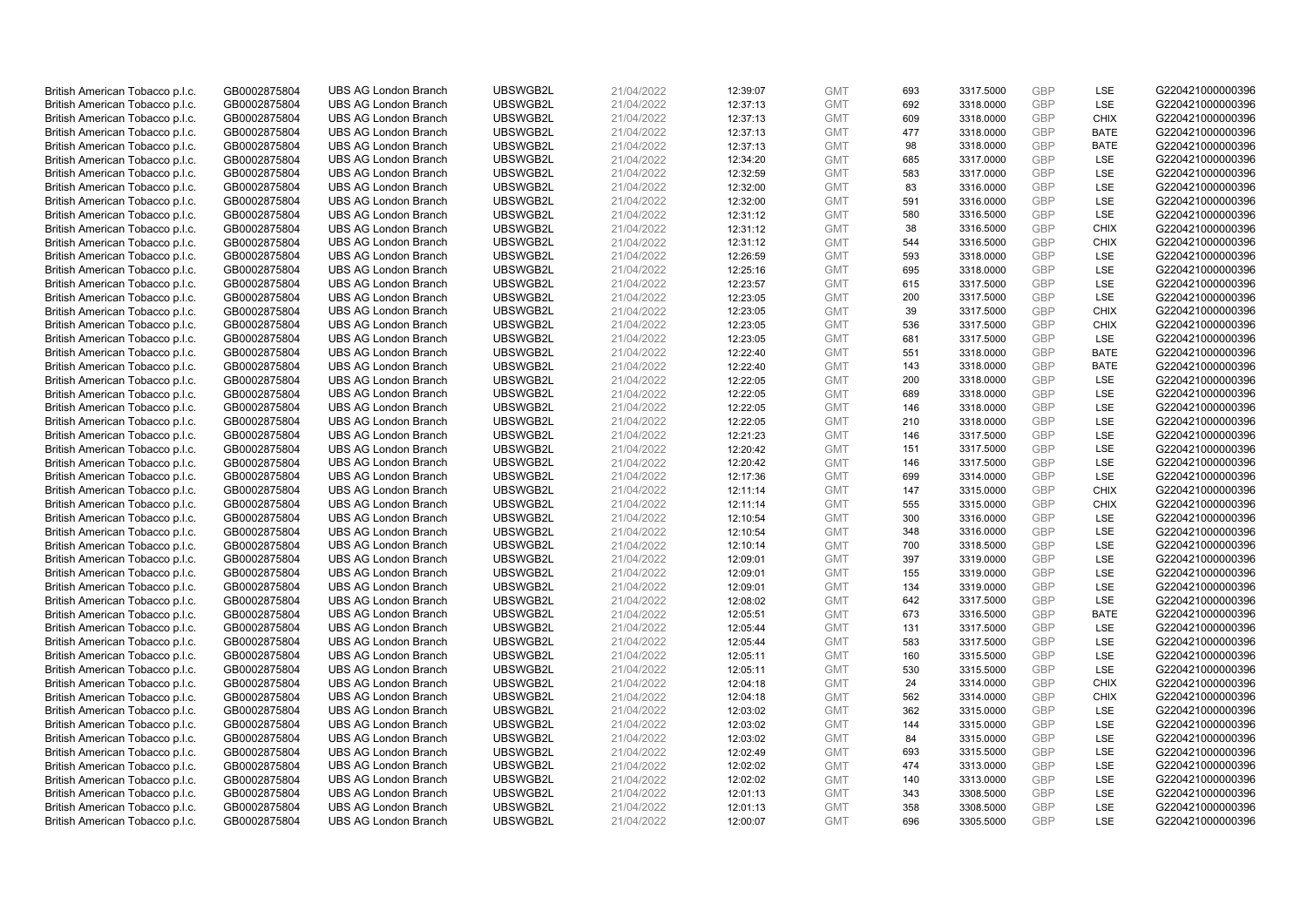| British American Tobacco p.l.c. | GB0002875804 | <b>UBS AG London Branch</b> | UBSWGB2L | 21/04/2022 | 11:59:28 | <b>GMT</b> | 611            | 3305.5000 | <b>GBP</b> | LSE         | G220421000000396 |
|---------------------------------|--------------|-----------------------------|----------|------------|----------|------------|----------------|-----------|------------|-------------|------------------|
|                                 |              |                             |          |            |          |            | 630            |           | <b>GBP</b> | <b>CHIX</b> |                  |
| British American Tobacco p.l.c. | GB0002875804 | <b>UBS AG London Branch</b> | UBSWGB2L | 21/04/2022 | 11:59:18 | <b>GMT</b> |                | 3310.0000 |            |             | G220421000000396 |
| British American Tobacco p.l.c. | GB0002875804 | <b>UBS AG London Branch</b> | UBSWGB2L | 21/04/2022 | 11:59:10 | <b>GMT</b> | 642            | 3311.0000 | <b>GBP</b> | LSE         | G220421000000396 |
| British American Tobacco p.l.c. | GB0002875804 | <b>UBS AG London Branch</b> | UBSWGB2L | 21/04/2022 | 11:57:24 | <b>GMT</b> | 620            | 3313.5000 | <b>GBP</b> | LSE         | G220421000000396 |
| British American Tobacco p.l.c. | GB0002875804 | <b>UBS AG London Branch</b> | UBSWGB2L | 21/04/2022 | 11:55:15 | <b>GMT</b> | 274            | 3314.5000 | <b>GBP</b> | <b>BATE</b> | G220421000000396 |
| British American Tobacco p.l.c. | GB0002875804 | <b>UBS AG London Branch</b> | UBSWGB2L | 21/04/2022 | 11:55:14 | <b>GMT</b> | 194            | 3314.5000 | <b>GBP</b> | <b>BATE</b> | G220421000000396 |
| British American Tobacco p.l.c. | GB0002875804 | <b>UBS AG London Branch</b> | UBSWGB2L | 21/04/2022 | 11:55:14 | <b>GMT</b> | 17             | 3314.5000 | <b>GBP</b> | <b>BATE</b> | G220421000000396 |
| British American Tobacco p.l.c. | GB0002875804 | <b>UBS AG London Branch</b> | UBSWGB2L | 21/04/2022 | 11:55:14 | <b>GMT</b> | 92             | 3314.5000 | <b>GBP</b> | <b>BATE</b> | G220421000000396 |
| British American Tobacco p.l.c. | GB0002875804 | <b>UBS AG London Branch</b> | UBSWGB2L | 21/04/2022 | 11:55:14 | <b>GMT</b> | $\overline{7}$ | 3314.5000 | <b>GBP</b> | LSE         | G220421000000396 |
| British American Tobacco p.l.c. | GB0002875804 | <b>UBS AG London Branch</b> | UBSWGB2L | 21/04/2022 | 11:55:14 | <b>GMT</b> | 565            | 3314.5000 | <b>GBP</b> | LSE         | G220421000000396 |
| British American Tobacco p.l.c. | GB0002875804 | <b>UBS AG London Branch</b> | UBSWGB2L | 21/04/2022 | 11:54:47 | <b>GMT</b> | 226            | 3314.0000 | <b>GBP</b> | LSE         | G220421000000396 |
| British American Tobacco p.l.c. | GB0002875804 | <b>UBS AG London Branch</b> | UBSWGB2L | 21/04/2022 | 11:54:47 | <b>GMT</b> | 35             | 3314.0000 | <b>GBP</b> | LSE         | G220421000000396 |
| British American Tobacco p.l.c. | GB0002875804 | <b>UBS AG London Branch</b> | UBSWGB2L | 21/04/2022 | 11:54:47 | <b>GMT</b> | 352            | 3314.0000 | <b>GBP</b> | LSE         | G220421000000396 |
| British American Tobacco p.l.c. | GB0002875804 | <b>UBS AG London Branch</b> | UBSWGB2L | 21/04/2022 | 11:54:47 | <b>GMT</b> | 81             | 3314.0000 | <b>GBP</b> | LSE         | G220421000000396 |
| British American Tobacco p.l.c. | GB0002875804 | <b>UBS AG London Branch</b> | UBSWGB2L | 21/04/2022 | 11:54:47 | <b>GMT</b> | 200            | 3314.0000 | <b>GBP</b> | LSE         | G220421000000396 |
| British American Tobacco p.l.c. | GB0002875804 | <b>UBS AG London Branch</b> | UBSWGB2L | 21/04/2022 | 11:54:24 | <b>GMT</b> | 250            | 3313.0000 | <b>GBP</b> | LSE         | G220421000000396 |
| British American Tobacco p.l.c. | GB0002875804 | <b>UBS AG London Branch</b> | UBSWGB2L | 21/04/2022 | 11:54:24 | <b>GMT</b> | 200            | 3313.0000 | <b>GBP</b> | LSE         | G220421000000396 |
| British American Tobacco p.l.c. | GB0002875804 | <b>UBS AG London Branch</b> | UBSWGB2L | 21/04/2022 | 11:54:24 | <b>GMT</b> | 653            | 3313.5000 | GBP        | LSE         | G220421000000396 |
| British American Tobacco p.l.c. | GB0002875804 | <b>UBS AG London Branch</b> | UBSWGB2L | 21/04/2022 | 11:54:24 | <b>GMT</b> | 652            | 3313.5000 | <b>GBP</b> | <b>CHIX</b> | G220421000000396 |
| British American Tobacco p.l.c. | GB0002875804 | <b>UBS AG London Branch</b> | UBSWGB2L | 21/04/2022 | 11:49:33 | <b>GMT</b> | 575            | 3304.5000 | <b>GBP</b> | LSE         | G220421000000396 |
|                                 |              |                             |          |            |          |            |                |           |            |             |                  |
| British American Tobacco p.l.c. | GB0002875804 | <b>UBS AG London Branch</b> | UBSWGB2L | 21/04/2022 | 11:46:30 | <b>GMT</b> | 472            | 3304.0000 | <b>GBP</b> | LSE         | G220421000000396 |
| British American Tobacco p.l.c. | GB0002875804 | <b>UBS AG London Branch</b> | UBSWGB2L | 21/04/2022 | 11:46:30 | <b>GMT</b> | 231            | 3304.0000 | <b>GBP</b> | LSE         | G220421000000396 |
| British American Tobacco p.l.c. | GB0002875804 | <b>UBS AG London Branch</b> | UBSWGB2L | 21/04/2022 | 11:45:56 | <b>GMT</b> | 35             | 3303.5000 | <b>GBP</b> | LSE         | G220421000000396 |
| British American Tobacco p.l.c. | GB0002875804 | <b>UBS AG London Branch</b> | UBSWGB2L | 21/04/2022 | 11:45:56 | <b>GMT</b> | 626            | 3304.0000 | <b>GBP</b> | LSE         | G220421000000396 |
| British American Tobacco p.l.c. | GB0002875804 | <b>UBS AG London Branch</b> | UBSWGB2L | 21/04/2022 | 11:45:32 | <b>GMT</b> | 639            | 3304.0000 | <b>GBP</b> | LSE         | G220421000000396 |
| British American Tobacco p.l.c. | GB0002875804 | <b>UBS AG London Branch</b> | UBSWGB2L | 21/04/2022 | 11:45:32 | <b>GMT</b> | 152            | 3304.0000 | <b>GBP</b> | <b>CHIX</b> | G220421000000396 |
| British American Tobacco p.l.c. | GB0002875804 | <b>UBS AG London Branch</b> | UBSWGB2L | 21/04/2022 | 11:45:32 | <b>GMT</b> | 500            | 3304.0000 | <b>GBP</b> | <b>CHIX</b> | G220421000000396 |
| British American Tobacco p.l.c. | GB0002875804 | <b>UBS AG London Branch</b> | UBSWGB2L | 21/04/2022 | 11:41:08 | <b>GMT</b> | 587            | 3303.5000 | <b>GBP</b> | LSE         | G220421000000396 |
| British American Tobacco p.l.c. | GB0002875804 | <b>UBS AG London Branch</b> | UBSWGB2L | 21/04/2022 | 11:40:16 | <b>GMT</b> | 713            | 3304.5000 | <b>GBP</b> | LSE         | G220421000000396 |
| British American Tobacco p.l.c. | GB0002875804 | <b>UBS AG London Branch</b> | UBSWGB2L | 21/04/2022 | 11:40:01 | <b>GMT</b> | 57             | 3305.0000 | <b>GBP</b> | LSE         | G220421000000396 |
| British American Tobacco p.l.c. | GB0002875804 | <b>UBS AG London Branch</b> | UBSWGB2L | 21/04/2022 | 11:40:01 | <b>GMT</b> | 563            | 3305.0000 | GBP        | LSE         | G220421000000396 |
| British American Tobacco p.l.c. | GB0002875804 | <b>UBS AG London Branch</b> | UBSWGB2L | 21/04/2022 | 11:39:16 | <b>GMT</b> | 296            | 3305.5000 | <b>GBP</b> | LSE         | G220421000000396 |
| British American Tobacco p.l.c. | GB0002875804 | <b>UBS AG London Branch</b> | UBSWGB2L | 21/04/2022 | 11:39:16 | <b>GMT</b> | 399            | 3305.5000 | <b>GBP</b> | <b>BATE</b> | G220421000000396 |
| British American Tobacco p.l.c. | GB0002875804 | <b>UBS AG London Branch</b> | UBSWGB2L | 21/04/2022 | 11:39:16 | <b>GMT</b> | 282            | 3305.5000 | GBP        | <b>BATE</b> | G220421000000396 |
| British American Tobacco p.l.c. | GB0002875804 | <b>UBS AG London Branch</b> | UBSWGB2L | 21/04/2022 | 11:39:16 | <b>GMT</b> | 756            | 3305.5000 | <b>GBP</b> | LSE         | G220421000000396 |
| British American Tobacco p.l.c. | GB0002875804 | <b>UBS AG London Branch</b> | UBSWGB2L | 21/04/2022 | 11:37:48 | <b>GMT</b> | 151            | 3306.0000 | <b>GBP</b> | <b>CHIX</b> | G220421000000396 |
| British American Tobacco p.l.c. | GB0002875804 | <b>UBS AG London Branch</b> | UBSWGB2L | 21/04/2022 | 11:37:48 | <b>GMT</b> | 644            | 3306.0000 | <b>GBP</b> | LSE         | G220421000000396 |
| British American Tobacco p.l.c. | GB0002875804 | <b>UBS AG London Branch</b> | UBSWGB2L | 21/04/2022 | 11:37:48 | <b>GMT</b> | 513            | 3306.0000 | <b>GBP</b> | <b>CHIX</b> | G220421000000396 |
| British American Tobacco p.l.c. | GB0002875804 | <b>UBS AG London Branch</b> | UBSWGB2L | 21/04/2022 | 11:36:45 | <b>GMT</b> | 684            | 3306.0000 | <b>GBP</b> | LSE         | G220421000000396 |
| British American Tobacco p.l.c. | GB0002875804 | <b>UBS AG London Branch</b> | UBSWGB2L | 21/04/2022 | 11:33:16 | <b>GMT</b> | 331            | 3302.0000 | <b>GBP</b> | LSE         | G220421000000396 |
| British American Tobacco p.l.c. | GB0002875804 | <b>UBS AG London Branch</b> | UBSWGB2L | 21/04/2022 | 11:32:17 | <b>GMT</b> | 151            | 3302.5000 | <b>GBP</b> | LSE         | G220421000000396 |
| British American Tobacco p.l.c. | GB0002875804 | <b>UBS AG London Branch</b> | UBSWGB2L | 21/04/2022 | 11:32:17 | <b>GMT</b> | 146            | 3302.5000 | <b>GBP</b> | LSE         | G220421000000396 |
| British American Tobacco p.l.c. | GB0002875804 | <b>UBS AG London Branch</b> | UBSWGB2L | 21/04/2022 | 11:32:17 | <b>GMT</b> | 336            | 3302.5000 | <b>GBP</b> | LSE         | G220421000000396 |
| British American Tobacco p.l.c. | GB0002875804 | <b>UBS AG London Branch</b> | UBSWGB2L | 21/04/2022 | 11:31:27 | <b>GMT</b> | 640            | 3302.0000 | GBP        | LSE         | G220421000000396 |
| British American Tobacco p.l.c. | GB0002875804 | <b>UBS AG London Branch</b> | UBSWGB2L | 21/04/2022 | 11:27:31 | <b>GMT</b> | 114            | 3300.5000 | <b>GBP</b> | <b>CHIX</b> | G220421000000396 |
|                                 |              |                             |          |            |          |            |                |           |            |             |                  |
| British American Tobacco p.l.c. | GB0002875804 | <b>UBS AG London Branch</b> | UBSWGB2L | 21/04/2022 | 11:27:31 | <b>GMT</b> | 135            | 3300.5000 | <b>GBP</b> | <b>CHIX</b> | G220421000000396 |
| British American Tobacco p.l.c. | GB0002875804 | <b>UBS AG London Branch</b> | UBSWGB2L | 21/04/2022 | 11:27:31 | <b>GMT</b> | 373            | 3300.5000 | <b>GBP</b> | <b>CHIX</b> | G220421000000396 |
| British American Tobacco p.l.c. | GB0002875804 | <b>UBS AG London Branch</b> | UBSWGB2L | 21/04/2022 | 11:27:31 | <b>GMT</b> | 33             | 3300.5000 | <b>GBP</b> | <b>CHIX</b> | G220421000000396 |
| British American Tobacco p.l.c. | GB0002875804 | <b>UBS AG London Branch</b> | UBSWGB2L | 21/04/2022 | 11:27:30 | <b>GMT</b> | 12             | 3301.0000 | <b>GBP</b> | <b>BATE</b> | G220421000000396 |
| British American Tobacco p.l.c. | GB0002875804 | <b>UBS AG London Branch</b> | UBSWGB2L | 21/04/2022 | 11:27:30 | <b>GMT</b> | 19             | 3301.0000 | <b>GBP</b> | <b>BATE</b> | G220421000000396 |
| British American Tobacco p.l.c. | GB0002875804 | <b>UBS AG London Branch</b> | UBSWGB2L | 21/04/2022 | 11:27:30 | <b>GMT</b> | 13             | 3301.0000 | <b>GBP</b> | <b>BATE</b> | G220421000000396 |
| British American Tobacco p.l.c. | GB0002875804 | <b>UBS AG London Branch</b> | UBSWGB2L | 21/04/2022 | 11:27:30 | <b>GMT</b> | 32             | 3301.0000 | <b>GBP</b> | <b>BATE</b> | G220421000000396 |
| British American Tobacco p.l.c. | GB0002875804 | <b>UBS AG London Branch</b> | UBSWGB2L | 21/04/2022 | 11:27:30 | <b>GMT</b> | 63             | 3301.0000 | <b>GBP</b> | <b>BATE</b> | G220421000000396 |
| British American Tobacco p.l.c. | GB0002875804 | <b>UBS AG London Branch</b> | UBSWGB2L | 21/04/2022 | 11:27:30 | <b>GMT</b> | 196            | 3301.0000 | GBP        | <b>BATE</b> | G220421000000396 |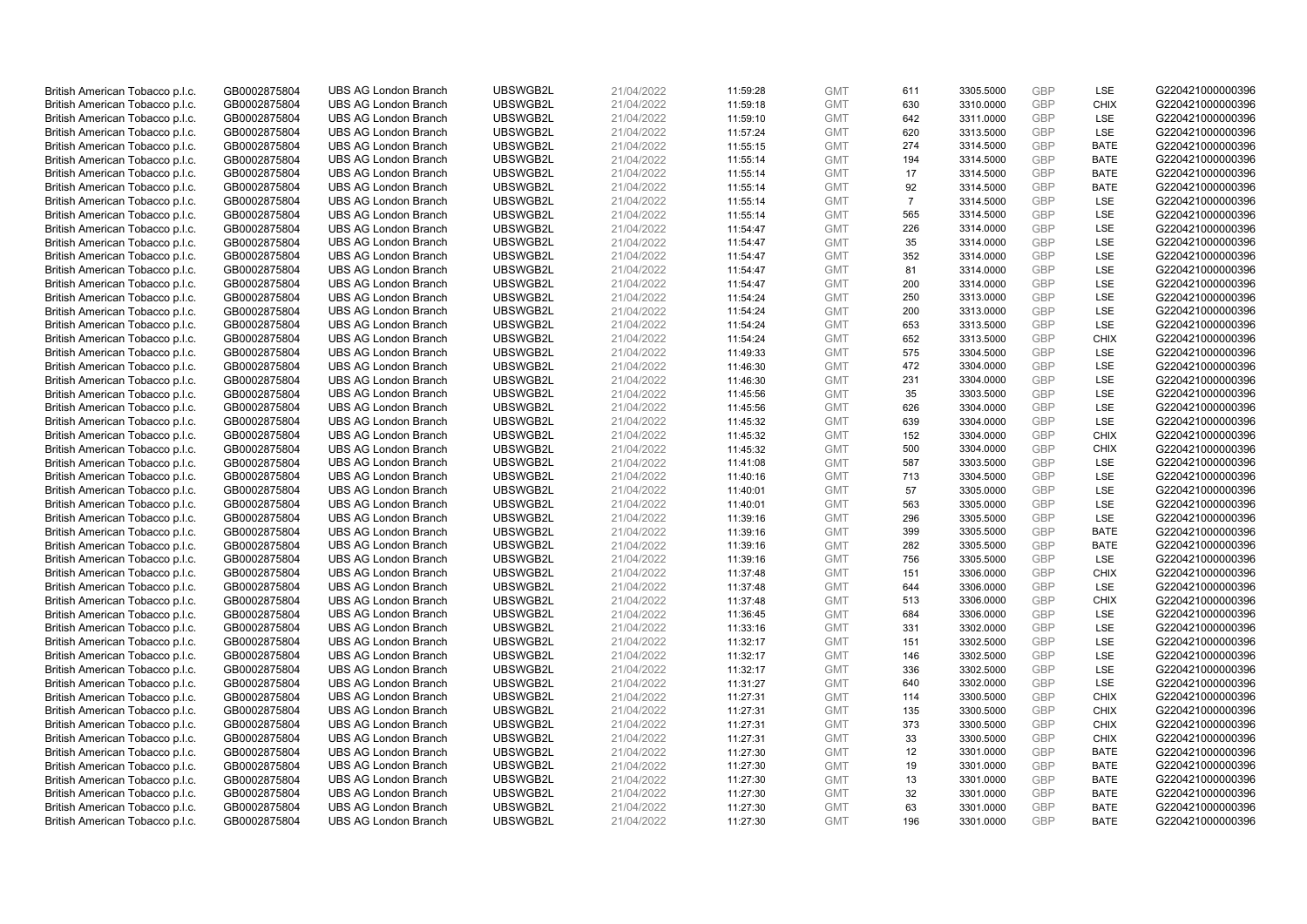| British American Tobacco p.l.c. | GB0002875804                 | <b>UBS AG London Branch</b> | UBSWGB2L             | 21/04/2022               | 11:27:30 | <b>GMT</b>               | 680       | 3301.0000              | <b>GBP</b> | <b>LSE</b>                 | G220421000000396 |
|---------------------------------|------------------------------|-----------------------------|----------------------|--------------------------|----------|--------------------------|-----------|------------------------|------------|----------------------------|------------------|
| British American Tobacco p.l.c. | GB0002875804                 | <b>UBS AG London Branch</b> | UBSWGB2L             | 21/04/2022               | 11:27:30 | <b>GMT</b>               | 8         | 3301.0000              | GBP        | <b>BATE</b>                | G220421000000396 |
| British American Tobacco p.l.c. | GB0002875804                 | <b>UBS AG London Branch</b> | UBSWGB2L             | 21/04/2022               | 11:27:30 | <b>GMT</b>               | 267       | 3301.0000              | <b>GBP</b> | <b>BATE</b>                | G220421000000396 |
| British American Tobacco p.l.c. | GB0002875804                 | <b>UBS AG London Branch</b> | UBSWGB2L             | 21/04/2022               | 11:26:03 | <b>GMT</b>               | 697       | 3303.5000              | GBP        | <b>LSE</b>                 | G220421000000396 |
| British American Tobacco p.l.c. | GB0002875804                 | <b>UBS AG London Branch</b> | UBSWGB2L             | 21/04/2022               | 11:24:34 | <b>GMT</b>               | 441       | 3304.5000              | <b>GBP</b> | <b>LSE</b>                 | G220421000000396 |
| British American Tobacco p.l.c. | GB0002875804                 | <b>UBS AG London Branch</b> | UBSWGB2L             | 21/04/2022               | 11:24:34 | <b>GMT</b>               | 137       | 3304.5000              | <b>GBP</b> | LSE                        | G220421000000396 |
| British American Tobacco p.l.c. | GB0002875804                 | <b>UBS AG London Branch</b> | UBSWGB2L             | 21/04/2022               | 11:23:48 | <b>GMT</b>               | 611       | 3305.0000              | <b>GBP</b> | LSE                        | G220421000000396 |
| British American Tobacco p.l.c. | GB0002875804                 | <b>UBS AG London Branch</b> | UBSWGB2L             | 21/04/2022               | 11:20:08 | <b>GMT</b>               | 620       | 3305.0000              | <b>GBP</b> | LSE                        | G220421000000396 |
| British American Tobacco p.l.c. | GB0002875804                 | <b>UBS AG London Branch</b> | UBSWGB2L             | 21/04/2022               | 11:19:40 | <b>GMT</b>               | 704       | 3305.5000              | <b>GBP</b> | LSE                        | G220421000000396 |
| British American Tobacco p.l.c. | GB0002875804                 | <b>UBS AG London Branch</b> | UBSWGB2L             | 21/04/2022               | 11:19:40 | <b>GMT</b>               | 116       | 3305.5000              | <b>GBP</b> | <b>LSE</b>                 | G220421000000396 |
| British American Tobacco p.l.c. | GB0002875804                 | <b>UBS AG London Branch</b> | UBSWGB2L             | 21/04/2022               | 11:19:40 | <b>GMT</b>               | 590       | 3305.5000              | <b>GBP</b> | <b>CHIX</b>                | G220421000000396 |
| British American Tobacco p.l.c. | GB0002875804                 | <b>UBS AG London Branch</b> | UBSWGB2L             | 21/04/2022               | 11:19:40 | <b>GMT</b>               | 518       | 3305.5000              | <b>GBP</b> | <b>LSE</b>                 | G220421000000396 |
| British American Tobacco p.l.c. | GB0002875804                 | <b>UBS AG London Branch</b> | UBSWGB2L             | 21/04/2022               | 11:19:40 | <b>GMT</b>               | 82        | 3305.5000              | <b>GBP</b> | <b>CHIX</b>                | G220421000000396 |
| British American Tobacco p.l.c. | GB0002875804                 | <b>UBS AG London Branch</b> | UBSWGB2L             | 21/04/2022               | 11:16:32 | <b>GMT</b>               | 620       | 3306.0000              | <b>GBP</b> | <b>LSE</b>                 | G220421000000396 |
| British American Tobacco p.l.c. | GB0002875804                 | <b>UBS AG London Branch</b> | UBSWGB2L             | 21/04/2022               | 11:16:06 | <b>GMT</b>               | 686       | 3306.0000              | GBP        | LSE                        | G220421000000396 |
| British American Tobacco p.l.c. | GB0002875804                 | <b>UBS AG London Branch</b> | UBSWGB2L             | 21/04/2022               | 11:15:55 | <b>GMT</b>               | 59        | 3306.0000              | <b>GBP</b> | <b>CHIX</b>                | G220421000000396 |
| British American Tobacco p.l.c. | GB0002875804                 | <b>UBS AG London Branch</b> | UBSWGB2L             | 21/04/2022               | 11:15:55 | <b>GMT</b>               | 544       | 3306.0000              | GBP        | <b>CHIX</b>                | G220421000000396 |
| British American Tobacco p.l.c. | GB0002875804                 | <b>UBS AG London Branch</b> | UBSWGB2L             | 21/04/2022               | 11:14:49 | <b>GMT</b>               | 718       | 3306.5000              | GBP        | LSE                        | G220421000000396 |
| British American Tobacco p.l.c. | GB0002875804                 | <b>UBS AG London Branch</b> | UBSWGB2L             | 21/04/2022               | 11:14:49 | <b>GMT</b>               | 46        | 3306.5000              | <b>GBP</b> | <b>BATE</b>                | G220421000000396 |
| British American Tobacco p.l.c. | GB0002875804                 | <b>UBS AG London Branch</b> | UBSWGB2L             | 21/04/2022               | 11:14:49 | <b>GMT</b>               | 623       | 3306.5000              | <b>GBP</b> | <b>BATE</b>                | G220421000000396 |
| British American Tobacco p.l.c. | GB0002875804                 | <b>UBS AG London Branch</b> | UBSWGB2L             | 21/04/2022               | 11:11:01 | <b>GMT</b>               | 236       | 3305.0000              | <b>GBP</b> | LSE                        | G220421000000396 |
| British American Tobacco p.l.c. | GB0002875804                 | <b>UBS AG London Branch</b> | UBSWGB2L             | 21/04/2022               | 11:11:01 | <b>GMT</b>               | 350       | 3305.0000              | GBP        | <b>LSE</b>                 | G220421000000396 |
| British American Tobacco p.l.c. | GB0002875804                 | <b>UBS AG London Branch</b> | UBSWGB2L             | 21/04/2022               | 11:10:11 | <b>GMT</b>               | 659       | 3306.0000              | <b>GBP</b> | LSE                        | G220421000000396 |
| British American Tobacco p.l.c. | GB0002875804                 | <b>UBS AG London Branch</b> | UBSWGB2L             | 21/04/2022               | 11:09:02 | <b>GMT</b>               | 473       | 3306.5000              | <b>GBP</b> | LSE                        | G220421000000396 |
| British American Tobacco p.l.c. | GB0002875804                 | <b>UBS AG London Branch</b> | UBSWGB2L             | 21/04/2022               | 11:09:02 | <b>GMT</b>               | 139       | 3306.5000              | <b>GBP</b> | LSE                        | G220421000000396 |
| British American Tobacco p.l.c. | GB0002875804                 | <b>UBS AG London Branch</b> | UBSWGB2L             | 21/04/2022               | 11:06:35 | <b>GMT</b>               | 394       | 3306.5000              | <b>GBP</b> | LSE                        | G220421000000396 |
| British American Tobacco p.l.c. | GB0002875804                 | <b>UBS AG London Branch</b> | UBSWGB2L             | 21/04/2022               | 11:06:35 | <b>GMT</b>               | 267       | 3306.5000              | <b>GBP</b> | LSE                        | G220421000000396 |
| British American Tobacco p.l.c. | GB0002875804                 | <b>UBS AG London Branch</b> | UBSWGB2L             | 21/04/2022               | 11:05:59 | <b>GMT</b>               | 103       | 3308.0000              | <b>GBP</b> | <b>CHIX</b>                | G220421000000396 |
| British American Tobacco p.l.c. | GB0002875804                 | <b>UBS AG London Branch</b> | UBSWGB2L             | 21/04/2022               | 11:05:59 | <b>GMT</b>               | 593       | 3308.0000              | <b>GBP</b> | <b>CHIX</b>                | G220421000000396 |
| British American Tobacco p.l.c. | GB0002875804                 | <b>UBS AG London Branch</b> | UBSWGB2L             | 21/04/2022               | 11:05:45 | <b>GMT</b>               | 501       | 3309.0000              | <b>GBP</b> | LSE                        | G220421000000396 |
| British American Tobacco p.l.c. | GB0002875804                 | <b>UBS AG London Branch</b> | UBSWGB2L             | 21/04/2022               | 11:05:45 | <b>GMT</b>               | 154       | 3309.0000              | <b>GBP</b> | LSE                        | G220421000000396 |
| British American Tobacco p.l.c. | GB0002875804                 | <b>UBS AG London Branch</b> | UBSWGB2L             | 21/04/2022               | 11:04:04 | <b>GMT</b>               | 580       | 3308.5000              | <b>GBP</b> | <b>LSE</b>                 | G220421000000396 |
| British American Tobacco p.l.c. | GB0002875804                 | <b>UBS AG London Branch</b> | UBSWGB2L             | 21/04/2022               | 11:03:32 | <b>GMT</b>               | 169       | 3304.5000              | <b>GBP</b> | LSE                        | G220421000000396 |
| British American Tobacco p.l.c. | GB0002875804                 | <b>UBS AG London Branch</b> | UBSWGB2L             | 21/04/2022               | 11:03:32 | <b>GMT</b>               | 430       | 3304.5000              | <b>GBP</b> | LSE                        | G220421000000396 |
| British American Tobacco p.l.c. | GB0002875804                 | <b>UBS AG London Branch</b> | UBSWGB2L             | 21/04/2022               | 11:01:47 | <b>GMT</b>               | 56        | 3304.5000              | <b>GBP</b> | <b>BATE</b>                | G220421000000396 |
| British American Tobacco p.l.c. | GB0002875804                 | <b>UBS AG London Branch</b> | UBSWGB2L             | 21/04/2022               | 11:01:47 | <b>GMT</b>               | 27        | 3304.5000              | <b>GBP</b> | <b>BATE</b>                | G220421000000396 |
| British American Tobacco p.l.c. | GB0002875804                 | <b>UBS AG London Branch</b> | UBSWGB2L             | 21/04/2022               | 11:01:47 | <b>GMT</b>               | 551       | 3304.5000              | GBP        | <b>BATE</b>                | G220421000000396 |
| British American Tobacco p.l.c. | GB0002875804                 | <b>UBS AG London Branch</b> | UBSWGB2L             | 21/04/2022               | 11:01:45 | <b>GMT</b>               | 576       | 3305.0000              | <b>GBP</b> | LSE                        | G220421000000396 |
| British American Tobacco p.l.c. | GB0002875804                 | <b>UBS AG London Branch</b> | UBSWGB2L             | 21/04/2022               | 11:00:20 | <b>GMT</b>               | 660       | 3304.5000              | <b>GBP</b> | <b>LSE</b>                 | G220421000000396 |
| British American Tobacco p.l.c. | GB0002875804                 | <b>UBS AG London Branch</b> | UBSWGB2L             | 21/04/2022               | 11:00:20 | <b>GMT</b>               | 612       | 3304.5000              | <b>GBP</b> | <b>CHIX</b>                | G220421000000396 |
| British American Tobacco p.l.c. | GB0002875804                 | <b>UBS AG London Branch</b> | UBSWGB2L             | 21/04/2022               | 10:59:04 | <b>GMT</b>               | 210       | 3303.0000              | GBP        | <b>LSE</b>                 | G220421000000396 |
| British American Tobacco p.l.c. | GB0002875804                 | <b>UBS AG London Branch</b> | UBSWGB2L             | 21/04/2022               | 10:59:04 | <b>GMT</b>               | 429       | 3303.0000              | <b>GBP</b> | LSE                        | G220421000000396 |
| British American Tobacco p.l.c. | GB0002875804                 | <b>UBS AG London Branch</b> | UBSWGB2L             | 21/04/2022               | 10:58:02 | <b>GMT</b>               | 581       | 3305.0000              | <b>GBP</b> | <b>LSE</b>                 | G220421000000396 |
| British American Tobacco p.l.c. | GB0002875804                 | <b>UBS AG London Branch</b> | UBSWGB2L             | 21/04/2022               | 10:55:42 | <b>GMT</b>               | 628       | 3305.0000              | <b>GBP</b> | LSE                        | G220421000000396 |
| British American Tobacco p.l.c. | GB0002875804                 | <b>UBS AG London Branch</b> | UBSWGB2L             | 21/04/2022               | 10:53:59 | <b>GMT</b>               | 146       | 3303.0000              | GBP        | <b>LSE</b>                 | G220421000000396 |
| British American Tobacco p.l.c. | GB0002875804                 | <b>UBS AG London Branch</b> | UBSWGB2L             | 21/04/2022               | 10:53:59 | <b>GMT</b>               | 151       | 3303.0000              | <b>GBP</b> | LSE                        | G220421000000396 |
| British American Tobacco p.l.c. | GB0002875804                 | <b>UBS AG London Branch</b> | UBSWGB2L             | 21/04/2022               | 10:53:59 | <b>GMT</b>               | 591       | 3303.0000              | <b>GBP</b> | LSE                        | G220421000000396 |
| British American Tobacco p.l.c. | GB0002875804                 | <b>UBS AG London Branch</b> | UBSWGB2L             | 21/04/2022               | 10:53:59 | <b>GMT</b>               | 619       | 3303.0000              | <b>GBP</b> | <b>CHIX</b>                | G220421000000396 |
| British American Tobacco p.l.c. | GB0002875804                 | <b>UBS AG London Branch</b> | UBSWGB2L             | 21/04/2022               | 10:51:34 | <b>GMT</b>               | 148       | 3298.0000              | <b>GBP</b> | LSE                        | G220421000000396 |
| British American Tobacco p.l.c. | GB0002875804                 | <b>UBS AG London Branch</b> | UBSWGB2L             | 21/04/2022               | 10:51:34 | <b>GMT</b>               | 443       | 3298.0000              | <b>GBP</b> | <b>LSE</b>                 | G220421000000396 |
| British American Tobacco p.l.c. | GB0002875804                 | <b>UBS AG London Branch</b> | UBSWGB2L             | 21/04/2022               | 10:49:08 | <b>GMT</b>               | 200       | 3297.5000              | GBP        | <b>CHIX</b>                | G220421000000396 |
| British American Tobacco p.l.c. | GB0002875804                 | <b>UBS AG London Branch</b> | UBSWGB2L             | 21/04/2022               | 10:49:08 | <b>GMT</b>               | 665       | 3297.5000              | <b>GBP</b> | LSE                        | G220421000000396 |
| British American Tobacco p.l.c. | GB0002875804<br>GB0002875804 | <b>UBS AG London Branch</b> | UBSWGB2L<br>UBSWGB2L | 21/04/2022<br>21/04/2022 | 10:49:08 | <b>GMT</b><br><b>GMT</b> | 538<br>67 | 3297.5000<br>3297.5000 | GBP<br>GBP | <b>BATE</b><br><b>BATE</b> | G220421000000396 |
| British American Tobacco p.l.c. |                              | <b>UBS AG London Branch</b> |                      |                          | 10:49:08 |                          |           |                        |            |                            | G220421000000396 |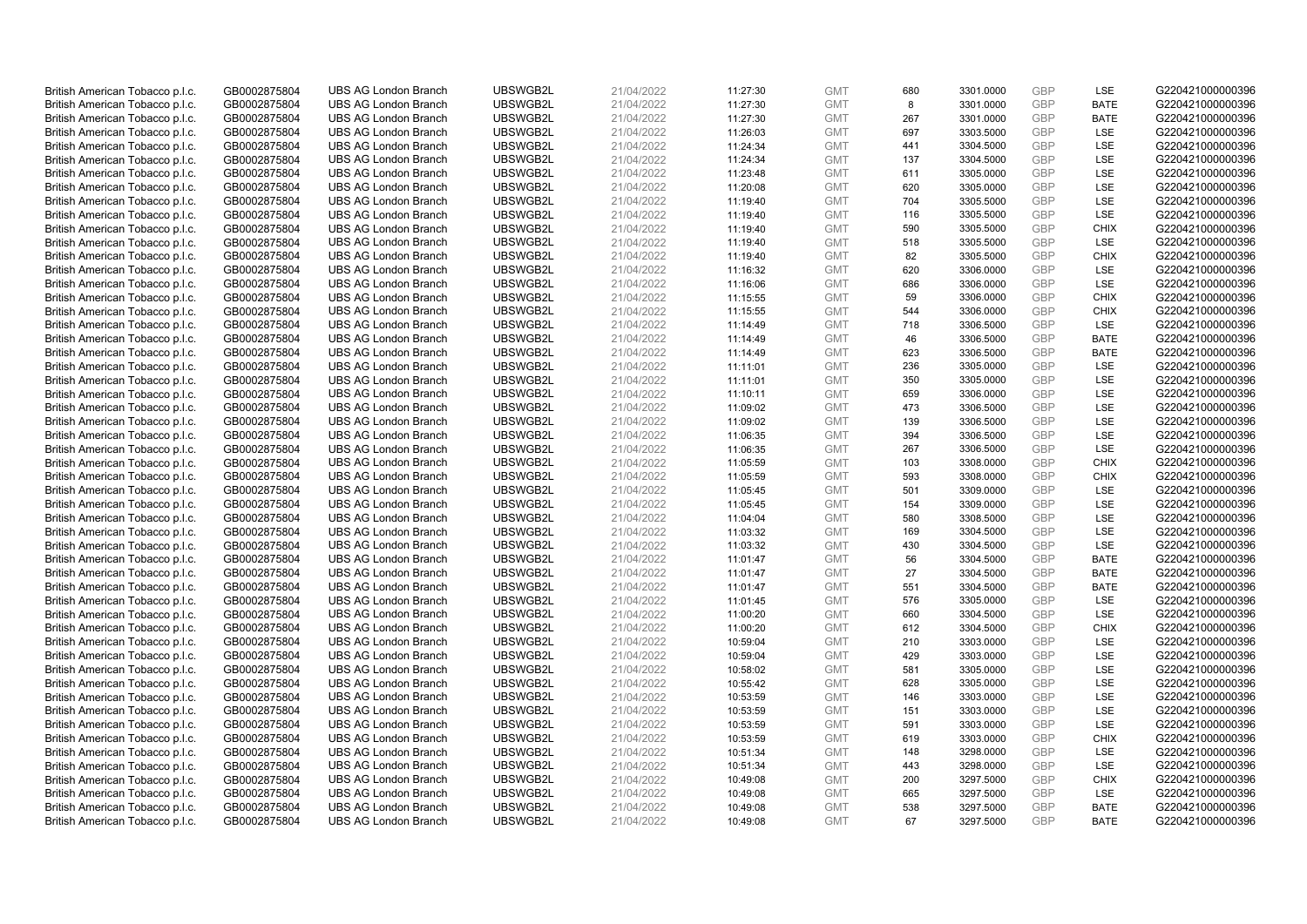| British American Tobacco p.l.c. | GB0002875804 | <b>UBS AG London Branch</b> | UBSWGB2L | 21/04/2022 | 10:46:39 | <b>GMT</b> | 573 | 3294.5000 | <b>GBP</b> | LSE         | G220421000000396 |
|---------------------------------|--------------|-----------------------------|----------|------------|----------|------------|-----|-----------|------------|-------------|------------------|
|                                 |              |                             |          |            |          |            |     |           |            |             |                  |
| British American Tobacco p.l.c. | GB0002875804 | <b>UBS AG London Branch</b> | UBSWGB2L | 21/04/2022 | 10:43:32 | <b>GMT</b> | 686 | 3293.0000 | <b>GBP</b> | LSE         | G220421000000396 |
| British American Tobacco p.l.c. | GB0002875804 | <b>UBS AG London Branch</b> | UBSWGB2L | 21/04/2022 | 10:43:07 | <b>GMT</b> | 53  | 3293.5000 | <b>GBP</b> | <b>CHIX</b> | G220421000000396 |
| British American Tobacco p.l.c. | GB0002875804 | <b>UBS AG London Branch</b> | UBSWGB2L | 21/04/2022 | 10:43:07 | <b>GMT</b> | 403 | 3293.5000 | <b>GBP</b> | <b>CHIX</b> | G220421000000396 |
| British American Tobacco p.l.c. | GB0002875804 | <b>UBS AG London Branch</b> | UBSWGB2L | 21/04/2022 | 10:43:07 | <b>GMT</b> | 133 | 3293.5000 | <b>GBP</b> | <b>CHIX</b> | G220421000000396 |
| British American Tobacco p.l.c. | GB0002875804 | <b>UBS AG London Branch</b> | UBSWGB2L | 21/04/2022 | 10:43:07 | <b>GMT</b> | 587 | 3293.5000 | <b>GBP</b> | LSE         | G220421000000396 |
| British American Tobacco p.l.c. | GB0002875804 | <b>UBS AG London Branch</b> | UBSWGB2L | 21/04/2022 | 10:42:32 | <b>GMT</b> | 687 | 3293.5000 | <b>GBP</b> | LSE         | G220421000000396 |
| British American Tobacco p.l.c. | GB0002875804 | <b>UBS AG London Branch</b> | UBSWGB2L | 21/04/2022 | 10:39:01 | <b>GMT</b> | 335 | 3291.0000 | <b>GBP</b> | LSE         | G220421000000396 |
| British American Tobacco p.l.c. | GB0002875804 | <b>UBS AG London Branch</b> | UBSWGB2L | 21/04/2022 | 10:39:01 | <b>GMT</b> | 264 | 3291.0000 | <b>GBP</b> | LSE         | G220421000000396 |
| British American Tobacco p.l.c. | GB0002875804 | <b>UBS AG London Branch</b> | UBSWGB2L | 21/04/2022 | 10:37:44 | <b>GMT</b> | 645 | 3293.5000 | <b>GBP</b> | LSE         | G220421000000396 |
| British American Tobacco p.l.c. | GB0002875804 | <b>UBS AG London Branch</b> | UBSWGB2L | 21/04/2022 | 10:36:36 | <b>GMT</b> | 82  | 3294.0000 | <b>GBP</b> | <b>CHIX</b> | G220421000000396 |
| British American Tobacco p.l.c. | GB0002875804 | <b>UBS AG London Branch</b> | UBSWGB2L | 21/04/2022 | 10:35:26 | <b>GMT</b> | 248 | 3294.0000 | <b>GBP</b> | LSE         | G220421000000396 |
| British American Tobacco p.l.c. | GB0002875804 | <b>UBS AG London Branch</b> | UBSWGB2L | 21/04/2022 | 10:35:26 | <b>GMT</b> | 155 | 3294.0000 | <b>GBP</b> | LSE         | G220421000000396 |
|                                 | GB0002875804 | <b>UBS AG London Branch</b> | UBSWGB2L |            |          |            | 92  |           | <b>GBP</b> |             | G220421000000396 |
| British American Tobacco p.l.c. |              |                             |          | 21/04/2022 | 10:35:26 | <b>GMT</b> |     | 3294.5000 |            | <b>BATE</b> |                  |
| British American Tobacco p.l.c. | GB0002875804 | <b>UBS AG London Branch</b> | UBSWGB2L | 21/04/2022 | 10:35:26 | <b>GMT</b> | 600 | 3294.5000 | <b>GBP</b> | <b>BATE</b> | G220421000000396 |
| British American Tobacco p.l.c. | GB0002875804 | <b>UBS AG London Branch</b> | UBSWGB2L | 21/04/2022 | 10:34:56 | <b>GMT</b> | 301 | 3294.0000 | <b>GBP</b> | LSE         | G220421000000396 |
| British American Tobacco p.l.c. | GB0002875804 | <b>UBS AG London Branch</b> | UBSWGB2L | 21/04/2022 | 10:34:56 | <b>GMT</b> | 591 | 3294.0000 | <b>GBP</b> | <b>CHIX</b> | G220421000000396 |
| British American Tobacco p.l.c. | GB0002875804 | <b>UBS AG London Branch</b> | UBSWGB2L | 21/04/2022 | 10:33:08 | <b>GMT</b> | 663 | 3293.5000 | <b>GBP</b> | LSE         | G220421000000396 |
| British American Tobacco p.l.c. | GB0002875804 | <b>UBS AG London Branch</b> | UBSWGB2L | 21/04/2022 | 10:30:49 | <b>GMT</b> | 710 | 3294.5000 | <b>GBP</b> | <b>LSE</b>  | G220421000000396 |
| British American Tobacco p.l.c. | GB0002875804 | <b>UBS AG London Branch</b> | UBSWGB2L | 21/04/2022 | 10:29:59 | <b>GMT</b> | 188 | 3294.0000 | <b>GBP</b> | LSE         | G220421000000396 |
| British American Tobacco p.l.c. | GB0002875804 | <b>UBS AG London Branch</b> | UBSWGB2L | 21/04/2022 | 10:29:59 | <b>GMT</b> | 44  | 3294.0000 | <b>GBP</b> | LSE         | G220421000000396 |
| British American Tobacco p.l.c. | GB0002875804 | <b>UBS AG London Branch</b> | UBSWGB2L | 21/04/2022 | 10:29:59 | <b>GMT</b> | 43  | 3294.0000 | <b>GBP</b> | LSE         | G220421000000396 |
| British American Tobacco p.l.c. | GB0002875804 | <b>UBS AG London Branch</b> | UBSWGB2L | 21/04/2022 | 10:29:59 | <b>GMT</b> | 255 | 3294.0000 | <b>GBP</b> | LSE         | G220421000000396 |
| British American Tobacco p.l.c. | GB0002875804 | <b>UBS AG London Branch</b> | UBSWGB2L | 21/04/2022 | 10:29:59 | <b>GMT</b> | 24  | 3294.0000 | <b>GBP</b> | LSE         | G220421000000396 |
| British American Tobacco p.l.c. | GB0002875804 | <b>UBS AG London Branch</b> | UBSWGB2L | 21/04/2022 | 10:29:59 | <b>GMT</b> | 62  | 3294.0000 | <b>GBP</b> | LSE         | G220421000000396 |
| British American Tobacco p.l.c. | GB0002875804 | <b>UBS AG London Branch</b> | UBSWGB2L | 21/04/2022 | 10:27:15 | <b>GMT</b> | 681 | 3292.5000 | <b>GBP</b> | LSE         | G220421000000396 |
| British American Tobacco p.l.c. | GB0002875804 | <b>UBS AG London Branch</b> | UBSWGB2L | 21/04/2022 | 10:27:15 | <b>GMT</b> | 674 | 3292.5000 | <b>GBP</b> | <b>CHIX</b> | G220421000000396 |
| British American Tobacco p.l.c. | GB0002875804 | <b>UBS AG London Branch</b> | UBSWGB2L | 21/04/2022 | 10:24:01 | <b>GMT</b> | 74  | 3292.0000 | <b>GBP</b> | LSE         | G220421000000396 |
|                                 |              |                             |          |            |          |            |     |           |            |             |                  |
| British American Tobacco p.l.c. | GB0002875804 | <b>UBS AG London Branch</b> | UBSWGB2L | 21/04/2022 | 10:24:01 | <b>GMT</b> | 99  | 3292.0000 | <b>GBP</b> | LSE         | G220421000000396 |
| British American Tobacco p.l.c. | GB0002875804 | <b>UBS AG London Branch</b> | UBSWGB2L | 21/04/2022 | 10:24:01 | <b>GMT</b> | 420 | 3292.0000 | <b>GBP</b> | LSE         | G220421000000396 |
| British American Tobacco p.l.c. | GB0002875804 | <b>UBS AG London Branch</b> | UBSWGB2L | 21/04/2022 | 10:23:56 | <b>GMT</b> | 660 | 3292.5000 | GBP        | LSE         | G220421000000396 |
| British American Tobacco p.l.c. | GB0002875804 | <b>UBS AG London Branch</b> | UBSWGB2L | 21/04/2022 | 10:21:06 | <b>GMT</b> | 651 | 3287.0000 | <b>GBP</b> | BATE        | G220421000000396 |
| British American Tobacco p.l.c. | GB0002875804 | <b>UBS AG London Branch</b> | UBSWGB2L | 21/04/2022 | 10:21:06 | <b>GMT</b> | 147 | 3287.0000 | <b>GBP</b> | <b>CHIX</b> | G220421000000396 |
| British American Tobacco p.l.c. | GB0002875804 | <b>UBS AG London Branch</b> | UBSWGB2L | 21/04/2022 | 10:21:06 | <b>GMT</b> | 635 | 3287.0000 | GBP        | LSE         | G220421000000396 |
| British American Tobacco p.l.c. | GB0002875804 | <b>UBS AG London Branch</b> | UBSWGB2L | 21/04/2022 | 10:20:49 | <b>GMT</b> | 145 | 3287.0000 | <b>GBP</b> | <b>CHIX</b> | G220421000000396 |
| British American Tobacco p.l.c. | GB0002875804 | <b>UBS AG London Branch</b> | UBSWGB2L | 21/04/2022 | 10:20:49 | <b>GMT</b> | 59  | 3287.0000 | <b>GBP</b> | <b>CHIX</b> | G220421000000396 |
| British American Tobacco p.l.c. | GB0002875804 | <b>UBS AG London Branch</b> | UBSWGB2L | 21/04/2022 | 10:20:49 | <b>GMT</b> | 145 | 3287.0000 | <b>GBP</b> | <b>CHIX</b> | G220421000000396 |
| British American Tobacco p.l.c. | GB0002875804 | <b>UBS AG London Branch</b> | UBSWGB2L | 21/04/2022 | 10:20:49 | <b>GMT</b> | 183 | 3287.0000 | <b>GBP</b> | <b>CHIX</b> | G220421000000396 |
| British American Tobacco p.l.c. | GB0002875804 | <b>UBS AG London Branch</b> | UBSWGB2L | 21/04/2022 | 10:20:30 | <b>GMT</b> | 589 | 3287.0000 | <b>GBP</b> | LSE         | G220421000000396 |
| British American Tobacco p.l.c. | GB0002875804 | <b>UBS AG London Branch</b> | UBSWGB2L | 21/04/2022 | 10:19:28 | <b>GMT</b> | 75  | 3286.5000 | <b>GBP</b> | <b>BATE</b> | G220421000000396 |
| British American Tobacco p.l.c. | GB0002875804 | <b>UBS AG London Branch</b> | UBSWGB2L | 21/04/2022 | 10:18:58 | <b>GMT</b> | 645 | 3286.5000 | <b>GBP</b> | LSE         | G220421000000396 |
| British American Tobacco p.l.c. | GB0002875804 | <b>UBS AG London Branch</b> | UBSWGB2L | 21/04/2022 | 10:15:32 | <b>GMT</b> | 690 | 3285.5000 | <b>GBP</b> | LSE         | G220421000000396 |
| British American Tobacco p.l.c. | GB0002875804 | <b>UBS AG London Branch</b> | UBSWGB2L | 21/04/2022 | 10:15:32 | <b>GMT</b> | 574 | 3285.5000 | <b>GBP</b> | <b>CHIX</b> | G220421000000396 |
|                                 |              |                             |          |            |          |            |     |           |            | LSE         |                  |
| British American Tobacco p.l.c. | GB0002875804 | <b>UBS AG London Branch</b> | UBSWGB2L | 21/04/2022 | 10:15:20 | <b>GMT</b> | 651 | 3286.0000 | GBP        |             | G220421000000396 |
| British American Tobacco p.l.c. | GB0002875804 | <b>UBS AG London Branch</b> | UBSWGB2L | 21/04/2022 | 10:12:18 | <b>GMT</b> | 90  | 3283.0000 | <b>GBP</b> | LSE         | G220421000000396 |
| British American Tobacco p.l.c. | GB0002875804 | <b>UBS AG London Branch</b> | UBSWGB2L | 21/04/2022 | 10:12:18 | <b>GMT</b> | 595 | 3283.0000 | <b>GBP</b> | LSE         | G220421000000396 |
| British American Tobacco p.l.c. | GB0002875804 | <b>UBS AG London Branch</b> | UBSWGB2L | 21/04/2022 | 10:10:59 | <b>GMT</b> | 569 | 3283.0000 | <b>GBP</b> | LSE         | G220421000000396 |
| British American Tobacco p.l.c. | GB0002875804 | <b>UBS AG London Branch</b> | UBSWGB2L | 21/04/2022 | 10:10:59 | <b>GMT</b> | 140 | 3283.0000 | <b>GBP</b> | LSE         | G220421000000396 |
| British American Tobacco p.l.c. | GB0002875804 | <b>UBS AG London Branch</b> | UBSWGB2L | 21/04/2022 | 10:09:43 | <b>GMT</b> | 215 | 3283.5000 | <b>GBP</b> | <b>BATE</b> | G220421000000396 |
| British American Tobacco p.l.c. | GB0002875804 | <b>UBS AG London Branch</b> | UBSWGB2L | 21/04/2022 | 10:09:26 | <b>GMT</b> | 95  | 3283.5000 | <b>GBP</b> | <b>BATE</b> | G220421000000396 |
| British American Tobacco p.l.c. | GB0002875804 | <b>UBS AG London Branch</b> | UBSWGB2L | 21/04/2022 | 10:09:25 | <b>GMT</b> | 280 | 3283.5000 | <b>GBP</b> | <b>BATE</b> | G220421000000396 |
| British American Tobacco p.l.c. | GB0002875804 | <b>UBS AG London Branch</b> | UBSWGB2L | 21/04/2022 | 10:08:53 | <b>GMT</b> | 199 | 3284.5000 | <b>GBP</b> | LSE         | G220421000000396 |
| British American Tobacco p.l.c. | GB0002875804 | <b>UBS AG London Branch</b> | UBSWGB2L | 21/04/2022 | 10:08:53 | <b>GMT</b> | 431 | 3284.5000 | <b>GBP</b> | LSE         | G220421000000396 |
| British American Tobacco p.l.c. | GB0002875804 | <b>UBS AG London Branch</b> | UBSWGB2L | 21/04/2022 | 10:07:22 | <b>GMT</b> | 672 | 3285.5000 | GBP        | <b>CHIX</b> | G220421000000396 |
|                                 |              |                             |          |            |          |            |     |           |            |             |                  |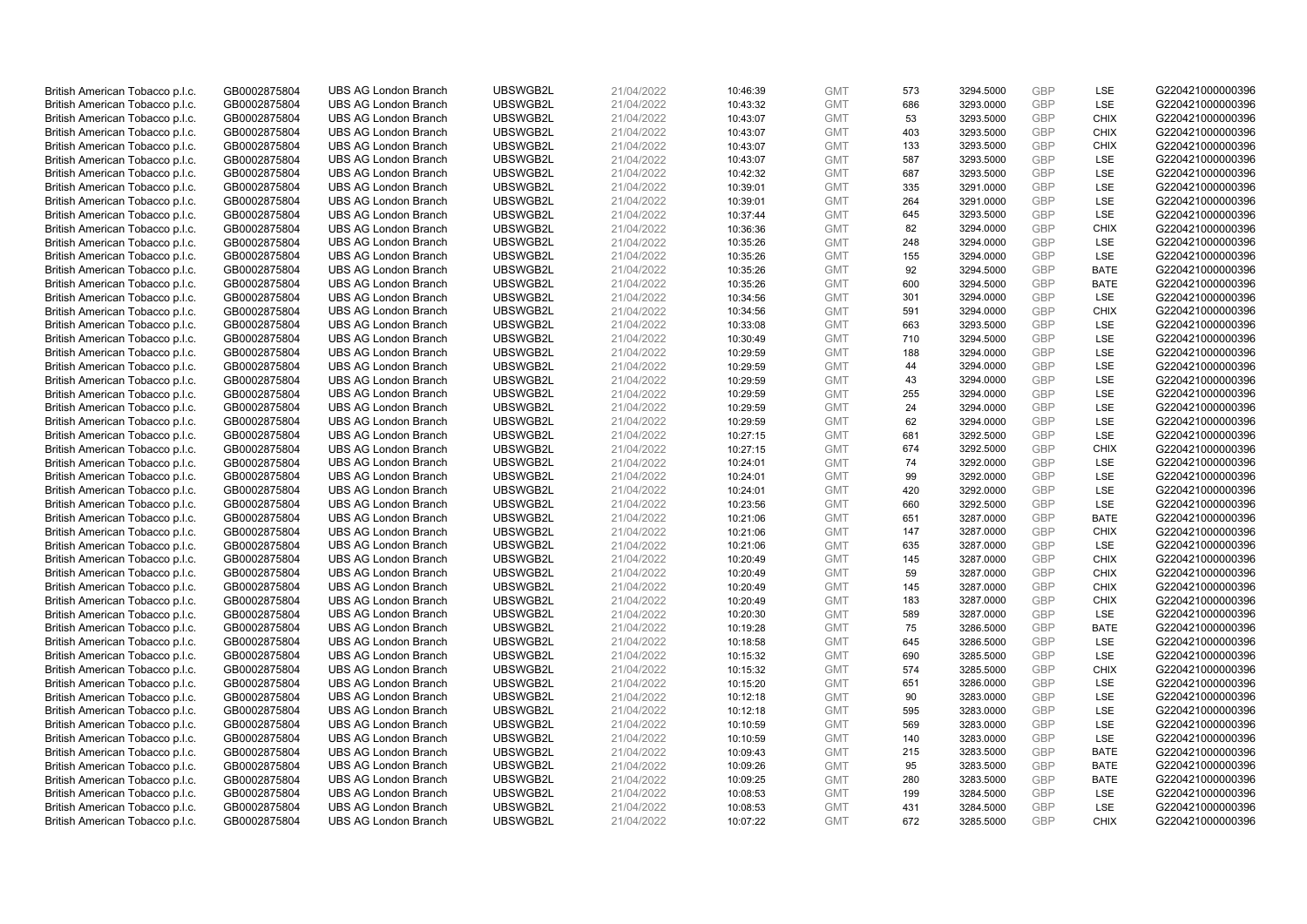| British American Tobacco p.l.c. | GB0002875804 | <b>UBS AG London Branch</b> | UBSWGB2L | 21/04/2022 | 10:07:14 | <b>GMT</b> | 583          | 3286.0000 | <b>GBP</b> | LSE         | G220421000000396 |
|---------------------------------|--------------|-----------------------------|----------|------------|----------|------------|--------------|-----------|------------|-------------|------------------|
| British American Tobacco p.l.c. | GB0002875804 | <b>UBS AG London Branch</b> | UBSWGB2L | 21/04/2022 | 10:06:22 | <b>GMT</b> | 704          | 3288.0000 | GBP        | LSE         | G220421000000396 |
| British American Tobacco p.l.c. | GB0002875804 | <b>UBS AG London Branch</b> | UBSWGB2L | 21/04/2022 | 10:04:07 | <b>GMT</b> | 607          | 3288.5000 | <b>GBP</b> | LSE         | G220421000000396 |
| British American Tobacco p.l.c. | GB0002875804 | <b>UBS AG London Branch</b> | UBSWGB2L | 21/04/2022 | 10:02:35 | <b>GMT</b> | 620          | 3290.0000 | <b>GBP</b> | LSE         | G220421000000396 |
| British American Tobacco p.l.c. | GB0002875804 | <b>UBS AG London Branch</b> | UBSWGB2L | 21/04/2022 | 10:01:23 | <b>GMT</b> | 58           | 3291.0000 | <b>GBP</b> | <b>CHIX</b> | G220421000000396 |
| British American Tobacco p.l.c. | GB0002875804 | <b>UBS AG London Branch</b> | UBSWGB2L | 21/04/2022 | 10:01:23 | <b>GMT</b> | 537          | 3291.0000 | <b>GBP</b> | <b>CHIX</b> | G220421000000396 |
| British American Tobacco p.l.c. | GB0002875804 | <b>UBS AG London Branch</b> | UBSWGB2L | 21/04/2022 | 10:01:23 | <b>GMT</b> | 122          | 3291.5000 | <b>GBP</b> | LSE         | G220421000000396 |
| British American Tobacco p.l.c. | GB0002875804 | <b>UBS AG London Branch</b> | UBSWGB2L | 21/04/2022 | 10:01:23 | <b>GMT</b> | 516          | 3291.5000 | <b>GBP</b> | LSE         | G220421000000396 |
| British American Tobacco p.l.c. | GB0002875804 | <b>UBS AG London Branch</b> | UBSWGB2L | 21/04/2022 | 10:01:23 | <b>GMT</b> | 36           | 3291.5000 | <b>GBP</b> | LSE         | G220421000000396 |
| British American Tobacco p.l.c. | GB0002875804 | <b>UBS AG London Branch</b> | UBSWGB2L | 21/04/2022 | 10:00:46 | <b>GMT</b> | 605          | 3292.5000 | <b>GBP</b> | LSE         | G220421000000396 |
| British American Tobacco p.l.c. | GB0002875804 | <b>UBS AG London Branch</b> | UBSWGB2L | 21/04/2022 | 10:00:46 | <b>GMT</b> | 587          | 3292.5000 | <b>GBP</b> | <b>BATE</b> | G220421000000396 |
| British American Tobacco p.l.c. | GB0002875804 | <b>UBS AG London Branch</b> | UBSWGB2L | 21/04/2022 | 10:00:46 | <b>GMT</b> | 28           | 3292.5000 | <b>GBP</b> | <b>BATE</b> | G220421000000396 |
| British American Tobacco p.l.c. | GB0002875804 | <b>UBS AG London Branch</b> | UBSWGB2L | 21/04/2022 | 10:00:28 | <b>GMT</b> | 64           | 3292.5000 | <b>GBP</b> | LSE         | G220421000000396 |
| British American Tobacco p.l.c. | GB0002875804 | <b>UBS AG London Branch</b> | UBSWGB2L | 21/04/2022 | 09:57:42 | <b>GMT</b> | 614          | 3293.0000 | <b>GBP</b> | LSE         | G220421000000396 |
| British American Tobacco p.l.c. | GB0002875804 | <b>UBS AG London Branch</b> | UBSWGB2L | 21/04/2022 | 09:57:42 | <b>GMT</b> | $\mathbf{1}$ | 3293.0000 | <b>GBP</b> | LSE         | G220421000000396 |
| British American Tobacco p.l.c. | GB0002875804 | <b>UBS AG London Branch</b> | UBSWGB2L | 21/04/2022 | 09:57:20 | <b>GMT</b> | $\mathbf{1}$ | 3293.0000 | <b>GBP</b> | LSE         | G220421000000396 |
| British American Tobacco p.l.c. | GB0002875804 | <b>UBS AG London Branch</b> | UBSWGB2L | 21/04/2022 | 09:55:49 | <b>GMT</b> | 267          | 3294.0000 | <b>GBP</b> | LSE         | G220421000000396 |
| British American Tobacco p.l.c. | GB0002875804 | <b>UBS AG London Branch</b> | UBSWGB2L | 21/04/2022 | 09:55:49 | <b>GMT</b> | 60           | 3294.0000 | <b>GBP</b> | LSE         | G220421000000396 |
| British American Tobacco p.l.c. | GB0002875804 | <b>UBS AG London Branch</b> | UBSWGB2L | 21/04/2022 | 09:55:49 | <b>GMT</b> | 122          | 3294.0000 | <b>GBP</b> | <b>LSE</b>  | G220421000000396 |
| British American Tobacco p.l.c. | GB0002875804 | <b>UBS AG London Branch</b> | UBSWGB2L | 21/04/2022 | 09:55:49 | <b>GMT</b> | 204          | 3294.0000 | <b>GBP</b> | LSE         | G220421000000396 |
| British American Tobacco p.l.c. | GB0002875804 | <b>UBS AG London Branch</b> | UBSWGB2L | 21/04/2022 | 09:54:40 | <b>GMT</b> | 676          | 3295.0000 | <b>GBP</b> | <b>CHIX</b> | G220421000000396 |
| British American Tobacco p.l.c. | GB0002875804 | <b>UBS AG London Branch</b> | UBSWGB2L | 21/04/2022 | 09:54:21 | <b>GMT</b> | 578          | 3295.5000 | <b>GBP</b> | LSE         | G220421000000396 |
| British American Tobacco p.l.c. | GB0002875804 | <b>UBS AG London Branch</b> | UBSWGB2L | 21/04/2022 | 09:54:21 | <b>GMT</b> | 76           | 3295.5000 | <b>GBP</b> | LSE         | G220421000000396 |
| British American Tobacco p.l.c. | GB0002875804 | <b>UBS AG London Branch</b> | UBSWGB2L | 21/04/2022 | 09:53:08 | <b>GMT</b> | 206          | 3293.5000 | <b>GBP</b> | LSE         | G220421000000396 |
| British American Tobacco p.l.c. | GB0002875804 | <b>UBS AG London Branch</b> | UBSWGB2L | 21/04/2022 | 09:53:08 | <b>GMT</b> | 355          | 3293.5000 | <b>GBP</b> | LSE         | G220421000000396 |
| British American Tobacco p.l.c. | GB0002875804 | <b>UBS AG London Branch</b> | UBSWGB2L | 21/04/2022 | 09:53:08 | <b>GMT</b> | 40           | 3293.5000 | <b>GBP</b> | LSE         | G220421000000396 |
| British American Tobacco p.l.c. | GB0002875804 | <b>UBS AG London Branch</b> | UBSWGB2L | 21/04/2022 | 09:53:08 | <b>GMT</b> | 48           | 3293.5000 | <b>GBP</b> | LSE         | G220421000000396 |
| British American Tobacco p.l.c. | GB0002875804 | <b>UBS AG London Branch</b> | UBSWGB2L | 21/04/2022 | 09:52:44 | <b>GMT</b> | 690          | 3294.0000 | <b>GBP</b> | LSE         | G220421000000396 |
| British American Tobacco p.l.c. | GB0002875804 | <b>UBS AG London Branch</b> | UBSWGB2L | 21/04/2022 | 09:50:33 | <b>GMT</b> | 401          | 3295.0000 | <b>GBP</b> | LSE         | G220421000000396 |
| British American Tobacco p.l.c. | GB0002875804 | <b>UBS AG London Branch</b> | UBSWGB2L | 21/04/2022 | 09:50:33 | <b>GMT</b> | 222          | 3295.0000 | <b>GBP</b> | LSE         | G220421000000396 |
| British American Tobacco p.l.c. | GB0002875804 | <b>UBS AG London Branch</b> | UBSWGB2L | 21/04/2022 | 09:49:00 | <b>GMT</b> | 713          | 3295.0000 | GBP        | LSE         | G220421000000396 |
| British American Tobacco p.l.c. | GB0002875804 | <b>UBS AG London Branch</b> | UBSWGB2L | 21/04/2022 | 09:49:00 | <b>GMT</b> | 308          | 3295.5000 | <b>GBP</b> | <b>CHIX</b> | G220421000000396 |
| British American Tobacco p.l.c. | GB0002875804 | <b>UBS AG London Branch</b> | UBSWGB2L | 21/04/2022 | 09:49:00 | <b>GMT</b> | 81           | 3295.5000 | <b>GBP</b> | <b>CHIX</b> | G220421000000396 |
| British American Tobacco p.l.c. | GB0002875804 | <b>UBS AG London Branch</b> | UBSWGB2L | 21/04/2022 | 09:49:00 | <b>GMT</b> | 249          | 3295.5000 | <b>GBP</b> | <b>CHIX</b> | G220421000000396 |
| British American Tobacco p.l.c. | GB0002875804 | <b>UBS AG London Branch</b> | UBSWGB2L | 21/04/2022 | 09:47:25 | <b>GMT</b> | 29           | 3295.0000 | <b>GBP</b> | LSE         | G220421000000396 |
| British American Tobacco p.l.c. | GB0002875804 | <b>UBS AG London Branch</b> | UBSWGB2L | 21/04/2022 | 09:47:25 | <b>GMT</b> | 582          | 3295.0000 | <b>GBP</b> | LSE         | G220421000000396 |
| British American Tobacco p.l.c. | GB0002875804 | <b>UBS AG London Branch</b> | UBSWGB2L | 21/04/2022 | 09:47:25 | <b>GMT</b> | 18           | 3295.0000 | <b>GBP</b> | <b>BATE</b> | G220421000000396 |
| British American Tobacco p.l.c. | GB0002875804 | <b>UBS AG London Branch</b> | UBSWGB2L | 21/04/2022 | 09:47:25 | <b>GMT</b> | 600          | 3295.0000 | <b>GBP</b> | <b>BATE</b> | G220421000000396 |
| British American Tobacco p.l.c. | GB0002875804 | <b>UBS AG London Branch</b> | UBSWGB2L | 21/04/2022 | 09:47:16 | <b>GMT</b> | 66           | 3295.5000 | <b>GBP</b> | LSE         | G220421000000396 |
| British American Tobacco p.l.c. | GB0002875804 | <b>UBS AG London Branch</b> | UBSWGB2L | 21/04/2022 | 09:47:16 | <b>GMT</b> | 85           | 3295.5000 | <b>GBP</b> | LSE         | G220421000000396 |
| British American Tobacco p.l.c. | GB0002875804 | <b>UBS AG London Branch</b> | UBSWGB2L | 21/04/2022 | 09:47:16 | <b>GMT</b> | 465          | 3295.5000 | <b>GBP</b> | LSE         | G220421000000396 |
| British American Tobacco p.l.c. | GB0002875804 | <b>UBS AG London Branch</b> | UBSWGB2L | 21/04/2022 | 09:43:17 | <b>GMT</b> | 666          | 3291.0000 | <b>GBP</b> | LSE         | G220421000000396 |
| British American Tobacco p.l.c. | GB0002875804 | <b>UBS AG London Branch</b> | UBSWGB2L | 21/04/2022 | 09:42:05 | <b>GMT</b> | 660          | 3291.5000 | <b>GBP</b> | LSE         | G220421000000396 |
| British American Tobacco p.l.c. |              | <b>UBS AG London Branch</b> | UBSWGB2L | 21/04/2022 |          | <b>GMT</b> | 181          | 3295.5000 | <b>GBP</b> | <b>CHIX</b> |                  |
|                                 | GB0002875804 |                             | UBSWGB2L |            | 09:40:31 |            | 300          |           | <b>GBP</b> | <b>CHIX</b> | G220421000000396 |
| British American Tobacco p.l.c. | GB0002875804 | <b>UBS AG London Branch</b> |          | 21/04/2022 | 09:40:31 | <b>GMT</b> |              | 3295.5000 |            |             | G220421000000396 |
| British American Tobacco p.l.c. | GB0002875804 | <b>UBS AG London Branch</b> | UBSWGB2L | 21/04/2022 | 09:40:31 | <b>GMT</b> | 131          | 3295.5000 | <b>GBP</b> | <b>CHIX</b> | G220421000000396 |
| British American Tobacco p.l.c. | GB0002875804 | <b>UBS AG London Branch</b> | UBSWGB2L | 21/04/2022 | 09:40:31 | <b>GMT</b> | 407          | 3296.0000 | <b>GBP</b> | LSE         | G220421000000396 |
| British American Tobacco p.l.c. | GB0002875804 | <b>UBS AG London Branch</b> | UBSWGB2L | 21/04/2022 | 09:40:31 | <b>GMT</b> | 272          | 3296.0000 | <b>GBP</b> | LSE         | G220421000000396 |
| British American Tobacco p.l.c. | GB0002875804 | <b>UBS AG London Branch</b> | UBSWGB2L | 21/04/2022 | 09:39:41 | <b>GMT</b> | 640          | 3298.0000 | <b>GBP</b> | LSE         | G220421000000396 |
| British American Tobacco p.l.c. | GB0002875804 | <b>UBS AG London Branch</b> | UBSWGB2L | 21/04/2022 | 09:37:36 | <b>GMT</b> | 250          | 3298.0000 | <b>GBP</b> | LSE         | G220421000000396 |
| British American Tobacco p.l.c. | GB0002875804 | <b>UBS AG London Branch</b> | UBSWGB2L | 21/04/2022 | 09:37:36 | <b>GMT</b> | 350          | 3298.0000 | <b>GBP</b> | LSE         | G220421000000396 |
| British American Tobacco p.l.c. | GB0002875804 | <b>UBS AG London Branch</b> | UBSWGB2L | 21/04/2022 | 09:35:46 | <b>GMT</b> | 672          | 3297.5000 | <b>GBP</b> | LSE         | G220421000000396 |
| British American Tobacco p.l.c. | GB0002875804 | <b>UBS AG London Branch</b> | UBSWGB2L | 21/04/2022 | 09:35:21 | <b>GMT</b> | 600          | 3298.0000 | <b>GBP</b> | LSE         | G220421000000396 |
| British American Tobacco p.l.c. | GB0002875804 | <b>UBS AG London Branch</b> | UBSWGB2L | 21/04/2022 | 09:35:21 | <b>GMT</b> | 18           | 3298.0000 | GBP        | LSE         | G220421000000396 |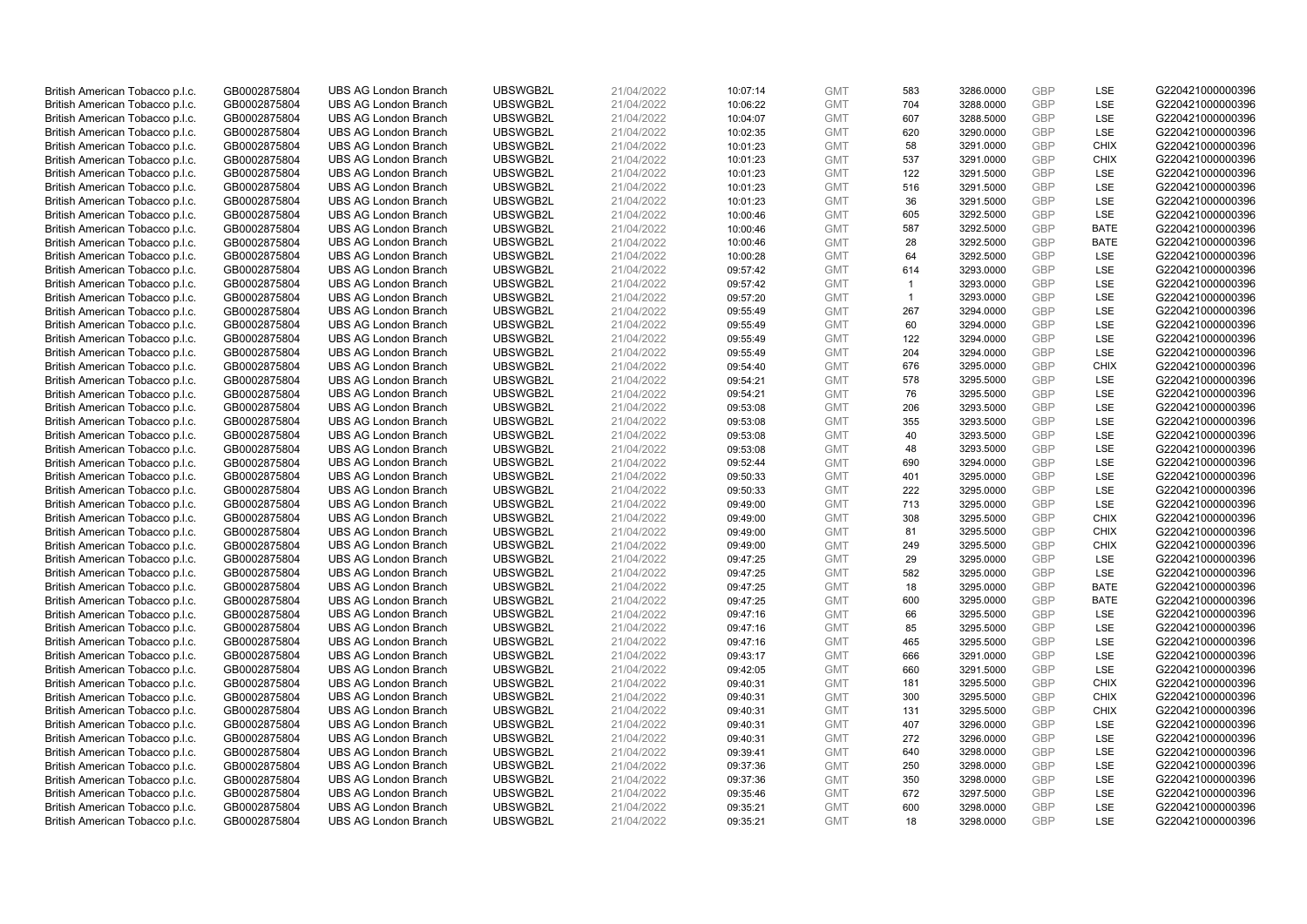| British American Tobacco p.l.c. | GB0002875804 | <b>UBS AG London Branch</b> | UBSWGB2L | 21/04/2022 | 09:33:59 | <b>GMT</b> | 630 | 3297.0000 | <b>GBP</b> | <b>CHIX</b> | G220421000000396 |
|---------------------------------|--------------|-----------------------------|----------|------------|----------|------------|-----|-----------|------------|-------------|------------------|
| British American Tobacco p.l.c. | GB0002875804 | <b>UBS AG London Branch</b> | UBSWGB2L | 21/04/2022 | 09:33:59 | <b>GMT</b> | 544 | 3297.0000 | GBP        | LSE         | G220421000000396 |
| British American Tobacco p.l.c. | GB0002875804 | <b>UBS AG London Branch</b> | UBSWGB2L | 21/04/2022 | 09:33:48 | <b>GMT</b> | 86  | 3297.0000 | <b>GBP</b> | <b>LSE</b>  | G220421000000396 |
| British American Tobacco p.l.c. | GB0002875804 | <b>UBS AG London Branch</b> | UBSWGB2L | 21/04/2022 | 09:33:20 | <b>GMT</b> | 285 | 3296.0000 | GBP        | LSE         | G220421000000396 |
| British American Tobacco p.l.c. | GB0002875804 | <b>UBS AG London Branch</b> | UBSWGB2L | 21/04/2022 | 09:33:12 | <b>GMT</b> | 385 | 3296.0000 | <b>GBP</b> | <b>LSE</b>  | G220421000000396 |
| British American Tobacco p.l.c. | GB0002875804 | <b>UBS AG London Branch</b> | UBSWGB2L | 21/04/2022 | 09:32:09 | <b>GMT</b> | 679 | 3295.0000 | GBP        | <b>BATE</b> | G220421000000396 |
| British American Tobacco p.l.c. | GB0002875804 | <b>UBS AG London Branch</b> | UBSWGB2L | 21/04/2022 | 09:32:09 | <b>GMT</b> | 546 | 3295.0000 | <b>GBP</b> | LSE         | G220421000000396 |
| British American Tobacco p.l.c. | GB0002875804 | <b>UBS AG London Branch</b> | UBSWGB2L | 21/04/2022 | 09:32:05 | <b>GMT</b> | 158 | 3295.0000 | <b>GBP</b> | LSE         | G220421000000396 |
| British American Tobacco p.l.c. | GB0002875804 | <b>UBS AG London Branch</b> | UBSWGB2L | 21/04/2022 | 09:31:17 | <b>GMT</b> | 686 | 3295.5000 | <b>GBP</b> | <b>LSE</b>  | G220421000000396 |
| British American Tobacco p.l.c. | GB0002875804 | <b>UBS AG London Branch</b> | UBSWGB2L | 21/04/2022 | 09:29:41 | <b>GMT</b> | 35  | 3294.0000 | GBP        | <b>LSE</b>  | G220421000000396 |
| British American Tobacco p.l.c. | GB0002875804 | <b>UBS AG London Branch</b> | UBSWGB2L | 21/04/2022 | 09:29:41 | <b>GMT</b> | 648 | 3294.0000 | <b>GBP</b> | LSE         | G220421000000396 |
| British American Tobacco p.l.c. | GB0002875804 | <b>UBS AG London Branch</b> | UBSWGB2L | 21/04/2022 | 09:28:40 | <b>GMT</b> | 300 | 3294.5000 | <b>GBP</b> | LSE         | G220421000000396 |
| British American Tobacco p.l.c. | GB0002875804 | <b>UBS AG London Branch</b> | UBSWGB2L | 21/04/2022 | 09:28:40 | <b>GMT</b> | 382 | 3294.5000 | <b>GBP</b> | LSE         | G220421000000396 |
| British American Tobacco p.l.c. | GB0002875804 | <b>UBS AG London Branch</b> | UBSWGB2L | 21/04/2022 | 09:28:40 | <b>GMT</b> | 85  | 3294.5000 | <b>GBP</b> | <b>CHIX</b> | G220421000000396 |
| British American Tobacco p.l.c. | GB0002875804 | <b>UBS AG London Branch</b> | UBSWGB2L | 21/04/2022 | 09:28:40 | <b>GMT</b> | 531 | 3294.5000 | GBP        | <b>CHIX</b> | G220421000000396 |
| British American Tobacco p.l.c. | GB0002875804 | <b>UBS AG London Branch</b> | UBSWGB2L | 21/04/2022 | 09:27:46 | <b>GMT</b> | 65  | 3294.5000 | <b>GBP</b> | LSE         | G220421000000396 |
| British American Tobacco p.l.c. | GB0002875804 | <b>UBS AG London Branch</b> | UBSWGB2L | 21/04/2022 | 09:27:46 | <b>GMT</b> | 222 | 3294.5000 | <b>GBP</b> | <b>LSE</b>  | G220421000000396 |
| British American Tobacco p.l.c. | GB0002875804 | <b>UBS AG London Branch</b> | UBSWGB2L | 21/04/2022 | 09:27:46 | <b>GMT</b> | 297 | 3294.5000 | GBP        | LSE         | G220421000000396 |
| British American Tobacco p.l.c. | GB0002875804 | <b>UBS AG London Branch</b> | UBSWGB2L | 21/04/2022 | 09:26:59 | <b>GMT</b> | 23  | 3294.0000 | <b>GBP</b> | <b>LSE</b>  | G220421000000396 |
| British American Tobacco p.l.c. | GB0002875804 | <b>UBS AG London Branch</b> | UBSWGB2L | 21/04/2022 | 09:26:59 | <b>GMT</b> | 559 | 3294.0000 | <b>GBP</b> | LSE         | G220421000000396 |
| British American Tobacco p.l.c. | GB0002875804 | <b>UBS AG London Branch</b> | UBSWGB2L | 21/04/2022 | 09:26:52 | <b>GMT</b> | 37  | 3294.0000 | <b>GBP</b> | LSE         | G220421000000396 |
| British American Tobacco p.l.c. | GB0002875804 | <b>UBS AG London Branch</b> | UBSWGB2L | 21/04/2022 | 09:24:30 | <b>GMT</b> | 628 | 3293.0000 | GBP        | <b>LSE</b>  | G220421000000396 |
| British American Tobacco p.l.c. | GB0002875804 | <b>UBS AG London Branch</b> | UBSWGB2L | 21/04/2022 | 09:23:03 | <b>GMT</b> | 111 | 3295.0000 | <b>GBP</b> | LSE         | G220421000000396 |
| British American Tobacco p.l.c. | GB0002875804 | <b>UBS AG London Branch</b> | UBSWGB2L | 21/04/2022 | 09:23:03 | <b>GMT</b> | 587 | 3295.0000 | <b>GBP</b> | LSE         | G220421000000396 |
| British American Tobacco p.l.c. | GB0002875804 | <b>UBS AG London Branch</b> | UBSWGB2L | 21/04/2022 | 09:22:26 | <b>GMT</b> | 462 | 3293.0000 | <b>GBP</b> | <b>CHIX</b> | G220421000000396 |
| British American Tobacco p.l.c. | GB0002875804 | <b>UBS AG London Branch</b> | UBSWGB2L | 21/04/2022 | 09:22:26 | <b>GMT</b> | 504 | 3293.0000 | GBP        | <b>BATE</b> | G220421000000396 |
| British American Tobacco p.l.c. | GB0002875804 | <b>UBS AG London Branch</b> | UBSWGB2L | 21/04/2022 | 09:22:26 | <b>GMT</b> | 171 | 3293.0000 | <b>GBP</b> | <b>BATE</b> | G220421000000396 |
| British American Tobacco p.l.c. | GB0002875804 | <b>UBS AG London Branch</b> | UBSWGB2L | 21/04/2022 | 09:22:26 | <b>GMT</b> | 73  | 3293.0000 | <b>GBP</b> | <b>CHIX</b> | G220421000000396 |
| British American Tobacco p.l.c. | GB0002875804 | <b>UBS AG London Branch</b> | UBSWGB2L | 21/04/2022 | 09:22:26 | <b>GMT</b> | 114 | 3293.0000 | GBP        | <b>CHIX</b> | G220421000000396 |
| British American Tobacco p.l.c. | GB0002875804 | <b>UBS AG London Branch</b> | UBSWGB2L | 21/04/2022 | 09:21:36 | <b>GMT</b> | 598 | 3294.5000 | <b>GBP</b> | LSE         | G220421000000396 |
| British American Tobacco p.l.c. | GB0002875804 | <b>UBS AG London Branch</b> | UBSWGB2L | 21/04/2022 | 09:19:16 | <b>GMT</b> | 657 | 3295.0000 | <b>GBP</b> | LSE         | G220421000000396 |
| British American Tobacco p.l.c. | GB0002875804 | <b>UBS AG London Branch</b> | UBSWGB2L | 21/04/2022 | 09:18:04 | <b>GMT</b> | 585 | 3296.5000 | <b>GBP</b> | <b>LSE</b>  | G220421000000396 |
| British American Tobacco p.l.c. | GB0002875804 | <b>UBS AG London Branch</b> | UBSWGB2L | 21/04/2022 | 09:16:43 | <b>GMT</b> | 705 | 3296.5000 | GBP        | <b>LSE</b>  | G220421000000396 |
| British American Tobacco p.l.c. | GB0002875804 | <b>UBS AG London Branch</b> | UBSWGB2L | 21/04/2022 | 09:16:43 | <b>GMT</b> | 601 | 3296.5000 | <b>GBP</b> | <b>CHIX</b> | G220421000000396 |
| British American Tobacco p.l.c. | GB0002875804 | <b>UBS AG London Branch</b> | UBSWGB2L | 21/04/2022 | 09:14:25 | <b>GMT</b> | 703 | 3296.0000 | <b>GBP</b> | LSE         | G220421000000396 |
| British American Tobacco p.l.c. | GB0002875804 | <b>UBS AG London Branch</b> | UBSWGB2L | 21/04/2022 | 09:13:47 | <b>GMT</b> | 631 | 3296.0000 | <b>GBP</b> | <b>LSE</b>  | G220421000000396 |
| British American Tobacco p.l.c. | GB0002875804 | <b>UBS AG London Branch</b> | UBSWGB2L | 21/04/2022 | 09:13:47 | <b>GMT</b> | 581 | 3296.0000 | GBP        | <b>BATE</b> | G220421000000396 |
| British American Tobacco p.l.c. | GB0002875804 | <b>UBS AG London Branch</b> | UBSWGB2L | 21/04/2022 | 09:13:28 | <b>GMT</b> | 630 | 3296.5000 | <b>GBP</b> | LSE         | G220421000000396 |
| British American Tobacco p.l.c. | GB0002875804 | <b>UBS AG London Branch</b> | UBSWGB2L | 21/04/2022 | 09:11:04 | <b>GMT</b> | 618 | 3296.0000 | <b>GBP</b> | LSE         | G220421000000396 |
| British American Tobacco p.l.c. | GB0002875804 | <b>UBS AG London Branch</b> | UBSWGB2L | 21/04/2022 | 09:11:04 | <b>GMT</b> | 675 | 3296.0000 | <b>GBP</b> | <b>CHIX</b> | G220421000000396 |
| British American Tobacco p.l.c. | GB0002875804 | <b>UBS AG London Branch</b> | UBSWGB2L | 21/04/2022 | 09:08:40 | <b>GMT</b> | 147 | 3296.5000 | GBP        | <b>LSE</b>  | G220421000000396 |
| British American Tobacco p.l.c. | GB0002875804 | <b>UBS AG London Branch</b> | UBSWGB2L | 21/04/2022 | 09:08:40 | <b>GMT</b> | 250 | 3296.5000 | <b>GBP</b> | LSE         | G220421000000396 |
| British American Tobacco p.l.c. | GB0002875804 | <b>UBS AG London Branch</b> | UBSWGB2L | 21/04/2022 | 09:08:40 | <b>GMT</b> | 280 | 3296.5000 | <b>GBP</b> | <b>LSE</b>  | G220421000000396 |
| British American Tobacco p.l.c. | GB0002875804 | <b>UBS AG London Branch</b> | UBSWGB2L | 21/04/2022 | 09:08:40 | <b>GMT</b> | 110 | 3296.5000 | <b>GBP</b> | LSE         | G220421000000396 |
| British American Tobacco p.l.c. | GB0002875804 | <b>UBS AG London Branch</b> | UBSWGB2L | 21/04/2022 | 09:08:40 | <b>GMT</b> | 589 | 3296.5000 | <b>GBP</b> | <b>LSE</b>  | G220421000000396 |
| British American Tobacco p.l.c. | GB0002875804 | <b>UBS AG London Branch</b> | UBSWGB2L | 21/04/2022 | 09:06:48 | <b>GMT</b> | 607 | 3296.5000 | <b>GBP</b> | LSE         | G220421000000396 |
| British American Tobacco p.l.c. | GB0002875804 | <b>UBS AG London Branch</b> | UBSWGB2L | 21/04/2022 | 09:05:47 | <b>GMT</b> | 309 | 3295.5000 | <b>GBP</b> | <b>CHIX</b> | G220421000000396 |
| British American Tobacco p.l.c. | GB0002875804 | <b>UBS AG London Branch</b> | UBSWGB2L | 21/04/2022 | 09:05:47 | <b>GMT</b> | 359 | 3295.5000 | <b>GBP</b> | <b>CHIX</b> | G220421000000396 |
| British American Tobacco p.l.c. | GB0002875804 | <b>UBS AG London Branch</b> | UBSWGB2L | 21/04/2022 | 09:05:47 | <b>GMT</b> | 26  | 3295.5000 | <b>GBP</b> | <b>CHIX</b> | G220421000000396 |
| British American Tobacco p.l.c. | GB0002875804 | <b>UBS AG London Branch</b> | UBSWGB2L | 21/04/2022 | 09:05:47 | <b>GMT</b> | 681 | 3296.0000 | <b>GBP</b> | <b>LSE</b>  | G220421000000396 |
| British American Tobacco p.l.c. | GB0002875804 | <b>UBS AG London Branch</b> | UBSWGB2L | 21/04/2022 | 09:04:24 | <b>GMT</b> | 157 | 3295.0000 | <b>GBP</b> | <b>BATE</b> | G220421000000396 |
| British American Tobacco p.l.c. | GB0002875804 | <b>UBS AG London Branch</b> | UBSWGB2L | 21/04/2022 | 09:04:18 | <b>GMT</b> | 61  | 3295.0000 | <b>GBP</b> | <b>BATE</b> | G220421000000396 |
| British American Tobacco p.l.c. | GB0002875804 | <b>UBS AG London Branch</b> | UBSWGB2L | 21/04/2022 | 09:04:18 | <b>GMT</b> | 131 | 3295.0000 | GBP        | <b>BATE</b> | G220421000000396 |
| British American Tobacco p.l.c. | GB0002875804 | <b>UBS AG London Branch</b> | UBSWGB2L | 21/04/2022 | 09:04:18 | <b>GMT</b> | 32  | 3295.0000 | GBP        | <b>BATE</b> | G220421000000396 |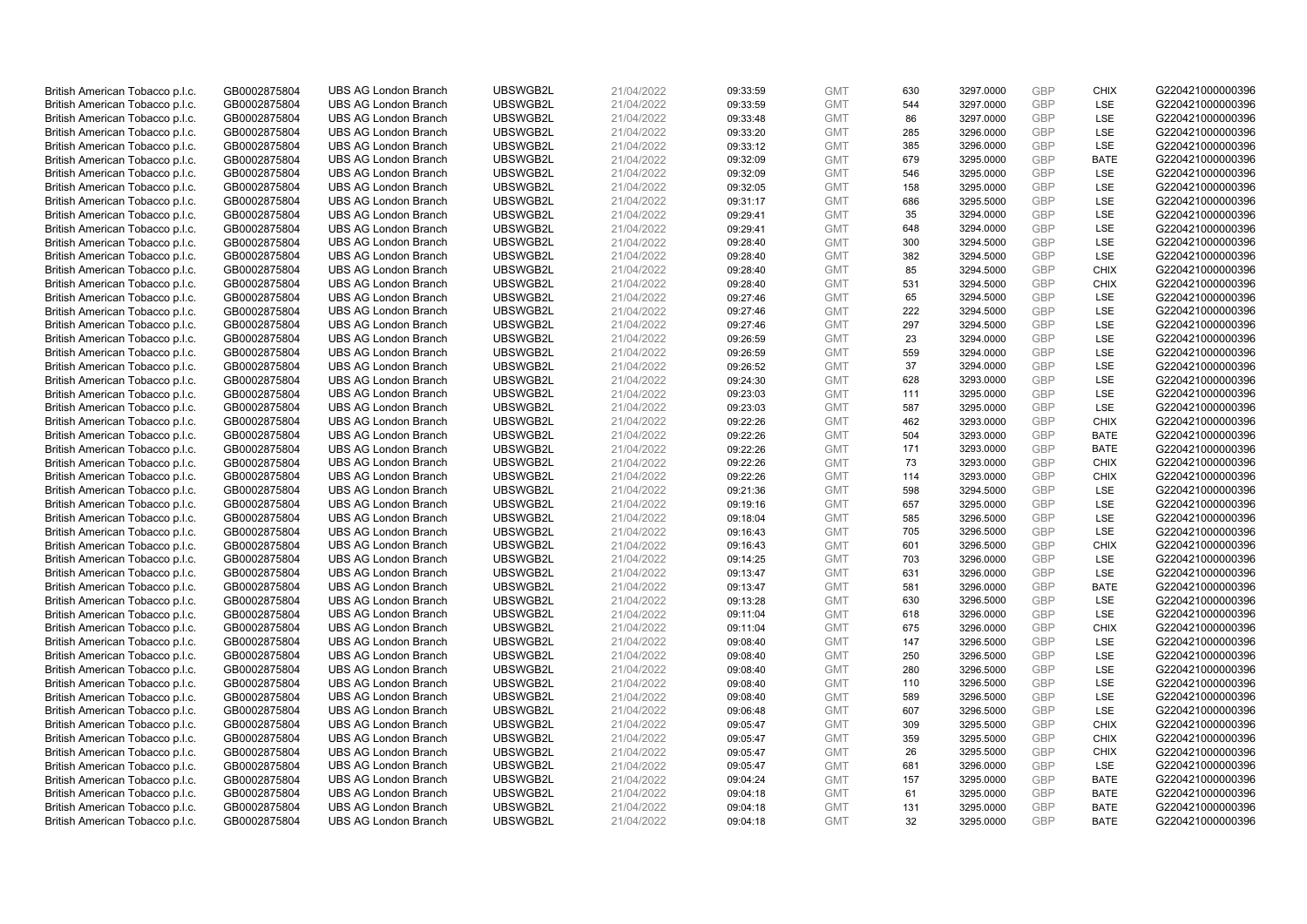| British American Tobacco p.l.c. | GB0002875804 | <b>UBS AG London Branch</b> | UBSWGB2L | 21/04/2022 | 09:04:18 | <b>GMT</b> | 190 | 3295.0000 | <b>GBP</b> | <b>BATE</b> | G220421000000396 |
|---------------------------------|--------------|-----------------------------|----------|------------|----------|------------|-----|-----------|------------|-------------|------------------|
| British American Tobacco p.l.c. | GB0002875804 | <b>UBS AG London Branch</b> | UBSWGB2L | 21/04/2022 | 09:04:18 | <b>GMT</b> | 643 | 3295.5000 | <b>GBP</b> | LSE         | G220421000000396 |
| British American Tobacco p.l.c. | GB0002875804 | <b>UBS AG London Branch</b> | UBSWGB2L | 21/04/2022 | 09:04:18 | <b>GMT</b> | 18  | 3295.0000 | <b>GBP</b> | <b>BATE</b> | G220421000000396 |
| British American Tobacco p.l.c. | GB0002875804 | <b>UBS AG London Branch</b> | UBSWGB2L | 21/04/2022 | 09:03:52 | <b>GMT</b> | 611 | 3295.5000 | <b>GBP</b> | <b>LSE</b>  | G220421000000396 |
| British American Tobacco p.l.c. | GB0002875804 | <b>UBS AG London Branch</b> | UBSWGB2L | 21/04/2022 | 09:03:52 | <b>GMT</b> | 49  | 3295.5000 | <b>GBP</b> | <b>LSE</b>  | G220421000000396 |
| British American Tobacco p.l.c. | GB0002875804 | <b>UBS AG London Branch</b> | UBSWGB2L | 21/04/2022 | 09:02:25 | <b>GMT</b> | 708 | 3293.5000 | GBP        | LSE         | G220421000000396 |
| British American Tobacco p.l.c. | GB0002875804 | <b>UBS AG London Branch</b> | UBSWGB2L | 21/04/2022 | 09:01:08 | <b>GMT</b> | 139 | 3294.0000 | <b>GBP</b> | LSE         | G220421000000396 |
| British American Tobacco p.l.c. | GB0002875804 | <b>UBS AG London Branch</b> | UBSWGB2L | 21/04/2022 | 09:01:08 | <b>GMT</b> | 498 | 3294.0000 | <b>GBP</b> | LSE         | G220421000000396 |
| British American Tobacco p.l.c. | GB0002875804 | <b>UBS AG London Branch</b> | UBSWGB2L | 21/04/2022 | 09:00:23 | <b>GMT</b> | 589 | 3293.5000 | <b>GBP</b> | LSE         | G220421000000396 |
| British American Tobacco p.l.c. | GB0002875804 | <b>UBS AG London Branch</b> | UBSWGB2L | 21/04/2022 | 09:00:23 | <b>GMT</b> | 648 | 3293.5000 | <b>GBP</b> | <b>CHIX</b> | G220421000000396 |
| British American Tobacco p.l.c. | GB0002875804 | <b>UBS AG London Branch</b> | UBSWGB2L | 21/04/2022 | 08:58:50 | <b>GMT</b> | 591 | 3294.5000 | <b>GBP</b> | LSE         | G220421000000396 |
| British American Tobacco p.l.c. | GB0002875804 | <b>UBS AG London Branch</b> | UBSWGB2L | 21/04/2022 | 08:58:28 | <b>GMT</b> | 270 | 3294.5000 | <b>GBP</b> | LSE         | G220421000000396 |
| British American Tobacco p.l.c. | GB0002875804 | <b>UBS AG London Branch</b> | UBSWGB2L | 21/04/2022 | 08:58:28 | <b>GMT</b> | 707 | 3294.5000 | <b>GBP</b> | LSE         | G220421000000396 |
| British American Tobacco p.l.c. | GB0002875804 | <b>UBS AG London Branch</b> | UBSWGB2L | 21/04/2022 | 08:56:56 | <b>GMT</b> | 577 | 3294.0000 | <b>GBP</b> | <b>CHIX</b> | G220421000000396 |
| British American Tobacco p.l.c. | GB0002875804 | <b>UBS AG London Branch</b> | UBSWGB2L | 21/04/2022 | 08:56:56 | <b>GMT</b> | 707 | 3294.0000 | <b>GBP</b> | LSE         | G220421000000396 |
| British American Tobacco p.l.c. | GB0002875804 | <b>UBS AG London Branch</b> | UBSWGB2L | 21/04/2022 | 08:56:14 | <b>GMT</b> | 61  | 3293.5000 | <b>GBP</b> | LSE         | G220421000000396 |
| British American Tobacco p.l.c. | GB0002875804 | <b>UBS AG London Branch</b> | UBSWGB2L | 21/04/2022 | 08:56:14 | <b>GMT</b> | 600 | 3293.5000 | <b>GBP</b> | <b>LSE</b>  | G220421000000396 |
| British American Tobacco p.l.c. | GB0002875804 | <b>UBS AG London Branch</b> | UBSWGB2L | 21/04/2022 | 08:54:06 | <b>GMT</b> | 681 | 3292.5000 | GBP        | <b>BATE</b> | G220421000000396 |
| British American Tobacco p.l.c. | GB0002875804 | <b>UBS AG London Branch</b> | UBSWGB2L | 21/04/2022 | 08:54:03 | <b>GMT</b> | 708 | 3294.0000 | <b>GBP</b> | <b>LSE</b>  | G220421000000396 |
| British American Tobacco p.l.c. | GB0002875804 | <b>UBS AG London Branch</b> | UBSWGB2L | 21/04/2022 | 08:53:05 | <b>GMT</b> | 542 | 3294.5000 | <b>GBP</b> | <b>LSE</b>  | G220421000000396 |
| British American Tobacco p.l.c. | GB0002875804 | <b>UBS AG London Branch</b> | UBSWGB2L | 21/04/2022 | 08:53:05 | <b>GMT</b> | 63  | 3294.5000 | <b>GBP</b> | LSE         | G220421000000396 |
| British American Tobacco p.l.c. | GB0002875804 | <b>UBS AG London Branch</b> | UBSWGB2L | 21/04/2022 | 08:53:05 | <b>GMT</b> | 76  | 3294.5000 | GBP        | <b>LSE</b>  | G220421000000396 |
| British American Tobacco p.l.c. | GB0002875804 | <b>UBS AG London Branch</b> | UBSWGB2L | 21/04/2022 | 08:51:28 | <b>GMT</b> | 6   | 3295.0000 | <b>GBP</b> | LSE         | G220421000000396 |
| British American Tobacco p.l.c. | GB0002875804 | <b>UBS AG London Branch</b> | UBSWGB2L | 21/04/2022 | 08:51:28 | <b>GMT</b> | 674 | 3295.0000 | <b>GBP</b> | LSE         | G220421000000396 |
| British American Tobacco p.l.c. | GB0002875804 | <b>UBS AG London Branch</b> | UBSWGB2L | 21/04/2022 | 08:51:23 | <b>GMT</b> | 41  | 3296.0000 | <b>GBP</b> | <b>CHIX</b> | G220421000000396 |
| British American Tobacco p.l.c. | GB0002875804 | <b>UBS AG London Branch</b> | UBSWGB2L | 21/04/2022 | 08:51:23 | <b>GMT</b> | 654 | 3296.0000 | <b>GBP</b> | <b>CHIX</b> | G220421000000396 |
| British American Tobacco p.l.c. | GB0002875804 | <b>UBS AG London Branch</b> | UBSWGB2L | 21/04/2022 | 08:51:23 | <b>GMT</b> | 579 | 3296.0000 | <b>GBP</b> | LSE         | G220421000000396 |
| British American Tobacco p.l.c. | GB0002875804 | <b>UBS AG London Branch</b> | UBSWGB2L | 21/04/2022 | 08:50:26 | <b>GMT</b> | 388 | 3296.5000 | <b>GBP</b> | LSE         | G220421000000396 |
| British American Tobacco p.l.c. | GB0002875804 | <b>UBS AG London Branch</b> | UBSWGB2L | 21/04/2022 | 08:50:26 | <b>GMT</b> | 305 | 3296.5000 | GBP        | LSE         | G220421000000396 |
| British American Tobacco p.l.c. | GB0002875804 | <b>UBS AG London Branch</b> | UBSWGB2L | 21/04/2022 | 08:50:02 | <b>GMT</b> | 607 | 3296.5000 | <b>GBP</b> | LSE         | G220421000000396 |
| British American Tobacco p.l.c. | GB0002875804 | <b>UBS AG London Branch</b> | UBSWGB2L | 21/04/2022 | 08:48:41 | <b>GMT</b> | 210 | 3296.0000 | <b>GBP</b> | LSE         | G220421000000396 |
| British American Tobacco p.l.c. | GB0002875804 | <b>UBS AG London Branch</b> | UBSWGB2L | 21/04/2022 | 08:48:41 | <b>GMT</b> | 434 | 3296.0000 | <b>GBP</b> | <b>LSE</b>  | G220421000000396 |
| British American Tobacco p.l.c. | GB0002875804 | <b>UBS AG London Branch</b> | UBSWGB2L | 21/04/2022 | 08:48:41 | <b>GMT</b> | 57  | 3296.0000 | GBP        | LSE         | G220421000000396 |
| British American Tobacco p.l.c. | GB0002875804 | <b>UBS AG London Branch</b> | UBSWGB2L | 21/04/2022 | 08:46:14 | <b>GMT</b> | 381 | 3296.0000 | <b>GBP</b> | LSE         | G220421000000396 |
| British American Tobacco p.l.c. | GB0002875804 | <b>UBS AG London Branch</b> | UBSWGB2L | 21/04/2022 | 08:46:14 | <b>GMT</b> | 146 | 3296.0000 | <b>GBP</b> | LSE         | G220421000000396 |
| British American Tobacco p.l.c. | GB0002875804 | <b>UBS AG London Branch</b> | UBSWGB2L | 21/04/2022 | 08:46:14 | <b>GMT</b> | 151 | 3296.0000 | <b>GBP</b> | <b>LSE</b>  | G220421000000396 |
| British American Tobacco p.l.c. | GB0002875804 | <b>UBS AG London Branch</b> | UBSWGB2L | 21/04/2022 | 08:46:14 | <b>GMT</b> | 592 | 3296.0000 | GBP        | <b>CHIX</b> | G220421000000396 |
| British American Tobacco p.l.c. | GB0002875804 | <b>UBS AG London Branch</b> | UBSWGB2L | 21/04/2022 | 08:46:14 | <b>GMT</b> | 658 | 3296.0000 | <b>GBP</b> | <b>BATE</b> | G220421000000396 |
| British American Tobacco p.l.c. | GB0002875804 | <b>UBS AG London Branch</b> | UBSWGB2L | 21/04/2022 | 08:44:56 | <b>GMT</b> | 284 | 3294.5000 | <b>GBP</b> | <b>LSE</b>  | G220421000000396 |
| British American Tobacco p.l.c. | GB0002875804 | <b>UBS AG London Branch</b> | UBSWGB2L | 21/04/2022 | 08:44:56 | <b>GMT</b> | 330 | 3294.5000 | <b>GBP</b> | LSE         | G220421000000396 |
| British American Tobacco p.l.c. | GB0002875804 | <b>UBS AG London Branch</b> | UBSWGB2L | 21/04/2022 | 08:44:56 | <b>GMT</b> | 325 | 3294.5000 | GBP        | <b>LSE</b>  | G220421000000396 |
| British American Tobacco p.l.c. | GB0002875804 | <b>UBS AG London Branch</b> | UBSWGB2L | 21/04/2022 | 08:44:56 | <b>GMT</b> | 348 | 3294.5000 | GBP        | LSE         | G220421000000396 |
| British American Tobacco p.l.c. | GB0002875804 | <b>UBS AG London Branch</b> | UBSWGB2L | 21/04/2022 | 08:43:16 | <b>GMT</b> | 700 | 3295.0000 | <b>GBP</b> | LSE         | G220421000000396 |
| British American Tobacco p.l.c. | GB0002875804 | <b>UBS AG London Branch</b> | UBSWGB2L | 21/04/2022 | 08:41:20 | <b>GMT</b> | 708 | 3296.0000 | <b>GBP</b> | LSE         | G220421000000396 |
| British American Tobacco p.l.c. | GB0002875804 | <b>UBS AG London Branch</b> | UBSWGB2L | 21/04/2022 | 08:41:01 | <b>GMT</b> | 63  | 3296.5000 | <b>GBP</b> | <b>CHIX</b> | G220421000000396 |
| British American Tobacco p.l.c. | GB0002875804 | <b>UBS AG London Branch</b> | UBSWGB2L | 21/04/2022 | 08:41:01 | <b>GMT</b> | 600 | 3296.5000 | <b>GBP</b> | <b>CHIX</b> | G220421000000396 |
| British American Tobacco p.l.c. | GB0002875804 | <b>UBS AG London Branch</b> | UBSWGB2L | 21/04/2022 | 08:40:29 | <b>GMT</b> | 78  | 3297.0000 | GBP        | <b>LSE</b>  | G220421000000396 |
| British American Tobacco p.l.c. | GB0002875804 | <b>UBS AG London Branch</b> | UBSWGB2L | 21/04/2022 | 08:40:29 | <b>GMT</b> | 595 | 3297.0000 | <b>GBP</b> | LSE         | G220421000000396 |
| British American Tobacco p.l.c. | GB0002875804 | <b>UBS AG London Branch</b> | UBSWGB2L | 21/04/2022 | 08:39:41 | <b>GMT</b> | 595 | 3296.5000 | <b>GBP</b> | LSE         | G220421000000396 |
| British American Tobacco p.l.c. | GB0002875804 | <b>UBS AG London Branch</b> | UBSWGB2L | 21/04/2022 | 08:39:35 | <b>GMT</b> | 17  | 3296.5000 | <b>GBP</b> | LSE         | G220421000000396 |
| British American Tobacco p.l.c. | GB0002875804 | <b>UBS AG London Branch</b> | UBSWGB2L | 21/04/2022 | 08:38:57 | <b>GMT</b> | 661 | 3296.5000 | GBP        | LSE         | G220421000000396 |
| British American Tobacco p.l.c. | GB0002875804 | <b>UBS AG London Branch</b> | UBSWGB2L | 21/04/2022 | 08:36:38 | <b>GMT</b> | 667 | 3297.0000 | <b>GBP</b> | LSE         | G220421000000396 |
| British American Tobacco p.l.c. | GB0002875804 | <b>UBS AG London Branch</b> | UBSWGB2L | 21/04/2022 | 08:36:38 | <b>GMT</b> | 66  | 3297.0000 | GBP        | <b>BATE</b> | G220421000000396 |
| British American Tobacco p.l.c. | GB0002875804 | <b>UBS AG London Branch</b> | UBSWGB2L | 21/04/2022 | 08:36:38 | <b>GMT</b> | 600 | 3297.0000 | GBP        | <b>BATE</b> | G220421000000396 |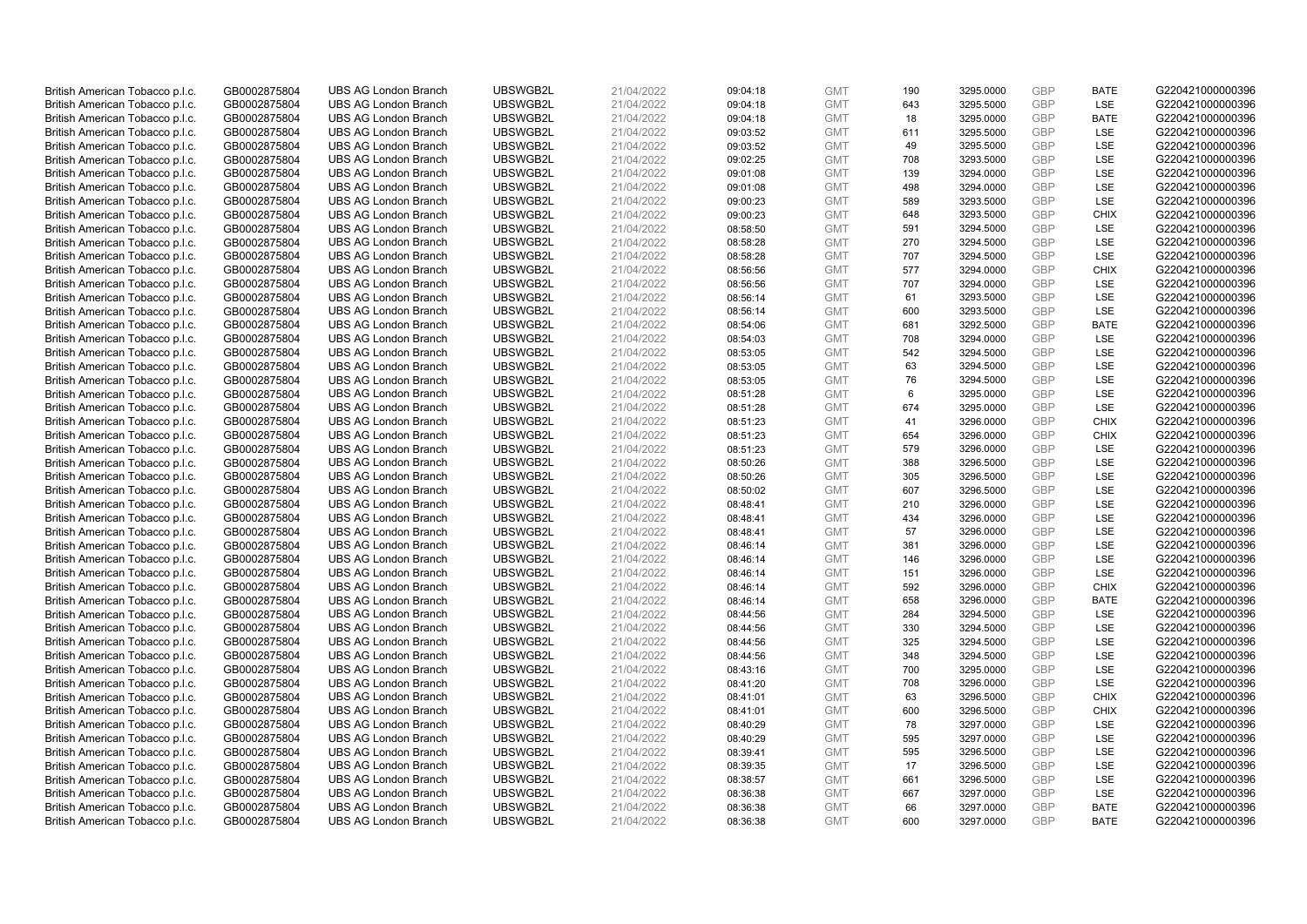| British American Tobacco p.l.c. | GB0002875804 | <b>UBS AG London Branch</b> | UBSWGB2L | 21/04/2022 | 08:36:38 | <b>GMT</b> | 39  | 3297.0000 | <b>GBP</b> | <b>BATE</b> | G220421000000396 |
|---------------------------------|--------------|-----------------------------|----------|------------|----------|------------|-----|-----------|------------|-------------|------------------|
|                                 |              |                             |          |            |          |            |     |           | <b>GBP</b> | <b>CHIX</b> |                  |
| British American Tobacco p.l.c. | GB0002875804 | <b>UBS AG London Branch</b> | UBSWGB2L | 21/04/2022 | 08:36:30 | <b>GMT</b> | 345 | 3297.5000 |            |             | G220421000000396 |
| British American Tobacco p.l.c. | GB0002875804 | <b>UBS AG London Branch</b> | UBSWGB2L | 21/04/2022 | 08:36:29 | <b>GMT</b> | 630 | 3297.5000 | <b>GBP</b> | LSE         | G220421000000396 |
| British American Tobacco p.l.c. | GB0002875804 | <b>UBS AG London Branch</b> | UBSWGB2L | 21/04/2022 | 08:36:29 | <b>GMT</b> | 300 | 3297.5000 | <b>GBP</b> | <b>CHIX</b> | G220421000000396 |
| British American Tobacco p.l.c. | GB0002875804 | <b>UBS AG London Branch</b> | UBSWGB2L | 21/04/2022 | 08:34:55 | <b>GMT</b> | 655 | 3295.0000 | <b>GBP</b> | LSE         | G220421000000396 |
| British American Tobacco p.l.c. | GB0002875804 | <b>UBS AG London Branch</b> | UBSWGB2L | 21/04/2022 | 08:34:54 | <b>GMT</b> | 80  | 3296.0000 | <b>GBP</b> | LSE         | G220421000000396 |
| British American Tobacco p.l.c. | GB0002875804 | <b>UBS AG London Branch</b> | UBSWGB2L | 21/04/2022 | 08:34:54 | <b>GMT</b> | 614 | 3296.0000 | <b>GBP</b> | LSE         | G220421000000396 |
| British American Tobacco p.l.c. | GB0002875804 | <b>UBS AG London Branch</b> | UBSWGB2L | 21/04/2022 | 08:33:03 | <b>GMT</b> | 32  | 3295.0000 | <b>GBP</b> | LSE         | G220421000000396 |
| British American Tobacco p.l.c. | GB0002875804 | <b>UBS AG London Branch</b> | UBSWGB2L | 21/04/2022 | 08:33:03 | <b>GMT</b> | 146 | 3295.0000 | <b>GBP</b> | LSE         | G220421000000396 |
| British American Tobacco p.l.c. | GB0002875804 | <b>UBS AG London Branch</b> | UBSWGB2L | 21/04/2022 | 08:33:03 | <b>GMT</b> | 225 | 3295.0000 | <b>GBP</b> | LSE         | G220421000000396 |
| British American Tobacco p.l.c. | GB0002875804 | <b>UBS AG London Branch</b> | UBSWGB2L | 21/04/2022 | 08:33:03 | <b>GMT</b> | 225 | 3294.5000 | <b>GBP</b> | LSE         | G220421000000396 |
| British American Tobacco p.l.c. | GB0002875804 | <b>UBS AG London Branch</b> | UBSWGB2L | 21/04/2022 | 08:32:07 | <b>GMT</b> | 666 | 3296.0000 | <b>GBP</b> | LSE         | G220421000000396 |
| British American Tobacco p.l.c. | GB0002875804 | <b>UBS AG London Branch</b> | UBSWGB2L | 21/04/2022 | 08:31:54 | <b>GMT</b> | 146 | 3296.5000 | <b>GBP</b> | LSE         | G220421000000396 |
| British American Tobacco p.l.c. | GB0002875804 | <b>UBS AG London Branch</b> | UBSWGB2L | 21/04/2022 | 08:31:54 | <b>GMT</b> | 637 | 3296.5000 | <b>GBP</b> | LSE         | G220421000000396 |
| British American Tobacco p.l.c. | GB0002875804 | <b>UBS AG London Branch</b> | UBSWGB2L | 21/04/2022 | 08:31:54 | <b>GMT</b> | 12  | 3296.5000 | <b>GBP</b> | <b>CHIX</b> | G220421000000396 |
| British American Tobacco p.l.c. | GB0002875804 | <b>UBS AG London Branch</b> | UBSWGB2L | 21/04/2022 | 08:31:54 | <b>GMT</b> | 600 | 3296.5000 | <b>GBP</b> | <b>CHIX</b> | G220421000000396 |
|                                 | GB0002875804 | <b>UBS AG London Branch</b> | UBSWGB2L | 21/04/2022 | 08:30:12 | <b>GMT</b> | 638 |           | <b>GBP</b> | LSE         | G220421000000396 |
| British American Tobacco p.l.c. |              |                             |          |            |          |            | 522 | 3295.0000 | GBP        | LSE         |                  |
| British American Tobacco p.l.c. | GB0002875804 | <b>UBS AG London Branch</b> | UBSWGB2L | 21/04/2022 | 08:29:15 | <b>GMT</b> |     | 3298.5000 |            |             | G220421000000396 |
| British American Tobacco p.l.c. | GB0002875804 | <b>UBS AG London Branch</b> | UBSWGB2L | 21/04/2022 | 08:29:15 | <b>GMT</b> | 146 | 3298.5000 | <b>GBP</b> | <b>LSE</b>  | G220421000000396 |
| British American Tobacco p.l.c. | GB0002875804 | <b>UBS AG London Branch</b> | UBSWGB2L | 21/04/2022 | 08:29:15 | <b>GMT</b> | 580 | 3298.5000 | <b>GBP</b> | LSE         | G220421000000396 |
| British American Tobacco p.l.c. | GB0002875804 | <b>UBS AG London Branch</b> | UBSWGB2L | 21/04/2022 | 08:27:18 | <b>GMT</b> | 639 | 3300.5000 | <b>GBP</b> | LSE         | G220421000000396 |
| British American Tobacco p.l.c. | GB0002875804 | <b>UBS AG London Branch</b> | UBSWGB2L | 21/04/2022 | 08:27:18 | <b>GMT</b> | 103 | 3300.5000 | <b>GBP</b> | <b>CHIX</b> | G220421000000396 |
| British American Tobacco p.l.c. | GB0002875804 | <b>UBS AG London Branch</b> | UBSWGB2L | 21/04/2022 | 08:27:18 | <b>GMT</b> | 600 | 3300.5000 | <b>GBP</b> | <b>CHIX</b> | G220421000000396 |
| British American Tobacco p.l.c. | GB0002875804 | <b>UBS AG London Branch</b> | UBSWGB2L | 21/04/2022 | 08:27:18 | <b>GMT</b> | 690 | 3300.5000 | <b>GBP</b> | <b>BATE</b> | G220421000000396 |
| British American Tobacco p.l.c. | GB0002875804 | <b>UBS AG London Branch</b> | UBSWGB2L | 21/04/2022 | 08:25:56 | <b>GMT</b> | 15  | 3301.5000 | <b>GBP</b> | LSE         | G220421000000396 |
| British American Tobacco p.l.c. | GB0002875804 | <b>UBS AG London Branch</b> | UBSWGB2L | 21/04/2022 | 08:25:56 | <b>GMT</b> | 591 | 3301.5000 | <b>GBP</b> | LSE         | G220421000000396 |
| British American Tobacco p.l.c. | GB0002875804 | <b>UBS AG London Branch</b> | UBSWGB2L | 21/04/2022 | 08:24:26 | <b>GMT</b> | 527 | 3301.5000 | <b>GBP</b> | LSE         | G220421000000396 |
| British American Tobacco p.l.c. | GB0002875804 | <b>UBS AG London Branch</b> | UBSWGB2L | 21/04/2022 | 08:24:26 | <b>GMT</b> | 161 | 3301.5000 | <b>GBP</b> | LSE         | G220421000000396 |
| British American Tobacco p.l.c. | GB0002875804 | <b>UBS AG London Branch</b> | UBSWGB2L | 21/04/2022 | 08:24:22 | <b>GMT</b> | 8   | 3301.5000 | <b>GBP</b> | LSE         | G220421000000396 |
| British American Tobacco p.l.c. | GB0002875804 | <b>UBS AG London Branch</b> | UBSWGB2L | 21/04/2022 | 08:24:21 | <b>GMT</b> | 609 | 3303.0000 | <b>GBP</b> | LSE         | G220421000000396 |
| British American Tobacco p.l.c. | GB0002875804 | <b>UBS AG London Branch</b> | UBSWGB2L | 21/04/2022 | 08:22:10 | <b>GMT</b> | 347 | 3300.0000 | GBP        | LSE         | G220421000000396 |
| British American Tobacco p.l.c. | GB0002875804 | <b>UBS AG London Branch</b> | UBSWGB2L | 21/04/2022 | 08:22:10 | <b>GMT</b> | 250 | 3300.0000 | <b>GBP</b> | <b>LSE</b>  | G220421000000396 |
| British American Tobacco p.l.c. | GB0002875804 | <b>UBS AG London Branch</b> | UBSWGB2L | 21/04/2022 | 08:22:10 | <b>GMT</b> | 670 | 3300.0000 | <b>GBP</b> | <b>CHIX</b> | G220421000000396 |
| British American Tobacco p.l.c. | GB0002875804 | <b>UBS AG London Branch</b> | UBSWGB2L | 21/04/2022 | 08:20:31 | <b>GMT</b> | 17  | 3294.5000 | <b>GBP</b> | LSE         | G220421000000396 |
| British American Tobacco p.l.c. | GB0002875804 | <b>UBS AG London Branch</b> | UBSWGB2L | 21/04/2022 | 08:20:31 | <b>GMT</b> | 691 | 3294.5000 | <b>GBP</b> | LSE         | G220421000000396 |
| British American Tobacco p.l.c. | GB0002875804 | <b>UBS AG London Branch</b> | UBSWGB2L | 21/04/2022 | 08:20:20 | <b>GMT</b> | 618 | 3295.0000 | <b>GBP</b> | LSE         | G220421000000396 |
| British American Tobacco p.l.c. | GB0002875804 | <b>UBS AG London Branch</b> | UBSWGB2L | 21/04/2022 | 08:19:22 | <b>GMT</b> | 641 | 3293.0000 | <b>GBP</b> | <b>BATE</b> | G220421000000396 |
| British American Tobacco p.l.c. | GB0002875804 | <b>UBS AG London Branch</b> | UBSWGB2L | 21/04/2022 | 08:19:22 | <b>GMT</b> | 708 | 3294.0000 | <b>GBP</b> | LSE         | G220421000000396 |
| British American Tobacco p.l.c. | GB0002875804 | <b>UBS AG London Branch</b> | UBSWGB2L | 21/04/2022 | 08:18:18 | <b>GMT</b> | 651 | 3293.0000 | <b>GBP</b> | <b>CHIX</b> | G220421000000396 |
| British American Tobacco p.l.c. | GB0002875804 | <b>UBS AG London Branch</b> | UBSWGB2L | 21/04/2022 | 08:18:10 | <b>GMT</b> | 587 | 3293.5000 | <b>GBP</b> | LSE         | G220421000000396 |
| British American Tobacco p.l.c. | GB0002875804 | <b>UBS AG London Branch</b> | UBSWGB2L | 21/04/2022 | 08:18:10 | <b>GMT</b> | 48  | 3293.5000 | <b>GBP</b> | <b>LSE</b>  | G220421000000396 |
| British American Tobacco p.l.c. | GB0002875804 | <b>UBS AG London Branch</b> | UBSWGB2L | 21/04/2022 | 08:17:35 | <b>GMT</b> | 35  | 3292.0000 | <b>GBP</b> | LSE         | G220421000000396 |
|                                 |              |                             | UBSWGB2L | 21/04/2022 | 08:17:35 | <b>GMT</b> | 609 |           | <b>GBP</b> | LSE         | G220421000000396 |
| British American Tobacco p.l.c. | GB0002875804 | <b>UBS AG London Branch</b> |          |            |          |            |     | 3292.0000 |            |             |                  |
| British American Tobacco p.l.c. | GB0002875804 | <b>UBS AG London Branch</b> | UBSWGB2L | 21/04/2022 | 08:17:22 | <b>GMT</b> | 570 | 3292.0000 | GBP        | LSE         | G220421000000396 |
| British American Tobacco p.l.c. | GB0002875804 | <b>UBS AG London Branch</b> | UBSWGB2L | 21/04/2022 | 08:15:56 | <b>GMT</b> | 678 | 3289.5000 | <b>GBP</b> | <b>LSE</b>  | G220421000000396 |
| British American Tobacco p.l.c. | GB0002875804 | <b>UBS AG London Branch</b> | UBSWGB2L | 21/04/2022 | 08:15:46 | <b>GMT</b> | 576 | 3291.0000 | <b>GBP</b> | LSE         | G220421000000396 |
| British American Tobacco p.l.c. | GB0002875804 | <b>UBS AG London Branch</b> | UBSWGB2L | 21/04/2022 | 08:15:46 | <b>GMT</b> | 17  | 3291.0000 | <b>GBP</b> | LSE         | G220421000000396 |
| British American Tobacco p.l.c. | GB0002875804 | <b>UBS AG London Branch</b> | UBSWGB2L | 21/04/2022 | 08:15:17 | <b>GMT</b> | 578 | 3292.5000 | <b>GBP</b> | LSE         | G220421000000396 |
| British American Tobacco p.l.c. | GB0002875804 | <b>UBS AG London Branch</b> | UBSWGB2L | 21/04/2022 | 08:15:03 | <b>GMT</b> | 675 | 3294.0000 | <b>GBP</b> | LSE         | G220421000000396 |
| British American Tobacco p.l.c. | GB0002875804 | <b>UBS AG London Branch</b> | UBSWGB2L | 21/04/2022 | 08:15:03 | <b>GMT</b> | 686 | 3294.0000 | <b>GBP</b> | <b>CHIX</b> | G220421000000396 |
| British American Tobacco p.l.c. | GB0002875804 | <b>UBS AG London Branch</b> | UBSWGB2L | 21/04/2022 | 08:14:08 | <b>GMT</b> | 699 | 3291.0000 | <b>GBP</b> | LSE         | G220421000000396 |
| British American Tobacco p.l.c. | GB0002875804 | <b>UBS AG London Branch</b> | UBSWGB2L | 21/04/2022 | 08:13:55 | <b>GMT</b> | 578 | 3292.5000 | <b>GBP</b> | LSE         | G220421000000396 |
| British American Tobacco p.l.c. | GB0002875804 | <b>UBS AG London Branch</b> | UBSWGB2L | 21/04/2022 | 08:13:55 | <b>GMT</b> | 20  | 3292.5000 | <b>GBP</b> | LSE         | G220421000000396 |
| British American Tobacco p.l.c. | GB0002875804 | <b>UBS AG London Branch</b> | UBSWGB2L | 21/04/2022 | 08:13:28 | <b>GMT</b> | 636 | 3295.5000 | GBP        | <b>BATE</b> | G220421000000396 |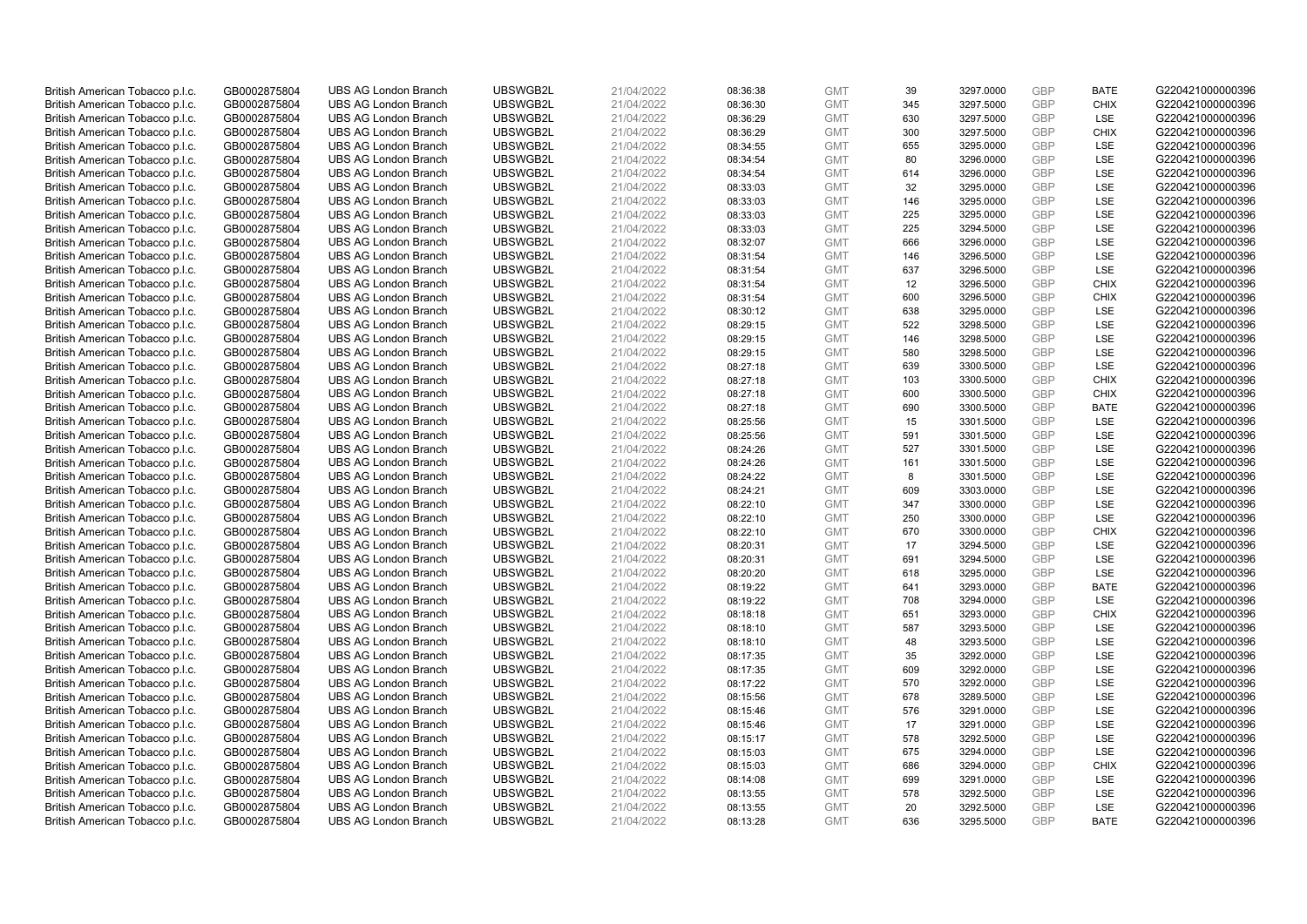| British American Tobacco p.l.c. | GB0002875804 | <b>UBS AG London Branch</b> | UBSWGB2L | 21/04/2022 | 08:13:28 | <b>GMT</b> | 17  | 3295.5000 | <b>GBP</b> | <b>BATE</b> | G220421000000396 |
|---------------------------------|--------------|-----------------------------|----------|------------|----------|------------|-----|-----------|------------|-------------|------------------|
| British American Tobacco p.l.c. | GB0002875804 | <b>UBS AG London Branch</b> | UBSWGB2L | 21/04/2022 | 08:13:19 | <b>GMT</b> | 668 | 3296.5000 | <b>GBP</b> | LSE         | G220421000000396 |
| British American Tobacco p.l.c. | GB0002875804 | <b>UBS AG London Branch</b> | UBSWGB2L | 21/04/2022 | 08:13:16 | <b>GMT</b> | 690 | 3297.0000 | <b>GBP</b> | LSE         | G220421000000396 |
| British American Tobacco p.l.c. | GB0002875804 | <b>UBS AG London Branch</b> | UBSWGB2L | 21/04/2022 | 08:13:16 | <b>GMT</b> | 99  | 3297.0000 | <b>GBP</b> | LSE         | G220421000000396 |
| British American Tobacco p.l.c. | GB0002875804 | <b>UBS AG London Branch</b> | UBSWGB2L | 21/04/2022 | 08:13:16 | <b>GMT</b> | 479 | 3297.0000 | <b>GBP</b> | LSE         | G220421000000396 |
| British American Tobacco p.l.c. | GB0002875804 | <b>UBS AG London Branch</b> | UBSWGB2L | 21/04/2022 | 08:12:21 | <b>GMT</b> | 411 | 3298.5000 | GBP        | LSE         | G220421000000396 |
| British American Tobacco p.l.c. | GB0002875804 | <b>UBS AG London Branch</b> | UBSWGB2L | 21/04/2022 | 08:12:21 | <b>GMT</b> | 286 | 3298.5000 | <b>GBP</b> | LSE         | G220421000000396 |
| British American Tobacco p.l.c. | GB0002875804 | <b>UBS AG London Branch</b> | UBSWGB2L | 21/04/2022 | 08:11:26 | <b>GMT</b> | 354 | 3294.5000 | <b>GBP</b> | LSE         | G220421000000396 |
| British American Tobacco p.l.c. | GB0002875804 | <b>UBS AG London Branch</b> | UBSWGB2L | 21/04/2022 | 08:11:26 | <b>GMT</b> | 292 | 3294.5000 | <b>GBP</b> | LSE         | G220421000000396 |
| British American Tobacco p.l.c. | GB0002875804 | <b>UBS AG London Branch</b> | UBSWGB2L | 21/04/2022 | 08:11:14 | <b>GMT</b> | 612 | 3296.0000 | <b>GBP</b> | <b>LSE</b>  | G220421000000396 |
| British American Tobacco p.l.c. | GB0002875804 | <b>UBS AG London Branch</b> | UBSWGB2L | 21/04/2022 | 08:11:14 | <b>GMT</b> | 17  | 3296.0000 | <b>GBP</b> | LSE         | G220421000000396 |
| British American Tobacco p.l.c. | GB0002875804 | <b>UBS AG London Branch</b> | UBSWGB2L | 21/04/2022 | 08:11:05 | <b>GMT</b> | 66  | 3296.5000 | <b>GBP</b> | <b>CHIX</b> | G220421000000396 |
| British American Tobacco p.l.c. | GB0002875804 | <b>UBS AG London Branch</b> | UBSWGB2L | 21/04/2022 | 08:11:05 | <b>GMT</b> | 550 | 3296.5000 | <b>GBP</b> | <b>CHIX</b> | G220421000000396 |
| British American Tobacco p.l.c. | GB0002875804 | <b>UBS AG London Branch</b> | UBSWGB2L | 21/04/2022 | 08:11:05 | <b>GMT</b> | 636 | 3297.0000 | <b>GBP</b> | LSE         | G220421000000396 |
| British American Tobacco p.l.c. | GB0002875804 | <b>UBS AG London Branch</b> | UBSWGB2L | 21/04/2022 | 08:10:22 | <b>GMT</b> | 663 | 3298.0000 | <b>GBP</b> | LSE         | G220421000000396 |
| British American Tobacco p.l.c. | GB0002875804 | <b>UBS AG London Branch</b> | UBSWGB2L | 21/04/2022 | 08:09:41 | <b>GMT</b> | 668 | 3298.0000 | <b>GBP</b> | LSE         | G220421000000396 |
| British American Tobacco p.l.c. | GB0002875804 | <b>UBS AG London Branch</b> | UBSWGB2L | 21/04/2022 | 08:09:26 | <b>GMT</b> | 584 | 3299.0000 | <b>GBP</b> | <b>LSE</b>  | G220421000000396 |
| British American Tobacco p.l.c. | GB0002875804 | <b>UBS AG London Branch</b> | UBSWGB2L | 21/04/2022 | 08:09:19 | <b>GMT</b> | 15  | 3299.0000 | <b>GBP</b> | LSE         | G220421000000396 |
| British American Tobacco p.l.c. | GB0002875804 | <b>UBS AG London Branch</b> | UBSWGB2L | 21/04/2022 | 08:08:01 | <b>GMT</b> | 586 | 3298.0000 | <b>GBP</b> | <b>BATE</b> | G220421000000396 |
| British American Tobacco p.l.c. | GB0002875804 | <b>UBS AG London Branch</b> | UBSWGB2L | 21/04/2022 | 08:08:01 | <b>GMT</b> | 600 | 3298.0000 | <b>GBP</b> | <b>CHIX</b> | G220421000000396 |
| British American Tobacco p.l.c. | GB0002875804 | <b>UBS AG London Branch</b> | UBSWGB2L | 21/04/2022 | 08:08:01 | <b>GMT</b> | 597 | 3298.0000 | <b>GBP</b> | LSE         | G220421000000396 |
| British American Tobacco p.l.c. | GB0002875804 | <b>UBS AG London Branch</b> | UBSWGB2L | 21/04/2022 | 08:08:01 | <b>GMT</b> | 87  | 3298.0000 | <b>GBP</b> | <b>CHIX</b> | G220421000000396 |
| British American Tobacco p.l.c. | GB0002875804 | <b>UBS AG London Branch</b> | UBSWGB2L | 21/04/2022 | 08:07:43 | <b>GMT</b> | 673 | 3299.0000 | <b>GBP</b> | <b>LSE</b>  | G220421000000396 |
| British American Tobacco p.l.c. | GB0002875804 | <b>UBS AG London Branch</b> | UBSWGB2L | 21/04/2022 | 08:07:11 | <b>GMT</b> | 476 | 3299.5000 | <b>GBP</b> | LSE         | G220421000000396 |
| British American Tobacco p.l.c. | GB0002875804 | <b>UBS AG London Branch</b> | UBSWGB2L | 21/04/2022 | 08:07:11 | <b>GMT</b> | 76  | 3299.5000 | <b>GBP</b> | LSE         | G220421000000396 |
| British American Tobacco p.l.c. | GB0002875804 | <b>UBS AG London Branch</b> | UBSWGB2L | 21/04/2022 | 08:07:11 | <b>GMT</b> | 115 | 3299.5000 | <b>GBP</b> | LSE         | G220421000000396 |
| British American Tobacco p.l.c. | GB0002875804 | <b>UBS AG London Branch</b> | UBSWGB2L | 21/04/2022 | 08:07:11 | <b>GMT</b> | 718 | 3300.0000 | <b>GBP</b> | LSE         | G220421000000396 |
| British American Tobacco p.l.c. | GB0002875804 | <b>UBS AG London Branch</b> | UBSWGB2L | 21/04/2022 | 08:07:11 | <b>GMT</b> | 581 | 3300.0000 | <b>GBP</b> | <b>BATE</b> | G220421000000396 |
| British American Tobacco p.l.c. | GB0002875804 | <b>UBS AG London Branch</b> | UBSWGB2L | 21/04/2022 | 08:06:32 | <b>GMT</b> | 607 | 3302.0000 | <b>GBP</b> | <b>CHIX</b> | G220421000000396 |
| British American Tobacco p.l.c. | GB0002875804 | <b>UBS AG London Branch</b> | UBSWGB2L | 21/04/2022 | 08:06:19 | <b>GMT</b> | 554 | 3303.5000 | <b>GBP</b> | LSE         | G220421000000396 |
| British American Tobacco p.l.c. | GB0002875804 | <b>UBS AG London Branch</b> | UBSWGB2L | 21/04/2022 | 08:06:15 | <b>GMT</b> | 239 | 3303.5000 | <b>GBP</b> | LSE         | G220421000000396 |
| British American Tobacco p.l.c. | GB0002875804 | <b>UBS AG London Branch</b> | UBSWGB2L | 21/04/2022 | 08:06:15 | <b>GMT</b> | 170 | 3303.5000 | <b>GBP</b> | LSE         | G220421000000396 |
| British American Tobacco p.l.c. | GB0002875804 | <b>UBS AG London Branch</b> | UBSWGB2L | 21/04/2022 | 08:06:14 | <b>GMT</b> | 652 | 3304.5000 | <b>GBP</b> | LSE         | G220421000000396 |
| British American Tobacco p.l.c. | GB0002875804 | <b>UBS AG London Branch</b> | UBSWGB2L | 21/04/2022 | 08:06:14 | <b>GMT</b> | 17  | 3304.5000 | <b>GBP</b> | LSE         | G220421000000396 |
| British American Tobacco p.l.c. | GB0002875804 | <b>UBS AG London Branch</b> | UBSWGB2L | 21/04/2022 | 08:06:14 | <b>GMT</b> | 600 | 3304.5000 | <b>GBP</b> | LSE         | G220421000000396 |
| British American Tobacco p.l.c. | GB0002875804 | <b>UBS AG London Branch</b> | UBSWGB2L | 21/04/2022 | 08:04:27 | <b>GMT</b> | 98  | 3299.5000 | <b>GBP</b> | LSE         | G220421000000396 |
| British American Tobacco p.l.c. | GB0002875804 | <b>UBS AG London Branch</b> | UBSWGB2L | 21/04/2022 | 08:04:27 | <b>GMT</b> | 600 | 3299.5000 | <b>GBP</b> | LSE         | G220421000000396 |
| British American Tobacco p.l.c. | GB0002875804 | <b>UBS AG London Branch</b> | UBSWGB2L | 21/04/2022 | 08:03:52 | <b>GMT</b> | 671 | 3301.5000 | <b>GBP</b> | LSE         | G220421000000396 |
| British American Tobacco p.l.c. | GB0002875804 | <b>UBS AG London Branch</b> | UBSWGB2L | 21/04/2022 | 08:03:44 | <b>GMT</b> | 356 | 3303.5000 | <b>GBP</b> | <b>CHIX</b> | G220421000000396 |
| British American Tobacco p.l.c. | GB0002875804 | <b>UBS AG London Branch</b> | UBSWGB2L | 21/04/2022 | 08:03:44 | <b>GMT</b> | 26  | 3303.5000 | <b>GBP</b> | <b>CHIX</b> | G220421000000396 |
| British American Tobacco p.l.c. | GB0002875804 | <b>UBS AG London Branch</b> | UBSWGB2L | 21/04/2022 | 08:03:44 | <b>GMT</b> | 144 | 3304.5000 | <b>GBP</b> | <b>BATE</b> | G220421000000396 |
| British American Tobacco p.l.c. | GB0002875804 | <b>UBS AG London Branch</b> | UBSWGB2L | 21/04/2022 | 08:03:44 | <b>GMT</b> | 421 | 3304.5000 | <b>GBP</b> | <b>BATE</b> | G220421000000396 |
| British American Tobacco p.l.c. | GB0002875804 | <b>UBS AG London Branch</b> | UBSWGB2L | 21/04/2022 | 08:03:44 | <b>GMT</b> | 938 | 3304.0000 | <b>GBP</b> | LSE         | G220421000000396 |
| British American Tobacco p.l.c. | GB0002875804 | <b>UBS AG London Branch</b> | UBSWGB2L | 21/04/2022 | 08:03:44 | <b>GMT</b> | 73  | 3303.5000 | <b>GBP</b> | <b>CHIX</b> | G220421000000396 |
| British American Tobacco p.l.c. | GB0002875804 | <b>UBS AG London Branch</b> | UBSWGB2L | 21/04/2022 | 08:03:44 | <b>GMT</b> | 122 | 3303.5000 | <b>GBP</b> | <b>CHIX</b> | G220421000000396 |
| British American Tobacco p.l.c. | GB0002875804 | <b>UBS AG London Branch</b> | UBSWGB2L | 21/04/2022 | 08:03:44 | <b>GMT</b> | 14  | 3303.5000 | <b>GBP</b> | <b>CHIX</b> | G220421000000396 |
| British American Tobacco p.l.c. | GB0002875804 | <b>UBS AG London Branch</b> | UBSWGB2L | 21/04/2022 | 08:03:44 | <b>GMT</b> | 83  | 3304.5000 | <b>GBP</b> | <b>BATE</b> | G220421000000396 |
| British American Tobacco p.l.c. | GB0002875804 | <b>UBS AG London Branch</b> | UBSWGB2L | 21/04/2022 | 08:03:43 | <b>GMT</b> | 339 | 3306.0000 | <b>GBP</b> | LSE         | G220421000000396 |
| British American Tobacco p.l.c. | GB0002875804 | <b>UBS AG London Branch</b> | UBSWGB2L | 21/04/2022 | 08:03:43 | <b>GMT</b> | 318 | 3306.0000 | <b>GBP</b> | LSE         | G220421000000396 |
| British American Tobacco p.l.c. | GB0002875804 | <b>UBS AG London Branch</b> | UBSWGB2L | 21/04/2022 | 08:03:43 | <b>GMT</b> | 651 | 3306.5000 | <b>GBP</b> | LSE         | G220421000000396 |
| British American Tobacco p.l.c. | GB0002875804 | <b>UBS AG London Branch</b> | UBSWGB2L | 21/04/2022 | 08:03:38 | <b>GMT</b> | 6   | 3306.5000 | <b>GBP</b> | LSE         | G220421000000396 |
| British American Tobacco p.l.c. | GB0002875804 | <b>UBS AG London Branch</b> | UBSWGB2L | 21/04/2022 | 08:02:52 | <b>GMT</b> | 709 | 3308.5000 | <b>GBP</b> | LSE         | G220421000000396 |
| British American Tobacco p.l.c. | GB0002875804 | <b>UBS AG London Branch</b> | UBSWGB2L | 21/04/2022 | 08:02:21 | <b>GMT</b> | 618 | 3314.5000 | <b>GBP</b> | LSE         | G220421000000396 |
| British American Tobacco p.l.c. | GB0002875804 | <b>UBS AG London Branch</b> | UBSWGB2L | 21/04/2022 | 08:02:21 | <b>GMT</b> | 187 | 3316.0000 | GBP        | <b>LSE</b>  | G220421000000396 |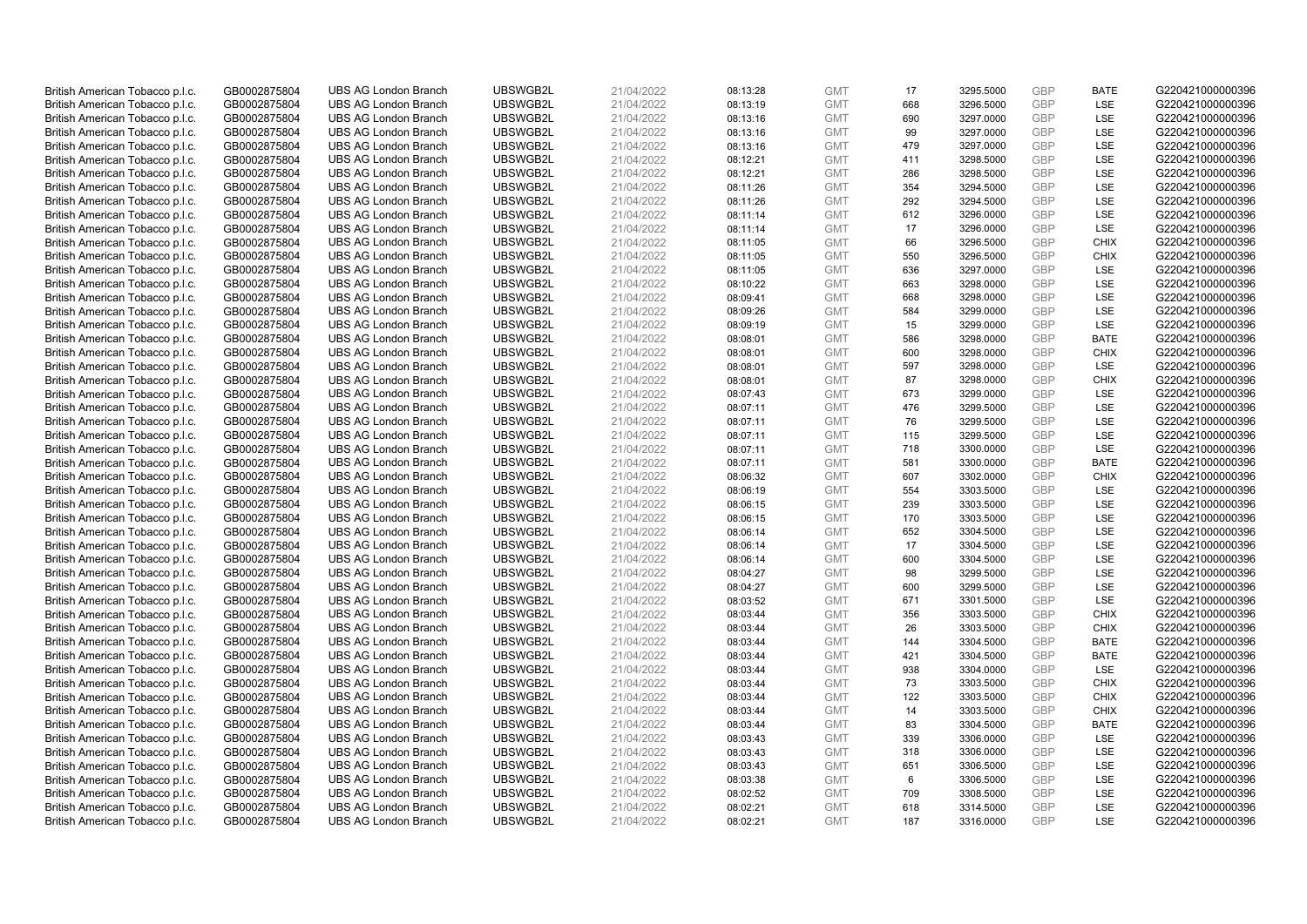| British American Tobacco p.l.c. | GB0002875804 | <b>UBS AG London Branch</b> | UBSWGB2L | 21/04/2022 | 08:02:21 | <b>GMT</b> | 514 | 3316.0000 | <b>GBP</b> | LSE         | G220421000000396 |
|---------------------------------|--------------|-----------------------------|----------|------------|----------|------------|-----|-----------|------------|-------------|------------------|
|                                 | GB0002875804 | <b>UBS AG London Branch</b> | UBSWGB2L | 21/04/2022 |          | <b>GMT</b> | 580 | 3317.0000 | GBP        | LSE         | G220421000000396 |
| British American Tobacco p.l.c. |              |                             |          |            | 08:02:21 |            |     |           |            |             |                  |
| British American Tobacco p.l.c. | GB0002875804 | <b>UBS AG London Branch</b> | UBSWGB2L | 21/04/2022 | 08:02:21 | <b>GMT</b> | 6   | 3317.0000 | <b>GBP</b> | LSE         | G220421000000396 |
| British American Tobacco p.l.c. | GB0002875804 | <b>UBS AG London Branch</b> | UBSWGB2L | 21/04/2022 | 08:01:26 | <b>GMT</b> | 251 | 3317.0000 | GBP        | <b>CHIX</b> | G220421000000396 |
| British American Tobacco p.l.c. | GB0002875804 | <b>UBS AG London Branch</b> | UBSWGB2L | 21/04/2022 | 08:01:26 | <b>GMT</b> | 374 | 3317.0000 | GBP        | <b>CHIX</b> | G220421000000396 |
| British American Tobacco p.l.c. | GB0002875804 | <b>UBS AG London Branch</b> | UBSWGB2L | 21/04/2022 | 08:00:42 | <b>GMT</b> | 78  | 3316.5000 | <b>GBP</b> | <b>LSE</b>  | G220421000000396 |
| British American Tobacco p.l.c. | GB0002875804 | <b>UBS AG London Branch</b> | UBSWGB2L | 21/04/2022 | 08:00:42 | <b>GMT</b> | 454 | 3316.5000 | <b>GBP</b> | LSE         | G220421000000396 |
| British American Tobacco p.l.c. | GB0002875804 | <b>UBS AG London Branch</b> | UBSWGB2L | 21/04/2022 | 08:00:42 | <b>GMT</b> | 78  | 3316.5000 | <b>GBP</b> | LSE         | G220421000000396 |
| British American Tobacco p.l.c. | GB0002875804 | <b>UBS AG London Branch</b> | UBSWGB2L | 21/04/2022 | 08:00:42 | <b>GMT</b> | 573 | 3318.0000 | GBP        | <b>CHIX</b> | G220421000000396 |
| British American Tobacco p.l.c. | GB0002875804 | <b>UBS AG London Branch</b> | UBSWGB2L | 21/04/2022 | 08:00:41 | <b>GMT</b> | 723 | 3320.5000 | <b>GBP</b> | LSE         | G220421000000396 |
| British American Tobacco p.l.c. | GB0002875804 | <b>UBS AG London Branch</b> | UBSWGB2L | 21/04/2022 | 08:00:41 | <b>GMT</b> | 16  | 3320.5000 | <b>GBP</b> | <b>LSE</b>  | G220421000000396 |
| British American Tobacco p.l.c. | GB0002875804 | <b>UBS AG London Branch</b> | UBSWGB2L | 21/04/2022 | 08:00:21 | <b>GMT</b> | 618 | 3323.5000 | <b>GBP</b> | LSE         | G220421000000396 |
| British American Tobacco p.l.c. | GB0002875804 | <b>UBS AG London Branch</b> | UBSWGB2L | 22/04/2022 | 16:22:16 | <b>GMT</b> | 394 | 3,345.00  | <b>GBP</b> | LSE         | G220422000000377 |
| British American Tobacco p.l.c. | GB0002875804 | <b>UBS AG London Branch</b> | UBSWGB2L | 22/04/2022 | 16:21:48 | <b>GMT</b> | 250 | 3,346.00  | <b>GBP</b> | LSE         | G220422000000377 |
| British American Tobacco p.l.c. | GB0002875804 | <b>UBS AG London Branch</b> | UBSWGB2L | 22/04/2022 | 16:21:48 | <b>GMT</b> | 86  | 3,346.00  | GBP        | <b>LSE</b>  | G220422000000377 |
| British American Tobacco p.l.c. | GB0002875804 | <b>UBS AG London Branch</b> | UBSWGB2L | 22/04/2022 | 16:21:48 | <b>GMT</b> | 260 | 3,346.00  | <b>GBP</b> | LSE         | G220422000000377 |
| British American Tobacco p.l.c. | GB0002875804 | <b>UBS AG London Branch</b> | UBSWGB2L | 22/04/2022 | 16:21:48 | <b>GMT</b> | 655 | 3,346.00  | GBP        | LSE         | G220422000000377 |
| British American Tobacco p.l.c. | GB0002875804 | <b>UBS AG London Branch</b> | UBSWGB2L | 22/04/2022 | 16:21:36 | <b>GMT</b> | 22  | 3,346.00  | <b>GBP</b> | LSE         | G220422000000377 |
|                                 |              | <b>UBS AG London Branch</b> | UBSWGB2L |            |          |            |     |           |            | <b>LSE</b>  |                  |
| British American Tobacco p.l.c. | GB0002875804 |                             |          | 22/04/2022 | 16:21:30 | <b>GMT</b> | 12  | 3,346.00  | <b>GBP</b> |             | G220422000000377 |
| British American Tobacco p.l.c. | GB0002875804 | <b>UBS AG London Branch</b> | UBSWGB2L | 22/04/2022 | 16:21:08 | <b>GMT</b> | 51  | 3,346.00  | <b>GBP</b> | LSE         | G220422000000377 |
| British American Tobacco p.l.c. | GB0002875804 | <b>UBS AG London Branch</b> | UBSWGB2L | 22/04/2022 | 16:21:08 | <b>GMT</b> | 893 | 3,346.00  | <b>GBP</b> | LSE         | G220422000000377 |
| British American Tobacco p.l.c. | GB0002875804 | <b>UBS AG London Branch</b> | UBSWGB2L | 22/04/2022 | 16:21:05 | <b>GMT</b> | 753 | 3,346.50  | <b>GBP</b> | <b>BATE</b> | G220422000000377 |
| British American Tobacco p.l.c. | GB0002875804 | <b>UBS AG London Branch</b> | UBSWGB2L | 22/04/2022 | 16:21:05 | <b>GMT</b> | 667 | 3,346.50  | <b>GBP</b> | <b>CHIX</b> | G220422000000377 |
| British American Tobacco p.l.c. | GB0002875804 | <b>UBS AG London Branch</b> | UBSWGB2L | 22/04/2022 | 16:21:04 | <b>GMT</b> | 216 | 3,346.50  | <b>GBP</b> | <b>CHIX</b> | G220422000000377 |
| British American Tobacco p.l.c. | GB0002875804 | <b>UBS AG London Branch</b> | UBSWGB2L | 22/04/2022 | 16:21:04 | <b>GMT</b> | 58  | 3,346.50  | <b>GBP</b> | <b>CHIX</b> | G220422000000377 |
| British American Tobacco p.l.c. | GB0002875804 | <b>UBS AG London Branch</b> | UBSWGB2L | 22/04/2022 | 16:21:04 | <b>GMT</b> | 169 | 3,346.50  | <b>GBP</b> | <b>CHIX</b> | G220422000000377 |
| British American Tobacco p.l.c. | GB0002875804 | <b>UBS AG London Branch</b> | UBSWGB2L | 22/04/2022 | 16:21:04 | <b>GMT</b> | 63  | 3,346.00  | <b>GBP</b> | <b>CHIX</b> | G220422000000377 |
| British American Tobacco p.l.c. | GB0002875804 | <b>UBS AG London Branch</b> | UBSWGB2L | 22/04/2022 | 16:21:04 | <b>GMT</b> | 55  | 3,346.00  | GBP        | <b>BATE</b> | G220422000000377 |
| British American Tobacco p.l.c. | GB0002875804 | <b>UBS AG London Branch</b> | UBSWGB2L | 22/04/2022 | 16:21:04 | <b>GMT</b> | 18  | 3,346.00  | <b>GBP</b> | <b>BATE</b> | G220422000000377 |
| British American Tobacco p.l.c. | GB0002875804 | <b>UBS AG London Branch</b> | UBSWGB2L | 22/04/2022 | 16:21:04 | <b>GMT</b> | 48  | 3,346.00  | GBP        | <b>BATE</b> | G220422000000377 |
| British American Tobacco p.l.c. | GB0002875804 | <b>UBS AG London Branch</b> | UBSWGB2L | 22/04/2022 | 16:20:35 | <b>GMT</b> | 575 | 3,346.50  | <b>GBP</b> | LSE         | G220422000000377 |
| British American Tobacco p.l.c. | GB0002875804 | <b>UBS AG London Branch</b> | UBSWGB2L | 22/04/2022 | 16:20:27 | <b>GMT</b> | 228 | 3,346.50  | GBP        | <b>LSE</b>  | G220422000000377 |
| British American Tobacco p.l.c. | GB0002875804 | <b>UBS AG London Branch</b> | UBSWGB2L | 22/04/2022 | 16:20:27 | <b>GMT</b> | 289 | 3,346.50  | <b>GBP</b> | LSE         | G220422000000377 |
| British American Tobacco p.l.c. | GB0002875804 | <b>UBS AG London Branch</b> | UBSWGB2L | 22/04/2022 | 16:20:27 | <b>GMT</b> | 239 | 3,346.50  | <b>GBP</b> | LSE         | G220422000000377 |
| British American Tobacco p.l.c. | GB0002875804 | <b>UBS AG London Branch</b> | UBSWGB2L | 22/04/2022 | 16:20:09 | <b>GMT</b> | 169 | 3,346.50  | GBP        | LSE         | G220422000000377 |
| British American Tobacco p.l.c. | GB0002875804 | <b>UBS AG London Branch</b> | UBSWGB2L | 22/04/2022 | 16:20:09 | <b>GMT</b> | 306 | 3,346.50  | <b>GBP</b> | LSE         | G220422000000377 |
| British American Tobacco p.l.c. | GB0002875804 | <b>UBS AG London Branch</b> | UBSWGB2L | 22/04/2022 | 16:19:51 | <b>GMT</b> | 281 | 3,346.50  | GBP        | <b>LSE</b>  | G220422000000377 |
| British American Tobacco p.l.c. | GB0002875804 | <b>UBS AG London Branch</b> | UBSWGB2L | 22/04/2022 | 16:19:51 | <b>GMT</b> | 146 | 3,346.50  | <b>GBP</b> | LSE         | G220422000000377 |
| British American Tobacco p.l.c. | GB0002875804 | <b>UBS AG London Branch</b> | UBSWGB2L | 22/04/2022 | 16:19:40 | <b>GMT</b> | 370 | 3,345.50  | <b>GBP</b> | LSE         | G220422000000377 |
| British American Tobacco p.l.c. | GB0002875804 | <b>UBS AG London Branch</b> | UBSWGB2L | 22/04/2022 | 16:19:00 | <b>GMT</b> | 129 | 3,345.00  | <b>GBP</b> | LSE         | G220422000000377 |
| British American Tobacco p.l.c. | GB0002875804 | <b>UBS AG London Branch</b> | UBSWGB2L | 22/04/2022 | 16:19:00 | <b>GMT</b> | 250 | 3,345.00  | GBP        | LSE         | G220422000000377 |
| British American Tobacco p.l.c. | GB0002875804 | <b>UBS AG London Branch</b> | UBSWGB2L | 22/04/2022 | 16:19:00 | <b>GMT</b> | 331 | 3,345.00  | <b>GBP</b> | LSE         | G220422000000377 |
| British American Tobacco p.l.c. | GB0002875804 | <b>UBS AG London Branch</b> | UBSWGB2L | 22/04/2022 | 16:18:25 | <b>GMT</b> | 631 | 3,345.00  | <b>GBP</b> | LSE         | G220422000000377 |
| British American Tobacco p.l.c. | GB0002875804 | <b>UBS AG London Branch</b> | UBSWGB2L | 22/04/2022 | 16:18:04 | <b>GMT</b> | 509 | 3,345.50  | <b>GBP</b> | <b>LSE</b>  | G220422000000377 |
| British American Tobacco p.l.c. | GB0002875804 | <b>UBS AG London Branch</b> | UBSWGB2L | 22/04/2022 | 16:18:04 | <b>GMT</b> | 113 | 3,345.50  | <b>GBP</b> | LSE         | G220422000000377 |
|                                 |              | <b>UBS AG London Branch</b> | UBSWGB2L | 22/04/2022 |          | <b>GMT</b> | 705 |           | <b>GBP</b> | <b>CHIX</b> | G220422000000377 |
| British American Tobacco p.l.c. | GB0002875804 |                             |          |            | 16:17:54 |            |     | 3,346.00  |            |             |                  |
| British American Tobacco p.l.c. | GB0002875804 | <b>UBS AG London Branch</b> | UBSWGB2L | 22/04/2022 | 16:17:09 | <b>GMT</b> | 714 | 3,347.00  | <b>GBP</b> | LSE         | G220422000000377 |
| British American Tobacco p.l.c. | GB0002875804 | <b>UBS AG London Branch</b> | UBSWGB2L | 22/04/2022 | 16:17:00 | <b>GMT</b> | 677 | 3,348.50  | <b>GBP</b> | LSE         | G220422000000377 |
| British American Tobacco p.l.c. | GB0002875804 | <b>UBS AG London Branch</b> | UBSWGB2L | 22/04/2022 | 16:16:18 | <b>GMT</b> | 145 | 3,351.00  | <b>GBP</b> | LSE         | G220422000000377 |
| British American Tobacco p.l.c. | GB0002875804 | <b>UBS AG London Branch</b> | UBSWGB2L | 22/04/2022 | 16:16:18 | <b>GMT</b> | 480 | 3,351.00  | <b>GBP</b> | <b>LSE</b>  | G220422000000377 |
| British American Tobacco p.l.c. | GB0002875804 | <b>UBS AG London Branch</b> | UBSWGB2L | 22/04/2022 | 16:16:18 | <b>GMT</b> | 218 | 3,351.00  | <b>GBP</b> | <b>BATE</b> | G220422000000377 |
| British American Tobacco p.l.c. | GB0002875804 | <b>UBS AG London Branch</b> | UBSWGB2L | 22/04/2022 | 16:16:16 | <b>GMT</b> | 634 | 3,351.50  | <b>GBP</b> | LSE         | G220422000000377 |
| British American Tobacco p.l.c. | GB0002875804 | <b>UBS AG London Branch</b> | UBSWGB2L | 22/04/2022 | 16:16:16 | <b>GMT</b> | 641 | 3,351.50  | <b>GBP</b> | <b>CHIX</b> | G220422000000377 |
| British American Tobacco p.l.c. | GB0002875804 | <b>UBS AG London Branch</b> | UBSWGB2L | 22/04/2022 | 16:15:48 | <b>GMT</b> | 26  | 3.351.00  | GBP        | <b>BATE</b> | G220422000000377 |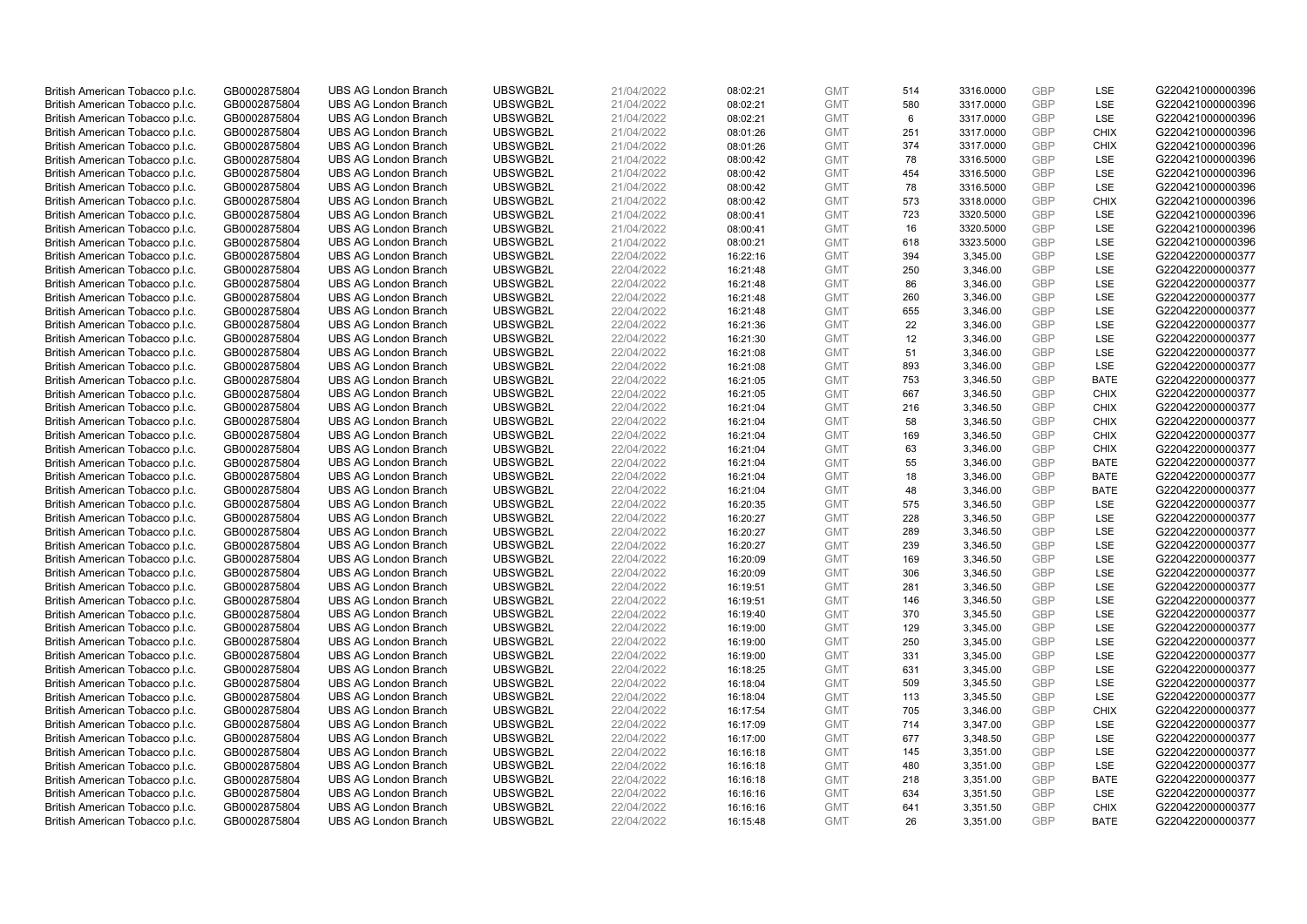| British American Tobacco p.l.c. | GB0002875804                 | <b>UBS AG London Branch</b> | UBSWGB2L | 22/04/2022 | 16:15:41 | <b>GMT</b> | 35             | 3,351.00  | <b>GBP</b> | <b>CHIX</b>       | G220422000000377 |
|---------------------------------|------------------------------|-----------------------------|----------|------------|----------|------------|----------------|-----------|------------|-------------------|------------------|
| British American Tobacco p.l.c. | GB0002875804                 | <b>UBS AG London Branch</b> | UBSWGB2L | 22/04/2022 | 16:15:39 | <b>GMT</b> | 509            | 3,351.00  | GBP        | <b>LSE</b>        | G220422000000377 |
| British American Tobacco p.l.c. | GB0002875804                 | <b>UBS AG London Branch</b> | UBSWGB2L | 22/04/2022 | 16:15:39 | <b>GMT</b> | 75             | 3,351.00  | <b>GBP</b> | LSE               | G220422000000377 |
| British American Tobacco p.l.c. | GB0002875804                 | <b>UBS AG London Branch</b> | UBSWGB2L | 22/04/2022 | 16:15:39 | <b>GMT</b> | 17             | 3,351.00  | <b>GBP</b> | LSE               | G220422000000377 |
| British American Tobacco p.l.c. | GB0002875804                 | <b>UBS AG London Branch</b> | UBSWGB2L | 22/04/2022 | 16:15:39 | <b>GMT</b> | 252            | 3,351.00  | <b>GBP</b> | <b>BATE</b>       | G220422000000377 |
|                                 |                              |                             |          |            |          |            |                |           |            |                   |                  |
| British American Tobacco p.l.c. | GB0002875804                 | <b>UBS AG London Branch</b> | UBSWGB2L | 22/04/2022 | 16:15:39 | <b>GMT</b> | 199            | 3,351.00  | <b>GBP</b> | <b>BATE</b>       | G220422000000377 |
| British American Tobacco p.l.c. | GB0002875804                 | <b>UBS AG London Branch</b> | UBSWGB2L | 22/04/2022 | 16:15:31 | <b>GMT</b> | 229            | 3,351.50  | <b>GBP</b> | <b>CHIX</b>       | G220422000000377 |
| British American Tobacco p.l.c. | GB0002875804                 | <b>UBS AG London Branch</b> | UBSWGB2L | 22/04/2022 | 16:15:02 | <b>GMT</b> | 705            | 3,351.50  | <b>GBP</b> | LSE               | G220422000000377 |
| British American Tobacco p.l.c. | GB0002875804                 | <b>UBS AG London Branch</b> | UBSWGB2L | 22/04/2022 | 16:14:58 | <b>GMT</b> | $\overline{4}$ | 3351.5000 | <b>GBP</b> | LSE               | G220422000000377 |
| British American Tobacco p.l.c. | GB0002875804                 | <b>UBS AG London Branch</b> | UBSWGB2L | 22/04/2022 | 16:14:46 | <b>GMT</b> | 713            | 3352.0000 | <b>GBP</b> | LSE               | G220422000000377 |
| British American Tobacco p.l.c. | GB0002875804                 | <b>UBS AG London Branch</b> | UBSWGB2L | 22/04/2022 | 16:13:42 | <b>GMT</b> | 705            | 3350.0000 | <b>GBP</b> | LSE               | G220422000000377 |
| British American Tobacco p.l.c. | GB0002875804                 | <b>UBS AG London Branch</b> | UBSWGB2L | 22/04/2022 | 16:13:31 | <b>GMT</b> | 698            | 3350.0000 | <b>GBP</b> | LSE               | G220422000000377 |
| British American Tobacco p.l.c. | GB0002875804                 | <b>UBS AG London Branch</b> | UBSWGB2L | 22/04/2022 | 16:13:13 | <b>GMT</b> | 286            | 3350.5000 | <b>GBP</b> | <b>LSE</b>        | G220422000000377 |
| British American Tobacco p.l.c. | GB0002875804                 | <b>UBS AG London Branch</b> | UBSWGB2L | 22/04/2022 | 16:13:07 | <b>GMT</b> | 671            | 3350.5000 | <b>GBP</b> | LSE               | G220422000000377 |
| British American Tobacco p.l.c. | GB0002875804                 | <b>UBS AG London Branch</b> | UBSWGB2L | 22/04/2022 | 16:11:56 | <b>GMT</b> | 587            | 3350.5000 | <b>GBP</b> | <b>LSE</b>        | G220422000000377 |
| British American Tobacco p.l.c. | GB0002875804                 | <b>UBS AG London Branch</b> | UBSWGB2L | 22/04/2022 | 16:11:56 | <b>GMT</b> | 423            | 3350.5000 | <b>GBP</b> | <b>CHIX</b>       | G220422000000377 |
| British American Tobacco p.l.c. | GB0002875804                 | <b>UBS AG London Branch</b> | UBSWGB2L | 22/04/2022 | 16:11:56 | <b>GMT</b> | 276            | 3350.5000 | <b>GBP</b> | <b>CHIX</b>       | G220422000000377 |
| British American Tobacco p.l.c. | GB0002875804                 | <b>UBS AG London Branch</b> | UBSWGB2L | 22/04/2022 | 16:11:20 | <b>GMT</b> | 587            | 3350.0000 | GBP        | LSE               | G220422000000377 |
| British American Tobacco p.l.c. | GB0002875804                 | <b>UBS AG London Branch</b> | UBSWGB2L | 22/04/2022 | 16:11:11 | <b>GMT</b> | 188            | 3351.0000 | <b>GBP</b> | <b>LSE</b>        | G220422000000377 |
| British American Tobacco p.l.c. | GB0002875804                 | <b>UBS AG London Branch</b> | UBSWGB2L | 22/04/2022 | 16:11:11 | <b>GMT</b> | 239            | 3351.0000 | <b>GBP</b> | LSE               | G220422000000377 |
| British American Tobacco p.l.c. | GB0002875804                 | <b>UBS AG London Branch</b> | UBSWGB2L | 22/04/2022 | 16:11:11 | <b>GMT</b> | 228            | 3351.0000 | <b>GBP</b> | LSE               | G220422000000377 |
| British American Tobacco p.l.c. | GB0002875804                 | <b>UBS AG London Branch</b> | UBSWGB2L | 22/04/2022 | 16:11:11 | <b>GMT</b> | 696            | 3351.0000 | <b>GBP</b> | LSE               | G220422000000377 |
| British American Tobacco p.l.c. | GB0002875804                 | <b>UBS AG London Branch</b> | UBSWGB2L | 22/04/2022 | 16:10:10 | <b>GMT</b> | 706            | 3351.5000 | <b>GBP</b> | <b>BATE</b>       | G220422000000377 |
| British American Tobacco p.l.c. | GB0002875804                 | <b>UBS AG London Branch</b> | UBSWGB2L | 22/04/2022 | 16:10:06 | <b>GMT</b> | 281            | 3351.5000 | <b>GBP</b> | <b>LSE</b>        | G220422000000377 |
| British American Tobacco p.l.c. | GB0002875804                 | <b>UBS AG London Branch</b> | UBSWGB2L | 22/04/2022 | 16:10:06 | <b>GMT</b> | 300            | 3351.5000 | <b>GBP</b> | LSE               | G220422000000377 |
| British American Tobacco p.l.c. | GB0002875804                 | <b>UBS AG London Branch</b> | UBSWGB2L | 22/04/2022 | 16:09:15 | <b>GMT</b> | 452            | 3353.0000 | <b>GBP</b> | LSE               | G220422000000377 |
| British American Tobacco p.l.c. | GB0002875804                 | <b>UBS AG London Branch</b> | UBSWGB2L | 22/04/2022 | 16:09:15 | <b>GMT</b> | 196            | 3353.0000 | <b>GBP</b> | LSE               | G220422000000377 |
| British American Tobacco p.l.c. | GB0002875804                 | <b>UBS AG London Branch</b> | UBSWGB2L | 22/04/2022 | 16:09:15 | <b>GMT</b> | 938            | 3353.5000 | <b>GBP</b> | <b>LSE</b>        | G220422000000377 |
| British American Tobacco p.l.c. | GB0002875804                 | <b>UBS AG London Branch</b> | UBSWGB2L | 22/04/2022 | 16:09:09 | <b>GMT</b> | 673            | 3353.5000 | <b>GBP</b> | <b>CHIX</b>       | G220422000000377 |
| British American Tobacco p.l.c. | GB0002875804                 | <b>UBS AG London Branch</b> | UBSWGB2L | 22/04/2022 | 16:09:08 | <b>GMT</b> | 1020           | 3354.0000 | <b>GBP</b> | LSE               | G220422000000377 |
| British American Tobacco p.l.c. | GB0002875804                 | <b>UBS AG London Branch</b> | UBSWGB2L | 22/04/2022 | 16:08:49 | <b>GMT</b> | 34             | 3353.0000 | GBP        | LSE               | G220422000000377 |
| British American Tobacco p.l.c. | GB0002875804                 | <b>UBS AG London Branch</b> | UBSWGB2L | 22/04/2022 | 16:08:24 | <b>GMT</b> | 250            | 3352.5000 | <b>GBP</b> | <b>LSE</b>        | G220422000000377 |
| British American Tobacco p.l.c. | GB0002875804                 | <b>UBS AG London Branch</b> | UBSWGB2L | 22/04/2022 | 16:08:16 | <b>GMT</b> | 250            | 3352.5000 | <b>GBP</b> | LSE               | G220422000000377 |
| British American Tobacco p.l.c. | GB0002875804                 | <b>UBS AG London Branch</b> | UBSWGB2L | 22/04/2022 | 16:07:08 | <b>GMT</b> | 130            | 3351.5000 | <b>GBP</b> | LSE               | G220422000000377 |
| British American Tobacco p.l.c. | GB0002875804                 | <b>UBS AG London Branch</b> | UBSWGB2L | 22/04/2022 | 16:07:08 | <b>GMT</b> | 270            | 3351.5000 | <b>GBP</b> | LSE               | G220422000000377 |
| British American Tobacco p.l.c. | GB0002875804                 | <b>UBS AG London Branch</b> | UBSWGB2L | 22/04/2022 | 16:07:08 | <b>GMT</b> | 239            | 3351.5000 | <b>GBP</b> | LSE               | G220422000000377 |
| British American Tobacco p.l.c. | GB0002875804                 | <b>UBS AG London Branch</b> | UBSWGB2L | 22/04/2022 | 16:07:08 | <b>GMT</b> | 262            | 3351.5000 | <b>GBP</b> | <b>LSE</b>        | G220422000000377 |
| British American Tobacco p.l.c. | GB0002875804                 | <b>UBS AG London Branch</b> | UBSWGB2L | 22/04/2022 | 16:07:08 | <b>GMT</b> | 443            | 3351.5000 | <b>GBP</b> | LSE               | G220422000000377 |
| British American Tobacco p.l.c. | GB0002875804                 | <b>UBS AG London Branch</b> | UBSWGB2L | 22/04/2022 | 16:06:48 | <b>GMT</b> | 178            | 3352.0000 | <b>GBP</b> | <b>CHIX</b>       | G220422000000377 |
| British American Tobacco p.l.c. | GB0002875804                 | <b>UBS AG London Branch</b> | UBSWGB2L | 22/04/2022 | 16:06:47 | <b>GMT</b> | 27             | 3352.0000 | <b>GBP</b> | <b>CHIX</b>       | G220422000000377 |
| British American Tobacco p.l.c. | GB0002875804                 | <b>UBS AG London Branch</b> | UBSWGB2L | 22/04/2022 | 16:06:47 | <b>GMT</b> | 226            | 3352.0000 | <b>GBP</b> | <b>CHIX</b>       | G220422000000377 |
| British American Tobacco p.l.c. |                              | <b>UBS AG London Branch</b> | UBSWGB2L | 22/04/2022 | 16:06:47 | <b>GMT</b> | 204            | 3352.0000 | <b>GBP</b> | <b>CHIX</b>       | G220422000000377 |
|                                 | GB0002875804<br>GB0002875804 |                             | UBSWGB2L | 22/04/2022 | 16:06:28 | <b>GMT</b> | 313            |           | <b>GBP</b> | LSE               | G220422000000377 |
| British American Tobacco p.l.c. |                              | <b>UBS AG London Branch</b> |          |            |          |            |                | 3352.0000 | GBP        |                   |                  |
| British American Tobacco p.l.c. | GB0002875804                 | <b>UBS AG London Branch</b> | UBSWGB2L | 22/04/2022 | 16:06:28 | <b>GMT</b> | 73             | 3352.0000 |            | LSE<br><b>LSE</b> | G220422000000377 |
| British American Tobacco p.l.c. | GB0002875804                 | <b>UBS AG London Branch</b> | UBSWGB2L | 22/04/2022 | 16:06:28 | <b>GMT</b> | 295            | 3352.0000 | <b>GBP</b> |                   | G220422000000377 |
| British American Tobacco p.l.c. | GB0002875804                 | <b>UBS AG London Branch</b> | UBSWGB2L | 22/04/2022 | 16:06:07 | <b>GMT</b> | 713            | 3352.5000 | <b>GBP</b> | LSE               | G220422000000377 |
| British American Tobacco p.l.c. | GB0002875804                 | <b>UBS AG London Branch</b> | UBSWGB2L | 22/04/2022 | 16:06:07 | <b>GMT</b> | 696            | 3352.5000 | <b>GBP</b> | <b>BATE</b>       | G220422000000377 |
| British American Tobacco p.l.c. | GB0002875804                 | <b>UBS AG London Branch</b> | UBSWGB2L | 22/04/2022 | 16:05:25 | <b>GMT</b> | 237            | 3352.5000 | <b>GBP</b> | LSE               | G220422000000377 |
| British American Tobacco p.l.c. | GB0002875804                 | <b>UBS AG London Branch</b> | UBSWGB2L | 22/04/2022 | 16:05:25 | <b>GMT</b> | 426            | 3352.5000 | <b>GBP</b> | LSE               | G220422000000377 |
| British American Tobacco p.l.c. | GB0002875804                 | <b>UBS AG London Branch</b> | UBSWGB2L | 22/04/2022 | 16:04:56 | <b>GMT</b> | 677            | 3353.0000 | <b>GBP</b> | <b>LSE</b>        | G220422000000377 |
| British American Tobacco p.l.c. | GB0002875804                 | <b>UBS AG London Branch</b> | UBSWGB2L | 22/04/2022 | 16:04:29 | <b>GMT</b> | 405            | 3353.5000 | <b>GBP</b> | <b>CHIX</b>       | G220422000000377 |
| British American Tobacco p.l.c. | GB0002875804                 | <b>UBS AG London Branch</b> | UBSWGB2L | 22/04/2022 | 16:04:29 | <b>GMT</b> | 289            | 3353.5000 | <b>GBP</b> | <b>CHIX</b>       | G220422000000377 |
| British American Tobacco p.l.c. | GB0002875804                 | <b>UBS AG London Branch</b> | UBSWGB2L | 22/04/2022 | 16:04:29 | <b>GMT</b> | 619            | 3353.5000 | <b>GBP</b> | <b>LSE</b>        | G220422000000377 |
| British American Tobacco p.l.c. | GB0002875804                 | <b>UBS AG London Branch</b> | UBSWGB2L | 22/04/2022 | 16:03:58 | <b>GMT</b> | 139            | 3353.0000 | GBP        | <b>LSE</b>        | G220422000000377 |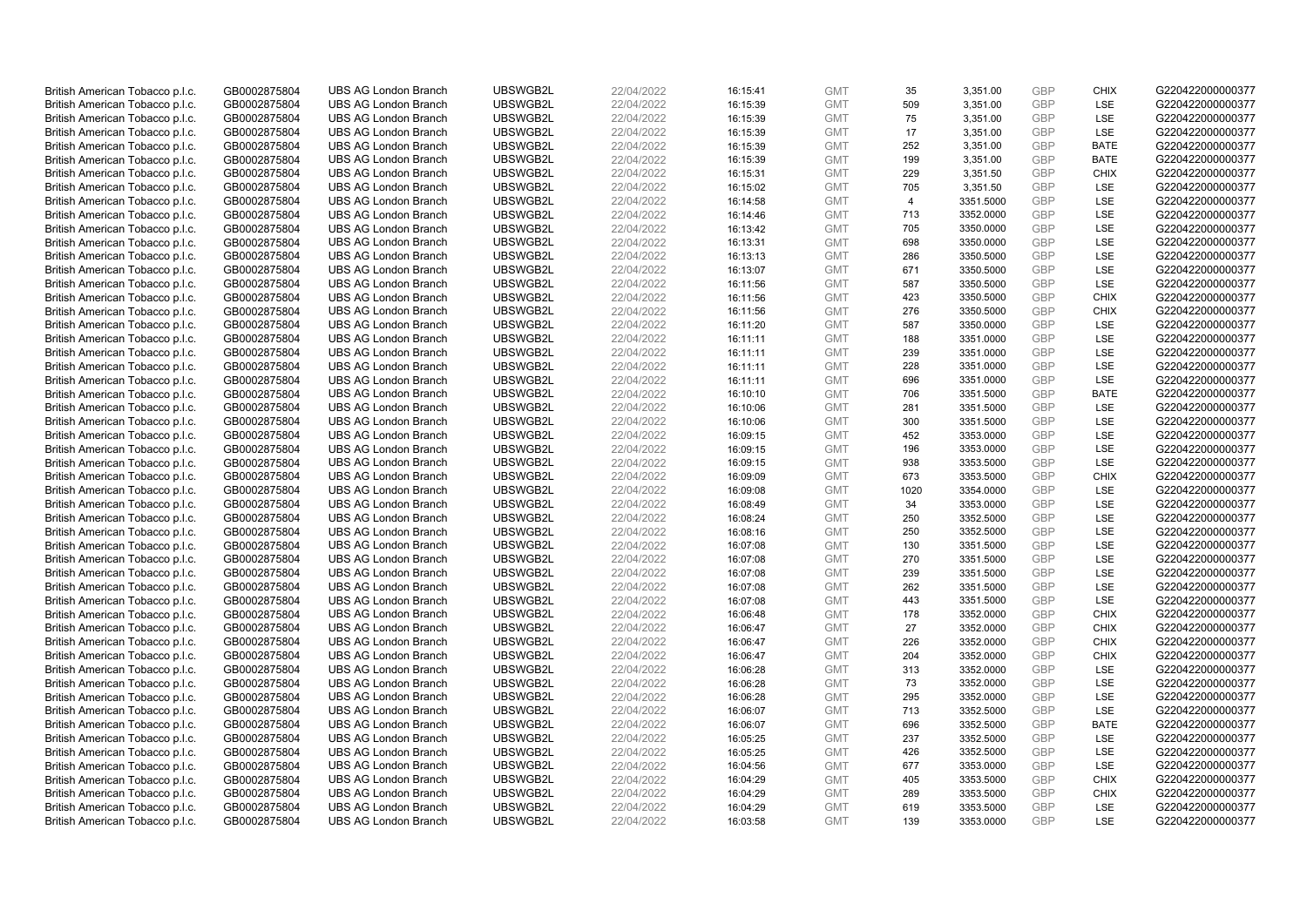| British American Tobacco p.l.c. | GB0002875804 | <b>UBS AG London Branch</b> | UBSWGB2L | 22/04/2022 | 16:03:58 | <b>GMT</b> | 561  | 3353.0000 | <b>GBP</b> | LSE         | G220422000000377 |
|---------------------------------|--------------|-----------------------------|----------|------------|----------|------------|------|-----------|------------|-------------|------------------|
|                                 | GB0002875804 | <b>UBS AG London Branch</b> | UBSWGB2L | 22/04/2022 |          | <b>GMT</b> | 705  | 3353.5000 | GBP        | LSE         | G220422000000377 |
| British American Tobacco p.l.c. |              |                             |          |            | 16:03:55 |            |      |           | GBP        | <b>BATE</b> |                  |
| British American Tobacco p.l.c. | GB0002875804 | <b>UBS AG London Branch</b> | UBSWGB2L | 22/04/2022 | 16:02:51 | <b>GMT</b> | 147  | 3354.0000 |            |             | G220422000000377 |
| British American Tobacco p.l.c. | GB0002875804 | <b>UBS AG London Branch</b> | UBSWGB2L | 22/04/2022 | 16:02:51 | <b>GMT</b> | 46   | 3354.0000 | <b>GBP</b> | <b>CHIX</b> | G220422000000377 |
| British American Tobacco p.l.c. | GB0002875804 | <b>UBS AG London Branch</b> | UBSWGB2L | 22/04/2022 | 16:02:51 | <b>GMT</b> | 22   | 3354.0000 | <b>GBP</b> | <b>BATE</b> | G220422000000377 |
| British American Tobacco p.l.c. | GB0002875804 | <b>UBS AG London Branch</b> | UBSWGB2L | 22/04/2022 | 16:02:51 | <b>GMT</b> | 175  | 3354.0000 | <b>GBP</b> | <b>CHIX</b> | G220422000000377 |
| British American Tobacco p.l.c. | GB0002875804 | <b>UBS AG London Branch</b> | UBSWGB2L | 22/04/2022 | 16:02:51 | <b>GMT</b> | 127  | 3354.0000 | <b>GBP</b> | <b>BATE</b> | G220422000000377 |
| British American Tobacco p.l.c. | GB0002875804 | <b>UBS AG London Branch</b> | UBSWGB2L | 22/04/2022 | 16:02:51 | <b>GMT</b> | 69   | 3354.0000 | <b>GBP</b> | <b>BATE</b> | G220422000000377 |
| British American Tobacco p.l.c. | GB0002875804 | <b>UBS AG London Branch</b> | UBSWGB2L | 22/04/2022 | 16:02:51 | <b>GMT</b> | 32   | 3354.0000 | <b>GBP</b> | <b>CHIX</b> | G220422000000377 |
| British American Tobacco p.l.c. | GB0002875804 | <b>UBS AG London Branch</b> | UBSWGB2L | 22/04/2022 | 16:02:51 | <b>GMT</b> | 260  | 3354.0000 | <b>GBP</b> | <b>BATE</b> | G220422000000377 |
| British American Tobacco p.l.c. | GB0002875804 | <b>UBS AG London Branch</b> | UBSWGB2L | 22/04/2022 | 16:02:51 | <b>GMT</b> | 336  | 3354.0000 | <b>GBP</b> | <b>CHIX</b> | G220422000000377 |
| British American Tobacco p.l.c. | GB0002875804 | <b>UBS AG London Branch</b> | UBSWGB2L | 22/04/2022 | 16:02:51 | <b>GMT</b> | 630  | 3354.0000 | <b>GBP</b> | LSE         | G220422000000377 |
| British American Tobacco p.l.c. | GB0002875804 | <b>UBS AG London Branch</b> | UBSWGB2L | 22/04/2022 | 16:02:40 | <b>GMT</b> | 698  | 3354.5000 | GBP        | LSE         | G220422000000377 |
| British American Tobacco p.l.c. | GB0002875804 | <b>UBS AG London Branch</b> | UBSWGB2L | 22/04/2022 | 16:02:40 | <b>GMT</b> | 616  | 3354.5000 | <b>GBP</b> | LSE         | G220422000000377 |
| British American Tobacco p.l.c. | GB0002875804 | <b>UBS AG London Branch</b> | UBSWGB2L | 22/04/2022 | 16:02:30 | <b>GMT</b> | 43   | 3354.5000 | GBP        | <b>LSE</b>  | G220422000000377 |
| British American Tobacco p.l.c. | GB0002875804 | <b>UBS AG London Branch</b> | UBSWGB2L | 22/04/2022 | 16:01:23 | <b>GMT</b> | 641  | 3352.0000 | <b>GBP</b> | LSE         | G220422000000377 |
| British American Tobacco p.l.c. | GB0002875804 | <b>UBS AG London Branch</b> | UBSWGB2L | 22/04/2022 | 16:00:59 | <b>GMT</b> | 666  | 3353.0000 | GBP        | LSE         | G220422000000377 |
| British American Tobacco p.l.c. | GB0002875804 | <b>UBS AG London Branch</b> | UBSWGB2L | 22/04/2022 | 16:00:59 | <b>GMT</b> | 20   | 3353.0000 | GBP        | <b>CHIX</b> | G220422000000377 |
| British American Tobacco p.l.c. | GB0002875804 | <b>UBS AG London Branch</b> | UBSWGB2L | 22/04/2022 | 16:00:59 | <b>GMT</b> | 552  | 3353.0000 | <b>GBP</b> | <b>CHIX</b> | G220422000000377 |
| British American Tobacco p.l.c. | GB0002875804 | <b>UBS AG London Branch</b> | UBSWGB2L | 22/04/2022 | 16:00:00 | <b>GMT</b> | 25   | 3353.0000 | <b>GBP</b> | <b>CHIX</b> | G220422000000377 |
| British American Tobacco p.l.c. | GB0002875804 | <b>UBS AG London Branch</b> | UBSWGB2L | 22/04/2022 | 15:59:59 | <b>GMT</b> | 154  | 3353.0000 | <b>GBP</b> | LSE         | G220422000000377 |
| British American Tobacco p.l.c. | GB0002875804 | <b>UBS AG London Branch</b> | UBSWGB2L | 22/04/2022 | 15:59:59 | <b>GMT</b> | 116  | 3353.0000 | GBP        | LSE         | G220422000000377 |
| British American Tobacco p.l.c. | GB0002875804 | <b>UBS AG London Branch</b> | UBSWGB2L | 22/04/2022 | 15:59:59 | <b>GMT</b> | 114  | 3353.0000 | <b>GBP</b> | LSE         | G220422000000377 |
| British American Tobacco p.l.c. | GB0002875804 | <b>UBS AG London Branch</b> | UBSWGB2L | 22/04/2022 | 15:59:59 | <b>GMT</b> | 109  | 3353.0000 | <b>GBP</b> | <b>LSE</b>  | G220422000000377 |
| British American Tobacco p.l.c. | GB0002875804 | <b>UBS AG London Branch</b> | UBSWGB2L | 22/04/2022 | 15:59:59 | <b>GMT</b> | 114  | 3353.0000 | <b>GBP</b> | LSE         | G220422000000377 |
| British American Tobacco p.l.c. | GB0002875804 | <b>UBS AG London Branch</b> | UBSWGB2L | 22/04/2022 | 15:59:59 | <b>GMT</b> | 9    | 3353.0000 | GBP        | LSE         | G220422000000377 |
| British American Tobacco p.l.c. | GB0002875804 | <b>UBS AG London Branch</b> | UBSWGB2L | 22/04/2022 | 15:59:59 | <b>GMT</b> | 157  | 3353.0000 | <b>GBP</b> | LSE         | G220422000000377 |
| British American Tobacco p.l.c. | GB0002875804 | <b>UBS AG London Branch</b> | UBSWGB2L | 22/04/2022 | 15:59:59 | <b>GMT</b> | 107  | 3353.0000 | GBP        | LSE         | G220422000000377 |
| British American Tobacco p.l.c. | GB0002875804 | <b>UBS AG London Branch</b> | UBSWGB2L | 22/04/2022 | 15:59:59 | <b>GMT</b> | 180  | 3353.0000 | <b>GBP</b> | LSE         | G220422000000377 |
| British American Tobacco p.l.c. | GB0002875804 | <b>UBS AG London Branch</b> | UBSWGB2L | 22/04/2022 | 15:59:59 | <b>GMT</b> | 157  | 3353.0000 | GBP        | LSE         | G220422000000377 |
| British American Tobacco p.l.c. | GB0002875804 | <b>UBS AG London Branch</b> | UBSWGB2L | 22/04/2022 | 15:59:59 | <b>GMT</b> | 250  | 3353.5000 | <b>GBP</b> | LSE         | G220422000000377 |
| British American Tobacco p.l.c. | GB0002875804 | <b>UBS AG London Branch</b> | UBSWGB2L | 22/04/2022 | 15:59:59 | <b>GMT</b> | 107  | 3353.5000 | GBP        | <b>LSE</b>  | G220422000000377 |
| British American Tobacco p.l.c. | GB0002875804 | <b>UBS AG London Branch</b> | UBSWGB2L | 22/04/2022 | 15:59:59 | <b>GMT</b> | 63   | 3353.5000 | <b>GBP</b> | LSE         | G220422000000377 |
| British American Tobacco p.l.c. | GB0002875804 | <b>UBS AG London Branch</b> | UBSWGB2L | 22/04/2022 | 15:59:59 | <b>GMT</b> | 143  | 3353.5000 | <b>GBP</b> | LSE         | G220422000000377 |
| British American Tobacco p.l.c. | GB0002875804 | <b>UBS AG London Branch</b> | UBSWGB2L | 22/04/2022 | 15:59:59 | <b>GMT</b> | 107  | 3353.5000 | GBP        | LSE         | G220422000000377 |
| British American Tobacco p.l.c. | GB0002875804 | <b>UBS AG London Branch</b> | UBSWGB2L | 22/04/2022 | 15:59:05 | <b>GMT</b> | 421  | 3352.5000 | <b>GBP</b> | LSE         | G220422000000377 |
| British American Tobacco p.l.c. | GB0002875804 | <b>UBS AG London Branch</b> | UBSWGB2L | 22/04/2022 | 15:59:05 | <b>GMT</b> | 285  | 3352.5000 | GBP        | <b>LSE</b>  | G220422000000377 |
| British American Tobacco p.l.c. | GB0002875804 | <b>UBS AG London Branch</b> | UBSWGB2L | 22/04/2022 | 15:58:58 | <b>GMT</b> | 621  | 3353.0000 | <b>GBP</b> | LSE         | G220422000000377 |
| British American Tobacco p.l.c. | GB0002875804 | <b>UBS AG London Branch</b> | UBSWGB2L | 22/04/2022 | 15:58:40 | <b>GMT</b> | 270  | 3352.5000 | GBP        | LSE         | G220422000000377 |
| British American Tobacco p.l.c. | GB0002875804 | <b>UBS AG London Branch</b> | UBSWGB2L | 22/04/2022 | 15:58:40 | <b>GMT</b> | 687  | 3352.5000 | <b>GBP</b> | LSE         | G220422000000377 |
| British American Tobacco p.l.c. | GB0002875804 | <b>UBS AG London Branch</b> | UBSWGB2L | 22/04/2022 | 15:58:29 | <b>GMT</b> | 94   | 3352.5000 | GBP        | <b>BATE</b> | G220422000000377 |
| British American Tobacco p.l.c. | GB0002875804 | <b>UBS AG London Branch</b> | UBSWGB2L | 22/04/2022 | 15:58:29 | <b>GMT</b> | 197  | 3352.5000 | <b>GBP</b> | <b>BATE</b> | G220422000000377 |
| British American Tobacco p.l.c. | GB0002875804 | <b>UBS AG London Branch</b> | UBSWGB2L | 22/04/2022 | 15:58:29 | <b>GMT</b> | 344  | 3352.5000 | GBP        | <b>BATE</b> | G220422000000377 |
| British American Tobacco p.l.c. | GB0002875804 | <b>UBS AG London Branch</b> | UBSWGB2L | 22/04/2022 | 15:58:29 | <b>GMT</b> | 754  | 3352.5000 | GBP        | LSE         | G220422000000377 |
| British American Tobacco p.l.c. | GB0002875804 | <b>UBS AG London Branch</b> | UBSWGB2L | 22/04/2022 | 15:58:05 | <b>GMT</b> | 19   | 3352.5000 | GBP        | <b>CHIX</b> | G220422000000377 |
| British American Tobacco p.l.c. | GB0002875804 | <b>UBS AG London Branch</b> | UBSWGB2L | 22/04/2022 | 15:58:05 | <b>GMT</b> | 650  | 3352.5000 | <b>GBP</b> | <b>CHIX</b> | G220422000000377 |
| British American Tobacco p.l.c. | GB0002875804 | <b>UBS AG London Branch</b> | UBSWGB2L | 22/04/2022 | 15:57:30 | <b>GMT</b> | 369  | 3352.5000 | GBP        | LSE         | G220422000000377 |
| British American Tobacco p.l.c. | GB0002875804 | <b>UBS AG London Branch</b> | UBSWGB2L | 22/04/2022 | 15:57:30 | <b>GMT</b> | 300  | 3352.5000 | GBP        | LSE         | G220422000000377 |
| British American Tobacco p.l.c. | GB0002875804 | <b>UBS AG London Branch</b> | UBSWGB2L | 22/04/2022 | 15:57:21 | <b>GMT</b> | 607  | 3353.0000 | GBP        | LSE         | G220422000000377 |
| British American Tobacco p.l.c. | GB0002875804 | <b>UBS AG London Branch</b> | UBSWGB2L | 22/04/2022 | 15:57:21 | <b>GMT</b> | 282  | 3353.0000 | GBP        | <b>LSE</b>  | G220422000000377 |
| British American Tobacco p.l.c. | GB0002875804 | <b>UBS AG London Branch</b> | UBSWGB2L | 22/04/2022 | 15:57:17 | <b>GMT</b> | 292  | 3353.5000 | <b>GBP</b> | <b>CHIX</b> | G220422000000377 |
| British American Tobacco p.l.c. | GB0002875804 | <b>UBS AG London Branch</b> | UBSWGB2L | 22/04/2022 | 15:57:17 | <b>GMT</b> | 126  | 3353.5000 | GBP        | <b>CHIX</b> | G220422000000377 |
| British American Tobacco p.l.c. | GB0002875804 | <b>UBS AG London Branch</b> | UBSWGB2L | 22/04/2022 | 15:57:17 | <b>GMT</b> | 589  | 3353.5000 | <b>GBP</b> | <b>BATE</b> | G220422000000377 |
| British American Tobacco p.l.c. | GB0002875804 | <b>UBS AG London Branch</b> | UBSWGB2L | 22/04/2022 | 15:57:17 | <b>GMT</b> | 1151 | 3353.5000 | GBP        | <b>LSE</b>  | G220422000000377 |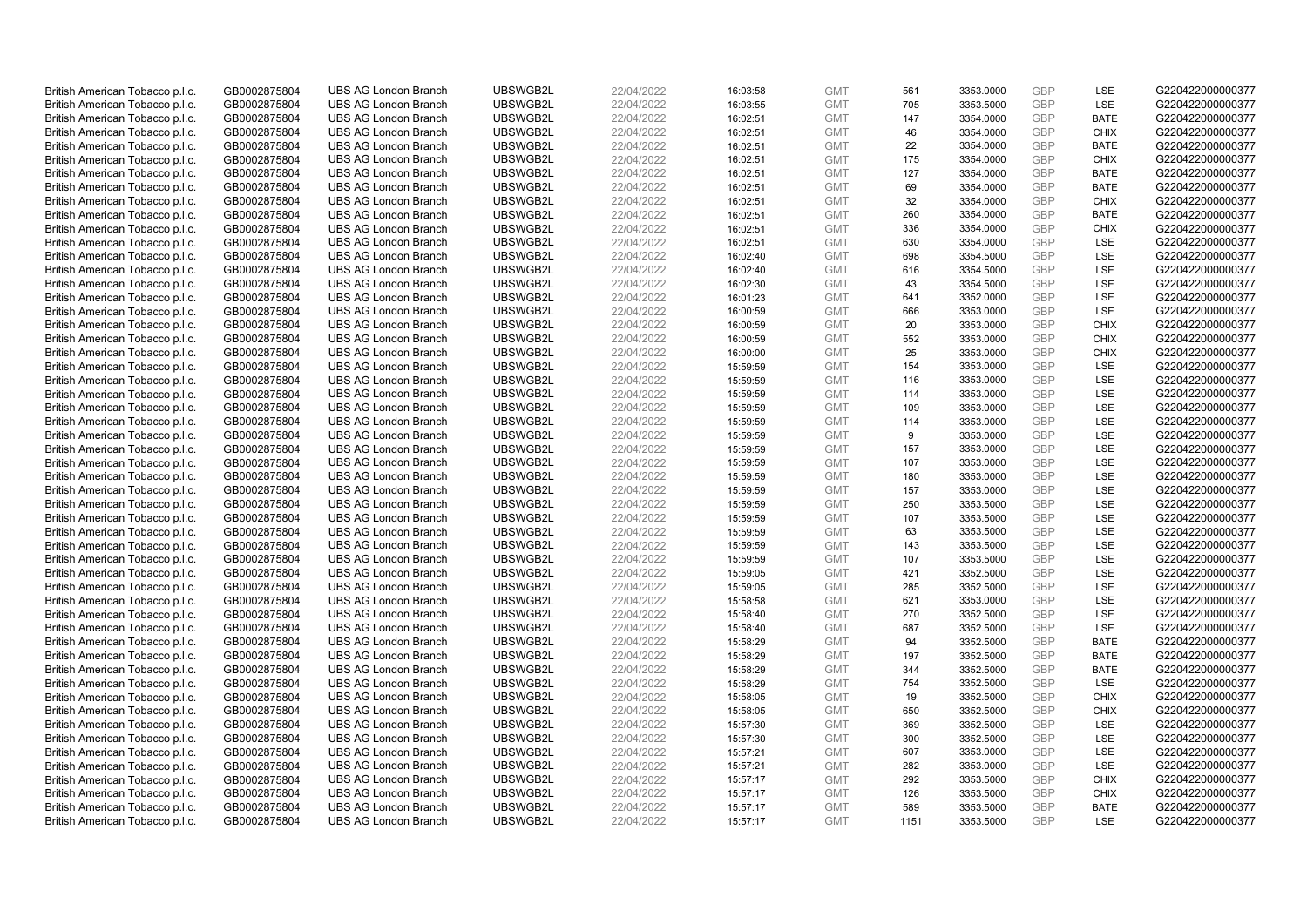| British American Tobacco p.l.c.                                    | GB0002875804                 |                             | UBSWGB2L | 22/04/2022 |          | <b>GMT</b> |                |           | <b>GBP</b> |                           | G220422000000377 |
|--------------------------------------------------------------------|------------------------------|-----------------------------|----------|------------|----------|------------|----------------|-----------|------------|---------------------------|------------------|
|                                                                    |                              | <b>UBS AG London Branch</b> |          |            | 15:57:17 |            | 255<br>594     | 3353.5000 | GBP        | <b>CHIX</b><br><b>LSE</b> |                  |
| British American Tobacco p.l.c.                                    | GB0002875804                 | <b>UBS AG London Branch</b> | UBSWGB2L | 22/04/2022 | 15:57:17 | <b>GMT</b> |                | 3353.5000 |            |                           | G220422000000377 |
| British American Tobacco p.l.c.                                    | GB0002875804                 | <b>UBS AG London Branch</b> | UBSWGB2L | 22/04/2022 | 15:56:03 | <b>GMT</b> | 596            | 3351.0000 | GBP        | LSE                       | G220422000000377 |
| British American Tobacco p.l.c.                                    | GB0002875804                 | <b>UBS AG London Branch</b> | UBSWGB2L | 22/04/2022 | 15:56:00 | <b>GMT</b> | 400            | 3351.0000 | <b>GBP</b> | LSE                       | G220422000000377 |
| British American Tobacco p.l.c.                                    | GB0002875804                 | <b>UBS AG London Branch</b> | UBSWGB2L | 22/04/2022 | 15:56:00 | <b>GMT</b> | 300            | 3351.0000 | <b>GBP</b> | <b>CHIX</b>               | G220422000000377 |
| British American Tobacco p.l.c.                                    | GB0002875804                 | <b>UBS AG London Branch</b> | UBSWGB2L | 22/04/2022 | 15:56:00 | <b>GMT</b> | 229            | 3351.0000 | <b>GBP</b> | <b>CHIX</b>               | G220422000000377 |
| British American Tobacco p.l.c.                                    | GB0002875804                 | <b>UBS AG London Branch</b> | UBSWGB2L | 22/04/2022 | 15:55:39 | <b>GMT</b> | 250            | 3350.5000 | <b>GBP</b> | LSE                       | G220422000000377 |
| British American Tobacco p.l.c.                                    | GB0002875804                 | <b>UBS AG London Branch</b> | UBSWGB2L | 22/04/2022 | 15:55:39 | <b>GMT</b> | 85             | 3350.5000 | <b>GBP</b> | LSE                       | G220422000000377 |
| British American Tobacco p.l.c.                                    | GB0002875804                 | <b>UBS AG London Branch</b> | UBSWGB2L | 22/04/2022 | 15:55:39 | <b>GMT</b> | 1200           | 3350.5000 | <b>GBP</b> | LSE                       | G220422000000377 |
| British American Tobacco p.l.c.                                    | GB0002875804                 | <b>UBS AG London Branch</b> | UBSWGB2L | 22/04/2022 | 15:55:23 | <b>GMT</b> | 100            | 3350.0000 | <b>GBP</b> | <b>BATE</b>               | G220422000000377 |
| British American Tobacco p.l.c.                                    | GB0002875804                 | <b>UBS AG London Branch</b> | UBSWGB2L | 22/04/2022 | 15:55:23 | <b>GMT</b> | 100            | 3350.0000 | <b>GBP</b> | <b>BATE</b>               | G220422000000377 |
| British American Tobacco p.l.c.                                    | GB0002875804                 | <b>UBS AG London Branch</b> | UBSWGB2L | 22/04/2022 | 15:54:13 | <b>GMT</b> | 1087           | 3349.0000 | <b>GBP</b> | LSE                       | G220422000000377 |
| British American Tobacco p.l.c.                                    | GB0002875804                 | <b>UBS AG London Branch</b> | UBSWGB2L | 22/04/2022 | 15:54:13 | <b>GMT</b> | 184            | 3349.0000 | GBP        | <b>CHIX</b>               | G220422000000377 |
| British American Tobacco p.l.c.                                    | GB0002875804                 | <b>UBS AG London Branch</b> | UBSWGB2L | 22/04/2022 | 15:52:15 | <b>GMT</b> | 714            | 3347.0000 | <b>GBP</b> | LSE                       | G220422000000377 |
| British American Tobacco p.l.c.                                    | GB0002875804                 | <b>UBS AG London Branch</b> | UBSWGB2L | 22/04/2022 | 15:51:28 | <b>GMT</b> | 683            | 3347.5000 | GBP        | LSE                       | G220422000000377 |
| British American Tobacco p.l.c.                                    | GB0002875804                 | <b>UBS AG London Branch</b> | UBSWGB2L | 22/04/2022 | 15:51:17 | <b>GMT</b> | 6              | 3347.0000 | <b>GBP</b> | LSE                       | G220422000000377 |
| British American Tobacco p.l.c.                                    | GB0002875804                 | <b>UBS AG London Branch</b> | UBSWGB2L | 22/04/2022 | 15:51:08 | <b>GMT</b> | $\overline{7}$ | 3347.5000 | GBP        | <b>CHIX</b>               | G220422000000377 |
| British American Tobacco p.l.c.                                    | GB0002875804                 | <b>UBS AG London Branch</b> | UBSWGB2L | 22/04/2022 | 15:51:05 | <b>GMT</b> | 681            | 3347.5000 | GBP        | <b>LSE</b>                | G220422000000377 |
| British American Tobacco p.l.c.                                    | GB0002875804                 | <b>UBS AG London Branch</b> | UBSWGB2L | 22/04/2022 | 15:51:05 | <b>GMT</b> | 658            | 3347.5000 | <b>GBP</b> | <b>CHIX</b>               | G220422000000377 |
| British American Tobacco p.l.c.                                    | GB0002875804                 | <b>UBS AG London Branch</b> | UBSWGB2L | 22/04/2022 | 15:51:05 | <b>GMT</b> | 614            | 3347.5000 | <b>GBP</b> | LSE                       | G220422000000377 |
| British American Tobacco p.l.c.                                    | GB0002875804                 | <b>UBS AG London Branch</b> | UBSWGB2L | 22/04/2022 | 15:50:00 | <b>GMT</b> | 14             | 3345.0000 | <b>GBP</b> | LSE                       | G220422000000377 |
| British American Tobacco p.l.c.                                    | GB0002875804                 | <b>UBS AG London Branch</b> | UBSWGB2L | 22/04/2022 | 15:50:00 | <b>GMT</b> | 678            | 3345.0000 | GBP        | LSE                       | G220422000000377 |
| British American Tobacco p.l.c.                                    | GB0002875804                 | <b>UBS AG London Branch</b> | UBSWGB2L | 22/04/2022 | 15:48:14 | <b>GMT</b> | 536            | 3341.5000 | <b>GBP</b> | <b>BATE</b>               | G220422000000377 |
| British American Tobacco p.l.c.                                    | GB0002875804                 | <b>UBS AG London Branch</b> | UBSWGB2L | 22/04/2022 | 15:48:14 | <b>GMT</b> | 25             | 3341.5000 | <b>GBP</b> | <b>BATE</b>               | G220422000000377 |
| British American Tobacco p.l.c.                                    | GB0002875804                 | <b>UBS AG London Branch</b> | UBSWGB2L | 22/04/2022 | 15:48:14 | <b>GMT</b> | 35             | 3341.5000 | <b>GBP</b> | <b>BATE</b>               | G220422000000377 |
| British American Tobacco p.l.c.                                    | GB0002875804                 | <b>UBS AG London Branch</b> | UBSWGB2L | 22/04/2022 | 15:48:11 | <b>GMT</b> | 487            | 3342.0000 | GBP        | LSE                       | G220422000000377 |
| British American Tobacco p.l.c.                                    | GB0002875804                 | <b>UBS AG London Branch</b> | UBSWGB2L | 22/04/2022 | 15:48:11 | <b>GMT</b> | 177            | 3342.0000 | <b>GBP</b> | LSE                       | G220422000000377 |
| British American Tobacco p.l.c.                                    | GB0002875804                 | <b>UBS AG London Branch</b> | UBSWGB2L | 22/04/2022 | 15:47:26 | <b>GMT</b> | 663            | 3340.5000 | GBP        | CHIX                      | G220422000000377 |
| British American Tobacco p.l.c.                                    | GB0002875804                 | <b>UBS AG London Branch</b> | UBSWGB2L | 22/04/2022 | 15:47:26 | <b>GMT</b> | 400            | 3340.5000 | <b>GBP</b> | <b>LSE</b>                | G220422000000377 |
| British American Tobacco p.l.c.                                    | GB0002875804                 | <b>UBS AG London Branch</b> | UBSWGB2L | 22/04/2022 | 15:47:26 | <b>GMT</b> | 241            | 3340.5000 | GBP        | LSE                       | G220422000000377 |
| British American Tobacco p.l.c.                                    | GB0002875804                 | <b>UBS AG London Branch</b> | UBSWGB2L | 22/04/2022 | 15:47:06 | <b>GMT</b> | 609            | 3340.5000 | <b>GBP</b> | LSE                       | G220422000000377 |
| British American Tobacco p.l.c.                                    | GB0002875804                 | <b>UBS AG London Branch</b> | UBSWGB2L | 22/04/2022 | 15:46:30 | <b>GMT</b> | 141            | 3341.0000 | GBP        | <b>LSE</b>                | G220422000000377 |
| British American Tobacco p.l.c.                                    | GB0002875804                 | <b>UBS AG London Branch</b> | UBSWGB2L | 22/04/2022 | 15:46:30 | <b>GMT</b> | 239            | 3341.0000 | <b>GBP</b> | LSE                       | G220422000000377 |
| British American Tobacco p.l.c.                                    | GB0002875804                 | <b>UBS AG London Branch</b> | UBSWGB2L | 22/04/2022 | 15:46:30 | <b>GMT</b> | 243            | 3341.0000 | <b>GBP</b> | LSE                       | G220422000000377 |
| British American Tobacco p.l.c.                                    | GB0002875804                 | <b>UBS AG London Branch</b> | UBSWGB2L | 22/04/2022 | 15:46:30 | <b>GMT</b> | 651            | 3341.0000 | GBP        | LSE                       | G220422000000377 |
| British American Tobacco p.l.c.                                    | GB0002875804                 | <b>UBS AG London Branch</b> | UBSWGB2L | 22/04/2022 | 15:45:04 | <b>GMT</b> | 9              | 3341.5000 | <b>GBP</b> | LSE                       | G220422000000377 |
| British American Tobacco p.l.c.                                    | GB0002875804                 | <b>UBS AG London Branch</b> | UBSWGB2L | 22/04/2022 | 15:45:04 | <b>GMT</b> | 57             | 3341.5000 | GBP        | <b>LSE</b>                | G220422000000377 |
| British American Tobacco p.l.c.                                    | GB0002875804                 | <b>UBS AG London Branch</b> | UBSWGB2L | 22/04/2022 | 15:45:04 | <b>GMT</b> | 39             | 3341.5000 | <b>GBP</b> | LSE                       | G220422000000377 |
| British American Tobacco p.l.c.                                    | GB0002875804                 | <b>UBS AG London Branch</b> | UBSWGB2L | 22/04/2022 | 15:45:04 | <b>GMT</b> | 664            | 3341.5000 | GBP        | LSE                       | G220422000000377 |
| British American Tobacco p.l.c.                                    | GB0002875804                 | <b>UBS AG London Branch</b> | UBSWGB2L | 22/04/2022 | 15:45:04 | <b>GMT</b> | 31             | 3341.5000 | <b>GBP</b> | LSE                       | G220422000000377 |
| British American Tobacco p.l.c.                                    | GB0002875804                 | <b>UBS AG London Branch</b> | UBSWGB2L | 22/04/2022 | 15:45:04 | <b>GMT</b> | 108            | 3341.5000 | GBP        | <b>CHIX</b>               | G220422000000377 |
| British American Tobacco p.l.c.                                    | GB0002875804                 | <b>UBS AG London Branch</b> | UBSWGB2L | 22/04/2022 | 15:45:04 | <b>GMT</b> | 148            | 3341.5000 | <b>GBP</b> | <b>CHIX</b>               | G220422000000377 |
| British American Tobacco p.l.c.                                    | GB0002875804                 | <b>UBS AG London Branch</b> | UBSWGB2L | 22/04/2022 | 15:45:03 | <b>GMT</b> | 147            | 3341.5000 | GBP        | <b>CHIX</b>               | G220422000000377 |
| British American Tobacco p.l.c.                                    | GB0002875804                 | <b>UBS AG London Branch</b> | UBSWGB2L | 22/04/2022 | 15:45:02 | <b>GMT</b> | 152            | 3341.5000 | GBP        | <b>CHIX</b>               | G220422000000377 |
| British American Tobacco p.l.c.                                    | GB0002875804                 | <b>UBS AG London Branch</b> | UBSWGB2L | 22/04/2022 | 15:45:02 | <b>GMT</b> | 557            | 3341.5000 | GBP        | LSE                       | G220422000000377 |
|                                                                    |                              | <b>UBS AG London Branch</b> | UBSWGB2L | 22/04/2022 | 15:45:02 | <b>GMT</b> | 140            | 3341.5000 | <b>GBP</b> | <b>CHIX</b>               | G220422000000377 |
| British American Tobacco p.l.c.<br>British American Tobacco p.l.c. | GB0002875804<br>GB0002875804 | <b>UBS AG London Branch</b> | UBSWGB2L | 22/04/2022 | 15:43:02 | <b>GMT</b> | 142            | 3341.5000 | GBP        | LSE                       | G220422000000377 |
|                                                                    |                              | <b>UBS AG London Branch</b> | UBSWGB2L |            |          | <b>GMT</b> | 400            | 3341.5000 | GBP        | LSE                       | G220422000000377 |
| British American Tobacco p.l.c.                                    | GB0002875804                 |                             |          | 22/04/2022 | 15:43:02 |            |                |           | GBP        |                           |                  |
| British American Tobacco p.l.c.                                    | GB0002875804                 | <b>UBS AG London Branch</b> | UBSWGB2L | 22/04/2022 | 15:43:02 | <b>GMT</b> | 134            | 3341.5000 | GBP        | LSE                       | G220422000000377 |
| British American Tobacco p.l.c.                                    | GB0002875804                 | <b>UBS AG London Branch</b> | UBSWGB2L | 22/04/2022 | 15:42:58 | <b>GMT</b> | 685            | 3342.0000 |            | <b>BATE</b>               | G220422000000377 |
| British American Tobacco p.l.c.                                    | GB0002875804                 | <b>UBS AG London Branch</b> | UBSWGB2L | 22/04/2022 | 15:42:46 | <b>GMT</b> | 76             | 3342.5000 | <b>GBP</b> | LSE                       | G220422000000377 |
| British American Tobacco p.l.c.                                    | GB0002875804                 | <b>UBS AG London Branch</b> | UBSWGB2L | 22/04/2022 | 15:42:46 | <b>GMT</b> | 524            | 3342.5000 | GBP        | LSE                       | G220422000000377 |
| British American Tobacco p.l.c.                                    | GB0002875804                 | <b>UBS AG London Branch</b> | UBSWGB2L | 22/04/2022 | 15:42:00 | <b>GMT</b> | 23             | 3343.0000 | <b>GBP</b> | <b>CHIX</b>               | G220422000000377 |
| British American Tobacco p.l.c.                                    | GB0002875804                 | <b>UBS AG London Branch</b> | UBSWGB2L | 22/04/2022 | 15:42:00 | <b>GMT</b> | 31             | 3343.0000 | GBP        | CHIX                      | G220422000000377 |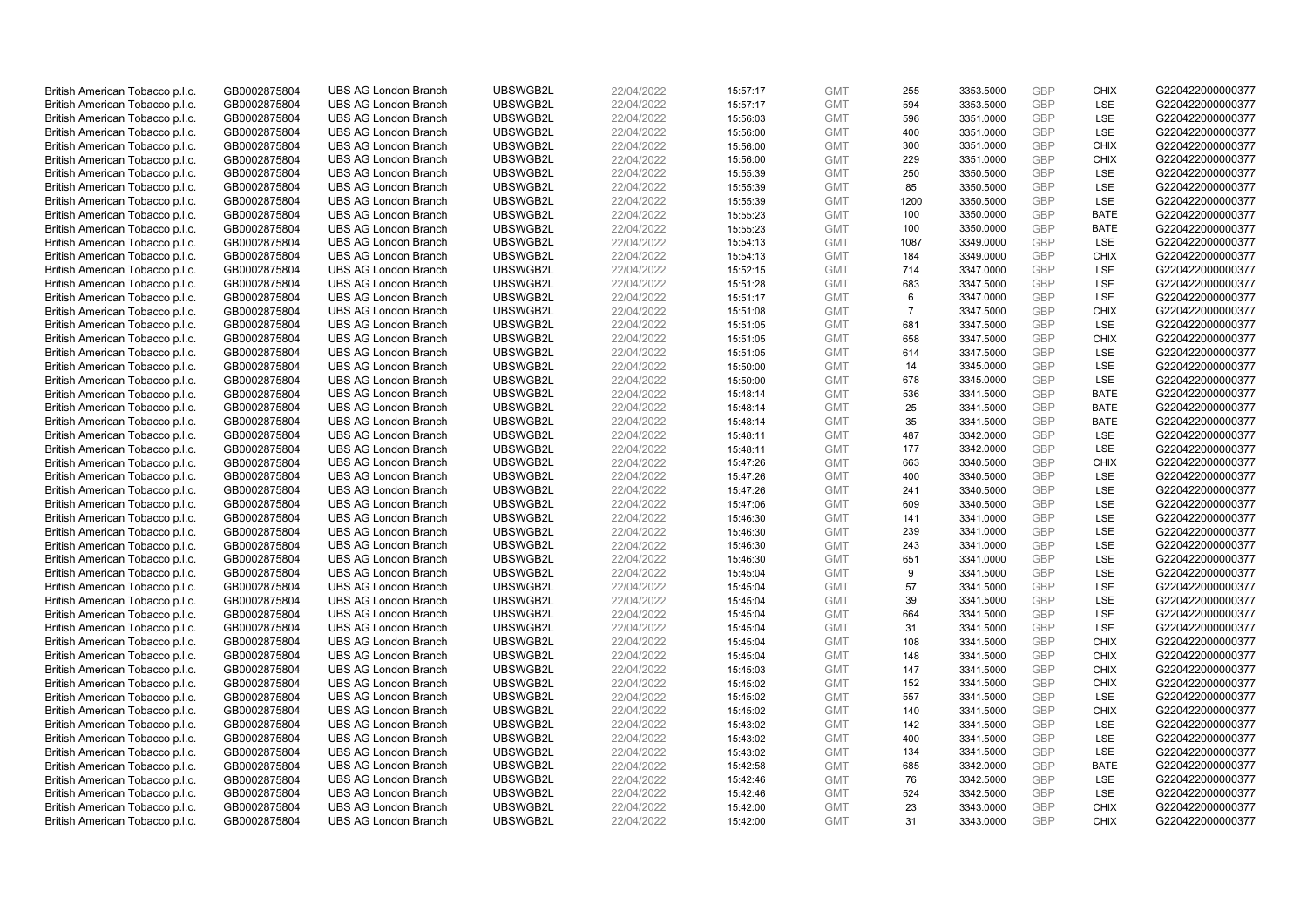| British American Tobacco p.l.c. | GB0002875804 | <b>UBS AG London Branch</b> | UBSWGB2L | 22/04/2022 | 15:42:00 | <b>GMT</b> | 101 | 3343.0000 | <b>GBP</b> | <b>CHIX</b> | G220422000000377 |
|---------------------------------|--------------|-----------------------------|----------|------------|----------|------------|-----|-----------|------------|-------------|------------------|
|                                 |              |                             |          |            |          |            |     |           | GBP        | CHIX        |                  |
| British American Tobacco p.l.c. | GB0002875804 | <b>UBS AG London Branch</b> | UBSWGB2L | 22/04/2022 | 15:42:00 | <b>GMT</b> | 184 | 3343.0000 |            |             | G220422000000377 |
| British American Tobacco p.l.c. | GB0002875804 | <b>UBS AG London Branch</b> | UBSWGB2L | 22/04/2022 | 15:41:59 | <b>GMT</b> | 282 | 3343.0000 | GBP        | <b>CHIX</b> | G220422000000377 |
| British American Tobacco p.l.c. | GB0002875804 | <b>UBS AG London Branch</b> | UBSWGB2L | 22/04/2022 | 15:41:58 | <b>GMT</b> | 33  | 3343.5000 | <b>GBP</b> | LSE         | G220422000000377 |
| British American Tobacco p.l.c. | GB0002875804 | <b>UBS AG London Branch</b> | UBSWGB2L | 22/04/2022 | 15:41:50 | <b>GMT</b> | 400 | 3343.5000 | <b>GBP</b> | LSE         | G220422000000377 |
| British American Tobacco p.l.c. | GB0002875804 | <b>UBS AG London Branch</b> | UBSWGB2L | 22/04/2022 | 15:41:50 | <b>GMT</b> | 240 | 3343.5000 | <b>GBP</b> | <b>LSE</b>  | G220422000000377 |
| British American Tobacco p.l.c. | GB0002875804 | <b>UBS AG London Branch</b> | UBSWGB2L | 22/04/2022 | 15:40:45 | <b>GMT</b> | 611 | 3343.5000 | <b>GBP</b> | LSE         | G220422000000377 |
| British American Tobacco p.l.c. | GB0002875804 | <b>UBS AG London Branch</b> | UBSWGB2L | 22/04/2022 | 15:39:53 | <b>GMT</b> | 74  | 3345.0000 | <b>GBP</b> | LSE         | G220422000000377 |
| British American Tobacco p.l.c. | GB0002875804 | <b>UBS AG London Branch</b> | UBSWGB2L | 22/04/2022 | 15:39:53 | <b>GMT</b> | 250 | 3345.0000 | GBP        | LSE         | G220422000000377 |
| British American Tobacco p.l.c. | GB0002875804 | <b>UBS AG London Branch</b> | UBSWGB2L | 22/04/2022 | 15:39:53 | <b>GMT</b> | 250 | 3345.0000 | <b>GBP</b> | LSE         | G220422000000377 |
| British American Tobacco p.l.c. | GB0002875804 | <b>UBS AG London Branch</b> | UBSWGB2L | 22/04/2022 | 15:39:53 | <b>GMT</b> | 633 | 3345.0000 | <b>GBP</b> | <b>LSE</b>  | G220422000000377 |
| British American Tobacco p.l.c. | GB0002875804 | <b>UBS AG London Branch</b> | UBSWGB2L | 22/04/2022 | 15:39:53 | <b>GMT</b> | 607 | 3345.0000 | <b>GBP</b> | <b>CHIX</b> | G220422000000377 |
| British American Tobacco p.l.c. | GB0002875804 | <b>UBS AG London Branch</b> | UBSWGB2L | 22/04/2022 | 15:38:07 | <b>GMT</b> | 24  | 3343.0000 | <b>GBP</b> | LSE         | G220422000000377 |
| British American Tobacco p.l.c. | GB0002875804 | <b>UBS AG London Branch</b> | UBSWGB2L | 22/04/2022 | 15:38:07 | <b>GMT</b> | 458 | 3343.0000 | <b>GBP</b> | LSE         | G220422000000377 |
| British American Tobacco p.l.c. | GB0002875804 | <b>UBS AG London Branch</b> | UBSWGB2L | 22/04/2022 | 15:38:07 | <b>GMT</b> | 163 | 3343.0000 | GBP        | <b>LSE</b>  | G220422000000377 |
| British American Tobacco p.l.c. | GB0002875804 | <b>UBS AG London Branch</b> | UBSWGB2L | 22/04/2022 | 15:38:00 | <b>GMT</b> | 698 | 3343.5000 | <b>GBP</b> | <b>BATE</b> | G220422000000377 |
| British American Tobacco p.l.c. | GB0002875804 | <b>UBS AG London Branch</b> | UBSWGB2L | 22/04/2022 | 15:37:43 | <b>GMT</b> | 680 | 3344.0000 | GBP        | LSE         | G220422000000377 |
| British American Tobacco p.l.c. | GB0002875804 | <b>UBS AG London Branch</b> | UBSWGB2L | 22/04/2022 | 15:36:53 | <b>GMT</b> | 242 | 3344.0000 | GBP        | <b>CHIX</b> | G220422000000377 |
| British American Tobacco p.l.c. | GB0002875804 | <b>UBS AG London Branch</b> | UBSWGB2L | 22/04/2022 | 15:36:53 | <b>GMT</b> | 341 | 3344.0000 | <b>GBP</b> | <b>CHIX</b> | G220422000000377 |
| British American Tobacco p.l.c. | GB0002875804 | <b>UBS AG London Branch</b> | UBSWGB2L | 22/04/2022 | 15:36:28 | <b>GMT</b> | 15  | 3344.0000 | <b>GBP</b> | LSE         | G220422000000377 |
| British American Tobacco p.l.c. | GB0002875804 | <b>UBS AG London Branch</b> | UBSWGB2L | 22/04/2022 | 15:36:23 | <b>GMT</b> | 638 | 3344.0000 | <b>GBP</b> | LSE         | G220422000000377 |
| British American Tobacco p.l.c. | GB0002875804 | <b>UBS AG London Branch</b> | UBSWGB2L | 22/04/2022 | 15:36:17 | <b>GMT</b> | 73  | 3344.5000 | GBP        | LSE         | G220422000000377 |
| British American Tobacco p.l.c. | GB0002875804 | <b>UBS AG London Branch</b> | UBSWGB2L | 22/04/2022 | 15:36:17 | <b>GMT</b> | 185 | 3344.5000 | <b>GBP</b> | LSE         | G220422000000377 |
| British American Tobacco p.l.c. | GB0002875804 | <b>UBS AG London Branch</b> | UBSWGB2L | 22/04/2022 | 15:36:17 | <b>GMT</b> | 166 | 3344.5000 | <b>GBP</b> | <b>LSE</b>  | G220422000000377 |
| British American Tobacco p.l.c. | GB0002875804 | <b>UBS AG London Branch</b> | UBSWGB2L | 22/04/2022 | 15:36:17 | <b>GMT</b> | 234 | 3344.5000 | <b>GBP</b> | LSE         | G220422000000377 |
| British American Tobacco p.l.c. | GB0002875804 | <b>UBS AG London Branch</b> | UBSWGB2L | 22/04/2022 | 15:36:17 | <b>GMT</b> | 38  | 3344.5000 | GBP        | LSE         | G220422000000377 |
| British American Tobacco p.l.c. | GB0002875804 | <b>UBS AG London Branch</b> | UBSWGB2L | 22/04/2022 | 15:35:13 | <b>GMT</b> | 112 | 3344.5000 | <b>GBP</b> | LSE         | G220422000000377 |
| British American Tobacco p.l.c. | GB0002875804 | <b>UBS AG London Branch</b> | UBSWGB2L | 22/04/2022 | 15:35:05 | <b>GMT</b> | 20  | 3344.5000 | GBP        | LSE         | G220422000000377 |
| British American Tobacco p.l.c. | GB0002875804 | <b>UBS AG London Branch</b> | UBSWGB2L | 22/04/2022 | 15:35:05 | <b>GMT</b> | 100 | 3344.5000 | <b>GBP</b> | LSE         | G220422000000377 |
| British American Tobacco p.l.c. | GB0002875804 | <b>UBS AG London Branch</b> | UBSWGB2L | 22/04/2022 | 15:35:05 | <b>GMT</b> | 80  | 3344.5000 | GBP        | LSE         | G220422000000377 |
| British American Tobacco p.l.c. | GB0002875804 | <b>UBS AG London Branch</b> | UBSWGB2L | 22/04/2022 | 15:35:05 | <b>GMT</b> | 80  | 3344.5000 | <b>GBP</b> | LSE         | G220422000000377 |
| British American Tobacco p.l.c. | GB0002875804 | <b>UBS AG London Branch</b> | UBSWGB2L | 22/04/2022 | 15:35:05 | <b>GMT</b> | 20  | 3344.5000 | <b>GBP</b> | <b>LSE</b>  | G220422000000377 |
| British American Tobacco p.l.c. | GB0002875804 | <b>UBS AG London Branch</b> | UBSWGB2L | 22/04/2022 | 15:35:03 | <b>GMT</b> | 100 | 3344.5000 | <b>GBP</b> | LSE         | G220422000000377 |
| British American Tobacco p.l.c. | GB0002875804 | <b>UBS AG London Branch</b> | UBSWGB2L | 22/04/2022 | 15:35:03 | <b>GMT</b> | 100 | 3344.5000 | <b>GBP</b> | LSE         | G220422000000377 |
| British American Tobacco p.l.c. | GB0002875804 | <b>UBS AG London Branch</b> | UBSWGB2L | 22/04/2022 | 15:35:00 | <b>GMT</b> | 43  | 3345.0000 | GBP        | LSE         | G220422000000377 |
| British American Tobacco p.l.c. | GB0002875804 | <b>UBS AG London Branch</b> | UBSWGB2L | 22/04/2022 | 15:35:00 | <b>GMT</b> | 234 | 3345.0000 | <b>GBP</b> | LSE         | G220422000000377 |
| British American Tobacco p.l.c. | GB0002875804 | <b>UBS AG London Branch</b> | UBSWGB2L | 22/04/2022 | 15:35:00 | <b>GMT</b> | 110 | 3345.0000 | <b>GBP</b> | <b>LSE</b>  | G220422000000377 |
| British American Tobacco p.l.c. | GB0002875804 | <b>UBS AG London Branch</b> | UBSWGB2L | 22/04/2022 | 15:35:00 | <b>GMT</b> | 257 | 3345.0000 | <b>GBP</b> | LSE         | G220422000000377 |
| British American Tobacco p.l.c. | GB0002875804 | <b>UBS AG London Branch</b> | UBSWGB2L | 22/04/2022 | 15:34:07 | <b>GMT</b> | 607 | 3344.0000 | GBP        | <b>BATE</b> | G220422000000377 |
| British American Tobacco p.l.c. | GB0002875804 | <b>UBS AG London Branch</b> | UBSWGB2L | 22/04/2022 | 15:34:07 | <b>GMT</b> | 707 | 3344.0000 | <b>GBP</b> | <b>CHIX</b> | G220422000000377 |
| British American Tobacco p.l.c. | GB0002875804 | <b>UBS AG London Branch</b> | UBSWGB2L | 22/04/2022 | 15:34:07 | <b>GMT</b> | 612 | 3344.0000 | GBP        | <b>LSE</b>  | G220422000000377 |
| British American Tobacco p.l.c. | GB0002875804 | <b>UBS AG London Branch</b> | UBSWGB2L | 22/04/2022 | 15:33:06 | <b>GMT</b> | 711 | 3344.0000 | GBP        | LSE         | G220422000000377 |
| British American Tobacco p.l.c. | GB0002875804 | <b>UBS AG London Branch</b> | UBSWGB2L | 22/04/2022 | 15:33:04 | <b>GMT</b> | 572 | 3344.5000 | GBP        | LSE         | G220422000000377 |
| British American Tobacco p.l.c. | GB0002875804 | <b>UBS AG London Branch</b> | UBSWGB2L | 22/04/2022 | 15:32:11 | <b>GMT</b> | 41  | 3344.0000 | <b>GBP</b> | LSE         | G220422000000377 |
| British American Tobacco p.l.c. | GB0002875804 | <b>UBS AG London Branch</b> | UBSWGB2L | 22/04/2022 | 15:32:11 | <b>GMT</b> | 400 | 3344.0000 | GBP        | LSE         | G220422000000377 |
| British American Tobacco p.l.c. | GB0002875804 | <b>UBS AG London Branch</b> | UBSWGB2L | 22/04/2022 | 15:32:11 | <b>GMT</b> | 135 | 3344.0000 | <b>GBP</b> | LSE         | G220422000000377 |
| British American Tobacco p.l.c. | GB0002875804 | <b>UBS AG London Branch</b> | UBSWGB2L | 22/04/2022 | 15:31:07 | <b>GMT</b> | 644 | 3343.5000 | GBP        | <b>CHIX</b> | G220422000000377 |
| British American Tobacco p.l.c. | GB0002875804 | <b>UBS AG London Branch</b> | UBSWGB2L | 22/04/2022 | 15:30:57 | <b>GMT</b> | 588 | 3344.0000 | GBP        | LSE         | G220422000000377 |
| British American Tobacco p.l.c. | GB0002875804 | <b>UBS AG London Branch</b> | UBSWGB2L | 22/04/2022 | 15:30:57 | <b>GMT</b> | 85  | 3344.0000 | <b>GBP</b> | LSE         | G220422000000377 |
| British American Tobacco p.l.c. | GB0002875804 | <b>UBS AG London Branch</b> | UBSWGB2L | 22/04/2022 | 15:30:04 | <b>GMT</b> | 104 | 3345.0000 | GBP        | <b>LSE</b>  | G220422000000377 |
| British American Tobacco p.l.c. | GB0002875804 | <b>UBS AG London Branch</b> | UBSWGB2L | 22/04/2022 | 15:30:04 | <b>GMT</b> | 243 | 3345.0000 | <b>GBP</b> | LSE         | G220422000000377 |
| British American Tobacco p.l.c. | GB0002875804 | <b>UBS AG London Branch</b> | UBSWGB2L | 22/04/2022 | 15:30:04 | <b>GMT</b> | 239 | 3345.0000 | GBP        | LSE         | G220422000000377 |
| British American Tobacco p.l.c. | GB0002875804 | <b>UBS AG London Branch</b> | UBSWGB2L | 22/04/2022 | 15:30:04 | <b>GMT</b> | 621 | 3345.0000 | <b>GBP</b> | LSE         | G220422000000377 |
| British American Tobacco p.l.c. | GB0002875804 | <b>UBS AG London Branch</b> | UBSWGB2L | 22/04/2022 | 15:29:12 | <b>GMT</b> | 675 | 3345.5000 | GBP        | <b>LSE</b>  | G220422000000377 |
|                                 |              |                             |          |            |          |            |     |           |            |             |                  |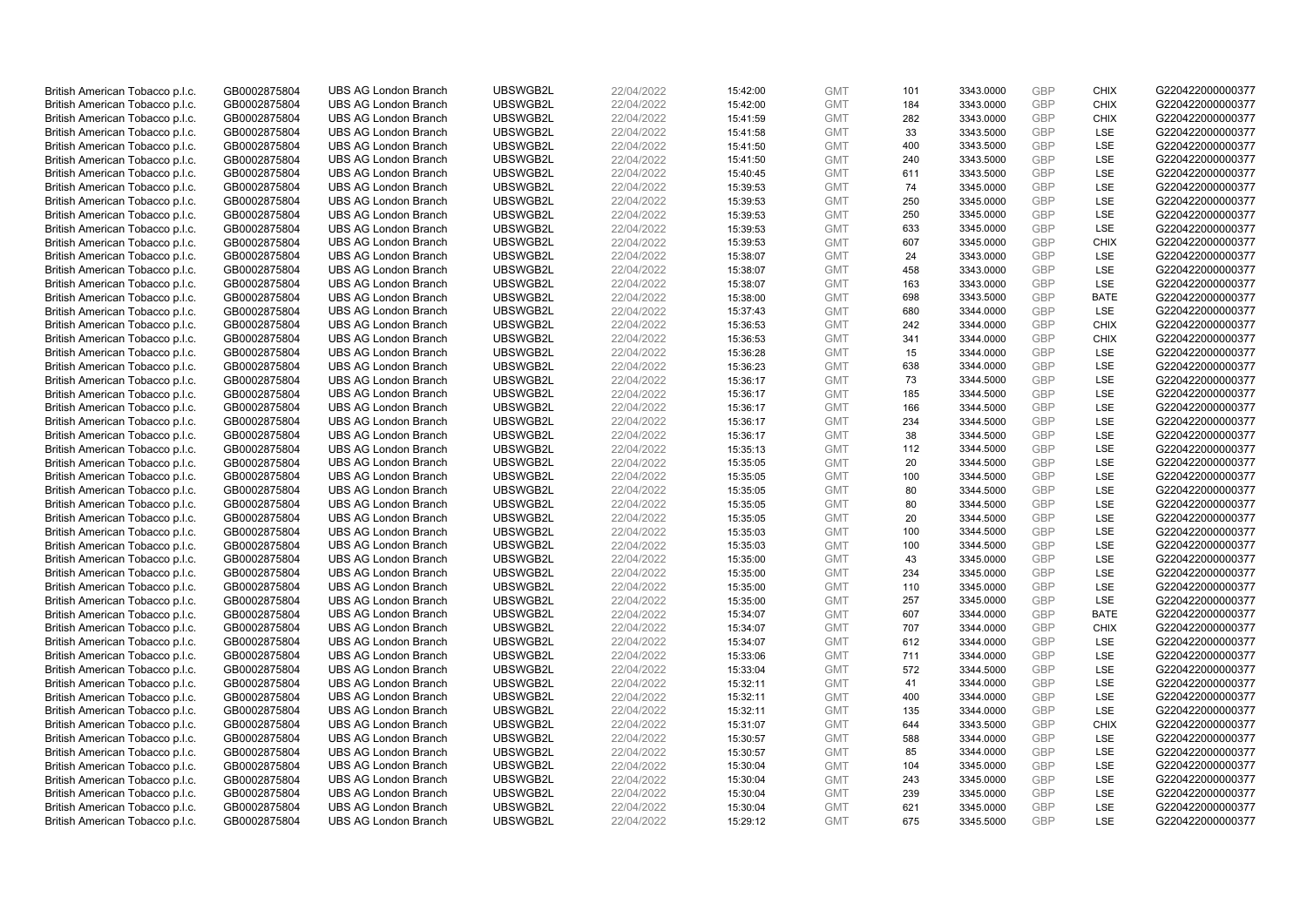| British American Tobacco p.l.c. | GB0002875804 | <b>UBS AG London Branch</b> | UBSWGB2L | 22/04/2022 | 15:29:01 | <b>GMT</b> | 578 | 3346.5000 | <b>GBP</b> | LSE         | G220422000000377 |
|---------------------------------|--------------|-----------------------------|----------|------------|----------|------------|-----|-----------|------------|-------------|------------------|
|                                 |              |                             |          |            |          |            | 625 |           | GBP        | <b>BATE</b> |                  |
| British American Tobacco p.l.c. | GB0002875804 | <b>UBS AG London Branch</b> | UBSWGB2L | 22/04/2022 | 15:29:01 | <b>GMT</b> |     | 3346.5000 |            |             | G220422000000377 |
| British American Tobacco p.l.c. | GB0002875804 | <b>UBS AG London Branch</b> | UBSWGB2L | 22/04/2022 | 15:29:01 | <b>GMT</b> | 571 | 3346.5000 | <b>GBP</b> | <b>CHIX</b> | G220422000000377 |
| British American Tobacco p.l.c. | GB0002875804 | <b>UBS AG London Branch</b> | UBSWGB2L | 22/04/2022 | 15:29:01 | <b>GMT</b> | 10  | 3346.5000 | <b>GBP</b> | <b>BATE</b> | G220422000000377 |
| British American Tobacco p.l.c. | GB0002875804 | <b>UBS AG London Branch</b> | UBSWGB2L | 22/04/2022 | 15:28:18 | <b>GMT</b> | 125 | 3345.5000 | <b>GBP</b> | LSE         | G220422000000377 |
| British American Tobacco p.l.c. | GB0002875804 | <b>UBS AG London Branch</b> | UBSWGB2L | 22/04/2022 | 15:28:18 | <b>GMT</b> | 246 | 3345.5000 | <b>GBP</b> | <b>LSE</b>  | G220422000000377 |
| British American Tobacco p.l.c. | GB0002875804 | <b>UBS AG London Branch</b> | UBSWGB2L | 22/04/2022 | 15:28:07 | <b>GMT</b> | 300 | 3345.5000 | <b>GBP</b> | LSE         | G220422000000377 |
| British American Tobacco p.l.c. | GB0002875804 | <b>UBS AG London Branch</b> | UBSWGB2L | 22/04/2022 | 15:27:06 | <b>GMT</b> | 656 | 3344.5000 | <b>GBP</b> | LSE         | G220422000000377 |
| British American Tobacco p.l.c. | GB0002875804 | <b>UBS AG London Branch</b> | UBSWGB2L | 22/04/2022 | 15:27:06 | <b>GMT</b> | 38  | 3344.5000 | GBP        | LSE         | G220422000000377 |
| British American Tobacco p.l.c. | GB0002875804 | <b>UBS AG London Branch</b> | UBSWGB2L | 22/04/2022 | 15:26:34 | <b>GMT</b> | 186 | 3346.0000 | <b>GBP</b> | LSE         | G220422000000377 |
| British American Tobacco p.l.c. | GB0002875804 | <b>UBS AG London Branch</b> | UBSWGB2L | 22/04/2022 | 15:26:34 | <b>GMT</b> | 239 | 3346.0000 | <b>GBP</b> | <b>LSE</b>  | G220422000000377 |
| British American Tobacco p.l.c. | GB0002875804 | <b>UBS AG London Branch</b> | UBSWGB2L | 22/04/2022 | 15:26:34 | <b>GMT</b> | 250 | 3346.0000 | <b>GBP</b> | LSE         | G220422000000377 |
| British American Tobacco p.l.c. | GB0002875804 | <b>UBS AG London Branch</b> | UBSWGB2L | 22/04/2022 | 15:26:34 | <b>GMT</b> | 50  | 3346.0000 | <b>GBP</b> | <b>BATE</b> | G220422000000377 |
| British American Tobacco p.l.c. | GB0002875804 | <b>UBS AG London Branch</b> | UBSWGB2L | 22/04/2022 | 15:26:34 | <b>GMT</b> | 209 | 3346.0000 | <b>GBP</b> | <b>BATE</b> | G220422000000377 |
| British American Tobacco p.l.c. | GB0002875804 | <b>UBS AG London Branch</b> | UBSWGB2L | 22/04/2022 | 15:26:34 | <b>GMT</b> | 631 | 3346.0000 | GBP        | <b>CHIX</b> | G220422000000377 |
| British American Tobacco p.l.c. | GB0002875804 | <b>UBS AG London Branch</b> | UBSWGB2L | 22/04/2022 | 15:26:34 | <b>GMT</b> | 669 | 3346.0000 | <b>GBP</b> | <b>LSE</b>  | G220422000000377 |
| British American Tobacco p.l.c. | GB0002875804 | <b>UBS AG London Branch</b> | UBSWGB2L | 22/04/2022 | 15:25:19 | <b>GMT</b> | 243 | 3346.0000 | GBP        | LSE         | G220422000000377 |
| British American Tobacco p.l.c. | GB0002875804 | <b>UBS AG London Branch</b> | UBSWGB2L | 22/04/2022 | 15:25:19 | <b>GMT</b> | 239 | 3346.0000 | <b>GBP</b> | LSE         | G220422000000377 |
| British American Tobacco p.l.c. | GB0002875804 | <b>UBS AG London Branch</b> | UBSWGB2L | 22/04/2022 | 15:25:01 | <b>GMT</b> | 239 | 3345.5000 | <b>GBP</b> | <b>LSE</b>  | G220422000000377 |
| British American Tobacco p.l.c. | GB0002875804 | <b>UBS AG London Branch</b> | UBSWGB2L | 22/04/2022 | 15:25:01 | <b>GMT</b> | 243 | 3345.5000 | <b>GBP</b> | LSE         | G220422000000377 |
| British American Tobacco p.l.c. | GB0002875804 | <b>UBS AG London Branch</b> | UBSWGB2L | 22/04/2022 | 15:25:01 | <b>GMT</b> | 380 | 3345.5000 | <b>GBP</b> | LSE         | G220422000000377 |
| British American Tobacco p.l.c. | GB0002875804 | <b>UBS AG London Branch</b> | UBSWGB2L | 22/04/2022 | 15:25:01 | <b>GMT</b> | 696 | 3345.5000 | GBP        | LSE         | G220422000000377 |
| British American Tobacco p.l.c. | GB0002875804 | <b>UBS AG London Branch</b> | UBSWGB2L | 22/04/2022 | 15:23:30 | <b>GMT</b> | 15  | 3345.0000 | <b>GBP</b> | <b>CHIX</b> | G220422000000377 |
| British American Tobacco p.l.c. | GB0002875804 | <b>UBS AG London Branch</b> | UBSWGB2L | 22/04/2022 | 15:23:30 | <b>GMT</b> | 496 | 3345.0000 | <b>GBP</b> | <b>CHIX</b> | G220422000000377 |
| British American Tobacco p.l.c. | GB0002875804 | <b>UBS AG London Branch</b> | UBSWGB2L | 22/04/2022 | 15:23:30 | <b>GMT</b> | 48  | 3345.0000 | <b>GBP</b> | <b>CHIX</b> | G220422000000377 |
| British American Tobacco p.l.c. | GB0002875804 | <b>UBS AG London Branch</b> | UBSWGB2L | 22/04/2022 | 15:23:30 | <b>GMT</b> | 592 | 3345.0000 | GBP        | LSE         | G220422000000377 |
| British American Tobacco p.l.c. | GB0002875804 | <b>UBS AG London Branch</b> | UBSWGB2L | 22/04/2022 | 15:23:30 | <b>GMT</b> | 97  | 3345.0000 | <b>GBP</b> | <b>CHIX</b> | G220422000000377 |
| British American Tobacco p.l.c. | GB0002875804 | <b>UBS AG London Branch</b> | UBSWGB2L | 22/04/2022 | 15:22:44 | <b>GMT</b> | 601 | 3347.5000 | GBP        | LSE         | G220422000000377 |
| British American Tobacco p.l.c. | GB0002875804 | <b>UBS AG London Branch</b> | UBSWGB2L | 22/04/2022 | 15:22:40 | <b>GMT</b> | 263 | 3348.0000 | <b>GBP</b> | LSE         | G220422000000377 |
| British American Tobacco p.l.c. | GB0002875804 | <b>UBS AG London Branch</b> | UBSWGB2L | 22/04/2022 | 15:22:40 | <b>GMT</b> | 559 | 3348.0000 | GBP        | <b>BATE</b> | G220422000000377 |
| British American Tobacco p.l.c. | GB0002875804 | <b>UBS AG London Branch</b> | UBSWGB2L | 22/04/2022 | 15:22:40 | <b>GMT</b> | 99  | 3348.0000 | GBP        | <b>BATE</b> | G220422000000377 |
| British American Tobacco p.l.c. | GB0002875804 | <b>UBS AG London Branch</b> | UBSWGB2L | 22/04/2022 | 15:22:30 | <b>GMT</b> | 400 | 3348.0000 | <b>GBP</b> | <b>LSE</b>  | G220422000000377 |
| British American Tobacco p.l.c. | GB0002875804 | <b>UBS AG London Branch</b> | UBSWGB2L | 22/04/2022 | 15:22:30 | <b>GMT</b> | 15  | 3348.0000 | <b>GBP</b> | LSE         | G220422000000377 |
| British American Tobacco p.l.c. | GB0002875804 | <b>UBS AG London Branch</b> | UBSWGB2L | 22/04/2022 | 15:22:25 | <b>GMT</b> | 194 | 3348.5000 | <b>GBP</b> | LSE         | G220422000000377 |
| British American Tobacco p.l.c. | GB0002875804 | <b>UBS AG London Branch</b> | UBSWGB2L | 22/04/2022 | 15:22:25 | <b>GMT</b> | 191 | 3348.5000 | GBP        | LSE         | G220422000000377 |
| British American Tobacco p.l.c. | GB0002875804 | <b>UBS AG London Branch</b> | UBSWGB2L | 22/04/2022 | 15:21:02 | <b>GMT</b> | 659 | 3346.0000 | <b>GBP</b> | LSE         | G220422000000377 |
| British American Tobacco p.l.c. | GB0002875804 | <b>UBS AG London Branch</b> | UBSWGB2L | 22/04/2022 | 15:21:00 | <b>GMT</b> | 615 | 3346.5000 | <b>GBP</b> | <b>CHIX</b> | G220422000000377 |
| British American Tobacco p.l.c. | GB0002875804 | <b>UBS AG London Branch</b> | UBSWGB2L | 22/04/2022 | 15:20:32 | <b>GMT</b> | 738 | 3347.0000 | <b>GBP</b> | LSE         | G220422000000377 |
| British American Tobacco p.l.c. | GB0002875804 | <b>UBS AG London Branch</b> | UBSWGB2L | 22/04/2022 | 15:20:29 | <b>GMT</b> | 669 | 3347.5000 | GBP        | LSE         | G220422000000377 |
| British American Tobacco p.l.c. | GB0002875804 | <b>UBS AG London Branch</b> | UBSWGB2L | 22/04/2022 | 15:19:48 | <b>GMT</b> | 825 | 3347.0000 | <b>GBP</b> | <b>LSE</b>  | G220422000000377 |
| British American Tobacco p.l.c. | GB0002875804 | <b>UBS AG London Branch</b> | UBSWGB2L | 22/04/2022 | 15:19:48 | <b>GMT</b> | 592 | 3347.0000 | GBP        | LSE         | G220422000000377 |
| British American Tobacco p.l.c. | GB0002875804 | <b>UBS AG London Branch</b> | UBSWGB2L | 22/04/2022 | 15:19:02 | <b>GMT</b> | 273 | 3346.5000 | <b>GBP</b> | LSE         | G220422000000377 |
| British American Tobacco p.l.c. | GB0002875804 | <b>UBS AG London Branch</b> | UBSWGB2L | 22/04/2022 | 15:19:02 | <b>GMT</b> | 305 | 3346.5000 | GBP        | LSE         | G220422000000377 |
| British American Tobacco p.l.c. | GB0002875804 | <b>UBS AG London Branch</b> | UBSWGB2L | 22/04/2022 | 15:18:47 | <b>GMT</b> | 43  | 3346.5000 | <b>GBP</b> | <b>BATE</b> | G220422000000377 |
| British American Tobacco p.l.c. | GB0002875804 | <b>UBS AG London Branch</b> | UBSWGB2L | 22/04/2022 | 15:18:47 | <b>GMT</b> | 50  | 3346.5000 | GBP        | <b>BATE</b> | G220422000000377 |
| British American Tobacco p.l.c. | GB0002875804 | <b>UBS AG London Branch</b> | UBSWGB2L | 22/04/2022 | 15:18:47 | <b>GMT</b> | 82  | 3346.5000 | <b>GBP</b> | <b>BATE</b> | G220422000000377 |
| British American Tobacco p.l.c. | GB0002875804 | <b>UBS AG London Branch</b> | UBSWGB2L | 22/04/2022 | 15:18:47 | <b>GMT</b> | 689 | 3346.5000 | GBP        | <b>CHIX</b> | G220422000000377 |
| British American Tobacco p.l.c. | GB0002875804 | <b>UBS AG London Branch</b> | UBSWGB2L | 22/04/2022 | 15:18:47 | <b>GMT</b> | 14  | 3346.5000 | GBP        | <b>BATE</b> | G220422000000377 |
| British American Tobacco p.l.c. | GB0002875804 | <b>UBS AG London Branch</b> | UBSWGB2L | 22/04/2022 | 15:18:47 | <b>GMT</b> | 439 | 3346.5000 | GBP        | <b>BATE</b> | G220422000000377 |
| British American Tobacco p.l.c. | GB0002875804 | <b>UBS AG London Branch</b> | UBSWGB2L | 22/04/2022 | 15:18:47 | <b>GMT</b> | 577 | 3346.5000 | GBP        | <b>LSE</b>  | G220422000000377 |
| British American Tobacco p.l.c. | GB0002875804 | <b>UBS AG London Branch</b> | UBSWGB2L | 22/04/2022 | 15:18:13 | <b>GMT</b> | 675 | 3347.0000 | <b>GBP</b> | LSE         | G220422000000377 |
| British American Tobacco p.l.c. | GB0002875804 | <b>UBS AG London Branch</b> | UBSWGB2L | 22/04/2022 | 15:18:13 | <b>GMT</b> | 577 | 3347.0000 | GBP        | LSE         | G220422000000377 |
| British American Tobacco p.l.c. | GB0002875804 | <b>UBS AG London Branch</b> | UBSWGB2L | 22/04/2022 | 15:15:58 | <b>GMT</b> | 158 | 3345.5000 | <b>GBP</b> | <b>CHIX</b> | G220422000000377 |
| British American Tobacco p.l.c. | GB0002875804 | <b>UBS AG London Branch</b> | UBSWGB2L | 22/04/2022 | 15:15:58 | <b>GMT</b> | 68  | 3345.5000 | GBP        | CHIX        | G220422000000377 |
|                                 |              |                             |          |            |          |            |     |           |            |             |                  |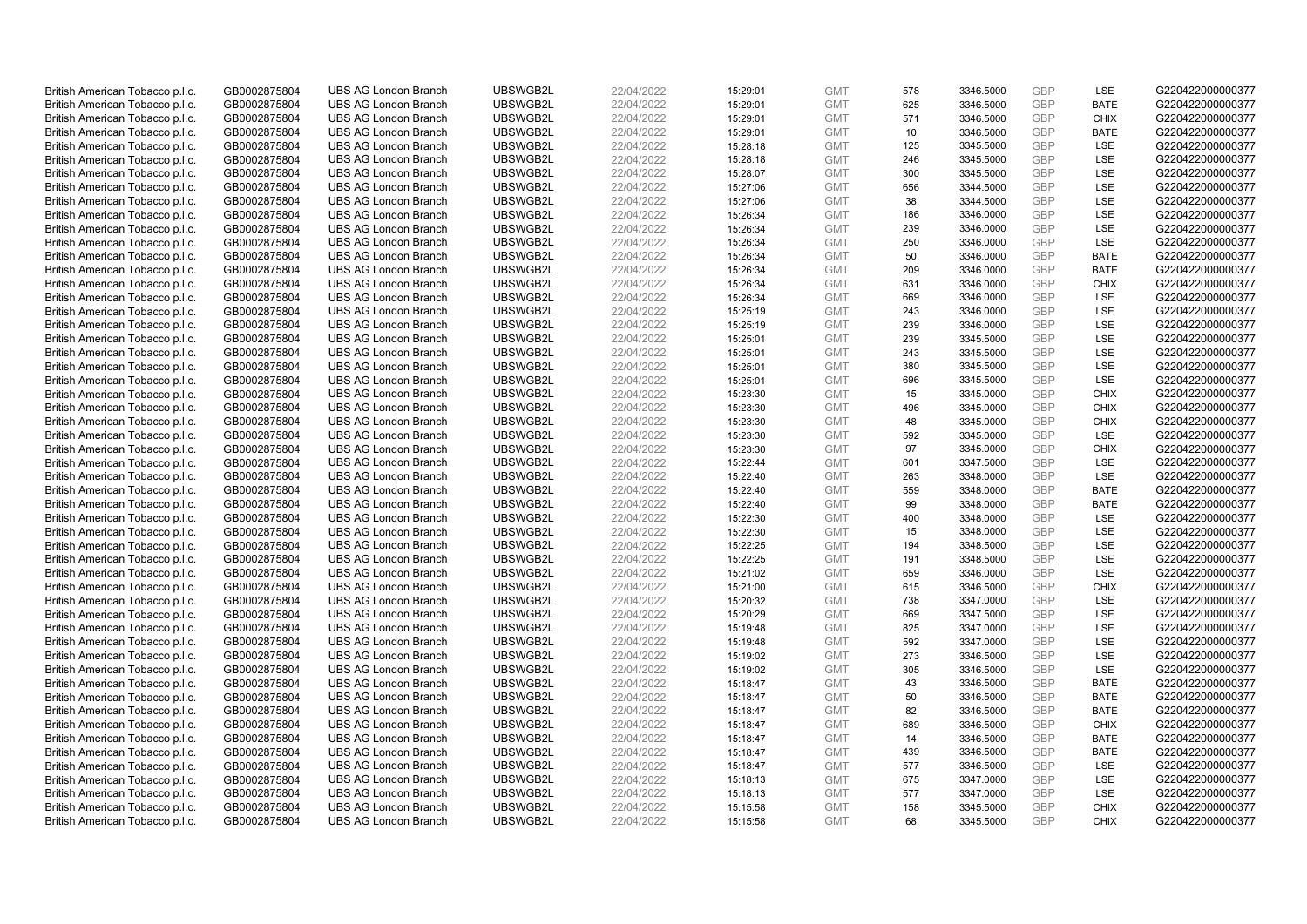| British American Tobacco p.l.c. | GB0002875804 | <b>UBS AG London Branch</b> | UBSWGB2L | 22/04/2022 | 15:15:58 | <b>GMT</b> | 233            | 3345.5000 | <b>GBP</b> | <b>CHIX</b> | G220422000000377 |
|---------------------------------|--------------|-----------------------------|----------|------------|----------|------------|----------------|-----------|------------|-------------|------------------|
| British American Tobacco p.l.c. | GB0002875804 | <b>UBS AG London Branch</b> | UBSWGB2L | 22/04/2022 | 15:15:58 | <b>GMT</b> | 204            | 3345.5000 | GBP        | CHIX        | G220422000000377 |
| British American Tobacco p.l.c. | GB0002875804 | <b>UBS AG London Branch</b> | UBSWGB2L | 22/04/2022 | 15:15:58 | <b>GMT</b> | 590            | 3345.5000 | <b>GBP</b> | <b>LSE</b>  | G220422000000377 |
| British American Tobacco p.l.c. | GB0002875804 | <b>UBS AG London Branch</b> | UBSWGB2L | 22/04/2022 | 15:15:02 | <b>GMT</b> | 59             | 3346.0000 | <b>GBP</b> | <b>BATE</b> | G220422000000377 |
| British American Tobacco p.l.c. | GB0002875804 | <b>UBS AG London Branch</b> | UBSWGB2L | 22/04/2022 | 15:15:02 | <b>GMT</b> | 574            | 3346.0000 | <b>GBP</b> | LSE         | G220422000000377 |
| British American Tobacco p.l.c. | GB0002875804 | <b>UBS AG London Branch</b> | UBSWGB2L | 22/04/2022 | 15:15:02 | <b>GMT</b> | 193            | 3346.0000 | <b>GBP</b> | <b>LSE</b>  | G220422000000377 |
| British American Tobacco p.l.c. | GB0002875804 | <b>UBS AG London Branch</b> | UBSWGB2L | 22/04/2022 | 15:15:02 | <b>GMT</b> | 96             | 3346.0000 | <b>GBP</b> | <b>BATE</b> | G220422000000377 |
| British American Tobacco p.l.c. | GB0002875804 | <b>UBS AG London Branch</b> | UBSWGB2L | 22/04/2022 | 15:15:02 | <b>GMT</b> | 88             | 3346.0000 | <b>GBP</b> | <b>BATE</b> | G220422000000377 |
| British American Tobacco p.l.c. | GB0002875804 | <b>UBS AG London Branch</b> | UBSWGB2L | 22/04/2022 | 15:15:02 | <b>GMT</b> | 140            | 3346.0000 | <b>GBP</b> | <b>BATE</b> | G220422000000377 |
| British American Tobacco p.l.c. | GB0002875804 | <b>UBS AG London Branch</b> | UBSWGB2L | 22/04/2022 | 15:15:02 | <b>GMT</b> | 243            | 3346.0000 | <b>GBP</b> | <b>BATE</b> | G220422000000377 |
| British American Tobacco p.l.c. | GB0002875804 | <b>UBS AG London Branch</b> | UBSWGB2L | 22/04/2022 | 15:15:01 | <b>GMT</b> | 300            | 3346.0000 | <b>GBP</b> | <b>LSE</b>  | G220422000000377 |
| British American Tobacco p.l.c. | GB0002875804 | <b>UBS AG London Branch</b> | UBSWGB2L | 22/04/2022 | 15:14:59 | <b>GMT</b> | 101            | 3346.0000 | <b>GBP</b> | LSE         | G220422000000377 |
| British American Tobacco p.l.c. | GB0002875804 | <b>UBS AG London Branch</b> | UBSWGB2L | 22/04/2022 | 15:14:58 | <b>GMT</b> | 110            | 3346.0000 | <b>GBP</b> | LSE         | G220422000000377 |
| British American Tobacco p.l.c. | GB0002875804 | <b>UBS AG London Branch</b> | UBSWGB2L | 22/04/2022 | 15:14:47 | <b>GMT</b> | 44             | 3346.0000 | <b>GBP</b> | <b>BATE</b> | G220422000000377 |
| British American Tobacco p.l.c. | GB0002875804 | <b>UBS AG London Branch</b> | UBSWGB2L | 22/04/2022 | 15:14:47 | <b>GMT</b> | 129            | 3346.5000 | GBP        | <b>LSE</b>  | G220422000000377 |
| British American Tobacco p.l.c. | GB0002875804 | <b>UBS AG London Branch</b> | UBSWGB2L | 22/04/2022 | 15:14:47 | <b>GMT</b> | 539            | 3346.5000 | <b>GBP</b> | LSE         | G220422000000377 |
| British American Tobacco p.l.c. | GB0002875804 | <b>UBS AG London Branch</b> | UBSWGB2L | 22/04/2022 | 15:14:18 | <b>GMT</b> | 597            | 3346.0000 | GBP        | LSE         | G220422000000377 |
| British American Tobacco p.l.c. | GB0002875804 | <b>UBS AG London Branch</b> | UBSWGB2L | 22/04/2022 | 15:14:18 | <b>GMT</b> | 640            | 3346.0000 | GBP        | <b>CHIX</b> | G220422000000377 |
| British American Tobacco p.l.c. | GB0002875804 | <b>UBS AG London Branch</b> | UBSWGB2L | 22/04/2022 | 15:13:20 | <b>GMT</b> | 1014           | 3343.5000 | <b>GBP</b> | <b>LSE</b>  | G220422000000377 |
| British American Tobacco p.l.c. | GB0002875804 | <b>UBS AG London Branch</b> | UBSWGB2L | 22/04/2022 | 15:13:11 | <b>GMT</b> | 152            | 3344.0000 | <b>GBP</b> | LSE         | G220422000000377 |
| British American Tobacco p.l.c. | GB0002875804 | <b>UBS AG London Branch</b> | UBSWGB2L | 22/04/2022 | 15:13:11 | <b>GMT</b> | 400            | 3344.0000 | <b>GBP</b> | LSE         | G220422000000377 |
| British American Tobacco p.l.c. | GB0002875804 | <b>UBS AG London Branch</b> | UBSWGB2L | 22/04/2022 | 15:11:53 | <b>GMT</b> | 33             | 3342.0000 | GBP        | LSE         | G220422000000377 |
| British American Tobacco p.l.c. | GB0002875804 | <b>UBS AG London Branch</b> | UBSWGB2L | 22/04/2022 | 15:11:53 | <b>GMT</b> | 619            | 3342.0000 | <b>GBP</b> | <b>CHIX</b> | G220422000000377 |
| British American Tobacco p.l.c. | GB0002875804 | <b>UBS AG London Branch</b> | UBSWGB2L | 22/04/2022 | 15:11:53 | <b>GMT</b> | 624            | 3342.0000 | <b>GBP</b> | <b>LSE</b>  | G220422000000377 |
| British American Tobacco p.l.c. | GB0002875804 | <b>UBS AG London Branch</b> | UBSWGB2L | 22/04/2022 | 15:11:53 | <b>GMT</b> | 675            | 3342.0000 | <b>GBP</b> | LSE         | G220422000000377 |
| British American Tobacco p.l.c. | GB0002875804 | <b>UBS AG London Branch</b> | UBSWGB2L | 22/04/2022 | 15:11:53 | <b>GMT</b> | $\overline{4}$ | 3342.0000 | GBP        | <b>CHIX</b> | G220422000000377 |
| British American Tobacco p.l.c. | GB0002875804 | <b>UBS AG London Branch</b> | UBSWGB2L | 22/04/2022 | 15:08:25 | <b>GMT</b> | 706            | 3339.0000 | <b>GBP</b> | LSE         | G220422000000377 |
| British American Tobacco p.l.c. | GB0002875804 | <b>UBS AG London Branch</b> | UBSWGB2L | 22/04/2022 | 15:08:23 | <b>GMT</b> | 218            | 3339.5000 | GBP        | <b>CHIX</b> | G220422000000377 |
| British American Tobacco p.l.c. | GB0002875804 | <b>UBS AG London Branch</b> | UBSWGB2L | 22/04/2022 | 15:08:18 | <b>GMT</b> | 377            | 3339.5000 | <b>GBP</b> | <b>CHIX</b> | G220422000000377 |
| British American Tobacco p.l.c. | GB0002875804 | <b>UBS AG London Branch</b> | UBSWGB2L | 22/04/2022 | 15:08:17 | <b>GMT</b> | 600            | 3340.0000 | GBP        | <b>BATE</b> | G220422000000377 |
| British American Tobacco p.l.c. | GB0002875804 | <b>UBS AG London Branch</b> | UBSWGB2L | 22/04/2022 | 15:08:17 | <b>GMT</b> | 15             | 3340.0000 | GBP        | <b>BATE</b> | G220422000000377 |
| British American Tobacco p.l.c. | GB0002875804 | <b>UBS AG London Branch</b> | UBSWGB2L | 22/04/2022 | 15:08:17 | <b>GMT</b> | 41             | 3340.0000 | GBP        | <b>BATE</b> | G220422000000377 |
| British American Tobacco p.l.c. | GB0002875804 | <b>UBS AG London Branch</b> | UBSWGB2L | 22/04/2022 | 15:08:17 | <b>GMT</b> | 710            | 3340.5000 | GBP        | LSE         | G220422000000377 |
| British American Tobacco p.l.c. | GB0002875804 | <b>UBS AG London Branch</b> | UBSWGB2L | 22/04/2022 | 15:08:03 | <b>GMT</b> | 652            | 3340.0000 | <b>GBP</b> | LSE         | G220422000000377 |
| British American Tobacco p.l.c. | GB0002875804 | <b>UBS AG London Branch</b> | UBSWGB2L | 22/04/2022 | 15:08:03 | <b>GMT</b> | 39             | 3340.0000 | GBP        | LSE         | G220422000000377 |
| British American Tobacco p.l.c. | GB0002875804 | <b>UBS AG London Branch</b> | UBSWGB2L | 22/04/2022 | 15:07:18 | <b>GMT</b> | 654            | 3341.5000 | <b>GBP</b> | LSE         | G220422000000377 |
| British American Tobacco p.l.c. | GB0002875804 | <b>UBS AG London Branch</b> | UBSWGB2L | 22/04/2022 | 15:05:45 | <b>GMT</b> | 27             | 3339.5000 | GBP        | <b>CHIX</b> | G220422000000377 |
| British American Tobacco p.l.c. | GB0002875804 | <b>UBS AG London Branch</b> | UBSWGB2L | 22/04/2022 | 15:05:45 | <b>GMT</b> | 329            | 3340.0000 | <b>GBP</b> | LSE         | G220422000000377 |
| British American Tobacco p.l.c. | GB0002875804 | <b>UBS AG London Branch</b> | UBSWGB2L | 22/04/2022 | 15:05:45 | <b>GMT</b> | 250            | 3340.0000 | GBP        | LSE         | G220422000000377 |
| British American Tobacco p.l.c. | GB0002875804 | <b>UBS AG London Branch</b> | UBSWGB2L | 22/04/2022 | 15:05:45 | <b>GMT</b> | 749            | 3340.0000 | <b>GBP</b> | LSE         | G220422000000377 |
| British American Tobacco p.l.c. | GB0002875804 | <b>UBS AG London Branch</b> | UBSWGB2L | 22/04/2022 | 15:05:45 | <b>GMT</b> | 635            | 3339.5000 | GBP        | CHIX        | G220422000000377 |
| British American Tobacco p.l.c. | GB0002875804 | <b>UBS AG London Branch</b> | UBSWGB2L | 22/04/2022 | 15:04:22 | <b>GMT</b> | 617            | 3339.5000 | <b>GBP</b> | <b>LSE</b>  | G220422000000377 |
| British American Tobacco p.l.c. | GB0002875804 | <b>UBS AG London Branch</b> | UBSWGB2L | 22/04/2022 | 15:04:22 | <b>GMT</b> | 126            | 3339.5000 | GBP        | LSE         | G220422000000377 |
| British American Tobacco p.l.c. | GB0002875804 | <b>UBS AG London Branch</b> | UBSWGB2L | 22/04/2022 | 15:04:22 | <b>GMT</b> | 155            | 3339.5000 | <b>GBP</b> | <b>LSE</b>  | G220422000000377 |
| British American Tobacco p.l.c. | GB0002875804 | <b>UBS AG London Branch</b> | UBSWGB2L | 22/04/2022 | 15:04:22 | <b>GMT</b> | 152            | 3339.5000 | GBP        | LSE         | G220422000000377 |
| British American Tobacco p.l.c. | GB0002875804 | <b>UBS AG London Branch</b> | UBSWGB2L | 22/04/2022 | 15:04:22 | <b>GMT</b> | 250            | 3339.5000 | <b>GBP</b> | LSE         | G220422000000377 |
| British American Tobacco p.l.c. | GB0002875804 | <b>UBS AG London Branch</b> | UBSWGB2L | 22/04/2022 | 15:04:22 | <b>GMT</b> | 502            | 3339.5000 | <b>GBP</b> | LSE         | G220422000000377 |
| British American Tobacco p.l.c. | GB0002875804 | <b>UBS AG London Branch</b> | UBSWGB2L | 22/04/2022 | 15:04:22 | <b>GMT</b> | 141            | 3339.5000 | GBP        | LSE         | G220422000000377 |
| British American Tobacco p.l.c. | GB0002875804 | <b>UBS AG London Branch</b> | UBSWGB2L | 22/04/2022 | 15:04:22 | <b>GMT</b> | 155            | 3339.5000 | <b>GBP</b> | LSE         | G220422000000377 |
| British American Tobacco p.l.c. | GB0002875804 | <b>UBS AG London Branch</b> | UBSWGB2L | 22/04/2022 | 15:04:22 | <b>GMT</b> | 152            | 3339.5000 | GBP        | <b>LSE</b>  | G220422000000377 |
| British American Tobacco p.l.c. | GB0002875804 | <b>UBS AG London Branch</b> | UBSWGB2L | 22/04/2022 | 15:04:22 | <b>GMT</b> | 138            | 3339.5000 | <b>GBP</b> | LSE         | G220422000000377 |
| British American Tobacco p.l.c. | GB0002875804 | <b>UBS AG London Branch</b> | UBSWGB2L | 22/04/2022 | 15:04:22 | <b>GMT</b> | 1711           | 3339.5000 | GBP        | LSE         | G220422000000377 |
| British American Tobacco p.l.c. | GB0002875804 | <b>UBS AG London Branch</b> | UBSWGB2L | 22/04/2022 | 15:04:22 | <b>GMT</b> | 664            | 3339.5000 | <b>GBP</b> | <b>CHIX</b> | G220422000000377 |
| British American Tobacco p.l.c. | GB0002875804 | <b>UBS AG London Branch</b> | UBSWGB2L | 22/04/2022 | 15:04:22 | <b>GMT</b> | 675            | 3339.5000 | GBP        | <b>BATE</b> | G220422000000377 |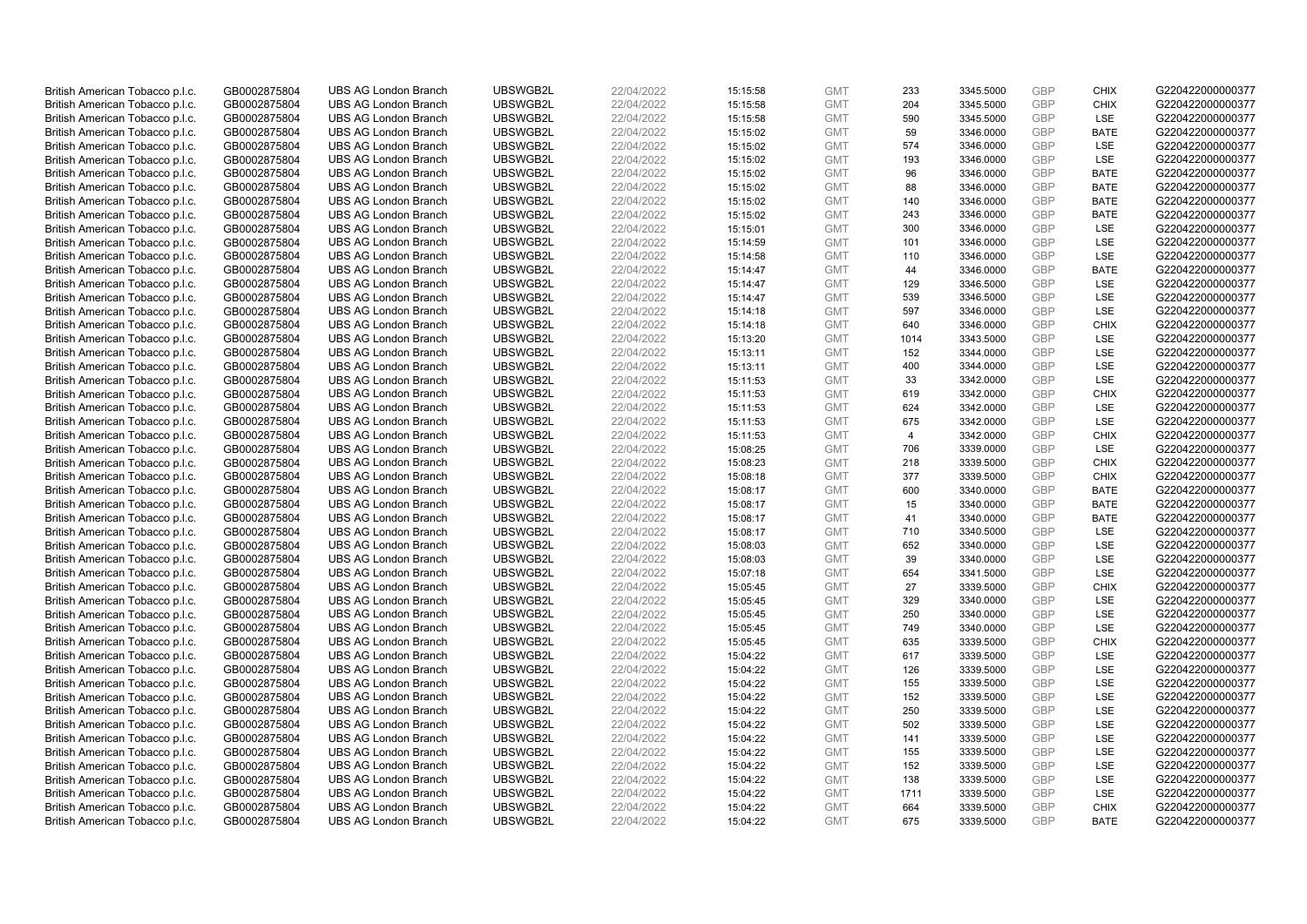| British American Tobacco p.l.c.                                    | GB0002875804                 | <b>UBS AG London Branch</b>                                | UBSWGB2L             | 22/04/2022               | 15:02:27             | <b>GMT</b>               | 672        | 3337.0000              | <b>GBP</b>        | LSE                       | G220422000000377                     |
|--------------------------------------------------------------------|------------------------------|------------------------------------------------------------|----------------------|--------------------------|----------------------|--------------------------|------------|------------------------|-------------------|---------------------------|--------------------------------------|
| British American Tobacco p.l.c.                                    | GB0002875804                 | <b>UBS AG London Branch</b>                                | UBSWGB2L             | 22/04/2022               | 15:01:36             | <b>GMT</b>               | 523        | 3335.5000              | GBP               | <b>LSE</b>                | G220422000000377                     |
| British American Tobacco p.l.c.                                    | GB0002875804                 | <b>UBS AG London Branch</b>                                | UBSWGB2L             | 22/04/2022               | 15:01:36             | <b>GMT</b>               | 150        | 3335.5000              | <b>GBP</b>        | LSE                       | G220422000000377                     |
| British American Tobacco p.l.c.                                    | GB0002875804                 | <b>UBS AG London Branch</b>                                | UBSWGB2L             | 22/04/2022               | 15:01:32             | <b>GMT</b>               | 417        | 3336.0000              | <b>GBP</b>        | LSE                       | G220422000000377                     |
| British American Tobacco p.l.c.                                    | GB0002875804                 | <b>UBS AG London Branch</b>                                | UBSWGB2L             | 22/04/2022               | 15:01:32             | <b>GMT</b>               | 23         | 3336.0000              | <b>GBP</b>        | LSE                       | G220422000000377                     |
| British American Tobacco p.l.c.                                    | GB0002875804                 | <b>UBS AG London Branch</b>                                | UBSWGB2L             | 22/04/2022               | 15:01:32             | <b>GMT</b>               | 256        | 3336.0000              | <b>GBP</b>        | <b>LSE</b>                | G220422000000377                     |
| British American Tobacco p.l.c.                                    | GB0002875804                 | <b>UBS AG London Branch</b>                                | UBSWGB2L             | 22/04/2022               | 15:01:32             | <b>GMT</b>               | 672        | 3336.0000              | <b>GBP</b>        | <b>CHIX</b>               | G220422000000377                     |
| British American Tobacco p.l.c.                                    | GB0002875804                 | <b>UBS AG London Branch</b>                                | UBSWGB2L             | 22/04/2022               | 15:01:18             | <b>GMT</b>               | 627        | 3336.5000              | <b>GBP</b>        | <b>LSE</b>                | G220422000000377                     |
| British American Tobacco p.l.c.                                    | GB0002875804                 | <b>UBS AG London Branch</b>                                | UBSWGB2L             | 22/04/2022               | 15:01:06             | <b>GMT</b>               | 44         | 3337.0000              | GBP               | LSE                       | G220422000000377                     |
| British American Tobacco p.l.c.                                    | GB0002875804                 | <b>UBS AG London Branch</b>                                | UBSWGB2L             | 22/04/2022               | 15:01:06             | <b>GMT</b>               | 654        | 3337.0000              | <b>GBP</b>        | LSE                       | G220422000000377                     |
| British American Tobacco p.l.c.                                    | GB0002875804                 | <b>UBS AG London Branch</b>                                | UBSWGB2L             | 22/04/2022               | 15:00:50             | <b>GMT</b>               | 354        | 3337.0000              | <b>GBP</b>        | <b>LSE</b>                | G220422000000377                     |
| British American Tobacco p.l.c.                                    | GB0002875804                 | <b>UBS AG London Branch</b>                                | UBSWGB2L             | 22/04/2022               | 15:00:50             | <b>GMT</b>               | 222        | 3337.0000              | <b>GBP</b>        | LSE                       | G220422000000377                     |
| British American Tobacco p.l.c.                                    | GB0002875804                 | <b>UBS AG London Branch</b>                                | UBSWGB2L             | 22/04/2022               | 15:00:50             | <b>GMT</b>               | 21         | 3337.0000              | <b>GBP</b>        | <b>BATE</b>               | G220422000000377                     |
| British American Tobacco p.l.c.                                    | GB0002875804                 | <b>UBS AG London Branch</b>                                | UBSWGB2L             | 22/04/2022               | 15:00:50             | <b>GMT</b>               | 600<br>155 | 3337.0000              | <b>GBP</b><br>GBP | <b>BATE</b><br><b>LSE</b> | G220422000000377                     |
| British American Tobacco p.l.c.                                    | GB0002875804                 | <b>UBS AG London Branch</b>                                | UBSWGB2L             | 22/04/2022               | 15:00:33             | <b>GMT</b>               |            | 3337.5000              |                   |                           | G220422000000377                     |
| British American Tobacco p.l.c.                                    | GB0002875804                 | <b>UBS AG London Branch</b>                                | UBSWGB2L<br>UBSWGB2L | 22/04/2022               | 15:00:33             | <b>GMT</b>               | 152        | 3337.5000              | <b>GBP</b><br>GBP | LSE                       | G220422000000377                     |
| British American Tobacco p.l.c.                                    | GB0002875804                 | <b>UBS AG London Branch</b>                                |                      | 22/04/2022               | 15:00:33             | <b>GMT</b>               | 250        | 3337.5000              |                   | LSE<br><b>CHIX</b>        | G220422000000377                     |
| British American Tobacco p.l.c.                                    | GB0002875804                 | <b>UBS AG London Branch</b>                                | UBSWGB2L             | 22/04/2022               | 15:00:27             | <b>GMT</b>               | 314        | 3337.5000              | GBP               |                           | G220422000000377                     |
| British American Tobacco p.l.c.                                    | GB0002875804                 | <b>UBS AG London Branch</b>                                | UBSWGB2L             | 22/04/2022               | 15:00:27             | <b>GMT</b>               | 24         | 3337.5000              | <b>GBP</b>        | <b>CHIX</b>               | G220422000000377                     |
| British American Tobacco p.l.c.                                    | GB0002875804                 | <b>UBS AG London Branch</b>                                | UBSWGB2L             | 22/04/2022               | 15:00:27             | <b>GMT</b>               | 67         | 3337.5000              | <b>GBP</b>        | <b>CHIX</b>               | G220422000000377                     |
| British American Tobacco p.l.c.                                    | GB0002875804                 | <b>UBS AG London Branch</b><br><b>UBS AG London Branch</b> | UBSWGB2L<br>UBSWGB2L | 22/04/2022<br>22/04/2022 | 15:00:27<br>14:59:17 | <b>GMT</b>               | 243<br>675 | 3337.5000              | <b>GBP</b><br>GBP | <b>CHIX</b><br>LSE        | G220422000000377<br>G220422000000377 |
| British American Tobacco p.l.c.                                    | GB0002875804                 |                                                            |                      |                          |                      | <b>GMT</b>               |            | 3336.0000              | <b>GBP</b>        |                           |                                      |
| British American Tobacco p.l.c.<br>British American Tobacco p.l.c. | GB0002875804<br>GB0002875804 | <b>UBS AG London Branch</b><br><b>UBS AG London Branch</b> | UBSWGB2L<br>UBSWGB2L | 22/04/2022<br>22/04/2022 | 14:59:09             | <b>GMT</b><br><b>GMT</b> | 618<br>88  | 3336.5000              | <b>GBP</b>        | LSE<br><b>LSE</b>         | G220422000000377<br>G220422000000377 |
|                                                                    |                              | <b>UBS AG London Branch</b>                                | UBSWGB2L             | 22/04/2022               | 14:59:09             |                          | 599        | 3336.5000<br>3336.5000 | <b>GBP</b>        | LSE                       | G220422000000377                     |
| British American Tobacco p.l.c.<br>British American Tobacco p.l.c. | GB0002875804<br>GB0002875804 | <b>UBS AG London Branch</b>                                | UBSWGB2L             | 22/04/2022               | 14:59:09<br>14:58:06 | <b>GMT</b><br><b>GMT</b> | 704        | 3336.0000              | GBP               | LSE                       | G220422000000377                     |
| British American Tobacco p.l.c.                                    | GB0002875804                 | <b>UBS AG London Branch</b>                                | UBSWGB2L             | 22/04/2022               | 14:58:06             | <b>GMT</b>               | 596        | 3336.5000              | <b>GBP</b>        | <b>CHIX</b>               | G220422000000377                     |
| British American Tobacco p.l.c.                                    | GB0002875804                 | <b>UBS AG London Branch</b>                                | UBSWGB2L             | 22/04/2022               | 14:58:06             | <b>GMT</b>               | 588        | 3336.5000              | GBP               | LSE                       | G220422000000377                     |
| British American Tobacco p.l.c.                                    | GB0002875804                 | <b>UBS AG London Branch</b>                                | UBSWGB2L             | 22/04/2022               | 14:58:06             | <b>GMT</b>               | 120        | 3336.5000              | <b>GBP</b>        | LSE                       | G220422000000377                     |
| British American Tobacco p.l.c.                                    | GB0002875804                 | <b>UBS AG London Branch</b>                                | UBSWGB2L             | 22/04/2022               | 14:56:29             | <b>GMT</b>               | 584        | 3335.0000              | GBP               | <b>BATE</b>               | G220422000000377                     |
| British American Tobacco p.l.c.                                    | GB0002875804                 | <b>UBS AG London Branch</b>                                | UBSWGB2L             | 22/04/2022               | 14:56:29             | <b>GMT</b>               | 711        | 3335.0000              | <b>GBP</b>        | LSE                       | G220422000000377                     |
| British American Tobacco p.l.c.                                    | GB0002875804                 | <b>UBS AG London Branch</b>                                | UBSWGB2L             | 22/04/2022               | 14:56:21             | <b>GMT</b>               | 666        | 3335.5000              | GBP               | <b>LSE</b>                | G220422000000377                     |
| British American Tobacco p.l.c.                                    | GB0002875804                 | <b>UBS AG London Branch</b>                                | UBSWGB2L             | 22/04/2022               | 14:55:35             | <b>GMT</b>               | 328        | 3337.0000              | <b>GBP</b>        | LSE                       | G220422000000377                     |
| British American Tobacco p.l.c.                                    | GB0002875804                 | <b>UBS AG London Branch</b>                                | UBSWGB2L             | 22/04/2022               | 14:55:35             | <b>GMT</b>               | 305        | 3337.0000              | <b>GBP</b>        | LSE                       | G220422000000377                     |
| British American Tobacco p.l.c.                                    | GB0002875804                 | <b>UBS AG London Branch</b>                                | UBSWGB2L             | 22/04/2022               | 14:55:35             | <b>GMT</b>               | 572        | 3337.0000              | GBP               | <b>CHIX</b>               | G220422000000377                     |
| British American Tobacco p.l.c.                                    | GB0002875804                 | <b>UBS AG London Branch</b>                                | UBSWGB2L             | 22/04/2022               | 14:54:52             | <b>GMT</b>               | 152        | 3338.0000              | <b>GBP</b>        | LSE                       | G220422000000377                     |
| British American Tobacco p.l.c.                                    | GB0002875804                 | <b>UBS AG London Branch</b>                                | UBSWGB2L             | 22/04/2022               | 14:54:52             | <b>GMT</b>               | 230        | 3338.0000              | GBP               | <b>LSE</b>                | G220422000000377                     |
| British American Tobacco p.l.c.                                    | GB0002875804                 | <b>UBS AG London Branch</b>                                | UBSWGB2L             | 22/04/2022               | 14:54:52             | <b>GMT</b>               | 230        | 3338.0000              | <b>GBP</b>        | LSE                       | G220422000000377                     |
| British American Tobacco p.l.c.                                    | GB0002875804                 | <b>UBS AG London Branch</b>                                | UBSWGB2L             | 22/04/2022               | 14:54:52             | <b>GMT</b>               | 152        | 3338.5000              | GBP               | LSE                       | G220422000000377                     |
| British American Tobacco p.l.c.                                    | GB0002875804                 | <b>UBS AG London Branch</b>                                | UBSWGB2L             | 22/04/2022               | 14:54:52             | <b>GMT</b>               | 155        | 3338.0000              | <b>GBP</b>        | LSE                       | G220422000000377                     |
| British American Tobacco p.l.c.                                    | GB0002875804                 | <b>UBS AG London Branch</b>                                | UBSWGB2L             | 22/04/2022               | 14:54:52             | <b>GMT</b>               | 250        | 3338.0000              | GBP               | LSE                       | G220422000000377                     |
| British American Tobacco p.l.c.                                    | GB0002875804                 | <b>UBS AG London Branch</b>                                | UBSWGB2L             | 22/04/2022               | 14:54:52             | <b>GMT</b>               | 168        | 3338.5000              | <b>GBP</b>        | LSE                       | G220422000000377                     |
| British American Tobacco p.l.c.                                    | GB0002875804                 | <b>UBS AG London Branch</b>                                | UBSWGB2L             | 22/04/2022               | 14:54:52             | <b>GMT</b>               | 693        | 3338.0000              | GBP               | <b>CHIX</b>               | G220422000000377                     |
| British American Tobacco p.l.c.                                    | GB0002875804                 | <b>UBS AG London Branch</b>                                | UBSWGB2L             | 22/04/2022               | 14:54:52             | <b>GMT</b>               | 711        | 3338.0000              | GBP               | <b>LSE</b>                | G220422000000377                     |
| British American Tobacco p.l.c.                                    | GB0002875804                 | <b>UBS AG London Branch</b>                                | UBSWGB2L             | 22/04/2022               | 14:54:39             | <b>GMT</b>               | 142        | 3338.0000              | GBP               | LSE                       | G220422000000377                     |
| British American Tobacco p.l.c.                                    | GB0002875804                 | <b>UBS AG London Branch</b>                                | UBSWGB2L             | 22/04/2022               | 14:54:39             | <b>GMT</b>               | 230        | 3338.0000              | GBP               | LSE                       | G220422000000377                     |
| British American Tobacco p.l.c.                                    | GB0002875804                 | <b>UBS AG London Branch</b>                                | UBSWGB2L             | 22/04/2022               | 14:53:23             | <b>GMT</b>               | 574        | 3337.0000              | GBP               | LSE                       | G220422000000377                     |
| British American Tobacco p.l.c.                                    | GB0002875804                 | <b>UBS AG London Branch</b>                                | UBSWGB2L             | 22/04/2022               | 14:52:29             | <b>GMT</b>               | 700        | 3338.0000              | GBP               | LSE                       | G220422000000377                     |
| British American Tobacco p.l.c.                                    | GB0002875804                 | <b>UBS AG London Branch</b>                                | UBSWGB2L             | 22/04/2022               | 14:52:29             | <b>GMT</b>               | 14         | 3338.0000              | GBP               | <b>BATE</b>               | G220422000000377                     |
| British American Tobacco p.l.c.                                    | GB0002875804                 | <b>UBS AG London Branch</b>                                | UBSWGB2L             | 22/04/2022               | 14:52:29             | <b>GMT</b>               | 685        | 3338.0000              | GBP               | <b>BATE</b>               | G220422000000377                     |
| British American Tobacco p.l.c.                                    | GB0002875804                 | <b>UBS AG London Branch</b>                                | UBSWGB2L             | 22/04/2022               | 14:52:20             | <b>GMT</b>               | 77         | 3339.0000              | <b>GBP</b>        | LSE                       | G220422000000377                     |
| British American Tobacco p.l.c.                                    | GB0002875804                 | <b>UBS AG London Branch</b>                                | UBSWGB2L             | 22/04/2022               | 14:52:20             | <b>GMT</b>               | 250        | 3339.0000              | <b>GBP</b>        | LSE                       | G220422000000377                     |
| British American Tobacco p.l.c.                                    | GB0002875804                 | <b>UBS AG London Branch</b>                                | UBSWGB2L             | 22/04/2022               | 14:51:52             | <b>GMT</b>               | 641        | 3335.5000              | <b>GBP</b>        | LSE                       | G220422000000377                     |
| British American Tobacco p.l.c.                                    | GB0002875804                 | <b>UBS AG London Branch</b>                                | UBSWGB2L             | 22/04/2022               | 14:51:51             | <b>GMT</b>               | 676        | 3335.5000              | GBP               | <b>LSE</b>                | G220422000000377                     |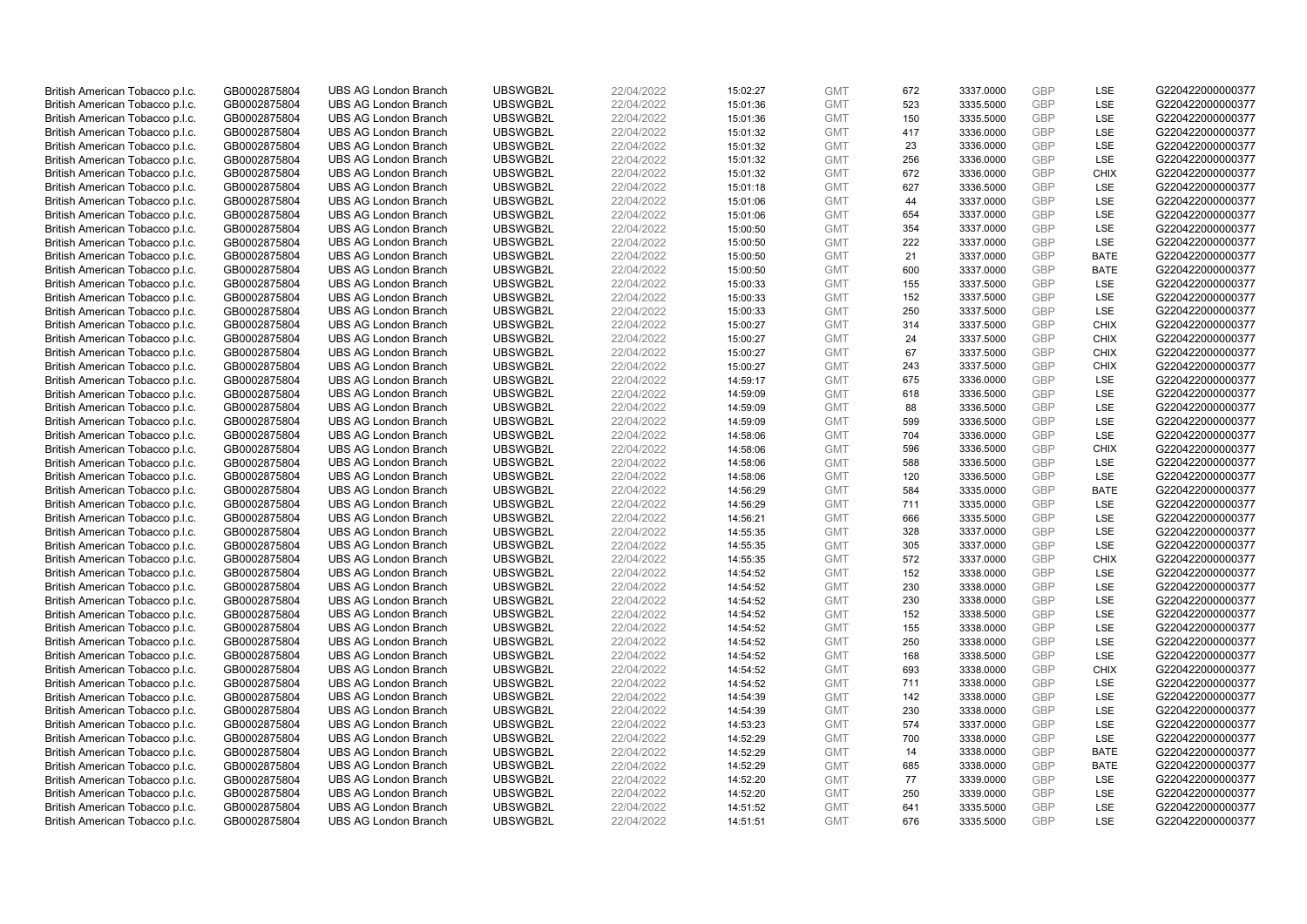| British American Tobacco p.l.c.                                    | GB0002875804                 |                             | UBSWGB2L | 22/04/2022 |          | <b>GMT</b> |            |           | <b>GBP</b>        | LSE         | G220422000000377 |
|--------------------------------------------------------------------|------------------------------|-----------------------------|----------|------------|----------|------------|------------|-----------|-------------------|-------------|------------------|
|                                                                    |                              | <b>UBS AG London Branch</b> |          |            | 14:51:05 |            | 639<br>690 | 3336.5000 | GBP               | CHIX        |                  |
| British American Tobacco p.l.c.                                    | GB0002875804                 | <b>UBS AG London Branch</b> | UBSWGB2L | 22/04/2022 | 14:51:05 | <b>GMT</b> |            | 3336.5000 |                   |             | G220422000000377 |
| British American Tobacco p.l.c.                                    | GB0002875804                 | <b>UBS AG London Branch</b> | UBSWGB2L | 22/04/2022 | 14:50:56 | <b>GMT</b> | 596        | 3337.0000 | <b>GBP</b>        | LSE         | G220422000000377 |
| British American Tobacco p.l.c.                                    | GB0002875804                 | <b>UBS AG London Branch</b> | UBSWGB2L | 22/04/2022 | 14:50:56 | <b>GMT</b> | 70         | 3337.0000 | GBP               | LSE         | G220422000000377 |
| British American Tobacco p.l.c.                                    | GB0002875804                 | <b>UBS AG London Branch</b> | UBSWGB2L | 22/04/2022 | 14:50:31 | <b>GMT</b> | 613        | 3336.5000 | <b>GBP</b>        | LSE         | G220422000000377 |
| British American Tobacco p.l.c.                                    | GB0002875804                 | <b>UBS AG London Branch</b> | UBSWGB2L | 22/04/2022 | 14:50:15 | <b>GMT</b> | 582        | 3337.5000 | <b>GBP</b>        | <b>LSE</b>  | G220422000000377 |
| British American Tobacco p.l.c.                                    | GB0002875804                 | <b>UBS AG London Branch</b> | UBSWGB2L | 22/04/2022 | 14:50:15 | <b>GMT</b> | 481        | 3337.5000 | <b>GBP</b>        | <b>BATE</b> | G220422000000377 |
| British American Tobacco p.l.c.                                    | GB0002875804                 | <b>UBS AG London Branch</b> | UBSWGB2L | 22/04/2022 | 14:50:15 | <b>GMT</b> | 77         | 3337.5000 | <b>GBP</b>        | <b>BATE</b> | G220422000000377 |
| British American Tobacco p.l.c.                                    | GB0002875804                 | <b>UBS AG London Branch</b> | UBSWGB2L | 22/04/2022 | 14:50:15 | <b>GMT</b> | 26         | 3337.5000 | GBP               | <b>BATE</b> | G220422000000377 |
| British American Tobacco p.l.c.                                    | GB0002875804                 | <b>UBS AG London Branch</b> | UBSWGB2L | 22/04/2022 | 14:49:53 | <b>GMT</b> | 662        | 3337.5000 | <b>GBP</b>        | LSE         | G220422000000377 |
| British American Tobacco p.l.c.                                    | GB0002875804                 | <b>UBS AG London Branch</b> | UBSWGB2L | 22/04/2022 | 14:49:53 | <b>GMT</b> | 706        | 3337.5000 | <b>GBP</b>        | CHIX        | G220422000000377 |
| British American Tobacco p.l.c.                                    | GB0002875804                 | <b>UBS AG London Branch</b> | UBSWGB2L | 22/04/2022 | 14:48:05 | <b>GMT</b> | 696        | 3337.5000 | <b>GBP</b>        | LSE         | G220422000000377 |
| British American Tobacco p.l.c.                                    | GB0002875804                 | <b>UBS AG London Branch</b> | UBSWGB2L | 22/04/2022 | 14:47:36 | <b>GMT</b> | 240        | 3340.0000 | GBP               | LSE         | G220422000000377 |
| British American Tobacco p.l.c.                                    | GB0002875804                 | <b>UBS AG London Branch</b> | UBSWGB2L | 22/04/2022 | 14:47:36 | <b>GMT</b> | 78         | 3340.0000 | <b>GBP</b>        | LSE         | G220422000000377 |
| British American Tobacco p.l.c.                                    | GB0002875804                 | <b>UBS AG London Branch</b> | UBSWGB2L | 22/04/2022 | 14:47:36 | <b>GMT</b> | 152        | 3340.0000 | GBP               | <b>LSE</b>  | G220422000000377 |
| British American Tobacco p.l.c.                                    | GB0002875804                 | <b>UBS AG London Branch</b> | UBSWGB2L | 22/04/2022 | 14:47:36 | <b>GMT</b> | 155        | 3340.0000 | <b>GBP</b>        | LSE         | G220422000000377 |
| British American Tobacco p.l.c.                                    | GB0002875804                 | <b>UBS AG London Branch</b> | UBSWGB2L | 22/04/2022 | 14:47:36 | <b>GMT</b> | 657        | 3340.0000 | GBP               | LSE         | G220422000000377 |
| British American Tobacco p.l.c.                                    | GB0002875804                 | <b>UBS AG London Branch</b> | UBSWGB2L | 22/04/2022 | 14:47:13 | <b>GMT</b> | 100        | 3338.5000 | <b>GBP</b>        | LSE         | G220422000000377 |
| British American Tobacco p.l.c.                                    | GB0002875804                 | <b>UBS AG London Branch</b> | UBSWGB2L | 22/04/2022 | 14:47:13 | <b>GMT</b> | 139        | 3338.5000 | <b>GBP</b>        | <b>LSE</b>  | G220422000000377 |
| British American Tobacco p.l.c.                                    | GB0002875804                 | <b>UBS AG London Branch</b> | UBSWGB2L | 22/04/2022 | 14:47:13 | <b>GMT</b> | 365        | 3338.5000 | <b>GBP</b>        | LSE         | G220422000000377 |
| British American Tobacco p.l.c.                                    | GB0002875804                 | <b>UBS AG London Branch</b> | UBSWGB2L | 22/04/2022 | 14:47:13 | <b>GMT</b> | 35         | 3338.5000 | <b>GBP</b>        | LSE         | G220422000000377 |
| British American Tobacco p.l.c.                                    | GB0002875804                 | <b>UBS AG London Branch</b> | UBSWGB2L | 22/04/2022 | 14:47:13 | <b>GMT</b> | 61         | 3338.5000 | GBP               | LSE         | G220422000000377 |
| British American Tobacco p.l.c.                                    | GB0002875804                 | <b>UBS AG London Branch</b> | UBSWGB2L | 22/04/2022 | 14:47:13 | <b>GMT</b> | 450        | 3339.0000 | <b>GBP</b>        | <b>CHIX</b> | G220422000000377 |
| British American Tobacco p.l.c.                                    | GB0002875804                 | <b>UBS AG London Branch</b> | UBSWGB2L | 22/04/2022 | 14:47:08 | <b>GMT</b> | 158        | 3339.0000 | <b>GBP</b>        | <b>CHIX</b> | G220422000000377 |
| British American Tobacco p.l.c.                                    | GB0002875804                 | <b>UBS AG London Branch</b> | UBSWGB2L | 22/04/2022 | 14:47:08 | <b>GMT</b> | 82         | 3339.0000 | <b>GBP</b>        | <b>CHIX</b> | G220422000000377 |
| British American Tobacco p.l.c.                                    | GB0002875804                 | <b>UBS AG London Branch</b> | UBSWGB2L | 22/04/2022 | 14:46:00 | <b>GMT</b> | 453        | 3337.5000 | GBP               | LSE         | G220422000000377 |
| British American Tobacco p.l.c.                                    | GB0002875804                 | <b>UBS AG London Branch</b> | UBSWGB2L | 22/04/2022 | 14:46:00 | <b>GMT</b> | 695        | 3337.5000 | <b>GBP</b>        | <b>BATE</b> | G220422000000377 |
| British American Tobacco p.l.c.                                    | GB0002875804                 | <b>UBS AG London Branch</b> | UBSWGB2L | 22/04/2022 | 14:45:58 | <b>GMT</b> | 100        | 3337.5000 | GBP               | <b>LSE</b>  | G220422000000377 |
| British American Tobacco p.l.c.                                    | GB0002875804                 | <b>UBS AG London Branch</b> | UBSWGB2L | 22/04/2022 | 14:45:57 | <b>GMT</b> | 100        | 3337.5000 | GBP               | LSE         | G220422000000377 |
| British American Tobacco p.l.c.                                    | GB0002875804                 | <b>UBS AG London Branch</b> | UBSWGB2L | 22/04/2022 | 14:45:18 | <b>GMT</b> | 685        | 3338.0000 | GBP               | LSE         | G220422000000377 |
| British American Tobacco p.l.c.                                    | GB0002875804                 | <b>UBS AG London Branch</b> | UBSWGB2L | 22/04/2022 | 14:45:01 | <b>GMT</b> | 369        | 3340.0000 | <b>GBP</b>        | LSE         | G220422000000377 |
| British American Tobacco p.l.c.                                    | GB0002875804                 | <b>UBS AG London Branch</b> | UBSWGB2L | 22/04/2022 | 14:45:01 | <b>GMT</b> | 81         | 3340.0000 | GBP               | <b>LSE</b>  | G220422000000377 |
| British American Tobacco p.l.c.                                    | GB0002875804                 | <b>UBS AG London Branch</b> | UBSWGB2L | 22/04/2022 | 14:45:01 | <b>GMT</b> | 145        | 3340.5000 | <b>GBP</b>        | <b>CHIX</b> | G220422000000377 |
| British American Tobacco p.l.c.                                    | GB0002875804                 | <b>UBS AG London Branch</b> | UBSWGB2L | 22/04/2022 | 14:45:01 | <b>GMT</b> | 17         | 3340.0000 | <b>GBP</b>        | LSE         | G220422000000377 |
| British American Tobacco p.l.c.                                    | GB0002875804                 | <b>UBS AG London Branch</b> | UBSWGB2L | 22/04/2022 | 14:45:01 | <b>GMT</b> | 19         | 3340.0000 | GBP               | LSE         | G220422000000377 |
| British American Tobacco p.l.c.                                    | GB0002875804                 | <b>UBS AG London Branch</b> | UBSWGB2L | 22/04/2022 | 14:45:01 | <b>GMT</b> | 200        | 3340.0000 | <b>GBP</b>        | LSE         | G220422000000377 |
| British American Tobacco p.l.c.                                    | GB0002875804                 | <b>UBS AG London Branch</b> | UBSWGB2L | 22/04/2022 | 14:45:01 | <b>GMT</b> | 268        | 3340.5000 | GBP               | <b>CHIX</b> | G220422000000377 |
| British American Tobacco p.l.c.                                    | GB0002875804                 | <b>UBS AG London Branch</b> | UBSWGB2L | 22/04/2022 | 14:45:00 | <b>GMT</b> | 294        | 3340.5000 | <b>GBP</b>        | <b>CHIX</b> | G220422000000377 |
| British American Tobacco p.l.c.                                    | GB0002875804                 | <b>UBS AG London Branch</b> | UBSWGB2L | 22/04/2022 | 14:44:52 | <b>GMT</b> | 598        | 3341.0000 | GBP               | LSE         | G220422000000377 |
| British American Tobacco p.l.c.                                    | GB0002875804                 | <b>UBS AG London Branch</b> | UBSWGB2L | 22/04/2022 | 14:44:16 | <b>GMT</b> | 79         | 3341.0000 | <b>GBP</b>        | <b>LSE</b>  | G220422000000377 |
| British American Tobacco p.l.c.                                    | GB0002875804                 | <b>UBS AG London Branch</b> | UBSWGB2L | 22/04/2022 | 14:44:12 | <b>GMT</b> | 20         | 3341.0000 | GBP               | LSE         | G220422000000377 |
| British American Tobacco p.l.c.                                    | GB0002875804                 | <b>UBS AG London Branch</b> | UBSWGB2L | 22/04/2022 | 14:44:11 | <b>GMT</b> | 200        | 3341.0000 | <b>GBP</b>        | LSE         | G220422000000377 |
| British American Tobacco p.l.c.                                    | GB0002875804                 | <b>UBS AG London Branch</b> | UBSWGB2L | 22/04/2022 | 14:44:11 | <b>GMT</b> | 398        | 3341.0000 | GBP               | LSE         | G220422000000377 |
| British American Tobacco p.l.c.                                    | GB0002875804                 | <b>UBS AG London Branch</b> | UBSWGB2L | 22/04/2022 | 14:43:35 | <b>GMT</b> | 577        | 3340.0000 | <b>GBP</b>        | LSE         | G220422000000377 |
| British American Tobacco p.l.c.                                    | GB0002875804                 | <b>UBS AG London Branch</b> | UBSWGB2L | 22/04/2022 | 14:43:31 | <b>GMT</b> | 250        | 3340.5000 | <b>GBP</b>        | LSE         | G220422000000377 |
|                                                                    |                              | <b>UBS AG London Branch</b> | UBSWGB2L | 22/04/2022 | 14:43:31 | <b>GMT</b> | 382        | 3340.5000 | <b>GBP</b>        | LSE         | G220422000000377 |
| British American Tobacco p.l.c.<br>British American Tobacco p.l.c. | GB0002875804<br>GB0002875804 | <b>UBS AG London Branch</b> | UBSWGB2L | 22/04/2022 | 14:43:31 | <b>GMT</b> | 704        | 3340.5000 | <b>GBP</b>        | <b>CHIX</b> | G220422000000377 |
|                                                                    |                              | <b>UBS AG London Branch</b> | UBSWGB2L |            |          | <b>GMT</b> | 507        | 3339.0000 | GBP               | LSE         | G220422000000377 |
| British American Tobacco p.l.c.                                    | GB0002875804                 |                             |          | 22/04/2022 | 14:42:47 |            |            |           |                   |             |                  |
| British American Tobacco p.l.c.                                    | GB0002875804                 | <b>UBS AG London Branch</b> | UBSWGB2L | 22/04/2022 | 14:42:47 | <b>GMT</b> | 82         | 3339.0000 | <b>GBP</b><br>GBP | LSE         | G220422000000377 |
| British American Tobacco p.l.c.                                    | GB0002875804                 | <b>UBS AG London Branch</b> | UBSWGB2L | 22/04/2022 | 14:42:46 | <b>GMT</b> | 91         | 3339.0000 |                   | <b>LSE</b>  | G220422000000377 |
| British American Tobacco p.l.c.                                    | GB0002875804                 | <b>UBS AG London Branch</b> | UBSWGB2L | 22/04/2022 | 14:42:45 | <b>GMT</b> | 306        | 3339.5000 | <b>GBP</b>        | LSE         | G220422000000377 |
| British American Tobacco p.l.c.                                    | GB0002875804                 | <b>UBS AG London Branch</b> | UBSWGB2L | 22/04/2022 | 14:42:44 | <b>GMT</b> | 171        | 3339.5000 | <b>GBP</b>        | LSE         | G220422000000377 |
| British American Tobacco p.l.c.                                    | GB0002875804                 | <b>UBS AG London Branch</b> | UBSWGB2L | 22/04/2022 | 14:42:44 | <b>GMT</b> | 79         | 3339.5000 | <b>GBP</b>        | <b>BATE</b> | G220422000000377 |
| British American Tobacco p.l.c.                                    | GB0002875804                 | <b>UBS AG London Branch</b> | UBSWGB2L | 22/04/2022 | 14:42:43 | <b>GMT</b> | 151        | 3339.5000 | GBP               | <b>LSE</b>  | G220422000000377 |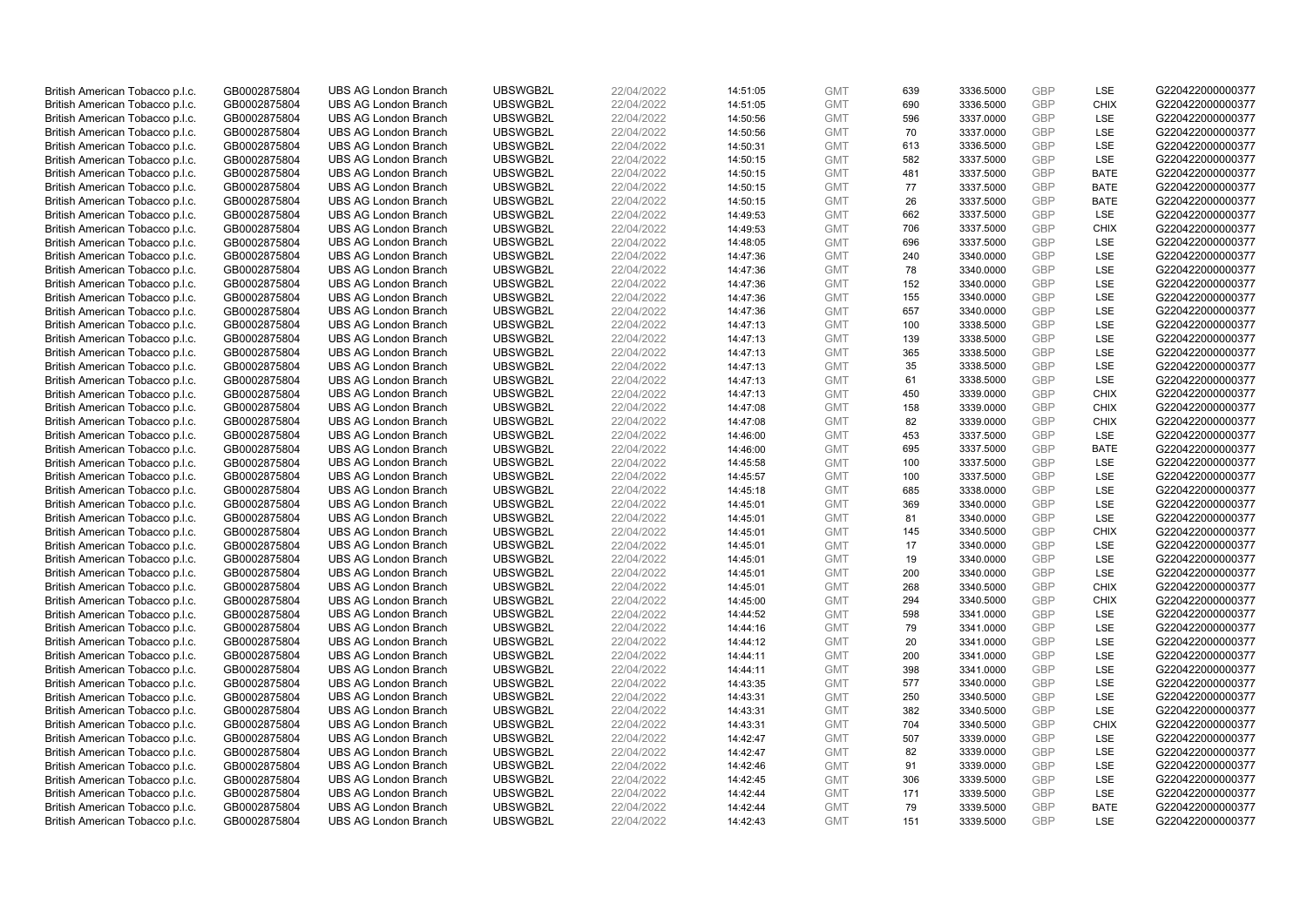| British American Tobacco p.l.c.                                    | GB0002875804                 | <b>UBS AG London Branch</b>                                | UBSWGB2L             | 22/04/2022               | 14:42:43             | <b>GMT</b>               | 147            | 3339.5000              | <b>GBP</b>               | <b>BATE</b>              | G220422000000377                     |
|--------------------------------------------------------------------|------------------------------|------------------------------------------------------------|----------------------|--------------------------|----------------------|--------------------------|----------------|------------------------|--------------------------|--------------------------|--------------------------------------|
| British American Tobacco p.l.c.                                    | GB0002875804                 | <b>UBS AG London Branch</b>                                | UBSWGB2L             | 22/04/2022               | 14:42:42             | <b>GMT</b>               | 291            | 3339.5000              | GBP                      | <b>BATE</b>              | G220422000000377                     |
| British American Tobacco p.l.c.                                    | GB0002875804                 | <b>UBS AG London Branch</b>                                | UBSWGB2L             | 22/04/2022               | 14:42:25             | <b>GMT</b>               | 176            | 3339.5000              | <b>GBP</b>               | <b>BATE</b>              | G220422000000377                     |
| British American Tobacco p.l.c.                                    | GB0002875804                 | <b>UBS AG London Branch</b>                                | UBSWGB2L             | 22/04/2022               | 14:42:25             | <b>GMT</b>               | $\overline{7}$ | 3339.5000              | <b>GBP</b>               | LSE                      | G220422000000377                     |
| British American Tobacco p.l.c.                                    | GB0002875804                 | <b>UBS AG London Branch</b>                                | UBSWGB2L             | 22/04/2022               | 14:42:02             | <b>GMT</b>               | 527            | 3343.0000              | <b>GBP</b>               | LSE                      | G220422000000377                     |
| British American Tobacco p.l.c.                                    | GB0002875804                 | <b>UBS AG London Branch</b>                                | UBSWGB2L             | 22/04/2022               | 14:42:02             | <b>GMT</b>               | 127            | 3343.0000              | <b>GBP</b>               | <b>LSE</b>               | G220422000000377                     |
| British American Tobacco p.l.c.                                    | GB0002875804                 | <b>UBS AG London Branch</b>                                | UBSWGB2L             | 22/04/2022               | 14:41:43             | <b>GMT</b>               | 250            | 3347.0000              | <b>GBP</b>               | LSE                      | G220422000000377                     |
| British American Tobacco p.l.c.                                    | GB0002875804                 | <b>UBS AG London Branch</b>                                | UBSWGB2L             | 22/04/2022               | 14:41:43             | <b>GMT</b>               | 155            | 3347.0000              | <b>GBP</b>               | LSE                      | G220422000000377                     |
| British American Tobacco p.l.c.                                    | GB0002875804                 | <b>UBS AG London Branch</b>                                | UBSWGB2L             | 22/04/2022               | 14:41:43             | <b>GMT</b>               | 561            | 3346.5000              | GBP                      | <b>CHIX</b>              | G220422000000377                     |
| British American Tobacco p.l.c.                                    | GB0002875804                 | <b>UBS AG London Branch</b>                                | UBSWGB2L             | 22/04/2022               | 14:41:43             | <b>GMT</b>               | 114            | 3347.0000              | <b>GBP</b>               | LSE                      | G220422000000377                     |
| British American Tobacco p.l.c.                                    | GB0002875804                 | <b>UBS AG London Branch</b>                                | UBSWGB2L             | 22/04/2022               | 14:41:43             | <b>GMT</b>               | 109            | 3347.0000              | <b>GBP</b>               | <b>LSE</b>               | G220422000000377                     |
| British American Tobacco p.l.c.                                    | GB0002875804                 | <b>UBS AG London Branch</b>                                | UBSWGB2L             | 22/04/2022               | 14:41:43             | <b>GMT</b>               | 29             | 3346.5000              | <b>GBP</b>               | <b>CHIX</b>              | G220422000000377                     |
| British American Tobacco p.l.c.                                    | GB0002875804                 | <b>UBS AG London Branch</b>                                | UBSWGB2L             | 22/04/2022               | 14:41:43             | <b>GMT</b>               | 44             | 3346.5000              | <b>GBP</b>               | <b>CHIX</b>              | G220422000000377                     |
| British American Tobacco p.l.c.                                    | GB0002875804                 | <b>UBS AG London Branch</b>                                | UBSWGB2L             | 22/04/2022               | 14:41:43             | <b>GMT</b>               | 356            | 3347.0000              | <b>GBP</b><br>GBP        | <b>LSE</b><br><b>LSE</b> | G220422000000377                     |
| British American Tobacco p.l.c.                                    | GB0002875804                 | <b>UBS AG London Branch</b>                                | UBSWGB2L             | 22/04/2022               | 14:41:37             | <b>GMT</b>               | 309            | 3347.0000              |                          |                          | G220422000000377                     |
| British American Tobacco p.l.c.                                    | GB0002875804                 | <b>UBS AG London Branch</b>                                | UBSWGB2L<br>UBSWGB2L | 22/04/2022               | 14:41:21             | <b>GMT</b>               | 597            | 3346.5000              | <b>GBP</b><br>GBP        | LSE                      | G220422000000377                     |
| British American Tobacco p.l.c.                                    | GB0002875804                 | <b>UBS AG London Branch</b>                                |                      | 22/04/2022               | 14:41:21             | <b>GMT</b>               | 96             | 3346.5000              |                          | LSE                      | G220422000000377                     |
| British American Tobacco p.l.c.                                    | GB0002875804                 | <b>UBS AG London Branch</b>                                | UBSWGB2L             | 22/04/2022               | 14:40:34             | <b>GMT</b>               | 461            | 3349.0000              | <b>GBP</b>               | LSE                      | G220422000000377                     |
| British American Tobacco p.l.c.                                    | GB0002875804                 | <b>UBS AG London Branch</b>                                | UBSWGB2L             | 22/04/2022               | 14:40:34             | <b>GMT</b>               | 164            | 3349.0000              | <b>GBP</b><br><b>GBP</b> | <b>LSE</b>               | G220422000000377                     |
| British American Tobacco p.l.c.                                    | GB0002875804                 | <b>UBS AG London Branch</b>                                | UBSWGB2L             | 22/04/2022               | 14:40:02             | <b>GMT</b>               | 147            | 3351.0000              |                          | LSE                      | G220422000000377                     |
| British American Tobacco p.l.c.                                    | GB0002875804                 | <b>UBS AG London Branch</b><br><b>UBS AG London Branch</b> | UBSWGB2L<br>UBSWGB2L | 22/04/2022<br>22/04/2022 | 14:40:02<br>14:39:59 | <b>GMT</b>               | 494<br>329     | 3351.0000              | <b>GBP</b><br>GBP        | LSE<br>LSE               | G220422000000377<br>G220422000000377 |
| British American Tobacco p.l.c.                                    | GB0002875804                 |                                                            |                      |                          |                      | <b>GMT</b>               |                | 3351.5000              |                          |                          |                                      |
| British American Tobacco p.l.c.<br>British American Tobacco p.l.c. | GB0002875804<br>GB0002875804 | <b>UBS AG London Branch</b><br><b>UBS AG London Branch</b> | UBSWGB2L<br>UBSWGB2L | 22/04/2022<br>22/04/2022 | 14:39:59             | <b>GMT</b><br><b>GMT</b> | 214<br>47      | 3351.5000              | GBP<br><b>GBP</b>        | LSE<br><b>LSE</b>        | G220422000000377<br>G220422000000377 |
|                                                                    |                              | <b>UBS AG London Branch</b>                                | UBSWGB2L             | 22/04/2022               | 14:39:58             |                          | 135            | 3351.5000<br>3352.0000 | <b>GBP</b>               | <b>CHIX</b>              | G220422000000377                     |
| British American Tobacco p.l.c.<br>British American Tobacco p.l.c. | GB0002875804<br>GB0002875804 | <b>UBS AG London Branch</b>                                | UBSWGB2L             | 22/04/2022               | 14:39:58<br>14:39:55 | <b>GMT</b><br><b>GMT</b> | 381            | 3352.0000              | GBP                      | <b>CHIX</b>              | G220422000000377                     |
| British American Tobacco p.l.c.                                    | GB0002875804                 | <b>UBS AG London Branch</b>                                | UBSWGB2L             | 22/04/2022               | 14:39:55             | <b>GMT</b>               | 90             | 3352.0000              | <b>GBP</b>               | <b>CHIX</b>              | G220422000000377                     |
| British American Tobacco p.l.c.                                    | GB0002875804                 | <b>UBS AG London Branch</b>                                | UBSWGB2L             | 22/04/2022               | 14:39:34             | <b>GMT</b>               | 395            | 3353.0000              | GBP                      | <b>LSE</b>               | G220422000000377                     |
| British American Tobacco p.l.c.                                    | GB0002875804                 | <b>UBS AG London Branch</b>                                | UBSWGB2L             | 22/04/2022               | 14:39:33             | <b>GMT</b>               | 240            | 3353.0000              | GBP                      | LSE                      | G220422000000377                     |
| British American Tobacco p.l.c.                                    | GB0002875804                 | <b>UBS AG London Branch</b>                                | UBSWGB2L             | 22/04/2022               | 14:39:33             | <b>GMT</b>               | 83             | 3353.0000              | GBP                      | LSE                      | G220422000000377                     |
| British American Tobacco p.l.c.                                    | GB0002875804                 | <b>UBS AG London Branch</b>                                | UBSWGB2L             | 22/04/2022               | 14:39:33             | <b>GMT</b>               | 300            | 3353.0000              | <b>GBP</b>               | LSE                      | G220422000000377                     |
| British American Tobacco p.l.c.                                    | GB0002875804                 | <b>UBS AG London Branch</b>                                | UBSWGB2L             | 22/04/2022               | 14:39:33             | <b>GMT</b>               | 9              | 3353.0000              | GBP                      | <b>LSE</b>               | G220422000000377                     |
| British American Tobacco p.l.c.                                    | GB0002875804                 | <b>UBS AG London Branch</b>                                | UBSWGB2L             | 22/04/2022               | 14:39:33             | <b>GMT</b>               | 227            | 3353.0000              | <b>GBP</b>               | LSE                      | G220422000000377                     |
| British American Tobacco p.l.c.                                    | GB0002875804                 | <b>UBS AG London Branch</b>                                | UBSWGB2L             | 22/04/2022               | 14:39:28             | <b>GMT</b>               | 25             | 3353.0000              | <b>GBP</b>               | LSE                      | G220422000000377                     |
| British American Tobacco p.l.c.                                    | GB0002875804                 | <b>UBS AG London Branch</b>                                | UBSWGB2L             | 22/04/2022               | 14:39:25             | <b>GMT</b>               | 279            | 3353.5000              | GBP                      | <b>BATE</b>              | G220422000000377                     |
| British American Tobacco p.l.c.                                    | GB0002875804                 | <b>UBS AG London Branch</b>                                | UBSWGB2L             | 22/04/2022               | 14:39:25             | <b>GMT</b>               | 10             | 3353.5000              | <b>GBP</b>               | <b>BATE</b>              | G220422000000377                     |
| British American Tobacco p.l.c.                                    | GB0002875804                 | <b>UBS AG London Branch</b>                                | UBSWGB2L             | 22/04/2022               | 14:39:25             | <b>GMT</b>               | 145            | 3353.5000              | GBP                      | <b>BATE</b>              | G220422000000377                     |
| British American Tobacco p.l.c.                                    | GB0002875804                 | <b>UBS AG London Branch</b>                                | UBSWGB2L             | 22/04/2022               | 14:39:25             | <b>GMT</b>               | 147            | 3353.5000              | <b>GBP</b>               | <b>BATE</b>              | G220422000000377                     |
| British American Tobacco p.l.c.                                    | GB0002875804                 | <b>UBS AG London Branch</b>                                | UBSWGB2L             | 22/04/2022               | 14:39:25             | <b>GMT</b>               | 23             | 3353.5000              | GBP                      | <b>BATE</b>              | G220422000000377                     |
| British American Tobacco p.l.c.                                    | GB0002875804                 | <b>UBS AG London Branch</b>                                | UBSWGB2L             | 22/04/2022               | 14:39:25             | <b>GMT</b>               | 22             | 3353.5000              | <b>GBP</b>               | <b>BATE</b>              | G220422000000377                     |
| British American Tobacco p.l.c.                                    | GB0002875804                 | <b>UBS AG London Branch</b>                                | UBSWGB2L             | 22/04/2022               | 14:39:25             | <b>GMT</b>               | 17             | 3353.5000              | GBP                      | <b>BATE</b>              | G220422000000377                     |
| British American Tobacco p.l.c.                                    | GB0002875804                 | <b>UBS AG London Branch</b>                                | UBSWGB2L             | 22/04/2022               | 14:39:25             | <b>GMT</b>               | 287            | 3354.0000              | GBP                      | <b>LSE</b>               | G220422000000377                     |
| British American Tobacco p.l.c.                                    | GB0002875804                 | <b>UBS AG London Branch</b>                                | UBSWGB2L             | 22/04/2022               | 14:39:25             | <b>GMT</b>               | 300            | 3354.0000              | GBP                      | LSE                      | G220422000000377                     |
| British American Tobacco p.l.c.                                    | GB0002875804                 | <b>UBS AG London Branch</b>                                | UBSWGB2L             | 22/04/2022               | 14:39:25             | <b>GMT</b>               | 12             | 3354.0000              | <b>GBP</b>               | LSE                      | G220422000000377                     |
| British American Tobacco p.l.c.                                    | GB0002875804                 | <b>UBS AG London Branch</b>                                | UBSWGB2L             | 22/04/2022               | 14:38:41             | <b>GMT</b>               | 522            | 3353.5000              | GBP                      | LSE                      | G220422000000377                     |
| British American Tobacco p.l.c.                                    | GB0002875804                 | <b>UBS AG London Branch</b>                                | UBSWGB2L             | 22/04/2022               | 14:38:41             | <b>GMT</b>               | 77             | 3353.5000              | <b>GBP</b>               | LSE                      | G220422000000377                     |
| British American Tobacco p.l.c.                                    | GB0002875804                 | <b>UBS AG London Branch</b>                                | UBSWGB2L             | 22/04/2022               | 14:38:33             | <b>GMT</b>               | 545            | 3354.5000              | GBP                      | LSE                      | G220422000000377                     |
| British American Tobacco p.l.c.                                    | GB0002875804                 | <b>UBS AG London Branch</b>                                | UBSWGB2L             | 22/04/2022               | 14:38:33             | <b>GMT</b>               | 124            | 3354.5000              | GBP                      | LSE                      | G220422000000377                     |
| British American Tobacco p.l.c.                                    | GB0002875804                 | <b>UBS AG London Branch</b>                                | UBSWGB2L             | 22/04/2022               | 14:38:30             | <b>GMT</b>               | 44             | 3355.0000              | GBP                      | <b>CHIX</b>              | G220422000000377                     |
| British American Tobacco p.l.c.                                    | GB0002875804                 | <b>UBS AG London Branch</b>                                | UBSWGB2L             | 22/04/2022               | 14:38:30             | <b>GMT</b>               | 630            | 3355.0000              | GBP                      | <b>LSE</b>               | G220422000000377                     |
| British American Tobacco p.l.c.                                    | GB0002875804                 | <b>UBS AG London Branch</b>                                | UBSWGB2L             | 22/04/2022               | 14:38:30             | <b>GMT</b>               | 17             | 3355.0000              | <b>GBP</b>               | <b>CHIX</b>              | G220422000000377                     |
| British American Tobacco p.l.c.                                    | GB0002875804                 | <b>UBS AG London Branch</b>                                | UBSWGB2L             | 22/04/2022               | 14:38:30             | <b>GMT</b>               | 587            | 3355.0000              | GBP                      | <b>CHIX</b>              | G220422000000377                     |
| British American Tobacco p.l.c.                                    | GB0002875804                 | <b>UBS AG London Branch</b>                                | UBSWGB2L             | 22/04/2022               | 14:38:09             | <b>GMT</b>               | 772            | 3355.0000              | <b>GBP</b>               | <b>LSE</b>               | G220422000000377                     |
| British American Tobacco p.l.c.                                    | GB0002875804                 | <b>UBS AG London Branch</b>                                | UBSWGB2L             | 22/04/2022               | 14:37:43             | <b>GMT</b>               | 592            | 3355.5000              | GBP                      | <b>LSE</b>               | G220422000000377                     |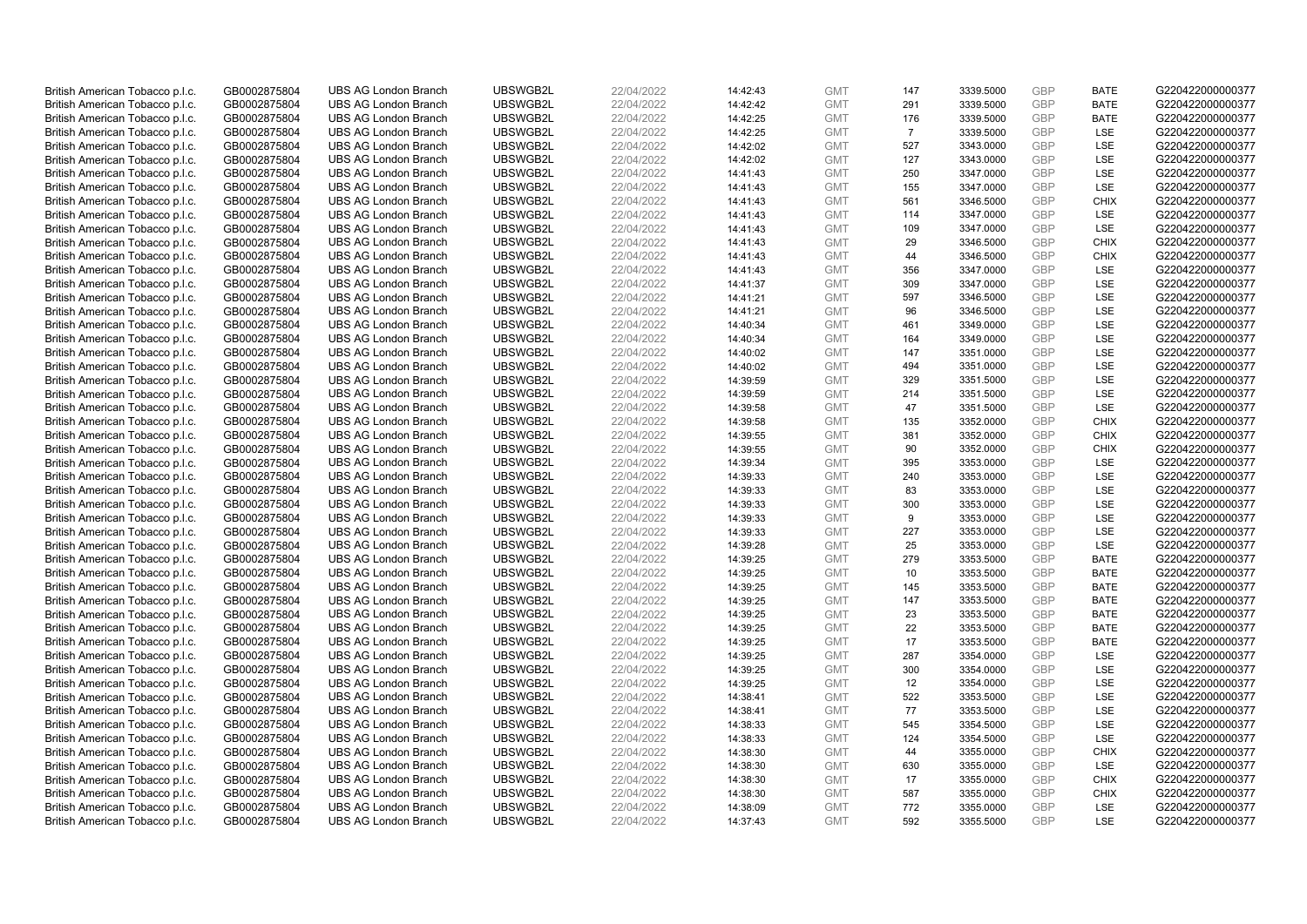| British American Tobacco p.l.c. | GB0002875804                 | <b>UBS AG London Branch</b> | UBSWGB2L | 22/04/2022 | 14:36:54 | <b>GMT</b> | 512 | 3354.0000              | <b>GBP</b>        | <b>CHIX</b> | G220422000000377 |
|---------------------------------|------------------------------|-----------------------------|----------|------------|----------|------------|-----|------------------------|-------------------|-------------|------------------|
| British American Tobacco p.l.c. | GB0002875804                 | <b>UBS AG London Branch</b> | UBSWGB2L | 22/04/2022 | 14:36:54 | <b>GMT</b> | 602 | 3354.0000              | GBP               | <b>BATE</b> | G220422000000377 |
| British American Tobacco p.l.c. | GB0002875804                 | <b>UBS AG London Branch</b> | UBSWGB2L | 22/04/2022 | 14:36:54 | <b>GMT</b> | 119 | 3354.0000              | GBP               | <b>CHIX</b> | G220422000000377 |
| British American Tobacco p.l.c. | GB0002875804                 | <b>UBS AG London Branch</b> | UBSWGB2L | 22/04/2022 | 14:36:45 | <b>GMT</b> | 662 | 3355.0000              | <b>GBP</b>        | LSE         | G220422000000377 |
| British American Tobacco p.l.c. | GB0002875804                 | <b>UBS AG London Branch</b> | UBSWGB2L | 22/04/2022 | 14:36:18 | <b>GMT</b> | 702 | 3359.0000              | GBP               | LSE         | G220422000000377 |
| British American Tobacco p.l.c. | GB0002875804                 | <b>UBS AG London Branch</b> | UBSWGB2L | 22/04/2022 | 14:36:17 | <b>GMT</b> | 615 | 3360.0000              | <b>GBP</b>        | <b>LSE</b>  | G220422000000377 |
| British American Tobacco p.l.c. | GB0002875804                 | <b>UBS AG London Branch</b> | UBSWGB2L | 22/04/2022 | 14:35:52 | <b>GMT</b> | 104 | 3360.5000              | GBP               | LSE         | G220422000000377 |
| British American Tobacco p.l.c. | GB0002875804                 | <b>UBS AG London Branch</b> | UBSWGB2L | 22/04/2022 | 14:35:52 | <b>GMT</b> | 398 | 3360.5000              | <b>GBP</b>        | LSE         | G220422000000377 |
| British American Tobacco p.l.c. | GB0002875804                 | <b>UBS AG London Branch</b> | UBSWGB2L | 22/04/2022 | 14:35:44 | <b>GMT</b> | 78  | 3360.5000              | GBP               | LSE         | G220422000000377 |
| British American Tobacco p.l.c. | GB0002875804                 | <b>UBS AG London Branch</b> | UBSWGB2L | 22/04/2022 | 14:35:44 | <b>GMT</b> | 362 | 3361.5000              | <b>GBP</b>        | LSE         | G220422000000377 |
| British American Tobacco p.l.c. | GB0002875804                 | <b>UBS AG London Branch</b> | UBSWGB2L | 22/04/2022 | 14:35:44 | <b>GMT</b> | 117 | 3361.5000              | GBP               | <b>LSE</b>  | G220422000000377 |
| British American Tobacco p.l.c. | GB0002875804                 | <b>UBS AG London Branch</b> | UBSWGB2L | 22/04/2022 | 14:35:44 | <b>GMT</b> | 140 | 3361.5000              | <b>GBP</b>        | LSE         | G220422000000377 |
| British American Tobacco p.l.c. | GB0002875804                 | <b>UBS AG London Branch</b> | UBSWGB2L | 22/04/2022 | 14:35:44 | <b>GMT</b> | 484 | 3362.0000              | GBP               | LSE         | G220422000000377 |
| British American Tobacco p.l.c. | GB0002875804                 | <b>UBS AG London Branch</b> | UBSWGB2L | 22/04/2022 | 14:35:44 | <b>GMT</b> | 186 | 3362.0000              | <b>GBP</b>        | LSE         | G220422000000377 |
| British American Tobacco p.l.c. | GB0002875804                 | <b>UBS AG London Branch</b> | UBSWGB2L | 22/04/2022 | 14:35:44 | <b>GMT</b> | 511 | 3362.0000              | GBP               | CHIX        | G220422000000377 |
| British American Tobacco p.l.c. | GB0002875804                 | <b>UBS AG London Branch</b> | UBSWGB2L | 22/04/2022 | 14:35:32 | <b>GMT</b> | 100 | 3362.0000              | GBP               | <b>CHIX</b> | G220422000000377 |
| British American Tobacco p.l.c. | GB0002875804                 | <b>UBS AG London Branch</b> | UBSWGB2L | 22/04/2022 | 14:35:29 | <b>GMT</b> | 618 | 3362.5000              | GBP               | <b>CHIX</b> | G220422000000377 |
| British American Tobacco p.l.c. | GB0002875804                 | <b>UBS AG London Branch</b> | UBSWGB2L | 22/04/2022 | 14:35:29 | <b>GMT</b> | 592 | 3362.5000              | GBP               | <b>BATE</b> | G220422000000377 |
| British American Tobacco p.l.c. | GB0002875804                 | <b>UBS AG London Branch</b> | UBSWGB2L | 22/04/2022 | 14:35:29 | <b>GMT</b> | 18  | 3362.5000              | <b>GBP</b>        | <b>LSE</b>  | G220422000000377 |
| British American Tobacco p.l.c. | GB0002875804                 | <b>UBS AG London Branch</b> | UBSWGB2L | 22/04/2022 | 14:35:29 | <b>GMT</b> | 557 | 3362.5000              | GBP               | LSE         | G220422000000377 |
| British American Tobacco p.l.c. | GB0002875804                 | <b>UBS AG London Branch</b> | UBSWGB2L | 22/04/2022 | 14:35:29 | <b>GMT</b> | 586 | 3362.5000              | <b>GBP</b>        | LSE         | G220422000000377 |
| British American Tobacco p.l.c. | GB0002875804                 | <b>UBS AG London Branch</b> | UBSWGB2L | 22/04/2022 | 14:35:25 | <b>GMT</b> | 250 | 3363.0000              | GBP               | LSE         | G220422000000377 |
| British American Tobacco p.l.c. | GB0002875804                 | <b>UBS AG London Branch</b> | UBSWGB2L | 22/04/2022 | 14:35:13 | <b>GMT</b> | 575 | 3363.0000              | <b>GBP</b>        | LSE         | G220422000000377 |
| British American Tobacco p.l.c. | GB0002875804                 | <b>UBS AG London Branch</b> | UBSWGB2L | 22/04/2022 | 14:35:11 | <b>GMT</b> | 490 | 3363.0000              | GBP               | <b>LSE</b>  | G220422000000377 |
| British American Tobacco p.l.c. | GB0002875804                 | <b>UBS AG London Branch</b> | UBSWGB2L | 22/04/2022 | 14:34:41 | <b>GMT</b> | 138 | 3360.5000              | <b>GBP</b>        | LSE         | G220422000000377 |
| British American Tobacco p.l.c. | GB0002875804                 | <b>UBS AG London Branch</b> | UBSWGB2L | 22/04/2022 | 14:34:41 | <b>GMT</b> | 168 | 3360.5000              | GBP               | LSE         | G220422000000377 |
| British American Tobacco p.l.c. | GB0002875804                 | <b>UBS AG London Branch</b> | UBSWGB2L | 22/04/2022 | 14:34:15 | <b>GMT</b> | 578 | 3358.0000              | <b>GBP</b>        | LSE         | G220422000000377 |
| British American Tobacco p.l.c. | GB0002875804                 | <b>UBS AG London Branch</b> | UBSWGB2L | 22/04/2022 | 14:33:58 | <b>GMT</b> | 43  | 3358.0000              | GBP               | LSE         | G220422000000377 |
| British American Tobacco p.l.c. | GB0002875804                 | <b>UBS AG London Branch</b> | UBSWGB2L | 22/04/2022 | 14:33:58 | <b>GMT</b> | 394 | 3358.0000              | GBP               | LSE         | G220422000000377 |
| British American Tobacco p.l.c. | GB0002875804                 | <b>UBS AG London Branch</b> | UBSWGB2L | 22/04/2022 | 14:33:58 | <b>GMT</b> | 100 | 3358.0000              | GBP               | LSE         | G220422000000377 |
| British American Tobacco p.l.c. | GB0002875804                 | <b>UBS AG London Branch</b> | UBSWGB2L | 22/04/2022 | 14:33:58 | <b>GMT</b> | 100 | 3358.0000              | <b>GBP</b>        | LSE         | G220422000000377 |
| British American Tobacco p.l.c. | GB0002875804                 | <b>UBS AG London Branch</b> | UBSWGB2L | 22/04/2022 | 14:33:51 | <b>GMT</b> | 48  | 3358.0000              | GBP               | <b>LSE</b>  | G220422000000377 |
| British American Tobacco p.l.c. | GB0002875804                 | <b>UBS AG London Branch</b> | UBSWGB2L | 22/04/2022 | 14:33:51 | <b>GMT</b> | 716 | 3359.0000              | <b>GBP</b>        | LSE         | G220422000000377 |
| British American Tobacco p.l.c. | GB0002875804                 | <b>UBS AG London Branch</b> | UBSWGB2L | 22/04/2022 | 14:33:51 | <b>GMT</b> | 61  | 3359.0000              | <b>GBP</b>        | <b>CHIX</b> | G220422000000377 |
| British American Tobacco p.l.c. | GB0002875804                 | <b>UBS AG London Branch</b> | UBSWGB2L | 22/04/2022 | 14:33:51 | <b>GMT</b> | 514 | 3359.0000              | GBP               | <b>CHIX</b> | G220422000000377 |
| British American Tobacco p.l.c. | GB0002875804                 | <b>UBS AG London Branch</b> | UBSWGB2L | 22/04/2022 | 14:33:48 | <b>GMT</b> | 581 | 3359.5000              | <b>GBP</b>        | LSE         | G220422000000377 |
| British American Tobacco p.l.c. | GB0002875804                 | <b>UBS AG London Branch</b> | UBSWGB2L | 22/04/2022 | 14:33:06 | <b>GMT</b> | 211 | 3358.5000              | GBP               | <b>LSE</b>  | G220422000000377 |
| British American Tobacco p.l.c. |                              | <b>UBS AG London Branch</b> | UBSWGB2L | 22/04/2022 | 14:33:06 | <b>GMT</b> | 50  | 3358.5000              | <b>GBP</b>        | LSE         | G220422000000377 |
| British American Tobacco p.l.c. | GB0002875804<br>GB0002875804 | <b>UBS AG London Branch</b> | UBSWGB2L | 22/04/2022 | 14:33:06 | <b>GMT</b> | 400 | 3358.5000              | GBP               | LSE         | G220422000000377 |
|                                 |                              | <b>UBS AG London Branch</b> | UBSWGB2L | 22/04/2022 |          | <b>GMT</b> | 489 |                        | <b>GBP</b>        | LSE         | G220422000000377 |
| British American Tobacco p.l.c. | GB0002875804                 | <b>UBS AG London Branch</b> | UBSWGB2L | 22/04/2022 | 14:33:06 |            | 267 | 3359.0000<br>3359.0000 | GBP               | <b>BATE</b> | G220422000000377 |
| British American Tobacco p.l.c. | GB0002875804                 |                             |          |            | 14:33:06 | <b>GMT</b> |     |                        |                   |             |                  |
| British American Tobacco p.l.c. | GB0002875804                 | <b>UBS AG London Branch</b> | UBSWGB2L | 22/04/2022 | 14:33:06 | <b>GMT</b> | 88  | 3359.0000              | <b>GBP</b><br>GBP | <b>LSE</b>  | G220422000000377 |
| British American Tobacco p.l.c. | GB0002875804                 | <b>UBS AG London Branch</b> | UBSWGB2L | 22/04/2022 | 14:33:06 | <b>GMT</b> | 23  | 3359.0000              |                   | <b>BATE</b> | G220422000000377 |
| British American Tobacco p.l.c. | GB0002875804                 | <b>UBS AG London Branch</b> | UBSWGB2L | 22/04/2022 | 14:33:06 | <b>GMT</b> | 52  | 3359.0000              | <b>GBP</b>        | <b>BATE</b> | G220422000000377 |
| British American Tobacco p.l.c. | GB0002875804                 | <b>UBS AG London Branch</b> | UBSWGB2L | 22/04/2022 | 14:33:06 | <b>GMT</b> | 77  | 3359.0000              | GBP               | LSE         | G220422000000377 |
| British American Tobacco p.l.c. | GB0002875804                 | <b>UBS AG London Branch</b> | UBSWGB2L | 22/04/2022 | 14:33:06 | <b>GMT</b> | 45  | 3359.0000              | <b>GBP</b>        | <b>BATE</b> | G220422000000377 |
| British American Tobacco p.l.c. | GB0002875804                 | <b>UBS AG London Branch</b> | UBSWGB2L | 22/04/2022 | 14:33:06 | <b>GMT</b> | 116 | 3359.0000              | GBP               | <b>BATE</b> | G220422000000377 |
| British American Tobacco p.l.c. | GB0002875804                 | <b>UBS AG London Branch</b> | UBSWGB2L | 22/04/2022 | 14:33:06 | <b>GMT</b> | 100 | 3359.0000              | GBP               | <b>BATE</b> | G220422000000377 |
| British American Tobacco p.l.c. | GB0002875804                 | <b>UBS AG London Branch</b> | UBSWGB2L | 22/04/2022 | 14:33:00 | <b>GMT</b> | 660 | 3359.5000              | GBP               | LSE         | G220422000000377 |
| British American Tobacco p.l.c. | GB0002875804                 | <b>UBS AG London Branch</b> | UBSWGB2L | 22/04/2022 | 14:32:58 | <b>GMT</b> | 100 | 3359.5000              | GBP               | <b>LSE</b>  | G220422000000377 |
| British American Tobacco p.l.c. | GB0002875804                 | <b>UBS AG London Branch</b> | UBSWGB2L | 22/04/2022 | 14:32:58 | <b>GMT</b> | 588 | 3360.0000              | <b>GBP</b>        | LSE         | G220422000000377 |
| British American Tobacco p.l.c. | GB0002875804                 | <b>UBS AG London Branch</b> | UBSWGB2L | 22/04/2022 | 14:32:49 | <b>GMT</b> | 571 | 3360.5000              | GBP               | <b>CHIX</b> | G220422000000377 |
| British American Tobacco p.l.c. | GB0002875804                 | <b>UBS AG London Branch</b> | UBSWGB2L | 22/04/2022 | 14:32:49 | <b>GMT</b> | 23  | 3360.5000              | <b>GBP</b>        | <b>LSE</b>  | G220422000000377 |
| British American Tobacco p.l.c. | GB0002875804                 | <b>UBS AG London Branch</b> | UBSWGB2L | 22/04/2022 | 14:32:49 | <b>GMT</b> | 670 | 3360.5000              | GBP               | <b>LSE</b>  | G220422000000377 |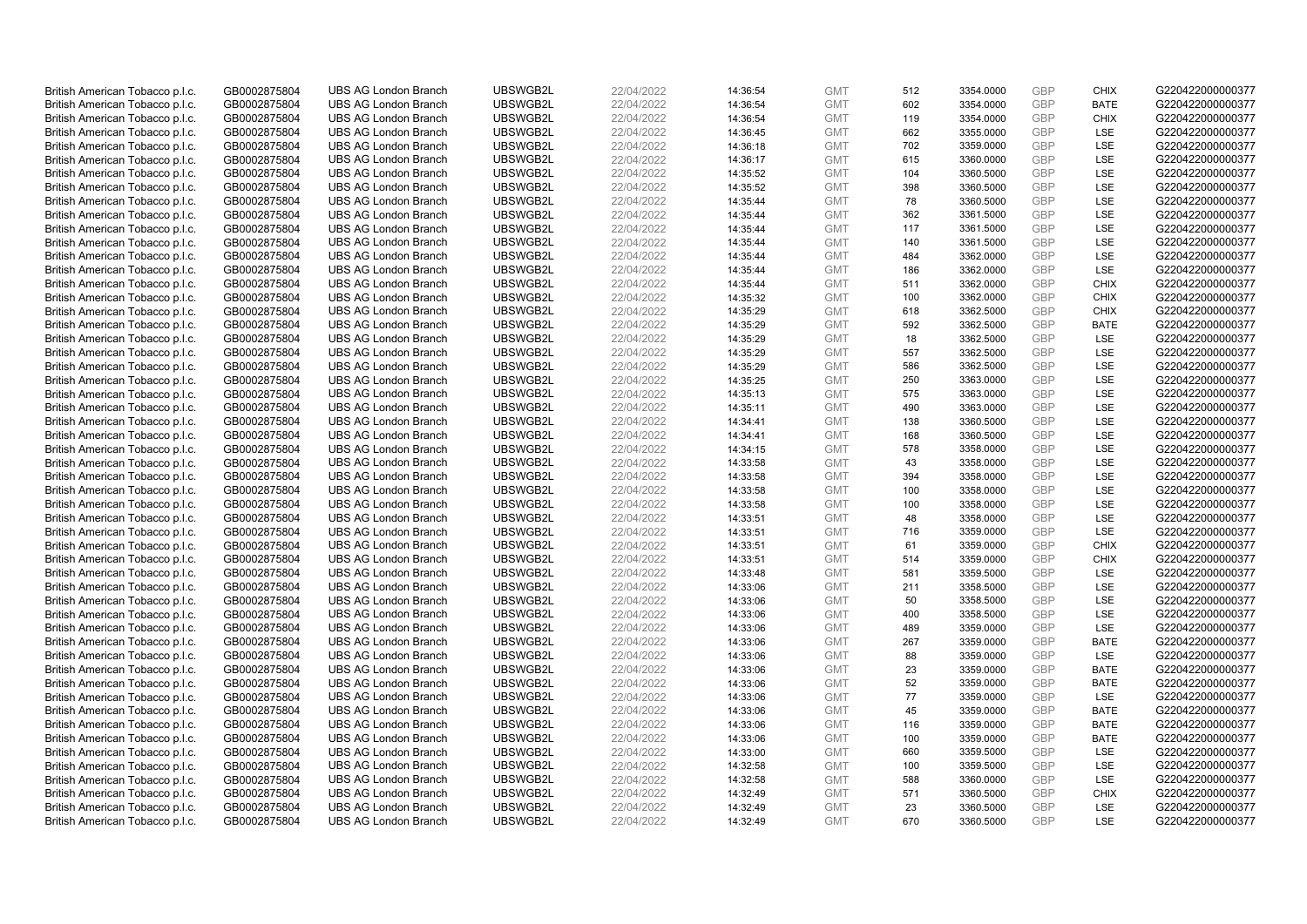| British American Tobacco p.l.c. | GB0002875804 | <b>UBS AG London Branch</b> | UBSWGB2L | 22/04/2022 | 14:32:41 | <b>GMT</b> | 155 | 3361.0000 | <b>GBP</b><br>GBP | LSE         | G220422000000377 |
|---------------------------------|--------------|-----------------------------|----------|------------|----------|------------|-----|-----------|-------------------|-------------|------------------|
| British American Tobacco p.l.c. | GB0002875804 | <b>UBS AG London Branch</b> | UBSWGB2L | 22/04/2022 | 14:32:41 | <b>GMT</b> | 152 | 3361.0000 |                   | <b>LSE</b>  | G220422000000377 |
| British American Tobacco p.l.c. | GB0002875804 | <b>UBS AG London Branch</b> | UBSWGB2L | 22/04/2022 | 14:32:41 | <b>GMT</b> | 12  | 3361.0000 | <b>GBP</b>        | LSE         | G220422000000377 |
| British American Tobacco p.l.c. | GB0002875804 | <b>UBS AG London Branch</b> | UBSWGB2L | 22/04/2022 | 14:32:38 | <b>GMT</b> | 155 | 3361.0000 | <b>GBP</b>        | LSE         | G220422000000377 |
| British American Tobacco p.l.c. | GB0002875804 | <b>UBS AG London Branch</b> | UBSWGB2L | 22/04/2022 | 14:32:38 | <b>GMT</b> | 400 | 3361.0000 | <b>GBP</b>        | LSE         | G220422000000377 |
| British American Tobacco p.l.c. | GB0002875804 | <b>UBS AG London Branch</b> | UBSWGB2L | 22/04/2022 | 14:32:07 | <b>GMT</b> | 87  | 3357.5000 | <b>GBP</b>        | <b>BATE</b> | G220422000000377 |
| British American Tobacco p.l.c. | GB0002875804 | <b>UBS AG London Branch</b> | UBSWGB2L | 22/04/2022 | 14:32:07 | <b>GMT</b> | 130 | 3357.5000 | <b>GBP</b>        | <b>BATE</b> | G220422000000377 |
| British American Tobacco p.l.c. | GB0002875804 | <b>UBS AG London Branch</b> | UBSWGB2L | 22/04/2022 | 14:31:49 | <b>GMT</b> | 114 | 3358.0000 | <b>GBP</b>        | LSE         | G220422000000377 |
| British American Tobacco p.l.c. | GB0002875804 | <b>UBS AG London Branch</b> | UBSWGB2L | 22/04/2022 | 14:31:49 | <b>GMT</b> | 114 | 3358.5000 | GBP               | LSE         | G220422000000377 |
| British American Tobacco p.l.c. | GB0002875804 | <b>UBS AG London Branch</b> | UBSWGB2L | 22/04/2022 | 14:31:49 | <b>GMT</b> | 152 | 3358.5000 | <b>GBP</b>        | LSE         | G220422000000377 |
| British American Tobacco p.l.c. | GB0002875804 | <b>UBS AG London Branch</b> | UBSWGB2L | 22/04/2022 | 14:31:49 | <b>GMT</b> | 155 | 3358.5000 | <b>GBP</b>        | <b>LSE</b>  | G220422000000377 |
| British American Tobacco p.l.c. | GB0002875804 | <b>UBS AG London Branch</b> | UBSWGB2L | 22/04/2022 | 14:31:49 | <b>GMT</b> | 66  | 3358.5000 | <b>GBP</b>        | LSE         | G220422000000377 |
| British American Tobacco p.l.c. | GB0002875804 | <b>UBS AG London Branch</b> | UBSWGB2L | 22/04/2022 | 14:31:49 | <b>GMT</b> | 623 | 3359.0000 | <b>GBP</b>        | LSE         | G220422000000377 |
| British American Tobacco p.l.c. | GB0002875804 | <b>UBS AG London Branch</b> | UBSWGB2L | 22/04/2022 | 14:31:36 | <b>GMT</b> | 57  | 3359.5000 | <b>GBP</b>        | <b>CHIX</b> | G220422000000377 |
| British American Tobacco p.l.c. | GB0002875804 | <b>UBS AG London Branch</b> | UBSWGB2L | 22/04/2022 | 14:31:35 | <b>GMT</b> | 109 | 3359.5000 | GBP               | <b>LSE</b>  | G220422000000377 |
| British American Tobacco p.l.c. | GB0002875804 | <b>UBS AG London Branch</b> | UBSWGB2L | 22/04/2022 | 14:31:35 | <b>GMT</b> | 543 | 3359.5000 | <b>GBP</b>        | LSE         | G220422000000377 |
| British American Tobacco p.l.c. | GB0002875804 | <b>UBS AG London Branch</b> | UBSWGB2L | 22/04/2022 | 14:31:35 | <b>GMT</b> | 600 | 3359.5000 | GBP               | <b>CHIX</b> | G220422000000377 |
| British American Tobacco p.l.c. | GB0002875804 | <b>UBS AG London Branch</b> | UBSWGB2L | 22/04/2022 | 14:31:08 | <b>GMT</b> | 528 | 3360.0000 | <b>GBP</b>        | <b>LSE</b>  | G220422000000377 |
| British American Tobacco p.l.c. | GB0002875804 | <b>UBS AG London Branch</b> | UBSWGB2L | 22/04/2022 | 14:31:08 | <b>GMT</b> | 81  | 3360.0000 | <b>GBP</b>        | <b>LSE</b>  | G220422000000377 |
| British American Tobacco p.l.c. | GB0002875804 | <b>UBS AG London Branch</b> | UBSWGB2L | 22/04/2022 | 14:31:07 | <b>GMT</b> | 629 | 3360.5000 | <b>GBP</b>        | LSE         | G220422000000377 |
| British American Tobacco p.l.c. | GB0002875804 | <b>UBS AG London Branch</b> | UBSWGB2L | 22/04/2022 | 14:30:46 | <b>GMT</b> | 629 | 3361.5000 | <b>GBP</b>        | LSE         | G220422000000377 |
| British American Tobacco p.l.c. | GB0002875804 | <b>UBS AG London Branch</b> | UBSWGB2L | 22/04/2022 | 14:30:29 | <b>GMT</b> | 403 | 3360.5000 | GBP               | LSE         | G220422000000377 |
| British American Tobacco p.l.c. | GB0002875804 | <b>UBS AG London Branch</b> | UBSWGB2L | 22/04/2022 | 14:30:29 | <b>GMT</b> | 100 | 3360.5000 | <b>GBP</b>        | LSE         | G220422000000377 |
| British American Tobacco p.l.c. | GB0002875804 | <b>UBS AG London Branch</b> | UBSWGB2L | 22/04/2022 | 14:30:29 | <b>GMT</b> | 100 | 3360.5000 | GBP               | <b>LSE</b>  | G220422000000377 |
| British American Tobacco p.l.c. | GB0002875804 | <b>UBS AG London Branch</b> | UBSWGB2L | 22/04/2022 | 14:30:29 | <b>GMT</b> | 58  | 3360.5000 | <b>GBP</b>        | LSE         | G220422000000377 |
| British American Tobacco p.l.c. | GB0002875804 | <b>UBS AG London Branch</b> | UBSWGB2L | 22/04/2022 | 14:30:29 | <b>GMT</b> | 403 | 3360.5000 | GBP               | <b>CHIX</b> | G220422000000377 |
| British American Tobacco p.l.c. | GB0002875804 | <b>UBS AG London Branch</b> | UBSWGB2L | 22/04/2022 | 14:30:29 | <b>GMT</b> | 181 | 3361.0000 | <b>GBP</b>        | <b>LSE</b>  | G220422000000377 |
| British American Tobacco p.l.c. | GB0002875804 | <b>UBS AG London Branch</b> | UBSWGB2L | 22/04/2022 | 14:30:29 | <b>GMT</b> | 89  | 3361.0000 | GBP               | LSE         | G220422000000377 |
| British American Tobacco p.l.c. | GB0002875804 | <b>UBS AG London Branch</b> | UBSWGB2L | 22/04/2022 | 14:30:29 | <b>GMT</b> | 373 | 3361.0000 | <b>GBP</b>        | LSE         | G220422000000377 |
| British American Tobacco p.l.c. | GB0002875804 | <b>UBS AG London Branch</b> | UBSWGB2L | 22/04/2022 | 14:30:15 | <b>GMT</b> | 84  | 3360.5000 | GBP               | <b>CHIX</b> | G220422000000377 |
| British American Tobacco p.l.c. | GB0002875804 | <b>UBS AG London Branch</b> | UBSWGB2L | 22/04/2022 | 14:30:15 | <b>GMT</b> | 196 | 3360.5000 | GBP               | <b>CHIX</b> | G220422000000377 |
| British American Tobacco p.l.c. | GB0002875804 | <b>UBS AG London Branch</b> | UBSWGB2L | 22/04/2022 | 14:30:03 | <b>GMT</b> | 631 | 3364.0000 | GBP               | <b>LSE</b>  | G220422000000377 |
| British American Tobacco p.l.c. | GB0002875804 | <b>UBS AG London Branch</b> | UBSWGB2L | 22/04/2022 | 14:30:00 | <b>GMT</b> | 401 | 3365.5000 | GBP               | LSE         | G220422000000377 |
| British American Tobacco p.l.c. | GB0002875804 | <b>UBS AG London Branch</b> | UBSWGB2L | 22/04/2022 | 14:30:00 | <b>GMT</b> | 30  | 3365.5000 | <b>GBP</b>        | LSE         | G220422000000377 |
| British American Tobacco p.l.c. | GB0002875804 | <b>UBS AG London Branch</b> | UBSWGB2L | 22/04/2022 | 14:30:00 | <b>GMT</b> | 199 | 3365.5000 | GBP               | LSE         | G220422000000377 |
| British American Tobacco p.l.c. | GB0002875804 | <b>UBS AG London Branch</b> | UBSWGB2L | 22/04/2022 | 14:30:00 | <b>GMT</b> | 692 | 3365.5000 | <b>GBP</b>        | <b>BATE</b> | G220422000000377 |
| British American Tobacco p.l.c. | GB0002875804 | <b>UBS AG London Branch</b> | UBSWGB2L | 22/04/2022 | 14:29:55 | <b>GMT</b> | 589 | 3366.0000 | GBP               | <b>LSE</b>  | G220422000000377 |
| British American Tobacco p.l.c. | GB0002875804 | <b>UBS AG London Branch</b> | UBSWGB2L | 22/04/2022 | 14:29:55 | <b>GMT</b> | 646 | 3366.0000 | <b>GBP</b>        | <b>CHIX</b> | G220422000000377 |
| British American Tobacco p.l.c. | GB0002875804 | <b>UBS AG London Branch</b> | UBSWGB2L | 22/04/2022 | 14:29:17 | <b>GMT</b> | 665 | 3365.5000 | GBP               | LSE         | G220422000000377 |
| British American Tobacco p.l.c. | GB0002875804 | <b>UBS AG London Branch</b> | UBSWGB2L | 22/04/2022 | 14:28:42 | <b>GMT</b> | 586 | 3366.0000 | <b>GBP</b>        | <b>LSE</b>  | G220422000000377 |
| British American Tobacco p.l.c. | GB0002875804 | <b>UBS AG London Branch</b> | UBSWGB2L | 22/04/2022 | 14:28:42 | <b>GMT</b> | 160 | 3366.0000 | GBP               | LSE         | G220422000000377 |
| British American Tobacco p.l.c. | GB0002875804 | <b>UBS AG London Branch</b> | UBSWGB2L | 22/04/2022 | 14:28:42 | <b>GMT</b> | 650 | 3366.5000 | <b>GBP</b>        | <b>BATE</b> | G220422000000377 |
| British American Tobacco p.l.c. | GB0002875804 | <b>UBS AG London Branch</b> | UBSWGB2L | 22/04/2022 | 14:28:42 | <b>GMT</b> | 667 | 3366.5000 | GBP               | LSE         | G220422000000377 |
| British American Tobacco p.l.c. | GB0002875804 | <b>UBS AG London Branch</b> | UBSWGB2L | 22/04/2022 | 14:28:42 | <b>GMT</b> | 573 | 3366.5000 | <b>GBP</b>        | <b>CHIX</b> | G220422000000377 |
| British American Tobacco p.l.c. | GB0002875804 | <b>UBS AG London Branch</b> | UBSWGB2L | 22/04/2022 | 14:26:30 | <b>GMT</b> | 224 | 3366.0000 | GBP               | LSE         | G220422000000377 |
| British American Tobacco p.l.c. | GB0002875804 | <b>UBS AG London Branch</b> | UBSWGB2L | 22/04/2022 | 14:26:30 | <b>GMT</b> | 420 | 3366.0000 | GBP               | LSE         | G220422000000377 |
| British American Tobacco p.l.c. | GB0002875804 | <b>UBS AG London Branch</b> | UBSWGB2L | 22/04/2022 | 14:26:30 | <b>GMT</b> | 77  | 3366.0000 | GBP               | LSE         | G220422000000377 |
| British American Tobacco p.l.c. | GB0002875804 | <b>UBS AG London Branch</b> | UBSWGB2L | 22/04/2022 | 14:26:13 | <b>GMT</b> | 561 | 3366.0000 | GBP               | LSE         | G220422000000377 |
| British American Tobacco p.l.c. | GB0002875804 | <b>UBS AG London Branch</b> | UBSWGB2L | 22/04/2022 | 14:26:11 | <b>GMT</b> | 946 | 3367.0000 | GBP               | LSE         | G220422000000377 |
| British American Tobacco p.l.c. | GB0002875804 | <b>UBS AG London Branch</b> | UBSWGB2L | 22/04/2022 | 14:26:00 | <b>GMT</b> | 868 | 3367.5000 | GBP               | <b>LSE</b>  | G220422000000377 |
| British American Tobacco p.l.c. | GB0002875804 | <b>UBS AG London Branch</b> | UBSWGB2L | 22/04/2022 | 14:26:00 | <b>GMT</b> | 685 | 3367.5000 | GBP               | <b>CHIX</b> | G220422000000377 |
| British American Tobacco p.l.c. | GB0002875804 | <b>UBS AG London Branch</b> | UBSWGB2L | 22/04/2022 | 14:26:00 | <b>GMT</b> | 347 | 3367.5000 | GBP               | LSE         | G220422000000377 |
| British American Tobacco p.l.c. | GB0002875804 | <b>UBS AG London Branch</b> | UBSWGB2L | 22/04/2022 | 14:24:56 | <b>GMT</b> | 407 | 3367.0000 | <b>GBP</b>        | LSE         | G220422000000377 |
| British American Tobacco p.l.c. | GB0002875804 | <b>UBS AG London Branch</b> | UBSWGB2L | 22/04/2022 | 14:24:51 | <b>GMT</b> | 458 | 3367.0000 | GBP               | <b>LSE</b>  | G220422000000377 |
|                                 |              |                             |          |            |          |            |     |           |                   |             |                  |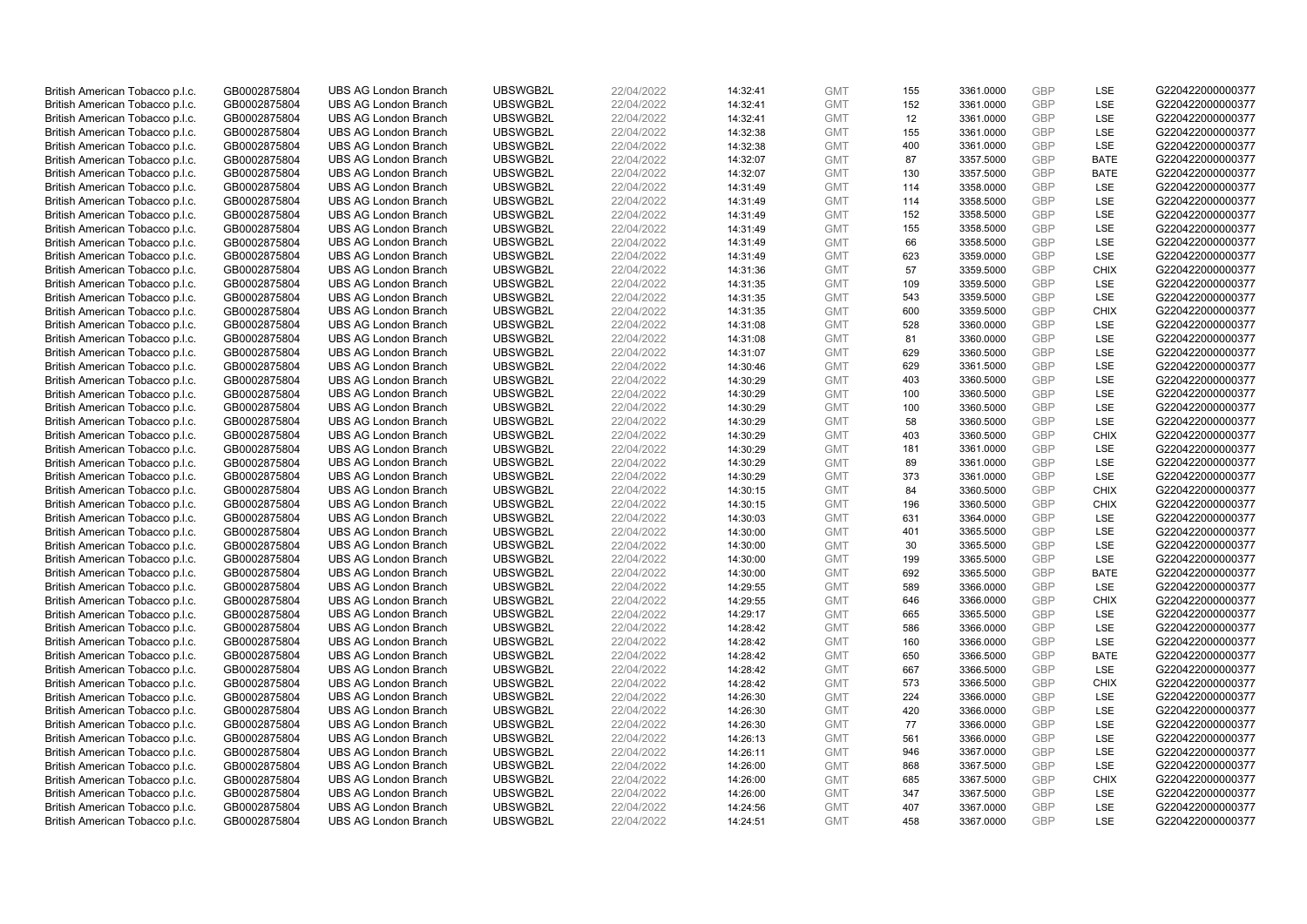| British American Tobacco p.l.c. | GB0002875804 | <b>UBS AG London Branch</b> | UBSWGB2L | 22/04/2022 | 14:20:15 | <b>GMT</b> | 704            | 3365.5000 | <b>GBP</b> | <b>BATE</b> | G220422000000377 |
|---------------------------------|--------------|-----------------------------|----------|------------|----------|------------|----------------|-----------|------------|-------------|------------------|
|                                 | GB0002875804 | <b>UBS AG London Branch</b> | UBSWGB2L | 22/04/2022 |          | <b>GMT</b> | 597            | 3365.5000 | GBP        | LSE         | G220422000000377 |
| British American Tobacco p.l.c. |              |                             |          |            | 14:20:02 |            |                |           | <b>GBP</b> | LSE         |                  |
| British American Tobacco p.l.c. | GB0002875804 | <b>UBS AG London Branch</b> | UBSWGB2L | 22/04/2022 | 14:20:00 | <b>GMT</b> | 604            | 3366.0000 |            |             | G220422000000377 |
| British American Tobacco p.l.c. | GB0002875804 | <b>UBS AG London Branch</b> | UBSWGB2L | 22/04/2022 | 14:20:00 | <b>GMT</b> | 110            | 3366.0000 | <b>GBP</b> | <b>CHIX</b> | G220422000000377 |
| British American Tobacco p.l.c. | GB0002875804 | <b>UBS AG London Branch</b> | UBSWGB2L | 22/04/2022 | 14:20:00 | <b>GMT</b> | 518            | 3366.0000 | <b>GBP</b> | <b>CHIX</b> | G220422000000377 |
| British American Tobacco p.l.c. | GB0002875804 | <b>UBS AG London Branch</b> | UBSWGB2L | 22/04/2022 | 14:17:38 | <b>GMT</b> | 183            | 3367.0000 | <b>GBP</b> | <b>LSE</b>  | G220422000000377 |
| British American Tobacco p.l.c. | GB0002875804 | <b>UBS AG London Branch</b> | UBSWGB2L | 22/04/2022 | 14:17:38 | <b>GMT</b> | 33             | 3367.0000 | <b>GBP</b> | LSE         | G220422000000377 |
| British American Tobacco p.l.c. | GB0002875804 | <b>UBS AG London Branch</b> | UBSWGB2L | 22/04/2022 | 14:17:38 | <b>GMT</b> | 457            | 3367.0000 | <b>GBP</b> | LSE         | G220422000000377 |
| British American Tobacco p.l.c. | GB0002875804 | <b>UBS AG London Branch</b> | UBSWGB2L | 22/04/2022 | 14:17:38 | <b>GMT</b> | 33             | 3367.0000 | GBP        | LSE         | G220422000000377 |
| British American Tobacco p.l.c. | GB0002875804 | <b>UBS AG London Branch</b> | UBSWGB2L | 22/04/2022 | 14:17:21 | <b>GMT</b> | 612            | 3367.5000 | <b>GBP</b> | LSE         | G220422000000377 |
| British American Tobacco p.l.c. | GB0002875804 | <b>UBS AG London Branch</b> | UBSWGB2L | 22/04/2022 | 14:15:30 | <b>GMT</b> | 668            | 3367.5000 | <b>GBP</b> | <b>LSE</b>  | G220422000000377 |
| British American Tobacco p.l.c. | GB0002875804 | <b>UBS AG London Branch</b> | UBSWGB2L | 22/04/2022 | 14:14:40 | <b>GMT</b> | 687            | 3368.0000 | <b>GBP</b> | LSE         | G220422000000377 |
| British American Tobacco p.l.c. | GB0002875804 | <b>UBS AG London Branch</b> | UBSWGB2L | 22/04/2022 | 14:13:36 | <b>GMT</b> | 564            | 3368.0000 | <b>GBP</b> | <b>CHIX</b> | G220422000000377 |
| British American Tobacco p.l.c. | GB0002875804 | <b>UBS AG London Branch</b> | UBSWGB2L | 22/04/2022 | 14:13:09 | <b>GMT</b> | 96             | 3368.0000 | <b>GBP</b> | <b>CHIX</b> | G220422000000377 |
| British American Tobacco p.l.c. | GB0002875804 | <b>UBS AG London Branch</b> | UBSWGB2L | 22/04/2022 | 14:12:37 | <b>GMT</b> | 679            | 3368.0000 | GBP        | <b>LSE</b>  | G220422000000377 |
| British American Tobacco p.l.c. | GB0002875804 | <b>UBS AG London Branch</b> | UBSWGB2L | 22/04/2022 | 14:10:46 | <b>GMT</b> | 687            | 3369.0000 | <b>GBP</b> | <b>BATE</b> | G220422000000377 |
| British American Tobacco p.l.c. | GB0002875804 | <b>UBS AG London Branch</b> | UBSWGB2L | 22/04/2022 | 14:10:46 | <b>GMT</b> | 586            | 3369.0000 | GBP        | LSE         | G220422000000377 |
| British American Tobacco p.l.c. | GB0002875804 | <b>UBS AG London Branch</b> | UBSWGB2L | 22/04/2022 | 14:09:23 | <b>GMT</b> | 240            | 3369.5000 | <b>GBP</b> | LSE         | G220422000000377 |
| British American Tobacco p.l.c. | GB0002875804 | <b>UBS AG London Branch</b> | UBSWGB2L | 22/04/2022 | 14:09:01 | <b>GMT</b> | 678            | 3369.5000 | <b>GBP</b> | <b>CHIX</b> | G220422000000377 |
| British American Tobacco p.l.c. | GB0002875804 | <b>UBS AG London Branch</b> | UBSWGB2L | 22/04/2022 | 14:09:01 | <b>GMT</b> | 673            | 3369.5000 | <b>GBP</b> | LSE         | G220422000000377 |
| British American Tobacco p.l.c. | GB0002875804 | <b>UBS AG London Branch</b> | UBSWGB2L | 22/04/2022 | 14:06:55 | <b>GMT</b> | 600            | 3370.5000 | <b>GBP</b> | LSE         | G220422000000377 |
| British American Tobacco p.l.c. | GB0002875804 | <b>UBS AG London Branch</b> | UBSWGB2L | 22/04/2022 | 14:05:40 | <b>GMT</b> | 576            | 3371.0000 | GBP        | LSE         | G220422000000377 |
| British American Tobacco p.l.c. | GB0002875804 | <b>UBS AG London Branch</b> | UBSWGB2L | 22/04/2022 | 14:05:24 | <b>GMT</b> | 149            | 3371.0000 | GBP        | LSE         | G220422000000377 |
| British American Tobacco p.l.c. | GB0002875804 | <b>UBS AG London Branch</b> | UBSWGB2L | 22/04/2022 | 14:05:24 | <b>GMT</b> | 552            | 3371.0000 | <b>GBP</b> | <b>LSE</b>  | G220422000000377 |
| British American Tobacco p.l.c. | GB0002875804 | <b>UBS AG London Branch</b> | UBSWGB2L | 22/04/2022 | 14:05:03 | <b>GMT</b> | 713            | 3369.5000 | <b>GBP</b> | LSE         | G220422000000377 |
| British American Tobacco p.l.c. | GB0002875804 | <b>UBS AG London Branch</b> | UBSWGB2L | 22/04/2022 | 14:05:03 | <b>GMT</b> | 360            | 3369.5000 | GBP        | <b>CHIX</b> | G220422000000377 |
| British American Tobacco p.l.c. | GB0002875804 | <b>UBS AG London Branch</b> | UBSWGB2L | 22/04/2022 | 14:05:03 | <b>GMT</b> | 303            | 3369.5000 | <b>GBP</b> | <b>CHIX</b> | G220422000000377 |
| British American Tobacco p.l.c. | GB0002875804 | <b>UBS AG London Branch</b> | UBSWGB2L | 22/04/2022 | 14:00:57 | <b>GMT</b> | 165            | 3366.5000 | GBP        | <b>LSE</b>  | G220422000000377 |
| British American Tobacco p.l.c. | GB0002875804 | <b>UBS AG London Branch</b> | UBSWGB2L | 22/04/2022 | 14:00:57 | <b>GMT</b> | 250            | 3366.5000 | GBP        | LSE         | G220422000000377 |
| British American Tobacco p.l.c. | GB0002875804 | <b>UBS AG London Branch</b> | UBSWGB2L | 22/04/2022 | 14:00:57 | <b>GMT</b> | 240            | 3366.5000 | GBP        | LSE         | G220422000000377 |
| British American Tobacco p.l.c. | GB0002875804 | <b>UBS AG London Branch</b> | UBSWGB2L | 22/04/2022 | 14:00:57 | <b>GMT</b> | $\overline{4}$ | 3366.5000 | <b>GBP</b> | <b>LSE</b>  | G220422000000377 |
| British American Tobacco p.l.c. | GB0002875804 | <b>UBS AG London Branch</b> | UBSWGB2L | 22/04/2022 | 14:00:57 | <b>GMT</b> | 615            | 3367.0000 | GBP        | <b>LSE</b>  | G220422000000377 |
| British American Tobacco p.l.c. | GB0002875804 | <b>UBS AG London Branch</b> | UBSWGB2L | 22/04/2022 | 13:59:19 | <b>GMT</b> | 236            | 3369.0000 | <b>GBP</b> | <b>BATE</b> | G220422000000377 |
| British American Tobacco p.l.c. | GB0002875804 | <b>UBS AG London Branch</b> | UBSWGB2L | 22/04/2022 | 13:59:19 | <b>GMT</b> | 185            | 3369.0000 | <b>GBP</b> | <b>BATE</b> | G220422000000377 |
| British American Tobacco p.l.c. | GB0002875804 | <b>UBS AG London Branch</b> | UBSWGB2L | 22/04/2022 | 13:59:19 | <b>GMT</b> | 67             | 3369.0000 | GBP        | <b>BATE</b> | G220422000000377 |
| British American Tobacco p.l.c. | GB0002875804 | <b>UBS AG London Branch</b> | UBSWGB2L | 22/04/2022 | 13:59:19 | <b>GMT</b> | 39             | 3369.0000 | <b>GBP</b> | <b>BATE</b> | G220422000000377 |
| British American Tobacco p.l.c. | GB0002875804 | <b>UBS AG London Branch</b> | UBSWGB2L | 22/04/2022 | 13:59:19 | <b>GMT</b> | 23             | 3369.0000 | GBP        | <b>BATE</b> | G220422000000377 |
| British American Tobacco p.l.c. | GB0002875804 | <b>UBS AG London Branch</b> | UBSWGB2L | 22/04/2022 | 13:59:19 | <b>GMT</b> | 618            | 3369.5000 | <b>GBP</b> | LSE         | G220422000000377 |
| British American Tobacco p.l.c. | GB0002875804 | <b>UBS AG London Branch</b> | UBSWGB2L | 22/04/2022 | 13:59:19 | <b>GMT</b> | 24             | 3369.0000 | GBP        | <b>BATE</b> | G220422000000377 |
| British American Tobacco p.l.c. | GB0002875804 | <b>UBS AG London Branch</b> | UBSWGB2L | 22/04/2022 | 13:59:19 | <b>GMT</b> | 37             | 3369.0000 | <b>GBP</b> | <b>BATE</b> | G220422000000377 |
| British American Tobacco p.l.c. | GB0002875804 | <b>UBS AG London Branch</b> | UBSWGB2L | 22/04/2022 | 13:59:19 | <b>GMT</b> | 18             | 3369.0000 | GBP        | <b>BATE</b> | G220422000000377 |
| British American Tobacco p.l.c. | GB0002875804 | <b>UBS AG London Branch</b> | UBSWGB2L | 22/04/2022 | 13:59:19 | <b>GMT</b> | 34             | 3369.0000 | <b>GBP</b> | <b>BATE</b> | G220422000000377 |
| British American Tobacco p.l.c. | GB0002875804 | <b>UBS AG London Branch</b> | UBSWGB2L | 22/04/2022 | 13:57:30 | <b>GMT</b> | 589            | 3370.5000 | <b>GBP</b> | LSE         | G220422000000377 |
| British American Tobacco p.l.c. |              | <b>UBS AG London Branch</b> | UBSWGB2L | 22/04/2022 |          | <b>GMT</b> | 31             | 3370.5000 | <b>GBP</b> | <b>LSE</b>  | G220422000000377 |
|                                 | GB0002875804 |                             | UBSWGB2L |            | 13:57:30 |            | 37             |           | <b>GBP</b> | LSE         | G220422000000377 |
| British American Tobacco p.l.c. | GB0002875804 | <b>UBS AG London Branch</b> |          | 22/04/2022 | 13:57:30 | <b>GMT</b> |                | 3370.5000 | <b>GBP</b> |             |                  |
| British American Tobacco p.l.c. | GB0002875804 | <b>UBS AG London Branch</b> | UBSWGB2L | 22/04/2022 | 13:57:24 | <b>GMT</b> | 216            | 3371.0000 |            | LSE         | G220422000000377 |
| British American Tobacco p.l.c. | GB0002875804 | <b>UBS AG London Branch</b> | UBSWGB2L | 22/04/2022 | 13:57:24 | <b>GMT</b> | 163            | 3371.0000 | <b>GBP</b> | LSE         | G220422000000377 |
| British American Tobacco p.l.c. | GB0002875804 | <b>UBS AG London Branch</b> | UBSWGB2L | 22/04/2022 | 13:57:22 | <b>GMT</b> | 333            | 3371.0000 | GBP        | <b>CHIX</b> | G220422000000377 |
| British American Tobacco p.l.c. | GB0002875804 | <b>UBS AG London Branch</b> | UBSWGB2L | 22/04/2022 | 13:57:08 | <b>GMT</b> | 276            | 3371.0000 | <b>GBP</b> | <b>CHIX</b> | G220422000000377 |
| British American Tobacco p.l.c. | GB0002875804 | <b>UBS AG London Branch</b> | UBSWGB2L | 22/04/2022 | 13:56:40 | <b>GMT</b> | 27             | 3371.0000 | GBP        | <b>LSE</b>  | G220422000000377 |
| British American Tobacco p.l.c. | GB0002875804 | <b>UBS AG London Branch</b> | UBSWGB2L | 22/04/2022 | 13:56:37 | <b>GMT</b> | 32             | 3371.0000 | <b>GBP</b> | LSE         | G220422000000377 |
| British American Tobacco p.l.c. | GB0002875804 | <b>UBS AG London Branch</b> | UBSWGB2L | 22/04/2022 | 13:56:37 | <b>GMT</b> | 34             | 3371.0000 | <b>GBP</b> | LSE         | G220422000000377 |
| British American Tobacco p.l.c. | GB0002875804 | <b>UBS AG London Branch</b> | UBSWGB2L | 22/04/2022 | 13:56:37 | <b>GMT</b> | 19             | 3371.0000 | <b>GBP</b> | LSE         | G220422000000377 |
| British American Tobacco p.l.c. | GB0002875804 | <b>UBS AG London Branch</b> | UBSWGB2L | 22/04/2022 | 13:56:37 | <b>GMT</b> | 144            | 3371.0000 | GBP        | <b>LSE</b>  | G220422000000377 |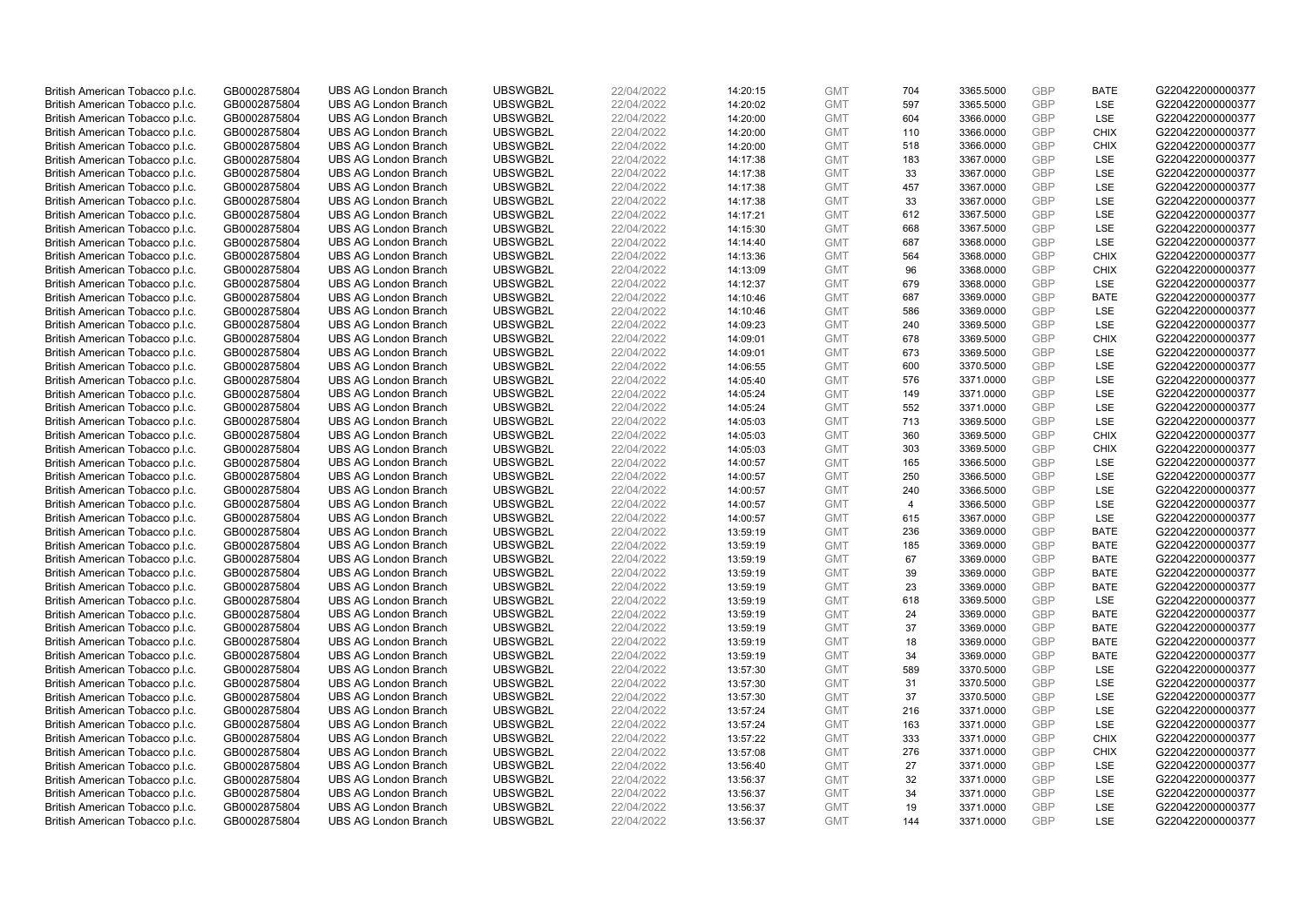| British American Tobacco p.l.c. | GB0002875804 | <b>UBS AG London Branch</b> | UBSWGB2L | 22/04/2022 | 13:55:44 | <b>GMT</b> | 694          | 3370.5000 | <b>GBP</b> | LSE         | G220422000000377 |
|---------------------------------|--------------|-----------------------------|----------|------------|----------|------------|--------------|-----------|------------|-------------|------------------|
| British American Tobacco p.l.c. | GB0002875804 | <b>UBS AG London Branch</b> | UBSWGB2L | 22/04/2022 | 13:53:37 | <b>GMT</b> | 664          | 3370.0000 | <b>GBP</b> | LSE         | G220422000000377 |
| British American Tobacco p.l.c. | GB0002875804 | <b>UBS AG London Branch</b> | UBSWGB2L | 22/04/2022 | 13:52:00 | <b>GMT</b> | 575          | 3370.5000 | <b>GBP</b> | LSE         | G220422000000377 |
| British American Tobacco p.l.c. | GB0002875804 | <b>UBS AG London Branch</b> | UBSWGB2L | 22/04/2022 | 13:52:00 | <b>GMT</b> | 662          | 3370.5000 | <b>GBP</b> | <b>CHIX</b> | G220422000000377 |
| British American Tobacco p.l.c. | GB0002875804 | <b>UBS AG London Branch</b> | UBSWGB2L | 22/04/2022 | 13:50:04 | <b>GMT</b> | 168          | 3369.5000 | <b>GBP</b> | <b>LSE</b>  | G220422000000377 |
| British American Tobacco p.l.c. | GB0002875804 | <b>UBS AG London Branch</b> | UBSWGB2L | 22/04/2022 | 13:49:48 | <b>GMT</b> | 250          | 3369.5000 | GBP        | <b>LSE</b>  | G220422000000377 |
| British American Tobacco p.l.c. | GB0002875804 | <b>UBS AG London Branch</b> | UBSWGB2L | 22/04/2022 | 13:49:48 | <b>GMT</b> | 270          | 3369.5000 | <b>GBP</b> | LSE         | G220422000000377 |
| British American Tobacco p.l.c. | GB0002875804 | <b>UBS AG London Branch</b> | UBSWGB2L | 22/04/2022 | 13:49:48 | <b>GMT</b> | 652          | 3369.5000 | GBP        | LSE         | G220422000000377 |
| British American Tobacco p.l.c. | GB0002875804 | <b>UBS AG London Branch</b> | UBSWGB2L | 22/04/2022 | 13:48:45 | <b>GMT</b> | 751          | 3368.5000 | <b>GBP</b> | LSE         | G220422000000377 |
| British American Tobacco p.l.c. | GB0002875804 | <b>UBS AG London Branch</b> | UBSWGB2L | 22/04/2022 | 13:48:43 | <b>GMT</b> | 729          | 3369.0000 | <b>GBP</b> | <b>LSE</b>  | G220422000000377 |
| British American Tobacco p.l.c. | GB0002875804 | <b>UBS AG London Branch</b> | UBSWGB2L | 22/04/2022 | 13:48:43 | <b>GMT</b> | 110          | 3369.0000 | <b>GBP</b> | <b>BATE</b> | G220422000000377 |
| British American Tobacco p.l.c. | GB0002875804 | <b>UBS AG London Branch</b> | UBSWGB2L | 22/04/2022 | 13:48:43 | <b>GMT</b> | 552          | 3369.0000 | <b>GBP</b> | <b>BATE</b> | G220422000000377 |
| British American Tobacco p.l.c. | GB0002875804 | <b>UBS AG London Branch</b> | UBSWGB2L | 22/04/2022 | 13:45:36 | <b>GMT</b> | 612          | 3367.5000 | GBP        | LSE         | G220422000000377 |
| British American Tobacco p.l.c. | GB0002875804 | <b>UBS AG London Branch</b> | UBSWGB2L | 22/04/2022 | 13:45:34 | <b>GMT</b> | 524          | 3368.0000 | <b>GBP</b> | <b>CHIX</b> | G220422000000377 |
| British American Tobacco p.l.c. | GB0002875804 | <b>UBS AG London Branch</b> | UBSWGB2L | 22/04/2022 | 13:45:34 | <b>GMT</b> | 99           | 3368.0000 | <b>GBP</b> | <b>CHIX</b> | G220422000000377 |
| British American Tobacco p.l.c. | GB0002875804 | <b>UBS AG London Branch</b> | UBSWGB2L | 22/04/2022 | 13:45:34 | <b>GMT</b> | 76           | 3368.0000 | <b>GBP</b> | LSE         | G220422000000377 |
| British American Tobacco p.l.c. | GB0002875804 | <b>UBS AG London Branch</b> | UBSWGB2L | 22/04/2022 | 13:45:34 | <b>GMT</b> | 502          | 3368.0000 | GBP        | LSE         | G220422000000377 |
| British American Tobacco p.l.c. | GB0002875804 | <b>UBS AG London Branch</b> | UBSWGB2L | 22/04/2022 | 13:44:14 | <b>GMT</b> | 510          | 3368.5000 | <b>GBP</b> | LSE         | G220422000000377 |
| British American Tobacco p.l.c. | GB0002875804 | <b>UBS AG London Branch</b> | UBSWGB2L | 22/04/2022 | 13:44:14 | <b>GMT</b> | 95           | 3368.5000 | GBP        | <b>LSE</b>  | G220422000000377 |
| British American Tobacco p.l.c. | GB0002875804 | <b>UBS AG London Branch</b> | UBSWGB2L | 22/04/2022 | 13:41:34 | <b>GMT</b> | 592          | 3368.5000 | <b>GBP</b> | LSE         | G220422000000377 |
| British American Tobacco p.l.c. | GB0002875804 | <b>UBS AG London Branch</b> | UBSWGB2L | 22/04/2022 | 13:41:34 | <b>GMT</b> | 100          | 3368.5000 | GBP        | LSE         | G220422000000377 |
| British American Tobacco p.l.c. | GB0002875804 | <b>UBS AG London Branch</b> | UBSWGB2L | 22/04/2022 | 13:40:28 | <b>GMT</b> | 615          | 3370.0000 | <b>GBP</b> | <b>LSE</b>  | G220422000000377 |
| British American Tobacco p.l.c. | GB0002875804 | <b>UBS AG London Branch</b> | UBSWGB2L | 22/04/2022 | 13:40:28 | <b>GMT</b> | $\mathbf{1}$ | 3370.0000 | <b>GBP</b> | <b>BATE</b> | G220422000000377 |
| British American Tobacco p.l.c. | GB0002875804 | <b>UBS AG London Branch</b> | UBSWGB2L | 22/04/2022 | 13:40:28 | <b>GMT</b> | 353          | 3370.0000 | <b>GBP</b> | <b>CHIX</b> | G220422000000377 |
| British American Tobacco p.l.c. | GB0002875804 | <b>UBS AG London Branch</b> | UBSWGB2L | 22/04/2022 | 13:40:28 | <b>GMT</b> | 599          | 3370.0000 | GBP        | <b>BATE</b> | G220422000000377 |
| British American Tobacco p.l.c. | GB0002875804 | <b>UBS AG London Branch</b> | UBSWGB2L | 22/04/2022 | 13:39:10 | <b>GMT</b> | 320          | 3370.0000 | GBP        | <b>CHIX</b> | G220422000000377 |
| British American Tobacco p.l.c. | GB0002875804 | <b>UBS AG London Branch</b> | UBSWGB2L | 22/04/2022 | 13:38:05 | <b>GMT</b> | 165          | 3370.0000 | <b>GBP</b> | LSE         | G220422000000377 |
| British American Tobacco p.l.c. | GB0002875804 | <b>UBS AG London Branch</b> | UBSWGB2L | 22/04/2022 | 13:38:05 | <b>GMT</b> | 250          | 3370.0000 | GBP        | LSE         | G220422000000377 |
| British American Tobacco p.l.c. | GB0002875804 | <b>UBS AG London Branch</b> | UBSWGB2L | 22/04/2022 | 13:38:05 | <b>GMT</b> | 162          | 3370.0000 | GBP        | LSE         | G220422000000377 |
| British American Tobacco p.l.c. | GB0002875804 | <b>UBS AG London Branch</b> | UBSWGB2L | 22/04/2022 | 13:38:05 | <b>GMT</b> | 28           | 3370.0000 | <b>GBP</b> | LSE         | G220422000000377 |
| British American Tobacco p.l.c. | GB0002875804 | <b>UBS AG London Branch</b> | UBSWGB2L | 22/04/2022 | 13:38:05 | <b>GMT</b> | 319          | 3369.5000 | GBP        | LSE         | G220422000000377 |
| British American Tobacco p.l.c. | GB0002875804 | <b>UBS AG London Branch</b> | UBSWGB2L | 22/04/2022 | 13:38:05 | <b>GMT</b> | 165          | 3369.5000 | GBP        | LSE         | G220422000000377 |
| British American Tobacco p.l.c. | GB0002875804 | <b>UBS AG London Branch</b> | UBSWGB2L | 22/04/2022 | 13:38:05 | <b>GMT</b> | 162          | 3369.5000 | GBP        | LSE         | G220422000000377 |
| British American Tobacco p.l.c. | GB0002875804 | <b>UBS AG London Branch</b> | UBSWGB2L | 22/04/2022 | 13:38:05 | <b>GMT</b> | 160          | 3370.0000 | <b>GBP</b> | LSE         | G220422000000377 |
| British American Tobacco p.l.c. | GB0002875804 | <b>UBS AG London Branch</b> | UBSWGB2L | 22/04/2022 | 13:38:05 | <b>GMT</b> | 468          | 3370.0000 | GBP        | <b>LSE</b>  | G220422000000377 |
| British American Tobacco p.l.c. | GB0002875804 | <b>UBS AG London Branch</b> | UBSWGB2L | 22/04/2022 | 13:38:05 | <b>GMT</b> | 410          | 3370.0000 | <b>GBP</b> | <b>CHIX</b> | G220422000000377 |
| British American Tobacco p.l.c. | GB0002875804 | <b>UBS AG London Branch</b> | UBSWGB2L | 22/04/2022 | 13:37:02 | <b>GMT</b> | 274          | 3370.0000 | <b>GBP</b> | <b>CHIX</b> | G220422000000377 |
| British American Tobacco p.l.c. | GB0002875804 | <b>UBS AG London Branch</b> | UBSWGB2L | 22/04/2022 | 13:37:02 | <b>GMT</b> | 182          | 3370.0000 | <b>GBP</b> | <b>CHIX</b> | G220422000000377 |
| British American Tobacco p.l.c. | GB0002875804 | <b>UBS AG London Branch</b> | UBSWGB2L | 22/04/2022 | 13:36:14 | <b>GMT</b> | 397          | 3370.0000 | GBP        | <b>CHIX</b> | G220422000000377 |
| British American Tobacco p.l.c. | GB0002875804 | <b>UBS AG London Branch</b> | UBSWGB2L | 22/04/2022 | 13:35:42 | <b>GMT</b> | 391          | 3370.0000 | <b>GBP</b> | <b>LSE</b>  | G220422000000377 |
| British American Tobacco p.l.c. | GB0002875804 | <b>UBS AG London Branch</b> | UBSWGB2L | 22/04/2022 | 13:35:42 | <b>GMT</b> | 316          | 3370.0000 | GBP        | <b>LSE</b>  | G220422000000377 |
| British American Tobacco p.l.c. | GB0002875804 | <b>UBS AG London Branch</b> | UBSWGB2L | 22/04/2022 | 13:35:05 | <b>GMT</b> | 619          | 3370.0000 | <b>GBP</b> | LSE         | G220422000000377 |
| British American Tobacco p.l.c. | GB0002875804 | <b>UBS AG London Branch</b> | UBSWGB2L | 22/04/2022 | 13:33:15 | <b>GMT</b> | 715          | 3369.5000 | GBP        | LSE         | G220422000000377 |
| British American Tobacco p.l.c. | GB0002875804 | <b>UBS AG London Branch</b> | UBSWGB2L | 22/04/2022 | 13:32:18 | <b>GMT</b> | 111          | 3370.0000 | <b>GBP</b> | LSE         | G220422000000377 |
| British American Tobacco p.l.c. | GB0002875804 | <b>UBS AG London Branch</b> | UBSWGB2L | 22/04/2022 | 13:32:18 | <b>GMT</b> | 751          | 3370.0000 | <b>GBP</b> | <b>CHIX</b> | G220422000000377 |
| British American Tobacco p.l.c. | GB0002875804 | <b>UBS AG London Branch</b> | UBSWGB2L | 22/04/2022 | 13:32:18 | <b>GMT</b> | 71           | 3370.0000 | <b>GBP</b> | <b>BATE</b> | G220422000000377 |
| British American Tobacco p.l.c. | GB0002875804 | <b>UBS AG London Branch</b> | UBSWGB2L | 22/04/2022 | 13:32:18 | <b>GMT</b> | 615          | 3370.0000 | <b>GBP</b> | LSE         | G220422000000377 |
| British American Tobacco p.l.c. | GB0002875804 | <b>UBS AG London Branch</b> | UBSWGB2L | 22/04/2022 | 13:32:18 | <b>GMT</b> | 30           | 3370.0000 | <b>GBP</b> | <b>BATE</b> | G220422000000377 |
| British American Tobacco p.l.c. | GB0002875804 | <b>UBS AG London Branch</b> | UBSWGB2L | 22/04/2022 | 13:32:18 | <b>GMT</b> | 599          | 3370.0000 | <b>GBP</b> | <b>BATE</b> | G220422000000377 |
| British American Tobacco p.l.c. | GB0002875804 | <b>UBS AG London Branch</b> | UBSWGB2L | 22/04/2022 | 13:30:50 | <b>GMT</b> | 284          | 3369.5000 | <b>GBP</b> | <b>LSE</b>  | G220422000000377 |
| British American Tobacco p.l.c. | GB0002875804 | <b>UBS AG London Branch</b> | UBSWGB2L | 22/04/2022 | 13:30:50 | <b>GMT</b> | 1035         | 3369.5000 | <b>GBP</b> | LSE         | G220422000000377 |
| British American Tobacco p.l.c. | GB0002875804 | <b>UBS AG London Branch</b> | UBSWGB2L | 22/04/2022 | 13:30:28 | <b>GMT</b> | 46           | 3369.5000 | <b>GBP</b> | LSE         | G220422000000377 |
| British American Tobacco p.l.c. | GB0002875804 | <b>UBS AG London Branch</b> | UBSWGB2L | 22/04/2022 | 13:29:33 | <b>GMT</b> | 98           | 3369.0000 | <b>GBP</b> | LSE         | G220422000000377 |
| British American Tobacco p.l.c. | GB0002875804 | <b>UBS AG London Branch</b> | UBSWGB2L | 22/04/2022 | 13:29:07 | <b>GMT</b> | 106          | 3369.0000 | GBP        | CHIX        | G220422000000377 |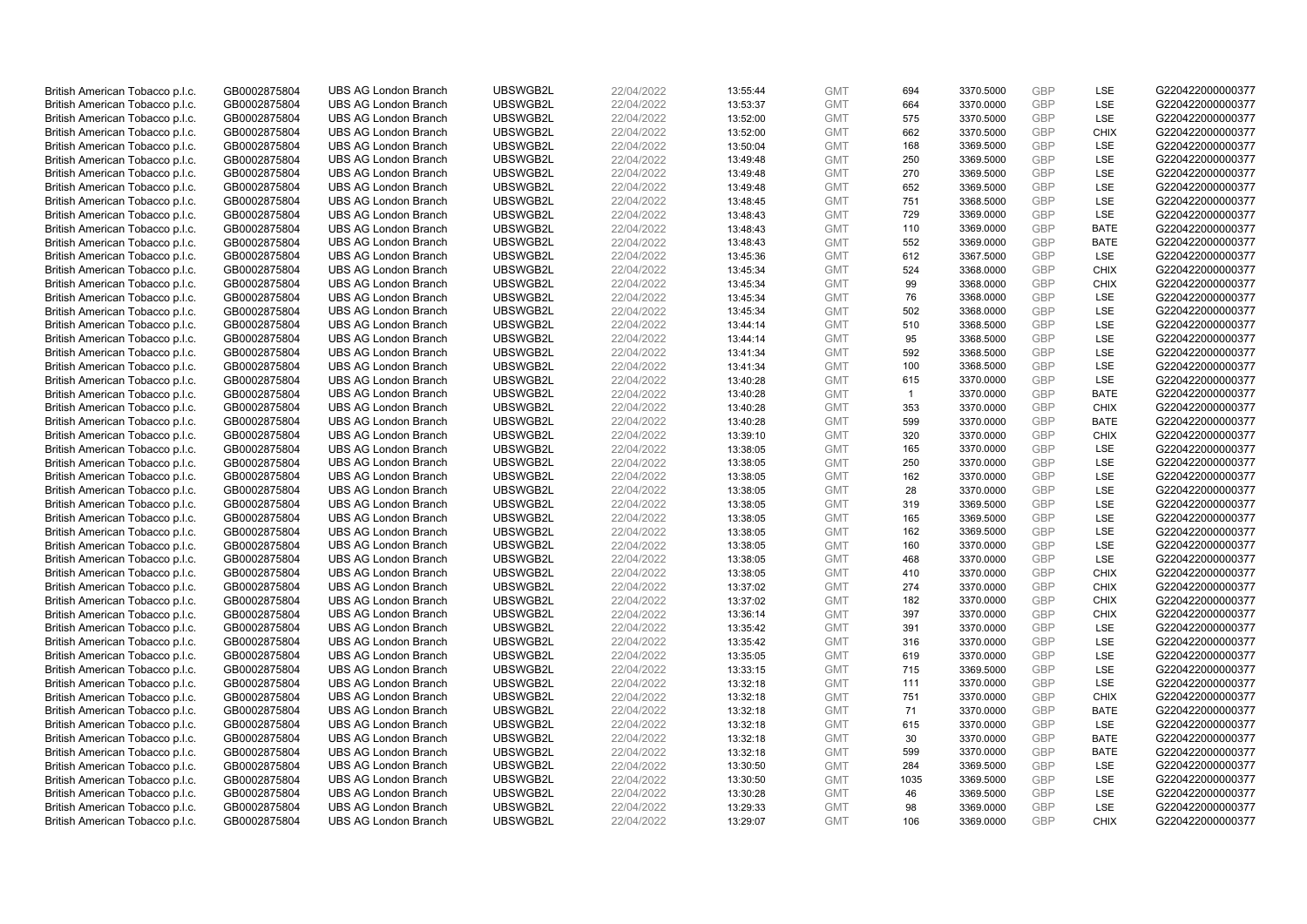| British American Tobacco p.l.c. | GB0002875804 | <b>UBS AG London Branch</b> | UBSWGB2L | 22/04/2022               | 13:27:52 | <b>GMT</b> | 130 | 3369.0000 | <b>GBP</b> | LSE         | G220422000000377 |
|---------------------------------|--------------|-----------------------------|----------|--------------------------|----------|------------|-----|-----------|------------|-------------|------------------|
|                                 |              |                             |          |                          |          |            |     |           | GBP        |             |                  |
| British American Tobacco p.l.c. | GB0002875804 | <b>UBS AG London Branch</b> | UBSWGB2L | 22/04/2022               | 13:24:44 | <b>GMT</b> | 707 | 3369.0000 |            | LSE         | G220422000000377 |
| British American Tobacco p.l.c. | GB0002875804 | <b>UBS AG London Branch</b> | UBSWGB2L | 22/04/2022               | 13:19:20 | <b>GMT</b> | 12  | 3370.0000 | <b>GBP</b> | <b>BATE</b> | G220422000000377 |
| British American Tobacco p.l.c. | GB0002875804 | <b>UBS AG London Branch</b> | UBSWGB2L | 22/04/2022               | 13:19:20 | <b>GMT</b> | 44  | 3370.0000 | <b>GBP</b> | <b>BATE</b> | G220422000000377 |
| British American Tobacco p.l.c. | GB0002875804 | <b>UBS AG London Branch</b> | UBSWGB2L | 22/04/2022               | 13:19:20 | <b>GMT</b> | 36  | 3370.0000 | <b>GBP</b> | <b>BATE</b> | G220422000000377 |
| British American Tobacco p.l.c. | GB0002875804 | <b>UBS AG London Branch</b> | UBSWGB2L | 22/04/2022               | 13:19:20 | <b>GMT</b> | 51  | 3370.0000 | <b>GBP</b> | <b>BATE</b> | G220422000000377 |
| British American Tobacco p.l.c. | GB0002875804 | <b>UBS AG London Branch</b> | UBSWGB2L | 22/04/2022               | 13:19:20 | <b>GMT</b> | 69  | 3370.0000 | <b>GBP</b> | <b>BATE</b> | G220422000000377 |
| British American Tobacco p.l.c. | GB0002875804 | <b>UBS AG London Branch</b> | UBSWGB2L | 22/04/2022               | 13:19:20 | <b>GMT</b> | 16  | 3370.0000 | <b>GBP</b> | <b>BATE</b> | G220422000000377 |
| British American Tobacco p.l.c. | GB0002875804 | <b>UBS AG London Branch</b> | UBSWGB2L | 22/04/2022               | 13:19:20 | <b>GMT</b> | 147 | 3370.0000 | <b>GBP</b> | <b>BATE</b> | G220422000000377 |
| British American Tobacco p.l.c. | GB0002875804 | <b>UBS AG London Branch</b> | UBSWGB2L | 22/04/2022               | 13:19:20 | <b>GMT</b> | 276 | 3370.0000 | <b>GBP</b> | <b>BATE</b> | G220422000000377 |
| British American Tobacco p.l.c. | GB0002875804 | <b>UBS AG London Branch</b> | UBSWGB2L | 22/04/2022               | 13:18:13 | <b>GMT</b> | 141 | 3369.5000 | <b>GBP</b> | <b>LSE</b>  | G220422000000377 |
| British American Tobacco p.l.c. | GB0002875804 | <b>UBS AG London Branch</b> | UBSWGB2L | 22/04/2022               | 13:18:13 | <b>GMT</b> | 250 | 3369.5000 | <b>GBP</b> | LSE         | G220422000000377 |
| British American Tobacco p.l.c. | GB0002875804 | <b>UBS AG London Branch</b> | UBSWGB2L | 22/04/2022               | 13:18:13 | <b>GMT</b> | 139 | 3369.5000 | <b>GBP</b> | LSE         | G220422000000377 |
| British American Tobacco p.l.c. | GB0002875804 | <b>UBS AG London Branch</b> | UBSWGB2L | 22/04/2022               | 13:15:55 | <b>GMT</b> | 685 | 3368.5000 | <b>GBP</b> | LSE         | G220422000000377 |
| British American Tobacco p.l.c. | GB0002875804 | <b>UBS AG London Branch</b> | UBSWGB2L | 22/04/2022               | 13:15:55 | <b>GMT</b> | 15  | 3368.5000 | GBP        | <b>LSE</b>  | G220422000000377 |
| British American Tobacco p.l.c. | GB0002875804 | <b>UBS AG London Branch</b> | UBSWGB2L | 22/04/2022               | 13:15:54 | <b>GMT</b> | 93  | 3369.0000 | <b>GBP</b> | <b>CHIX</b> | G220422000000377 |
| British American Tobacco p.l.c. | GB0002875804 | <b>UBS AG London Branch</b> | UBSWGB2L | 22/04/2022               | 13:15:54 | <b>GMT</b> | 512 |           | GBP        | <b>CHIX</b> | G220422000000377 |
|                                 |              |                             |          |                          |          |            | 100 | 3369.0000 | GBP        | <b>LSE</b>  |                  |
| British American Tobacco p.l.c. | GB0002875804 | <b>UBS AG London Branch</b> | UBSWGB2L | 22/04/2022               | 13:15:54 | <b>GMT</b> |     | 3369.0000 |            |             | G220422000000377 |
| British American Tobacco p.l.c. | GB0002875804 | <b>UBS AG London Branch</b> | UBSWGB2L | 22/04/2022               | 13:15:54 | <b>GMT</b> | 542 | 3369.0000 | <b>GBP</b> | <b>LSE</b>  | G220422000000377 |
| British American Tobacco p.l.c. | GB0002875804 | <b>UBS AG London Branch</b> | UBSWGB2L | 22/04/2022               | 13:15:54 | <b>GMT</b> | 76  | 3369.0000 | GBP        | <b>CHIX</b> | G220422000000377 |
| British American Tobacco p.l.c. | GB0002875804 | <b>UBS AG London Branch</b> | UBSWGB2L | 22/04/2022               | 13:13:56 | <b>GMT</b> | 579 | 3369.5000 | <b>GBP</b> | LSE         | G220422000000377 |
| British American Tobacco p.l.c. | GB0002875804 | <b>UBS AG London Branch</b> | UBSWGB2L | 22/04/2022               | 13:11:05 | <b>GMT</b> | 651 | 3369.5000 | GBP        | LSE         | G220422000000377 |
| British American Tobacco p.l.c. | GB0002875804 | <b>UBS AG London Branch</b> | UBSWGB2L | 22/04/2022               | 13:10:58 | <b>GMT</b> | 671 | 3370.0000 | <b>GBP</b> | LSE         | G220422000000377 |
| British American Tobacco p.l.c. | GB0002875804 | <b>UBS AG London Branch</b> | UBSWGB2L | 22/04/2022               | 13:08:13 | <b>GMT</b> | 703 | 3367.0000 | GBP        | <b>LSE</b>  | G220422000000377 |
| British American Tobacco p.l.c. | GB0002875804 | <b>UBS AG London Branch</b> | UBSWGB2L | 22/04/2022               | 13:08:12 | <b>GMT</b> | 513 | 3368.0000 | <b>GBP</b> | LSE         | G220422000000377 |
| British American Tobacco p.l.c. | GB0002875804 | <b>UBS AG London Branch</b> | UBSWGB2L | 22/04/2022               | 13:08:12 | <b>GMT</b> | 27  | 3368.0000 | GBP        | LSE         | G220422000000377 |
| British American Tobacco p.l.c. | GB0002875804 | <b>UBS AG London Branch</b> | UBSWGB2L | 22/04/2022               | 13:08:12 | <b>GMT</b> | 42  | 3368.0000 | <b>GBP</b> | LSE         | G220422000000377 |
| British American Tobacco p.l.c. | GB0002875804 | <b>UBS AG London Branch</b> | UBSWGB2L | 22/04/2022               | 13:07:00 | <b>GMT</b> | 629 | 3367.5000 | GBP        | LSE         | G220422000000377 |
| British American Tobacco p.l.c. | GB0002875804 | <b>UBS AG London Branch</b> | UBSWGB2L | 22/04/2022               | 13:07:00 | <b>GMT</b> | 19  | 3367.5000 | GBP        | LSE         | G220422000000377 |
| British American Tobacco p.l.c. | GB0002875804 | <b>UBS AG London Branch</b> | UBSWGB2L | 22/04/2022               | 13:05:54 | <b>GMT</b> | 715 | 3368.0000 | GBP        | LSE         | G220422000000377 |
| British American Tobacco p.l.c. | GB0002875804 | <b>UBS AG London Branch</b> | UBSWGB2L | 22/04/2022               | 13:04:50 | <b>GMT</b> | 278 | 3368.5000 | <b>GBP</b> | <b>CHIX</b> | G220422000000377 |
| British American Tobacco p.l.c. | GB0002875804 | <b>UBS AG London Branch</b> | UBSWGB2L | 22/04/2022               | 13:04:50 | <b>GMT</b> | 285 | 3368.5000 | GBP        | CHIX        | G220422000000377 |
| British American Tobacco p.l.c. | GB0002875804 | <b>UBS AG London Branch</b> | UBSWGB2L | 22/04/2022               | 13:04:50 | <b>GMT</b> | 655 | 3368.5000 | <b>GBP</b> | LSE         | G220422000000377 |
| British American Tobacco p.l.c. | GB0002875804 | <b>UBS AG London Branch</b> | UBSWGB2L | 22/04/2022               | 13:04:50 | <b>GMT</b> | 597 | 3368.5000 | <b>GBP</b> | <b>BATE</b> | G220422000000377 |
| British American Tobacco p.l.c. | GB0002875804 | <b>UBS AG London Branch</b> | UBSWGB2L | 22/04/2022               | 13:04:50 | <b>GMT</b> | 81  | 3368.5000 | GBP        | <b>CHIX</b> | G220422000000377 |
| British American Tobacco p.l.c. | GB0002875804 | <b>UBS AG London Branch</b> | UBSWGB2L | 22/04/2022               | 12:59:51 | <b>GMT</b> | 577 | 3367.5000 | <b>GBP</b> | LSE         | G220422000000377 |
| British American Tobacco p.l.c. | GB0002875804 | <b>UBS AG London Branch</b> | UBSWGB2L | 22/04/2022               | 12:58:04 | <b>GMT</b> | 632 | 3369.0000 | GBP        | <b>LSE</b>  | G220422000000377 |
| British American Tobacco p.l.c. | GB0002875804 | <b>UBS AG London Branch</b> | UBSWGB2L | 22/04/2022               | 12:57:34 | <b>GMT</b> | 616 | 3369.5000 | <b>GBP</b> | LSE         | G220422000000377 |
| British American Tobacco p.l.c. | GB0002875804 | <b>UBS AG London Branch</b> | UBSWGB2L | 22/04/2022               | 12:57:01 | <b>GMT</b> | 640 | 3370.0000 | GBP        | LSE         | G220422000000377 |
| British American Tobacco p.l.c. | GB0002875804 | <b>UBS AG London Branch</b> | UBSWGB2L | 22/04/2022               | 12:57:01 | <b>GMT</b> | 73  | 3370.0000 | <b>GBP</b> | <b>CHIX</b> | G220422000000377 |
| British American Tobacco p.l.c. | GB0002875804 | <b>UBS AG London Branch</b> | UBSWGB2L | 22/04/2022               | 12:57:01 | <b>GMT</b> | 626 | 3370.0000 | GBP        | CHIX        | G220422000000377 |
| British American Tobacco p.l.c. | GB0002875804 | <b>UBS AG London Branch</b> | UBSWGB2L |                          | 12:55:28 | <b>GMT</b> | 657 | 3369.5000 | GBP        | <b>LSE</b>  | G220422000000377 |
|                                 | GB0002875804 | <b>UBS AG London Branch</b> | UBSWGB2L | 22/04/2022<br>22/04/2022 | 12:53:38 | <b>GMT</b> | 628 |           | GBP        | LSE         | G220422000000377 |
| British American Tobacco p.l.c. |              |                             |          |                          |          |            |     | 3369.5000 | <b>GBP</b> | <b>LSE</b>  |                  |
| British American Tobacco p.l.c. | GB0002875804 | <b>UBS AG London Branch</b> | UBSWGB2L | 22/04/2022               | 12:53:02 | <b>GMT</b> | 426 | 3370.0000 |            |             | G220422000000377 |
| British American Tobacco p.l.c. | GB0002875804 | <b>UBS AG London Branch</b> | UBSWGB2L | 22/04/2022               | 12:53:02 | <b>GMT</b> | 164 | 3370.0000 | GBP        | LSE         | G220422000000377 |
| British American Tobacco p.l.c. | GB0002875804 | <b>UBS AG London Branch</b> | UBSWGB2L | 22/04/2022               | 12:53:02 | <b>GMT</b> | 61  | 3370.0000 | <b>GBP</b> | <b>BATE</b> | G220422000000377 |
| British American Tobacco p.l.c. | GB0002875804 | <b>UBS AG London Branch</b> | UBSWGB2L | 22/04/2022               | 12:53:02 | <b>GMT</b> | 584 | 3370.0000 | GBP        | <b>BATE</b> | G220422000000377 |
| British American Tobacco p.l.c. | GB0002875804 | <b>UBS AG London Branch</b> | UBSWGB2L | 22/04/2022               | 12:49:33 | <b>GMT</b> | 627 | 3370.0000 | GBP        | LSE         | G220422000000377 |
| British American Tobacco p.l.c. | GB0002875804 | <b>UBS AG London Branch</b> | UBSWGB2L | 22/04/2022               | 12:48:24 | <b>GMT</b> | 587 | 3368.5000 | <b>GBP</b> | <b>CHIX</b> | G220422000000377 |
| British American Tobacco p.l.c. | GB0002875804 | <b>UBS AG London Branch</b> | UBSWGB2L | 22/04/2022               | 12:48:24 | <b>GMT</b> | 694 | 3368.5000 | GBP        | <b>LSE</b>  | G220422000000377 |
| British American Tobacco p.l.c. | GB0002875804 | <b>UBS AG London Branch</b> | UBSWGB2L | 22/04/2022               | 12:44:58 | <b>GMT</b> | 686 | 3368.5000 | <b>GBP</b> | LSE         | G220422000000377 |
| British American Tobacco p.l.c. | GB0002875804 | <b>UBS AG London Branch</b> | UBSWGB2L | 22/04/2022               | 12:43:41 | <b>GMT</b> | 447 | 3369.5000 | GBP        | LSE         | G220422000000377 |
| British American Tobacco p.l.c. | GB0002875804 | <b>UBS AG London Branch</b> | UBSWGB2L | 22/04/2022               | 12:43:41 | <b>GMT</b> | 106 | 3369.5000 | <b>GBP</b> | LSE         | G220422000000377 |
| British American Tobacco p.l.c. | GB0002875804 | <b>UBS AG London Branch</b> | UBSWGB2L | 22/04/2022               | 12:43:41 | <b>GMT</b> | 50  | 3369.5000 | GBP        | <b>LSE</b>  | G220422000000377 |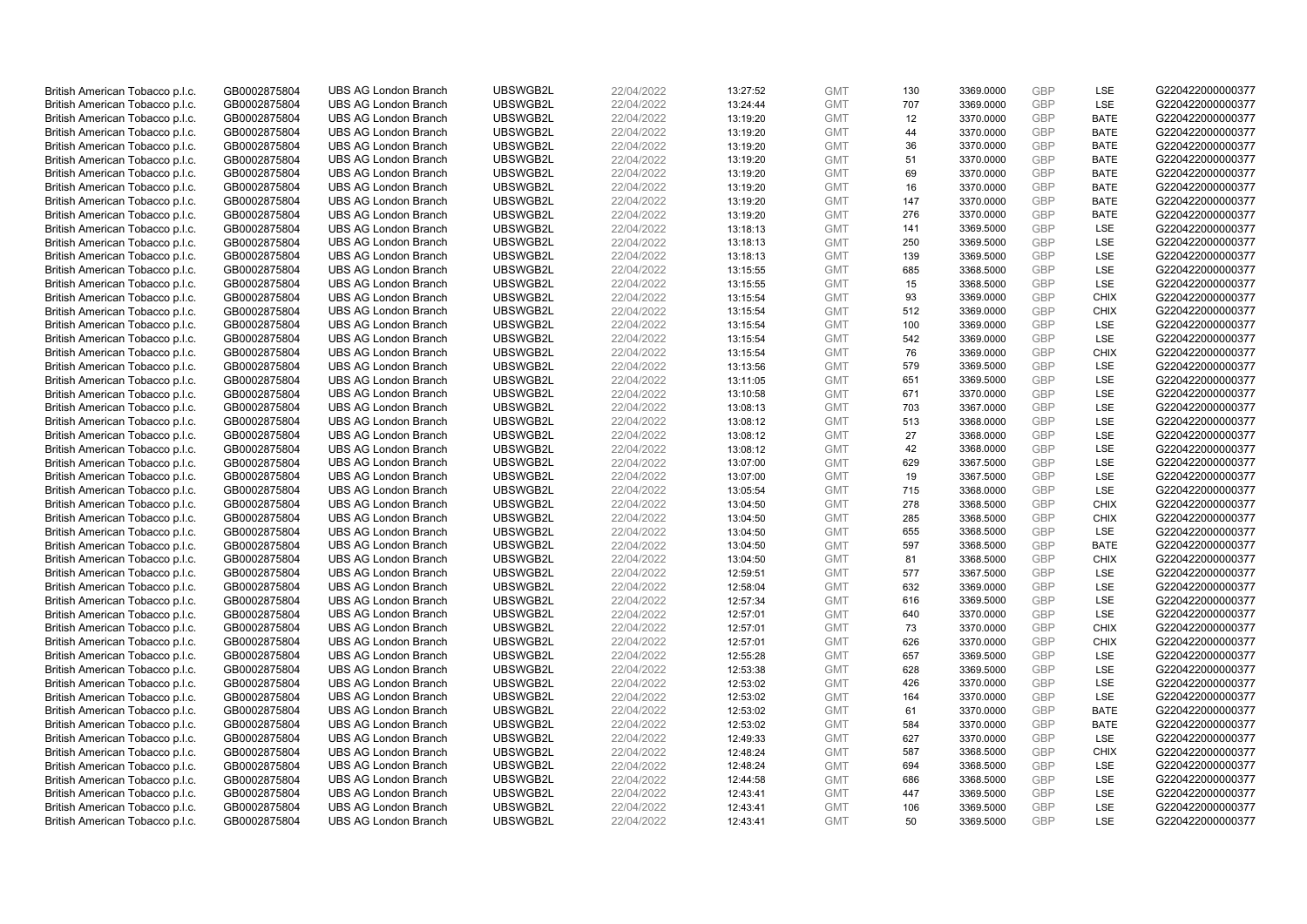| British American Tobacco p.l.c. | GB0002875804 | <b>UBS AG London Branch</b> | UBSWGB2L | 22/04/2022 | 12:40:59 | <b>GMT</b> | 199        | 3370.5000 | <b>GBP</b>        | LSE                | G220422000000377 |
|---------------------------------|--------------|-----------------------------|----------|------------|----------|------------|------------|-----------|-------------------|--------------------|------------------|
| British American Tobacco p.l.c. | GB0002875804 | <b>UBS AG London Branch</b> | UBSWGB2L | 22/04/2022 | 12:40:59 | <b>GMT</b> | 506        | 3370.5000 | GBP               | <b>LSE</b>         | G220422000000377 |
| British American Tobacco p.l.c. | GB0002875804 | <b>UBS AG London Branch</b> | UBSWGB2L | 22/04/2022 | 12:40:59 | <b>GMT</b> | 683        | 3370.5000 | GBP               | <b>CHIX</b>        | G220422000000377 |
| British American Tobacco p.l.c. | GB0002875804 | <b>UBS AG London Branch</b> | UBSWGB2L | 22/04/2022 | 12:39:58 | <b>GMT</b> | 280        | 3370.5000 | <b>GBP</b>        | LSE                | G220422000000377 |
| British American Tobacco p.l.c. | GB0002875804 | <b>UBS AG London Branch</b> | UBSWGB2L | 22/04/2022 | 12:39:37 | <b>GMT</b> | 67         | 3370.5000 | GBP               | LSE                | G220422000000377 |
| British American Tobacco p.l.c. | GB0002875804 | <b>UBS AG London Branch</b> | UBSWGB2L | 22/04/2022 | 12:39:37 | <b>GMT</b> | 345        | 3370.5000 | <b>GBP</b>        | <b>LSE</b>         | G220422000000377 |
| British American Tobacco p.l.c. | GB0002875804 | <b>UBS AG London Branch</b> | UBSWGB2L | 22/04/2022 | 12:38:09 | <b>GMT</b> | 597        | 3370.0000 | GBP               | <b>BATE</b>        | G220422000000377 |
| British American Tobacco p.l.c. | GB0002875804 | <b>UBS AG London Branch</b> | UBSWGB2L | 22/04/2022 | 12:38:09 | <b>GMT</b> | 87         | 3370.0000 | <b>GBP</b>        | <b>BATE</b>        | G220422000000377 |
| British American Tobacco p.l.c. | GB0002875804 | <b>UBS AG London Branch</b> | UBSWGB2L | 22/04/2022 | 12:38:03 | <b>GMT</b> | 219        | 3370.5000 | GBP               | LSE                | G220422000000377 |
| British American Tobacco p.l.c. | GB0002875804 | <b>UBS AG London Branch</b> | UBSWGB2L | 22/04/2022 | 12:38:03 | <b>GMT</b> | 461        | 3370.5000 | <b>GBP</b>        | LSE                | G220422000000377 |
| British American Tobacco p.l.c. | GB0002875804 | <b>UBS AG London Branch</b> | UBSWGB2L | 22/04/2022 | 12:34:59 | <b>GMT</b> | 670        | 3369.0000 | GBP               | <b>LSE</b>         | G220422000000377 |
| British American Tobacco p.l.c. | GB0002875804 | <b>UBS AG London Branch</b> | UBSWGB2L | 22/04/2022 | 12:33:54 | <b>GMT</b> | 615        | 3369.0000 | <b>GBP</b>        | LSE                | G220422000000377 |
| British American Tobacco p.l.c. | GB0002875804 | <b>UBS AG London Branch</b> | UBSWGB2L | 22/04/2022 | 12:32:21 | <b>GMT</b> | 714        | 3368.0000 | GBP               | LSE                | G220422000000377 |
| British American Tobacco p.l.c. | GB0002875804 | <b>UBS AG London Branch</b> | UBSWGB2L | 22/04/2022 | 12:32:20 | <b>GMT</b> | 585        | 3368.5000 | <b>GBP</b>        | LSE                | G220422000000377 |
| British American Tobacco p.l.c. | GB0002875804 | <b>UBS AG London Branch</b> | UBSWGB2L | 22/04/2022 | 12:32:20 | <b>GMT</b> | 30         | 3368.5000 | GBP               | <b>LSE</b>         | G220422000000377 |
| British American Tobacco p.l.c. | GB0002875804 | <b>UBS AG London Branch</b> | UBSWGB2L | 22/04/2022 | 12:32:20 | <b>GMT</b> | 633        | 3368.5000 | GBP               | <b>CHIX</b>        | G220422000000377 |
| British American Tobacco p.l.c. | GB0002875804 | <b>UBS AG London Branch</b> | UBSWGB2L | 22/04/2022 | 12:32:20 | <b>GMT</b> | 29         | 3368.5000 | GBP               | <b>CHIX</b>        | G220422000000377 |
| British American Tobacco p.l.c. | GB0002875804 | <b>UBS AG London Branch</b> | UBSWGB2L | 22/04/2022 | 12:31:12 | <b>GMT</b> | 117        | 3368.0000 | <b>GBP</b>        | <b>LSE</b>         | G220422000000377 |
| British American Tobacco p.l.c. | GB0002875804 | <b>UBS AG London Branch</b> | UBSWGB2L | 22/04/2022 | 12:31:12 | <b>GMT</b> | 536        | 3368.0000 | <b>GBP</b>        | <b>LSE</b>         | G220422000000377 |
| British American Tobacco p.l.c. | GB0002875804 | <b>UBS AG London Branch</b> | UBSWGB2L | 22/04/2022 | 12:25:46 | <b>GMT</b> | 630        | 3368.5000 | <b>GBP</b>        | LSE                | G220422000000377 |
| British American Tobacco p.l.c. | GB0002875804 | <b>UBS AG London Branch</b> | UBSWGB2L | 22/04/2022 | 12:24:55 | <b>GMT</b> | 44         | 3369.0000 | <b>GBP</b>        | <b>CHIX</b>        | G220422000000377 |
| British American Tobacco p.l.c. | GB0002875804 | <b>UBS AG London Branch</b> | UBSWGB2L | 22/04/2022 | 12:24:55 | <b>GMT</b> | 619        | 3369.0000 | GBP               | <b>CHIX</b>        | G220422000000377 |
| British American Tobacco p.l.c. | GB0002875804 | <b>UBS AG London Branch</b> | UBSWGB2L | 22/04/2022 | 12:23:43 | <b>GMT</b> | 629        | 3369.0000 | <b>GBP</b>        | LSE                | G220422000000377 |
| British American Tobacco p.l.c. | GB0002875804 | <b>UBS AG London Branch</b> | UBSWGB2L | 22/04/2022 | 12:23:03 | <b>GMT</b> | 219        | 3369.0000 | <b>GBP</b>        | <b>LSE</b>         | G220422000000377 |
| British American Tobacco p.l.c. | GB0002875804 | <b>UBS AG London Branch</b> | UBSWGB2L | 22/04/2022 | 12:23:03 | <b>GMT</b> | 150        | 3369.0000 | <b>GBP</b>        | LSE                | G220422000000377 |
| British American Tobacco p.l.c. | GB0002875804 | <b>UBS AG London Branch</b> | UBSWGB2L | 22/04/2022 | 12:23:03 | <b>GMT</b> | 148        | 3369.0000 | GBP               | LSE                | G220422000000377 |
| British American Tobacco p.l.c. | GB0002875804 | <b>UBS AG London Branch</b> | UBSWGB2L | 22/04/2022 | 12:23:03 | <b>GMT</b> | 250        | 3369.0000 | <b>GBP</b>        | LSE                | G220422000000377 |
| British American Tobacco p.l.c. | GB0002875804 | <b>UBS AG London Branch</b> | UBSWGB2L | 22/04/2022 | 12:23:03 | <b>GMT</b> | 439        | 3369.5000 | GBP               | <b>BATE</b>        | G220422000000377 |
| British American Tobacco p.l.c. | GB0002875804 | <b>UBS AG London Branch</b> | UBSWGB2L | 22/04/2022 | 12:23:03 | <b>GMT</b> | 201        | 3369.5000 | <b>GBP</b>        | <b>BATE</b>        | G220422000000377 |
| British American Tobacco p.l.c. | GB0002875804 | <b>UBS AG London Branch</b> | UBSWGB2L | 22/04/2022 | 12:23:03 | <b>GMT</b> | 144        | 3369.5000 | GBP               | LSE                | G220422000000377 |
| British American Tobacco p.l.c. | GB0002875804 | <b>UBS AG London Branch</b> | UBSWGB2L | 22/04/2022 | 12:23:03 | <b>GMT</b> | 903        | 3369.5000 | <b>GBP</b>        | <b>LSE</b>         | G220422000000377 |
| British American Tobacco p.l.c. | GB0002875804 | <b>UBS AG London Branch</b> | UBSWGB2L | 22/04/2022 | 12:16:50 | <b>GMT</b> | 577        | 3366.5000 | <b>GBP</b>        | <b>LSE</b>         | G220422000000377 |
| British American Tobacco p.l.c. | GB0002875804 | <b>UBS AG London Branch</b> | UBSWGB2L | 22/04/2022 | 12:16:50 | <b>GMT</b> | 619        | 3366.5000 | <b>GBP</b>        | <b>CHIX</b>        | G220422000000377 |
| British American Tobacco p.l.c. | GB0002875804 | <b>UBS AG London Branch</b> | UBSWGB2L | 22/04/2022 | 12:14:25 | <b>GMT</b> | 53         | 3367.0000 | <b>GBP</b>        | LSE                | G220422000000377 |
| British American Tobacco p.l.c. | GB0002875804 | <b>UBS AG London Branch</b> | UBSWGB2L | 22/04/2022 | 12:14:25 | <b>GMT</b> | 600        | 3367.0000 | GBP               | LSE                | G220422000000377 |
| British American Tobacco p.l.c. | GB0002875804 | <b>UBS AG London Branch</b> | UBSWGB2L | 22/04/2022 | 12:11:50 | <b>GMT</b> | 690        | 3367.5000 | <b>GBP</b>        | LSE                | G220422000000377 |
| British American Tobacco p.l.c. | GB0002875804 | <b>UBS AG London Branch</b> | UBSWGB2L | 22/04/2022 | 12:10:40 | <b>GMT</b> | 586        | 3368.0000 | <b>GBP</b>        | <b>LSE</b>         | G220422000000377 |
| British American Tobacco p.l.c. | GB0002875804 | <b>UBS AG London Branch</b> | UBSWGB2L | 22/04/2022 | 12:10:04 | <b>GMT</b> | 183        | 3370.5000 | <b>GBP</b>        | LSE                | G220422000000377 |
| British American Tobacco p.l.c. | GB0002875804 | <b>UBS AG London Branch</b> | UBSWGB2L | 22/04/2022 | 12:10:04 | <b>GMT</b> | 165        | 3370.5000 | GBP               | LSE                | G220422000000377 |
| British American Tobacco p.l.c. | GB0002875804 | <b>UBS AG London Branch</b> | UBSWGB2L | 22/04/2022 | 12:10:04 | <b>GMT</b> | 417        | 3370.5000 | <b>GBP</b>        | <b>CHIX</b>        | G220422000000377 |
| British American Tobacco p.l.c. | GB0002875804 | <b>UBS AG London Branch</b> | UBSWGB2L | 22/04/2022 | 12:09:48 | <b>GMT</b> | 182        | 3370.5000 | GBP               | CHIX               | G220422000000377 |
| British American Tobacco p.l.c. | GB0002875804 | <b>UBS AG London Branch</b> | UBSWGB2L | 22/04/2022 | 12:09:44 | <b>GMT</b> | 152        | 3370.5000 | GBP               | <b>LSE</b>         | G220422000000377 |
| British American Tobacco p.l.c. | GB0002875804 | <b>UBS AG London Branch</b> | UBSWGB2L | 22/04/2022 | 12:09:16 | <b>GMT</b> | 137        | 3370.5000 | GBP               | LSE                | G220422000000377 |
| British American Tobacco p.l.c. |              | <b>UBS AG London Branch</b> | UBSWGB2L | 22/04/2022 |          | <b>GMT</b> | 5          | 3370.5000 | <b>GBP</b>        | <b>LSE</b>         | G220422000000377 |
|                                 | GB0002875804 |                             | UBSWGB2L |            | 12:09:15 |            |            |           | GBP               | LSE                |                  |
| British American Tobacco p.l.c. | GB0002875804 | <b>UBS AG London Branch</b> |          | 22/04/2022 | 12:07:37 | <b>GMT</b> | 668        | 3370.0000 |                   |                    | G220422000000377 |
| British American Tobacco p.l.c. | GB0002875804 | <b>UBS AG London Branch</b> | UBSWGB2L | 22/04/2022 | 12:06:39 | <b>GMT</b> | 642<br>375 | 3370.5000 | <b>GBP</b><br>GBP | LSE<br><b>BATE</b> | G220422000000377 |
| British American Tobacco p.l.c. | GB0002875804 | <b>UBS AG London Branch</b> | UBSWGB2L | 22/04/2022 | 12:04:24 | <b>GMT</b> |            | 3368.0000 |                   |                    | G220422000000377 |
| British American Tobacco p.l.c. | GB0002875804 | <b>UBS AG London Branch</b> | UBSWGB2L | 22/04/2022 | 12:04:24 | <b>GMT</b> | 200        | 3368.0000 | GBP               | <b>BATE</b>        | G220422000000377 |
| British American Tobacco p.l.c. | GB0002875804 | <b>UBS AG London Branch</b> | UBSWGB2L | 22/04/2022 | 12:04:24 | <b>GMT</b> | 75         | 3368.0000 | GBP               | <b>BATE</b>        | G220422000000377 |
| British American Tobacco p.l.c. | GB0002875804 | <b>UBS AG London Branch</b> | UBSWGB2L | 22/04/2022 | 12:04:24 | <b>GMT</b> | 25         | 3368.0000 | GBP               | <b>BATE</b>        | G220422000000377 |
| British American Tobacco p.l.c. | GB0002875804 | <b>UBS AG London Branch</b> | UBSWGB2L | 22/04/2022 | 12:04:24 | <b>GMT</b> | 584        | 3369.0000 | <b>GBP</b>        | LSE                | G220422000000377 |
| British American Tobacco p.l.c. | GB0002875804 | <b>UBS AG London Branch</b> | UBSWGB2L | 22/04/2022 | 12:04:24 | <b>GMT</b> | 278        | 3369.0000 | GBP               | <b>CHIX</b>        | G220422000000377 |
| British American Tobacco p.l.c. | GB0002875804 | <b>UBS AG London Branch</b> | UBSWGB2L | 22/04/2022 | 12:04:24 | <b>GMT</b> | 94         | 3369.0000 | <b>GBP</b>        | <b>CHIX</b>        | G220422000000377 |
| British American Tobacco p.l.c. | GB0002875804 | <b>UBS AG London Branch</b> | UBSWGB2L | 22/04/2022 | 12:04:24 | <b>GMT</b> | 143        | 3369.0000 | GBP               | CHIX               | G220422000000377 |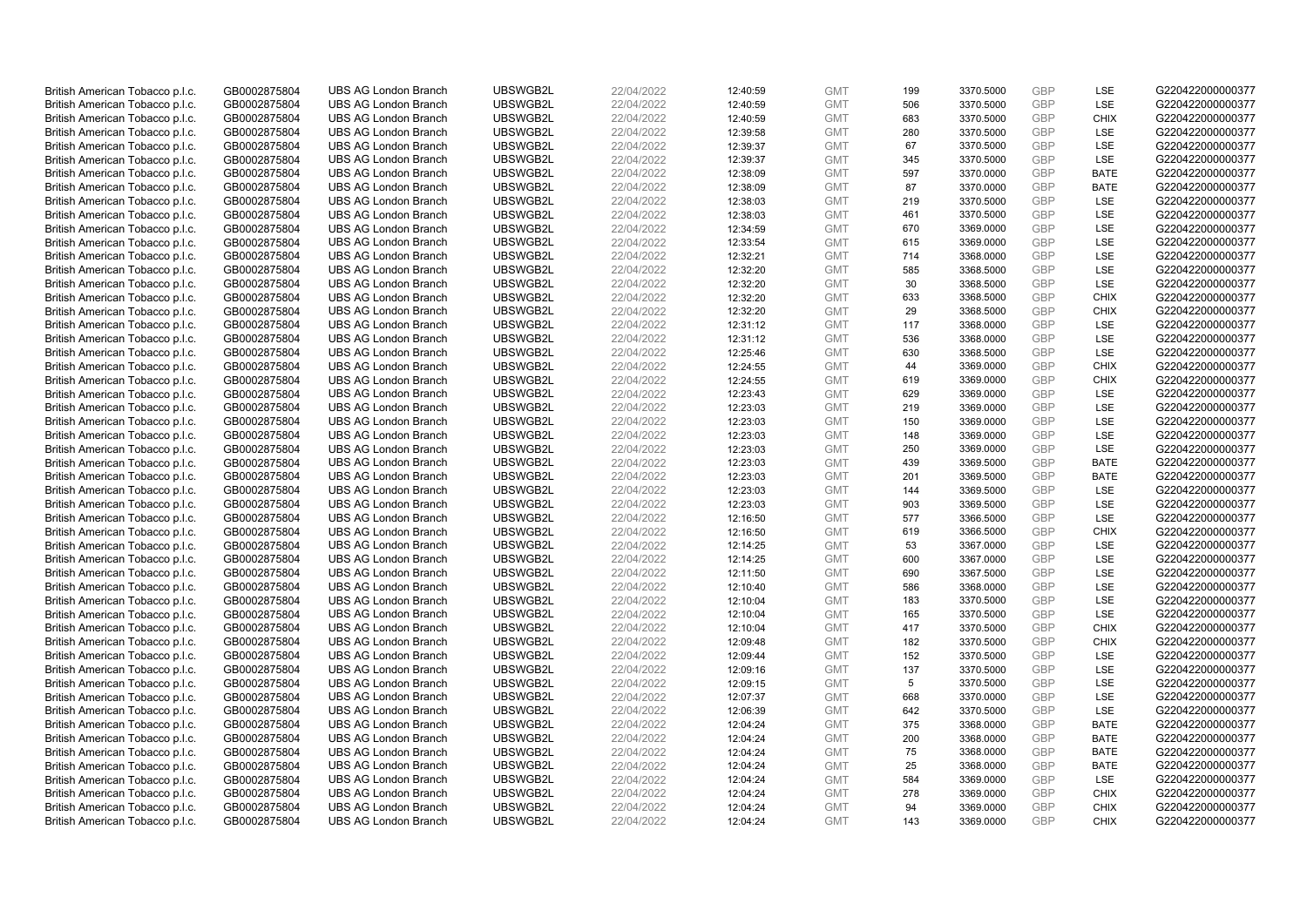| British American Tobacco p.l.c.                                    | GB0002875804                 | <b>UBS AG London Branch</b> | UBSWGB2L | 22/04/2022 | 12:04:24 | <b>GMT</b> | 75  | 3369.0000 | <b>GBP</b> | <b>CHIX</b> | G220422000000377 |
|--------------------------------------------------------------------|------------------------------|-----------------------------|----------|------------|----------|------------|-----|-----------|------------|-------------|------------------|
|                                                                    |                              |                             |          |            |          |            | 374 |           | GBP        | <b>LSE</b>  |                  |
| British American Tobacco p.l.c.                                    | GB0002875804                 | <b>UBS AG London Branch</b> | UBSWGB2L | 22/04/2022 | 12:01:57 | <b>GMT</b> |     | 3370.5000 |            |             | G220422000000377 |
| British American Tobacco p.l.c.                                    | GB0002875804                 | <b>UBS AG London Branch</b> | UBSWGB2L | 22/04/2022 | 12:01:57 | <b>GMT</b> | 35  | 3370.5000 | GBP        | LSE         | G220422000000377 |
| British American Tobacco p.l.c.                                    | GB0002875804                 | <b>UBS AG London Branch</b> | UBSWGB2L | 22/04/2022 | 12:01:57 | <b>GMT</b> | 300 | 3370.5000 | GBP        | LSE         | G220422000000377 |
| British American Tobacco p.l.c.                                    | GB0002875804                 | <b>UBS AG London Branch</b> | UBSWGB2L | 22/04/2022 | 12:01:42 | <b>GMT</b> | 704 | 3372.0000 | GBP        | LSE         | G220422000000377 |
| British American Tobacco p.l.c.                                    | GB0002875804                 | <b>UBS AG London Branch</b> | UBSWGB2L | 22/04/2022 | 11:59:58 | <b>GMT</b> | 482 | 3372.5000 | <b>GBP</b> | <b>LSE</b>  | G220422000000377 |
| British American Tobacco p.l.c.                                    | GB0002875804                 | <b>UBS AG London Branch</b> | UBSWGB2L | 22/04/2022 | 11:59:54 | <b>GMT</b> | 13  | 3372.5000 | GBP        | LSE         | G220422000000377 |
| British American Tobacco p.l.c.                                    | GB0002875804                 | <b>UBS AG London Branch</b> | UBSWGB2L | 22/04/2022 | 11:59:18 | <b>GMT</b> | 22  | 3372.5000 | <b>GBP</b> | LSE         | G220422000000377 |
| British American Tobacco p.l.c.                                    | GB0002875804                 | <b>UBS AG London Branch</b> | UBSWGB2L | 22/04/2022 | 11:59:16 | <b>GMT</b> | 41  | 3372.5000 | GBP        | LSE         | G220422000000377 |
| British American Tobacco p.l.c.                                    | GB0002875804                 | <b>UBS AG London Branch</b> | UBSWGB2L | 22/04/2022 | 11:59:16 | <b>GMT</b> | 105 | 3372.5000 | <b>GBP</b> | LSE         | G220422000000377 |
| British American Tobacco p.l.c.                                    | GB0002875804                 | <b>UBS AG London Branch</b> | UBSWGB2L | 22/04/2022 | 11:58:21 | <b>GMT</b> | 93  | 3373.0000 | GBP        | <b>LSE</b>  | G220422000000377 |
| British American Tobacco p.l.c.                                    | GB0002875804                 | <b>UBS AG London Branch</b> | UBSWGB2L | 22/04/2022 | 11:58:18 | <b>GMT</b> | 29  | 3373.0000 | <b>GBP</b> | LSE         | G220422000000377 |
| British American Tobacco p.l.c.                                    | GB0002875804                 | <b>UBS AG London Branch</b> | UBSWGB2L | 22/04/2022 | 11:58:18 | <b>GMT</b> | 74  | 3373.0000 | GBP        | LSE         | G220422000000377 |
| British American Tobacco p.l.c.                                    | GB0002875804                 | <b>UBS AG London Branch</b> | UBSWGB2L | 22/04/2022 | 11:58:17 | <b>GMT</b> | 23  | 3373.0000 | <b>GBP</b> | LSE         | G220422000000377 |
| British American Tobacco p.l.c.                                    | GB0002875804                 | <b>UBS AG London Branch</b> | UBSWGB2L | 22/04/2022 | 11:58:17 | <b>GMT</b> | 57  | 3373.0000 | GBP        | <b>LSE</b>  | G220422000000377 |
| British American Tobacco p.l.c.                                    | GB0002875804                 | <b>UBS AG London Branch</b> | UBSWGB2L | 22/04/2022 | 11:58:17 | <b>GMT</b> | 126 | 3373.0000 | GBP        | LSE         | G220422000000377 |
| British American Tobacco p.l.c.                                    | GB0002875804                 | <b>UBS AG London Branch</b> | UBSWGB2L | 22/04/2022 | 11:58:09 | <b>GMT</b> | 10  | 3373.0000 | GBP        | LSE         | G220422000000377 |
| British American Tobacco p.l.c.                                    | GB0002875804                 | <b>UBS AG London Branch</b> | UBSWGB2L | 22/04/2022 | 11:58:09 | <b>GMT</b> | 26  | 3373.0000 | GBP        | LSE         | G220422000000377 |
|                                                                    |                              | <b>UBS AG London Branch</b> | UBSWGB2L |            |          |            | 11  |           |            | <b>LSE</b>  |                  |
| British American Tobacco p.l.c.                                    | GB0002875804                 |                             |          | 22/04/2022 | 11:58:09 | <b>GMT</b> |     | 3373.0000 | <b>GBP</b> |             | G220422000000377 |
| British American Tobacco p.l.c.                                    | GB0002875804                 | <b>UBS AG London Branch</b> | UBSWGB2L | 22/04/2022 | 11:58:09 | <b>GMT</b> | 19  | 3373.0000 | GBP        | LSE         | G220422000000377 |
| British American Tobacco p.l.c.                                    | GB0002875804                 | <b>UBS AG London Branch</b> | UBSWGB2L | 22/04/2022 | 11:58:08 | <b>GMT</b> | 76  | 3373.0000 | <b>GBP</b> | LSE         | G220422000000377 |
| British American Tobacco p.l.c.                                    | GB0002875804                 | <b>UBS AG London Branch</b> | UBSWGB2L | 22/04/2022 | 11:58:08 | <b>GMT</b> | 72  | 3373.0000 | GBP        | LSE         | G220422000000377 |
| British American Tobacco p.l.c.                                    | GB0002875804                 | <b>UBS AG London Branch</b> | UBSWGB2L | 22/04/2022 | 11:58:08 | <b>GMT</b> | 28  | 3373.0000 | <b>GBP</b> | LSE         | G220422000000377 |
| British American Tobacco p.l.c.                                    | GB0002875804                 | <b>UBS AG London Branch</b> | UBSWGB2L | 22/04/2022 | 11:58:04 | <b>GMT</b> | 29  | 3373.0000 | GBP        | <b>LSE</b>  | G220422000000377 |
| British American Tobacco p.l.c.                                    | GB0002875804                 | <b>UBS AG London Branch</b> | UBSWGB2L | 22/04/2022 | 11:58:03 | <b>GMT</b> | 96  | 3373.0000 | <b>GBP</b> | LSE         | G220422000000377 |
| British American Tobacco p.l.c.                                    | GB0002875804                 | <b>UBS AG London Branch</b> | UBSWGB2L | 22/04/2022 | 11:58:02 | <b>GMT</b> | 67  | 3373.0000 | GBP        | LSE         | G220422000000377 |
| British American Tobacco p.l.c.                                    | GB0002875804                 | <b>UBS AG London Branch</b> | UBSWGB2L | 22/04/2022 | 11:58:02 | <b>GMT</b> | 122 | 3373.0000 | <b>GBP</b> | LSE         | G220422000000377 |
| British American Tobacco p.l.c.                                    | GB0002875804                 | <b>UBS AG London Branch</b> | UBSWGB2L | 22/04/2022 | 11:58:01 | <b>GMT</b> | 83  | 3373.0000 | GBP        | LSE         | G220422000000377 |
| British American Tobacco p.l.c.                                    | GB0002875804                 | <b>UBS AG London Branch</b> | UBSWGB2L | 22/04/2022 | 11:58:01 | <b>GMT</b> | 246 | 3373.0000 | <b>GBP</b> | LSE         | G220422000000377 |
| British American Tobacco p.l.c.                                    | GB0002875804                 | <b>UBS AG London Branch</b> | UBSWGB2L | 22/04/2022 | 11:56:50 | <b>GMT</b> | 681 | 3372.5000 | GBP        | <b>CHIX</b> | G220422000000377 |
| British American Tobacco p.l.c.                                    | GB0002875804                 | <b>UBS AG London Branch</b> | UBSWGB2L | 22/04/2022 | 11:55:56 | <b>GMT</b> | 191 | 3373.5000 | GBP        | <b>BATE</b> | G220422000000377 |
| British American Tobacco p.l.c.                                    | GB0002875804                 | <b>UBS AG London Branch</b> | UBSWGB2L | 22/04/2022 | 11:55:56 | <b>GMT</b> | 184 | 3373.5000 | GBP        | <b>BATE</b> | G220422000000377 |
| British American Tobacco p.l.c.                                    | GB0002875804                 | <b>UBS AG London Branch</b> | UBSWGB2L | 22/04/2022 | 11:55:56 | <b>GMT</b> | 93  | 3373.5000 | <b>GBP</b> | <b>BATE</b> | G220422000000377 |
| British American Tobacco p.l.c.                                    | GB0002875804                 | <b>UBS AG London Branch</b> | UBSWGB2L | 22/04/2022 | 11:55:45 | <b>GMT</b> | 22  | 3373.5000 | <b>GBP</b> | <b>BATE</b> | G220422000000377 |
| British American Tobacco p.l.c.                                    | GB0002875804                 | <b>UBS AG London Branch</b> | UBSWGB2L | 22/04/2022 | 11:55:45 | <b>GMT</b> | 108 | 3373.5000 | GBP        | <b>BATE</b> | G220422000000377 |
| British American Tobacco p.l.c.                                    | GB0002875804                 | <b>UBS AG London Branch</b> | UBSWGB2L | 22/04/2022 | 11:55:30 | <b>GMT</b> | 368 | 3374.0000 | <b>GBP</b> | LSE         | G220422000000377 |
| British American Tobacco p.l.c.                                    | GB0002875804                 | <b>UBS AG London Branch</b> | UBSWGB2L | 22/04/2022 | 11:55:30 | <b>GMT</b> | 47  | 3374.0000 | GBP        | <b>LSE</b>  | G220422000000377 |
| British American Tobacco p.l.c.                                    | GB0002875804                 | <b>UBS AG London Branch</b> | UBSWGB2L | 22/04/2022 | 11:55:30 | <b>GMT</b> | 226 | 3374.0000 | <b>GBP</b> | LSE         | G220422000000377 |
| British American Tobacco p.l.c.                                    | GB0002875804                 | <b>UBS AG London Branch</b> | UBSWGB2L | 22/04/2022 | 11:55:21 | <b>GMT</b> | 639 | 3374.5000 | GBP        | LSE         | G220422000000377 |
| British American Tobacco p.l.c.                                    | GB0002875804                 | <b>UBS AG London Branch</b> | UBSWGB2L | 22/04/2022 | 11:53:10 | <b>GMT</b> | 591 | 3373.5000 | <b>GBP</b> | LSE         | G220422000000377 |
| British American Tobacco p.l.c.                                    | GB0002875804                 | <b>UBS AG London Branch</b> | UBSWGB2L | 22/04/2022 | 11:50:57 | <b>GMT</b> | 360 | 3376.0000 | GBP        | LSE         | G220422000000377 |
| British American Tobacco p.l.c.                                    | GB0002875804                 | <b>UBS AG London Branch</b> | UBSWGB2L | 22/04/2022 | 11:50:57 | <b>GMT</b> | 269 | 3376.0000 | <b>GBP</b> | LSE         | G220422000000377 |
| British American Tobacco p.l.c.                                    | GB0002875804                 | <b>UBS AG London Branch</b> | UBSWGB2L | 22/04/2022 | 11:49:13 | <b>GMT</b> | 653 | 3376.0000 | GBP        | LSE         | G220422000000377 |
| British American Tobacco p.l.c.                                    | GB0002875804                 | <b>UBS AG London Branch</b> | UBSWGB2L | 22/04/2022 | 11:49:13 | <b>GMT</b> | 622 | 3376.0000 | GBP        | <b>CHIX</b> | G220422000000377 |
| British American Tobacco p.l.c.                                    | GB0002875804                 | <b>UBS AG London Branch</b> | UBSWGB2L | 22/04/2022 | 11:47:59 | <b>GMT</b> | 584 | 3376.5000 | GBP        | LSE         | G220422000000377 |
|                                                                    |                              | <b>UBS AG London Branch</b> | UBSWGB2L | 22/04/2022 | 11:47:00 | <b>GMT</b> | 585 | 3376.0000 | GBP        | LSE         | G220422000000377 |
| British American Tobacco p.l.c.<br>British American Tobacco p.l.c. | GB0002875804<br>GB0002875804 | <b>UBS AG London Branch</b> | UBSWGB2L | 22/04/2022 | 11:43:53 | <b>GMT</b> | 30  | 3377.5000 | <b>GBP</b> | LSE         | G220422000000377 |
|                                                                    |                              | <b>UBS AG London Branch</b> | UBSWGB2L |            |          | <b>GMT</b> | 230 | 3377.5000 | GBP        | LSE         | G220422000000377 |
| British American Tobacco p.l.c.                                    | GB0002875804                 |                             |          | 22/04/2022 | 11:43:53 |            |     |           |            |             |                  |
| British American Tobacco p.l.c.                                    | GB0002875804                 | <b>UBS AG London Branch</b> | UBSWGB2L | 22/04/2022 | 11:43:53 | <b>GMT</b> | 148 | 3377.5000 | <b>GBP</b> | LSE         | G220422000000377 |
| British American Tobacco p.l.c.                                    | GB0002875804                 | <b>UBS AG London Branch</b> | UBSWGB2L | 22/04/2022 | 11:43:53 | <b>GMT</b> | 150 | 3377.5000 | GBP        | <b>LSE</b>  | G220422000000377 |
| British American Tobacco p.l.c.                                    | GB0002875804                 | <b>UBS AG London Branch</b> | UBSWGB2L | 22/04/2022 | 11:43:53 | <b>GMT</b> | 30  | 3377.5000 | <b>GBP</b> | LSE         | G220422000000377 |
| British American Tobacco p.l.c.                                    | GB0002875804                 | <b>UBS AG London Branch</b> | UBSWGB2L | 22/04/2022 | 11:43:53 | <b>GMT</b> | 252 | 3377.5000 | GBP        | LSE         | G220422000000377 |
| British American Tobacco p.l.c.                                    | GB0002875804                 | <b>UBS AG London Branch</b> | UBSWGB2L | 22/04/2022 | 11:43:53 | <b>GMT</b> | 448 | 3377.5000 | <b>GBP</b> | LSE         | G220422000000377 |
| British American Tobacco p.l.c.                                    | GB0002875804                 | <b>UBS AG London Branch</b> | UBSWGB2L | 22/04/2022 | 11:40:48 | <b>GMT</b> | 348 | 3376.0000 | GBP        | CHIX        | G220422000000377 |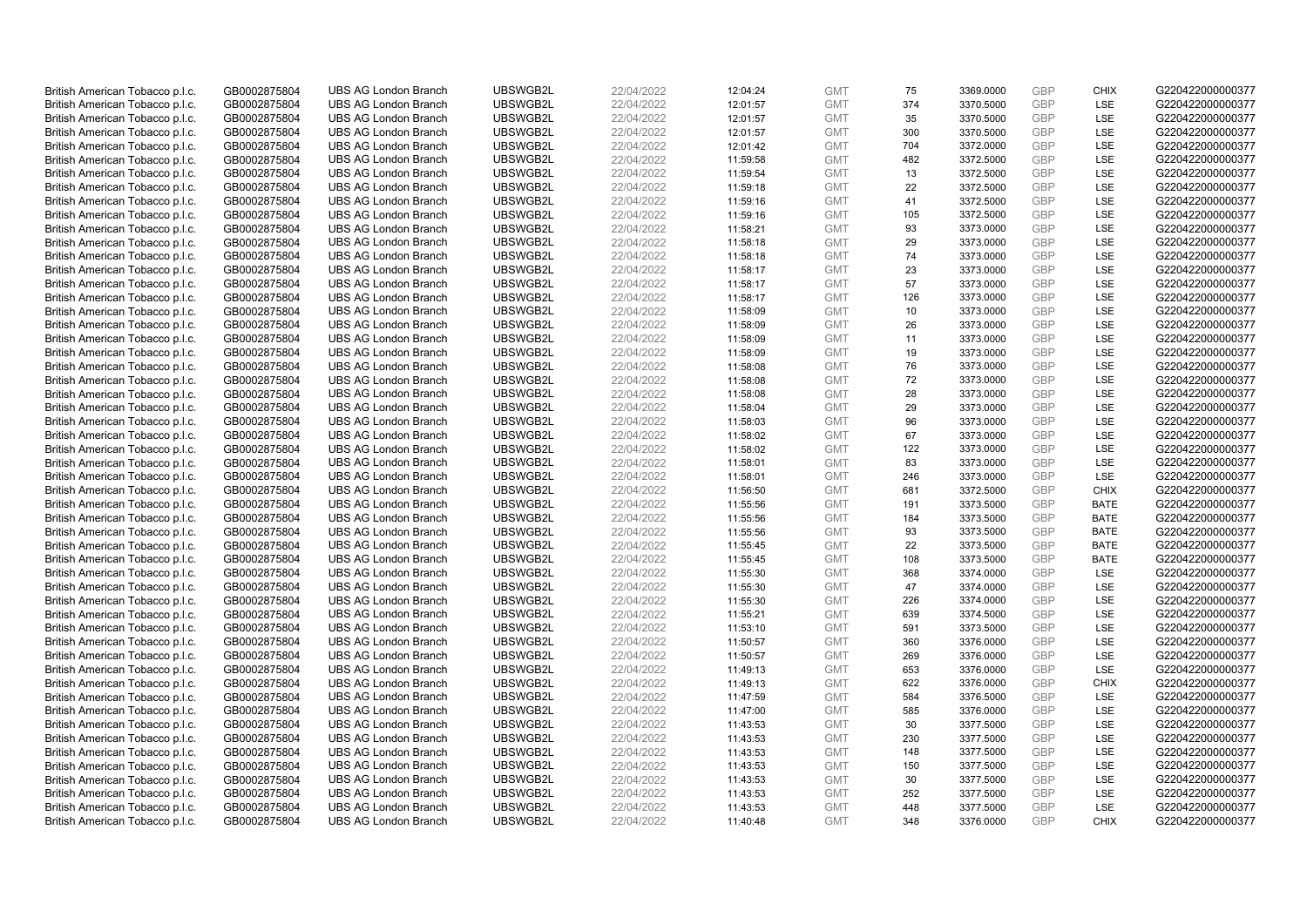| British American Tobacco p.l.c.                                    | GB0002875804                 | <b>UBS AG London Branch</b>                                | UBSWGB2L             | 22/04/2022               | 11:40:47             | <b>GMT</b>               | 131        | 3376.0000              | <b>GBP</b>               | <b>CHIX</b>               | G220422000000377                     |
|--------------------------------------------------------------------|------------------------------|------------------------------------------------------------|----------------------|--------------------------|----------------------|--------------------------|------------|------------------------|--------------------------|---------------------------|--------------------------------------|
| British American Tobacco p.l.c.                                    | GB0002875804                 | <b>UBS AG London Branch</b>                                | UBSWGB2L             | 22/04/2022               | 11:40:47             | <b>GMT</b>               | 51         | 3376.0000              | <b>GBP</b>               | CHIX                      | G220422000000377                     |
| British American Tobacco p.l.c.                                    | GB0002875804                 | <b>UBS AG London Branch</b>                                | UBSWGB2L             | 22/04/2022               | 11:40:46             | <b>GMT</b>               | 58         | 3376.0000              | GBP                      | <b>CHIX</b>               | G220422000000377                     |
| British American Tobacco p.l.c.                                    | GB0002875804                 | <b>UBS AG London Branch</b>                                | UBSWGB2L             | 22/04/2022               | 11:40:46             | <b>GMT</b>               | 14         | 3376.0000              | <b>GBP</b>               | <b>CHIX</b>               | G220422000000377                     |
| British American Tobacco p.l.c.                                    | GB0002875804                 | <b>UBS AG London Branch</b>                                | UBSWGB2L             | 22/04/2022               | 11:40:45             | <b>GMT</b>               | 578        | 3376.0000              | GBP                      | <b>BATE</b>               | G220422000000377                     |
| British American Tobacco p.l.c.                                    | GB0002875804                 | <b>UBS AG London Branch</b>                                | UBSWGB2L             | 22/04/2022               | 11:40:45             | <b>GMT</b>               | 66         | 3376.0000              | <b>GBP</b>               | <b>BATE</b>               | G220422000000377                     |
| British American Tobacco p.l.c.                                    | GB0002875804                 | <b>UBS AG London Branch</b>                                | UBSWGB2L             | 22/04/2022               | 11:40:45             | <b>GMT</b>               | 241        | 3376.0000              | GBP                      | LSE                       | G220422000000377                     |
| British American Tobacco p.l.c.                                    | GB0002875804                 | <b>UBS AG London Branch</b>                                | UBSWGB2L             | 22/04/2022               | 11:40:45             | <b>GMT</b>               | 452        | 3376.0000              | <b>GBP</b>               | LSE                       | G220422000000377                     |
| British American Tobacco p.l.c.                                    | GB0002875804                 | <b>UBS AG London Branch</b>                                | UBSWGB2L             | 22/04/2022               | 11:38:46             | <b>GMT</b>               | 597        | 3376.0000              | GBP                      | LSE                       | G220422000000377                     |
| British American Tobacco p.l.c.                                    | GB0002875804                 | <b>UBS AG London Branch</b>                                | UBSWGB2L             | 22/04/2022               | 11:36:57             | <b>GMT</b>               | 480        | 3376.5000              | <b>GBP</b>               | LSE                       | G220422000000377                     |
| British American Tobacco p.l.c.                                    | GB0002875804                 | <b>UBS AG London Branch</b>                                | UBSWGB2L             | 22/04/2022               | 11:36:57             | <b>GMT</b>               | 190        | 3376.5000              | GBP                      | <b>LSE</b>                | G220422000000377                     |
| British American Tobacco p.l.c.                                    | GB0002875804                 | <b>UBS AG London Branch</b>                                | UBSWGB2L             | 22/04/2022               | 11:35:41             | <b>GMT</b>               | 695        | 3378.0000              | <b>GBP</b>               | LSE                       | G220422000000377                     |
| British American Tobacco p.l.c.                                    | GB0002875804                 | <b>UBS AG London Branch</b>                                | UBSWGB2L             | 22/04/2022               | 11:34:46             | <b>GMT</b>               | 42         | 3379.0000              | GBP                      | LSE                       | G220422000000377                     |
| British American Tobacco p.l.c.                                    | GB0002875804                 | <b>UBS AG London Branch</b>                                | UBSWGB2L             | 22/04/2022               | 11:34:46             | <b>GMT</b>               | 466        | 3379.0000              | <b>GBP</b>               | <b>CHIX</b><br><b>LSE</b> | G220422000000377                     |
| British American Tobacco p.l.c.                                    | GB0002875804                 | <b>UBS AG London Branch</b>                                | UBSWGB2L             | 22/04/2022               | 11:34:46             | <b>GMT</b>               | 96         | 3379.0000              | GBP                      |                           | G220422000000377                     |
| British American Tobacco p.l.c.                                    | GB0002875804                 | <b>UBS AG London Branch</b>                                | UBSWGB2L<br>UBSWGB2L | 22/04/2022               | 11:34:46             | <b>GMT</b>               | 154        | 3379.0000              | GBP<br>GBP               | <b>CHIX</b>               | G220422000000377                     |
| British American Tobacco p.l.c.                                    | GB0002875804                 | <b>UBS AG London Branch</b>                                |                      | 22/04/2022               | 11:34:46             | <b>GMT</b>               | 489        | 3379.0000              | GBP                      | <b>LSE</b><br>LSE         | G220422000000377                     |
| British American Tobacco p.l.c.                                    | GB0002875804                 | <b>UBS AG London Branch</b>                                | UBSWGB2L             | 22/04/2022               | 11:32:52             | <b>GMT</b>               | 625        | 3378.0000              |                          |                           | G220422000000377                     |
| British American Tobacco p.l.c.                                    | GB0002875804                 | <b>UBS AG London Branch</b>                                | UBSWGB2L             | 22/04/2022               | 11:31:45             | <b>GMT</b>               | 690        | 3378.0000              | <b>GBP</b><br><b>GBP</b> | <b>LSE</b>                | G220422000000377                     |
| British American Tobacco p.l.c.                                    | GB0002875804                 | <b>UBS AG London Branch</b>                                | UBSWGB2L             | 22/04/2022               | 11:30:42             | <b>GMT</b>               | 560        | 3379.0000              |                          | LSE                       | G220422000000377                     |
| British American Tobacco p.l.c.                                    | GB0002875804                 | <b>UBS AG London Branch</b><br><b>UBS AG London Branch</b> | UBSWGB2L<br>UBSWGB2L | 22/04/2022<br>22/04/2022 | 11:30:42             | <b>GMT</b>               | 26<br>706  | 3379.0000              | <b>GBP</b><br>GBP        | LSE<br>LSE                | G220422000000377<br>G220422000000377 |
| British American Tobacco p.l.c.                                    | GB0002875804                 |                                                            |                      |                          | 11:29:36             | <b>GMT</b>               |            | 3380.0000              | <b>GBP</b>               |                           |                                      |
| British American Tobacco p.l.c.<br>British American Tobacco p.l.c. | GB0002875804<br>GB0002875804 | <b>UBS AG London Branch</b><br><b>UBS AG London Branch</b> | UBSWGB2L<br>UBSWGB2L | 22/04/2022<br>22/04/2022 | 11:28:32             | <b>GMT</b><br><b>GMT</b> | 230        | 3379.0000              | <b>GBP</b>               | LSE<br><b>LSE</b>         | G220422000000377<br>G220422000000377 |
|                                                                    |                              | <b>UBS AG London Branch</b>                                | UBSWGB2L             | 22/04/2022               | 11:28:32             |                          | 516<br>177 | 3379.0000<br>3379.0000 | <b>GBP</b>               | LSE                       | G220422000000377                     |
| British American Tobacco p.l.c.<br>British American Tobacco p.l.c. | GB0002875804<br>GB0002875804 | <b>UBS AG London Branch</b>                                | UBSWGB2L             | 22/04/2022               | 11:28:32<br>11:27:44 | <b>GMT</b><br><b>GMT</b> | 631        | 3379.5000              | GBP                      | <b>BATE</b>               | G220422000000377                     |
| British American Tobacco p.l.c.                                    | GB0002875804                 | <b>UBS AG London Branch</b>                                | UBSWGB2L             | 22/04/2022               | 11:26:26             | <b>GMT</b>               | 518        | 3380.5000              | <b>GBP</b>               | <b>CHIX</b>               | G220422000000377                     |
| British American Tobacco p.l.c.                                    | GB0002875804                 | <b>UBS AG London Branch</b>                                | UBSWGB2L             | 22/04/2022               | 11:26:26             | <b>GMT</b>               | 57         | 3380.5000              | GBP                      | CHIX                      | G220422000000377                     |
| British American Tobacco p.l.c.                                    | GB0002875804                 | <b>UBS AG London Branch</b>                                | UBSWGB2L             | 22/04/2022               | 11:26:18             | <b>GMT</b>               | 368        | 3381.0000              | <b>GBP</b>               | <b>LSE</b>                | G220422000000377                     |
| British American Tobacco p.l.c.                                    | GB0002875804                 | <b>UBS AG London Branch</b>                                | UBSWGB2L             | 22/04/2022               | 11:26:18             | <b>GMT</b>               | 299        | 3381.0000              | GBP                      | LSE                       | G220422000000377                     |
| British American Tobacco p.l.c.                                    | GB0002875804                 | <b>UBS AG London Branch</b>                                | UBSWGB2L             | 22/04/2022               | 11:25:09             | <b>GMT</b>               | 425        | 3382.5000              | <b>GBP</b>               | LSE                       | G220422000000377                     |
| British American Tobacco p.l.c.                                    | GB0002875804                 | <b>UBS AG London Branch</b>                                | UBSWGB2L             | 22/04/2022               | 11:25:09             | <b>GMT</b>               | 227        | 3382.5000              | <b>GBP</b>               | <b>LSE</b>                | G220422000000377                     |
| British American Tobacco p.l.c.                                    | GB0002875804                 | <b>UBS AG London Branch</b>                                | UBSWGB2L             | 22/04/2022               | 11:24:51             | <b>GMT</b>               | 616        | 3383.0000              | <b>GBP</b>               | LSE                       | G220422000000377                     |
| British American Tobacco p.l.c.                                    | GB0002875804                 | <b>UBS AG London Branch</b>                                | UBSWGB2L             | 22/04/2022               | 11:24:16             | <b>GMT</b>               | 670        | 3383.5000              | <b>GBP</b>               | LSE                       | G220422000000377                     |
| British American Tobacco p.l.c.                                    | GB0002875804                 | <b>UBS AG London Branch</b>                                | UBSWGB2L             | 22/04/2022               | 11:23:04             | <b>GMT</b>               | 486        | 3383.0000              | GBP                      | LSE                       | G220422000000377                     |
| British American Tobacco p.l.c.                                    | GB0002875804                 | <b>UBS AG London Branch</b>                                | UBSWGB2L             | 22/04/2022               | 11:23:04             | <b>GMT</b>               | 158        | 3383.0000              | <b>GBP</b>               | LSE                       | G220422000000377                     |
| British American Tobacco p.l.c.                                    | GB0002875804                 | <b>UBS AG London Branch</b>                                | UBSWGB2L             | 22/04/2022               | 11:22:31             | <b>GMT</b>               | 671        | 3383.0000              | <b>GBP</b>               | <b>LSE</b>                | G220422000000377                     |
| British American Tobacco p.l.c.                                    | GB0002875804                 | <b>UBS AG London Branch</b>                                | UBSWGB2L             | 22/04/2022               | 11:21:36             | <b>GMT</b>               | 542        | 3383.5000              | <b>GBP</b>               | LSE                       | G220422000000377                     |
| British American Tobacco p.l.c.                                    | GB0002875804                 | <b>UBS AG London Branch</b>                                | UBSWGB2L             | 22/04/2022               | 11:21:17             | <b>GMT</b>               | 162        | 3383.5000              | GBP                      | LSE                       | G220422000000377                     |
| British American Tobacco p.l.c.                                    | GB0002875804                 | <b>UBS AG London Branch</b>                                | UBSWGB2L             | 22/04/2022               | 11:21:17             | <b>GMT</b>               | 9          | 3383.5000              | <b>GBP</b>               | LSE                       | G220422000000377                     |
| British American Tobacco p.l.c.                                    | GB0002875804                 | <b>UBS AG London Branch</b>                                | UBSWGB2L             | 22/04/2022               | 11:20:43             | <b>GMT</b>               | 655        | 3383.5000              | GBP                      | LSE                       | G220422000000377                     |
| British American Tobacco p.l.c.                                    | GB0002875804                 | <b>UBS AG London Branch</b>                                | UBSWGB2L             | 22/04/2022               | 11:19:40             | <b>GMT</b>               | 505        | 3383.0000              | <b>GBP</b>               | LSE                       | G220422000000377                     |
| British American Tobacco p.l.c.                                    | GB0002875804                 | <b>UBS AG London Branch</b>                                | UBSWGB2L             | 22/04/2022               | 11:19:40             | <b>GMT</b>               | 249        | 3383.0000              | GBP                      | <b>CHIX</b>               | G220422000000377                     |
| British American Tobacco p.l.c.                                    | GB0002875804                 | <b>UBS AG London Branch</b>                                | UBSWGB2L             | 22/04/2022               | 11:19:40             | <b>GMT</b>               | 392        | 3383.0000              | GBP                      | <b>LSE</b>                | G220422000000377                     |
| British American Tobacco p.l.c.                                    | GB0002875804                 | <b>UBS AG London Branch</b>                                | UBSWGB2L             | 22/04/2022               | 11:19:40             | <b>GMT</b>               | 461        | 3383.0000              | <b>GBP</b>               | <b>CHIX</b>               | G220422000000377                     |
| British American Tobacco p.l.c.                                    | GB0002875804                 | <b>UBS AG London Branch</b>                                | UBSWGB2L             | 22/04/2022               | 11:19:32             | <b>GMT</b>               | 123        | 3383.5000              | <b>GBP</b>               | LSE                       | G220422000000377                     |
| British American Tobacco p.l.c.                                    | GB0002875804                 | <b>UBS AG London Branch</b>                                | UBSWGB2L             | 22/04/2022               | 11:16:19             | <b>GMT</b>               | 689        | 3379.5000              | <b>GBP</b>               | <b>BATE</b>               | G220422000000377                     |
| British American Tobacco p.l.c.                                    | GB0002875804                 | <b>UBS AG London Branch</b>                                | UBSWGB2L             | 22/04/2022               | 11:16:19             | <b>GMT</b>               | 693        | 3379.5000              | GBP                      | LSE                       | G220422000000377                     |
| British American Tobacco p.l.c.                                    | GB0002875804                 | <b>UBS AG London Branch</b>                                | UBSWGB2L             | 22/04/2022               | 11:13:57             | <b>GMT</b>               | 56         | 3379.0000              | <b>GBP</b>               | LSE                       | G220422000000377                     |
| British American Tobacco p.l.c.                                    | GB0002875804                 | <b>UBS AG London Branch</b>                                | UBSWGB2L             | 22/04/2022               | 11:12:20             | <b>GMT</b>               | 615        | 3380.0000              | GBP                      | <b>LSE</b>                | G220422000000377                     |
| British American Tobacco p.l.c.                                    | GB0002875804                 | <b>UBS AG London Branch</b>                                | UBSWGB2L             | 22/04/2022               | 11:12:09             | <b>GMT</b>               | 6          | 3380.0000              | <b>GBP</b>               | LSE                       | G220422000000377                     |
| British American Tobacco p.l.c.                                    | GB0002875804                 | <b>UBS AG London Branch</b>                                | UBSWGB2L             | 22/04/2022               | 11:12:09             | <b>GMT</b>               | 688        | 3380.0000              | <b>GBP</b>               | <b>CHIX</b>               | G220422000000377                     |
| British American Tobacco p.l.c.                                    | GB0002875804                 | <b>UBS AG London Branch</b>                                | UBSWGB2L             | 22/04/2022               | 11:08:02             | <b>GMT</b>               | 671        | 3381.5000              | <b>GBP</b>               | <b>LSE</b>                | G220422000000377                     |
| British American Tobacco p.l.c.                                    | GB0002875804                 | <b>UBS AG London Branch</b>                                | UBSWGB2L             | 22/04/2022               | 11:07:44             | <b>GMT</b>               | 343        | 3382.0000              | GBP                      | <b>LSE</b>                | G220422000000377                     |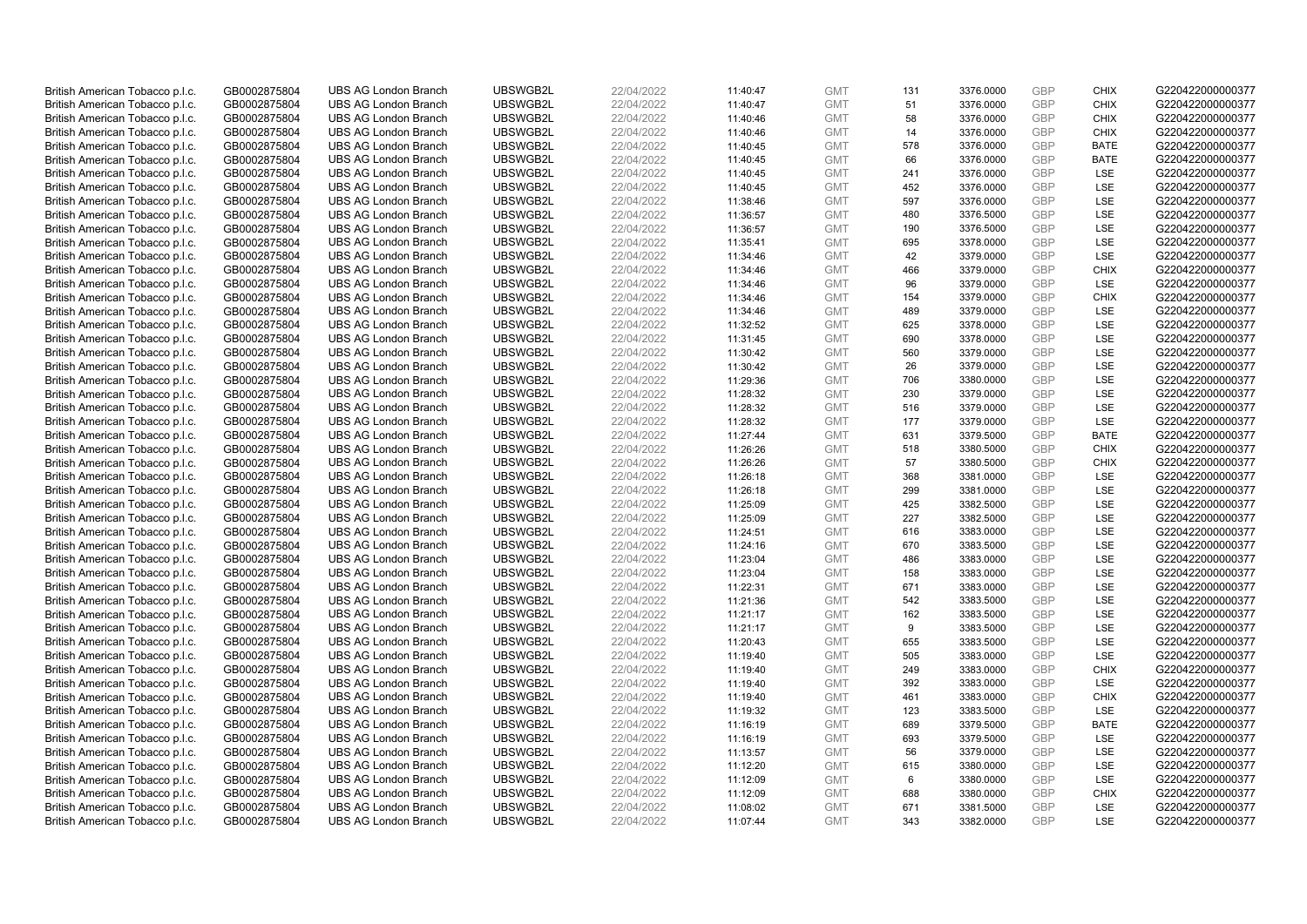| British American Tobacco p.l.c. | GB0002875804 | <b>UBS AG London Branch</b> | UBSWGB2L             | 22/04/2022 | 11:07:44 | <b>GMT</b> | 263          | 3382.0000 | <b>GBP</b>               | LSE         | G220422000000377                     |
|---------------------------------|--------------|-----------------------------|----------------------|------------|----------|------------|--------------|-----------|--------------------------|-------------|--------------------------------------|
|                                 |              |                             |                      |            |          |            | 670          |           | GBP                      | <b>LSE</b>  |                                      |
| British American Tobacco p.l.c. | GB0002875804 | <b>UBS AG London Branch</b> | UBSWGB2L             | 22/04/2022 | 11:05:06 | <b>GMT</b> |              | 3381.5000 |                          |             | G220422000000377                     |
| British American Tobacco p.l.c. | GB0002875804 | <b>UBS AG London Branch</b> | UBSWGB2L             | 22/04/2022 | 11:05:02 | <b>GMT</b> | 705          | 3382.0000 | <b>GBP</b>               | LSE         | G220422000000377                     |
| British American Tobacco p.l.c. | GB0002875804 | <b>UBS AG London Branch</b> | UBSWGB2L             | 22/04/2022 | 11:05:02 | <b>GMT</b> | 696          | 3382.0000 | <b>GBP</b>               | <b>CHIX</b> | G220422000000377                     |
| British American Tobacco p.l.c. | GB0002875804 | <b>UBS AG London Branch</b> | UBSWGB2L             | 22/04/2022 | 11:02:02 | <b>GMT</b> | 688          | 3378.0000 | GBP                      | LSE         | G220422000000377                     |
| British American Tobacco p.l.c. | GB0002875804 | <b>UBS AG London Branch</b> | UBSWGB2L             | 22/04/2022 | 11:02:02 | <b>GMT</b> | 58           | 3378.0000 | <b>GBP</b>               | <b>BATE</b> | G220422000000377                     |
| British American Tobacco p.l.c. | GB0002875804 | <b>UBS AG London Branch</b> | UBSWGB2L             | 22/04/2022 | 11:02:02 | <b>GMT</b> | 600          | 3378.0000 | GBP                      | <b>BATE</b> | G220422000000377                     |
| British American Tobacco p.l.c. | GB0002875804 | <b>UBS AG London Branch</b> | UBSWGB2L             | 22/04/2022 | 10:58:51 | <b>GMT</b> | 674          | 3376.5000 | <b>GBP</b>               | LSE         | G220422000000377                     |
| British American Tobacco p.l.c. | GB0002875804 | <b>UBS AG London Branch</b> | UBSWGB2L             | 22/04/2022 | 10:56:17 | <b>GMT</b> | 677          | 3378.0000 | GBP                      | <b>CHIX</b> | G220422000000377                     |
| British American Tobacco p.l.c. | GB0002875804 | <b>UBS AG London Branch</b> | UBSWGB2L             | 22/04/2022 | 10:56:17 | <b>GMT</b> | 35           | 3378.0000 | <b>GBP</b>               | <b>CHIX</b> | G220422000000377                     |
| British American Tobacco p.l.c. | GB0002875804 | <b>UBS AG London Branch</b> | UBSWGB2L             | 22/04/2022 | 10:56:13 | <b>GMT</b> | 710          | 3378.5000 | GBP                      | <b>LSE</b>  | G220422000000377                     |
| British American Tobacco p.l.c. | GB0002875804 | <b>UBS AG London Branch</b> | UBSWGB2L             | 22/04/2022 | 10:54:27 | <b>GMT</b> | 676          | 3376.0000 | <b>GBP</b>               | LSE         | G220422000000377                     |
| British American Tobacco p.l.c. | GB0002875804 | <b>UBS AG London Branch</b> | UBSWGB2L             | 22/04/2022 | 10:52:44 | <b>GMT</b> | 706          | 3376.5000 | GBP                      | LSE         | G220422000000377                     |
| British American Tobacco p.l.c. | GB0002875804 | <b>UBS AG London Branch</b> | UBSWGB2L             | 22/04/2022 | 10:50:18 | <b>GMT</b> | 5            | 3377.0000 | <b>GBP</b>               | LSE         | G220422000000377                     |
| British American Tobacco p.l.c. | GB0002875804 | <b>UBS AG London Branch</b> | UBSWGB2L             | 22/04/2022 | 10:50:18 | <b>GMT</b> | 344          | 3377.0000 | GBP                      | <b>LSE</b>  | G220422000000377                     |
| British American Tobacco p.l.c. | GB0002875804 | <b>UBS AG London Branch</b> | UBSWGB2L             | 22/04/2022 | 10:50:13 | <b>GMT</b> | 42           | 3377.0000 | GBP                      | LSE         | G220422000000377                     |
| British American Tobacco p.l.c. | GB0002875804 | <b>UBS AG London Branch</b> | UBSWGB2L             | 22/04/2022 | 10:50:11 | <b>GMT</b> | 322          | 3377.0000 | GBP                      | LSE         | G220422000000377                     |
| British American Tobacco p.l.c. | GB0002875804 | <b>UBS AG London Branch</b> | UBSWGB2L             | 22/04/2022 | 10:49:54 | <b>GMT</b> | 650          | 3379.5000 | GBP                      | LSE         | G220422000000377                     |
| British American Tobacco p.l.c. | GB0002875804 | <b>UBS AG London Branch</b> | UBSWGB2L             | 22/04/2022 | 10:49:54 | <b>GMT</b> | 15           | 3379.5000 | <b>GBP</b>               | <b>LSE</b>  | G220422000000377                     |
| British American Tobacco p.l.c. | GB0002875804 | <b>UBS AG London Branch</b> | UBSWGB2L             | 22/04/2022 | 10:48:32 | <b>GMT</b> | 164          | 3380.5000 | <b>GBP</b>               | LSE         | G220422000000377                     |
| British American Tobacco p.l.c. | GB0002875804 | <b>UBS AG London Branch</b> | UBSWGB2L             | 22/04/2022 | 10:48:32 | <b>GMT</b> | 354          | 3380.5000 | <b>GBP</b>               | LSE         | G220422000000377                     |
| British American Tobacco p.l.c. | GB0002875804 | <b>UBS AG London Branch</b> | UBSWGB2L             | 22/04/2022 | 10:48:32 | <b>GMT</b> | 88           | 3380.5000 | GBP                      | LSE         | G220422000000377                     |
| British American Tobacco p.l.c. | GB0002875804 | <b>UBS AG London Branch</b> | UBSWGB2L             | 22/04/2022 | 10:48:32 | <b>GMT</b> | 585          | 3380.5000 | <b>GBP</b>               | <b>BATE</b> | G220422000000377                     |
| British American Tobacco p.l.c. | GB0002875804 | <b>UBS AG London Branch</b> | UBSWGB2L             | 22/04/2022 | 10:48:32 | <b>GMT</b> | 619          | 3380.5000 | <b>GBP</b>               | <b>CHIX</b> | G220422000000377                     |
| British American Tobacco p.l.c. | GB0002875804 | <b>UBS AG London Branch</b> | UBSWGB2L             | 22/04/2022 | 10:45:32 | <b>GMT</b> | 578          | 3381.5000 | <b>GBP</b>               | LSE         | G220422000000377                     |
| British American Tobacco p.l.c. | GB0002875804 | <b>UBS AG London Branch</b> | UBSWGB2L             | 22/04/2022 | 10:45:11 | <b>GMT</b> | 486          | 3381.5000 | GBP                      | LSE         | G220422000000377                     |
| British American Tobacco p.l.c. | GB0002875804 | <b>UBS AG London Branch</b> | UBSWGB2L             | 22/04/2022 | 10:45:03 | <b>GMT</b> | 26           | 3381.5000 | <b>GBP</b>               | LSE         | G220422000000377                     |
| British American Tobacco p.l.c. | GB0002875804 | <b>UBS AG London Branch</b> | UBSWGB2L             | 22/04/2022 | 10:45:03 | <b>GMT</b> | 202          | 3381.5000 | GBP                      | LSE         | G220422000000377                     |
| British American Tobacco p.l.c. | GB0002875804 | <b>UBS AG London Branch</b> | UBSWGB2L             | 22/04/2022 | 10:42:25 | <b>GMT</b> | 433          | 3381.5000 | <b>GBP</b>               | LSE         | G220422000000377                     |
| British American Tobacco p.l.c. | GB0002875804 | <b>UBS AG London Branch</b> | UBSWGB2L             | 22/04/2022 | 10:42:25 | <b>GMT</b> | 92           | 3381.5000 | GBP                      | LSE         | G220422000000377                     |
| British American Tobacco p.l.c. | GB0002875804 | <b>UBS AG London Branch</b> | UBSWGB2L             | 22/04/2022 | 10:42:14 | <b>GMT</b> | 25           | 3381.5000 | <b>GBP</b>               | LSE         | G220422000000377                     |
| British American Tobacco p.l.c. | GB0002875804 | <b>UBS AG London Branch</b> | UBSWGB2L             | 22/04/2022 | 10:42:14 | <b>GMT</b> | 26           | 3381.5000 | <b>GBP</b>               | <b>LSE</b>  | G220422000000377                     |
| British American Tobacco p.l.c. | GB0002875804 | <b>UBS AG London Branch</b> | UBSWGB2L             | 22/04/2022 | 10:41:17 | <b>GMT</b> | $\mathbf{1}$ | 3381.0000 | <b>GBP</b>               | <b>CHIX</b> | G220422000000377                     |
| British American Tobacco p.l.c. | GB0002875804 | <b>UBS AG London Branch</b> | UBSWGB2L             | 22/04/2022 | 10:40:27 | <b>GMT</b> | 640          | 3381.0000 | <b>GBP</b>               | <b>CHIX</b> | G220422000000377                     |
| British American Tobacco p.l.c. | GB0002875804 | <b>UBS AG London Branch</b> | UBSWGB2L             | 22/04/2022 | 10:40:27 | <b>GMT</b> | 612          | 3381.5000 | GBP                      | LSE         | G220422000000377                     |
| British American Tobacco p.l.c. | GB0002875804 | <b>UBS AG London Branch</b> | UBSWGB2L             | 22/04/2022 | 10:37:45 | <b>GMT</b> | 601          | 3380.5000 | <b>GBP</b>               | LSE         | G220422000000377                     |
| British American Tobacco p.l.c. | GB0002875804 | <b>UBS AG London Branch</b> | UBSWGB2L             | 22/04/2022 | 10:37:45 | <b>GMT</b> | 99           | 3380.5000 | <b>GBP</b>               | <b>LSE</b>  | G220422000000377                     |
| British American Tobacco p.l.c. | GB0002875804 | <b>UBS AG London Branch</b> | UBSWGB2L             | 22/04/2022 | 10:37:43 | <b>GMT</b> | 25           | 3380.5000 | <b>GBP</b>               | LSE         | G220422000000377                     |
| British American Tobacco p.l.c. | GB0002875804 | <b>UBS AG London Branch</b> | UBSWGB2L             | 22/04/2022 | 10:37:17 | <b>GMT</b> | 382          | 3380.5000 | GBP                      | LSE         | G220422000000377                     |
| British American Tobacco p.l.c. | GB0002875804 | <b>UBS AG London Branch</b> | UBSWGB2L             | 22/04/2022 | 10:37:17 | <b>GMT</b> | 89           | 3380.5000 | <b>GBP</b>               | LSE         | G220422000000377                     |
| British American Tobacco p.l.c. | GB0002875804 | <b>UBS AG London Branch</b> | UBSWGB2L             | 22/04/2022 | 10:37:11 | <b>GMT</b> | 89           | 3380.5000 | GBP                      | LSE         | G220422000000377                     |
| British American Tobacco p.l.c. | GB0002875804 | <b>UBS AG London Branch</b> | UBSWGB2L             | 22/04/2022 | 10:34:45 | <b>GMT</b> | 614          | 3381.0000 | <b>GBP</b>               | LSE         | G220422000000377                     |
| British American Tobacco p.l.c. | GB0002875804 | <b>UBS AG London Branch</b> | UBSWGB2L             | 22/04/2022 | 10:34:45 | <b>GMT</b> | 528          | 3381.0000 | GBP                      | <b>CHIX</b> | G220422000000377                     |
| British American Tobacco p.l.c. | GB0002875804 | <b>UBS AG London Branch</b> | UBSWGB2L             | 22/04/2022 | 10:34:45 | <b>GMT</b> | 666          | 3381.0000 | GBP                      | <b>BATE</b> | G220422000000377                     |
| British American Tobacco p.l.c. | GB0002875804 | <b>UBS AG London Branch</b> | UBSWGB2L             | 22/04/2022 | 10:33:39 | <b>GMT</b> | 148          | 3381.0000 | <b>GBP</b>               | <b>CHIX</b> | G220422000000377                     |
| British American Tobacco p.l.c. | GB0002875804 | <b>UBS AG London Branch</b> | UBSWGB2L             | 22/04/2022 | 10:33:38 | <b>GMT</b> | 418          | 3381.5000 | <b>GBP</b>               | LSE         | G220422000000377                     |
| British American Tobacco p.l.c. | GB0002875804 | <b>UBS AG London Branch</b> | UBSWGB2L             | 22/04/2022 | 10:33:38 | <b>GMT</b> | 253          | 3381.5000 | <b>GBP</b>               | LSE         | G220422000000377                     |
| British American Tobacco p.l.c. | GB0002875804 | <b>UBS AG London Branch</b> | UBSWGB2L             | 22/04/2022 | 10:31:51 | <b>GMT</b> | 322          | 3382.0000 | GBP                      | LSE         | G220422000000377                     |
| British American Tobacco p.l.c. | GB0002875804 | <b>UBS AG London Branch</b> | UBSWGB2L             | 22/04/2022 |          | <b>GMT</b> | 356          |           | <b>GBP</b>               | LSE         | G220422000000377                     |
| British American Tobacco p.l.c. |              | <b>UBS AG London Branch</b> | UBSWGB2L             | 22/04/2022 | 10:31:51 | <b>GMT</b> | 675          | 3382.0000 | GBP                      | <b>LSE</b>  | G220422000000377                     |
|                                 | GB0002875804 |                             |                      |            | 10:30:49 |            |              | 3383.0000 |                          |             |                                      |
| British American Tobacco p.l.c. | GB0002875804 | <b>UBS AG London Branch</b> | UBSWGB2L<br>UBSWGB2L | 22/04/2022 | 10:30:08 | <b>GMT</b> | 572          | 3382.5000 | <b>GBP</b><br><b>GBP</b> | LSE<br>LSE  | G220422000000377<br>G220422000000377 |
| British American Tobacco p.l.c. | GB0002875804 | <b>UBS AG London Branch</b> |                      | 22/04/2022 | 10:28:06 | <b>GMT</b> | 618          | 3381.5000 |                          |             |                                      |
| British American Tobacco p.l.c. | GB0002875804 | <b>UBS AG London Branch</b> | UBSWGB2L             | 22/04/2022 | 10:26:55 | <b>GMT</b> | 705          | 3379.0000 | <b>GBP</b>               | LSE         | G220422000000377                     |
| British American Tobacco p.l.c. | GB0002875804 | <b>UBS AG London Branch</b> | UBSWGB2L             | 22/04/2022 | 10:26:41 | <b>GMT</b> | 623          | 3379.5000 | GBP                      | <b>BATE</b> | G220422000000377                     |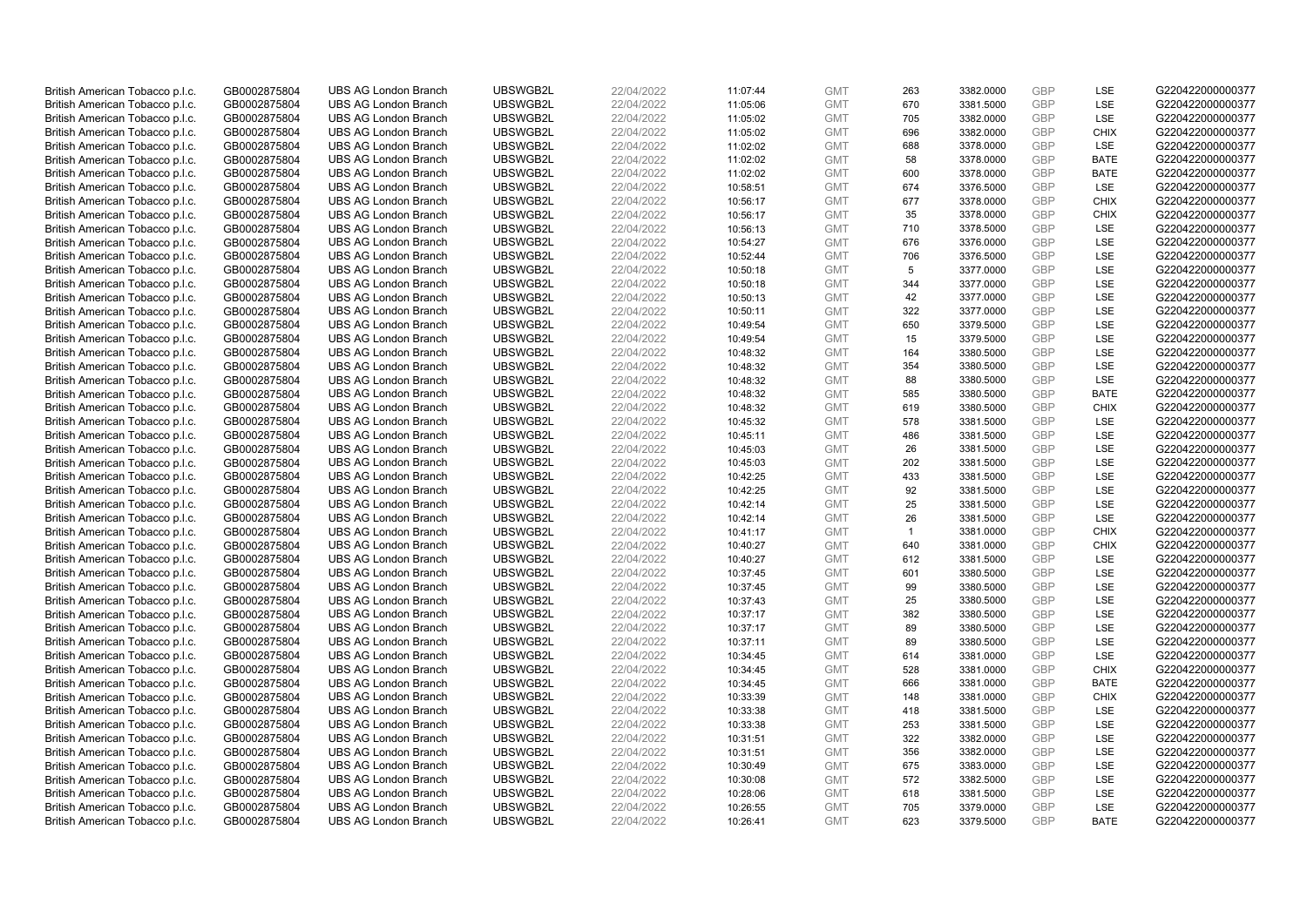| British American Tobacco p.l.c.<br>GB0002875804<br>UBSWGB2L<br>22/04/2022<br><b>GMT</b><br><b>GBP</b><br><b>UBS AG London Branch</b><br>10:26:41<br>318<br>3379.5000<br><b>CHIX</b><br><b>GBP</b><br>27<br>CHIX<br>British American Tobacco p.l.c.<br>GB0002875804<br><b>UBS AG London Branch</b><br>UBSWGB2L<br>22/04/2022<br><b>GMT</b><br>3379.5000<br>10:26:41<br>UBSWGB2L<br><b>GBP</b><br>British American Tobacco p.l.c.<br>GB0002875804<br><b>UBS AG London Branch</b><br>22/04/2022<br>10:26:41<br><b>GMT</b><br>272<br>3379.5000<br><b>CHIX</b><br>UBSWGB2L<br>22/04/2022<br><b>GBP</b><br>British American Tobacco p.l.c.<br>GB0002875804<br><b>UBS AG London Branch</b><br>10:26:41<br><b>GMT</b><br>44<br>3379.5000<br><b>CHIX</b><br><b>GBP</b><br>British American Tobacco p.l.c.<br>GB0002875804<br><b>UBS AG London Branch</b><br>UBSWGB2L<br>22/04/2022<br><b>GMT</b><br>612<br>3379.5000<br><b>LSE</b><br>10:26:41<br><b>UBS AG London Branch</b><br>UBSWGB2L<br>47<br><b>GBP</b><br><b>CHIX</b><br>British American Tobacco p.l.c.<br>GB0002875804<br>22/04/2022<br>10:26:41<br><b>GMT</b><br>3379.5000<br><b>GBP</b><br>British American Tobacco p.l.c.<br>GB0002875804<br><b>UBS AG London Branch</b><br>UBSWGB2L<br>22/04/2022<br>10:22:59<br><b>GMT</b><br>LSE<br>250<br>3378.0000<br>150<br><b>GBP</b><br>LSE<br>British American Tobacco p.l.c.<br>GB0002875804<br><b>UBS AG London Branch</b><br>UBSWGB2L<br>22/04/2022<br>10:22:59<br><b>GMT</b><br>3378.0000<br><b>UBS AG London Branch</b><br>UBSWGB2L<br>22/04/2022<br>10:22:59<br>675<br>GBP<br>LSE<br>British American Tobacco p.l.c.<br>GB0002875804<br><b>GMT</b><br>3378.0000<br><b>GBP</b><br>British American Tobacco p.l.c.<br>GB0002875804<br><b>UBS AG London Branch</b><br>UBSWGB2L<br>22/04/2022<br>10:22:59<br><b>GMT</b><br>690<br>3378.0000<br>LSE<br><b>GBP</b><br>British American Tobacco p.l.c.<br>GB0002875804<br><b>UBS AG London Branch</b><br>UBSWGB2L<br>22/04/2022<br><b>GMT</b><br><b>LSE</b><br>10:21:42<br>628<br>3377.5000<br>British American Tobacco p.l.c.<br>GB0002875804<br><b>UBS AG London Branch</b><br>UBSWGB2L<br>22/04/2022<br><b>GMT</b><br>3376.5000<br><b>GBP</b><br>LSE<br>10:20:49<br>6<br>LSE<br><b>UBS AG London Branch</b><br>UBSWGB2L<br>22/04/2022<br>GBP<br>British American Tobacco p.l.c.<br>GB0002875804<br>10:19:15<br><b>GMT</b><br>140<br>3377.0000<br><b>UBS AG London Branch</b><br>UBSWGB2L<br>22/04/2022<br><b>GBP</b><br>LSE<br>British American Tobacco p.l.c.<br>GB0002875804<br>10:19:15<br><b>GMT</b><br>514<br>3377.0000<br>British American Tobacco p.l.c.<br>GBP<br><b>LSE</b><br><b>UBS AG London Branch</b><br>UBSWGB2L<br>22/04/2022<br><b>GMT</b><br>3<br>3377.0000<br>GB0002875804<br>10:19:15<br><b>UBS AG London Branch</b><br>UBSWGB2L<br><b>GBP</b><br><b>CHIX</b><br>British American Tobacco p.l.c.<br>GB0002875804<br>22/04/2022<br>10:18:28<br><b>GMT</b><br>484<br>3376.5000<br>UBSWGB2L<br>22/04/2022<br>GBP<br>British American Tobacco p.l.c.<br>GB0002875804<br><b>UBS AG London Branch</b><br>10:18:28<br><b>GMT</b><br>30<br><b>CHIX</b><br>3376.5000<br>GBP<br>British American Tobacco p.l.c.<br>GB0002875804<br><b>UBS AG London Branch</b><br>UBSWGB2L<br>22/04/2022<br><b>GMT</b><br>148<br>3376.5000<br><b>CHIX</b><br>10:18:27<br><b>UBS AG London Branch</b><br>UBSWGB2L<br>622<br><b>GBP</b><br><b>LSE</b><br>British American Tobacco p.l.c.<br>GB0002875804<br>22/04/2022<br>10:18:27<br><b>GMT</b><br>3377.0000<br><b>GBP</b><br>GB0002875804<br><b>UBS AG London Branch</b><br>UBSWGB2L<br>22/04/2022<br><b>GMT</b><br>32<br>LSE<br>British American Tobacco p.l.c.<br>10:18:27<br>3377.0000<br>703<br><b>GBP</b><br>LSE<br>British American Tobacco p.l.c.<br>GB0002875804<br><b>UBS AG London Branch</b><br>UBSWGB2L<br>22/04/2022<br>10:17:04<br><b>GMT</b><br>3376.0000<br><b>UBS AG London Branch</b><br>UBSWGB2L<br>22/04/2022<br>520<br>GBP<br>LSE<br>British American Tobacco p.l.c.<br>GB0002875804<br>10:15:49<br><b>GMT</b><br>3378.5000<br><b>GBP</b><br>British American Tobacco p.l.c.<br>GB0002875804<br><b>UBS AG London Branch</b><br>UBSWGB2L<br>22/04/2022<br>10:15:49<br><b>GMT</b><br>98<br>3378.5000<br>LSE<br><b>GBP</b><br>British American Tobacco p.l.c.<br>GB0002875804<br><b>UBS AG London Branch</b><br>UBSWGB2L<br>22/04/2022<br><b>GMT</b><br><b>LSE</b><br>10:15:47<br>642<br>3379.0000<br>British American Tobacco p.l.c.<br><b>UBS AG London Branch</b><br>UBSWGB2L<br>22/04/2022<br>140<br>3380.5000<br><b>GBP</b><br>LSE<br>GB0002875804<br>10:13:37<br><b>GMT</b><br>LSE<br><b>UBS AG London Branch</b><br>UBSWGB2L<br>22/04/2022<br>98<br>GBP<br>British American Tobacco p.l.c.<br>GB0002875804<br>10:13:37<br><b>GMT</b><br>3380.5000<br><b>UBS AG London Branch</b><br>UBSWGB2L<br><b>GBP</b><br>LSE<br>British American Tobacco p.l.c.<br>GB0002875804<br>22/04/2022<br>10:13:37<br><b>GMT</b><br>150<br>3380.5000<br>25<br>GBP<br>LSE<br>British American Tobacco p.l.c.<br>GB0002875804<br><b>UBS AG London Branch</b><br>UBSWGB2L<br>22/04/2022<br><b>GMT</b><br>3380.5000<br>10:13:36<br><b>UBS AG London Branch</b><br>UBSWGB2L<br><b>GBP</b><br>LSE<br>British American Tobacco p.l.c.<br>GB0002875804<br>22/04/2022<br>10:13:32<br><b>GMT</b><br>26<br>3380.5000<br>UBSWGB2L<br>GBP<br>GB0002875804<br><b>UBS AG London Branch</b><br>22/04/2022<br>10:13:29<br><b>GMT</b><br>25<br>LSE<br>British American Tobacco p.l.c.<br>3380.5000<br><b>GBP</b><br>LSE<br>British American Tobacco p.l.c.<br>GB0002875804<br><b>UBS AG London Branch</b><br>UBSWGB2L<br>22/04/2022<br><b>GMT</b><br>26<br>3380.5000<br>10:13:28<br><b>UBS AG London Branch</b><br>UBSWGB2L<br>25<br><b>GBP</b><br><b>LSE</b><br>British American Tobacco p.l.c.<br>GB0002875804<br>22/04/2022<br>10:13:28<br><b>GMT</b><br>3380.5000<br><b>GBP</b><br>British American Tobacco p.l.c.<br><b>UBS AG London Branch</b><br>UBSWGB2L<br>22/04/2022<br><b>GMT</b><br>106<br>LSE<br>GB0002875804<br>10:13:23<br>3380.5000<br>48<br><b>GBP</b><br><b>CHIX</b><br>British American Tobacco p.l.c.<br>GB0002875804<br><b>UBS AG London Branch</b><br>UBSWGB2L<br>22/04/2022<br>10:12:54<br><b>GMT</b><br>3379.5000<br><b>UBS AG London Branch</b><br>UBSWGB2L<br>22/04/2022<br>10:12:54<br>472<br>GBP<br><b>CHIX</b><br>British American Tobacco p.l.c.<br>GB0002875804<br><b>GMT</b><br>3379.5000<br><b>GBP</b><br>British American Tobacco p.l.c.<br>GB0002875804<br><b>UBS AG London Branch</b><br>UBSWGB2L<br>22/04/2022<br>10:12:54<br><b>GMT</b><br>3379.5000<br><b>CHIX</b><br>$\mathbf{1}$<br><b>GBP</b><br>British American Tobacco p.l.c.<br><b>UBS AG London Branch</b><br>UBSWGB2L<br>22/04/2022<br><b>GMT</b><br>25<br>GB0002875804<br>10:12:47<br>3379.5000<br><b>CHIX</b><br>British American Tobacco p.l.c.<br><b>UBS AG London Branch</b><br>UBSWGB2L<br>22/04/2022<br>26<br>3379.5000<br><b>GBP</b><br><b>CHIX</b><br>GB0002875804<br>10:12:47<br><b>GMT</b><br>25<br><b>UBS AG London Branch</b><br>UBSWGB2L<br>GBP<br><b>CHIX</b><br>British American Tobacco p.l.c.<br>GB0002875804<br>22/04/2022<br>10:12:47<br><b>GMT</b><br>3379.5000<br><b>UBS AG London Branch</b><br>25<br><b>GBP</b><br>British American Tobacco p.l.c.<br>GB0002875804<br>UBSWGB2L<br>22/04/2022<br>10:12:47<br><b>GMT</b><br>3379.5000<br><b>CHIX</b><br>206<br>GBP<br>British American Tobacco p.l.c.<br><b>UBS AG London Branch</b><br>UBSWGB2L<br>22/04/2022<br>3381.5000<br><b>LSE</b><br>GB0002875804<br>10:10:59<br><b>GMT</b><br>UBSWGB2L<br><b>GBP</b><br>LSE<br>British American Tobacco p.l.c.<br>GB0002875804<br><b>UBS AG London Branch</b><br>10:10:59<br><b>GMT</b><br>226<br>3381.5000<br>22/04/2022<br>GBP<br>GB0002875804<br><b>UBS AG London Branch</b><br>UBSWGB2L<br>22/04/2022<br>10:10:59<br><b>GMT</b><br>152<br>LSE<br>British American Tobacco p.l.c.<br>3381.5000<br>GBP<br>British American Tobacco p.l.c.<br>GB0002875804<br><b>UBS AG London Branch</b><br>UBSWGB2L<br>22/04/2022<br><b>GMT</b><br>660<br>3381.5000<br><b>BATE</b><br>10:10:59<br>UBSWGB2L<br>25<br><b>GBP</b><br>LSE<br>British American Tobacco p.l.c.<br>GB0002875804<br><b>UBS AG London Branch</b><br>22/04/2022<br>10:10:59<br><b>GMT</b><br>3381.5000<br><b>GBP</b><br><b>UBS AG London Branch</b><br>UBSWGB2L<br>22/04/2022<br><b>GMT</b><br>585<br>LSE<br>British American Tobacco p.l.c.<br>GB0002875804<br>10:09:28<br>3383.0000<br>702<br>LSE<br>British American Tobacco p.l.c.<br>GB0002875804<br><b>UBS AG London Branch</b><br>UBSWGB2L<br>22/04/2022<br>10:07:33<br><b>GMT</b><br>3384.0000<br><b>GBP</b><br>UBSWGB2L<br>GBP<br><b>CHIX</b><br>British American Tobacco p.l.c.<br>GB0002875804<br><b>UBS AG London Branch</b><br>22/04/2022<br>10:06:59<br><b>GMT</b><br>591<br>3385.5000<br><b>GBP</b><br>British American Tobacco p.l.c.<br>GB0002875804<br><b>UBS AG London Branch</b><br>UBSWGB2L<br>22/04/2022<br><b>GMT</b><br>625<br>LSE<br>10:06:59<br>3385.5000 |                  |
|-----------------------------------------------------------------------------------------------------------------------------------------------------------------------------------------------------------------------------------------------------------------------------------------------------------------------------------------------------------------------------------------------------------------------------------------------------------------------------------------------------------------------------------------------------------------------------------------------------------------------------------------------------------------------------------------------------------------------------------------------------------------------------------------------------------------------------------------------------------------------------------------------------------------------------------------------------------------------------------------------------------------------------------------------------------------------------------------------------------------------------------------------------------------------------------------------------------------------------------------------------------------------------------------------------------------------------------------------------------------------------------------------------------------------------------------------------------------------------------------------------------------------------------------------------------------------------------------------------------------------------------------------------------------------------------------------------------------------------------------------------------------------------------------------------------------------------------------------------------------------------------------------------------------------------------------------------------------------------------------------------------------------------------------------------------------------------------------------------------------------------------------------------------------------------------------------------------------------------------------------------------------------------------------------------------------------------------------------------------------------------------------------------------------------------------------------------------------------------------------------------------------------------------------------------------------------------------------------------------------------------------------------------------------------------------------------------------------------------------------------------------------------------------------------------------------------------------------------------------------------------------------------------------------------------------------------------------------------------------------------------------------------------------------------------------------------------------------------------------------------------------------------------------------------------------------------------------------------------------------------------------------------------------------------------------------------------------------------------------------------------------------------------------------------------------------------------------------------------------------------------------------------------------------------------------------------------------------------------------------------------------------------------------------------------------------------------------------------------------------------------------------------------------------------------------------------------------------------------------------------------------------------------------------------------------------------------------------------------------------------------------------------------------------------------------------------------------------------------------------------------------------------------------------------------------------------------------------------------------------------------------------------------------------------------------------------------------------------------------------------------------------------------------------------------------------------------------------------------------------------------------------------------------------------------------------------------------------------------------------------------------------------------------------------------------------------------------------------------------------------------------------------------------------------------------------------------------------------------------------------------------------------------------------------------------------------------------------------------------------------------------------------------------------------------------------------------------------------------------------------------------------------------------------------------------------------------------------------------------------------------------------------------------------------------------------------------------------------------------------------------------------------------------------------------------------------------------------------------------------------------------------------------------------------------------------------------------------------------------------------------------------------------------------------------------------------------------------------------------------------------------------------------------------------------------------------------------------------------------------------------------------------------------------------------------------------------------------------------------------------------------------------------------------------------------------------------------------------------------------------------------------------------------------------------------------------------------------------------------------------------------------------------------------------------------------------------------------------------------------------------------------------------------------------------------------------------------------------------------------------------------------------------------------------------------------------------------------------------------------------------------------------------------------------------------------------------------------------------------------------------------------------------------------------------------------------------------------------------------------------------------------------------------------------------------------------------------------------------------------------------------------------------------------------------------------------------------------------------------------------------------------------------------------------------------------------------------------------------------------------------------------------------------------------------------------------------------------------------------------------------------------------------------------------------------------------------------------------------------------------------------------------------------------------------------------------------------------------------------------------------------------------------------------------------------------------------------------------------------------------------------------------------------------------------------------------------------------------------------------------------------------------------------------------------------------------------------------------------------------------------------------------------------------------------------------------------------------------------------------------------------------------------------------------------------------------------------------------------------------------------------------------------------------------------------------------------------------------------------------------------------------------------------------------------------------------------------------------------------------------------------------------------------------------------------------------------------------------------------------------------------------------------------------------------------------------------------------------------------------------------------------------------------------------------------------------------------------------------------------------------------------------------------------------------------------------------------------------------------------|------------------|
|                                                                                                                                                                                                                                                                                                                                                                                                                                                                                                                                                                                                                                                                                                                                                                                                                                                                                                                                                                                                                                                                                                                                                                                                                                                                                                                                                                                                                                                                                                                                                                                                                                                                                                                                                                                                                                                                                                                                                                                                                                                                                                                                                                                                                                                                                                                                                                                                                                                                                                                                                                                                                                                                                                                                                                                                                                                                                                                                                                                                                                                                                                                                                                                                                                                                                                                                                                                                                                                                                                                                                                                                                                                                                                                                                                                                                                                                                                                                                                                                                                                                                                                                                                                                                                                                                                                                                                                                                                                                                                                                                                                                                                                                                                                                                                                                                                                                                                                                                                                                                                                                                                                                                                                                                                                                                                                                                                                                                                                                                                                                                                                                                                                                                                                                                                                                                                                                                                                                                                                                                                                                                                                                                                                                                                                                                                                                                                                                                                                                                                                                                                                                                                                                                                                                                                                                                                                                                                                                                                                                                                                                                                                                                                                                                                                                                                                                                                                                                                                                                                                                                                                                                                                                                                                                                                                                                                                                                                                                                                                                                                                                                                                                                                                                                                                                                                                                                                                                                                                                                                                                                                                                                                                                                                                                                                                                                                                                                                                                                                                         | G220422000000377 |
|                                                                                                                                                                                                                                                                                                                                                                                                                                                                                                                                                                                                                                                                                                                                                                                                                                                                                                                                                                                                                                                                                                                                                                                                                                                                                                                                                                                                                                                                                                                                                                                                                                                                                                                                                                                                                                                                                                                                                                                                                                                                                                                                                                                                                                                                                                                                                                                                                                                                                                                                                                                                                                                                                                                                                                                                                                                                                                                                                                                                                                                                                                                                                                                                                                                                                                                                                                                                                                                                                                                                                                                                                                                                                                                                                                                                                                                                                                                                                                                                                                                                                                                                                                                                                                                                                                                                                                                                                                                                                                                                                                                                                                                                                                                                                                                                                                                                                                                                                                                                                                                                                                                                                                                                                                                                                                                                                                                                                                                                                                                                                                                                                                                                                                                                                                                                                                                                                                                                                                                                                                                                                                                                                                                                                                                                                                                                                                                                                                                                                                                                                                                                                                                                                                                                                                                                                                                                                                                                                                                                                                                                                                                                                                                                                                                                                                                                                                                                                                                                                                                                                                                                                                                                                                                                                                                                                                                                                                                                                                                                                                                                                                                                                                                                                                                                                                                                                                                                                                                                                                                                                                                                                                                                                                                                                                                                                                                                                                                                                                                         | G220422000000377 |
|                                                                                                                                                                                                                                                                                                                                                                                                                                                                                                                                                                                                                                                                                                                                                                                                                                                                                                                                                                                                                                                                                                                                                                                                                                                                                                                                                                                                                                                                                                                                                                                                                                                                                                                                                                                                                                                                                                                                                                                                                                                                                                                                                                                                                                                                                                                                                                                                                                                                                                                                                                                                                                                                                                                                                                                                                                                                                                                                                                                                                                                                                                                                                                                                                                                                                                                                                                                                                                                                                                                                                                                                                                                                                                                                                                                                                                                                                                                                                                                                                                                                                                                                                                                                                                                                                                                                                                                                                                                                                                                                                                                                                                                                                                                                                                                                                                                                                                                                                                                                                                                                                                                                                                                                                                                                                                                                                                                                                                                                                                                                                                                                                                                                                                                                                                                                                                                                                                                                                                                                                                                                                                                                                                                                                                                                                                                                                                                                                                                                                                                                                                                                                                                                                                                                                                                                                                                                                                                                                                                                                                                                                                                                                                                                                                                                                                                                                                                                                                                                                                                                                                                                                                                                                                                                                                                                                                                                                                                                                                                                                                                                                                                                                                                                                                                                                                                                                                                                                                                                                                                                                                                                                                                                                                                                                                                                                                                                                                                                                                                         | G220422000000377 |
|                                                                                                                                                                                                                                                                                                                                                                                                                                                                                                                                                                                                                                                                                                                                                                                                                                                                                                                                                                                                                                                                                                                                                                                                                                                                                                                                                                                                                                                                                                                                                                                                                                                                                                                                                                                                                                                                                                                                                                                                                                                                                                                                                                                                                                                                                                                                                                                                                                                                                                                                                                                                                                                                                                                                                                                                                                                                                                                                                                                                                                                                                                                                                                                                                                                                                                                                                                                                                                                                                                                                                                                                                                                                                                                                                                                                                                                                                                                                                                                                                                                                                                                                                                                                                                                                                                                                                                                                                                                                                                                                                                                                                                                                                                                                                                                                                                                                                                                                                                                                                                                                                                                                                                                                                                                                                                                                                                                                                                                                                                                                                                                                                                                                                                                                                                                                                                                                                                                                                                                                                                                                                                                                                                                                                                                                                                                                                                                                                                                                                                                                                                                                                                                                                                                                                                                                                                                                                                                                                                                                                                                                                                                                                                                                                                                                                                                                                                                                                                                                                                                                                                                                                                                                                                                                                                                                                                                                                                                                                                                                                                                                                                                                                                                                                                                                                                                                                                                                                                                                                                                                                                                                                                                                                                                                                                                                                                                                                                                                                                                         | G220422000000377 |
|                                                                                                                                                                                                                                                                                                                                                                                                                                                                                                                                                                                                                                                                                                                                                                                                                                                                                                                                                                                                                                                                                                                                                                                                                                                                                                                                                                                                                                                                                                                                                                                                                                                                                                                                                                                                                                                                                                                                                                                                                                                                                                                                                                                                                                                                                                                                                                                                                                                                                                                                                                                                                                                                                                                                                                                                                                                                                                                                                                                                                                                                                                                                                                                                                                                                                                                                                                                                                                                                                                                                                                                                                                                                                                                                                                                                                                                                                                                                                                                                                                                                                                                                                                                                                                                                                                                                                                                                                                                                                                                                                                                                                                                                                                                                                                                                                                                                                                                                                                                                                                                                                                                                                                                                                                                                                                                                                                                                                                                                                                                                                                                                                                                                                                                                                                                                                                                                                                                                                                                                                                                                                                                                                                                                                                                                                                                                                                                                                                                                                                                                                                                                                                                                                                                                                                                                                                                                                                                                                                                                                                                                                                                                                                                                                                                                                                                                                                                                                                                                                                                                                                                                                                                                                                                                                                                                                                                                                                                                                                                                                                                                                                                                                                                                                                                                                                                                                                                                                                                                                                                                                                                                                                                                                                                                                                                                                                                                                                                                                                                         | G220422000000377 |
|                                                                                                                                                                                                                                                                                                                                                                                                                                                                                                                                                                                                                                                                                                                                                                                                                                                                                                                                                                                                                                                                                                                                                                                                                                                                                                                                                                                                                                                                                                                                                                                                                                                                                                                                                                                                                                                                                                                                                                                                                                                                                                                                                                                                                                                                                                                                                                                                                                                                                                                                                                                                                                                                                                                                                                                                                                                                                                                                                                                                                                                                                                                                                                                                                                                                                                                                                                                                                                                                                                                                                                                                                                                                                                                                                                                                                                                                                                                                                                                                                                                                                                                                                                                                                                                                                                                                                                                                                                                                                                                                                                                                                                                                                                                                                                                                                                                                                                                                                                                                                                                                                                                                                                                                                                                                                                                                                                                                                                                                                                                                                                                                                                                                                                                                                                                                                                                                                                                                                                                                                                                                                                                                                                                                                                                                                                                                                                                                                                                                                                                                                                                                                                                                                                                                                                                                                                                                                                                                                                                                                                                                                                                                                                                                                                                                                                                                                                                                                                                                                                                                                                                                                                                                                                                                                                                                                                                                                                                                                                                                                                                                                                                                                                                                                                                                                                                                                                                                                                                                                                                                                                                                                                                                                                                                                                                                                                                                                                                                                                                         | G220422000000377 |
|                                                                                                                                                                                                                                                                                                                                                                                                                                                                                                                                                                                                                                                                                                                                                                                                                                                                                                                                                                                                                                                                                                                                                                                                                                                                                                                                                                                                                                                                                                                                                                                                                                                                                                                                                                                                                                                                                                                                                                                                                                                                                                                                                                                                                                                                                                                                                                                                                                                                                                                                                                                                                                                                                                                                                                                                                                                                                                                                                                                                                                                                                                                                                                                                                                                                                                                                                                                                                                                                                                                                                                                                                                                                                                                                                                                                                                                                                                                                                                                                                                                                                                                                                                                                                                                                                                                                                                                                                                                                                                                                                                                                                                                                                                                                                                                                                                                                                                                                                                                                                                                                                                                                                                                                                                                                                                                                                                                                                                                                                                                                                                                                                                                                                                                                                                                                                                                                                                                                                                                                                                                                                                                                                                                                                                                                                                                                                                                                                                                                                                                                                                                                                                                                                                                                                                                                                                                                                                                                                                                                                                                                                                                                                                                                                                                                                                                                                                                                                                                                                                                                                                                                                                                                                                                                                                                                                                                                                                                                                                                                                                                                                                                                                                                                                                                                                                                                                                                                                                                                                                                                                                                                                                                                                                                                                                                                                                                                                                                                                                                         | G220422000000377 |
|                                                                                                                                                                                                                                                                                                                                                                                                                                                                                                                                                                                                                                                                                                                                                                                                                                                                                                                                                                                                                                                                                                                                                                                                                                                                                                                                                                                                                                                                                                                                                                                                                                                                                                                                                                                                                                                                                                                                                                                                                                                                                                                                                                                                                                                                                                                                                                                                                                                                                                                                                                                                                                                                                                                                                                                                                                                                                                                                                                                                                                                                                                                                                                                                                                                                                                                                                                                                                                                                                                                                                                                                                                                                                                                                                                                                                                                                                                                                                                                                                                                                                                                                                                                                                                                                                                                                                                                                                                                                                                                                                                                                                                                                                                                                                                                                                                                                                                                                                                                                                                                                                                                                                                                                                                                                                                                                                                                                                                                                                                                                                                                                                                                                                                                                                                                                                                                                                                                                                                                                                                                                                                                                                                                                                                                                                                                                                                                                                                                                                                                                                                                                                                                                                                                                                                                                                                                                                                                                                                                                                                                                                                                                                                                                                                                                                                                                                                                                                                                                                                                                                                                                                                                                                                                                                                                                                                                                                                                                                                                                                                                                                                                                                                                                                                                                                                                                                                                                                                                                                                                                                                                                                                                                                                                                                                                                                                                                                                                                                                                         | G220422000000377 |
|                                                                                                                                                                                                                                                                                                                                                                                                                                                                                                                                                                                                                                                                                                                                                                                                                                                                                                                                                                                                                                                                                                                                                                                                                                                                                                                                                                                                                                                                                                                                                                                                                                                                                                                                                                                                                                                                                                                                                                                                                                                                                                                                                                                                                                                                                                                                                                                                                                                                                                                                                                                                                                                                                                                                                                                                                                                                                                                                                                                                                                                                                                                                                                                                                                                                                                                                                                                                                                                                                                                                                                                                                                                                                                                                                                                                                                                                                                                                                                                                                                                                                                                                                                                                                                                                                                                                                                                                                                                                                                                                                                                                                                                                                                                                                                                                                                                                                                                                                                                                                                                                                                                                                                                                                                                                                                                                                                                                                                                                                                                                                                                                                                                                                                                                                                                                                                                                                                                                                                                                                                                                                                                                                                                                                                                                                                                                                                                                                                                                                                                                                                                                                                                                                                                                                                                                                                                                                                                                                                                                                                                                                                                                                                                                                                                                                                                                                                                                                                                                                                                                                                                                                                                                                                                                                                                                                                                                                                                                                                                                                                                                                                                                                                                                                                                                                                                                                                                                                                                                                                                                                                                                                                                                                                                                                                                                                                                                                                                                                                                         | G220422000000377 |
|                                                                                                                                                                                                                                                                                                                                                                                                                                                                                                                                                                                                                                                                                                                                                                                                                                                                                                                                                                                                                                                                                                                                                                                                                                                                                                                                                                                                                                                                                                                                                                                                                                                                                                                                                                                                                                                                                                                                                                                                                                                                                                                                                                                                                                                                                                                                                                                                                                                                                                                                                                                                                                                                                                                                                                                                                                                                                                                                                                                                                                                                                                                                                                                                                                                                                                                                                                                                                                                                                                                                                                                                                                                                                                                                                                                                                                                                                                                                                                                                                                                                                                                                                                                                                                                                                                                                                                                                                                                                                                                                                                                                                                                                                                                                                                                                                                                                                                                                                                                                                                                                                                                                                                                                                                                                                                                                                                                                                                                                                                                                                                                                                                                                                                                                                                                                                                                                                                                                                                                                                                                                                                                                                                                                                                                                                                                                                                                                                                                                                                                                                                                                                                                                                                                                                                                                                                                                                                                                                                                                                                                                                                                                                                                                                                                                                                                                                                                                                                                                                                                                                                                                                                                                                                                                                                                                                                                                                                                                                                                                                                                                                                                                                                                                                                                                                                                                                                                                                                                                                                                                                                                                                                                                                                                                                                                                                                                                                                                                                                                         | G220422000000377 |
|                                                                                                                                                                                                                                                                                                                                                                                                                                                                                                                                                                                                                                                                                                                                                                                                                                                                                                                                                                                                                                                                                                                                                                                                                                                                                                                                                                                                                                                                                                                                                                                                                                                                                                                                                                                                                                                                                                                                                                                                                                                                                                                                                                                                                                                                                                                                                                                                                                                                                                                                                                                                                                                                                                                                                                                                                                                                                                                                                                                                                                                                                                                                                                                                                                                                                                                                                                                                                                                                                                                                                                                                                                                                                                                                                                                                                                                                                                                                                                                                                                                                                                                                                                                                                                                                                                                                                                                                                                                                                                                                                                                                                                                                                                                                                                                                                                                                                                                                                                                                                                                                                                                                                                                                                                                                                                                                                                                                                                                                                                                                                                                                                                                                                                                                                                                                                                                                                                                                                                                                                                                                                                                                                                                                                                                                                                                                                                                                                                                                                                                                                                                                                                                                                                                                                                                                                                                                                                                                                                                                                                                                                                                                                                                                                                                                                                                                                                                                                                                                                                                                                                                                                                                                                                                                                                                                                                                                                                                                                                                                                                                                                                                                                                                                                                                                                                                                                                                                                                                                                                                                                                                                                                                                                                                                                                                                                                                                                                                                                                                         | G220422000000377 |
|                                                                                                                                                                                                                                                                                                                                                                                                                                                                                                                                                                                                                                                                                                                                                                                                                                                                                                                                                                                                                                                                                                                                                                                                                                                                                                                                                                                                                                                                                                                                                                                                                                                                                                                                                                                                                                                                                                                                                                                                                                                                                                                                                                                                                                                                                                                                                                                                                                                                                                                                                                                                                                                                                                                                                                                                                                                                                                                                                                                                                                                                                                                                                                                                                                                                                                                                                                                                                                                                                                                                                                                                                                                                                                                                                                                                                                                                                                                                                                                                                                                                                                                                                                                                                                                                                                                                                                                                                                                                                                                                                                                                                                                                                                                                                                                                                                                                                                                                                                                                                                                                                                                                                                                                                                                                                                                                                                                                                                                                                                                                                                                                                                                                                                                                                                                                                                                                                                                                                                                                                                                                                                                                                                                                                                                                                                                                                                                                                                                                                                                                                                                                                                                                                                                                                                                                                                                                                                                                                                                                                                                                                                                                                                                                                                                                                                                                                                                                                                                                                                                                                                                                                                                                                                                                                                                                                                                                                                                                                                                                                                                                                                                                                                                                                                                                                                                                                                                                                                                                                                                                                                                                                                                                                                                                                                                                                                                                                                                                                                                         | G220422000000377 |
|                                                                                                                                                                                                                                                                                                                                                                                                                                                                                                                                                                                                                                                                                                                                                                                                                                                                                                                                                                                                                                                                                                                                                                                                                                                                                                                                                                                                                                                                                                                                                                                                                                                                                                                                                                                                                                                                                                                                                                                                                                                                                                                                                                                                                                                                                                                                                                                                                                                                                                                                                                                                                                                                                                                                                                                                                                                                                                                                                                                                                                                                                                                                                                                                                                                                                                                                                                                                                                                                                                                                                                                                                                                                                                                                                                                                                                                                                                                                                                                                                                                                                                                                                                                                                                                                                                                                                                                                                                                                                                                                                                                                                                                                                                                                                                                                                                                                                                                                                                                                                                                                                                                                                                                                                                                                                                                                                                                                                                                                                                                                                                                                                                                                                                                                                                                                                                                                                                                                                                                                                                                                                                                                                                                                                                                                                                                                                                                                                                                                                                                                                                                                                                                                                                                                                                                                                                                                                                                                                                                                                                                                                                                                                                                                                                                                                                                                                                                                                                                                                                                                                                                                                                                                                                                                                                                                                                                                                                                                                                                                                                                                                                                                                                                                                                                                                                                                                                                                                                                                                                                                                                                                                                                                                                                                                                                                                                                                                                                                                                                         | G220422000000377 |
|                                                                                                                                                                                                                                                                                                                                                                                                                                                                                                                                                                                                                                                                                                                                                                                                                                                                                                                                                                                                                                                                                                                                                                                                                                                                                                                                                                                                                                                                                                                                                                                                                                                                                                                                                                                                                                                                                                                                                                                                                                                                                                                                                                                                                                                                                                                                                                                                                                                                                                                                                                                                                                                                                                                                                                                                                                                                                                                                                                                                                                                                                                                                                                                                                                                                                                                                                                                                                                                                                                                                                                                                                                                                                                                                                                                                                                                                                                                                                                                                                                                                                                                                                                                                                                                                                                                                                                                                                                                                                                                                                                                                                                                                                                                                                                                                                                                                                                                                                                                                                                                                                                                                                                                                                                                                                                                                                                                                                                                                                                                                                                                                                                                                                                                                                                                                                                                                                                                                                                                                                                                                                                                                                                                                                                                                                                                                                                                                                                                                                                                                                                                                                                                                                                                                                                                                                                                                                                                                                                                                                                                                                                                                                                                                                                                                                                                                                                                                                                                                                                                                                                                                                                                                                                                                                                                                                                                                                                                                                                                                                                                                                                                                                                                                                                                                                                                                                                                                                                                                                                                                                                                                                                                                                                                                                                                                                                                                                                                                                                                         | G220422000000377 |
|                                                                                                                                                                                                                                                                                                                                                                                                                                                                                                                                                                                                                                                                                                                                                                                                                                                                                                                                                                                                                                                                                                                                                                                                                                                                                                                                                                                                                                                                                                                                                                                                                                                                                                                                                                                                                                                                                                                                                                                                                                                                                                                                                                                                                                                                                                                                                                                                                                                                                                                                                                                                                                                                                                                                                                                                                                                                                                                                                                                                                                                                                                                                                                                                                                                                                                                                                                                                                                                                                                                                                                                                                                                                                                                                                                                                                                                                                                                                                                                                                                                                                                                                                                                                                                                                                                                                                                                                                                                                                                                                                                                                                                                                                                                                                                                                                                                                                                                                                                                                                                                                                                                                                                                                                                                                                                                                                                                                                                                                                                                                                                                                                                                                                                                                                                                                                                                                                                                                                                                                                                                                                                                                                                                                                                                                                                                                                                                                                                                                                                                                                                                                                                                                                                                                                                                                                                                                                                                                                                                                                                                                                                                                                                                                                                                                                                                                                                                                                                                                                                                                                                                                                                                                                                                                                                                                                                                                                                                                                                                                                                                                                                                                                                                                                                                                                                                                                                                                                                                                                                                                                                                                                                                                                                                                                                                                                                                                                                                                                                                         | G220422000000377 |
|                                                                                                                                                                                                                                                                                                                                                                                                                                                                                                                                                                                                                                                                                                                                                                                                                                                                                                                                                                                                                                                                                                                                                                                                                                                                                                                                                                                                                                                                                                                                                                                                                                                                                                                                                                                                                                                                                                                                                                                                                                                                                                                                                                                                                                                                                                                                                                                                                                                                                                                                                                                                                                                                                                                                                                                                                                                                                                                                                                                                                                                                                                                                                                                                                                                                                                                                                                                                                                                                                                                                                                                                                                                                                                                                                                                                                                                                                                                                                                                                                                                                                                                                                                                                                                                                                                                                                                                                                                                                                                                                                                                                                                                                                                                                                                                                                                                                                                                                                                                                                                                                                                                                                                                                                                                                                                                                                                                                                                                                                                                                                                                                                                                                                                                                                                                                                                                                                                                                                                                                                                                                                                                                                                                                                                                                                                                                                                                                                                                                                                                                                                                                                                                                                                                                                                                                                                                                                                                                                                                                                                                                                                                                                                                                                                                                                                                                                                                                                                                                                                                                                                                                                                                                                                                                                                                                                                                                                                                                                                                                                                                                                                                                                                                                                                                                                                                                                                                                                                                                                                                                                                                                                                                                                                                                                                                                                                                                                                                                                                                         | G220422000000377 |
|                                                                                                                                                                                                                                                                                                                                                                                                                                                                                                                                                                                                                                                                                                                                                                                                                                                                                                                                                                                                                                                                                                                                                                                                                                                                                                                                                                                                                                                                                                                                                                                                                                                                                                                                                                                                                                                                                                                                                                                                                                                                                                                                                                                                                                                                                                                                                                                                                                                                                                                                                                                                                                                                                                                                                                                                                                                                                                                                                                                                                                                                                                                                                                                                                                                                                                                                                                                                                                                                                                                                                                                                                                                                                                                                                                                                                                                                                                                                                                                                                                                                                                                                                                                                                                                                                                                                                                                                                                                                                                                                                                                                                                                                                                                                                                                                                                                                                                                                                                                                                                                                                                                                                                                                                                                                                                                                                                                                                                                                                                                                                                                                                                                                                                                                                                                                                                                                                                                                                                                                                                                                                                                                                                                                                                                                                                                                                                                                                                                                                                                                                                                                                                                                                                                                                                                                                                                                                                                                                                                                                                                                                                                                                                                                                                                                                                                                                                                                                                                                                                                                                                                                                                                                                                                                                                                                                                                                                                                                                                                                                                                                                                                                                                                                                                                                                                                                                                                                                                                                                                                                                                                                                                                                                                                                                                                                                                                                                                                                                                                         | G220422000000377 |
|                                                                                                                                                                                                                                                                                                                                                                                                                                                                                                                                                                                                                                                                                                                                                                                                                                                                                                                                                                                                                                                                                                                                                                                                                                                                                                                                                                                                                                                                                                                                                                                                                                                                                                                                                                                                                                                                                                                                                                                                                                                                                                                                                                                                                                                                                                                                                                                                                                                                                                                                                                                                                                                                                                                                                                                                                                                                                                                                                                                                                                                                                                                                                                                                                                                                                                                                                                                                                                                                                                                                                                                                                                                                                                                                                                                                                                                                                                                                                                                                                                                                                                                                                                                                                                                                                                                                                                                                                                                                                                                                                                                                                                                                                                                                                                                                                                                                                                                                                                                                                                                                                                                                                                                                                                                                                                                                                                                                                                                                                                                                                                                                                                                                                                                                                                                                                                                                                                                                                                                                                                                                                                                                                                                                                                                                                                                                                                                                                                                                                                                                                                                                                                                                                                                                                                                                                                                                                                                                                                                                                                                                                                                                                                                                                                                                                                                                                                                                                                                                                                                                                                                                                                                                                                                                                                                                                                                                                                                                                                                                                                                                                                                                                                                                                                                                                                                                                                                                                                                                                                                                                                                                                                                                                                                                                                                                                                                                                                                                                                                         | G220422000000377 |
|                                                                                                                                                                                                                                                                                                                                                                                                                                                                                                                                                                                                                                                                                                                                                                                                                                                                                                                                                                                                                                                                                                                                                                                                                                                                                                                                                                                                                                                                                                                                                                                                                                                                                                                                                                                                                                                                                                                                                                                                                                                                                                                                                                                                                                                                                                                                                                                                                                                                                                                                                                                                                                                                                                                                                                                                                                                                                                                                                                                                                                                                                                                                                                                                                                                                                                                                                                                                                                                                                                                                                                                                                                                                                                                                                                                                                                                                                                                                                                                                                                                                                                                                                                                                                                                                                                                                                                                                                                                                                                                                                                                                                                                                                                                                                                                                                                                                                                                                                                                                                                                                                                                                                                                                                                                                                                                                                                                                                                                                                                                                                                                                                                                                                                                                                                                                                                                                                                                                                                                                                                                                                                                                                                                                                                                                                                                                                                                                                                                                                                                                                                                                                                                                                                                                                                                                                                                                                                                                                                                                                                                                                                                                                                                                                                                                                                                                                                                                                                                                                                                                                                                                                                                                                                                                                                                                                                                                                                                                                                                                                                                                                                                                                                                                                                                                                                                                                                                                                                                                                                                                                                                                                                                                                                                                                                                                                                                                                                                                                                                         | G220422000000377 |
|                                                                                                                                                                                                                                                                                                                                                                                                                                                                                                                                                                                                                                                                                                                                                                                                                                                                                                                                                                                                                                                                                                                                                                                                                                                                                                                                                                                                                                                                                                                                                                                                                                                                                                                                                                                                                                                                                                                                                                                                                                                                                                                                                                                                                                                                                                                                                                                                                                                                                                                                                                                                                                                                                                                                                                                                                                                                                                                                                                                                                                                                                                                                                                                                                                                                                                                                                                                                                                                                                                                                                                                                                                                                                                                                                                                                                                                                                                                                                                                                                                                                                                                                                                                                                                                                                                                                                                                                                                                                                                                                                                                                                                                                                                                                                                                                                                                                                                                                                                                                                                                                                                                                                                                                                                                                                                                                                                                                                                                                                                                                                                                                                                                                                                                                                                                                                                                                                                                                                                                                                                                                                                                                                                                                                                                                                                                                                                                                                                                                                                                                                                                                                                                                                                                                                                                                                                                                                                                                                                                                                                                                                                                                                                                                                                                                                                                                                                                                                                                                                                                                                                                                                                                                                                                                                                                                                                                                                                                                                                                                                                                                                                                                                                                                                                                                                                                                                                                                                                                                                                                                                                                                                                                                                                                                                                                                                                                                                                                                                                                         | G220422000000377 |
|                                                                                                                                                                                                                                                                                                                                                                                                                                                                                                                                                                                                                                                                                                                                                                                                                                                                                                                                                                                                                                                                                                                                                                                                                                                                                                                                                                                                                                                                                                                                                                                                                                                                                                                                                                                                                                                                                                                                                                                                                                                                                                                                                                                                                                                                                                                                                                                                                                                                                                                                                                                                                                                                                                                                                                                                                                                                                                                                                                                                                                                                                                                                                                                                                                                                                                                                                                                                                                                                                                                                                                                                                                                                                                                                                                                                                                                                                                                                                                                                                                                                                                                                                                                                                                                                                                                                                                                                                                                                                                                                                                                                                                                                                                                                                                                                                                                                                                                                                                                                                                                                                                                                                                                                                                                                                                                                                                                                                                                                                                                                                                                                                                                                                                                                                                                                                                                                                                                                                                                                                                                                                                                                                                                                                                                                                                                                                                                                                                                                                                                                                                                                                                                                                                                                                                                                                                                                                                                                                                                                                                                                                                                                                                                                                                                                                                                                                                                                                                                                                                                                                                                                                                                                                                                                                                                                                                                                                                                                                                                                                                                                                                                                                                                                                                                                                                                                                                                                                                                                                                                                                                                                                                                                                                                                                                                                                                                                                                                                                                                         | G220422000000377 |
|                                                                                                                                                                                                                                                                                                                                                                                                                                                                                                                                                                                                                                                                                                                                                                                                                                                                                                                                                                                                                                                                                                                                                                                                                                                                                                                                                                                                                                                                                                                                                                                                                                                                                                                                                                                                                                                                                                                                                                                                                                                                                                                                                                                                                                                                                                                                                                                                                                                                                                                                                                                                                                                                                                                                                                                                                                                                                                                                                                                                                                                                                                                                                                                                                                                                                                                                                                                                                                                                                                                                                                                                                                                                                                                                                                                                                                                                                                                                                                                                                                                                                                                                                                                                                                                                                                                                                                                                                                                                                                                                                                                                                                                                                                                                                                                                                                                                                                                                                                                                                                                                                                                                                                                                                                                                                                                                                                                                                                                                                                                                                                                                                                                                                                                                                                                                                                                                                                                                                                                                                                                                                                                                                                                                                                                                                                                                                                                                                                                                                                                                                                                                                                                                                                                                                                                                                                                                                                                                                                                                                                                                                                                                                                                                                                                                                                                                                                                                                                                                                                                                                                                                                                                                                                                                                                                                                                                                                                                                                                                                                                                                                                                                                                                                                                                                                                                                                                                                                                                                                                                                                                                                                                                                                                                                                                                                                                                                                                                                                                                         | G220422000000377 |
|                                                                                                                                                                                                                                                                                                                                                                                                                                                                                                                                                                                                                                                                                                                                                                                                                                                                                                                                                                                                                                                                                                                                                                                                                                                                                                                                                                                                                                                                                                                                                                                                                                                                                                                                                                                                                                                                                                                                                                                                                                                                                                                                                                                                                                                                                                                                                                                                                                                                                                                                                                                                                                                                                                                                                                                                                                                                                                                                                                                                                                                                                                                                                                                                                                                                                                                                                                                                                                                                                                                                                                                                                                                                                                                                                                                                                                                                                                                                                                                                                                                                                                                                                                                                                                                                                                                                                                                                                                                                                                                                                                                                                                                                                                                                                                                                                                                                                                                                                                                                                                                                                                                                                                                                                                                                                                                                                                                                                                                                                                                                                                                                                                                                                                                                                                                                                                                                                                                                                                                                                                                                                                                                                                                                                                                                                                                                                                                                                                                                                                                                                                                                                                                                                                                                                                                                                                                                                                                                                                                                                                                                                                                                                                                                                                                                                                                                                                                                                                                                                                                                                                                                                                                                                                                                                                                                                                                                                                                                                                                                                                                                                                                                                                                                                                                                                                                                                                                                                                                                                                                                                                                                                                                                                                                                                                                                                                                                                                                                                                                         | G220422000000377 |
|                                                                                                                                                                                                                                                                                                                                                                                                                                                                                                                                                                                                                                                                                                                                                                                                                                                                                                                                                                                                                                                                                                                                                                                                                                                                                                                                                                                                                                                                                                                                                                                                                                                                                                                                                                                                                                                                                                                                                                                                                                                                                                                                                                                                                                                                                                                                                                                                                                                                                                                                                                                                                                                                                                                                                                                                                                                                                                                                                                                                                                                                                                                                                                                                                                                                                                                                                                                                                                                                                                                                                                                                                                                                                                                                                                                                                                                                                                                                                                                                                                                                                                                                                                                                                                                                                                                                                                                                                                                                                                                                                                                                                                                                                                                                                                                                                                                                                                                                                                                                                                                                                                                                                                                                                                                                                                                                                                                                                                                                                                                                                                                                                                                                                                                                                                                                                                                                                                                                                                                                                                                                                                                                                                                                                                                                                                                                                                                                                                                                                                                                                                                                                                                                                                                                                                                                                                                                                                                                                                                                                                                                                                                                                                                                                                                                                                                                                                                                                                                                                                                                                                                                                                                                                                                                                                                                                                                                                                                                                                                                                                                                                                                                                                                                                                                                                                                                                                                                                                                                                                                                                                                                                                                                                                                                                                                                                                                                                                                                                                                         | G220422000000377 |
|                                                                                                                                                                                                                                                                                                                                                                                                                                                                                                                                                                                                                                                                                                                                                                                                                                                                                                                                                                                                                                                                                                                                                                                                                                                                                                                                                                                                                                                                                                                                                                                                                                                                                                                                                                                                                                                                                                                                                                                                                                                                                                                                                                                                                                                                                                                                                                                                                                                                                                                                                                                                                                                                                                                                                                                                                                                                                                                                                                                                                                                                                                                                                                                                                                                                                                                                                                                                                                                                                                                                                                                                                                                                                                                                                                                                                                                                                                                                                                                                                                                                                                                                                                                                                                                                                                                                                                                                                                                                                                                                                                                                                                                                                                                                                                                                                                                                                                                                                                                                                                                                                                                                                                                                                                                                                                                                                                                                                                                                                                                                                                                                                                                                                                                                                                                                                                                                                                                                                                                                                                                                                                                                                                                                                                                                                                                                                                                                                                                                                                                                                                                                                                                                                                                                                                                                                                                                                                                                                                                                                                                                                                                                                                                                                                                                                                                                                                                                                                                                                                                                                                                                                                                                                                                                                                                                                                                                                                                                                                                                                                                                                                                                                                                                                                                                                                                                                                                                                                                                                                                                                                                                                                                                                                                                                                                                                                                                                                                                                                                         | G220422000000377 |
|                                                                                                                                                                                                                                                                                                                                                                                                                                                                                                                                                                                                                                                                                                                                                                                                                                                                                                                                                                                                                                                                                                                                                                                                                                                                                                                                                                                                                                                                                                                                                                                                                                                                                                                                                                                                                                                                                                                                                                                                                                                                                                                                                                                                                                                                                                                                                                                                                                                                                                                                                                                                                                                                                                                                                                                                                                                                                                                                                                                                                                                                                                                                                                                                                                                                                                                                                                                                                                                                                                                                                                                                                                                                                                                                                                                                                                                                                                                                                                                                                                                                                                                                                                                                                                                                                                                                                                                                                                                                                                                                                                                                                                                                                                                                                                                                                                                                                                                                                                                                                                                                                                                                                                                                                                                                                                                                                                                                                                                                                                                                                                                                                                                                                                                                                                                                                                                                                                                                                                                                                                                                                                                                                                                                                                                                                                                                                                                                                                                                                                                                                                                                                                                                                                                                                                                                                                                                                                                                                                                                                                                                                                                                                                                                                                                                                                                                                                                                                                                                                                                                                                                                                                                                                                                                                                                                                                                                                                                                                                                                                                                                                                                                                                                                                                                                                                                                                                                                                                                                                                                                                                                                                                                                                                                                                                                                                                                                                                                                                                                         | G220422000000377 |
|                                                                                                                                                                                                                                                                                                                                                                                                                                                                                                                                                                                                                                                                                                                                                                                                                                                                                                                                                                                                                                                                                                                                                                                                                                                                                                                                                                                                                                                                                                                                                                                                                                                                                                                                                                                                                                                                                                                                                                                                                                                                                                                                                                                                                                                                                                                                                                                                                                                                                                                                                                                                                                                                                                                                                                                                                                                                                                                                                                                                                                                                                                                                                                                                                                                                                                                                                                                                                                                                                                                                                                                                                                                                                                                                                                                                                                                                                                                                                                                                                                                                                                                                                                                                                                                                                                                                                                                                                                                                                                                                                                                                                                                                                                                                                                                                                                                                                                                                                                                                                                                                                                                                                                                                                                                                                                                                                                                                                                                                                                                                                                                                                                                                                                                                                                                                                                                                                                                                                                                                                                                                                                                                                                                                                                                                                                                                                                                                                                                                                                                                                                                                                                                                                                                                                                                                                                                                                                                                                                                                                                                                                                                                                                                                                                                                                                                                                                                                                                                                                                                                                                                                                                                                                                                                                                                                                                                                                                                                                                                                                                                                                                                                                                                                                                                                                                                                                                                                                                                                                                                                                                                                                                                                                                                                                                                                                                                                                                                                                                                         |                  |
|                                                                                                                                                                                                                                                                                                                                                                                                                                                                                                                                                                                                                                                                                                                                                                                                                                                                                                                                                                                                                                                                                                                                                                                                                                                                                                                                                                                                                                                                                                                                                                                                                                                                                                                                                                                                                                                                                                                                                                                                                                                                                                                                                                                                                                                                                                                                                                                                                                                                                                                                                                                                                                                                                                                                                                                                                                                                                                                                                                                                                                                                                                                                                                                                                                                                                                                                                                                                                                                                                                                                                                                                                                                                                                                                                                                                                                                                                                                                                                                                                                                                                                                                                                                                                                                                                                                                                                                                                                                                                                                                                                                                                                                                                                                                                                                                                                                                                                                                                                                                                                                                                                                                                                                                                                                                                                                                                                                                                                                                                                                                                                                                                                                                                                                                                                                                                                                                                                                                                                                                                                                                                                                                                                                                                                                                                                                                                                                                                                                                                                                                                                                                                                                                                                                                                                                                                                                                                                                                                                                                                                                                                                                                                                                                                                                                                                                                                                                                                                                                                                                                                                                                                                                                                                                                                                                                                                                                                                                                                                                                                                                                                                                                                                                                                                                                                                                                                                                                                                                                                                                                                                                                                                                                                                                                                                                                                                                                                                                                                                                         | G220422000000377 |
|                                                                                                                                                                                                                                                                                                                                                                                                                                                                                                                                                                                                                                                                                                                                                                                                                                                                                                                                                                                                                                                                                                                                                                                                                                                                                                                                                                                                                                                                                                                                                                                                                                                                                                                                                                                                                                                                                                                                                                                                                                                                                                                                                                                                                                                                                                                                                                                                                                                                                                                                                                                                                                                                                                                                                                                                                                                                                                                                                                                                                                                                                                                                                                                                                                                                                                                                                                                                                                                                                                                                                                                                                                                                                                                                                                                                                                                                                                                                                                                                                                                                                                                                                                                                                                                                                                                                                                                                                                                                                                                                                                                                                                                                                                                                                                                                                                                                                                                                                                                                                                                                                                                                                                                                                                                                                                                                                                                                                                                                                                                                                                                                                                                                                                                                                                                                                                                                                                                                                                                                                                                                                                                                                                                                                                                                                                                                                                                                                                                                                                                                                                                                                                                                                                                                                                                                                                                                                                                                                                                                                                                                                                                                                                                                                                                                                                                                                                                                                                                                                                                                                                                                                                                                                                                                                                                                                                                                                                                                                                                                                                                                                                                                                                                                                                                                                                                                                                                                                                                                                                                                                                                                                                                                                                                                                                                                                                                                                                                                                                                         | G220422000000377 |
|                                                                                                                                                                                                                                                                                                                                                                                                                                                                                                                                                                                                                                                                                                                                                                                                                                                                                                                                                                                                                                                                                                                                                                                                                                                                                                                                                                                                                                                                                                                                                                                                                                                                                                                                                                                                                                                                                                                                                                                                                                                                                                                                                                                                                                                                                                                                                                                                                                                                                                                                                                                                                                                                                                                                                                                                                                                                                                                                                                                                                                                                                                                                                                                                                                                                                                                                                                                                                                                                                                                                                                                                                                                                                                                                                                                                                                                                                                                                                                                                                                                                                                                                                                                                                                                                                                                                                                                                                                                                                                                                                                                                                                                                                                                                                                                                                                                                                                                                                                                                                                                                                                                                                                                                                                                                                                                                                                                                                                                                                                                                                                                                                                                                                                                                                                                                                                                                                                                                                                                                                                                                                                                                                                                                                                                                                                                                                                                                                                                                                                                                                                                                                                                                                                                                                                                                                                                                                                                                                                                                                                                                                                                                                                                                                                                                                                                                                                                                                                                                                                                                                                                                                                                                                                                                                                                                                                                                                                                                                                                                                                                                                                                                                                                                                                                                                                                                                                                                                                                                                                                                                                                                                                                                                                                                                                                                                                                                                                                                                                                         | G220422000000377 |
|                                                                                                                                                                                                                                                                                                                                                                                                                                                                                                                                                                                                                                                                                                                                                                                                                                                                                                                                                                                                                                                                                                                                                                                                                                                                                                                                                                                                                                                                                                                                                                                                                                                                                                                                                                                                                                                                                                                                                                                                                                                                                                                                                                                                                                                                                                                                                                                                                                                                                                                                                                                                                                                                                                                                                                                                                                                                                                                                                                                                                                                                                                                                                                                                                                                                                                                                                                                                                                                                                                                                                                                                                                                                                                                                                                                                                                                                                                                                                                                                                                                                                                                                                                                                                                                                                                                                                                                                                                                                                                                                                                                                                                                                                                                                                                                                                                                                                                                                                                                                                                                                                                                                                                                                                                                                                                                                                                                                                                                                                                                                                                                                                                                                                                                                                                                                                                                                                                                                                                                                                                                                                                                                                                                                                                                                                                                                                                                                                                                                                                                                                                                                                                                                                                                                                                                                                                                                                                                                                                                                                                                                                                                                                                                                                                                                                                                                                                                                                                                                                                                                                                                                                                                                                                                                                                                                                                                                                                                                                                                                                                                                                                                                                                                                                                                                                                                                                                                                                                                                                                                                                                                                                                                                                                                                                                                                                                                                                                                                                                                         | G220422000000377 |
|                                                                                                                                                                                                                                                                                                                                                                                                                                                                                                                                                                                                                                                                                                                                                                                                                                                                                                                                                                                                                                                                                                                                                                                                                                                                                                                                                                                                                                                                                                                                                                                                                                                                                                                                                                                                                                                                                                                                                                                                                                                                                                                                                                                                                                                                                                                                                                                                                                                                                                                                                                                                                                                                                                                                                                                                                                                                                                                                                                                                                                                                                                                                                                                                                                                                                                                                                                                                                                                                                                                                                                                                                                                                                                                                                                                                                                                                                                                                                                                                                                                                                                                                                                                                                                                                                                                                                                                                                                                                                                                                                                                                                                                                                                                                                                                                                                                                                                                                                                                                                                                                                                                                                                                                                                                                                                                                                                                                                                                                                                                                                                                                                                                                                                                                                                                                                                                                                                                                                                                                                                                                                                                                                                                                                                                                                                                                                                                                                                                                                                                                                                                                                                                                                                                                                                                                                                                                                                                                                                                                                                                                                                                                                                                                                                                                                                                                                                                                                                                                                                                                                                                                                                                                                                                                                                                                                                                                                                                                                                                                                                                                                                                                                                                                                                                                                                                                                                                                                                                                                                                                                                                                                                                                                                                                                                                                                                                                                                                                                                                         | G220422000000377 |
|                                                                                                                                                                                                                                                                                                                                                                                                                                                                                                                                                                                                                                                                                                                                                                                                                                                                                                                                                                                                                                                                                                                                                                                                                                                                                                                                                                                                                                                                                                                                                                                                                                                                                                                                                                                                                                                                                                                                                                                                                                                                                                                                                                                                                                                                                                                                                                                                                                                                                                                                                                                                                                                                                                                                                                                                                                                                                                                                                                                                                                                                                                                                                                                                                                                                                                                                                                                                                                                                                                                                                                                                                                                                                                                                                                                                                                                                                                                                                                                                                                                                                                                                                                                                                                                                                                                                                                                                                                                                                                                                                                                                                                                                                                                                                                                                                                                                                                                                                                                                                                                                                                                                                                                                                                                                                                                                                                                                                                                                                                                                                                                                                                                                                                                                                                                                                                                                                                                                                                                                                                                                                                                                                                                                                                                                                                                                                                                                                                                                                                                                                                                                                                                                                                                                                                                                                                                                                                                                                                                                                                                                                                                                                                                                                                                                                                                                                                                                                                                                                                                                                                                                                                                                                                                                                                                                                                                                                                                                                                                                                                                                                                                                                                                                                                                                                                                                                                                                                                                                                                                                                                                                                                                                                                                                                                                                                                                                                                                                                                                         | G220422000000377 |
|                                                                                                                                                                                                                                                                                                                                                                                                                                                                                                                                                                                                                                                                                                                                                                                                                                                                                                                                                                                                                                                                                                                                                                                                                                                                                                                                                                                                                                                                                                                                                                                                                                                                                                                                                                                                                                                                                                                                                                                                                                                                                                                                                                                                                                                                                                                                                                                                                                                                                                                                                                                                                                                                                                                                                                                                                                                                                                                                                                                                                                                                                                                                                                                                                                                                                                                                                                                                                                                                                                                                                                                                                                                                                                                                                                                                                                                                                                                                                                                                                                                                                                                                                                                                                                                                                                                                                                                                                                                                                                                                                                                                                                                                                                                                                                                                                                                                                                                                                                                                                                                                                                                                                                                                                                                                                                                                                                                                                                                                                                                                                                                                                                                                                                                                                                                                                                                                                                                                                                                                                                                                                                                                                                                                                                                                                                                                                                                                                                                                                                                                                                                                                                                                                                                                                                                                                                                                                                                                                                                                                                                                                                                                                                                                                                                                                                                                                                                                                                                                                                                                                                                                                                                                                                                                                                                                                                                                                                                                                                                                                                                                                                                                                                                                                                                                                                                                                                                                                                                                                                                                                                                                                                                                                                                                                                                                                                                                                                                                                                                         | G220422000000377 |
|                                                                                                                                                                                                                                                                                                                                                                                                                                                                                                                                                                                                                                                                                                                                                                                                                                                                                                                                                                                                                                                                                                                                                                                                                                                                                                                                                                                                                                                                                                                                                                                                                                                                                                                                                                                                                                                                                                                                                                                                                                                                                                                                                                                                                                                                                                                                                                                                                                                                                                                                                                                                                                                                                                                                                                                                                                                                                                                                                                                                                                                                                                                                                                                                                                                                                                                                                                                                                                                                                                                                                                                                                                                                                                                                                                                                                                                                                                                                                                                                                                                                                                                                                                                                                                                                                                                                                                                                                                                                                                                                                                                                                                                                                                                                                                                                                                                                                                                                                                                                                                                                                                                                                                                                                                                                                                                                                                                                                                                                                                                                                                                                                                                                                                                                                                                                                                                                                                                                                                                                                                                                                                                                                                                                                                                                                                                                                                                                                                                                                                                                                                                                                                                                                                                                                                                                                                                                                                                                                                                                                                                                                                                                                                                                                                                                                                                                                                                                                                                                                                                                                                                                                                                                                                                                                                                                                                                                                                                                                                                                                                                                                                                                                                                                                                                                                                                                                                                                                                                                                                                                                                                                                                                                                                                                                                                                                                                                                                                                                                                         | G220422000000377 |
|                                                                                                                                                                                                                                                                                                                                                                                                                                                                                                                                                                                                                                                                                                                                                                                                                                                                                                                                                                                                                                                                                                                                                                                                                                                                                                                                                                                                                                                                                                                                                                                                                                                                                                                                                                                                                                                                                                                                                                                                                                                                                                                                                                                                                                                                                                                                                                                                                                                                                                                                                                                                                                                                                                                                                                                                                                                                                                                                                                                                                                                                                                                                                                                                                                                                                                                                                                                                                                                                                                                                                                                                                                                                                                                                                                                                                                                                                                                                                                                                                                                                                                                                                                                                                                                                                                                                                                                                                                                                                                                                                                                                                                                                                                                                                                                                                                                                                                                                                                                                                                                                                                                                                                                                                                                                                                                                                                                                                                                                                                                                                                                                                                                                                                                                                                                                                                                                                                                                                                                                                                                                                                                                                                                                                                                                                                                                                                                                                                                                                                                                                                                                                                                                                                                                                                                                                                                                                                                                                                                                                                                                                                                                                                                                                                                                                                                                                                                                                                                                                                                                                                                                                                                                                                                                                                                                                                                                                                                                                                                                                                                                                                                                                                                                                                                                                                                                                                                                                                                                                                                                                                                                                                                                                                                                                                                                                                                                                                                                                                                         | G220422000000377 |
|                                                                                                                                                                                                                                                                                                                                                                                                                                                                                                                                                                                                                                                                                                                                                                                                                                                                                                                                                                                                                                                                                                                                                                                                                                                                                                                                                                                                                                                                                                                                                                                                                                                                                                                                                                                                                                                                                                                                                                                                                                                                                                                                                                                                                                                                                                                                                                                                                                                                                                                                                                                                                                                                                                                                                                                                                                                                                                                                                                                                                                                                                                                                                                                                                                                                                                                                                                                                                                                                                                                                                                                                                                                                                                                                                                                                                                                                                                                                                                                                                                                                                                                                                                                                                                                                                                                                                                                                                                                                                                                                                                                                                                                                                                                                                                                                                                                                                                                                                                                                                                                                                                                                                                                                                                                                                                                                                                                                                                                                                                                                                                                                                                                                                                                                                                                                                                                                                                                                                                                                                                                                                                                                                                                                                                                                                                                                                                                                                                                                                                                                                                                                                                                                                                                                                                                                                                                                                                                                                                                                                                                                                                                                                                                                                                                                                                                                                                                                                                                                                                                                                                                                                                                                                                                                                                                                                                                                                                                                                                                                                                                                                                                                                                                                                                                                                                                                                                                                                                                                                                                                                                                                                                                                                                                                                                                                                                                                                                                                                                                         | G220422000000377 |
|                                                                                                                                                                                                                                                                                                                                                                                                                                                                                                                                                                                                                                                                                                                                                                                                                                                                                                                                                                                                                                                                                                                                                                                                                                                                                                                                                                                                                                                                                                                                                                                                                                                                                                                                                                                                                                                                                                                                                                                                                                                                                                                                                                                                                                                                                                                                                                                                                                                                                                                                                                                                                                                                                                                                                                                                                                                                                                                                                                                                                                                                                                                                                                                                                                                                                                                                                                                                                                                                                                                                                                                                                                                                                                                                                                                                                                                                                                                                                                                                                                                                                                                                                                                                                                                                                                                                                                                                                                                                                                                                                                                                                                                                                                                                                                                                                                                                                                                                                                                                                                                                                                                                                                                                                                                                                                                                                                                                                                                                                                                                                                                                                                                                                                                                                                                                                                                                                                                                                                                                                                                                                                                                                                                                                                                                                                                                                                                                                                                                                                                                                                                                                                                                                                                                                                                                                                                                                                                                                                                                                                                                                                                                                                                                                                                                                                                                                                                                                                                                                                                                                                                                                                                                                                                                                                                                                                                                                                                                                                                                                                                                                                                                                                                                                                                                                                                                                                                                                                                                                                                                                                                                                                                                                                                                                                                                                                                                                                                                                                                         | G220422000000377 |
|                                                                                                                                                                                                                                                                                                                                                                                                                                                                                                                                                                                                                                                                                                                                                                                                                                                                                                                                                                                                                                                                                                                                                                                                                                                                                                                                                                                                                                                                                                                                                                                                                                                                                                                                                                                                                                                                                                                                                                                                                                                                                                                                                                                                                                                                                                                                                                                                                                                                                                                                                                                                                                                                                                                                                                                                                                                                                                                                                                                                                                                                                                                                                                                                                                                                                                                                                                                                                                                                                                                                                                                                                                                                                                                                                                                                                                                                                                                                                                                                                                                                                                                                                                                                                                                                                                                                                                                                                                                                                                                                                                                                                                                                                                                                                                                                                                                                                                                                                                                                                                                                                                                                                                                                                                                                                                                                                                                                                                                                                                                                                                                                                                                                                                                                                                                                                                                                                                                                                                                                                                                                                                                                                                                                                                                                                                                                                                                                                                                                                                                                                                                                                                                                                                                                                                                                                                                                                                                                                                                                                                                                                                                                                                                                                                                                                                                                                                                                                                                                                                                                                                                                                                                                                                                                                                                                                                                                                                                                                                                                                                                                                                                                                                                                                                                                                                                                                                                                                                                                                                                                                                                                                                                                                                                                                                                                                                                                                                                                                                                         | G220422000000377 |
|                                                                                                                                                                                                                                                                                                                                                                                                                                                                                                                                                                                                                                                                                                                                                                                                                                                                                                                                                                                                                                                                                                                                                                                                                                                                                                                                                                                                                                                                                                                                                                                                                                                                                                                                                                                                                                                                                                                                                                                                                                                                                                                                                                                                                                                                                                                                                                                                                                                                                                                                                                                                                                                                                                                                                                                                                                                                                                                                                                                                                                                                                                                                                                                                                                                                                                                                                                                                                                                                                                                                                                                                                                                                                                                                                                                                                                                                                                                                                                                                                                                                                                                                                                                                                                                                                                                                                                                                                                                                                                                                                                                                                                                                                                                                                                                                                                                                                                                                                                                                                                                                                                                                                                                                                                                                                                                                                                                                                                                                                                                                                                                                                                                                                                                                                                                                                                                                                                                                                                                                                                                                                                                                                                                                                                                                                                                                                                                                                                                                                                                                                                                                                                                                                                                                                                                                                                                                                                                                                                                                                                                                                                                                                                                                                                                                                                                                                                                                                                                                                                                                                                                                                                                                                                                                                                                                                                                                                                                                                                                                                                                                                                                                                                                                                                                                                                                                                                                                                                                                                                                                                                                                                                                                                                                                                                                                                                                                                                                                                                                         | G220422000000377 |
|                                                                                                                                                                                                                                                                                                                                                                                                                                                                                                                                                                                                                                                                                                                                                                                                                                                                                                                                                                                                                                                                                                                                                                                                                                                                                                                                                                                                                                                                                                                                                                                                                                                                                                                                                                                                                                                                                                                                                                                                                                                                                                                                                                                                                                                                                                                                                                                                                                                                                                                                                                                                                                                                                                                                                                                                                                                                                                                                                                                                                                                                                                                                                                                                                                                                                                                                                                                                                                                                                                                                                                                                                                                                                                                                                                                                                                                                                                                                                                                                                                                                                                                                                                                                                                                                                                                                                                                                                                                                                                                                                                                                                                                                                                                                                                                                                                                                                                                                                                                                                                                                                                                                                                                                                                                                                                                                                                                                                                                                                                                                                                                                                                                                                                                                                                                                                                                                                                                                                                                                                                                                                                                                                                                                                                                                                                                                                                                                                                                                                                                                                                                                                                                                                                                                                                                                                                                                                                                                                                                                                                                                                                                                                                                                                                                                                                                                                                                                                                                                                                                                                                                                                                                                                                                                                                                                                                                                                                                                                                                                                                                                                                                                                                                                                                                                                                                                                                                                                                                                                                                                                                                                                                                                                                                                                                                                                                                                                                                                                                                         | G220422000000377 |
|                                                                                                                                                                                                                                                                                                                                                                                                                                                                                                                                                                                                                                                                                                                                                                                                                                                                                                                                                                                                                                                                                                                                                                                                                                                                                                                                                                                                                                                                                                                                                                                                                                                                                                                                                                                                                                                                                                                                                                                                                                                                                                                                                                                                                                                                                                                                                                                                                                                                                                                                                                                                                                                                                                                                                                                                                                                                                                                                                                                                                                                                                                                                                                                                                                                                                                                                                                                                                                                                                                                                                                                                                                                                                                                                                                                                                                                                                                                                                                                                                                                                                                                                                                                                                                                                                                                                                                                                                                                                                                                                                                                                                                                                                                                                                                                                                                                                                                                                                                                                                                                                                                                                                                                                                                                                                                                                                                                                                                                                                                                                                                                                                                                                                                                                                                                                                                                                                                                                                                                                                                                                                                                                                                                                                                                                                                                                                                                                                                                                                                                                                                                                                                                                                                                                                                                                                                                                                                                                                                                                                                                                                                                                                                                                                                                                                                                                                                                                                                                                                                                                                                                                                                                                                                                                                                                                                                                                                                                                                                                                                                                                                                                                                                                                                                                                                                                                                                                                                                                                                                                                                                                                                                                                                                                                                                                                                                                                                                                                                                                         | G220422000000377 |
|                                                                                                                                                                                                                                                                                                                                                                                                                                                                                                                                                                                                                                                                                                                                                                                                                                                                                                                                                                                                                                                                                                                                                                                                                                                                                                                                                                                                                                                                                                                                                                                                                                                                                                                                                                                                                                                                                                                                                                                                                                                                                                                                                                                                                                                                                                                                                                                                                                                                                                                                                                                                                                                                                                                                                                                                                                                                                                                                                                                                                                                                                                                                                                                                                                                                                                                                                                                                                                                                                                                                                                                                                                                                                                                                                                                                                                                                                                                                                                                                                                                                                                                                                                                                                                                                                                                                                                                                                                                                                                                                                                                                                                                                                                                                                                                                                                                                                                                                                                                                                                                                                                                                                                                                                                                                                                                                                                                                                                                                                                                                                                                                                                                                                                                                                                                                                                                                                                                                                                                                                                                                                                                                                                                                                                                                                                                                                                                                                                                                                                                                                                                                                                                                                                                                                                                                                                                                                                                                                                                                                                                                                                                                                                                                                                                                                                                                                                                                                                                                                                                                                                                                                                                                                                                                                                                                                                                                                                                                                                                                                                                                                                                                                                                                                                                                                                                                                                                                                                                                                                                                                                                                                                                                                                                                                                                                                                                                                                                                                                                         | G220422000000377 |
|                                                                                                                                                                                                                                                                                                                                                                                                                                                                                                                                                                                                                                                                                                                                                                                                                                                                                                                                                                                                                                                                                                                                                                                                                                                                                                                                                                                                                                                                                                                                                                                                                                                                                                                                                                                                                                                                                                                                                                                                                                                                                                                                                                                                                                                                                                                                                                                                                                                                                                                                                                                                                                                                                                                                                                                                                                                                                                                                                                                                                                                                                                                                                                                                                                                                                                                                                                                                                                                                                                                                                                                                                                                                                                                                                                                                                                                                                                                                                                                                                                                                                                                                                                                                                                                                                                                                                                                                                                                                                                                                                                                                                                                                                                                                                                                                                                                                                                                                                                                                                                                                                                                                                                                                                                                                                                                                                                                                                                                                                                                                                                                                                                                                                                                                                                                                                                                                                                                                                                                                                                                                                                                                                                                                                                                                                                                                                                                                                                                                                                                                                                                                                                                                                                                                                                                                                                                                                                                                                                                                                                                                                                                                                                                                                                                                                                                                                                                                                                                                                                                                                                                                                                                                                                                                                                                                                                                                                                                                                                                                                                                                                                                                                                                                                                                                                                                                                                                                                                                                                                                                                                                                                                                                                                                                                                                                                                                                                                                                                                                         | G220422000000377 |
|                                                                                                                                                                                                                                                                                                                                                                                                                                                                                                                                                                                                                                                                                                                                                                                                                                                                                                                                                                                                                                                                                                                                                                                                                                                                                                                                                                                                                                                                                                                                                                                                                                                                                                                                                                                                                                                                                                                                                                                                                                                                                                                                                                                                                                                                                                                                                                                                                                                                                                                                                                                                                                                                                                                                                                                                                                                                                                                                                                                                                                                                                                                                                                                                                                                                                                                                                                                                                                                                                                                                                                                                                                                                                                                                                                                                                                                                                                                                                                                                                                                                                                                                                                                                                                                                                                                                                                                                                                                                                                                                                                                                                                                                                                                                                                                                                                                                                                                                                                                                                                                                                                                                                                                                                                                                                                                                                                                                                                                                                                                                                                                                                                                                                                                                                                                                                                                                                                                                                                                                                                                                                                                                                                                                                                                                                                                                                                                                                                                                                                                                                                                                                                                                                                                                                                                                                                                                                                                                                                                                                                                                                                                                                                                                                                                                                                                                                                                                                                                                                                                                                                                                                                                                                                                                                                                                                                                                                                                                                                                                                                                                                                                                                                                                                                                                                                                                                                                                                                                                                                                                                                                                                                                                                                                                                                                                                                                                                                                                                                                         | G220422000000377 |
|                                                                                                                                                                                                                                                                                                                                                                                                                                                                                                                                                                                                                                                                                                                                                                                                                                                                                                                                                                                                                                                                                                                                                                                                                                                                                                                                                                                                                                                                                                                                                                                                                                                                                                                                                                                                                                                                                                                                                                                                                                                                                                                                                                                                                                                                                                                                                                                                                                                                                                                                                                                                                                                                                                                                                                                                                                                                                                                                                                                                                                                                                                                                                                                                                                                                                                                                                                                                                                                                                                                                                                                                                                                                                                                                                                                                                                                                                                                                                                                                                                                                                                                                                                                                                                                                                                                                                                                                                                                                                                                                                                                                                                                                                                                                                                                                                                                                                                                                                                                                                                                                                                                                                                                                                                                                                                                                                                                                                                                                                                                                                                                                                                                                                                                                                                                                                                                                                                                                                                                                                                                                                                                                                                                                                                                                                                                                                                                                                                                                                                                                                                                                                                                                                                                                                                                                                                                                                                                                                                                                                                                                                                                                                                                                                                                                                                                                                                                                                                                                                                                                                                                                                                                                                                                                                                                                                                                                                                                                                                                                                                                                                                                                                                                                                                                                                                                                                                                                                                                                                                                                                                                                                                                                                                                                                                                                                                                                                                                                                                                         | G220422000000377 |
|                                                                                                                                                                                                                                                                                                                                                                                                                                                                                                                                                                                                                                                                                                                                                                                                                                                                                                                                                                                                                                                                                                                                                                                                                                                                                                                                                                                                                                                                                                                                                                                                                                                                                                                                                                                                                                                                                                                                                                                                                                                                                                                                                                                                                                                                                                                                                                                                                                                                                                                                                                                                                                                                                                                                                                                                                                                                                                                                                                                                                                                                                                                                                                                                                                                                                                                                                                                                                                                                                                                                                                                                                                                                                                                                                                                                                                                                                                                                                                                                                                                                                                                                                                                                                                                                                                                                                                                                                                                                                                                                                                                                                                                                                                                                                                                                                                                                                                                                                                                                                                                                                                                                                                                                                                                                                                                                                                                                                                                                                                                                                                                                                                                                                                                                                                                                                                                                                                                                                                                                                                                                                                                                                                                                                                                                                                                                                                                                                                                                                                                                                                                                                                                                                                                                                                                                                                                                                                                                                                                                                                                                                                                                                                                                                                                                                                                                                                                                                                                                                                                                                                                                                                                                                                                                                                                                                                                                                                                                                                                                                                                                                                                                                                                                                                                                                                                                                                                                                                                                                                                                                                                                                                                                                                                                                                                                                                                                                                                                                                                         | G220422000000377 |
|                                                                                                                                                                                                                                                                                                                                                                                                                                                                                                                                                                                                                                                                                                                                                                                                                                                                                                                                                                                                                                                                                                                                                                                                                                                                                                                                                                                                                                                                                                                                                                                                                                                                                                                                                                                                                                                                                                                                                                                                                                                                                                                                                                                                                                                                                                                                                                                                                                                                                                                                                                                                                                                                                                                                                                                                                                                                                                                                                                                                                                                                                                                                                                                                                                                                                                                                                                                                                                                                                                                                                                                                                                                                                                                                                                                                                                                                                                                                                                                                                                                                                                                                                                                                                                                                                                                                                                                                                                                                                                                                                                                                                                                                                                                                                                                                                                                                                                                                                                                                                                                                                                                                                                                                                                                                                                                                                                                                                                                                                                                                                                                                                                                                                                                                                                                                                                                                                                                                                                                                                                                                                                                                                                                                                                                                                                                                                                                                                                                                                                                                                                                                                                                                                                                                                                                                                                                                                                                                                                                                                                                                                                                                                                                                                                                                                                                                                                                                                                                                                                                                                                                                                                                                                                                                                                                                                                                                                                                                                                                                                                                                                                                                                                                                                                                                                                                                                                                                                                                                                                                                                                                                                                                                                                                                                                                                                                                                                                                                                                                         | G220422000000377 |
|                                                                                                                                                                                                                                                                                                                                                                                                                                                                                                                                                                                                                                                                                                                                                                                                                                                                                                                                                                                                                                                                                                                                                                                                                                                                                                                                                                                                                                                                                                                                                                                                                                                                                                                                                                                                                                                                                                                                                                                                                                                                                                                                                                                                                                                                                                                                                                                                                                                                                                                                                                                                                                                                                                                                                                                                                                                                                                                                                                                                                                                                                                                                                                                                                                                                                                                                                                                                                                                                                                                                                                                                                                                                                                                                                                                                                                                                                                                                                                                                                                                                                                                                                                                                                                                                                                                                                                                                                                                                                                                                                                                                                                                                                                                                                                                                                                                                                                                                                                                                                                                                                                                                                                                                                                                                                                                                                                                                                                                                                                                                                                                                                                                                                                                                                                                                                                                                                                                                                                                                                                                                                                                                                                                                                                                                                                                                                                                                                                                                                                                                                                                                                                                                                                                                                                                                                                                                                                                                                                                                                                                                                                                                                                                                                                                                                                                                                                                                                                                                                                                                                                                                                                                                                                                                                                                                                                                                                                                                                                                                                                                                                                                                                                                                                                                                                                                                                                                                                                                                                                                                                                                                                                                                                                                                                                                                                                                                                                                                                                                         | G220422000000377 |
|                                                                                                                                                                                                                                                                                                                                                                                                                                                                                                                                                                                                                                                                                                                                                                                                                                                                                                                                                                                                                                                                                                                                                                                                                                                                                                                                                                                                                                                                                                                                                                                                                                                                                                                                                                                                                                                                                                                                                                                                                                                                                                                                                                                                                                                                                                                                                                                                                                                                                                                                                                                                                                                                                                                                                                                                                                                                                                                                                                                                                                                                                                                                                                                                                                                                                                                                                                                                                                                                                                                                                                                                                                                                                                                                                                                                                                                                                                                                                                                                                                                                                                                                                                                                                                                                                                                                                                                                                                                                                                                                                                                                                                                                                                                                                                                                                                                                                                                                                                                                                                                                                                                                                                                                                                                                                                                                                                                                                                                                                                                                                                                                                                                                                                                                                                                                                                                                                                                                                                                                                                                                                                                                                                                                                                                                                                                                                                                                                                                                                                                                                                                                                                                                                                                                                                                                                                                                                                                                                                                                                                                                                                                                                                                                                                                                                                                                                                                                                                                                                                                                                                                                                                                                                                                                                                                                                                                                                                                                                                                                                                                                                                                                                                                                                                                                                                                                                                                                                                                                                                                                                                                                                                                                                                                                                                                                                                                                                                                                                                                         | G220422000000377 |
| GBP<br>British American Tobacco p.l.c.<br><b>UBS AG London Branch</b><br>UBSWGB2L<br>22/04/2022<br>607<br><b>LSE</b><br>GB0002875804<br>10:04:38<br><b>GMT</b><br>3385.5000                                                                                                                                                                                                                                                                                                                                                                                                                                                                                                                                                                                                                                                                                                                                                                                                                                                                                                                                                                                                                                                                                                                                                                                                                                                                                                                                                                                                                                                                                                                                                                                                                                                                                                                                                                                                                                                                                                                                                                                                                                                                                                                                                                                                                                                                                                                                                                                                                                                                                                                                                                                                                                                                                                                                                                                                                                                                                                                                                                                                                                                                                                                                                                                                                                                                                                                                                                                                                                                                                                                                                                                                                                                                                                                                                                                                                                                                                                                                                                                                                                                                                                                                                                                                                                                                                                                                                                                                                                                                                                                                                                                                                                                                                                                                                                                                                                                                                                                                                                                                                                                                                                                                                                                                                                                                                                                                                                                                                                                                                                                                                                                                                                                                                                                                                                                                                                                                                                                                                                                                                                                                                                                                                                                                                                                                                                                                                                                                                                                                                                                                                                                                                                                                                                                                                                                                                                                                                                                                                                                                                                                                                                                                                                                                                                                                                                                                                                                                                                                                                                                                                                                                                                                                                                                                                                                                                                                                                                                                                                                                                                                                                                                                                                                                                                                                                                                                                                                                                                                                                                                                                                                                                                                                                                                                                                                                             | G220422000000377 |
| British American Tobacco p.l.c.<br><b>UBS AG London Branch</b><br>UBSWGB2L<br>621<br><b>GBP</b><br>LSE<br>GB0002875804<br>22/04/2022<br>10:04:14<br><b>GMT</b><br>3386.0000                                                                                                                                                                                                                                                                                                                                                                                                                                                                                                                                                                                                                                                                                                                                                                                                                                                                                                                                                                                                                                                                                                                                                                                                                                                                                                                                                                                                                                                                                                                                                                                                                                                                                                                                                                                                                                                                                                                                                                                                                                                                                                                                                                                                                                                                                                                                                                                                                                                                                                                                                                                                                                                                                                                                                                                                                                                                                                                                                                                                                                                                                                                                                                                                                                                                                                                                                                                                                                                                                                                                                                                                                                                                                                                                                                                                                                                                                                                                                                                                                                                                                                                                                                                                                                                                                                                                                                                                                                                                                                                                                                                                                                                                                                                                                                                                                                                                                                                                                                                                                                                                                                                                                                                                                                                                                                                                                                                                                                                                                                                                                                                                                                                                                                                                                                                                                                                                                                                                                                                                                                                                                                                                                                                                                                                                                                                                                                                                                                                                                                                                                                                                                                                                                                                                                                                                                                                                                                                                                                                                                                                                                                                                                                                                                                                                                                                                                                                                                                                                                                                                                                                                                                                                                                                                                                                                                                                                                                                                                                                                                                                                                                                                                                                                                                                                                                                                                                                                                                                                                                                                                                                                                                                                                                                                                                                                             | G220422000000377 |
| UBSWGB2L<br>568<br><b>GBP</b><br>LSE<br>British American Tobacco p.l.c.<br><b>UBS AG London Branch</b><br>22/04/2022<br>10:01:54<br>3382.0000<br>GB0002875804<br><b>GMT</b>                                                                                                                                                                                                                                                                                                                                                                                                                                                                                                                                                                                                                                                                                                                                                                                                                                                                                                                                                                                                                                                                                                                                                                                                                                                                                                                                                                                                                                                                                                                                                                                                                                                                                                                                                                                                                                                                                                                                                                                                                                                                                                                                                                                                                                                                                                                                                                                                                                                                                                                                                                                                                                                                                                                                                                                                                                                                                                                                                                                                                                                                                                                                                                                                                                                                                                                                                                                                                                                                                                                                                                                                                                                                                                                                                                                                                                                                                                                                                                                                                                                                                                                                                                                                                                                                                                                                                                                                                                                                                                                                                                                                                                                                                                                                                                                                                                                                                                                                                                                                                                                                                                                                                                                                                                                                                                                                                                                                                                                                                                                                                                                                                                                                                                                                                                                                                                                                                                                                                                                                                                                                                                                                                                                                                                                                                                                                                                                                                                                                                                                                                                                                                                                                                                                                                                                                                                                                                                                                                                                                                                                                                                                                                                                                                                                                                                                                                                                                                                                                                                                                                                                                                                                                                                                                                                                                                                                                                                                                                                                                                                                                                                                                                                                                                                                                                                                                                                                                                                                                                                                                                                                                                                                                                                                                                                                                             | G220422000000377 |
| <b>GBP</b><br>LSE<br>British American Tobacco p.l.c.<br>GB0002875804<br><b>UBS AG London Branch</b><br>UBSWGB2L<br>22/04/2022<br>10:01:54<br><b>GMT</b><br>102<br>3382.0000                                                                                                                                                                                                                                                                                                                                                                                                                                                                                                                                                                                                                                                                                                                                                                                                                                                                                                                                                                                                                                                                                                                                                                                                                                                                                                                                                                                                                                                                                                                                                                                                                                                                                                                                                                                                                                                                                                                                                                                                                                                                                                                                                                                                                                                                                                                                                                                                                                                                                                                                                                                                                                                                                                                                                                                                                                                                                                                                                                                                                                                                                                                                                                                                                                                                                                                                                                                                                                                                                                                                                                                                                                                                                                                                                                                                                                                                                                                                                                                                                                                                                                                                                                                                                                                                                                                                                                                                                                                                                                                                                                                                                                                                                                                                                                                                                                                                                                                                                                                                                                                                                                                                                                                                                                                                                                                                                                                                                                                                                                                                                                                                                                                                                                                                                                                                                                                                                                                                                                                                                                                                                                                                                                                                                                                                                                                                                                                                                                                                                                                                                                                                                                                                                                                                                                                                                                                                                                                                                                                                                                                                                                                                                                                                                                                                                                                                                                                                                                                                                                                                                                                                                                                                                                                                                                                                                                                                                                                                                                                                                                                                                                                                                                                                                                                                                                                                                                                                                                                                                                                                                                                                                                                                                                                                                                                                             | G220422000000377 |
| GBP<br>CHIX<br>British American Tobacco p.l.c.<br>GB0002875804<br><b>UBS AG London Branch</b><br>UBSWGB2L<br>22/04/2022<br><b>GMT</b><br>598<br>3382.0000<br>10:01:00                                                                                                                                                                                                                                                                                                                                                                                                                                                                                                                                                                                                                                                                                                                                                                                                                                                                                                                                                                                                                                                                                                                                                                                                                                                                                                                                                                                                                                                                                                                                                                                                                                                                                                                                                                                                                                                                                                                                                                                                                                                                                                                                                                                                                                                                                                                                                                                                                                                                                                                                                                                                                                                                                                                                                                                                                                                                                                                                                                                                                                                                                                                                                                                                                                                                                                                                                                                                                                                                                                                                                                                                                                                                                                                                                                                                                                                                                                                                                                                                                                                                                                                                                                                                                                                                                                                                                                                                                                                                                                                                                                                                                                                                                                                                                                                                                                                                                                                                                                                                                                                                                                                                                                                                                                                                                                                                                                                                                                                                                                                                                                                                                                                                                                                                                                                                                                                                                                                                                                                                                                                                                                                                                                                                                                                                                                                                                                                                                                                                                                                                                                                                                                                                                                                                                                                                                                                                                                                                                                                                                                                                                                                                                                                                                                                                                                                                                                                                                                                                                                                                                                                                                                                                                                                                                                                                                                                                                                                                                                                                                                                                                                                                                                                                                                                                                                                                                                                                                                                                                                                                                                                                                                                                                                                                                                                                                   | G220422000000377 |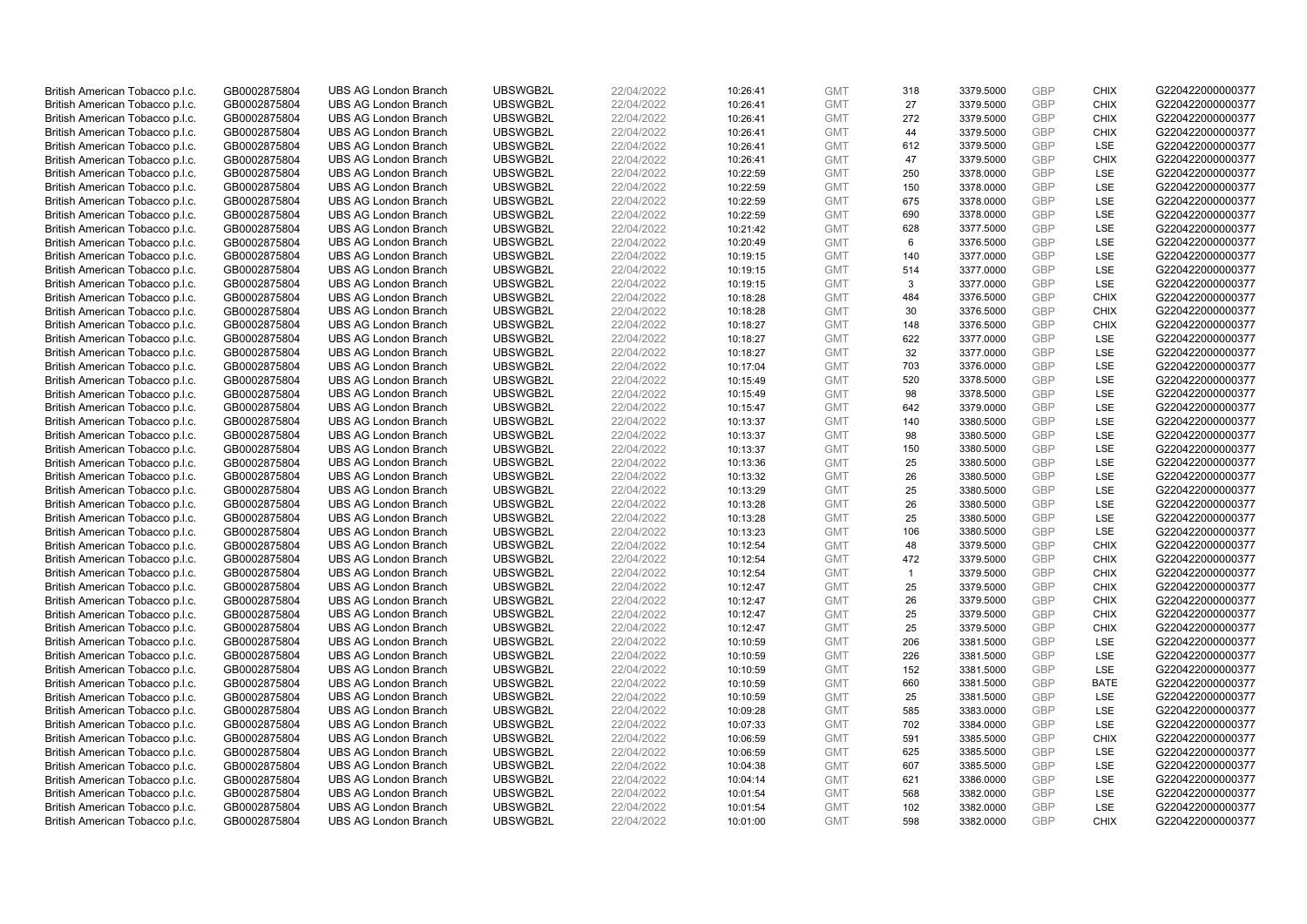| British American Tobacco p.l.c. | GB0002875804 |                             | UBSWGB2L | 22/04/2022 |          | <b>GMT</b> |            |           | <b>GBP</b> | LSE         | G220422000000377 |
|---------------------------------|--------------|-----------------------------|----------|------------|----------|------------|------------|-----------|------------|-------------|------------------|
|                                 |              | <b>UBS AG London Branch</b> |          |            | 10:00:50 |            | 626<br>537 | 3382.5000 | GBP        | <b>BATE</b> |                  |
| British American Tobacco p.l.c. | GB0002875804 | <b>UBS AG London Branch</b> | UBSWGB2L | 22/04/2022 | 09:59:33 | <b>GMT</b> |            | 3383.0000 |            |             | G220422000000377 |
| British American Tobacco p.l.c. | GB0002875804 | <b>UBS AG London Branch</b> | UBSWGB2L | 22/04/2022 | 09:59:33 | <b>GMT</b> | 94         | 3383.0000 | <b>GBP</b> | <b>BATE</b> | G220422000000377 |
| British American Tobacco p.l.c. | GB0002875804 | <b>UBS AG London Branch</b> | UBSWGB2L | 22/04/2022 | 09:59:15 | <b>GMT</b> | 640        | 3384.0000 | <b>GBP</b> | LSE         | G220422000000377 |
| British American Tobacco p.l.c. | GB0002875804 | <b>UBS AG London Branch</b> | UBSWGB2L | 22/04/2022 | 09:57:02 | <b>GMT</b> | 667        | 3385.5000 | <b>GBP</b> | LSE         | G220422000000377 |
| British American Tobacco p.l.c. | GB0002875804 | <b>UBS AG London Branch</b> | UBSWGB2L | 22/04/2022 | 09:54:51 | <b>GMT</b> | 591        | 3383.0000 | <b>GBP</b> | <b>LSE</b>  | G220422000000377 |
| British American Tobacco p.l.c. | GB0002875804 | <b>UBS AG London Branch</b> | UBSWGB2L | 22/04/2022 | 09:54:51 | <b>GMT</b> | 626        | 3383.0000 | <b>GBP</b> | <b>CHIX</b> | G220422000000377 |
| British American Tobacco p.l.c. | GB0002875804 | <b>UBS AG London Branch</b> | UBSWGB2L | 22/04/2022 | 09:52:56 | <b>GMT</b> | 619        | 3383.0000 | <b>GBP</b> | <b>LSE</b>  | G220422000000377 |
| British American Tobacco p.l.c. | GB0002875804 | <b>UBS AG London Branch</b> | UBSWGB2L | 22/04/2022 | 09:52:56 | <b>GMT</b> | 11         | 3383.0000 | GBP        | LSE         | G220422000000377 |
| British American Tobacco p.l.c. | GB0002875804 | <b>UBS AG London Branch</b> | UBSWGB2L | 22/04/2022 | 09:50:34 | <b>GMT</b> | 689        | 3386.0000 | <b>GBP</b> | LSE         | G220422000000377 |
| British American Tobacco p.l.c. | GB0002875804 | <b>UBS AG London Branch</b> | UBSWGB2L | 22/04/2022 | 09:49:05 | <b>GMT</b> | 570        | 3386.0000 | <b>GBP</b> | <b>BATE</b> | G220422000000377 |
| British American Tobacco p.l.c. | GB0002875804 | <b>UBS AG London Branch</b> | UBSWGB2L | 22/04/2022 | 09:49:05 | <b>GMT</b> | 640        | 3386.5000 | <b>GBP</b> | LSE         | G220422000000377 |
| British American Tobacco p.l.c. | GB0002875804 | <b>UBS AG London Branch</b> | UBSWGB2L | 22/04/2022 | 09:48:11 | <b>GMT</b> | 308        | 3387.5000 | GBP        | LSE         | G220422000000377 |
| British American Tobacco p.l.c. | GB0002875804 | <b>UBS AG London Branch</b> | UBSWGB2L | 22/04/2022 | 09:48:11 | <b>GMT</b> | 393        | 3387.5000 | <b>GBP</b> | LSE         | G220422000000377 |
| British American Tobacco p.l.c. | GB0002875804 | <b>UBS AG London Branch</b> | UBSWGB2L | 22/04/2022 | 09:47:16 | <b>GMT</b> | 591        | 3387.0000 | GBP        | <b>LSE</b>  | G220422000000377 |
| British American Tobacco p.l.c. | GB0002875804 | <b>UBS AG London Branch</b> | UBSWGB2L | 22/04/2022 | 09:47:16 | <b>GMT</b> | 671        | 3387.0000 | <b>GBP</b> | <b>CHIX</b> | G220422000000377 |
| British American Tobacco p.l.c. | GB0002875804 | <b>UBS AG London Branch</b> | UBSWGB2L | 22/04/2022 | 09:46:41 | <b>GMT</b> | 9          | 3386.5000 | GBP        | <b>CHIX</b> | G220422000000377 |
| British American Tobacco p.l.c. | GB0002875804 | <b>UBS AG London Branch</b> | UBSWGB2L | 22/04/2022 | 09:46:05 | <b>GMT</b> | 714        | 3387.0000 | GBP        | <b>LSE</b>  | G220422000000377 |
| British American Tobacco p.l.c. | GB0002875804 | <b>UBS AG London Branch</b> | UBSWGB2L | 22/04/2022 | 09:44:39 | <b>GMT</b> | 20         | 3387.5000 | <b>GBP</b> | <b>LSE</b>  | G220422000000377 |
| British American Tobacco p.l.c. | GB0002875804 | <b>UBS AG London Branch</b> | UBSWGB2L | 22/04/2022 | 09:44:39 | <b>GMT</b> | 274        | 3387.5000 | <b>GBP</b> | LSE         | G220422000000377 |
| British American Tobacco p.l.c. | GB0002875804 | <b>UBS AG London Branch</b> | UBSWGB2L | 22/04/2022 | 09:44:39 | <b>GMT</b> | 26         | 3387.5000 | <b>GBP</b> | LSE         | G220422000000377 |
| British American Tobacco p.l.c. | GB0002875804 | <b>UBS AG London Branch</b> | UBSWGB2L | 22/04/2022 | 09:44:36 | <b>GMT</b> | 25         | 3387.5000 | GBP        | LSE         | G220422000000377 |
| British American Tobacco p.l.c. | GB0002875804 | <b>UBS AG London Branch</b> | UBSWGB2L | 22/04/2022 | 09:44:30 | <b>GMT</b> | 250        | 3387.5000 | <b>GBP</b> | LSE         | G220422000000377 |
| British American Tobacco p.l.c. | GB0002875804 | <b>UBS AG London Branch</b> | UBSWGB2L | 22/04/2022 | 09:43:26 | <b>GMT</b> | 26         | 3387.5000 | <b>GBP</b> | <b>LSE</b>  | G220422000000377 |
| British American Tobacco p.l.c. | GB0002875804 | <b>UBS AG London Branch</b> | UBSWGB2L | 22/04/2022 | 09:43:26 | <b>GMT</b> | 79         | 3387.5000 | <b>GBP</b> | LSE         | G220422000000377 |
| British American Tobacco p.l.c. | GB0002875804 | <b>UBS AG London Branch</b> | UBSWGB2L | 22/04/2022 | 09:43:26 | <b>GMT</b> | 162        | 3387.5000 | GBP        | LSE         | G220422000000377 |
| British American Tobacco p.l.c. | GB0002875804 | <b>UBS AG London Branch</b> | UBSWGB2L | 22/04/2022 | 09:43:22 | <b>GMT</b> | 51         | 3387.5000 | <b>GBP</b> | LSE         | G220422000000377 |
| British American Tobacco p.l.c. | GB0002875804 | <b>UBS AG London Branch</b> | UBSWGB2L | 22/04/2022 | 09:43:13 | <b>GMT</b> | 116        | 3387.5000 | GBP        | LSE         | G220422000000377 |
| British American Tobacco p.l.c. | GB0002875804 | <b>UBS AG London Branch</b> | UBSWGB2L | 22/04/2022 | 09:43:10 | <b>GMT</b> | 26         | 3387.5000 | <b>GBP</b> | LSE         | G220422000000377 |
| British American Tobacco p.l.c. | GB0002875804 | <b>UBS AG London Branch</b> | UBSWGB2L | 22/04/2022 | 09:43:10 | <b>GMT</b> | 26         | 3387.5000 | GBP        | LSE         | G220422000000377 |
| British American Tobacco p.l.c. | GB0002875804 | <b>UBS AG London Branch</b> | UBSWGB2L | 22/04/2022 | 09:43:07 | <b>GMT</b> | 25         | 3387.5000 | GBP        | LSE         | G220422000000377 |
| British American Tobacco p.l.c. | GB0002875804 | <b>UBS AG London Branch</b> | UBSWGB2L | 22/04/2022 | 09:43:06 | <b>GMT</b> | 25         | 3387.5000 | <b>GBP</b> | <b>LSE</b>  | G220422000000377 |
| British American Tobacco p.l.c. | GB0002875804 | <b>UBS AG London Branch</b> | UBSWGB2L | 22/04/2022 | 09:43:05 | <b>GMT</b> | 26         | 3387.5000 | <b>GBP</b> | LSE         | G220422000000377 |
| British American Tobacco p.l.c. | GB0002875804 | <b>UBS AG London Branch</b> | UBSWGB2L | 22/04/2022 | 09:43:03 | <b>GMT</b> | 25         | 3387.5000 | <b>GBP</b> | LSE         | G220422000000377 |
| British American Tobacco p.l.c. | GB0002875804 | <b>UBS AG London Branch</b> | UBSWGB2L | 22/04/2022 | 09:40:20 | <b>GMT</b> | 290        | 3390.0000 | GBP        | LSE         | G220422000000377 |
| British American Tobacco p.l.c. | GB0002875804 | <b>UBS AG London Branch</b> | UBSWGB2L | 22/04/2022 | 09:40:20 | <b>GMT</b> | 290        | 3390.0000 | <b>GBP</b> | LSE         | G220422000000377 |
| British American Tobacco p.l.c. | GB0002875804 | <b>UBS AG London Branch</b> | UBSWGB2L | 22/04/2022 | 09:39:35 | <b>GMT</b> | 243        | 3390.5000 | <b>GBP</b> | <b>CHIX</b> | G220422000000377 |
| British American Tobacco p.l.c. | GB0002875804 | <b>UBS AG London Branch</b> | UBSWGB2L | 22/04/2022 | 09:39:35 | <b>GMT</b> | 386        | 3390.5000 | <b>GBP</b> | <b>CHIX</b> | G220422000000377 |
| British American Tobacco p.l.c. | GB0002875804 | <b>UBS AG London Branch</b> | UBSWGB2L | 22/04/2022 | 09:39:30 | <b>GMT</b> | 592        | 3391.0000 | GBP        | LSE         | G220422000000377 |
| British American Tobacco p.l.c. | GB0002875804 | <b>UBS AG London Branch</b> | UBSWGB2L | 22/04/2022 | 09:38:14 | <b>GMT</b> | 670        | 3391.5000 | <b>GBP</b> | <b>LSE</b>  | G220422000000377 |
| British American Tobacco p.l.c. | GB0002875804 | <b>UBS AG London Branch</b> | UBSWGB2L | 22/04/2022 | 09:36:02 | <b>GMT</b> | 595        | 3391.0000 | GBP        | LSE         | G220422000000377 |
| British American Tobacco p.l.c. | GB0002875804 | <b>UBS AG London Branch</b> | UBSWGB2L | 22/04/2022 | 09:34:59 | <b>GMT</b> | 250        | 3391.5000 | <b>GBP</b> | LSE         | G220422000000377 |
| British American Tobacco p.l.c. | GB0002875804 | <b>UBS AG London Branch</b> | UBSWGB2L | 22/04/2022 | 09:34:59 | <b>GMT</b> | 670        | 3391.5000 | GBP        | LSE         | G220422000000377 |
| British American Tobacco p.l.c. | GB0002875804 | <b>UBS AG London Branch</b> | UBSWGB2L | 22/04/2022 | 09:34:59 | <b>GMT</b> | 701        | 3391.5000 | GBP        | <b>BATE</b> | G220422000000377 |
| British American Tobacco p.l.c. | GB0002875804 | <b>UBS AG London Branch</b> | UBSWGB2L | 22/04/2022 | 09:33:02 | <b>GMT</b> | 656        | 3392.0000 | <b>GBP</b> | LSE         | G220422000000377 |
| British American Tobacco p.l.c. | GB0002875804 | <b>UBS AG London Branch</b> | UBSWGB2L | 22/04/2022 | 09:32:55 | <b>GMT</b> | 338        | 3392.5000 | <b>GBP</b> | <b>CHIX</b> | G220422000000377 |
| British American Tobacco p.l.c. | GB0002875804 | <b>UBS AG London Branch</b> | UBSWGB2L | 22/04/2022 | 09:32:55 | <b>GMT</b> | 333        | 3392.5000 | <b>GBP</b> | <b>CHIX</b> | G220422000000377 |
| British American Tobacco p.l.c. | GB0002875804 | <b>UBS AG London Branch</b> | UBSWGB2L | 22/04/2022 | 09:32:55 | <b>GMT</b> | 634        | 3392.5000 | GBP        | LSE         | G220422000000377 |
|                                 |              |                             |          |            |          | <b>GMT</b> |            |           | <b>GBP</b> |             |                  |
| British American Tobacco p.l.c. | GB0002875804 | <b>UBS AG London Branch</b> | UBSWGB2L | 22/04/2022 | 09:32:55 |            | 51         | 3392.5000 | GBP        | LSE         | G220422000000377 |
| British American Tobacco p.l.c. | GB0002875804 | <b>UBS AG London Branch</b> | UBSWGB2L | 22/04/2022 | 09:32:55 | <b>GMT</b> | 26         | 3392.5000 |            | <b>LSE</b>  | G220422000000377 |
| British American Tobacco p.l.c. | GB0002875804 | <b>UBS AG London Branch</b> | UBSWGB2L | 22/04/2022 | 09:30:57 | <b>GMT</b> | 695        | 3393.0000 | <b>GBP</b> | LSE         | G220422000000377 |
| British American Tobacco p.l.c. | GB0002875804 | <b>UBS AG London Branch</b> | UBSWGB2L | 22/04/2022 | 09:29:45 | <b>GMT</b> | 603        | 3392.5000 | <b>GBP</b> | LSE         | G220422000000377 |
| British American Tobacco p.l.c. | GB0002875804 | <b>UBS AG London Branch</b> | UBSWGB2L | 22/04/2022 | 09:28:01 | <b>GMT</b> | 712        | 3391.0000 | <b>GBP</b> | LSE         | G220422000000377 |
| British American Tobacco p.l.c. | GB0002875804 | <b>UBS AG London Branch</b> | UBSWGB2L | 22/04/2022 | 09:27:00 | <b>GMT</b> | 170        | 3389.5000 | GBP        | CHIX        | G220422000000377 |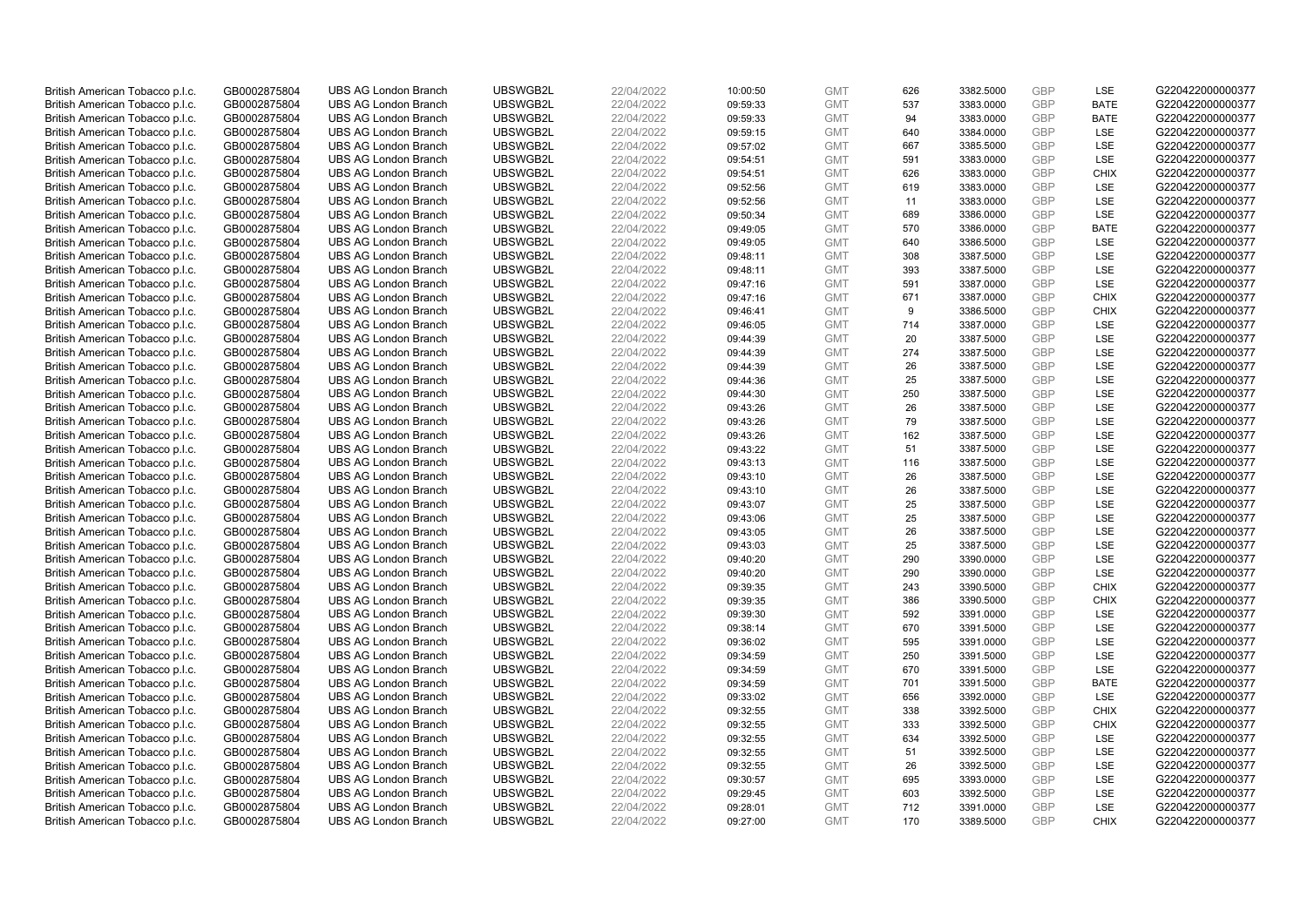| British American Tobacco p.l.c. | GB0002875804 | <b>UBS AG London Branch</b> | UBSWGB2L | 22/04/2022 | 09:27:00 | <b>GMT</b> | 455 | 3389.5000 | <b>GBP</b> | <b>CHIX</b> | G220422000000377 |
|---------------------------------|--------------|-----------------------------|----------|------------|----------|------------|-----|-----------|------------|-------------|------------------|
|                                 |              |                             |          |            |          |            | 160 |           | GBP        | <b>LSE</b>  |                  |
| British American Tobacco p.l.c. | GB0002875804 | <b>UBS AG London Branch</b> | UBSWGB2L | 22/04/2022 | 09:25:06 | <b>GMT</b> |     | 3388.5000 |            |             | G220422000000377 |
| British American Tobacco p.l.c. | GB0002875804 | <b>UBS AG London Branch</b> | UBSWGB2L | 22/04/2022 | 09:25:06 | <b>GMT</b> | 114 | 3388.5000 | <b>GBP</b> | LSE         | G220422000000377 |
| British American Tobacco p.l.c. | GB0002875804 | <b>UBS AG London Branch</b> | UBSWGB2L | 22/04/2022 | 09:25:06 | <b>GMT</b> | 220 | 3389.0000 | GBP        | LSE         | G220422000000377 |
| British American Tobacco p.l.c. | GB0002875804 | <b>UBS AG London Branch</b> | UBSWGB2L | 22/04/2022 | 09:25:06 | <b>GMT</b> | 103 | 3389.0000 | <b>GBP</b> | LSE         | G220422000000377 |
| British American Tobacco p.l.c. | GB0002875804 | <b>UBS AG London Branch</b> | UBSWGB2L | 22/04/2022 | 09:25:06 | <b>GMT</b> | 686 | 3388.5000 | <b>GBP</b> | <b>LSE</b>  | G220422000000377 |
| British American Tobacco p.l.c. | GB0002875804 | <b>UBS AG London Branch</b> | UBSWGB2L | 22/04/2022 | 09:23:50 | <b>GMT</b> | 616 | 3386.5000 | <b>GBP</b> | LSE         | G220422000000377 |
| British American Tobacco p.l.c. | GB0002875804 | <b>UBS AG London Branch</b> | UBSWGB2L | 22/04/2022 | 09:23:14 | <b>GMT</b> | 654 | 3387.0000 | <b>GBP</b> | LSE         | G220422000000377 |
| British American Tobacco p.l.c. | GB0002875804 | <b>UBS AG London Branch</b> | UBSWGB2L | 22/04/2022 | 09:23:12 | <b>GMT</b> | 352 | 3387.5000 | GBP        | <b>BATE</b> | G220422000000377 |
| British American Tobacco p.l.c. | GB0002875804 | <b>UBS AG London Branch</b> | UBSWGB2L | 22/04/2022 | 09:23:12 | <b>GMT</b> | 348 | 3387.5000 | <b>GBP</b> | <b>BATE</b> | G220422000000377 |
| British American Tobacco p.l.c. | GB0002875804 | <b>UBS AG London Branch</b> | UBSWGB2L | 22/04/2022 | 09:21:10 | <b>GMT</b> | 12  | 3387.0000 | GBP        | <b>LSE</b>  | G220422000000377 |
| British American Tobacco p.l.c. | GB0002875804 | <b>UBS AG London Branch</b> | UBSWGB2L | 22/04/2022 | 09:21:09 | <b>GMT</b> | 339 | 3387.0000 | <b>GBP</b> | LSE         | G220422000000377 |
| British American Tobacco p.l.c. | GB0002875804 | <b>UBS AG London Branch</b> | UBSWGB2L | 22/04/2022 | 09:21:09 | <b>GMT</b> | 180 | 3387.0000 | GBP        | LSE         | G220422000000377 |
| British American Tobacco p.l.c. | GB0002875804 | <b>UBS AG London Branch</b> | UBSWGB2L | 22/04/2022 | 09:21:07 | <b>GMT</b> | 63  | 3387.0000 | <b>GBP</b> | LSE         | G220422000000377 |
| British American Tobacco p.l.c. | GB0002875804 | <b>UBS AG London Branch</b> | UBSWGB2L | 22/04/2022 | 09:19:49 | <b>GMT</b> | 90  | 3389.5000 | GBP        | CHIX        | G220422000000377 |
| British American Tobacco p.l.c. | GB0002875804 | <b>UBS AG London Branch</b> | UBSWGB2L | 22/04/2022 | 09:19:49 | <b>GMT</b> | 600 | 3389.5000 | GBP        | <b>CHIX</b> | G220422000000377 |
| British American Tobacco p.l.c. | GB0002875804 | <b>UBS AG London Branch</b> | UBSWGB2L | 22/04/2022 | 09:19:44 | <b>GMT</b> | 378 | 3389.5000 | GBP        | LSE         | G220422000000377 |
| British American Tobacco p.l.c. | GB0002875804 | <b>UBS AG London Branch</b> | UBSWGB2L | 22/04/2022 | 09:19:44 | <b>GMT</b> | 150 | 3389.5000 | GBP        | LSE         | G220422000000377 |
| British American Tobacco p.l.c. | GB0002875804 | <b>UBS AG London Branch</b> | UBSWGB2L | 22/04/2022 | 09:19:42 | <b>GMT</b> | 77  | 3389.5000 | <b>GBP</b> | <b>LSE</b>  | G220422000000377 |
| British American Tobacco p.l.c. | GB0002875804 | <b>UBS AG London Branch</b> | UBSWGB2L | 22/04/2022 | 09:18:42 | <b>GMT</b> | 639 | 3390.0000 | <b>GBP</b> | LSE         | G220422000000377 |
| British American Tobacco p.l.c. | GB0002875804 | <b>UBS AG London Branch</b> | UBSWGB2L | 22/04/2022 | 09:16:59 | <b>GMT</b> | 643 | 3389.0000 | <b>GBP</b> | LSE         | G220422000000377 |
| British American Tobacco p.l.c. | GB0002875804 | <b>UBS AG London Branch</b> | UBSWGB2L | 22/04/2022 | 09:14:48 | <b>GMT</b> | 497 | 3389.5000 | GBP        | <b>CHIX</b> | G220422000000377 |
| British American Tobacco p.l.c. | GB0002875804 | <b>UBS AG London Branch</b> | UBSWGB2L | 22/04/2022 | 09:14:48 | <b>GMT</b> | 710 | 3389.5000 | GBP        | LSE         | G220422000000377 |
| British American Tobacco p.l.c. | GB0002875804 | <b>UBS AG London Branch</b> | UBSWGB2L | 22/04/2022 | 09:14:48 | <b>GMT</b> | 110 | 3389.5000 | GBP        | <b>CHIX</b> | G220422000000377 |
| British American Tobacco p.l.c. | GB0002875804 | <b>UBS AG London Branch</b> | UBSWGB2L | 22/04/2022 | 09:14:05 | <b>GMT</b> | 639 | 3390.5000 | <b>GBP</b> | <b>BATE</b> | G220422000000377 |
| British American Tobacco p.l.c. | GB0002875804 | <b>UBS AG London Branch</b> | UBSWGB2L | 22/04/2022 | 09:12:11 | <b>GMT</b> | 673 | 3390.5000 | GBP        | LSE         | G220422000000377 |
| British American Tobacco p.l.c. | GB0002875804 | <b>UBS AG London Branch</b> | UBSWGB2L | 22/04/2022 | 09:09:39 | <b>GMT</b> | 597 | 3391.5000 | <b>GBP</b> | LSE         | G220422000000377 |
| British American Tobacco p.l.c. | GB0002875804 | <b>UBS AG London Branch</b> | UBSWGB2L | 22/04/2022 | 09:09:39 | <b>GMT</b> | 25  | 3391.5000 | GBP        | LSE         | G220422000000377 |
| British American Tobacco p.l.c. | GB0002875804 | <b>UBS AG London Branch</b> | UBSWGB2L | 22/04/2022 | 09:09:25 | <b>GMT</b> | 622 | 3395.0000 | <b>GBP</b> | LSE         | G220422000000377 |
| British American Tobacco p.l.c. | GB0002875804 | <b>UBS AG London Branch</b> | UBSWGB2L | 22/04/2022 | 09:08:41 | <b>GMT</b> | 664 | 3395.0000 | GBP        | <b>CHIX</b> | G220422000000377 |
| British American Tobacco p.l.c. | GB0002875804 | <b>UBS AG London Branch</b> | UBSWGB2L | 22/04/2022 | 09:08:14 | <b>GMT</b> | 699 | 3396.0000 | <b>GBP</b> | <b>LSE</b>  | G220422000000377 |
| British American Tobacco p.l.c. | GB0002875804 | <b>UBS AG London Branch</b> | UBSWGB2L | 22/04/2022 | 09:06:42 | <b>GMT</b> | 672 | 3396.0000 | GBP        | <b>LSE</b>  | G220422000000377 |
| British American Tobacco p.l.c. | GB0002875804 | <b>UBS AG London Branch</b> | UBSWGB2L | 22/04/2022 | 09:06:11 | <b>GMT</b> | 162 | 3395.5000 | GBP        | LSE         | G220422000000377 |
| British American Tobacco p.l.c. | GB0002875804 | <b>UBS AG London Branch</b> | UBSWGB2L | 22/04/2022 | 09:06:11 | <b>GMT</b> | 104 | 3395.5000 | <b>GBP</b> | LSE         | G220422000000377 |
| British American Tobacco p.l.c. | GB0002875804 | <b>UBS AG London Branch</b> | UBSWGB2L | 22/04/2022 | 09:06:11 | <b>GMT</b> | 116 | 3395.5000 | GBP        | LSE         | G220422000000377 |
| British American Tobacco p.l.c. | GB0002875804 | <b>UBS AG London Branch</b> | UBSWGB2L | 22/04/2022 | 09:05:51 | <b>GMT</b> | 124 | 3395.0000 | <b>GBP</b> | LSE         | G220422000000377 |
| British American Tobacco p.l.c. | GB0002875804 | <b>UBS AG London Branch</b> | UBSWGB2L | 22/04/2022 | 09:05:48 | <b>GMT</b> | 144 | 3395.0000 | GBP        | <b>LSE</b>  | G220422000000377 |
| British American Tobacco p.l.c. | GB0002875804 | <b>UBS AG London Branch</b> | UBSWGB2L | 22/04/2022 | 09:05:03 | <b>GMT</b> | 320 | 3394.0000 | <b>GBP</b> | LSE         | G220422000000377 |
| British American Tobacco p.l.c. | GB0002875804 | <b>UBS AG London Branch</b> | UBSWGB2L | 22/04/2022 | 09:05:02 | <b>GMT</b> | 15  | 3394.0000 | GBP        | LSE         | G220422000000377 |
| British American Tobacco p.l.c. | GB0002875804 | <b>UBS AG London Branch</b> | UBSWGB2L | 22/04/2022 | 09:05:02 | <b>GMT</b> | 205 | 3394.0000 | <b>GBP</b> | LSE         | G220422000000377 |
| British American Tobacco p.l.c. | GB0002875804 | <b>UBS AG London Branch</b> | UBSWGB2L | 22/04/2022 | 09:05:02 | <b>GMT</b> | 125 | 3394.0000 | GBP        | LSE         | G220422000000377 |
| British American Tobacco p.l.c. | GB0002875804 | <b>UBS AG London Branch</b> | UBSWGB2L | 22/04/2022 | 09:05:02 | <b>GMT</b> | 3   | 3394.5000 | <b>GBP</b> | <b>BATE</b> | G220422000000377 |
| British American Tobacco p.l.c. | GB0002875804 | <b>UBS AG London Branch</b> | UBSWGB2L | 22/04/2022 | 09:05:02 | <b>GMT</b> | 13  | 3394.5000 | GBP        | <b>BATE</b> | G220422000000377 |
| British American Tobacco p.l.c. | GB0002875804 | <b>UBS AG London Branch</b> | UBSWGB2L | 22/04/2022 | 09:05:01 | <b>GMT</b> | 563 | 3394.5000 | GBP        | <b>BATE</b> | G220422000000377 |
| British American Tobacco p.l.c. | GB0002875804 | <b>UBS AG London Branch</b> | UBSWGB2L | 22/04/2022 | 09:05:00 | <b>GMT</b> | 193 | 3394.5000 | GBP        | LSE         | G220422000000377 |
| British American Tobacco p.l.c. | GB0002875804 | <b>UBS AG London Branch</b> | UBSWGB2L | 22/04/2022 | 09:05:00 | <b>GMT</b> | 184 | 3394.5000 | GBP        | LSE         | G220422000000377 |
| British American Tobacco p.l.c. | GB0002875804 | <b>UBS AG London Branch</b> | UBSWGB2L | 22/04/2022 | 09:05:00 | <b>GMT</b> | 300 | 3394.5000 | <b>GBP</b> | LSE         | G220422000000377 |
| British American Tobacco p.l.c. | GB0002875804 | <b>UBS AG London Branch</b> | UBSWGB2L | 22/04/2022 | 09:04:59 | <b>GMT</b> | 580 | 3395.0000 | GBP        | LSE         | G220422000000377 |
| British American Tobacco p.l.c. | GB0002875804 | <b>UBS AG London Branch</b> | UBSWGB2L | 22/04/2022 | 09:04:59 | <b>GMT</b> | 599 | 3395.0000 | GBP        | <b>CHIX</b> | G220422000000377 |
| British American Tobacco p.l.c. | GB0002875804 | <b>UBS AG London Branch</b> | UBSWGB2L | 22/04/2022 | 09:03:20 | <b>GMT</b> | 446 | 3392.5000 | GBP        | <b>CHIX</b> | G220422000000377 |
| British American Tobacco p.l.c. | GB0002875804 | <b>UBS AG London Branch</b> | UBSWGB2L | 22/04/2022 | 09:02:07 | <b>GMT</b> | 615 | 3391.0000 | <b>GBP</b> | LSE         | G220422000000377 |
| British American Tobacco p.l.c. | GB0002875804 | <b>UBS AG London Branch</b> | UBSWGB2L | 22/04/2022 | 09:00:16 | <b>GMT</b> | 692 | 3388.5000 | GBP        | LSE         | G220422000000377 |
| British American Tobacco p.l.c. | GB0002875804 | <b>UBS AG London Branch</b> | UBSWGB2L | 22/04/2022 | 08:58:29 | <b>GMT</b> | 585 | 3388.0000 | <b>GBP</b> | LSE         | G220422000000377 |
| British American Tobacco p.l.c. | GB0002875804 | <b>UBS AG London Branch</b> | UBSWGB2L | 22/04/2022 | 08:57:06 | <b>GMT</b> | 250 | 3389.0000 | GBP        | <b>LSE</b>  | G220422000000377 |
|                                 |              |                             |          |            |          |            |     |           |            |             |                  |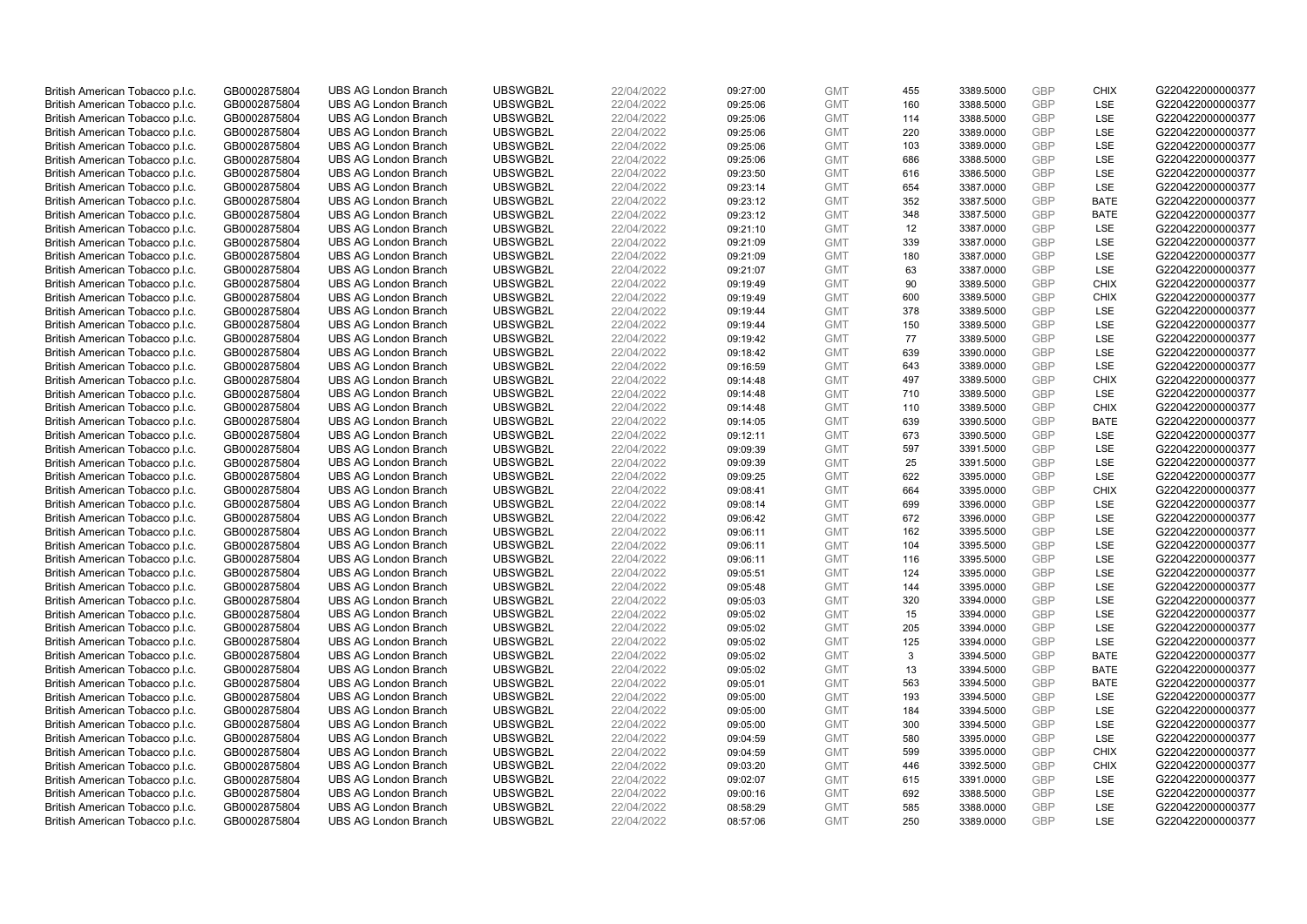| British American Tobacco p.l.c.                                    | GB0002875804                 | <b>UBS AG London Branch</b>                                | UBSWGB2L             | 22/04/2022               | 08:57:06             | <b>GMT</b>               | 226        | 3388.0000              | <b>GBP</b>        | <b>BATE</b>       | G220422000000377                     |
|--------------------------------------------------------------------|------------------------------|------------------------------------------------------------|----------------------|--------------------------|----------------------|--------------------------|------------|------------------------|-------------------|-------------------|--------------------------------------|
| British American Tobacco p.l.c.                                    | GB0002875804                 | <b>UBS AG London Branch</b>                                | UBSWGB2L             | 22/04/2022               | 08:57:06             | <b>GMT</b>               | 166        | 3389.0000              | GBP               | LSE               | G220422000000377                     |
| British American Tobacco p.l.c.                                    | GB0002875804                 | <b>UBS AG London Branch</b>                                | UBSWGB2L             | 22/04/2022               | 08:57:06             | <b>GMT</b>               | 200        | 3389.0000              | <b>GBP</b>        | LSE               | G220422000000377                     |
| British American Tobacco p.l.c.                                    | GB0002875804                 | <b>UBS AG London Branch</b>                                | UBSWGB2L             | 22/04/2022               | 08:57:06             | <b>GMT</b>               | 604        | 3389.0000              | GBP               | <b>LSE</b>        | G220422000000377                     |
| British American Tobacco p.l.c.                                    | GB0002875804                 | <b>UBS AG London Branch</b>                                | UBSWGB2L             | 22/04/2022               | 08:57:02             | <b>GMT</b>               | 3          | 3389.5000              | <b>GBP</b>        | <b>CHIX</b>       | G220422000000377                     |
| British American Tobacco p.l.c.                                    | GB0002875804                 | <b>UBS AG London Branch</b>                                | UBSWGB2L             | 22/04/2022               | 08:56:57             | <b>GMT</b>               | 696        | 3389.5000              | GBP               | CHIX              | G220422000000377                     |
| British American Tobacco p.l.c.                                    | GB0002875804                 | <b>UBS AG London Branch</b>                                | UBSWGB2L             | 22/04/2022               | 08:55:21             | <b>GMT</b>               | 602        | 3388.5000              | <b>GBP</b>        | LSE               | G220422000000377                     |
| British American Tobacco p.l.c.                                    | GB0002875804                 | <b>UBS AG London Branch</b>                                | UBSWGB2L             | 22/04/2022               | 08:54:39             | <b>GMT</b>               | 405        | 3388.0000              | GBP               | <b>BATE</b>       | G220422000000377                     |
| British American Tobacco p.l.c.                                    | GB0002875804                 | <b>UBS AG London Branch</b>                                | UBSWGB2L             | 22/04/2022               | 08:53:52             | <b>GMT</b>               | 653        | 3389.0000              | GBP               | LSE               | G220422000000377                     |
| British American Tobacco p.l.c.                                    | GB0002875804                 | <b>UBS AG London Branch</b>                                | UBSWGB2L             | 22/04/2022               | 08:52:57             | <b>GMT</b>               | 599        | 3389.0000              | GBP               | <b>LSE</b>        | G220422000000377                     |
| British American Tobacco p.l.c.                                    | GB0002875804                 | <b>UBS AG London Branch</b>                                | UBSWGB2L             | 22/04/2022               | 08:52:07             | <b>GMT</b>               | 613        | 3389.0000              | <b>GBP</b>        | <b>CHIX</b>       | G220422000000377                     |
| British American Tobacco p.l.c.                                    | GB0002875804                 | <b>UBS AG London Branch</b>                                | UBSWGB2L             | 22/04/2022               | 08:51:58             | <b>GMT</b>               | 622        | 3389.5000              | <b>GBP</b>        | LSE               | G220422000000377                     |
| British American Tobacco p.l.c.                                    | GB0002875804                 | <b>UBS AG London Branch</b>                                | UBSWGB2L             | 22/04/2022               | 08:49:24             | <b>GMT</b>               | 653        | 3383.0000              | GBP               | LSE               | G220422000000377                     |
| British American Tobacco p.l.c.                                    | GB0002875804                 | <b>UBS AG London Branch</b>                                | UBSWGB2L             | 22/04/2022               | 08:47:50             | <b>GMT</b>               | 213        | 3384.5000              | <b>GBP</b>        | LSE               | G220422000000377                     |
| British American Tobacco p.l.c.                                    | GB0002875804                 | <b>UBS AG London Branch</b>                                | UBSWGB2L             | 22/04/2022               | 08:47:50             | <b>GMT</b>               | 498        | 3384.5000              | GBP               | LSE               | G220422000000377                     |
| British American Tobacco p.l.c.                                    | GB0002875804                 | <b>UBS AG London Branch</b>                                | UBSWGB2L             | 22/04/2022               | 08:47:09             | <b>GMT</b>               | 618        | 3385.5000              | <b>GBP</b>        | <b>BATE</b>       | G220422000000377                     |
| British American Tobacco p.l.c.                                    | GB0002875804                 | <b>UBS AG London Branch</b>                                | UBSWGB2L             | 22/04/2022               | 08:46:08             | <b>GMT</b>               | 680        | 3384.5000              | GBP               | LSE               | G220422000000377                     |
| British American Tobacco p.l.c.                                    | GB0002875804                 | <b>UBS AG London Branch</b>                                | UBSWGB2L             | 22/04/2022               | 08:45:58             | <b>GMT</b>               | 62         | 3386.0000              | <b>GBP</b>        | LSE               | G220422000000377                     |
| British American Tobacco p.l.c.                                    | GB0002875804                 | <b>UBS AG London Branch</b>                                | UBSWGB2L             | 22/04/2022               | 08:45:58             | <b>GMT</b>               | 568        | 3386.0000              | GBP               | <b>LSE</b>        | G220422000000377                     |
| British American Tobacco p.l.c.                                    | GB0002875804                 | <b>UBS AG London Branch</b>                                | UBSWGB2L             | 22/04/2022               | 08:45:58             | <b>GMT</b>               | 635        | 3386.0000              | <b>GBP</b>        | <b>CHIX</b>       | G220422000000377                     |
| British American Tobacco p.l.c.                                    | GB0002875804                 | <b>UBS AG London Branch</b>                                | UBSWGB2L             | 22/04/2022               | 08:44:40             | <b>GMT</b>               | 694        | 3385.0000              | GBP               | LSE               | G220422000000377                     |
| British American Tobacco p.l.c.                                    | GB0002875804                 | <b>UBS AG London Branch</b>                                | UBSWGB2L             | 22/04/2022               | 08:41:51             | <b>GMT</b>               | 325        | 3382.0000              | <b>GBP</b>        | <b>LSE</b>        | G220422000000377                     |
| British American Tobacco p.l.c.                                    | GB0002875804                 | <b>UBS AG London Branch</b>                                | UBSWGB2L             | 22/04/2022               | 08:41:51             | <b>GMT</b>               | 332        | 3382.0000              | GBP               | <b>LSE</b>        | G220422000000377                     |
| British American Tobacco p.l.c.                                    | GB0002875804                 | <b>UBS AG London Branch</b>                                | UBSWGB2L             | 22/04/2022               | 08:41:51             | <b>GMT</b>               | 25         | 3382.0000              | <b>GBP</b>        | LSE               | G220422000000377                     |
| British American Tobacco p.l.c.                                    | GB0002875804                 | <b>UBS AG London Branch</b>                                | UBSWGB2L             | 22/04/2022               | 08:41:50             | <b>GMT</b>               | 25         | 3382.0000              | <b>GBP</b>        | LSE               | G220422000000377                     |
| British American Tobacco p.l.c.                                    | GB0002875804                 | <b>UBS AG London Branch</b>                                | UBSWGB2L             | 22/04/2022               | 08:41:43             | <b>GMT</b>               | 461        | 3384.5000              | GBP               | LSE               | G220422000000377                     |
| British American Tobacco p.l.c.                                    | GB0002875804                 | <b>UBS AG London Branch</b>                                | UBSWGB2L             | 22/04/2022               | 08:41:43             | <b>GMT</b>               | 196        | 3384.5000              | <b>GBP</b>        | LSE               | G220422000000377                     |
| British American Tobacco p.l.c.                                    | GB0002875804                 | <b>UBS AG London Branch</b>                                | UBSWGB2L             | 22/04/2022               | 08:41:17             | <b>GMT</b>               | 678        | 3384.5000              | <b>GBP</b>        | LSE               | G220422000000377                     |
| British American Tobacco p.l.c.                                    | GB0002875804                 | <b>UBS AG London Branch</b>                                | UBSWGB2L             | 22/04/2022               | 08:39:23             | <b>GMT</b>               | 415        | 3379.5000              | <b>GBP</b>        | <b>BATE</b>       | G220422000000377                     |
| British American Tobacco p.l.c.                                    | GB0002875804                 | <b>UBS AG London Branch</b>                                | UBSWGB2L             | 22/04/2022               | 08:39:23             | <b>GMT</b>               | 22         | 3379.5000              | <b>GBP</b>        | <b>BATE</b>       | G220422000000377                     |
| British American Tobacco p.l.c.                                    | GB0002875804                 | <b>UBS AG London Branch</b>                                | UBSWGB2L             | 22/04/2022               | 08:39:23             | <b>GMT</b>               | 112        | 3379.5000              | GBP               | <b>CHIX</b>       | G220422000000377                     |
| British American Tobacco p.l.c.                                    | GB0002875804                 | <b>UBS AG London Branch</b>                                | UBSWGB2L             | 22/04/2022               | 08:39:23             | <b>GMT</b>               | 47         | 3379.5000              | <b>GBP</b>        | <b>CHIX</b>       | G220422000000377                     |
| British American Tobacco p.l.c.                                    | GB0002875804                 | <b>UBS AG London Branch</b>                                | UBSWGB2L             | 22/04/2022               | 08:39:23             | <b>GMT</b>               | 442        | 3379.5000              | <b>GBP</b>        | CHIX              | G220422000000377                     |
| British American Tobacco p.l.c.                                    | GB0002875804                 | <b>UBS AG London Branch</b>                                | UBSWGB2L             | 22/04/2022               | 08:39:23             | <b>GMT</b>               | 51         | 3379.5000              | <b>GBP</b>        | LSE               | G220422000000377                     |
| British American Tobacco p.l.c.                                    | GB0002875804                 | <b>UBS AG London Branch</b>                                | UBSWGB2L             | 22/04/2022               | 08:39:23             | <b>GMT</b>               | 97         | 3379.5000              | <b>GBP</b>        | <b>BATE</b>       | G220422000000377                     |
| British American Tobacco p.l.c.                                    | GB0002875804                 | <b>UBS AG London Branch</b>                                | UBSWGB2L             | 22/04/2022               | 08:39:23             | <b>GMT</b>               | 97         | 3379.5000              | <b>GBP</b>        | <b>CHIX</b>       | G220422000000377                     |
| British American Tobacco p.l.c.                                    | GB0002875804                 | <b>UBS AG London Branch</b>                                | UBSWGB2L             | 22/04/2022               | 08:39:23             | <b>GMT</b>               | 109        | 3379.5000              | <b>GBP</b>        | <b>BATE</b>       | G220422000000377                     |
| British American Tobacco p.l.c.                                    | GB0002875804                 | <b>UBS AG London Branch</b>                                | UBSWGB2L             | 22/04/2022               | 08:39:23             | <b>GMT</b>               | 548        | 3379.5000              | <b>GBP</b>        | LSE               | G220422000000377                     |
| British American Tobacco p.l.c.                                    | GB0002875804                 | <b>UBS AG London Branch</b>                                | UBSWGB2L             | 22/04/2022               | 08:38:22             | <b>GMT</b>               | 627        | 3378.0000              | GBP               | LSE               | G220422000000377                     |
| British American Tobacco p.l.c.                                    | GB0002875804                 | <b>UBS AG London Branch</b>                                | UBSWGB2L             | 22/04/2022               | 08:38:01             | <b>GMT</b>               | 664<br>485 | 3377.5000              | <b>GBP</b><br>GBP | LSE<br><b>LSE</b> | G220422000000377                     |
| British American Tobacco p.l.c.                                    | GB0002875804                 | <b>UBS AG London Branch</b><br><b>UBS AG London Branch</b> | UBSWGB2L<br>UBSWGB2L | 22/04/2022               | 08:36:00             | <b>GMT</b>               |            | 3376.5000              | <b>GBP</b>        | LSE               | G220422000000377<br>G220422000000377 |
| British American Tobacco p.l.c.                                    | GB0002875804                 | <b>UBS AG London Branch</b>                                | UBSWGB2L             | 22/04/2022               | 08:36:00             | <b>GMT</b><br><b>GMT</b> | 214<br>185 | 3376.5000              | GBP               |                   |                                      |
| British American Tobacco p.l.c.<br>British American Tobacco p.l.c. | GB0002875804<br>GB0002875804 | <b>UBS AG London Branch</b>                                | UBSWGB2L             | 22/04/2022<br>22/04/2022 | 08:35:57<br>08:35:57 | <b>GMT</b>               | 81         | 3378.5000<br>3378.5000 | <b>GBP</b>        | LSE<br>LSE        | G220422000000377<br>G220422000000377 |
| British American Tobacco p.l.c.                                    | GB0002875804                 | <b>UBS AG London Branch</b>                                | UBSWGB2L             | 22/04/2022               | 08:35:57             | <b>GMT</b>               | 102        | 3378.5000              | <b>GBP</b>        | <b>LSE</b>        | G220422000000377                     |
| British American Tobacco p.l.c.                                    | GB0002875804                 | <b>UBS AG London Branch</b>                                | UBSWGB2L             | 22/04/2022               | 08:35:57             | <b>GMT</b>               | 105        | 3378.5000              | <b>GBP</b>        | LSE               | G220422000000377                     |
| British American Tobacco p.l.c.                                    | GB0002875804                 | <b>UBS AG London Branch</b>                                | UBSWGB2L             | 22/04/2022               | 08:35:57             | <b>GMT</b>               | 250        | 3378.5000              | <b>GBP</b>        | LSE               | G220422000000377                     |
| British American Tobacco p.l.c.                                    | GB0002875804                 | <b>UBS AG London Branch</b>                                | UBSWGB2L             | 22/04/2022               | 08:35:57             | <b>GMT</b>               | 336        | 3378.5000              | GBP               | <b>CHIX</b>       | G220422000000377                     |
| British American Tobacco p.l.c.                                    | GB0002875804                 | <b>UBS AG London Branch</b>                                | UBSWGB2L             | 22/04/2022               | 08:35:57             | <b>GMT</b>               | 537        | 3378.5000              | <b>GBP</b>        | LSE               | G220422000000377                     |
| British American Tobacco p.l.c.                                    | GB0002875804                 | <b>UBS AG London Branch</b>                                | UBSWGB2L             | 22/04/2022               | 08:35:57             | <b>GMT</b>               | 237        | 3378.5000              | GBP               | <b>CHIX</b>       | G220422000000377                     |
| British American Tobacco p.l.c.                                    | GB0002875804                 | <b>UBS AG London Branch</b>                                | UBSWGB2L             | 22/04/2022               | 08:35:33             | <b>GMT</b>               | 26         | 3378.5000              | <b>GBP</b>        | LSE               | G220422000000377                     |
| British American Tobacco p.l.c.                                    | GB0002875804                 | <b>UBS AG London Branch</b>                                | UBSWGB2L             | 22/04/2022               | 08:35:32             | <b>GMT</b>               | 26         | 3378.5000              | <b>GBP</b>        | LSE               | G220422000000377                     |
| British American Tobacco p.l.c.                                    | GB0002875804                 | <b>UBS AG London Branch</b>                                | UBSWGB2L             | 22/04/2022               | 08:35:32             | <b>GMT</b>               | 26         | 3378.5000              | <b>GBP</b>        | LSE               | G220422000000377                     |
| British American Tobacco p.l.c.                                    | GB0002875804                 | <b>UBS AG London Branch</b>                                | UBSWGB2L             | 22/04/2022               | 08:35:28             | <b>GMT</b>               | 34         | 3378.5000              | GBP               | <b>LSE</b>        | G220422000000377                     |
|                                                                    |                              |                                                            |                      |                          |                      |                          |            |                        |                   |                   |                                      |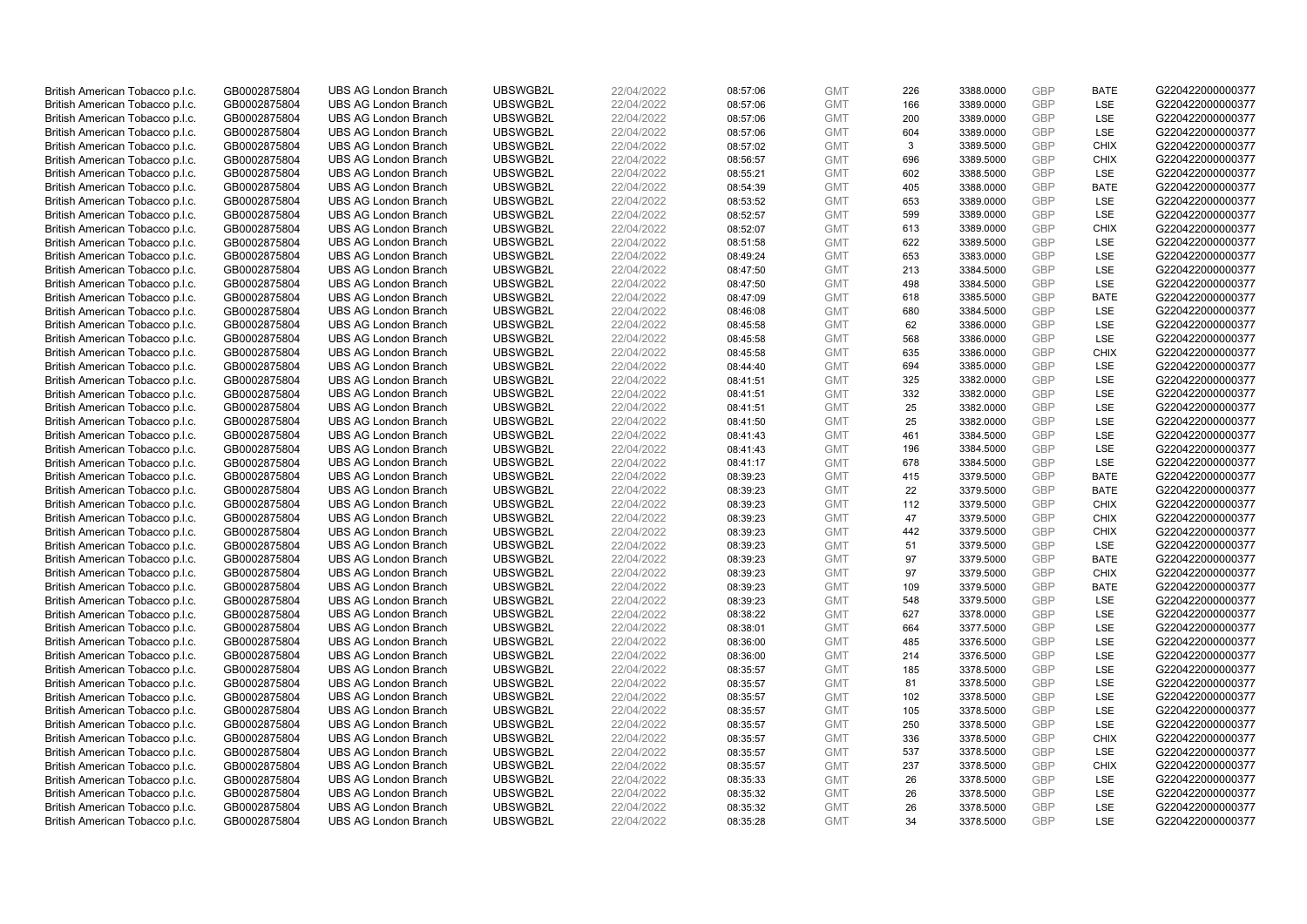| British American Tobacco p.l.c. | GB0002875804 | <b>UBS AG London Branch</b> | UBSWGB2L             | 22/04/2022 |          | <b>GMT</b> | 26  | 3378.5000 | <b>GBP</b> | LSE         | G220422000000377                     |
|---------------------------------|--------------|-----------------------------|----------------------|------------|----------|------------|-----|-----------|------------|-------------|--------------------------------------|
|                                 |              |                             |                      |            | 08:35:28 |            | 3   |           | GBP        | <b>LSE</b>  |                                      |
| British American Tobacco p.l.c. | GB0002875804 | <b>UBS AG London Branch</b> | UBSWGB2L             | 22/04/2022 | 08:33:46 | <b>GMT</b> |     | 3373.0000 |            |             | G220422000000377                     |
| British American Tobacco p.l.c. | GB0002875804 | <b>UBS AG London Branch</b> | UBSWGB2L             | 22/04/2022 | 08:33:45 | <b>GMT</b> | 300 | 3373.0000 | GBP        | LSE         | G220422000000377                     |
| British American Tobacco p.l.c. | GB0002875804 | <b>UBS AG London Branch</b> | UBSWGB2L             | 22/04/2022 | 08:33:45 | <b>GMT</b> | 411 | 3373.0000 | <b>GBP</b> | LSE         | G220422000000377                     |
| British American Tobacco p.l.c. | GB0002875804 | <b>UBS AG London Branch</b> | UBSWGB2L             | 22/04/2022 | 08:33:33 | <b>GMT</b> | 671 | 3373.5000 | GBP        | LSE         | G220422000000377                     |
| British American Tobacco p.l.c. | GB0002875804 | <b>UBS AG London Branch</b> | UBSWGB2L             | 22/04/2022 | 08:33:08 | <b>GMT</b> | 198 | 3373.0000 | <b>GBP</b> | <b>LSE</b>  | G220422000000377                     |
| British American Tobacco p.l.c. | GB0002875804 | <b>UBS AG London Branch</b> | UBSWGB2L             | 22/04/2022 | 08:32:12 | <b>GMT</b> | 685 | 3374.5000 | GBP        | LSE         | G220422000000377                     |
| British American Tobacco p.l.c. | GB0002875804 | <b>UBS AG London Branch</b> | UBSWGB2L             | 22/04/2022 | 08:32:12 | <b>GMT</b> | 669 | 3374.5000 | <b>GBP</b> | <b>CHIX</b> | G220422000000377                     |
| British American Tobacco p.l.c. | GB0002875804 | <b>UBS AG London Branch</b> | UBSWGB2L             | 22/04/2022 | 08:31:22 | <b>GMT</b> | 585 | 3374.0000 | GBP        | LSE         | G220422000000377                     |
| British American Tobacco p.l.c. | GB0002875804 | <b>UBS AG London Branch</b> | UBSWGB2L             | 22/04/2022 | 08:31:22 | <b>GMT</b> | 688 | 3374.0000 | <b>GBP</b> | LSE         | G220422000000377                     |
| British American Tobacco p.l.c. | GB0002875804 | <b>UBS AG London Branch</b> | UBSWGB2L             | 22/04/2022 | 08:30:01 | <b>GMT</b> | 613 | 3370.5000 | GBP        | <b>LSE</b>  | G220422000000377                     |
| British American Tobacco p.l.c. | GB0002875804 | <b>UBS AG London Branch</b> | UBSWGB2L             | 22/04/2022 | 08:29:12 | <b>GMT</b> | 587 | 3371.5000 | <b>GBP</b> | LSE         | G220422000000377                     |
| British American Tobacco p.l.c. | GB0002875804 | <b>UBS AG London Branch</b> | UBSWGB2L             | 22/04/2022 | 08:28:14 | <b>GMT</b> | 696 | 3372.0000 | GBP        | <b>BATE</b> | G220422000000377                     |
| British American Tobacco p.l.c. | GB0002875804 | <b>UBS AG London Branch</b> | UBSWGB2L             | 22/04/2022 | 08:28:13 | <b>GMT</b> | 432 | 3372.5000 | <b>GBP</b> | LSE         | G220422000000377                     |
| British American Tobacco p.l.c. | GB0002875804 | <b>UBS AG London Branch</b> | UBSWGB2L             | 22/04/2022 | 08:28:13 | <b>GMT</b> | 136 | 3372.5000 | GBP        | <b>LSE</b>  | G220422000000377                     |
| British American Tobacco p.l.c. | GB0002875804 | <b>UBS AG London Branch</b> | UBSWGB2L             | 22/04/2022 | 08:28:13 | <b>GMT</b> | 26  | 3372.5000 | <b>GBP</b> | LSE         | G220422000000377                     |
| British American Tobacco p.l.c. | GB0002875804 | <b>UBS AG London Branch</b> | UBSWGB2L             | 22/04/2022 | 08:27:59 | <b>GMT</b> | 686 | 3372.5000 | GBP        | LSE         | G220422000000377                     |
| British American Tobacco p.l.c. | GB0002875804 | <b>UBS AG London Branch</b> | UBSWGB2L             | 22/04/2022 | 08:27:59 | <b>GMT</b> | 601 | 3372.5000 | GBP        | <b>CHIX</b> | G220422000000377                     |
| British American Tobacco p.l.c. | GB0002875804 | <b>UBS AG London Branch</b> | UBSWGB2L             | 22/04/2022 | 08:26:54 | <b>GMT</b> | 33  | 3370.0000 | <b>GBP</b> | <b>CHIX</b> | G220422000000377                     |
| British American Tobacco p.l.c. | GB0002875804 | <b>UBS AG London Branch</b> | UBSWGB2L             | 22/04/2022 | 08:26:51 | <b>GMT</b> | 35  | 3370.0000 | <b>GBP</b> | <b>CHIX</b> | G220422000000377                     |
| British American Tobacco p.l.c. | GB0002875804 | <b>UBS AG London Branch</b> | UBSWGB2L             | 22/04/2022 | 08:26:49 | <b>GMT</b> | 26  | 3370.0000 | <b>GBP</b> | <b>CHIX</b> | G220422000000377                     |
| British American Tobacco p.l.c. | GB0002875804 | <b>UBS AG London Branch</b> | UBSWGB2L             | 22/04/2022 | 08:26:36 | <b>GMT</b> | 111 | 3370.5000 | GBP        | LSE         | G220422000000377                     |
| British American Tobacco p.l.c. | GB0002875804 | <b>UBS AG London Branch</b> | UBSWGB2L             | 22/04/2022 | 08:26:36 | <b>GMT</b> | 600 | 3370.5000 | <b>GBP</b> | LSE         | G220422000000377                     |
| British American Tobacco p.l.c. | GB0002875804 | <b>UBS AG London Branch</b> | UBSWGB2L             | 22/04/2022 | 08:26:04 | <b>GMT</b> | 506 | 3370.5000 | <b>GBP</b> | <b>LSE</b>  | G220422000000377                     |
| British American Tobacco p.l.c. | GB0002875804 | <b>UBS AG London Branch</b> | UBSWGB2L             | 22/04/2022 | 08:26:04 | <b>GMT</b> | 174 | 3370.5000 | <b>GBP</b> | LSE         | G220422000000377                     |
| British American Tobacco p.l.c. | GB0002875804 | <b>UBS AG London Branch</b> | UBSWGB2L             | 22/04/2022 | 08:25:30 | <b>GMT</b> | 14  | 3368.0000 | GBP        | <b>CHIX</b> | G220422000000377                     |
| British American Tobacco p.l.c. | GB0002875804 | <b>UBS AG London Branch</b> | UBSWGB2L             | 22/04/2022 | 08:25:29 | <b>GMT</b> | 52  | 3368.0000 | <b>GBP</b> | <b>CHIX</b> | G220422000000377                     |
| British American Tobacco p.l.c. | GB0002875804 | <b>UBS AG London Branch</b> | UBSWGB2L             | 22/04/2022 | 08:24:49 | <b>GMT</b> | 628 | 3367.5000 | GBP        | <b>LSE</b>  | G220422000000377                     |
| British American Tobacco p.l.c. | GB0002875804 | <b>UBS AG London Branch</b> | UBSWGB2L             | 22/04/2022 | 08:24:12 | <b>GMT</b> | 90  | 3368.5000 | <b>GBP</b> | LSE         | G220422000000377                     |
| British American Tobacco p.l.c. | GB0002875804 | <b>UBS AG London Branch</b> | UBSWGB2L             | 22/04/2022 | 08:24:12 | <b>GMT</b> | 577 | 3368.5000 | GBP        | LSE         | G220422000000377                     |
| British American Tobacco p.l.c. | GB0002875804 | <b>UBS AG London Branch</b> | UBSWGB2L             | 22/04/2022 | 08:23:46 | <b>GMT</b> | 666 | 3369.0000 | <b>GBP</b> | LSE         | G220422000000377                     |
| British American Tobacco p.l.c. | GB0002875804 | <b>UBS AG London Branch</b> | UBSWGB2L             | 22/04/2022 | 08:22:22 | <b>GMT</b> | 663 | 3370.5000 | <b>GBP</b> | <b>LSE</b>  | G220422000000377                     |
| British American Tobacco p.l.c. | GB0002875804 | <b>UBS AG London Branch</b> | UBSWGB2L             | 22/04/2022 | 08:21:19 | <b>GMT</b> | 631 | 3369.0000 | <b>GBP</b> | LSE         | G220422000000377                     |
| British American Tobacco p.l.c. | GB0002875804 | <b>UBS AG London Branch</b> | UBSWGB2L             | 22/04/2022 | 08:21:16 | <b>GMT</b> | 26  | 3369.0000 | <b>GBP</b> | LSE         | G220422000000377                     |
| British American Tobacco p.l.c. | GB0002875804 | <b>UBS AG London Branch</b> | UBSWGB2L             | 22/04/2022 | 08:21:15 | <b>GMT</b> | 26  | 3369.0000 | GBP        | LSE         | G220422000000377                     |
| British American Tobacco p.l.c. | GB0002875804 | <b>UBS AG London Branch</b> | UBSWGB2L             | 22/04/2022 | 08:21:05 | <b>GMT</b> | 282 | 3370.0000 | <b>GBP</b> | <b>BATE</b> | G220422000000377                     |
| British American Tobacco p.l.c. | GB0002875804 | <b>UBS AG London Branch</b> | UBSWGB2L             | 22/04/2022 | 08:21:05 | <b>GMT</b> | 40  | 3370.0000 | <b>GBP</b> | <b>BATE</b> | G220422000000377                     |
| British American Tobacco p.l.c. | GB0002875804 | <b>UBS AG London Branch</b> | UBSWGB2L             | 22/04/2022 | 08:21:05 | <b>GMT</b> | 287 | 3370.0000 | <b>GBP</b> | <b>BATE</b> | G220422000000377                     |
| British American Tobacco p.l.c. | GB0002875804 | <b>UBS AG London Branch</b> | UBSWGB2L             | 22/04/2022 | 08:21:05 | <b>GMT</b> | 694 | 3370.0000 | GBP        | <b>CHIX</b> | G220422000000377                     |
| British American Tobacco p.l.c. | GB0002875804 | <b>UBS AG London Branch</b> | UBSWGB2L             | 22/04/2022 | 08:21:01 | <b>GMT</b> | 626 | 3370.5000 | <b>GBP</b> | <b>LSE</b>  | G220422000000377                     |
| British American Tobacco p.l.c. | GB0002875804 | <b>UBS AG London Branch</b> | UBSWGB2L             | 22/04/2022 | 08:20:25 | <b>GMT</b> | 686 | 3371.0000 | GBP        | LSE         | G220422000000377                     |
| British American Tobacco p.l.c. | GB0002875804 | <b>UBS AG London Branch</b> | UBSWGB2L             | 22/04/2022 | 08:19:47 | <b>GMT</b> | 660 | 3372.5000 | <b>GBP</b> | LSE         | G220422000000377                     |
| British American Tobacco p.l.c. | GB0002875804 | <b>UBS AG London Branch</b> | UBSWGB2L             | 22/04/2022 | 08:19:17 | <b>GMT</b> | 103 | 3371.0000 | GBP        | LSE         | G220422000000377                     |
| British American Tobacco p.l.c. | GB0002875804 | <b>UBS AG London Branch</b> | UBSWGB2L             | 22/04/2022 | 08:19:17 | <b>GMT</b> | 25  | 3371.0000 | <b>GBP</b> | LSE         | G220422000000377                     |
| British American Tobacco p.l.c. | GB0002875804 | <b>UBS AG London Branch</b> | UBSWGB2L             | 22/04/2022 | 08:19:13 | <b>GMT</b> | 64  | 3371.5000 | <b>GBP</b> | LSE         | G220422000000377                     |
|                                 |              | <b>UBS AG London Branch</b> | UBSWGB2L             | 22/04/2022 |          | <b>GMT</b> | 659 |           | <b>GBP</b> | LSE         | G220422000000377                     |
| British American Tobacco p.l.c. | GB0002875804 |                             |                      |            | 08:19:13 | <b>GMT</b> | 738 | 3371.5000 | <b>GBP</b> | LSE         |                                      |
| British American Tobacco p.l.c. | GB0002875804 | <b>UBS AG London Branch</b> | UBSWGB2L<br>UBSWGB2L | 22/04/2022 | 08:19:09 |            |     | 3373.0000 | GBP        | LSE         | G220422000000377<br>G220422000000377 |
| British American Tobacco p.l.c. | GB0002875804 | <b>UBS AG London Branch</b> |                      | 22/04/2022 | 08:18:56 | <b>GMT</b> | 669 | 3373.0000 | <b>GBP</b> |             |                                      |
| British American Tobacco p.l.c. | GB0002875804 | <b>UBS AG London Branch</b> | UBSWGB2L             | 22/04/2022 | 08:18:50 | <b>GMT</b> | 586 | 3373.5000 |            | <b>CHIX</b> | G220422000000377                     |
| British American Tobacco p.l.c. | GB0002875804 | <b>UBS AG London Branch</b> | UBSWGB2L             | 22/04/2022 | 08:17:16 | <b>GMT</b> | 611 | 3370.5000 | GBP        | <b>LSE</b>  | G220422000000377                     |
| British American Tobacco p.l.c. | GB0002875804 | <b>UBS AG London Branch</b> | UBSWGB2L             | 22/04/2022 | 08:16:32 | <b>GMT</b> | 9   | 3372.0000 | <b>GBP</b> | LSE         | G220422000000377                     |
| British American Tobacco p.l.c. | GB0002875804 | <b>UBS AG London Branch</b> | UBSWGB2L             | 22/04/2022 | 08:16:32 | <b>GMT</b> | 600 | 3372.0000 | <b>GBP</b> | LSE         | G220422000000377                     |
| British American Tobacco p.l.c. | GB0002875804 | <b>UBS AG London Branch</b> | UBSWGB2L             | 22/04/2022 | 08:16:29 | <b>GMT</b> | 572 | 3372.5000 | <b>GBP</b> | LSE         | G220422000000377                     |
| British American Tobacco p.l.c. | GB0002875804 | <b>UBS AG London Branch</b> | UBSWGB2L             | 22/04/2022 | 08:16:13 | <b>GMT</b> | 648 | 3373.0000 | GBP        | <b>LSE</b>  | G220422000000377                     |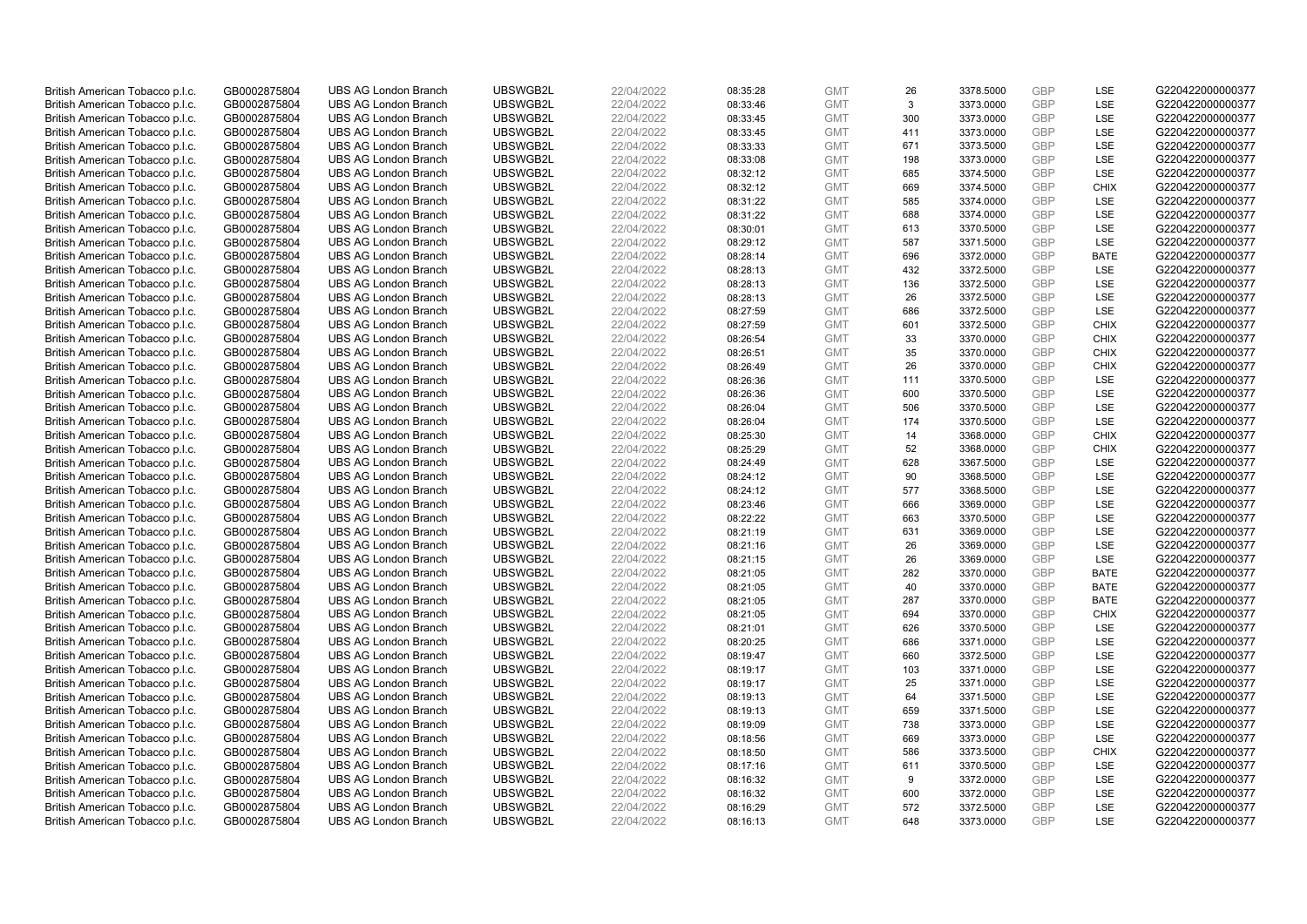| British American Tobacco p.l.c. | GB0002875804 | <b>UBS AG London Branch</b> | UBSWGB2L | 22/04/2022 | 08:16:13 | <b>GMT</b> | 49  | 3373.0000 | <b>GBP</b> | LSE         | G220422000000377 |
|---------------------------------|--------------|-----------------------------|----------|------------|----------|------------|-----|-----------|------------|-------------|------------------|
| British American Tobacco p.l.c. | GB0002875804 | <b>UBS AG London Branch</b> | UBSWGB2L | 22/04/2022 | 08:15:47 | <b>GMT</b> | 631 | 3373.5000 | GBP        | LSE         | G220422000000377 |
| British American Tobacco p.l.c. | GB0002875804 | <b>UBS AG London Branch</b> | UBSWGB2L | 22/04/2022 | 08:15:42 | <b>GMT</b> | 590 | 3373.5000 | GBP        | <b>BATE</b> | G220422000000377 |
| British American Tobacco p.l.c. | GB0002875804 | <b>UBS AG London Branch</b> | UBSWGB2L | 22/04/2022 | 08:15:40 | <b>GMT</b> | 10  | 3373.5000 | <b>GBP</b> | <b>BATE</b> | G220422000000377 |
| British American Tobacco p.l.c. | GB0002875804 | <b>UBS AG London Branch</b> | UBSWGB2L | 22/04/2022 | 08:15:40 | <b>GMT</b> | 89  | 3373.5000 | GBP        | <b>BATE</b> | G220422000000377 |
| British American Tobacco p.l.c. | GB0002875804 | <b>UBS AG London Branch</b> | UBSWGB2L | 22/04/2022 | 08:15:40 | <b>GMT</b> | 677 | 3374.0000 | <b>GBP</b> | <b>LSE</b>  | G220422000000377 |
| British American Tobacco p.l.c. | GB0002875804 | <b>UBS AG London Branch</b> | UBSWGB2L | 22/04/2022 | 08:14:53 | <b>GMT</b> | 103 | 3368.0000 | GBP        | LSE         | G220422000000377 |
| British American Tobacco p.l.c. | GB0002875804 | <b>UBS AG London Branch</b> | UBSWGB2L | 22/04/2022 | 08:14:49 | <b>GMT</b> | 150 | 3368.0000 | <b>GBP</b> | LSE         | G220422000000377 |
| British American Tobacco p.l.c. | GB0002875804 | <b>UBS AG London Branch</b> | UBSWGB2L | 22/04/2022 | 08:14:32 | <b>GMT</b> | 600 | 3368.5000 | GBP        | <b>CHIX</b> | G220422000000377 |
| British American Tobacco p.l.c. | GB0002875804 | <b>UBS AG London Branch</b> | UBSWGB2L | 22/04/2022 | 08:13:05 | <b>GMT</b> | 580 | 3368.5000 | <b>GBP</b> | LSE         | G220422000000377 |
| British American Tobacco p.l.c. | GB0002875804 | <b>UBS AG London Branch</b> | UBSWGB2L | 22/04/2022 | 08:12:00 | <b>GMT</b> | 111 | 3373.0000 | GBP        | <b>CHIX</b> | G220422000000377 |
| British American Tobacco p.l.c. | GB0002875804 | <b>UBS AG London Branch</b> | UBSWGB2L | 22/04/2022 | 08:12:00 | <b>GMT</b> | 610 | 3373.0000 | <b>GBP</b> | LSE         | G220422000000377 |
| British American Tobacco p.l.c. | GB0002875804 | <b>UBS AG London Branch</b> | UBSWGB2L | 22/04/2022 | 08:12:00 | <b>GMT</b> | 320 | 3373.0000 | GBP        | <b>CHIX</b> | G220422000000377 |
| British American Tobacco p.l.c. | GB0002875804 | <b>UBS AG London Branch</b> | UBSWGB2L | 22/04/2022 | 08:12:00 | <b>GMT</b> | 32  | 3373.0000 | <b>GBP</b> | <b>CHIX</b> | G220422000000377 |
| British American Tobacco p.l.c. | GB0002875804 | <b>UBS AG London Branch</b> | UBSWGB2L | 22/04/2022 | 08:12:00 | <b>GMT</b> | 108 | 3373.0000 | GBP        | <b>CHIX</b> | G220422000000377 |
| British American Tobacco p.l.c. | GB0002875804 | <b>UBS AG London Branch</b> | UBSWGB2L | 22/04/2022 | 08:11:29 | <b>GMT</b> | 670 | 3373.5000 | <b>GBP</b> | <b>LSE</b>  | G220422000000377 |
| British American Tobacco p.l.c. | GB0002875804 | <b>UBS AG London Branch</b> | UBSWGB2L | 22/04/2022 | 08:11:27 | <b>GMT</b> | 511 | 3374.0000 | GBP        | LSE         | G220422000000377 |
| British American Tobacco p.l.c. | GB0002875804 | <b>UBS AG London Branch</b> | UBSWGB2L | 22/04/2022 | 08:11:27 | <b>GMT</b> | 121 | 3374.0000 | <b>GBP</b> | LSE         | G220422000000377 |
| British American Tobacco p.l.c. | GB0002875804 | <b>UBS AG London Branch</b> | UBSWGB2L | 22/04/2022 | 08:10:49 | <b>GMT</b> | 402 | 3372.5000 | <b>GBP</b> | <b>CHIX</b> | G220422000000377 |
| British American Tobacco p.l.c. | GB0002875804 | <b>UBS AG London Branch</b> | UBSWGB2L | 22/04/2022 | 08:10:49 | <b>GMT</b> | 878 | 3372.5000 | <b>GBP</b> | LSE         | G220422000000377 |
| British American Tobacco p.l.c. | GB0002875804 | <b>UBS AG London Branch</b> | UBSWGB2L | 22/04/2022 | 08:10:49 | <b>GMT</b> | 223 | 3372.5000 | <b>GBP</b> | <b>CHIX</b> | G220422000000377 |
| British American Tobacco p.l.c. | GB0002875804 | <b>UBS AG London Branch</b> | UBSWGB2L | 22/04/2022 | 08:10:49 | <b>GMT</b> | 589 | 3372.5000 | GBP        | <b>BATE</b> | G220422000000377 |
| British American Tobacco p.l.c. | GB0002875804 | <b>UBS AG London Branch</b> | UBSWGB2L | 22/04/2022 | 08:10:48 | <b>GMT</b> | 208 | 3373.0000 | <b>GBP</b> | LSE         | G220422000000377 |
| British American Tobacco p.l.c. | GB0002875804 | <b>UBS AG London Branch</b> | UBSWGB2L | 22/04/2022 |          | <b>GMT</b> | 495 |           | <b>GBP</b> | <b>LSE</b>  | G220422000000377 |
|                                 |              |                             |          |            | 08:10:48 |            |     | 3373.0000 |            |             |                  |
| British American Tobacco p.l.c. | GB0002875804 | <b>UBS AG London Branch</b> | UBSWGB2L | 22/04/2022 | 08:10:48 | <b>GMT</b> | 638 | 3373.0000 | <b>GBP</b> | LSE<br>LSE  | G220422000000377 |
| British American Tobacco p.l.c. | GB0002875804 | <b>UBS AG London Branch</b> | UBSWGB2L | 22/04/2022 | 08:10:19 | <b>GMT</b> | 47  | 3373.0000 | GBP        |             | G220422000000377 |
| British American Tobacco p.l.c. | GB0002875804 | <b>UBS AG London Branch</b> | UBSWGB2L | 22/04/2022 | 08:08:01 | <b>GMT</b> | 148 | 3362.5000 | <b>GBP</b> | LSE         | G220422000000377 |
| British American Tobacco p.l.c. | GB0002875804 | <b>UBS AG London Branch</b> | UBSWGB2L | 22/04/2022 | 08:08:01 | <b>GMT</b> | 467 | 3362.5000 | GBP        | LSE         | G220422000000377 |
| British American Tobacco p.l.c. | GB0002875804 | <b>UBS AG London Branch</b> | UBSWGB2L | 22/04/2022 | 08:08:01 | <b>GMT</b> | 678 | 3366.0000 | <b>GBP</b> | LSE         | G220422000000377 |
| British American Tobacco p.l.c. | GB0002875804 | <b>UBS AG London Branch</b> | UBSWGB2L | 22/04/2022 | 08:07:18 | <b>GMT</b> | 591 | 3367.5000 | GBP        | LSE         | G220422000000377 |
| British American Tobacco p.l.c. | GB0002875804 | <b>UBS AG London Branch</b> | UBSWGB2L | 22/04/2022 | 08:06:39 | <b>GMT</b> | 661 | 3367.5000 | GBP        | LSE         | G220422000000377 |
| British American Tobacco p.l.c. | GB0002875804 | <b>UBS AG London Branch</b> | UBSWGB2L | 22/04/2022 | 08:06:04 | <b>GMT</b> | 203 | 3368.0000 | <b>GBP</b> | CHIX        | G220422000000377 |
| British American Tobacco p.l.c. | GB0002875804 | <b>UBS AG London Branch</b> | UBSWGB2L | 22/04/2022 | 08:06:04 | <b>GMT</b> | 497 | 3368.0000 | <b>GBP</b> | <b>CHIX</b> | G220422000000377 |
| British American Tobacco p.l.c. | GB0002875804 | <b>UBS AG London Branch</b> | UBSWGB2L | 22/04/2022 | 08:06:00 | <b>GMT</b> | 626 | 3369.0000 | <b>GBP</b> | LSE         | G220422000000377 |
| British American Tobacco p.l.c. | GB0002875804 | <b>UBS AG London Branch</b> | UBSWGB2L | 22/04/2022 | 08:05:03 | <b>GMT</b> | 652 | 3367.5000 | GBP        | LSE         | G220422000000377 |
| British American Tobacco p.l.c. | GB0002875804 | <b>UBS AG London Branch</b> | UBSWGB2L | 22/04/2022 | 08:05:03 | <b>GMT</b> | 792 | 3368.5000 | <b>GBP</b> | LSE         | G220422000000377 |
| British American Tobacco p.l.c. | GB0002875804 | <b>UBS AG London Branch</b> | UBSWGB2L | 22/04/2022 | 08:05:03 | <b>GMT</b> | 673 | 3368.5000 | <b>GBP</b> | <b>BATE</b> | G220422000000377 |
| British American Tobacco p.l.c. | GB0002875804 | <b>UBS AG London Branch</b> | UBSWGB2L | 22/04/2022 | 08:05:03 | <b>GMT</b> | 19  | 3369.0000 | <b>GBP</b> | <b>CHIX</b> | G220422000000377 |
| British American Tobacco p.l.c. | GB0002875804 | <b>UBS AG London Branch</b> | UBSWGB2L | 22/04/2022 | 08:05:03 | <b>GMT</b> | 336 | 3369.0000 | GBP        | <b>CHIX</b> | G220422000000377 |
| British American Tobacco p.l.c. | GB0002875804 | <b>UBS AG London Branch</b> | UBSWGB2L | 22/04/2022 | 08:05:03 | <b>GMT</b> | 189 | 3369.0000 | <b>GBP</b> | <b>CHIX</b> | G220422000000377 |
| British American Tobacco p.l.c. | GB0002875804 | <b>UBS AG London Branch</b> | UBSWGB2L | 22/04/2022 | 08:05:03 | <b>GMT</b> | 668 | 3369.0000 | GBP        | LSE         | G220422000000377 |
| British American Tobacco p.l.c. | GB0002875804 | <b>UBS AG London Branch</b> | UBSWGB2L | 22/04/2022 | 08:05:03 | <b>GMT</b> | 86  | 3369.0000 | <b>GBP</b> | <b>CHIX</b> | G220422000000377 |
| British American Tobacco p.l.c. | GB0002875804 | <b>UBS AG London Branch</b> | UBSWGB2L | 22/04/2022 | 08:05:03 | <b>GMT</b> | 668 | 3369.0000 | <b>GBP</b> | LSE         | G220422000000377 |
| British American Tobacco p.l.c. | GB0002875804 | <b>UBS AG London Branch</b> | UBSWGB2L | 22/04/2022 | 08:05:03 | <b>GMT</b> | 25  | 3369.0000 | <b>GBP</b> | <b>LSE</b>  | G220422000000377 |
| British American Tobacco p.l.c. | GB0002875804 | <b>UBS AG London Branch</b> | UBSWGB2L | 22/04/2022 | 08:04:24 | <b>GMT</b> | 39  | 3364.0000 | <b>GBP</b> | LSE         | G220422000000377 |
| British American Tobacco p.l.c. | GB0002875804 | <b>UBS AG London Branch</b> | UBSWGB2L | 22/04/2022 | 08:04:24 | <b>GMT</b> | 600 | 3364.0000 | <b>GBP</b> | LSE         | G220422000000377 |
| British American Tobacco p.l.c. | GB0002875804 | <b>UBS AG London Branch</b> | UBSWGB2L | 22/04/2022 | 08:04:07 | <b>GMT</b> | 581 | 3363.0000 | <b>GBP</b> | LSE         | G220422000000377 |
| British American Tobacco p.l.c. | GB0002875804 | <b>UBS AG London Branch</b> | UBSWGB2L | 22/04/2022 | 08:04:07 | <b>GMT</b> | 587 | 3363.5000 | GBP        | LSE         | G220422000000377 |
| British American Tobacco p.l.c. | GB0002875804 | <b>UBS AG London Branch</b> | UBSWGB2L | 22/04/2022 | 08:04:07 | <b>GMT</b> | 699 | 3364.0000 | <b>GBP</b> | LSE         | G220422000000377 |
| British American Tobacco p.l.c. | GB0002875804 | <b>UBS AG London Branch</b> | UBSWGB2L | 22/04/2022 | 08:02:46 | <b>GMT</b> | 296 | 3356.5000 | GBP        | <b>LSE</b>  | G220422000000377 |
| British American Tobacco p.l.c. | GB0002875804 | <b>UBS AG London Branch</b> | UBSWGB2L | 22/04/2022 | 08:02:46 | <b>GMT</b> | 276 | 3356.5000 | <b>GBP</b> | LSE         | G220422000000377 |
| British American Tobacco p.l.c. | GB0002875804 | <b>UBS AG London Branch</b> | UBSWGB2L | 22/04/2022 | 08:02:45 | <b>GMT</b> | 122 | 3357.0000 | <b>GBP</b> | <b>BATE</b> | G220422000000377 |
| British American Tobacco p.l.c. | GB0002875804 | <b>UBS AG London Branch</b> | UBSWGB2L | 22/04/2022 | 08:02:45 | <b>GMT</b> | 260 | 3357.0000 | <b>GBP</b> | <b>BATE</b> | G220422000000377 |
| British American Tobacco p.l.c. | GB0002875804 | <b>UBS AG London Branch</b> | UBSWGB2L | 22/04/2022 | 08:02:45 | <b>GMT</b> | 326 | 3357.0000 | GBP        | <b>BATE</b> | G220422000000377 |
|                                 |              |                             |          |            |          |            |     |           |            |             |                  |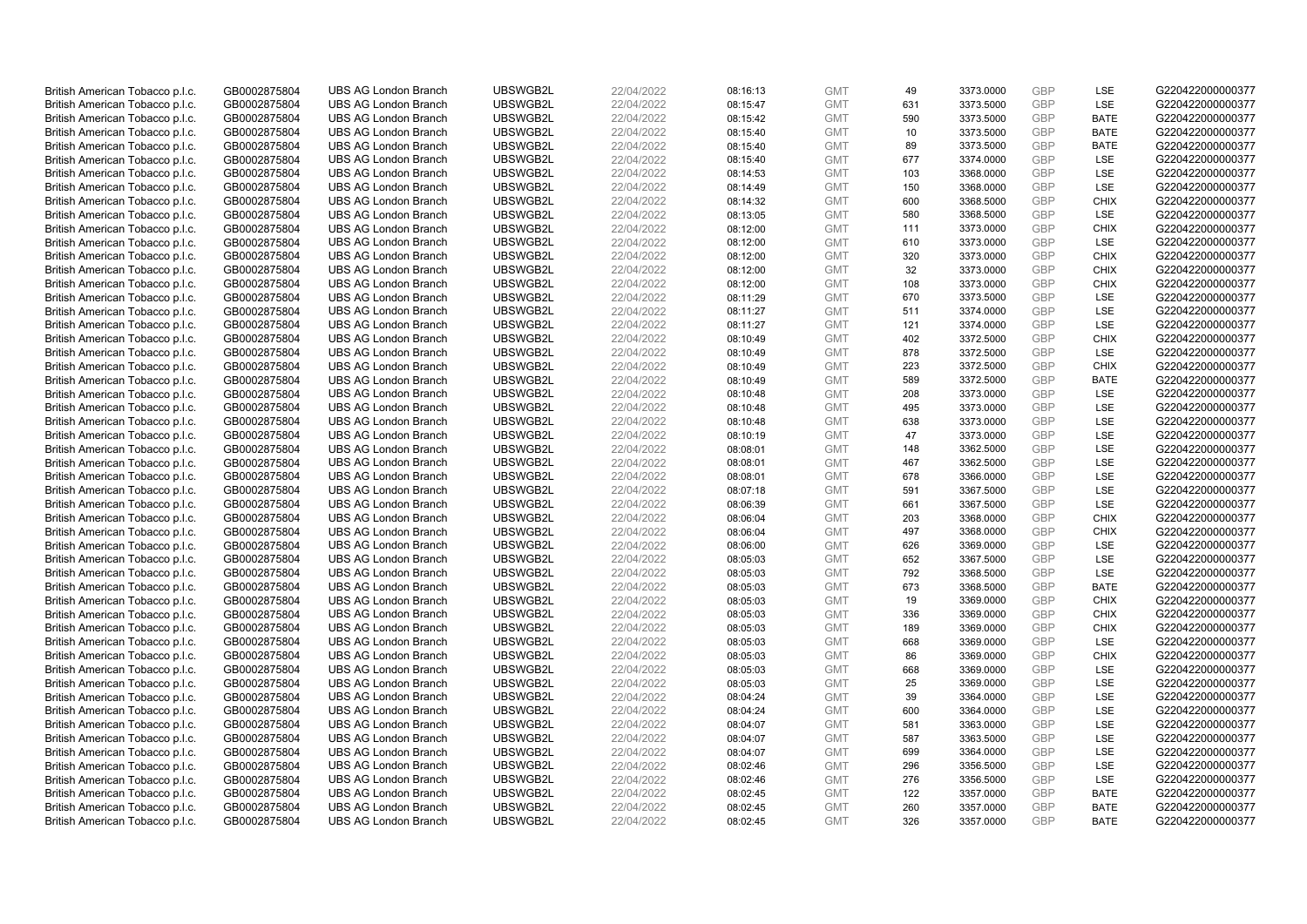| British American Tobacco p.l.c. | GB0002875804 | UBS AG London Branch | UBSWGB2L | 22/04/2022 | 08:02:45 | GM <sub>1</sub> | 677 | 3358,5000 | GBP        | <b>LSE</b>  | G220422000000377 |
|---------------------------------|--------------|----------------------|----------|------------|----------|-----------------|-----|-----------|------------|-------------|------------------|
| British American Tobacco p.l.c. | GB0002875804 | UBS AG London Branch | UBSWGB2L | 22/04/2022 | 08:02:45 | GM <sub>1</sub> | 603 | 3358,0000 | <b>GBP</b> | CHIX        | G220422000000377 |
| British American Tobacco p.l.c. | GB0002875804 | UBS AG London Branch | UBSWGB2L | 22/04/2022 | 08:02:05 | GM <sub>1</sub> | 661 | 3357.0000 | <b>GBP</b> | <b>LSE</b>  | G220422000000377 |
| British American Tobacco p.l.c. | GB0002875804 | UBS AG London Branch | UBSWGB2L | 22/04/2022 | 08:02:04 | <b>GMT</b>      | 691 | 3358,0000 | <b>GBP</b> | <b>LSE</b>  | G220422000000377 |
| British American Tobacco p.l.c. | GB0002875804 | UBS AG London Branch | UBSWGB2L | 22/04/2022 | 08:02:04 | <b>GMT</b>      | 266 | 3358,0000 | <b>GBP</b> | <b>LSE</b>  | G220422000000377 |
| British American Tobacco p.l.c. | GB0002875804 | UBS AG London Branch | UBSWGB2L | 22/04/2022 | 08:02:04 | <b>GMT</b>      | 336 | 3358,0000 | <b>GBP</b> | <b>LSE</b>  | G220422000000377 |
| British American Tobacco p.l.c. | GB0002875804 | UBS AG London Branch | UBSWGB2L | 22/04/2022 | 08:01:36 | <b>GMT</b>      | 119 | 3355.5000 | <b>GBP</b> | <b>CHIX</b> | G220422000000377 |
| British American Tobacco p.l.c. | GB0002875804 | UBS AG London Branch | UBSWGB2L | 22/04/2022 | 08:01:36 | <b>GMT</b>      | 486 | 3355.5000 | <b>GBP</b> | <b>CHIX</b> | G220422000000377 |
| British American Tobacco p.l.c. | GB0002875804 | UBS AG London Branch | UBSWGB2L | 22/04/2022 | 08:01:36 | <b>GMT</b>      | 705 | 3356,0000 | <b>GBP</b> | <b>LSE</b>  | G220422000000377 |
| British American Tobacco p.l.c. | GB0002875804 | UBS AG London Branch | UBSWGB2L | 22/04/2022 | 08:00:46 | <b>GMT</b>      | 875 | 3351.5000 | <b>GBP</b> | <b>LSE</b>  | G220422000000377 |
| British American Tobacco p.l.c. | GB0002875804 | UBS AG London Branch | UBSWGB2L | 22/04/2022 | 08:00:46 | <b>GMT</b>      | 823 | 3352,0000 | <b>GBP</b> | <b>LSE</b>  | G220422000000377 |
| British American Tobacco p.l.c. | GB0002875804 | UBS AG London Branch | UBSWGB2L | 22/04/2022 | 08:00:46 | <b>GMT</b>      | 608 | 3352,0000 | <b>GBP</b> | <b>LSE</b>  | G220422000000377 |
| British American Tobacco p.l.c. | GB0002875804 | UBS AG London Branch | UBSWGB2L | 22/04/2022 | 08:00:46 | <b>GMT</b>      | 700 | 3352.5000 | <b>GBP</b> | <b>LSE</b>  | G220422000000377 |
| British American Tobacco p.l.c. | GB0002875804 | UBS AG London Branch | UBSWGB2L | 22/04/2022 | 08:00:46 | GM <sub>1</sub> | 636 | 3352.5000 | <b>GBP</b> | <b>LSE</b>  | G220422000000377 |
| British American Tobacco p.l.c. | GB0002875804 | UBS AG London Branch | UBSWGB2L | 22/04/2022 | 08:00:40 | GM <sub>1</sub> | 608 | 3352.5000 | <b>GBP</b> | <b>LSE</b>  | G220422000000377 |